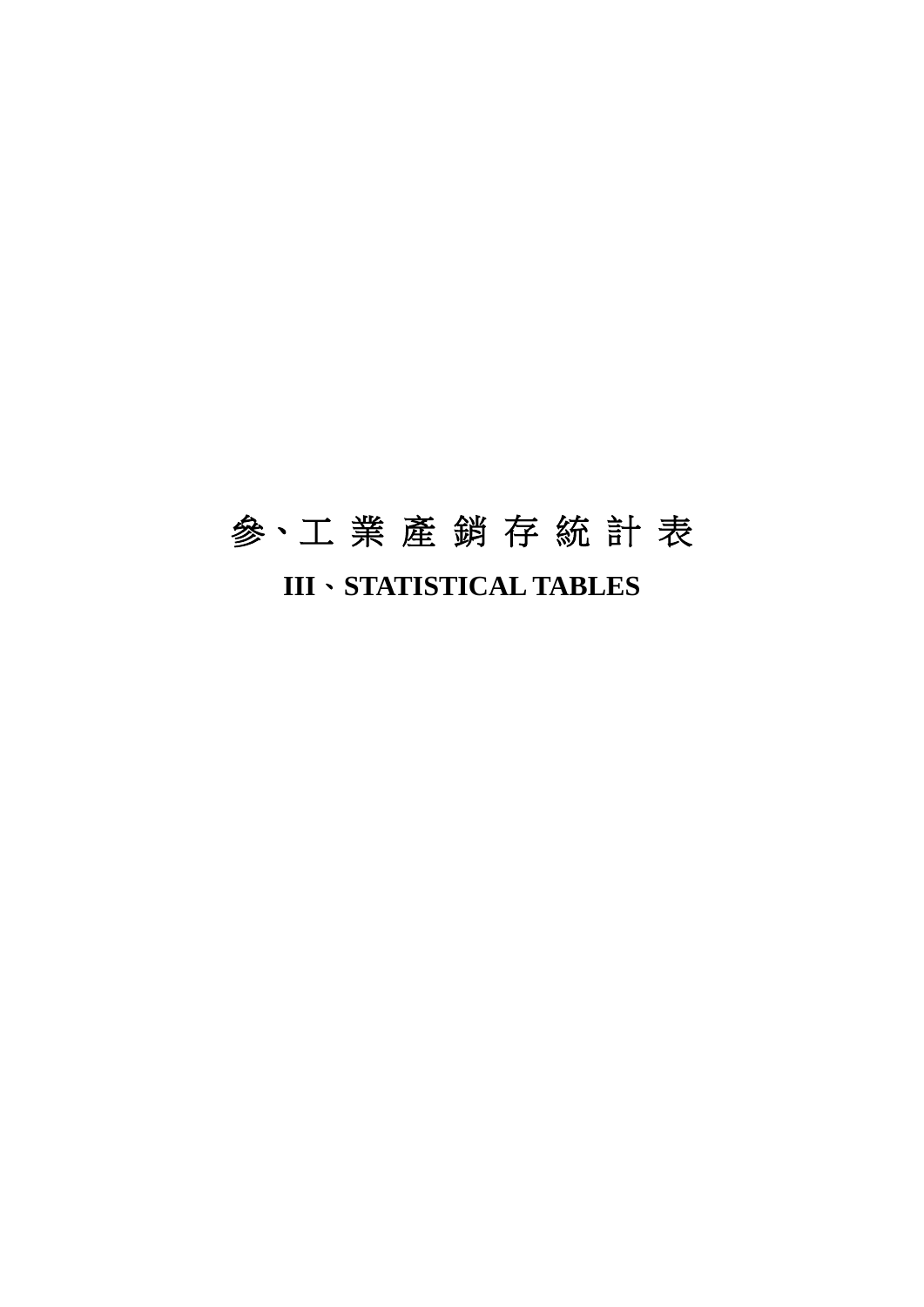## A-1 工業生產指數變動比較—按行業分

|                      |              |                            |                   | 108<br>年          |                                             |                                             |                   |  |
|----------------------|--------------|----------------------------|-------------------|-------------------|---------------------------------------------|---------------------------------------------|-------------------|--|
|                      |              |                            |                   |                   | 本年上半年累計與去年同期比較                              |                                             |                   |  |
|                      |              | 107年                       |                   |                   | Jan.-June 2019 Compared with Jan.-June 2018 |                                             |                   |  |
| 別<br>類               | 項<br>數       | 權<br>數                     | 上半年累計<br>指<br>數   | 去年同期<br>指<br>數    | 增<br>減<br>率<br>$($ %)                       | 獻<br>貢<br>度<br>(百分點)                        | 下半年累計<br>指<br>數   |  |
|                      | Items        | 2018<br>Weights<br>$(\%0)$ | Jan.-June<br>2019 | Jan.-June<br>2018 | Annual<br>Change<br>Rate                    | Factors of<br>Change to<br>General<br>Index | July-Dec.<br>2019 |  |
| 工業生產總指數              | 693          | 1,000.00                   | 102.64            | 105.52            | $-2.73$                                     | $-2.73$                                     | 114.26            |  |
| 不含土石採取業              | 692          | 997.95                     | 102.66            | 105.53            | $-2.72$                                     | $-2.72$                                     | 114.29            |  |
| B 礦業及土石採取業           | 8            | 2.73                       | 88.44             | 91.11             | $-2.93$                                     | $-0.01$                                     | 93.48             |  |
| C 製造業                | 678          | 925.45                     | 102.95            | 106.09            | $-2.96$                                     | $-2.52$                                     | 114.90            |  |
| 金屬機電工業               | 229          | 195.42                     | 99.41             | 105.42            | $-5.70$                                     | $-0.52$                                     | 99.58             |  |
| 24 基本金屬業             | 31           | 56.01                      | 98.72             | 103.76            | $-4.86$                                     | $-0.15$                                     | 94.75             |  |
| 25 金屬製品業             | 38           | 40.98                      | 94.44             | 99.63             | $-5.21$                                     | $-0.11$                                     | 93.26             |  |
| 28 電力設備及配備業          | 50           | 16.61                      | 94.16             | 98.33             | $-4.24$                                     | $-0.04$                                     | 100.91            |  |
| 29 機械設備業             | 73           | 41.02                      | 104.46            | 118.06            | $-11.52$                                    | $-0.10$                                     | 102.52            |  |
| 30 汽車及其零件業           | 19           | 20.38                      | 92.92             | 97.06             | $-4.27$                                     | $-0.06$                                     | 94.37             |  |
| 31 其他運輸工具及其零件業       | 13           | 13.33                      | 108.72            | 106.14            | 2.43                                        | $-0.04$                                     | 121.76            |  |
| 34 產業用機械設備維修及安裝業     | 5            | 7.10                       | 123.66            | 129.14            | $-4.24$                                     | $-0.02$                                     | 133.22            |  |
| 資訊電子工業               | 109          | 449.88                     | 105.56            | 109.00            | $-3.16$                                     | $-1.21$                                     | 129.60            |  |
| 26 電子零組件業            | 46           | 405.36                     | 102.32            | 109.45            | $-6.51$                                     | $-1.05$                                     | 125.88            |  |
| 27 電腦、電子產品及光學製品業     | 63           | 44.52                      | 135.46            | 105.12            | 28.86                                       | $-0.16$                                     | 163.96            |  |
| 化 學<br>工業            | 184          | 189.77                     | 100.29            | 101.50            | $-1.19$                                     | $-0.53$                                     | 100.33            |  |
| 13 皮革、毛皮及其製品業        | 9            | 0.49                       | 102.54            | 98.72             | 3.87                                        | 0.00                                        | 95.86             |  |
| 15紙漿、紙及紙製品業          | 13           | 8.84                       | 98.34             | 100.27            | $-1.92$                                     | $-0.02$                                     | 103.13            |  |
| 16印刷及資料儲存媒體複製業       | 3            | 4.80                       | 78.79             | 89.43             | $-11.90$                                    | $-0.01$                                     | 90.67             |  |
| 17 石油及煤製品業           | 13           | 53.45                      | 99.22             | 95.56             | 3.83                                        | $-0.16$                                     | 94.51             |  |
| 18 化學原材料肥料氮化合物       | 75           | 77.14                      | 100.66            | 104.78            | $-3.93$                                     | $-0.21$                                     | 99.28             |  |
| 塑橡膠原料及人纖業            |              |                            |                   |                   |                                             |                                             |                   |  |
| 19 其他化學製品業           | 25           | 15.45                      | 106.60            | 110.01            | $-3.10$                                     | $-0.04$                                     | 112.99            |  |
| 20 藥品及醫用化學製品業        | 12           | 7.32                       | 103.80            | 98.52             | 5.36                                        | $-0.02$                                     | 115.88            |  |
| 21 橡膠製品業<br>22 塑膠製品業 | 13<br>21     | 7.13<br>15.15              | 102.06<br>99.22   | 100.53<br>102.80  | 1.52<br>$-3.48$                             | $-0.02$<br>$-0.04$                          | 103.38<br>104.88  |  |
|                      |              |                            |                   |                   |                                             |                                             |                   |  |
| 民生工業                 | 156          | 90.38                      | 100.81            | 101.18            | $-0.37$                                     | $-0.25$                                     | 107.76            |  |
| 08 食品及飼品業            | 40           | 23.98                      | 102.75            | 99.09             | 3.69                                        | $-0.07$                                     | 109.16            |  |
| 09飲料<br>業            | 9            | 8.97                       | 89.74             | 95.32             | $-5.85$                                     | $-0.02$                                     | 98.56             |  |
| 10 菸 草<br>業          | 1            | 15.91                      | 105.61            | 107.48            | $-1.74$                                     | $-0.04$                                     | 123.43            |  |
| 11 紡 織 業             | 32           | 14.45                      | 90.23             | 95.49             | $-5.51$                                     | $-0.04$                                     | 89.81             |  |
| 12 成衣及服飾品業           | 9            | 1.06                       | 78.56             | 80.62             | $-2.56$                                     | 0.00                                        | 80.38             |  |
| 14 木竹製品業             | 6            | 0.82                       | 95.39             | 104.30            | $-8.54$                                     | 0.00                                        | 104.35            |  |
| 23 非金屬礦物製品業          | 23           | 10.20                      | 95.06             | 98.22             | $-3.22$                                     | $-0.03$                                     | 99.28             |  |
| 32 家 具 業             | 5            | 2.01                       | 94.02             | 94.78             | $-0.80$                                     | $-0.01$                                     | 106.12            |  |
| 33 其他製造業             | 31           | 12.98                      | 127.79            | 119.12            | 7.28                                        | $-0.04$                                     | 133.13            |  |
| D電力及燃氣供應業            | 6            | 65.82                      | 99.62             | 99.05             | 0.58                                        | $-0.19$                                     | 107.96            |  |
| 36 用水供應業             | $\mathbf{1}$ | 6.01                       | 100.11            | 101.46            | $-1.33$                                     | $-0.02$                                     | 103.38            |  |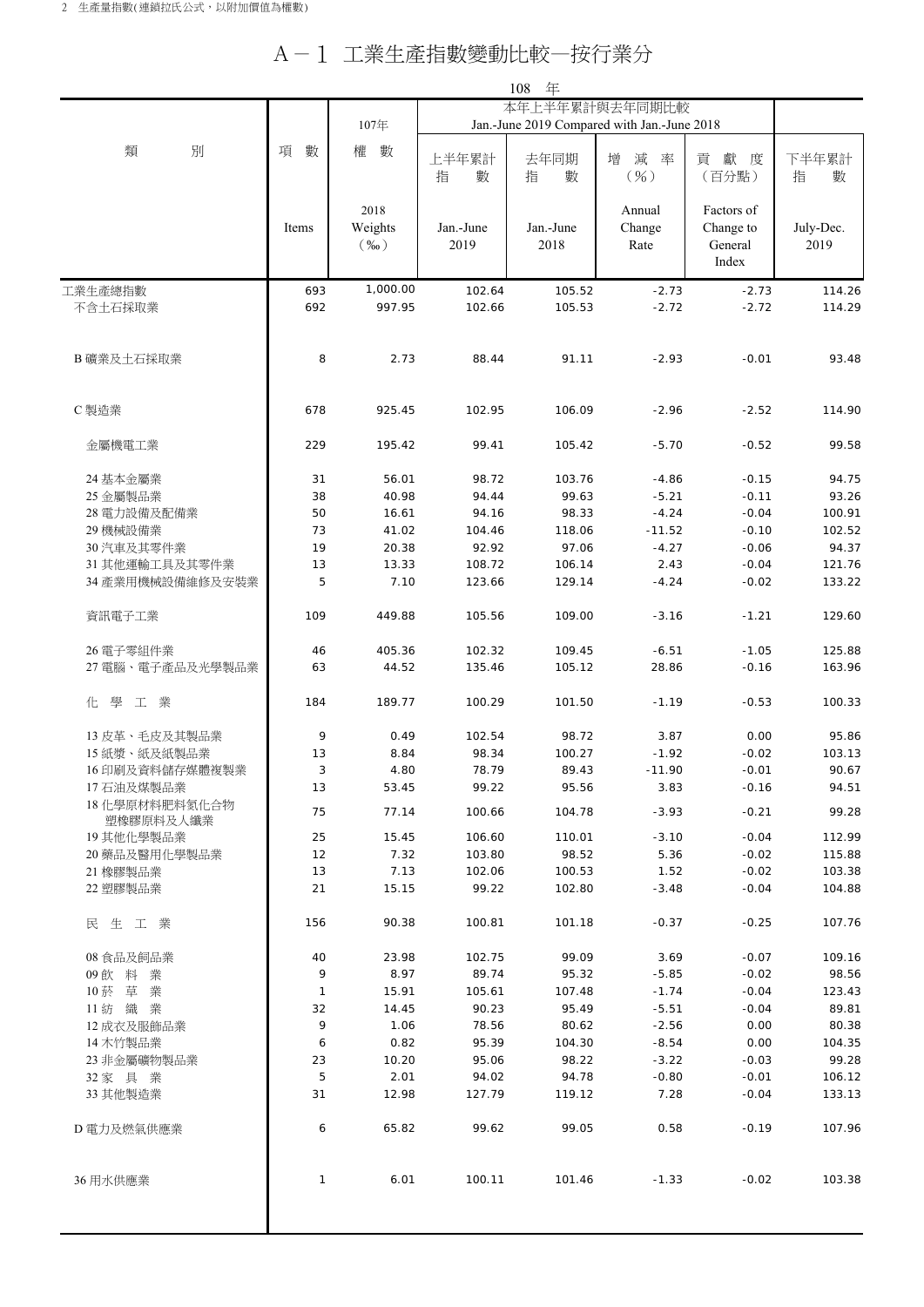#### 2019 去年同期 ┃ 増 減 率 ┃ 貮 度 ┃ 本 年 ┃ 上 年 ┃ 増 減 率 ┃ 獻 度 指 數 | (06) | (百分點) | 指 數 | 指 數 | (06) | (百分點) Annual Factors of **Annual** Factors of **Annual** Factors of July-Dec. Change Change to 2019 2018 Change Change to 2018 Rate General **Rate** General Rate General Index Index Index 112.14 1.89 1.89 108.45 108.83 -0.35 -0.35 General Index 112.15 1.91 1.89 108.47 108.84 -0.34 -0.35 Excl. Quarrying 97.73 -4.35 0.00 90.96 94.42 -3.66 0.00 Mining & Quarrying 112.73 1.92 1.75 108.92 109.41 -0.45 -0.32 Manufacturing 107.18 -7.09 0.32 99.49 106.30 -6.41 -0.06 Metal & Machinery Industry 106.40 -10.95 0.09 96.74 105.08 -7.94 -0.02 Basic Metal 101.23 -7.87 0.07 93.85 100.43 -6.55 -0.01 Fabricated Metal Products 102.61 -1.66 0.03 97.54 100.47 -2.92 -0.01 Electrical Equipment 121.90 -15.90 0.06 103.49 119.98 -13.74 -0.01 Machinery & Equipment 92.14 2.42 0.04 93.64 94.60 -1.01 -0.01 Motor Vehicles & Parts 108.47 12.25 0.03 115.24 107.30 7.40 -0.01 Other Transport Equipment & Parts 129.12 3.18 0.01 128.44 129.13 -0.53 0.00 Repair & Installation of Industrial Machinery & Equipment 119.47 8.48 0.94 117.58 114.23 2.93 -0.16 Information & Electronic Industry 118.48 6.25 0.82 114.10 113.97 0.11 -0.14 Electronic Parts & Components 127.88 28.21 0.12 149.71 116.50 28.51 -0.02 Computers, Electronic & Optical Products 103.69 -3.24 0.33 100.31 102.60 -2.23 -0.06 Chemistry Industry 96.15 -0.30 0.00 99.20 97.44 1.81 0.00 Leather, Fur & Related Products 102.37 0.74 0.02 100.74 101.32 -0.57 0.00 Pulp, Paper & Paper Products 101.13 -10.34 0.01 84.73 95.28 -11.07 0.00 Printing & Reproduction of Recorded Media 100.34 -5.81 0.09 96.86 97.95 -1.11 -0.02 Petroleum & Coal Products 104.35 -4.86 0.13 99.97 104.56 -4.39 -0.03 Chemical, Fertilizers, Nitrogen Compounds, Plastic & Rubber, Man-made Fibres 111.88 0.99 0.03 109.79 110.94 -1.04 -0.01 Other Chemical Products 106.28 9.03 0.01 109.84 102.40 7.27 0.00 Pharmaceuticals & Medicinal Chemical Products 98.23 5.24 0.01 102.72 99.38 3.36 0.00 Rubber Products 105.22 -0.32 0.03 102.05 104.01 -1.88 -0.01 Plastic Products 108.65 -0.82 0.17 104.29 104.91 -0.59 -0.03 Food, Textiles & Other Industry 105.22 3.74 0.05 105.95 102.15 3.72 -0.01 Food & Prepared Animal Feeds 103.22 -4.51 0.02 94.15 99.27 -5.16 0.00 Beverages 124.57 -0.92 0.03 114.52 116.03 -1.30 -0.01 Tobacco Products 94.09 -4.55 0.02 90.02 94.79 -5.03 0.00 Textiles 81.97 -1.94 0.00 79.47 81.29 -2.24 0.00 Wearing Apparel & Clothing Accessories 110.55 -5.61 0.00 99.87 107.43 -7.04 0.00 Wood & Bamboo Products 102.82 -3.44 0.02 97.17 100.52 -3.33 0.00 Other Non-metallic Mineral Products 105.70 0.40 0.00 100.07 100.24 -0.17 0.00 Furniture 134.16 -0.77 0.02 130.46 126.64 3.02 0.00 Other Manufacturing 106.20 1.66 0.12 103.79 102.62 1.14 -0.02 Electricity & Gas Supply 101.33 2.02 0.01 101.75 101.39 0.36 0.00 Water Supply July-Dec. 2019 Compared with July-Dec. 2018 2019 Compared with 2018 Groups 民國105 年 = 100  $2016 = 100$ 本年下半年累計與去年同期比較 本年累計與上年同期比較

#### A-1 Indexes Change of Industrial Production - By Groups & Sectors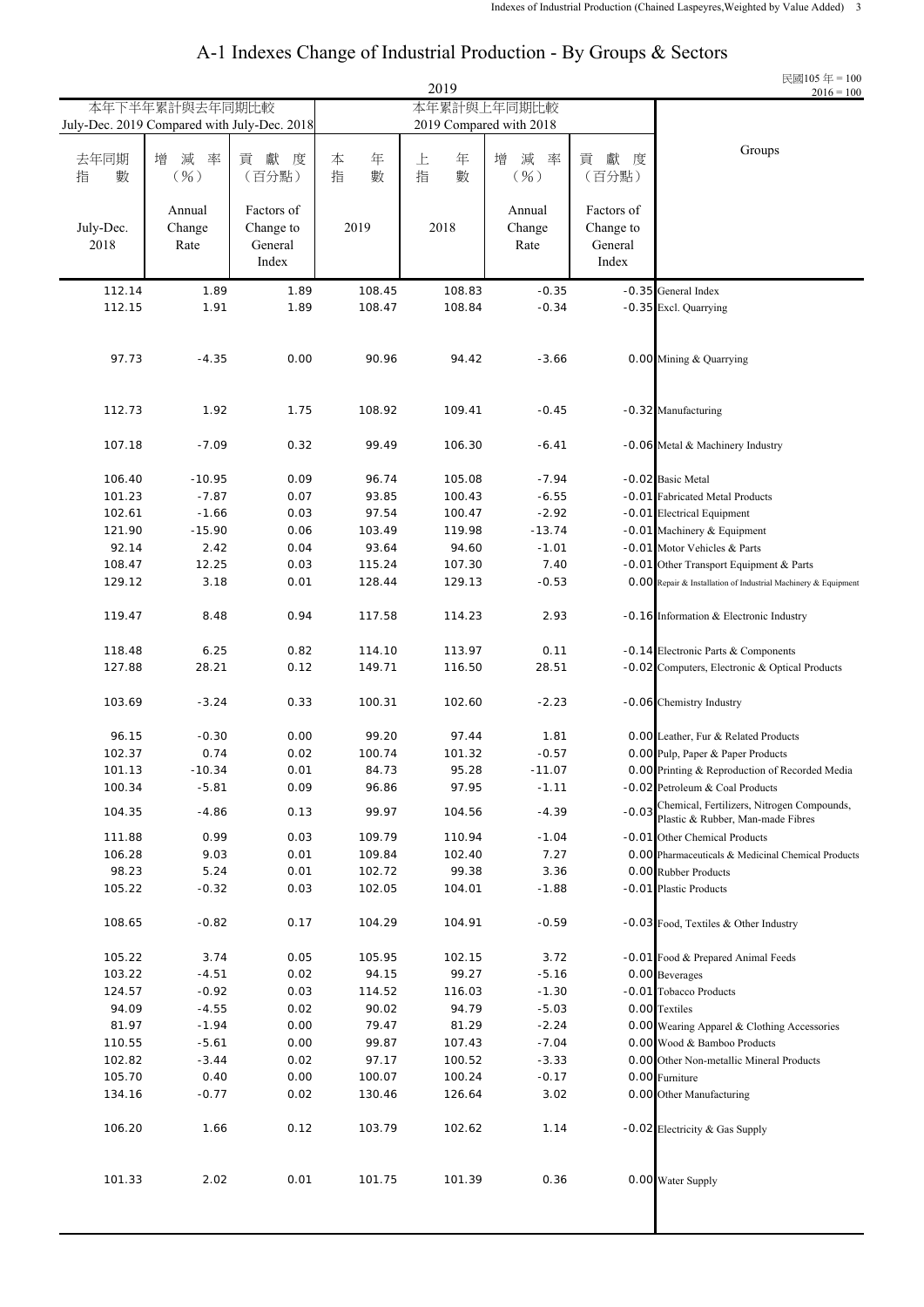## A-2 工業生產指數變動比較—按複分類分

|                                |            |                            |                                             | 年<br>108          |                          |                                             |                   |
|--------------------------------|------------|----------------------------|---------------------------------------------|-------------------|--------------------------|---------------------------------------------|-------------------|
|                                |            |                            |                                             |                   | 本年上半年累計與去年同期比較           |                                             |                   |
|                                |            | 107年                       | Jan.-June 2019 Compared with Jan.-June 2018 |                   |                          |                                             |                   |
| 別<br>類                         | 數<br>項     | 權<br>數                     | 上半年累計<br>指<br>數                             | 去年同期<br>指<br>數    | 減<br>增<br>率<br>$($ % $)$ | 獻<br>貢<br>度<br>(百分點)                        | 下半年累計<br>指<br>數   |
|                                | Items      | 2018<br>Weights<br>$(\%0)$ | Jan.-June<br>2019                           | Jan.-June<br>2018 | Annual<br>Change<br>Rate | Factors of<br>Change to<br>General<br>Index | July-Dec.<br>2019 |
| 工業生產總指數                        | 693        | 1,000.00                   | 102.64                                      | 105.52            | $-2.73$                  | $-2.73$                                     | 114.26            |
| 製造業生產指數                        | 678        | 925.45                     | 102.95                                      | 106.09            | $-2.96$                  | $-2.52$                                     | 114.90            |
| 製造業銷售量指數                       | 678        | 1,000.00                   | 99.24                                       | 102.49            | $-3.17$                  | $-3.17$                                     | 107.00            |
| 製造業存貨量指數                       | 585        | 1,000.00                   | 110.71                                      | 102.83            | 7.66                     | 7.66                                        | 111.03            |
| 製造業生產指數複分類                     |            |                            |                                             |                   |                          |                                             |                   |
| 按產品用途分                         |            |                            |                                             |                   |                          |                                             |                   |
| 最終需要財                          | 345        | 188.90                     | 107.57                                      | 104.01            | 3.42                     | $-0.55$                                     | 117.62            |
| 投資財                            | 133        | 75.77                      | 117.46                                      | 109.12            | 7.64                     | $-0.23$                                     | 124.23            |
| 資本財                            | 108        | 59.38                      | 123.81                                      | 112.33            | 10.22                    | $-0.19$                                     | 130.62            |
| 建設財                            | 31         | 16.39                      | 96.30                                       | 97.88             | $-1.61$                  | $-0.05$                                     | 102.83            |
| 消費財                            | 206        | 113.13                     | 101.35                                      | 100.74            | 0.61                     | $-0.32$                                     | 113.41            |
| 耐久消費財                          | 66         | 22.80                      | 102.86                                      | 96.88             | 6.17                     | $-0.07$                                     | 124.85            |
| 非耐久消費財                         | 140<br>333 | 90.33<br>736.55            | 101.04<br>101.77                            | 101.84<br>106.67  | $-0.79$<br>$-4.59$       | $-0.25$<br>$-1.97$                          | 110.43<br>114.21  |
| 生產財<br>工礦業用生產財                 | 320        | 686.21                     | 101.81                                      | 107.41            | $-5.21$                  | $-1.82$                                     | 115.68            |
| 其他用生產財                         | 13         | 50.34                      | 99.09                                       | 95.44             | 3.82                     | $-0.15$                                     | 94.05             |
| 按投入要素密集度分                      |            |                            |                                             |                   |                          |                                             |                   |
| 勞力密集度                          |            |                            |                                             |                   |                          |                                             |                   |
| 密 集<br>度<br>高                  | 364        | 224.14                     | 106.44                                      | 105.66            | 0.74                     | $-0.63$                                     | 115.18            |
| 密<br>集<br>度<br>中               | 204        | 319.46                     | 103.20                                      | 107.80            | $-4.27$                  | $-0.86$                                     | 113.95            |
| 密<br>集 度<br>低                  | 110        | 381.85                     | 100.58                                      | 104.82            | $-4.05$                  | $-1.03$                                     | 115.34            |
| 資本密集度                          |            |                            |                                             |                   |                          |                                             |                   |
| 密<br>集<br>度<br>高               | 272        | 669.47                     | 101.85                                      | 107.05            | $-4.86$                  | $-1.77$                                     | 114.88            |
| 密<br>集 度<br>中                  | 364        | 240.87                     | 104.49                                      | 103.22            | 1.23                     | $-0.70$                                     | 112.49            |
| 低<br>密<br>集 度                  | 64         | 15.10                      | 128.80                                      | 113.28            | 13.70                    | $-0.05$                                     | 161.04            |
| 能源密集度                          |            |                            |                                             |                   |                          |                                             |                   |
| 密<br>集<br>高<br>度               | 224        | 471.03                     | 101.48                                      | 106.54            | $-4.75$                  | $-1.26$                                     | 118.05            |
| 密<br>集<br>中<br>度<br>集 度<br>低 密 | 120<br>334 | 226.68<br>227.73           | 102.14<br>106.70                            | 107.69<br>103.71  | $-5.15$<br>2.88          | $-0.60$<br>$-0.66$                          | 106.46<br>116.59  |
|                                |            |                            |                                             |                   |                          |                                             |                   |
| 技術人力密集度                        |            |                            |                                             |                   |                          |                                             |                   |
| 密<br>集<br>度<br>高               | 298        | 583.37                     | 104.39                                      | 108.26            | $-3.57$                  | $-1.57$                                     | 121.54            |
| 中<br>密<br>集<br>度               | 308        | 317.37                     | 100.34                                      | 102.04            | $-1.67$                  | $-0.89$                                     | 104.24            |
| 低<br>密<br>集 度                  | 72         | 24.70                      | 97.36                                       | 104.57            | $-6.89$                  | $-0.07$                                     | 99.14             |
| 附加價值密集度                        |            |                            |                                             |                   |                          |                                             |                   |
| 密<br>集 度<br>高                  | 129        | 492.18                     | 105.17                                      | 109.38            | $-3.85$                  | $-1.31$                                     | 126.42            |
| 密<br>集 度<br>中<br>集 度<br>低      | 322<br>227 | 272.54<br>160.72           | 101.31<br>98.37                             | 102.61<br>101.74  | $-1.27$<br>$-3.31$       | $-0.76$<br>$-0.45$                          | 105.06<br>98.25   |
| 密                              |            |                            |                                             |                   |                          |                                             |                   |
| 技術投入密集度                        |            |                            |                                             |                   |                          |                                             |                   |
| 高密集度                           | 238        | 558.56                     | 106.04                                      | 109.39            | $-3.06$                  | $-1.51$                                     | 126.12            |
| 中 密 集 度<br>低密集度                | 310<br>130 | 295.80<br>71.09            | 96.71<br>102.12                             | 100.46<br>101.71  | $-3.73$<br>0.40          | $-0.81$<br>$-0.20$                          | 97.80<br>101.27   |
|                                |            |                            |                                             |                   |                          |                                             |                   |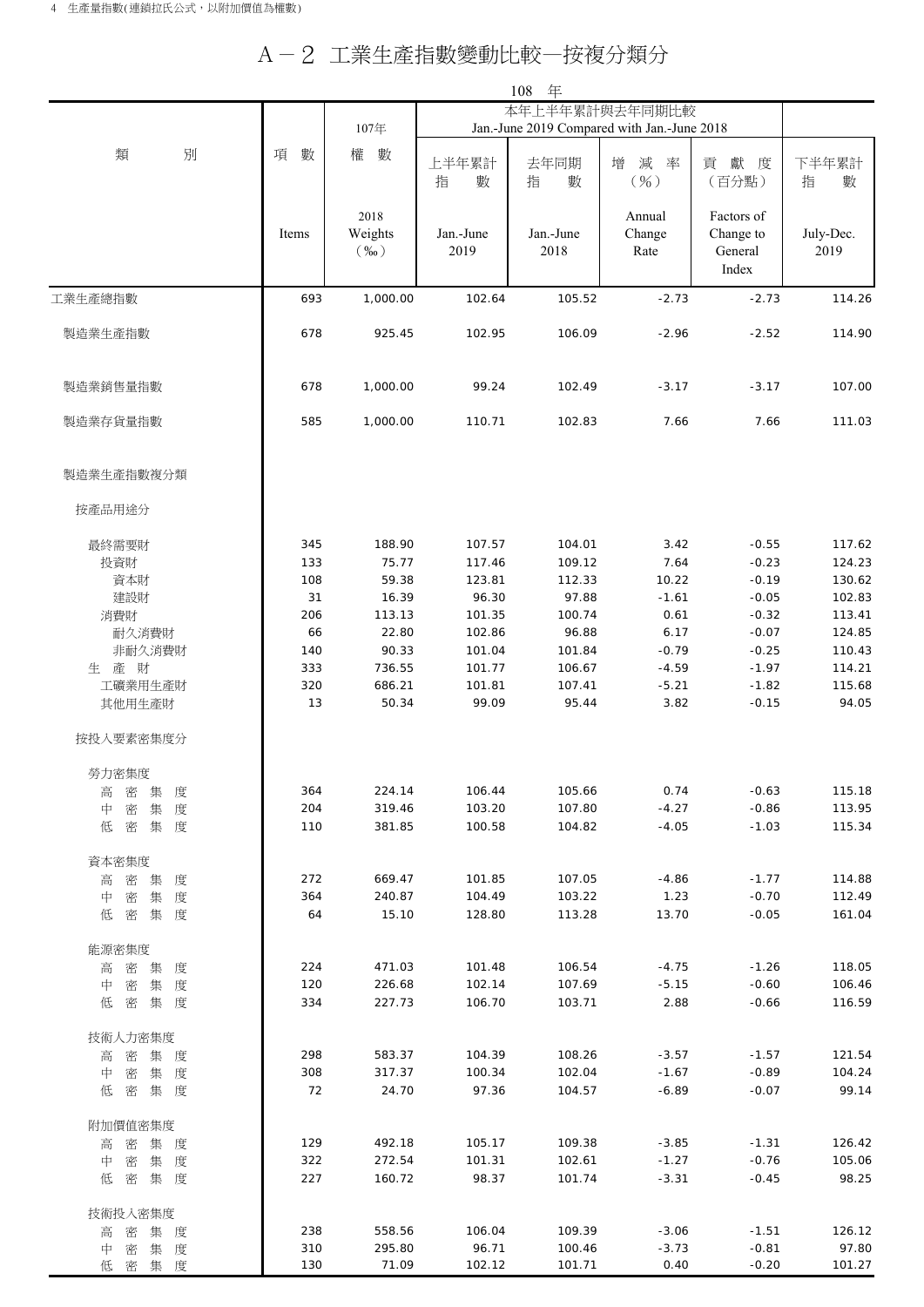#### 2019 去年同期 增 減 率 貢 獻 度 本 年 上 年 增 減 率 貢 獻 度 指 數 | (%) | (百分點) | 指 數 | 指 數 | (%) | (百分點) Annual Factors of **Annual** Factors of **Annual** Factors of July-Dec. Change Change Change Change Change Change Change Change Change Change Change Change Change Change Change Change Change Change Change Change Change Change Change Change Change Change Change Change Change Change Ch 2018 Rate General Rate General Rate General Index Index Index 112.14 1.89 1.89 108.45 108.83 -0.35 -0.35 General Index 112.73 1.92 1.75 108.92 109.41 -0.45 -0.32 Manufacturing Production 106.01 0.93 0.93 103.12 104.25 -1.08 -1.08 Manufacturing Producer's Shipment 108.13 2.68 2.68 110.87 105.48 5.11 5.11 Manufacturing Producer's Inventory By Usage 112.43 4.62 0.37 112.60 108.21 4.06 -0.07 Final Demand Goods 118.53 4.81 0.15 120.85 113.82 6.18 -0.03 Investment Goods 123.04 6.16 0.12 127.21 117.69 8.09 -0.02 Capital Goods 102.88 -0.05 0.03 99.56 100.37 -0.81 -0.01 Construction Materials 108.54 4.49 0.22 107.38 104.64 2.62 -0.04 Consumer Goods 101.84 22.59 0.05 113.86 99.36 14.59 -0.01 Durable Goods 110.47 -0.04 0.17 105.73 106.16 -0.41 -0.03 Non-durable Goods 112.82 1.23 1.38 107.99 109.74 -1.59 -0.25 Producer Goods 113.69 1.75 1.30 108.74 110.55 -1.64 -0.24 For Mining & Manufacturing Goods 99.72 -5.69 0.08 96.57 97.58 -1.04 -0.02 Other Producer Goods By Input Factor Intensities Labor 112.61 2.28 0.42 110.80 109.14 1.52 -0.08 High Intensity 114.61 -0.58 0.58 108.58 111.21 -2.36 -0.11 Medium Intensity 111.09 3.83 0.75 107.96 107.96 0.00 -0.13 Low Intensity Capital 114.68 0.17 1.25 108.37 110.87 -2.25 -0.23 High Intensity 106.85 5.28 0.47 108.49 105.03 3.29 -0.09 Medium Intensity 127.52 26.29 0.04 144.92 120.40 20.37 -0.01 Low Intensity Energy 112.46 4.97 0.93 109.77 109.50 0.25 -0.17 High Intensity 115.60 -7.91 0.38 104.30 111.64 -6.57 -0.07 Medium Intensity 110.48 5.53 0.45 111.64 107.09 4.25 -0.08 Low Intensity Human Capital 117.43 3.50 1.14 112.96 112.85 0.10 -0.21 High Intensity 104.77 -0.51 0.57 102.29 103.40 -1.07 -0.11 Medium Intensity 102.63 -3.40 0.04 98.25 103.60 -5.16 -0.01 Low Intensity Value Added 119.25 6.01 1.00 115.80 114.31 1.30 -0.18 High Intensity 106.99 -1.80 0.48 103.19 104.80 -1.54 -0.09 Medium Intensity 102.88 -4.50 0.27 98.31 102.31 -3.91 -0.05 Low Intensity Technology Input 118.27 6.64 1.13 116.08 113.83 1.98 -0.20 High Intensity 103.64 -5.63 0.50 97.25 102.05 -4.70 -0.10 Medium Intensity 105.33 -3.85 0.12 101.70 103.52 -1.76 -0.02 Low Intensity July-Dec. 2019 Compared with July-Dec. 2018 2019 Compared with 2018 Groups 民國105 年 = 100  $2016 = 100$ 本年下半年累計與去年同期比較 - 南東市 本年累計與上年同期比較

#### A-2 Indexes Change of Industrial Production - By Special Classification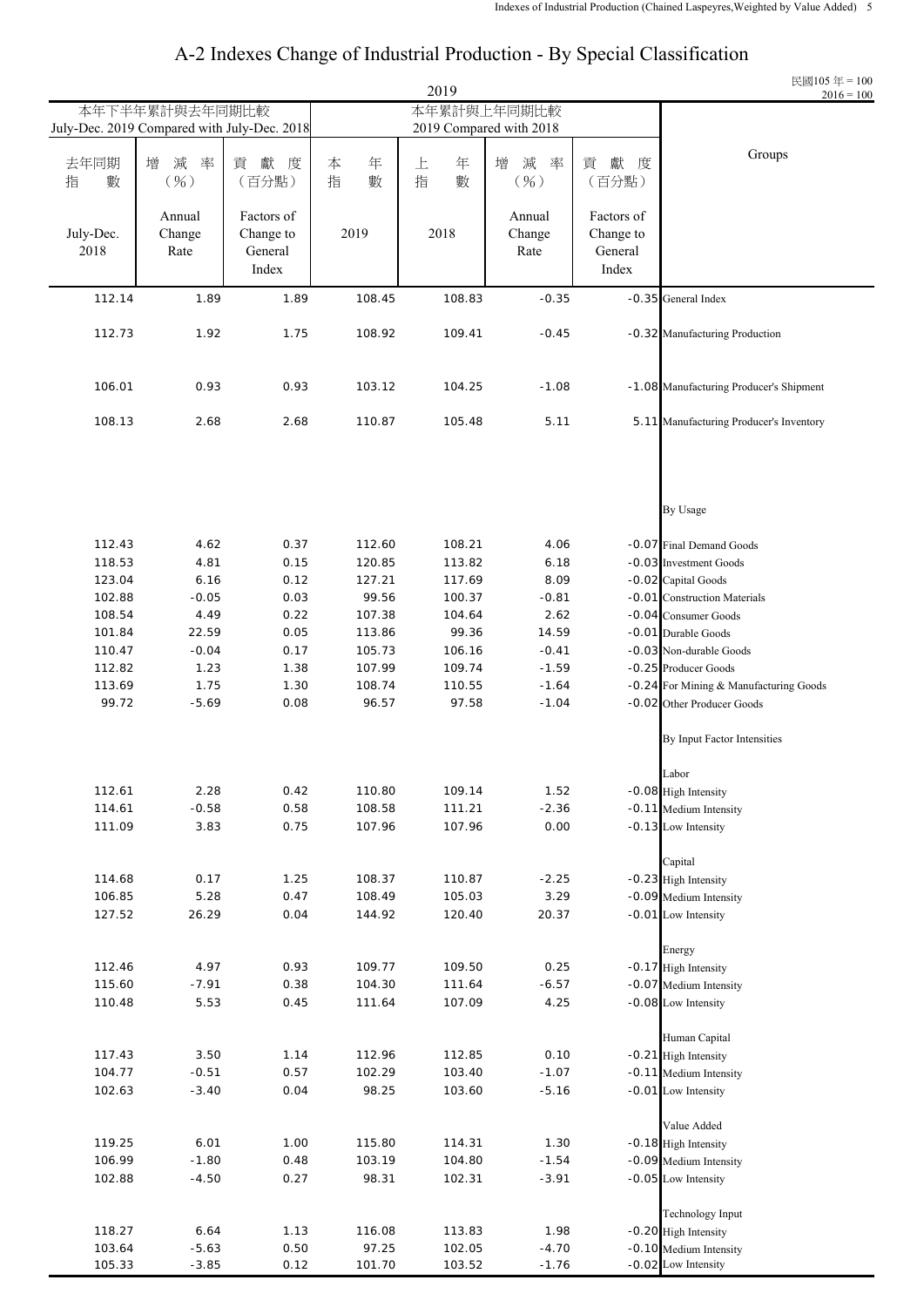A-3 工業產銷存指標

| 年月別        | 工業生產總指數<br>Index of<br>Industrial | 不含土石<br>採取業<br>Excl. | 業<br>及<br>礦<br>土石採取業<br>生產指數<br>Index of Mining<br>& Quarrying | 不含土石<br>採取業<br>Excl. | 製造業<br>生產指數<br>Index of<br>Manufacturing | 電力及燃氣<br>供<br>應<br>業<br>生產指數<br>Index of<br>Electricity | 用<br>水<br>應業<br>供<br>生產指數<br>Index of<br>Water |
|------------|-----------------------------------|----------------------|----------------------------------------------------------------|----------------------|------------------------------------------|---------------------------------------------------------|------------------------------------------------|
|            | Production                        | Quarrying            | Production                                                     | Quarrying            | Production                               | & Gas Supply<br>Production                              | Supply<br>Production                           |
| 107年權數 (‰) | 1000.00                           | 997.95               | 2.73                                                           | 0.67                 | 925.45                                   | 65.82                                                   | 6.01                                           |
|            |                                   | $1$ .                |                                                                | 連鎖指數(民國105年=100)     |                                          |                                                         |                                                |
| 94年        | 66.56                             | 66.41                | 165.87                                                         | 216.57               | 64.75                                    | 89.93                                                   | 100.68                                         |
| 95年        | 69.55                             | 69.39                | 157.59                                                         | 186.75               | 67.74                                    | 92.17                                                   | 103.53                                         |
| 96年        | 75.11                             | 75.01                | 130.84                                                         | 172.74               | 73.38                                    | 94.88                                                   | 103.81                                         |
| 97年        | 74.41                             | 74.31                | 124.88                                                         | 154.91               | 72.73                                    | 93.06                                                   | 101.95                                         |
| 98年        | 68.73                             | 68.64                | 112.73                                                         | 140.90               | 67.06                                    | 90.57                                                   | 99.65                                          |
| 99年        | 87.72                             | 87.59                | 140.64                                                         | 135.58               | 86.99                                    | 94.68                                                   | 100.98                                         |
| 100年       | 90.01                             | 89.91                | 131.07                                                         | 131.76               | 89.37                                    | 96.21                                                   | 101.18                                         |
| 101年       | 90.46                             | 90.38                | 127.63                                                         | 131.97               | 89.87                                    | 96.24                                                   | 100.58                                         |
| 102年       | 93.36                             | 93.31                | 117.07                                                         | 122.39               | 92.93                                    | 97.61                                                   | 101.29                                         |
| 103年       | 99.34                             | 99.29                | 118.44                                                         | 120.85               | 99.28                                    | 99.08                                                   | 101.82                                         |
| 104年       | 98.07                             | 98.04                | 110.70                                                         | 112.06               | 98.13                                    | 96.68                                                   | 99.50                                          |
| 105年       | 100.00                            | 100.00               | 100.00                                                         | 100.00               | 100.00                                   | 100.00                                                  | 100.00                                         |
| 106年       | 105.00                            | 105.01               | 98.00                                                          | 88.64                | 105.27                                   | 102.22                                                  | 101.30                                         |
| 107年       | 108.83                            | 108.84               | 94.42                                                          | 76.40                | 109.41                                   | 102.62                                                  | 101.39                                         |
| 108年       | 108.45                            | 108.47               | 90.96                                                          | 72.78                | 108.92                                   | 103.79                                                  | 101.75                                         |
| 1月         | 107.20                            | 107.20               | 98.23                                                          | 79.57                | 108.05                                   | 97.03                                                   | 102.10                                         |
| 2月         | 85.59                             | 85.61                | 71.10                                                          | 63.76                | 85.84                                    | 82.55                                                   | 91.53                                          |
| 3月         | 104.23                            | 104.24               | 91.17                                                          | 70.95                | 104.81                                   | 97.55                                                   | 100.98                                         |
| 4月         | 103.66                            | 103.68               | 88.61                                                          | 68.17                | 104.05                                   | 99.70                                                   | 100.30                                         |
| 5月         | 108.54                            | 108.55               | 95.69                                                          | 75.24                | 108.62                                   | 108.61                                                  | 103.64                                         |
| 6月         | 106.64                            | 106.69               | 85.81                                                          | 82.95                | 106.32                                   | 112.25                                                  | 102.11                                         |
| 7月         | 113.69                            | 113.73               | 91.34                                                          | 78.51                | 113.36                                   | 120.13                                                  | 104.25                                         |
| 8月         | 115.57                            | 115.64               | 83.53                                                          | 74.24                | 115.39                                   | 120.73                                                  | 103.52                                         |
| 9月         | 110.85                            | 110.89               | 85.31                                                          | 71.55                | 111.31                                   | 106.99                                                  | 100.99                                         |
| 10月        | 113.95                            | 113.95               | 96.72                                                          | 67.06                | 114.69                                   | 106.00                                                  | 103.87                                         |
| 11月        | 114.05                            | 114.06               | 97.50                                                          | 67.44                | 115.51                                   | 96.94                                                   | 101.43                                         |
| 12月        | 117.44                            | 117.44               | 106.47                                                         | 73.92                | 119.12                                   | 96.99                                                   | 106.24                                         |
|            |                                   | 2.                   |                                                                | 較上年同期(月)之增減率(%)      |                                          |                                                         |                                                |
| 94年        | 3.11                              | 3.14                 | $-9.43$                                                        | $-22.00$             | 3.19                                     | 4.23                                                    | 0.51                                           |
| 95年        | 4.49                              | 4.49                 | $-4.99$                                                        | $-13.77$             | 4.62                                     | 2.49                                                    | 2.83                                           |
| 96年        | 7.99                              | 8.10                 | $-16.97$                                                       | $-7.50$              | 8.33                                     | 2.94                                                    | 0.27                                           |
| 97年        | $-0.93$                           | $-0.93$              | $-4.56$                                                        | $-10.32$             | $-0.89$                                  | $-1.92$                                                 | $-1.79$                                        |
| 98年        | $-7.63$                           | $-7.63$              | $-9.73$                                                        | $-9.04$              | $-7.80$                                  | $-2.68$                                                 | $-2.26$                                        |
| 99年        | 27.63                             | 27.61                | 24.76                                                          | $-3.78$              | 29.72                                    | 4.54                                                    | 1.33                                           |
| 100年       | 2.61                              | 2.65                 | $-6.80$                                                        | $-2.82$              | 2.74                                     | 1.62                                                    | 0.20                                           |
| 101年       | 0.50                              | 0.52                 | $-2.62$                                                        | 0.16                 | 0.56                                     | 0.03                                                    | -0.59                                          |
| 102年       | 3.21                              | 3.24                 | $-8.27$                                                        | $-7.26$              | 3.40                                     | 1.42                                                    | 0.71                                           |
| 103年       | 6.41                              | 6.41                 | 1.17                                                           | $-1.26$              | 6.83                                     | 1.51                                                    | 0.52                                           |
| 104年       | $-1.28$                           | $-1.26$              | $-6.53$                                                        | $-7.27$              | $-1.16$                                  | $-2.42$                                                 | $-2.28$                                        |
| 105年       | 1.97                              | 2.00                 | $-9.67$                                                        | $-10.76$             | 1.91                                     | 3.43                                                    | 0.50                                           |
| 106年       | 5.00                              | 5.01                 | $-2.00$                                                        | $-11.36$             | 5.27                                     | 2.22                                                    | 1.30                                           |
| 107年       | 3.65                              | 3.65                 | $-3.65$                                                        | $-13.81$             | 3.93                                     | 0.39                                                    | 0.09                                           |
| 108年       | $-0.35$                           | $-0.34$              | $-3.66$                                                        | $-4.74$              | $-0.45$                                  | 1.14                                                    | 0.36                                           |
| 1月         | $-1.26$                           | $-1.26$              | 1.46                                                           | 15.02                | $-1.35$                                  | $-0.04$                                                 | $-1.73$                                        |
| 2月         | $-2.44$                           | $-2.44$              | 2.94                                                           | 15.78                | $-2.48$                                  | $-2.06$                                                 | $-1.28$                                        |
| 3月         | $-9.52$                           | $-9.55$              | $-1.38$                                                        | $-10.44$             | $-10.24$                                 | 0.68                                                    | $-2.60$                                        |
| 4月         | 0.90                              | 0.91                 | $-0.45$                                                        | $-7.31$              | 0.70                                     | 3.92                                                    | -0.17                                          |
| 5月         | $-2.58$                           | $-2.57$              | $-9.84$                                                        | $-10.88$             | $-2.56$                                  | $-2.56$                                                 | $-2.30$                                        |
| 6月         | $-0.74$                           | $-0.71$              | $-7.92$                                                        | 9.46                 | $-1.04$                                  | 3.30                                                    | 0.23                                           |
| 7月         | 4.05                              | 4.06                 | $-4.20$                                                        | $-2.39$              | 4.13                                     | 3.82                                                    | 0.27                                           |
| 8月         | 2.53                              | 2.56                 | $-7.70$                                                        | $-2.50$              | 2.43                                     | 4.67                                                    | $-0.84$                                        |
| 9月         | $-0.63$                           | $-0.61$              | $-10.52$                                                       | $-9.58$              | $-0.46$                                  | $-2.51$                                                 | 0.40                                           |
| 10月        | $-2.57$                           | $-2.58$              | $-5.28$                                                        | $-17.61$             | $-2.98$                                  | 2.99                                                    | 3.99                                           |
| 11月        | 1.98                              | 1.98                 | 0.44                                                           | $-3.75$              | 2.11                                     | $-0.51$                                                 | 5.95                                           |
| 12月        | 6.29                              | 6.29                 | 0.41                                                           | $-20.02$             | 6.66                                     | 1.01                                                    | 2.72                                           |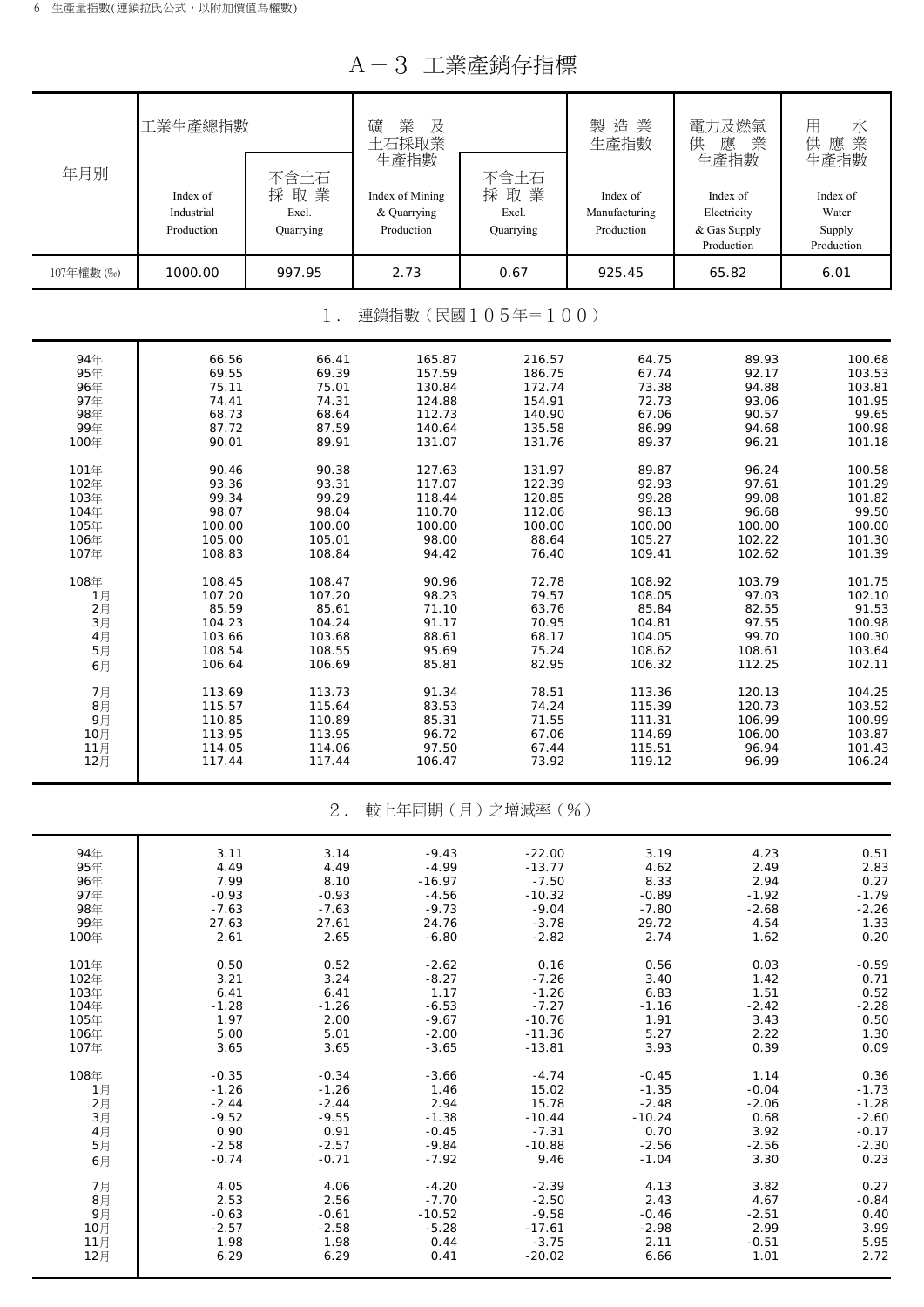| 製造業生產指數                        | 按產品用途分<br>By Usage         | Index of Manufacturing Production |                                   | 製<br>造<br>業<br>售<br>銷<br>量                    | 固定基期指數(民國105年=100)<br>製<br>業<br>造<br>存<br>貨<br>量 |                  |
|--------------------------------|----------------------------|-----------------------------------|-----------------------------------|-----------------------------------------------|--------------------------------------------------|------------------|
| 最終需要財<br>Final Demand<br>Goods | 投資財<br>Investment<br>Goods | 消費 財<br>Consumer<br>Goods         | 生<br>產<br>財<br>Producer<br>Goods  | 指<br>數<br>Index of<br>Producer's<br>Shipments | 指<br>數<br>Index of<br>Producer's<br>Inventory    | Period           |
| 188.90                         | 75.77                      | 113.13                            | 736.55                            | 1000.00                                       | 1000.00                                          | 2018 Weights (%) |
|                                |                            |                                   | 1. Chained Indexes $(2016 = 100)$ |                                               |                                                  |                  |
| 85.13                          | 77.26                      | 90.32                             | 58.38                             | 76.91                                         | 79.18                                            | 2005             |
| 82.28                          | 77.83                      | 85.03                             | 63.23                             | 80.18                                         | 79.53                                            | 2006             |
| 83.77                          | 83.90                      | 83.22                             | 70.22                             | 86.70                                         | 81.70                                            | 2007             |
| 80.93                          | 82.75                      | 79.20                             | 70.27                             | 85.89                                         | 88.83                                            | 2008             |
| 71.00                          | 68.40                      | 72.49                             | 65.93                             | 80.81                                         | 81.06                                            | 2009             |
| 89.76                          | 88.44                      | 90.58                             | 86.22                             | 96.51                                         | 82.41                                            | 2010             |
| 101.63                         | 97.31                      | 104.07                            | 86.04                             | 98.07                                         | 91.06                                            | 2011             |
| 96.08                          | 94.95                      | 96.78                             | 88.19                             | 97.49                                         | 96.21                                            | 2012             |
| 96.10                          | 94.94                      | 96.82                             | 92.10                             | 98.92                                         | 96.52                                            | 2013             |
| 100.32                         | 101.53                     | 99.52                             | 98.99                             | 102.94                                        | 96.31                                            | 2014             |
| 100.04                         | 102.81                     | 98.22                             | 97.61                             | 100.60                                        | 103.35                                           | 2015             |
| 100.00                         | 100.00                     | 100.00                            | 100.00                            | 100.00                                        | 100.00                                           | 2016             |
| 104.10                         | 105.15                     | 103.41                            | 105.60                            | 102.51                                        | 103.34                                           | 2017             |
| 108.21                         | 113.82                     | 104.64                            | 109.74                            | 104.25                                        | 105.48                                           | 2018             |
| 112.60                         | 120.85                     | 107.38                            | 107.99                            | 103.12                                        | 110.87                                           | 2019             |
| 118.22                         | 125.31                     | 113.72                            | 105.42                            | 108.34                                        | 109.82                                           | Jan.             |
| 81.11                          | 90.06                      | 75.50                             | 87.08                             | 80.45                                         | 110.54                                           | Feb.             |
| 109.02                         | 119.47                     | 102.46                            | 103.74                            | 101.60                                        | 109.72                                           | Mar.             |
| 111.25                         | 122.34                     | 104.29                            | 102.20                            | 100.01                                        | 110.73                                           | Apr.             |
| 115.82                         | 125.93                     | 109.46                            | 106.76                            | 104.12                                        | 112.03                                           | May              |
| 109.99                         | 121.67                     | 102.67                            | 105.39                            | 100.91                                        | 111.44                                           | June             |
| 119.01                         | 126.21                     | 114.43                            | 111.91                            | 107.25                                        | 112.71                                           | July             |
| 115.10                         | 123.69                     | 109.68                            | 115.48                            | 107.58                                        | 111.78                                           | Aug.             |
| 106.74                         | 113.35                     | 102.55                            | 112.52                            | 103.39                                        | 110.90                                           | Sep.             |
| 118.13                         | 121.40                     | 115.98                            | 113.82                            | 108.11                                        | 108.89                                           | Oct.             |
| 118.87                         | 124.74                     | 115.12                            | 114.66                            | 105.42                                        | 110.61                                           | Nov.             |
| 127.86                         | 135.97                     | 122.72                            | 116.88                            | 110.25                                        | 111.27                                           | Dec.             |
|                                |                            |                                   | 2. Annual Change Rate (%)         |                                               |                                                  |                  |
| $-0.37$                        | $-0.53$                    | $-0.27$                           | 4.94                              | 5.18                                          | 7.26                                             | 2005             |
| $-3.35$                        | 0.74                       | $-5.86$                           | 8.31                              | 4.25                                          | 0.44                                             | 2006             |
| 1.81                           | 7.80                       | $-2.13$                           | 11.05                             | 8.13                                          | 2.73                                             | 2007             |
| $-3.39$                        | $-1.37$                    | $-4.83$                           | 0.07                              | $-0.93$                                       | 8.73                                             | 2008             |
| $-12.27$                       | $-17.34$                   | $-8.47$                           | $-6.18$                           | $-5.91$                                       | $-8.75$                                          | 2009             |
| 26.42                          | 29.30                      | 24.96                             | 30.78                             | 19.43                                         | 1.67                                             | 2010             |
| 13.22                          | 10.03                      | 14.89                             | $-0.21$                           | 1.62                                          | 10.50                                            | 2011             |
| $-5.46$                        | $-2.43$                    | $-7.00$                           | 2.50                              | $-0.59$                                       | 5.66                                             | 2012             |
| 0.02                           | $-0.01$                    | 0.04                              | 4.43                              | 1.47                                          | 0.32                                             | 2013             |
| 4.39                           | 6.94                       | 2.79                              | 7.48                              | 4.06                                          | $-0.22$                                          | 2014             |
| $-0.28$                        | 1.26                       | $-1.31$                           | $-1.39$                           | $-2.27$                                       | 7.31                                             | 2015             |
| $-0.04$                        | $-2.73$                    | 1.81                              | 2.45                              | $-0.60$                                       | $-3.24$                                          | 2016             |
| 4.10                           | 5.15                       | 3.41                              | 5.60                              | 2.51                                          | 3.34                                             | 2017             |
| 3.95                           | 8.25                       | 1.19                              | 3.92                              | 1.70                                          | 2.07                                             | 2018             |
| 4.06                           | 6.18                       | 2.62                              | $-1.59$                           | $-1.08$                                       | 5.11                                             | 2019             |
| 10.24                          | 14.27                      | 7.61                              | $-4.29$                           | 0.55                                          | 6.60                                             | Jan.             |
| 4.90                           | 12.32                      | 0.00                              | $-4.22$                           | $-4.44$                                       | 7.73                                             | Feb.             |
| $-4.44$                        | $-0.76$                    | $-6.91$                           | $-11.72$                          | $-8.35$                                       | 6.88                                             | Mar.             |
| 11.71                          | 15.28                      | 9.28                              | $-2.05$                           | 0.70                                          | 7.63                                             | Apr.             |
| 0.35                           | 2.89                       | $-1.37$                           | $-3.31$                           | $-3.82$                                       | 8.31                                             | May              |
| $-0.35$                        | 4.90                       | $-3.87$                           | $-1.18$                           | $-3.52$                                       | 8.86                                             | June             |
| 8.27                           | 11.57                      | 6.08                              | 3.06                              | 2.06                                          | 7.58                                             | July             |
| 1.99                           | 6.49                       | $-0.96$                           | 2.55                              | $-1.13$                                       | 7.33                                             | Aug.             |
| 2.15                           | 3.31                       | 1.38                              | $-1.14$                           | $-0.14$                                       | 4.72                                             | Sep.             |
| 2.03                           | $-0.10$                    | 3.44                              | $-4.25$                           | $-0.27$                                       | $-0.82$                                          | Oct.             |
| 3.37                           | 2.53                       | 3.94                              | 1.81                              | $-0.35$                                       | $-0.74$                                          | Nov.             |
| 9.74                           | 5.42                       | 13.02                             | 5.89                              | 5.58                                          | $-1.30$                                          | Dec.             |

## A-3 Indicators of Production, Shipment and Inventory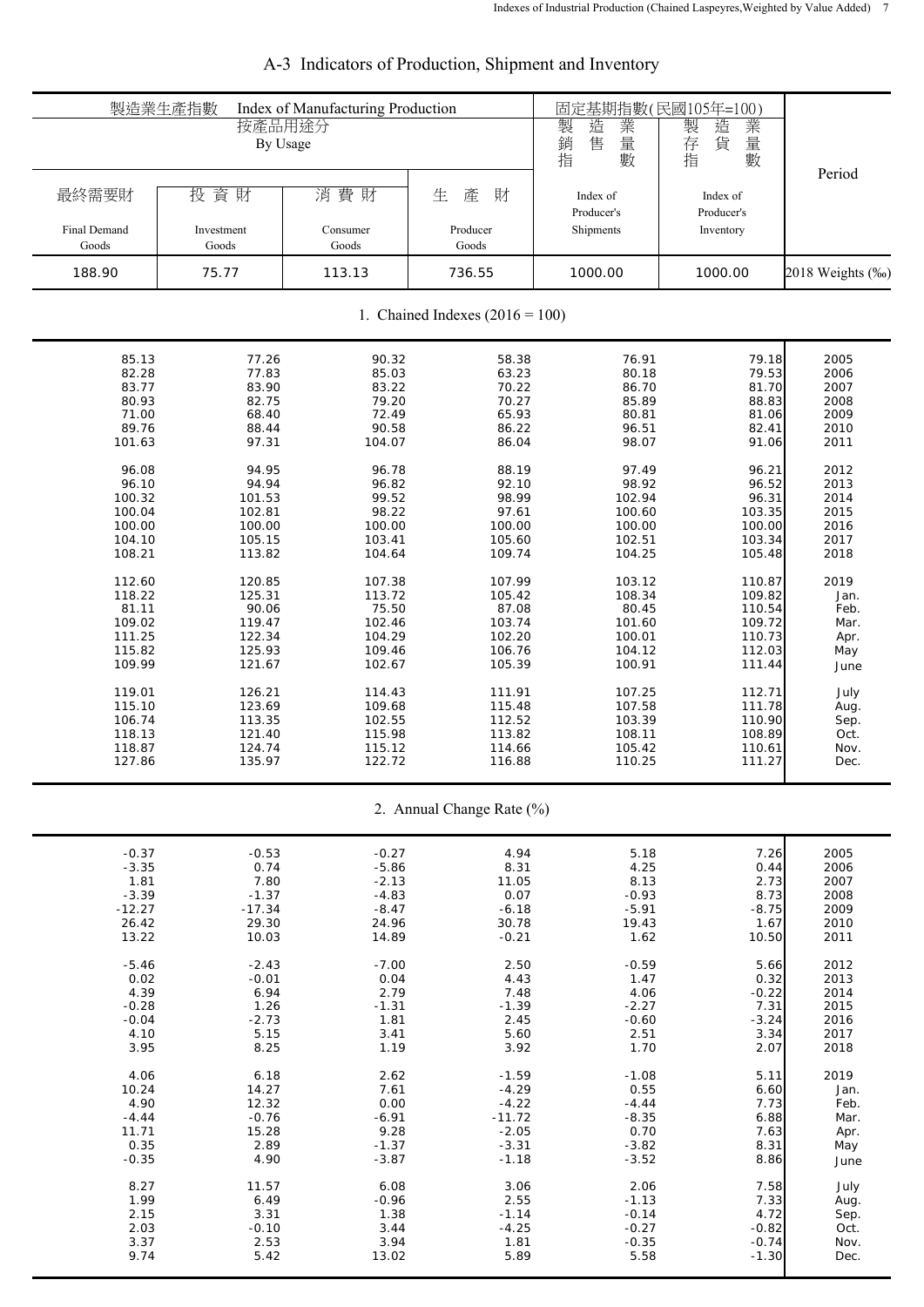| A-4 製造業生產指數-按四大行業及中分類 |  |
|-----------------------|--|
|-----------------------|--|

|            | $\mathcal{C}$ |                                  |                         |                                 |                         |                             |                              |                                         |
|------------|---------------|----------------------------------|-------------------------|---------------------------------|-------------------------|-----------------------------|------------------------------|-----------------------------------------|
| 年月別        | 業<br>製<br>造   | 屬<br>金<br>機電工業                   | 24<br>基<br>本業<br>金<br>屬 | 25<br>金<br>屬<br>品<br>製<br>業     | 28<br>電力設備<br>及配備業      | 29<br>機<br>械<br>設<br>備<br>業 | 30<br>汽車及<br>其零件業            | 31<br>其他運輸<br>工具及<br>其零件業               |
|            | Manufacturing | Metal &<br>Machinery<br>Industry | Basic<br>Metal          | Fabricated<br>Metal<br>Products | Electrical<br>Equipment | Machinery<br>&<br>Equipment | Motor<br>Vehicles<br>& Parts | Other Transport<br>Equipment<br>& Parts |
| 107年權數 (‰) | 925.45        | 195.42                           | 56.01                   | 40.98                           | 16.61                   | 41.02                       | 20.38                        | 13.33                                   |
|            |               |                                  | 1.                      | 連鎖指數(民國105年=100)                |                         |                             |                              |                                         |
| 94年        | 64.75         | 92.89                            | 83.96                   | 97.67                           | 117.97                  | 90.06                       | 114.22                       | 90.69                                   |
| 95年        | 67.74         | 94.09                            | 91.28                   | 98.95                           | 109.69                  | 94.14                       | 93.65                        | 85.60                                   |
| 96年        | 73.38         | 95.66                            | 92.69                   | 98.34                           | 102.40                  | 103.00                      | 88.31                        | 95.49                                   |
| 97年        | 72.73         | 89.89                            | 85.44                   | 94.86                           | 96.71                   | 97.11                       | 73.07                        | 105.22                                  |
| 98年        | 67.06         | 73.06                            | 74.65                   | 74.21                           | 81.10                   | 66.24                       | 71.07                        | 77.15                                   |
| 99年        | 86.99         | 95.14                            | 95.74                   | 91.91                           | 98.18                   | 103.52                      | 92.79                        | 85.14                                   |
| 100年       | 89.37         | 99.97                            | 99.56                   | 99.11                           | 92.94                   | 109.94                      | 101.12                       | 90.80                                   |
| 101年       | 89.87         | 97.38                            | 95.36                   | 99.49                           | 92.40                   | 103.34                      | 98.64                        | 95.71                                   |
| 102年       | 92.93         | 97.94                            | 99.19                   | 101.49                          | 91.65                   | 99.03                       | 95.01                        | 98.26                                   |
| 103年       | 99.28         | 104.03                           | 102.75                  | 105.99                          | 96.33                   | 107.52                      | 107.16                       | 105.76                                  |
| 104年       | 98.13         | 100.80                           | 96.01                   | 101.40                          | 98.19                   | 106.11                      | 103.91                       | 105.76                                  |
| 105年       | 100.00        | 100.00                           | 100.00                  | 100.00                          | 100.00                  | 100.00                      | 100.00                       | 100.00                                  |
| 106年       | 105.27        | 103.78                           | 102.73                  | 100.03                          | 97.94                   | 110.86                      | 100.38                       | 105.72                                  |
| 107年       | 109.41        | 106.30                           | 105.08                  | 100.43                          | 100.47                  | 119.98                      | 94.60                        | 107.30                                  |
| 108年       | 108.92        | 99.49                            | 96.74                   | 93.85                           | 97.54                   | 103.49                      | 93.64                        | 115.24                                  |
| 1月         | 108.05        | 107.58                           | 103.40                  | 105.38                          | 104.93                  | 114.26                      | 100.19                       | 118.69                                  |
| 2月         | 85.84         | 79.94                            | 90.28                   | 74.06                           | 72.81                   | 80.41                       | 64.93                        | 79.32                                   |
| 3月         | 104.81        | 103.37                           | 106.33                  | 98.58                           | 98.22                   | 105.96                      | 93.28                        | 108.89                                  |
| 4月         | 104.05        | 102.24                           | 97.85                   | 97.32                           | 98.30                   | 108.39                      | 98.96                        | 111.33                                  |
| 5月         | 108.62        | 104.88                           | 100.54                  | 99.93                           | 99.77                   | 111.65                      | 103.79                       | 120.46                                  |
| 6月         | 106.32        | 98.43                            | 93.92                   | 91.38                           | 90.92                   | 106.07                      | 96.35                        | 113.61                                  |
| 7月         | 113.36        | 104.37                           | 98.63                   | 97.84                           | 105.41                  | 106.03                      | 104.78                       | 126.28                                  |
| 8月         | 115.39        | 98.23                            | 98.16                   | 94.29                           | 95.34                   | 102.93                      | 78.27                        | 121.39                                  |
| 9月         | 111.31        | 93.84                            | 92.05                   | 87.96                           | 90.43                   | 95.81                       | 84.69                        | 121.31                                  |
| 10月        | 114.69        | 99.61                            | 93.03                   | 92.42                           | 103.55                  | 101.85                      | 98.12                        | 126.88                                  |
| 11月        | 115.51        | 97.41                            | 91.99                   | 88.75                           | 100.89                  | 98.19                       | 98.49                        | 116.31                                  |
| 12月        | 119.12        | 104.00                           | 94.65                   | 98.31                           | 109.86                  | 110.32                      | 101.86                       | 118.39                                  |
|            |               |                                  | $2$ .                   | 較上年同期(月)之增減率(%)                 |                         |                             |                              |                                         |
| 94年        | 3.19          | $-1.59$                          | $-5.14$                 | $-3.32$                         | $-6.64$                 | 4.09                        | 2.33                         | 9.98                                    |
| 95年        | 4.62          | 1.29                             | 8.72                    | 1.31                            | $-7.02$                 | 4.53                        | $-18.01$                     | $-5.61$                                 |
| 96年        | 8.33          | 1.67                             | 1.54                    | $-0.62$                         | $-6.65$                 | 9.41                        | $-5.70$                      | 11.55                                   |
| 97年        | $-0.89$       | $-6.03$                          | $-7.82$                 | $-3.54$                         | $-5.56$                 | $-5.72$                     | $-17.26$                     | 10.19                                   |
| 98年        | $-7.80$       | $-18.72$                         | $-12.63$                | $-21.77$                        | $-16.14$                | $-31.79$                    | $-2.74$                      | $-26.68$                                |
| 99年        | 29.72         | 30.22                            | 28.25                   | 23.85                           | 21.06                   | 56.28                       | 30.56                        | 10.36                                   |
| 100年       | 2.74          | 5.08                             | 3.99                    | 7.83                            | $-5.34$                 | 6.20                        | 8.98                         | 6.65                                    |
| 101年       | 0.56          | $-2.59$                          | $-4.22$                 | 0.38                            | $-0.58$                 | $-6.00$                     | $-2.45$                      | 5.41                                    |
| 102年       | 3.40          | 0.58                             | 4.02                    | 2.01                            | $-0.81$                 | $-4.17$                     | $-3.68$                      | 2.66                                    |
| 103年       | 6.83          | 6.22                             | 3.59                    | 4.43                            | 5.11                    | 8.57                        | 12.79                        | 7.63                                    |
| 104年       | $-1.16$       | $-3.10$                          | $-6.56$                 | $-4.33$                         | 1.93                    | $-1.31$                     | $-3.03$                      | 0.00                                    |
| 105年       | 1.91          | $-0.79$                          | 4.16                    | $-1.38$                         | 1.84                    | $-5.76$                     | $-3.76$                      | $-5.45$                                 |
| 106年       | 5.27          | 3.78                             | 2.73                    | 0.03                            | $-2.06$                 | 10.86                       | 0.38                         | 5.72                                    |
| 107年       | 3.93          | 2.43                             | 2.29                    | 0.40                            | 2.58                    | 8.23                        | $-5.76$                      | 1.49                                    |
| 108年       | $-0.45$       | $-6.41$                          | $-7.94$                 | $-6.55$                         | $-2.92$                 | $-13.74$                    | $-1.01$                      | 7.40                                    |
| 1月         | $-1.35$       | $-2.75$                          | $-2.28$                 | $-1.61$                         | $-0.94$                 | $-1.27$                     | $-7.83$                      | 0.27                                    |
| 2月         | $-2.48$       | $-1.17$                          | 3.78                    | $-3.33$                         | 4.40                    | $-8.83$                     | $-2.40$                      | $-0.70$                                 |
| 3月         | $-10.24$      | $-10.49$                         | $-4.24$                 | $-10.72$                        | $-12.47$                | $-17.32$                    | $-14.01$                     | $-5.58$                                 |
| 4月         | 0.70          | 0.35                             | $-5.53$                 | 0.69                            | 0.80                    | $-5.18$                     | 8.66                         | 16.25                                   |
| 5月         | $-2.56$       | $-8.35$                          | $-9.69$                 | $-6.54$                         | $-6.35$                 | $-15.17$                    | $-4.61$                      | 7.92                                    |
| 6月         | $-1.04$       | $-9.85$                          | $-9.54$                 | $-8.71$                         | $-7.28$                 | $-18.61$                    | $-2.44$                      | $-1.94$                                 |
| 7月         | 4.13          | $-5.11$                          | $-8.60$                 | $-5.07$                         | 2.61                    | $-14.43$                    | 0.62                         | 13.83                                   |
| 8月         | 2.43          | $-10.24$                         | $-10.86$                | $-10.25$                        | $-10.23$                | $-17.94$                    | $-9.25$                      | 9.37                                    |
| 9月         | $-0.46$       | $-7.99$                          | $-12.11$                | $-7.21$                         | $-3.30$                 | $-16.18$                    | $-1.19$                      | 14.54                                   |
| 10月        | $-2.98$       | $-8.78$                          | $-14.12$                | $-10.65$                        | $-1.22$                 | $-18.11$                    | 2.03                         | 18.41                                   |
| 11月        | 2.11          | $-8.66$                          | $-11.18$                | $-12.56$                        | $-2.90$                 | $-19.58$                    | 5.77                         | 5.08                                    |
| 12月        | 6.66          | $-1.69$                          | $-8.78$                 | $-1.20$                         | 5.14                    | $-9.03$                     | 16.46                        | 12.63                                   |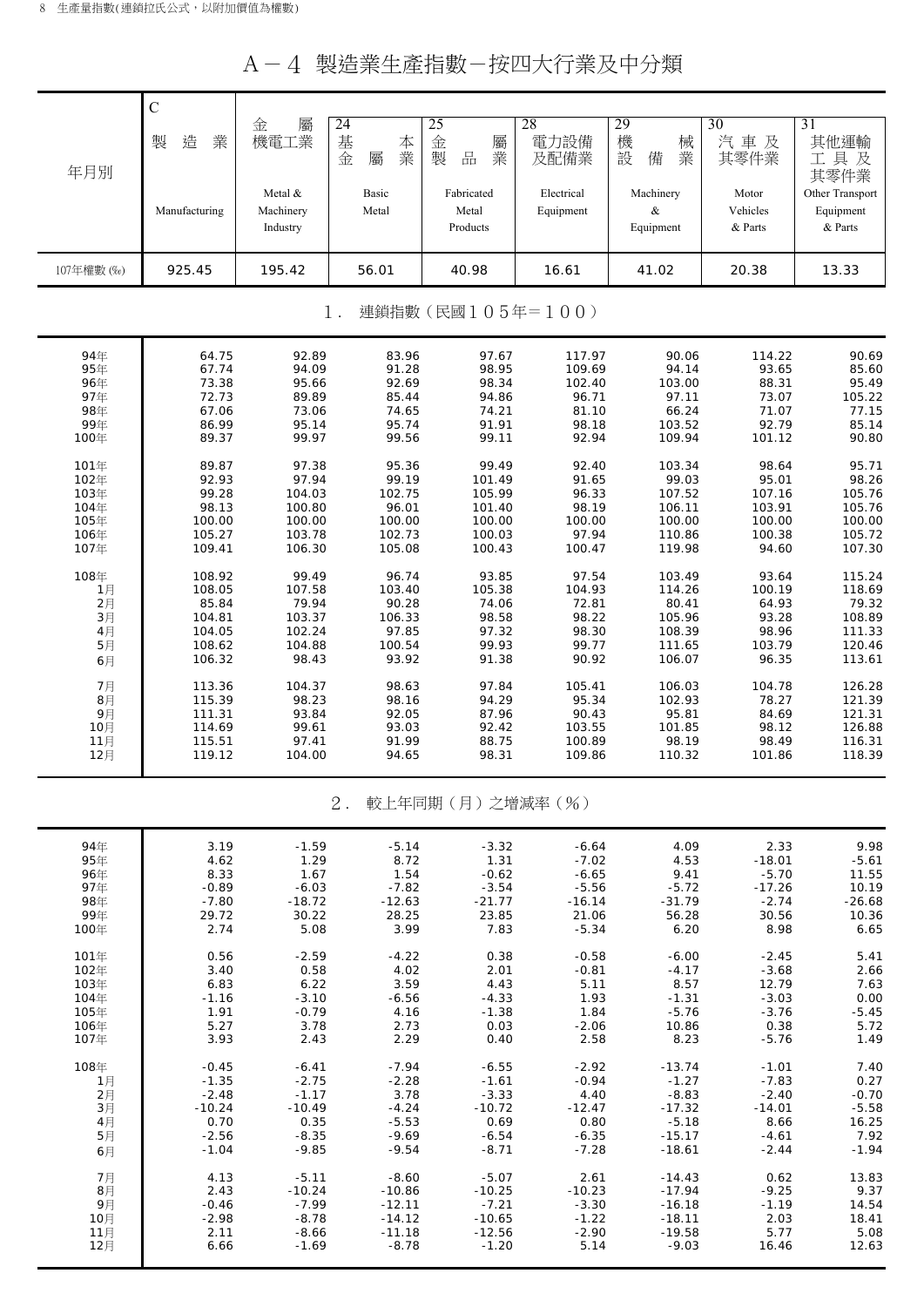| $\overline{34}$<br>產業用機械<br>設備維修及<br>業<br>装<br>安<br>Repair & Installation<br>of Industrial<br>Machinery<br>& Equipment | 資<br>訊<br>電子工業<br>Information<br>& Electronic<br>Industry   | 26<br>電<br>子<br>零組件業<br>Electronic<br>Parts &<br>Components | 27<br>電腦、電子<br>產品及光學<br>品<br>製<br>業<br>Computers,<br>Electronic<br>& Optical<br>Products | 學<br>化<br>業<br>工<br>Chemistry<br>Industry                    | 13<br>皮革、毛皮<br>及其製品業<br>Leather, Fur<br>& Related<br>Products      | 15<br>紙漿、紙<br>及紙製品業<br>Pulp, Paper<br>& Paper<br>Products    | 16<br>印刷及資料<br>儲存媒體<br>複製業<br>Printing &<br>Reproduction<br>of Recorded<br>Media | Period                                               |
|------------------------------------------------------------------------------------------------------------------------|-------------------------------------------------------------|-------------------------------------------------------------|------------------------------------------------------------------------------------------|--------------------------------------------------------------|--------------------------------------------------------------------|--------------------------------------------------------------|----------------------------------------------------------------------------------|------------------------------------------------------|
| 7.10                                                                                                                   | 449.88                                                      | 405.36                                                      | 44.52                                                                                    | 189.77                                                       | 0.49                                                               | 8.84                                                         | 4.80                                                                             | 2018 Weights (‰)                                     |
|                                                                                                                        |                                                             |                                                             |                                                                                          | 1. Chained Indexes $(2016 = 100)$                            |                                                                    |                                                              |                                                                                  |                                                      |
| 65.10<br>67.75<br>63.29<br>58.15<br>71.56<br>78.14                                                                     | 37.23<br>43.25<br>51.96<br>56.47<br>54.24<br>77.11<br>80.61 | 33.41<br>41.47<br>51.04<br>55.86<br>54.59<br>76.65<br>76.75 | 58.96<br>55.06<br>59.55<br>61.91<br>52.42<br>80.86<br>109.64                             | 92.15<br>91.65<br>97.80<br>91.74<br>92.48<br>100.98<br>97.08 | 295.40<br>258.19<br>233.00<br>207.96<br>183.05<br>200.33<br>178.18 | 101.41<br>97.94<br>99.76<br>94.52<br>89.73<br>96.30<br>96.90 | 115.78<br>113.11<br>113.77<br>114.24<br>103.16<br>113.42<br>114.60               | 2005<br>2006<br>2007<br>2008<br>2009<br>2010<br>2011 |
| 76.41                                                                                                                  | 82.16                                                       | 81.06                                                       | 91.37                                                                                    | 98.16                                                        | 164.78                                                             | 97.59                                                        | 108.18                                                                           | 2012                                                 |
| 72.93                                                                                                                  | 87.40                                                       | 86.89                                                       | 92.12                                                                                    | 99.63                                                        | 160.19                                                             | 98.32                                                        | 106.00                                                                           | 2013                                                 |
| 78.43                                                                                                                  | 97.23                                                       | 96.75                                                       | 101.83                                                                                   | 100.58                                                       | 159.60                                                             | 100.83                                                       | 104.16                                                                           | 2014                                                 |
| 86.83                                                                                                                  | 96.38                                                       | 95.55                                                       | 104.13                                                                                   | 100.14                                                       | 122.11                                                             | 98.91                                                        | 101.74                                                                           | 2015                                                 |
| 100.00                                                                                                                 | 100.00                                                      | 100.00                                                      | 100.00                                                                                   | 100.00                                                       | 100.00                                                             | 100.00                                                       | 100.00                                                                           | 2016                                                 |
| 116.28                                                                                                                 | 107.82                                                      | 108.20                                                      | 104.49                                                                                   | 100.70                                                       | 103.83                                                             | 100.22                                                       | 96.97                                                                            | 2017                                                 |
| 129.13                                                                                                                 | 114.23                                                      | 113.97                                                      | 116.50                                                                                   | 102.60                                                       | 97.44                                                              | 101.32                                                       | 95.28                                                                            | 2018                                                 |
| 128.44                                                                                                                 | 117.58                                                      | 114.10                                                      | 149.71                                                                                   | 100.31                                                       | 99.20                                                              | 100.74                                                       | 84.73                                                                            | 2019                                                 |
| 126.10                                                                                                                 | 107.09                                                      | 103.47                                                      | 140.56                                                                                   | 105.54                                                       | 113.60                                                             | 111.23                                                       | 89.52                                                                            | Jan.                                                 |
| 95.63                                                                                                                  | 88.24                                                       | 86.85                                                       | 101.04                                                                                   | 88.93                                                        | 70.93                                                              | 79.32                                                        | 57.48                                                                            | Feb.                                                 |
| 128.25                                                                                                                 | 107.57                                                      | 104.63                                                      | 134.66                                                                                   | 99.49                                                        | 107.36                                                             | 102.35                                                       | 83.32                                                                            | Mar.                                                 |
| 138.88                                                                                                                 | 106.55                                                      | 102.21                                                      | 146.74                                                                                   | 99.30                                                        | 115.32                                                             | 96.90                                                        | 84.34                                                                            | Apr.                                                 |
| 117.67                                                                                                                 | 110.42                                                      | 106.27                                                      | 148.90                                                                                   | 107.87                                                       | 109.67                                                             | 104.88                                                       | 81.75                                                                            | May                                                  |
| 135.45                                                                                                                 | 113.46                                                      | 110.49                                                      | 140.88                                                                                   | 100.63                                                       | 98.37                                                              | 95.36                                                        | 76.30                                                                            | June                                                 |
| 135.55                                                                                                                 | 120.27                                                      | 116.06                                                      | 159.24                                                                                   | 107.33                                                       | 96.52                                                              | 105.59                                                       | 84.68                                                                            | July                                                 |
| 125.59                                                                                                                 | 130.27                                                      | 126.33                                                      | 166.63                                                                                   | 103.00                                                       | 94.40                                                              | 101.39                                                       | 83.28                                                                            | Aug.                                                 |
| 119.20                                                                                                                 | 129.95                                                      | 127.42                                                      | 153.29                                                                                   | 93.33                                                        | 86.62                                                              | 96.27                                                        | 78.51                                                                            | Sep.                                                 |
| 127.06                                                                                                                 | 130.01                                                      | 126.20                                                      | 165.22                                                                                   | 98.07                                                        | 100.88                                                             | 104.63                                                       | 93.66                                                                            | Oct.                                                 |
| 144.18                                                                                                                 | 133.02                                                      | 129.08                                                      | 169.51                                                                                   | 98.07                                                        | 100.05                                                             | 102.39                                                       | 99.15                                                                            | Nov.                                                 |
| 147.75                                                                                                                 | 134.06                                                      | 130.19                                                      | 169.85                                                                                   | 102.20                                                       | 96.67                                                              | 108.53                                                       | 104.73                                                                           | Dec.                                                 |
|                                                                                                                        |                                                             |                                                             |                                                                                          | 2. Annual Change Rate (%)                                    |                                                                    |                                                              |                                                                                  |                                                      |
| $\sim$ $-$                                                                                                             | 17.41                                                       | 24.48                                                       | $-0.24$                                                                                  | $-0.39$                                                      | $-4.53$                                                            | $-1.51$                                                      | 8.63                                                                             | 2005                                                 |
| $\sim$ $\sim$                                                                                                          | 16.17                                                       | 24.12                                                       | $-6.61$                                                                                  | $-0.54$                                                      | $-12.60$                                                           | $-3.42$                                                      | $-2.31$                                                                          | 2006                                                 |
| 4.07                                                                                                                   | 20.14                                                       | 23.08                                                       | 8.15                                                                                     | 6.71                                                         | $-9.76$                                                            | 1.86                                                         | 0.58                                                                             | 2007                                                 |
| $-6.58$                                                                                                                | 8.68                                                        | 9.44                                                        | 3.96                                                                                     | $-6.20$                                                      | $-10.75$                                                           | $-5.25$                                                      | 0.41                                                                             | 2008                                                 |
| $-8.12$                                                                                                                | $-3.95$                                                     | $-2.27$                                                     | $-15.33$                                                                                 | 0.81                                                         | $-11.98$                                                           | $-5.07$                                                      | $-9.70$                                                                          | 2009                                                 |
| 23.06                                                                                                                  | 42.16                                                       | 40.41                                                       | 54.25                                                                                    | 9.19                                                         | 9.44                                                               | 7.32                                                         | 9.95                                                                             | 2010                                                 |
| 9.20                                                                                                                   | 4.54                                                        | 0.13                                                        | 35.59                                                                                    | $-3.86$                                                      | $-11.06$                                                           | 0.62                                                         | 1.04                                                                             | 2011                                                 |
| $-2.21$                                                                                                                | 1.92                                                        | 5.62                                                        | $-16.66$                                                                                 | 1.11                                                         | $-7.52$                                                            | 0.71                                                         | $-5.60$                                                                          | 2012                                                 |
| $-4.55$                                                                                                                | 6.38                                                        | 7.19                                                        | 0.82                                                                                     | 1.50                                                         | $-2.79$                                                            | 0.75                                                         | $-2.02$                                                                          | 2013                                                 |
| 7.54                                                                                                                   | 11.25                                                       | 11.35                                                       | 10.54                                                                                    | 0.95                                                         | $-0.37$                                                            | 2.55                                                         | $-1.74$                                                                          | 2014                                                 |
| 10.71                                                                                                                  | $-0.87$                                                     | $-1.24$                                                     | 2.26                                                                                     | $-0.44$                                                      | $-23.49$                                                           | $-1.90$                                                      | $-2.32$                                                                          | 2015                                                 |
| 15.17                                                                                                                  | 3.76                                                        | 4.66                                                        | $-3.97$                                                                                  | $-0.14$                                                      | $-18.11$                                                           | 1.10                                                         | $-1.71$                                                                          | 2016                                                 |
| 16.28                                                                                                                  | 7.82                                                        | 8.20                                                        | 4.49                                                                                     | 0.70                                                         | 3.83                                                               | 0.22                                                         | $-3.03$                                                                          | 2017                                                 |
| 11.05                                                                                                                  | 5.95                                                        | 5.33                                                        | 11.49                                                                                    | 1.89                                                         | $-6.15$                                                            | 1.10                                                         | $-1.74$                                                                          | 2018                                                 |
| $-0.53$                                                                                                                | 2.93                                                        | 0.11                                                        | 28.51                                                                                    | $-2.23$                                                      | 1.81                                                               | $-0.57$                                                      | $-11.07$                                                                         | 2019                                                 |
| $-12.61$                                                                                                               | $-2.52$                                                     | $-6.50$                                                     | 36.51                                                                                    | $-2.70$                                                      | 7.44                                                               | 2.10                                                         | $-7.54$                                                                          | Jan.                                                 |
| $-2.60$                                                                                                                | $-4.57$                                                     | $-7.78$                                                     | 29.92                                                                                    | $-0.76$                                                      | 4.31                                                               | $-0.78$                                                      | $-14.29$                                                                         | Feb.                                                 |
| $-10.97$                                                                                                               | $-12.36$                                                    | $-15.65$                                                    | 20.73                                                                                    | $-6.65$                                                      | $-4.57$                                                            | $-8.63$                                                      | $-14.55$                                                                         | Mar.                                                 |
| 26.13                                                                                                                  | $-0.80$                                                     | $-5.11$                                                     | 40.03                                                                                    | 1.79                                                         | 11.03                                                              | $-0.18$                                                      | $-6.94$                                                                          | Apr.                                                 |
| $-12.60$                                                                                                               | $-1.68$                                                     | $-4.61$                                                     | 24.11                                                                                    | 2.21                                                         | 2.59                                                               | 1.58                                                         | $-14.75$                                                                         | May                                                  |
| $-5.66$                                                                                                                | 3.90                                                        | 1.67                                                        | 23.93                                                                                    | $-0.62$                                                      | 3.17                                                               | $-5.01$                                                      | $-13.92$                                                                         | June                                                 |
| 6.09                                                                                                                   | 9.83                                                        | 6.81                                                        | 36.31                                                                                    | 1.25                                                         | $-2.36$                                                            | 2.30                                                         | $-12.54$                                                                         | July                                                 |
| $-1.19$                                                                                                                | 12.40                                                       | 10.27                                                       | 30.77                                                                                    | $-4.08$                                                      | $-6.18$                                                            | $-3.60$                                                      | $-11.98$                                                                         | Aug.                                                 |
| $-6.04$                                                                                                                | 5.55                                                        | 3.42                                                        | 25.33                                                                                    | $-6.45$                                                      | $-7.38$                                                            | 0.46                                                         | $-11.86$                                                                         | Sep.                                                 |
| 0.04                                                                                                                   | 0.64                                                        | $-1.45$                                                     | 19.07                                                                                    | $-6.10$                                                      | 2.62                                                               | $-0.64$                                                      | $-15.28$                                                                         | Oct.                                                 |
| 18.56                                                                                                                  | 10.88                                                       | 8.70                                                        | 29.95                                                                                    | $-5.82$                                                      | 15.58                                                              | $-0.57$                                                      | $-10.07$                                                                         | Nov.                                                 |
| 2.34                                                                                                                   | 12.54                                                       | 10.65                                                       | 29.12                                                                                    | 1.76                                                         | $-2.40$                                                            | 6.69                                                         | $-0.67$                                                                          | Dec.                                                 |

## A-4 Indexes of Manufacturing Production - By Four Groups & Sectors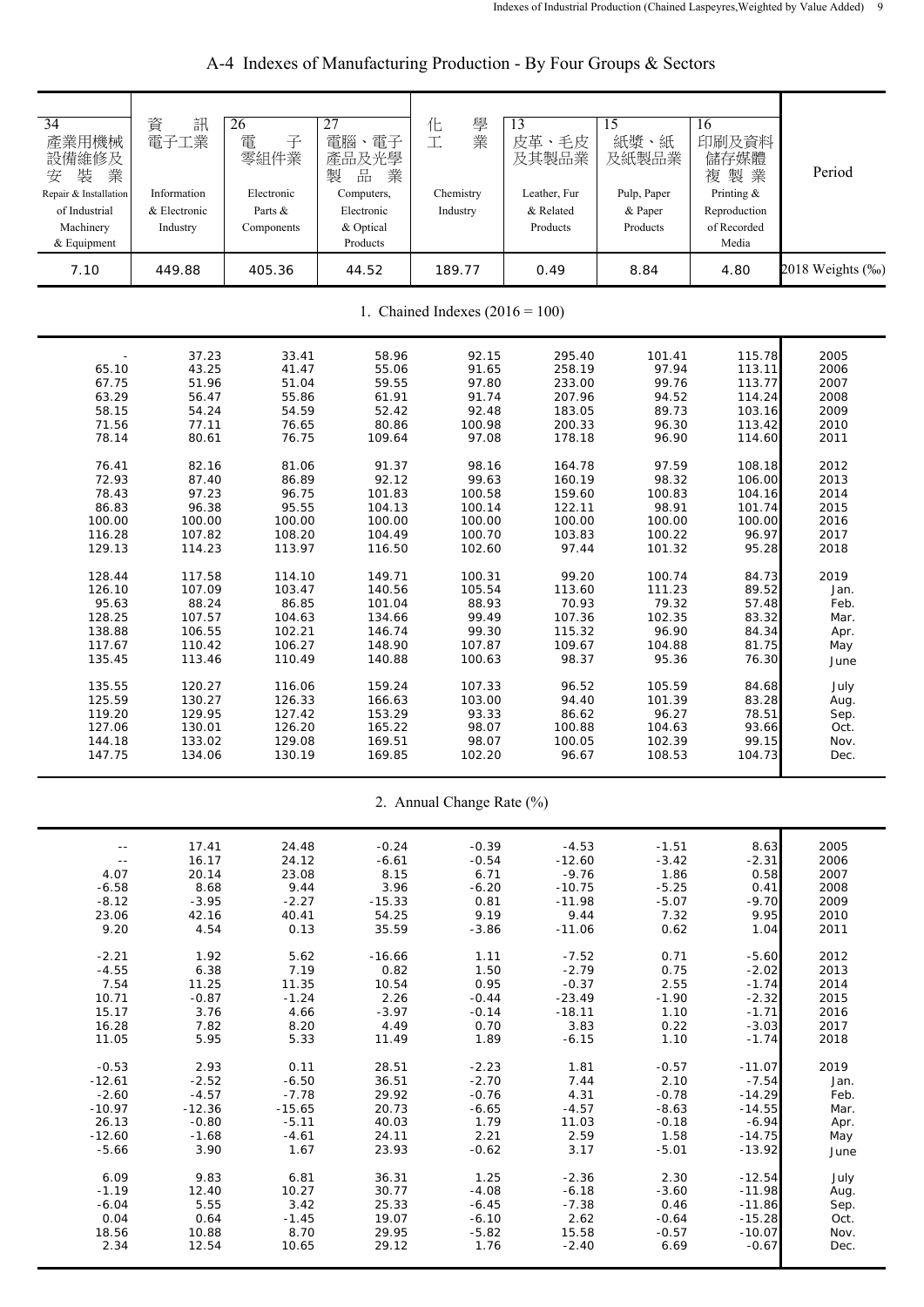## A-4 製造業生產指數-按四大行業及中分類(續)

| 年月別        | 17<br>石油及煤<br>製品業<br>Petroleum<br>& Coal<br>Products | 18<br>化學原材料肥料<br>氮化合物塑橡膠<br>原料及人纖業<br>Chemical, Fertilizers,<br>Nitrogen Compounds,<br>Plastic & Rubber,<br>Man-made Fibres | 19<br>其他化學<br>製品業<br>Other<br>Chemical<br>Products | 20<br>藥品及醫用<br>化學製品業<br>Pharmaceuticals<br>& Medicinal<br><b>Chemical Products</b> | 21<br>橡<br>膠<br>製<br>業<br>$\frac{\Box}{\Box \Box}$<br>Rubber<br>Products | 22<br>塑製<br>膠<br>業<br>品<br>Plastic<br>Products | 生業<br>民工<br>Food, Textiles<br>&<br>Other Industry | 08<br>品<br>食<br>及業<br>$\frac{\Box}{\Box \Box}$<br>飼<br>Food & Prepared<br>Animal Feeds |
|------------|------------------------------------------------------|-----------------------------------------------------------------------------------------------------------------------------|----------------------------------------------------|------------------------------------------------------------------------------------|--------------------------------------------------------------------------|------------------------------------------------|---------------------------------------------------|----------------------------------------------------------------------------------------|
| 107年權數 (‰) | 53.45                                                | 77.14                                                                                                                       | 15.45                                              | 7.32                                                                               | 7.13                                                                     | 15.15                                          | 90.38                                             | 23.98                                                                                  |
|            |                                                      |                                                                                                                             | $1$ .                                              | 連鎖指數(民國105年=100)                                                                   |                                                                          |                                                |                                                   |                                                                                        |
| 94年        | 116.39                                               | 81.24                                                                                                                       | 75.51                                              | 70.88                                                                              | 102.75                                                                   | 114.86                                         | 97.62                                             | 90.56                                                                                  |
| 95年        | 109.96                                               | 82.90                                                                                                                       | 78.22                                              | 70.97                                                                              | 99.55                                                                    | 108.36                                         | 95.66                                             | 90.23                                                                                  |
| 96年        | 111.72                                               | 93.40                                                                                                                       | 78.30                                              | 74.26                                                                              | 104.40                                                                   | 108.39                                         | 94.94                                             | 89.11                                                                                  |
| 97年        | 102.01                                               | 87.07                                                                                                                       | 76.33                                              | 75.97                                                                              | 101.99                                                                   | 99.28                                          | 89.81                                             | 86.28                                                                                  |
| 98年        | 102.59                                               | 93.06                                                                                                                       | 71.54                                              | 81.04                                                                              | 84.65                                                                    | 85.76                                          | 81.95                                             | 86.25                                                                                  |
| 99年        | 98.39                                                | 104.84                                                                                                                      | 87.47                                              | 86.79                                                                              | 107.99                                                                   | 98.73                                          | 91.26                                             | 92.59                                                                                  |
| 100年       | 91.15                                                | 99.42                                                                                                                       | 87.84                                              | 88.19                                                                              | 110.07                                                                   | 100.37                                         | 93.52                                             | 93.55                                                                                  |
| 101年       | 97.39                                                | 98.90                                                                                                                       | 87.67                                              | 93.27                                                                              | 104.29                                                                   | 99.97                                          | 94.50                                             | 93.95                                                                                  |
| 102年       | 98.73                                                | 100.13                                                                                                                      | 94.89                                              | 96.14                                                                              | 102.29                                                                   | 100.14                                         | 95.76                                             | 95.20                                                                                  |
| 103年       | 98.77                                                | 100.41                                                                                                                      | 99.65                                              | 92.03                                                                              | 106.97                                                                   | 105.15                                         | 97.69                                             | 95.47                                                                                  |
| 104年       | 98.99                                                | 99.80                                                                                                                       | 101.52                                             | 95.51                                                                              | 106.41                                                                   | 101.96                                         | 97.87                                             | 96.36                                                                                  |
| 105年       | 100.00                                               | 100.00                                                                                                                      | 100.00                                             | 100.00                                                                             | 100.00                                                                   | 100.00                                         | 100.00                                            | 100.00                                                                                 |
| 106年       | 95.20                                                | 102.67                                                                                                                      | 107.98                                             | 99.12                                                                              | 102.79                                                                   | 101.95                                         | 103.74                                            | 100.57                                                                                 |
| 107年       | 97.95                                                | 104.56                                                                                                                      | 110.94                                             | 102.40                                                                             | 99.38                                                                    | 104.01                                         | 104.91                                            | 102.15                                                                                 |
| 108年       | 96.86                                                | 99.97                                                                                                                       | 109.79                                             | 109.84                                                                             | 102.72                                                                   | 102.05                                         | 104.29                                            | 105.95                                                                                 |
| 1月         | 98.20                                                | 105.35                                                                                                                      | 118.49                                             | 118.54                                                                             | 109.07                                                                   | 112.02                                         | 115.13                                            | 121.86                                                                                 |
| 2月         | 98.29                                                | 91.48                                                                                                                       | 80.48                                              | 80.69                                                                              | 76.19                                                                    | 73.85                                          | 77.86                                             | 79.65                                                                                  |
| $3\n  3$   | 88.37                                                | 104.61                                                                                                                      | 108.54                                             | 101.37                                                                             | 106.44                                                                   | 102.73                                         | 103.20                                            | 103.14                                                                                 |
| 4月         | 92.85                                                | 100.87                                                                                                                      | 112.87                                             | 100.01                                                                             | 107.64                                                                   | 101.02                                         | 103.22                                            | 101.81                                                                                 |
| 5月         | 112.27                                               | 103.19                                                                                                                      | 114.35                                             | 121.76                                                                             | 111.22                                                                   | 107.77                                         | 106.26                                            | 109.25                                                                                 |
| 6月         | 105.32                                               | 98.47                                                                                                                       | 104.87                                             | 100.44                                                                             | 101.78                                                                   | 97.95                                          | 99.18                                             | 100.80                                                                                 |
| 7月         | 109.68                                               | 104.07                                                                                                                      | 115.23                                             | 115.14                                                                             | 108.30                                                                   | 109.09                                         | 109.99                                            | 115.66                                                                                 |
| $8$ 月      | 100.17                                               | 102.36                                                                                                                      | 111.32                                             | 114.04                                                                             | 102.75                                                                   | 108.30                                         | 106.65                                            | 110.91                                                                                 |
| 9月         | 90.60                                                | 90.54                                                                                                                       | 109.16                                             | 101.40                                                                             | 96.33                                                                    | 97.84                                          | 98.20                                             | 100.18                                                                                 |
| 10月        | 82.29                                                | 100.57                                                                                                                      | 118.26                                             | 118.96                                                                             | 103.10                                                                   | 106.79                                         | 108.66                                            | 108.25                                                                                 |
| 11月        | 90.94                                                | 96.94                                                                                                                       | 108.30                                             | 118.28                                                                             | 104.55                                                                   | 101.42                                         | 107.64                                            | 106.12                                                                                 |
| 12月        | 93.36                                                | 101.21                                                                                                                      | 115.65                                             | 127.43                                                                             | 105.24                                                                   | 105.84                                         | 115.43                                            | 113.82                                                                                 |
|            |                                                      |                                                                                                                             | $2$ .                                              | 較上年同期(月)之增減率(%)                                                                    |                                                                          |                                                |                                                   |                                                                                        |
| 94年        | 3.80                                                 | $-0.17$                                                                                                                     | $-0.89$                                            | $-1.05$                                                                            | $-4.31$                                                                  | $-5.14$                                        | $-3.18$                                           | 1.57                                                                                   |
| 95年        | $-5.52$                                              | 2.04                                                                                                                        | 3.59                                               | 0.13                                                                               | $-3.11$                                                                  | $-5.66$                                        | $-2.01$                                           | $-0.36$                                                                                |
| 96年        | 1.60                                                 | 12.67                                                                                                                       | 0.10                                               | 4.64                                                                               | 4.87                                                                     | 0.03                                           | $-0.75$                                           | $-1.24$                                                                                |
| 97年        | $-8.69$                                              | $-6.78$                                                                                                                     | $-2.52$                                            | 2.30                                                                               | $-2.31$                                                                  | $-8.40$                                        | $-5.40$                                           | $-3.18$                                                                                |
| 98年        | 0.57                                                 | 6.88                                                                                                                        | $-6.28$                                            | 6.67                                                                               | $-17.00$                                                                 | $-13.62$                                       | $-8.75$                                           | $-0.03$                                                                                |
| 99年        | $-4.09$                                              | 12.66                                                                                                                       | 22.27                                              | 7.10                                                                               | 27.57                                                                    | 15.12                                          | 11.36                                             | 7.35                                                                                   |
| 100年       | $-7.36$                                              | $-5.17$                                                                                                                     | 0.42                                               | 1.61                                                                               | 1.93                                                                     | 1.66                                           | 2.48                                              | 1.04                                                                                   |
| 101年       | 6.85                                                 | $-0.52$                                                                                                                     | $-0.19$                                            | 5.76                                                                               | $-5.25$                                                                  | $-0.40$                                        | 1.05                                              | 0.43                                                                                   |
| 102年       | 1.38                                                 | 1.24                                                                                                                        | 8.24                                               | 3.08                                                                               | $-1.92$                                                                  | 0.17                                           | 1.33                                              | 1.33                                                                                   |
| 103年       | 0.04                                                 | 0.28                                                                                                                        | 5.02                                               | $-4.28$                                                                            | 4.58                                                                     | 5.00                                           | 2.02                                              | 0.28                                                                                   |
| 104年       | 0.22                                                 | $-0.61$                                                                                                                     | 1.88                                               | 3.78                                                                               | $-0.52$                                                                  | $-3.03$                                        | 0.18                                              | 0.93                                                                                   |
| 105年       | 1.02                                                 | 0.20                                                                                                                        | $-1.50$                                            | 4.70                                                                               | $-6.02$                                                                  | $-1.92$                                        | 2.18                                              | 3.78                                                                                   |
| 106年       | $-4.80$                                              | 2.67                                                                                                                        | 7.98                                               | $-0.88$                                                                            | 2.79                                                                     | 1.95                                           | 3.74                                              | 0.57                                                                                   |
| 107年       | 2.89                                                 | 1.84                                                                                                                        | 2.74                                               | 3.31                                                                               | $-3.32$                                                                  | 2.02                                           | 1.13                                              | 1.57                                                                                   |
| 108年       | $-1.11$                                              | $-4.39$                                                                                                                     | $-1.04$                                            | 7.27                                                                               | 3.36                                                                     | $-1.88$                                        | $-0.59$                                           | 3.72                                                                                   |
| 1月         | $-7.47$                                              | $-2.87$                                                                                                                     | $-0.86$                                            | 10.80                                                                              | 3.43                                                                     | 2.17                                           | 8.61                                              | 8.69                                                                                   |
| 2月         | 4.85                                                 | $-5.02$                                                                                                                     | $-3.57$                                            | 7.51                                                                               | 1.26                                                                     | $-6.74$                                        | 0.70                                              | $-7.10$                                                                                |
| 3月         | $-4.79$                                              | $-4.75$                                                                                                                     | $-10.20$                                           | $-10.28$                                                                           | $-7.83$                                                                  | $-8.68$                                        | $-5.84$                                           | 1.14                                                                                   |
| 4月         | 9.03                                                 | $-3.82$                                                                                                                     | 4.92                                               | 10.93                                                                              | 13.59                                                                    | 0.72                                           | 6.58                                              | 11.87                                                                                  |
| 5月         | 13.62                                                | $-3.56$                                                                                                                     | $-3.08$                                            | 15.05                                                                              | 1.68                                                                     | $-1.42$                                        | $-4.55$                                           | 6.24                                                                                   |
| 6月         | 8.95                                                 | $-3.65$                                                                                                                     | $-5.23$                                            | 0.36                                                                               | $-1.08$                                                                  | $-7.48$                                        | $-6.40$                                           | $-0.04$                                                                                |
| 7月         | 3.42                                                 | $-1.11$                                                                                                                     | 3.35                                               | 6.61                                                                               | 7.85                                                                     | 0.02                                           | 2.45                                              | 6.66                                                                                   |
| 8月         | $-5.42$                                              | $-5.01$                                                                                                                     | $-3.11$                                            | 7.14                                                                               | 0.23                                                                     | $-1.70$                                        | $-5.43$                                           | 1.17                                                                                   |
| 9月         | $-9.00$                                              | $-10.24$                                                                                                                    | 4.93                                               | 0.42                                                                               | 3.69                                                                     | $-0.91$                                        | $-3.01$                                           | 3.25                                                                                   |
| 10月        | $-14.57$                                             | $-4.75$                                                                                                                     | $-0.56$                                            | 8.90                                                                               | 3.14                                                                     | $-0.12$                                        | $-1.83$                                           | 4.20                                                                                   |
| 11月        | $-10.24$                                             | $-7.06$                                                                                                                     | $-4.43$                                            | 14.97                                                                              | 6.34                                                                     | $-2.87$                                        | $-2.48$                                           | 2.84                                                                                   |
| 12月        | 0.54                                                 | $-1.08$                                                                                                                     | 6.51                                               | 15.71                                                                              | 10.49                                                                    | 3.74                                           | 5.45                                              | 4.32                                                                                   |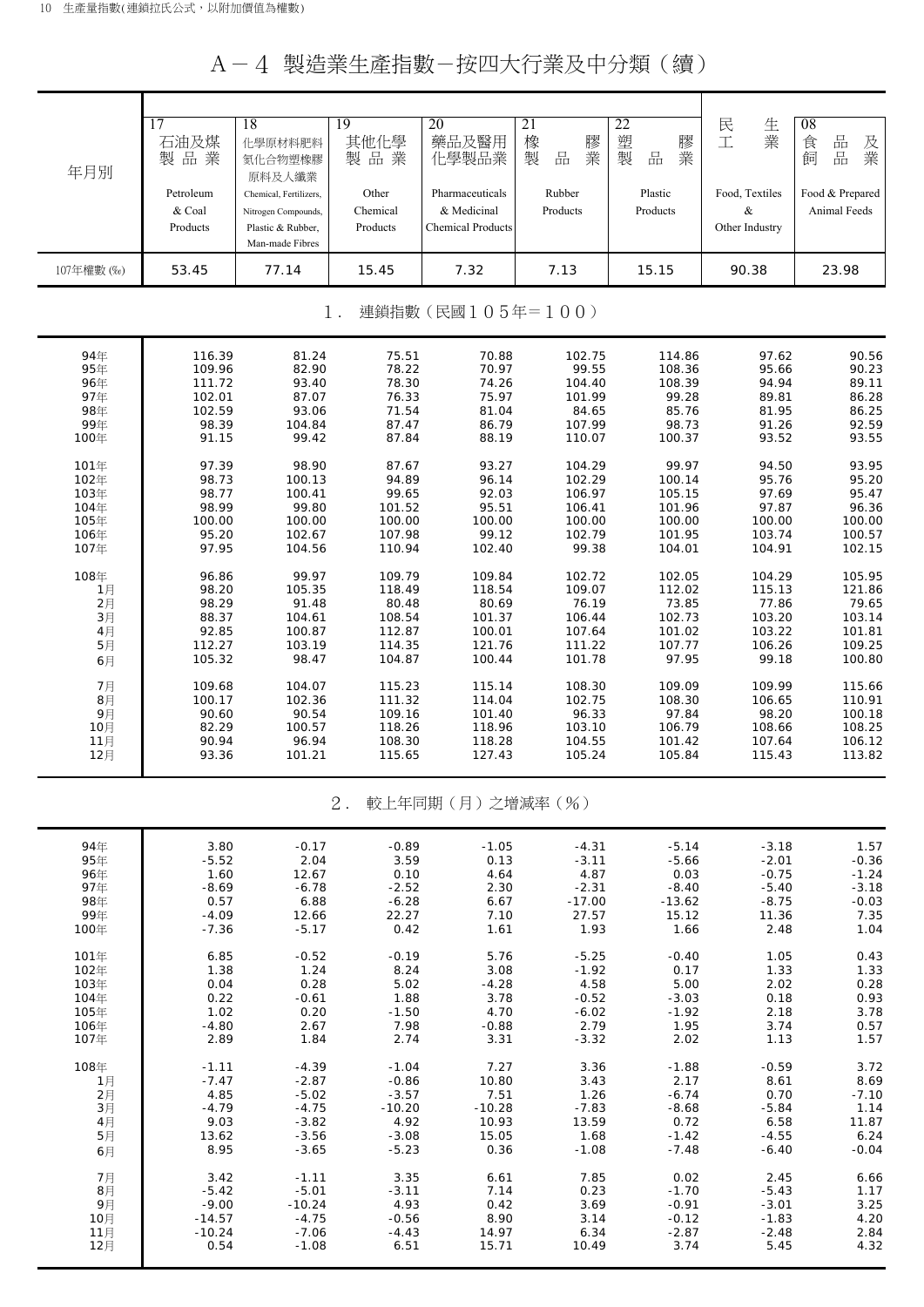| 09<br>飲<br>料<br>業 | 10<br>菸<br>草<br>業   | 11<br>紡<br>織<br>業 | 12<br>成衣及<br>服飾品業                               | 14<br>木<br>竹<br>製<br>品<br>業       | 23<br>非金屬礦物<br>業<br>製<br>品                   | 32<br>家<br>具<br>業 | 33<br>其<br>他<br>業<br>製<br>造 | Period           |
|-------------------|---------------------|-------------------|-------------------------------------------------|-----------------------------------|----------------------------------------------|-------------------|-----------------------------|------------------|
| Beverages         | Tobacco<br>Products | Textiles          | Wearing<br>Apparel &<br>Clothing<br>Accessories | Wood<br>&<br>Bamboo<br>Products   | Other<br>Non-metallic<br>Mineral<br>Products | Furniture         | Other<br>Manufacturing      |                  |
| 8.97              | 15.91               | 14.45             | 1.06                                            | 0.82                              | 10.20                                        | 2.01              | 12.98                       | 2018 Weights (‰) |
|                   |                     |                   |                                                 | 1. Chained Indexes $(2016 = 100)$ |                                              |                   |                             |                  |
| 79.92             | 63.25               | 119.41            | 239.33                                          | 126.52                            | 112.72                                       | 96.87             | 73.07                       | 2005             |
| 81.37             | 59.57               | 115.58            | 216.19                                          | 122.08                            | 110.64                                       | 96.74             | 69.45                       | 2006             |
| 81.24             | 62.88               | 115.09            | 194.89                                          | 109.84                            | 108.59                                       | 100.65            | 71.73                       | 2007             |
| 81.54             | 64.51               | 103.34            | 161.86                                          | 97.89                             | 100.48                                       | 93.78             | 70.52                       | 2008             |
| 86.96             | 68.03               | 92.12             | 129.13                                          | 80.85                             | 87.05                                        | 75.95             | 63.38                       | 2009             |
| 95.88             | 70.34               | 106.84            | 140.11                                          | 89.33                             | 101.48                                       | 90.81             | 74.42                       | 2010             |
| 103.52            | 78.28               | 99.36             | 119.67                                          | 94.83                             | 109.47                                       | 90.45             | 74.79                       | 2011             |
| 107.39            | 82.63               | 98.54             | 115.78                                          | 94.72                             | 104.54                                       | 96.14             | 78.41                       | 2012             |
| 101.49            | 82.11               | 101.88            | 115.84                                          | 96.30                             | 109.97                                       | 93.79             | 82.87                       | 2013             |
| 102.60            | 81.37               | 103.59            | 114.11                                          | 103.61                            | 112.12                                       | 98.34             | 91.06                       | 2014             |
| 101.57            | 81.04               | 104.74            | 105.97                                          | 100.88                            | 108.57                                       | 100.28            | 94.56                       | 2015             |
| 100.00            | 100.00              | 100.00            | 100.00                                          | 100.00                            | 100.00                                       | 100.00            | 100.00                      | 2016             |
| 102.81            | 119.06              | 97.84             | 89.27                                           | 103.34                            | 97.49                                        | 99.96             | 112.04                      | 2017             |
| 99.27             | 116.03              | 94.79             | 81.29                                           | 107.43                            | 100.52                                       | 100.24            | 126.64                      | 2018             |
| 94.15             | 114.52              | 90.02             | 79.47                                           | 99.87                             | 97.17                                        | 100.07            | 130.46                      | 2019             |
| 103.15            | 111.31              | 101.49            | 79.58                                           | 114.81                            | 108.21                                       | 115.03            | 149.47                      | Jan.             |
| 64.74             | 86.98               | 72.34             | 58.17                                           | 72.12                             | 73.58                                        | 66.19             | 92.42                       | Feb.             |
| 84.18             | 111.88              | 96.16             | 69.58                                           | 97.12                             | 102.70                                       | 93.56             | 128.25                      | Mar.             |
| 91.10             | 113.65              | 93.52             | 78.78                                           | 97.71                             | 95.55                                        | 92.22             | 133.02                      | Apr.             |
| 103.21            | 101.61              | 95.40             | 96.00                                           | 95.81                             | 97.27                                        | 104.77            | 137.98                      | May              |
| 92.05             | 108.23              | 82.46             | 89.24                                           | 94.74                             | 93.05                                        | 92.35             | 125.59                      | June             |
| 109.97            | 121.27              | 91.01             | 85.95                                           | 103.62                            | 96.57                                        | 106.35            | 129.95                      | July             |
| 102.78            | 110.56              | 93.10             | 79.57                                           | 102.12                            | 93.04                                        | 103.30            | 135.41                      | Aug.             |
| 96.45             | 91.74               | 87.42             | 69.12                                           | 100.95                            | 96.67                                        | 98.25             | 126.88                      | Sep.             |
| 93.88             | 123.30              | 92.47             | 77.09                                           | 107.15                            | 100.97                                       | 110.77            | 140.75                      | Oct.             |
| 86.47             | 140.05              | 86.96             | 77.60                                           | 104.73                            | 102.96                                       | 101.68            | 129.31                      | Nov.             |
| 101.82            | 153.63              | 87.92             | 92.95                                           | 107.51                            | 105.48                                       | 116.39            | 136.45                      | Dec.             |
|                   |                     |                   |                                                 | 2. Annual Change Rate (%)         |                                              |                   |                             |                  |
| 1.61              | 5.65                | $-12.51$          | $-15.97$                                        | $-9.67$                           | $-1.43$                                      | $-3.98$           | $-0.16$                     | 2005             |
| 1.81              | $-5.82$             | $-3.21$           | $-9.67$                                         | $-3.51$                           | $-1.85$                                      | $-0.13$           | $-4.95$                     | 2006             |
| $-0.16$           | 5.56                | $-0.42$           | $-9.85$                                         | $-10.03$                          | $-1.85$                                      | 4.04              | 3.28                        | 2007             |
| 0.37              | 2.59                | $-10.21$          | $-16.95$                                        | $-10.88$                          | $-7.47$                                      | $-6.83$           | $-1.69$                     | 2008             |
| 6.65              | 5.46                | $-10.86$          | $-20.22$                                        | $-17.41$                          | $-13.37$                                     | $-19.01$          | $-10.12$                    | 2009             |
| 10.26             | 3.40                | 15.98             | 8.50                                            | 10.49                             | 16.58                                        | 19.57             | 17.42                       | 2010             |
| 7.97              | 11.29               | $-7.00$           | $-14.59$                                        | 6.16                              | 7.87                                         | $-0.40$           | 0.50                        | 2011             |
| 3.74              | 5.56                | $-0.83$           | $-3.25$                                         | $-0.12$                           | $-4.50$                                      | 6.29              | 4.84                        | 2012             |
| $-5.49$           | $-0.63$             | 3.39              | 0.05                                            | 1.67                              | 5.19                                         | $-2.44$           | 5.69                        | 2013             |
| 1.09              | $-0.90$             | 1.68              | $-1.49$                                         | 7.59                              | 1.96                                         | 4.85              | 9.88                        | 2014             |
| $-1.00$           | $-0.41$             | 1.11              | $-7.13$                                         | $-2.63$                           | $-3.17$                                      | 1.97              | 3.84                        | 2015             |
| $-1.55$           | 23.40               | $-4.53$           | $-5.63$                                         | $-0.87$                           | -7.89                                        | $-0.28$           | 5.75                        | 2016             |
| 2.81              | 19.06               | $-2.16$           | $-10.73$                                        | 3.34                              | $-2.51$                                      | $-0.04$           | 12.04                       | 2017             |
| $-3.44$           | $-2.54$             | $-3.12$           | $-8.94$                                         | 3.96                              | 3.11                                         | 0.28              | 13.03                       | 2018             |
| $-5.16$           | $-1.30$             | $-5.03$           | $-2.24$                                         | $-7.04$                           | $-3.33$                                      | $-0.17$           | 3.02                        | 2019             |
| 7.27              | 21.57               | $-0.84$           | $-12.73$                                        | 6.56                              | 1.07                                         | 8.23              | 21.25                       | Jan.             |
| 2.63              | 36.83               | $-3.98$           | $-13.44$                                        | $-5.14$                           | $-4.57$                                      | $-6.15$           | 0.42                        | Feb.             |
| $-23.21$          | $-8.54$             | $-9.16$           | $-10.82$                                        | $-13.38$                          | 1.24                                         | $-5.48$           | $-3.14$                     | Mar.             |
| 13.06             | 6.66                | $-2.99$           | $-1.28$                                         | $-6.21$                           | $-4.17$                                      | 3.89              | 15.39                       | Apr.             |
| $-8.21$           | $-21.63$            | $-5.25$           | 9.14                                            | $-16.65$                          | $-8.04$                                      | 1.10              | 2.59                        | May              |
| $-16.35$          | $-17.53$            | $-10.63$          | 12.22                                           | $-14.49$                          | $-5.26$                                      | $-8.07$           | 7.16                        | June             |
| 2.99              | 2.27                | $-3.54$           | 7.56                                            | $-8.80$                           | $-4.14$                                      | 9.57              | 5.52                        | July             |
| $-11.63$          | $-10.40$            | $-7.12$           | $-16.00$                                        | $-12.73$                          | $-7.80$                                      | $-6.17$           | $-1.28$                     | Aug.             |
| $-2.35$           | $-18.90$            | $-3.00$           | 0.82                                            | $-2.94$                           | 0.51                                         | $-2.60$           | 1.37                        | Sep.             |
| $-12.09$          | $-1.00$             | $-4.36$           | $-10.36$                                        | $-5.66$                           | $-6.03$                                      | 3.55              | $-0.41$                     | Oct.             |
| $-16.02$          | 4.51                | $-7.35$           | $-0.21$                                         | $-4.59$                           | $-2.40$                                      | $-6.48$           | $-7.80$                     | Nov.             |
| 16.07             | 14.83               | $-1.50$           | 9.55                                            | 2.11                              | $-0.64$                                      | 5.37              | $-1.07$                     | Dec.             |

A-4 Indexes of Manufacturing Production - By Four Groups & Sectors (Cont.)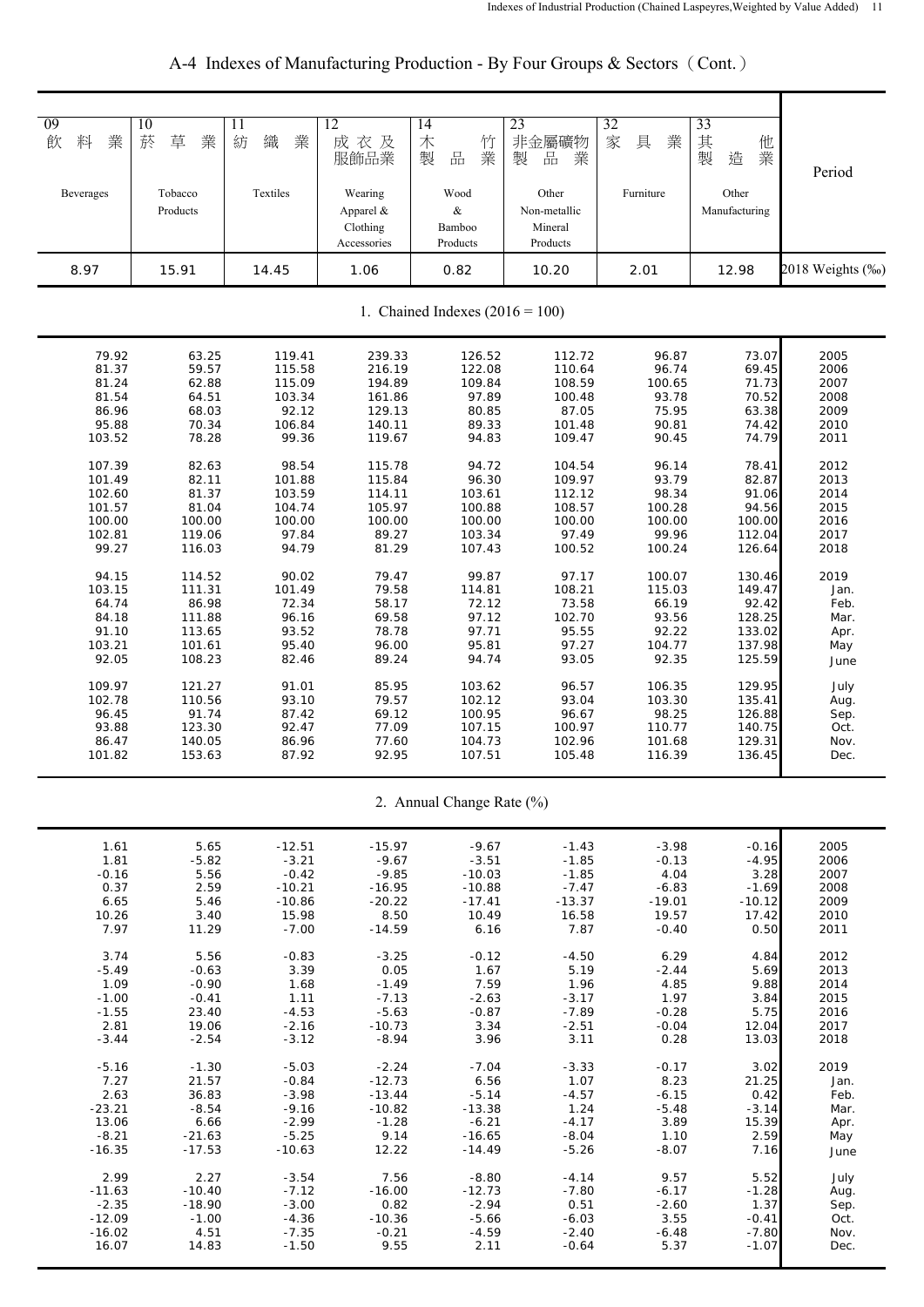A-5 製造業季節調整後生產指數-按四大行業及中分類

|              | $\mathbf C$      |                 |                 |                                     |                |                  |                  |                  |
|--------------|------------------|-----------------|-----------------|-------------------------------------|----------------|------------------|------------------|------------------|
|              |                  | 屬<br>金          | 24              | 25                                  | 28             | 29               | 30               | 31               |
|              | 製<br>造<br>業      | 機電工業            |                 | 屬                                   | 電力設備           | 機<br>械           | 汽車及              | 其他運輸             |
|              |                  |                 | 基金<br>本業<br>屬   | 金製<br>業<br>$\frac{\Box}{\Box \Box}$ | 及配備業           | 設<br>業<br>備      | 其零件業             | 工具及              |
| 年月別          |                  |                 |                 |                                     |                |                  |                  | 其零件業             |
|              |                  |                 |                 |                                     |                |                  |                  |                  |
|              |                  | Metal &         | Basic           | Fabricated                          | Electrical     | Machinery        | Motor            | Other Transport  |
|              | Manufacturing    | Machinery       | Metal           | Metal                               | Equipment      | &                | Vehicles         | Equipment        |
|              |                  | Industry        |                 | Products                            |                | Equipment        | & Parts          | & Parts          |
|              |                  |                 |                 |                                     |                |                  |                  |                  |
| 107年權數 (‰)   | 925.45           | 195.42          | 56.01           | 40.98                               | 16.61          | 41.02            | 20.38            | 13.33            |
|              |                  |                 |                 |                                     |                |                  |                  |                  |
|              |                  |                 |                 |                                     |                |                  |                  |                  |
|              |                  |                 | $1$ .           | 連鎖指數(民國105年=100)                    |                |                  |                  |                  |
|              |                  |                 |                 |                                     |                |                  |                  |                  |
| 94年          | 64.75            | 92.88           | 83.96           | 97.67                               | 117.97         | 90.06            | 114.22           | 90.69            |
| 95年          | 67.74            | 94.09           | 91.28           | 98.94                               | 109.69         | 94.14            | 93.65            | 85.60            |
| 96年          | 73.38            | 95.66           | 92.69           | 98.34                               | 102.40         | 103.00           | 88.31            | 95.49            |
| 97年          | 72.73            | 89.88           | 85.44           | 94.86                               | 96.71          | 97.11            | 73.07            | 105.22           |
| 98年          | 67.05            | 73.06           | 74.65           | 74.21                               | 81.10          | 66.24            | 71.07            | 77.15            |
| 99年          | 86.99            | 95.14           | 95.74           | 91.91                               | 98.17          | 103.53           | 92.80            | 85.14            |
| 100年         | 89.37            | 99.97           | 99.56           | 99.11                               | 92.93          | 109.94           | 101.12           | 90.80            |
|              |                  |                 |                 |                                     |                |                  |                  |                  |
| 101年         | 89.87            | 97.39           | 95.36           | 99.49                               | 92.40          | 103.34<br>99.03  | 98.64            | 95.71            |
| 102年<br>103年 | 92.93<br>99.28   | 97.94<br>104.02 | 99.19<br>102.76 | 101.49<br>105.99                    | 91.65<br>96.33 | 107.52           | 95.01<br>107.16  | 98.26<br>105.76  |
| 104年         | 98.13            | 100.80          | 96.01           | 101.40                              | 98.19          | 106.11           | 103.91           | 105.77           |
| 105年         | 100.00           | 100.00          | 100.00          | 100.00                              | 100.00         | 100.00           | 100.00           | 100.00           |
| 106年         | 105.27           | 103.78          | 102.73          | 100.03                              | 97.94          | 110.86           | 100.39           | 105.72           |
| 107年         | 109.41           | 106.30          | 105.08          | 100.43                              | 100.47         | 119.98           | 94.60            | 107.30           |
|              |                  |                 |                 |                                     |                |                  |                  |                  |
| 108年         | 108.92           | 99.49           | 96.73           | 93.85                               | 97.54          | 103.49           | 93.64            | 115.24           |
| 1月           | 106.46           | 103.60          | 101.80          | 99.44                               | 98.79          | 115.67           | 90.56            | 111.15           |
| 2月           | 106.36           | 103.70          | 102.91          | 98.83                               | 98.72          | 109.37           | 93.42            | 108.52           |
| 3月           | 101.81           | 97.65           | 99.97           | 93.91                               | 92.49          | 101.07           | 87.48            | 107.64           |
| 4月<br>5月     | 107.80<br>106.91 | 101.98<br>99.65 | 97.88<br>96.50  | 95.99<br>95.19                      | 97.92<br>94.75 | 110.74<br>103.71 | 100.62<br>92.85  | 114.51<br>116.21 |
| 6月           | 108.22           | 98.25           | 95.75           | 92.57                               | 94.36          | 102.01           | 93.70            | 115.47           |
|              |                  |                 |                 |                                     |                |                  |                  |                  |
| 7月           | 111.20           | 100.28          | 97.13           | 94.11                               | 102.29         | 102.21           | 94.79            | 116.07           |
| 8月           | 111.39           | 97.04           | 95.37           | 90.26                               | 94.51          | 100.11           | 89.75            | 116.03           |
| 9月           | 109.40           | 97.03           | 94.25           | 90.35                               | 95.90          | 99.62            | 91.50            | 118.24           |
| 10月          | 111.05           | 97.58           | 92.57           | 90.54                               | 99.66          | 99.02            | 94.07            | 124.77           |
| 11月          | 112.52           | 97.09           | 93.15           | 89.02                               | 98.95          | 96.38            | 96.18            | 116.13           |
| 12月          | 113.95           | 100.05          | 93.53           | 96.02                               | 102.09         | 101.96           | 98.78            | 118.13           |
|              |                  |                 |                 |                                     |                |                  |                  |                  |
|              |                  |                 | $2$ .           | 環比指數 (上年或上月=100)                    |                |                  |                  |                  |
|              |                  |                 |                 |                                     |                |                  |                  |                  |
|              |                  |                 |                 |                                     |                |                  |                  |                  |
| 94年          | 103.19           | 98.40           | 94.86           | 96.68                               | 93.36          | 104.09           | 102.33           | 109.98           |
| 95年          | 104.62           | 101.30          | 108.72          | 101.30                              | 92.98          | 104.53           | 81.99            | 94.39            |
| 96年          | 108.33           | 101.67          | 101.54          | 99.39                               | 93.35          | 109.41           | 94.30            | 111.55           |
| 97年          | 99.11            | 93.96           | 92.18           | 96.46                               | 94.44          | 94.28            | 82.74            | 110.19           |
| 98年          | 92.19            | 81.29           | 87.37           | 78.23                               | 83.86          | 68.21            | 97.26            | 73.32            |
| 99年          | 129.74           | 130.22          | 128.25          | 123.85                              | 121.05         | 156.30           | 130.58           | 110.36           |
| 100年         | 102.74           | 105.08          | 103.99          | 107.83                              | 94.66          | 106.19           | 108.97           | 106.65           |
| 101年         | 100.56           | 97.42           | 95.78           | 100.38                              | 99.43          | 94.00            | 97.55            | 105.41           |
| 102年         | 103.40           | 100.56          | 104.02          | 102.01                              | 99.19          | 95.83            | 96.32            | 102.66           |
| 103年         | 106.83           | 106.21          | 103.60          | 104.43                              | 105.11         | 108.57           | 112.79           | 107.63           |
| 104年         | 98.84            | 96.90           | 93.43           | 95.67                               | 101.93         | 98.69            | 96.97            | 100.01           |
| 105年         | 101.91           | 99.21           | 104.16          | 98.62                               | 101.84         | 94.24            | 96.24            | 94.54            |
| 106年         | 105.27           | 103.78          | 102.73          | 100.03                              | 97.94          | 110.86           | 100.39           | 105.72           |
| 107年         | 103.93           | 102.43          | 102.29          | 100.40                              | 102.58         | 108.23           | 94.23            | 101.49           |
|              |                  |                 |                 |                                     |                |                  |                  |                  |
| 108年         | 99.55<br>97.52   | 93.59<br>100.09 | 92.05<br>98.84  | 93.45<br>101.71                     | 97.08<br>97.87 | 86.26<br>101.42  | 98.99            | 107.40<br>105.84 |
| 1月<br>2月     | 99.91            | 100.10          | 101.09          | 99.39                               | 99.93          | 94.55            | 104.62<br>103.16 | 97.63            |
| 3月           | 95.72            | 94.17           | 97.14           | 95.02                               | 93.69          | 92.41            | 93.64            | 99.19            |
| 4月           | 105.88           | 104.43          | 97.91           | 102.21                              | 105.87         | 109.57           | 115.02           | 106.38           |
| 5月           | 99.17            | 97.72           | 98.59           | 99.17                               | 96.76          | 93.65            | 92.28            | 101.48           |

6月 | 101.23 98.60 99.22 97.25 99.59 98.36 100.92 99.36 7月 | 102.75 102.07 101.44 101.66 108.40 100.20 101.16 100.52 8月 | 100.17 96.77 98.19 95.91 92.39 97.95 94.68 99.97 9月 | 98.21 99.99 98.83 100.10 101.47 99.51 101.95 101.90 10月 101.51 100.57 98.22 100.21 103.92 99.40 102.81 105.52 11月 101.32 99.50 100.63 98.32 99.29 97.33 102.24 93.08 12月 101.27 103.05 100.41 107.86 103.17 105.79 102.70 101.72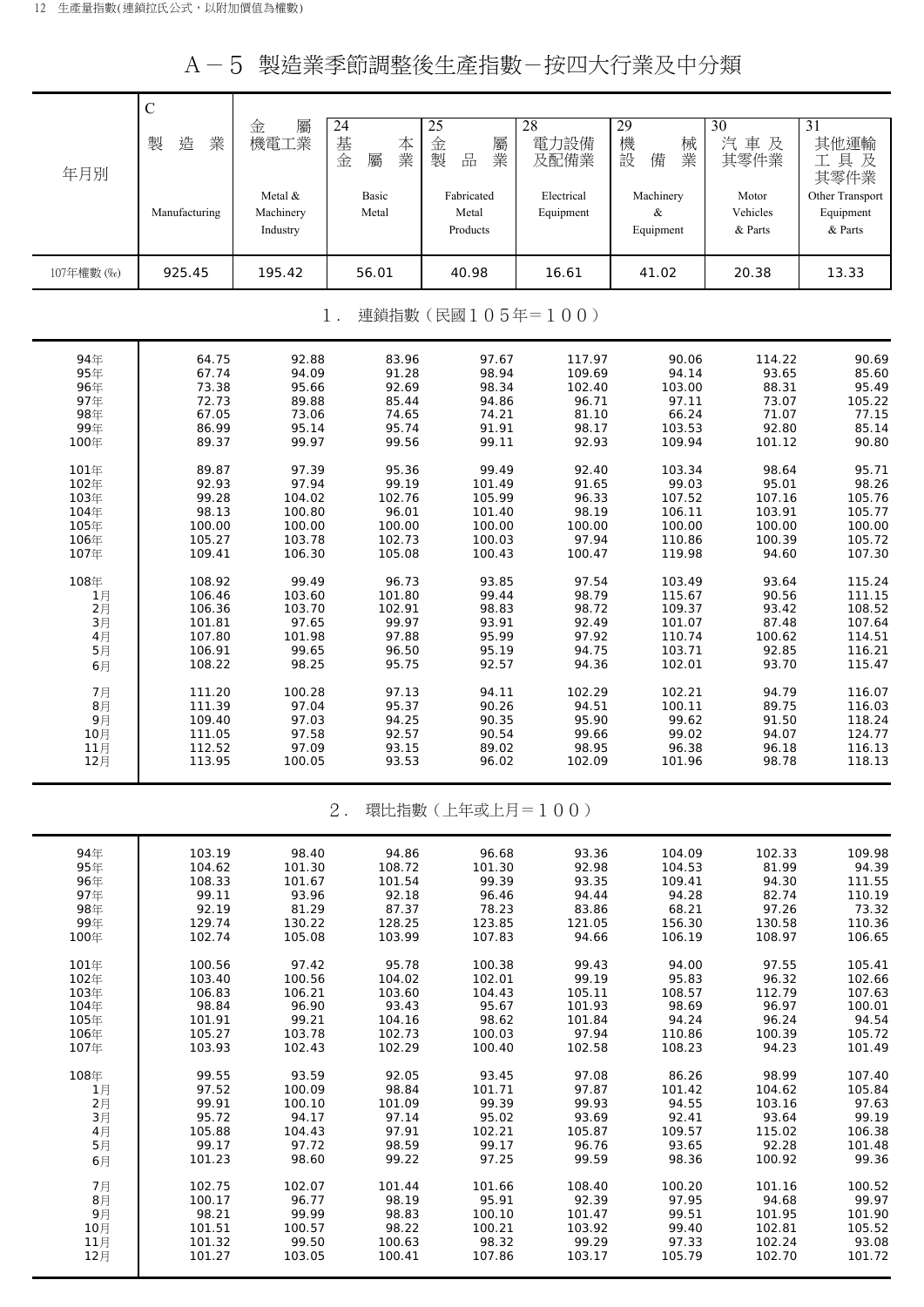| 34<br>產業用機械<br>設備維修及<br>裝<br>業<br>安<br>Repair & Installation<br>of Industrial<br>Machinery<br>& Equipment                                                                                                                          | 資<br>訊<br>電子工業<br>Information<br>& Electronic<br>Industry                                                                                                                                                                                   | 26<br>雷<br>子<br>零組件業<br>Electronic<br>Parts &<br>Components                                                                                                                                                                                 | 27<br>電腦、電子<br>產品及光學<br>品<br>製<br>業<br>Computers,<br>Electronic<br>& Optical<br>Products                                                                                                                                                       | 學<br>化<br>業<br>工<br>Chemistry<br>Industry                                                                                                                                                                                                  | 13<br>皮革、毛皮<br>及其製品業<br>Leather, Fur<br>& Related<br>Products                                                                                                                                                                                  | 15<br>紙漿、紙<br>及紙製品業<br>Pulp, Paper<br>& Paper<br>Products                                                                                                                                                                                | 16<br>印刷及資料<br>儲存媒體<br>複製業<br>Printing &<br>Reproduction<br>of Recorded<br>Media                                                                                                                                                          | Period                                                                                                                                                                                              |
|------------------------------------------------------------------------------------------------------------------------------------------------------------------------------------------------------------------------------------|---------------------------------------------------------------------------------------------------------------------------------------------------------------------------------------------------------------------------------------------|---------------------------------------------------------------------------------------------------------------------------------------------------------------------------------------------------------------------------------------------|------------------------------------------------------------------------------------------------------------------------------------------------------------------------------------------------------------------------------------------------|--------------------------------------------------------------------------------------------------------------------------------------------------------------------------------------------------------------------------------------------|------------------------------------------------------------------------------------------------------------------------------------------------------------------------------------------------------------------------------------------------|------------------------------------------------------------------------------------------------------------------------------------------------------------------------------------------------------------------------------------------|-------------------------------------------------------------------------------------------------------------------------------------------------------------------------------------------------------------------------------------------|-----------------------------------------------------------------------------------------------------------------------------------------------------------------------------------------------------|
| 7.10                                                                                                                                                                                                                               | 449.88                                                                                                                                                                                                                                      | 405.36                                                                                                                                                                                                                                      | 44.52                                                                                                                                                                                                                                          | 189.77                                                                                                                                                                                                                                     | 0.49                                                                                                                                                                                                                                           | 8.84                                                                                                                                                                                                                                     | 4.80                                                                                                                                                                                                                                      | 2018 Weights (‰)                                                                                                                                                                                    |
|                                                                                                                                                                                                                                    |                                                                                                                                                                                                                                             |                                                                                                                                                                                                                                             |                                                                                                                                                                                                                                                | 1. Chained Indexes $(2016 = 100)$                                                                                                                                                                                                          |                                                                                                                                                                                                                                                |                                                                                                                                                                                                                                          |                                                                                                                                                                                                                                           |                                                                                                                                                                                                     |
| 65.10<br>67.75<br>63.29<br>58.15<br>71.57<br>78.13<br>76.41<br>72.93<br>78.42<br>86.83<br>100.00<br>116.28<br>129.13<br>128.44<br>128.50<br>118.53<br>118.27<br>143.68<br>118.58<br>125.79<br>132.03<br>125.15<br>123.11<br>129.54 | 37.23<br>43.25<br>51.96<br>56.47<br>54.24<br>77.11<br>80.61<br>82.16<br>87.40<br>97.23<br>96.38<br>100.00<br>107.82<br>114.23<br>117.58<br>109.84<br>109.31<br>105.45<br>112.74<br>112.71<br>117.24<br>120.38<br>126.24<br>121.40<br>122.10 | 33.41<br>41.47<br>51.04<br>55.86<br>54.59<br>76.66<br>76.75<br>81.06<br>86.89<br>96.75<br>95.55<br>100.00<br>108.20<br>113.97<br>114.10<br>105.37<br>106.54<br>104.74<br>108.15<br>109.68<br>113.88<br>117.05<br>122.47<br>118.74<br>118.20 | 58.96<br>55.06<br>59.55<br>61.91<br>52.42<br>80.86<br>109.65<br>91.36<br>92.12<br>101.83<br>104.12<br>100.00<br>104.49<br>116.50<br>149.71<br>143.49<br>139.28<br>131.60<br>149.05<br>144.41<br>144.21<br>154.58<br>156.38<br>151.19<br>156.73 | 92.15<br>91.65<br>97.80<br>91.74<br>92.48<br>100.98<br>97.08<br>98.16<br>99.63<br>100.58<br>100.14<br>100.00<br>100.71<br>102.60<br>100.31<br>100.65<br>101.97<br>97.08<br>102.35<br>103.38<br>100.94<br>102.05<br>99.44<br>97.24<br>98.12 | 295.40<br>258.19<br>233.00<br>207.96<br>183.05<br>200.34<br>178.19<br>164.77<br>160.18<br>159.60<br>122.11<br>100.00<br>103.83<br>97.44<br>99.20<br>103.45<br>100.72<br>91.46<br>104.58<br>99.52<br>99.63<br>97.22<br>96.39<br>94.30<br>100.55 | 101.41<br>97.94<br>99.76<br>94.52<br>89.73<br>96.30<br>96.89<br>97.59<br>98.32<br>100.82<br>98.92<br>100.00<br>100.23<br>101.32<br>100.74<br>104.02<br>99.73<br>96.98<br>99.43<br>101.69<br>97.93<br>102.27<br>99.01<br>100.60<br>101.59 | 115.78<br>113.11<br>113.77<br>114.24<br>103.15<br>113.42<br>114.60<br>108.18<br>106.00<br>104.15<br>101.74<br>100.00<br>96.97<br>95.28<br>84.73<br>86.91<br>80.81<br>83.41<br>87.67<br>83.74<br>82.48<br>83.36<br>83.60<br>82.59<br>84.61 | 2005<br>2006<br>2007<br>2008<br>2009<br>2010<br>2011<br>2012<br>2013<br>2014<br>2015<br>2016<br>2017<br>2018<br>2019<br>Jan.<br>Feb.<br>Mar.<br>Apr.<br>May<br>June<br>July<br>Aug.<br>Sep.<br>Oct. |
| 144.12<br>134.02                                                                                                                                                                                                                   | 126.60<br>126.91                                                                                                                                                                                                                            | 122.21<br>122.17                                                                                                                                                                                                                            | 161.27<br>164.34                                                                                                                                                                                                                               | 99.56<br>100.97                                                                                                                                                                                                                            | 102.54<br>100.03                                                                                                                                                                                                                               | 100.70<br>104.88                                                                                                                                                                                                                         | 86.13<br>91.41                                                                                                                                                                                                                            | Nov.<br>Dec.                                                                                                                                                                                        |

A-5 Seasonally Adjusted Indexes of Manufacturing - By Four Groups & Sectors

2. Link Indexes (Base : Last Year or Last Month = 100)

| $-$        | 117.41 | 124.48 | 99.76  | 99.61  | 95.47  | 98.49  | 108.63 | 2005 |
|------------|--------|--------|--------|--------|--------|--------|--------|------|
| $\sim$ $-$ | 116.17 | 124.12 | 93.39  | 99.46  | 87.40  | 96.58  | 97.69  | 2006 |
| 104.07     | 120.14 | 123.08 | 108.15 | 106.71 | 90.24  | 101.86 | 100.58 | 2007 |
| 93.42      | 108.68 | 109.44 | 103.96 | 93.80  | 89.25  | 94.75  | 100.41 | 2008 |
| 91.88      | 96.05  | 97.73  | 84.67  | 100.81 | 88.02  | 94.93  | 90.29  | 2009 |
| 123.08     | 142.16 | 140.43 | 154.25 | 109.19 | 109.45 | 107.32 | 109.96 | 2010 |
| 109.17     | 104.54 | 100.12 | 135.60 | 96.14  | 88.94  | 100.61 | 101.04 | 2011 |
| 97.80      | 101.92 | 105.62 | 83.32  | 101.11 | 92.47  | 100.72 | 94.40  | 2012 |
| 95.45      | 106.38 | 107.19 | 100.83 | 101.50 | 97.21  | 100.75 | 97.98  | 2013 |
| 107.53     | 111.25 | 111.35 | 110.54 | 100.95 | 99.64  | 102.54 | 98.25  | 2014 |
| 110.72     | 99.13  | 98.76  | 102.25 | 99.56  | 76.51  | 98.12  | 97.69  | 2015 |
| 115.17     | 103.76 | 104.66 | 96.04  | 99.86  | 81.89  | 101.09 | 98.29  | 2016 |
| 116.28     | 107.82 | 108.20 | 104.49 | 100.71 | 103.83 | 100.23 | 96.97  | 2017 |
| 111.05     | 105.95 | 105.33 | 111.49 | 101.88 | 93.85  | 101.09 | 98.26  | 2018 |
| 99.47      | 102.93 | 100.11 | 128.51 | 97.77  | 101.81 | 99.43  | 88.93  | 2019 |
| 96.76      | 94.70  | 91.50  | 111.50 | 100.78 | 96.28  | 104.44 | 90.25  | Jan. |
| 92.24      | 99.52  | 101.11 | 97.07  | 101.31 | 97.36  | 95.88  | 92.98  | Feb. |
| 99.78      | 96.47  | 98.31  | 94.49  | 95.20  | 90.81  | 97.24  | 103.22 | Mar. |
| 121.48     | 106.91 | 103.26 | 113.26 | 105.43 | 114.35 | 102.53 | 105.11 | Apr. |
| 82.53      | 99.97  | 101.41 | 96.89  | 101.01 | 95.16  | 102.27 | 95.52  | May  |
| 106.08     | 104.02 | 103.83 | 99.86  | 97.64  | 100.11 | 96.30  | 98.50  | June |
| 104.96     | 102.68 | 102.78 | 107.19 | 101.10 | 97.58  | 104.43 | 101.07 | July |
| 94.79      | 104.87 | 104.63 | 101.16 | 97.44  | 99.15  | 96.81  | 100.29 | Aug. |
| 98.37      | 96.17  | 96.95  | 96.68  | 97.79  | 97.83  | 101.61 | 98.79  | Sep. |
| 105.22     | 100.58 | 99.55  | 103.66 | 100.90 | 106.63 | 100.98 | 102.45 | Oct. |
| 111.26     | 103.69 | 103.39 | 102.90 | 101.47 | 101.98 | 99.12  | 101.80 | Nov. |
| 92.99      | 100.24 | 99.97  | 101.90 | 101.42 | 97.55  | 104.15 | 106.13 | Dec. |
|            |        |        |        |        |        |        |        |      |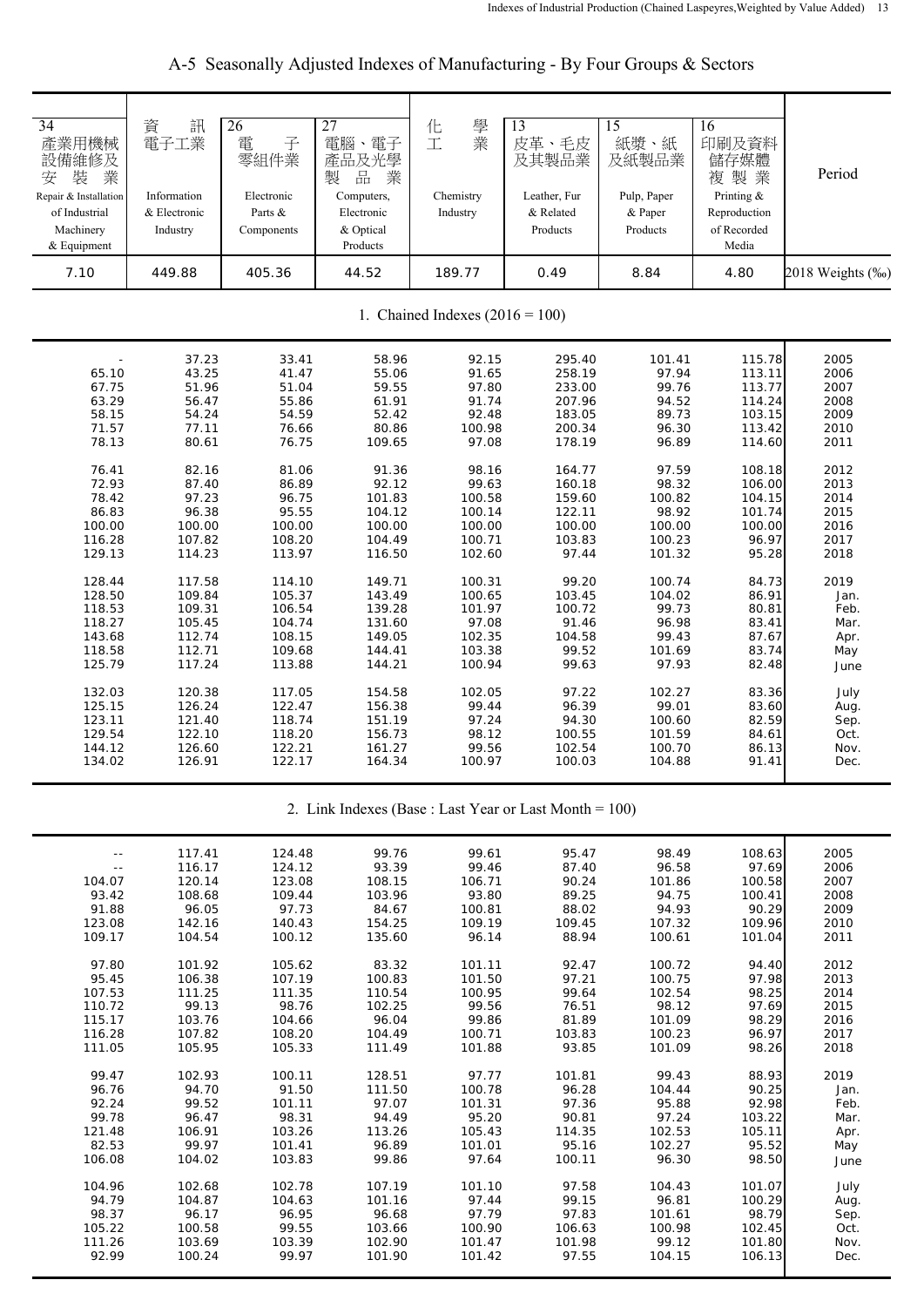A-5 製造業季節調整後生產指數-按四大行業及中分類(續)

| 年月別                     | 17<br>石油及煤<br>製品業               | 18<br>化學原材料肥料<br>氮化合物塑橡膠<br>原料及人纖業                                                    | 19<br>其他化學<br>製品業             | 20<br>藥品及醫用<br>化學製品業                                   | 21<br>膠<br>橡<br>製<br>業<br>品 | 22<br>塑<br>膠<br>製<br>業<br>品 | 民<br>生<br>業<br>工                      | 08<br>品<br>食<br>及<br>業<br>飼<br>品 |
|-------------------------|---------------------------------|---------------------------------------------------------------------------------------|-------------------------------|--------------------------------------------------------|-----------------------------|-----------------------------|---------------------------------------|----------------------------------|
|                         | Petroleum<br>& Coal<br>Products | Chemical, Fertilizers,<br>Nitrogen Compounds,<br>Plastic & Rubber,<br>Man-made Fibres | Other<br>Chemical<br>Products | Pharmaceuticals<br>& Medicinal<br>Chemical<br>Products | Rubber<br>Products          | Plastic<br>Products         | Food, Textiles<br>&<br>Other Industry | Food                             |
| 107年權數 (%)              | 53.45                           | 77.14                                                                                 | 15.45                         | 7.32                                                   | 7.13                        | 15.15                       | 90.38                                 | 23.98                            |
|                         |                                 |                                                                                       | $1$ .                         | 連鎖指數(民國105年=100)                                       |                             |                             |                                       |                                  |
| 94年                     | 116.39                          | 81.24                                                                                 | 75.52                         | 70.88                                                  | 102.76                      | 114.86                      | 97.62                                 | 90.57                            |
| 95年<br>96年              | 109.96                          | 82.90                                                                                 | 78.21                         | 70.97                                                  | 99.55                       | 108.37                      | 95.66                                 | 90.23                            |
| 97年                     | 111.72<br>102.01                | 93.40<br>87.07                                                                        | 78.30<br>76.33                | 74.27<br>75.97                                         | 104.40<br>101.99            | 108.39<br>99.28             | 94.94<br>89.81                        | 89.11<br>86.28                   |
| 98年                     | 102.58                          | 93.06                                                                                 | 71.54                         | 81.04                                                  | 84.65                       | 85.76                       | 81.95                                 | 86.25                            |
| 99年                     | 98.39                           | 104.84                                                                                | 87.48                         | 86.79                                                  | 107.99                      | 98.73                       | 91.25                                 | 92.59                            |
| 100年                    | 91.15                           | 99.42                                                                                 | 87.84                         | 88.19                                                  | 110.07                      | 100.37                      | 93.52                                 | 93.55                            |
| 101年                    | 97.40                           | 98.90                                                                                 | 87.66                         | 93.27                                                  | 104.29                      | 99.96                       | 94.50                                 | 93.96                            |
| 102年                    | 98.73                           | 100.13                                                                                | 94.89                         | 96.14                                                  | 102.29                      | 100.14                      | 95.76                                 | 95.20                            |
| 103年                    | 98.77                           | 100.41                                                                                | 99.65                         | 92.03                                                  | 106.97                      | 105.14                      | 97.69                                 | 95.47                            |
| 104年                    | 98.99                           | 99.80                                                                                 | 101.51                        | 95.51                                                  | 106.41                      | 101.96                      | 97.87                                 | 96.36                            |
| 105年                    | 100.00                          | 99.99                                                                                 | 100.00                        | 100.00<br>99.13                                        | 100.00                      | 100.00                      | 100.00                                | 100.00                           |
| 106年<br>107年            | 95.20<br>97.95                  | 102.67<br>104.56                                                                      | 107.98<br>110.95              | 102.40                                                 | 102.78<br>99.38             | 101.94<br>104.01            | 103.74<br>104.92                      | 100.57<br>102.15                 |
|                         |                                 |                                                                                       |                               |                                                        |                             |                             |                                       |                                  |
| 108年                    | 96.86                           | 99.97                                                                                 | 109.79                        | 109.84                                                 | 102.72                      | 102.05                      | 104.28                                | 105.95                           |
| 1月                      | 98.20                           | 101.96                                                                                | 110.70                        | 107.97                                                 | 106.83                      | 105.62                      | 107.16                                | 106.74                           |
| $2$ 月<br>3 <sub>月</sub> | 98.29<br>88.37                  | 100.39<br>100.70                                                                      | 108.78<br>103.62              | 107.68<br>99.18                                        | 101.29<br>97.20             | 99.14<br>96.44              | 104.22<br>99.29                       | 100.53<br>103.73                 |
| 4月                      | 92.85                           | 101.04                                                                                | 111.65                        | 106.47                                                 | 105.03                      | 102.11                      | 105.04                                | 108.14                           |
| 5月                      | 112.27                          | 100.19                                                                                | 110.30                        | 120.62                                                 | 103.14                      | 102.60                      | 100.58                                | 106.87                           |
| 6月                      | 105.32                          | 99.03                                                                                 | 108.61                        | 104.27                                                 | 102.03                      | 99.51                       | 102.04                                | 104.24                           |
| 7月                      | 109.68                          | 100.94                                                                                | 112.08                        | 108.98                                                 | 103.78                      | 103.29                      | 105.31                                | 107.46                           |
| 8月                      | 100.17                          | 100.46                                                                                | 107.76                        | 108.03                                                 | 101.12                      | 102.77                      | 102.87                                | 105.16                           |
| 9月                      | 90.60                           | 97.78                                                                                 | 111.60                        | 106.69                                                 | 101.12                      | 101.93                      | 103.56                                | 106.07                           |
| 10月                     | 82.29                           | 99.23                                                                                 | 111.16                        | 113.79                                                 | 102.30                      | 103.92                      | 105.77                                | 108.29                           |
| 11月                     | 90.94                           | 97.62                                                                                 | 108.13                        | 117.24                                                 | 104.83                      | 102.48                      | 105.46                                | 106.50                           |
| 12月                     | 93.36                           | 100.31                                                                                | 113.14                        | 117.14                                                 | 103.96                      | 104.82                      | 110.11                                | 107.72                           |
|                         |                                 |                                                                                       | $2$ .                         | 環比指數(上年或上月=100)                                        |                             |                             |                                       |                                  |
| 94年<br>95年              | 103.80<br>94.48                 | 99.83<br>102.04                                                                       | 99.12<br>103.56               | 98.95<br>100.13                                        | 95.70<br>96.88              | 94.86<br>94.35              | 96.82<br>97.99                        | 101.58<br>99.62                  |
| 96年<br>07E              | 101.60<br>01.21                 | 112.67<br>റാറ                                                                         | 100.12<br>07.40               | 104.65<br>102.20                                       | 104.87<br>07.60             | 100.02<br>01K               | 99.25<br>01K                          | 98.76<br>0 <sub>0</sub>          |

| 96年  | 101.60 | 112.67 | 100.12 | 104.65 | 104.87 | 100.02 | 99.25  | 98.76  |
|------|--------|--------|--------|--------|--------|--------|--------|--------|
| 97年  | 91.31  | 93.22  | 97.48  | 102.29 | 97.69  | 91.60  | 94.60  | 96.82  |
| 98年  | 100.56 | 106.88 | 93.72  | 106.67 | 83.00  | 86.38  | 91.25  | 99.97  |
| 99年  | 95.92  | 112.66 | 122.28 | 107.10 | 127.57 | 115.12 | 111.35 | 107.35 |
| 100年 | 92.64  | 94.83  | 100.41 | 101.61 | 101.93 | 101.66 | 102.49 | 101.04 |
| 101年 | 106.86 | 99.48  | 99.80  | 105.76 | 94.75  | 99.59  | 101.05 | 100.44 |
| 102年 | 101.37 | 101.24 | 108.25 | 103.08 | 98.08  | 100.18 | 101.33 | 101.32 |
| 103年 | 100.04 | 100.28 | 105.02 | 95.72  | 104.58 | 104.99 | 102.02 | 100.28 |
| 104年 | 100.22 | 99.39  | 101.87 | 103.78 | 99.48  | 96.98  | 100.18 | 100.93 |
| 105年 | 101.02 | 100.19 | 98.51  | 104.70 | 93.98  | 98.08  | 102.18 | 103.78 |
| 106年 | 95.20  | 102.68 | 107.98 | 99.13  | 102.78 | 101.94 | 103.74 | 100.57 |
| 107年 | 102.89 | 101.84 | 102.75 | 103.30 | 96.69  | 102.03 | 101.14 | 101.57 |
| 108年 | 98.89  | 95.61  | 98.95  | 107.27 | 103.36 | 98.12  | 99.39  | 103.72 |
| 1月   | 105.75 | 100.25 | 101.36 | 105.44 | 113.37 | 102.39 | 101.23 | 103.44 |
| 2月   | 100.09 | 98.46  | 98.27  | 99.73  | 94.81  | 93.86  | 97.26  | 94.18  |
| 3月   | 89.91  | 100.31 | 95.26  | 92.11  | 95.96  | 97.28  | 95.27  | 103.18 |
| 4月   | 105.07 | 100.34 | 107.75 | 107.35 | 108.06 | 105.88 | 105.79 | 104.25 |
| 5月   | 120.92 | 99.16  | 98.79  | 113.29 | 98.20  | 100.48 | 95.75  | 98.83  |
| 6月   | 93.81  | 98.84  | 98.47  | 86.45  | 98.92  | 96.99  | 101.45 | 97.54  |
| 7月   | 104.14 | 101.93 | 103.19 | 104.52 | 101.72 | 103.80 | 103.20 | 103.09 |
| 8月   | 91.33  | 99.52  | 96.15  | 99.13  | 97.44  | 99.50  | 97.68  | 97.86  |
| 9月   | 90.45  | 97.33  | 103.56 | 98.76  | 100.00 | 99.18  | 100.67 | 100.87 |
| 10月  | 90.83  | 101.48 | 99.61  | 106.65 | 101.17 | 101.95 | 102.13 | 102.09 |
| 11月  | 110.51 | 98.38  | 97.27  | 103.03 | 102.47 | 98.61  | 99.71  | 98.35  |
| 12月  | 102.66 | 102.76 | 104.63 | 99.91  | 99.17  | 102.28 | 104.41 | 101.15 |
|      |        |        |        |        |        |        |        |        |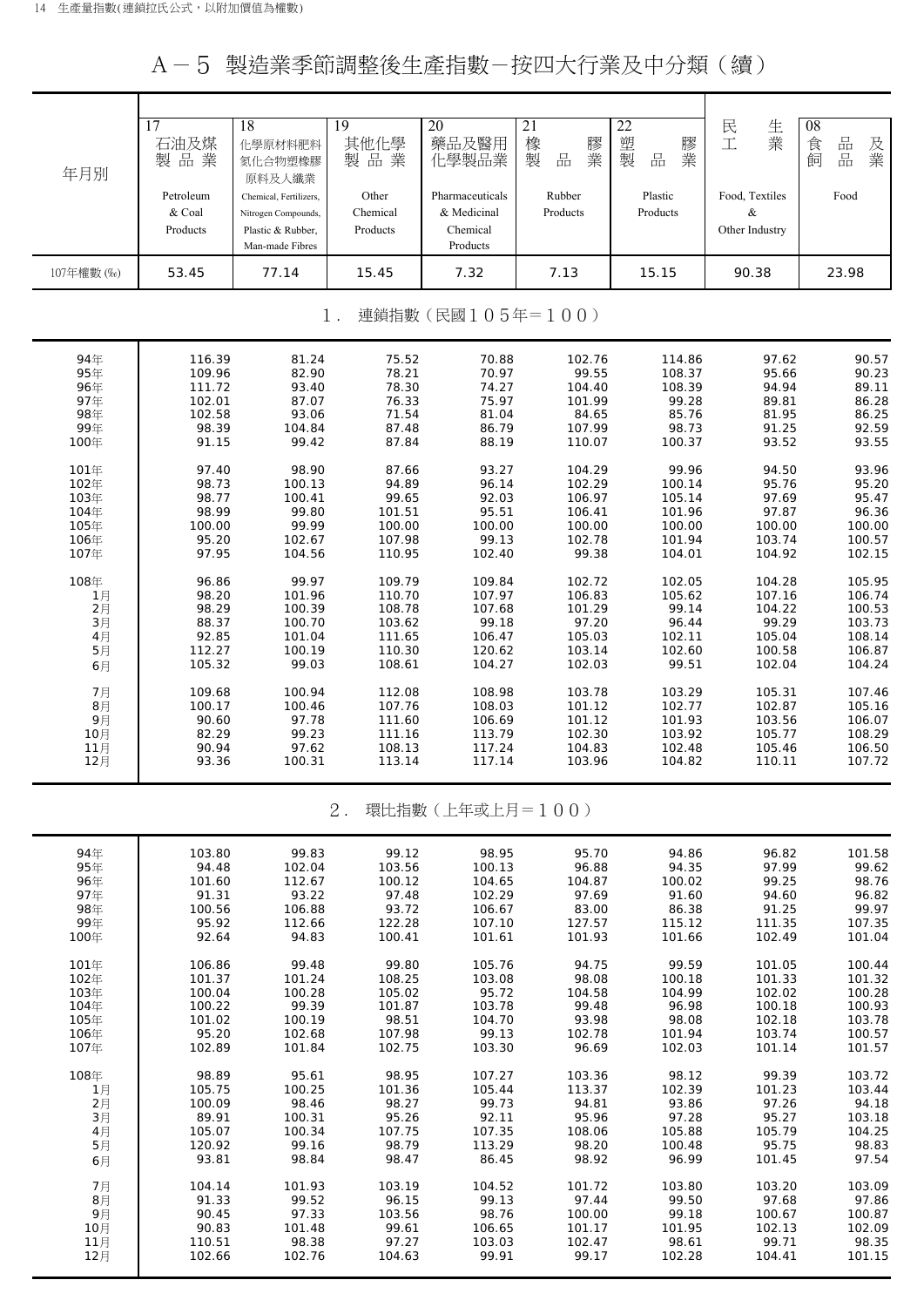A-5 Seasonally Adjusted Indexes of Manufacturing - By Four Groups & Sectors(Cont.)

| 09<br>10<br>草<br>料<br>業<br>菸<br>飲                                                                                                                                                                                                                         | 11<br>業<br>紡<br>織<br>業                                                                                                                                                                                                                                                                                                                                                                                                                                                                                                     | 12<br>成衣及<br>服飾品業                                                                                                                                                                                                                                           | $\overline{14}$<br>木<br>竹<br>製<br>品<br>業                                                                                                                                                                                                                     | 23<br>非金屬礦物<br>品<br>業<br>製                                                                                                                                                                                                                                  | 32<br>家<br>具<br>業                                                                                                                                                                                                                                         | 33<br>其製<br>他業<br>造                                                                                                                                                                                                                                             | Period                                                                                                                                                                                                              |
|-----------------------------------------------------------------------------------------------------------------------------------------------------------------------------------------------------------------------------------------------------------|----------------------------------------------------------------------------------------------------------------------------------------------------------------------------------------------------------------------------------------------------------------------------------------------------------------------------------------------------------------------------------------------------------------------------------------------------------------------------------------------------------------------------|-------------------------------------------------------------------------------------------------------------------------------------------------------------------------------------------------------------------------------------------------------------|--------------------------------------------------------------------------------------------------------------------------------------------------------------------------------------------------------------------------------------------------------------|-------------------------------------------------------------------------------------------------------------------------------------------------------------------------------------------------------------------------------------------------------------|-----------------------------------------------------------------------------------------------------------------------------------------------------------------------------------------------------------------------------------------------------------|-----------------------------------------------------------------------------------------------------------------------------------------------------------------------------------------------------------------------------------------------------------------|---------------------------------------------------------------------------------------------------------------------------------------------------------------------------------------------------------------------|
| Tobacco<br>Beverages<br>Products                                                                                                                                                                                                                          | Textiles                                                                                                                                                                                                                                                                                                                                                                                                                                                                                                                   | Wearing<br>Apparel &<br>Clothing<br>Accessories                                                                                                                                                                                                             | Wood<br>$\&$<br>Bamboo<br>Products                                                                                                                                                                                                                           | Other<br>Non-metallic<br>Mineral<br>Products                                                                                                                                                                                                                | Furniture                                                                                                                                                                                                                                                 | Other<br>Manufacturing                                                                                                                                                                                                                                          |                                                                                                                                                                                                                     |
| 8.97<br>15.91                                                                                                                                                                                                                                             | 14.45                                                                                                                                                                                                                                                                                                                                                                                                                                                                                                                      | 1.06                                                                                                                                                                                                                                                        | 0.82                                                                                                                                                                                                                                                         | 10.20                                                                                                                                                                                                                                                       | 2.01                                                                                                                                                                                                                                                      | 12.98                                                                                                                                                                                                                                                           | 2018 Weights (‰)                                                                                                                                                                                                    |
|                                                                                                                                                                                                                                                           |                                                                                                                                                                                                                                                                                                                                                                                                                                                                                                                            |                                                                                                                                                                                                                                                             | 1. Chained Indexes $(2016 = 100)$                                                                                                                                                                                                                            |                                                                                                                                                                                                                                                             |                                                                                                                                                                                                                                                           |                                                                                                                                                                                                                                                                 |                                                                                                                                                                                                                     |
| 79.92<br>81.36<br>81.24<br>81.54<br>86.97<br>95.88<br>103.52<br>107.40<br>101.49<br>102.60<br>101.57<br>100.00<br>102.81<br>99.27<br>94.15<br>100.17<br>96.07<br>90.65<br>100.42<br>93.79<br>87.20<br>96.95<br>87.42<br>93.40<br>92.47<br>89.12<br>102.14 | 119.41<br>63.25<br>59.57<br>115.59<br>62.88<br>115.09<br>64.51<br>103.34<br>92.12<br>68.02<br>70.33<br>106.84<br>78.28<br>99.35<br>82.63<br>98.54<br>82.11<br>101.88<br>81.37<br>103.59<br>81.04<br>104.74<br>100.00<br>100.00<br>119.06<br>97.84<br>116.03<br>94.79<br>114.52<br>90.02<br>99.98<br>116.35<br>131.74<br>91.49<br>110.20<br>88.66<br>91.04<br>114.16<br>90.41<br>89.88<br>104.70<br>86.75<br>90.06<br>115.36<br>114.29<br>88.80<br>100.53<br>88.72<br>89.45<br>120.35<br>124.71<br>86.85<br>131.94<br>88.02 | 239.32<br>216.19<br>194.89<br>161.86<br>129.13<br>140.11<br>119.67<br>115.78<br>115.85<br>114.11<br>105.96<br>100.00<br>89.27<br>81.29<br>79.47<br>74.91<br>80.10<br>77.64<br>82.23<br>87.69<br>89.36<br>80.68<br>72.51<br>75.74<br>73.57<br>77.53<br>81.67 | 126.52<br>122.08<br>109.84<br>97.89<br>80.86<br>89.32<br>94.83<br>94.72<br>96.31<br>103.62<br>100.88<br>100.00<br>103.34<br>107.43<br>99.87<br>111.52<br>100.01<br>96.86<br>97.99<br>94.33<br>97.55<br>98.98<br>96.35<br>102.32<br>100.75<br>99.81<br>101.94 | 112.72<br>110.64<br>108.59<br>100.48<br>87.06<br>101.48<br>109.48<br>104.55<br>109.97<br>112.11<br>108.57<br>100.00<br>97.49<br>100.52<br>97.17<br>99.72<br>99.72<br>99.29<br>96.66<br>94.06<br>96.21<br>95.29<br>94.34<br>99.06<br>97.59<br>98.35<br>95.76 | 96.87<br>96.74<br>100.65<br>93.78<br>75.96<br>90.81<br>90.45<br>96.14<br>93.79<br>98.33<br>100.28<br>100.00<br>99.97<br>100.24<br>100.07<br>100.67<br>96.20<br>96.20<br>99.31<br>102.99<br>97.62<br>107.31<br>98.12<br>99.63<br>103.12<br>97.14<br>102.56 | 73.07<br>69.45<br>71.73<br>70.52<br>63.38<br>74.42<br>74.79<br>78.41<br>82.87<br>91.06<br>94.55<br>100.00<br>112.04<br>126.64<br>130.46<br>139.27<br>124.65<br>121.67<br>134.89<br>131.05<br>132.66<br>130.52<br>130.27<br>130.87<br>131.30<br>127.13<br>131.20 | 2005<br>2006<br>2007<br>2008<br>2009<br>2010<br>2011<br>2012<br>2013<br>2014<br>2015<br>2016<br>2017<br>2018<br>2019<br>Jan.<br>Feb.<br>Mar.<br>Apr.<br>May<br>June<br>July<br>Aug.<br>Sep.<br>Oct.<br>Nov.<br>Dec. |

2. Link Indexes (Base : Last Year or Last Month = 100)

| 101.61 | 105.65 | 87.49  | 84.02  | 90.33  | 98.57  | 96.02  | 99.84  | 2005 |
|--------|--------|--------|--------|--------|--------|--------|--------|------|
| 101.80 | 94.18  | 96.80  | 90.34  | 96.49  | 98.15  | 99.87  | 95.05  | 2006 |
| 99.85  | 105.56 | 99.57  | 90.15  | 89.97  | 98.15  | 104.04 | 103.28 | 2007 |
| 100.37 | 102.59 | 89.79  | 83.05  | 89.12  | 92.53  | 93.17  | 98.31  | 2008 |
| 106.66 | 105.44 | 89.14  | 79.78  | 82.60  | 86.64  | 81.00  | 89.88  | 2009 |
| 110.24 | 103.40 | 115.98 | 108.50 | 110.46 | 116.56 | 119.55 | 117.42 | 2010 |
| 107.97 | 111.30 | 92.99  | 85.41  | 106.17 | 107.88 | 99.60  | 100.50 | 2011 |
|        |        |        |        |        |        |        |        |      |
| 103.75 | 105.56 | 99.18  | 96.75  | 99.88  | 95.50  | 106.29 | 104.84 | 2012 |
| 94.50  | 99.37  | 103.39 | 100.06 | 101.68 | 105.18 | 97.56  | 105.69 | 2013 |
| 101.09 | 99.10  | 101.68 | 98.50  | 107.59 | 101.95 | 104.84 | 109.88 | 2014 |
| 99.00  | 99.59  | 101.11 | 92.86  | 97.36  | 96.84  | 101.98 | 103.83 | 2015 |
| 98.45  | 123.40 | 95.47  | 94.38  | 99.13  | 92.11  | 99.72  | 105.76 | 2016 |
| 102.81 | 119.06 | 97.84  | 89.27  | 103.34 | 97.49  | 99.97  | 112.04 | 2017 |
| 96.56  | 97.46  | 96.88  | 91.06  | 103.96 | 103.11 | 100.27 | 113.03 | 2018 |
|        |        |        |        |        |        |        |        |      |
| 94.84  | 98.70  | 94.97  | 97.76  | 92.96  | 96.67  | 99.83  | 103.02 | 2019 |
| 106.02 | 93.74  | 111.91 | 95.69  | 109.13 | 101.42 | 102.41 | 103.91 | Jan. |
| 95.91  | 113.23 | 91.51  | 106.93 | 89.68  | 100.00 | 95.56  | 89.50  | Feb. |
| 94.36  | 83.65  | 96.91  | 96.93  | 96.85  | 99.57  | 100.00 | 97.61  | Mar. |
| 110.78 | 103.59 | 102.68 | 105.91 | 101.17 | 97.35  | 103.23 | 110.87 | Apr. |
| 93.40  | 78.73  | 99.31  | 106.64 | 96.26  | 97.31  | 103.71 | 97.15  | May  |
| 92.97  | 116.49 | 95.95  | 101.90 | 103.41 | 102.29 | 94.79  | 101.23 | June |
|        |        |        |        |        |        |        |        |      |
| 111.18 | 110.18 | 103.82 | 90.29  | 101.47 | 99.04  | 109.93 | 98.39  | July |
| 90.17  | 99.07  | 98.60  | 89.87  | 97.34  | 99.00  | 91.44  | 99.81  | Aug. |
| 106.84 | 87.96  | 99.91  | 104.45 | 106.20 | 105.00 | 101.54 | 100.46 | Sep. |
| 99.00  | 119.72 | 100.82 | 97.13  | 98.47  | 98.52  | 103.50 | 100.33 | Oct. |
| 96.38  | 103.62 | 97.09  | 105.38 | 99.07  | 100.78 | 94.20  | 96.82  | Nov. |
| 114.61 | 105.80 | 101.35 | 105.34 | 102.13 | 97.37  | 105.58 | 103.20 | Dec. |
|        |        |        |        |        |        |        |        |      |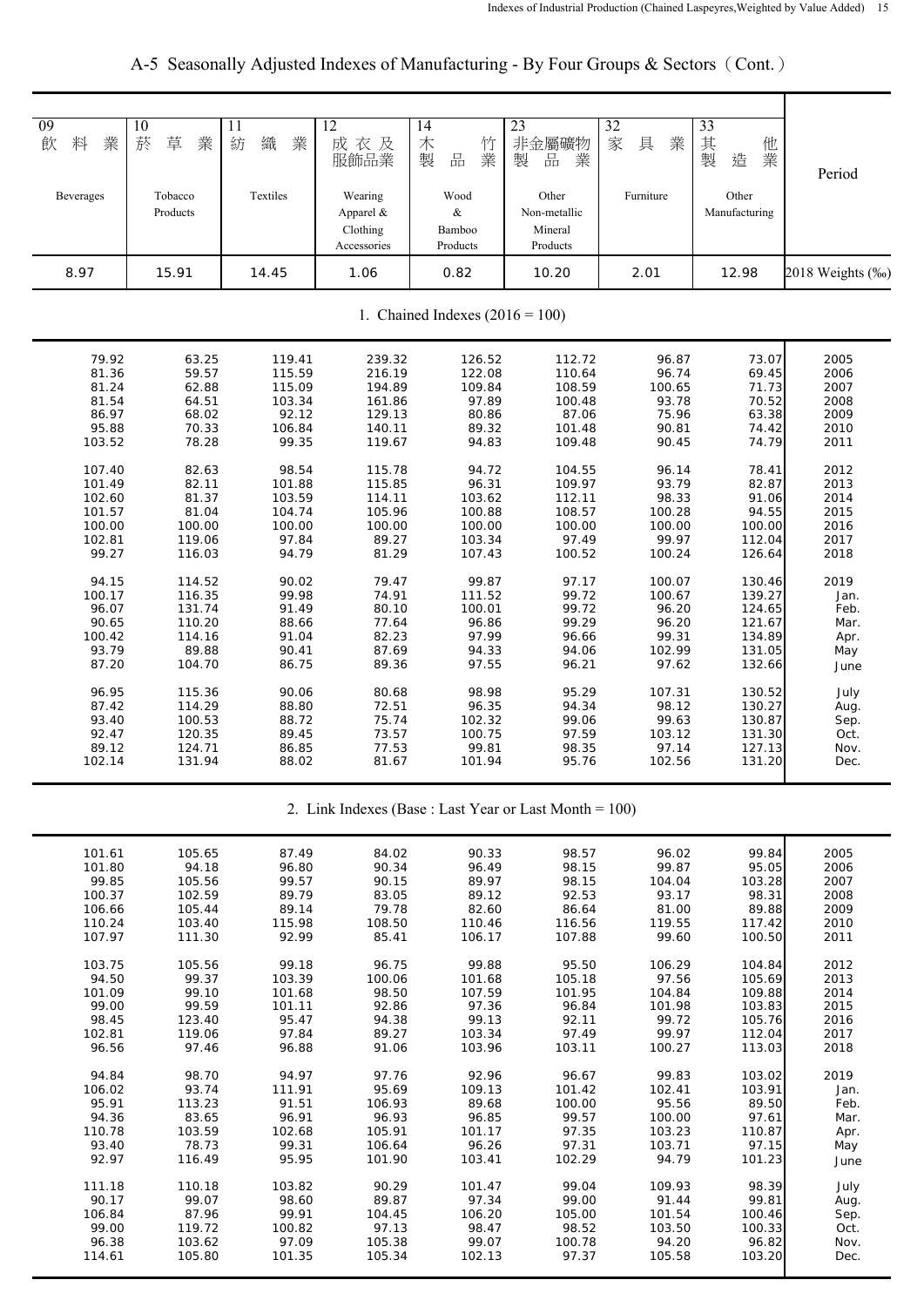A-6 工業生產指數-按細分類

|                                                      | $A - 6$<br>-- 茉生產指數-按細分類                                          |                                                                   |                                                                          |                                                                              |                                                                              |                                                                        |                                                                   |                                                                   |  |  |
|------------------------------------------------------|-------------------------------------------------------------------|-------------------------------------------------------------------|--------------------------------------------------------------------------|------------------------------------------------------------------------------|------------------------------------------------------------------------------|------------------------------------------------------------------------|-------------------------------------------------------------------|-------------------------------------------------------------------|--|--|
|                                                      | 業<br>工                                                            |                                                                   | $\, {\bf B}$                                                             |                                                                              | 05                                                                           | 06                                                                     | $\mathsf{C}$                                                      | 08                                                                |  |  |
| 年月別                                                  |                                                                   | 不含土石<br>採取業                                                       | 業<br>礦<br>及<br>土石採取業                                                     | 不含土石<br>採取業                                                                  | 石<br>油<br>及<br>天然氣礦業                                                         | 砂、石採取<br>及其他礦業                                                         | 造<br>業<br>製                                                       | 品<br>食<br>及業<br>$\frac{\Box}{\Box \Box}$<br>飼                     |  |  |
|                                                      | Industry                                                          | Excl.<br>Quarrying                                                | Mining<br>&<br>Quarrying                                                 | Excl.<br>Quarrying                                                           | Extraction of<br>Crude Petroleum<br>& Natural Gas                            | Quarrying of<br>Stone, Sand,<br>Clay & Other<br>Mining                 | Manufacturing                                                     | Food & Prepared<br>Animal Feeds                                   |  |  |
| 107年權數 (%)                                           | 1000.00                                                           | 997.95                                                            | 2.73                                                                     | 0.67                                                                         | 0.35                                                                         | 2.38                                                                   | 925.45                                                            | 23.98                                                             |  |  |
| 連鎖指數(民國105年=100)<br>$1$ .                            |                                                                   |                                                                   |                                                                          |                                                                              |                                                                              |                                                                        |                                                                   |                                                                   |  |  |
| 94年<br>95年<br>96年<br>97年<br>98年<br>99年<br>100年       | 66.56<br>69.55<br>75.11<br>74.41<br>68.73<br>87.72<br>90.01       | 66.41<br>69.39<br>75.01<br>74.31<br>68.64<br>87.59<br>89.91       | 165.87<br>157.59<br>130.84<br>124.88<br>112.73<br>140.64<br>131.07       | 216.57<br>186.75<br>172.74<br>154.91<br>140.90<br>135.58<br>131.76           | 173.72<br>145.42<br>129.80<br>111.56<br>109.54<br>91.20<br>100.85            | 159.45<br>159.19<br>128.30<br>127.49<br>113.58<br>143.55<br>132.93     | 64.75<br>67.74<br>73.38<br>72.73<br>67.06<br>86.99<br>89.37       | 90.56<br>90.23<br>89.11<br>86.28<br>86.25<br>92.59<br>93.55       |  |  |
| 101年<br>102年<br>103年<br>104年<br>105年<br>106年<br>107年 | 90.46<br>93.36<br>99.34<br>98.07<br>100.00<br>105.00<br>108.83    | 90.38<br>93.31<br>99.29<br>98.04<br>100.00<br>105.01<br>108.84    | 127.63<br>117.07<br>118.44<br>110.70<br>100.00<br>98.00<br>94.42         | 131.97<br>122.39<br>120.85<br>112.06<br>100.00<br>88.64<br>76.40             | 132.35<br>114.49<br>115.50<br>111.78<br>100.00<br>84.38<br>64.28             | 127.41<br>117.55<br>118.98<br>110.52<br>100.00<br>100.52<br>100.31     | 89.87<br>92.93<br>99.28<br>98.13<br>100.00<br>105.27<br>109.41    | 93.95<br>95.20<br>95.47<br>96.36<br>100.00<br>100.57<br>102.15    |  |  |
| 108年<br>1月<br>2月<br>3月<br>4月<br>5月<br>6月             | 108.45<br>107.20<br>85.59<br>104.23<br>103.66<br>108.54<br>106.64 | 108.47<br>107.20<br>85.61<br>104.24<br>103.68<br>108.55<br>106.69 | 90.96<br>98.23<br>71.10<br>91.17<br>88.61<br>95.69<br>85.81              | 72.78<br>79.57<br>63.76<br>70.95<br>68.17<br>75.24<br>82.95                  | 56.59<br>62.65<br>54.65<br>47.76<br>51.01<br>65.45<br>67.08                  | 97.84<br>105.32<br>74.11<br>100.09<br>96.25<br>101.59<br>89.19         | 108.92<br>108.05<br>85.84<br>104.81<br>104.05<br>108.62<br>106.32 | 105.95<br>121.86<br>79.65<br>103.14<br>101.81<br>109.25<br>100.80 |  |  |
| 7月<br>8月<br>9月<br>10月<br>11月<br>12月                  | 113.69<br>115.57<br>110.85<br>113.95<br>114.05<br>117.44          | 113.73<br>115.64<br>110.89<br>113.95<br>114.06<br>117.44          | 91.34<br>83.53<br>85.31<br>96.72<br>97.50<br>106.47                      | 78.51<br>74.24<br>71.55<br>67.06<br>67.44<br>73.92                           | 66.33<br>62.87<br>56.96<br>46.63<br>45.77<br>51.93                           | 96.09<br>87.38<br>90.89<br>107.11<br>108.25<br>117.76                  | 113.36<br>115.39<br>111.31<br>114.69<br>115.51<br>119.12          | 115.66<br>110.91<br>100.18<br>108.25<br>106.12<br>113.82          |  |  |
|                                                      |                                                                   |                                                                   | $2$ .                                                                    | 較上年同期(月)之增減率(%)                                                              |                                                                              |                                                                        |                                                                   |                                                                   |  |  |
| 94年<br>95年<br>96年<br>97年<br>98年<br>99年<br>100年       | 3.11<br>4.49<br>7.99<br>$-0.93$<br>$-7.63$<br>27.63<br>2.61       | 3.14<br>4.49<br>8.10<br>$-0.93$<br>$-7.63$<br>27.61<br>2.65       | $-9.43$<br>$-4.99$<br>$-16.97$<br>$-4.56$<br>$-9.73$<br>24.76<br>$-6.80$ | $-22.00$<br>$-13.77$<br>$-7.50$<br>$-10.32$<br>$-9.04$<br>$-3.78$<br>$-2.82$ | $-27.96$<br>$-16.29$<br>$-10.74$<br>$-14.05$<br>$-1.81$<br>$-16.74$<br>10.58 | 1.66<br>$-0.16$<br>$-19.40$<br>$-0.63$<br>$-10.91$<br>26.39<br>$-7.40$ | 3.19<br>4.62<br>8.33<br>$-0.89$<br>$-7.80$<br>29.72<br>2.74       | 1.57<br>$-0.36$<br>$-1.24$<br>$-3.18$<br>$-0.03$<br>7.35<br>1.04  |  |  |
| 101年<br>102年<br>103年<br>104年<br>105年<br>106年         | 0.50<br>3.21<br>6.41<br>$-1.28$<br>1.97<br>5.00                   | 0.52<br>3.24<br>6.41<br>$-1.26$<br>2.00<br>5.01                   | $-2.62$<br>$-8.27$<br>1.17<br>$-6.53$<br>$-9.67$<br>$-2.00$              | 0.16<br>$-7.26$<br>$-1.26$<br>$-7.27$<br>$-10.76$<br>$-11.36$                | 31.23<br>$-13.49$<br>0.88<br>$-3.22$<br>$-10.54$<br>$-15.62$                 | $-4.15$<br>$-7.74$<br>1.22<br>$-7.11$<br>$-9.52$<br>0.52               | 0.56<br>3.40<br>6.83<br>$-1.16$<br>1.91<br>5.27                   | 0.43<br>1.33<br>0.28<br>0.93<br>3.78<br>0.57                      |  |  |

| 98年  | -7.63   | -7.63   | -9.73    | -9.04    | -1.81    | -10.91   | -7.80    | -0.03   |
|------|---------|---------|----------|----------|----------|----------|----------|---------|
| 99年  | 27.63   | 27.61   | 24.76    | $-3.78$  | $-16.74$ | 26.39    | 29.72    | 7.35    |
| 100年 | 2.61    | 2.65    | $-6.80$  | $-2.82$  | 10.58    | -7.40    | 2.74     | 1.04    |
| 101年 | 0.50    | 0.52    | $-2.62$  | 0.16     | 31.23    | $-4.15$  | 0.56     | 0.43    |
| 102年 | 3.21    | 3.24    | $-8.27$  | $-7.26$  | $-13.49$ | $-7.74$  | 3.40     | 1.33    |
| 103年 | 6.41    | 6.41    | 1.17     | $-1.26$  | 0.88     | 1.22     | 6.83     | 0.28    |
| 104年 | $-1.28$ | $-1.26$ | $-6.53$  | $-7.27$  | $-3.22$  | $-7.11$  | $-1.16$  | 0.93    |
| 105年 | 1.97    | 2.00    | $-9.67$  | $-10.76$ | $-10.54$ | $-9.52$  | 1.91     | 3.78    |
| 106年 | 5.00    | 5.01    | $-2.00$  | $-11.36$ | $-15.62$ | 0.52     | 5.27     | 0.57    |
| 107年 | 3.65    | 3.65    | $-3.65$  | $-13.81$ | $-23.82$ | $-0.21$  | 3.93     | 1.57    |
| 108年 | $-0.35$ | $-0.34$ | $-3.66$  | $-4.74$  | $-11.96$ | $-2.46$  | $-0.45$  | 3.72    |
| 1月   | $-1.26$ | $-1.26$ | 1.46     | 15.02    | 51.51    | $-2.35$  | $-1.35$  | 8.69    |
| 2月   | $-2.44$ | $-2.44$ | 2.94     | 15.78    | 30.06    | $-0.38$  | $-2.48$  | $-7.10$ |
| 3月   | $-9.52$ | $-9.55$ | $-1.38$  | $-10.44$ | $-27.66$ | 2.57     | $-10.24$ | 1.14    |
| 4月   | 0.90    | 0.91    | $-0.45$  | $-7.31$  | $-15.81$ | 1.80     | 0.70     | 11.87   |
| 5月   | $-2.58$ | $-2.57$ | $-9.84$  | $-10.88$ | $-6.02$  | $-10.33$ | $-2.56$  | 6.24    |
| 6月   | $-0.74$ | $-0.71$ | -7.92    | 9.46     | 2.32     | $-9.52$  | $-1.04$  | $-0.04$ |
| 7月   | 4.05    | 4.06    | $-4.20$  | $-2.39$  | $-5.82$  | $-4.07$  | 4.13     | 6.66    |
| 8月   | 2.53    | 2.56    | $-7.70$  | $-2.50$  | $-18.67$ | $-5.99$  | 2.43     | 1.17    |
| 9月   | $-0.63$ | $-0.61$ | $-10.52$ | $-9.58$  | $-20.77$ | $-8.98$  | $-0.46$  | 3.25    |
| 10月  | $-2.57$ | $-2.58$ | $-5.28$  | $-17.61$ | $-33.90$ | $-1.06$  | $-2.98$  | 4.20    |
| 11月  | 1.98    | 1.98    | 0.44     | $-3.75$  | $-26.34$ | 4.17     | 2.11     | 2.84    |
| 12月  | 6.29    | 6.29    | 0.41     | $-20.02$ | $-29.66$ | 4.85     | 6.66     | 4.32    |
|      |         |         |          |          |          |          |          |         |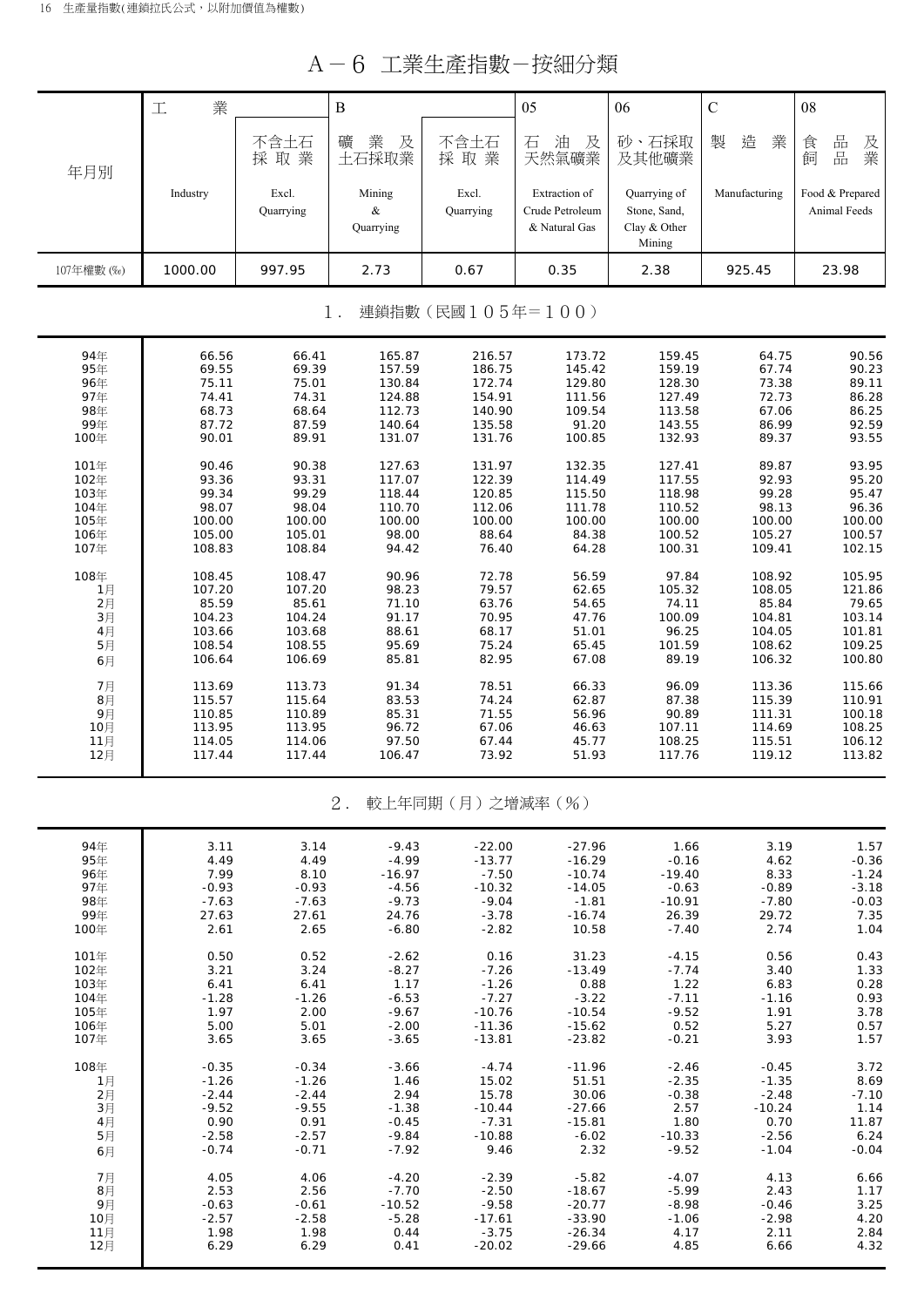| 0811<br>業<br>宰<br>屠<br>Slaughtering<br>4.85 | 0812<br>肉類其他加工<br>及保藏業<br>Other Processing<br>&<br>Preserving<br>of Meat<br>1.30 | 0820<br>水產加工<br>及保藏業<br>Processing &<br>Preserving of Fish,<br>Crustaceans &<br>Molluscs<br>0.32 | 0830<br>蔬果加工<br>及保藏業<br>Processing &<br>Preserving of<br>Fruit &<br>Vegetables<br>0.51 | 0840<br>植<br>物<br>動<br>業<br>脂<br>油<br>Edible Vegetable<br>& animal Oils<br>& Fats<br>0.99 | 0850<br>乳<br>品<br>業<br>Dairy<br>Products<br>1.72 | 0861<br>榖<br>業<br>碾<br>Grain<br>Husking<br>0.60 | 0862<br>粉<br>磨<br>製<br>業<br>品<br>Grain<br>Mill<br>Products<br>0.33 | Period<br>2018 Weights (‰) |
|---------------------------------------------|----------------------------------------------------------------------------------|--------------------------------------------------------------------------------------------------|----------------------------------------------------------------------------------------|-------------------------------------------------------------------------------------------|--------------------------------------------------|-------------------------------------------------|--------------------------------------------------------------------|----------------------------|
|                                             |                                                                                  |                                                                                                  |                                                                                        | 1. Chained Indexes $(2016 = 100)$                                                         |                                                  |                                                 |                                                                    |                            |
|                                             |                                                                                  |                                                                                                  |                                                                                        |                                                                                           |                                                  |                                                 |                                                                    |                            |
| 104.96                                      | 70.11                                                                            | 92.25                                                                                            | 64.87                                                                                  | 113.96                                                                                    | 88.46                                            | 93.20                                           | 107.73                                                             | 2005                       |
| 107.74                                      | 71.22                                                                            | 83.48                                                                                            | 57.29                                                                                  | 118.25                                                                                    | 94.12                                            | 92.54                                           | 105.40                                                             | 2006                       |
| 105.87                                      | 77.66                                                                            | 87.57                                                                                            | 60.96                                                                                  | 112.35                                                                                    | 85.98                                            | 72.57                                           | 108.99                                                             | 2007                       |
| 99.62                                       | 73.26                                                                            | 82.30                                                                                            | 74.06                                                                                  | 98.87                                                                                     | 78.96                                            | 81.06                                           | 95.21                                                              | 2008                       |
| 98.17                                       | 79.45                                                                            | 89.58                                                                                            | 77.65                                                                                  | 114.47                                                                                    | 84.64                                            | 80.39                                           | 106.66                                                             | 2009                       |
| 99.41                                       | 80.49                                                                            | 109.59                                                                                           | 83.41                                                                                  | 127.48                                                                                    | 88.55                                            | 76.63                                           | 105.16                                                             | 2010                       |
| 99.18                                       | 84.39                                                                            | 110.45                                                                                           | 82.00                                                                                  | 124.26                                                                                    | 85.31                                            | 86.53                                           | 105.16                                                             | 2011                       |
| 95.33                                       | 87.89                                                                            | 98.06                                                                                            | 79.05                                                                                  | 112.40                                                                                    | 85.80                                            | 84.91                                           | 106.73                                                             | 2012                       |
| 96.39                                       | 88.03                                                                            | 87.91                                                                                            | 88.24                                                                                  | 105.60                                                                                    | 91.45                                            | 83.97                                           | 105.10                                                             | 2013                       |
| 96.05                                       | 86.60                                                                            | 93.20                                                                                            | 91.37                                                                                  | 105.23                                                                                    | 94.02                                            | 105.77                                          | 102.90                                                             | 2014                       |
| 96.00                                       | 95.15                                                                            | 89.04                                                                                            | 95.56                                                                                  | 97.60                                                                                     | 95.93                                            | 90.60                                           | 99.03                                                              | 2015                       |
| 100.00                                      | 100.00                                                                           | 100.00                                                                                           | 100.00                                                                                 | 100.00                                                                                    | 100.00                                           | 100.00                                          | 100.00                                                             | 2016                       |
| 101.36                                      | 97.36                                                                            | 117.91                                                                                           | 97.66                                                                                  | 98.53                                                                                     | 101.74                                           | 91.41                                           | 97.95                                                              | 2017                       |
| 97.89                                       | 106.77                                                                           | 101.11                                                                                           | 105.60                                                                                 | 103.87                                                                                    | 107.69                                           | 96.77                                           | 101.31                                                             | 2018                       |
| 100.43                                      | 119.30                                                                           | 94.48                                                                                            | 105.21                                                                                 | 106.35                                                                                    | 112.19                                           | 95.72                                           | 105.14                                                             | 2019                       |
| 122.22                                      | 135.41                                                                           | 106.09                                                                                           | 145.13                                                                                 | 125.79                                                                                    | 104.38                                           | 119.28                                          | 112.23                                                             | Jan.                       |
| 69.05                                       | 95.46                                                                            | 66.68                                                                                            | 78.13                                                                                  | 79.60                                                                                     | 92.43                                            | 74.29                                           | 77.37                                                              | Feb.                       |
| 99.56                                       | 116.15                                                                           | 88.56                                                                                            | 84.03                                                                                  | 103.56                                                                                    | 108.79                                           | 86.48                                           | 103.22                                                             | Mar.                       |
| 98.66                                       | 112.62                                                                           | 88.03                                                                                            | 86.67                                                                                  | 99.11                                                                                     | 111.85                                           | 94.20                                           | 103.43                                                             | Apr.                       |
| 113.71                                      | 114.52                                                                           | 101.29                                                                                           | 99.60                                                                                  | 106.46                                                                                    | 121.19                                           | 92.30                                           | 107.91                                                             | May                        |
| 91.97                                       | 104.99                                                                           | 98.44                                                                                            | 99.38                                                                                  | 101.33                                                                                    | 117.26                                           | 87.86                                           | 101.01                                                             | June                       |
| 107.76                                      | 118.91                                                                           | 116.70                                                                                           | 116.42                                                                                 | 111.76                                                                                    | 128.62                                           | 110.50                                          | 109.77                                                             | July                       |
| 101.34                                      | 123.03                                                                           | 99.14                                                                                            | 95.44                                                                                  | 108.33                                                                                    | 123.76                                           | 123.09                                          | 112.35                                                             | Aug.                       |
| 95.03                                       | 121.17                                                                           | 88.19                                                                                            | 88.30                                                                                  | 103.03                                                                                    | 112.15                                           | 79.65                                           | 98.36                                                              | Sep.                       |
| 103.67                                      | 132.37                                                                           | 97.20                                                                                            | 109.67                                                                                 | 107.86                                                                                    | 116.72                                           | 92.54                                           | 111.24                                                             | Oct.                       |
| 100.25                                      | 128.66                                                                           | 91.74                                                                                            | 115.30                                                                                 | 108.57                                                                                    | 104.21                                           | 85.72                                           | 110.38                                                             | Nov.                       |
| 101.93                                      | 128.36                                                                           | 91.67                                                                                            | 144.39                                                                                 | 120.79                                                                                    | 104.93                                           | 102.69                                          | 114.43                                                             | Dec.                       |
|                                             |                                                                                  |                                                                                                  |                                                                                        | 2. Annual Change Rate (%)                                                                 |                                                  |                                                 |                                                                    |                            |
| $-4.40$                                     | 1.27                                                                             | $-10.09$                                                                                         | $-6.62$                                                                                | 3.77                                                                                      | 7.08                                             | $-17.65$                                        | 0.62                                                               | 2005                       |
| 2.65                                        | 1.58                                                                             | $-9.51$                                                                                          | $-11.68$                                                                               | 3.76                                                                                      | 6.40                                             | $-0.71$                                         | $-2.16$                                                            | 2006                       |
| $-1.74$                                     | 9.04                                                                             | 4.90                                                                                             | 6.41                                                                                   | $-4.99$                                                                                   | $-8.65$                                          | $-21.58$                                        | 3.41                                                               | 2007                       |
| $-5.90$                                     | $-5.67$                                                                          | $-6.02$                                                                                          | 21.49                                                                                  | $-12.00$                                                                                  | $-8.16$                                          | 11.70                                           | $-12.64$                                                           | 2008                       |
| $-1.46$                                     | 8.45                                                                             | 8.85                                                                                             | 4.85                                                                                   | 15.78                                                                                     | 7.19                                             | $-0.83$                                         | 12.03                                                              | 2009                       |
| 1.26                                        | 1.31                                                                             | 22.34                                                                                            | 7.42                                                                                   | 11.37                                                                                     | 4.62                                             | $-4.68$                                         | $-1.41$                                                            | 2010                       |
| $-0.23$                                     | 4.85                                                                             | 0.78                                                                                             | $-1.69$                                                                                | $-2.53$                                                                                   | $-3.66$                                          | 12.92                                           | 0.00                                                               | 2011                       |
| $-3.88$                                     | 4.15                                                                             | $-11.22$                                                                                         | $-3.60$                                                                                | $-9.54$                                                                                   | 0.57                                             | $-1.87$                                         | 1.49                                                               | 2012                       |
| 1.11                                        | 0.16                                                                             | $-10.35$                                                                                         | 11.63                                                                                  | $-6.05$                                                                                   | 6.59                                             | $-1.11$                                         | $-1.53$                                                            | 2013                       |
| $-0.35$                                     | $-1.62$                                                                          | 6.02                                                                                             | 3.55                                                                                   | $-0.35$                                                                                   | 2.81                                             | 25.96                                           | $-2.09$                                                            | 2014                       |
| $-0.05$                                     | 9.87                                                                             | $-4.46$                                                                                          | 4.59                                                                                   | $-7.25$                                                                                   | 2.03                                             | $-14.34$                                        | $-3.76$                                                            | 2015                       |
| 4.17                                        | 5.10                                                                             | 12.31                                                                                            | 4.65                                                                                   | 2.46                                                                                      | 4.24                                             | 10.38                                           | 0.98                                                               | 2016                       |
| 1.36                                        | $-2.64$                                                                          | 17.91                                                                                            | $-2.34$                                                                                | $-1.47$                                                                                   | 1.74                                             | $-8.59$                                         | $-2.05$                                                            | 2017                       |
| $-3.42$                                     | 9.67                                                                             | $-14.25$                                                                                         | 8.13                                                                                   | 5.42                                                                                      | 5.85                                             | 5.86                                            | 3.43                                                               | 2018                       |
| 2.59                                        | 11.74                                                                            | $-6.56$                                                                                          | $-0.37$                                                                                | 2.39                                                                                      | 4.18                                             | $-1.09$                                         | 3.78                                                               | 2019                       |
| 12.23                                       | 15.81                                                                            | $-2.68$                                                                                          | $-9.74$                                                                                | 7.72                                                                                      | 12.26                                            | 4.90                                            | 4.50                                                               | Jan.                       |
| $-14.26$                                    | 6.01                                                                             | $-7.90$                                                                                          | $-15.20$                                                                               | $-7.30$                                                                                   | 10.27                                            | $-12.63$                                        | $-3.37$                                                            | Feb.                       |
| 11.71                                       | 14.06                                                                            | $-11.05$                                                                                         | $-15.50$                                                                               | $-5.82$                                                                                   | 2.28                                             | $-2.21$                                         | $-17.76$                                                           | Mar.                       |
| 22.80                                       | 18.85                                                                            | 2.48                                                                                             | 4.45                                                                                   | 1.80                                                                                      | 5.99                                             | 4.02                                            | 2.68                                                               | Apr.                       |
| 14.41                                       | 4.19                                                                             | 1.42                                                                                             | $-7.95$                                                                                | 1.99                                                                                      | $-1.43$                                          | 4.99                                            | 5.28                                                               | May                        |
| $-5.26$                                     | 7.51                                                                             | 0.18                                                                                             | $-3.64$                                                                                | 3.82                                                                                      | $-0.63$                                          | $-5.89$                                         | 8.89                                                               | June                       |
| 7.80                                        | 12.53                                                                            | $-1.40$                                                                                          | $-2.54$                                                                                | 6.36                                                                                      | 6.64                                             | 10.31                                           | 10.45                                                              | July                       |
| $-1.55$                                     | 9.05                                                                             | $-16.27$                                                                                         | $-1.11$                                                                                | 1.01                                                                                      | 2.92                                             | $-2.03$                                         | 8.50                                                               | Aug.                       |
| $-0.79$                                     | 9.03                                                                             | $-21.88$                                                                                         | 3.40                                                                                   | 4.03                                                                                      | 5.08                                             | $-5.76$                                         | 7.70                                                               | Sep.                       |
| $-1.86$                                     | 20.29                                                                            | $-9.29$                                                                                          | 29.99                                                                                  | $-0.61$                                                                                   | 6.47                                             | $-5.04$                                         | 7.29                                                               | Oct.                       |
| $-6.09$                                     | 14.23                                                                            | $-8.19$                                                                                          | 10.66                                                                                  | 4.76                                                                                      | 0.93                                             | $-9.19$                                         | 3.92                                                               | Nov.                       |
| $-5.87$                                     | 8.99                                                                             | 0.12                                                                                             | 10.58                                                                                  | 8.90                                                                                      | 2.66                                             | 2.61                                            | 11.53                                                              | Dec.                       |

## A-6 Indexes of Industrial Production - By Detailed Industry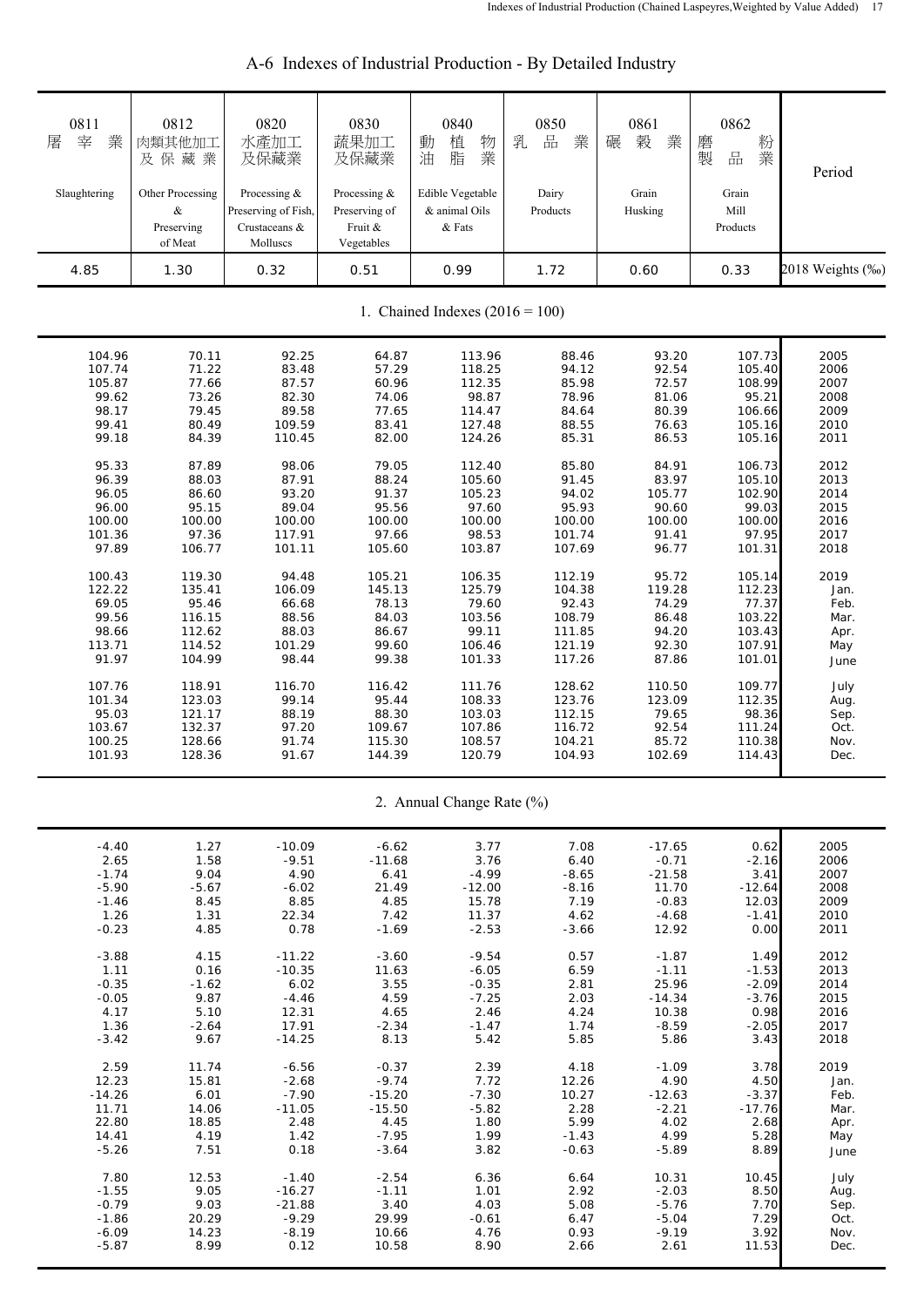A-6 工業生產指數-按細分類(續1)

| 年月別               | 0870<br>動<br>物<br>品<br>業<br>飼 | 0891<br>烘焙炊蒸<br>食品業           | 0892<br>麵條及粉條<br>類食品業                                               | 0893<br>糖<br>業<br>製     | 0894<br>巧克力及<br>糖果業                             | 0895<br>茶<br>業<br>製      | 0896<br>調味品業               | 0897<br>膳<br>及<br>食<br>業<br>菜<br>餚 |
|-------------------|-------------------------------|-------------------------------|---------------------------------------------------------------------|-------------------------|-------------------------------------------------|--------------------------|----------------------------|------------------------------------|
|                   | Prepared<br>Animal<br>Feeds   | Bakery<br>& Steam<br>Products | Macaroni, Noodles,<br>Couscous & Similar<br>Farinaceous<br>Products | Sugar                   | Cocoa,<br>Chocolate &<br>Sugar<br>Confectionery | Tea                      | Seasoning                  | Prepared Meals<br>$\&$<br>Dishes   |
| 107年權數 (%)        | 1.86                          | 1.99                          | 0.85                                                                | 0.63                    | 0.41                                            | 0.25                     | 1.02                       | 1.55                               |
|                   |                               |                               | $1$ .                                                               | 連鎖指數(民國105年=100)        |                                                 |                          |                            |                                    |
| 94年               | 104.56                        | 87.25                         | 86.20                                                               | 124.49                  | 121.96                                          | 96.19                    | 89.56                      | 82.21                              |
| 95年               | 103.85                        | 83.31                         | 87.02                                                               | 101.46                  | 111.35                                          | 104.65                   | 87.58                      | 81.32                              |
| 96年               | 102.08                        | 83.83                         | 91.96                                                               | 104.91                  | 94.24                                           | 110.86                   | 92.78                      | 77.81                              |
| 97年               | 102.31                        | 84.00                         | 93.42                                                               | 105.81                  | 92.95                                           | 105.54                   | 92.09                      | 79.77                              |
| 98年               | 99.37                         | 80.08                         | 89.75                                                               | 100.20                  | 84.39                                           | 107.17                   | 90.66                      | 82.40                              |
| 99年               | 103.97                        | 84.78                         | 93.28                                                               | 109.81                  | 98.92                                           | 127.57                   | 99.98                      | 83.09                              |
| 100年              | 104.44                        | 87.11                         | 93.79                                                               | 103.60                  | 99.11                                           | 140.28                   | 101.63                     | 84.23                              |
| 101年              | 102.87                        | 90.85                         | 96.21                                                               | 98.33                   | 108.73                                          | 145.43                   | 100.56                     | 88.09                              |
| 102年              | 99.31                         | 89.49                         | 94.37                                                               | 103.17                  | 104.79                                          | 134.07                   | 105.26                     | 89.49                              |
| 103年              | 100.00                        | 90.33                         | 87.50                                                               | 107.24                  | 99.05                                           | 123.46                   | 105.44                     | 88.35                              |
| 104年              | 100.29                        | 92.95                         | 87.50                                                               | 105.71                  | 100.02                                          | 110.74                   | 101.50                     | 93.64                              |
| 105年              | 100.00                        | 100.00                        | 100.00                                                              | 100.00                  | 100.00                                          | 100.00                   | 100.00                     | 100.00                             |
| 106年              | 99.42                         | 100.92                        | 96.92                                                               | 106.21                  | 96.28                                           | 102.51                   | 97.60                      | 102.18                             |
| 107年              | 98.70                         | 99.47                         | 101.43                                                              | 91.17                   | 99.17                                           | 98.79                    | 105.32                     | 109.40                             |
| 108年              | 102.11                        | 103.47                        | 100.12                                                              | 96.26                   | 95.09                                           | 104.10                   | 102.39                     | 112.81                             |
| 1月                | 115.27                        | 122.12                        | 123.91                                                              | 150.40                  | 135.09                                          | 140.88                   | 126.00                     | 131.85                             |
| 2月                | 83.81                         | 73.75                         | 62.59                                                               | 83.07                   | 72.06                                           | 98.65                    | 71.84                      | 87.66                              |
| 3月                | 101.77                        | 98.90                         | 92.23                                                               | 131.32                  | 92.81                                           | 110.59                   | 104.13                     | 107.67                             |
| 4月                | 98.46                         | 97.35                         | 91.08                                                               | 101.21                  | 86.36                                           | 97.64                    | 98.58                      | 100.12                             |
| 5月                | 102.14                        | 107.66                        | 97.95                                                               | 88.97                   | 85.05                                           | 113.90                   | 102.05                     | 108.81                             |
| 6月                | 97.32                         | 102.27                        | 108.86                                                              | 82.61                   | 85.63                                           | 71.50                    | 92.77                      | 107.42                             |
| 7月                | 103.77                        | 113.28                        | 151.34                                                              | 95.69                   | 87.14                                           | 100.94                   | 108.63                     | 117.63                             |
| 8月<br>9月          | 102.53<br>100.69              | 108.36<br>96.40               | 110.72<br>73.26<br>88.27                                            | 82.13<br>71.68<br>51.96 | 94.19<br>76.02<br>96.26                         | 104.63<br>86.23<br>99.10 | 109.35<br>100.84<br>102.50 | 118.29<br>104.75<br>115.69         |
| 10月<br>11月<br>12月 | 107.96<br>103.78<br>107.82    | 103.96<br>103.90<br>113.74    | 95.80<br>105.46                                                     | 113.10<br>102.96        | 92.74<br>137.76                                 | 121.74<br>103.41         | 99.35<br>112.66            | 117.33<br>136.49                   |
|                   |                               |                               | 2.                                                                  | 較上年同期(月)之增減率(%)         |                                                 |                          |                            |                                    |
| 94年               | 0.58                          | 14.94                         | $-2.39$                                                             | 1.17                    | 9.20                                            | 8.80                     | $-8.67$                    | 10.07                              |
| 95年               | $-0.68$                       | $-4.52$                       | 0.95                                                                | $-18.50$                | $-8.70$                                         | 8.80                     | $-2.21$                    | $-1.08$                            |
| 96年               | $-1.70$                       | 0.62                          | 5.68                                                                | 3.40                    | $-15.37$                                        | 5.93                     | 5.94                       | $-4.32$                            |
| 97年               | 0.23                          | 0.20                          | 1.59                                                                | 0.86                    | $-1.37$                                         | $-4.80$                  | $-0.74$                    | 2.52                               |
| 98年               | $-2.87$                       | $-4.67$                       | $-3.93$                                                             | $-5.30$                 | $-9.21$                                         | 1.54                     | $-1.55$                    | 3.30                               |
| 99年               | 4.63                          | 5.87                          | 3.93                                                                | 9.59                    | 17.22                                           | 19.04                    | 10.28                      | 0.84                               |
| 100年              | 0.45                          | 2.75                          | 0.55                                                                | $-5.66$                 | 0.19                                            | 9.96                     | 1.65                       | 1.37                               |
| 101年              | $-1.50$                       | 4.29                          | 2.58                                                                | $-5.09$                 | 9.71                                            | 3.67                     | $-1.05$                    | 4.58                               |
| 102年              | $-3.46$                       | $-1.50$                       | $-1.91$                                                             | 4.92                    | $-3.62$                                         | $-7.81$                  | 4.67                       | 1.59                               |
| 103年              | 0.69                          | 0.94                          | $-7.28$                                                             | 3.94                    | $-5.48$                                         | $-7.91$                  | 0.17                       | $-1.27$                            |
| 104年              | 0.29                          | 2.90                          | 0.00                                                                | $-1.43$                 | 0.98                                            | $-10.30$                 | $-3.74$                    | 5.99                               |
| 105年              | $-0.29$                       | 7.58                          | 14.29                                                               | $-5.40$                 | $-0.02$                                         | $-9.70$                  | $-1.48$                    | 6.79                               |
| 106年              | $-0.58$                       | 0.92                          | $-3.08$                                                             | 6.21                    | $-3.72$                                         | 2.51                     | $-2.40$                    | 2.18                               |
| 107年              | $-0.72$                       | $-1.44$                       | 4.65                                                                | $-14.16$                | 3.00                                            | $-3.63$                  | 7.91                       | 7.07                               |
| 108年              | 3.45                          | 4.02                          | $-1.29$                                                             | 5.58                    | $-4.11$                                         | 5.38                     | $-2.78$                    | 3.12                               |
| 1月                | 9.04                          | 5.17                          | 1.79                                                                | 17.03                   | 0.43                                            | 22.88                    | 9.83                       | 8.80                               |
| 2月                | $-5.08$                       | $-12.31$                      | $-24.40$                                                            | $-7.04$                 | $-14.29$                                        | 30.03                    | $-10.40$                   | $-18.38$                           |
| 3月                | 2.44                          | 0.84                          | $-11.25$                                                            | $-5.45$                 | $-13.16$                                        | 19.26                    | $-11.62$                   | 2.96                               |
| 4月                | 10.11                         | 13.36                         | 7.60                                                                | 19.58                   | 1.73                                            | 16.56                    | 1.13                       | 8.84                               |
| 5月                | 5.79                          | 13.29                         | 4.98                                                                | 2.68                    | 4.29                                            | $-1.26$                  | $-8.18$                    | 5.16                               |
| 6月                | 2.73                          | 10.35                         | 3.40                                                                | $-20.41$                | 1.19                                            | $-13.43$                 | $-13.73$                   | 1.38                               |
| 7月                | 6.54                          | 12.59                         | 1.12                                                                | $-13.95$                | $-15.81$                                        | 6.88                     | 1.42                       | 3.27                               |
| 8月                | 1.38                          | 4.27                          | $-10.32$                                                            | $-20.90$                | $-2.25$                                         | $-0.38$                  | $-2.44$                    | 2.29                               |
| 9月                | 5.82                          | $-6.05$                       | $-4.42$                                                             | 16.48                   | $-2.55$                                         | $-4.00$                  | 4.52                       | 3.33                               |
| 10月               | 2.85                          | 5.63                          | 2.00                                                                | $-34.37$                | $-0.82$                                         | 6.22                     | $-2.18$                    | 3.43                               |
| 11月               | $-0.32$                       | 0.41                          | 4.97                                                                | 256.33                  | $-11.09$                                        | $-10.12$                 | $-5.19$                    | 3.68                               |
| 12月               | 0.20                          | 0.94                          | 7.72                                                                | 37.72                   | 2.58                                            | 0.89                     | 2.72                       | 11.59                              |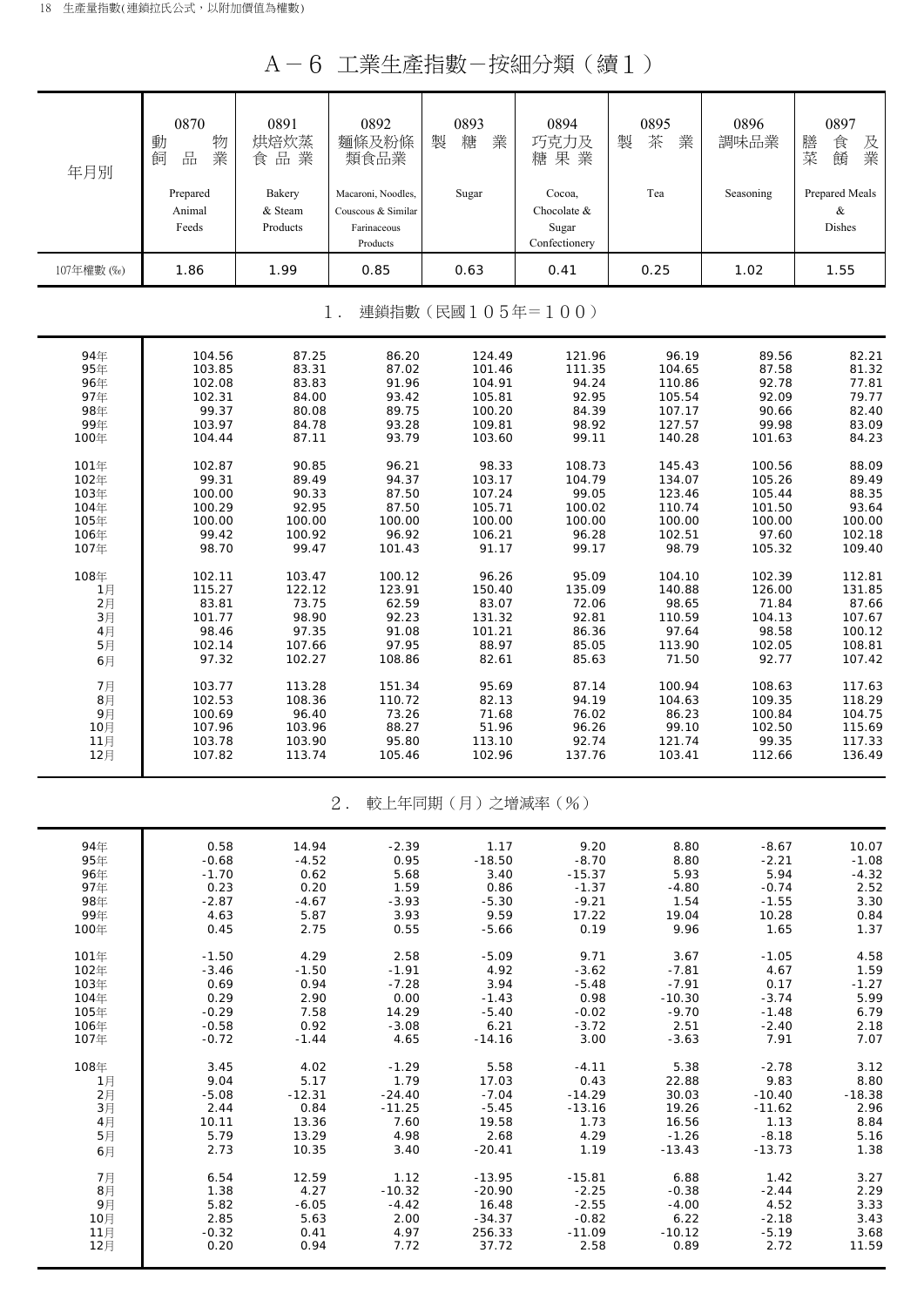| 0899<br>未分類其他<br>品<br>業<br>食<br>Other Food<br>Products<br>Not Elsewhere<br>Classified | 09<br>料<br>業<br>飲<br>Beverages | 0911<br>業<br>啤<br>酒<br>Beer | 0919<br>其他酒精<br>飲料業<br>Other<br>Alcoholic<br>Beverages | 0920<br>非<br>酒<br>精<br>業<br>料<br>飲<br>Non-Alcoholic<br>Beverages | 10<br>菸<br>草<br>業<br>Tobacco<br>Products | 11<br>織<br>業<br>紡<br>Textiles | 1111<br>毛<br>棉<br>紡紗業<br>Spinning of Yarn,<br>Cotton & Wool | Period           |
|---------------------------------------------------------------------------------------|--------------------------------|-----------------------------|--------------------------------------------------------|------------------------------------------------------------------|------------------------------------------|-------------------------------|-------------------------------------------------------------|------------------|
| 4.79                                                                                  | 8.97                           | 3.83                        | 2.77                                                   | 2.37                                                             | 15.91                                    | 14.45                         | 0.47                                                        | 2018 Weights (‰) |
|                                                                                       |                                |                             |                                                        | 1. Chained Indexes $(2016 = 100)$                                |                                          |                               |                                                             |                  |
| 67.29                                                                                 | 79.92                          | 103.21                      | 48.46                                                  | 88.88                                                            | 63.25                                    | 119.41                        | 189.42                                                      | 2005             |
| 65.61                                                                                 | 81.37                          | 109.50                      | 47.50                                                  | 88.30                                                            | 59.57                                    | 115.58                        | 193.70                                                      | 2006             |
| 68.25                                                                                 | 81.24                          | 105.33                      | 49.32                                                  | 90.04                                                            | 62.88                                    | 115.09                        | 183.59                                                      | 2007             |
| 64.71                                                                                 | 81.54                          | 102.50                      | 50.06                                                  | 92.28                                                            | 64.51                                    | 103.34                        | 159.08                                                      | 2008             |
| 64.70                                                                                 | 86.96                          | 108.55                      | 70.22                                                  | 92.29                                                            | 68.03                                    | 92.12                         | 146.95                                                      | 2009             |
| 76.61                                                                                 | 95.88                          | 103.56                      | 90.06                                                  | 97.43                                                            | 70.34                                    | 106.84                        | 150.05                                                      | 2010             |
| 80.03                                                                                 | 103.52                         | 100.39                      | 111.31                                                 | 97.99                                                            | 78.28                                    | 99.36                         | 115.33                                                      | 2011             |
| 86.54                                                                                 | 107.39                         | 107.76                      | 112.28                                                 | 100.12                                                           | 82.63                                    | 98.54                         | 137.21                                                      | 2012             |
| 93.24                                                                                 | 101.49                         | 100.96                      | 106.19                                                 | 96.14                                                            | 82.11                                    | 101.88                        | 132.34                                                      | 2013             |
| 91.55                                                                                 | 102.60                         | 101.51                      | 106.55                                                 | 99.43                                                            | 81.37                                    | 103.59                        | 127.58                                                      | 2014             |
| 97.22                                                                                 | 101.57                         | 101.50                      | 103.32                                                 | 99.58                                                            | 81.04                                    | 104.74                        | 118.75                                                      | 2015             |
| 100.00                                                                                | 100.00                         | 100.00                      | 100.00                                                 | 100.00                                                           | 100.00                                   | 100.00                        | 100.00                                                      | 2016             |
| 101.35                                                                                | 102.81                         | 101.17                      | 108.43                                                 | 99.28                                                            | 119.06                                   | 97.84                         | 87.39                                                       | 2017             |
| 106.43                                                                                | 99.27                          | 97.89                       | 100.51                                                 | 100.27                                                           | 116.03                                   | 94.79                         | 84.68                                                       | 2018             |
| 114.21                                                                                | 94.15                          | 92.96                       | 89.59                                                  | 101.59                                                           | 114.52                                   | 90.02                         | 70.78                                                       | 2019             |
| 115.22                                                                                | 103.15                         | 81.81                       | 133.59                                                 | 103.18                                                           | 111.31                                   | 101.49                        | 79.10                                                       | Jan.             |
| 87.42                                                                                 | 64.74                          | 54.48                       | 73.10                                                  | 72.12                                                            | 86.98                                    | 72.34                         | 56.72                                                       | Feb.             |
| 106.55                                                                                | 84.18                          | 77.20                       | 83.52                                                  | 96.66                                                            | 111.88                                   | 96.16                         | 81.06                                                       | Mar.             |
| 111.94                                                                                | 91.10                          | 94.39                       | 79.79                                                  | 99.01                                                            | 113.65                                   | 93.52                         | 78.27                                                       | Apr.             |
| 116.60                                                                                | 103.21                         | 111.26                      | 82.70                                                  | 113.93                                                           | 101.61                                   | 95.40                         | 80.79                                                       | May              |
| 111.01                                                                                | 92.05                          | 104.05                      | 60.79                                                  | 108.78                                                           | 108.23                                   | 82.46                         | 70.23                                                       | June             |
| 128.30                                                                                | 109.97                         | 129.26                      | 66.96                                                  | 128.30                                                           | 121.27                                   | 91.01                         | 71.27                                                       | July             |
| 124.65                                                                                | 102.78                         | 104.58                      | 89.02                                                  | 116.00                                                           | 110.56                                   | 93.10                         | 67.86                                                       | Aug.             |
| 113.38                                                                                | 96.45                          | 106.94                      | 80.47                                                  | 97.84                                                            | 91.74                                    | 87.42                         | 68.93                                                       | Sep.             |
| 122.05                                                                                | 93.88                          | 87.91                       | 95.87                                                  | 101.60                                                           | 123.30                                   | 92.47                         | 70.20                                                       | Oct.             |
| 110.97                                                                                | 86.47                          | 70.27                       | 103.90                                                 | 93.14                                                            | 140.05                                   | 86.96                         | 62.44                                                       | Nov.             |
| 122.48                                                                                | 101.82                         | 93.33                       | 125.41                                                 | 88.54                                                            | 153.63                                   | 87.92                         | 62.51                                                       | Dec.             |
|                                                                                       |                                |                             |                                                        | 2. Annual Change Rate (%)                                        |                                          |                               |                                                             |                  |
| 8.27                                                                                  | 1.61                           | 2.14                        | $-11.41$                                               | 4.49                                                             | 5.65                                     | $-12.51$                      | $-6.91$                                                     | 2005             |
| $-2.50$                                                                               | 1.81                           | 6.09                        | $-1.98$                                                | $-0.65$                                                          | $-5.82$                                  | $-3.21$                       | 2.26                                                        | 2006             |
| 4.02                                                                                  | $-0.16$                        | $-3.81$                     | 3.83                                                   | 1.97                                                             | 5.56                                     | $-0.42$                       | $-5.22$                                                     | 2007             |
| $-5.19$                                                                               | 0.37                           | $-2.69$                     | 1.50                                                   | 2.49                                                             | 2.59                                     | $-10.21$                      | $-13.35$                                                    | 2008             |
| $-0.02$                                                                               | 6.65                           | 5.90                        | 40.27                                                  | 0.01                                                             | 5.46                                     | $-10.86$                      | $-7.63$                                                     | 2009             |
| 18.41                                                                                 | 10.26                          | $-4.60$                     | 28.25                                                  | 5.57                                                             | 3.40                                     | 15.98                         | 2.11                                                        | 2010             |
| 4.46                                                                                  | 7.97                           | $-3.06$                     | 23.60                                                  | 0.57                                                             | 11.29                                    | $-7.00$                       | $-23.14$                                                    | 2011             |
| 8.13                                                                                  | 3.74                           | 7.34                        | 0.87                                                   | 2.17                                                             | 5.56                                     | $-0.83$                       | 18.97                                                       | 2012             |
| 7.74                                                                                  | $-5.49$                        | $-6.31$                     | $-5.42$                                                | $-3.98$                                                          | $-0.63$                                  | 3.39                          | $-3.55$                                                     | 2013             |
| $-1.81$                                                                               | 1.09                           | 0.54                        | 0.34                                                   | 3.42                                                             | $-0.90$                                  | 1.68                          | $-3.60$                                                     | 2014             |
| 6.19                                                                                  | $-1.00$                        | $-0.01$                     | $-3.03$                                                | 0.15                                                             | $-0.41$                                  | 1.11                          | $-6.92$                                                     | 2015             |
| 2.86                                                                                  | $-1.55$                        | $-1.48$                     | $-3.21$                                                | 0.42                                                             | 23.40                                    | $-4.53$                       | $-15.79$                                                    | 2016             |
| 1.35                                                                                  | 2.81                           | 1.17                        | 8.43                                                   | $-0.72$                                                          | 19.06                                    | $-2.16$                       | $-12.61$                                                    | 2017             |
| 5.01                                                                                  | $-3.44$                        | $-3.24$                     | $-7.30$                                                | 1.00                                                             | $-2.54$                                  | $-3.12$                       | $-3.10$                                                     | 2018             |
| 7.31                                                                                  | $-5.16$                        | $-5.04$                     | $-10.86$                                               | 1.32                                                             | $-1.30$                                  | $-5.03$                       | $-16.41$                                                    | 2019             |
| 9.47                                                                                  | 7.27                           | 20.38                       | $-3.73$                                                | 9.74                                                             | 21.57                                    | $-0.84$                       | $-14.21$                                                    | Jan.             |
| 0.98                                                                                  | 2.63                           | 7.43                        | $-7.92$                                                | 11.21                                                            | 36.83                                    | $-3.98$                       | $-14.03$                                                    | Feb.             |
| 1.67                                                                                  | $-23.21$                       | $-31.63$                    | $-26.82$                                               | $-2.72$                                                          | $-8.54$                                  | $-9.16$                       | $-12.61$                                                    | Mar.             |
| 10.62                                                                                 | 13.06                          | 20.67                       | 8.68                                                   | 6.88                                                             | 6.66                                     | $-2.99$                       | $-10.04$                                                    | Apr.             |
| 6.69                                                                                  | $-8.21$                        | $-8.70$                     | $-10.36$                                               | $-5.13$                                                          | $-21.63$                                 | $-5.25$                       | $-7.28$                                                     | May              |
| 4.60                                                                                  | $-16.35$                       | $-19.55$                    | $-15.12$                                               | $-11.04$                                                         | $-17.53$                                 | $-10.63$                      | $-11.53$                                                    | June             |
| 11.76                                                                                 | 2.99                           | 11.15                       | $-10.77$                                               | 0.73                                                             | 2.27                                     | $-3.54$                       | $-21.89$                                                    | July             |
| 7.72                                                                                  | $-11.63$                       | $-11.66$                    | $-10.69$                                               | $-12.05$                                                         | $-10.40$                                 | $-7.12$                       | $-23.97$                                                    | Aug.             |
| 9.43                                                                                  | $-2.35$                        | $-0.38$                     | $-10.87$                                               | 3.48                                                             | $-18.90$                                 | $-3.00$                       | $-17.55$                                                    | Sep.             |
| 12.38                                                                                 | $-12.09$                       | $-17.20$                    | $-23.95$                                               | 17.91                                                            | $-1.00$                                  | $-4.36$                       | $-20.26$                                                    | Oct.             |
| 2.10                                                                                  | $-16.02$                       | $-22.74$                    | $-22.83$                                               | 7.22                                                             | 4.51                                     | $-7.35$                       | $-23.51$                                                    | Nov.             |
| 8.81                                                                                  | 16.07                          | 25.16                       | 13.18                                                  | 6.48                                                             | 14.83                                    | $-1.50$                       | $-19.77$                                                    | Dec.             |

## A-6 Indexes of Industrial Production - By Detailed Industry (Cont. 1)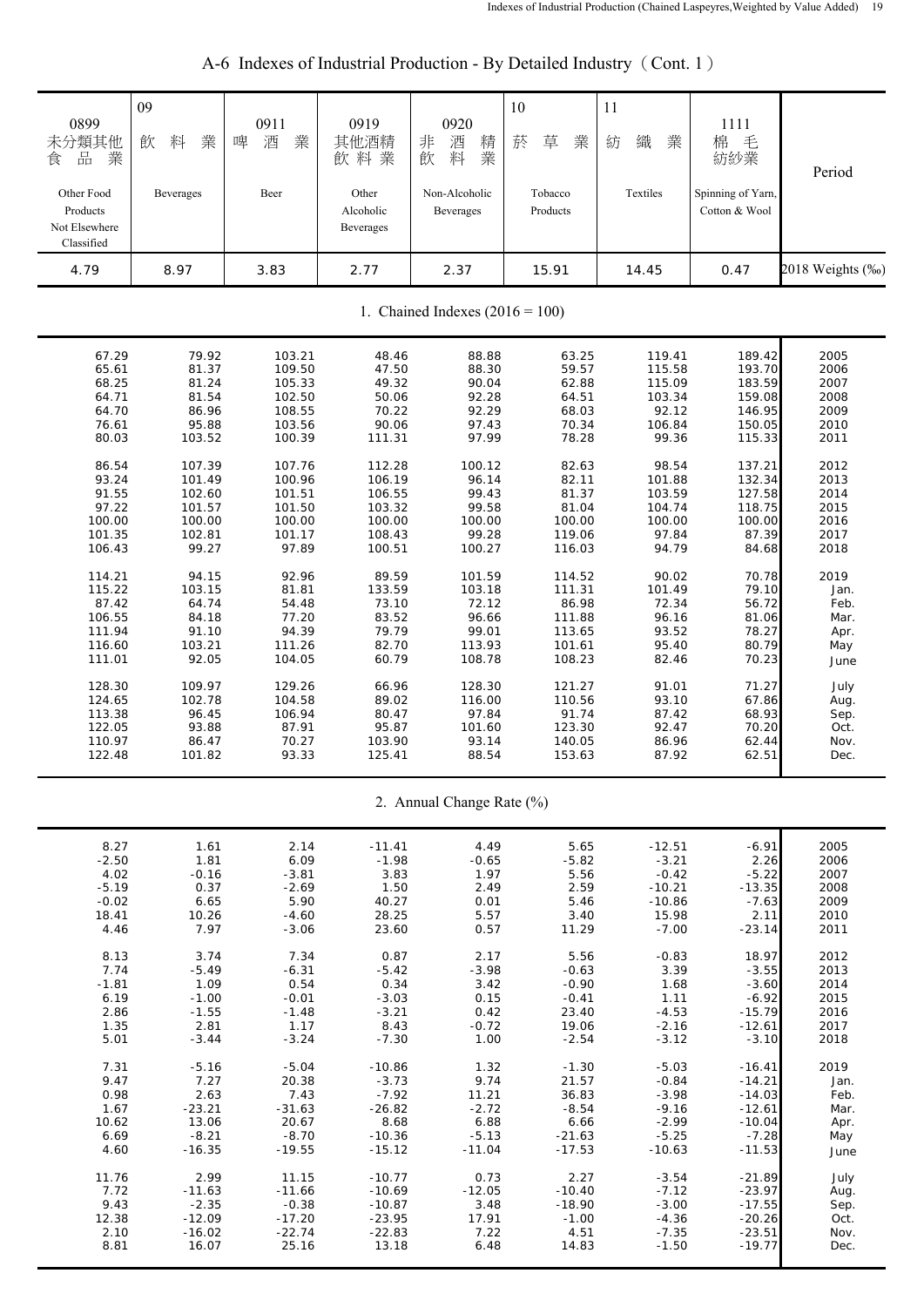A-6 工業生產指數-按細分類(續2)

| 年月別                                                  | 1112<br>人造纖維<br>紡紗業<br>Spinning of Yarn,<br>Man-made<br>Fibers    | 1113<br>人造纖維<br>加工絲業<br>Spinning of<br>Textured Yarn,<br>Man-made<br>Fibers | 1121<br>毛<br>梭業<br>棉<br>織<br>布<br>Woven<br>Cotton-type or<br>Woolen-type<br>Fabrics | 1122<br>人造纖維<br>梭織布業<br>Woven Fabrics<br>of Man-<br>made Fibers  | 1123<br>玻璃纖維<br>梭織布業<br>Woven Fabrics<br>$_{\mathrm{of}}$<br><b>Glass Fibers</b> | 1124<br>針織布業<br>Knitted &<br>Crocheted<br>Fabrics             | 1130<br>不織布業<br>Non-woven<br>Fabrics                            | 1140<br>整<br>染<br>業<br>Finishing<br>$_{\mathrm{of}}$<br>Textiles |
|------------------------------------------------------|-------------------------------------------------------------------|-----------------------------------------------------------------------------|-------------------------------------------------------------------------------------|------------------------------------------------------------------|----------------------------------------------------------------------------------|---------------------------------------------------------------|-----------------------------------------------------------------|------------------------------------------------------------------|
| 107年權數 (%)                                           | 0.37                                                              | 2.88                                                                        | 0.56                                                                                | 2.36                                                             | 0.94                                                                             | 2.34                                                          | 0.75                                                            | 1.63                                                             |
|                                                      |                                                                   |                                                                             | $1$ .                                                                               | 連鎖指數(民國105年=100)                                                 |                                                                                  |                                                               |                                                                 |                                                                  |
|                                                      |                                                                   |                                                                             |                                                                                     |                                                                  |                                                                                  |                                                               |                                                                 |                                                                  |
| 94年<br>95年<br>96年<br>97年<br>98年                      | 234.47<br>208.29<br>220.00<br>183.25<br>150.08                    | 99.21<br>97.24<br>99.63<br>86.37<br>81.59                                   | 266.71<br>242.28<br>220.03<br>182.43<br>128.30                                      | 144.05<br>136.04<br>140.06<br>116.76<br>104.25                   | 101.63<br>115.03<br>104.59<br>99.14<br>89.17                                     | 93.62<br>87.64<br>91.01<br>84.45<br>80.17                     | 102.55<br>105.65<br>94.62<br>95.28<br>86.15                     | 117.00<br>108.24<br>110.28<br>100.47<br>87.66                    |
| 99年                                                  | 170.73                                                            | 93.15                                                                       | 141.70                                                                              | 117.64                                                           | 103.48                                                                           | 96.06                                                         | 93.85                                                           | 103.39                                                           |
| 100年                                                 | 167.00                                                            | 90.31                                                                       | 128.82                                                                              | 108.29                                                           | 96.25                                                                            | 85.81                                                         | 89.29                                                           | 95.95                                                            |
| 101年<br>102年<br>103年<br>104年<br>105年<br>106年<br>107年 | 145.19<br>139.77<br>124.88<br>118.55<br>100.00<br>93.62<br>101.76 | 92.35<br>99.81<br>98.56<br>102.47<br>100.00<br>97.92<br>94.16               | 120.27<br>111.50<br>113.31<br>106.34<br>100.00<br>100.40<br>104.78                  | 101.53<br>103.21<br>105.52<br>105.44<br>100.00<br>98.54<br>94.93 | 100.52<br>100.41<br>99.91<br>96.40<br>100.00<br>116.85<br>117.79                 | 84.14<br>90.98<br>95.67<br>106.52<br>100.00<br>91.43<br>86.86 | 91.15<br>98.55<br>106.30<br>102.49<br>100.00<br>101.77<br>97.84 | 95.43<br>101.12<br>105.58<br>105.28<br>100.00<br>93.50<br>87.32  |
| 108年<br>1月<br>2月<br>3月<br>4月<br>5月<br>6月             | 86.27<br>96.17<br>69.74<br>99.83<br>95.53<br>91.31<br>79.53       | 89.88<br>98.94<br>78.56<br>95.74<br>90.98<br>98.78<br>85.18                 | 90.61<br>108.60<br>79.77<br>107.47<br>104.11<br>88.11<br>80.36                      | 90.80<br>104.88<br>75.94<br>95.35<br>95.80<br>92.68<br>80.68     | 115.66<br>128.21<br>98.12<br>120.44<br>116.77<br>113.95<br>101.53                | 85.95<br>99.19<br>63.34<br>91.77<br>81.67<br>95.01<br>75.28   | 95.79<br>108.67<br>80.67<br>102.89<br>102.97<br>93.39<br>86.60  | 82.45<br>95.85<br>58.87<br>93.09<br>89.60<br>88.90<br>70.23      |
| 7月<br>8月<br>9月<br>10月<br>11月<br>12月                  | 84.78<br>94.42<br>72.10<br>87.41<br>79.26<br>85.11                | 89.99<br>89.14<br>84.69<br>92.37<br>86.49<br>87.73                          | 88.50<br>81.15<br>82.50<br>91.44<br>89.18<br>86.18                                  | 87.80<br>90.16<br>90.11<br>94.31<br>88.93<br>92.90               | 111.81<br>122.90<br>118.32<br>122.97<br>114.67<br>118.21                         | 98.12<br>95.58<br>87.86<br>84.94<br>83.24<br>75.42            | 93.79<br>94.46<br>92.30<br>100.68<br>96.69<br>96.34             | 75.87<br>86.03<br>81.33<br>87.85<br>78.38<br>83.44               |

#### 2. 較上年同期(月)之增減率(%)

| 94年  | $-16.85$ | $-13.35$ | $-22.07$ | $-17.28$ | $-7.90$  | $-14.16$ | $-7.48$  | $-13.08$ |
|------|----------|----------|----------|----------|----------|----------|----------|----------|
| 95年  | $-11.17$ | $-1.99$  | $-9.16$  | $-5.56$  | 13.19    | $-6.39$  | 3.02     | $-7.49$  |
| 96年  | 5.62     | 2.46     | $-9.18$  | 2.96     | $-9.08$  | 3.85     | $-10.44$ | 1.88     |
| 97年  | $-16.70$ | $-13.31$ | $-17.09$ | $-16.64$ | $-5.21$  | $-7.21$  | 0.70     | $-8.90$  |
| 98年  | $-18.10$ | $-5.53$  | $-29.67$ | $-10.71$ | $-10.06$ | $-5.07$  | $-9.58$  | $-12.75$ |
| 99年  | 13.76    | 14.17    | 10.44    | 12.84    | 16.05    | 19.82    | 8.94     | 17.94    |
| 100年 | $-2.18$  | $-3.05$  | $-9.09$  | $-7.95$  | $-6.99$  | $-10.67$ | $-4.86$  | $-7.20$  |
| 101年 | $-13.06$ | 2.26     | $-6.64$  | $-6.24$  | 4.44     | $-1.95$  | 2.08     | $-0.54$  |
| 102年 | $-3.73$  | 8.08     | $-7.29$  | 1.65     | $-0.11$  | 8.13     | 8.12     | 5.96     |
| 103年 | $-10.65$ | $-1.25$  | 1.62     | 2.24     | $-0.50$  | 5.15     | 7.86     | 4.41     |
| 104年 | $-5.07$  | 3.97     | $-6.15$  | $-0.08$  | $-3.51$  | 11.34    | $-3.58$  | $-0.28$  |
| 105年 | $-15.65$ | $-2.41$  | $-5.96$  | $-5.16$  | 3.73     | $-6.12$  | $-2.43$  | $-5.02$  |
| 106年 | $-6.38$  | $-2.08$  | 0.40     | $-1.46$  | 16.85    | $-8.57$  | 1.77     | $-6.50$  |
| 107年 | 8.69     | $-3.84$  | 4.36     | $-3.66$  | 0.80     | $-5.00$  | $-3.86$  | $-6.61$  |
| 108年 | $-15.22$ | $-4.55$  | $-13.52$ | $-4.35$  | $-1.81$  | $-1.05$  | $-2.10$  | $-5.58$  |
| 1月   | $-0.62$  | $-4.82$  | 3.17     | $-0.10$  | 0.29     | 4.23     | 2.07     | $-1.50$  |
| 2月   | 5.01     | $-5.38$  | 4.07     | $-0.78$  | $-10.83$ | $-2.34$  | 0.35     | $-10.71$ |
| 3月   | $-5.30$  | $-7.08$  | $-4.67$  | $-9.20$  | $-0.84$  | $-7.62$  | $-12.04$ | $-10.40$ |
| 4月   | $-5.23$  | $-4.00$  | 1.50     | $-0.61$  | 1.50     | $-9.57$  | 2.46     | $-2.77$  |
| 5月   | $-17.22$ | $-0.91$  | $-19.66$ | $-3.99$  | $-8.64$  | 0.18     | $-20.02$ | $-3.40$  |
| 6月   | $-31.95$ | $-8.73$  | $-18.02$ | $-5.92$  | $-15.79$ | $-10.07$ | $-7.50$  | $-13.36$ |
| 7月   | $-23.53$ | $-6.04$  | $-18.01$ | $-2.10$  | $-7.27$  | 9.77     | 2.81     | $-9.33$  |
| 8月   | $-14.64$ | $-4.53$  | $-32.12$ | $-8.62$  | $-3.24$  | 1.04     | $-2.06$  | $-7.39$  |
| 9月   | $-25.72$ | $-5.77$  | $-20.24$ | 0.07     | 4.59     | 3.51     | $-1.81$  | $-0.12$  |
| 10月  | $-17.30$ | 2.68     | $-24.88$ | $-8.55$  | 5.48     | $-1.69$  | 5.99     | $-4.84$  |
| 11月  | $-23.86$ | $-5.40$  | $-19.84$ | $-10.61$ | $-0.26$  | $-1.70$  | 1.50     | $-4.67$  |
| 12月  | $-11.46$ | $-4.38$  | $-2.69$  | $-0.08$  | 16.47    | 1.70     | 10.24    | 0.63     |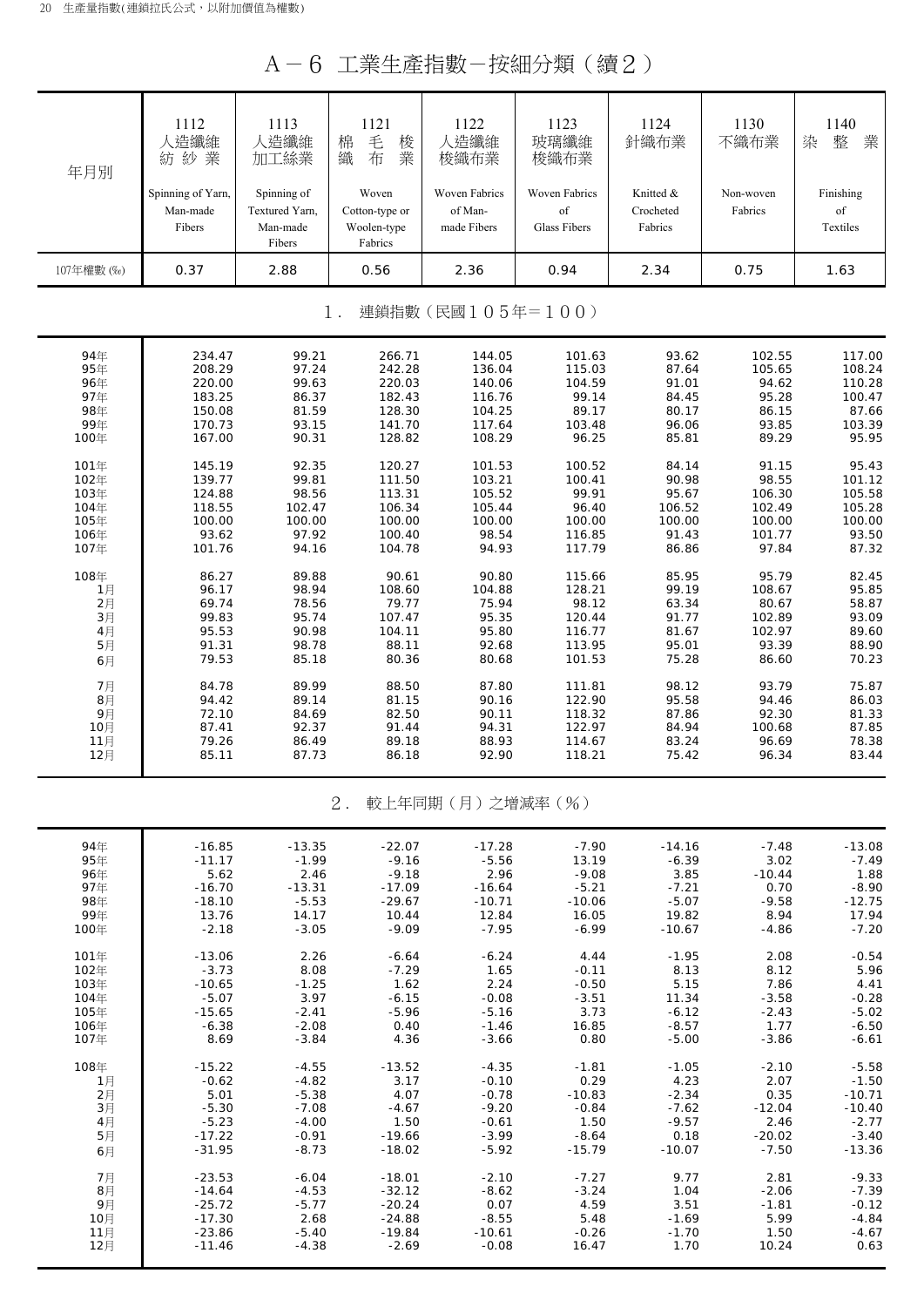| 1151<br>織<br>紡<br>製成品業<br>Made-up | 1152<br>繩、纜及<br>業<br>網<br>Rope, | 1159<br>其<br>他<br>紡織品業<br>Other | 12<br>成衣及<br>服飾品業<br>Wearing Apparel | 1210<br>業<br>成<br>衣<br>Wearing    | 1230<br>服飾品業<br>Clothing | 13<br>皮革、毛皮<br>及其製品業<br>Leather, Fur | 1301<br>皮革及毛皮<br>製<br>整<br>業<br>Tanning | Period           |
|-----------------------------------|---------------------------------|---------------------------------|--------------------------------------|-----------------------------------|--------------------------|--------------------------------------|-----------------------------------------|------------------|
| Textile<br>Articles               | Cable<br>& Net                  | Textile<br>Products             | &<br>Clothing<br>Accessories         | Apparel                           | Accessories              | & Related<br>Products                | & Dressing<br>of Leather                |                  |
| 0.22                              | 0.07                            | 1.86                            | 1.06                                 | 0.81                              | 0.25                     | 0.49                                 | 0.18                                    | 2018 Weights (%) |
|                                   |                                 |                                 |                                      | 1. Chained Indexes $(2016 = 100)$ |                          |                                      |                                         |                  |
| 74.78                             | 72.95                           | 113.38                          | 239.33                               | 259.45                            | 179.30                   | 295.40                               | 229.13                                  | 2005             |
| 60.52                             | 74.06                           | 114.17                          | 216.19                               | 232.39                            | 167.31                   | 258.19                               | 216.34                                  | 2006             |
| 65.86                             | 85.18                           | 114.60                          | 194.89                               | 209.53                            | 151.40                   | 233.00                               | 207.52                                  | 2007             |
| 69.84                             | 77.74                           | 106.47                          | 161.86                               | 166.97                            | 147.81                   | 207.96                               | 183.03                                  | 2008             |
| 74.24                             | 88.07                           | 88.59                           | 129.13                               | 133.42                            | 116.60                   | 183.05                               | 157.26                                  | 2009             |
| 83.45                             | 93.00                           | 113.28                          | 140.11                               | 142.67                            | 133.10                   | 200.33                               | 180.33                                  | 2010             |
| 85.56                             | 81.64                           | 109.34                          | 119.67                               | 117.96                            | 125.58                   | 178.18                               | 163.53                                  | 2011             |
| 87.59                             | 80.42                           | 102.56                          | 115.78                               | 116.30                            | 114.49                   | 164.78                               | 141.03                                  | 2012             |
| 92.98                             | 105.21                          | 102.82                          | 115.84                               | 116.93                            | 112.78                   | 160.19                               | 147.02                                  | 2013             |
| 91.25                             | 110.96                          | 105.82                          | 114.11                               | 116.46                            | 106.98                   | 159.60                               | 150.97                                  | 2014             |
| 97.47                             | 95.49                           | 102.95                          | 105.97                               | 107.36                            | 101.70                   | 122.11                               | 117.96                                  | 2015             |
| 100.00                            | 100.00                          | 100.00                          | 100.00                               | 100.00                            | 100.00                   | 100.00                               | 100.00                                  | 2016             |
| 105.23                            | 86.33                           | 103.28                          | 89.27                                | 86.83                             | 97.14                    | 103.83                               | 98.80                                   | 2017             |
| 103.14                            | 89.40                           | 101.09                          | 81.29                                | 80.74                             | 82.79                    | 97.44                                | 76.21                                   | 2018             |
| 98.00                             | 96.31                           | 94.03                           | 79.47                                | 73.18                             | 99.66                    | 99.20                                | 70.90                                   | 2019             |
| 111.59                            | 112.89                          | 99.24                           | 79.58                                | 72.30                             | 102.99                   | 113.60                               | 83.39                                   | Jan.             |
| 72.49                             | 88.67                           | 71.31                           | 58.17                                | 61.65                             | 46.69                    | 70.93                                | 55.09                                   | Feb.             |
| 89.87                             | 103.44                          | 94.59                           | 69.58                                | 65.10                             | 83.91                    | 107.36                               | 87.91                                   | Mar.             |
| 98.72                             | 101.83                          | 101.67                          | 78.78                                | 75.34                             | 89.70                    | 115.32                               | 93.47                                   | Apr.             |
| 98.17                             | 97.52                           | 99.88                           | 96.00                                | 89.79                             | 115.89                   | 109.67                               | 89.73                                   | May              |
| 85.50                             | 86.04                           | 97.19                           | 89.24                                | 77.88                             | 125.89                   | 98.37                                | 78.91                                   | June             |
| 94.86                             | 87.42                           | 98.95                           | 85.95                                | 69.55                             | 139.00                   | 96.52                                | 59.13                                   | July             |
| 98.79                             | 100.45                          | 103.07                          | 79.57                                | 65.84                             | 123.93                   | 94.40                                | 53.25                                   | Aug.             |
| 97.30                             | 86.82                           | 86.87                           | 69.12                                | 62.08                             | 91.81                    | 86.62                                | 62.15                                   | Sep.             |
| 109.38                            | 96.45                           | 94.64                           | 77.09                                | 70.75                             | 97.47                    | 100.88                               | 70.12                                   | Oct.             |
| 104.52                            | 92.80                           | 88.69                           | 77.60                                | 76.12                             | 82.15                    | 100.05                               | 58.17                                   | Nov.             |
| 114.81                            | 101.35                          | 92.31                           | 92.95                                | 91.75                             | 96.53                    | 96.67                                | 59.44                                   | Dec.             |
|                                   |                                 |                                 |                                      | 2. Annual Change Rate (%)         |                          |                                      |                                         |                  |
| $-4.17$                           | $-6.82$                         | 0.09                            | $-15.97$                             | $-18.87$                          | 0.61                     | $-4.53$                              | $-5.51$                                 | 2005             |
| $-19.07$                          | 1.52                            | 0.70                            | $-9.67$                              | $-10.43$                          | $-6.69$                  | $-12.60$                             | $-5.58$                                 | 2006             |
| 8.82                              | 15.01                           | 0.38                            | $-9.85$                              | $-9.84$                           | $-9.51$                  | $-9.76$                              | $-4.08$                                 | 2007             |
| 6.04                              | $-8.73$                         | $-7.09$                         | $-16.95$                             | $-20.31$                          | $-2.37$                  | $-10.75$                             | $-11.80$                                | 2008             |
| 6.30                              | 13.29                           | $-16.79$                        | $-20.22$                             | $-20.09$                          | $-21.11$                 | $-11.98$                             | $-14.08$                                | 2009             |
| 12.41                             | 5.60                            | 27.87                           | 8.50                                 | 6.93                              | 14.15                    | 9.44                                 | 14.67                                   | 2010             |
| 2.53                              | $-12.22$                        | $-3.48$                         | $-14.59$                             | $-17.32$                          | $-5.65$                  | $-11.06$                             | $-9.32$                                 | 2011             |
| 2.37                              | $-1.49$                         | $-6.20$                         | $-3.25$                              | $-1.41$                           | $-8.83$                  | $-7.52$                              | $-13.76$                                | 2012             |
| 6.15                              | 30.83                           | 0.25                            | 0.05                                 | 0.54                              | $-1.49$                  | $-2.79$                              | 4.25                                    | 2013             |
| $-1.86$                           | 5.47                            | 2.92                            | $-1.49$                              | $-0.40$                           | $-5.14$                  | $-0.37$                              | 2.69                                    | 2014             |
| 6.82                              | $-13.94$                        | $-2.71$                         | $-7.13$                              | $-7.81$                           | $-4.94$                  | $-23.49$                             | $-21.87$                                | 2015             |
| 2.60                              | 4.72                            | $-2.87$                         | $-5.63$                              | $-6.86$                           | $-1.67$                  | $-18.11$                             | $-15.23$                                | 2016             |
| 5.23                              | $-13.67$                        | 3.28                            | $-10.73$                             | $-13.17$                          | $-2.86$                  | 3.83                                 | $-1.20$                                 | 2017             |
| $-1.99$                           | 3.56                            | $-2.12$                         | $-8.94$                              | $-7.01$                           | $-14.77$                 | $-6.15$                              | $-22.86$                                | 2018             |
| $-4.98$                           | 7.73                            | $-6.98$                         | $-2.24$                              | $-9.36$                           | 20.38                    | 1.81                                 | $-6.97$                                 | 2019             |
| $-0.99$                           | 7.03                            | $-1.70$                         | $-12.73$                             | $-22.26$                          | 21.68                    | 7.44                                 | 5.09                                    | Jan.             |
| $-20.15$                          | 52.88                           | $-2.33$                         | $-13.44$                             | $-13.87$                          | $-10.18$                 | 4.31                                 | 9.31                                    | Feb.             |
| $-9.94$                           | $-5.98$                         | $-16.57$                        | $-10.82$                             | $-16.54$                          | 7.95                     | $-4.57$                              | $-12.50$                                | Mar.             |
| 6.70                              | 6.91                            | $-0.82$                         | $-1.28$                              | $-10.12$                          | 36.34                    | 11.03                                | 0.40                                    | Apr.             |
| $-2.97$                           | 11.71                           | $-7.02$                         | 9.14                                 | 11.36                             | 3.00                     | 2.59                                 | $-5.79$                                 | May              |
| $-9.34$                           | 5.18                            | $-9.65$                         | 12.22                                | 8.57                              | 19.15                    | 3.17                                 | 0.52                                    | June             |
| 0.16                              | 21.23                           | $-1.80$                         | 7.56                                 | $-6.59$                           | 41.71                    | $-2.36$                              | $-19.03$                                | July             |
| $-7.64$                           | 22.98                           | $-9.10$                         | $-16.00$                             | $-29.42$                          | 24.88                    | $-6.18$                              | $-31.76$                                | Aug.             |
| $-0.14$                           | 35.57                           | $-5.59$                         | 0.82                                 | $-6.77$                           | 22.54                    | $-7.38$                              | $-9.34$                                 | Sep.             |
| $-6.84$                           | 18.00                           | $-6.45$                         | $-10.36$                             | $-21.68$                          | 37.57                    | 2.62                                 | $-0.76$                                 | Oct.             |
| $-3.87$                           | $-29.13$                        | $-9.80$                         | $-0.21$                              | $-3.61$                           | 12.12                    | 15.58                                | $-2.09$                                 | Nov.             |
| $-5.19$                           | $-2.92$                         | $-9.98$                         | 9.55                                 | 6.06                              | 22.50                    | $-2.40$                              | $-12.30$                                | Dec.             |

## A-6 Indexes of Industrial Production - By Detailed Industry (Cont. 2)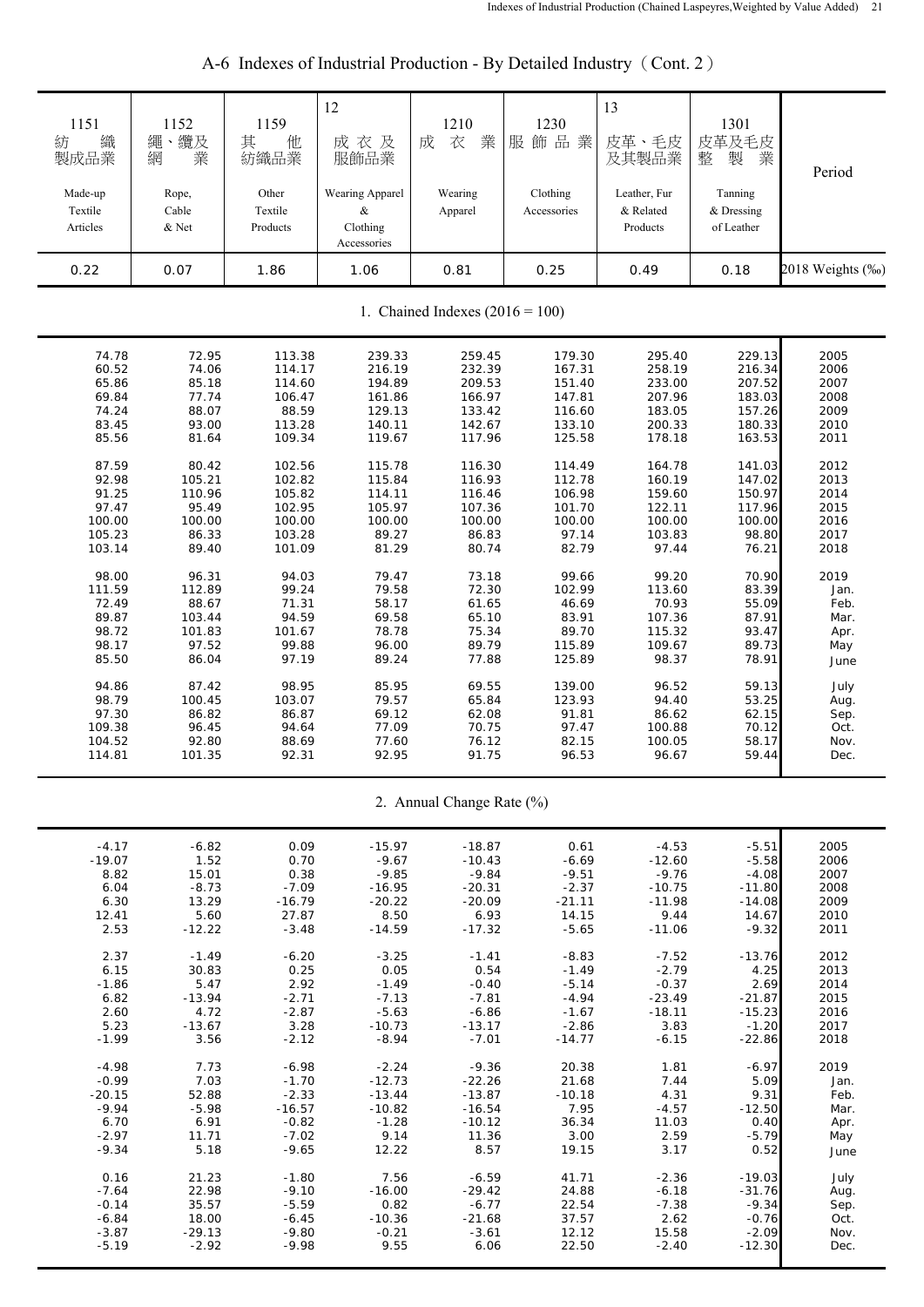A-6 工業生產指數-按細分類(續3)

| 年月別        | 1302<br>類<br>業<br>鞋 | 1303<br>行李箱及<br>手提袋業     | 1309<br>其他皮革及<br>毛皮製品業             | 14<br>竹<br>木<br>製<br>業<br>品     | 1401<br>業<br>材<br>製                  | 1402<br>合板及組合<br>業<br>材<br>木               | 1403<br>建築用<br>木製品業                 | 1404<br>質業<br>木<br>容<br>器 |
|------------|---------------------|--------------------------|------------------------------------|---------------------------------|--------------------------------------|--------------------------------------------|-------------------------------------|---------------------------|
|            | Footwear            | Luggage<br>&<br>Handbags | Other Leather<br>&<br>Fur Products | Wood<br>&<br>Bamboo<br>Products | Sawmilling<br>$&$ Planing<br>of Wood | Veneer Sheets<br>&<br>Wood-Based<br>Panels | Builders'<br>Carpentry<br>& Joinery | Wooden<br>Containers      |
| 107年權數 (‰) | 0.09                | 0.14                     | 0.07                               | 0.82                            | 0.03                                 | 0.47                                       | 0.07                                | 0.11                      |

1. 連鎖指數(民國105年=100)

| 94年  | 1032.15 | 125.45 | 354.11 | 126.52 | 250.43 | 100.78 | 34.93  | 72.57  |
|------|---------|--------|--------|--------|--------|--------|--------|--------|
| 95年  | 812.71  | 111.48 | 293.95 | 122.08 | 264.49 | 100.90 | 34.91  | 62.48  |
| 96年  | 731.76  | 103.35 | 216.50 | 109.84 | 187.25 | 101.22 | 57.89  | 64.97  |
| 97年  | 665.81  | 91.51  | 197.16 | 97.89  | 187.80 | 93.51  | 52.71  | 68.78  |
| 98年  | 620.35  | 79.06  | 174.79 | 80.85  | 101.89 | 80.40  | 67.23  | 60.74  |
| 99年  | 609.62  | 94.89  | 190.79 | 89.33  | 108.75 | 85.11  | 78.59  | 85.82  |
| 100年 | 514.08  | 98.55  | 154.02 | 94.83  | 112.10 | 91.54  | 89.49  | 88.57  |
| 101年 | 480.15  | 119.55 | 132.86 | 94.72  | 122.01 | 93.80  | 89.64  | 72.92  |
| 102年 | 415.32  | 108.78 | 130.75 | 96.30  | 120.69 | 95.62  | 97.67  | 77.53  |
| 103年 | 407.94  | 103.25 | 122.65 | 103.61 | 133.39 | 102.90 | 104.86 | 80.11  |
| 104年 | 189.64  | 112.14 | 109.26 | 100.88 | 101.06 | 101.46 | 103.35 | 91.11  |
| 105年 | 100.00  | 100.00 | 100.00 | 100.00 | 100.00 | 100.00 | 100.00 | 100.00 |
| 106年 | 127.79  | 109.24 | 96.48  | 103.34 | 95.63  | 103.81 | 84.87  | 124.28 |
| 107年 | 140.58  | 119.24 | 105.97 | 107.43 | 94.84  | 113.80 | 74.47  | 121.16 |
| 108年 | 132.70  | 147.95 | 96.35  | 99.87  | 100.75 | 105.26 | 74.54  | 109.44 |
| 1月   | 147.52  | 176.51 | 94.31  | 114.81 | 111.48 | 117.71 | 89.12  | 146.49 |
| 2月   | 91.75   | 105.38 | 56.79  | 72.12  | 68.56  | 69.40  | 55.85  | 95.84  |
| 3月   | 143.86  | 139.72 | 98.97  | 97.12  | 105.80 | 94.35  | 80.18  | 126.40 |
| 4月   | 143.30  | 163.96 | 96.78  | 97.71  | 78.10  | 99.69  | 81.06  | 114.60 |
| 5月   | 135.36  | 145.45 | 108.14 | 95.81  | 88.66  | 93.16  | 82.64  | 105.90 |
| 6月   | 126.67  | 127.58 | 102.57 | 94.74  | 91.34  | 97.40  | 71.95  | 114.64 |
| 7月   | 134.24  | 163.70 | 89.93  | 103.62 | 117.45 | 105.38 | 71.02  | 126.25 |
| 8月   | 116.63  | 167.63 | 106.33 | 102.12 | 171.96 | 108.43 | 75.71  | 83.83  |
| 9月   | 117.68  | 126.75 | 85.63  | 100.95 | 123.00 | 115.41 | 63.00  | 80.17  |
| 10月  | 120.84  | 157.02 | 108.03 | 107.15 | 80.58  | 119.49 | 70.84  | 119.38 |
| 11月  | 151.24  | 158.04 | 112.97 | 104.73 | 75.96  | 121.31 | 74.58  | 93.84  |
| 12月  | 163.28  | 143.65 | 95.76  | 107.51 | 96.08  | 121.34 | 78.49  | 105.96 |

#### 2. 較上年同期(月)之增減率(%)

| 94年  | $-6.80$  | $-11.84$ | 6.71     | $-9.67$  | $-24.28$ | $-5.26$  | $-2.35$  | $-7.41$  |
|------|----------|----------|----------|----------|----------|----------|----------|----------|
| 95年  | $-21.26$ | $-11.14$ | $-16.99$ | $-3.51$  | 5.61     | 0.12     | $-0.06$  | $-13.90$ |
| 96年  | $-9.96$  | $-7.29$  | $-26.35$ | $-10.03$ | $-29.20$ | 0.32     | 65.83    | 3.99     |
| 97年  | $-9.01$  | $-11.46$ | $-8.93$  | $-10.88$ | 0.29     | $-7.62$  | $-8.95$  | 5.86     |
| 98年  | $-6.83$  | $-13.61$ | $-11.35$ | $-17.41$ | $-45.75$ | $-14.02$ | 27.55    | $-11.69$ |
| 99年  | $-1.73$  | 20.02    | 9.15     | 10.49    | 6.73     | 5.86     | 16.90    | 41.29    |
| 100年 | $-15.67$ | 3.86     | $-19.27$ | 6.16     | 3.08     | 7.55     | 13.87    | 3.20     |
| 101年 | $-6.60$  | 21.31    | $-13.74$ | $-0.12$  | 8.84     | 2.47     | 0.17     | $-17.67$ |
| 102年 | $-13.50$ | $-9.01$  | $-1.59$  | 1.67     | $-1.08$  | 1.94     | 8.96     | 6.32     |
| 103年 | $-1.78$  | $-5.08$  | $-6.20$  | 7.59     | 10.52    | 7.61     | 7.36     | 3.33     |
| 104年 | $-53.51$ | 8.61     | $-10.92$ | $-2.63$  | $-24.24$ | $-1.40$  | $-1.44$  | 13.73    |
| 105年 | $-47.27$ | $-10.83$ | $-8.48$  | $-0.87$  | $-1.05$  | $-1.44$  | $-3.24$  | 9.76     |
| 106年 | 27.79    | 9.24     | $-3.52$  | 3.34     | $-4.37$  | 3.81     | $-15.13$ | 24.28    |
| 107年 | 10.01    | 9.15     | 9.84     | 3.96     | $-0.83$  | 9.62     | $-12.25$ | $-2.51$  |
| 108年 | $-5.61$  | 24.08    | $-9.08$  | $-7.04$  | 6.23     | $-7.50$  | 0.09     | $-9.67$  |
| 1月   | $-18.86$ | 56.41    | $-27.17$ | 6.56     | 104.81   | 7.40     | $-0.41$  | 15.55    |
| 2月   | $-12.89$ | 36.40    | $-35.60$ | $-5.14$  | 13.32    | $-3.14$  | 13.59    | $-18.61$ |
| 3月   | $-2.24$  | 35.19    | $-32.70$ | $-13.38$ | $-26.48$ | $-15.93$ | 7.02     | $-11.90$ |
| 4月   | $-2.70$  | 45.54    | 1.84     | $-6.21$  | $-22.77$ | $-6.29$  | 15.24    | $-18.53$ |
| 5月   | 6.02     | 23.73    | $-8.87$  | $-16.65$ | $-29.17$ | $-23.16$ | $-2.04$  | $-12.26$ |
| 6月   | $-3.22$  | 16.55    | $-4.25$  | $-14.49$ | 40.33    | $-19.16$ | 2.20     | $-8.49$  |
| 7月   | 2.75     | 22.94    | $-20.90$ | $-8.80$  | $-6.93$  | $-15.00$ | 4.58     | 3.93     |
| 8月   | $-24.22$ | 40.78    | $-4.25$  | $-12.73$ | 48.93    | $-12.86$ | 7.51     | $-38.57$ |
| 9月   | $-10.52$ | 0.06     | $-15.49$ | $-2.94$  | 33.10    | 2.05     | $-8.66$  | $-26.68$ |
| 10月  | $-12.14$ | 10.41    | 11.43    | $-5.66$  | 20.90    | $-4.29$  | $-14.17$ | 3.33     |
| 11月  | 14.13    | 27.58    | 28.08    | $-4.59$  | $-34.09$ | $-0.67$  | $-12.26$ | 7.44     |
| 12月  | 1.59     | $-5.96$  | 27.97    | 2.11     | 33.61    | 5.03     | $-2.00$  | $-2.86$  |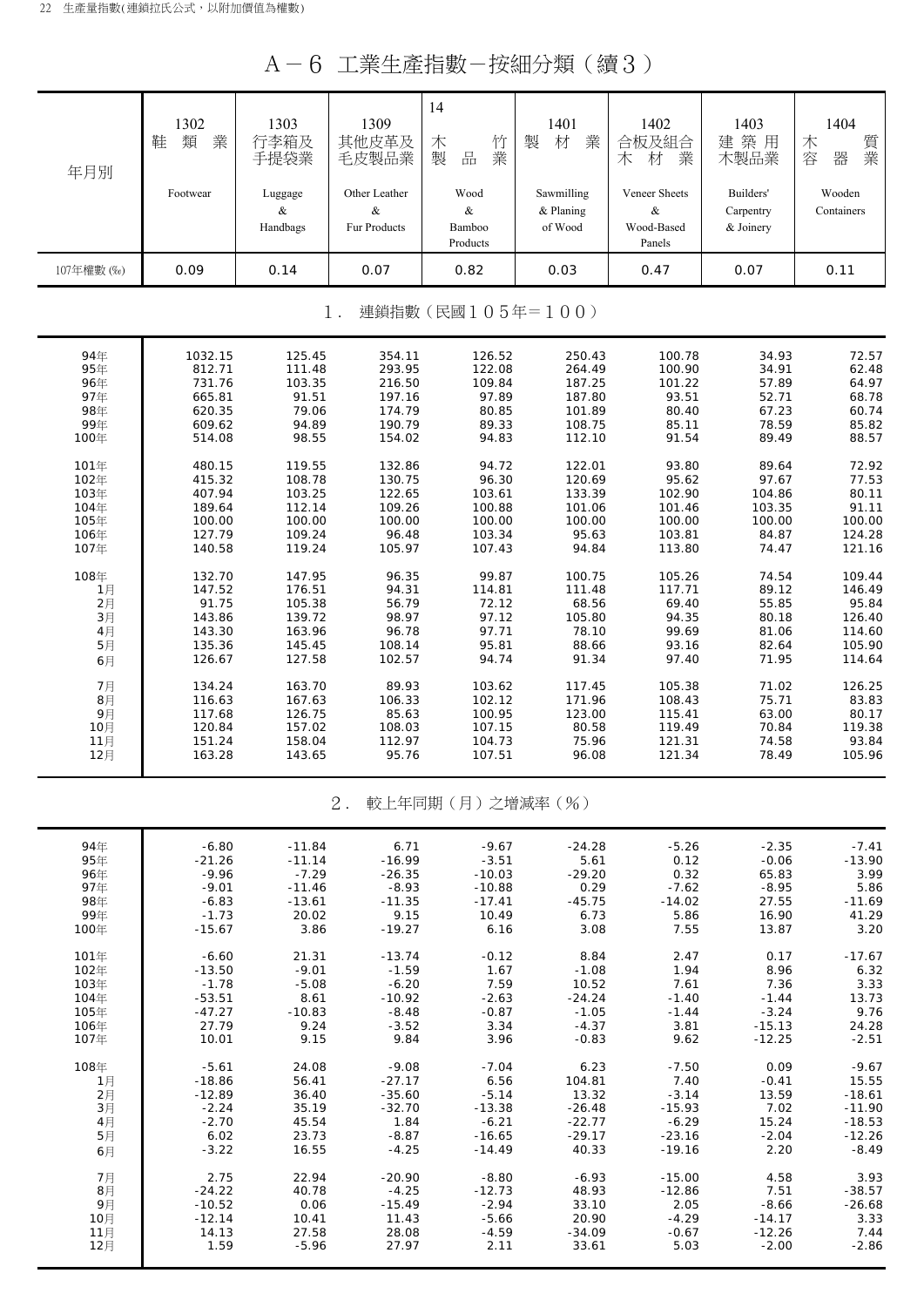| 1409<br>其他木竹<br>製品業<br>Other Products<br>of Wood<br>& Bamboo | 15<br>紙漿、紙<br>及紙製品業<br>Pulp, Paper<br>& Paper<br>Products | 1512<br>張<br>業<br>紙<br>Paper | 1513<br>業<br>板<br>紙<br>Paperboard | 1520<br>瓦楞紙板及<br>紙容器業<br>Containers<br>of Paper<br>& Paperboard | 1591<br>庭<br>家<br>及<br>衛生用紙業<br>Domestic<br>& Sanitary<br>Paper<br>Products | 1599<br>未分類其他<br>紙製品業<br>Other Paper<br>Products<br>Not Elsewhere<br>Classified | 16<br>印刷及資料<br>儲存媒體<br>複製業<br>Printing &<br>Reproduction<br>of Recorded<br>Media | Period           |
|--------------------------------------------------------------|-----------------------------------------------------------|------------------------------|-----------------------------------|-----------------------------------------------------------------|-----------------------------------------------------------------------------|---------------------------------------------------------------------------------|----------------------------------------------------------------------------------|------------------|
| 0.13                                                         | 8.84                                                      | 0.57                         | 2.15                              | 3.19                                                            | 1.59                                                                        | 1.20                                                                            | 4.80                                                                             | 2018 Weights (‰) |
|                                                              |                                                           |                              |                                   | 1. Chained Indexes $(2016 = 100)$                               |                                                                             |                                                                                 |                                                                                  |                  |
| 229.39                                                       | 101.41                                                    | 160.05                       | 112.24                            | 82.54                                                           | 103.95                                                                      | 95.17                                                                           | 115.78                                                                           | 2005             |
| 213.73                                                       | 97.94                                                     | 162.88                       | 111.33                            | 75.57                                                           | 102.45                                                                      | 89.62                                                                           | 113.11                                                                           | 2006             |
| 160.89                                                       | 99.76                                                     | 164.62                       | 113.19                            | 75.15                                                           | 107.39                                                                      | 92.55                                                                           | 113.77                                                                           | 2007             |
| 128.94                                                       | 94.52                                                     | 150.23                       | 96.68                             | 74.41                                                           | 108.88                                                                      | 84.72                                                                           | 114.24                                                                           | 2008             |
| 97.52                                                        | 89.73                                                     | 143.43                       | 92.21                             | 71.40                                                           | 102.19                                                                      | 88.42                                                                           | 103.16                                                                           | 2009             |
| 108.88                                                       | 96.30                                                     | 146.86                       | 94.71                             | 81.68                                                           | 103.56                                                                      | 95.48                                                                           | 113.42                                                                           | 2010             |
| 110.15                                                       | 96.90                                                     | 143.00                       | 97.39                             | 83.06                                                           | 103.37                                                                      | 96.64                                                                           | 114.60                                                                           | 2011             |
| 107.03                                                       | 97.59                                                     | 138.84                       | 102.12                            | 86.11                                                           | 99.22                                                                       | 94.70                                                                           | 108.18                                                                           | 2012             |
| 102.52                                                       | 98.32                                                     | 129.55                       | 101.50                            | 88.93                                                           | 100.93                                                                      | 98.08                                                                           | 106.00                                                                           | 2013             |
| 111.06                                                       | 100.83                                                    | 130.44                       | 102.44                            | 94.00                                                           | 98.99                                                                       | 101.41                                                                          | 104.16                                                                           | 2014             |
| 103.78                                                       | 98.91                                                     | 113.87                       | 94.99                             | 97.63                                                           | 97.85                                                                       | 100.42                                                                          | 101.74                                                                           | 2015             |
| 100.00                                                       | 100.00                                                    | 100.00                       | 100.00                            | 100.00                                                          | 100.00                                                                      | 100.00                                                                          | 100.00                                                                           | 2016             |
| 102.23                                                       | 100.22                                                    | 95.50                        | 103.91                            | 101.61                                                          | 98.93                                                                       | 97.17                                                                           | 96.97                                                                            | 2017             |
| 103.21                                                       | 101.32                                                    | 94.79                        | 112.06                            | 103.74                                                          | 95.17                                                                       | 92.47                                                                           | 95.28                                                                            | 2018             |
| 93.01                                                        | 100.74                                                    | 86.53                        | 114.48                            | 105.68                                                          | 90.90                                                                       | 88.73                                                                           | 84.73                                                                            | 2019             |
| 101.55                                                       | 111.23                                                    | 93.89                        | 117.08                            | 120.66                                                          | 106.74                                                                      | 95.42                                                                           | 89.52                                                                            | Jan.             |
| 76.22                                                        | 79.32                                                     | 75.17                        | 94.92                             | 77.92                                                           | 75.55                                                                       | 65.60                                                                           | 57.48                                                                            | Feb.             |
| 94.73                                                        | 102.35                                                    | 95.28                        | 115.28                            | 104.47                                                          | 97.42                                                                       | 90.47                                                                           | 83.32                                                                            | Mar.             |
| 96.00                                                        | 96.90                                                     | 80.75                        | 106.53                            | 102.97                                                          | 88.15                                                                       | 86.51                                                                           | 84.34                                                                            | Apr.             |
| 108.31                                                       | 104.88                                                    | 91.68                        | 119.67                            | 110.06                                                          | 91.41                                                                       | 93.87                                                                           | 81.75                                                                            | May              |
| 88.68                                                        | 95.36                                                     | 84.71                        | 110.35                            | 98.81                                                           | 83.53                                                                       | 85.54                                                                           | 76.30                                                                            | June             |
| 100.78                                                       | 105.59                                                    | 92.24                        | 119.81                            | 113.37                                                          | 89.52                                                                       | 91.02                                                                           | 84.68                                                                            | July             |
| 95.03                                                        | 101.39                                                    | 86.99                        | 119.25                            | 107.35                                                          | 84.60                                                                       | 90.36                                                                           | 83.28                                                                            | Aug.             |
| 89.68                                                        | 96.27                                                     | 79.22                        | 117.15                            | 98.50                                                           | 85.59                                                                       | 84.73                                                                           | 78.51                                                                            | Sep.             |
| 90.65                                                        | 104.63                                                    | 82.30                        | 119.66                            | 110.67                                                          | 95.06                                                                       | 95.36                                                                           | 93.66                                                                            | Oct.             |
| 87.41                                                        | 102.39                                                    | 83.25                        | 111.31                            | 109.75                                                          | 94.87                                                                       | 92.55                                                                           | 99.15                                                                            | Nov.             |
| 87.10                                                        | 108.53                                                    | 92.87                        | 122.77                            | 113.66                                                          | 98.41                                                                       | 93.31                                                                           | 104.73                                                                           | Dec.             |
|                                                              |                                                           |                              |                                   | 2. Annual Change Rate (%)                                       |                                                                             |                                                                                 |                                                                                  |                  |
| $-9.30$                                                      | $-1.51$                                                   | 0.14                         | $-4.98$                           | $-2.71$                                                         | 3.31                                                                        | 0.63                                                                            | 8.63                                                                             | 2005             |
| $-6.83$                                                      | $-3.42$                                                   | 1.77                         | $-0.81$                           | $-8.44$                                                         | $-1.44$                                                                     | $-5.83$                                                                         | $-2.31$                                                                          | 2006             |
| $-24.72$                                                     | 1.86                                                      | 1.07                         | 1.67                              | $-0.56$                                                         | 4.82                                                                        | 3.27                                                                            | 0.58                                                                             | 2007             |
| $-19.86$                                                     | $-5.25$                                                   | $-8.74$                      | $-14.59$                          | $-0.98$                                                         | 1.39                                                                        | $-8.46$                                                                         | 0.41                                                                             | 2008             |
| $-24.37$                                                     | $-5.07$                                                   | $-4.53$                      | $-4.62$                           | $-4.05$                                                         | $-6.14$                                                                     | 4.37                                                                            | $-9.70$                                                                          | 2009             |
| 11.65                                                        | 7.32                                                      | 2.39                         | 2.71                              | 14.40                                                           | 1.34                                                                        | 7.98                                                                            | 9.95                                                                             | 2010             |
| 1.17                                                         | 0.62                                                      | $-2.63$                      | 2.83                              | 1.69                                                            | $-0.18$                                                                     | 1.21                                                                            | 1.04                                                                             | 2011             |
| $-2.83$                                                      | 0.71                                                      | $-2.91$                      | 4.86                              | 3.67                                                            | $-4.01$                                                                     | $-2.01$                                                                         | $-5.60$                                                                          | 2012             |
| $-4.21$                                                      | 0.75                                                      | $-6.69$                      | $-0.61$                           | 3.27                                                            | 1.72                                                                        | 3.57                                                                            | $-2.02$                                                                          | 2013             |
| 8.33                                                         | 2.55                                                      | 0.69                         | 0.93                              | 5.70                                                            | $-1.92$                                                                     | 3.40                                                                            | $-1.74$                                                                          | 2014             |
| $-6.56$                                                      | $-1.90$                                                   | $-12.70$                     | $-7.27$                           | 3.86                                                            | $-1.15$                                                                     | $-0.98$                                                                         | $-2.32$                                                                          | 2015             |
| $-3.64$                                                      | 1.10                                                      | $-12.18$                     | 5.27                              | 2.43                                                            | 2.20                                                                        | $-0.42$                                                                         | $-1.71$                                                                          | 2016             |
| 2.23                                                         | 0.22                                                      | $-4.50$                      | 3.91                              | 1.61                                                            | $-1.07$                                                                     | $-2.83$                                                                         | $-3.03$                                                                          | 2017             |
| 0.96                                                         | 1.10                                                      | $-0.74$                      | 7.84                              | 2.10                                                            | $-3.80$                                                                     | $-4.84$                                                                         | $-1.74$                                                                          | 2018             |
| $-9.88$                                                      | $-0.57$                                                   | $-8.71$                      | 2.16                              | 1.87                                                            | $-4.49$                                                                     | $-4.04$                                                                         | $-11.07$                                                                         | 2019             |
| $-11.05$                                                     | 2.10                                                      | $-6.26$                      | 2.50                              | 8.79                                                            | $-0.01$                                                                     | $-8.90$                                                                         | $-7.54$                                                                          | Jan.             |
| $-8.85$                                                      | $-0.78$                                                   | 0.24                         | 5.38                              | 1.26                                                            | $-8.55$                                                                     | $-13.92$                                                                        | $-14.29$                                                                         | Feb.             |
| $-12.59$                                                     | $-8.63$                                                   | $-5.93$                      | 3.21                              | $-8.69$                                                         | $-16.49$                                                                    | $-16.73$                                                                        | $-14.55$                                                                         | Mar.             |
| 0.06                                                         | $-0.18$                                                   | $-8.80$                      | $-1.41$                           | 9.11                                                            | $-11.58$                                                                    | $-4.06$                                                                         | $-6.94$                                                                          | Apr.             |
| $-1.18$                                                      | 1.58                                                      | $-5.97$                      | 9.65                              | 3.65                                                            | $-8.90$                                                                     | $-3.37$                                                                         | $-14.75$                                                                         | May              |
| $-18.07$                                                     | $-5.01$                                                   | $-9.78$                      | $-3.35$                           | $-6.78$                                                         | $-1.87$                                                                     | $-4.02$                                                                         | $-13.92$                                                                         | June             |
| $-2.46$                                                      | 2.30                                                      | $-6.88$                      | 2.04                              | 3.88                                                            | 5.07                                                                        | $-2.07$                                                                         | $-12.54$                                                                         | July             |
| $-15.28$                                                     | $-3.60$                                                   | $-10.28$                     | 0.13                              | $-2.92$                                                         | $-7.28$                                                                     | $-8.41$                                                                         | $-11.98$                                                                         | Aug.             |
| $-8.50$                                                      | 0.46                                                      | $-18.37$                     | 2.40                              | 3.76                                                            | $-3.01$                                                                     | 4.82                                                                            | $-11.86$                                                                         | Sep.             |
| $-16.51$                                                     | $-0.64$                                                   | $-18.75$                     | 0.83                              | 1.23                                                            | $-0.60$                                                                     | 6.03                                                                            | $-15.28$                                                                         | Oct.             |
| $-13.81$                                                     | $-0.57$                                                   | $-13.08$                     | $-0.15$                           | 1.91                                                            | $-1.18$                                                                     | 0.41                                                                            | $-10.07$                                                                         | Nov.             |
| $-8.34$                                                      | 6.69                                                      | 2.14                         | 5.58                              | 8.83                                                            | 4.12                                                                        | 4.75                                                                            | $-0.67$                                                                          | Dec.             |

A-6 Indexes of Industrial Production - By Detailed Industry (Cont. 3)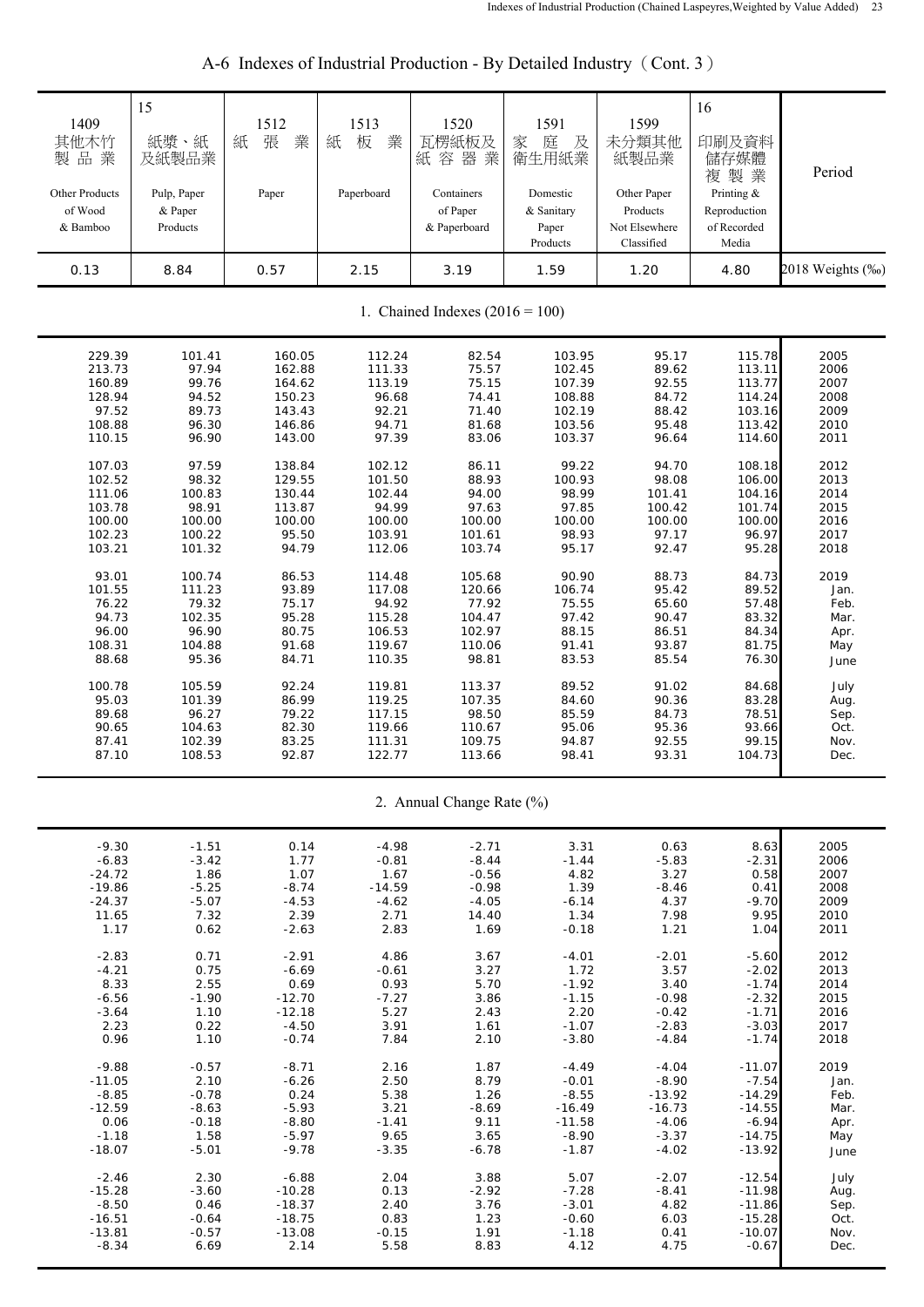A-6 工業生產指數-按細分類(續4)

| 年月別        | 1601<br>業<br>刷<br>印 | 1602<br>印<br>刷<br>業<br>輔<br>助                   | 17<br>石油及煤<br>製品業               | 18<br>化學原材料肥料<br>氮化合物塑橡膠<br>原料及人纖業                                                    | 1810<br>學原<br>化<br>材料業 | 1830<br>肥<br>料<br>及<br>氮化合物業           | 1841<br>膠<br>塑<br>業<br>原<br>料 | 1842<br>合成橡膠<br>原料業              |
|------------|---------------------|-------------------------------------------------|---------------------------------|---------------------------------------------------------------------------------------|------------------------|----------------------------------------|-------------------------------|----------------------------------|
|            | Printing            | Service<br>Activities<br>Related<br>to Printing | Petroleum<br>& Coal<br>Products | Chemical, Fertilizers,<br>Nitrogen Compounds,<br>Plastic & Rubber,<br>Man-made Fibres | Chemical<br>Material   | Fertilizers &<br>Nitrogen<br>Compounds | Plastic<br>Materials          | Synthetic<br>Rubber<br>Materials |
| 107年權數 (‰) | 3.98                | 0.82                                            | 53.45                           | 77.14                                                                                 | 46.52                  | 0.83                                   | 22.85                         | 3.05                             |
|            |                     |                                                 | $1$ .                           | 連鎖指數(民國105年=100)                                                                      |                        |                                        |                               |                                  |
| 94年        | 115.37              | 119.90                                          | 116.39                          | 81.24                                                                                 | 73.33                  | 81.37                                  | 86.88                         | 88.56                            |
| 95年        | 113.73              | 112.38                                          | 109.96                          | 82.90                                                                                 | 75.96                  | 80.98                                  | 87.44                         | 90.90                            |
| 96年        | 113.24              | 118.39                                          | 111.72                          | 93.40                                                                                 | 88.95                  | 89.27                                  | 95.37                         | 97.11                            |
| 97年        | 112.57              | 124.13                                          | 102.01                          | 87.07                                                                                 | 85.91                  | 83.81                                  | 85.26                         | 91.18                            |
| 98年        | 102.29              | 107.33                                          | 102.59                          | 93.06                                                                                 | 94.09                  | 85.90                                  | 87.73                         | 93.22                            |
| 99年        | 112.06              | 120.20                                          | 98.39                           | 104.84                                                                                | 106.79                 | 97.29                                  | 97.61                         | 108.55                           |
| 100年       | 113.53              | 119.78                                          | 91.15                           | 99.42                                                                                 | 101.10                 | 97.72                                  | 93.51                         | 100.74                           |
| 101年       | 106.05              | 119.24                                          | 97.39                           | 98.90                                                                                 | 101.24                 | 97.12                                  | 92.74                         | 92.21                            |
| 102年       | 104.67              | 112.78                                          | 98.73                           | 100.13                                                                                | 101.42                 | 94.12                                  | 97.10                         | 96.28                            |
| 103年       | 103.52              | 107.31                                          | 98.77                           | 100.41                                                                                | 102.65                 | 97.23                                  | 95.32                         | 99.26                            |
| 104年       | 101.10              | 104.93                                          | 98.99                           | 99.80                                                                                 | 100.70                 | 96.60                                  | 97.34                         | 104.24                           |
| 105年       | 100.00              | 100.00                                          | 100.00                          | 100.00                                                                                | 100.00                 | 100.00                                 | 100.00                        | 100.00                           |
| 106年       | 96.53               | 99.07                                           | 95.20                           | 102.67                                                                                | 103.54                 | 104.46                                 | 102.47                        | 104.27                           |
| 107年       | 95.46               | 94.43                                           | 97.95                           | 104.56                                                                                | 104.79                 | 101.61                                 | 105.81                        | 114.01                           |
| 108年       | 85.33               | 81.89                                           | 96.86                           | 99.97                                                                                 | 99.74                  | 97.43                                  | 101.94                        | 110.37                           |
| 1月         | 90.95               | 82.70                                           | 98.20                           | 105.35                                                                                | 105.84                 | 100.56                                 | 106.09                        | 115.42                           |
| 2月         | 58.43               | 52.95                                           | 98.29                           | 91.48                                                                                 | 93.28                  | 93.42                                  | 88.22                         | 104.74                           |
| $3\n $     | 84.31               | 78.60                                           | 88.37                           | 104.61                                                                                | 103.93                 | 110.20                                 | 107.66                        | 107.36                           |
| 4月         | 84.63               | 82.98                                           | 92.85                           | 100.87                                                                                | 98.16                  | 86.26                                  | 108.66                        | 103.56                           |
| 5月         | 81.29               | 84.00                                           | 112.27                          | 103.19                                                                                | 100.99                 | 100.36                                 | 108.67                        | 115.88                           |
| 6月         | 76.30               | 76.40                                           | 105.32                          | 98.47                                                                                 | 99.07                  | 92.94                                  | 100.11                        | 103.60                           |
| 7月         | 86.09               | 78.02                                           | 109.68                          | 104.07                                                                                | 105.52                 | 98.53                                  | 104.09                        | 113.36                           |
| 8月         | 85.48               | 72.76                                           | 100.17                          | 102.36                                                                                | 102.25                 | 101.67                                 | 104.19                        | 117.69                           |
| 9月         | 77.66               | 82.63                                           | 90.60                           | 90.54                                                                                 | 87.37                  | 96.69                                  | 95.63                         | 109.29                           |
| 10月        | 94.10               | 91.61                                           | 82.29                           | 100.57                                                                                | 100.05                 | 102.84                                 | 102.79                        | 115.07                           |
| 11月        | 99.21               | 98.97                                           | 90.94                           | 96.94                                                                                 | 97.97                  | 85.30                                  | 96.70                         | 103.10                           |
| 12月        | 105.53              | 101.01                                          | 93.36                           | 101.21                                                                                | 102.42                 | 100.33                                 | 100.42                        | 115.34                           |
|            |                     |                                                 | $2$ .                           | 較上年同期(月)之增減率(%)                                                                       |                        |                                        |                               |                                  |
| 94年        | 8.68                | 8.53                                            | 3.80                            | $-0.17$                                                                               | 3.03                   | 7.45                                   | $-1.95$                       | $-2.67$                          |
| 95年        | $-1.42$             | $-6.27$                                         | $-5.52$                         | 2.04                                                                                  | 3.59                   | $-0.48$                                | 0.64                          | 2.64                             |
| 96年        | $-0.43$             | 5.35                                            | 1.60                            | 12.67                                                                                 | 17.10                  | 10.24                                  | 9.07                          | 6.83                             |
| 97年        | $-0.59$             | 4.85                                            | $-8.69$                         | $-6.78$                                                                               | $-3.42$                | $-6.12$                                | $-10.60$                      | $-6.11$                          |
| 98年        | $-9.13$             | $-13.53$                                        | 0.57                            | 6.88                                                                                  | 9.52                   | 2.49                                   | 2.90                          | 2.24                             |
| 99年        | 9.55                | 11.99                                           | $-4.09$                         | 12.66                                                                                 | 13.50                  | 13.26                                  | 11.26                         | 16.44                            |
| 100年       | 1.31                | $-0.35$                                         | $-7.36$                         | $-5.17$                                                                               | $-5.33$                | 0.44                                   | $-4.20$                       | $-7.19$                          |
| 101年       | $-6.59$             | $-0.45$                                         | 6.85                            | $-0.52$                                                                               | 0.14                   | $-0.61$                                | $-0.82$                       | $-8.47$                          |
| 102年       | $-1.30$             | $-5.42$                                         | 1.38                            | 1.24                                                                                  | 0.18                   | $-3.09$                                | 4.70                          | 4.41                             |
| 103年       | $-1.10$             | $-4.85$                                         | 0.04                            | 0.28                                                                                  | 1.21                   | 3.30                                   | $-1.83$                       | 3.10                             |
| 104年       | $-2.34$             | $-2.22$                                         | 0.22                            | $-0.61$                                                                               | $-1.90$                | $-0.65$                                | 2.12                          | 5.02                             |
| 105年       | $-1.09$             | $-4.70$                                         | 1.02                            | 0.20                                                                                  | $-0.70$                | 3.52                                   | 2.73                          | $-4.07$                          |
| 106年       | $-3.47$             | $-0.93$                                         | $-4.80$                         | 2.67                                                                                  | 3.54                   | 4.46                                   | 2.47                          | 4.27                             |
| 107年       | $-1.11$             | $-4.68$                                         | 2.89                            | 1.84                                                                                  | 1.21                   | $-2.73$                                | 3.26                          | 9.34                             |
| 108年       | $-10.61$            | $-13.28$                                        | $-1.11$                         | $-4.39$                                                                               | $-4.82$                | $-4.11$                                | $-3.66$                       | $-3.19$                          |
| 1月         | $-5.24$             | $-17.99$                                        | $-7.47$                         | $-2.87$                                                                               | $-2.54$                | $-1.78$                                | $-5.20$                       | 10.73                            |
| 2月         | $-12.33$            | $-23.35$                                        | 4.85                            | $-5.02$                                                                               | $-6.65$                | 6.56                                   | $-5.49$                       | 21.47                            |
| 3月         | $-13.20$            | $-20.90$                                        | $-4.79$                         | $-4.75$                                                                               | $-4.59$                | $-4.07$                                | $-3.65$                       | $-16.33$                         |
| 4月         | $-5.54$             | $-13.19$                                        | 9.03                            | $-3.82$                                                                               | $-6.85$                | $-11.78$                               | 2.78                          | $-6.62$                          |
| 5月         | $-13.92$            | $-18.32$                                        | 13.62                           | $-3.56$                                                                               | $-3.66$                | $-6.99$                                | $-3.33$                       | 1.32                             |
| 6月         | $-13.27$            | $-16.87$                                        | 8.95                            | $-3.65$                                                                               | $-2.29$                | $-3.41$                                | $-4.68$                       | $-7.39$                          |
| 7月         | $-13.26$            | $-8.45$                                         | 3.42                            | $-1.11$                                                                               | 1.33                   | $-7.74$                                | $-4.29$                       | $-2.75$                          |
| 8月         | $-11.23$            | $-15.95$                                        | $-5.42$                         | $-5.01$                                                                               | $-4.04$                | $-8.47$                                | $-7.04$                       | $-5.13$                          |
| 9月         | $-11.47$            | $-13.49$                                        | $-9.00$                         | $-10.24$                                                                              | $-14.10$               | $-6.91$                                | $-4.64$                       | $-4.94$                          |
| 10月        | $-16.01$            | $-11.42$                                        | $-14.57$                        | $-4.75$                                                                               | $-5.16$                | $-2.64$                                | $-3.00$                       | $-8.52$                          |
| 11月        | $-11.16$            | $-4.40$                                         | $-10.24$                        | $-7.06$                                                                               | $-7.09$                | $-4.12$                                | $-5.77$                       | $-19.95$                         |
| 12月        | $-1.12$             | 1.77                                            | 0.54                            | $-1.08$                                                                               | $-2.55$                | 4.30                                   | 0.53                          | 13.01                            |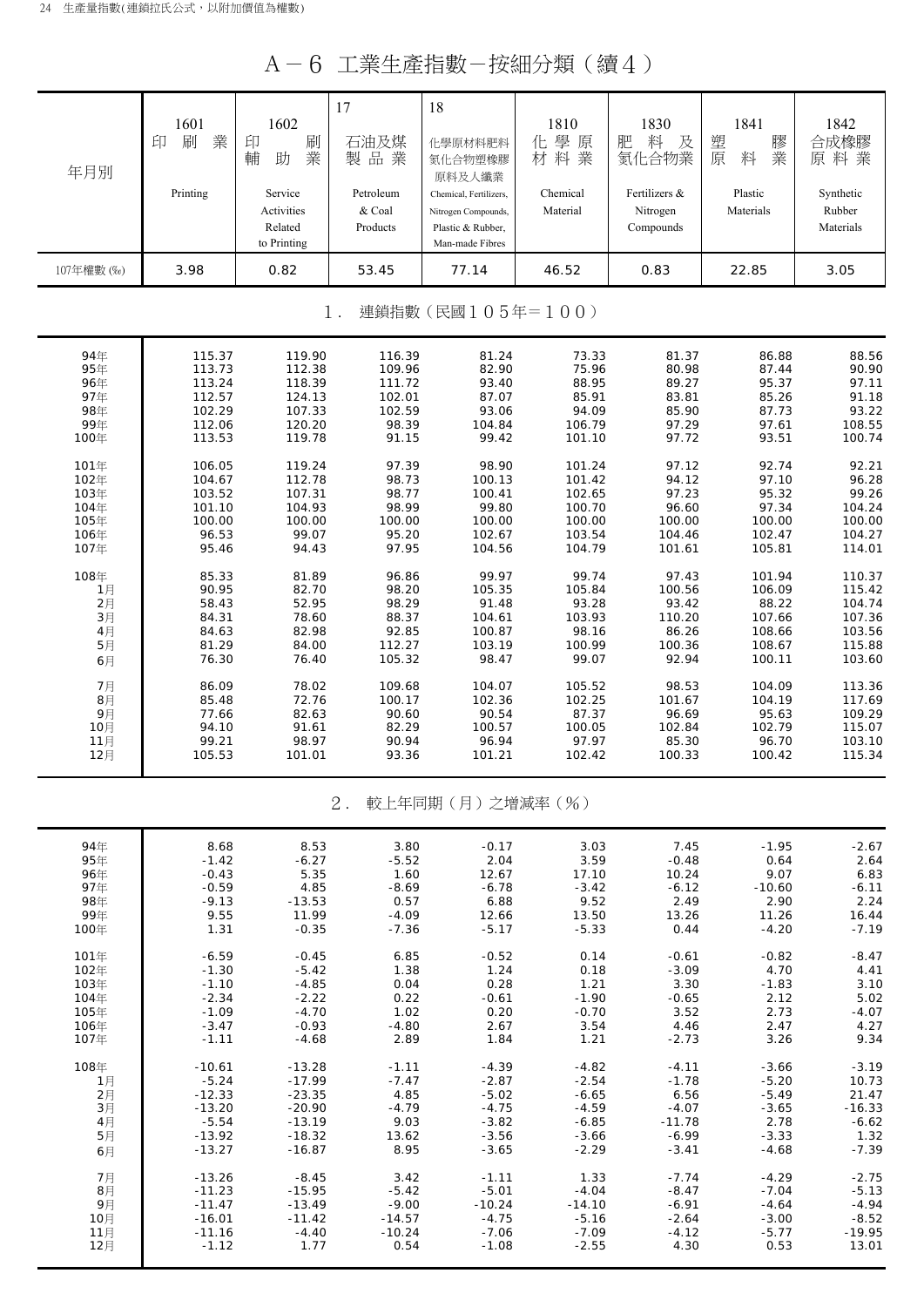| 1850<br>造<br>人<br>業<br>纖<br>維 | 19<br>其他化學<br>製品業             | 1910<br>農藥及環境<br>藥<br>業<br>用                  | 1920<br>塗料、染料<br>及顏料業           | 1930<br>清潔用品及<br>化粧品業                   | 1990<br>未分類其他<br>化學製品業                                    | 20<br>藥品及醫用<br>化學製品業                                   | 2001<br>原料藥業                 | Period           |
|-------------------------------|-------------------------------|-----------------------------------------------|---------------------------------|-----------------------------------------|-----------------------------------------------------------|--------------------------------------------------------|------------------------------|------------------|
| Man-made<br>Fibers            | Other<br>Chemical<br>Products | Pesticides<br>$\&$<br>Environmental<br>Agents | Coatings,<br>Dyes<br>& Pigments | Cleaning<br>Preparations<br>& Cosmetics | Other Chemical<br>Products<br>Not Elsewhere<br>Classified | Pharmaceuticals<br>& Medicinal<br>Chemical<br>Products | Raw<br>Material<br>Medicines |                  |
| 3.90                          | 15.45                         | 1.00                                          | 2.79                            | 2.28                                    | 9.37                                                      | 7.32                                                   | 1.62                         | 2018 Weights (‰) |
|                               |                               |                                               |                                 | 1. Chained Indexes $(2016 = 100)$       |                                                           |                                                        |                              |                  |
| 147.90                        | 75.51                         | 102.01                                        | 107.46                          | 73.78                                   | 64.84                                                     | 70.88                                                  | 52.07                        | 2005             |
| 142.62                        | 78.22                         | 107.41                                        | 114.86                          | 67.92                                   | 68.50                                                     | 70.97                                                  | 54.93                        | 2006             |
| 138.47                        | 78.30                         | 129.68                                        | 114.57                          | 67.14                                   | 67.59                                                     | 74.26                                                  | 62.63                        | 2007             |
| 111.65                        | 76.33                         | 146.93                                        | 104.79                          | 59.39                                   | 68.22                                                     | 75.97                                                  | 63.97                        | 2008             |
| 114.09                        | 71.54                         | 116.20                                        | 93.76                           | 62.63                                   | 64.34                                                     | 81.04                                                  | 67.33                        | 2009             |
| 121.92                        | 87.47                         | 112.82                                        | 109.77                          | 70.82                                   | 82.75                                                     | 86.79                                                  | 86.09                        | 2010             |
| 112.22                        | 87.84                         | 114.73                                        | 103.67                          | 75.18                                   | 83.73                                                     | 88.19                                                  | 98.70                        | 2011             |
| 110.26                        | 87.67                         | 121.10                                        | 101.68                          | 77.79                                   | 83.03                                                     | 93.27                                                  | 111.83                       | 2012             |
| 105.82                        | 94.89                         | 144.54                                        | 106.24                          | 82.18                                   | 90.72                                                     | 96.14                                                  | 118.96                       | 2013             |
| 104.83                        | 99.65                         | 139.44                                        | 106.58                          | 87.06                                   | 97.34                                                     | 92.03                                                  | 100.61                       | 2014             |
| 101.47                        | 101.52                        | 138.39                                        | 98.99                           | 94.63                                   | 101.01                                                    | 95.51                                                  | 105.16                       | 2015             |
| 100.00                        | 100.00                        | 100.00                                        | 100.00                          | 100.00                                  | 100.00                                                    | 100.00                                                 | 100.00                       | 2016             |
| 92.45                         | 107.98                        | 122.23                                        | 102.84                          | 98.57                                   | 110.74                                                    | 99.12                                                  | 85.38                        | 2017             |
| 88.31                         | 110.94                        | 119.94                                        | 98.55                           | 99.33                                   | 117.23                                                    | 102.40                                                 | 98.72                        | 2018             |
| 84.32                         | 109.79                        | 102.42                                        | 93.29                           | 93.56                                   | 120.58                                                    | 109.84                                                 | 105.24                       | 2019             |
| 88.98                         | 118.49                        | 87.09                                         | 106.89                          | 102.31                                  | 130.00                                                    | 118.54                                                 | 120.12                       | Jan.             |
| 78.52                         | 80.48                         | 79.76                                         | 63.68                           | 65.95                                   | 90.32                                                     | 80.69                                                  | 99.72                        | Feb.             |
| 91.04                         | 108.54                        | 114.73                                        | 99.47                           | 92.74                                   | 115.15                                                    | 101.37                                                 | 98.65                        | Mar.             |
| 88.57                         | 112.87                        | 135.03                                        | 98.44                           | 95.65                                   | 120.09                                                    | 100.01                                                 | 88.41                        | Apr.             |
| 88.68                         | 114.35                        | 118.61                                        | 103.03                          | 92.89                                   | 123.56                                                    | 121.76                                                 | 127.26                       | May              |
| 79.82                         | 104.87                        | 99.56                                         | 86.39                           | 85.46                                   | 117.08                                                    | 100.44                                                 | 92.24                        | June             |
| 82.05                         | 115.23                        | 90.25                                         | 96.62                           | 92.59                                   | 130.43                                                    | 115.14                                                 | 104.65                       | July             |
| 82.81                         | 111.32                        | 100.88                                        | 89.02                           | 100.33                                  | 122.97                                                    | 114.04                                                 | 108.85                       | Aug.             |
| 82.53                         | 109.16                        | 105.74                                        | 83.73                           | 97.90                                   | 121.25                                                    | 101.40                                                 | 87.91                        | Sep.             |
| 83.16                         | 118.26                        | 109.45                                        | 99.02                           | 104.43                                  | 129.44                                                    | 118.96                                                 | 106.19                       | Oct.             |
| 83.69                         | 108.30                        | 90.20                                         | 92.38                           | 89.10                                   | 120.86                                                    | 118.28                                                 | 85.07                        | Nov.             |
| 82.02                         | 115.65                        | 97.75                                         | 100.79                          | 103.38                                  | 125.80                                                    | 127.43                                                 | 143.83                       | Dec.             |
|                               |                               |                                               |                                 | 2. Annual Change Rate (%)               |                                                           |                                                        |                              |                  |
| $-12.47$                      | $-0.89$                       | $-2.80$                                       | $-5.95$                         | $-6.02$                                 | 3.38                                                      | $-1.05$                                                | $-14.19$                     | 2005             |
| $-3.57$                       | 3.59                          | 5.29                                          | 6.89                            | $-7.94$                                 | 5.64                                                      | 0.13                                                   | 5.49                         | 2006             |
| $-2.91$                       | 0.10                          | 20.73                                         | $-0.25$                         | $-1.15$                                 | $-1.33$                                                   | 4.64                                                   | 14.02                        | 2007             |
| $-19.37$                      | $-2.52$                       | 13.30                                         | $-8.54$                         | $-11.54$                                | 0.93                                                      | 2.30                                                   | 2.14                         | 2008             |
| 2.19                          | $-6.28$                       | $-20.91$                                      | $-10.53$                        | 5.46                                    | $-5.69$                                                   | 6.67                                                   | 5.25                         | 2009             |
| 6.86                          | 22.27                         | $-2.91$                                       | 17.08                           | 13.08                                   | 28.61                                                     | 7.10                                                   | 27.86                        | 2010             |
| $-7.96$                       | 0.42                          | 1.69                                          | $-5.56$                         | 6.16                                    | 1.18                                                      | 1.61                                                   | 14.65                        | 2011             |
| $-1.75$                       | $-0.19$                       | 5.55                                          | $-1.92$                         | 3.47                                    | $-0.84$                                                   | 5.76                                                   | 13.30                        | 2012             |
| $-4.03$                       | 8.24                          | 19.36                                         | 4.48                            | 5.64                                    | 9.26                                                      | 3.08                                                   | 6.38                         | 2013             |
| $-0.94$                       | 5.02                          | $-3.53$                                       | 0.32                            | 5.94                                    | 7.30                                                      | $-4.28$                                                | $-15.43$                     | 2014             |
| $-3.21$                       | 1.88                          | $-0.75$                                       | $-7.12$                         | 8.70                                    | 3.77                                                      | 3.78                                                   | 4.52                         | 2015             |
| $-1.45$                       | $-1.50$                       | $-27.74$                                      | 1.02                            | 5.67                                    | $-1.00$                                                   | 4.70                                                   | $-4.91$                      | 2016             |
| $-7.55$                       | 7.98                          | 22.23                                         | 2.84                            | $-1.43$                                 | 10.74                                                     | $-0.88$                                                | $-14.62$                     | 2017             |
| $-4.48$                       | 2.74                          | $-1.87$                                       | $-4.17$                         | 0.77                                    | 5.86                                                      | 3.31                                                   | 15.62                        | 2018             |
| $-4.52$                       | $-1.04$                       | $-14.61$                                      | $-5.34$                         | $-5.81$                                 | 2.86                                                      | 7.27                                                   | 6.60                         | 2019             |
| $-4.50$                       | $-0.86$                       | $-28.62$                                      | $-8.84$                         | 8.01                                    | 2.58                                                      | 10.80                                                  | 24.36                        | Jan.             |
| $-5.34$                       | $-3.57$                       | 15.03                                         | $-7.82$                         | $-17.38$                                | $-0.12$                                                   | 7.51                                                   | 84.67                        | Feb.             |
| $-2.27$                       | $-10.20$                      | $-20.29$                                      | $-9.22$                         | $-18.37$                                | $-7.29$                                                   | $-10.28$                                               | $-12.00$                     | Mar.             |
| $-3.19$                       | 4.92                          | 8.12                                          | 2.53                            | $-2.23$                                 | 6.96                                                      | 10.93                                                  | $-5.92$                      | Apr.             |
| $-7.04$                       | $-3.08$                       | $-19.20$                                      | $-7.10$                         | $-18.39$                                | 4.25                                                      | 15.05                                                  | 20.80                        | May              |
| $-10.55$                      | $-5.23$                       | $-23.92$                                      | $-10.65$                        | $-14.53$                                | 0.82                                                      | 0.36                                                   | $-1.33$                      | June             |
| $-7.69$                       | 3.35                          | $-13.27$                                      | $-3.85$                         | $-4.27$                                 | 8.88                                                      | 6.61                                                   | $-12.81$                     | July             |
| $-1.23$                       | $-3.11$                       | $-7.25$                                       | $-11.56$                        | $-4.45$                                 | 0.20                                                      | 7.14                                                   | $-0.22$                      | Aug.             |
| $-0.36$                       | 4.93                          | 12.47                                         | $-2.46$                         | 1.92                                    | 7.26                                                      | 0.42                                                   | $-11.83$                     | Sep.             |
| $-5.66$                       | $-0.56$                       | $-9.51$                                       | $-5.26$                         | $-1.24$                                 | 1.94                                                      | 8.90                                                   | 3.62                         | Oct.             |
| $-0.63$                       | $-4.43$                       | $-41.84$                                      | $-4.21$                         | $-8.47$                                 | 1.40                                                      | 14.97                                                  | 12.04                        | Nov.             |
| $-5.07$                       | 6.51                          | $-17.53$                                      | 5.96                            | 13.23                                   | 7.78                                                      | 15.71                                                  | 17.97                        | Dec.             |

## A-6 Indexes of Industrial Production - By Detailed Industry (Cont. 4)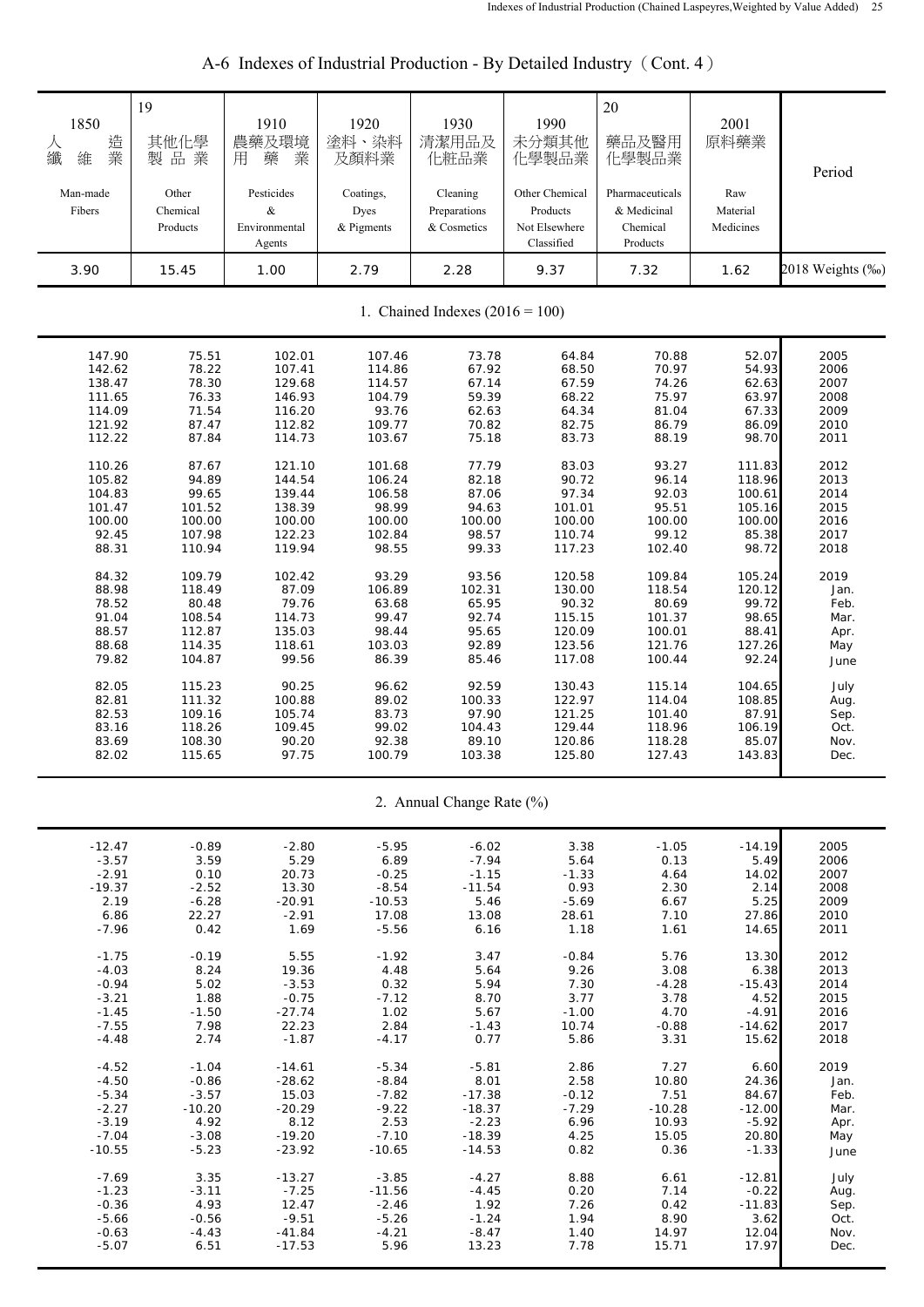A-6 工業生產指數-按細分類(續5)

| 年月別                  | 2002<br>業<br>藥<br>西<br>Drugs<br>$\&$ | 2003<br>醫用生物<br>製品業<br>Medicinal<br>Biological | 2004<br>中<br>藥<br>業<br>Chinese<br>Medicines | 2005<br>醫用化學<br>製品業<br>Medicinal<br>Chemical | 21<br>橡膠製品業<br>Rubber<br>Products | 2101<br>輪<br>胎<br>業<br>Tires | 2102<br>工業用橡膠<br>業<br>品<br>製<br>Industrial<br>Rubber |
|----------------------|--------------------------------------|------------------------------------------------|---------------------------------------------|----------------------------------------------|-----------------------------------|------------------------------|------------------------------------------------------|
|                      | Medicines                            | Products                                       |                                             | Products                                     |                                   |                              | Products                                             |
| 107年權數 (‰)           | 3.88                                 | 0.21                                           | 0.58                                        | 1.03                                         | 7.13                              | 3.57                         | 1.70                                                 |
|                      |                                      | $1$ .                                          |                                             | 連鎖指數(民國105年=100)                             |                                   |                              |                                                      |
| 94年<br>95年           | 81.36<br>80.65                       | 86.68<br>90.00                                 | 82.42<br>77.97                              | 24.50<br>31.52                               | 102.75<br>99.55                   | 133.52<br>125.44             | 63.81<br>65.16                                       |
| 96年                  | 82.54                                | 100.34                                         | 86.89                                       | 34.11                                        | 104.40                            | 132.57                       | 72.69                                                |
| 97年                  | 82.84                                | 75.65                                          | 88.38                                       | 50.84                                        | 101.99                            | 120.90                       | 79.39                                                |
| 98年<br>99年           | 82.20<br>86.94                       | 216.20<br>77.10                                | 83.27<br>88.33                              | 72.43<br>87.64                               | 84.65<br>107.99                   | 106.66<br>128.74             | 59.15<br>85.88                                       |
| 100年                 | 81.66                                | 83.93                                          | 94.73                                       | 95.37                                        | 110.07                            | 127.24                       | 91.96                                                |
| 101年                 | 84.09                                | 87.32                                          | 94.60                                       | 101.98                                       | 104.29                            | 119.16                       | 89.08                                                |
| 102年<br>103年         | 86.17<br>87.75                       | 81.58<br>107.17                                | 95.25<br>98.67                              | 103.40<br>87.75                              | 102.29<br>106.97                  | 114.94<br>113.26             | 91.06<br>103.74                                      |
| 104年                 | 91.99                                | 86.71                                          | 99.58                                       | 91.84                                        | 106.41                            | 111.92                       | 101.74                                               |
| 105年                 | 100.00                               | 100.00                                         | 100.00                                      | 100.00                                       | 100.00                            | 100.00                       | 100.00                                               |
| 106年<br>107年         | 105.05<br>103.73                     | 126.07<br>145.94                               | 101.22<br>101.81                            | 92.07<br>95.56                               | 102.79<br>99.38                   | 98.43<br>92.25               | 106.80<br>104.90                                     |
| 108年                 | 112.28                               | 207.11                                         | 106.21                                      | 94.82                                        | 102.72                            | 100.08                       | 102.73                                               |
| 1月                   | 123.96                               | 71.94                                          | 115.54                                      | 102.34                                       | 109.07                            | 101.67                       | 113.98                                               |
| 2月                   | 76.58                                | 55.45                                          | 82.18                                       | 66.62                                        | 76.19                             | 72.95                        | 78.74                                                |
| 3 <sub>月</sub><br>4月 | 106.68<br>108.01                     | 75.14<br>79.42                                 | 100.31<br>106.08                            | 88.78<br>87.09                               | 106.44<br>107.64                  | 105.56<br>105.14             | 102.84<br>106.72                                     |
| 5月                   | 116.75                               | 284.91                                         | 110.85                                      | 112.10                                       | 111.22                            | 108.76                       | 109.46                                               |
| 6月                   | 103.41                               | 188.61                                         | 108.50                                      | 84.25                                        | 101.78                            | 102.68                       | 98.80                                                |
| 7月                   | 117.92                               | 311.82                                         | 110.50                                      | 95.16                                        | 108.30                            | 108.47                       | 108.52                                               |
| $8$ 月<br>9月          | 115.06<br>105.81                     | 253.08<br>208.74                               | 105.79<br>106.07                            | 101.69<br>87.60                              | 102.75<br>96.33                   | 99.30<br>94.38               | 103.38<br>94.18                                      |
| 10月                  | 122.68                               | 303.88                                         | 104.23                                      | 106.03                                       | 103.10                            | 98.94                        | 103.73                                               |
| 11月                  | 124.63                               | 512.40                                         | 109.91                                      | 96.18                                        | 104.55                            | 104.01                       | 102.12                                               |
| 12月                  | 125.89                               | 139.94                                         | 114.55                                      | 110.02                                       | 105.24                            | 99.09                        | 110.25                                               |
|                      |                                      | $2$ .                                          |                                             | 較上年同期(月)之增減率(%)                              |                                   |                              |                                                      |
| 94年                  | $-1.74$                              | 21.62                                          | 7.18                                        | 10.01                                        | $-4.31$                           | $-2.79$                      | $-10.23$                                             |
| 95年                  | $-0.87$                              | 3.83                                           | $-5.40$                                     | 28.65                                        | $-3.11$                           | $-6.05$                      | 2.12                                                 |
| 96年<br>97年           | 2.34<br>0.36                         | 11.49<br>$-24.61$                              | 11.44<br>1.71                               | 8.22<br>49.05                                | 4.87<br>$-2.31$                   | 5.68<br>$-8.80$              | 11.56<br>9.22                                        |
| 98年                  | $-0.77$                              | 185.79                                         | $-5.78$                                     | 42.47                                        | $-17.00$                          | $-11.78$                     | $-25.49$                                             |
| 99年<br>100年          | 5.77<br>$-6.07$                      | $-64.34$<br>8.86                               | 6.08<br>7.25                                | 21.00<br>8.82                                | 27.57<br>1.93                     | 20.70<br>$-1.17$             | 45.19<br>7.08                                        |
|                      |                                      |                                                |                                             |                                              |                                   |                              |                                                      |
| 101年<br>102年         | 2.98<br>2.47                         | 4.04<br>$-6.57$                                | $-0.14$<br>0.69                             | 6.93<br>1.39                                 | $-5.25$<br>$-1.92$                | $-6.35$<br>$-3.54$           | $-3.13$<br>2.22                                      |
| 103年                 | 1.83                                 | 31.37                                          | 3.59                                        | $-15.14$                                     | 4.58                              | $-1.46$                      | 13.92                                                |
| 104年                 | 4.83                                 | $-19.09$                                       | 0.92                                        | 4.66                                         | $-0.52$                           | $-1.18$                      | $-1.93$                                              |
| 105年<br>106年         | 8.71<br>5.05                         | 15.33<br>26.07                                 | 0.42<br>1.22                                | 8.89<br>$-7.93$                              | $-6.02$<br>2.79                   | $-10.65$<br>$-1.57$          | $-1.71$<br>6.80                                      |
| 107年                 | $-1.26$                              | 15.76                                          | 0.58                                        | 3.79                                         | $-3.32$                           | $-6.28$                      | $-1.78$                                              |
| 108年                 | 8.24                                 | 41.91                                          | 4.32                                        | $-0.77$                                      | 3.36                              | 8.49                         | $-2.07$                                              |
| 1月                   | 8.82                                 | $-45.12$                                       | 11.46                                       | 9.38                                         | 3.43                              | 4.39                         | $-0.13$                                              |
| 2月<br>3月             | $-5.29$<br>$-7.19$                   | $-63.42$<br>16.24                              | $-0.88$<br>$-4.89$                          | $-5.70$<br>$-24.00$                          | 1.26<br>$-7.83$                   | $-0.27$<br>$-2.87$           | 1.04<br>$-11.88$                                     |
| 4月                   | 17.84                                | 161.34                                         | 11.96                                       | 5.87                                         | 13.59                             | 17.21                        | 9.28                                                 |
| 5月                   | 5.77<br>3.76                         | 323.72<br>$-9.96$                              | 5.53<br>7.85                                | 20.88                                        | 1.68<br>$-1.08$                   | 6.42<br>7.63                 | $-7.03$                                              |
| 6月                   |                                      |                                                |                                             | $-11.19$                                     |                                   |                              | $-9.11$                                              |
| 7月                   | 20.66                                | 0.41                                           | 8.23                                        | $-4.90$                                      | 7.85                              | 17.16                        | 1.84                                                 |
| 8月<br>9月             | 11.20<br>6.00                        | 51.42<br>32.49                                 | 0.49<br>9.91                                | $-2.16$<br>$-12.89$                          | 0.23<br>3.69                      | 7.22<br>12.37                | $-7.94$<br>$-4.10$                                   |
| 10月                  | 12.85                                | 44.58                                          | $-8.54$                                     | 2.59                                         | 3.14                              | 6.99                         | $-1.69$                                              |
| 11月                  | 7.34                                 | 470.73                                         | 5.98                                        | 0.39                                         | 6.34                              | 15.14                        | 0.15<br>8.73                                         |
| 12月                  | 17.10                                | $-13.44$                                       | 6.35                                        | 19.46                                        | 10.49                             | 12.02                        |                                                      |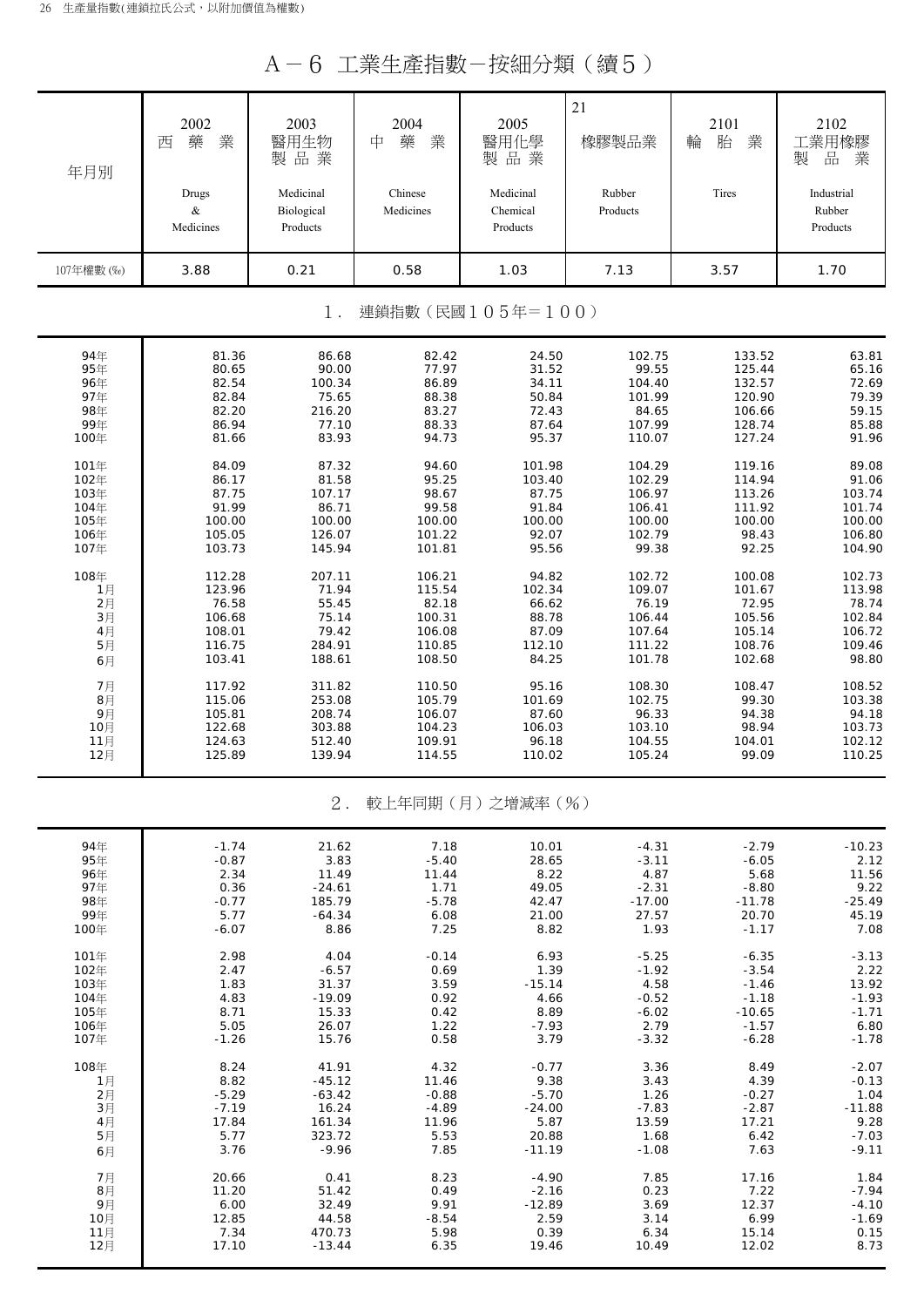| 2109<br>其他橡膠<br>製品業<br>Other<br>Rubber<br>Products | 22<br>塑<br>膠<br>製<br>品<br>業<br>Plastic<br>Products | 2201<br>塑膠皮、<br>板及管材業<br>Plastic<br>Sheets,<br>Pipes<br>& Tubes | 2202<br>塑膜<br>膠<br>業<br>袋<br>Plastic<br>Films<br>& Bags | 2203<br>塑膠外殼<br>Plastic Cabinet<br>&<br>Parts Products | 2209<br>其他塑膠<br>製品業<br>Other<br>Plastic<br>Products | 23<br>非金屬礦物<br>品<br>業<br>製<br>Other<br>Non-metallic<br>Mineral<br>Products | Period           |
|----------------------------------------------------|----------------------------------------------------|-----------------------------------------------------------------|---------------------------------------------------------|--------------------------------------------------------|-----------------------------------------------------|----------------------------------------------------------------------------|------------------|
| 1.86                                               | 15.15                                              | 2.53                                                            | 1.41                                                    | 2.07                                                   | 9.14                                                | 10.20                                                                      | 2018 Weights (‰) |
|                                                    |                                                    |                                                                 |                                                         | 1. Chained Indexes $(2016 = 100)$                      |                                                     |                                                                            |                  |
| 95.13                                              | 114.86                                             | 155.06                                                          | 83.08                                                   | 119.68                                                 | 107.62                                              | 112.72                                                                     | 2005             |
| 93.73                                              | 108.36                                             | 137.71                                                          | 82.82                                                   | 109.29                                                 | 103.79                                              | 110.64                                                                     | 2006             |
| 93.28                                              | 108.39                                             | 129.40                                                          | 91.37                                                   | 106.54                                                 | 105.25                                              | 108.59                                                                     | 2007             |
| 93.72                                              | 99.28                                              | 112.08                                                          | 96.04                                                   | 102.31                                                 | 94.73                                               | 100.48                                                                     | 2008             |
| 76.42                                              | 85.76                                              | 102.80                                                          | 92.43                                                   | 84.05                                                  | 79.84                                               | 87.05                                                                      | 2009             |
| 95.77                                              | 98.73                                              | 113.62                                                          | 98.96                                                   | 105.36                                                 | 92.61                                               | 101.48                                                                     | 2010             |
| 98.01                                              | 100.37                                             | 110.12                                                          | 95.05                                                   | 122.48                                                 | 93.57                                               | 109.47                                                                     | 2011             |
| 92.93                                              | 99.97                                              | 106.09                                                          | 100.52                                                  | 126.97                                                 | 91.96                                               | 104.54                                                                     | 2012             |
| 90.70                                              | 100.14                                             | 103.17                                                          | 97.94                                                   | 117.42                                                 | 95.74                                               | 109.97                                                                     | 2013             |
| 98.24                                              | 105.15                                             | 105.09                                                          | 104.82                                                  | 109.78                                                 | 104.18                                              | 112.12                                                                     | 2014             |
| 100.31                                             | 101.96                                             | 102.14                                                          | 103.13                                                  | 106.15                                                 | 100.72                                              | 108.57                                                                     | 2015             |
| 100.00                                             | 100.00                                             | 100.00                                                          | 100.00                                                  | 100.00                                                 | 100.00                                              | 100.00                                                                     | 2016             |
| 108.12                                             | 101.95                                             | 94.94                                                           | 99.55                                                   | 96.47                                                  | 105.68                                              | 97.49                                                                      | 2017             |
| 109.55                                             | 104.01                                             | 93.81                                                           | 100.08                                                  | 100.44                                                 | 108.56                                              | 100.52                                                                     | 2018             |
| 107.86                                             | 102.05                                             | 93.22                                                           | 98.15                                                   | 99.84                                                  | 105.83                                              | 97.17                                                                      | 2019             |
| 120.32                                             | 112.02                                             | 101.35                                                          | 108.35                                                  | 115.57                                                 | 114.92                                              | 108.21                                                                     | Jan.             |
| 80.48                                              | 73.85                                              | 70.89                                                           | 74.96                                                   | 71.09                                                  | 75.12                                               | 73.58                                                                      | Feb.             |
| 111.00                                             | 102.73                                             | 96.72                                                           | 99.18                                                   | 101.02                                                 | 105.42                                              | 102.70                                                                     | Mar.             |
| 113.29                                             | 101.02                                             | 98.50                                                           | 95.62                                                   | 93.42                                                  | 104.34                                              | 95.55                                                                      | Apr.             |
| 117.55                                             | 107.77                                             | 99.47                                                           | 100.71                                                  | 95.76                                                  | 114.28                                              | 97.27                                                                      | May              |
| 101.71                                             | 97.95                                              | 88.84                                                           | 94.29                                                   | 90.75                                                  | 103.01                                              | 93.05                                                                      | June             |
| 106.78                                             | 109.09                                             | 94.95                                                           | 98.35                                                   | 114.75                                                 | 113.77                                              | 96.57                                                                      | July             |
| 109.16                                             | 108.30                                             | 94.25                                                           | 102.93                                                  | 122.42                                                 | 110.00                                              | 93.04                                                                      | Aug.             |
| 102.03                                             | 97.84                                              | 89.24                                                           | 98.33                                                   | 98.02                                                  | 100.23                                              | 96.67                                                                      | Sep.             |
| 111.11                                             | 106.79                                             | 95.20                                                           | 101.96                                                  | 105.09                                                 | 111.48                                              | 100.97                                                                     | Oct.             |
| 107.25                                             | 101.42                                             | 93.65                                                           | 100.04                                                  | 95.28                                                  | 105.41                                              | 102.96                                                                     | Nov.             |
| 113.58                                             | 105.84                                             | 95.60                                                           | 103.05                                                  | 94.96                                                  | 111.98                                              | 105.48                                                                     | Dec.             |
|                                                    |                                                    |                                                                 |                                                         | 2. Annual Change Rate (%)                              |                                                     |                                                                            |                  |
| $-2.99$                                            | $-5.14$                                            | $-7.85$                                                         | $-3.33$                                                 | 2.76                                                   | $-6.25$                                             | $-1.43$                                                                    | 2005             |
| $-1.47$                                            | $-5.66$                                            | $-11.19$                                                        | $-0.31$                                                 | $-8.68$                                                | $-3.56$                                             | $-1.85$                                                                    | 2006             |
| $-0.48$                                            | 0.03                                               | $-6.03$                                                         | 10.32                                                   | $-2.52$                                                | 1.41                                                | $-1.85$                                                                    | 2007             |
| 0.47                                               | $-8.40$                                            | $-13.38$                                                        | 5.11                                                    | $-3.97$                                                | $-10.00$                                            | $-7.47$                                                                    | 2008             |
| $-18.46$                                           | $-13.62$                                           | $-8.28$                                                         | $-3.76$                                                 | $-17.85$                                               | $-15.72$                                            | $-13.37$                                                                   | 2009             |
| 25.32                                              | 15.12                                              | 10.53                                                           | 7.06                                                    | 25.35                                                  | 15.99                                               | 16.58                                                                      | 2010             |
| 2.34                                               | 1.66                                               | $-3.08$                                                         | $-3.95$                                                 | 16.25                                                  | 1.04                                                | 7.87                                                                       | 2011             |
| $-5.18$                                            | $-0.40$                                            | $-3.66$                                                         | 5.75                                                    | 3.67                                                   | $-1.72$                                             | $-4.50$                                                                    | 2012             |
| $-2.40$                                            | 0.17                                               | $-2.75$                                                         | $-2.57$                                                 | $-7.52$                                                | 4.11                                                | 5.19                                                                       | 2013             |
| 8.31                                               | 5.00                                               | 1.86                                                            | 7.02                                                    | $-6.51$                                                | 8.82                                                | 1.96                                                                       | 2014             |
| 2.11                                               | $-3.03$                                            | $-2.81$                                                         | $-1.61$                                                 | $-3.31$                                                | $-3.32$                                             | $-3.17$                                                                    | 2015             |
| $-0.31$                                            | $-1.92$                                            | $-2.10$                                                         | $-3.04$                                                 | $-5.79$                                                | $-0.71$                                             | $-7.89$                                                                    | 2016             |
| 8.12                                               | 1.95                                               | $-5.06$                                                         | $-0.45$                                                 | $-3.53$                                                | 5.68                                                | $-2.51$                                                                    | 2017             |
| 1.32                                               | 2.02                                               | $-1.19$                                                         | 0.53                                                    | 4.12                                                   | 2.73                                                | 3.11                                                                       | 2018             |
| $-1.54$                                            | $-1.88$                                            | $-0.63$                                                         | $-1.93$                                                 | $-0.60$                                                | $-2.51$                                             | $-3.33$                                                                    | 2019             |
| 4.95                                               | 2.17                                               | 0.64                                                            | 6.80                                                    | 3.39                                                   | 1.65                                                | 1.07                                                                       | Jan.             |
| 4.64                                               | $-6.74$                                            | $-1.79$                                                         | $-5.21$                                                 | $-3.66$                                                | $-9.02$                                             | $-4.57$                                                                    | Feb.             |
| $-13.91$                                           | $-8.68$                                            | $-7.95$                                                         | $-7.10$                                                 | $-0.42$                                                | $-10.87$                                            | 1.24                                                                       | Mar.             |
| 10.20                                              | 0.72                                               | 7.83                                                            | $-2.33$                                                 | 2.83                                                   | $-1.25$                                             | $-4.17$                                                                    | Apr.             |
| 0.58                                               | $-1.42$                                            | $-2.30$                                                         | $-4.59$                                                 | 0.74                                                   | $-1.14$                                             | $-8.04$                                                                    | May              |
| $-10.41$                                           | $-7.48$                                            | $-5.52$                                                         | $-7.07$                                                 | $-5.68$                                                | $-8.46$                                             | $-5.26$                                                                    | June             |
| $-4.33$                                            | 0.02                                               | $-1.40$                                                         | $-1.27$                                                 | 5.29                                                   | $-0.64$                                             | $-4.14$                                                                    | July             |
| $-4.90$                                            | $-1.70$                                            | $-1.38$                                                         | $-2.91$                                                 | 9.47                                                   | $-4.25$                                             | $-7.80$                                                                    | Aug.             |
| $-4.92$                                            | $-0.91$                                            | 2.15                                                            | 3.91                                                    | $-1.40$                                                | $-2.38$                                             | 0.51                                                                       | Sep.             |
| 0.21                                               | $-0.12$                                            | $-0.81$                                                         | $-4.60$                                                 | $-1.56$                                                | 1.16                                                | $-6.03$                                                                    | Oct.             |
| $-4.41$                                            | $-2.87$                                            | 1.84                                                            | $-2.12$                                                 | $-10.17$                                               | $-2.50$                                             | $-2.40$                                                                    | Nov.             |
| 9.14                                               | 3.74                                               | 2.32                                                            | 3.69                                                    | $-7.83$                                                | 6.96                                                | $-0.64$                                                                    | Dec.             |

## A-6 Indexes of Industrial Production - By Detailed Industry (Cont. 5)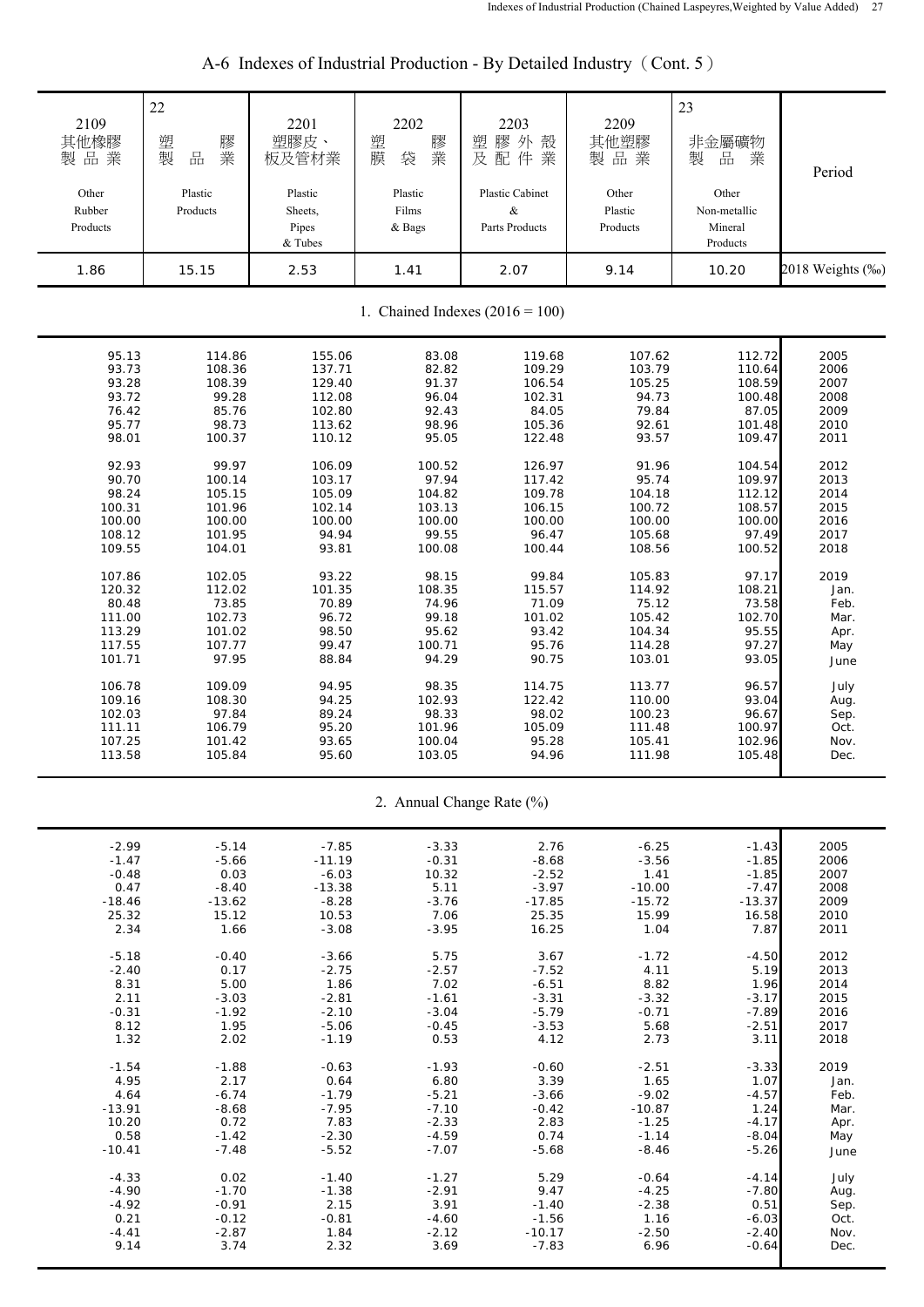A-6 工業生產指數-按細分類(續6)

| 年月別        | 2311<br>平板玻璃<br>及其製品業<br>Sheet Glass<br>& Sheet Glass<br>Products | 2312<br>玻璃容器業<br>Glass<br>Containers | 2313<br>璃<br>玻纖<br>業<br>維<br>Glass<br>Fiber | 2319<br>其他玻璃<br>及其製品業<br>Other Glass<br>& Glass<br>Products | 2321<br>火<br>耐<br>業<br>材<br>料<br>Refractory<br>Products | 2322<br>黏土建築<br>材料業<br>Clay<br><b>Building</b><br>Materials | 2329<br>其他陶瓷<br>製品業<br>Other<br>Porcelain<br>& Ceramic<br>Products |
|------------|-------------------------------------------------------------------|--------------------------------------|---------------------------------------------|-------------------------------------------------------------|---------------------------------------------------------|-------------------------------------------------------------|--------------------------------------------------------------------|
| 107年權數 (%) | 0.34                                                              | 0.64                                 | 1.43                                        | 0.53                                                        | 0.55                                                    | 0.86                                                        | 0.38                                                               |
|            |                                                                   | $1$ .                                |                                             | 連鎖指數(民國105年=100)                                            |                                                         |                                                             |                                                                    |
| 94年        | 127.63                                                            | 113.59                               | 89.61                                       | 72.53                                                       | 88.65                                                   | 129.19                                                      | 108.26                                                             |
| 95年        | 134.35                                                            | 114.48                               | 92.79                                       | 64.37                                                       | 87.43                                                   | 126.99                                                      | 107.40                                                             |
| 96年        | 166.33                                                            | 111.40                               | 96.68                                       | 77.11                                                       | 88.06                                                   | 116.54                                                      | 111.58                                                             |
| 97年        | 151.46                                                            | 100.81                               | 92.69                                       | 74.13                                                       | 95.65                                                   | 100.49                                                      | 92.57                                                              |
| 98年        | 99.65                                                             | 98.76                                | 70.07                                       | 73.86                                                       | 75.42                                                   | 76.58                                                       | 79.50                                                              |
| 99年        | 125.01                                                            | 115.27                               | 81.19                                       | 86.07                                                       | 87.83                                                   | 90.44                                                       | 90.70                                                              |
| 100年       | 125.78                                                            | 118.11                               | 95.85                                       | 100.54                                                      | 97.60                                                   | 95.79                                                       | 91.35                                                              |
| 101年       | 106.04                                                            | 113.60                               | 95.47                                       | 99.37                                                       | 95.75                                                   | 102.71                                                      | 82.91                                                              |
| 102年       | 106.78                                                            | 110.44                               | 90.69                                       | 105.00                                                      | 92.96                                                   | 108.56                                                      | 95.92                                                              |
| 103年       | 103.68                                                            | 109.25                               | 92.81                                       | 111.31                                                      | 102.40                                                  | 115.27                                                      | 95.23                                                              |
| 104年       | 103.79                                                            | 101.25                               | 97.91                                       | 120.41                                                      | 101.46                                                  | 115.19                                                      | 103.68                                                             |
| 105年       | 100.00                                                            | 100.00                               | 100.00                                      | 100.00                                                      | 100.00                                                  | 100.00                                                      | 100.00                                                             |
| 106年       | 90.24                                                             | 98.90                                | 96.08                                       | 93.63                                                       | 100.92                                                  | 91.95                                                       | 115.00                                                             |
| 107年       | 82.31                                                             | 101.50                               | 105.81                                      | 85.04                                                       | 99.73                                                   | 94.17                                                       | 106.22                                                             |
| 108年       | 80.84                                                             | 101.12                               | 88.82                                       | 75.61                                                       | 94.80                                                   | 92.80                                                       | 109.34                                                             |
| 1月         | 80.11                                                             | 111.69                               | 111.41                                      | 86.51                                                       | 105.79                                                  | 95.31                                                       | 102.93                                                             |
| 2月         | 70.28                                                             | 87.66                                | 100.53                                      | 55.92                                                       | 81.30                                                   | 30.83                                                       | 71.79                                                              |
| 3月         | 71.24                                                             | 99.47                                | 105.50                                      | 69.49                                                       | 100.29                                                  | 92.57                                                       | 117.09                                                             |
| 4月         | 71.93                                                             | 100.07                               | 99.40                                       | 72.31                                                       | 102.47                                                  | 95.90                                                       | 87.51                                                              |
| 5月         | 78.78                                                             | 110.22                               | 95.24                                       | 74.83                                                       | 97.22                                                   | 102.31                                                      | 87.99                                                              |
| 6月         | 77.01                                                             | 102.74                               | 88.33                                       | 71.58                                                       | 85.99                                                   | 97.20                                                       | 92.68                                                              |
| 7月         | 81.77                                                             | 103.12                               | 73.70                                       | 79.89                                                       | 101.38                                                  | 110.66                                                      | 102.22                                                             |
| 8月         | 86.73                                                             | 107.80                               | 73.71                                       | 78.46                                                       | 92.44                                                   | 94.28                                                       | 90.83                                                              |
| 9月         | 86.65                                                             | 98.74                                | 72.54                                       | 76.10                                                       | 93.26                                                   | 95.29                                                       | 204.47                                                             |
| 10月        | 90.80                                                             | 97.98                                | 74.74                                       | 81.23                                                       | 96.39                                                   | 97.42                                                       | 112.59                                                             |
| 11月        | 83.63                                                             | 95.12                                | 77.41                                       | 76.25                                                       | 89.37                                                   | 97.99                                                       | 126.76                                                             |
| 12月        | 91.15                                                             | 98.78                                | 93.37                                       | 84.75                                                       | 91.70                                                   | 103.78                                                      | 115.20                                                             |
|            |                                                                   | $2$ .                                |                                             | 較上年同期(月)之增減率(%)                                             |                                                         |                                                             |                                                                    |
| 94年        | 5.65                                                              | $-3.84$                              | $-0.83$                                     | $-0.60$                                                     | $-8.96$                                                 | 3.11                                                        | $-9.72$                                                            |
| 95年        | 5.27                                                              | 0.78                                 | 3.55                                        | $-11.25$                                                    | $-1.38$                                                 | $-1.70$                                                     | $-0.79$                                                            |
| 96年        | 23.80                                                             | $-2.69$                              | 4.19                                        | 19.79                                                       | 0.72                                                    | $-8.23$                                                     | 3.89                                                               |
| 97年        | $-8.94$                                                           | $-9.51$                              | $-4.13$                                     | $-3.86$                                                     | 8.62                                                    | $-13.77$                                                    | $-17.04$                                                           |
| 98年        | $-34.21$                                                          | $-2.03$                              | $-24.40$                                    | $-0.36$                                                     | $-21.15$                                                | $-23.79$                                                    | $-14.12$                                                           |
| 99年        | 25.45                                                             | 16.72                                | 15.87                                       | 16.53                                                       | 16.45                                                   | 18.10                                                       | 14.09                                                              |
| 100年       | 0.62                                                              | 2.46                                 | 18.06                                       | 16.81                                                       | 11.12                                                   | 5.92                                                        | 0.72                                                               |
| 101年       | $-15.69$                                                          | $-3.82$                              | $-0.40$                                     | $-1.16$                                                     | $-1.90$                                                 | 7.22                                                        | $-9.24$                                                            |
| 102年       | 0.70                                                              | $-2.78$                              | $-5.01$                                     | 5.67                                                        | $-2.91$                                                 | 5.70                                                        | 15.69                                                              |
| 103年       | $-2.90$                                                           | $-1.08$                              | 2.34                                        | 6.01                                                        | 10.15                                                   | 6.18                                                        | $-0.72$                                                            |
| 104年       | 0.11                                                              | $-7.32$                              | 5.50                                        | 8.18                                                        | $-0.92$                                                 | $-0.07$                                                     | 8.87                                                               |
| 105年       | $-3.65$                                                           | $-1.23$                              | 2.13                                        | $-16.95$                                                    | $-1.44$                                                 | $-13.19$                                                    | $-3.55$                                                            |
| 106年       | $-9.76$                                                           | $-1.10$                              | $-3.92$                                     | $-6.37$                                                     | 0.92                                                    | $-8.05$                                                     | 15.00                                                              |
| 107年       | $-8.79$                                                           | 2.63                                 | 10.13                                       | $-9.17$                                                     | $-1.18$                                                 | 2.41                                                        | $-7.63$                                                            |
| 108年       | $-1.79$                                                           | $-0.37$                              | $-16.06$                                    | $-11.09$                                                    | $-4.94$                                                 | $-1.45$                                                     | 2.94                                                               |
| 1月         | $-0.61$                                                           | 6.18                                 | 4.87                                        | $-15.51$                                                    | 3.27                                                    | $-10.22$                                                    | $-16.89$                                                           |
| 2月         | $-6.99$                                                           | $-2.02$                              | 2.08                                        | $-14.91$                                                    | 9.86                                                    | $-27.10$                                                    | $-17.55$                                                           |
| 3月         | $-17.27$                                                          | $-2.84$                              | $-3.48$                                     | $-20.88$                                                    | $-6.64$                                                 | 6.49                                                        | $-5.82$                                                            |
| 4月         | $-12.55$                                                          | 1.55                                 | $-5.89$                                     | $-14.80$                                                    | 12.09                                                   | $-2.60$                                                     | $-17.96$                                                           |
| 5月         | $-6.10$                                                           | 5.96                                 | $-9.58$                                     | $-20.24$                                                    | $-6.73$                                                 | $-4.59$                                                     | $-25.34$                                                           |
| 6月         | $-6.88$                                                           | $-2.64$                              | $-13.67$                                    | $-16.40$                                                    | $-17.11$                                                | 2.39                                                        | $-12.64$                                                           |
| 7月         | $-3.74$                                                           | $-0.47$                              | $-30.65$                                    | $-10.11$                                                    | $-3.99$                                                 | 16.95                                                       | $-0.59$                                                            |
| 8月         | 2.81                                                              | $-0.23$                              | $-31.50$                                    | $-9.25$                                                     | $-3.40$                                                 | $-8.73$                                                     | $-5.79$                                                            |
| 9月         | 3.85                                                              | 0.99                                 | $-29.20$                                    | $-3.56$                                                     | $-7.64$                                                 | 3.18                                                        | 110.32                                                             |
| 10月        | 5.46                                                              | $-3.17$                              | $-30.25$                                    | $-1.35$                                                     | $-13.00$                                                | $-8.36$                                                     | 15.99                                                              |
| 11月        | 3.81                                                              | $-5.98$                              | $-28.32$                                    | $-7.52$                                                     | $-11.19$                                                | $-4.73$                                                     | 18.76                                                              |
| 12月        | 18.16                                                             | $-2.22$                              | $-15.87$                                    | 4.33                                                        | $-8.12$                                                 | 9.69                                                        | 6.14                                                               |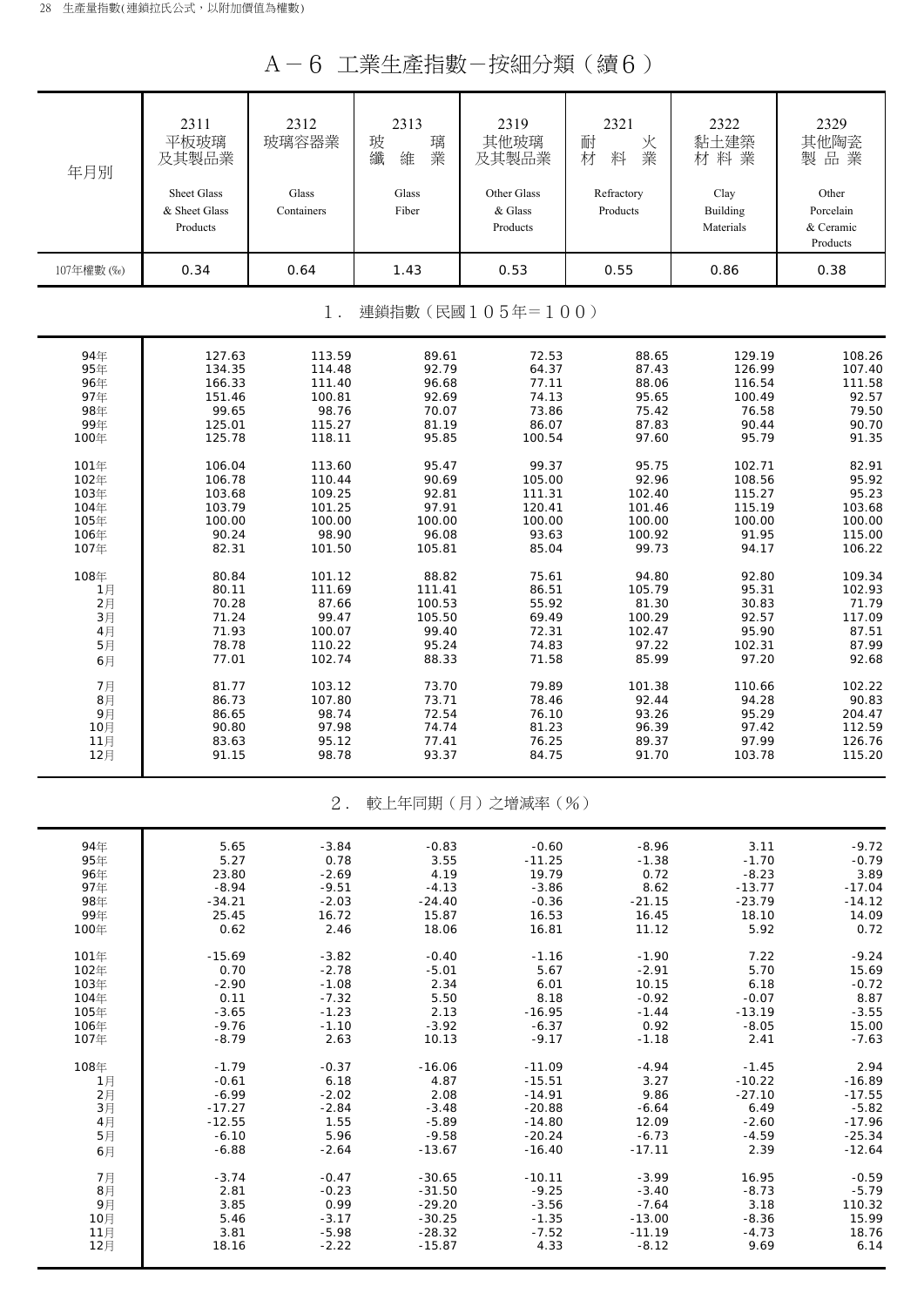| 2331<br>泥<br>業<br>水<br>Cement<br>1.44 | 2332<br>拌<br>預<br>混凝土業<br>Ready-mix<br>Concrete<br>1.73 | 2333<br>水泥及混凝<br>土製品業<br>Cement<br>$\&$<br>Concrete<br>Products<br>0.59 | 2340<br>材<br>石<br>品<br>業<br>製<br>Cutting, Shaping<br>&<br>Finishing of Stone<br>0.20 | 2391<br>研<br>磨<br>業<br>材<br>料<br>Grinding<br>Materials<br>0.26 | 2399<br>未分類其他<br>非金屬礦物<br>製<br>品<br>業<br>Other Non-Metallic<br>Mineral Products<br>Not Elsewhere<br>Classified<br>1.26 | 24<br>基<br>本業<br>金<br>屬<br>Basic<br>Metal<br>56.01 | Period<br>2018 Weights (‰) |
|---------------------------------------|---------------------------------------------------------|-------------------------------------------------------------------------|--------------------------------------------------------------------------------------|----------------------------------------------------------------|------------------------------------------------------------------------------------------------------------------------|----------------------------------------------------|----------------------------|
|                                       |                                                         |                                                                         |                                                                                      | 1. Chained Indexes $(2016 = 100)$                              |                                                                                                                        |                                                    |                            |
| 164.03                                | 127.97                                                  | 91.72                                                                   | 130.90                                                                               | 92.02                                                          | 108.66                                                                                                                 | 83.96                                              | 2005                       |
| 159.11                                | 126.17                                                  | 81.13                                                                   | 119.46                                                                               | 90.91                                                          | 111.38                                                                                                                 | 91.28                                              | 2006                       |
| 156.33                                | 109.40                                                  | 81.67                                                                   | 132.14                                                                               | 95.40                                                          | 104.68                                                                                                                 | 92.69                                              | 2007                       |
| 142.92                                | 98.79                                                   | 91.35                                                                   | 116.84                                                                               | 93.79                                                          | 92.31                                                                                                                  | 85.44                                              | 2008                       |
| 131.27                                | 89.19                                                   | 93.72                                                                   | 92.21                                                                                | 62.09                                                          | 82.40                                                                                                                  | 74.65                                              | 2009                       |
| 134.43                                | 113.41                                                  | 104.28                                                                  | 93.30                                                                                | 100.74                                                         | 92.51                                                                                                                  | 95.74                                              | 2010                       |
| 138.97                                | 124.38                                                  | 104.22                                                                  | 97.91                                                                                | 113.35                                                         | 94.16                                                                                                                  | 99.56                                              | 2011                       |
| 130.24                                | 113.08                                                  | 95.97                                                                   | 103.49                                                                               | 109.37                                                         | 88.60                                                                                                                  | 95.36                                              | 2012                       |
| 136.69                                | 121.67                                                  | 102.01                                                                  | 120.43                                                                               | 120.61                                                         | 100.71                                                                                                                 | 99.19                                              | 2013                       |
| 120.64                                | 126.47                                                  | 100.24                                                                  | 132.43                                                                               | 122.89                                                         | 111.46                                                                                                                 | 102.75                                             | 2014                       |
| 110.88                                | 116.72                                                  | 98.08                                                                   | 124.03                                                                               | 115.41                                                         | 103.53                                                                                                                 | 96.01                                              | 2015                       |
| 100.00                                | 100.00                                                  | 100.00                                                                  | 100.00                                                                               | 100.00                                                         | 100.00                                                                                                                 | 100.00                                             | 2016                       |
| 89.69                                 | 102.95                                                  | 101.34                                                                  | 92.80                                                                                | 113.38                                                         | 100.91                                                                                                                 | 102.73                                             | 2017                       |
| 90.21                                 | 112.61                                                  | 116.29                                                                  | 89.26                                                                                | 108.63                                                         | 104.87                                                                                                                 | 105.08                                             | 2018                       |
| 92.81                                 | 117.91                                                  | 108.60                                                                  | 84.89                                                                                | 89.63                                                          | 101.14                                                                                                                 | 96.74                                              | 2019                       |
| 92.58                                 | 142.27                                                  | 121.57                                                                  | 73.84                                                                                | 122.01                                                         | 112.13                                                                                                                 | 103.40                                             | Jan.                       |
| 82.51                                 | 72.97                                                   | 69.74                                                                   | 43.09                                                                                | 65.37                                                          | 73.99                                                                                                                  | 90.28                                              | Feb.                       |
| 109.39                                | 119.08                                                  | 114.44                                                                  | 85.57                                                                                | 79.06                                                          | 107.88                                                                                                                 | 106.33                                             | Mar.                       |
| 86.11                                 | 119.81                                                  | 102.26                                                                  | 83.11                                                                                | 94.56                                                          | 89.87                                                                                                                  | 97.85                                              | Apr.                       |
| 88.48                                 | 113.48                                                  | 113.27                                                                  | 84.10                                                                                | 93.84                                                          | 97.73                                                                                                                  | 100.54                                             | May                        |
| 95.50                                 | 102.85                                                  | 100.83                                                                  | 88.21                                                                                | 88.74                                                          | 93.68                                                                                                                  | 93.92                                              | June                       |
| 86.35                                 | 116.80                                                  | 112.01                                                                  | 86.68                                                                                | 105.41                                                         | 100.03                                                                                                                 | 98.63                                              | July                       |
| 86.89                                 | 107.15                                                  | 104.53                                                                  | 100.56                                                                               | 97.84                                                          | 100.45                                                                                                                 | 98.16                                              | Aug.                       |
| 85.18                                 | 114.63                                                  | 102.48                                                                  | 79.16                                                                                | 104.03                                                         | 100.01                                                                                                                 | 92.05                                              | Sep.                       |
| 92.33                                 | 135.83                                                  | 127.51                                                                  | 97.45                                                                                | 77.89                                                          | 108.90                                                                                                                 | 93.03                                              | Oct.                       |
| 110.02                                | 135.20                                                  | 116.06                                                                  | 86.71                                                                                | 68.43                                                          | 113.97                                                                                                                 | 91.99                                              | Nov.                       |
| 98.35                                 | 134.82                                                  | 118.48                                                                  | 110.25                                                                               | 78.33                                                          | 115.02                                                                                                                 | 94.65                                              | Dec.                       |
|                                       |                                                         |                                                                         |                                                                                      | 2. Annual Change Rate (%)                                      |                                                                                                                        |                                                    |                            |
| 4.41                                  | $-0.26$                                                 | $-16.66$                                                                | $-13.73$                                                                             | $-29.43$                                                       | 8.78                                                                                                                   | $-5.14$                                            | 2005                       |
| $-3.00$                               | $-1.41$                                                 | $-11.55$                                                                | $-8.74$                                                                              | $-1.21$                                                        | 2.50                                                                                                                   | 8.72                                               | 2006                       |
| $-1.75$                               | $-13.29$                                                | 0.67                                                                    | 10.61                                                                                | 4.94                                                           | $-6.02$                                                                                                                | 1.54                                               | 2007                       |
| $-8.58$                               | $-9.70$                                                 | 11.85                                                                   | $-11.58$                                                                             | $-1.69$                                                        | $-11.82$                                                                                                               | $-7.82$                                            | 2008                       |
| $-8.15$                               | $-9.72$                                                 | 2.59                                                                    | $-21.08$                                                                             | $-33.80$                                                       | $-10.74$                                                                                                               | $-12.63$                                           | 2009                       |
| 2.41                                  | 27.16                                                   | 11.27                                                                   | 1.18                                                                                 | 62.25                                                          | 12.27                                                                                                                  | 28.25                                              | 2010                       |
| 3.38                                  | 9.67                                                    | $-0.06$                                                                 | 4.94                                                                                 | 12.52                                                          | 1.78                                                                                                                   | 3.99                                               | 2011                       |
| $-6.28$                               | $-9.09$                                                 | $-7.92$                                                                 | 5.70                                                                                 | $-3.51$                                                        | $-5.90$                                                                                                                | $-4.22$                                            | 2012                       |
| 4.95                                  | 7.60                                                    | 6.29                                                                    | 16.37                                                                                | 10.28                                                          | 13.67                                                                                                                  | 4.02                                               | 2013                       |
| $-11.74$                              | 3.95                                                    | $-1.74$                                                                 | 9.96                                                                                 | 1.89                                                           | 10.67                                                                                                                  | 3.59                                               | 2014                       |
| $-8.09$                               | $-7.71$                                                 | $-2.15$                                                                 | $-6.34$                                                                              | $-6.09$                                                        | $-7.11$                                                                                                                | $-6.56$                                            | 2015                       |
| $-9.81$                               | $-14.32$                                                | 1.96                                                                    | $-19.37$                                                                             | $-13.35$                                                       | $-3.41$                                                                                                                | 4.16                                               | 2016                       |
| $-10.31$                              | 2.95                                                    | 1.34                                                                    | $-7.20$                                                                              | 13.38                                                          | 0.91                                                                                                                   | 2.73                                               | 2017                       |
| 0.58                                  | 9.38                                                    | 14.75                                                                   | $-3.81$                                                                              | $-4.19$                                                        | 3.92                                                                                                                   | 2.29                                               | 2018                       |
| 2.88                                  | 4.71                                                    | $-6.61$                                                                 | $-4.90$                                                                              | $-17.49$                                                       | $-3.56$                                                                                                                | $-7.94$                                            | 2019                       |
| $-3.82$                               | 16.73                                                   | $-6.93$                                                                 | $-20.10$                                                                             | 0.90                                                           | 7.60                                                                                                                   | $-2.28$                                            | Jan.                       |
| 6.33                                  | $-9.31$                                                 | $-21.06$                                                                | $-16.49$                                                                             | $-6.27$                                                        | $-2.63$                                                                                                                | 3.78                                               | Feb.                       |
| 29.86                                 | 1.31                                                    | $-8.12$                                                                 | $-0.74$                                                                              | $-25.05$                                                       | 4.52                                                                                                                   | $-4.24$                                            | Mar.                       |
| $-8.16$                               | 10.63                                                   | $-13.61$                                                                | 1.00                                                                                 | $-6.55$                                                        | $-12.16$                                                                                                               | $-5.53$                                            | Apr.                       |
| $-6.20$                               | $-4.76$                                                 | $-12.65$                                                                | $-1.09$                                                                              | $-29.87$                                                       | $-6.20$                                                                                                                | $-9.69$                                            | May                        |
| 10.97                                 | $-0.33$                                                 | $-9.33$                                                                 | $-4.15$                                                                              | $-18.24$                                                       | $-10.25$                                                                                                               | $-9.54$                                            | June                       |
| $-4.10$                               | 8.27                                                    | $-10.14$                                                                | 5.32                                                                                 | $-8.00$                                                        | $-3.85$                                                                                                                | $-8.60$                                            | July                       |
| 3.26                                  | 5.08                                                    | $-4.43$                                                                 | $-17.44$                                                                             | $-26.40$                                                       | $-10.10$                                                                                                               | $-10.86$                                           | Aug.                       |
| 8.04                                  | 3.37                                                    | $-7.41$                                                                 | $-1.75$                                                                              | 9.08                                                           | $-4.53$                                                                                                                | $-12.11$                                           | Sep.                       |
| $-2.40$                               | 4.44                                                    | 7.12                                                                    | $-15.39$                                                                             | $-26.92$                                                       | $-6.41$                                                                                                                | $-14.12$                                           | Oct.                       |
| 11.13                                 | 11.61                                                   | $-1.69$                                                                 | 0.46                                                                                 | $-36.05$                                                       | $-1.89$                                                                                                                | $-11.18$                                           | Nov.                       |
| $-5.10$                               | 4.67                                                    | 6.86                                                                    | 15.52                                                                                | $-27.05$                                                       | 3.52                                                                                                                   | $-8.78$                                            | Dec.                       |

## A-6 Indexes of Industrial Production - By Detailed Industry (Cont. 6)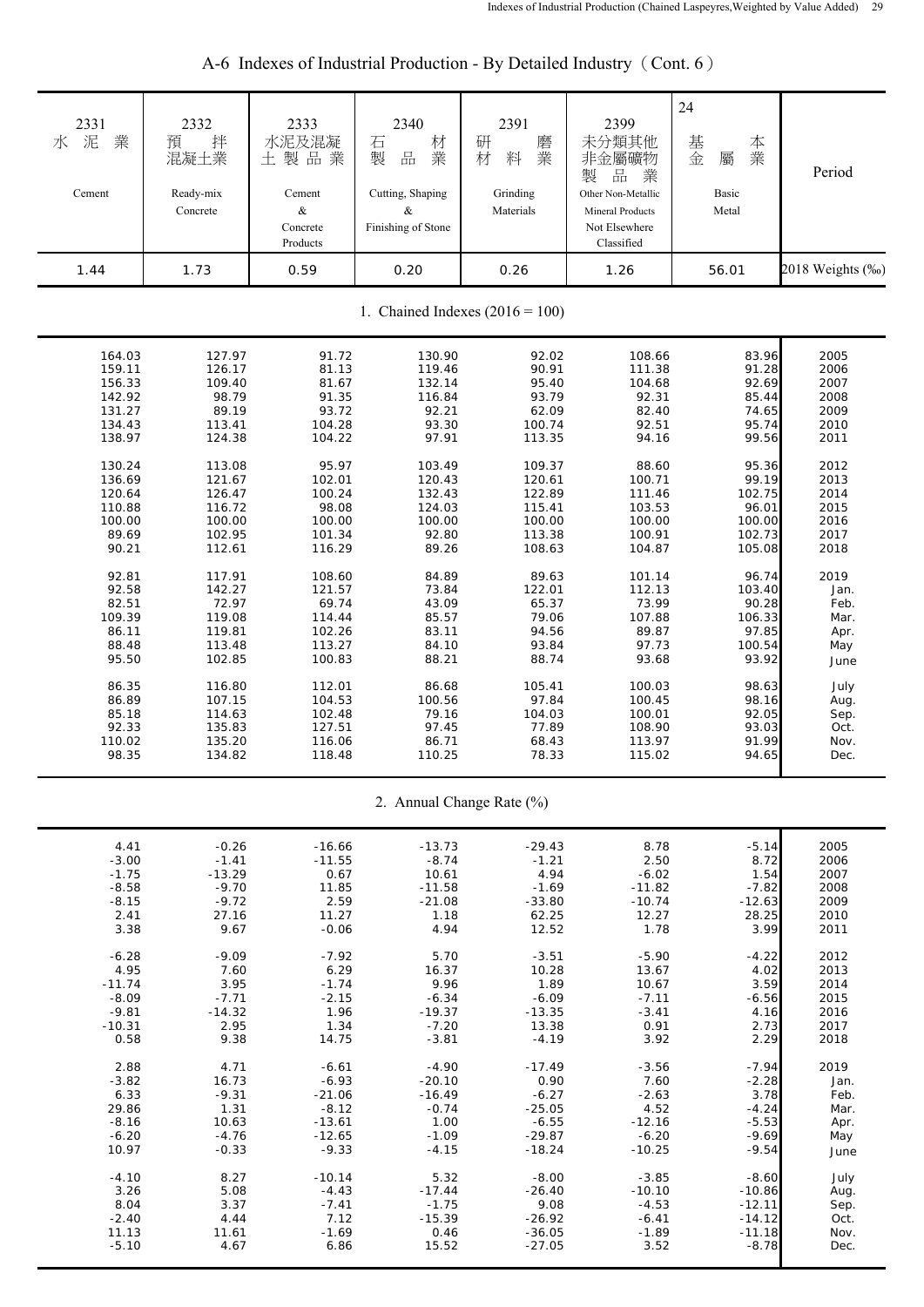A-6 工業生產指數-按細分類(續7)

| 年月別        | 2411<br>鋼<br>鐵<br>冶<br>業<br>鍊<br>Smelting &<br>Refining of<br>Iron &<br>Steel | 2412<br>鋼<br>鐵<br>造<br>業<br>鑄<br>Casting of Iron<br>& Steel | 2413<br>鋼鐵軋延<br>及擠型業<br>Rolling &<br>Extruding<br>of Iron &<br>Steel | 2414<br>鋼<br>鐵<br>業<br>伸<br>線<br>Drawing of Iron<br>& Steel | 2421<br>鋁<br>鍊<br>業<br>Smelting &<br>Refining of<br>Aluminum | 2422<br>鋁鑄造業<br>Casting<br>of<br>Aluminum | 2423<br>鋁材軋延<br>、擠型及<br>伸線業<br>Rolling,<br>Extruding<br>& Drawing<br>of Aluminum |
|------------|-------------------------------------------------------------------------------|-------------------------------------------------------------|----------------------------------------------------------------------|-------------------------------------------------------------|--------------------------------------------------------------|-------------------------------------------|----------------------------------------------------------------------------------|
| 107年權數 (‰) | 17.37                                                                         | 1.83                                                        | 28.07                                                                | 1.32                                                        | 0.79                                                         | 0.62                                      | 1.87                                                                             |
|            |                                                                               | $1$ .                                                       |                                                                      | 連鎖指數(民國105年=100)                                            |                                                              |                                           |                                                                                  |
| 94年        | 81.89                                                                         | 97.22                                                       | 89.06                                                                | 91.80                                                       | 58.20                                                        | 64.30                                     | 75.79                                                                            |
| 95年        | 89.92                                                                         | 103.65                                                      | 96.29                                                                | 94.79                                                       | 58.17                                                        | 73.21                                     | 76.95                                                                            |
| 96年        | 96.28                                                                         | 104.09                                                      | 93.08                                                                | 96.02                                                       | 66.00                                                        | 72.86                                     | 73.57                                                                            |
| 97年        | 88.97                                                                         | 100.38                                                      | 85.76                                                                | 89.77                                                       | 63.49                                                        | 75.71                                     | 68.30                                                                            |
| 98年        | 72.10                                                                         | 70.24                                                       | 75.92                                                                | 74.70                                                       | 61.83                                                        | 53.44                                     | 60.99                                                                            |
| 99年        | 93.75                                                                         | 117.62                                                      | 95.95                                                                | 96.95                                                       | 73.68                                                        | 76.07                                     | 84.46                                                                            |
| 100年       | 103.16                                                                        | 115.31                                                      | 98.17                                                                | 94.98                                                       | 70.77                                                        | 77.42                                     | 88.19                                                                            |
| 101年       | 95.10                                                                         | 102.25                                                      | 94.90                                                                | 91.48                                                       | 74.28                                                        | 80.57                                     | 88.27                                                                            |
| 102年       | 101.66                                                                        | 102.80                                                      | 98.66                                                                | 95.85                                                       | 69.14                                                        | 87.31                                     | 90.87                                                                            |
| 103年       | 106.60                                                                        | 117.32                                                      | 100.31                                                               | 103.95                                                      | 72.85                                                        | 87.30                                     | 96.10                                                                            |
| 104年       | 99.01                                                                         | 107.01                                                      | 92.02                                                                | 96.43                                                       | 77.98                                                        | 93.80                                     | 97.77                                                                            |
| 105年       | 100.00                                                                        | 100.00                                                      | 100.00                                                               | 100.00                                                      | 100.00                                                       | 100.00                                    | 100.00                                                                           |
| 106年       | 103.04                                                                        | 111.82                                                      | 101.00                                                               | 103.31                                                      | 87.95                                                        | 99.55                                     | 99.48                                                                            |
| 107年       | 106.33                                                                        | 112.62                                                      | 102.99                                                               | 107.26                                                      | 93.75                                                        | 105.57                                    | 107.48                                                                           |
| 108年       | 101.26                                                                        | 91.43                                                       | 94.00                                                                | 99.09                                                       | 94.04                                                        | 94.94                                     | 102.93                                                                           |
| 1月         | 108.32                                                                        | 106.88                                                      | 101.07                                                               | 111.43                                                      | 83.97                                                        | 107.68                                    | 104.86                                                                           |
| 2月         | 94.06                                                                         | 75.73                                                       | 93.02                                                                | 75.71                                                       | 64.76                                                        | 70.60                                     | 76.99                                                                            |
| 3月         | 111.30                                                                        | 96.69                                                       | 105.66                                                               | 110.40                                                      | 101.03                                                       | 97.32                                     | 103.46                                                                           |
| 4月         | 108.95                                                                        | 93.64                                                       | 91.85                                                                | 106.47                                                      | 84.01                                                        | 95.21                                     | 108.36                                                                           |
| 5月         | 107.02                                                                        | 97.56                                                       | 95.42                                                                | 108.19                                                      | 93.19                                                        | 99.17                                     | 110.00                                                                           |
| 6月         | 100.39                                                                        | 89.32                                                       | 90.78                                                                | 92.19                                                       | 87.71                                                        | 89.23                                     | 102.07                                                                           |
| 7月         | 103.42                                                                        | 94.90                                                       | 94.84                                                                | 102.50                                                      | 107.84                                                       | 93.48                                     | 111.62                                                                           |
| 8月         | 102.98                                                                        | 90.47                                                       | 95.27                                                                | 101.44                                                      | 94.26                                                        | 92.87                                     | 107.11                                                                           |
| 9月         | 96.06                                                                         | 83.58                                                       | 88.75                                                                | 91.78                                                       | 96.31                                                        | 87.15                                     | 99.22                                                                            |
| 10月        | 96.03                                                                         | 85.92                                                       | 89.61                                                                | 97.19                                                       | 99.39                                                        | 94.94                                     | 103.42                                                                           |
| 11月        | 91.41                                                                         | 87.57                                                       | 90.38                                                                | 93.18                                                       | 105.40                                                       | 94.67                                     | 102.98                                                                           |
| 12月        | 95.21                                                                         | 94.94                                                       | 91.40                                                                | 98.58                                                       | 110.59                                                       | 116.90                                    | 105.12                                                                           |
|            |                                                                               | 2.                                                          |                                                                      | 較上年同期(月)之增減率(%)                                             |                                                              |                                           |                                                                                  |
| 94年        | $-5.27$                                                                       | $-8.38$                                                     | $-5.52$                                                              | $-8.98$                                                     | $-8.71$                                                      | $-0.40$                                   | 1.19                                                                             |
| 95年        | 9.81                                                                          | 6.61                                                        | 8.12                                                                 | 3.26                                                        | $-0.05$                                                      | 13.86                                     | 1.53                                                                             |
| 96年        | 7.07                                                                          | 0.42                                                        | $-3.33$                                                              | 1.30                                                        | 13.46                                                        | $-0.48$                                   | $-4.39$                                                                          |
| 97年        | $-7.59$                                                                       | $-3.56$                                                     | $-7.86$                                                              | $-6.51$                                                     | $-3.80$                                                      | 3.91                                      | $-7.16$                                                                          |
| 98年        | $-18.96$                                                                      | $-30.03$                                                    | $-11.47$                                                             | $-16.79$                                                    | $-2.61$                                                      | $-29.41$                                  | $-10.70$                                                                         |
| 99年        | 30.03                                                                         | 67.45                                                       | 26.38                                                                | 29.79                                                       | 19.17                                                        | 42.35                                     | 38.48                                                                            |
| 100年       | 10.04                                                                         | $-1.96$                                                     | 2.31                                                                 | $-2.03$                                                     | $-3.95$                                                      | 1.77                                      | 4.42                                                                             |
| 101年       | $-7.81$                                                                       | $-11.33$                                                    | $-3.33$                                                              | $-3.68$                                                     | 4.96                                                         | 4.07                                      | 0.09                                                                             |
| 102年       | 6.90                                                                          | 0.54                                                        | 3.96                                                                 | 4.78                                                        | $-6.92$                                                      | 8.37                                      | 2.95                                                                             |
| 103年       | 4.86                                                                          | 14.12                                                       | 1.67                                                                 | 8.45                                                        | 5.37                                                         | $-0.01$                                   | 5.76                                                                             |
| 104年       | $-7.12$                                                                       | $-8.79$                                                     | $-8.26$                                                              | $-7.23$                                                     | 7.04                                                         | 7.45                                      | 1.74                                                                             |
| 105年       | 1.00                                                                          | $-6.55$                                                     | 8.67                                                                 | 3.70                                                        | 28.24                                                        | 6.61                                      | 2.28                                                                             |
| 106年       | 3.04                                                                          | 11.82                                                       | 1.00                                                                 | 3.31                                                        | $-12.05$                                                     | $-0.45$                                   | $-0.52$                                                                          |
| 107年       | 3.19                                                                          | 0.72                                                        | 1.97                                                                 | 3.82                                                        | 6.59                                                         | 6.05                                      | 8.04                                                                             |
| 108年       | $-4.77$                                                                       | $-18.82$                                                    | $-8.73$                                                              | $-7.62$                                                     | 0.31                                                         | $-10.07$                                  | $-4.23$                                                                          |
| 1月         | 7.86                                                                          | $-8.86$                                                     | $-4.50$                                                              | $-2.67$                                                     | $-18.64$                                                     | $-0.21$                                   | $-3.25$                                                                          |
| 2月         | 14.50                                                                         | $-5.44$                                                     | 3.41                                                                 | $-7.43$                                                     | $-15.97$                                                     | 10.62                                     | $-8.74$                                                                          |
| 3月         | 0.21                                                                          | $-18.27$                                                    | $-3.21$                                                              | $-10.46$                                                    | 8.03                                                         | $-4.32$                                   | $-3.73$                                                                          |
| 4月         | $-0.29$                                                                       | $-20.77$                                                    | $-7.78$                                                              | 2.92                                                        | 13.19                                                        | 0.02                                      | 7.93                                                                             |
| 5月         | $-4.89$                                                                       | $-19.48$                                                    | $-12.39$                                                             | $-6.26$                                                     | $-10.64$                                                     | $-9.44$                                   | $-4.75$                                                                          |
| 6月         | $-6.40$                                                                       | $-21.64$                                                    | $-9.19$                                                              | $-13.68$                                                    | $-13.16$                                                     | $-15.86$                                  | $-4.72$                                                                          |
| 7月         | $-4.80$                                                                       | $-20.77$                                                    | $-10.55$                                                             | $-7.44$                                                     | 13.76                                                        | $-16.90$                                  | 0.49                                                                             |
| 8月         | $-4.50$                                                                       | $-27.23$                                                    | $-13.13$                                                             | $-7.77$                                                     | $-5.56$                                                      | $-21.60$                                  | $-1.40$                                                                          |
| 9月         | $-6.42$                                                                       | $-22.93$                                                    | $-15.53$                                                             | $-8.98$                                                     | $-7.85$                                                      | $-17.91$                                  | $-8.13$                                                                          |
| 10月        | $-14.40$                                                                      | $-25.06$                                                    | $-12.81$                                                             | $-14.06$                                                    | $-8.58$                                                      | $-14.84$                                  | $-12.07$                                                                         |
| 11月        | $-16.68$                                                                      | $-19.45$                                                    | $-9.07$                                                              | $-11.29$                                                    | 17.39                                                        | $-12.35$                                  | $-9.22$                                                                          |
| 12月        | $-15.18$                                                                      | $-10.90$                                                    | $-8.12$                                                              | $-3.51$                                                     | 49.30                                                        | $-7.25$                                   | $-2.41$                                                                          |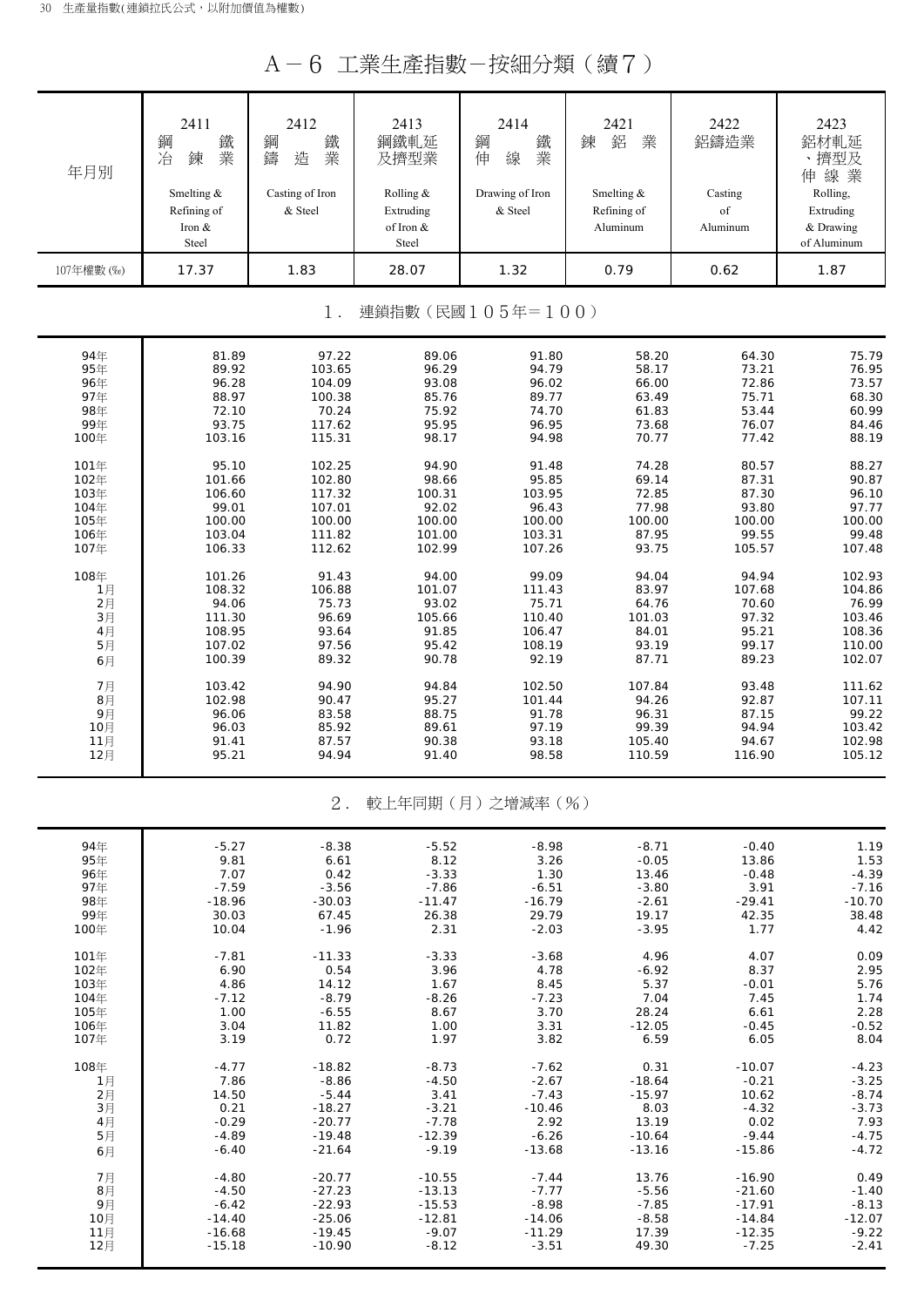| 2433<br>銅材軋延<br>、擠型及<br>伸線業<br>Rolling,<br>Extruding<br>& Drawing | 2491<br>其他基本<br>金屬鑄造業<br>Casting of<br>Other Basic<br>Metals | 2499<br>未分類其他<br>基本金屬業<br>Other<br><b>Basic Metals</b><br>Not Elsewhere | 25<br>屬<br>金<br>製<br>業<br>$\frac{\Box}{\Box \Box}$<br>Fabricated<br>Metal<br>Products | 2511<br>金屬刀具及<br>手工具業<br>Cutlery &<br>Metal Hand<br>tools | 2512<br>金<br>屬<br>業<br>模<br>具<br>Metal<br>Die | 2521<br>屬<br>金<br>業<br>結<br>構<br>Metal<br>Structure | Period               |
|-------------------------------------------------------------------|--------------------------------------------------------------|-------------------------------------------------------------------------|---------------------------------------------------------------------------------------|-----------------------------------------------------------|-----------------------------------------------|-----------------------------------------------------|----------------------|
| of Copper<br>3.55                                                 | 0.09                                                         | Classified<br>0.49                                                      | 40.98                                                                                 | 3.60                                                      | 3.52                                          | 1.71                                                | 2018 Weights (‰)     |
|                                                                   |                                                              |                                                                         |                                                                                       |                                                           |                                               |                                                     |                      |
|                                                                   |                                                              |                                                                         |                                                                                       | 1. Chained Indexes $(2016 = 100)$                         |                                               |                                                     |                      |
| 87.85<br>97.20<br>96.05                                           | 178.24<br>154.19<br>148.20                                   | 57.50<br>69.96<br>99.23                                                 | 97.67<br>98.95<br>98.34                                                               | 103.30<br>103.36<br>105.41                                | 109.26<br>108.18<br>113.47                    | 112.75<br>120.24<br>112.13                          | 2005<br>2006<br>2007 |
| 82.92                                                             | 153.20                                                       | 89.53                                                                   | 94.86                                                                                 | 96.71                                                     | 99.33                                         | 113.80                                              | 2008                 |
| 80.60                                                             | 127.65                                                       | 122.16                                                                  | 74.21                                                                                 | 70.02                                                     | 78.48                                         | 87.52                                               | 2009                 |
| 98.86                                                             | 78.12                                                        | 147.65                                                                  | 91.91                                                                                 | 95.41                                                     | 99.66                                         | 80.57                                               | 2010                 |
| 86.27                                                             | 134.21                                                       | 165.97                                                                  | 99.11                                                                                 | 99.30                                                     | 110.86                                        | 107.80                                              | 2011                 |
| 89.04                                                             | 159.57                                                       | 177.93                                                                  | 99.49                                                                                 | 99.85                                                     | 104.48                                        | 103.24                                              | 2012                 |
| 91.89                                                             | 166.91                                                       | 138.71                                                                  | 101.49                                                                                | 105.29                                                    | 108.88                                        | 100.82<br>94.71                                     | 2013<br>2014         |
| 93.15<br>94.80                                                    | 164.31<br>174.00                                             | 162.19<br>165.80                                                        | 105.99<br>101.40                                                                      | 108.04<br>101.54                                          | 110.82<br>108.70                              | 96.05                                               | 2015                 |
| 100.00                                                            | 100.00                                                       | 100.00                                                                  | 100.00                                                                                | 100.00                                                    | 100.00                                        | 100.00                                              | 2016                 |
| 122.80                                                            | 81.03                                                        | 82.84                                                                   | 100.03                                                                                | 102.77                                                    | 98.67                                         | 81.38                                               | 2017                 |
| 118.44                                                            | 98.92                                                        | 84.06                                                                   | 100.43                                                                                | 105.53                                                    | 100.58                                        | 91.56                                               | 2018                 |
| 98.49                                                             | 122.39                                                       | 82.02                                                                   | 93.85                                                                                 | 108.21                                                    | 90.51                                         | 90.13                                               | 2019                 |
| 99.34                                                             | 104.80                                                       | 88.57                                                                   | 105.38                                                                                | 121.30                                                    | 103.34                                        | 87.50                                               | Jan.                 |
| 82.76                                                             | 83.12                                                        | 64.66                                                                   | 74.06                                                                                 | 76.92                                                     | 67.96                                         | 75.86                                               | Feb.                 |
| 97.38                                                             | 121.42                                                       | 86.38                                                                   | 98.58                                                                                 | 114.54                                                    | 104.39                                        | 87.16                                               | Mar.                 |
| 92.75                                                             | 103.59                                                       | 77.69                                                                   | 97.32                                                                                 | 111.60                                                    | 93.47                                         | 89.33                                               | Apr.                 |
| 110.28                                                            | 116.36                                                       | 81.51                                                                   | 99.93                                                                                 | 114.56                                                    | 89.18                                         | 100.96                                              | May                  |
| 89.39                                                             | 128.89                                                       | 82.82                                                                   | 91.38                                                                                 | 109.61                                                    | 92.82                                         | 86.00                                               | June                 |
| 98.67                                                             | 144.31                                                       | 90.76                                                                   | 97.84                                                                                 | 115.04                                                    | 88.19                                         | 86.56                                               | July                 |
| 100.02                                                            | 117.81                                                       | 85.37                                                                   | 94.29                                                                                 | 110.31                                                    | 88.38                                         | 83.73                                               | Aug.                 |
| 100.89                                                            | 150.81                                                       | 81.30                                                                   | 87.96                                                                                 | 100.13                                                    | 83.66                                         | 80.21                                               | Sep.                 |
| 105.34<br>100.98                                                  | 78.78<br>165.99                                              | 76.78<br>81.13                                                          | 92.42<br>88.75                                                                        | 102.74<br>99.35                                           | 87.35<br>86.01                                | 81.91<br>97.51                                      | Oct.<br>Nov.         |
| 104.12                                                            | 152.74                                                       | 87.27                                                                   | 98.31                                                                                 | 122.37                                                    | 101.37                                        | 124.86                                              | Dec.                 |
|                                                                   |                                                              |                                                                         |                                                                                       |                                                           |                                               |                                                     |                      |
|                                                                   |                                                              |                                                                         |                                                                                       | 2. Annual Change Rate (%)                                 |                                               |                                                     |                      |
| $-3.06$                                                           | 14.78                                                        | $-0.24$                                                                 | $-3.32$                                                                               | 5.49                                                      | $-2.47$                                       | $-23.18$                                            | 2005                 |
| 10.64                                                             | $-13.49$                                                     | 21.67                                                                   | 1.31                                                                                  | 0.06                                                      | $-0.99$                                       | 6.64                                                | 2006                 |
| $-1.18$                                                           | $-3.88$                                                      | 41.84                                                                   | $-0.62$                                                                               | 1.98                                                      | 4.89                                          | $-6.74$                                             | 2007                 |
| $-13.67$                                                          | 3.37                                                         | $-9.78$                                                                 | $-3.54$                                                                               | $-8.25$                                                   | $-12.46$                                      | 1.49                                                | 2008                 |
| $-2.80$                                                           | $-16.68$                                                     | 36.45                                                                   | $-21.77$                                                                              | $-27.60$                                                  | $-20.99$                                      | $-23.09$                                            | 2009                 |
| 22.66<br>$-12.74$                                                 | $-38.80$<br>71.80                                            | 20.87<br>12.41                                                          | 23.85<br>7.83                                                                         | 36.26<br>4.08                                             | 26.99<br>11.24                                | $-7.94$<br>33.80                                    | 2010<br>2011         |
|                                                                   |                                                              |                                                                         |                                                                                       |                                                           |                                               |                                                     |                      |
| 3.21                                                              | 18.90                                                        | 7.21                                                                    | 0.38                                                                                  | 0.55                                                      | $-5.76$                                       | $-4.23$                                             | 2012                 |
| 3.20                                                              | 4.60                                                         | $-22.04$                                                                | 2.01                                                                                  | 5.45                                                      | 4.21                                          | $-2.34$                                             | 2013                 |
| 1.37<br>1.77                                                      | $-1.56$<br>5.90                                              | 16.93<br>2.23                                                           | 4.43<br>$-4.33$                                                                       | 2.61<br>$-6.02$                                           | 1.78<br>$-1.91$                               | $-6.06$                                             | 2014<br>2015         |
| 5.49                                                              | $-42.53$                                                     | $-39.69$                                                                | $-1.38$                                                                               | $-1.52$                                                   | $-8.00$                                       | 1.41<br>4.11                                        | 2016                 |
| 22.80                                                             | $-18.97$                                                     | $-17.16$                                                                | 0.03                                                                                  | 2.77                                                      | $-1.33$                                       | $-18.62$                                            | 2017                 |
| $-3.55$                                                           | 22.08                                                        | 1.47                                                                    | 0.40                                                                                  | 2.69                                                      | 1.94                                          | 12.51                                               | 2018                 |
| $-16.84$                                                          | 23.73                                                        | $-2.43$                                                                 | $-6.55$                                                                               | 2.54                                                      | $-10.01$                                      | $-1.56$                                             | 2019                 |
| $-21.81$                                                          | 22.19                                                        | 0.10                                                                    | $-1.61$                                                                               | 8.00                                                      | $-11.01$                                      | 21.43                                               | Jan.                 |
| $-23.72$                                                          | 185.15                                                       | 7.43                                                                    | $-3.33$                                                                               | 2.23                                                      | $-5.85$                                       | 27.60                                               | Feb.                 |
| $-24.73$                                                          | 26.31                                                        | $-17.77$                                                                | $-10.72$                                                                              | 2.41                                                      | $-11.56$                                      | $-2.22$                                             | Mar.                 |
| $-21.75$                                                          | 46.25                                                        | $-5.41$                                                                 | 0.69                                                                                  | 13.50                                                     | $-4.68$                                       | $-6.10$                                             | Apr.                 |
| $-11.89$                                                          | 24.48                                                        | $-6.02$                                                                 | $-6.54$                                                                               | 0.41                                                      | $-13.92$                                      | $-0.95$                                             | May                  |
| $-23.11$                                                          | 75.98                                                        | $-4.45$                                                                 | $-8.71$                                                                               | $-1.81$                                                   | $-4.27$                                       | $-6.76$                                             | June                 |
| $-16.84$                                                          | 69.70                                                        | 0.02                                                                    | $-5.07$                                                                               | 4.77                                                      | $-8.63$                                       | $-2.77$                                             | July                 |
| $-19.95$                                                          | 13.19                                                        | $-5.39$                                                                 | $-10.25$                                                                              | $-2.44$                                                   | $-17.10$                                      | $-15.67$                                            | Aug.                 |
| $-12.39$                                                          | 12.99                                                        | 7.88                                                                    | $-7.21$                                                                               | $-0.88$                                                   | $-4.96$                                       | $-11.63$                                            | Sep.                 |
| $-18.69$<br>$-3.97$                                               | $-34.34$<br>$-0.87$                                          | $-11.30$<br>1.44                                                        | $-10.65$<br>$-12.56$                                                                  | $-0.76$<br>$-5.78$                                        | $-9.18$<br>$-22.44$                           | $-12.64$<br>$-6.52$                                 | Oct.<br>Nov.         |
| 1.16                                                              | 18.95                                                        | 13.90                                                                   | $-1.20$                                                                               | 11.18                                                     | $-2.30$                                       | 11.82                                               | Dec.                 |

## A-6 Indexes of Industrial Production - By Detailed Industry (Cont. 7)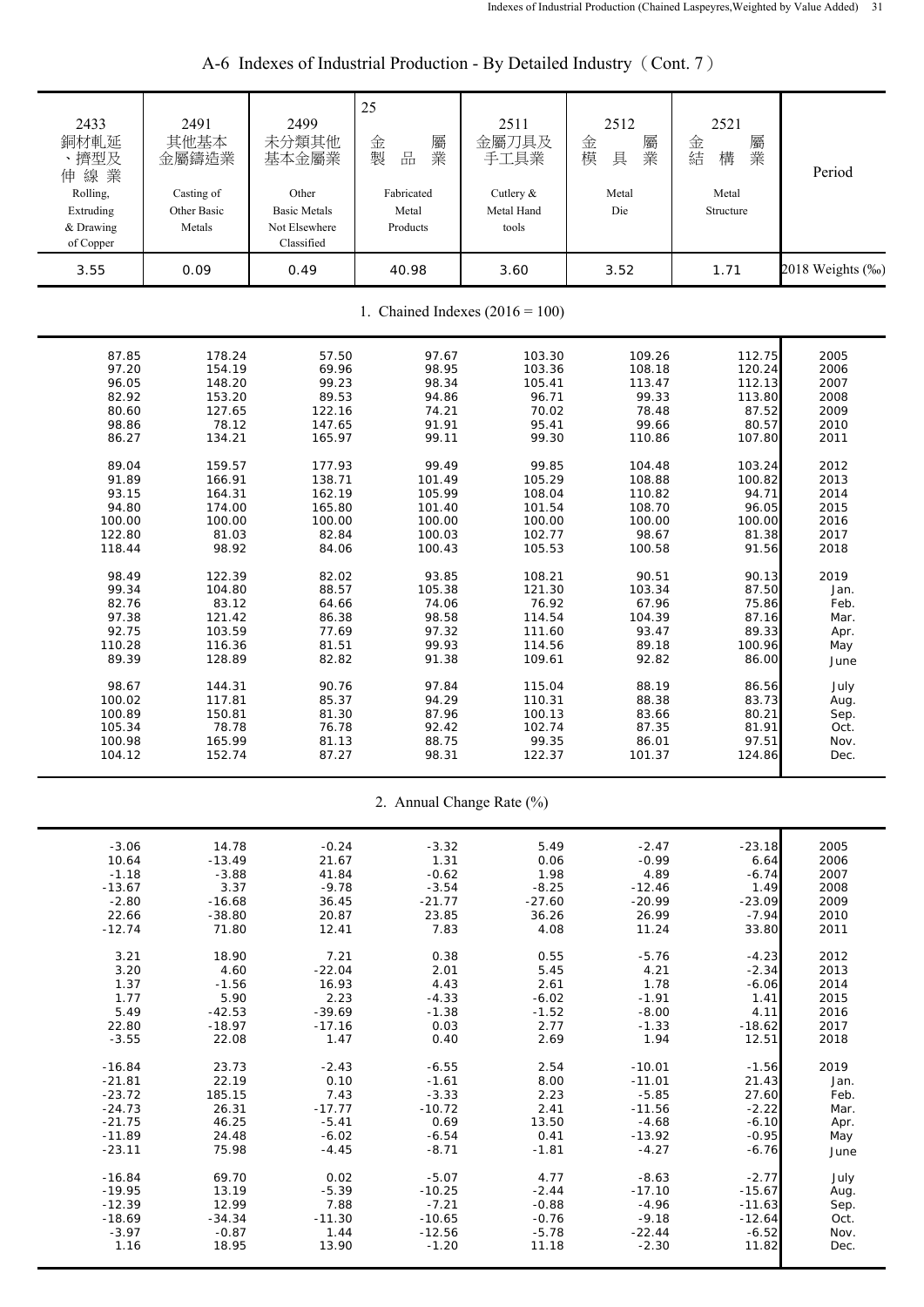A-6 工業生產指數-按細分類(續8)

| 年月別                       | 2522<br>金屬建築<br>組件業<br>Metal<br>Architectural<br>Components | 2531<br>鍋爐、金屬<br>貯槽及壓力<br>器<br>業<br>容<br>Boilers,<br>Metal Tanks &<br>Pressure<br>Containers | 2539<br>其他金屬<br>容器業<br>Other<br>Metal<br>Containers | 2541<br>屬<br>金<br>業<br>鍛<br>造<br>Forging of<br>Metals | 2544<br>金屬表面<br>處理業<br>Treatment of<br>Metal<br>Surface | 2549<br>其他金屬<br>加工處理業<br>Other<br>Metalworking<br>Activities | 2591<br>螺絲、螺帽<br>及鉚釘業<br>Screw,<br>Nut<br>& Rivet |
|---------------------------|-------------------------------------------------------------|----------------------------------------------------------------------------------------------|-----------------------------------------------------|-------------------------------------------------------|---------------------------------------------------------|--------------------------------------------------------------|---------------------------------------------------|
| 107年權數 (‰)                | 0.67                                                        | 0.88                                                                                         | 0.55                                                | 0.23                                                  | 7.36                                                    | 2.88                                                         | 8.14                                              |
| 連鎖指數(民國105年=100)<br>$1$ . |                                                             |                                                                                              |                                                     |                                                       |                                                         |                                                              |                                                   |
| 94年                       | 90.57                                                       | 84.98                                                                                        | 105.28                                              | 128.02                                                | 97.41                                                   | 114.91                                                       | 89.24                                             |
| 95年                       | 92.86                                                       | 55.84                                                                                        | 103.00                                              | 128.20                                                | 100.77                                                  | 126.18                                                       | 91.02                                             |
| 96年                       | 99.51                                                       | 52.81                                                                                        | 100.06                                              | 116.78                                                | 101.41                                                  | 110.62                                                       | 88.07                                             |
| 97年                       | 105.62                                                      | 82.12                                                                                        | 99.62                                               | 124.72                                                | 94.95                                                   | 101.33                                                       | 83.07                                             |
| 98年                       | 84.72                                                       | 110.16                                                                                       | 107.34                                              | 46.89                                                 | 77.18                                                   | 80.49                                                        | 59.01                                             |
| 99年                       | 76.39                                                       | 81.17                                                                                        | 111.92                                              | 118.22                                                | 97.62                                                   | 105.55                                                       | 86.38                                             |
| 100年                      | 86.04                                                       | 96.73                                                                                        | 116.56                                              | 143.95                                                | 106.04                                                  | 119.00                                                       | 91.78                                             |
| 101年                      | 92.88                                                       | 87.06                                                                                        | 123.34                                              | 110.72                                                | 104.65                                                  | 116.18                                                       | 93.89                                             |
| 102年                      | 91.69                                                       | 81.89                                                                                        | 117.91                                              | 129.78                                                | 104.19                                                  | 111.41                                                       | 101.09                                            |
| 103年                      | 105.21                                                      | 94.14                                                                                        | 111.18                                              | 156.25                                                | 108.44                                                  | 116.65                                                       | 108.43                                            |
| 104年                      | 106.25                                                      | 91.21                                                                                        | 105.52                                              | 138.54                                                | 101.16                                                  | 103.11                                                       | 101.30                                            |
| 105年                      | 100.00                                                      | 100.00                                                                                       | 100.00                                              | 100.00                                                | 100.00                                                  | 100.00                                                       | 100.00                                            |
| 106年                      | 96.63                                                       | 104.28                                                                                       | 104.38                                              | 130.85                                                | 103.53                                                  | 106.99                                                       | 94.63                                             |
| 107年                      | 89.66                                                       | 103.71                                                                                       | 101.53                                              | 130.17                                                | 95.60                                                   | 106.21                                                       | 100.70                                            |
| 108年                      | 82.13                                                       | 83.60                                                                                        | 100.86                                              | 112.83                                                | 85.77                                                   | 94.19                                                        | 93.64                                             |
| 1月                        | 82.67                                                       | 100.61                                                                                       | 104.64                                              | 126.09                                                | 89.93                                                   | 104.68                                                       | 112.80                                            |
| 2月                        | 61.39                                                       | 91.56                                                                                        | 66.10                                               | 78.12                                                 | 75.97                                                   | 75.47                                                        | 75.38                                             |
| 3月                        | 71.96                                                       | 101.91                                                                                       | 99.68                                               | 109.60                                                | 87.77                                                   | 105.10                                                       | 99.53                                             |
| 4月                        | 77.11                                                       | 103.58                                                                                       | 108.46                                              | 112.15                                                | 91.54                                                   | 99.61                                                        | 97.85                                             |
| 5月                        | 87.56                                                       | 113.00                                                                                       | 115.74                                              | 117.36                                                | 82.21                                                   | 104.89                                                       | 105.33                                            |
| 6月                        | 80.19                                                       | 105.73                                                                                       | 126.14                                              | 108.36                                                | 84.32                                                   | 88.51                                                        | 90.05                                             |
| 7月                        | 85.80                                                       | 78.07                                                                                        | 127.73                                              | 117.01                                                | 90.65                                                   | 100.18                                                       | 100.68                                            |
| 8月                        | 88.46                                                       | 79.72                                                                                        | 117.16                                              | 114.83                                                | 87.07                                                   | 91.32                                                        | 96.31                                             |
| 9月                        | 78.80                                                       | 77.25                                                                                        | 93.15                                               | 115.84                                                | 85.42                                                   | 84.01                                                        | 84.20                                             |
| 10月                       | 89.42                                                       | 59.01                                                                                        | 92.84                                               | 118.91                                                | 85.18                                                   | 92.17                                                        | 88.91                                             |
| 11月                       | 87.10                                                       | 46.44                                                                                        | 73.53                                               | 104.58                                                | 83.78                                                   | 85.83                                                        | 80.27                                             |
| 12月                       | 95.05                                                       | 46.33                                                                                        | 85.20                                               | 131.05                                                | 85.40                                                   | 98.54                                                        | 92.31                                             |
|                           |                                                             | $2$ .                                                                                        |                                                     | 較上年同期(月)之增減率(%)                                       |                                                         |                                                              |                                                   |
| 94年                       | 30.84                                                       | $-6.51$                                                                                      | $-1.17$                                             | 7.97                                                  | $-1.27$                                                 | $-4.30$                                                      | $-12.57$                                          |
| 95年                       | 2.53                                                        | $-34.29$                                                                                     | $-2.17$                                             | 0.14                                                  | 3.45                                                    | 9.81                                                         | 1.99                                              |
| 96年                       | 7.16                                                        | $-5.43$                                                                                      | $-2.85$                                             | $-8.91$                                               | 0.64                                                    | $-12.33$                                                     | $-3.24$                                           |
| 97年                       | 6.14                                                        | 55.50                                                                                        | $-0.44$                                             | 6.80                                                  | $-6.37$                                                 | $-8.40$                                                      | $-5.68$                                           |
| 98年                       | $-19.79$                                                    | 34.15                                                                                        | 7.75                                                | $-62.40$                                              | $-18.72$                                                | $-20.57$                                                     | $-28.96$                                          |
| 99年                       | $-9.83$                                                     | $-26.32$                                                                                     | 4.27                                                | 152.12                                                | 26.48                                                   | 31.13                                                        | 46.38                                             |
| 100年                      | 12.63                                                       | 19.17                                                                                        | 4.15                                                | 21.76                                                 | 8.63                                                    | 12.74                                                        | 6.25                                              |
| 101年                      | 7.95                                                        | $-10.00$                                                                                     | 5.82                                                | $-23.08$                                              | $-1.31$                                                 | $-2.37$                                                      | 2.30                                              |
| 102年                      | $-1.28$                                                     | $-5.94$                                                                                      | $-4.40$                                             | 17.21                                                 | $-0.44$                                                 | $-4.11$                                                      | 7.67                                              |
| 103年                      | 14.75                                                       | 14.96                                                                                        | $-5.71$                                             | 20.40                                                 | 4.08                                                    | 4.70                                                         | 7.26                                              |
| 104年                      | 0.99                                                        | $-3.11$                                                                                      | $-5.09$                                             | $-11.33$                                              | $-6.71$                                                 | $-11.61$                                                     | $-6.58$                                           |
| 105年                      | $-5.88$                                                     | 9.64                                                                                         | $-5.23$                                             | $-27.82$                                              | $-1.15$                                                 | $-3.02$                                                      | $-1.28$                                           |
| 106年                      | $-3.37$                                                     | 4.28                                                                                         | 4.38                                                | 30.85                                                 | 3.53                                                    | 6.99                                                         | $-5.37$                                           |
| 107年                      | $-7.21$                                                     | $-0.55$                                                                                      | $-2.73$                                             | $-0.52$                                               | $-7.66$                                                 | $-0.73$                                                      | 6.41                                              |
| 108年                      | $-8.40$                                                     | $-19.39$                                                                                     | $-0.66$                                             | $-13.32$                                              | $-10.28$                                                | $-11.32$                                                     | $-7.01$                                           |
| 1月                        | $-25.19$                                                    | $-0.15$                                                                                      | 14.57                                               | $-17.02$                                              | $-14.75$                                                | $-8.50$                                                      | 9.38                                              |
| 2月                        | $-6.63$                                                     | $-3.62$                                                                                      | 1.55                                                | $-19.13$                                              | $-9.37$                                                 | $-3.54$                                                      | 2.15                                              |
| 3月                        | $-22.43$                                                    | $-2.49$                                                                                      | 0.48                                                | $-24.31$                                              | $-15.30$                                                | $-13.91$                                                     | $-9.44$                                           |
| 4月                        | $-18.54$                                                    | 0.86                                                                                         | 23.59                                               | $-15.99$                                              | $-1.58$                                                 | $-1.75$                                                      | 4.43                                              |
| 5月                        | $-6.19$                                                     | 9.72                                                                                         | $-4.46$                                             | 0.68                                                  | $-19.33$                                                | $-9.30$                                                      | 0.23                                              |
| 6月                        | $-8.89$                                                     | 8.08                                                                                         | 4.08                                                | $-14.29$                                              | $-12.64$                                                | $-16.18$                                                     | $-8.38$                                           |
| 7月                        | $-3.58$                                                     | $-23.93$                                                                                     | $-1.77$                                             | $-22.30$                                              | $-6.71$                                                 | $-10.01$                                                     | $-3.63$                                           |
| 8月                        | $-8.24$                                                     | $-27.02$                                                                                     | $-11.40$                                            | $-21.76$                                              | $-11.80$                                                | $-18.09$                                                     | $-8.06$                                           |
| 9月                        | $-1.12$                                                     | $-19.08$                                                                                     | $-10.57$                                            | $-5.31$                                               | $-9.57$                                                 | $-13.73$                                                     | $-13.49$                                          |
| 10月                       | $-5.98$                                                     | $-45.59$                                                                                     | 5.37                                                | $-14.73$                                              | $-11.37$                                                | $-18.38$                                                     | $-19.47$                                          |
| 11月                       | 6.78                                                        | $-53.32$                                                                                     | $-15.63$                                            | $-14.77$                                              | $-8.33$                                                 | $-19.35$                                                     | $-22.91$                                          |
| 12月                       | 6.63                                                        | $-63.05$                                                                                     | $-6.29$                                             | 18.74                                                 | 0.55                                                    | 0.93                                                         | $-10.68$                                          |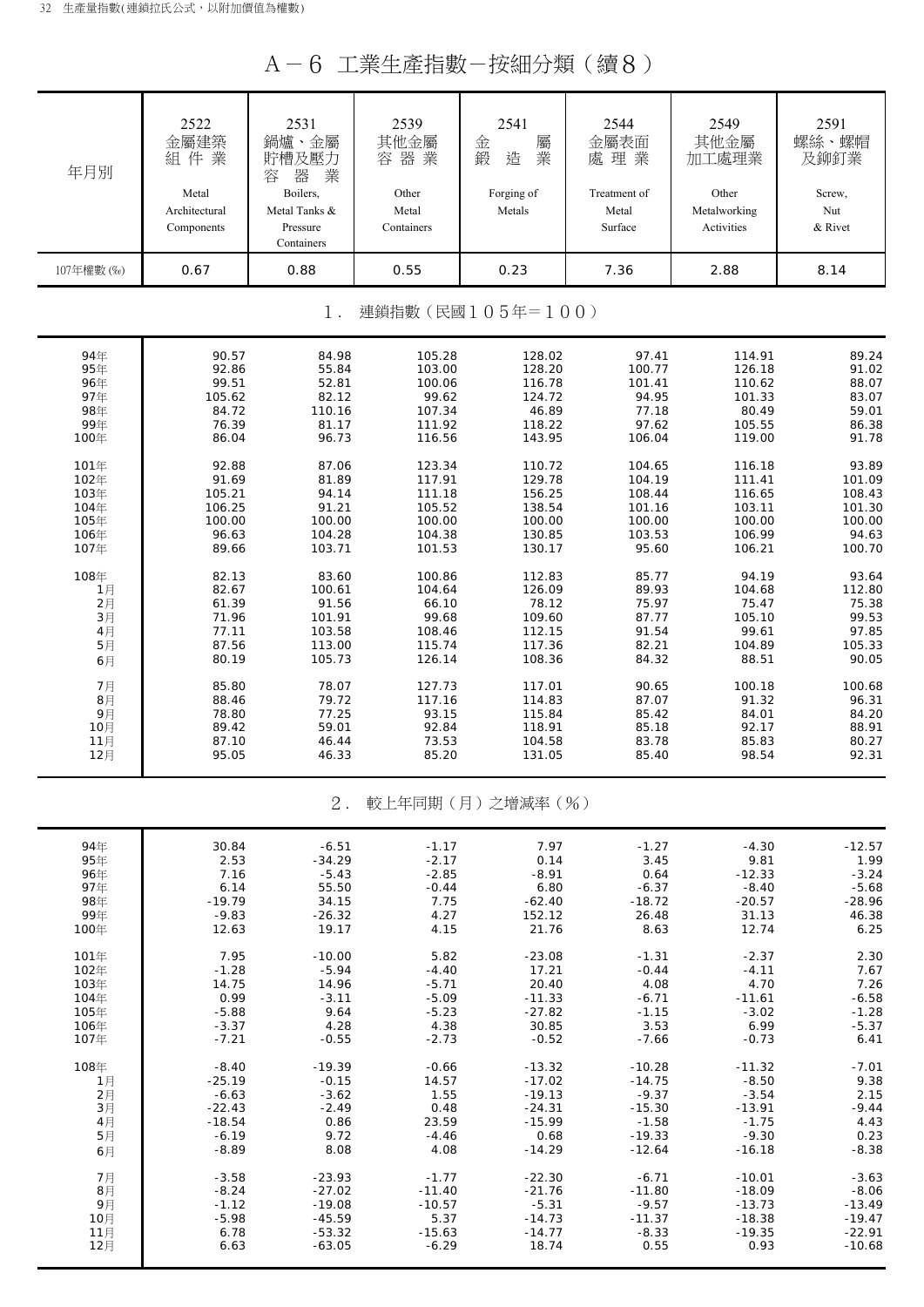| 2592<br>金屬彈簧及<br>線製品業<br>Metal Springs<br>&<br>Metal Wire Products | 2599<br>未分類其他<br>金屬製品業<br>Other Fabricated<br><b>Metal Products</b><br>Not Elsewhere<br>Classified | 26<br>子<br>電<br>零組件業<br>Electronic<br>Parts &<br>Components | 2611<br>體<br>積<br>業<br>電<br>路<br>Integrated<br>Circuits | 2612<br>式<br>離<br>分<br>完<br>件<br>業<br>Discrete<br>Devices | 2613<br>半導體封裝<br>及測試業<br>Packaging<br>& Testing of<br>Semi-conductors | 2620<br>被動電子<br>元件業<br>Electronic<br>Passive<br>Devices | Period           |
|--------------------------------------------------------------------|----------------------------------------------------------------------------------------------------|-------------------------------------------------------------|---------------------------------------------------------|-----------------------------------------------------------|-----------------------------------------------------------------------|---------------------------------------------------------|------------------|
| 0.70                                                               | 10.75                                                                                              | 405.36                                                      | 234.00                                                  | 12.27                                                     | 46.96                                                                 | 6.41                                                    | 2018 Weights (‰) |
|                                                                    |                                                                                                    |                                                             |                                                         | 1. Chained Indexes $(2016 = 100)$                         |                                                                       |                                                         |                  |
| 108.35                                                             | 87.44                                                                                              | 33.41                                                       | 21.46                                                   | 48.20                                                     | 46.95                                                                 | 116.42                                                  | 2005             |
| 103.68                                                             | 85.95                                                                                              | 41.47                                                       | 27.95                                                   | 62.81                                                     | 55.95                                                                 | 112.60                                                  | 2006             |
| 99.92                                                              | 88.90                                                                                              | 51.04                                                       | 35.48                                                   | 70.67                                                     | 67.20                                                                 | 112.69                                                  | 2007             |
| 101.50                                                             | 92.71                                                                                              | 55.86                                                       | 41.68                                                   | 70.87                                                     | 70.78                                                                 | 110.67                                                  | 2008             |
| 73.29                                                              | 71.04                                                                                              | 54.59                                                       | 36.66                                                   | 64.12                                                     | 71.63                                                                 | 87.50                                                   | 2009             |
| 87.72                                                              | 86.56                                                                                              | 76.65                                                       | 54.76                                                   | 93.15                                                     | 89.49                                                                 | 109.99                                                  | 2010             |
| 92.25                                                              | 87.79                                                                                              | 76.75                                                       | 50.95                                                   | 95.42                                                     | 87.41                                                                 | 103.16                                                  | 2011             |
| 99.01                                                              | 92.42                                                                                              | 81.06                                                       | 58.08                                                   | 88.66                                                     | 91.12                                                                 | 95.35                                                   | 2012             |
| 102.60                                                             | 94.62                                                                                              | 86.89                                                       | 68.83                                                   | 95.58                                                     | 94.56                                                                 | 97.53                                                   | 2013             |
| 106.05                                                             | 99.77                                                                                              | 96.75                                                       | 84.00                                                   | 96.49                                                     | 104.76                                                                | 97.35                                                   | 2014             |
| 103.20                                                             | 98.81                                                                                              | 95.55                                                       | 88.09                                                   | 96.04                                                     | 99.82                                                                 | 94.90                                                   | 2015             |
| 100.00                                                             | 100.00                                                                                             | 100.00                                                      | 100.00                                                  | 100.00                                                    | 100.00                                                                | 100.00                                                  | 2016             |
| 86.18                                                              | 102.30                                                                                             | 108.20                                                      | 109.36                                                  | 109.28                                                    | 103.78                                                                | 109.35                                                  | 2017             |
| 94.97                                                              | 102.04                                                                                             | 113.97                                                      | 119.00                                                  | 128.27                                                    | 108.31                                                                | 151.02                                                  | 2018             |
| 93.78                                                              | 97.53                                                                                              | 114.10                                                      | 120.69                                                  | 124.28                                                    | 116.58                                                                | 104.89                                                  | 2019             |
| 113.52                                                             | 110.50                                                                                             | 103.47                                                      | 103.41                                                  | 131.85                                                    | 104.33                                                                | 143.06                                                  | Jan.             |
| 64.09                                                              | 72.24                                                                                              | 86.85                                                       | 88.74                                                   | 106.85                                                    | 91.12                                                                 | 95.30                                                   | Feb.             |
| 93.57                                                              | 100.30                                                                                             | 104.63                                                      | 105.05                                                  | 129.00                                                    | 108.87                                                                | 109.07                                                  | Mar.             |
| 93.82                                                              | 98.55                                                                                              | 102.21                                                      | 102.61                                                  | 123.32                                                    | 108.55                                                                | 107.49                                                  | Apr.             |
| 94.88                                                              | 104.75                                                                                             | 106.27                                                      | 107.30                                                  | 125.03                                                    | 116.17                                                                | 100.90                                                  | May              |
| 89.31                                                              | 90.20                                                                                              | 110.49                                                      | 117.30                                                  | 121.55                                                    | 111.71                                                                | 91.54                                                   | June             |
| 92.04                                                              | 100.53                                                                                             | 116.06                                                      | 119.84                                                  | 124.91                                                    | 124.88                                                                | 100.88                                                  | July             |
| 91.29                                                              | 97.28                                                                                              | 126.33                                                      | 139.13                                                  | 118.35                                                    | 128.17                                                                | 97.11                                                   | Aug.             |
| 83.44                                                              | 93.31                                                                                              | 127.42                                                      | 141.04                                                  | 123.08                                                    | 124.86                                                                | 99.43                                                   | Sep.             |
| 98.42                                                              | 102.27                                                                                             | 126.20                                                      | 136.05                                                  | 131.23                                                    | 127.71                                                                | 106.76                                                  | Oct.             |
| 102.31                                                             | 98.28                                                                                              | 129.08                                                      | 143.65                                                  | 126.83                                                    | 123.30                                                                | 103.13                                                  | Nov.             |
| 108.71                                                             | 102.15                                                                                             | 130.19                                                      | 144.19                                                  | 129.30                                                    | 129.26                                                                | 104.03                                                  | Dec.             |
|                                                                    |                                                                                                    |                                                             |                                                         | 2. Annual Change Rate (%)                                 |                                                                       |                                                         |                  |
| 3.22                                                               | $-0.15$                                                                                            | 24.48                                                       | 12.06                                                   | 27.55                                                     | 13.63                                                                 | $-10.35$                                                | 2005             |
| $-4.31$                                                            | $-1.70$                                                                                            | 24.12                                                       | 30.24                                                   | 30.31                                                     | 19.17                                                                 | $-3.28$                                                 | 2006             |
| $-3.63$                                                            | 3.43                                                                                               | 23.08                                                       | 26.94                                                   | 12.51                                                     | 20.11                                                                 | 0.08                                                    | 2007             |
| 1.58                                                               | 4.29                                                                                               | 9.44                                                        | 17.47                                                   | 0.28                                                      | 5.33                                                                  | $-1.79$                                                 | 2008             |
| $-27.79$                                                           | $-23.37$                                                                                           | $-2.27$                                                     | $-12.04$                                                | $-9.52$                                                   | 1.20                                                                  | $-20.94$                                                | 2009             |
| 19.69                                                              | 21.85                                                                                              | 40.41                                                       | 49.37                                                   | 45.27                                                     | 24.93                                                                 | 25.70                                                   | 2010             |
| 5.16                                                               | 1.42                                                                                               | 0.13                                                        | $-6.96$                                                 | 2.44                                                      | $-2.32$                                                               | $-6.21$                                                 | 2011             |
| 7.33                                                               | 5.27                                                                                               | 5.62                                                        | 13.99                                                   | $-7.08$                                                   | 4.24                                                                  | $-7.57$                                                 | 2012             |
| 3.63                                                               | 2.38                                                                                               | 7.19                                                        | 18.51                                                   | 7.81                                                      | 3.78                                                                  | 2.29                                                    | 2013             |
| 3.36                                                               | 5.44                                                                                               | 11.35                                                       | 22.04                                                   | 0.95                                                      | 10.79                                                                 | $-0.18$                                                 | 2014             |
| $-2.69$                                                            | $-0.96$                                                                                            | $-1.24$                                                     | 4.87                                                    | $-0.47$                                                   | $-4.72$                                                               | $-2.52$                                                 | 2015             |
| $-3.10$                                                            | 1.20                                                                                               | 4.66                                                        | 13.52                                                   | 4.12                                                      | 0.18                                                                  | 5.37                                                    | 2016             |
| $-13.82$                                                           | 2.30                                                                                               | 8.20                                                        | 9.36                                                    | 9.28                                                      | 3.78                                                                  | 9.35                                                    | 2017             |
| 10.20                                                              | $-0.25$                                                                                            | 5.33                                                        | 8.81                                                    | 17.38                                                     | 4.37                                                                  | 38.11                                                   | 2018             |
| $-1.25$                                                            | $-4.42$                                                                                            | 0.11                                                        | 1.42                                                    | $-3.11$                                                   | 7.64                                                                  | $-30.55$                                                | 2019             |
| 22.33                                                              | $-0.84$                                                                                            | $-6.50$                                                     | $-7.12$                                                 | 4.70                                                      | 2.20                                                                  | 13.56                                                   | Jan.             |
| 9.86                                                               | $-8.28$                                                                                            | $-7.78$                                                     | $-9.26$                                                 | 0.94                                                      | 1.20                                                                  | $-4.80$                                                 | Feb.             |
| $-3.28$                                                            | $-13.30$                                                                                           | $-15.65$                                                    | $-23.76$                                                | $-0.51$                                                   | 3.39                                                                  | $-17.80$                                                | Mar.             |
| 3.73                                                               | $-0.47$                                                                                            | $-5.11$                                                     | $-7.87$                                                 | 0.74                                                      | 6.00                                                                  | $-20.68$                                                | Apr.             |
| $-6.32$                                                            | $-4.51$                                                                                            | $-4.61$                                                     | $-5.65$                                                 | $-1.96$                                                   | 6.88                                                                  | $-38.81$                                                | May              |
| $-8.27$                                                            | $-10.29$                                                                                           | 1.67                                                        | 7.88                                                    | $-6.56$                                                   | 2.18                                                                  | $-46.39$                                                | June             |
| $-8.33$                                                            | $-4.57$                                                                                            | 6.81                                                        | 15.12                                                   | $-9.83$                                                   | 9.52                                                                  | $-43.45$                                                | July             |
| $-10.77$                                                           | $-6.41$                                                                                            | 10.27                                                       | 21.80                                                   | $-14.01$                                                  | 11.33                                                                 | $-47.77$                                                | Aug.             |
| $-9.25$                                                            | $-0.29$                                                                                            | 3.42                                                        | 5.87                                                    | $-11.13$                                                  | 11.10                                                                 | $-45.97$                                                | Sep.             |
| $-2.40$                                                            | $-3.29$                                                                                            | $-1.45$                                                     | $-2.16$                                                 | $-4.30$                                                   | 8.65                                                                  | $-40.39$                                                | Oct.             |
| $-4.82$                                                            | $-3.48$                                                                                            | 8.70                                                        | 13.11                                                   | $-0.17$                                                   | 9.93                                                                  | $-29.21$                                                | Nov.             |
| 9.06                                                               | 3.24                                                                                               | 10.65                                                       | 11.19                                                   | 8.66                                                      | 16.80                                                                 | $-4.70$                                                 | Dec.             |

## A-6 Indexes of Industrial Production - By Detailed Industry (Cont. 8)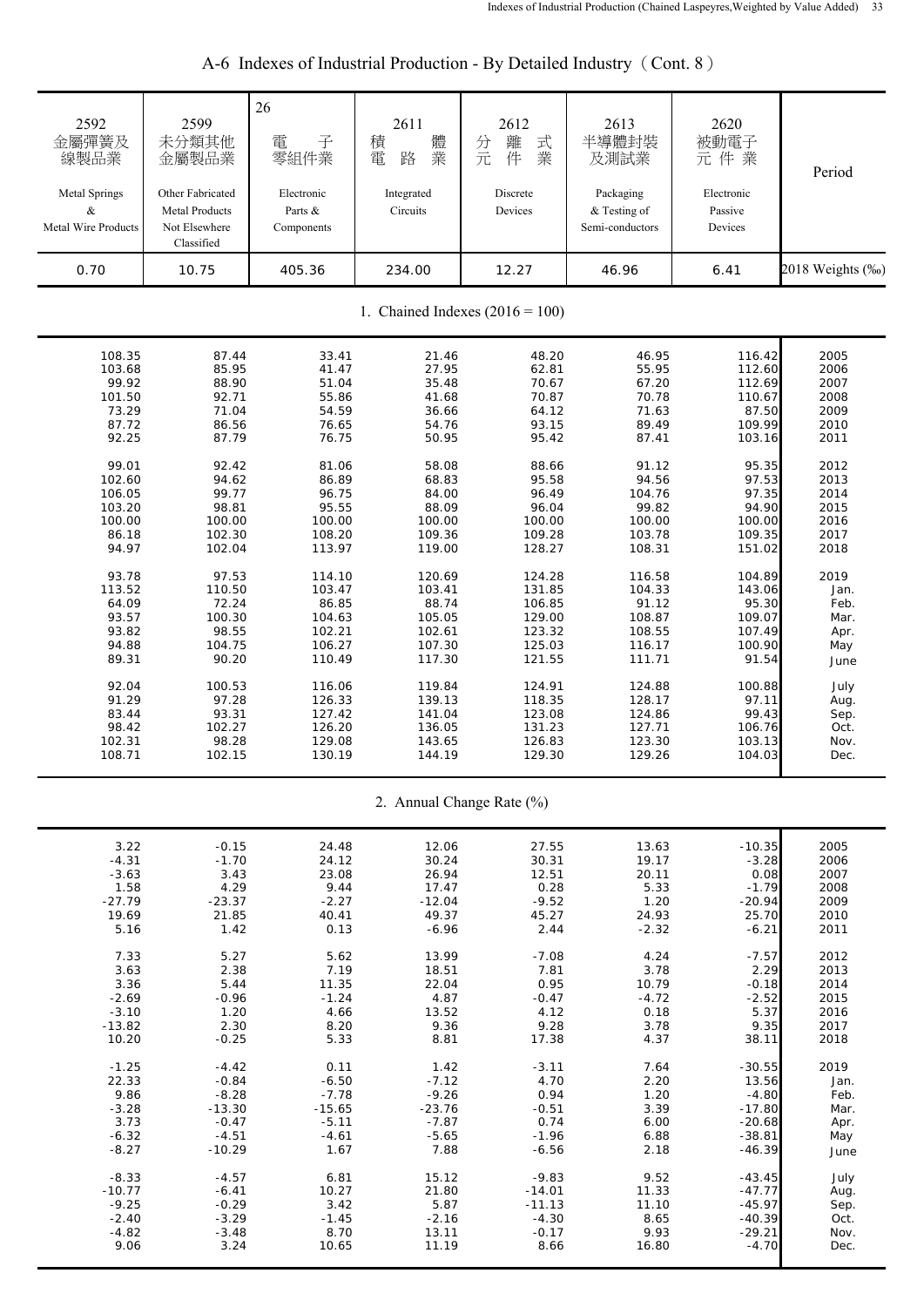A-6 工業生產指數-按細分類(續9)

| 年月別        | 2630<br>刷<br>印<br>電路板業<br><b>Bare Printed</b><br>Circuit<br><b>Boards</b> | 2641<br>液晶面板<br>及其組件業<br>Liquid<br>Crystal Panel<br>&<br>Components | 2642<br>光<br>發<br>二極體業<br>Light<br>Emitting<br>Diodes<br>(LED) | 2643<br>陽<br>太<br>能<br>電<br>業<br>池<br>Solar<br>Cells | 2649<br>其他光電<br>材料及<br>元件業<br>Other<br>Optoelectronic<br>Materials<br>& Components | 2691<br>印刷電路板<br>組<br>件<br>業<br>Printed<br>Circuit<br>Assembly | 2699<br>未分類<br>其他電子<br>零組件業<br>Other Electronic<br>Parts & Components<br>Not Elsewhere<br>Classified |
|------------|---------------------------------------------------------------------------|---------------------------------------------------------------------|----------------------------------------------------------------|------------------------------------------------------|------------------------------------------------------------------------------------|----------------------------------------------------------------|------------------------------------------------------------------------------------------------------|
| 107年權數 (‰) | 22.47                                                                     | 56.89                                                               | 5.61                                                           | 2.76                                                 | 6.49                                                                               | 5.33                                                           | 6.17                                                                                                 |
|            |                                                                           | $1$ .                                                               |                                                                | 連鎖指數(民國105年=100)                                     |                                                                                    |                                                                |                                                                                                      |
| 94年        | 75.25                                                                     | 43.32                                                               | 24.43                                                          | 0.98                                                 | 33.59                                                                              | 79.54                                                          | 119.61                                                                                               |
| 95年        | 91.34                                                                     | 58.18                                                               | 37.27                                                          | 4.17                                                 | 39.39                                                                              | 82.79                                                          | 119.27                                                                                               |
| 96年        | 95.06                                                                     | 79.57                                                               | 45.85                                                          | 12.38                                                | 54.24                                                                              | 87.21                                                          | 109.01                                                                                               |
| 97年        | 92.86                                                                     | 81.67                                                               | 50.53                                                          | 28.10                                                | 59.84                                                                              | 122.87                                                         | 98.15                                                                                                |
| 98年        | 90.35                                                                     | 86.87                                                               | 58.36                                                          | 33.18                                                | 70.05                                                                              | 110.13                                                         | 83.85                                                                                                |
| 99年        | 113.30                                                                    | 112.82                                                              | 110.82                                                         | 73.46                                                | 98.62                                                                              | 127.04                                                         | 101.35                                                                                               |
| 100年       | 110.74                                                                    | 120.58                                                              | 136.73                                                         | 70.05                                                | 114.83                                                                             | 121.02                                                         | 101.92                                                                                               |
| 101年       | 102.48                                                                    | 129.60                                                              | 135.87                                                         | 52.23                                                | 119.57                                                                             | 109.52                                                         | 98.42                                                                                                |
| 102年       | 101.39                                                                    | 126.71                                                              | 129.28                                                         | 71.89                                                | 119.07                                                                             | 93.25                                                          | 91.98                                                                                                |
| 103年       | 104.69                                                                    | 124.79                                                              | 139.66                                                         | 98.73                                                | 110.30                                                                             | 92.60                                                          | 98.44                                                                                                |
| 104年       | 99.56                                                                     | 110.72                                                              | 118.55                                                         | 110.10                                               | 105.79                                                                             | 95.23                                                          | 99.20                                                                                                |
| 105年       | 100.00                                                                    | 100.00                                                              | 100.00                                                         | 100.00                                               | 100.00                                                                             | 100.00                                                         | 100.00                                                                                               |
| 106年       | 108.71                                                                    | 117.69                                                              | 91.20                                                          | 83.41                                                | 88.75                                                                              | 101.20                                                         | 89.87                                                                                                |
| 107年       | 109.72                                                                    | 113.52                                                              | 83.98                                                          | 74.02                                                | 84.48                                                                              | 102.92                                                         | 90.07                                                                                                |
| 108年       | 107.36                                                                    | 102.54                                                              | 68.97                                                          | 46.18                                                | 83.25                                                                              | 137.95                                                         | 122.55                                                                                               |
| 1月         | 107.31                                                                    | 104.21                                                              | 68.09                                                          | 48.96                                                | 81.87                                                                              | 126.15                                                         | 107.96                                                                                               |
| 2月         | 73.95                                                                     | 88.79                                                               | 52.27                                                          | 40.14                                                | 70.69                                                                              | 101.09                                                         | 78.27                                                                                                |
| 3月         | 96.54                                                                     | 106.39                                                              | 73.98                                                          | 52.52                                                | 85.21                                                                              | 137.83                                                         | 113.21                                                                                               |
| 4月         | 102.40                                                                    | 100.55                                                              | 73.24                                                          | 46.20                                                | 79.85                                                                              | 130.96                                                         | 108.80                                                                                               |
| 5月         | 100.76                                                                    | 100.58                                                              | 75.15                                                          | 45.25                                                | 82.94                                                                              | 136.27                                                         | 134.43                                                                                               |
| 6月         | 98.60                                                                     | 99.83                                                               | 68.25                                                          | 48.07                                                | 81.76                                                                              | 128.04                                                         | 130.40                                                                                               |
| 7月         | 116.09                                                                    | 105.47                                                              | 71.24                                                          | 49.58                                                | 90.42                                                                              | 143.85                                                         | 133.71                                                                                               |
| 8月         | 112.88                                                                    | 106.62                                                              | 64.93                                                          | 48.03                                                | 83.08                                                                              | 138.11                                                         | 124.99                                                                                               |
| 9月         | 117.16                                                                    | 105.65                                                              | 67.17                                                          | 47.25                                                | 86.34                                                                              | 134.67                                                         | 130.82                                                                                               |
| 10月        | 121.37                                                                    | 106.54                                                              | 68.39                                                          | 43.91                                                | 86.78                                                                              | 159.48                                                         | 139.02                                                                                               |
| 11月        | 121.53                                                                    | 104.62                                                              | 69.32                                                          | 42.53                                                | 80.51                                                                              | 155.69                                                         | 129.99                                                                                               |
| 12月        | 119.71                                                                    | 101.24                                                              | 75.56                                                          | 41.66                                                | 89.55                                                                              | 163.22                                                         | 139.01                                                                                               |
|            |                                                                           | $2$ .                                                               |                                                                | 較上年同期(月)之增減率(%)                                      |                                                                                    |                                                                |                                                                                                      |
| 94年        | 10.40                                                                     | 81.41                                                               | 26.32                                                          | 108.51                                               | 36.60                                                                              | 11.97                                                          | 4.35                                                                                                 |
| 95年        | 21.38                                                                     | 34.30                                                               | 52.56                                                          | 325.51                                               | 17.27                                                                              | 4.09                                                           | $-0.28$                                                                                              |
| 96年        | 4.07                                                                      | 36.77                                                               | 23.02                                                          | 196.88                                               | 37.70                                                                              | 5.34                                                           | $-8.60$                                                                                              |
| 97年        | $-2.31$                                                                   | 2.64                                                                | 10.21                                                          | 126.98                                               | 10.32                                                                              | 40.89                                                          | $-9.96$                                                                                              |
| 98年        | $-2.70$                                                                   | 6.37                                                                | 15.50                                                          | 18.08                                                | 17.06                                                                              | $-10.37$                                                       | $-14.57$                                                                                             |
| 99年        | 25.40                                                                     | 29.87                                                               | 89.89                                                          | 121.40                                               | 40.79                                                                              | 15.35                                                          | 20.87                                                                                                |
| 100年       | $-2.26$                                                                   | 6.88                                                                | 23.38                                                          | $-4.64$                                              | 16.44                                                                              | $-4.74$                                                        | 0.56                                                                                                 |
| 101年       | $-7.46$                                                                   | 7.48                                                                | $-0.63$                                                        | $-25.44$                                             | 4.13                                                                               | $-9.50$                                                        | $-3.43$                                                                                              |
| 102年       | $-1.06$                                                                   | $-2.23$                                                             | $-4.85$                                                        | 37.64                                                | $-0.42$                                                                            | $-14.86$                                                       | $-6.54$                                                                                              |
| 103年       | 3.25                                                                      | $-1.52$                                                             | 8.03                                                           | 37.33                                                | $-7.37$                                                                            | $-0.70$                                                        | 7.02                                                                                                 |
| 104年       | $-4.90$                                                                   | $-11.27$                                                            | $-15.12$                                                       | 11.52                                                | $-4.09$                                                                            | 2.84                                                           | 0.77                                                                                                 |
| 105年       | 0.44                                                                      | $-9.68$                                                             | $-15.65$                                                       | $-9.17$                                              | $-5.47$                                                                            | 5.01                                                           | 0.81                                                                                                 |
| 106年       | 8.71                                                                      | 17.69                                                               | $-8.80$                                                        | $-16.59$                                             | $-11.25$                                                                           | 1.20                                                           | $-10.13$                                                                                             |
| 107年       | 0.93                                                                      | $-3.54$                                                             | $-7.92$                                                        | $-11.26$                                             | $-4.81$                                                                            | 1.70                                                           | 0.22                                                                                                 |
| 108年       | $-2.15$                                                                   | $-9.67$                                                             | $-17.87$                                                       | $-37.61$                                             | $-1.46$                                                                            | 34.04                                                          | 36.06                                                                                                |
| 1月         | $-10.75$                                                                  | $-11.08$                                                            | $-24.61$                                                       | $-56.03$                                             | $-7.81$                                                                            | 29.64                                                          | 18.33                                                                                                |
| 2月         | $-14.94$                                                                  | $-6.85$                                                             | $-34.20$                                                       | $-52.73$                                             | $-4.40$                                                                            | 36.92                                                          | 10.64                                                                                                |
| 3月         | $-10.22$                                                                  | $-4.79$                                                             | $-18.25$                                                       | $-48.06$                                             | $-6.82$                                                                            | 30.91                                                          | 21.95                                                                                                |
| 4月         | $-2.52$                                                                   | $-6.85$                                                             | $-14.51$                                                       | $-47.94$                                             | $-9.25$                                                                            | 47.44                                                          | 31.34                                                                                                |
| 5月         | $-5.54$                                                                   | $-9.11$                                                             | $-17.53$                                                       | $-53.69$                                             | $-7.56$                                                                            | 18.38                                                          | 54.52                                                                                                |
| 6月         | $-4.89$                                                                   | $-13.13$                                                            | $-22.73$                                                       | $-32.59$                                             | $-3.86$                                                                            | 22.62                                                          | 49.42                                                                                                |
| 7月         | 2.35                                                                      | $-13.58$                                                            | $-21.81$                                                       | $-16.05$                                             | $-2.65$                                                                            | 49.81                                                          | 47.96                                                                                                |
| 8月         | $-3.06$                                                                   | $-12.41$                                                            | $-30.63$                                                       | $-24.82$                                             | $-0.44$                                                                            | 35.94                                                          | 28.35                                                                                                |
| 9月         | 4.93                                                                      | $-10.78$                                                            | $-19.64$                                                       | $-7.82$                                              | 7.72                                                                               | 34.23                                                          | 38.16                                                                                                |
| 10月        | $-0.10$                                                                   | $-9.76$                                                             | $-16.00$                                                       | $-18.75$                                             | 4.68                                                                               | 28.06                                                          | 27.12                                                                                                |
| 11月        | 5.67                                                                      | $-9.20$                                                             | $-1.30$                                                        | $-20.76$                                             | $-2.46$                                                                            | 41.00                                                          | 39.47                                                                                                |
| 12月        | 10.32                                                                     | $-7.07$                                                             | 20.93                                                          | $-18.68$                                             | 19.62                                                                              | 39.08                                                          | 65.55                                                                                                |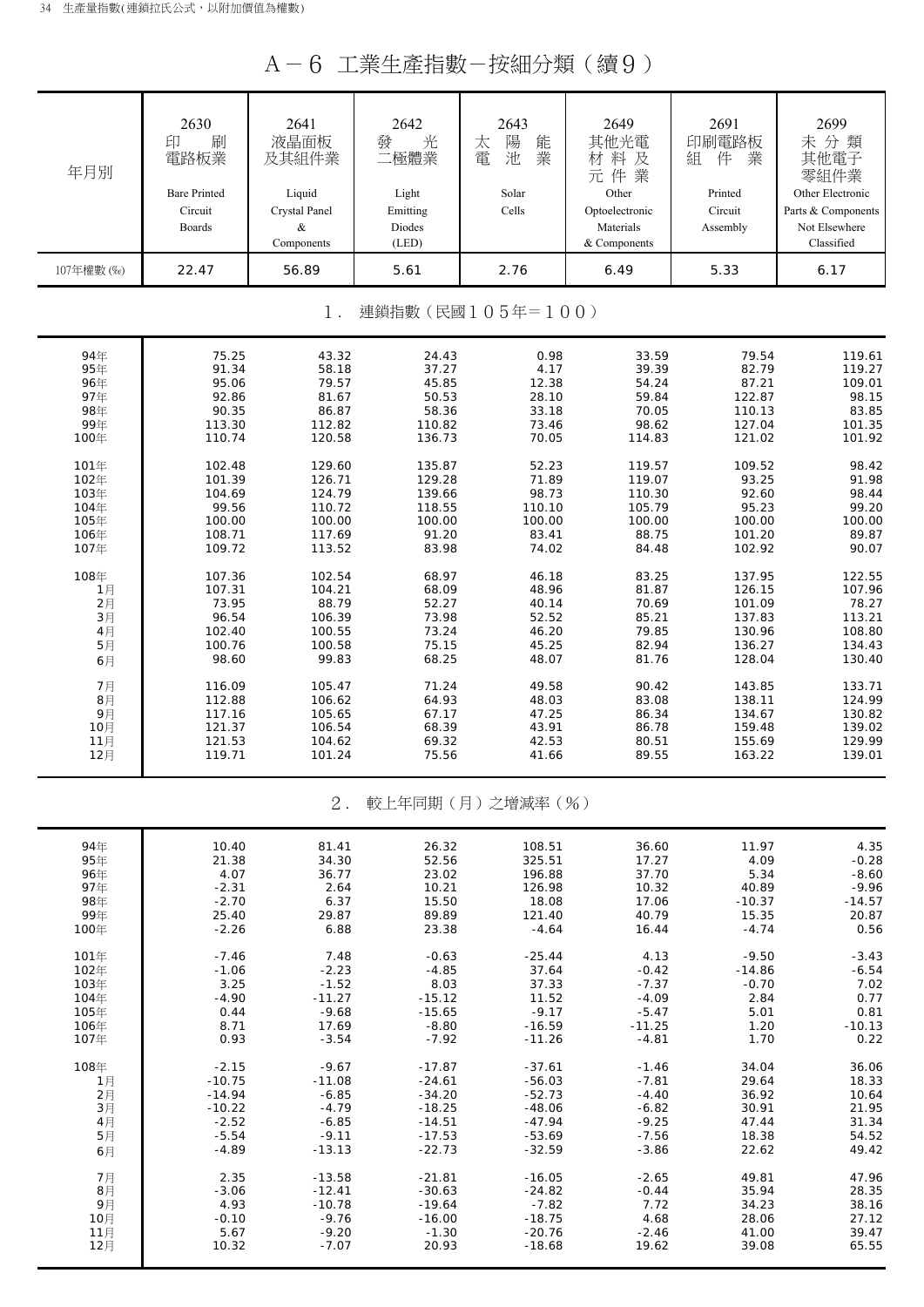| 27<br>電腦、電子<br>產品及光學<br>品<br>業<br>製<br>Computers,<br>Electronic<br>& Optical<br>Products | 2711<br>業<br>腦<br>電<br>Computers | 2712<br>顯示器及<br>終端機業<br>Monitors<br>&<br>Terminals | 2719<br>其他電腦<br>週邊設備業<br>Other Computer<br>Peripheral<br>Equipment | 2721<br>話<br>及<br>電<br>業<br>手<br>機<br>Telephones<br>&<br>Cellular<br>Phones | 2729<br>其他通訊<br>傳播設備業<br>Other<br>Communication<br>Equipment | 2730<br>視聽電子<br>產品業<br>Audio<br>& Video<br>Equipment | Period           |  |
|------------------------------------------------------------------------------------------|----------------------------------|----------------------------------------------------|--------------------------------------------------------------------|-----------------------------------------------------------------------------|--------------------------------------------------------------|------------------------------------------------------|------------------|--|
| 44.52                                                                                    | 6.52                             | 0.65                                               | 8.41                                                               | 0.07                                                                        | 7.77                                                         | 1.49                                                 | 2018 Weights (‰) |  |
| 1. Chained Indexes $(2016 = 100)$                                                        |                                  |                                                    |                                                                    |                                                                             |                                                              |                                                      |                  |  |
| 58.96                                                                                    | 102.18                           | 138.85                                             | 48.01                                                              | 390.85                                                                      | 69.54                                                        | 332.02                                               | 2005             |  |
| 55.06                                                                                    | 79.16                            | 94.84                                              | 55.53                                                              | 305.53                                                                      | 70.88                                                        | 277.57                                               | 2006             |  |
| 59.55                                                                                    | 49.73                            | 88.19                                              | 47.86                                                              | 241.12                                                                      | 75.62                                                        | 249.88                                               | 2007             |  |
| 61.91                                                                                    | 38.26                            | 62.98                                              | 59.22                                                              | 272.08                                                                      | 75.59                                                        | 136.93                                               | 2008             |  |
| 52.42                                                                                    | 28.17                            | 59.05                                              | 49.48                                                              | 169.98                                                                      | 59.77                                                        | 98.33                                                | 2009             |  |
| 80.86                                                                                    | 38.13                            | 65.96                                              | 59.25                                                              | 377.09                                                                      | 80.20                                                        | 117.87                                               | 2010             |  |
| 109.64                                                                                   | 87.35                            | 77.97                                              | 61.31                                                              | 672.65                                                                      | 79.34                                                        | 101.34                                               | 2011             |  |
| 91.37                                                                                    | 72.15                            | 78.06                                              | 68.36                                                              | 388.87                                                                      | 81.53                                                        | 100.26                                               | 2012             |  |
| 92.12                                                                                    | 73.71                            | 74.85                                              | 79.03                                                              | 330.73                                                                      | 83.57                                                        | 93.39                                                | 2013             |  |
| 101.83                                                                                   | 97.14                            | 97.24                                              | 85.87                                                              | 229.63                                                                      | 95.39                                                        | 89.60                                                | 2014             |  |
| 104.13                                                                                   | 97.39                            | 105.96                                             | 99.30                                                              | 143.12                                                                      | 102.83                                                       | 86.54                                                | 2015             |  |
| 100.00                                                                                   | 100.00                           | 100.00                                             | 100.00                                                             | 100.00                                                                      | 100.00                                                       | 100.00                                               | 2016             |  |
| 104.49                                                                                   | 122.89                           | 86.90                                              | 92.97                                                              | 84.26                                                                       | 104.11                                                       | 105.91                                               | 2017             |  |
| 116.50                                                                                   | 172.77                           | 91.74                                              | 115.42                                                             | 27.74                                                                       | 104.63                                                       | 100.85                                               | 2018             |  |
| 149.71                                                                                   | 308.71                           | 88.58                                              | 132.09                                                             | 11.01                                                                       | 142.34                                                       | 108.94                                               | 2019             |  |
| 140.56                                                                                   | 275.82                           | 98.33                                              | 141.75                                                             | 14.70                                                                       | 130.23                                                       | 130.90                                               | Jan.             |  |
| 101.04                                                                                   | 225.06                           | 57.48                                              | 88.44                                                              | 7.28                                                                        | 97.64                                                        | 72.03                                                | Feb.             |  |
| 134.66                                                                                   | 265.64                           | 97.16                                              | 121.86                                                             | 10.03                                                                       | 135.84                                                       | 105.63                                               | Mar.             |  |
| 146.74                                                                                   | 276.35                           | 108.44                                             | 131.51                                                             | 9.60                                                                        | 135.89                                                       | 97.61                                                | Apr.             |  |
| 148.90                                                                                   | 266.10                           | 94.73                                              | 142.11                                                             | 9.60                                                                        | 153.40                                                       | 108.07                                               | May              |  |
| 140.88                                                                                   | 253.32                           | 97.69                                              | 126.92                                                             | 14.04                                                                       | 139.02                                                       | 92.99                                                | June             |  |
| 159.24                                                                                   | 325.34                           | 95.23                                              | 132.21                                                             | 12.24                                                                       | 153.97                                                       | 107.72                                               | July             |  |
| 166.63                                                                                   | 332.51                           | 84.14                                              | 144.51                                                             | 9.84                                                                        | 161.32                                                       | 111.83                                               | Aug.             |  |
| 153.29                                                                                   | 310.65                           | 81.49                                              | 126.93                                                             | 10.54                                                                       | 148.73                                                       | 97.24                                                | Sep.             |  |
| 165.22                                                                                   | 364.29                           | 76.41                                              | 133.74                                                             | 13.82                                                                       | 143.43                                                       | 119.26                                               | Oct.             |  |
| 169.51                                                                                   | 408.13                           | 89.81                                              | 137.78                                                             | 10.88                                                                       | 150.36                                                       | 130.17                                               | Nov.             |  |
| 169.85                                                                                   | 401.33                           | 82.05                                              | 157.29                                                             | 9.54                                                                        | 158.20                                                       | 133.81                                               | Dec.             |  |
|                                                                                          |                                  |                                                    |                                                                    | 2. Annual Change Rate (%)                                                   |                                                              |                                                      |                  |  |
| $-0.24$                                                                                  | $-25.32$                         | $-26.73$                                           | $-6.76$                                                            | 9.66                                                                        | 4.15                                                         | 7.61                                                 | 2005             |  |
| $-6.61$                                                                                  | $-22.53$                         | $-31.70$                                           | 15.66                                                              | $-21.83$                                                                    | 1.93                                                         | $-16.40$                                             | 2006             |  |
| 8.15                                                                                     | $-37.18$                         | $-7.01$                                            | $-13.81$                                                           | $-21.08$                                                                    | 6.69                                                         | $-9.98$                                              | 2007             |  |
| 3.96                                                                                     | $-23.06$                         | $-28.59$                                           | 23.74                                                              | 12.84                                                                       | $-0.04$                                                      | $-45.20$                                             | 2008             |  |
| $-15.33$                                                                                 | $-26.37$                         | $-6.24$                                            | $-16.45$                                                           | $-37.53$                                                                    | $-20.93$                                                     | $-28.19$                                             | 2009             |  |
| 54.25                                                                                    | 35.36                            | 11.70                                              | 19.75                                                              | 121.84                                                                      | 34.18                                                        | 19.87                                                | 2010             |  |
| 35.59                                                                                    | 129.08                           | 18.21                                              | 3.48                                                               | 78.38                                                                       | $-1.07$                                                      | $-14.02$                                             | 2011             |  |
| $-16.66$                                                                                 | $-17.40$                         | 0.12                                               | 11.50                                                              | $-42.19$                                                                    | 2.76                                                         | $-1.07$                                              | 2012             |  |
| 0.82                                                                                     | 2.16                             | $-4.11$                                            | 15.61                                                              | $-14.95$                                                                    | 2.50                                                         | $-6.85$                                              | 2013             |  |
| 10.54                                                                                    | 31.79                            | 29.91                                              | 8.65                                                               | $-30.57$                                                                    | 14.14                                                        | $-4.06$                                              | 2014             |  |
| 2.26                                                                                     | 0.26                             | 8.97                                               | 15.64                                                              | $-37.67$                                                                    | 7.80                                                         | $-3.42$                                              | 2015             |  |
| $-3.97$                                                                                  | 2.68                             | $-5.62$                                            | 0.70                                                               | $-30.13$                                                                    | $-2.75$                                                      | 15.55                                                | 2016             |  |
| 4.49                                                                                     | 22.89                            | $-13.10$                                           | $-7.03$                                                            | $-15.74$                                                                    | 4.11                                                         | 5.91                                                 | 2017             |  |
| 11.49                                                                                    | 40.59                            | 5.57                                               | 24.15                                                              | $-67.08$                                                                    | 0.50                                                         | $-4.78$                                              | 2018             |  |
| 28.51                                                                                    | 78.68                            | $-3.44$                                            | 14.44                                                              | $-60.31$                                                                    | 36.04                                                        | 8.02                                                 | 2019             |  |
| 36.51                                                                                    | 80.30                            | $-0.66$                                            | 50.56                                                              | $-74.80$                                                                    | 31.75                                                        | 31.73                                                | Jan.             |  |
| 29.92                                                                                    | 113.08                           | $-14.53$                                           | 19.61                                                              | $-84.49$                                                                    | 24.60                                                        | $-11.59$                                             | Feb.             |  |
| 20.73                                                                                    | 73.60                            | 15.54                                              | 2.10                                                               | $-71.42$                                                                    | 27.54                                                        | 4.57                                                 | Mar.             |  |
| 40.03                                                                                    | 107.89                           | 28.51                                              | 27.89                                                              | $-63.87$                                                                    | 37.26                                                        | 4.06                                                 | Apr.             |  |
| 24.11                                                                                    | 69.97                            | 0.77                                               | 20.49                                                              | $-72.91$                                                                    | 38.81                                                        | 6.93                                                 | May              |  |
| 23.93                                                                                    | 70.48                            | $-3.59$                                            | 14.69                                                              | $-56.41$                                                                    | 34.68                                                        | $-4.23$                                              | June             |  |
| 36.31                                                                                    | 131.58                           | $-7.86$                                            | 24.19                                                              | $-51.74$                                                                    | 42.04                                                        | 7.61                                                 | July             |  |
| 30.77                                                                                    | 108.61                           | $-18.83$                                           | 4.98                                                               | $-42.52$                                                                    | 59.25                                                        | $-0.82$                                              | Aug.             |  |
| 25.33                                                                                    | 83.99                            | 10.14                                              | $-3.26$                                                            | 19.50                                                                       | 51.38                                                        | 0.21                                                 | Sep.             |  |
| 19.07                                                                                    | 44.99                            | $-15.18$                                           | 2.64                                                               | $-13.95$                                                                    | 29.66                                                        | 14.41                                                | Oct.             |  |
| 29.95                                                                                    | 87.00                            | $-14.07$                                           | 6.02                                                               | $-29.58$                                                                    | 25.80                                                        | 16.04                                                | Nov.             |  |
| 29.12                                                                                    | 40.66                            | $-13.79$                                           | 20.48                                                              | $-38.45$                                                                    | 30.74                                                        | 21.61                                                | Dec.             |  |

| A-6 Indexes of Industrial Production - By Detailed Industry (Cont. 9) |  |
|-----------------------------------------------------------------------|--|
|                                                                       |  |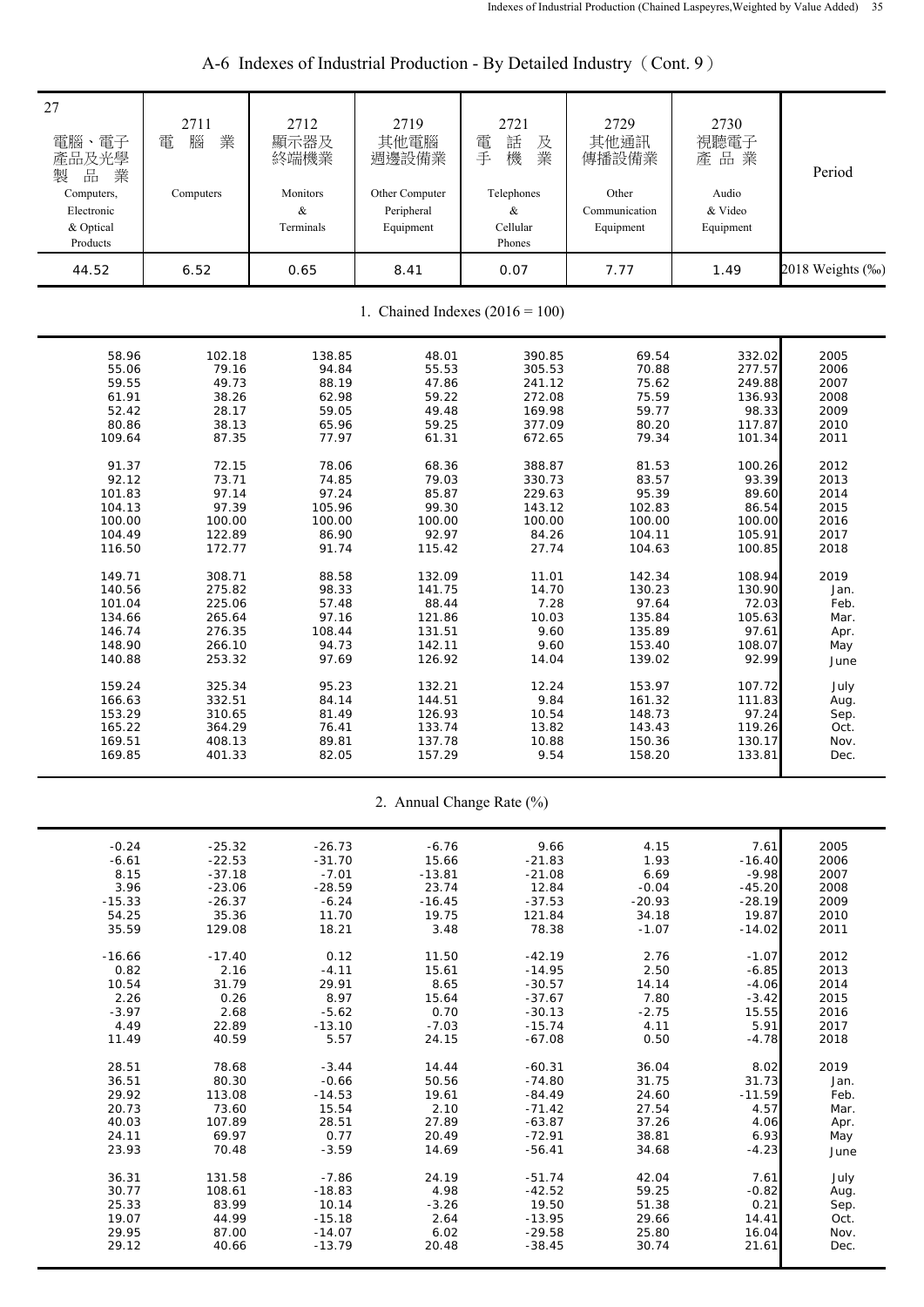A-6 工業生產指數-按細分類(續10)

| 年月別        | 2740<br>資料儲存<br>媒體業<br>Magnetic &<br>Optical Media | 2751<br>量測、導航<br>及<br>控<br>制<br>設<br>備<br>業<br>Measuring,<br>Navigating<br>& Control<br>Equipment | 2752<br>錶<br>業<br>鐘<br>Watches<br>$\&$<br>Clocks | 2760<br>輻射及電子<br>醫學設備業<br>Irradiation<br>$\&$<br>Electromedical<br>Equipment | 2771<br>照相機業<br>Cameras | 2779<br>其他光學<br>器及<br>儀<br>設備業<br>Other Optical<br>Instruments<br>&<br>Equipment | 28<br>電力設備<br>及設備業<br>Electrical<br>Equipment |
|------------|----------------------------------------------------|---------------------------------------------------------------------------------------------------|--------------------------------------------------|------------------------------------------------------------------------------|-------------------------|----------------------------------------------------------------------------------|-----------------------------------------------|
| 107年權數 (%) | 0.91                                               | 6.71                                                                                              | 0.66                                             | 0.48                                                                         | 1.06                    | 9.80                                                                             | 16.61                                         |
|            |                                                    | $1$ .                                                                                             |                                                  | 連鎖指數(民國105年=100)                                                             |                         |                                                                                  |                                               |
| 94年        | 209.26                                             | 28.50                                                                                             | 73.17                                            | 32.89                                                                        | 23.98                   | 30.36                                                                            | 117.97                                        |
| 95年        | 235.65                                             | 30.10                                                                                             | 65.26                                            | 34.28                                                                        | 19.47                   | 28.15                                                                            | 109.69                                        |
| 96年        | 228.33                                             | 65.86                                                                                             | 57.96                                            | 33.76                                                                        | 20.66                   | 19.30                                                                            | 102.40                                        |
| 97年        | 205.52                                             | 75.70                                                                                             | 47.47                                            | 40.65                                                                        | 25.10                   | 27.27                                                                            | 96.71                                         |
| 98年        | 210.61                                             | 70.14                                                                                             | 38.02                                            | 51.47                                                                        | 38.61                   | 23.72                                                                            | 81.10                                         |
| 99年        | 219.12                                             | 99.89                                                                                             | 40.92                                            | 64.37                                                                        | 93.07                   | 37.26                                                                            | 98.18                                         |
| 100年       | 179.11                                             | 98.04                                                                                             | 43.39                                            | 77.01                                                                        | 155.50                  | 55.82                                                                            | 92.94                                         |
| 101年       | 164.55                                             | 92.97                                                                                             | 37.33                                            | 98.47                                                                        | 185.25                  | 64.24                                                                            | 92.40                                         |
| 102年       | 140.04                                             | 94.47                                                                                             | 32.85                                            | 94.15                                                                        | 163.68                  | 80.83                                                                            | 91.65                                         |
| 103年       | 156.07                                             | 102.97                                                                                            | 60.46                                            | 93.23                                                                        | 115.76                  | 111.07                                                                           | 96.33                                         |
| 104年       | 141.58                                             | 95.78                                                                                             | 72.89                                            | 91.50                                                                        | 107.65                  | 117.36                                                                           | 98.19                                         |
| 105年       | 100.00                                             | 100.00                                                                                            | 100.00                                           | 100.00                                                                       | 100.00                  | 100.00                                                                           | 100.00                                        |
| 106年       | 78.94                                              | 105.65                                                                                            | 79.46                                            | 92.74                                                                        | 103.66                  | 115.07                                                                           | 97.94                                         |
| 107年       | 78.64                                              | 116.97                                                                                            | 92.46                                            | 122.89                                                                       | 103.85                  | 116.15                                                                           | 100.47                                        |
| 108年       | 65.94                                              | 135.94                                                                                            | 120.57                                           | 142.70                                                                       | 85.45                   | 145.27                                                                           | 97.54                                         |
| 1月         | 69.10                                              | 120.60                                                                                            | 113.46                                           | 153.08                                                                       | 91.98                   | 125.43                                                                           | 104.93                                        |
| 2月         | 48.61                                              | 98.16                                                                                             | 75.10                                            | 116.30                                                                       | 61.38                   | 84.49                                                                            | 72.81                                         |
| 3月         | 70.35                                              | 125.49                                                                                            | 99.55                                            | 135.64                                                                       | 94.15                   | 118.36                                                                           | 98.22                                         |
| 4月         | 76.77                                              | 130.21                                                                                            | 70.21                                            | 159.75                                                                       | 88.53                   | 158.35                                                                           | 98.30                                         |
| 5月         | 75.86                                              | 134.75                                                                                            | 117.03                                           | 165.58                                                                       | 94.92                   | 139.50                                                                           | 99.77                                         |
| 6月         | 65.65                                              | 171.07                                                                                            | 114.59                                           | 132.51                                                                       | 83.47                   | 116.76                                                                           | 90.92                                         |
| 7月         | 69.50                                              | 150.23                                                                                            | 115.17                                           | 135.89                                                                       | 102.49                  | 158.75                                                                           | 105.41                                        |
| 8月         | 57.81                                              | 157.20                                                                                            | 120.92                                           | 165.95                                                                       | 86.02                   | 169.18                                                                           | 95.34                                         |
| 9月         | 61.39                                              | 137.52                                                                                            | 136.08                                           | 116.54                                                                       | 77.16                   | 162.52                                                                           | 90.43                                         |
| 10月        | 64.62                                              | 129.40                                                                                            | 144.14                                           | 161.74                                                                       | 85.10                   | 189.18                                                                           | 103.55                                        |
| 11月        | 61.82                                              | 133.71                                                                                            | 153.65                                           | 119.07                                                                       | 85.40                   | 175.05                                                                           | 100.89                                        |
| 12月        | 69.76                                              | 142.88                                                                                            | 186.97                                           | 150.29                                                                       | 74.81                   | 145.63                                                                           | 109.86                                        |
|            |                                                    | $2$ .                                                                                             |                                                  | 較上年同期(月)之增減率(%)                                                              |                         |                                                                                  |                                               |
| 94年        | 11.42                                              | 17.62                                                                                             | $-29.75$                                         | 34.14                                                                        | $-32.72$                | 5.71                                                                             | $-6.64$                                       |
| 95年        | 12.61                                              | 5.61                                                                                              | $-10.81$                                         | 4.23                                                                         | $-18.81$                | $-7.28$                                                                          | $-7.02$                                       |
| 96年        | $-3.11$                                            | 118.80                                                                                            | $-11.19$                                         | $-1.52$                                                                      | 6.11                    | $-31.44$                                                                         | $-6.65$                                       |
| 97年        | $-9.99$                                            | 14.94                                                                                             | $-18.10$                                         | 20.41                                                                        | 21.49                   | 41.30                                                                            | $-5.56$                                       |
| 98年        | 2.48                                               | $-7.34$                                                                                           | $-19.91$                                         | 26.62                                                                        | 53.82                   | $-13.02$                                                                         | $-16.14$                                      |
| 99年        | 4.04                                               | 42.42                                                                                             | 7.63                                             | 25.06                                                                        | 141.05                  | 57.08                                                                            | 21.06                                         |
| 100年       | $-18.26$                                           | $-1.85$                                                                                           | 6.04                                             | 19.64                                                                        | 67.08                   | 49.81                                                                            | $-5.34$                                       |
| 101年       | $-8.13$                                            | $-5.17$                                                                                           | $-13.97$                                         | 27.87                                                                        | 19.13                   | 15.08                                                                            | $-0.58$                                       |
| 102年       | $-14.90$                                           | 1.61                                                                                              | $-12.00$                                         | $-4.39$                                                                      | $-11.64$                | 25.83                                                                            | $-0.81$                                       |
| 103年       | 11.45                                              | 9.00                                                                                              | 84.05                                            | $-0.98$                                                                      | $-29.28$                | 37.41                                                                            | 5.11                                          |
| 104年       | $-9.28$                                            | $-6.98$                                                                                           | 20.56                                            | $-1.86$                                                                      | $-7.01$                 | 5.66                                                                             | 1.93                                          |
| 105年       | $-29.37$                                           | 4.41                                                                                              | 37.19                                            | 9.29                                                                         | $-7.11$                 | $-14.79$                                                                         | 1.84                                          |
| 106年       | $-21.06$                                           | 5.65                                                                                              | $-20.54$                                         | $-7.26$                                                                      | 3.66                    | 15.07                                                                            | $-2.06$                                       |
| 107年       | $-0.38$                                            | 10.71                                                                                             | 16.36                                            | 32.51                                                                        | 0.18                    | 0.94                                                                             | 2.58                                          |
| 108年       | $-16.15$                                           | 16.22                                                                                             | 30.40                                            | 16.12                                                                        | $-17.72$                | 25.07                                                                            | $-2.92$                                       |
| 1月         | $-14.11$                                           | 32.69                                                                                             | 70.05                                            | 40.94                                                                        | $-5.20$                 | 14.45                                                                            | $-0.94$                                       |
| 2月         | $-13.01$                                           | 28.75                                                                                             | 68.54                                            | 24.77                                                                        | $-26.76$                | 13.62                                                                            | 4.40                                          |
| 3月         | $-13.19$                                           | 6.06                                                                                              | 9.36                                             | 7.78                                                                         | $-27.20$                | 30.01                                                                            | $-12.47$                                      |
| 4月         | 5.44                                               | 17.05                                                                                             | 9.40                                             | 49.37                                                                        | $-11.26$                | 47.84                                                                            | 0.80                                          |
| 5月         | $-14.43$                                           | 10.47                                                                                             | 84.59                                            | 16.43                                                                        | $-19.32$                | 10.30                                                                            | $-6.35$                                       |
| 6月         | $-19.78$                                           | 34.46                                                                                             | 46.03                                            | 13.92                                                                        | $-28.15$                | 4.20                                                                             | $-7.28$                                       |
| 7月         | $-15.02$                                           | 20.11                                                                                             | 28.31                                            | 9.81                                                                         | $-11.16$                | 21.26                                                                            | 2.61                                          |
| 8月         | $-30.51$                                           | 29.91                                                                                             | 37.35                                            | 19.38                                                                        | $-18.90$                | 17.01                                                                            | $-10.23$                                      |
| 9月         | $-23.63$                                           | 21.38                                                                                             | 10.45                                            | $-17.55$                                                                     | $-22.99$                | 20.49                                                                            | $-3.30$                                       |
| 10月        | $-13.86$                                           | $-5.38$                                                                                           | 23.57                                            | 34.94                                                                        | $-16.36$                | 25.24                                                                            | $-1.22$                                       |
| 11月        | $-22.75$                                           | 8.50                                                                                              | 21.16                                            | $-11.20$                                                                     | $-9.89$                 | 41.06                                                                            | $-2.90$                                       |
| 12月        | $-15.52$                                           | 3.30                                                                                              | 19.35                                            | 21.71                                                                        | $-11.29$                | 66.09                                                                            | 5.14                                          |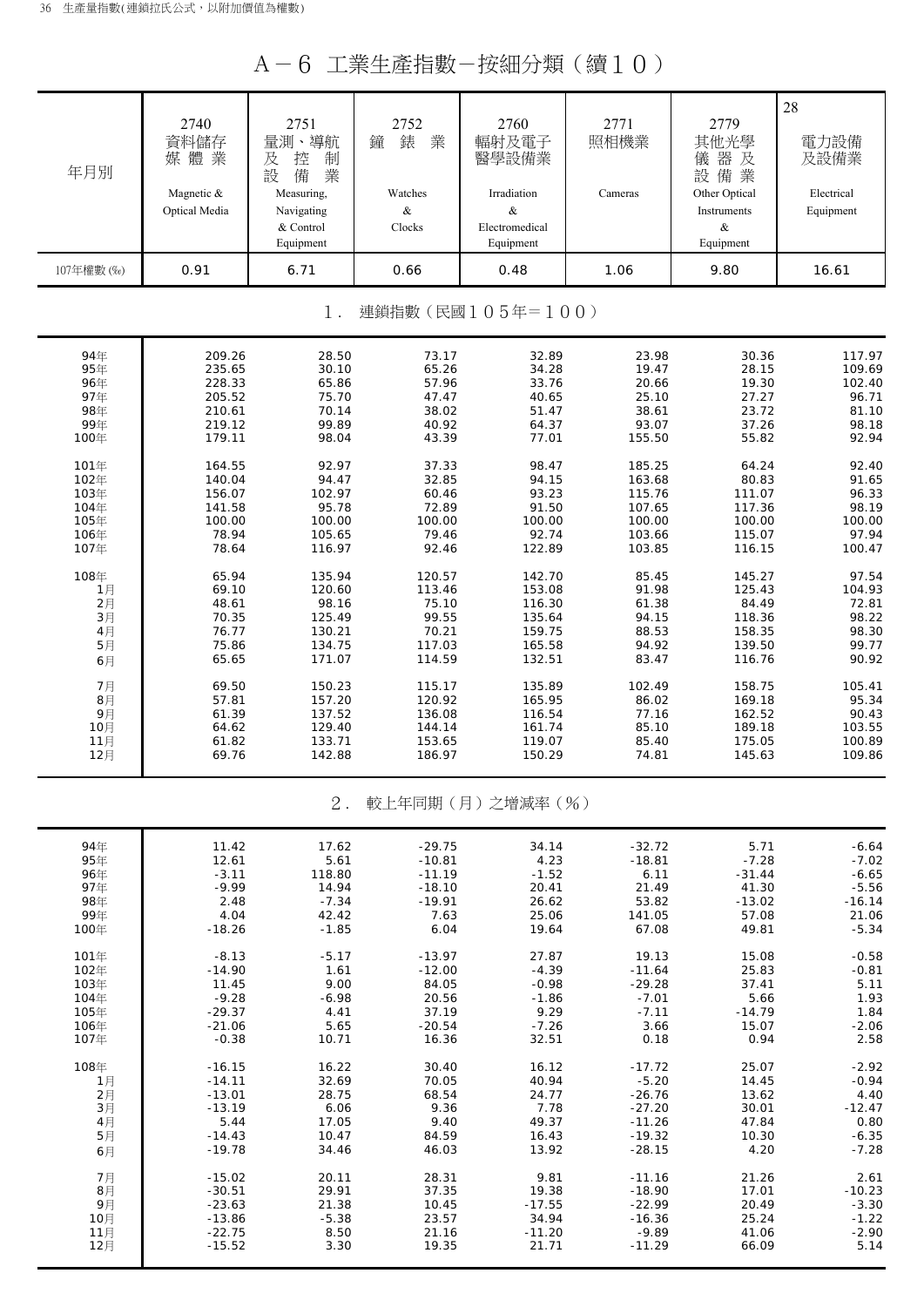| 2810<br>發電、輸<br>電及配電<br>機械業<br>Power Generation,<br>Transmission<br>& Distribution<br>Machinery | 2820<br>業<br>池<br>電<br><b>Batteries</b> | 2831<br>線<br>電<br>及<br>業<br>纜<br>電<br>Electric<br>Wires<br>& Cables | 2832<br>配<br>線<br>器<br>業<br>材<br>Wiring<br>Devices | 2841<br>電燈泡<br>及燈管業<br>Light<br><b>Bulbs</b><br>& Tubes | 2842<br>照<br>明<br>器<br>業<br>具<br>Lighting<br>Fixture | 2851<br>家用空調<br>器具業<br>Domestic<br>Air-conditioning<br>Equipment | Period           |
|-------------------------------------------------------------------------------------------------|-----------------------------------------|---------------------------------------------------------------------|----------------------------------------------------|---------------------------------------------------------|------------------------------------------------------|------------------------------------------------------------------|------------------|
| 2.93                                                                                            | 1.82                                    | 3.29                                                                | 0.57                                               | 0.04                                                    | 0.78                                                 | 0.97                                                             | 2018 Weights (‰) |
|                                                                                                 |                                         |                                                                     |                                                    | 1. Chained Indexes $(2016 = 100)$                       |                                                      |                                                                  |                  |
| 99.03                                                                                           | 337.86                                  | 132.92                                                              | 104.52                                             | 89.96                                                   | 64.95                                                | 74.82                                                            | 2005             |
| 101.48                                                                                          | 215.11                                  | 132.60                                                              | 94.44                                              | 88.81                                                   | 66.20                                                | 81.61                                                            | 2006             |
| 100.76                                                                                          | 140.94                                  | 122.98                                                              | 92.25                                              | 77.31                                                   | 73.15                                                | 67.34                                                            | 2007             |
| 99.69                                                                                           | 135.54                                  | 115.47                                                              | 83.59                                              | 56.81                                                   | 70.13                                                | 62.80                                                            | 2008             |
| 80.49                                                                                           | 96.36                                   | 101.27                                                              | 67.63                                              | 46.16                                                   | 62.35                                                | 74.22                                                            | 2009             |
| 95.94                                                                                           | 89.48                                   | 106.55                                                              | 81.48                                              | 84.16                                                   | 71.45                                                | 107.50                                                           | 2010             |
| 92.60                                                                                           | 83.76                                   | 99.93                                                               | 87.45                                              | 81.33                                                   | 71.19                                                | 94.22                                                            | 2011             |
| 92.00                                                                                           | 83.46                                   | 97.82                                                               | 87.81                                              | 91.65                                                   | 67.95                                                | 118.44                                                           | 2012             |
| 99.13                                                                                           | 78.51                                   | 94.83                                                               | 91.30                                              | 109.39                                                  | 70.67                                                | 97.91                                                            | 2013             |
| 102.08                                                                                          | 84.32                                   | 98.34                                                               | 98.28                                              | 114.79                                                  | 80.55                                                | 114.18                                                           | 2014             |
| 103.16                                                                                          | 90.00                                   | 97.76                                                               | 97.48                                              | 149.63                                                  | 85.59                                                | 120.56                                                           | 2015             |
| 100.00                                                                                          | 100.00                                  | 100.00                                                              | 100.00                                             | 100.00                                                  | 100.00                                               | 100.00                                                           | 2016             |
| 102.52                                                                                          | 89.56                                   | 98.19                                                               | 99.05                                              | 50.08                                                   | 101.95                                               | 101.86                                                           | 2017             |
| 109.62                                                                                          | 93.73                                   | 99.00                                                               | 98.91                                              | 29.78                                                   | 99.45                                                | 99.78                                                            | 2018             |
| 106.38                                                                                          | 91.23                                   | 91.29                                                               | 99.06                                              | 22.58                                                   | 84.23                                                | 101.05                                                           | 2019             |
| 114.56                                                                                          | 98.99                                   | 98.01                                                               | 101.25                                             | 29.85                                                   | 83.45                                                | 112.64                                                           | Jan.             |
| 80.59                                                                                           | 76.72                                   | 66.34                                                               | 65.58                                              | 10.39                                                   | 51.29                                                | 92.18                                                            | Feb.             |
| 103.51                                                                                          | 92.81                                   | 94.77                                                               | 107.90                                             | 25.21                                                   | 81.96                                                | 137.23                                                           | Mar.             |
| 92.59                                                                                           | 98.52                                   | 91.73                                                               | 96.71                                              | 32.19                                                   | 82.89                                                | 145.33                                                           | Apr.             |
| 99.27                                                                                           | 88.39                                   | 95.18                                                               | 105.90                                             | 28.61                                                   | 97.55                                                | 123.56                                                           | May              |
| 96.51                                                                                           | 92.52                                   | 82.59                                                               | 99.29                                              | 26.00                                                   | 103.80                                               | 83.23                                                            | June             |
| 113.44                                                                                          | 97.94                                   | 95.50                                                               | 105.29                                             | 29.15                                                   | 94.79                                                | 98.19                                                            | July             |
| 98.06                                                                                           | 98.83                                   | 95.20                                                               | 96.08                                              | 13.57                                                   | 72.69                                                | 72.89                                                            | Aug.             |
| 95.82                                                                                           | 90.79                                   | 89.45                                                               | 99.06                                              | 16.03                                                   | 66.64                                                | 58.36                                                            | Sep.             |
| 115.99                                                                                          | 92.14                                   | 98.76                                                               | 97.42                                              | 16.91                                                   | 98.11                                                | 90.74                                                            | Oct.             |
| 121.22                                                                                          | 82.04                                   | 94.93                                                               | 104.38                                             | 17.81                                                   | 91.03                                                | 88.26                                                            | Nov.             |
| 145.01                                                                                          | 85.03                                   | 93.07                                                               | 109.88                                             | 25.27                                                   | 86.61                                                | 110.04                                                           | Dec.             |
|                                                                                                 |                                         |                                                                     |                                                    | 2. Annual Change Rate (%)                               |                                                      |                                                                  |                  |
| $-7.51$                                                                                         | $-7.15$                                 | $-4.85$                                                             | 0.42                                               | $-8.40$                                                 | $-20.06$                                             | $-17.27$                                                         | 2005             |
| 2.47                                                                                            | $-36.33$                                | $-0.24$                                                             | $-9.64$                                            | $-1.28$                                                 | 1.92                                                 | 9.08                                                             | 2006             |
| $-0.71$                                                                                         | $-34.48$                                | $-7.25$                                                             | $-2.32$                                            | $-12.95$                                                | 10.50                                                | $-17.49$                                                         | 2007             |
| $-1.06$                                                                                         | $-3.83$                                 | $-6.11$                                                             | $-9.39$                                            | $-26.52$                                                | $-4.13$                                              | $-6.74$                                                          | 2008             |
| $-19.26$                                                                                        | $-28.91$                                | $-12.30$                                                            | $-19.09$                                           | $-18.75$                                                | $-11.09$                                             | 18.18                                                            | 2009             |
| 19.19                                                                                           | $-7.14$                                 | 5.21                                                                | 20.48                                              | 82.32                                                   | 14.60                                                | 44.84                                                            | 2010             |
| $-3.48$                                                                                         | $-6.39$                                 | $-6.21$                                                             | 7.33                                               | $-3.36$                                                 | $-0.36$                                              | $-12.35$                                                         | 2011             |
| $-0.65$                                                                                         | $-0.36$                                 | $-2.11$                                                             | 0.41                                               | 12.69                                                   | $-4.55$                                              | 25.71                                                            | 2012             |
| 7.75                                                                                            | $-5.93$                                 | $-3.06$                                                             | 3.97                                               | 19.36                                                   | 4.00                                                 | $-17.33$                                                         | 2013             |
| 2.98                                                                                            | 7.40                                    | 3.70                                                                | 7.65                                               | 4.94                                                    | 13.98                                                | 16.62                                                            | 2014             |
| 1.06                                                                                            | 6.74                                    | $-0.59$                                                             | $-0.81$                                            | 30.35                                                   | 6.26                                                 | 5.59                                                             | 2015             |
| $-3.06$                                                                                         | 11.11                                   | 2.29                                                                | 2.59                                               | $-33.17$                                                | 16.84                                                | $-17.05$                                                         | 2016             |
| 2.52                                                                                            | $-10.44$                                | $-1.81$                                                             | $-0.95$                                            | $-49.92$                                                | 1.95                                                 | 1.86                                                             | 2017             |
| 6.93                                                                                            | 4.66                                    | 0.82                                                                | $-0.14$                                            | $-40.54$                                                | $-2.45$                                              | $-2.04$                                                          | 2018             |
| $-2.96$                                                                                         | $-2.67$                                 | $-7.79$                                                             | 0.15                                               | $-24.18$                                                | $-15.30$                                             | 1.27                                                             | 2019             |
| 1.61                                                                                            | 5.58                                    | $-11.63$                                                            | 2.57                                               | $-43.12$                                                | $-7.66$                                              | 6.54                                                             | Jan.             |
| 13.57                                                                                           | 36.54                                   | 1.86                                                                | $-5.98$                                            | $-66.05$                                                | $-35.22$                                             | $-2.32$                                                          | Feb.             |
| $-21.15$                                                                                        | $-16.31$                                | $-9.48$                                                             | $-6.73$                                            | $-6.94$                                                 | $-20.19$                                             | $-6.99$                                                          | Mar.             |
| 2.99                                                                                            | 17.30                                   | $-6.22$                                                             | 0.33                                               | $-9.45$                                                 | $-11.70$                                             | 0.67                                                             | Apr.             |
| $-8.83$                                                                                         | $-14.65$                                | $-7.26$                                                             | $-4.76$                                            | $-26.21$                                                | $-13.16$                                             | $-14.30$                                                         | May              |
| $-5.23$                                                                                         | 3.02                                    | $-14.70$                                                            | $-4.38$                                            | 9.29                                                    | 12.02                                                | $-29.14$                                                         | June             |
| 9.67                                                                                            | 0.95                                    | $-9.65$                                                             | 1.69                                               | 19.47                                                   | $-28.38$                                             | 10.13                                                            | July             |
| $-21.88$                                                                                        | $-5.59$                                 | $-6.48$                                                             | $-10.15$                                           | $-46.45$                                                | $-35.33$                                             | $-1.07$                                                          | Aug.             |
| $-16.20$                                                                                        | 18.37                                   | $-8.57$                                                             | 15.70                                              | $-27.00$                                                | $-22.61$                                             | 12.71                                                            | Sep.             |
| $-2.66$                                                                                         | $-3.31$                                 | $-9.38$                                                             | 2.35                                               | $-37.04$                                                | $-5.61$                                              | 19.68                                                            | Oct.             |
| 8.08                                                                                            | $-18.98$                                | $-9.56$                                                             | 1.42                                               | $-40.65$                                                | $-5.70$                                              | 21.19                                                            | Nov.             |
| 15.87                                                                                           | $-23.81$                                | 2.53                                                                | 13.08                                              | 22.91                                                   | $-4.73$                                              | 36.75                                                            | Dec.             |

# A-6 Indexes of Industrial Production - By Detailed Industry (Cont. 10)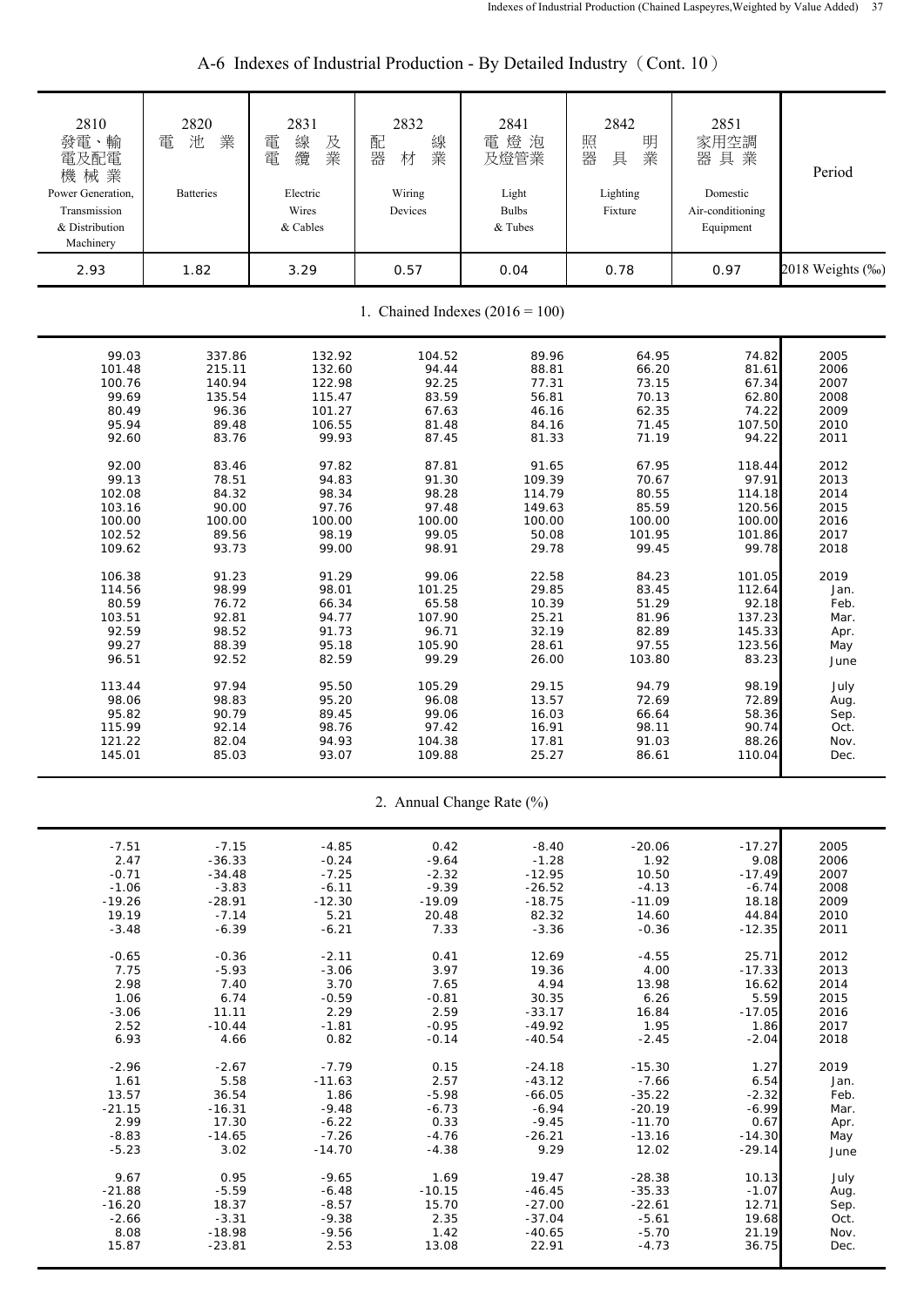A-6 工業生產指數-按細分類(續11)

| 年月別        | 2859<br>其他家用<br>電器業<br>Other<br>Domestic<br>Appliances | 2890<br>其<br>他<br>電力設備<br>及配備業<br>Other<br>Electrical<br>Equipment | 29<br>機<br>械<br>設<br>業<br>備<br>Machinery<br>$\&$<br>Equipment | 2912<br>金屬切削<br>工具機業<br>Machine Tool<br>(Metal Cutting<br>Types) | 2919<br>其他金屬<br>加工用<br>機械設備業<br>Other<br>Metalworking<br>Machinery | 2921<br>農用及林用<br>機械設備業<br>Agricultural<br>$\&$<br>Forestry<br>Machinery | 2922<br>採<br>礦<br>及<br>營<br>造<br>用<br>機械設備業<br>Machinery<br>for Mining,<br>Quarrying &<br>Construction |
|------------|--------------------------------------------------------|--------------------------------------------------------------------|---------------------------------------------------------------|------------------------------------------------------------------|--------------------------------------------------------------------|-------------------------------------------------------------------------|--------------------------------------------------------------------------------------------------------|
| 107年權數 (%) | 1.46                                                   | 4.74                                                               | 41.02                                                         | 4.91                                                             | 1.70                                                               | 0.21                                                                    | 0.05                                                                                                   |
|            |                                                        | $1$ .                                                              |                                                               | 連鎖指數(民國105年=100)                                                 |                                                                    |                                                                         |                                                                                                        |
| 94年        | 115.70                                                 | 102.38                                                             | 90.06                                                         | 117.63                                                           | 97.01                                                              | 70.50                                                                   | 110.04                                                                                                 |
| 95年        | 101.51                                                 | 100.41                                                             | 94.14                                                         | 125.45                                                           | 99.41                                                              | 69.23                                                                   | 97.33                                                                                                  |
| 96年        | 97.92                                                  | 101.47                                                             | 103.00                                                        | 142.47                                                           | 115.90                                                             | 61.55                                                                   | 102.04                                                                                                 |
| 97年        | 86.56                                                  | 95.21                                                              | 97.11                                                         | 135.08                                                           | 110.90                                                             | 65.10                                                                   | 131.77                                                                                                 |
| 98年        | 78.69                                                  | 76.33                                                              | 66.24                                                         | 59.39                                                            | 66.46                                                              | 66.67                                                                   | 73.18                                                                                                  |
| 99年        | 84.64                                                  | 104.51                                                             | 103.52                                                        | 120.23                                                           | 108.90                                                             | 86.63                                                                   | 112.96                                                                                                 |
| 100年       | 83.25                                                  | 97.61                                                              | 109.94                                                        | 143.62                                                           | 113.59                                                             | 93.97                                                                   | 113.45                                                                                                 |
| 101年       | 94.27                                                  | 91.24                                                              | 103.34                                                        | 135.35                                                           | 126.61                                                             | 108.69                                                                  | 107.83                                                                                                 |
| 102年       | 92.56                                                  | 91.02                                                              | 99.03                                                         | 111.70                                                           | 94.49                                                              | 98.89                                                                   | 108.42                                                                                                 |
| 103年       | 93.97                                                  | 95.00                                                              | 107.52                                                        | 125.77                                                           | 116.88                                                             | 110.41                                                                  | 114.21                                                                                                 |
| 104年       | 96.90                                                  | 95.48                                                              | 106.11                                                        | 113.93                                                           | 98.13                                                              | 100.63                                                                  | 104.21                                                                                                 |
| 105年       | 100.00                                                 | 100.00                                                             | 100.00                                                        | 100.00                                                           | 100.00                                                             | 100.00                                                                  | 100.00                                                                                                 |
| 106年       | 93.56                                                  | 99.06                                                              | 110.86                                                        | 120.35                                                           | 95.00                                                              | 106.81                                                                  | 112.21                                                                                                 |
| 107年       | 99.66                                                  | 101.08                                                             | 119.98                                                        | 127.12                                                           | 88.73                                                              | 101.51                                                                  | 114.80                                                                                                 |
| 108年       | 101.77                                                 | 100.89                                                             | 103.49                                                        | 97.85                                                            | 76.73                                                              | 103.97                                                                  | 141.76                                                                                                 |
| 1月         | 117.93                                                 | 106.52                                                             | 114.26                                                        | 113.32                                                           | 97.00                                                              | 91.02                                                                   | 158.94                                                                                                 |
| 2月         | 66.97                                                  | 74.85                                                              | 80.41                                                         | 80.25                                                            | 50.70                                                              | 57.19                                                                   | 88.33                                                                                                  |
| 3月         | 84.62                                                  | 98.86                                                              | 105.96                                                        | 105.22                                                           | 70.81                                                              | 107.54                                                                  | 120.24                                                                                                 |
| 4月         | 99.97                                                  | 99.70                                                              | 108.39                                                        | 107.28                                                           | 76.44                                                              | 121.87                                                                  | 103.11                                                                                                 |
| 5月         | 103.82                                                 | 102.68                                                             | 111.65                                                        | 111.81                                                           | 81.48                                                              | 115.98                                                                  | 146.83                                                                                                 |
| 6月         | 91.97                                                  | 92.22                                                              | 106.07                                                        | 101.66                                                           | 78.11                                                              | 94.89                                                                   | 162.02                                                                                                 |
| 7月         | 106.80                                                 | 115.15                                                             | 106.03                                                        | 103.68                                                           | 74.13                                                              | 110.49                                                                  | 156.65                                                                                                 |
| 8月         | 101.44                                                 | 100.48                                                             | 102.93                                                        | 96.23                                                            | 71.87                                                              | 93.03                                                                   | 147.68                                                                                                 |
| 9月         | 96.88                                                  | 96.90                                                              | 95.81                                                         | 88.50                                                            | 74.79                                                              | 120.73                                                                  | 156.62                                                                                                 |
| 10月        | 115.99                                                 | 106.68                                                             | 101.85                                                        | 87.93                                                            | 84.04                                                              | 111.35                                                                  | 156.89                                                                                                 |
| 11月        | 116.42                                                 | 101.92                                                             | 98.19                                                         | 88.22                                                            | 68.99                                                              | 95.69                                                                   | 156.11                                                                                                 |
| 12月        | 118.40                                                 | 114.77                                                             | 110.32                                                        | 90.15                                                            | 92.34                                                              | 127.88                                                                  | 147.72                                                                                                 |
|            |                                                        | $2$ .                                                              |                                                               | 較上年同期(月)之增減率(%)                                                  |                                                                    |                                                                         |                                                                                                        |
| 94年        | $-1.72$                                                | $-5.63$                                                            | 4.09                                                          | 4.05                                                             | 0.63                                                               | $-0.44$                                                                 | $-10.61$                                                                                               |
| 95年        | $-12.26$                                               | $-1.92$                                                            | 4.53                                                          | 6.65                                                             | 2.47                                                               | $-1.80$                                                                 | $-11.55$                                                                                               |
| 96年        | $-3.54$                                                | 1.06                                                               | 9.41                                                          | 13.57                                                            | 16.59                                                              | $-11.09$                                                                | 4.84                                                                                                   |
| 97年        | $-11.60$                                               | $-6.17$                                                            | $-5.72$                                                       | $-5.19$                                                          | $-4.31$                                                            | 5.77                                                                    | 29.14                                                                                                  |
| 98年        | $-9.09$                                                | $-19.83$                                                           | $-31.79$                                                      | $-56.03$                                                         | $-40.07$                                                           | 2.41                                                                    | $-44.46$                                                                                               |
| 99年        | 7.56                                                   | 36.92                                                              | 56.28                                                         | 102.44                                                           | 63.86                                                              | 29.94                                                                   | 54.36                                                                                                  |
| 100年       | $-1.64$                                                | $-6.60$                                                            | 6.20                                                          | 19.45                                                            | 4.31                                                               | 8.47                                                                    | 0.43                                                                                                   |
| 101年       | 13.24                                                  | $-6.53$                                                            | $-6.00$                                                       | $-5.76$                                                          | 11.46                                                              | 15.66                                                                   | $-4.95$                                                                                                |
| 102年       | $-1.81$                                                | $-0.24$                                                            | $-4.17$                                                       | $-17.47$                                                         | $-25.37$                                                           | $-9.02$                                                                 | 0.55                                                                                                   |
| 103年       | 1.52                                                   | 4.37                                                               | 8.57                                                          | 12.60                                                            | 23.70                                                              | 11.65                                                                   | 5.34                                                                                                   |
| 104年       | 3.12                                                   | 0.51                                                               | $-1.31$                                                       | $-9.41$                                                          | $-16.04$                                                           | $-8.86$                                                                 | $-8.76$                                                                                                |
| 105年       | 3.20                                                   | 4.73                                                               | $-5.76$                                                       | $-12.23$                                                         | 1.91                                                               | $-0.63$                                                                 | $-4.04$                                                                                                |
| 106年       | $-6.44$                                                | $-0.94$                                                            | 10.86                                                         | 20.35                                                            | $-5.00$                                                            | 6.81                                                                    | 12.21                                                                                                  |
| 107年       | 6.52                                                   | 2.04                                                               | 8.23                                                          | 5.63                                                             | $-6.60$                                                            | $-4.96$                                                                 | 2.31                                                                                                   |
| 108年       | 2.12                                                   | $-0.19$                                                            | $-13.74$                                                      | $-23.03$                                                         | $-13.52$                                                           | 2.42                                                                    | 23.48                                                                                                  |
| 1月         | $-2.81$                                                | 3.11                                                               | $-1.27$                                                       | $-8.47$                                                          | 9.35                                                               | $-8.61$                                                                 | 50.16                                                                                                  |
| 2月         | $-13.25$                                               | 8.23                                                               | $-8.83$                                                       | $-6.42$                                                          | $-20.93$                                                           | $-30.76$                                                                | 44.45                                                                                                  |
| 3月         | $-8.62$                                                | $-8.91$                                                            | $-17.32$                                                      | $-24.67$                                                         | $-24.88$                                                           | $-21.97$                                                                | $-14.80$                                                                                               |
| 4月         | 5.39                                                   | $-0.40$                                                            | $-5.18$                                                       | $-15.40$                                                         | $-4.77$                                                            | 33.89                                                                   | $-22.14$                                                                                               |
| 5月         | 2.31                                                   | 0.15                                                               | $-15.17$                                                      | $-23.99$                                                         | $-13.02$                                                           | 15.28                                                                   | 38.28                                                                                                  |
| 6月         | $-0.83$                                                | $-7.20$                                                            | $-18.61$                                                      | $-23.19$                                                         | $-18.58$                                                           | $-9.62$                                                                 | 47.92                                                                                                  |
| 7月         | 10.17                                                  | 10.95                                                              | $-14.43$                                                      | $-24.97$                                                         | $-17.82$                                                           | $-2.67$                                                                 | 46.16                                                                                                  |
| 8月         | 0.62                                                   | $-6.68$                                                            | $-17.94$                                                      | $-30.44$                                                         | $-17.38$                                                           | $-29.79$                                                                | 15.11                                                                                                  |
| 9月         | 3.69                                                   | $-0.91$                                                            | $-16.18$                                                      | $-24.67$                                                         | $-18.08$                                                           | 36.16                                                                   | 20.27                                                                                                  |
| 10月        | 5.57                                                   | 1.52                                                               | $-18.11$                                                      | $-32.16$                                                         | $-4.91$                                                            | 39.38                                                                   | 41.08                                                                                                  |
| 11月        | $-0.19$                                                | $-2.80$                                                            | $-19.58$                                                      | $-26.69$                                                         | $-19.16$                                                           | 16.14                                                                   | 19.90                                                                                                  |
| 12月        | 20.77                                                  | 3.63                                                               | $-9.03$                                                       | $-28.44$                                                         | $-12.50$                                                           | 22.30                                                                   | 29.31                                                                                                  |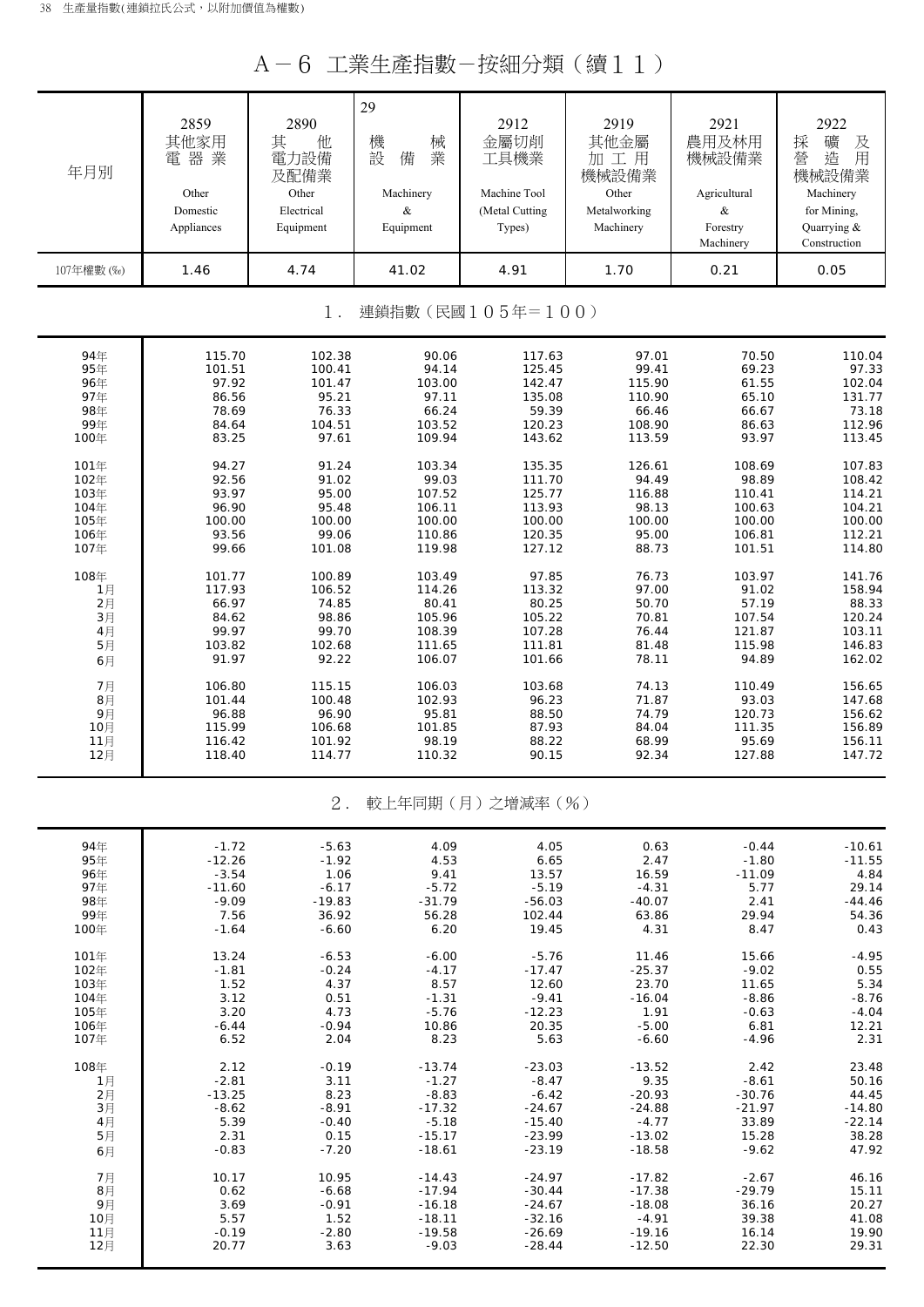| 2923<br>食品、飲料及<br>菸草製作用<br>機械設備業<br>Machinery<br>for Food,<br>Beverage &<br><b>Tobacco Processing</b> | 2924<br>紡織、成衣及<br>皮革生產用<br>機械設備業<br>Machinery<br>for Textile,<br>Apparel &<br>Leather Production | 2925<br>木工機械<br>設備業<br>Woodworking<br>Machinery | 2926<br>化工機械<br>設備業<br>Chemical<br>Processing<br>Machinery | 2927<br>橡膠及塑膠<br>加工用機械<br>設<br>備<br>業<br>Plastic<br>& Rubber<br>Processing<br>Machinery | 2928<br>電子及半導體<br>生產用機械<br>設<br>備<br>業<br>Electronic &<br>Semi-conductors<br>Production<br>Equipment | 2929<br>未分類<br>其他專用<br>機械設備業<br>Other Special-<br>Purpose Machinery<br>Not Elsewhere<br>Classified | Period           |
|-------------------------------------------------------------------------------------------------------|--------------------------------------------------------------------------------------------------|-------------------------------------------------|------------------------------------------------------------|-----------------------------------------------------------------------------------------|------------------------------------------------------------------------------------------------------|----------------------------------------------------------------------------------------------------|------------------|
| 0.32                                                                                                  | 1.24                                                                                             | 0.58                                            | 0.72                                                       | 1.29                                                                                    | 7.16                                                                                                 | 2.07                                                                                               | 2018 Weights (%) |
|                                                                                                       |                                                                                                  |                                                 |                                                            | 1. Chained Indexes $(2016 = 100)$                                                       |                                                                                                      |                                                                                                    |                  |
| 94.63                                                                                                 | 111.44                                                                                           | 114.65                                          | 154.03                                                     | 148.75                                                                                  | 45.22                                                                                                | 85.59                                                                                              | 2005             |
| 77.75                                                                                                 | 104.95                                                                                           | 109.43                                          | 135.37                                                     | 152.58                                                                                  | 60.57                                                                                                | 92.39                                                                                              | 2006             |
| 90.08                                                                                                 | 101.34                                                                                           | 113.53                                          | 118.92                                                     | 140.98                                                                                  | 70.96                                                                                                | 98.44                                                                                              | 2007             |
| 106.75                                                                                                | 83.52                                                                                            | 91.51                                           | 117.99                                                     | 114.40                                                                                  | 70.46                                                                                                | 99.33                                                                                              | 2008             |
| 79.79                                                                                                 | 64.71                                                                                            | 54.76                                           | 84.83                                                      | 85.59                                                                                   | 51.70                                                                                                | 78.32                                                                                              | 2009             |
| 103.79                                                                                                | 103.95                                                                                           | 73.13                                           | 99.04                                                      | 112.59                                                                                  | 111.08                                                                                               | 103.91                                                                                             | 2010             |
| 114.41                                                                                                | 102.54                                                                                           | 65.63                                           | 118.55                                                     | 105.58                                                                                  | 109.64                                                                                               | 113.16                                                                                             | 2011             |
| 125.29                                                                                                | 98.48                                                                                            | 61.59                                           | 135.80                                                     | 105.14                                                                                  | 84.13                                                                                                | 117.11                                                                                             | 2012             |
| 120.25                                                                                                | 107.93                                                                                           | 82.01                                           | 100.08                                                     | 108.03                                                                                  | 82.99                                                                                                | 118.74                                                                                             | 2013             |
| 123.21                                                                                                | 106.64                                                                                           | 90.29                                           | 105.04                                                     | 113.22                                                                                  | 86.68                                                                                                | 118.05                                                                                             | 2014             |
| 113.53                                                                                                | 99.25                                                                                            | 88.99                                           | 106.88                                                     | 112.61                                                                                  | 95.67                                                                                                | 116.93                                                                                             | 2015             |
| 100.00                                                                                                | 100.00                                                                                           | 100.00                                          | 100.00                                                     | 100.00                                                                                  | 100.00                                                                                               | 100.00                                                                                             | 2016             |
| 107.03                                                                                                | 105.34                                                                                           | 110.56                                          | 86.41                                                      | 96.75                                                                                   | 136.34                                                                                               | 107.39                                                                                             | 2017             |
| 117.28                                                                                                | 97.57                                                                                            | 108.33                                          | 91.84                                                      | 86.05                                                                                   | 161.07                                                                                               | 119.51                                                                                             | 2018             |
| 114.51                                                                                                | 91.89                                                                                            | 104.22                                          | 97.65                                                      | 75.83                                                                                   | 130.22                                                                                               | 106.76                                                                                             | 2019             |
| 163.36                                                                                                | 94.53                                                                                            | 118.70                                          | 94.63                                                      | 83.94                                                                                   | 135.12                                                                                               | 124.21                                                                                             | Jan.             |
| 56.59                                                                                                 | 73.86                                                                                            | 64.02                                           | 64.25                                                      | 42.63                                                                                   | 116.03                                                                                               | 76.96                                                                                              | Feb.             |
| 82.83                                                                                                 | 96.53                                                                                            | 102.57                                          | 92.27                                                      | 71.32                                                                                   | 133.54                                                                                               | 107.12                                                                                             | Mar.             |
| 111.17                                                                                                | 90.00                                                                                            | 105.37                                          | 95.04                                                      | 70.77                                                                                   | 156.54                                                                                               | 100.05                                                                                             | Apr.             |
| 106.67                                                                                                | 102.35                                                                                           | 109.13                                          | 99.37                                                      | 85.12                                                                                   | 138.37                                                                                               | 128.70                                                                                             | May              |
| 100.84                                                                                                | 91.73                                                                                            | 95.56                                           | 126.89                                                     | 71.06                                                                                   | 142.45                                                                                               | 107.62                                                                                             | June             |
| 107.86                                                                                                | 100.45                                                                                           | 105.32                                          | 95.51                                                      | 76.72                                                                                   | 126.40                                                                                               | 115.23                                                                                             | July             |
| 120.08                                                                                                | 101.99                                                                                           | 112.58                                          | 112.20                                                     | 85.84                                                                                   | 127.22                                                                                               | 94.37                                                                                              | Aug.             |
| 102.17                                                                                                | 77.23                                                                                            | 106.47                                          | 83.80                                                      | 68.34                                                                                   | 105.89                                                                                               | 85.04                                                                                              | Sep.             |
| 109.53                                                                                                | 92.51                                                                                            | 120.10                                          | 98.90                                                      | 77.84                                                                                   | 113.99                                                                                               | 132.24                                                                                             | Oct.             |
| 115.88                                                                                                | 87.55                                                                                            | 98.22                                           | 106.13                                                     | 75.96                                                                                   | 121.11                                                                                               | 95.89                                                                                              | Nov.             |
| 197.10                                                                                                | 93.92                                                                                            | 112.57                                          | 102.84                                                     | 100.38                                                                                  | 145.97                                                                                               | 113.66                                                                                             | Dec.             |
|                                                                                                       |                                                                                                  |                                                 |                                                            | 2. Annual Change Rate (%)                                                               |                                                                                                      |                                                                                                    |                  |
| 6.48                                                                                                  | $-2.64$                                                                                          | $-29.35$                                        | 25.11                                                      | 15.78                                                                                   | 22.38                                                                                                | 3.86                                                                                               | 2005             |
| $-17.84$                                                                                              | $-5.82$                                                                                          | $-4.55$                                         | $-12.11$                                                   | 2.57                                                                                    | 33.95                                                                                                | 7.94                                                                                               | 2006             |
| 15.86                                                                                                 | $-3.44$                                                                                          | 3.75                                            | $-12.15$                                                   | $-7.60$                                                                                 | 17.15                                                                                                | 6.55                                                                                               | 2007             |
| 18.51                                                                                                 | $-17.58$                                                                                         | $-19.40$                                        | $-0.78$                                                    | $-18.85$                                                                                | $-0.70$                                                                                              | 0.90                                                                                               | 2008             |
| $-25.26$                                                                                              | $-22.52$                                                                                         | $-40.16$                                        | $-28.10$                                                   | $-25.18$                                                                                | $-26.63$                                                                                             | $-21.15$                                                                                           | 2009             |
| 30.08                                                                                                 | 60.64                                                                                            | 33.55                                           | 16.75                                                      | 31.55                                                                                   | 114.85                                                                                               | 32.67                                                                                              | 2010             |
| 10.23                                                                                                 | $-1.36$                                                                                          | $-10.26$                                        | 19.70                                                      | $-6.23$                                                                                 | $-1.30$                                                                                              | 8.90                                                                                               | 2011             |
| 9.51                                                                                                  | $-3.96$                                                                                          | $-6.16$                                         | 14.55                                                      | $-0.42$                                                                                 | $-23.27$                                                                                             | 3.49                                                                                               | 2012             |
| $-4.02$                                                                                               | 9.60                                                                                             | 33.15                                           | $-26.30$                                                   | 2.75                                                                                    | $-1.36$                                                                                              | 1.39                                                                                               | 2013             |
| 2.46                                                                                                  | $-1.20$                                                                                          | 10.10                                           | 4.96                                                       | 4.80                                                                                    | 4.45                                                                                                 | $-0.58$                                                                                            | 2014             |
| $-7.86$                                                                                               | $-6.93$                                                                                          | $-1.44$                                         | 1.75                                                       | $-0.54$                                                                                 | 10.37                                                                                                | $-0.95$                                                                                            | 2015             |
| $-11.92$                                                                                              | 0.76                                                                                             | 12.37                                           | $-6.44$                                                    | $-11.20$                                                                                | 4.53                                                                                                 | $-14.48$                                                                                           | 2016             |
| 7.03                                                                                                  | 5.34                                                                                             | 10.56                                           | $-13.59$                                                   | $-3.25$                                                                                 | 36.34                                                                                                | 7.39                                                                                               | 2017             |
| 9.58                                                                                                  | $-7.38$                                                                                          | $-2.02$                                         | 6.28                                                       | $-11.06$                                                                                | 18.14                                                                                                | 11.29                                                                                              | 2018             |
| $-2.36$                                                                                               | $-5.82$                                                                                          | $-3.79$                                         | 6.33                                                       | $-11.88$                                                                                | $-19.15$                                                                                             | $-10.67$                                                                                           | 2019             |
| 4.12                                                                                                  | $-11.18$                                                                                         | $-3.51$                                         | 0.73                                                       | $-8.59$                                                                                 | $-2.33$                                                                                              | 29.68                                                                                              | Jan.             |
| $-41.13$                                                                                              | 12.20                                                                                            | $-25.31$                                        | $-27.45$                                                   | $-28.15$                                                                                | $-7.62$                                                                                              | $-3.37$                                                                                            | Feb.             |
| $-20.96$                                                                                              | $-15.13$                                                                                         | $-15.33$                                        | 0.86                                                       | $-23.04$                                                                                | $-18.52$                                                                                             | $-20.60$                                                                                           | Mar.             |
| 28.11                                                                                                 | $-2.85$                                                                                          | $-2.68$                                         | 21.35                                                      | $-12.83$                                                                                | 3.45                                                                                                 | $-19.39$                                                                                           | Apr.             |
| $-16.94$                                                                                              | 9.96                                                                                             | $-10.21$                                        | $-14.38$                                                   | $-8.53$                                                                                 | $-22.22$                                                                                             | $-29.98$                                                                                           | May              |
| $-13.05$                                                                                              | $-15.21$                                                                                         | $-9.37$                                         | 55.87                                                      | $-24.40$                                                                                | $-33.65$                                                                                             | $-13.63$                                                                                           | June             |
| $-1.91$                                                                                               | $-8.14$                                                                                          | $-2.77$                                         | 15.35                                                      | $-12.31$                                                                                | $-18.89$                                                                                             | 7.57                                                                                               | July             |
| 22.51                                                                                                 | $-4.52$                                                                                          | $-4.21$                                         | 26.25                                                      | $-1.95$                                                                                 | $-18.50$                                                                                             | $-21.35$                                                                                           | Aug.             |
| $-4.69$                                                                                               | $-14.42$                                                                                         | 7.25                                            | $-5.76$                                                    | $-17.76$                                                                                | $-31.91$                                                                                             | $-13.12$                                                                                           | Sep.             |
| $-7.42$                                                                                               | $-4.76$                                                                                          | 13.91                                           | 0.67                                                       | $-1.29$                                                                                 | $-34.09$                                                                                             | 8.54                                                                                               | Oct.             |
| 3.13                                                                                                  | $-8.61$                                                                                          | $-5.11$                                         | 5.32                                                       | $-14.31$                                                                                | $-23.95$                                                                                             | $-27.56$                                                                                           | Nov.             |
| 14.25                                                                                                 | 2.60                                                                                             | 11.75                                           | 11.00                                                      | 5.86                                                                                    | $-9.57$                                                                                              | 1.40                                                                                               | Dec.             |

A-6 Indexes of Industrial Production - By Detailed Industry (Cont. 11)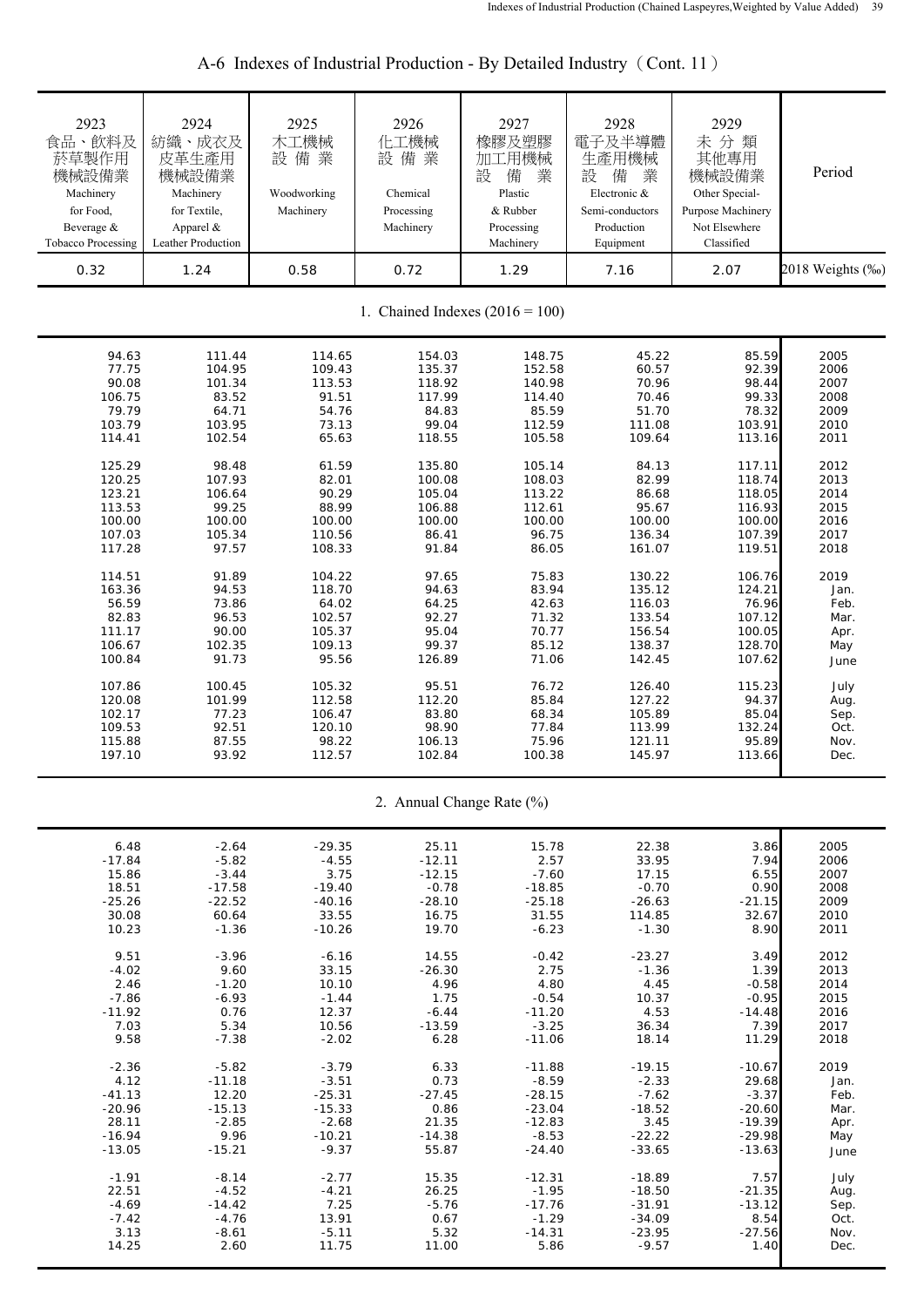A-6 工業生產指數-按細分類(續12)

| 年月別                       | 2933<br>泵、壓縮<br>機、活栓<br>及活閥業<br>Pumps,<br>Compressors,<br>Taps<br>& Valves | 2934<br>機械傳動<br>設備業<br>Mechanical<br>Power<br>Transmission<br>Equipment | 2935<br>輸送機械<br>設備業<br>Conveying<br>Machinery | 2936<br>事務機械<br>設備業<br>Office<br>Machinery<br>& Equipment | 2937<br>污染防治<br>設備業<br>Pollution<br>Controlling<br>Equipment | 2938<br>力<br>動<br>手工具業<br>Power-driven<br>Hand<br>Tools | 2939<br>其他通用<br>機械設備業<br>Other<br>General-<br>Purpose<br>Machinery |  |  |
|---------------------------|----------------------------------------------------------------------------|-------------------------------------------------------------------------|-----------------------------------------------|-----------------------------------------------------------|--------------------------------------------------------------|---------------------------------------------------------|--------------------------------------------------------------------|--|--|
| 107年權數 (‰)                | 2.68                                                                       | 7.27                                                                    | 2.41                                          | 0.53                                                      | 0.24                                                         | 0.96                                                    | 6.67                                                               |  |  |
| 連鎖指數(民國105年=100)<br>$1$ . |                                                                            |                                                                         |                                               |                                                           |                                                              |                                                         |                                                                    |  |  |
| 94年                       | 96.03                                                                      | 73.92                                                                   | 91.67                                         | 70.23                                                     | 107.16                                                       | 79.64                                                   | 92.58                                                              |  |  |
| 95年                       | 104.85                                                                     | 68.80                                                                   | 94.99                                         | 100.17                                                    | 124.88                                                       | 78.56                                                   | 94.31                                                              |  |  |
| 96年                       | 108.70                                                                     | 80.64                                                                   | 112.99                                        | 98.10                                                     | 125.41                                                       | 81.12                                                   | 106.65                                                             |  |  |
| 97年                       | 100.46                                                                     | 81.69                                                                   | 100.54                                        | 95.92                                                     | 139.41                                                       | 69.47                                                   | 100.72                                                             |  |  |
| 98年                       | 73.41                                                                      | 57.72                                                                   | 69.06                                         | 71.38                                                     | 104.99                                                       | 44.84                                                   | 72.48                                                              |  |  |
| 99年                       | 105.55                                                                     | 95.88                                                                   | 78.31                                         | 98.55                                                     | 121.16                                                       | 62.99                                                   | 109.42                                                             |  |  |
| 100年                      | 116.07                                                                     | 100.25                                                                  | 82.60                                         | 92.10                                                     | 133.67                                                       | 74.22                                                   | 115.26                                                             |  |  |
| 101年                      | 110.83                                                                     | 92.12                                                                   | 81.11                                         | 97.54                                                     | 124.81                                                       | 74.82                                                   | 103.40                                                             |  |  |
| 102年                      | 109.29                                                                     | 98.12                                                                   | 79.91                                         | 104.88                                                    | 130.92                                                       | 75.10                                                   | 101.14                                                             |  |  |
| 103年                      | 114.52                                                                     | 112.79                                                                  | 92.26                                         | 95.22                                                     | 107.96                                                       | 84.01                                                   | 109.84                                                             |  |  |
| 104年                      | 105.89                                                                     | 107.76                                                                  | 102.93                                        | 97.02                                                     | 100.14                                                       | 90.28                                                   | 112.53                                                             |  |  |
| 105年                      | 100.00                                                                     | 100.00                                                                  | 100.00                                        | 100.00                                                    | 100.00                                                       | 100.00                                                  | 100.00                                                             |  |  |
| 106年                      | 109.37                                                                     | 129.69                                                                  | 105.49                                        | 106.67                                                    | 94.77                                                        | 108.84                                                  | 94.41                                                              |  |  |
| 107年                      | 113.36                                                                     | 165.73                                                                  | 112.63                                        | 96.96                                                     | 99.34                                                        | 112.88                                                  | 95.27                                                              |  |  |
| 108年                      | 109.88                                                                     | 120.20                                                                  | 110.91                                        | 85.19                                                     | 122.71                                                       | 111.96                                                  | 90.02                                                              |  |  |
| 1月                        | 124.83                                                                     | 149.15                                                                  | 116.08                                        | 95.05                                                     | 78.36                                                        | 136.71                                                  | 89.45                                                              |  |  |
| 2月                        | 78.79                                                                      | 104.40                                                                  | 88.59                                         | 63.81                                                     | 60.72                                                        | 79.65                                                   | 66.72                                                              |  |  |
| 3月                        | 118.55                                                                     | 128.66                                                                  | 114.45                                        | 85.23                                                     | 94.55                                                        | 110.32                                                  | 91.40                                                              |  |  |
| 4月                        | 110.32                                                                     | 128.28                                                                  | 112.70                                        | 76.68                                                     | 78.97                                                        | 129.84                                                  | 89.51                                                              |  |  |
| 5月                        | 119.11                                                                     | 136.81                                                                  | 106.73                                        | 89.31                                                     | 106.33                                                       | 126.79                                                  | 91.89                                                              |  |  |
| 6月                        | 109.00                                                                     | 126.37                                                                  | 114.59                                        | 76.56                                                     | 270.11                                                       | 111.11                                                  | 82.29                                                              |  |  |
| 7月                        | 116.69                                                                     | 127.28                                                                  | 116.02                                        | 84.22                                                     | 67.76                                                        | 118.45                                                  | 91.53                                                              |  |  |
| 8月                        | 111.50                                                                     | 112.34                                                                  | 118.40                                        | 88.52                                                     | 109.49                                                       | 106.32                                                  | 91.27                                                              |  |  |
| 9月                        | 102.33                                                                     | 106.30                                                                  | 107.50                                        | 86.88                                                     | 167.05                                                       | 96.37                                                   | 97.10                                                              |  |  |
| 10月                       | 106.46                                                                     | 110.25                                                                  | 105.09                                        | 92.55                                                     | 149.93                                                       | 115.51                                                  | 94.69                                                              |  |  |
| 11月                       | 102.97                                                                     | 103.65                                                                  | 106.73                                        | 89.04                                                     | 122.99                                                       | 94.45                                                   | 96.22                                                              |  |  |
| 12月                       | 118.06                                                                     | 108.87                                                                  | 124.08                                        | 94.41                                                     | 166.27                                                       | 117.97                                                  | 98.14                                                              |  |  |
|                           |                                                                            | $2$ .                                                                   |                                               | 較上年同期(月)之增減率(%)                                           |                                                              |                                                         |                                                                    |  |  |
| 94年                       | $-9.61$                                                                    | 0.75                                                                    | 4.56                                          | 1.46                                                      | 10.44                                                        | 7.91                                                    | 5.12                                                               |  |  |
| 95年                       | 9.18                                                                       | $-6.93$                                                                 | 3.62                                          | 42.63                                                     | 16.54                                                        | $-1.36$                                                 | 1.87                                                               |  |  |
| 96年                       | 3.67                                                                       | 17.21                                                                   | 18.95                                         | $-2.07$                                                   | 0.42                                                         | 3.26                                                    | 13.08                                                              |  |  |
| 97年                       | $-7.58$                                                                    | 1.30                                                                    | $-11.02$                                      | $-2.22$                                                   | 11.16                                                        | $-14.36$                                                | $-5.56$                                                            |  |  |
| 98年                       | $-26.93$                                                                   | $-29.34$                                                                | $-31.31$                                      | $-25.58$                                                  | $-24.69$                                                     | $-35.45$                                                | $-28.04$                                                           |  |  |
| 99年                       | 43.78                                                                      | 66.11                                                                   | 13.39                                         | 38.06                                                     | 15.40                                                        | 40.48                                                   | 50.97                                                              |  |  |
| 100年                      | 9.97                                                                       | 4.56                                                                    | 5.48                                          | $-6.54$                                                   | 10.33                                                        | 17.83                                                   | 5.34                                                               |  |  |
| 101年                      | $-4.51$                                                                    | $-8.11$                                                                 | $-1.80$                                       | 5.91                                                      | $-6.63$                                                      | 0.81                                                    | $-10.29$                                                           |  |  |
| 102年                      | $-1.39$                                                                    | 6.51                                                                    | $-1.48$                                       | 7.53                                                      | 4.90                                                         | 0.37                                                    | $-2.19$                                                            |  |  |
| 103年                      | 4.79                                                                       | 14.95                                                                   | 15.45                                         | $-9.21$                                                   | $-17.54$                                                     | 11.86                                                   | 8.60                                                               |  |  |
| 104年                      | $-7.54$                                                                    | $-4.46$                                                                 | 11.57                                         | 1.89                                                      | $-7.24$                                                      | 7.46                                                    | 2.45                                                               |  |  |
| 105年                      | $-5.56$                                                                    | $-7.20$                                                                 | $-2.85$                                       | 3.07                                                      | $-0.14$                                                      | 10.77                                                   | $-11.13$                                                           |  |  |
| 106年                      | 9.37                                                                       | 29.69                                                                   | 5.49                                          | 6.67                                                      | $-5.23$                                                      | 8.84                                                    | $-5.59$                                                            |  |  |
| 107年                      | 3.65                                                                       | 27.79                                                                   | 6.77                                          | $-9.10$                                                   | 4.82                                                         | 3.71                                                    | 0.91                                                               |  |  |
| 108年                      | $-3.07$                                                                    | $-27.47$                                                                | $-1.53$                                       | $-12.14$                                                  | 23.53                                                        | $-0.82$                                                 | $-5.51$                                                            |  |  |
| 1月                        | 7.77                                                                       | $-5.01$                                                                 | 6.13                                          | $-19.03$                                                  | $-17.38$                                                     | $-0.19$                                                 | $-3.28$                                                            |  |  |
| 2月                        | $-3.46$                                                                    | $-14.50$                                                                | 17.34                                         | 2.60                                                      | 13.69                                                        | $-10.79$                                                | $-9.57$                                                            |  |  |
| 3月                        | $-11.17$                                                                   | $-23.78$                                                                | $-11.17$                                      | $-18.13$                                                  | 7.24                                                         | $-15.01$                                                | $-7.68$                                                            |  |  |
| 4月                        | 0.04                                                                       | $-19.09$                                                                | 13.67                                         | $-17.11$                                                  | 0.15                                                         | 20.39                                                   | $-2.09$                                                            |  |  |
| 5月                        | $-2.76$                                                                    | $-20.91$                                                                | $-6.75$                                       | $-20.63$                                                  | 55.59                                                        | 10.35                                                   | $-7.41$                                                            |  |  |
| 6月                        | $-7.20$                                                                    | $-27.45$                                                                | 7.54                                          | $-28.68$                                                  | 216.73                                                       | 4.61                                                    | $-16.44$                                                           |  |  |
| 7月                        | $-0.91$                                                                    | $-29.70$                                                                | 14.15                                         | $-17.30$                                                  | $-70.89$                                                     | $-2.68$                                                 | $-8.28$                                                            |  |  |
| 8月                        | $-3.91$                                                                    | $-40.81$                                                                | 11.56                                         | $-11.92$                                                  | 28.58                                                        | $-14.06$                                                | $-10.64$                                                           |  |  |
| 9月                        | 3.31                                                                       | $-37.28$                                                                | $-2.78$                                       | $-2.81$                                                   | 117.63                                                       | $-9.77$                                                 | 7.54                                                               |  |  |
| 10月                       | $-2.55$                                                                    | $-39.06$                                                                | $-15.31$                                      | $-7.07$                                                   | 17.14                                                        | 9.41                                                    | $-2.47$                                                            |  |  |
| 11月                       | $-13.61$                                                                   | $-38.21$                                                                | $-15.43$                                      | 8.78                                                      | 17.86                                                        | $-7.00$                                                 | $-6.44$                                                            |  |  |
| 12月                       | 0.15                                                                       | $-25.47$                                                                | $-16.74$                                      | 0.10                                                      | 72.87                                                        | 7.11                                                    | 1.53                                                               |  |  |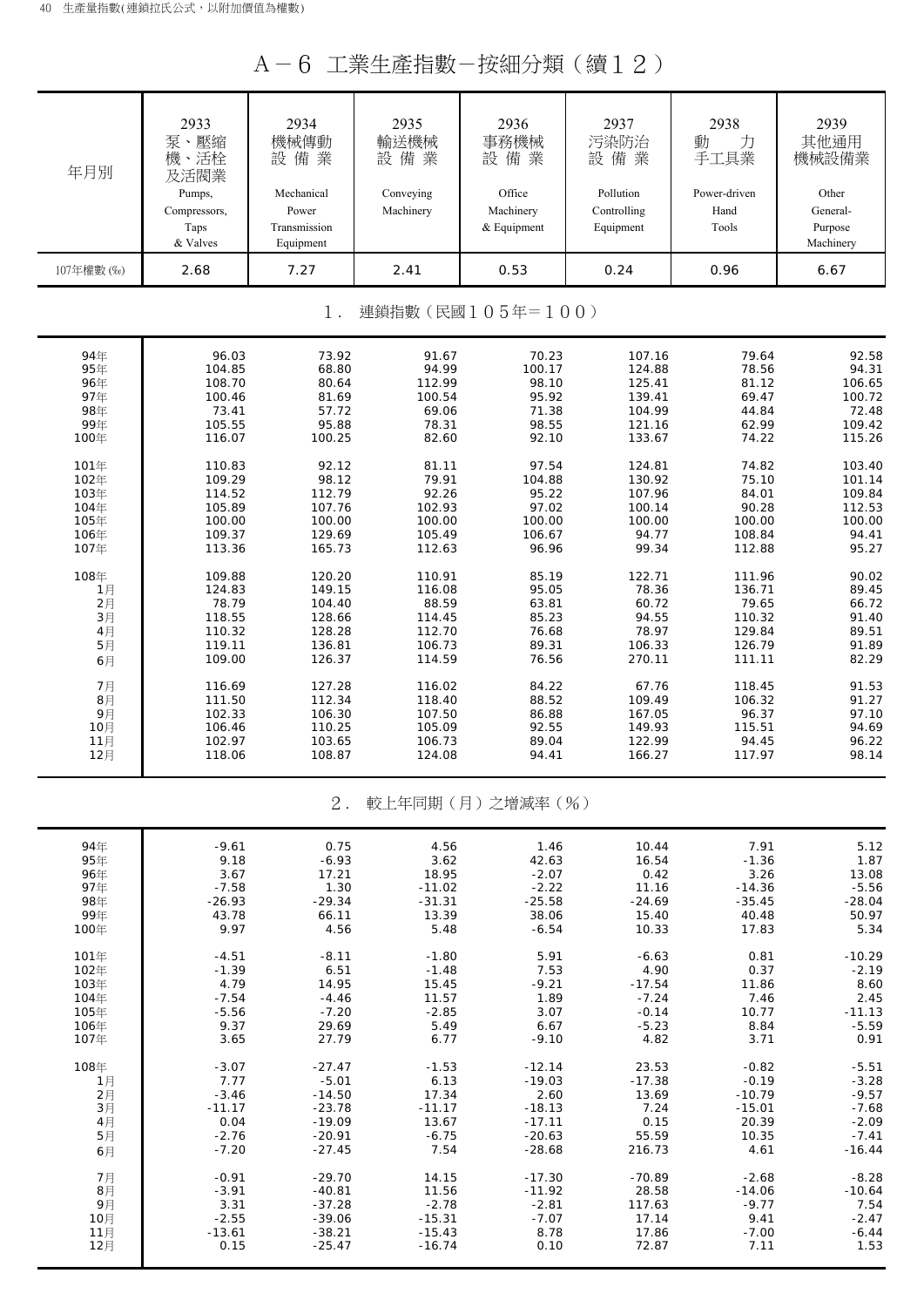| 30<br>汽車及<br>其零件業<br>Motor<br>Vehicles<br>& Parts                                                   | 3010<br>業<br>汽<br>車<br>Motor<br>Vehicles                                                               | 3020<br>體<br>業<br>車<br><b>Bodies</b><br>(Coachwork)<br>for Motor<br>Vehicle                                   | 3030<br>汽<br>車業<br>零<br>件<br>Parts for<br>Motor<br>Vehicles                                      | 31<br>其他運輸<br>工具及<br>其零件業<br>Other Transport<br>Equipment<br>& Parts                                         | 3110<br>船<br>舶<br>及<br>浮動設施業<br>Ships,<br><b>Boats</b><br>& Floating<br>Structures                                   | 3121<br>車<br>業<br>機<br>Motorcycles                                                                           | Period                                                                                       |
|-----------------------------------------------------------------------------------------------------|--------------------------------------------------------------------------------------------------------|---------------------------------------------------------------------------------------------------------------|--------------------------------------------------------------------------------------------------|--------------------------------------------------------------------------------------------------------------|----------------------------------------------------------------------------------------------------------------------|--------------------------------------------------------------------------------------------------------------|----------------------------------------------------------------------------------------------|
| 20.38                                                                                               | 7.26                                                                                                   | 0.16                                                                                                          | 12.96                                                                                            | 13.33                                                                                                        | 1.01                                                                                                                 | 2.75                                                                                                         | 2018 Weights (‰)                                                                             |
|                                                                                                     |                                                                                                        |                                                                                                               |                                                                                                  | 1. Chained Indexes $(2016 = 100)$                                                                            |                                                                                                                      |                                                                                                              |                                                                                              |
| 114.22<br>93.65<br>88.31<br>73.07<br>71.07<br>92.79<br>101.12<br>98.64<br>95.01<br>107.16<br>103.91 | 138.56<br>97.53<br>89.06<br>61.02<br>74.14<br>102.83<br>116.72<br>107.72<br>100.41<br>119.18<br>110.16 | 83.39<br>73.01<br>85.62<br>53.25<br>45.47<br>91.46<br>106.90<br>124.66<br>92.54<br>104.72<br>113.16<br>100.00 | 101.94<br>90.95<br>86.79<br>78.02<br>69.14<br>86.06<br>90.68<br>92.13<br>91.50<br>99.05<br>99.64 | 90.69<br>85.60<br>95.49<br>105.22<br>77.15<br>85.14<br>90.80<br>95.71<br>98.26<br>105.76<br>105.76<br>100.00 | 131.46<br>114.59<br>147.63<br>158.43<br>123.26<br>119.36<br>120.68<br>132.66<br>126.39<br>129.14<br>137.95<br>100.00 | 103.00<br>97.80<br>100.07<br>109.09<br>67.65<br>75.17<br>83.49<br>82.14<br>85.56<br>90.37<br>89.32<br>100.00 | 2005<br>2006<br>2007<br>2008<br>2009<br>2010<br>2011<br>2012<br>2013<br>2014<br>2015<br>2016 |
| 100.00<br>100.38<br>94.60<br>93.64<br>100.19<br>64.93<br>93.28<br>98.96<br>103.79<br>96.35          | 100.00<br>95.71<br>85.40<br>89.45<br>90.73<br>58.36<br>84.54<br>97.74<br>101.62<br>95.62               | 107.56<br>110.22<br>117.65<br>99.00<br>80.50<br>117.58<br>109.74<br>174.48<br>101.95                          | 100.00<br>103.42<br>100.65<br>96.29<br>106.62<br>69.20<br>98.91<br>99.81<br>104.58<br>96.94      | 105.72<br>107.30<br>115.24<br>118.69<br>79.32<br>108.89<br>111.33<br>120.46<br>113.61                        | 118.18<br>84.07<br>84.07<br>79.13<br>49.85<br>67.53<br>89.66<br>67.55<br>78.57                                       | 117.12<br>107.23<br>128.59<br>119.24<br>86.31<br>122.39<br>131.78<br>148.35<br>124.12                        | 2017<br>2018<br>2019<br>Jan.<br>Feb.<br>Mar.<br>Apr.<br>May<br>June                          |
| 104.78<br>78.27<br>84.69<br>98.12<br>98.49<br>101.86                                                | 107.98<br>60.64<br>76.80<br>97.39<br>98.74<br>103.29                                                   | 111.38<br>103.10<br>130.34<br>146.31<br>136.80<br>100.58                                                      | 102.77<br>89.76<br>89.52<br>98.21<br>98.04<br>101.10                                             | 126.28<br>121.39<br>121.31<br>126.88<br>116.31<br>118.39                                                     | 96.91<br>115.49<br>103.18<br>89.66<br>78.58<br>92.76                                                                 | 137.00<br>132.83<br>134.98<br>146.95<br>134.35<br>124.80                                                     | July<br>Aug.<br>Sep.<br>Oct.<br>Nov.<br>Dec.                                                 |
|                                                                                                     |                                                                                                        |                                                                                                               |                                                                                                  | 2. Annual Change Rate (%)                                                                                    |                                                                                                                      |                                                                                                              |                                                                                              |
| 2.33<br>$-18.01$<br>$-5.70$<br>$-17.26$<br>$-2.74$<br>30.56<br>8.98                                 | 3.51<br>$-29.61$<br>$-8.68$<br>$-31.48$<br>21.50<br>38.70<br>13.51                                     | $-2.23$<br>$-12.45$<br>17.27<br>$-37.81$<br>$-14.61$<br>101.14<br>16.88                                       | 1.69<br>$-10.78$<br>$-4.57$<br>$-10.10$<br>$-11.38$<br>24.47<br>5.37                             | 9.98<br>$-5.61$<br>11.55<br>10.19<br>$-26.68$<br>10.36<br>6.65                                               | 27.19<br>$-12.83$<br>28.83<br>7.32<br>$-22.20$<br>$-3.16$<br>1.11                                                    | 0.02<br>$-5.05$<br>2.32<br>9.01<br>$-37.99$<br>11.12<br>11.07                                                | 2005<br>2006<br>2007<br>2008<br>2009<br>2010<br>2011                                         |
| $-2.45$<br>$-3.68$<br>12.79<br>$-3.03$<br>$-3.76$<br>0.38<br>$-5.76$                                | $-7.71$<br>$-6.79$<br>18.69<br>$-7.57$<br>$-9.22$<br>$-4.29$<br>$-10.77$                               | 16.61<br>$-25.77$<br>13.16<br>8.06<br>$-11.63$<br>7.56<br>2.47                                                | 1.60<br>$-0.68$<br>8.25<br>0.60<br>0.36<br>3.42<br>$-2.68$                                       | 5.41<br>2.66<br>7.63<br>0.00<br>$-5.45$<br>5.72<br>1.49                                                      | 9.93<br>$-4.73$<br>2.18<br>6.82<br>$-27.51$<br>18.18<br>$-28.86$                                                     | $-1.62$<br>4.16<br>5.62<br>$-1.16$<br>11.96<br>17.12<br>$-8.44$                                              | 2012<br>2013<br>2014<br>2015<br>2016<br>2017<br>2018                                         |
| $-1.01$<br>$-7.83$<br>$-2.40$<br>$-14.01$<br>8.66<br>$-4.61$<br>$-2.44$                             | 4.74<br>$-15.58$<br>8.01<br>$-15.49$<br>18.62<br>$-4.88$<br>1.95                                       | 6.74<br>36.68<br>64.22<br>10.59<br>21.69<br>75.36<br>$-9.43$                                                  | $-4.33$<br>$-2.94$<br>$-8.03$<br>$-13.38$<br>2.96<br>$-5.07$<br>$-4.90$                          | 7.40<br>0.27<br>$-0.70$<br>$-5.58$<br>16.25<br>7.92<br>$-1.94$                                               | 0.00<br>$-28.20$<br>$-39.86$<br>$-29.31$<br>23.84<br>$-29.56$<br>3.34                                                | 19.92<br>$-4.12$<br>$-0.15$<br>$-12.00$<br>25.45<br>22.59<br>7.21                                            | 2019<br>Jan.<br>Feb.<br>Mar.<br>Apr.<br>May<br>June                                          |
| 0.62<br>$-9.25$<br>$-1.19$<br>2.03<br>5.77<br>16.46                                                 | 8.45<br>$-9.04$<br>6.96<br>14.48<br>24.22<br>32.97                                                     | 6.92<br>$-31.94$<br>13.71<br>37.47<br>$-16.30$<br>$-34.03$                                                    | $-4.11$<br>$-9.23$<br>$-5.62$<br>$-5.19$<br>$-3.51$<br>8.29                                      | 13.83<br>9.37<br>14.54<br>18.41<br>5.08<br>12.63                                                             | 15.95<br>59.21<br>18.53<br>47.30<br>1.38<br>$-1.62$                                                                  | 27.85<br>25.64<br>38.55<br>57.62<br>27.33<br>45.05                                                           | July<br>Aug.<br>Sep.<br>Oct.<br>Nov.<br>Dec.                                                 |

# A-6 Indexes of Industrial Production - By Detailed Industry (Cont. 12)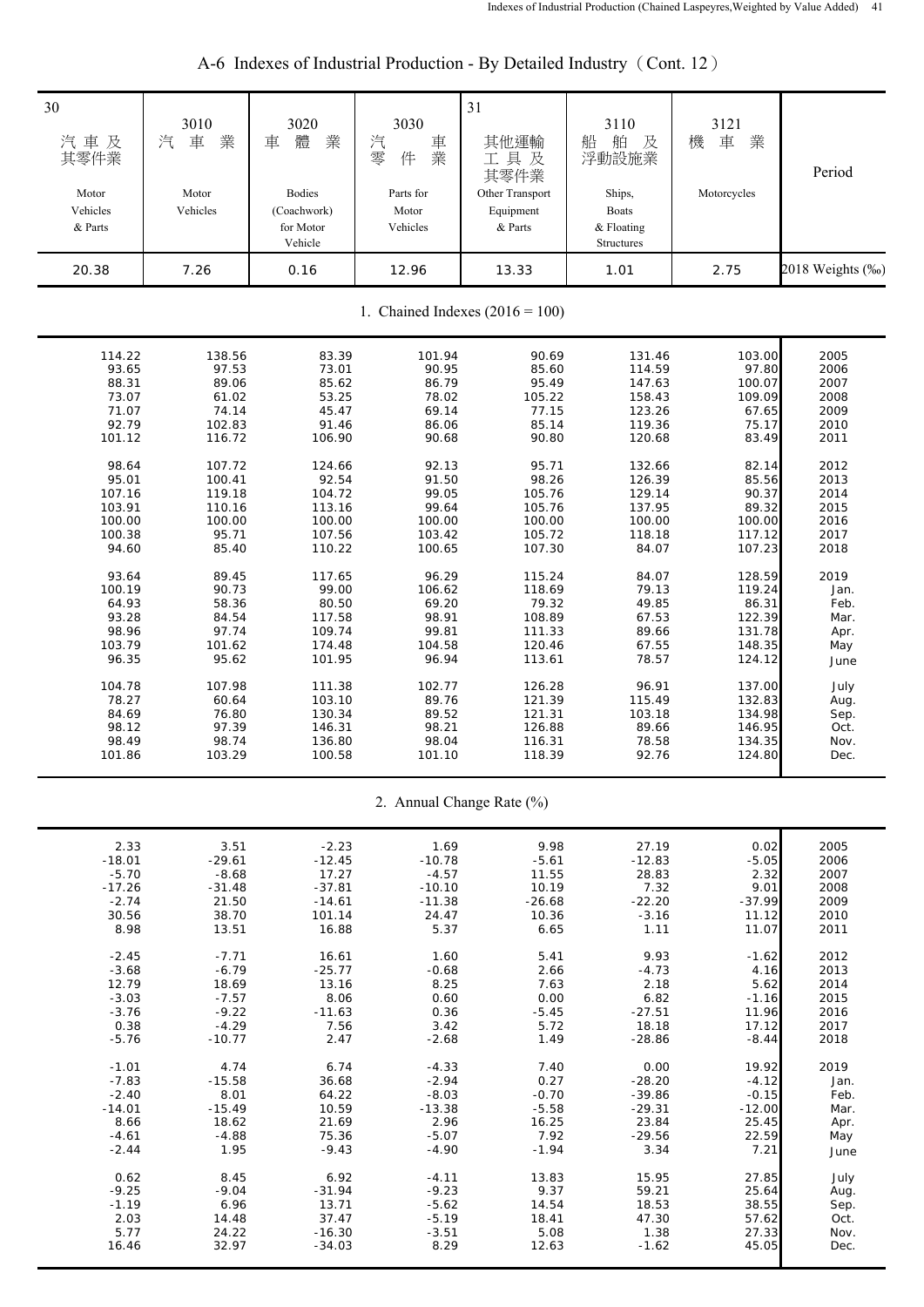A-6 工業生產指數-按細分類(續13)

| 年月別            | 3122<br>機<br>車<br>業<br>零<br>件<br>Motorcycle<br>Parts | 3131<br>自行車業<br>Bicycles | 3132<br>行<br>車<br>自<br>業<br>零<br>件<br>Bicycle<br>Parts | 3190<br>未分類其他<br>運輸工具及<br>其零件業<br>Other Transport<br>Equipment & Parts<br>Not Elsewhere<br>Classified | 32<br>具<br>業<br>家<br>Furniture | 3211<br>製業<br>木<br>家<br>具<br>Wood<br>Furniture | 3219<br>其他非金屬<br>具<br>業<br>家<br>Other<br>Non-metallic<br>Furniture |
|----------------|------------------------------------------------------|--------------------------|--------------------------------------------------------|-------------------------------------------------------------------------------------------------------|--------------------------------|------------------------------------------------|--------------------------------------------------------------------|
| 107年權數 (‰)     | 2.58                                                 | 0.98                     | 3.43                                                   | 2.58                                                                                                  | 2.01                           | 0.55                                           | 0.20                                                               |
|                |                                                      | $1$ .                    |                                                        | 連鎖指數(民國105年=100)                                                                                      |                                |                                                |                                                                    |
| 94年            | 96.25                                                | 102.10                   | 69.51                                                  | 78.55                                                                                                 | 96.87                          | 124.91                                         | 59.64                                                              |
| 95年            | 89.35                                                | 92.91                    | 67.84                                                  | 80.79                                                                                                 | 96.74                          | 117.01                                         | 72.62                                                              |
| 96年            | 97.05                                                | 107.85                   | 76.60                                                  | 82.31                                                                                                 | 100.65                         | 116.02                                         | 78.25                                                              |
| 97年            | 97.92                                                | 129.28                   | 83.50                                                  | 86.30                                                                                                 | 93.78                          | 96.54                                          | 76.81                                                              |
| 98年            | 67.76                                                | 100.86                   | 69.22                                                  | 60.11                                                                                                 | 75.95                          | 87.15                                          | 63.01                                                              |
| 99年            | 80.05                                                | 106.92                   | 85.92                                                  | 66.24                                                                                                 | 90.81                          | 103.34                                         | 72.43                                                              |
| 100年           | 90.38                                                | 111.33                   | 90.40                                                  | 70.60                                                                                                 | 90.45                          | 99.44                                          | 73.96                                                              |
| 101年           | 92.98                                                | 116.81                   | 94.96                                                  | 78.67                                                                                                 | 96.14                          | 102.47                                         | 80.74                                                              |
| 102年           | 99.30                                                | 113.57                   | 92.37                                                  | 93.45                                                                                                 | 93.79                          | 96.68                                          | 88.68                                                              |
| 103年           | 100.87                                               | 110.55                   | 100.86                                                 | 118.46                                                                                                | 98.34                          | 97.53                                          | 100.51                                                             |
| 104年           | 100.31                                               | 120.24                   | 105.12                                                 | 103.59                                                                                                | 100.28                         | 104.46                                         | 106.98                                                             |
| 105年           | 100.00                                               | 100.00                   | 100.00                                                 | 100.00                                                                                                | 100.00                         | 100.00                                         | 100.00                                                             |
| 106年           | 105.42                                               | 84.00                    | 106.80                                                 | 95.99                                                                                                 | 99.96                          | 96.00                                          | 103.72                                                             |
| 107年           | 96.38                                                | 89.22                    | 122.74                                                 | 121.26                                                                                                | 100.24                         | 98.26                                          | 103.76                                                             |
| 108年           | 90.16                                                | 91.74                    | 131.38                                                 | 136.90                                                                                                | 100.07                         | 96.61                                          | 102.17                                                             |
| 1月             | 96.44                                                | 113.70                   | 138.60                                                 | 142.43                                                                                                | 115.03                         | 98.07                                          | 126.96                                                             |
| 2月             | 72.07                                                | 70.42                    | 79.30                                                  | 99.65                                                                                                 | 66.19                          | 59.54                                          | 71.93                                                              |
| 3 <sub>月</sub> | 92.53                                                | 79.74                    | 122.96                                                 | 130.89                                                                                                | 93.56                          | 81.33                                          | 97.94                                                              |
| 4月             | 89.55                                                | 77.30                    | 118.26                                                 | 132.57                                                                                                | 92.22                          | 86.81                                          | 87.66                                                              |
| 5月             | 95.98                                                | 89.72                    | 141.08                                                 | 133.82                                                                                                | 104.77                         | 96.00                                          | 103.04                                                             |
| 6月             | 84.41                                                | 90.56                    | 135.24                                                 | 138.66                                                                                                | 92.35                          | 91.53                                          | 96.21                                                              |
| 7月             | 98.96                                                | 98.65                    | 144.57                                                 | 152.01                                                                                                | 106.35                         | 96.69                                          | 108.22                                                             |
| 8月             | 88.03                                                | 104.68                   | 138.22                                                 | 137.03                                                                                                | 103.30                         | 97.51                                          | 93.80                                                              |
| 9月             | 92.26                                                | 96.52                    | 133.70                                                 | 145.71                                                                                                | 98.25                          | 96.84                                          | 98.00                                                              |
| 10月            | 93.40                                                | 96.77                    | 148.13                                                 | 150.90                                                                                                | 110.77                         | 107.72                                         | 111.51                                                             |
| 11月            | 90.44                                                | 90.62                    | 133.62                                                 | 136.58                                                                                                | 101.68                         | 111.15                                         | 111.51                                                             |
| 12月            | 87.82                                                | 92.18                    | 142.92                                                 | 142.56                                                                                                | 116.39                         | 136.17                                         | 119.21                                                             |
|                |                                                      | $2$ .                    |                                                        | 較上年同期(月)之增減率(%)                                                                                       |                                |                                                |                                                                    |
| 94年            | 0.34                                                 | $-1.05$                  | 17.24                                                  | 9.78                                                                                                  | $-3.98$                        | $-9.01$                                        | $-22.58$                                                           |
| 95年            | $-7.17$                                              | $-9.00$                  | $-2.40$                                                | 2.85                                                                                                  | $-0.13$                        | $-6.32$                                        | 21.76                                                              |
| 96年            | 8.62                                                 | 16.08                    | 12.91                                                  | 1.88                                                                                                  | 4.04                           | $-0.85$                                        | 7.75                                                               |
| 97年            | 0.90                                                 | 19.87                    | 9.01                                                   | 4.85                                                                                                  | $-6.83$                        | $-16.79$                                       | $-1.84$                                                            |
| 98年            | $-30.80$                                             | $-21.98$                 | $-17.10$                                               | $-30.35$                                                                                              | $-19.01$                       | $-9.73$                                        | $-17.97$                                                           |
| 99年            | 18.14                                                | 6.01                     | 24.13                                                  | 10.20                                                                                                 | 19.57                          | 18.58                                          | 14.95                                                              |
| 100年           | 12.90                                                | 4.12                     | 5.21                                                   | 6.58                                                                                                  | $-0.40$                        | $-3.77$                                        | 2.11                                                               |
| 101年           | 2.88                                                 | 4.92                     | 5.04                                                   | 11.43                                                                                                 | 6.29                           | 3.05                                           | 9.17                                                               |
| 102年           | 6.80                                                 | $-2.77$                  | $-2.73$                                                | 18.79                                                                                                 | $-2.44$                        | $-5.65$                                        | 9.83                                                               |
| 103年           | 1.58                                                 | $-2.66$                  | 9.19                                                   | 26.76                                                                                                 | 4.85                           | 0.88                                           | 13.34                                                              |
| 104年           | $-0.56$                                              | 8.77                     | 4.22                                                   | $-12.55$                                                                                              | 1.97                           | 7.11                                           | 6.44                                                               |
| 105年           | $-0.31$                                              | $-16.83$                 | $-4.87$                                                | $-3.47$                                                                                               | $-0.28$                        | $-4.27$                                        | $-6.52$                                                            |
| 106年           | 5.42                                                 | $-16.00$                 | 6.80                                                   | $-4.01$                                                                                               | $-0.04$                        | $-4.00$                                        | 3.72                                                               |
| 107年           | $-8.58$                                              | 6.21                     | 14.93                                                  | 26.33                                                                                                 | 0.28                           | 2.35                                           | 0.04                                                               |
| 108年           | $-6.45$                                              | 2.82                     | 7.04                                                   | 12.90                                                                                                 | $-0.17$                        | $-1.68$                                        | $-1.53$                                                            |
| 1月             | $-20.36$                                             | 18.47                    | 3.30                                                   | 38.59                                                                                                 | 8.23                           | 3.91                                           | 2.87                                                               |
| 2月             | $-9.84$                                              | 7.15                     | $-6.18$                                                | 39.06                                                                                                 | $-6.15$                        | $-9.98$                                        | $-20.33$                                                           |
| 3月             | $-19.99$                                             | 13.51                    | $-0.68$                                                | 20.83                                                                                                 | $-5.48$                        | $-2.07$                                        | $-5.49$                                                            |
| 4月             | $-7.13$                                              | 46.35                    | 9.89                                                   | 29.93                                                                                                 | 3.89                           | 6.72                                           | 5.41                                                               |
| 5月             | $-10.06$                                             | 14.21                    | 9.24                                                   | 23.66                                                                                                 | 1.10                           | 0.34                                           | $-7.98$                                                            |
| 6月             | $-12.86$                                             | 12.37                    | 6.45                                                   | $-14.56$                                                                                              | $-8.07$                        | $-10.02$                                       | $-8.78$                                                            |
| 7月             | $-1.69$                                              | $-7.75$                  | 10.08                                                  | 30.08                                                                                                 | 9.57                           | 2.27                                           | 9.57                                                               |
| 8月             | $-6.96$                                              | $-10.84$                 | 0.90                                                   | 15.25                                                                                                 | $-6.17$                        | $-10.98$                                       | $-19.24$                                                           |
| 9月             | $-0.08$                                              | 1.02                     | 10.62                                                  | 14.10                                                                                                 | $-2.60$                        | $-6.84$                                        | $-5.00$                                                            |
| 10月            | 1.06                                                 | $-12.91$                 | 18.56                                                  | 8.34                                                                                                  | 3.55                           | 2.20                                           | 3.21                                                               |
| 11月            | 8.48                                                 | $-6.55$                  | 4.91                                                   | $-10.00$                                                                                              | $-6.48$                        | $-1.88$                                        | 10.86                                                              |
| 12月            | 14.81                                                | $-6.66$                  | 14.24                                                  | $-1.88$                                                                                               | 5.37                           | 4.65                                           | 18.65                                                              |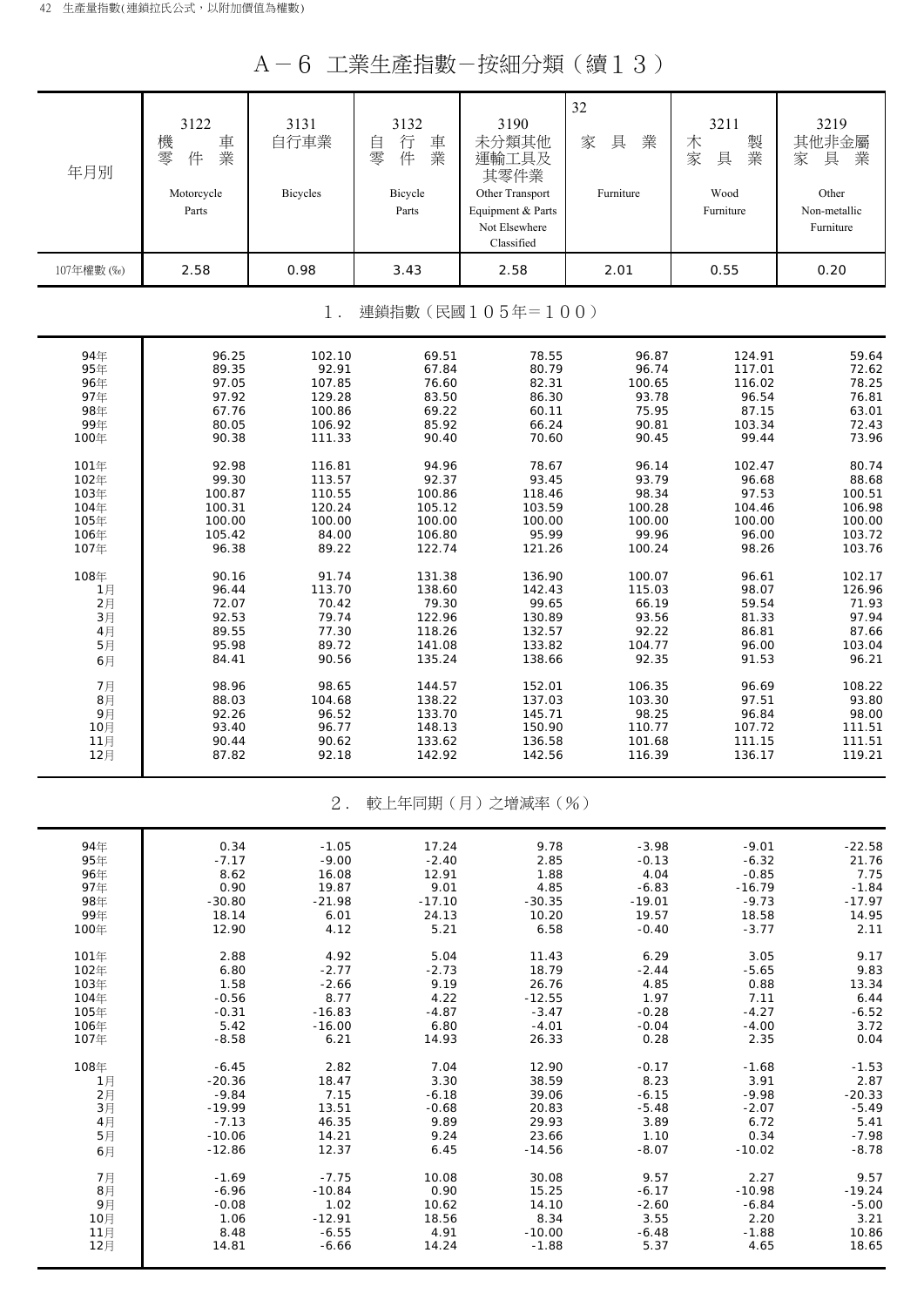| 3220<br>屬業<br>金家<br>具<br>Metallic<br>Furniture | 33<br>其<br>他<br>製<br>業<br>造<br>Other<br>Manufacturing | 3311<br>體<br>育<br>業<br>品<br>用<br>Sports<br>Goods | 3312<br>玩具及<br>遊戲機業<br>Toys<br>$\&$<br>Games | 3313<br>器<br>業<br>樂<br>Musical<br>Instruments | 3314<br>具<br>文<br>業<br>Stationery<br>Goods | 3321<br>鏡<br>業<br>眼<br>Eyeglasses | Period           |
|------------------------------------------------|-------------------------------------------------------|--------------------------------------------------|----------------------------------------------|-----------------------------------------------|--------------------------------------------|-----------------------------------|------------------|
| 1.26                                           | 12.98                                                 | 2.84                                             | 0.40                                         | 0.27                                          | 0.41                                       | 5.38                              | 2018 Weights (‰) |
|                                                |                                                       |                                                  |                                              | 1. Chained Indexes $(2016 = 100)$             |                                            |                                   |                  |
| 90.32                                          | 73.07                                                 | 116.09                                           | 128.91                                       | 209.31                                        | 151.00                                     | 23.11                             | 2005             |
| 93.62                                          | 69.45                                                 | 96.55                                            | 122.04                                       | 183.74                                        | 147.29                                     | 26.31                             | 2006             |
| 99.40                                          | 71.73                                                 | 97.63                                            | 117.16                                       | 171.16                                        | 144.87                                     | 28.76                             | 2007             |
| 95.38                                          | 70.52                                                 | 86.28                                            | 110.92                                       | 167.80                                        | 122.79                                     | 31.67                             | 2008             |
| 73.10                                          | 63.38                                                 | 74.82                                            | 97.19                                        | 117.80                                        | 99.05                                      | 30.32                             | 2009             |
| 88.30                                          | 74.42                                                 | 94.17                                            | 112.41                                       | 119.93                                        | 111.66                                     | 38.08                             | 2010             |
| 89.21                                          | 74.79                                                 | 95.20                                            | 112.87                                       | 128.17                                        | 101.86                                     | 41.77                             | 2011             |
| 95.98                                          | 78.41                                                 | 98.68                                            | 122.41                                       | 121.58                                        | 92.13                                      | 46.74                             | 2012             |
| 93.34                                          | 82.87                                                 | 97.96                                            | 105.81                                       | 108.21                                        | 89.53                                      | 60.23                             | 2013             |
| 98.43                                          | 91.06                                                 | 102.22                                           | 108.83                                       | 116.87                                        | 94.83                                      | 73.52                             | 2014             |
| 96.99                                          | 94.56                                                 | 99.86                                            | 97.21                                        | 112.20                                        | 95.31                                      | 84.62                             | 2015             |
| 100.00                                         | 100.00                                                | 100.00                                           | 100.00                                       | 100.00                                        | 100.00                                     | 100.00                            | 2016             |
| 101.22                                         | 112.04                                                | 104.92                                           | 106.62                                       | 109.35                                        | 92.11                                      | 128.03                            | 2017             |
| 100.62                                         | 126.64                                                | 112.71                                           | 128.05                                       | 113.95                                        | 89.77                                      | 165.24                            | 2018             |
| 101.35                                         | 130.46                                                | 125.18                                           | 122.63                                       | 111.42                                        | 89.71                                      | 163.90                            | 2019             |
| 120.85                                         | 149.47                                                | 148.47                                           | 117.90                                       | 159.85                                        | 95.96                                      | 190.76                            | Jan.             |
| 68.32                                          | 92.42                                                 | 78.26                                            | 75.46                                        | 91.60                                         | 66.05                                      | 115.38                            | Feb.             |
| 98.41                                          | 128.25                                                | 119.74                                           | 111.81                                       | 100.64                                        | 90.08                                      | 162.32                            | Mar.             |
| 95.40                                          | 133.02                                                | 118.96                                           | 121.37                                       | 115.99                                        | 94.94                                      | 165.24                            | Apr.             |
| 109.02                                         | 137.98                                                | 121.14                                           | 126.67                                       | 126.25                                        | 98.43                                      | 176.99                            | May              |
| 92.17                                          | 125.59                                                | 118.18                                           | 133.68                                       | 101.30                                        | 89.88                                      | 162.56                            | June             |
| 110.44                                         | 129.95                                                | 125.16                                           | 132.64                                       | 138.45                                        | 93.79                                      | 157.50                            | July             |
| 107.42                                         | 135.41                                                | 129.47                                           | 157.92                                       | 113.84                                        | 90.68                                      | 163.66                            | Aug.             |
| 98.96                                          | 126.88                                                | 132.43                                           | 122.93                                       | 86.98                                         | 82.79                                      | 156.22                            | Sep.             |
| 112.08                                         | 140.75                                                | 147.36                                           | 134.79                                       | 118.26                                        | 84.02                                      | 178.66                            | Oct.             |
| 95.97                                          | 129.31                                                | 131.47                                           | 113.94                                       | 88.61                                         | 86.26                                      | 165.84                            | Nov.             |
| 107.15                                         | 136.45                                                | 131.55                                           | 122.49                                       | 95.21                                         | 103.65                                     | 171.70                            | Dec.             |
|                                                |                                                       |                                                  |                                              | 2. Annual Change Rate (%)                     |                                            |                                   |                  |
| $-0.91$                                        | $-0.16$                                               | 4.84                                             | $-13.51$                                     | $-1.97$                                       | $-8.13$                                    | 5.24                              | 2005             |
| 3.65                                           | $-4.95$                                               | $-16.83$                                         | $-5.33$                                      | $-12.22$                                      | $-2.46$                                    | 13.85                             | 2006             |
| 6.17                                           | 3.28                                                  | 1.12                                             | $-4.00$                                      | $-6.85$                                       | $-1.64$                                    | 9.31                              | 2007             |
| $-4.04$                                        | $-1.69$                                               | $-11.63$                                         | $-5.33$                                      | $-1.96$                                       | $-15.24$                                   | 10.12                             | 2008             |
| $-23.36$                                       | $-10.12$                                              | $-13.28$                                         | $-12.38$                                     | $-29.80$                                      | $-19.33$                                   | $-4.26$                           | 2009             |
| 20.79                                          | 17.42                                                 | 25.86                                            | 15.66                                        | 1.81                                          | 12.73                                      | 25.59                             | 2010             |
| 1.03                                           | 0.50                                                  | 1.09                                             | 0.41                                         | 6.87                                          | $-8.78$                                    | 9.69                              | 2011             |
| 7.59                                           | 4.84                                                  | 3.66                                             | 8.45                                         | $-5.14$                                       | $-9.55$                                    | 11.90                             | 2012             |
| $-2.75$                                        | 5.69                                                  | $-0.73$                                          | $-13.56$                                     | $-11.00$                                      | $-2.82$                                    | 28.86                             | 2013             |
| 5.45                                           | 9.88                                                  | 4.35                                             | 2.85                                         | 8.00                                          | 5.92                                       | 22.07                             | 2014             |
| $-1.46$                                        | 3.84                                                  | $-2.31$                                          | $-10.68$                                     | $-4.00$                                       | 0.51                                       | 15.10                             | 2015             |
| 3.10                                           | 5.75                                                  | 0.14                                             | 2.87                                         | $-10.87$                                      | 4.92                                       | 18.18                             | 2016             |
| 1.22                                           | 12.04                                                 | 4.92                                             | 6.62                                         | 9.35                                          | $-7.89$                                    | 28.03                             | 2017             |
| $-0.59$                                        | 13.03                                                 | 7.42                                             | 20.10                                        | 4.21                                          | $-2.54$                                    | 29.06                             | 2018             |
| 0.73                                           | 3.02                                                  | 11.06                                            | $-4.23$                                      | $-2.22$                                       | $-0.07$                                    | $-0.81$                           | 2019             |
| 10.79                                          | 21.25                                                 | 32.49                                            | $-19.44$                                     | 50.31                                         | $-0.59$                                    | 27.46                             | Jan.             |
| $-1.57$                                        | 0.42                                                  | $-2.21$                                          | $-21.46$                                     | 15.22                                         | $-2.34$                                    | 0.00                              | Feb.             |
| $-6.85$                                        | $-3.14$                                               | 4.78                                             | $-21.51$                                     | $-20.29$                                      | $-7.12$                                    | 0.55                              | Mar.             |
| 2.44                                           | 15.39                                                 | 24.67                                            | 4.70                                         | 5.33                                          | 15.94                                      | 10.64                             | Apr.             |
| 2.84                                           | 2.59                                                  | 3.28                                             | $-13.79$                                     | $-2.57$                                       | $-2.69$                                    | 7.63                              | May              |
| $-6.99$                                        | 7.16                                                  | 16.89                                            | 3.88                                         | $-20.19$                                      | 4.91                                       | 8.69                              | June             |
| 12.72                                          | 5.52                                                  | 23.99                                            | 9.47                                         | 15.06                                         | 1.63                                       | $-5.00$                           | July             |
| $-1.81$                                        | $-1.28$                                               | 13.27                                            | 14.51                                        | $-18.68$                                      | $-6.24$                                    | $-12.45$                          | Aug.             |
| $-0.15$                                        | 1.37                                                  | 16.95                                            | 0.67                                         | $-17.59$                                      | $-1.24$                                    | $-8.83$                           | Sep.             |
| 4.20                                           | $-0.41$                                               | 13.88                                            | 10.07                                        | $-4.16$                                       | $-8.08$                                    | $-10.21$                          | Oct.             |
| $-11.11$                                       | $-7.80$                                               | $-3.19$                                          | $-11.22$                                     | $-10.42$                                      | $-8.93$                                    | $-11.60$                          | Nov.             |
| 4.05                                           | $-1.07$                                               | $-5.11$                                          | $-4.48$                                      | $-5.30$                                       | 17.26                                      | $-5.86$                           | Dec.             |

| A-6 Indexes of Industrial Production - By Detailed Industry (Cont. 13) |  |
|------------------------------------------------------------------------|--|
|                                                                        |  |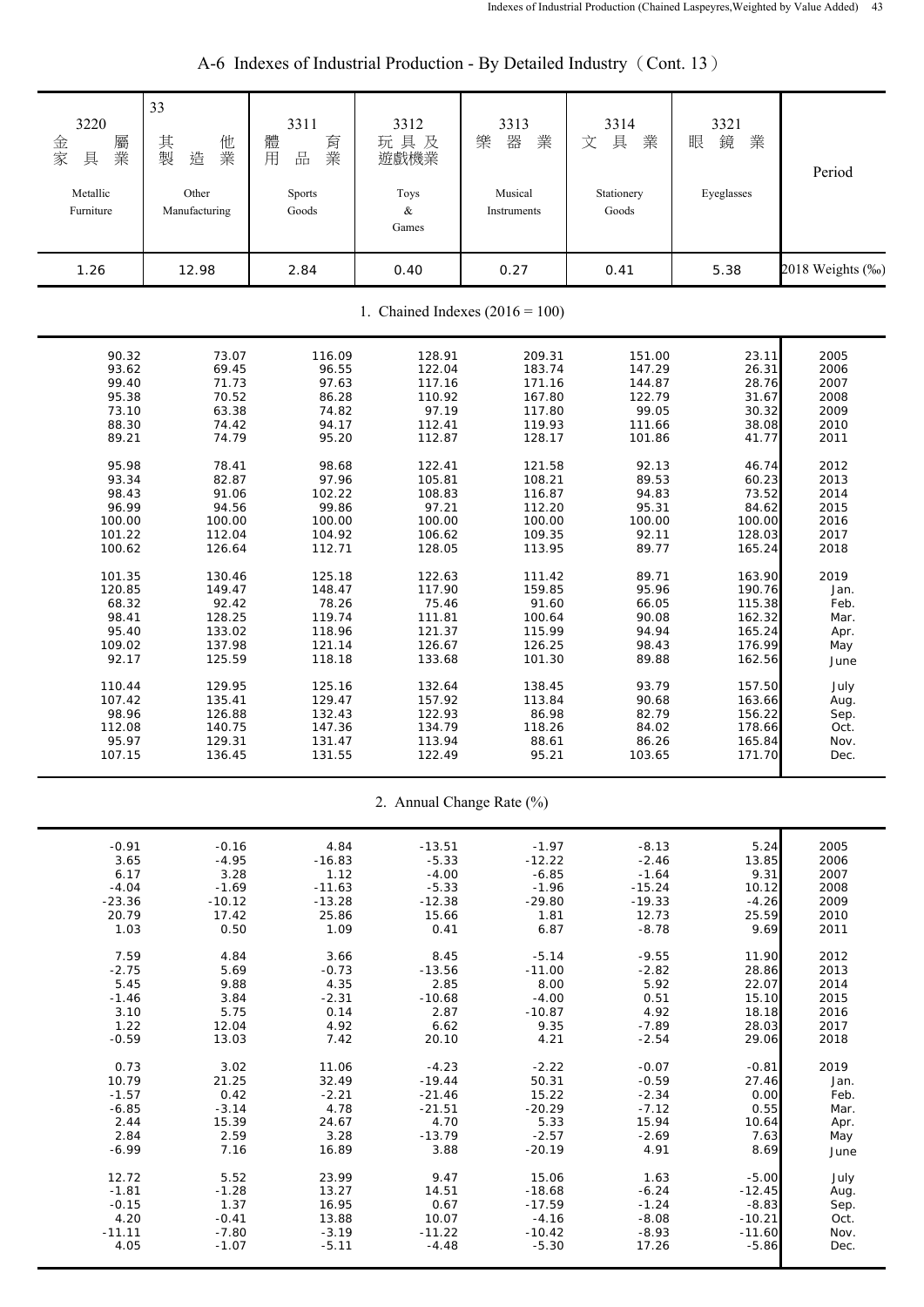|                                                                                                              | A-6 工業生產指數-按細分類 ( 續完 )<br>A-6 Indexes of Industrial Production - By Detailed Industry (Cont. End) |                                                                    |                                                                     |                                                                           |                                                                            |                                                                |                                                                     |  |  |  |  |
|--------------------------------------------------------------------------------------------------------------|---------------------------------------------------------------------------------------------------|--------------------------------------------------------------------|---------------------------------------------------------------------|---------------------------------------------------------------------------|----------------------------------------------------------------------------|----------------------------------------------------------------|---------------------------------------------------------------------|--|--|--|--|
| 年月別<br>Period                                                                                                | 3329<br>其<br>他<br>醫療器材<br>及用品業<br>Other                                                           | 3391<br>珠寶及金工<br>業<br>品<br>製<br>Jewellery                          | 3392<br>拉<br>鍊<br>及<br>業<br>鈕<br>扣<br>Fasteners                     | 3399<br>其他未分類<br>製<br>業<br>造<br>Other                                     | 34<br>產業用機械<br>設備維修及<br>装<br>業<br>安<br>Repair & Installation               | $\mathbf D$<br>電力及燃氣<br>業<br>供<br>應<br>Electricity             | 36<br>用<br>水業<br>供<br>應<br>Water                                    |  |  |  |  |
|                                                                                                              | Medical<br>Instruments<br>& Supplies                                                              | &<br>Related<br>Articles                                           | &<br><b>Buttons</b>                                                 | Not Elsewhere<br>Classified                                               | of Industrial<br>Machinery<br>& Equipment                                  | & Gas<br>Supply                                                | Supply                                                              |  |  |  |  |
| 107年權數 (‰)<br>2018 Weights (%)                                                                               | 1.73                                                                                              | 0.14                                                               | 0.85                                                                | 0.97                                                                      | 7.10                                                                       | 65.82                                                          | 6.01                                                                |  |  |  |  |
|                                                                                                              |                                                                                                   | 1. 連鎖指數(民國105年=100)                                                |                                                                     |                                                                           | 1. Chained Indexes $(2016 = 100)$                                          |                                                                |                                                                     |  |  |  |  |
| 94年<br>2005<br>2006<br>95年<br>96年<br>2007<br>97年<br>2008<br>98年<br>2009<br>99年<br>2010<br>100年<br>2011       | 46.70<br>47.57<br>54.85<br>62.85<br>70.82<br>75.86<br>81.57                                       | 31.67<br>32.70<br>41.97<br>57.44<br>52.19<br>50.20<br>48.09        | 101.04<br>102.10<br>107.44<br>106.45<br>90.48<br>116.80<br>100.24   | 130.18<br>130.68<br>127.71<br>129.29<br>110.89<br>104.79<br>95.96         | 65.10<br>67.75<br>63.29<br>58.15<br>71.56<br>78.14                         | 89.93<br>92.17<br>94.88<br>93.06<br>90.57<br>94.68<br>96.21    | 100.68<br>103.53<br>103.81<br>101.95<br>99.65<br>100.98<br>101.18   |  |  |  |  |
| 101年<br>2012<br>102年<br>2013<br>103年<br>2014<br>104年<br>2015<br>105年<br>2016<br>106年<br>2017<br>107年<br>2018 | 87.51<br>85.76<br>89.15<br>95.16<br>100.00<br>111.34<br>118.79                                    | 67.26<br>86.51<br>123.78<br>127.41<br>100.00<br>66.01<br>62.75     | 88.35<br>98.01<br>101.03<br>103.33<br>100.00<br>102.56<br>100.52    | 102.97<br>94.92<br>97.66<br>94.56<br>100.00<br>107.57<br>96.10            | 76.41<br>72.93<br>78.43<br>86.83<br>100.00<br>116.28<br>129.13             | 96.24<br>97.61<br>99.08<br>96.68<br>100.00<br>102.22<br>102.62 | 100.58<br>101.29<br>101.82<br>99.50<br>100.00<br>101.30<br>101.39   |  |  |  |  |
| 108年<br>2019<br>1月<br>Jan.<br>2月<br>Feb.<br>3月<br>Mar.<br>4月<br>Apr.<br>5月<br>May<br>6月<br>June              | 133.23<br>139.36<br>111.28<br>126.62<br>142.98<br>141.89<br>121.23                                | 76.20<br>91.00<br>76.30<br>101.80<br>109.59<br>96.57<br>88.31      | 98.03<br>107.57<br>83.13<br>114.67<br>117.98<br>111.00<br>80.03     | 88.72<br>104.50<br>50.19<br>80.84<br>85.14<br>96.73<br>89.69              | 128.44<br>126.10<br>95.63<br>128.25<br>138.88<br>117.67<br>135.45          | 103.79<br>97.03<br>82.55<br>97.55<br>99.70<br>108.61<br>112.25 | 101.75<br>102.10<br>91.53<br>100.98<br>100.30<br>103.64<br>102.11   |  |  |  |  |
| 7月<br>July<br>8月<br>Aug.<br>9月<br>Sep.<br>10月<br>Oct.<br>11月<br>Nov.<br>12月<br>Dec.                          | 136.40<br>140.79<br>119.28<br>142.12<br>132.07<br>144.75                                          | 67.92<br>72.05<br>69.02<br>42.73<br>47.99<br>51.07                 | 94.60<br>101.61<br>92.49<br>90.90<br>91.70<br>90.67                 | 93.15<br>104.11<br>94.00<br>87.74<br>77.64<br>100.94                      | 135.55<br>125.59<br>119.20<br>127.06<br>144.18<br>147.75                   | 120.13<br>120.73<br>106.99<br>106.00<br>96.94<br>96.99         | 104.25<br>103.52<br>100.99<br>103.87<br>101.43<br>106.24            |  |  |  |  |
|                                                                                                              |                                                                                                   |                                                                    | 2. 較上年同期 (月) 之增減率 (%)                                               |                                                                           | 2. Annual Change Rate (%)                                                  |                                                                |                                                                     |  |  |  |  |
| 94年<br>2005<br>95年<br>2006<br>96年<br>2007<br>97年<br>2008<br>98年<br>2009<br>99年<br>2010<br>100年<br>2011       | 34.23<br>1.86<br>15.30<br>14.59<br>12.68<br>7.12<br>7.53                                          | 2.06<br>3.25<br>28.35<br>36.86<br>$-9.14$<br>$-3.81$<br>$-4.20$    | $-5.71$<br>1.05<br>5.23<br>$-0.92$<br>$-15.00$<br>29.09<br>$-14.18$ | $-11.71$<br>0.38<br>$-2.27$<br>1.24<br>$-14.23$<br>$-5.50$<br>$-8.43$     | 4.07<br>$-6.58$<br>$-8.12$<br>23.06<br>9.20                                | 4.23<br>2.49<br>2.94<br>$-1.92$<br>$-2.68$<br>4.54<br>1.62     | 0.51<br>2.83<br>0.27<br>$-1.79$<br>$-2.26$<br>1.33<br>0.20          |  |  |  |  |
| 101年<br>2012<br>102年<br>2013<br>103年<br>2014<br>104年<br>2015<br>105年<br>2016<br>106年<br>2017<br>107年<br>2018 | 7.28<br>$-2.00$<br>3.95<br>6.74<br>5.09<br>11.34<br>6.69                                          | 39.86<br>28.62<br>43.08<br>2.93<br>$-21.51$<br>$-33.99$<br>$-4.94$ | $-11.86$<br>10.93<br>3.08<br>2.28<br>$-3.22$<br>2.56<br>$-1.99$     | 7.31<br>$-7.82$<br>2.89<br>$-3.17$<br>5.75<br>7.57<br>$-10.66$            | $-2.21$<br>$-4.55$<br>7.54<br>10.71<br>15.17<br>16.28<br>11.05             | 0.03<br>1.42<br>1.51<br>$-2.42$<br>3.43<br>2.22<br>0.39        | $-0.59$<br>0.71<br>0.52<br>$-2.28$<br>0.50<br>1.30<br>0.09          |  |  |  |  |
| 108年<br>2019<br>1月<br>Jan.<br>2月<br>Feb.<br>3月<br>Mar.<br>4月<br>Apr.<br>5月<br>May<br>6月<br>June              | 12.16<br>19.38<br>26.95<br>$-3.70$<br>34.58<br>$-1.57$<br>4.39                                    | 21.43<br>$-23.15$<br>5.84<br>28.99<br>46.59<br>151.29<br>202.22    | $-2.48$<br>2.36<br>2.76<br>$-11.14$<br>2.14<br>$-5.03$<br>$-17.18$  | $-7.68$<br>8.64<br>$-34.16$<br>$-26.04$<br>$-1.95$<br>$-10.70$<br>$-3.57$ | $-0.53$<br>$-12.61$<br>$-2.60$<br>$-10.97$<br>26.13<br>$-12.60$<br>$-5.66$ | 1.14<br>$-0.04$<br>$-2.06$<br>0.68<br>3.92<br>$-2.56$<br>3.30  | 0.36<br>$-1.73$<br>$-1.28$<br>$-2.60$<br>$-0.17$<br>$-2.30$<br>0.23 |  |  |  |  |
| 7月<br>July<br>8月<br>Aug.<br>9月<br>Sep.<br>10月<br>Oct.<br>11月<br>Nov.<br>12月<br>Dec.                          | 13.37<br>13.10<br>12.91<br>15.24<br>4.98<br>17.24                                                 | 16.42<br>111.91<br>$-6.83$<br>$-28.20$<br>$-23.59$<br>$-2.50$      | 3.16<br>$-7.54$<br>6.07<br>2.40<br>$-6.05$<br>4.27                  | $-0.31$<br>$-1.95$<br>0.10<br>$-6.94$<br>-18.94<br>1.18                   | 6.09<br>$-1.19$<br>$-6.04$<br>0.04<br>18.56<br>2.34                        | 3.82<br>4.67<br>$-2.51$<br>2.99<br>$-0.51$<br>1.01             | 0.27<br>$-0.84$<br>0.40<br>3.99<br>5.95<br>2.72                     |  |  |  |  |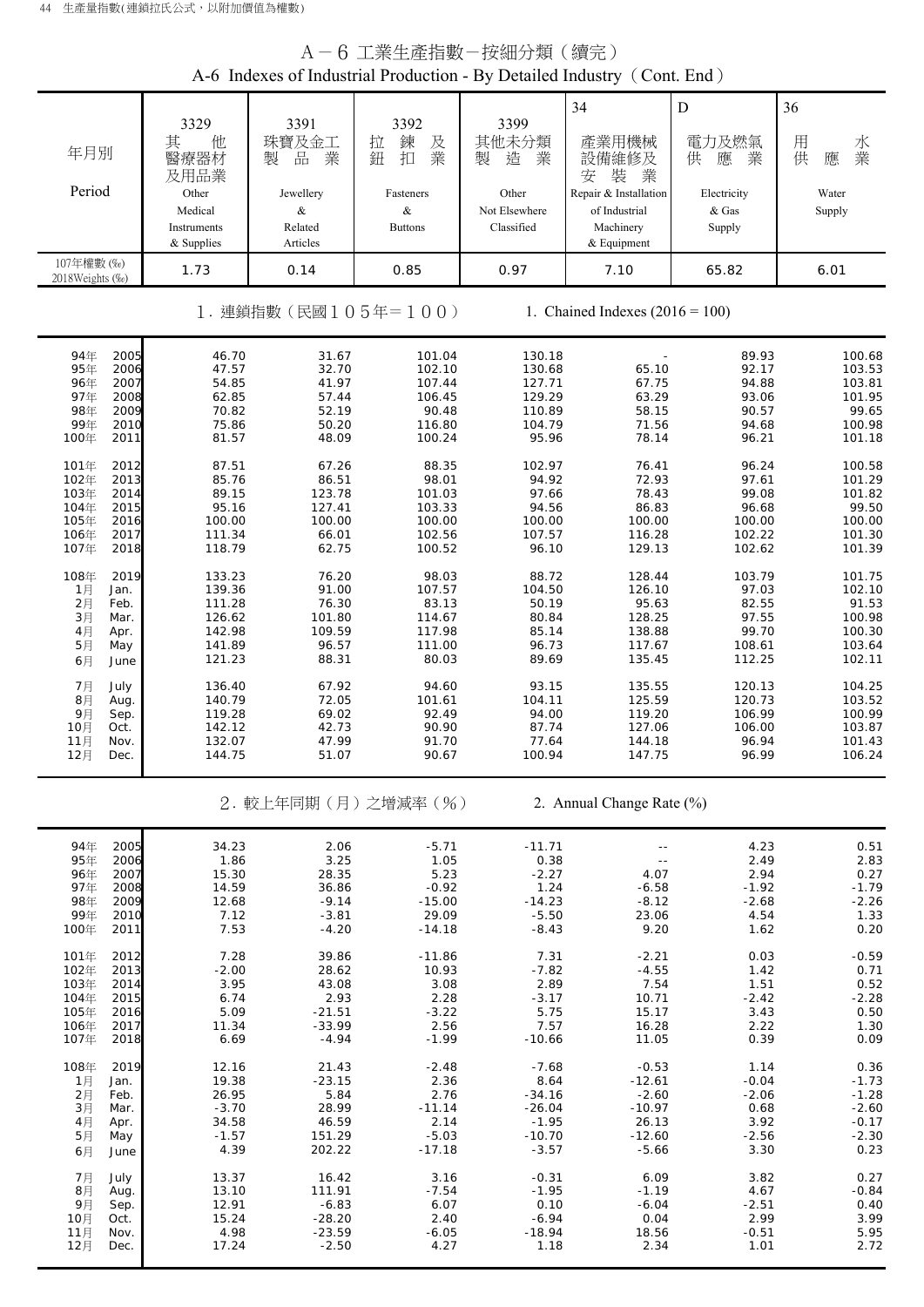### B-1 製造業銷售量指數-按四大行業及中分類 B-1 Indexes of Producer's Shipment - By Four Groups & Sectors

|                              | $\mathsf{C}$       |                                  |                             |                                 |                         |                                         |                              |                                         |
|------------------------------|--------------------|----------------------------------|-----------------------------|---------------------------------|-------------------------|-----------------------------------------|------------------------------|-----------------------------------------|
| 年月別                          | 造<br>製<br>業        | 屬<br>金<br>機電工業                   | 24<br>基<br>本<br>業<br>金<br>屬 | 25<br>金<br>屬<br>製<br>業<br>品     | 28<br>電力設備<br>及配備業      | 29<br>機<br>械<br>設<br>業<br>備             | 30<br>汽車及<br>其零件業            | 31<br>其他運輸<br>工具及<br>其零件業               |
| Period                       | Manufacturing      | Metal &<br>Machinery<br>Industry | Basic<br>Metal              | Fabricated<br>Metal<br>Products | Electrical<br>Equipment | Machinery<br>&<br>Equipment             | Motor<br>Vehicles<br>& Parts | Other Transport<br>Equipment<br>& Parts |
| 數<br>權<br>Weights (%)        | 1000.00            | 274.94                           | 60.68                       | 64.33                           | 30.66                   | 54.37                                   | 35.15                        | 23.27                                   |
|                              |                    | 1. 固定基期指數(民國105年=100)            |                             |                                 |                         | 1. Fixed Indexes (Base : $2016 = 100$ ) |                              |                                         |
| 2005<br>94年<br>2006<br>95年   | 76.91<br>80.18     | 99.33<br>99.92                   | 89.28<br>100.18             | 94.76<br>96.15                  | 130.44<br>128.50        | 96.48<br>99.44                          | 114.50<br>91.12              | 96.25<br>92.81                          |
| 2007<br>96年<br>97年<br>2008   | 86.70<br>85.89     | 99.11<br>91.14                   | 97.00<br>86.35              | 94.67<br>90.65                  | 118.85<br>106.49        | 107.00<br>100.62                        | 85.75<br>67.59               | 99.81<br>108.17                         |
| 2009<br>98年                  | 80.81              | 76.40                            | 80.64                       | 74.41                           | 89.77                   | 68.33                                   | 70.39                        | 80.60                                   |
| 99年<br>2010<br>100年<br>2011  | 96.51<br>98.07     | 95.32<br>99.46                   | 95.42<br>97.40              | 91.58<br>97.93                  | 101.65<br>96.93         | 105.91<br>112.57                        | 88.45<br>97.04               | 88.81<br>94.06                          |
| 101年<br>2012                 | 97.49              | 98.19                            | 95.35                       | 99.24                           | 98.09                   | 105.63                                  | 96.73                        | 97.55                                   |
| 102年<br>2013<br>103年<br>2014 | 98.92<br>102.94    | 98.31<br>104.17                  | 99.24<br>103.15             | 100.78<br>105.08                | 96.96<br>100.17         | 100.57<br>108.38                        | 93.75<br>106.45              | 98.53<br>104.80                         |
| 104年<br>2015                 | 100.60             | 101.84                           | 100.15                      | 100.78                          | 99.84                   | 105.75                                  | 102.73                       | 105.87                                  |
| 105年<br>2016<br>2017<br>106年 | 100.00<br>102.51   | 100.00<br>101.77                 | 100.00<br>100.25            | 100.00<br>99.49                 | 100.00<br>96.52         | 100.00<br>108.26                        | 100.00<br>98.90              | 100.00<br>103.56                        |
| 107年<br>2018                 | 104.25             | 103.64                           | 102.64                      | 100.41                          | 97.28                   | 113.61                                  | 93.44                        | 108.08                                  |
| 108年<br>2019                 | 103.12             | 97.65                            | 94.50                       | 94.62                           | 93.53                   | 99.29                                   | 91.12                        | 117.02                                  |
| 1月<br>Jan.<br>2月<br>Feb.     | 108.34<br>80.45    | 107.90<br>75.60                  | 104.75<br>79.08             | 107.09<br>74.97                 | 100.15<br>73.08         | 108.07<br>75.12                         | 111.04<br>65.72              | 120.21<br>81.52                         |
| 3月<br>Mar.<br>4月<br>Apr.     | 101.60<br>100.01   | 100.40<br>99.92                  | 102.63<br>95.81             | 98.59<br>98.46                  | 95.36<br>95.62          | 102.48<br>102.72                        | 91.94<br>94.29               | 106.62<br>112.57                        |
| 5月<br>May                    | 104.12             | 102.28                           | 97.18                       | 100.38                          | 97.57                   | 107.75                                  | 97.19                        | 117.12                                  |
| 6月<br>June                   | 100.91             | 96.90                            | 91.00                       | 92.11                           | 89.65                   | 102.87                                  | 95.19                        | 114.58                                  |
| 7月<br>July<br>8月<br>Aug.     | 107.25<br>107.58   | 102.67<br>96.43                  | 97.82<br>94.67              | 97.11<br>94.72                  | 95.96<br>94.38          | 102.49<br>99.25                         | 101.50<br>74.18              | 131.68<br>126.13                        |
| 9月<br>Sep.<br>10月            | 103.39<br>108.11   | 92.36<br>98.08                   | 90.18<br>93.15              | 89.20<br>92.45                  | 87.24<br>95.47          | 90.44<br>98.78                          | 84.12<br>90.48               | 121.31<br>131.07                        |
| Oct.<br>11月<br>Nov.          | 105.42             | 94.78                            | 89.43                       | 89.36                           | 94.41                   | 93.87                                   | 91.49                        | 116.45                                  |
| 12月<br>Dec.                  | 110.25             | 104.50                           | 98.34                       | 100.94                          | 103.44                  | 107.62                                  | 96.25                        | 125.00                                  |
|                              |                    | 2. 較上年同期(月)之增減率(%)               |                             |                                 |                         | 2. Annual Change Rate (%)               |                              |                                         |
| 94年<br>2005                  | 5.18               | $-0.80$                          | $-4.63$                     | $-3.60$                         | $-3.38$                 | 3.50                                    | 3.87                         | 5.50                                    |
| 95年<br>2006<br>96年<br>2007   | 4.25<br>8.13       | 0.59<br>$-0.81$                  | 12.21<br>$-3.17$            | 1.47<br>$-1.54$                 | $-1.49$<br>$-7.51$      | 3.07<br>7.60                            | $-20.42$<br>$-5.89$          | $-3.57$<br>7.54                         |
| 97年<br>2008                  | $-0.93$            | $-8.04$                          | $-10.98$                    | $-4.25$                         | $-10.40$                | $-5.96$                                 | $-21.18$                     | 8.38                                    |
| 98年<br>2009<br>99年<br>2010   | $-5.91$<br>19.43   | $-16.17$<br>24.76                | $-6.61$<br>18.33            | $-17.92$<br>23.07               | $-15.70$<br>13.23       | $-32.09$<br>55.00                       | 4.14<br>25.66                | $-25.49$<br>10.19                       |
| 100年<br>2011                 | 1.62               | 4.34                             | 2.08                        | 6.93                            | $-4.64$                 | 6.29                                    | 9.71                         | 5.91                                    |
| 101年<br>2012<br>2013<br>102年 | $-0.59$<br>1.47    | $-1.28$<br>0.12                  | $-2.10$<br>4.08             | 1.34<br>1.55                    | 1.20<br>$-1.15$         | $-6.17$<br>$-4.79$                      | $-0.32$<br>$-3.08$           | 3.71<br>1.00                            |
| 103年<br>2014                 | 4.06               | 5.96                             | 3.94                        | 4.27                            | 3.31                    | 7.77                                    | 13.55                        | 6.36                                    |
| 104年<br>2015<br>105年<br>2016 | $-2.27$<br>$-0.60$ | $-2.24$<br>$-1.81$               | $-2.91$<br>$-0.15$          | $-4.09$<br>$-0.77$              | $-0.33$<br>0.16         | $-2.43$<br>$-5.44$                      | $-3.49$<br>$-2.66$           | 1.02<br>$-5.54$                         |
| 106年<br>2017                 | 2.51               | 1.77                             | 0.25                        | $-0.51$                         | $-3.48$                 | 8.26                                    | $-1.10$                      | 3.56                                    |
| 107年<br>2018                 | 1.70               | 1.84                             | 2.38                        | 0.92                            | 0.79                    | 4.94                                    | $-5.52$                      | 4.36                                    |
| 108年<br>2019<br>1月<br>Jan.   | $-1.08$<br>0.55    | $-5.78$<br>$-2.99$               | $-7.93$<br>$-4.16$          | $-5.77$<br>0.19                 | $-3.85$<br>$-2.33$      | $-12.60$<br>$-0.92$                     | $-2.48$<br>$-12.32$          | 8.27<br>6.70                            |
| 2月<br>Feb.<br>3月<br>Mar.     | $-4.44$<br>$-8.35$ | $-4.49$<br>$-11.72$              | $-5.73$<br>$-9.02$          | $-3.40$<br>$-10.58$             | 3.23<br>$-7.32$         | $-9.11$<br>$-17.90$                     | $-6.87$<br>$-14.38$          | 0.47<br>$-6.66$                         |
| 4月<br>Apr.                   | 0.70               | 0.91                             | $-6.68$                     | 1.79                            | $-3.55$                 | $-4.84$                                 | 9.35                         | 22.43                                   |
| 5月<br>May<br>6月<br>June      | $-3.82$<br>$-3.52$ | $-9.18$<br>$-9.94$               | $-11.47$<br>$-12.33$        | $-7.67$<br>$-9.77$              | $-5.00$<br>$-8.62$      | $-15.58$<br>$-16.38$                    | $-6.96$<br>$-3.24$           | 2.06<br>1.96                            |
| 7月                           | 2.06               | $-3.78$                          | $-6.22$                     | $-5.21$                         | $-4.05$                 | $-12.45$                                | $-0.39$                      | 19.86                                   |
| July<br>8月<br>Aug.           | $-1.13$            | $-8.74$                          | $-8.49$                     | $-9.58$                         | $-7.03$                 | $-16.10$                                | $-11.71$                     | 9.22                                    |
| 9月<br>Sep.<br>10月<br>Oct.    | $-0.14$<br>$-0.27$ | $-5.76$<br>$-6.51$               | $-9.35$<br>$-12.06$         | $-5.55$<br>$-8.95$              | $-3.87$<br>$-4.40$      | $-16.44$<br>$-13.47$                    | 6.66<br>$-3.36$              | 11.11<br>21.54                          |
| 11月<br>Nov.                  | $-0.35$            | $-7.27$                          | $-9.44$                     | $-10.15$                        | $-6.09$                 | $-17.18$                                | 6.37                         | 1.96                                    |
| 12月<br>Dec.                  | 5.58               | 1.63                             | 0.86                        | 0.97                            | 5.05                    | $-8.10$                                 | 15.69                        | 10.32                                   |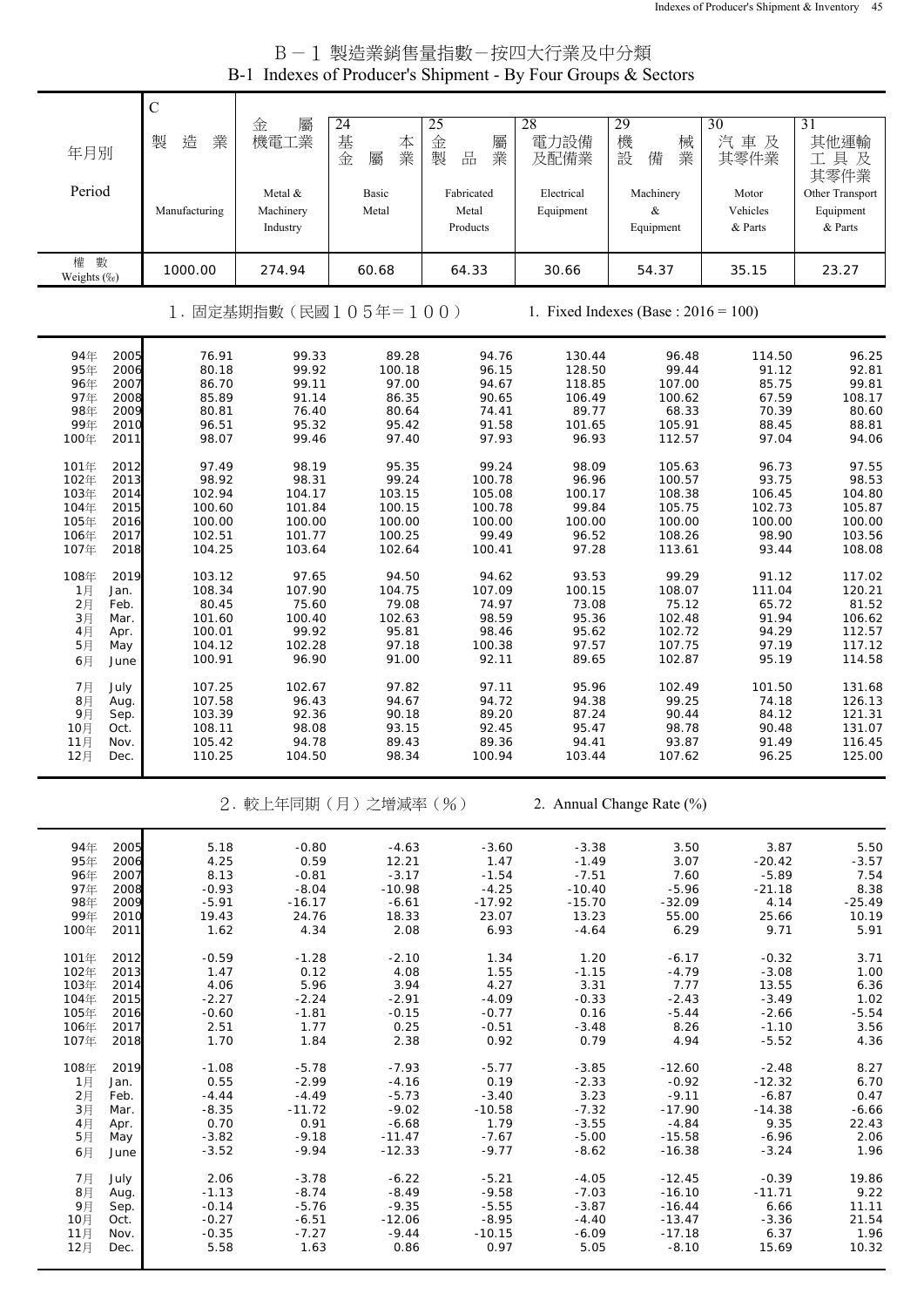B-1 製造業銷售量指數-按四大行業及中分類(續1)

| 年月別        | $\overline{34}$<br>產業用機械<br>設備維修及<br>裝<br>業<br>安<br>Repair & Installation<br>of Industrial<br>Machinery<br>& Equipment | 訊<br>資<br>電子工業<br>Information<br>& Electronic<br>Industry | 26<br>電<br>子<br>零組件業<br>Electronic<br>Parts &<br>Components | 27<br>電腦、電子<br>產品及光學<br>業<br>製<br>品<br>Computers,<br>Electronic<br>& Optical<br>Products | 學<br>化<br>業<br>工<br>Chemistry<br>Industry | 13<br>皮革、毛皮<br>及其製品業<br>Leather, Fur<br>& Related<br>Products | $\overline{15}$<br>紙漿、紙<br>及紙製品業<br>Pulp, Paper<br>& Paper<br>Products | 16<br>印刷及資料<br>儲存媒體<br>複製業<br>Printing &<br>Reproduction<br>of Recorded<br>Media |
|------------|------------------------------------------------------------------------------------------------------------------------|-----------------------------------------------------------|-------------------------------------------------------------|------------------------------------------------------------------------------------------|-------------------------------------------|---------------------------------------------------------------|------------------------------------------------------------------------|----------------------------------------------------------------------------------|
| 權<br>數 (%) | 6.47                                                                                                                   | 353.84                                                    | 292.08                                                      | 61.76                                                                                    | 256.78                                    | 1.30                                                          | 14.44                                                                  | 5.94                                                                             |
|            |                                                                                                                        | $1$ .                                                     |                                                             | 固定基期指數(民國105年=100)                                                                       |                                           |                                                               |                                                                        |                                                                                  |
| 94年        | 50.96                                                                                                                  | 47.71                                                     | 42.03                                                       | 80.43                                                                                    | 92.17                                     | 280.23                                                        | 100.86                                                                 | 116.40                                                                           |
| 95年        | 58.61                                                                                                                  | 54.58                                                     | 50.36                                                       | 79.09                                                                                    | 92.13                                     | 246.21                                                        | 99.90                                                                  | 114.07                                                                           |
| 96年        | 65.30                                                                                                                  | 65.48                                                     | 63.62                                                       | 76.75                                                                                    | 98.68                                     | 216.72                                                        | 103.24                                                                 | 114.55                                                                           |
| 97年        | 61.04                                                                                                                  | 70.85                                                     | 69.93                                                       | 76.84                                                                                    | 94.23                                     | 195.63                                                        | 92.64                                                                  | 115.94                                                                           |
| 98年        | 56.59                                                                                                                  | 68.04                                                     | 68.72                                                       | 64.84                                                                                    | 94.73                                     | 176.30                                                        | 92.37                                                                  | 103.74                                                                           |
| 99年        | 69.29                                                                                                                  | 91.88                                                     | 90.91                                                       | 96.46                                                                                    | 101.11                                    | 192.32                                                        | 96.19                                                                  | 113.64                                                                           |
| 100年       | 73.71                                                                                                                  | 98.64                                                     | 91.97                                                       | 130.12                                                                                   | 95.80                                     | 174.05                                                        | 95.85                                                                  | 115.05                                                                           |
| 101年       | 71.22                                                                                                                  | 96.00                                                     | 93.60                                                       | 107.36                                                                                   | 98.07                                     | 158.73                                                        | 97.51                                                                  | 108.56                                                                           |
| 102年       | 67.90                                                                                                                  | 98.05                                                     | 96.64                                                       | 104.68                                                                                   | 100.00                                    | 156.63                                                        | 97.87                                                                  | 106.20                                                                           |
| 103年       | 73.74                                                                                                                  | 104.29                                                    | 104.27                                                      | 104.38                                                                                   | 100.49                                    | 154.49                                                        | 100.77                                                                 | 104.31                                                                           |
| 104年       | 85.46                                                                                                                  | 100.34                                                    | 100.15                                                      | 101.24                                                                                   | 99.65                                     | 118.98                                                        | 98.55                                                                  | 102.03                                                                           |
| 105年       | 100.00                                                                                                                 | 100.00                                                    | 100.00                                                      | 100.00                                                                                   | 100.00                                    | 100.00                                                        | 100.00                                                                 | 100.00                                                                           |
| 106年       | 118.39                                                                                                                 | 104.61                                                    | 105.95                                                      | 98.26                                                                                    | 101.05                                    | 101.41                                                        | 100.22                                                                 | 96.70                                                                            |
| 107年       | 130.90                                                                                                                 | 106.84                                                    | 108.22                                                      | 100.29                                                                                   | 102.45                                    | 89.25                                                         | 100.55                                                                 | 94.13                                                                            |
| 108年       | 129.01                                                                                                                 | 109.61                                                    | 106.90                                                      | 122.37                                                                                   | 100.37                                    | 86.59                                                         | 100.65                                                                 | 85.48                                                                            |
| 1月         | 119.38                                                                                                                 | 104.42                                                    | 101.68                                                      | 117.35                                                                                   | 110.67                                    | 99.58                                                         | 110.78                                                                 | 90.35                                                                            |
| 2月         | 97.68                                                                                                                  | 82.58                                                     | 81.73                                                       | 86.62                                                                                    | 85.33                                     | 63.69                                                         | 78.12                                                                  | 58.42                                                                            |
| 3月         | 127.52                                                                                                                 | 103.42                                                    | 101.00                                                      | 114.87                                                                                   | 101.07                                    | 98.16                                                         | 100.07                                                                 | 84.25                                                                            |
| 4月         | 134.90                                                                                                                 | 99.78                                                     | 96.62                                                       | 114.67                                                                                   | 100.18                                    | 104.77                                                        | 98.70                                                                  | 85.21                                                                            |
| 5月         | 119.65                                                                                                                 | 105.37                                                    | 101.94                                                      | 121.56                                                                                   | 103.94                                    | 100.13                                                        | 103.24                                                                 | 83.55                                                                            |
| 6月         | 129.82                                                                                                                 | 105.82                                                    | 103.70                                                      | 115.84                                                                                   | 100.14                                    | 88.47                                                         | 95.59                                                                  | 77.32                                                                            |
| 7月         | 138.80                                                                                                                 | 111.84                                                    | 107.73                                                      | 131.26                                                                                   | 106.08                                    | 79.31                                                         | 105.48                                                                 | 85.77                                                                            |
| 8月         | 129.92                                                                                                                 | 120.44                                                    | 118.11                                                      | 131.44                                                                                   | 102.26                                    | 77.14                                                         | 102.48                                                                 | 83.94                                                                            |
| 9月         | 125.33                                                                                                                 | 119.04                                                    | 117.23                                                      | 127.55                                                                                   | 95.20                                     | 75.04                                                         | 95.77                                                                  | 79.09                                                                            |
| 10月        | 129.10                                                                                                                 | 120.95                                                    | 118.37                                                      | 133.15                                                                                   | 101.48                                    | 88.16                                                         | 107.92                                                                 | 93.02                                                                            |
| 11月        | 148.38                                                                                                                 | 121.29                                                    | 117.91                                                      | 137.23                                                                                   | 95.88                                     | 83.41                                                         | 102.53                                                                 | 99.81                                                                            |
| 12月        | 147.66                                                                                                                 | 120.31                                                    | 116.80                                                      | 136.86                                                                                   | 102.18                                    | 81.24                                                         | 107.11                                                                 | 105.00                                                                           |
|            |                                                                                                                        |                                                           | $2$ .                                                       | 較上年同期(月)之增減率(%)                                                                          |                                           |                                                               |                                                                        |                                                                                  |
| 94年        | 15.19                                                                                                                  | 19.93                                                     | 27.98                                                       | 1.09                                                                                     | 2.08                                      | $-11.28$                                                      | $-2.19$                                                                | 9.05                                                                             |
| 95年        | 15.01                                                                                                                  | 14.40                                                     | 19.82                                                       | $-1.67$                                                                                  | $-0.04$                                   | $-12.14$                                                      | $-0.95$                                                                | $-2.00$                                                                          |
| 96年        | 11.41                                                                                                                  | 19.97                                                     | 26.33                                                       | $-2.96$                                                                                  | 7.11                                      | $-11.98$                                                      | 3.34                                                                   | 0.42                                                                             |
| 97年        | $-6.52$                                                                                                                | 8.20                                                      | 9.92                                                        | 0.12                                                                                     | $-4.51$                                   | $-9.73$                                                       | $-10.27$                                                               | 1.21                                                                             |
| 98年        | $-7.29$                                                                                                                | $-3.97$                                                   | $-1.73$                                                     | $-15.62$                                                                                 | 0.53                                      | $-9.88$                                                       | $-0.29$                                                                | $-10.52$                                                                         |
| 99年        | 22.44                                                                                                                  | 35.04                                                     | 32.29                                                       | 48.77                                                                                    | 6.73                                      | 9.09                                                          | 4.14                                                                   | 9.54                                                                             |
| 100年       | 6.38                                                                                                                   | 7.36                                                      | 1.17                                                        | 34.90                                                                                    | $-5.25$                                   | $-9.50$                                                       | $-0.35$                                                                | 1.24                                                                             |
| 101年       | $-3.38$                                                                                                                | $-2.68$                                                   | 1.77                                                        | $-17.49$                                                                                 | 2.37                                      | $-8.80$                                                       | 1.73                                                                   | $-5.64$                                                                          |
| 102年       | $-4.66$                                                                                                                | 2.14                                                      | 3.25                                                        | $-2.50$                                                                                  | 1.97                                      | $-1.32$                                                       | 0.37                                                                   | $-2.17$                                                                          |
| 103年       | 8.60                                                                                                                   | 6.36                                                      | 7.90                                                        | $-0.29$                                                                                  | 0.49                                      | $-1.37$                                                       | 2.96                                                                   | $-1.78$                                                                          |
| 104年       | 15.89                                                                                                                  | $-3.79$                                                   | $-3.95$                                                     | $-3.01$                                                                                  | $-0.84$                                   | $-22.99$                                                      | $-2.20$                                                                | $-2.19$                                                                          |
| 105年       | 17.01                                                                                                                  | $-0.34$                                                   | $-0.15$                                                     | $-1.22$                                                                                  | 0.35                                      | $-15.95$                                                      | 1.47                                                                   | $-1.99$                                                                          |
| 106年       | 18.39                                                                                                                  | 4.61                                                      | 5.95                                                        | $-1.74$                                                                                  | 1.05                                      | 1.41                                                          | 0.22                                                                   | $-3.30$                                                                          |
| 107年       | 10.57                                                                                                                  | 2.13                                                      | 2.14                                                        | 2.07                                                                                     | 1.39                                      | $-11.99$                                                      | 0.33                                                                   | $-2.66$                                                                          |
| 108年       | $-1.44$                                                                                                                | 2.59                                                      | $-1.22$                                                     | 22.02                                                                                    | $-2.03$                                   | $-2.98$                                                       | 0.10                                                                   | $-9.19$                                                                          |
| 1月         | $-16.43$                                                                                                               | $-0.70$                                                   | $-6.05$                                                     | 29.44                                                                                    | 2.15                                      | 1.97                                                          | 3.81                                                                   | $-6.09$                                                                          |
| 2月         | $-1.93$                                                                                                                | $-3.82$                                                   | $-7.80$                                                     | 19.11                                                                                    | $-4.33$                                   | 0.03                                                          | $-2.54$                                                                | $-13.32$                                                                         |
| 3月         | $-13.77$                                                                                                               | $-8.42$                                                   | $-12.56$                                                    | 14.04                                                                                    | $-5.51$                                   | $-11.92$                                                      | $-10.85$                                                               | $-12.77$                                                                         |
| 4月         | 26.07                                                                                                                  | $-0.82$                                                   | $-6.10$                                                     | 27.69                                                                                    | 0.28                                      | 7.16                                                          | 1.56                                                                   | $-5.93$                                                                          |
| 5月         | $-11.70$                                                                                                               | $-1.71$                                                   | $-5.90$                                                     | 19.29                                                                                    | $-1.76$                                   | $-1.81$                                                       | 0.50                                                                   | -11.84                                                                           |
| 6月         | $-11.31$                                                                                                               | 1.37                                                      | $-1.08$                                                     | 13.20                                                                                    | $-2.96$                                   | $-0.77$                                                       | $-5.85$                                                                | $-11.35$                                                                         |
| 7月         | 6.04                                                                                                                   | 5.03                                                      | $-0.41$                                                     | 33.23                                                                                    | 3.28                                      | $-10.66$                                                      | 1.23                                                                   | $-9.57$                                                                          |
| 8月         | $-0.82$                                                                                                                | 6.07                                                      | 2.51                                                        | 24.40                                                                                    | $-3.06$                                   | $-16.69$                                                      | $-2.85$                                                                | $-9.75$                                                                          |
| 9月         | $-5.08$                                                                                                                | 5.15                                                      | 1.79                                                        | 22.67                                                                                    | $-3.40$                                   | $-11.15$                                                      | 2.08                                                                   | $-10.22$                                                                         |
| 10月        | 2.68                                                                                                                   | 4.19                                                      | 1.58                                                        | 16.76                                                                                    | $-1.55$                                   | 3.35                                                          | 4.22                                                                   | $-13.66$                                                                         |
| 11月        | 22.22                                                                                                                  | 9.26                                                      | 5.96                                                        | 25.06                                                                                    | $-7.13$                                   | 12.07                                                         | 0.54                                                                   | $-8.46$                                                                          |

12月 | -1.91 14.01 12.45 20.74 -0.70 -2.99 10.46 0.85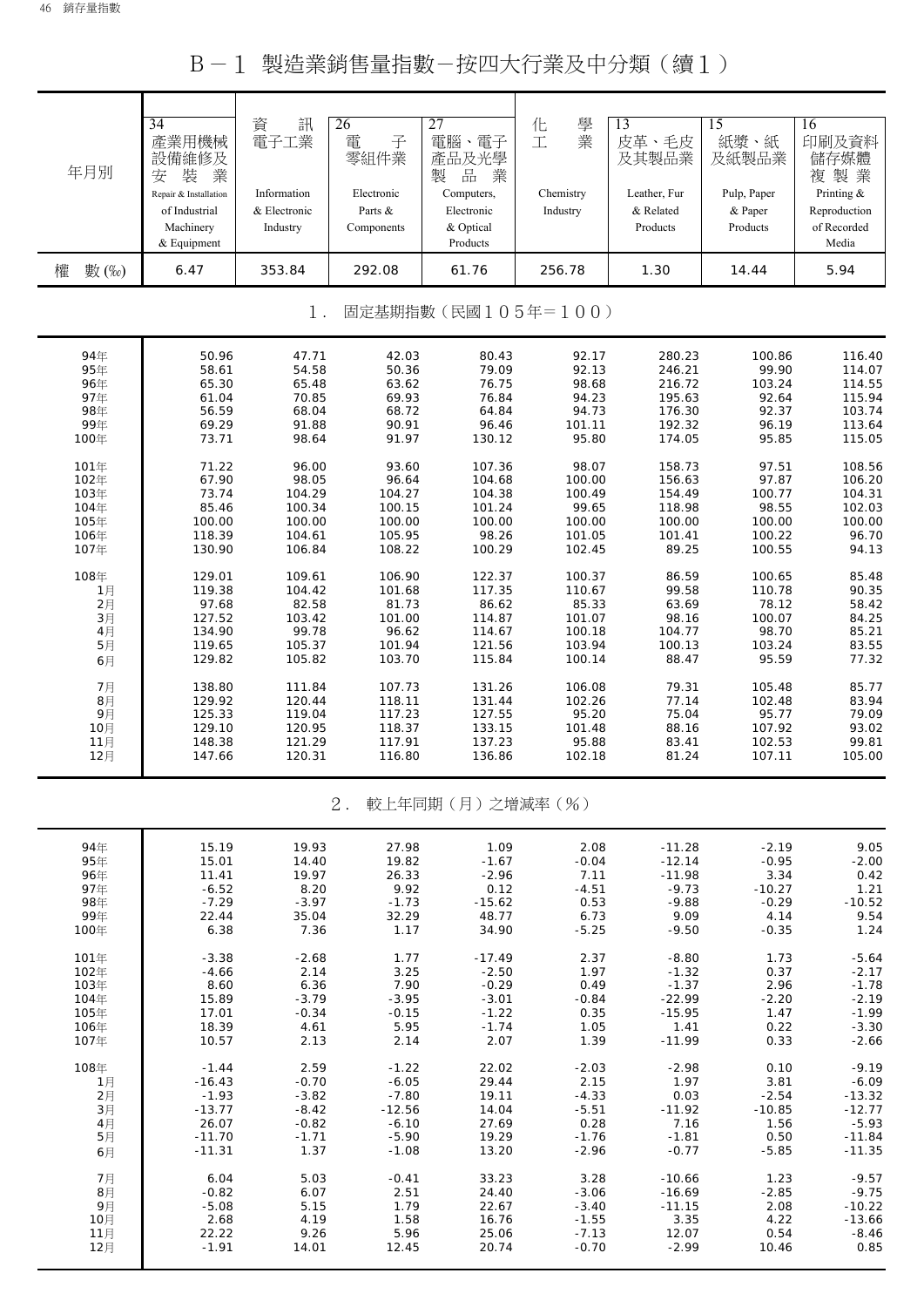| 17<br>石油及煤<br>製品業<br>Petroleum<br>& Coal<br>Products | 18<br>化學原材料肥料<br>氮化合物塑橡膠<br>原料及人纖業<br>Chemical, Fertilizers,<br>Nitrogen Compounds,<br>Plastic & Rubber,<br>Man-made Fibres | 19<br>其他化學<br>製品業<br>Other<br>Chemical<br>Products | 20<br>藥品及醫用<br>化學製品業<br>Pharmaceuticals<br>& Medicinal<br><b>Chemical Products</b> | 21<br>橡<br>膠<br>業<br>品<br>製<br>Rubber<br>Products | 22<br>塑<br>膠<br>品<br>業<br>製<br>Plastic<br>Products | 生業<br>民工<br>Food, Textiles<br>&<br>Other Industry | 08<br>品<br>食<br>及<br>品<br>業<br>飼<br>Food & Prepared<br>Animal Feeds | Period      |
|------------------------------------------------------|-----------------------------------------------------------------------------------------------------------------------------|----------------------------------------------------|------------------------------------------------------------------------------------|---------------------------------------------------|----------------------------------------------------|---------------------------------------------------|---------------------------------------------------------------------|-------------|
| 59.42                                                | 112.64                                                                                                                      | 23.46                                              | 6.35                                                                               | 8.33                                              | 24.93                                              | 114.43                                            | 42.18                                                               | Weights (%) |
|                                                      |                                                                                                                             |                                                    |                                                                                    | 1. Fixed Indexes (Base : $2016 = 100$ )           |                                                    |                                                   |                                                                     |             |
| 99.69                                                | 81.57                                                                                                                       | 77.19                                              | 73.55                                                                              | 102.00                                            | 112.64                                             | 105.83                                            | 90.95                                                               | 2005        |
| 98.23                                                | 83.39                                                                                                                       | 79.30                                              | 74.83                                                                              | 98.40                                             | 108.22                                             | 103.39                                            | 89.00                                                               | 2006        |
| 102.05                                               | 94.66                                                                                                                       | 80.70                                              | 74.87                                                                              | 104.38                                            | 108.21                                             | 101.77                                            | 88.41                                                               | 2007        |
| 99.46                                                | 89.56                                                                                                                       | 78.52                                              | 78.39                                                                              | 102.96                                            | 99.57                                              | 95.46                                             | 86.37                                                               | 2008        |
| 101.16                                               | 94.32                                                                                                                       | 73.99                                              | 83.81                                                                              | 87.11                                             | 85.55                                              | 90.45                                             | 87.32                                                               | 2009        |
| 98.92                                                | 103.46                                                                                                                      | 88.18                                              | 89.73                                                                              | 110.77                                            | 99.22                                              | 99.42                                             | 91.82                                                               | 2010        |
| 91.26                                                | 96.86                                                                                                                       | 88.32                                              | 84.79                                                                              | 112.41                                            | 99.92                                              | 97.99                                             | 93.10                                                               | 2011        |
| 96.88                                                | 98.43                                                                                                                       | 89.66                                              | 86.98                                                                              | 105.53                                            | 99.29                                              | 97.30                                             | 93.77                                                               | 2012        |
| 99.83                                                | 99.57                                                                                                                       | 96.05                                              | 89.87                                                                              | 104.15                                            | 100.36                                             | 98.83                                             | 94.53                                                               | 2013        |
| 97.95                                                | 100.40                                                                                                                      | 99.32                                              | 88.39                                                                              | 106.44                                            | 105.30                                             | 101.32                                            | 95.06                                                               | 2014        |
| 97.99                                                | 99.75                                                                                                                       | 100.00                                             | 91.24                                                                              | 106.44                                            | 101.72                                             | 100.53                                            | 95.90                                                               | 2015        |
| 100.00                                               | 100.00                                                                                                                      | 100.00                                             | 100.00                                                                             | 100.00                                            | 100.00                                             | 100.00                                            | 100.00                                                              | 2016        |
| 97.75                                                | 101.98                                                                                                                      | 105.65                                             | 98.60                                                                              | 102.21                                            | 102.10                                             | 101.04                                            | 99.70                                                               | 2017        |
| 98.19                                                | 103.74                                                                                                                      | 110.22                                             | 100.59                                                                             | 100.97                                            | 104.17                                             | 101.75                                            | 101.43                                                              | 2018        |
| 96.12                                                | 100.86                                                                                                                      | 109.43                                             | 107.00                                                                             | 101.47                                            | 101.79                                             | 102.36                                            | 105.17                                                              | 2019        |
| 110.07                                               | 109.84                                                                                                                      | 116.49                                             | 122.14                                                                             | 114.50                                            | 111.55                                             | 116.28                                            | 121.48                                                              | Jan.        |
| 86.72                                                | 91.16                                                                                                                       | 84.24                                              | 74.72                                                                              | 75.57                                             | 74.36                                              | 74.57                                             | 80.29                                                               | Feb.        |
| 93.64                                                | 104.04                                                                                                                      | 109.44                                             | 99.08                                                                              | 104.68                                            | 101.54                                             | 100.00                                            | 101.31                                                              | Mar.        |
| 91.04                                                | 103.48                                                                                                                      | 110.28                                             | 100.65                                                                             | 103.54                                            | 100.47                                             | 100.54                                            | 100.73                                                              | Apr.        |
| 101.00                                               | 103.01                                                                                                                      | 113.95                                             | 109.69                                                                             | 110.64                                            | 107.42                                             | 105.09                                            | 106.87                                                              | May         |
| 109.44                                               | 96.71                                                                                                                       | 104.81                                             | 103.02                                                                             | 98.81                                             | 97.45                                              | 97.10                                             | 100.69                                                              | June        |
| 107.19                                               | 105.01                                                                                                                      | 113.49                                             | 105.67                                                                             | 106.42                                            | 107.85                                             | 106.67                                            | 113.31                                                              | July        |
| 97.96                                                | 101.85                                                                                                                      | 113.49                                             | 109.41                                                                             | 103.32                                            | 107.14                                             | 106.58                                            | 111.56                                                              | Aug.        |
| 92.55                                                | 93.29                                                                                                                       | 109.24                                             | 107.78                                                                             | 95.78                                             | 98.07                                              | 99.84                                             | 101.24                                                              | Sep.        |
| 90.51                                                | 101.65                                                                                                                      | 116.27                                             | 116.60                                                                             | 101.63                                            | 108.07                                             | 107.39                                            | 108.02                                                              | Oct.        |
| 81.79                                                | 97.49                                                                                                                       | 109.00                                             | 109.11                                                                             | 99.04                                             | 101.23                                             | 103.27                                            | 104.24                                                              | Nov.        |
| 91.53                                                | 102.74                                                                                                                      | 112.41                                             | 126.07                                                                             | 103.68                                            | 106.38                                             | 111.03                                            | 112.35                                                              | Dec.        |
|                                                      |                                                                                                                             |                                                    |                                                                                    | 2. Annual Change Rate (%)                         |                                                    |                                                   |                                                                     |             |
| 6.67                                                 | 1.73                                                                                                                        | 3.02                                               | 0.26                                                                               | $-4.23$                                           | $-4.56$                                            | $-3.57$                                           | 2.11                                                                | 2005        |
| $-1.46$                                              | 2.23                                                                                                                        | 2.73                                               | 1.74                                                                               | $-3.53$                                           | $-3.92$                                            | $-2.31$                                           | $-2.14$                                                             | 2006        |
| 3.89                                                 | 13.51                                                                                                                       | 1.77                                               | 0.05                                                                               | 6.08                                              | $-0.01$                                            | $-1.57$                                           | $-0.66$                                                             | 2007        |
| $-2.54$                                              | $-5.39$                                                                                                                     | $-2.70$                                            | 4.70                                                                               | $-1.36$                                           | $-7.98$                                            | $-6.20$                                           | $-2.31$                                                             | 2008        |
| 1.71                                                 | 5.31                                                                                                                        | $-5.77$                                            | 6.91                                                                               | $-15.39$                                          | $-14.08$                                           | $-5.25$                                           | 1.10                                                                | 2009        |
| $-2.21$                                              | 9.69                                                                                                                        | 19.18                                              | 7.06                                                                               | 27.16                                             | 15.98                                              | 9.92                                              | 5.15                                                                | 2010        |
| $-7.74$                                              | $-6.38$                                                                                                                     | 0.16                                               | $-5.51$                                                                            | 1.48                                              | 0.71                                               | $-1.44$                                           | 1.39                                                                | 2011        |
| 6.16                                                 | 1.62                                                                                                                        | 1.52                                               | 2.58                                                                               | $-6.12$                                           | $-0.63$                                            | $-0.70$                                           | 0.72                                                                | 2012        |
| 3.05                                                 | 1.16                                                                                                                        | 7.13                                               | 3.32                                                                               | $-1.31$                                           | 1.08                                               | 1.57                                              | 0.81                                                                | 2013        |
| $-1.88$                                              | 0.83                                                                                                                        | 3.40                                               | $-1.65$                                                                            | 2.20                                              | 4.92                                               | 2.52                                              | 0.56                                                                | 2014        |
| 0.04                                                 | $-0.65$                                                                                                                     | 0.68                                               | 3.22                                                                               | 0.00                                              | $-3.40$                                            | $-0.78$                                           | 0.88                                                                | 2015        |
| 2.05                                                 | 0.25                                                                                                                        | 0.00                                               | 9.60                                                                               | $-6.05$                                           | $-1.69$                                            | $-0.53$                                           | 4.28                                                                | 2016        |
| $-2.25$                                              | 1.98                                                                                                                        | 5.65                                               | $-1.40$                                                                            | 2.21                                              | 2.10                                               | 1.04                                              | $-0.30$                                                             | 2017        |
| 0.45                                                 | 1.73                                                                                                                        | 4.33                                               | 2.02                                                                               | $-1.21$                                           | 2.03                                               | 0.70                                              | 1.74                                                                | 2018        |
| $-2.11$                                              | $-2.78$                                                                                                                     | $-0.72$                                            | 6.37                                                                               | 0.50                                              | $-2.28$                                            | 0.60                                              | 3.69                                                                | 2019        |
| 3.76                                                 | 1.18                                                                                                                        | $-0.83$                                            | 12.04                                                                              | 7.65                                              | 2.31                                               | 9.65                                              | 9.74                                                                | Jan.        |
| $-8.08$                                              | $-1.96$                                                                                                                     | $-2.24$                                            | $-9.12$                                                                            | $-0.29$                                           | $-7.73$                                            | $-6.76$                                           | $-9.05$                                                             | Feb.        |
| 2.77                                                 | $-5.51$                                                                                                                     | $-10.43$                                           | $-4.22$                                                                            | $-10.55$                                          | $-10.06$                                           | $-5.94$                                           | 0.97                                                                | Mar.        |
| $-1.14$                                              | $-0.17$                                                                                                                     | 1.93                                               | 7.12                                                                               | 8.09                                              | $-0.09$                                            | 6.28                                              | 10.66                                                               | Apr.        |
| 1.39                                                 | $-3.93$                                                                                                                     | $-0.21$                                            | 6.55                                                                               | 0.14                                              | $-2.35$                                            | $-1.28$                                           | 5.91                                                                | May         |
| 6.49                                                 | $-5.89$                                                                                                                     | $-4.44$                                            | 2.16                                                                               | $-5.63$                                           | $-7.69$                                            | $-3.99$                                           | 2.24                                                                | June        |
| 7.76                                                 | 2.68                                                                                                                        | 3.19                                               | 7.19                                                                               | 4.15                                              | $-0.62$                                            | 4.34                                              | 7.38                                                                | July        |
| $-2.26$                                              | $-3.82$                                                                                                                     | $-2.64$                                            | 10.27                                                                              | $-3.07$                                           | $-3.17$                                            | $-2.35$                                           | 1.66                                                                | Aug.        |
| $-4.68$                                              | $-5.83$                                                                                                                     | 2.17                                               | 9.96                                                                               | 0.80                                              | $-1.01$                                            | 1.80                                              | 3.22                                                                | Sep.        |
| 0.00                                                 | $-4.23$                                                                                                                     | 0.76                                               | 7.35                                                                               | 1.34                                              | 1.27                                               | 2.38                                              | 4.70                                                                | Oct.        |
| $-17.98$                                             | $-5.63$                                                                                                                     | $-0.94$                                            | 1.53                                                                               | $-2.40$                                           | $-3.89$                                            | $-0.64$                                           | 0.91                                                                | Nov.        |
| $-12.99$                                             | $-0.16$                                                                                                                     | 6.19                                               | 22.76                                                                              | 8.09                                              | 5.17                                               | 2.58                                              | 4.40                                                                | Dec.        |

B-1 Indexes of Producer's Shipment - By Four Groups & Sectors(Cont. 1)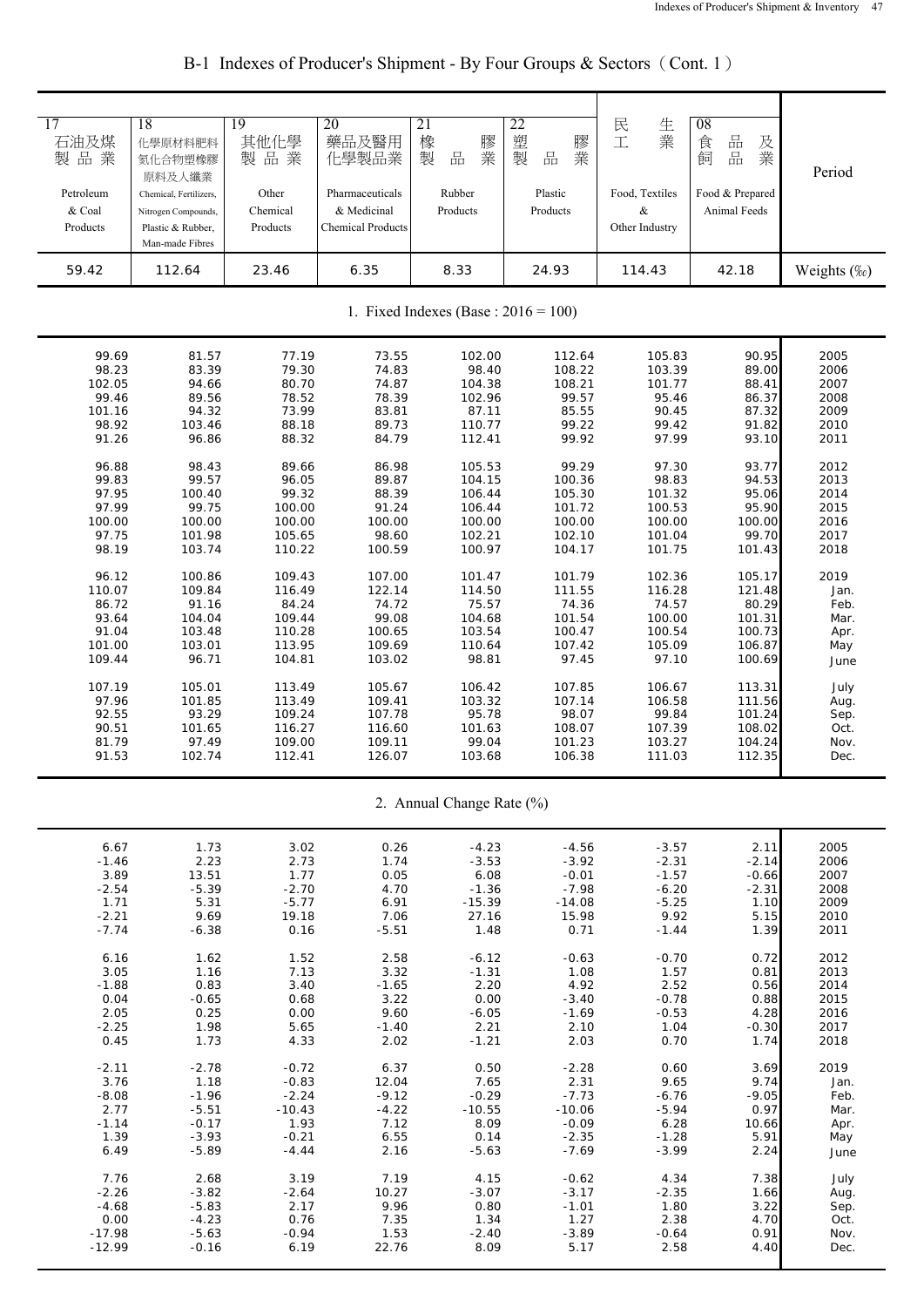| 年月別                                                          | 09<br>料<br>業<br>飲                       | 10<br>草<br>菸<br>業                         | $\overline{11}$<br>織<br>紡<br>業             | 12<br>成衣及<br>服飾品業                               | $\overline{14}$<br>木<br>竹<br>$\frac{\Box}{\Box \Box}$<br>業<br>製 | 23<br>非金屬礦物<br>業<br>製<br>品                   | 32<br>家<br>具<br>業                       | 33<br>其<br>他業<br>製<br>造                 |
|--------------------------------------------------------------|-----------------------------------------|-------------------------------------------|--------------------------------------------|-------------------------------------------------|-----------------------------------------------------------------|----------------------------------------------|-----------------------------------------|-----------------------------------------|
| Period                                                       | Beverages                               | Tobacco<br>Products                       | Textiles                                   | Wearing<br>Apparel &<br>Clothing<br>Accessories | Wood<br>$\&$<br>Bamboo<br>Products                              | Other<br>Non-metallic<br>Mineral<br>Products | Furniture                               | Other<br>Manufacturing                  |
| 權 數<br>Weights (%)                                           | 8.40                                    | 3.80                                      | 22.44                                      | 2.78                                            | 1.60                                                            | 17.15                                        | 3.49                                    | 12.58                                   |
|                                                              |                                         |                                           | 1. 固定基期指數(民國105年=100)                      |                                                 |                                                                 | 1. Fixed Indexes (Base : $2016 = 100$ )      |                                         |                                         |
| 94年<br>2005<br>95年<br>2006<br>96年<br>2007                    | 75.73<br>79.38<br>80.22                 | 73.27<br>75.21<br>76.87                   | 130.77<br>125.01<br>123.78                 | 232.34<br>204.14<br>188.36                      | 121.34<br>120.74<br>106.07                                      | 120.05<br>120.43<br>114.82                   | 98.35<br>101.49<br>104.75               | 94.80<br>89.78<br>89.82                 |
| 97年<br>2008<br>98年<br>2009<br>99年<br>2010<br>100年<br>2011    | 80.94<br>87.64<br>92.75<br>96.79        | 80.46<br>86.03<br>82.14<br>76.99          | 107.60<br>98.96<br>112.90<br>102.29        | 166.88<br>143.62<br>156.02<br>134.09            | 95.23<br>78.77<br>86.10<br>89.56                                | 104.37<br>91.87<br>106.75<br>112.04          | 95.70<br>78.65<br>93.25<br>92.30        | 89.19<br>79.91<br>91.74<br>90.03        |
| 101年<br>2012<br>2013<br>102年<br>103年<br>2014                 | 100.09<br>96.45<br>101.11               | 80.62<br>86.04<br>88.05                   | 100.17<br>102.95<br>105.03                 | 111.75<br>109.79<br>109.41                      | 90.22<br>93.03<br>100.36                                        | 105.99<br>113.15<br>116.74                   | 97.51<br>94.46<br>97.68                 | 92.87<br>91.42<br>98.22                 |
| 2015<br>104年<br>105年<br>2016<br>106年<br>2017<br>107年<br>2018 | 99.29<br>100.00<br>99.83<br>97.34       | 84.91<br>100.00<br>139.91<br>141.23       | 104.92<br>100.00<br>97.89<br>94.95         | 104.76<br>100.00<br>92.39<br>83.45              | 101.81<br>100.00<br>102.49<br>102.93                            | 110.29<br>100.00<br>98.76<br>103.15          | 100.46<br>100.00<br>99.83<br>100.02     | 99.37<br>100.00<br>105.39<br>108.46     |
| 108年<br>2019<br>1月<br>Jan.<br>2月<br>Feb.                     | 96.05<br>102.03<br>66.35                | 142.23<br>162.40<br>80.93                 | 90.37<br>101.54<br>71.32                   | 79.76<br>89.41<br>63.41                         | 97.22<br>97.73<br>68.97                                         | 101.62<br>117.02<br>69.46                    | 100.47<br>115.87<br>65.07               | 113.69<br>128.09<br>77.57               |
| 3月<br>Mar.<br>4月<br>Apr.<br>5月<br>May<br>6月<br>June          | 83.62<br>91.62<br>103.37<br>98.36       | 121.09<br>134.53<br>143.42<br>127.51      | 95.36<br>94.53<br>94.79<br>83.09           | 69.40<br>78.46<br>84.96<br>80.29                | 96.38<br>97.04<br>101.08<br>93.10                               | 103.98<br>101.20<br>99.88<br>93.46           | 93.73<br>93.31<br>105.66<br>92.46       | 111.99<br>112.71<br>118.95<br>110.50    |
| 7月<br>July<br>8 <sub>7</sub><br>Aug.<br>9月<br>Sep.           | 119.22<br>113.09<br>95.71               | 128.11<br>131.95<br>146.49                | 89.10<br>94.29<br>88.00                    | 79.12<br>78.19<br>71.01                         | 105.49<br>104.01<br>95.37                                       | 100.23<br>96.39<br>98.82                     | 104.85<br>103.46<br>98.01               | 116.44<br>121.16<br>113.74              |
| 10月<br>Oct.<br>11月<br>Nov.<br>12月<br>Dec.                    | 95.12<br>88.62<br>95.46                 | 147.75<br>171.73<br>210.90                | 94.09<br>86.46<br>91.83                    | 82.49<br>83.35<br>96.97                         | 101.03<br>100.42<br>105.98                                      | 113.58<br>111.67<br>113.80                   | 111.19<br>103.20<br>118.81              | 121.83<br>112.45<br>118.90              |
|                                                              |                                         |                                           | 2. 較上年同期 (月) 之增減率 (%)                      |                                                 |                                                                 | 2. Annual Change Rate (%)                    |                                         |                                         |
| 94年<br>2005<br>95年<br>2006<br>2007<br>96年                    | $-0.29$<br>4.82<br>1.06                 | $-8.04$<br>2.65<br>2.21                   | $-10.96$<br>$-4.40$<br>$-0.98$             | $-11.96$<br>$-12.14$<br>$-7.73$                 | $-6.65$<br>$-0.49$<br>$-12.15$                                  | 0.00<br>0.32<br>$-4.66$                      | $-6.28$<br>3.19<br>3.21                 | $-1.02$<br>$-5.30$<br>0.04              |
| 97年<br>2008<br>98年<br>2009<br>99年<br>2010<br>100年<br>2011    | 0.90<br>8.28<br>5.83<br>4.36            | 4.67<br>6.92<br>$-4.52$<br>$-6.27$        | $-13.07$<br>$-8.03$<br>14.09<br>$-9.40$    | $-11.40$<br>$-13.94$<br>8.63<br>$-14.06$        | $-10.22$<br>$-17.28$<br>9.31<br>4.02                            | $-9.10$<br>$-11.98$<br>16.20<br>4.96         | $-8.64$<br>$-17.82$<br>18.56<br>$-1.02$ | $-0.70$<br>$-10.40$<br>14.80<br>$-1.86$ |
| 101年<br>2012<br>102年<br>2013<br>103年<br>2014                 | 3.41<br>$-3.64$<br>4.83                 | 4.71<br>6.72<br>2.34                      | $-2.07$<br>2.78<br>2.02                    | $-16.66$<br>$-1.75$<br>$-0.35$                  | 0.74<br>3.11<br>7.88                                            | $-5.40$<br>6.76<br>3.17                      | 5.64<br>$-3.13$<br>3.41                 | 3.15<br>$-1.56$<br>7.44                 |
| 104年<br>2015<br>105年<br>2016<br>106年<br>2017<br>107年<br>2018 | $-1.80$<br>0.72<br>$-0.17$<br>$-2.49$   | $-3.57$<br>17.77<br>39.91<br>0.94         | $-0.10$<br>$-4.69$<br>$-2.11$<br>$-3.00$   | $-4.25$<br>$-4.54$<br>$-7.61$<br>$-9.68$        | 1.44<br>$-1.78$<br>2.49<br>0.43                                 | $-5.53$<br>$-9.33$<br>$-1.24$<br>4.45        | 2.85<br>$-0.46$<br>$-0.17$<br>0.19      | 1.17<br>0.63<br>5.39<br>2.91            |
| 108年<br>2019<br>1月<br>Jan.<br>2月<br>Feb.                     | $-1.33$<br>16.42<br>$-13.85$            | 0.71<br>56.95<br>$-10.06$                 | $-4.82$<br>0.57<br>$-0.40$                 | $-4.42$<br>$-4.47$<br>$-19.59$                  | $-5.55$<br>$-2.53$<br>$-2.07$                                   | $-1.48$<br>5.29<br>$-5.75$                   | 0.45<br>9.66<br>$-5.27$                 | 4.82<br>17.21<br>$-2.01$                |
| 3月<br>Mar.<br>4月<br>Apr.<br>5月<br>May<br>6月<br>June          | $-10.49$<br>6.13<br>$-6.55$<br>$-11.38$ | $-17.46$<br>11.46<br>$-14.71$<br>$-19.89$ | $-14.84$<br>$-0.40$<br>$-5.56$<br>$-11.98$ | $-15.27$<br>0.19<br>1.74<br>0.94                | $-8.51$<br>$-4.86$<br>$-12.62$<br>$-9.05$                       | $-3.57$<br>0.54<br>$-7.54$<br>$-7.39$        | $-4.53$<br>3.21<br>2.19<br>$-7.66$      | $-5.37$<br>13.63<br>1.61<br>7.09        |
| 7月<br>July<br>8月<br>Aug.<br>9月<br>Sep.                       | 8.39<br>$-4.73$<br>$-2.98$              | 6.47<br>$-14.23$<br>8.94                  | $-3.83$<br>$-8.11$<br>$-1.74$              | 1.53<br>$-8.14$<br>1.79                         | $-4.78$<br>$-9.67$<br>$-4.98$                                   | $-1.56$<br>$-5.40$<br>0.32                   | 8.08<br>$-4.53$<br>$-3.09$              | 12.05<br>6.76<br>6.98                   |
| 10月<br>Oct.<br>11月<br>Nov.<br>12月<br>Dec.                    | $-0.23$<br>$-0.76$<br>5.97              | 16.53<br>19.02<br>$-7.06$                 | $-2.08$<br>$-7.01$<br>0.57                 | $-13.19$<br>$-1.21$<br>3.73                     | $-6.57$<br>$-6.00$<br>8.32                                      | 0.83<br>2.34<br>2.05                         | 4.28<br>$-5.58$<br>6.79                 | 4.31<br>$-5.24$<br>2.43                 |

#### B-1 製造業銷售量指數-按四大行業及中分類(續完) B-1 Indexes of Producer's Shipment - By Four Groups & Sectors (Cont. End)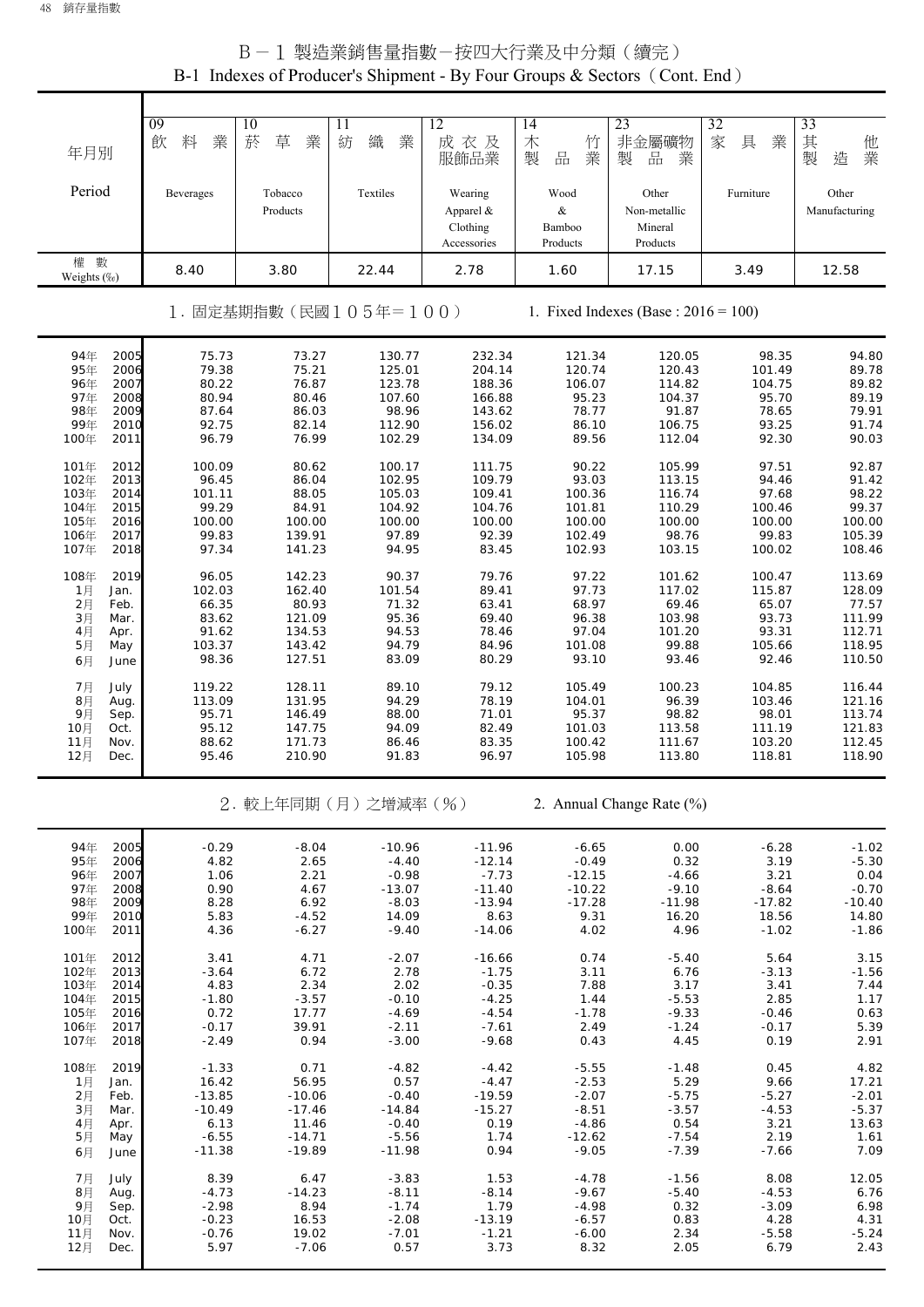# B-2 製造業存貨量指數-按四大行業及中分類 B-2 Indexes of Producer's Inventory - By Four Groups & Sectors T

|                                                                                                              | $\mathsf{C}$                                                       |                                                                    |                                                                       |                                                                    |                                                                      |                                                                    |                                                                     |
|--------------------------------------------------------------------------------------------------------------|--------------------------------------------------------------------|--------------------------------------------------------------------|-----------------------------------------------------------------------|--------------------------------------------------------------------|----------------------------------------------------------------------|--------------------------------------------------------------------|---------------------------------------------------------------------|
| 年月別                                                                                                          | 製<br>造<br>業                                                        | 屬<br>金<br>機電工業                                                     | 24<br>基<br>本<br>業<br>金<br>屬                                           | 25<br>金<br>屬<br>製<br>品<br>業                                        | 28<br>電力設備<br>及配備業                                                   | 29<br>機<br>械<br>設<br>業<br>備                                        | 30<br>汽車及<br>其零件業                                                   |
| Period                                                                                                       | Manufacturing                                                      | Metal &<br>Machinery<br>Industry                                   | Basic<br>Metal                                                        | Fabricated<br>Metal<br>Products                                    | Electrical<br>Equipment                                              | Machinery<br>&<br>Equipment                                        | Motor<br>Vehicles<br>& Parts                                        |
| 數<br>權<br>Weights (%)                                                                                        | 1000.00                                                            | 279.04                                                             | 108.83                                                                | 73.55                                                              | 41.65                                                                | 29.83                                                              | 18.78                                                               |
|                                                                                                              |                                                                    |                                                                    | 1. 固定基期指數(民國105年=100)                                                 |                                                                    | 1. Fixed Indexes (Base : $2016 = 100$ )                              |                                                                    |                                                                     |
| 2005<br>94年<br>2006<br>95年<br>2007<br>96年<br>97年<br>2008<br>2009<br>98年<br>99年<br>2010<br>2011<br>100年       | 79.18<br>79.53<br>81.70<br>88.83<br>81.06<br>82.41<br>91.06        | 85.19<br>83.42<br>79.03<br>83.60<br>74.50<br>77.33<br>88.44        | 79.48<br>73.15<br>69.09<br>75.67<br>70.83<br>74.52<br>91.70           | 65.16<br>68.66<br>71.98<br>72.86<br>68.53<br>71.56<br>75.57        | 133.50<br>130.97<br>115.02<br>116.66<br>96.64<br>93.35<br>105.53     | 71.05<br>67.49<br>75.44<br>84.03<br>81.76<br>79.41<br>82.30        | 109.70<br>127.88<br>95.68<br>97.88<br>44.36<br>65.09<br>65.03       |
| 101年<br>2012<br>102年<br>2013<br>103年<br>2014<br>104年<br>2015<br>105年<br>2016<br>106年<br>2017<br>107年<br>2018 | 96.21<br>96.52<br>96.31<br>103.35<br>100.00<br>103.34<br>105.48    | 92.11<br>91.81<br>91.24<br>104.97<br>100.00<br>101.96<br>104.06    | 94.82<br>92.83<br>84.47<br>111.12<br>100.00<br>96.82<br>93.21         | 82.14<br>84.94<br>94.33<br>99.89<br>100.00<br>102.14<br>103.82     | 101.16<br>104.21<br>106.34<br>106.31<br>100.00<br>113.55<br>122.74   | 85.57<br>80.24<br>86.58<br>89.90<br>100.00<br>110.43<br>113.88     | 78.67<br>78.50<br>93.00<br>112.16<br>100.00<br>88.76<br>100.98      |
| 108年<br>2019<br>1月<br>Jan.<br>2月<br>Feb.<br>3月<br>Mar.<br>4月<br>Apr.<br>5月<br>May<br>6月<br>June              | 110.87<br>109.82<br>110.54<br>109.72<br>110.73<br>112.03<br>111.44 | 111.43<br>108.43<br>108.35<br>108.19<br>108.74<br>111.10<br>111.30 | 109.75<br>100.31<br>104.01<br>105.35<br>106.97<br>109.97<br>111.02    | 103.10<br>105.35<br>103.85<br>102.99<br>102.49<br>102.90<br>103.98 | 118.30<br>127.00<br>123.46<br>119.03<br>114.43<br>114.20<br>113.66   | 123.13<br>120.30<br>116.87<br>118.90<br>123.59<br>122.74<br>124.15 | 112.04<br>102.91<br>101.11<br>100.25<br>108.67<br>116.00<br>110.63  |
| July<br>7月<br>8月<br>Aug.<br>9月<br>Sep.<br>10月<br>Oct.<br>11月<br>Nov.<br>12月<br>Dec.                          | 112.71<br>111.78<br>110.90<br>108.89<br>110.61<br>111.27           | 112.43<br>112.10<br>112.13<br>113.48<br>116.11<br>114.79           | 112.80<br>113.15<br>115.49<br>113.68<br>113.08<br>111.22              | 104.09<br>102.73<br>102.18<br>102.43<br>103.36<br>100.89           | 119.55<br>112.03<br>110.35<br>117.55<br>126.25<br>122.05             | 118.63<br>127.45<br>127.61<br>125.81<br>123.88<br>127.65           | 110.15<br>108.27<br>97.91<br>115.31<br>130.57<br>142.65             |
|                                                                                                              |                                                                    |                                                                    | 2. 較上年同期(月)之增減率(%)                                                    |                                                                    | 2. Annual Change Rate (%)                                            |                                                                    |                                                                     |
| 94年<br>2005<br>95年<br>2006<br>96年<br>2007<br>97年<br>2008<br>98年<br>2009<br>99年<br>2010<br>100年<br>2011       | 7.26<br>0.44<br>2.73<br>8.73<br>$-8.75$<br>1.67<br>10.50           | 14.18<br>$-2.08$<br>$-5.26$<br>5.78<br>$-10.89$<br>3.80<br>14.37   | 16.73<br>$-7.96$<br>$-5.55$<br>9.52<br>$-6.40$<br>5.21<br>23.05       | 12.83<br>5.37<br>4.84<br>1.22<br>$-5.94$<br>4.42<br>5.60           | 6.75<br>$-1.90$<br>$-12.18$<br>1.43<br>$-17.16$<br>$-3.40$<br>13.05  | 18.00<br>$-5.01$<br>11.78<br>11.39<br>$-2.70$<br>$-2.87$<br>3.64   | 22.32<br>16.57<br>$-25.18$<br>2.30<br>$-54.68$<br>46.73<br>$-0.09$  |
| 101年<br>2012<br>102年<br>2013<br>103年<br>2014<br>104年<br>2015<br>105年<br>2016<br>106年<br>2017<br>107年<br>2018 | 5.66<br>0.32<br>$-0.22$<br>7.31<br>$-3.24$<br>3.34<br>2.07         | 4.15<br>$-0.33$<br>$-0.62$<br>15.05<br>$-4.73$<br>1.96<br>2.06     | 3.40<br>$-2.10$<br>$-9.01$<br>31.55<br>$-10.01$<br>$-3.18$<br>$-3.73$ | 8.69<br>3.41<br>11.05<br>5.89<br>0.11<br>2.14<br>1.64              | $-4.14$<br>3.02<br>2.04<br>$-0.03$<br>$-5.94$<br>13.55<br>8.09       | 3.97<br>$-6.23$<br>7.90<br>3.83<br>11.23<br>10.43<br>3.12          | 20.97<br>$-0.22$<br>18.47<br>20.60<br>$-10.84$<br>$-11.24$<br>13.77 |
| 108年<br>2019<br>1月<br>Jan.<br>2月<br>Feb.<br>3月<br>Mar.<br>4月<br>Apr.<br>5月<br>May<br>6月<br>June              | 5.11<br>6.60<br>7.73<br>6.88<br>7.63<br>8.31<br>8.86               | 7.08<br>5.67<br>8.36<br>9.06<br>7.26<br>9.01<br>10.86              | 17.74<br>10.56<br>15.11<br>19.04<br>17.10<br>19.13<br>23.04           | $-0.69$<br>$-0.19$<br>1.02<br>2.92<br>1.28<br>1.87<br>3.60         | $-3.62$<br>5.51<br>11.42<br>$-5.31$<br>$-3.87$<br>$-4.62$<br>$-3.61$ | 8.12<br>5.18<br>$-4.46$<br>7.57<br>6.62<br>11.57<br>13.92          | 10.95<br>11.01<br>34.69<br>34.15<br>22.49<br>15.38<br>15.00         |
| 7月<br>July<br>8月<br>Aug.<br>9月<br>Sep.<br>10月<br>Oct.<br>11月<br>Nov.<br>12月<br>Dec.                          | 7.58<br>7.33<br>4.72<br>$-0.82$<br>$-0.74$<br>$-1.30$              | 10.45<br>7.59<br>6.65<br>5.28<br>4.20<br>1.69                      | 25.21<br>19.71<br>20.97<br>20.62<br>15.85<br>7.93                     | 1.45<br>$-0.98$<br>$-0.91$<br>$-4.68$<br>$-6.24$<br>$-6.29$        | $-1.89$<br>$-10.60$<br>$-10.58$<br>$-7.79$<br>$-3.29$<br>$-6.58$     | 8.81<br>13.65<br>17.04<br>7.76<br>3.52<br>8.34                     | 14.61<br>18.91<br>$-12.95$<br>1.34<br>1.74<br>0.40                  |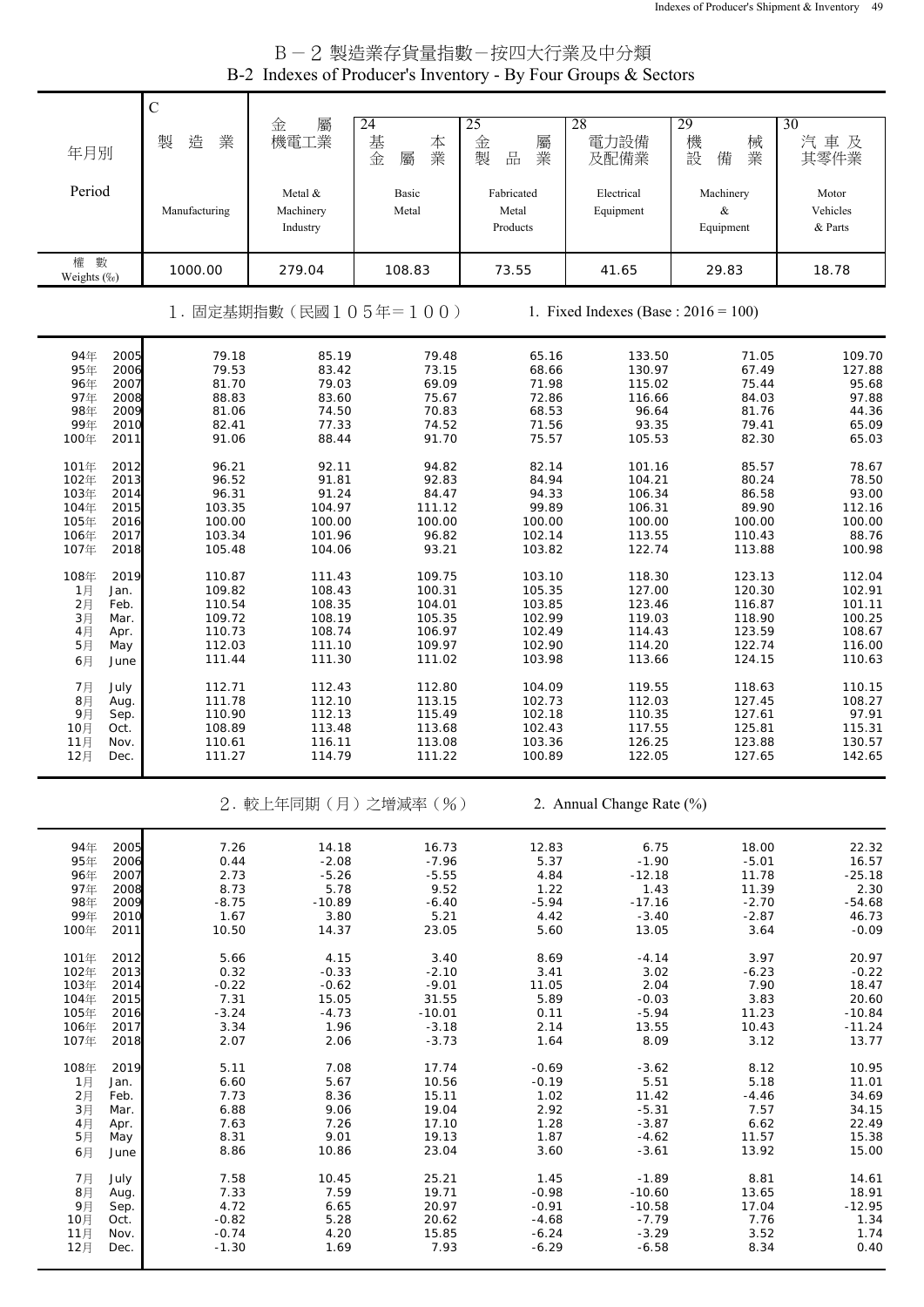B-2 製造業存貨量指數-按四大行業及中分類(續1)

| 年月別        | $\overline{31}$<br>其他運輸<br>工具及<br>其零件業<br>Other Transport<br>Equipment<br>& Parts<br>6.40 | 訊<br>資<br>電子工業<br>Information<br>& Electronic<br>Industry | 26<br>電<br>子<br>零組件業<br>Electronic<br>Parts &<br>Components | 27<br>電腦、電子<br>產品及光學<br>$\frac{\Box}{\Box \Box}$<br>業<br>製<br>Computers,<br>Electronic<br>& Optical<br>Products<br>74.74 | 學業<br>化工<br>Chemistry<br>Industry | 13<br>皮革、毛皮<br>及其製品業<br>Leather, Fur<br>& Related<br>Products<br>0.93 | $\overline{15}$<br>紙漿、紙<br>及紙製品業<br>Pulp, Paper<br>& Paper<br>Products<br>17.20 |
|------------|-------------------------------------------------------------------------------------------|-----------------------------------------------------------|-------------------------------------------------------------|--------------------------------------------------------------------------------------------------------------------------|-----------------------------------|-----------------------------------------------------------------------|---------------------------------------------------------------------------------|
| 權<br>數 (%) |                                                                                           | 244.93                                                    | 170.18                                                      |                                                                                                                          | 288.29                            |                                                                       |                                                                                 |
|            |                                                                                           | 1.                                                        |                                                             | 固定基期指數(民國105年=100)                                                                                                       |                                   |                                                                       |                                                                                 |
| 94年        | 92.39                                                                                     | 47.92                                                     | 47.36                                                       | 56.23                                                                                                                    | 94.06                             | 300.64                                                                | 94.15                                                                           |
| 95年        | 88.82                                                                                     | 53.60                                                     | 57.74                                                       | 46.77                                                                                                                    | 94.27                             | 294.54                                                                | 93.25                                                                           |
| 96年        | 82.66                                                                                     | 59.04                                                     | 65.12                                                       | 46.33                                                                                                                    | 101.55                            | 258.92                                                                | 88.05                                                                           |
| 97年        | 91.60                                                                                     | 73.90                                                     | 82.64                                                       | 54.17                                                                                                                    | 102.25                            | 240.22                                                                | 96.28                                                                           |
| 98年        | 99.61                                                                                     | 68.93                                                     | 77.18                                                       | 50.16                                                                                                                    | 89.82                             | 194.21                                                                | 89.06                                                                           |
| 99年        | 87.36                                                                                     | 76.12                                                     | 84.95                                                       | 56.04                                                                                                                    | 90.83                             | 146.52                                                                | 75.77                                                                           |
| 100年       | 78.66                                                                                     | 90.57                                                     | 104.07                                                      | 59.85                                                                                                                    | 96.48                             | 116.99                                                                | 82.59                                                                           |
| 101年       | 85.96                                                                                     | 94.12                                                     | 106.20                                                      | 66.64                                                                                                                    | 103.59                            | 105.77                                                                | 86.26                                                                           |
| 102年       | 95.29                                                                                     | 98.98                                                     | 111.85                                                      | 69.69                                                                                                                    | 100.11                            | 98.84                                                                 | 92.98                                                                           |
| 103年       | 89.20                                                                                     | 97.98                                                     | 105.24                                                      | 81.47                                                                                                                    | 100.94                            | 102.31                                                                | 94.07                                                                           |
| 104年       | 99.30                                                                                     | 108.16                                                    | 116.03                                                      | 90.23                                                                                                                    | 101.51                            | 99.94                                                                 | 95.51                                                                           |
| 105年       | 100.00                                                                                    | 100.00                                                    | 100.00                                                      | 100.00                                                                                                                   | 100.00                            | 100.00                                                                | 100.00                                                                          |
| 106年       | 111.30                                                                                    | 105.66                                                    | 109.29                                                      | 97.40                                                                                                                    | 102.28                            | 89.07                                                                 | 95.30                                                                           |
| 107年       | 133.13                                                                                    | 111.87                                                    | 116.51                                                      | 101.32                                                                                                                   | 103.55                            | 64.05                                                                 | 91.89                                                                           |
| 108年       | 134.64                                                                                    | 123.52                                                    | 126.42                                                      | 116.90                                                                                                                   | 105.94                            | 58.76                                                                 | 99.63                                                                           |
| 1月         | 121.98                                                                                    | 127.56                                                    | 130.43                                                      | 121.01                                                                                                                   | 103.27                            | 65.41                                                                 | 98.58                                                                           |
| 2月         | 117.07                                                                                    | 126.26                                                    | 130.03                                                      | 117.68                                                                                                                   | 107.05                            | 59.35                                                                 | 98.80                                                                           |
| 3月         | 119.14                                                                                    | 122.06                                                    | 125.27                                                      | 114.75                                                                                                                   | 107.26                            | 51.69                                                                 | 101.02                                                                          |
| 4月         | 104.51                                                                                    | 125.10                                                    | 127.86                                                      | 118.84                                                                                                                   | 106.51                            | 52.66                                                                 | 97.73                                                                           |
| 5月         | 135.57                                                                                    | 124.15                                                    | 125.03                                                      | 122.15                                                                                                                   | 109.14                            | 50.14                                                                 | 100.34                                                                          |
| 6月         | 126.90                                                                                    | 121.93                                                    | 122.23                                                      | 121.25                                                                                                                   | 108.50                            | 52.87                                                                 | 100.35                                                                          |
| 7月         | 133.49                                                                                    | 125.30                                                    | 128.81                                                      | 117.32                                                                                                                   | 108.11                            | 56.34                                                                 | 102.59                                                                          |
| 8月         | 142.32                                                                                    | 124.03                                                    | 126.22                                                      | 119.07                                                                                                                   | 106.91                            | 60.96                                                                 | 102.05                                                                          |
| 9月         | 150.64                                                                                    | 124.60                                                    | 128.94                                                      | 114.70                                                                                                                   | 105.28                            | 63.17                                                                 | 102.48                                                                          |
| 10月        | 147.95                                                                                    | 119.93                                                    | 123.64                                                      | 111.50                                                                                                                   | 100.24                            | 64.02                                                                 | 97.35                                                                           |
| 11月        | 169.64                                                                                    | 118.22                                                    | 121.87                                                      | 109.91                                                                                                                   | 104.67                            | 65.29                                                                 | 96.30                                                                           |
| 12月        | 146.42                                                                                    | 123.05                                                    | 126.76                                                      | 114.61                                                                                                                   | 104.35                            | 63.17                                                                 | 97.99                                                                           |
|            |                                                                                           | $2$ .                                                     |                                                             | 較上年同期(月)之增減率(%)                                                                                                          |                                   |                                                                       |                                                                                 |
| 94年        | 14.60                                                                                     | 17.16                                                     | 19.29                                                       | 11.48                                                                                                                    | $-0.32$                           | 4.28                                                                  | 15.55                                                                           |
| 95年        | $-3.86$                                                                                   | 11.85                                                     | 21.92                                                       | $-16.82$                                                                                                                 | 0.22                              | $-2.03$                                                               | $-0.96$                                                                         |
| 96年        | $-6.94$                                                                                   | 10.15                                                     | 12.78                                                       | $-0.94$                                                                                                                  | 7.72                              | $-12.09$                                                              | $-5.58$                                                                         |
| 97年        | 10.82                                                                                     | 25.17                                                     | 26.90                                                       | 16.92                                                                                                                    | 0.69                              | $-7.22$                                                               | 9.35                                                                            |
| 98年        | 8.74                                                                                      | $-6.73$                                                   | $-6.61$                                                     | $-7.40$                                                                                                                  | $-12.16$                          | $-19.15$                                                              | $-7.50$                                                                         |
| 99年        | $-12.30$                                                                                  | 10.43                                                     | 10.07                                                       | 11.72                                                                                                                    | 1.12                              | $-24.56$                                                              | $-14.92$                                                                        |
| 100年       | $-9.96$                                                                                   | 18.98                                                     | 22.51                                                       | 6.80                                                                                                                     | 6.22                              | $-20.15$                                                              | 9.00                                                                            |
| 101年       | 9.28                                                                                      | 3.92                                                      | 2.05                                                        | 11.35                                                                                                                    | 7.37                              | $-9.59$                                                               | 4.44                                                                            |
| 102年       | 10.85                                                                                     | 5.16                                                      | 5.32                                                        | 4.58                                                                                                                     | $-3.36$                           | $-6.55$                                                               | 7.79                                                                            |
| 103年       | $-6.39$                                                                                   | $-1.01$                                                   | $-5.91$                                                     | 16.90                                                                                                                    | 0.83                              | 3.51                                                                  | 1.17                                                                            |
| 104年       | 11.32                                                                                     | 10.39                                                     | 10.25                                                       | 10.75                                                                                                                    | 0.56                              | $-2.32$                                                               | 1.53                                                                            |
| 105年       | 0.70                                                                                      | $-7.54$                                                   | $-13.82$                                                    | 10.83                                                                                                                    | $-1.49$                           | 0.06                                                                  | 4.70                                                                            |
| 106年       | 11.30                                                                                     | 5.66                                                      | 9.29                                                        | $-2.60$                                                                                                                  | 2.28                              | $-10.93$                                                              | $-4.70$                                                                         |
| 107年       | 19.61                                                                                     | 5.88                                                      | 6.61                                                        | 4.02                                                                                                                     | 1.24                              | $-28.09$                                                              | $-3.58$                                                                         |
| 108年       | 1.13                                                                                      | 10.41                                                     | 8.51                                                        | 15.38                                                                                                                    | 2.31                              | $-8.26$                                                               | 8.42                                                                            |
| 1月         | $-5.67$                                                                                   | 20.28                                                     | 21.15                                                       | 18.20                                                                                                                    | 3.32                              | $-25.59$                                                              | 4.31                                                                            |
| 2月         | $-9.79$                                                                                   | 17.19                                                     | 16.52                                                       | 18.89                                                                                                                    | 5.72                              | $-28.40$                                                              | 5.49                                                                            |
| 3月         | 1.12                                                                                      | 10.23                                                     | 7.23                                                        | 18.47                                                                                                                    | 7.16                              | $-10.06$                                                              | 11.19                                                                           |
| 4月         | $-18.70$                                                                                  | 14.54                                                     | 11.69                                                       | 22.21                                                                                                                    | 7.67                              | $-15.04$                                                              | 8.95                                                                            |
| 5月         | 7.21                                                                                      | 15.09                                                     | 12.02                                                       | 22.92                                                                                                                    | 8.17                              | $-16.59$                                                              | 11.34                                                                           |
| 6月         | $-3.96$                                                                                   | 10.17                                                     | 6.51                                                        | 19.61                                                                                                                    | 10.42                             | $-1.64$                                                               | 12.24                                                                           |
| 7月         | $-7.27$                                                                                   | 12.13                                                     | 11.01                                                       | 14.99                                                                                                                    | 4.71                              | $-2.37$                                                               | 14.18                                                                           |
| 8月         | 3.40                                                                                      | 17.21                                                     | 17.72                                                       | 16.02                                                                                                                    | 2.53                              | 7.00                                                                  | 14.60                                                                           |
| 9月         | 12.13                                                                                     | 12.42                                                     | 12.04                                                       | 13.37                                                                                                                    | $-0.84$                           | 9.92                                                                  | 11.79                                                                           |
| 10月        | $-4.13$                                                                                   | 1.83                                                      | $-0.49$                                                     | 8.23                                                                                                                     | $-8.73$                           | 6.42                                                                  | 5.12                                                                            |
| 11月        | 14.78                                                                                     | 0.78                                                      | $-2.55$                                                     | 10.26                                                                                                                    | $-5.96$                           | $-1.89$                                                               | 3.18                                                                            |
| 12月        | 26.76                                                                                     | $-2.87$                                                   | $-5.08$                                                     | 3.19                                                                                                                     | $-3.75$                           | $-3.72$                                                               | 0.02                                                                            |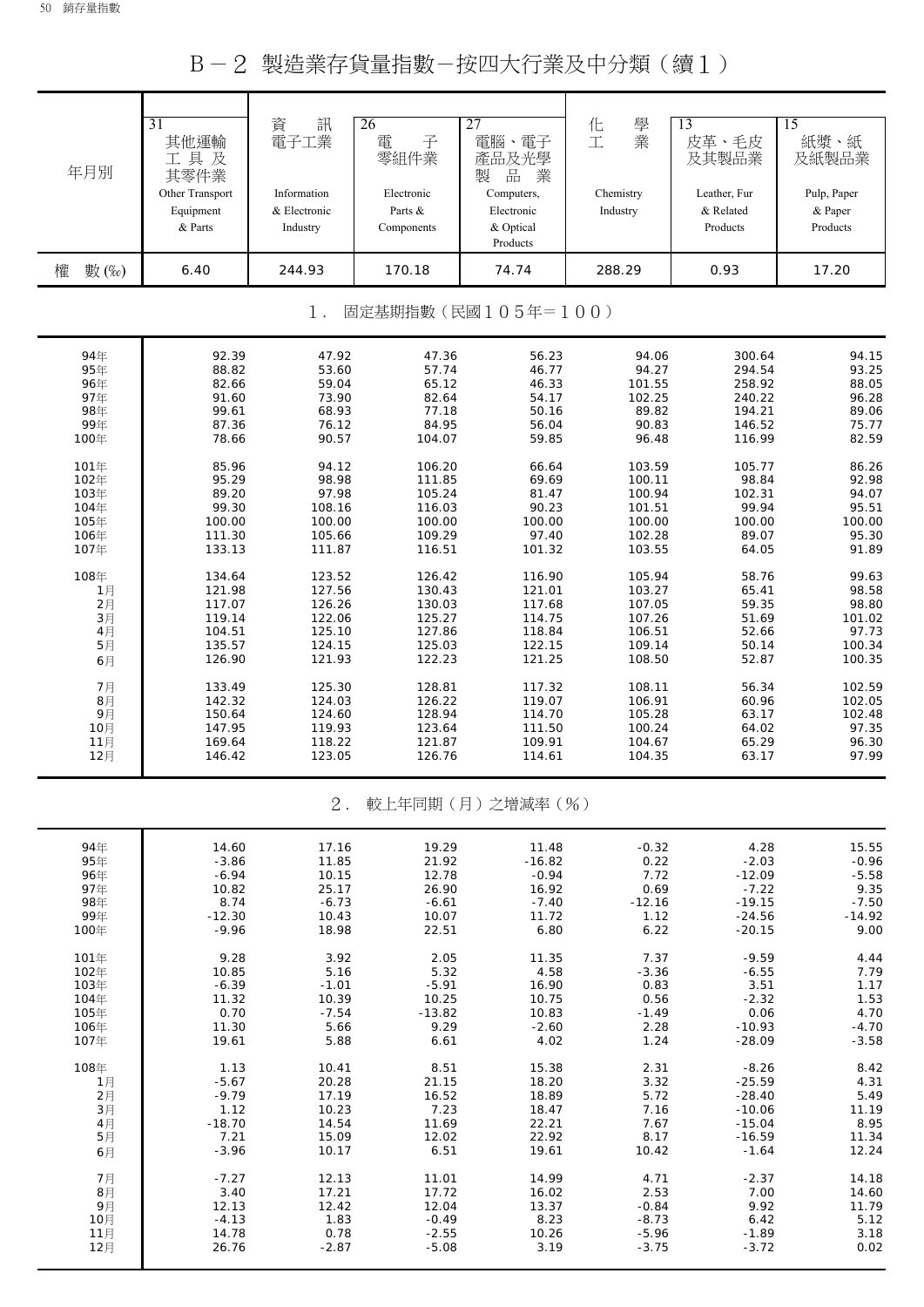| 17<br>石油及煤<br>製品業<br>Petroleum<br>& Coal<br>Products | 18<br>化學原材料肥料<br>氮化合物塑橡膠<br>原料及人纖業<br>Chemical, Fertilizers,<br>Nitrogen Compounds,<br>Plastic & Rubber,<br>Man-made Fibres | 19<br>其他化學<br>製品業<br>Other<br>Chemical<br>Products | 20<br>藥品及醫用<br>化學製品業<br>Pharmaceuticals<br>& Medicinal<br><b>Chemical Products</b> | 21<br>橡<br>膠業<br>製<br>品<br>Rubber<br>Products | 22<br>塑<br>膠業<br>製<br>品<br>Plastic<br>Products | 民<br>生業<br>工<br>Food, Textiles<br>&<br>Other Industry | 08<br>品品<br>食<br>及業<br>飼<br>Food & Prepared<br>Animal Feeds | Period      |
|------------------------------------------------------|-----------------------------------------------------------------------------------------------------------------------------|----------------------------------------------------|------------------------------------------------------------------------------------|-----------------------------------------------|------------------------------------------------|-------------------------------------------------------|-------------------------------------------------------------|-------------|
| 72.78                                                | 119.68                                                                                                                      | 37.74                                              | 19.59                                                                              | 6.38                                          | 13.99                                          | 187.75                                                | 31.70                                                       | Weights (%) |
|                                                      |                                                                                                                             |                                                    |                                                                                    | 1. Fixed Indexes (Base: $2016 = 100$ )        |                                                |                                                       |                                                             |             |
| 106.42                                               | 83.30                                                                                                                       | 94.20                                              | 68.16                                                                              | 84.25                                         | 90.04                                          | 107.46                                                | 110.52                                                      | 2005        |
| 112.77                                               | 79.07                                                                                                                       | 92.24                                              | 73.49                                                                              | 106.62                                        | 85.99                                          | 97.85                                                 | 113.00                                                      | 2006        |
| 123.80                                               | 90.16                                                                                                                       | 86.46                                              | 76.76                                                                              | 112.46                                        | 84.67                                          | 92.86                                                 | 101.85                                                      | 2007        |
| 101.65                                               | 103.58                                                                                                                      | 91.39                                              | 82.19                                                                              | 112.39                                        | 85.33                                          | 95.02                                                 | 109.92                                                      | 2008        |
| 110.58                                               | 75.87                                                                                                                       | 74.35                                              | 84.52                                                                              | 93.95                                         | 82.65                                          | 92.43                                                 | 113.90                                                      | 2009        |
| 105.27                                               | 83.40                                                                                                                       | 78.58                                              | 88.31                                                                              | 78.89                                         | 88.89                                          | 83.74                                                 | 108.34                                                      | 2010        |
| 104.06                                               | 95.90                                                                                                                       | 84.15                                              | 89.98                                                                              | 77.75                                         | 94.78                                          | 86.06                                                 | 115.37                                                      | 2011        |
| 115.07                                               | 100.78                                                                                                                      | 87.90                                              | 94.78                                                                              | 88.37                                         | 105.95                                         | 92.19                                                 | 109.76                                                      | 2012        |
| 103.01                                               | 99.99                                                                                                                       | 90.56                                              | 98.49                                                                              | 89.42                                         | 108.61                                         | 95.13                                                 | 110.84                                                      | 2013        |
| 95.22                                                | 108.10                                                                                                                      | 95.22                                              | 96.37                                                                              | 89.00                                         | 105.00                                         | 94.53                                                 | 103.02                                                      | 2014        |
| 99.98                                                | 104.31                                                                                                                      | 99.49                                              | 100.93                                                                             | 97.47                                         | 101.15                                         | 97.48                                                 | 100.46                                                      | 2015        |
| 100.00                                               | 100.00                                                                                                                      | 100.00                                             | 100.00                                                                             | 100.00                                        | 100.00                                         | 100.00                                                | 100.00                                                      | 2016        |
| 100.24                                               | 101.94                                                                                                                      | 110.94                                             | 101.18                                                                             | 99.58                                         | 104.70                                         | 103.99                                                | 100.48                                                      | 2017        |
| 96.66                                                | 102.43                                                                                                                      | 121.54                                             | 105.44                                                                             | 105.85                                        | 113.70                                         | 102.21                                                | 106.17                                                      | 2018        |
| 88.86                                                | 110.31                                                                                                                      | 127.53                                             | 109.99                                                                             | 90.79                                         | 111.29                                         | 101.11                                                | 111.27                                                      | 2019        |
| 83.17                                                | 107.69                                                                                                                      | 128.89                                             | 106.00                                                                             | 92.24                                         | 110.41                                         | 98.79                                                 | 105.37                                                      | Jan.        |
| 97.65                                                | 108.82                                                                                                                      | 127.29                                             | 104.30                                                                             | 92.05                                         | 110.15                                         | 98.63                                                 | 103.69                                                      | Feb.        |
| 94.31                                                | 112.72                                                                                                                      | 124.19                                             | 100.58                                                                             | 86.53                                         | 112.40                                         | 99.67                                                 | 107.93                                                      | Mar.        |
| 93.68                                                | 109.42                                                                                                                      | 127.36                                             | 107.90                                                                             | 90.52                                         | 111.84                                         | 101.42                                                | 109.53                                                      | Apr.        |
| 100.20                                               | 111.14                                                                                                                      | 126.86                                             | 109.79                                                                             | 88.41                                         | 113.98                                         | 102.04                                                | 114.16                                                      | May         |
| 91.06                                                | 114.84                                                                                                                      | 127.52                                             | 110.76                                                                             | 93.49                                         | 110.97                                         | 102.46                                                | 112.75                                                      | June        |
| 92.83                                                | 111.85                                                                                                                      | 129.76                                             | 110.83                                                                             | 91.22                                         | 111.32                                         | 103.75                                                | 114.65                                                      | July        |
| 85.89                                                | 113.35                                                                                                                      | 128.90                                             | 111.41                                                                             | 88.24                                         | 113.04                                         | 102.77                                                | 113.38                                                      | Aug.        |
| 87.10                                                | 108.96                                                                                                                      | 127.36                                             | 112.38                                                                             | 87.31                                         | 113.26                                         | 99.83                                                 | 108.29                                                      | Sep.        |
| 72.04                                                | 107.79                                                                                                                      | 127.47                                             | 108.53                                                                             | 85.16                                         | 110.12                                         | 100.94                                                | 109.44                                                      | Oct.        |
| 83.07                                                | 109.55                                                                                                                      | 128.76                                             | 117.29                                                                             | 95.18                                         | 109.92                                         | 101.65                                                | 115.97                                                      | Nov.        |
| 85.29                                                | 107.60                                                                                                                      | 126.00                                             | 120.12                                                                             | 99.09                                         | 108.07                                         | 101.31                                                | 120.06                                                      | Dec.        |
|                                                      |                                                                                                                             |                                                    |                                                                                    | 2. Annual Change Rate (%)                     |                                                |                                                       |                                                             |             |
| $-16.52$                                             | 13.00                                                                                                                       | 9.15                                               | 0.04                                                                               | $-1.60$                                       | 0.98                                           | 1.60                                                  | 1.13                                                        | 2005        |
| 5.97                                                 | $-5.08$                                                                                                                     | $-2.08$                                            | 7.82                                                                               | 26.55                                         | $-4.50$                                        | $-8.94$                                               | 2.24                                                        | 2006        |
| 9.78                                                 | 14.03                                                                                                                       | $-6.27$                                            | 4.45                                                                               | 5.48                                          | $-1.54$                                        | $-5.10$                                               | $-9.87$                                                     | 2007        |
| $-17.89$                                             | 14.88                                                                                                                       | 5.70                                               | 7.07                                                                               | $-0.06$                                       | 0.78                                           | 2.33                                                  | 7.92                                                        | 2008        |
| 8.79                                                 | $-26.75$                                                                                                                    | $-18.65$                                           | 2.83                                                                               | $-16.41$                                      | $-3.14$                                        | $-2.73$                                               | 3.62                                                        | 2009        |
| $-4.80$                                              | 9.92                                                                                                                        | 5.69                                               | 4.48                                                                               | $-16.03$                                      | 7.55                                           | $-9.40$                                               | $-4.88$                                                     | 2010        |
| $-1.15$                                              | 14.99                                                                                                                       | 7.09                                               | 1.89                                                                               | $-1.45$                                       | 6.63                                           | 2.77                                                  | 6.49                                                        | 2011        |
| 10.58                                                | 5.09                                                                                                                        | 4.46                                               | 5.33                                                                               | 13.66                                         | 11.79                                          | 7.12                                                  | $-4.86$                                                     | 2012        |
| $-10.48$                                             | $-0.78$                                                                                                                     | 3.03                                               | 3.91                                                                               | 1.19                                          | 2.51                                           | 3.19                                                  | 0.98                                                        | 2013        |
| $-7.56$                                              | 8.11                                                                                                                        | 5.15                                               | $-2.15$                                                                            | $-0.47$                                       | $-3.32$                                        | $-0.63$                                               | $-7.06$                                                     | 2014        |
| 5.00                                                 | $-3.51$                                                                                                                     | 4.48                                               | 4.73                                                                               | 9.52                                          | $-3.67$                                        | 3.12                                                  | $-2.48$                                                     | 2015        |
| 0.02                                                 | $-4.13$                                                                                                                     | 0.51                                               | $-0.92$                                                                            | 2.60                                          | $-1.14$                                        | 2.59                                                  | $-0.46$                                                     | 2016        |
| 0.24                                                 | 1.94                                                                                                                        | 10.94                                              | 1.18                                                                               | $-0.42$                                       | 4.70                                           | 3.99                                                  | 0.48                                                        | 2017        |
| $-3.57$                                              | 0.48                                                                                                                        | 9.55                                               | 4.21                                                                               | 6.30                                          | 8.60                                           | $-1.71$                                               | 5.66                                                        | 2018        |
| $-8.07$                                              | 7.69                                                                                                                        | 4.93                                               | 4.32                                                                               | $-14.23$                                      | $-2.12$                                        | $-1.08$                                               | 4.80                                                        | 2019        |
| $-10.14$                                             | 12.76                                                                                                                       | 4.66                                               | 3.14                                                                               | $-16.16$                                      | $-2.21$                                        | $-5.36$                                               | $-1.13$                                                     | Jan.        |
| 5.95                                                 | 8.22                                                                                                                        | 5.81                                               | 5.53                                                                               | $-14.19$                                      | $-3.69$                                        | $-3.20$                                               | 4.68                                                        | Feb.        |
| $-1.06$                                              | 15.69                                                                                                                       | 4.84                                               | 4.49                                                                               | $-19.00$                                      | $-1.89$                                        | $-1.51$                                               | 5.71                                                        | Mar.        |
| 6.86                                                 | 11.23                                                                                                                       | 7.24                                               | 7.10                                                                               | $-17.00$                                      | $-2.96$                                        | $-1.48$                                               | 4.45                                                        | Apr.        |
| 4.31                                                 | 14.06                                                                                                                       | 6.22                                               | 6.91                                                                               | $-19.58$                                      | $-0.88$                                        | $-1.69$                                               | 4.09                                                        | May         |
| 2.11                                                 | 21.74                                                                                                                       | 6.54                                               | 2.01                                                                               | $-13.96$                                      | $-4.34$                                        | 1.67                                                  | 1.56                                                        | June        |
| $-6.50$                                              | 12.77                                                                                                                       | 5.41                                               | 3.16                                                                               | $-15.90$                                      | $-4.38$                                        | 1.29                                                  | $-0.04$                                                     | July        |
| $-9.24$                                              | 8.16                                                                                                                        | 4.81                                               | 2.01                                                                               | $-15.41$                                      | $-1.16$                                        | 1.05                                                  | 3.68                                                        | Aug.        |
| $-11.92$                                             | 1.35                                                                                                                        | 6.32                                               | 1.37                                                                               | $-14.59$                                      | 1.00                                           | $-0.36$                                               | 5.41                                                        | Sep.        |
| $-32.93$                                             | $-1.49$                                                                                                                     | 2.02                                               | $-1.26$                                                                            | $-17.88$                                      | $-2.08$                                        | $-1.28$                                               | 6.23                                                        | Oct.        |
| $-23.72$                                             | $-2.75$                                                                                                                     | 2.95                                               | 9.34                                                                               | $-5.90$                                       | $-0.34$                                        | $-2.26$                                               | 11.53                                                       | Nov.        |
| $-12.87$                                             | $-3.90$                                                                                                                     | 2.56                                               | 8.49                                                                               | 0.50                                          | $-2.31$                                        | 0.36                                                  | 12.25                                                       | Dec.        |

B-2 Indexes of Producer's Inventory - By Four Groups & Sectors (Cont. 1)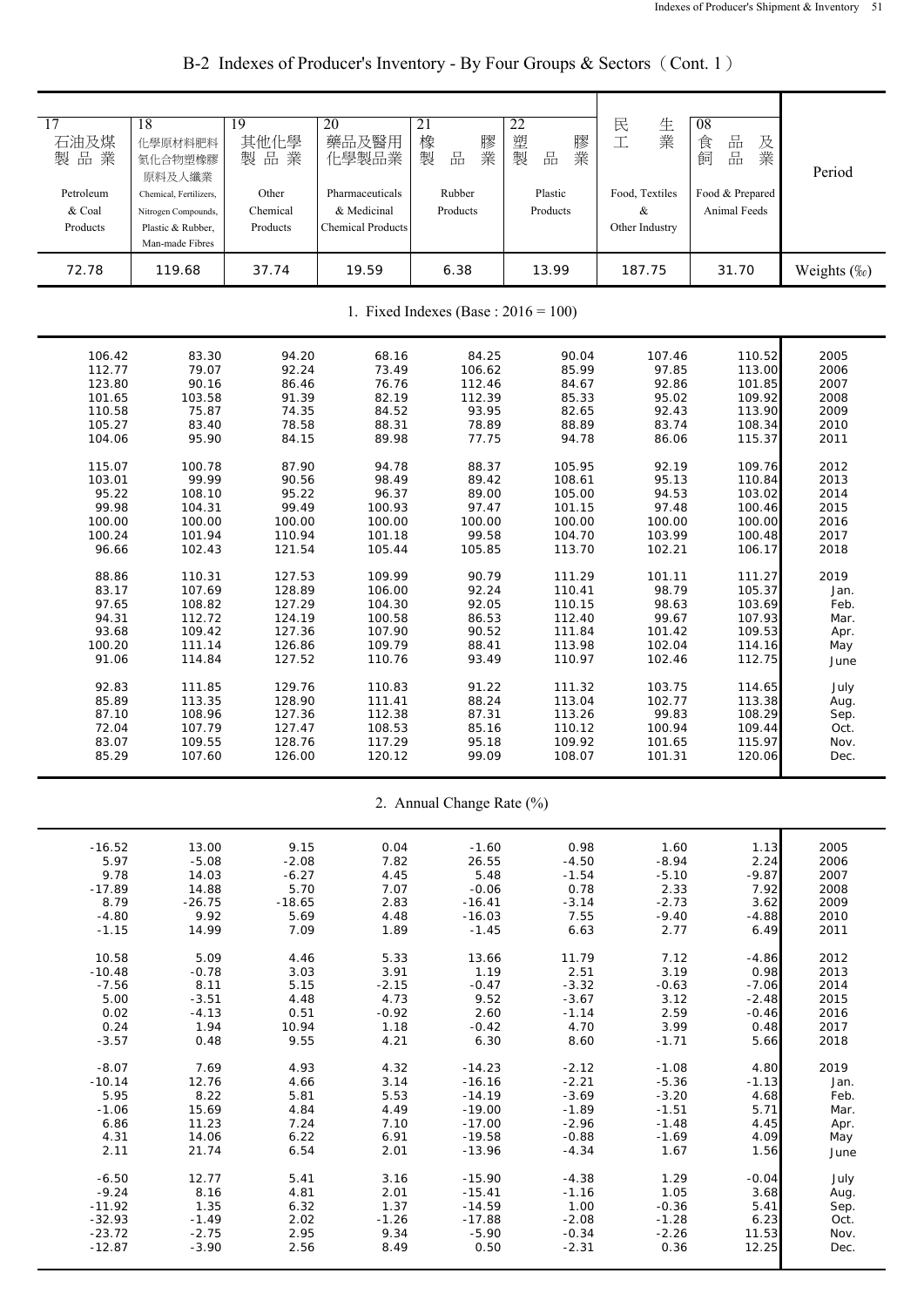| B-2 Indexes of Producer's Inventory - By Four Groups & Sectors (Cont. End)                                   |                                                                    |                                                                   |                                                                                |                                                                        |                                                                           |                                                                      |                                                                          |                                                                     |
|--------------------------------------------------------------------------------------------------------------|--------------------------------------------------------------------|-------------------------------------------------------------------|--------------------------------------------------------------------------------|------------------------------------------------------------------------|---------------------------------------------------------------------------|----------------------------------------------------------------------|--------------------------------------------------------------------------|---------------------------------------------------------------------|
| 年月別                                                                                                          | 09<br>料<br>業<br>飲                                                  | 10<br>菸<br>草<br>業                                                 | $\overline{11}$<br>紡<br>織<br>業                                                 | 12<br>成衣及<br>服飾品業                                                      | $\overline{14}$<br>木<br>竹<br>業<br>製<br>$\frac{\Box}{\Box \Box}$           | 23<br>非金屬礦物<br>品<br>業<br>製                                           | 32<br>家<br>具<br>業                                                        | 33<br>其製<br>他業<br>造                                                 |
| Period                                                                                                       | Beverages                                                          | Tobacco<br>Products                                               | Textiles                                                                       | Wearing<br>Apparel &<br>Clothing<br>Accessories                        | Wood<br>$\&$<br>Bamboo<br>Products                                        | Other<br>Non-metallic<br>Mineral<br>Products                         | Furniture                                                                | Other<br>Manufacturing                                              |
| 權 數<br>Weights (%)                                                                                           | 13.48                                                              | 7.80                                                              | 77.18                                                                          | 19.02                                                                  | 2.71                                                                      | 30.56                                                                | 0.92                                                                     | 4.36                                                                |
|                                                                                                              |                                                                    |                                                                   | 1. 固定基期指數(民國 $105 = 100$ )                                                     |                                                                        |                                                                           | 1. Fixed Indexes (Base : $2016 = 100$ )                              |                                                                          |                                                                     |
| 94年<br>2005<br>2006<br>95年<br>96年<br>2007<br>97年<br>2008<br>98年<br>2009<br>99年<br>2010<br>100年<br>2011       | 113.55<br>101.42<br>94.92<br>86.23<br>90.57<br>93.22<br>95.53      | 61.63<br>39.27<br>55.20<br>56.20<br>63.34<br>61.05<br>72.43       | 113.24<br>95.18<br>88.38<br>98.95<br>90.46<br>76.42<br>77.71                   | 127.10<br>139.12<br>137.08<br>101.21<br>78.15<br>69.09<br>73.92        | 174.04<br>140.98<br>143.25<br>127.53<br>93.98<br>87.69<br>85.40           | 87.14<br>81.14<br>80.70<br>82.90<br>92.45<br>84.82<br>84.10          | 218.10<br>212.30<br>152.78<br>119.76<br>86.52<br>86.64<br>73.68          | 86.42<br>78.58<br>78.19<br>88.74<br>98.45<br>105.20<br>90.57        |
| 101年<br>2012<br>102年<br>2013<br>103年<br>2014<br>104年<br>2015<br>105年<br>2016<br>106年<br>2017<br>107年<br>2018 | 100.29<br>103.79<br>100.17<br>100.48<br>100.00<br>100.37<br>108.51 | 73.93<br>78.31<br>82.20<br>88.39<br>100.00<br>134.19<br>118.87    | 84.58<br>91.28<br>92.17<br>96.01<br>100.00<br>99.75<br>91.33                   | 77.33<br>80.95<br>88.08<br>95.48<br>100.00<br>123.68<br>124.27         | 97.30<br>105.09<br>120.30<br>112.38<br>100.00<br>107.30<br>105.95         | 97.04<br>95.92<br>92.71<br>96.93<br>100.00<br>98.11<br>100.59        | 69.89<br>71.94<br>85.24<br>90.85<br>100.00<br>114.66<br>133.36           | 140.48<br>110.24<br>105.95<br>113.71<br>100.00<br>112.76<br>123.03  |
| 108年<br>2019<br>1月<br>Jan.<br>2月<br>Feb.<br>3月<br>Mar.<br>4月<br>Apr.<br>5月<br>May<br>6月<br>June              | 110.55<br>115.57<br>115.22<br>118.79<br>119.11<br>120.66<br>117.39 | 120.83<br>91.44<br>111.19<br>125.61<br>131.77<br>117.70<br>121.78 | 82.67<br>83.68<br>80.65<br>79.31<br>82.45<br>83.15<br>83.47                    | 123.06<br>122.40<br>125.05<br>122.22<br>123.45<br>125.47<br>124.19     | 115.95<br>142.08<br>135.28<br>133.75<br>122.55<br>109.18<br>114.86        | 107.18<br>101.84<br>104.42<br>105.32<br>106.00<br>106.40<br>109.23   | 149.74<br>134.57<br>132.00<br>131.74<br>129.14<br>129.80<br>132.32       | 131.29<br>121.32<br>120.67<br>128.54<br>122.33<br>119.52<br>126.82  |
| 7月<br>July<br>8月<br>Aug.<br>9月<br>Sep.<br>10月<br>Oct.<br>11月<br>Nov.<br>12月<br>Dec.                          | 110.67<br>101.94<br>101.36<br>102.13<br>101.55<br>102.19           | 140.93<br>143.58<br>117.57<br>121.39<br>122.48<br>104.46          | 84.73<br>83.75<br>83.28<br>82.88<br>82.40<br>82.30                             | 122.12<br>123.27<br>115.66<br>126.29<br>124.05<br>122.49               | 103.97<br>105.86<br>104.08<br>107.03<br>107.04<br>105.68                  | 110.46<br>109.83<br>110.00<br>107.41<br>107.60<br>107.62             | 145.33<br>141.14<br>149.92<br>182.29<br>191.86<br>196.73                 | 137.23<br>143.08<br>141.26<br>141.78<br>139.30<br>133.60            |
|                                                                                                              |                                                                    |                                                                   | 2. 較上年同期(月)之增減率(%)                                                             |                                                                        |                                                                           | 2. Annual Change Rate (%)                                            |                                                                          |                                                                     |
| 94年<br>2005<br>95年<br>2006<br>96年<br>2007<br>97年<br>2008<br>98年<br>2009<br>99年<br>2010<br>100年<br>2011       | 13.18<br>$-10.68$<br>$-6.41$<br>$-9.16$<br>5.03<br>2.93<br>2.48    | 0.62<br>$-36.28$<br>40.57<br>1.81<br>12.70<br>$-3.62$<br>18.64    | 1.23<br>$-15.95$<br>$-7.14$<br>11.96<br>$-8.58$<br>$-15.52$<br>1.69            | $-4.16$<br>9.46<br>$-1.47$<br>$-26.17$<br>$-22.78$<br>$-11.59$<br>6.99 | $-1.93$<br>$-19.00$<br>1.61<br>$-10.97$<br>$-26.31$<br>$-6.69$<br>$-2.61$ | $-0.03$<br>$-6.89$<br>$-0.54$<br>2.73<br>11.52<br>$-8.25$<br>$-0.85$ | 25.58<br>$-2.66$<br>$-28.04$<br>$-21.61$<br>$-27.76$<br>0.14<br>$-14.96$ | $-1.73$<br>$-9.07$<br>$-0.50$<br>13.49<br>10.94<br>6.86<br>$-13.91$ |
| 101年<br>2012<br>102年<br>2013<br>103年<br>2014<br>104年<br>2015<br>105年<br>2016<br>106年<br>2017<br>107年<br>2018 | 4.98<br>3.49<br>$-3.49$<br>0.31<br>$-0.48$<br>0.37<br>8.11         | 2.07<br>5.92<br>4.97<br>7.53<br>13.13<br>34.19<br>$-11.42$        | 8.84<br>7.92<br>0.98<br>4.17<br>4.16<br>$-0.25$<br>$-8.44$                     | 4.61<br>4.68<br>8.81<br>8.40<br>4.73<br>23.68<br>0.48                  | 13.93<br>8.01<br>14.47<br>$-6.58$<br>$-11.02$<br>7.30<br>$-1.26$          | 15.39<br>$-1.15$<br>$-3.35$<br>4.55<br>3.17<br>$-1.89$<br>2.53       | $-5.14$<br>2.93<br>18.49<br>6.58<br>10.07<br>14.66<br>16.31              | 55.11<br>$-21.53$<br>$-3.89$<br>7.32<br>$-12.06$<br>12.76<br>9.11   |
| 108年<br>2019<br>1月<br>Jan.<br>2月<br>Feb.<br>3月<br>Mar.<br>4月<br>Apr.<br>5月<br>May<br>6月<br>June              | 1.88<br>4.99<br>21.37<br>11.15<br>15.58<br>14.49<br>10.11          | 1.65<br>$-26.44$<br>$-1.12$<br>17.37<br>16.64<br>16.70<br>23.13   | $-9.48$<br>$-13.69$<br>$-17.34$<br>$-16.41$<br>$-14.20$<br>$-12.93$<br>$-4.49$ | $-0.97$<br>$-2.17$<br>4.19<br>3.77<br>0.38<br>$-0.98$<br>$-2.79$       | 9.44<br>37.97<br>33.86<br>23.77<br>19.15<br>11.15<br>5.83                 | 6.55<br>3.25<br>3.49<br>7.82<br>6.71<br>5.77<br>9.14                 | 12.28<br>10.59<br>2.78<br>$-6.35$<br>$-1.93$<br>$-5.96$<br>$-9.11$       | 6.71<br>6.10<br>$-3.15$<br>8.64<br>$-1.31$<br>$-5.58$<br>4.23       |
| 7月<br>July<br>8月<br>Aug.<br>9月<br>Sep.<br>10月<br>Oct.<br>11月<br>Nov.<br>12月<br>Dec.                          | 1.36<br>$-7.59$<br>$-5.70$<br>$-8.89$<br>$-15.64$<br>$-11.68$      | 17.52<br>19.99<br>$-1.24$<br>$-14.37$<br>$-23.13$<br>$-5.20$      | $-4.55$<br>$-4.19$<br>$-4.13$<br>$-5.59$<br>$-7.18$<br>$-6.40$                 | $-1.17$<br>$-2.41$<br>$-7.66$<br>$-2.88$<br>$-3.24$<br>4.18            | 0.68<br>3.40<br>$-3.33$<br>0.95<br>$-0.29$<br>$-14.07$                    | 10.26<br>8.89<br>7.79<br>5.56<br>5.24<br>4.70                        | 13.22<br>0.02<br>11.85<br>40.30<br>39.93<br>59.09                        | 13.72<br>9.99<br>11.11<br>12.77<br>14.57<br>9.83                    |

B-2 製造業存貨量指數-按四大行業及中分類(續完)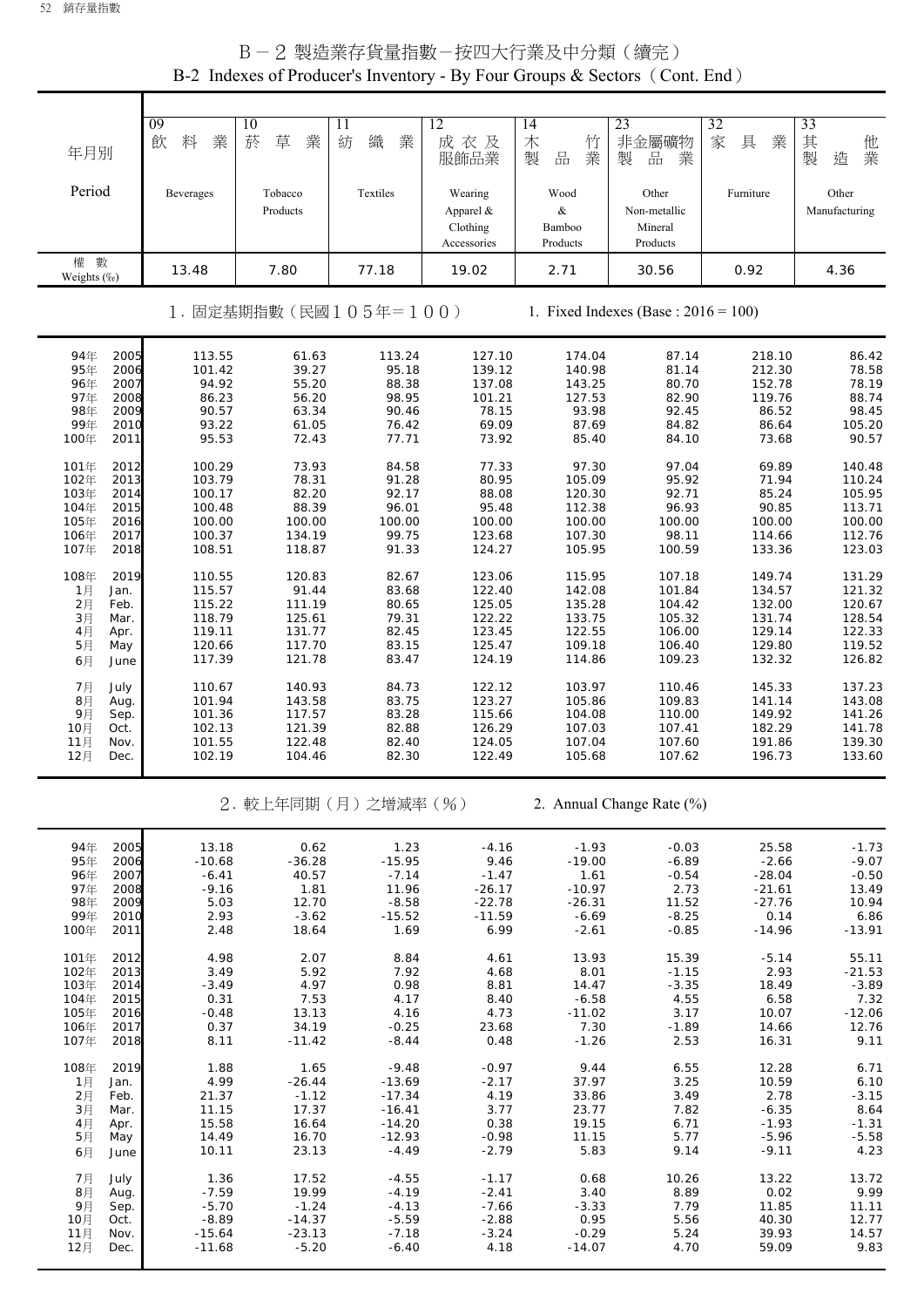| C-1 金屬機電工業主要產品產銷存量值-按產品別                                             |  |
|----------------------------------------------------------------------|--|
| C-1 Production, Shipment & Inventory of Metal and Machinery Industry |  |

|        |      |            | 2411-112<br>鋼胚      |               |           | 2411-122<br>合金鋼胚   |          |               |           |  |
|--------|------|------------|---------------------|---------------|-----------|--------------------|----------|---------------|-----------|--|
| 年月別    |      |            | <b>Steel Billet</b> |               |           | Alloy Steel Billet |          |               |           |  |
|        |      | 生<br>產     | 銷                   | 售             | 量<br>存    | 生<br>產             | 銷        | 售             | 量<br>存    |  |
| Period |      | Production | Shipment            |               | Inventory | Production         | Shipment |               | Inventory |  |
|        |      | 噸<br>公     | 噸<br>公              | 百萬元           | 公<br>噸    | 噸<br>公             | 公 噸      | 百萬元           | 噸<br>公    |  |
|        |      | M.T.       | M.T.                | N.T.\$Million | M.T.      | M.T.               | M.T.     | N.T.\$Million | M.T.      |  |
| 94年    | 2005 | 16198228   | 1971576             | 23869.7       | 1047221   | 1488755            | 92882    | 6727.4        | 15641     |  |
| 95年    | 2006 | 17705543   | 2155745             | 27790.1       | 822753    | 1717814            | 146683   | 12055.1       | 11557     |  |
| 96年    | 2007 | 19264873   | 2519765             | 41520.0       | 836311    | 1536804            | 175306   | 16050.6       | 11052     |  |
| 97年    | 2008 | 17892679   | 2509567             | 53608.2       | 1384268   | 1329450            | 102826   | 10182.9       | 10281     |  |
| 98年    | 2009 | 14085597   | 1743710             | 24553.6       | 945167    | 1480826            | 210894   | 13133.2       | 4142      |  |
| 99年    | 2010 | 18975383   | 2334863             | 41911.3       | 1337026   | 1522763            | 119336   | 11303.5       | 9462      |  |
| 100年   | 2011 | 21639533   | 2199873             | 42725.0       | 1764021   | 1238992            | 107859   | 10752.3       | 5680      |  |
| 101年   | 2012 | 19926993   | 2182309             | 39728.3       | 1602494   | 1151204            | 98265    | 8305.6        | 6999      |  |
| 102年   | 2013 | 21466231   | 3256359             | 52311.0       | 1379414   | 1120257            | 67690    | 5094.7        | 20266     |  |
| 103年   | 2014 | 22511346   | 2977841             | 46748.0       | 1580364   | 1177329            | 73330    | 5720.6        | 12878     |  |
| 104年   | 2015 | 20815450   | 3124687             | 34639.3       | 2333217   | 1164072            | 94601    | 5994.0        | 14444     |  |
| 105年   | 2016 | 20857654   | 4043099             | 40792.5       | 1341393   | 1288007            | 104683   | 5911.5        | 16553     |  |
| 106年   | 2017 | 21369799   | 4001495             | 52501.9       | 1227047   | 1419998            | 94345    | 5975.6        | 17460     |  |
| 107年   | 2018 | 22288704   | 3999704             | 57970.2       | 1312112   | 1258494            | 91663    | 6269.2        | 10580     |  |
| 108年   | 2019 | 21322476   | 3508881             | 49883.6       | 1890301   | 1103577            | 73607    | 4582.9        | 9952      |  |
| 1月     | Jan. | 1908916    | 287925              | 4137.1        | 1330883   | 92065              | 6651     | 400.8         | 9652      |  |
| 2月     | Feb. | 1660562    | 230375              | 3304.4        | 1308384   | 77394              | 5428     | 324.7         | 13313     |  |
| 3月     | Mar. | 1946354    | 377278              | 5263.4        | 1325676   | 107023             | 6791     | 425.1         | 14722     |  |
| 4月     | Apr. | 1906044    | 296120              | 4238.1        | 1577964   | 105052             | 6507     | 396.8         | 17650     |  |
| 5月     | May  | 1867737    | 347375              | 5052.4        | 1623906   | 106263             | 7444     | 446.9         | 17153     |  |
| 6月     | June | 1766634    | 314646              | 4646.8        | 1696426   | 87282              | 6445     | 401.4         | 12720     |  |
| 7月     | July | 1808192    | 376150              | 5540.4        | 1777576   | 99351              | 3486     | 198.1         | 21922     |  |
| 8月     | Aug. | 1794946    | 264141              | 3803.9        | 1841726   | 103681             | 6113     | 393.9         | 18176     |  |
| 9月     | Sep. | 1685333    | 247942              | 3556.2        | 1899119   | 86644              | 5487     | 364.1         | 25048     |  |
| 10月    | Oct. | 1697076    | 249592              | 3470.6        | 1920517   | 76042              | 5559     | 366.7         | 16641     |  |
| 11月    | Nov. | 1603696    | 210729              | 2753.7        | 1896649   | 82779              | 5315     | 351.3         | 11897     |  |
| 12月    | Dec. | 1676986    | 306608              | 4116.5        | 1890301   | 80001              | 8381     | 513.0         | 9952      |  |
| 累計增減率  |      | $-4.34$    | $-12.27$            | $-13.95$      | 44.07     | $-12.31$           | $-19.70$ | $-26.90$      | $-5.94$   |  |

| 年月別          |            | 2413-013<br>盤元線材<br>Wire Rod |               |           | 2413-111<br>鋼筋<br>Re-Bar |          |               |           |  |
|--------------|------------|------------------------------|---------------|-----------|--------------------------|----------|---------------|-----------|--|
|              | 生<br>產     | 銷                            | 售             | 量<br>存    | 生<br>產                   | 銷        | 售             | 量<br>存    |  |
| Period       | Production |                              | Shipment      | Inventory | Production               | Shipment |               | Inventory |  |
|              | 噸<br>公     | 噸<br>公                       | 百萬元           | 公 噸       | 噸<br>公                   | 公<br>噸   | 百萬元           | 公<br>噸    |  |
|              | M.T.       | M.T.                         | N.T.\$Million | M.T.      | M.T.                     | M.T.     | N.T.\$Million | M.T.      |  |
| 94年<br>2005  | 1944619    | 1877461                      | 44565.6       | 76698     | 6800478                  | 6512625  | 90041.0       | 292927    |  |
| 95年<br>2006  | 1939184    | 1802971                      | 50147.0       | 80261     | 7408582                  | 7166136  | 102834.1      | 388608    |  |
| 96年<br>2007  | 1857621    | 1763819                      | 61963.3       | 53796     | 6234383                  | 6693023  | 118337.7      | 295682    |  |
| 97年<br>2008  | 1784524    | 1650205                      | 63110.6       | 81401     | 5223157                  | 5591438  | 140094.3      | 337056    |  |
| 98年<br>2009  | 1618994    | 1500974                      | 42426.6       | 60682     | 4575570                  | 4919563  | 81873.0       | 307316    |  |
| 99年<br>2010  | 2272440    | 1983850                      | 69540.7       | 93863     | 5358318                  | 5780892  | 107999.7      | 313516    |  |
| 100年<br>2011 | 2322184    | 2007201                      | 72792.5       | 70798     | 5977097                  | 6494431  | 134720.7      | 324755    |  |
| 101年<br>2012 | 2016987    | 1779572                      | 58669.5       | 81893     | 5763134                  | 6207755  | 125341.3      | 384507    |  |
| 2013<br>102年 | 2204424    | 2002162                      | 55578.0       | 100195    | 5702524                  | 6555394  | 119668.3      | 328584    |  |
| 103年<br>2014 | 2389175    | 2094344                      | 57875.9       | 108201    | 6002822                  | 6910946  | 121877.0      | 313571    |  |
| 2015<br>104年 | 2282799    | 1991943                      | 49813.1       | 78073     | 5644535                  | 6276559  | 87991.6       | 352510    |  |
| 105年<br>2016 | 2402644    | 2139918                      | 49375.6       | 82931     | 4794387                  | 5357970  | 67028.0       | 278094    |  |
| 106年<br>2017 | 2525910    | 2227401                      | 59434.3       | 89355     | 4805141                  | 5007041  | 74413.9       | 316309    |  |
| 107年<br>2018 | 2578872    | 2220022                      | 66289.1       | 89978     | 5314065                  | 5500317  | 97764.1       | 418391    |  |
| 108年<br>2019 | 2072734    | 1852359                      | 54509.9       | 93159     | 5608283                  | 5807544  | 98579.0       | 441508    |  |
| 1月<br>Jan.   | 198157     | 190971                       | 5781.9        | 61934     | 503749                   | 565846   | 9871.2        | 375292    |  |
| 2月<br>Feb.   | 183910     | 141049                       | 4384.7        | 81240     | 351223                   | 313273   | 5394.3        | 421718    |  |
| 3月<br>Mar.   | 221181     | 190434                       | 5391.6        | 84349     | 511227                   | 511898   | 8911.3        | 448092    |  |
| 4月<br>Apr.   | 163878     | 150141                       | 4619.6        | 78839     | 476041                   | 478736   | 8439.6        | 462549    |  |
| 5月<br>May    | 184503     | 154098                       | 4495.4        | 91460     | 471593                   | 498564   | 8638.0        | 449048    |  |
| 6月<br>June   | 181561     | 159610                       | 4510.4        | 95223     | 425181                   | 427042   | 7341.6        | 460493    |  |
| 7月<br>July   | 171548     | 154131                       | 4529.3        | 98267     | 425097                   | 461688   | 7921.4        | 445410    |  |
| 8月<br>Aug.   | 163352     | 147338                       | 4393.1        | 101282    | 421525                   | 436487   | 7441.6        | 446388    |  |
| 9月<br>Sep.   | 147426     | 143812                       | 4335.3        | 89546     | 431349                   | 449043   | 7592.5        | 451060    |  |
| 10月<br>Oct.  | 150433     | 139610                       | 4221.6        | 88729     | 517085                   | 547785   | 9015.2        | 446584    |  |
| 11月<br>Nov.  | 142920     | 134421                       | 3919.7        | 86385     | 531620                   | 543341   | 8779.5        | 451665    |  |
| 12月<br>Dec.  | 163865     | 146744                       | 3927.2        | 93159     | 542593                   | 573841   | 9232.9        | 441508    |  |
| 累計增減率        | $-19.63$   | $-16.56$                     | $-17.77$      | 3.54      | 5.54                     | 5.59     | 0.83          | 5.53      |  |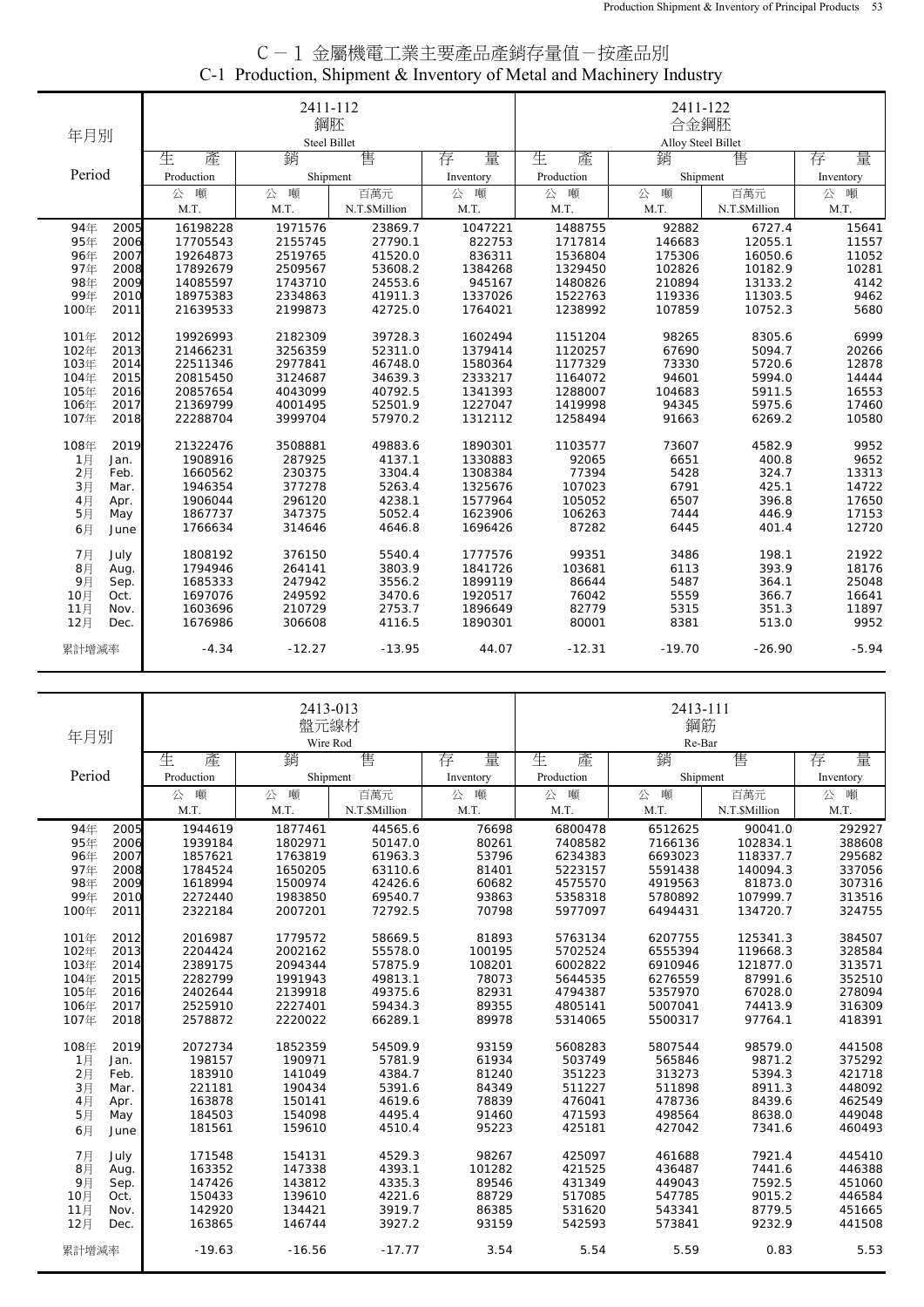|       |            | 2413-112<br>棒鋼 |               |           |            | 2413-200<br>型鋼       |               |           |
|-------|------------|----------------|---------------|-----------|------------|----------------------|---------------|-----------|
|       |            | Bar            |               |           |            | <b>Steel Section</b> |               |           |
| 年月別   | 產<br>生     | 銷              | 售             | 量<br>存    | 生<br>產     | 銷                    | 售             | 量<br>存    |
|       | Production | Shipment       |               | Inventory | Production | Shipment             |               | Inventory |
|       | 噸<br>公     | 噸<br>公         | 百萬元           | 公<br>噸    | 噸<br>公     | 噸<br>公               | 百萬元           | 公<br>噸    |
|       | M.T.       | M.T.           | N.T.\$Million | M.T.      | M.T.       | M.T.                 | N.T.\$Million | M.T.      |
| 94年   | 1564169    | 1489301        | 35807.1       | 65920     | 1693057    | 1737580              | 30542.3       | 133366    |
| 95年   | 1591310    | 1499441        | 35895.1       | 80001     | 2050768    | 2108963              | 39035.2       | 145814    |
| 96年   | 1724363    | 1650551        | 45776.9       | 72917     | 2088943    | 2167534              | 47682.1       | 123693    |
| 97年   | 1660708    | 1556248        | 54921.9       | 67372     | 1823271    | 1846899              | 53731.9       | 128092    |
| 98年   | 1048935    | 978130         | 26756.2       | 69080     | 1315287    | 1338497              | 27366.4       | 103705    |
| 99年   | 1655106    | 1551615        | 48041.7       | 72979     | 1743714    | 1757187              | 39516.0       | 96569     |
| 100年  | 1770230    | 1658682        | 58121.2       | 68283     | 1760640    | 1739435              | 42271.7       | 123269    |
| 101年  | 1556582    | 1473184        | 50301.0       | 70417     | 1645400    | 1711706              | 41113.7       | 113545    |
| 102年  | 1642296    | 1564342        | 47140.8       | 79066     | 1583092    | 1638871              | 36382.5       | 118359    |
| 103年  | 1701760    | 1620951        | 49938.1       | 73020     | 1685208    | 1716436              | 36358.1       | 138773    |
| 104年  | 1568245    | 1486052        | 41535.0       | 69212     | 1488787    | 1556214              | 28797.5       | 118834    |
| 105年  | 1590367    | 1499306        | 37599.0       | 79416     | 1543020    | 1612009              | 26733.7       | 109231    |
| 106年  | 1675221    | 1587680        | 45568.2       | 85926     | 1454343    | 1520930              | 27967.7       | 111627    |
| 107年  | 1910011    | 1713957        | 54054.9       | 96435     | 1590963    | 1626798              | 33186.1       | 135670    |
| 108年  | 1491159    | 1345336        | 44171.4       | 82522     | 1496595    | 1568929              | 32089.0       | 103497    |
| 1月    | 140482     | 129760         | 4323.5        | 87650     | 143653     | 154213               | 3191.5        | 124442    |
| 2月    | 115586     | 97634          | 3258.1        | 95126     | 103529     | 112663               | 2319.0        | 115476    |
| 3月    | 150076     | 140165         | 4408.1        | 89805     | 140538     | 137954               | 2815.0        | 118662    |
| 4月    | 138943     | 123686         | 4067.8        | 90716     | 115673     | 125490               | 2577.3        | 110371    |
| 5月    | 143466     | 120898         | 3873.8        | 97097     | 123208     | 125671               | 2580.9        | 114376    |
| 6月    | 116623     | 105237         | 3565.2        | 96126     | 133362     | 126319               | 2598.5        | 125747    |
| 7月    | 127638     | 114535         | 3787.8        | 94293     | 113154     | 132907               | 2730.1        | 109557    |
| 8月    | 111329     | 106676         | 3585.0        | 88165     | 120995     | 120391               | 2451.8        | 114514    |
| 9月    | 109510     | 98599          | 3151.7        | 87999     | 124004     | 126040               | 2539.6        | 117832    |
| 10月   | 114582     | 106479         | 3493.7        | 83646     | 122143     | 130422               | 2653.9        | 114137    |
| 11月   | 107313     | 95713          | 3203.1        | 82180     | 123673     | 124127               | 2537.6        | 118449    |
| 12月   | 115611     | 105954         | 3453.5        | 82522     | 132663     | 152732               | 3093.9        | 103497    |
| 累計增減率 | $-21.93$   | $-21.51$       | $-18.28$      | $-14.43$  | $-5.93$    | $-3.56$              | $-3.31$       | $-23.71$  |

|  |  | C-1 金屬機電工業主要產品產銷存量值-按產品別(續1) |  |  |
|--|--|------------------------------|--|--|
|--|--|------------------------------|--|--|

|       |            | 2413-322<br>熱軋鋼捲板<br>H.R. Sheet & Coil |               |           | 2413-331<br>冷軋鋼捲板<br>C.R. Sheet & Coil |          |               |           |
|-------|------------|----------------------------------------|---------------|-----------|----------------------------------------|----------|---------------|-----------|
| 年月別   | 生<br>產     | 銷                                      | 售             | 存<br>量    | 生<br>產                                 | 銷        | 售             | 量<br>存    |
|       | Production | Shipment                               |               | Inventory | Production                             | Shipment |               | Inventory |
|       | 噸<br>公     | 噸<br>公                                 | 百萬元           | 噸<br>公    | 噸<br>公                                 | 噸<br>公   | 百萬元           | 噸<br>公    |
|       | M.T.       | M.T.                                   | N.T.\$Million | M.T.      | M.T.                                   | M.T.     | N.T.\$Million | M.T.      |
| 94年   | 13339244   | 6586575                                | 111720.5      | 604239    | 5914943                                | 3479109  | 72003.9       | 278240    |
| 95年   | 14113079   | 7512402                                | 116185.8      | 558397    | 6675062                                | 3815471  | 70794.0       | 236673    |
| 96年   | 14401002   | 8028217                                | 142200.1      | 515470    | 5828588                                | 3154276  | 66137.4       | 179431    |
| 97年   | 14182819   | 7503952                                | 176377.4      | 573735    | 4223457                                | 2429465  | 65072.6       | 192316    |
| 98年   | 12721272   | 7205690                                | 126531.2      | 560778    | 3824600                                | 2321243  | 47984.5       | 141034    |
| 99年   | 16143789   | 7948560                                | 161855.7      | 844655    | 4456887                                | 2701989  | 65326.8       | 164109    |
| 100年  | 16794486   | 8516178                                | 181839.0      | 716132    | 4385284                                | 2619624  | 64379.7       | 194105    |
| 101年  | 16830652   | 8347299                                | 163218.0      | 826921    | 4362488                                | 2890572  | 62495.5       | 201371    |
| 102年  | 17577778   | 9130488                                | 160881.6      | 652699    | 4548265                                | 3092570  | 62524.5       | 194214    |
| 103年  | 17875950   | 9445201                                | 166076.9      | 885979    | 4245356                                | 2928472  | 59169.3       | 184321    |
| 104年  | 16338485   | 9041652                                | 119363.7      | 694398    | 3983242                                | 2672066  | 43578.8       | 169054    |
| 105年  | 18412972   | 9830091                                | 121859.3      | 965894    | 4279764                                | 2821146  | 43553.4       | 168543    |
| 106年  | 18344869   | 9877203                                | 155572.5      | 984817    | 4226148                                | 2753193  | 52371.0       | 229077    |
| 107年  | 18604926   | 10345750                               | 177895.7      | 931432    | 4083968                                | 2804326  | 57626.0       | 212414    |
| 108年  | 17660200   | 9888752                                | 166474.4      | 897593    | 3556948                                | 2451493  | 48135.6       | 224352    |
| 1月    | 1550954    | 899330                                 | 15217.8       | 960193    | 308201                                 | 249387   | 5089.1        | 177672    |
| $2$ 月 | 1533647    | 725820                                 | 12249.6       | 1067844   | 281397                                 | 183087   | 3681.2        | 203085    |
| 3月    | 1620675    | 893918                                 | 14462.8       | 1063394   | 328991                                 | 213705   | 4208.3        | 217492    |
| 4月    | 1403825    | 907230                                 | 15082.6       | 934549    | 289406                                 | 195101   | 3827.8        | 221191    |
| 5月    | 1483273    | 822043                                 | 13800.6       | 976720    | 266623                                 | 191390   | 3774.2        | 206001    |
| 6月    | 1414229    | 778642                                 | 13480.1       | 948445    | 280562                                 | 173145   | 3470.5        | 227856    |
| 7月    | 1523806    | 829539                                 | 14234.0       | 1008622   | 284523                                 | 201808   | 4047.8        | 226493    |
| 8月    | 1561253    | 918398                                 | 15744.4       | 974981    | 297402                                 | 187189   | 3705.3        | 239075    |
| 9月    | 1415659    | 764502                                 | 13007.0       | 982949    | 283569                                 | 213804   | 4157.8        | 212942    |
| 10月   | 1366231    | 777450                                 | 13132.3       | 920986    | 312366                                 | 204798   | 4002.1        | 227176    |
| 11月   | 1414657    | 763864                                 | 12891.2       | 926805    | 299629                                 | 208330   | 3988.4        | 229356    |
| 12月   | 1371991    | 808016                                 | 13172.0       | 897593    | 324279                                 | 229749   | 4183.3        | 224352    |
| 累計增減率 | $-5.08$    | $-4.42$                                | $-6.42$       | $-3.63$   | $-12.90$                               | $-12.58$ | $-16.47$      | 5.62      |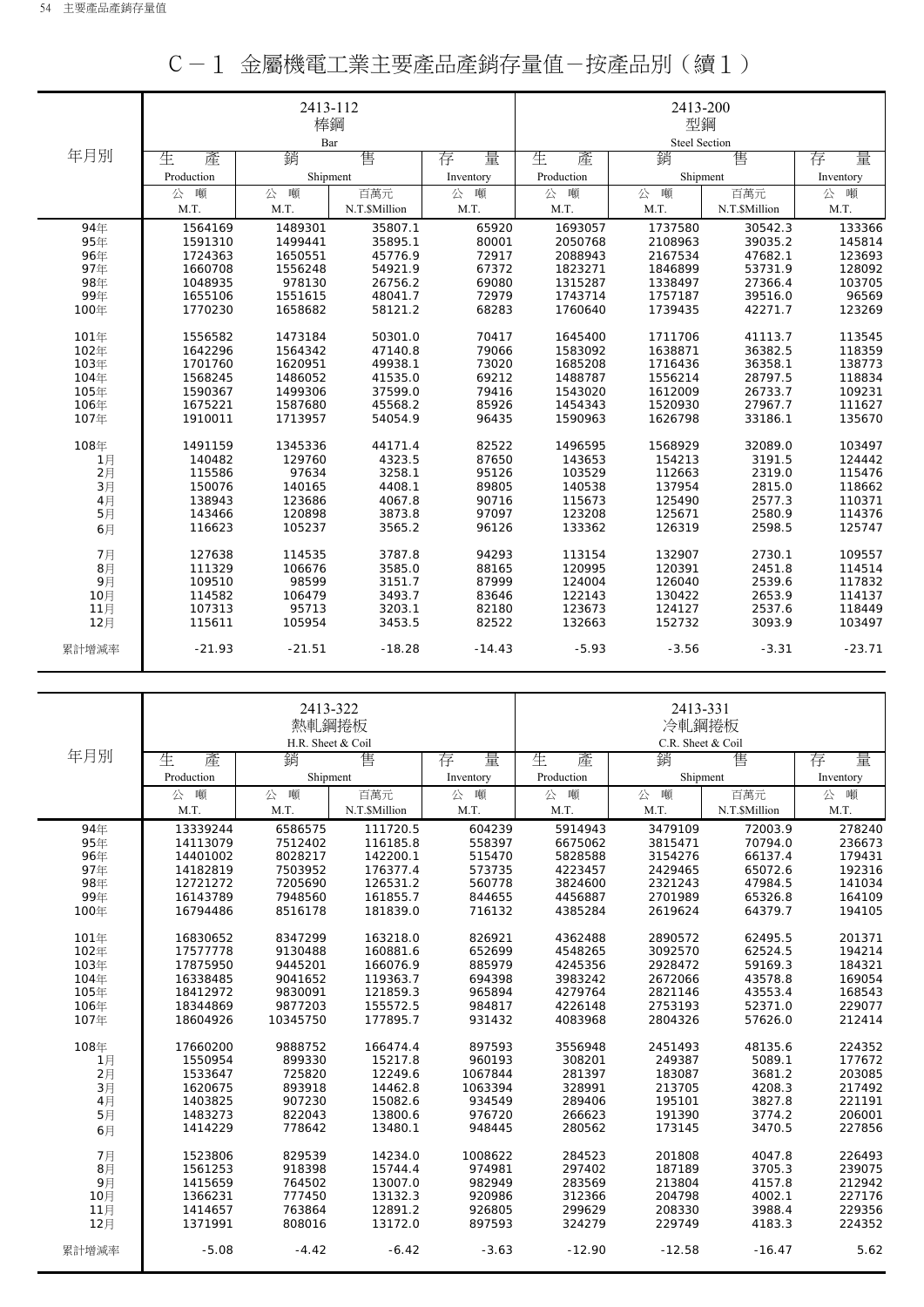|                | 2413-350<br>冷軋不銹鋼捲板<br>C.R. Stainless Sheet & Coil |                  |                  |            |                |               |           |               |
|----------------|----------------------------------------------------|------------------|------------------|------------|----------------|---------------|-----------|---------------|
| 生<br>產         | 銷                                                  | 售                | 存<br>量           | 生<br>產     | 銷              | 售             | 量<br>存    | Period        |
| Production     | Shipment                                           |                  | Inventory        | Production | Shipment       |               | Inventory |               |
| 噸<br>公         | 公<br>噸                                             | 百萬元              | 公<br>噸           | 公<br>噸     | 噸<br>公         | 百萬元           | 公<br>噸    |               |
| M.T.           | M.T.                                               | N.T.\$Million    | M.T.             | M.T.       | M.T.           | N.T.\$Million | M.T.      |               |
| 899924         | 896134                                             | 65350.7          | 44303            | 1193705    | 255751         | 14973.9       | 15276     | 2005          |
| 1134447        | 1040942                                            | 95304.7          | 42953            | 1337331    | 343071         | 23988.7       | 11163     | 2006          |
| 1026784        | 918866                                             | 109551.5         | 77498            | 1184254    | 226065         | 24755.3       | 7365      | 2007          |
| 953753         | 850661                                             | 87364.4          | 81176            | 1047641    | 149067         | 14579.9       | 4430      | 2008          |
| 968567         | 947380                                             | 69080.6          | 45248            | 1106716    | 172147         | 11400.9       | 15713     | 2009          |
| 1099968        | 1036976                                            | 86685.4          | 72309            | 1146017    | 144312         | 12992.6       | 9281      | 2010          |
| 1096310        | 1047095                                            | 87135.0          | 73057            | 840586     | 120521         | 11256.0       | 4908      | 2011          |
| 994885         | 941578                                             | 67726.3          | 64376            | 717906     | 156293         | 12324.6       | 11358     | 2012          |
| 1087133        | 1076885                                            | 71743.8          | 70527            | 594198     | 173600         | 12347.5       | 11838     | 2013          |
| 1097820        | 1069721                                            | 75651.7          | 83798            | 599462     | 186753         | 14299.5       | 13726     | 2014          |
| 919205         | 876274                                             | 53148.6          | 73961            | 499290     | 296610         | 18826.0       | 15947     | 2015          |
| 1112107        | 1047287                                            | 58598.2          | 74595            | 649139     | 331598         | 18461.5       | 10273     | 2016          |
| 1136612        | 1063157                                            | 63916.0          | 66159            | 773071     | 323628         | 20188.4       | 25735     | 2017          |
| 1100086        | 1008815                                            | 62757.1          | 89477            | 728495     | 341899         | 22486.0       | 22044     | 2018          |
|                |                                                    |                  |                  |            |                |               |           |               |
| 989146         | 927160                                             | 54232.1          | 105423           | 593188     | 337938         | 20918.2       | 14224     | 2019          |
| 87282          | 83924                                              | 4773.7           | 84909            | 59613      | 27933          | 1620.9        | 25205     | Jan.          |
| 73828          | 73785                                              | 4177.6           | 77599            | 39069      | 28948          | 1723.7        | 24577     | Feb.          |
| 81351          | 78730                                              | 4678.2           | 76657            | 52195      | 29214          | 1814.9        | 28413     | Mar.          |
| 75927          | 66913                                              | 3969.9           | 86300            | 56707      | 30460          | 1924.9        | 20924     | Apr.          |
| 88236          | 82333                                              | 4699.8           | 86699            | 52379      | 31500          | 1940.9        | 21199     | May           |
| 89255          | 83234                                              | 4844.2           | 87152            | 41129      | 29372          | 1787.4        | 18330     | June          |
| 85546          | 83673                                              | 4925.0           | 86897            | 48397      | 28907          | 1736.6        | 9571      | July          |
| 79330          | 77863                                              | 4655.5           | 89381            | 49788      | 27232          | 1707.2        | 13029     |               |
| 86996          | 79274                                              | 4752.5           | 94097            | 43103      | 27976          | 1815.5        | 26532     | Aug.          |
|                |                                                    |                  |                  |            |                |               |           | Sep.          |
| 83695          | 74328                                              | 4554.2<br>3931.9 | 99785            | 48393      | 28318          | 1876.7        | 23149     | Oct.          |
| 74917<br>82783 | 66785<br>76318                                     | 4269.6           | 102708<br>105423 | 57156      | 22510<br>25568 | 1442.1        | 23565     | Nov.          |
|                |                                                    |                  |                  | 45259      |                | 1527.4        | 14224     | Dec.          |
| $-10.08$       | $-8.09$                                            | $-13.58$         | 17.82            | $-18.57$   | $-1.16$        | $-6.97$       | $-35.47$  | $+$ -% Change |

# C-1 Production, Shipment & Inventory of Metal and Machinery Industry(Cont. 1)

|            | 2433-070<br>銅箔<br>Copper foil |               |           |            |          |               |           |               |
|------------|-------------------------------|---------------|-----------|------------|----------|---------------|-----------|---------------|
| 生<br>產     | 銷                             | 售             | 量<br>存    | 生<br>產     | 銷        | 售             | 量<br>存    | Period        |
| Production | Shipment                      |               | Inventory | Production | Shipment |               | Inventory |               |
| 噸<br>公     | 噸<br>公                        | 百萬元           | 公<br>噸    | 噸<br>公     | 噸<br>公   | 百萬元           | 公<br>噸    |               |
| M.T.       | M.T.                          | N.T.\$Million | M.T.      | M.T.       | M.T.     | N.T.\$Million | M.T.      |               |
| 60642      | 67532                         | 14811.3       | 4331      | 2165277    | 1704159  | 40016.8       | 64207     | 2005          |
| 87426      | 87581                         | 28860.3       | 5970      | 2237406    | 1741630  | 39927.1       | 55956     | 2006          |
| 87819      | 91097                         | 34911.0       | 5016      | 2142564    | 1727303  | 44135.0       | 78012     | 2007          |
| 76709      | 76435                         | 29138.1       | 6373      | 1979148    | 1584304  | 47662.6       | 116961    | 2008          |
| 82426      | 83324                         | 24619.6       | 5390      | 1861652    | 1546292  | 34401.7       | 96340     | 2009          |
| 107801     | 106730                        | 38370.3       | 6016      | 2212848    | 1855561  | 47314.2       | 79219     | 2010          |
| 92666      | 91001                         | 34122.3       | 7159      | 2397929    | 1927579  | 50735.9       | 126869    | 2011          |
| 99231      | 99531                         | 33529.5       | 6529      | 2265737    | 1884686  | 46483.4       | 95734     | 2012          |
| 103355     | 100479                        | 32873.9       | 7558      | 2359276    | 1927107  | 45090.8       | 125816    | 2013          |
| 104751     | 101351                        | 32345.2       | 6513      | 2484606    | 2075893  | 48932.1       | 112439    | 2014          |
| 113322     | 108598                        | 31363.6       | 7978      | 2322397    | 1923587  | 39178.9       | 105302    | 2015          |
| 122250     | 125705                        | 35353.6       | 3413      | 2470648    | 2025807  | 39929.7       | 157968    | 2016          |
| 159173     | 130388                        | 43598.8       | 5798      | 2504653    | 2063344  | 46926.6       | 171597    | 2017          |
| 151877     | 124146                        | 43211.5       | 8335      | 2431154    | 2025038  | 48146.1       | 127544    | 2018          |
| 121806     | 113053                        | 37640.4       | 4726      | 2134011    | 1743019  | 39009.7       | 108180    | 2019          |
| 9899       | 9284                          | 3228.9        | 7972      | 184981     | 152608   | 3555.7        | 125728    | Jan.          |
| 8809       | 7552                          | 2585.9        | 8244      | 173788     | 131351   | 2943.5        | 122709    | Feb.          |
| 9980       | 9341                          | 3170.5        | 7641      | 169897     | 148327   | 3282.2        | 123617    | Mar.          |
| 9073       | 9591                          | 3314.0        | 5621      | 192669     | 161912   | 3685.0        | 124111    | Apr.          |
| 11897      | 9106                          | 3165.7        | 8101      | 166454     | 135558   | 3045.7        | 124244    | May           |
| 9145       | 8499                          | 2929.6        | 7161      | 165066     | 125342   | 2884.3        | 132528    | June          |
| 9833       | 9814                          | 3231.3        | 5836      | 185746     | 146805   | 3302.7        | 134547    | July          |
| 10444      | 9804                          | 3251.3        | 5741      | 180861     | 158207   | 3506.2        | 125311    | Aug.          |
| 10789      | 9760                          | 3177.9        | 5875      | 190396     | 157516   | 3515.8        | 112259    | Sep.          |
| 10915      | 10268                         | 3275.2        | 5644      | 177290     | 142564   | 3169.2        | 117669    | Oct.          |
| 10252      | 9876                          | 3116.8        | 5084      | 167805     | 142227   | 3107.2        | 113499    | Nov.          |
| 10770      | 10158                         | 3193.3        | 4726      | 179058     | 140602   | 3012.1        | 108180    | Dec.          |
| $-19.80$   | $-8.94$                       | $-12.89$      | $-43.30$  | $-12.22$   | $-13.93$ | $-18.98$      | $-15.18$  | $+$ -% Change |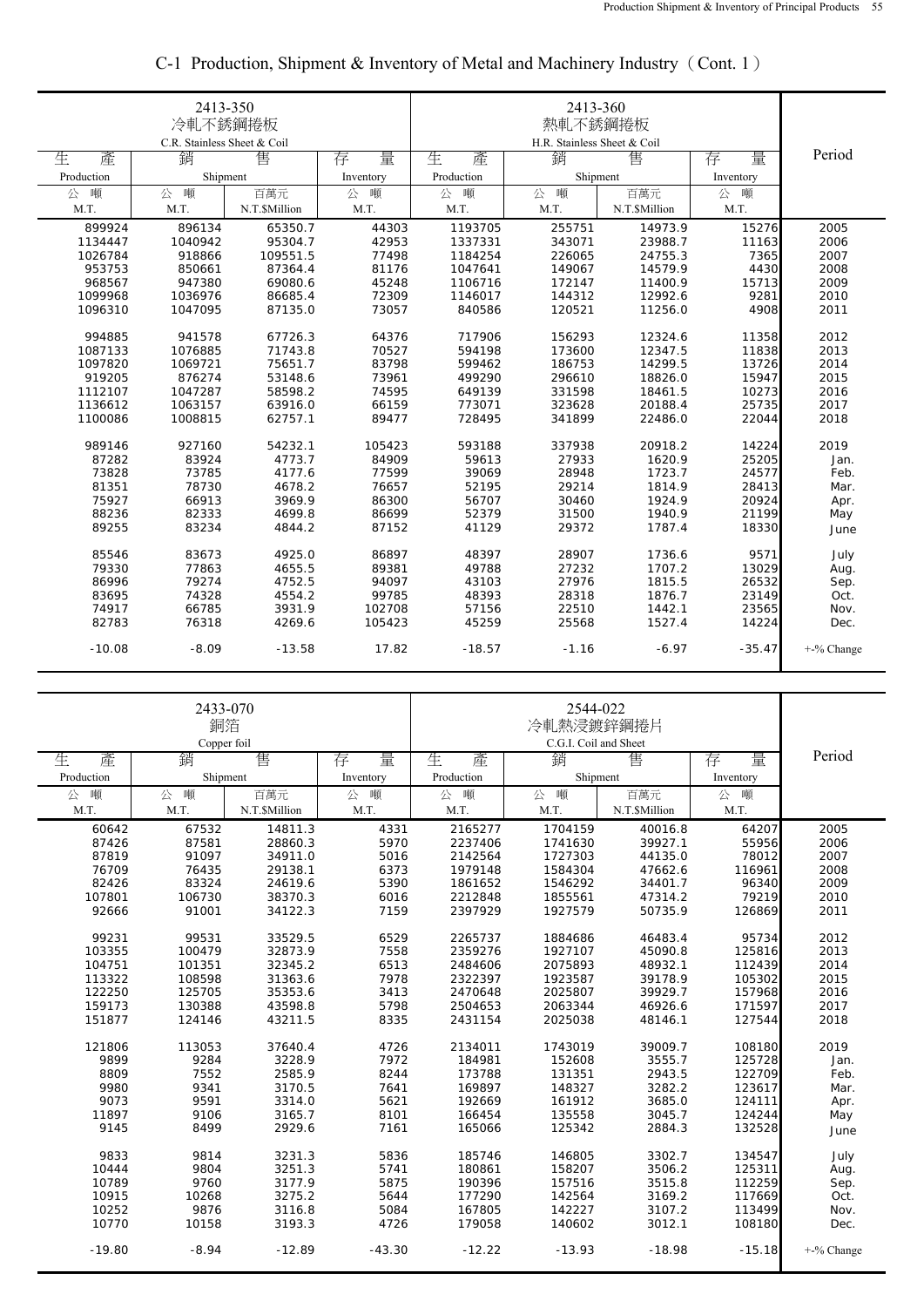|                |            | 2549-990                              |               |           |            | 2591-010    |               |           |  |
|----------------|------------|---------------------------------------|---------------|-----------|------------|-------------|---------------|-----------|--|
|                |            | 其他金屬二次加工                              |               |           | 螺絲、螺帽      |             |               |           |  |
|                |            | Other Secondary Fabrications of Metal |               |           |            | Screw & Nut |               |           |  |
| 年月別            | 生<br>產     | 銷                                     | 售             | 量<br>存    | 生<br>產     | 銷           | 售             | 量<br>存    |  |
|                | Production | Shipment                              |               | Inventory | Production | Shipment    |               | Inventory |  |
|                | 噸<br>公     | 噸<br>公                                | 百萬元           | 噸<br>公    | 噸<br>公     | 噸<br>公      | 百萬元           | 公<br>噸    |  |
|                | M.T.       | M.T.                                  | N.T.\$Million | M.T.      | M.T.       | M.T.        | N.T.\$Million | M.T.      |  |
| 94年            | 1768381    | 1564507                               | 60604.0       | 107361    | 1337678    | 1444365     | 76699.3       | 99637     |  |
| 95年            | 1744747    | 1558383                               | 59085.2       | 89158     | 1420318    | 1546266     | 84975.6       | 117329    |  |
| 96年            | 1636339    | 1469058                               | 66716.7       | 103347    | 1403727    | 1510359     | 96905.6       | 120641    |  |
| 97年            | 1457094    | 1312796                               | 61433.8       | 83321     | 1340029    | 1444001     | 98850.8       | 108075    |  |
| 98年            | 1182953    | 1044317                               | 39937.9       | 98872     | 953305     | 1008376     | 64982.4       | 113168    |  |
| 99年            | 1508007    | 1324141                               | 56502.1       | 116513    | 1475989    | 1536366     | 104017.0      | 113102    |  |
| 100年           | 1608941    | 1361052                               | 61148.8       | 119591    | 1676786    | 1740214     | 122035.9      | 115281    |  |
| 101年           | 1554236    | 1312316                               | 56831.8       | 107229    | 1574291    | 1650089     | 114306.2      | 147933    |  |
| 102年           | 1542588    | 1335459                               | 52915.8       | 131973    | 1741284    | 1822519     | 118539.0      | 147578    |  |
| 103年           | 1645721    | 1421944                               | 54020.8       | 144565    | 1959088    | 2036613     | 134693.6      | 173535    |  |
| 104年           | 1569848    | 1390939                               | 45313.3       | 134393    | 1915603    | 2019123     | 134353.9      | 180206    |  |
| 105年           | 1586174    | 1415454                               | 43041.9       | 129505    | 1903656    | 2032946     | 129299.4      | 184436    |  |
| 106年           | 1608043    | 1408460                               | 47113.8       | 125485    | 1953780    | 2098975     | 135447.5      | 190689    |  |
| 107年           | 1542615    | 1349390                               | 45874.2       | 122695    | 2119682    | 2256171     | 155058.3      | 202114    |  |
| 108年           | 1496969    | 1234694                               | 39904.6       | 119313    | 1915782    | 2057824     | 143525.4      | 204127    |  |
| 1月             | 138411     | 113169                                | 3601.7        | 124579    | 195817     | 212492      | 15081.3       | 199064    |  |
| 2月             | 92803      | 81469                                 | 2564.3        | 120578    | 123444     | 135197      | 9514.4        | 193556    |  |
| 3月             | 130445     | 106072                                | 3496.1        | 120817    | 169938     | 180379      | 12670.2       | 192419    |  |
| 4月             | 127171     | 100569                                | 3357.6        | 122211    | 168967     | 181628      | 12787.5       | 191677    |  |
| 5 <sub>1</sub> | 129251     | 104299                                | 3483.7        | 123296    | 176336     | 186270      | 13079.6       | 194101    |  |
| 6月             | 108138     | 89394                                 | 3064.9        | 121461    | 150317     | 159527      | 11413.4       | 193949    |  |
| 7月             | 133199     | 108555                                | 3472.9        | 121201    | 169014     | 177871      | 12506.5       | 194610    |  |
| $8$ 月          | 124666     | 103792                                | 3359.8        | 120303    | 161331     | 173685      | 12128.5       | 195990    |  |
| 9月             | 117555     | 98557                                 | 3153.9        | 118715    | 144241     | 153857      | 10694.9       | 197242    |  |
| 10月            | 136561     | 115259                                | 3572.9        | 117127    | 153516     | 166624      | 11579.3       | 202399    |  |
| 11月            | 120632     | 100196                                | 3125.9        | 117022    | 143521     | 154643      | 10198.8       | 206698    |  |
| 12月            | 138137     | 113363                                | 3651.0        | 119313    | 159340     | 175651      | 11871.0       | 204127    |  |
| 累計增減率          | $-2.96$    | $-8.50$                               | $-13.01$      | $-2.76$   | $-9.62$    | $-8.79$     | $-7.44$       | 1.00      |  |

|  |  | C-1 金屬機電工業主要產品產銷存量值-按產品別(續2) |  |
|--|--|------------------------------|--|
|--|--|------------------------------|--|

|       |            | 2831-010<br>裸銅線<br><b>Bare Copper Wire</b> |               |           | 2831-300<br>電力用電線及電纜<br>Power Wire & Cable |          |               |           |
|-------|------------|--------------------------------------------|---------------|-----------|--------------------------------------------|----------|---------------|-----------|
| 年月別   | 生.<br>產    | 銷                                          | 售             | 量<br>存    | 生<br>產                                     | 銷        | 售             | 量<br>存    |
|       | Production |                                            |               |           | Production                                 |          |               |           |
|       |            | Shipment                                   |               | Inventory |                                            | Shipment |               | Inventory |
|       | 噸<br>公     | 噸<br>公                                     | 百萬元           | 噸<br>公    | 噸<br>公                                     | 噸<br>公   | 百萬元           | 公<br>噸    |
|       | M.T.       | M.T.                                       | N.T.\$Million | M.T.      | M.T.                                       | M.T.     | N.T.\$Million | M.T.      |
| 94年   | 452777     | 368238                                     | 38129.4       | 14192     | 271571                                     | 293562   | 39514.4       | 16601     |
| 95年   | 449771     | 353542                                     | 63332.6       | 12179     | 261307                                     | 275969   | 50031.3       | 22116     |
| 96年   | 421935     | 334071                                     | 68269.0       | 13959     | 227294                                     | 235383   | 52638.3       | 18541     |
| 97年   | 391208     | 307196                                     | 62922.2       | 20149     | 226989                                     | 240329   | 57326.2       | 17744     |
| 98年   | 373359     | 288771                                     | 42482.1       | 17330     | 195572                                     | 212868   | 41995.7       | 14646     |
| 99年   | 446868     | 295521                                     | 59887.0       | 16605     | 189357                                     | 203189   | 49258.4       | 13986     |
| 100年  | 403690     | 276204                                     | 62846.6       | 17250     | 184149                                     | 189997   | 51755.4       | 16738     |
| 101年  | 402633     | 294895                                     | 63022.9       | 12501     | 183109                                     | 190041   | 48520.5       | 15136     |
| 102年  | 430157     | 312008                                     | 61904.3       | 12017     | 171885                                     | 177215   | 40305.0       | 18142     |
| 103年  | 482081     | 346401                                     | 66481.0       | 18306     | 169088                                     | 172314   | 37359.2       | 22210     |
| 104年  | 485647     | 347012                                     | 56725.4       | 17929     | 177408                                     | 184014   | 36675.3       | 19677     |
| 105年  | 479870     | 327216                                     | 50085.1       | 19450     | 184791                                     | 189995   | 34809.3       | 23271     |
| 106年  | 475386     | 320320                                     | 56018.5       | 21840     | 178525                                     | 184348   | 36055.4       | 22885     |
| 107年  | 412987     | 260305                                     | 50205.7       | 20282     | 198995                                     | 201366   | 42729.6       | 30565     |
|       |            |                                            |               |           |                                            |          |               |           |
| 108年  | 365179     | 223665                                     | 40402.5       | 20297     | 198086                                     | 211698   | 43225.7       | 28767     |
| 1月    | 32820      | 19972                                      | 3694.6        | 19158     | 16233                                      | 16377    | 3605.8        | 31179     |
| 2月    | 25266      | 13899                                      | 2513.0        | 21264     | 11039                                      | 13816    | 2623.7        | 28805     |
| 3月    | 32157      | 20485                                      | 3825.6        | 19817     | 17148                                      | 17643    | 3642.1        | 29124     |
| 4月    | 29676      | 18591                                      | 3526.3        | 19008     | 16420                                      | 17555    | 3648.0        | 28971     |
| 5月    | 31388      | 18632                                      | 3597.1        | 19289     | 15863                                      | 17188    | 3729.7        | 29242     |
| 6月    | 26822      | 17496                                      | 3249.5        | 18915     | 15100                                      | 17397    | 3594.5        | 27476     |
| 7月    | 28966      | 18474                                      | 3339.8        | 17442     | 18129                                      | 20008    | 3822.8        | 27501     |
| $8$ 月 | 30706      | 19191                                      | 3517.6        | 16802     | 17875                                      | 17787    | 3741.8        | 29390     |
| 9月    | 27615      | 18669                                      | 3235.2        | 15022     | 17809                                      | 18308    | 3578.8        | 30214     |
| 10月   | 36091      | 20609                                      | 3338.8        | 17897     | 17819                                      | 18280    | 3715.3        | 30246     |
| 11月   | 33646      | 17943                                      | 3142.6        | 21014     | 17249                                      | 18117    | 3623.0        | 30596     |
| 12月   | 30026      | 19704                                      | 3422.3        | 20297     | 17402                                      | 19222    | 3900.2        | 28767     |
| 累計增減率 | $-11.58$   | $-14.08$                                   | $-19.53$      | 0.07      | $-0.46$                                    | 5.13     | 1.16          | $-5.88$   |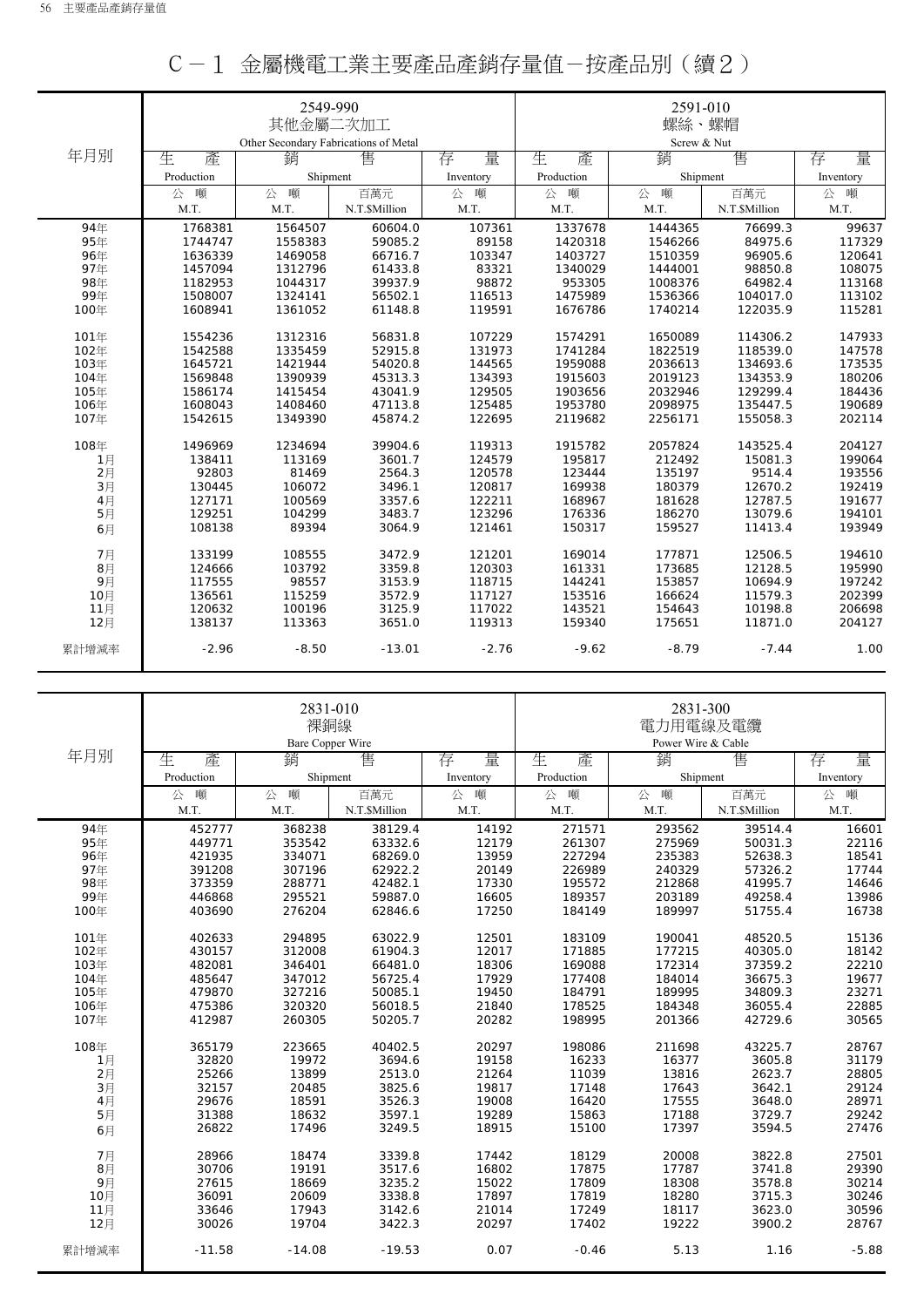|            | 2912-051<br>綜合加工機<br>Machining Center |               |           |            |                                       |               |           |               |
|------------|---------------------------------------|---------------|-----------|------------|---------------------------------------|---------------|-----------|---------------|
| 生<br>產     | 銷                                     | 售             | 存<br>量    | 生<br>產     | Sedans (Not Exceeding 2000 c.c.)<br>銷 | 售             | 存<br>量    | Period        |
| Production | Shipment                              |               | Inventory | Production | Shipment                              |               | Inventory |               |
| 台          | 台                                     | 百萬元           | 台         | 輛          | 輛                                     | 百萬元           | 輛         |               |
| Set        | Set                                   | N.T.\$Million | Set       | Set        | Set                                   | N.T.\$Million | Set       |               |
| 11845      | 11934                                 | 25216.0       | 460       | 326484     | 330721                                | 178422.8      | 23301     | 2005          |
| 13050      | 13171                                 | 28163.1       | 424       | 206909     | 215019                                | 115265.6      | 16581     | 2006          |
| 14135      | 14282                                 | 32053.9       | 501       | 190068     | 193506                                | 101702.7      | 13172     | 2007          |
| 12977      | 12948                                 | 32010.0       | 512       | 110406     | 112346                                | 57971.6       | 10763     | 2008          |
| 4750       | 4992                                  | 13622.0       | 254       | 157600     | 166432                                | 86099.7       | 2071      | 2009          |
| 13460      | 13412                                 | 29415.5       | 292       | 205810     | 197550                                | 102132.5      | 11938     | 2010          |
| 16277      | 16034                                 | 37130.6       | 521       | 244984     | 245719                                | 125769.8      | 13539     | 2011          |
| 13330      | 13020                                 | 33240.6       | 493       | 239876     | 241774                                | 121433.1      | 12316     | 2012          |
| 11659      | 11679                                 | 30081.4       | 489       | 258002     | 259146                                | 128751.5      | 12415     | 2013          |
| 13645      | 13678                                 | 34332.7       | 479       | 304265     | 302515                                | 154421.5      | 16145     | 2014          |
| 12256      | 12220                                 | 31097.4       | 546       | 264740     | 261598                                | 136386.2      | 19186     | 2015          |
| 10782      | 10903                                 | 27621.7       | 424       | 223715     | 229045                                | 125347.9      | 14284     | 2016          |
| 13451      | 13500                                 | 31489.8       | 414       | 200300     | 204805                                | 112994.7      | 10263     | 2017          |
| 14439      | 14395                                 | 35514.0       | 511       | 157390     | 162717                                | 89163.8       | 6296      | 2018          |
| 10027      | 9988                                  | 25894.9       | 546       | 154403     | 158099                                | 89030.7       | 4783      | 2019          |
| 987        | 982                                   | 2442.0        | 519       | 12895      | 15414                                 | 8794.4        | 4060      | Jan.          |
| 760        | 715                                   | 1802.8        | 562       | 8010       | 8110                                  | 4581.0        | 4271      | Feb.          |
| 922        | 892                                   | 2283.0        | 592       | 10567      | 10900                                 | 6115.6        | 4144      | Mar.          |
| 957        | 949                                   | 2480.3        | 596       | 12280      | 12500                                 | 7605.7        | 4194      | Apr.          |
| 1065       | 1016                                  | 2599.8        | 651       | 13963      | 13326                                 | 7116.8        | 5029      | May           |
| 931        | 897                                   | 2297.7        | 687       | 14586      | 15581                                 | 8793.8        | 4295      | June          |
| 887        | 881                                   | 2291.8        | 694       | 16726      | 16753                                 | 9522.4        | 4293      | July          |
| 741        | 752                                   | 2018.8        | 681       | 9421       | 9858                                  | 5473.0        | 3960      | Aug.          |
| 706        | 705                                   | 1850.1        | 685       | 11430      | 12571                                 | 6791.3        | 2971      | Sep.          |
| 713        | 771                                   | 2045.9        | 626       | 14717      | 13600                                 | 7796.7        | 4218      | Oct.          |
| 680        | 664                                   | 1763.5        | 634       | 14990      | 15174                                 | 8386.7        | 4201      | Nov.          |
| 678        | 764                                   | 2019.3        | 546       | 14818      | 14312                                 | 8053.4        | 4783      | Dec.          |
| $-30.56$   | $-30.61$                              | $-27.09$      | 6.85      | $-1.90$    | $-2.84$                               | $-0.15$       | $-24.03$  | $+$ -% Change |

# C-1 Production, Shipment & Inventory of Metal and Machinery Industry(Cont. 2)

|            | 3121-020<br>機車<br>Motorcycle |               |           |            | 3131-000<br>自行車<br>Bicycle |               |           |            |
|------------|------------------------------|---------------|-----------|------------|----------------------------|---------------|-----------|------------|
| 生<br>產     | 銷                            | 售             | 量<br>存    | 生<br>產     | 銷                          | 售             | 量<br>存    | Period     |
| Production | Shipment                     |               | Inventory | Production | Shipment                   |               | Inventory |            |
| 輛          | 輛                            | 百萬元           | 輛         | 輛          | 輛                          | 百萬元           | 輛         |            |
| Set        | Set                          | N.T.\$Million | Set       | Set        | Set                        | N.T.\$Million | Set       |            |
| 1226601    | 1291289                      | 45321.4       | 35798     | 4823159    | 5085464                    | 36146.4       | 96431     | 2005       |
| 1168451    | 1287296                      | 45087.9       | 18896     | 4388872    | 4683746                    | 33129.5       | 89101     | 2006       |
| 1194644    | 1307827                      | 48696.4       | 15587     | 5094873    | 5421556                    | 40578.0       | 85924     | 2007       |
| 1301662    | 1379788                      | 55529.5       | 17776     | 6107204    | 6591530                    | 53945.1       | 148417    | 2008       |
| 805509     | 809513                       | 37971.2       | 12115     | 4764632    | 5248403                    | 47295.8       | 107243    | 2009       |
| 838148     | 837293                       | 41835.8       | 8652      | 5112059    | 5468038                    | 50779.0       | 81622     | 2010       |
| 927787     | 925822                       | 46404.8       | 9501      | 4522943    | 4816115                    | 53235.4       | 95852     | 2011       |
| 888213     | 886237                       | 45152.8       | 9848      | 4504989    | 4803261                    | 57135.7       | 105505    | 2012       |
| 906756     | 905129                       | 47009.6       | 10268     | 3979278    | 4334635                    | 55341.2       | 85533     | 2013       |
| 941202     | 938236                       | 49858.6       | 11820     | 3758078    | 4154121                    | 55144.9       | 78948     | 2014       |
| 879085     | 883230                       | 48560.1       | 11191     | 3838009    | 4223696                    | 61312.2       | 91604     | 2015       |
| 972295     | 962990                       | 51546.3       | 12950     | 2697906    | 3020613                    | 52278.9       | 61404     | 2016       |
| 1071404    | 1086153                      | 57776.3       | 2917      | 1994256    | 2279654                    | 41964.4       | 62977     | 2017       |
| 856228     | 858878                       | 46871.4       | 3998      | 1893996    | 2172843                    | 44940.9       | 44570     | 2018       |
| 788455     |                              |               | 8039      |            |                            |               |           |            |
|            | 786595                       | 45463.7       |           | 1880019    | 2065301                    | 46084.3       | 35620     | 2019       |
| 71045      | 69106                        | 3735.6        | 5996      | 194356     | 222468                     | 4787.7        | 44961     | Jan.       |
| 49402      | 49415                        | 2837.4        | 6143      | 118122     | 128841                     | 2928.7        | 41880     | Feb.       |
| 72859      | 72909                        | 4150.2        | 6272      | 144250     | 155309                     | 3297.2        | 41179     | Mar.       |
| 75320      | 75349                        | 4316.6        | 6514      | 143605     | 173448                     | 3694.9        | 19327     | Apr.       |
| 81628      | 79113                        | 4662.0        | 9245      | 162124     | 146294                     | 3038.3        | 42807     | May        |
| 66536      | 68440                        | 4047.6        | 7605      | 156986     | 169744                     | 3768.7        | 43414     | June       |
| 73639      | 74266                        | 4213.5        | 7195      | 162942     | 177977                     | 4166.1        | 41092     | July       |
| 65333      | 64848                        | 3728.7        | 7939      | 166022     | 178773                     | 4400.2        | 45605     | Aug.       |
| 63131      | 58644                        | 3467.2        | 12406     | 157482     | 177202                     | 4154.6        | 44910     | Sep.       |
| 63128      | 64824                        | 3839.7        | 11017     | 170810     | 200306                     | 4374.5        | 40280     | Oct.       |
| 56408      | 57203                        | 3335.3        | 10448     | 145819     | 149347                     | 3425.8        | 47951     | Nov.       |
| 50026      | 52478                        | 3130.0        | 8039      | 157501     | 185592                     | 4047.6        | 35620     | Dec.       |
| $-7.92$    | $-8.42$                      | $-3.00$       | 101.08    | $-0.74$    | $-4.95$                    | 2.54          | $-20.08$  | +-% Change |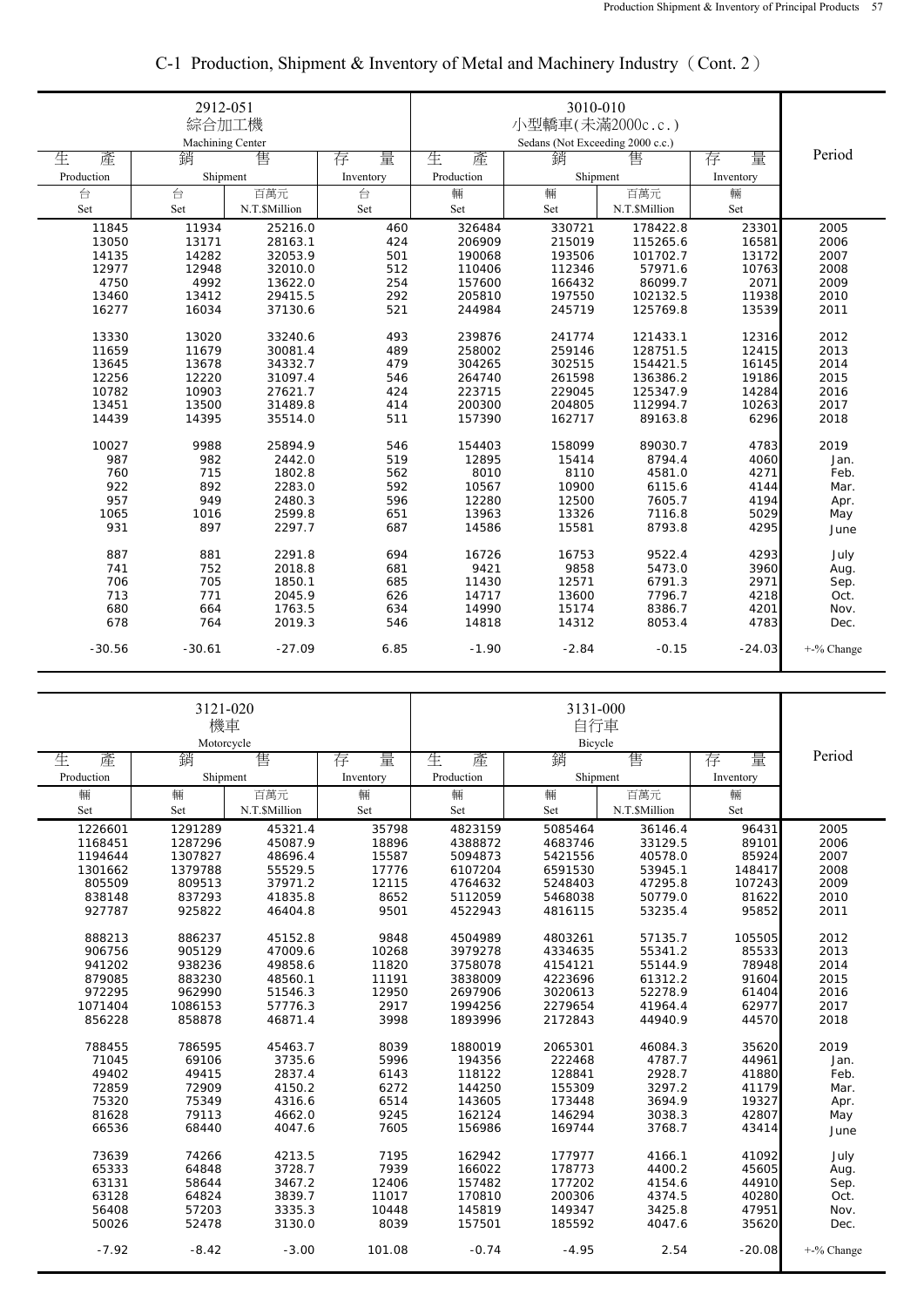|        |      |                            | 2499-990<br>其他金屬品 |                                | 2521-010<br>金屬建築結構及組件 | 2599-990<br>其他金屬製品   |               | 2890-990<br>其他電力設備及零件              |               |
|--------|------|----------------------------|-------------------|--------------------------------|-----------------------|----------------------|---------------|------------------------------------|---------------|
| 年月別    |      |                            |                   |                                |                       |                      |               |                                    |               |
|        |      | Other Miscellaneous Metals |                   | Metallic Building Construction |                       | Other Metal Products |               | Other Eletrical Equip & Components |               |
|        |      | 生<br>產                     | 售<br>銷            | 生<br>產                         | 售<br>銷                | 生<br>產               | 售<br>銷        | 生<br>產                             | 售<br>銷        |
| Period |      | Production                 | Shipment          | Production                     | Shipment              | Production           | Shipment      | Production                         | Shipment      |
|        |      | 百萬元                        | 百萬元               | 百萬元                            | 百萬元                   | 百萬元                  | 百萬元           | 百萬元                                | 百萬元           |
|        |      | N.T.\$Million              | N.T.\$Million     | N.T.\$Million                  | N.T.\$Million         | N.T.\$Million        | N.T.\$Million | N.T.\$Million                      | N.T.\$Million |
| 94年    | 2005 | 26270.8                    | 26679.5           | 40786.4                        | 43131.6               | 110416.3             | 120287.4      | 47606.4                            | 52880.5       |
| 95年    | 2006 | 36476.1                    | 52333.5           | 44015.6                        | 42276.6               | 114819.1             | 124934.3      | 44497.3                            | 62856.1       |
| 96年    | 2007 | 58611.7                    | 56117.4           | 44608.9                        | 46168.6               | 128673.4             | 136873.3      | 44576.3                            | 59934.8       |
| 97年    | 2008 | 44595.4                    | 55034.4           | 58137.5                        | 57965.6               | 134971.7             | 142690.9      | 44409.9                            | 47908.4       |
| 98年    | 2009 | 51564.4                    | 60205.4           | 41530.7                        | 43447.2               | 99860.2              | 108480.5      | 36238.1                            | 38905.5       |
| 99年    | 2010 | 73979.5                    | 79718.0           | 38180.0                        | 39263.9               | 129599.2             | 138855.6      | 47806.9                            | 50747.0       |
| 100年   | 2011 | 93330.2                    | 97908.2           | 54548.1                        | 53201.4               | 135442.7             | 143368.3      | 53579.5                            | 57252.5       |
| 101年   | 2012 | 95330.7                    | 92987.7           | 51534.5                        | 52597.6               | 136488.4             | 144550.4      | 53162.4                            | 59004.4       |
| 102年   | 2013 | 68321.7                    | 52162.2           | 49882.3                        | 49865.7               | 135578.4             | 145234.6      | 54228.8                            | 61087.4       |
| 103年   | 2014 | 78633.6                    | 68834.2           | 46860.4                        | 47317.9               | 148216.5             | 157414.0      | 58271.4                            | 63821.1       |
| 104年   | 2015 | 76756.0                    | 77071.3           | 45671.1                        | 45522.5               | 145171.2             | 155708.5      | 58776.2                            | 60510.6       |
| 105年   | 2016 | 37177.0                    | 36242.4           | 47122.4                        | 49270.9               | 142280.8             | 150757.0      | 60616.7                            | 61922.5       |
| 106年   | 2017 | 29815.3                    | 30578.7           | 39910.3                        | 41209.6               | 146889.7             | 156253.2      | 56271.2                            | 56281.9       |
| 107年   | 2018 | 30743.5                    | 28005.0           | 46360.5                        | 45974.3               | 150929.5             | 160833.0      | 57705.7                            | 58528.8       |
| 108年   | 2019 | 28588.0                    | 26247.5           | 45835.3                        | 52089.9               | 146001.8             | 158657.0      | 56339.0                            | 56062.3       |
| 1月     | Jan. | 2496.1                     | 2229.7            | 3775.9                         | 4372.6                | 13989.5              | 15012.1       | 5019.5                             | 5149.4        |
| 2月     | Feb. | 1860.7                     | 1866.1            | 3280.8                         | 3831.9                | 9071.8               | 10049.3       | 3589.3                             | 3689.9        |
| 3月     | Mar. | 2485.6                     | 2311.2            | 3746.5                         | 4415.2                | 12588.1              | 13562.6       | 4631.2                             | 4804.7        |
| 4月     | Apr. | 2213.3                     | 1913.8            | 3839.4                         | 4290.1                | 12422.4              | 13464.9       | 4705.8                             | 4637.8        |
| 5月     | May  | 2245.3                     | 2000.7            | 4318.5                         | 4813.4                | 13245.3              | 14322.0       | 4763.6                             | 4810.6        |
| 6月     | June | 2366.3                     | 2288.7            | 3682.3                         | 4112.3                | 11323.7              | 12420.9       | 4446.9                             | 4442.3        |
| 7月     | July | 2671.6                     | 2502.3            | 3612.7                         | 3844.2                | 12492.7              | 13574.8       | 5304.0                             | 5018.1        |
| 8月     | Aug. | 2703.6                     | 2447.5            | 3488.6                         | 4220.4                | 12209.0              | 13211.5       | 4828.6                             | 5051.5        |
| 9月     | Sep. | 2457.1                     | 2286.9            | 3457.6                         | 4030.6                | 11667.4              | 13031.5       | 4513.3                             | 4463.5        |
| 10月    | Oct. | 2110.8                     | 1960.0            | 3371.0                         | 4051.2                | 12708.2              | 13554.8       | 5079.3                             | 4644.1        |
| 11月    | Nov. | 2394.3                     | 2166.4            | 4047.9                         | 4491.1                | 12044.8              | 13154.1       | 4474.8                             | 4336.2        |
| 12月    | Dec. | 2583.4                     | 2274.1            | 5214.1                         | 5616.8                | 12238.8              | 13298.6       | 4982.8                             | 5014.2        |
| 累計增減率  |      | $-7.01$                    | $-6.28$           | $-1.13$                        | 13.30                 | $-3.26$              | $-1.35$       | $-2.37$                            | $-4.21$       |

# C-1 金屬機電工業主要產品產銷存量值-按產品別(續完) C-1 Production, Shipment & Inventory of Metal and Machinery Industry (Cont. End)

|        |      |                                 | 2939-990      |                                | 3030-990      | 3122-090         |               | 3132-000             |               |
|--------|------|---------------------------------|---------------|--------------------------------|---------------|------------------|---------------|----------------------|---------------|
|        |      | 其他機械及零件                         |               | 其他汽車零件                         |               | 機車零件             |               | 自行車零件                |               |
| 年月別    |      | Other Unlisted Machines & Parts |               | Other Parts for Motor Vehicles |               | Motorcycle Parts |               | <b>Bicycle Parts</b> |               |
|        |      | 生<br>產                          | 銷<br>售        | 生<br>產                         | 售<br>銷        | 生<br>產           | 售<br>銷        | 生<br>產               | 售<br>銷        |
| Period |      | Production                      | Shipment      | Production                     | Shipment      | Production       | Shipment      | Production           | Shipment      |
|        |      | 百萬元                             | 百萬元           | 百萬元                            | 百萬元           | 百萬元              | 百萬元           | 百萬元                  | 百萬元           |
|        |      | N.T.\$Million                   | N.T.\$Million | N.T.\$Million                  | N.T.\$Million | N.T.\$Million    | N.T.\$Million | N.T.\$Million        | N.T.\$Million |
| 94年    | 2005 | 97621.5                         | 101538.5      | 102462.3                       | 111586.9      | 40648.9          | 41743.0       | 27741.0              | 30452.1       |
| 95年    | 2006 | 101789.0                        | 104160.7      | 84129.2                        | 93001.9       | 37344.6          | 38103.9       | 28381.4              | 30955.5       |
| 96年    | 2007 | 117895.8                        | 120648.9      | 82968.8                        | 93851.6       | 39602.3          | 40507.7       | 32788.7              | 34454.6       |
| 97年    | 2008 | 113330.5                        | 115808.7      | 75318.1                        | 84143.0       | 41856.8          | 42916.2       | 39547.7              | 41082.3       |
| 98年    | 2009 | 75926.0                         | 78659.3       | 71773.6                        | 80262.2       | 29605.0          | 29764.5       | 33183.9              | 34695.8       |
| 99年    | 2010 | 113015.8                        | 114439.1      | 87925.5                        | 96125.8       | 35578.6          | 35955.9       | 42810.5              | 44917.6       |
| 100年   | 2011 | 121076.9                        | 122997.7      | 91918.9                        | 97961.0       | 40518.0          | 41191.6       | 45932.8              | 48612.5       |
|        |      |                                 |               |                                |               |                  |               |                      |               |
| 101年   | 2012 | 108021.9                        | 108981.4      | 90535.7                        | 99244.3       | 41624.8          | 42159.9       | 48459.3              | 50556.4       |
| 102年   | 2013 | 105705.2                        | 107266.1      | 90452.4                        | 99163.9       | 44244.2          | 43945.2       | 47077.2              | 48764.5       |
| 103年   | 2014 | 118310.9                        | 119565.3      | 95793.1                        | 109824.9      | 45487.9          | 44852.7       | 51828.4              | 53811.1       |
| 104年   | 2015 | 120616.2                        | 123433.7      | 89665.3                        | 106091.2      | 45053.6          | 43722.8       | 54035.3              | 55947.0       |
| 105年   | 2016 | 104519.3                        | 104733.1      | 85987.9                        | 103215.1      | 44343.9          | 43042.5       | 51645.6              | 53654.8       |
| 106年   | 2017 | 94253.1                         | 89961.1       | 84934.7                        | 101541.1      | 47021.2          | 45151.2       | 55567.4              | 57077.1       |
| 107年   | 2018 | 94989.7                         | 87581.9       | 79541.0                        | 94951.4       | 43635.5          | 42393.2       | 63439.1              | 65288.7       |
| 108年   | 2019 | 93581.7                         | 82369.8       | 78675.8                        | 93801.0       | 41337.7          | 39918.4       | 69422.1              | 71749.1       |
| 1月     | Jan. | 7760.1                          | 6997.1        | 6773.4                         | 8166.7        | 3685.3           | 3602.6        | 6103.4               | 6162.1        |
| 2月     | Feb. | 5982.5                          | 5164.9        | 4607.3                         | 5576.5        | 2754.2           | 2663.1        | 3492.0               | 3686.6        |
| 3月     | Mar. | 7932.7                          | 7477.2        | 6440.8                         | 7821.5        | 3535.5           | 3469.7        | 5415.0               | 5481.4        |
| 4月     | Apr. | 7691.6                          | 6924.2        | 7014.9                         | 8233.2        | 3416.9           | 3355.5        | 5207.6               | 5150.5        |
| 5月     | May  | 7972.0                          | 7465.4        | 7177.7                         | 8379.9        | 3662.5           | 3543.2        | 6212.7               | 6225.7        |
| 6月     | June | 6923.4                          | 6366.7        | 6547.4                         | 7644.0        | 3221.0           | 3184.5        | 5955.8               | 6322.7        |
| 7月     | July | 8034.7                          | 7186.1        | 7180.3                         | 8500.1        | 3776.3           | 3673.5        | 6365.3               | 6498.0        |
| 8月     | Aug. | 7848.6                          | 7169.2        | 5460.9                         | 6666.0        | 3359.3           | 3286.6        | 6085.8               | 6454.0        |
| 9月     | Sep. | 8553.4                          | 6740.8        | 6140.2                         | 7382.7        | 3520.6           | 3329.6        | 5886.8               | 6220.6        |
| 10月    | Oct. | 8165.3                          | 7030.0        | 6864.5                         | 8032.0        | 3572.7           | 3416.6        | 6521.8               | 6525.5        |
| 11月    | Nov. | 8098.1                          | 6715.7        | 7082.1                         | 8598.2        | 3456.2           | 3262.0        | 5883.1               | 6391.6        |
| 12月    | Dec. | 8619.2                          | 7132.5        | 7386.3                         | 8800.2        | 3377.2           | 3131.6        | 6292.8               | 6630.6        |
| 累計增減率  |      | $-1.48$                         | $-5.95$       | $-1.09$                        | $-1.21$       | $-5.27$          | $-5.84$       | 9.43                 | 9.90          |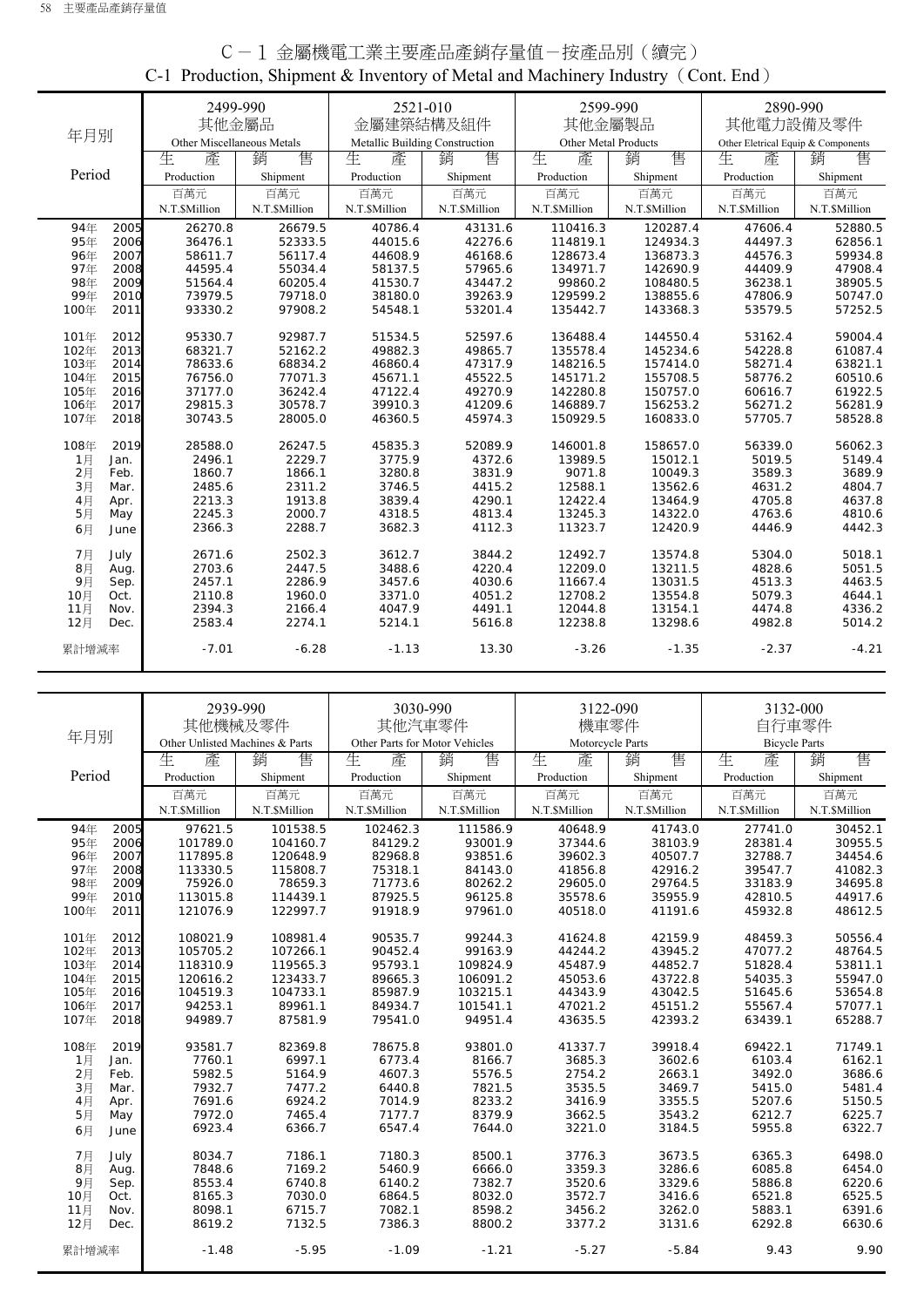| C−2 資訊電子工業主要產品產銷存量值−按產品別                                                    |  |
|-----------------------------------------------------------------------------|--|
| C-2 Production, Shipment & Inventory of Information and Electronic Industry |  |

|              |              |              | 2611-010                        |                      |            |              | 2611-020               |                      |            |
|--------------|--------------|--------------|---------------------------------|----------------------|------------|--------------|------------------------|----------------------|------------|
|              |              |              | 晶圓代工(12吋以上)                     |                      |            |              | 晶圓代工(8吋)               |                      |            |
| 年月別          |              |              | Foundry Wafer (12 Inch & Above) |                      |            |              | Foundry Wafer (8 Inch) |                      |            |
|              |              | 生            |                                 | 售                    | 量          | 產            | 銷                      |                      | 量          |
|              |              | 產            | 銷                               |                      | 存          | 生            |                        | 售                    | 存          |
| Period       |              | Production   | Shipment                        |                      | Inventory  | Production   | Shipment               |                      | Inventory  |
|              |              | 千片           | 千片                              | 百萬元                  | 千片         | 千片           | 千片                     | 百萬元                  | 千片         |
|              |              | 1,000 Pcs    | 1,000 Pcs                       | N.T.\$Million        | 1,000 Pcs  | 1,000 Pcs    | 1,000 Pcs              | N.T.\$Million        | 1,000 Pcs  |
| 94年          | 2005         | 706          | 688                             | 96376.5              | 19         | 6453         | 6546                   | 244062.1             | 88         |
| 95年          | 2006         | 1418         | 1386                            | 160508.5             | 46         | 7469         | 7489                   | 244018.3             | 219        |
| 96年          | 2007         | 2134         | 2125                            | 197366.4             | 41         | 7758         | 7954                   | 218729.2             | 149        |
| 97年          | 2008         | 3357         | 3286                            | 246646.1             | 94         | 6856         | 6872                   | 174137.1             | 184        |
| 98年          | 2009         | 3027         | 3050                            | 235841.0             | 53         | 6208         | 6448                   | 150311.3             | 104        |
| 99年          | 2010         | 4495         | 4410                            | 367231.3             | 117        | 8768         | 8986                   | 175665.6             | 157        |
| 100年         | 2011         | 4628         | 4612                            | 354721.5             | 69         | 7954         | 8339                   | 164807.3             | 96         |
|              |              |              |                                 |                      |            |              |                        |                      |            |
| 101年         | 2012         | 5463         | 5392                            | 441318.4             | 100        | 7985         | 8236                   | 161024.9             | 137        |
| 102年         | 2013<br>2014 | 6107<br>7344 | 6038<br>7253                    | 542762.3             | 141<br>195 | 8951<br>9932 | 9398<br>10348          | 173341.7             | 110        |
| 103年<br>104年 | 2015         | 7822         | 7780                            | 698331.8<br>792105.8 | 200        | 9759         | 10135                  | 177322.9<br>171708.1 | 112        |
| 105年         | 2016         | 9058         | 9065                            | 924450.9             | 157        | 10080        | 10444                  | 161889.8             | 122<br>177 |
| 106年         | 2017         | 9713         | 9700                            | 960091.6             | 147        | 11036        | 11530                  | 163876.5             | 106        |
| 107年         | 2018         | 10340        | 10292                           | 1028483.2            | 143        | 11406        | 11788                  | 164939.6             | 118        |
|              |              |              |                                 |                      |            |              |                        |                      |            |
| 108年         | 2019         | 9702         | 9676                            | 1046362.1            | 83         | 10478        | 10696                  | 159510.2             | 113        |
| 1月           | Jan.         | 732          | 749                             | 77553.2              | 120        | 854          | 950                    | 13628.9              | 57         |
| 2月           | Feb.         | 658          | 637                             | 60929.1              | 129        | 776          | 787                    | 11061.9              | 74         |
| 3月           | Mar.         | 757          | 784                             | 80497.6              | 92         | 855          | 836                    | 11426.3              | 114        |
| 4月           | Apr.         | 728          | 725                             | 74301.1              | 82         | 851          | 893                    | 13072.5              | 95         |
| 5月           | May          | 784          | 775                             | 77712.2              | 79         | 837          | 860                    | 12760.3              | 84         |
| 6月           | June         | 761          | 768                             | 85823.5              | 65         | 848          | 826                    | 12327.9              | 113        |
| 7月           | July         | 832          | 813                             | 81304.4              | 75         | 956          | 955                    | 14447.8              | 134        |
| 8月           | Aug.         | 900          | 901                             | 102737.5             | 64         | 893          | 921                    | 14424.6              | 118        |
| 9月           | Sep.         | 883          | 865                             | 98948.4              | 78         | 883          | 872                    | 13745.5              | 143        |
| 10月          | Oct.         | 856          | 886                             | 101172.3             | 47         | 899          | 986                    | 15005.0              | 75         |
| 11月          | Nov.         | 888          | 891                             | 104850.3             | 42         | 904          | 900                    | 13795.4              | 92         |
| 12月          | Dec.         | 923          | 882                             | 100532.3             | 83         | 922          | 910                    | 13814.1              | 113        |
| 累計增減率        |              | $-6.17$      | $-5.99$                         | 1.74                 | $-41.96$   | $-8.14$      | $-9.26$                | $-3.29$              | $-4.24$    |

| 年月別          |            | 2611-120<br>MOS動態隨機存取記憶體<br>MOS DRAM (Dynamic Random Access Memory) |               |           | 2612-010<br>二極體(含電子整流元件)<br>Diode |           |               |           |
|--------------|------------|---------------------------------------------------------------------|---------------|-----------|-----------------------------------|-----------|---------------|-----------|
|              | 產<br>生     | 銷                                                                   | 售             | 存<br>量    | 生<br>產                            | 銷         | 售             | 量<br>存    |
| Period       | Production | Shipment                                                            |               | Inventory | Production                        | Shipment  |               | Inventory |
|              | 千<br>個     | 千<br>個                                                              | 百萬元           | 千<br>個    | 千<br>個                            | 千<br>個    | 百萬元           | 千個        |
|              | 1.000 Pcs  | 1,000 Pcs                                                           | N.T.\$Million | 1,000 Pcs | 1,000 Pcs                         | 1,000 Pcs | N.T.\$Million | 1,000 Pcs |
| 94年<br>2005  | 1684619    | 1917526                                                             | 131070.3      | 70910     | 16184990                          | 25344524  | 20524.1       | 1618684   |
| 95年<br>2006  | 1707649    | 1724815                                                             | 166855.2      | 59995     | 19843786                          | 28691041  | 22577.6       | 1717682   |
| 2007<br>96年  | 3273988    | 3147454                                                             | 169820.5      | 182589    | 21935531                          | 31791317  | 23456.4       | 2337570   |
| 97年<br>2008  | 3778085    | 3687229                                                             | 120913.1      | 272040    | 22819239                          | 33335024  | 23786.4       | 2056272   |
| 98年<br>2009  | 2294062    | 2407840                                                             | 97228.8       | 163643    | 15401246                          | 23513350  | 20430.4       | 1695834   |
| 99年<br>2010  | 3883418    | 3786676                                                             | 173681.6      | 258832    | 23105281                          | 27908112  | 21406.3       | 2218528   |
| 100年<br>2011 | 3915911    | 3871894                                                             | 105129.2      | 306359    | 24381314                          | 27974704  | 19123.1       | 3428178   |
| 101年<br>2012 | 2836924    | 2791028                                                             | 79654.8       | 340631    | 21031053                          | 25549474  | 16468.6       | 2764927   |
| 102年<br>2013 | 2675934    | 2717717                                                             | 117684.1      | 284561    | 19909876                          | 23711956  | 16525.1       | 2454293   |
| 103年<br>2014 | 2983560    | 2982937                                                             | 156921.3      | 275227    | 22915959                          | 25905149  | 18152.8       | 2999812   |
| 2015<br>104年 | 3009207    | 2943067                                                             | 133207.4      | 328171    | 22228491                          | 25805539  | 18113.8       | 2849472   |
| 105年<br>2016 | 3404172    | 3414107                                                             | 123783.7      | 304093    | 22541215                          | 26248576  | 18168.6       | 2372242   |
| 106年<br>2017 | 3426098    | 3406829                                                             | 147596.8      | 303030    | 26001822                          | 29929384  | 19619.4       | 3199606   |
| 107年<br>2018 | 3488240    | 3381314                                                             | 183459.3      | 392179    | 27662164                          | 32140656  | 20766.8       | 3826838   |
| 108年<br>2019 | 3833831    | 3602020                                                             | 146013.7      | 600318    | 20825149                          | 25878333  | 17429.1       | 3830560   |
| 1月<br>Jan.   | 268456     | 242986                                                              | 11871.9       | 416369    | 2207785                           | 2066930   | 1531.9        | 4402839   |
| 2月<br>Feb.   | 254007     | 236055                                                              | 11156.0       | 431612    | 1409156                           | 1667197   | 1327.0        | 4412161   |
| 3月<br>Mar.   | 308253     | 272840                                                              | 12257.7       | 465363    | 1981720                           | 2216612   | 1712.1        | 4706836   |
| 4月<br>Apr.   | 290323     | 271618                                                              | 11188.7       | 480784    | 1775918                           | 2102323   | 1394.8        | 4765544   |
| 5月<br>May    | 290300     | 288155                                                              | 11667.2       | 479286    | 1699157                           | 2238381   | 1393.7        | 4633858   |
| 6月<br>June   | 357712     | 303897                                                              | 12481.5       | 531890    | 1967146                           | 2205209   | 1441.4        | 4790265   |
| 7月<br>July   | 331607     | 326460                                                              | 12058.8       | 535689    | 1566050                           | 2299624   | 1427.1        | 4555300   |
| 8月<br>Aug.   | 343108     | 343168                                                              | 12862.2       | 531825    | 1609578                           | 2287916   | 1451.9        | 4297007   |
| 9月<br>Sep.   | 359630     | 355629                                                              | 13940.9       | 534498    | 1649887                           | 2318358   | 1574.6        | 4032113   |
| 10月<br>Oct.  | 355891     | 328421                                                              | 11899.8       | 561607    | 1702645                           | 2138994   | 1412.5        | 4026939   |
| 11月<br>Nov.  | 332769     | 309736                                                              | 11810.3       | 582246    | 1627652                           | 2090211   | 1327.0        | 3968345   |
| 12月<br>Dec.  | 341775     | 323055                                                              | 12818.6       | 600318    | 1628455                           | 2246578   | 1435.1        | 3830560   |
| 累計增減率        | 9.91       | 6.53                                                                | $-20.41$      | 53.07     | $-24.72$                          | $-19.48$  | $-16.07$      | 0.10      |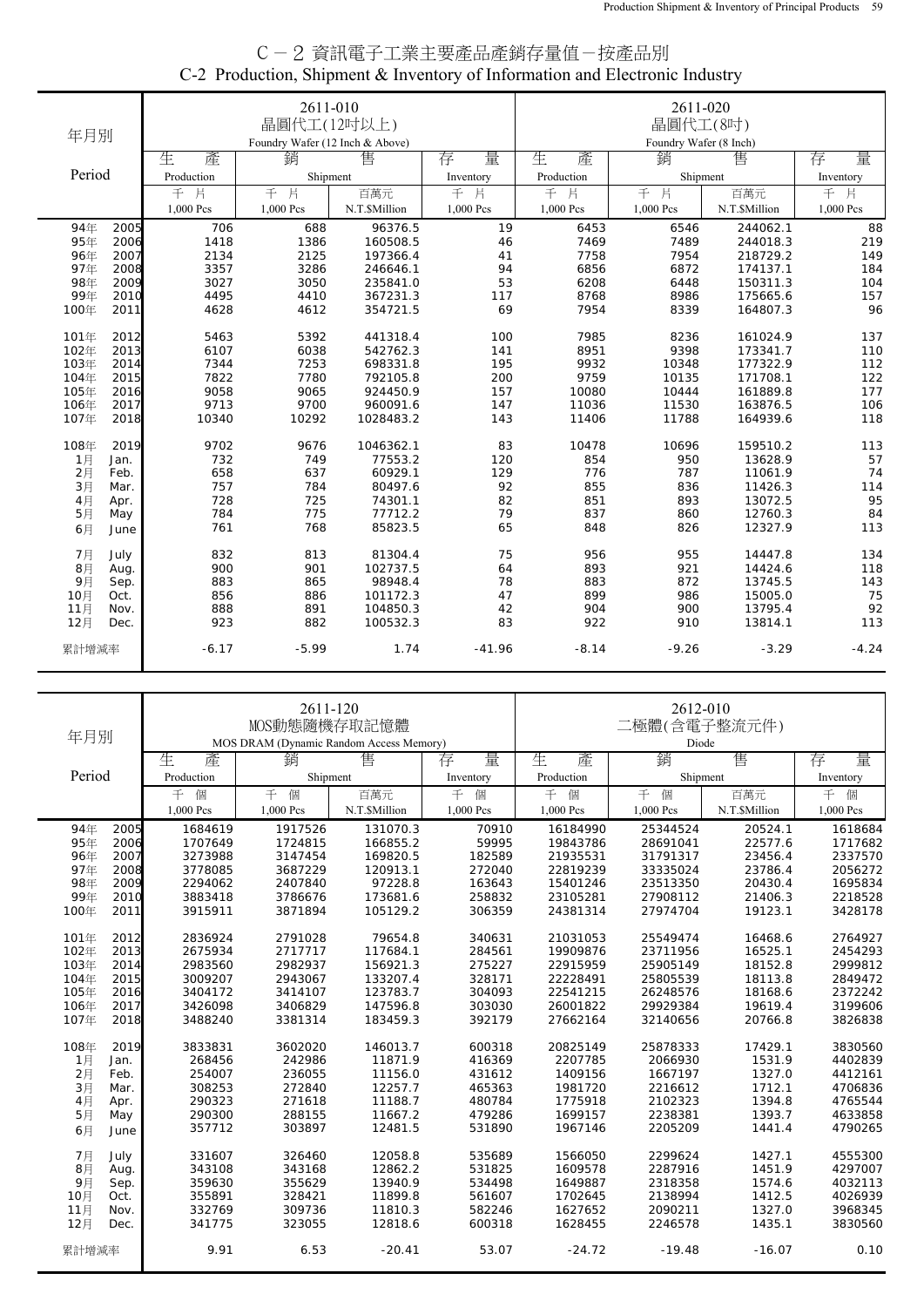|            |                      | 2613-010<br>構裝IC |                      |           | 2630-010<br>銅箔基板           |           |                    |                      |  |
|------------|----------------------|------------------|----------------------|-----------|----------------------------|-----------|--------------------|----------------------|--|
|            |                      | IC Package       |                      |           | Copper-Clad laminate (CCL) |           |                    |                      |  |
| 年月別        | 生<br>產               | 銷                | 售                    | 量<br>存    | 生<br>產                     | 銷         | 售                  | 量<br>存               |  |
|            | Production           | Shipment         |                      | Inventory | Production                 | Shipment  |                    | Inventory            |  |
|            | 個<br>千               | 千個               | 百萬元                  | 個<br>千    | 平方呎                        | 平方呎       | 百萬元                | 平方呎                  |  |
|            | 1,000 Pcs            | 1,000 Pcs        | N.T.\$Million        | 1,000 Pcs | Sq. Ft.                    | Sq. Ft.   | N.T.\$Million      | Sq. Ft.              |  |
|            |                      | 22371952         |                      | 271155    | 493504890                  | 500060981 |                    |                      |  |
| 94年<br>95年 | 22646129<br>26999440 | 26718263         | 256835.6<br>297289.3 | 231785    | 524601776                  | 512373298 | 35562.8<br>41918.2 | 48535158<br>55785763 |  |
| 96年        | 31664832             | 31230934         | 305646.5             | 248944    | 586678831                  | 579178832 | 48608.2            | 46967526             |  |
| 97年        | 32982725             | 32607257         | 288767.7             | 201704    | 532949596                  | 519230251 | 40342.0            | 53204377             |  |
| 98年        | 34784004             | 34567873         | 265525.3             | 307507    | 461794486                  | 453284669 | 31926.3            | 44850445             |  |
| 99年        | 47453569             | 47569529         | 316630.5             | 315117    | 602534830                  | 574369542 | 41372.7            | 44329739             |  |
| 100年       | 48949008             | 49453755         | 290159.1             | 344836    | 537613349                  | 535327217 | 35210.7            | 35286092             |  |
|            |                      |                  |                      |           |                            |           |                    |                      |  |
| 101年       | 54583491             | 54775923         | 291238.2             | 427904    | 555231180                  | 537734402 | 31612.9            | 44502032             |  |
| 102年       | 60486469             | 60242097         | 302493.9             | 447413    | 444641064                  | 446435755 | 34781.0            | 39563644             |  |
| 103年       | 68307755             | 68193998         | 346682.6             | 471232    | 455749493                  | 451381204 | 36374.2            | 36490355             |  |
| 104年       | 69224518             | 69120255         | 345076.3             | 474638    | 421889296                  | 418702402 | 34995.3            | 33360623             |  |
| 105年       | 72252278             | 72057784         | 343253.7             | 569471    | 472349975                  | 466410682 | 38356.2            | 26557739             |  |
| 106年       | 80166047             | 79964041         | 345871.4             | 643255    | 588101857                  | 562643510 | 45569.4            | 31601878             |  |
| 107年       | 80560960             | 80337890         | 357517.0             | 732215    | 532933925                  | 518951989 | 44533.3            | 29202271             |  |
| 108年       | 77844780             | 77883770         | 377412.5             | 758407    | 452230480                  | 440656144 | 42543.0            | 29244975             |  |
| 1月         | 6019800              | 6110789          | 29169.7              | 649224    | 38748037                   | 35361049  | 3336.4             | 31205815             |  |
| 2月         | 4566248              | 4523673          | 24305.4              | 687385    | 24202626                   | 22592783  | 2368.4             | 32241351             |  |
| 3月         | 5756642              | 5702863          | 29439.3              | 739907    | 33616682                   | 28571653  | 2978.5             | 36208266             |  |
| 4月         | 5689475              | 5756134          | 29695.7              | 678100    | 33576968                   | 33478749  | 3240.9             | 35592344             |  |
| 5月         | 6281095              | 6267953          | 31652.9              | 691212    | 37589404                   | 36314787  | 3493.2             | 35653286             |  |
| 6月         | 5785573              | 5824625          | 29348.7              | 652051    | 33381707                   | 33097618  | 3068.7             | 34485422             |  |
| 7月         | 7210637              | 7192605          | 34047.3              | 663100    | 45555927                   | 39525879  | 4049.1             | 39708726             |  |
| 8月         | 7125979              | 7118905          | 34015.2              | 683433    | 42192094                   | 44632048  | 4449.3             | 36726627             |  |
| 9月         | 7304805              | 7274523          | 33612.7              | 727257    | 42370882                   | 43454642  | 3963.8             | 35158272             |  |
| 10月        | 7309380              | 7389603          | 34740.3              | 647704    | 40443573                   | 42608642  | 3944.6             | 31257728             |  |
| 11月        | 7224748              | 7246992          | 33317.8              | 662053    | 40975482                   | 42315312  | 3911.8             | 29306865             |  |
| 12月        | 7570398              | 7475105          | 34067.5              | 758407    | 39577098                   | 38702982  | 3738.1             | 29244975             |  |
| 累計增減率      | $-3.37$              | $-3.05$          | 5.56                 | 3.58      | $-15.14$                   | $-15.09$  | $-4.47$            | 0.15                 |  |

|  |  | C-2 資訊電子工業主要產品產銷存量值-按產品別(續1) |  |  |
|--|--|------------------------------|--|--|
|--|--|------------------------------|--|--|

|       |            | 2630-040<br>印刷電路板          |               |           |            | 2630-110<br>IC載板  |               |           |
|-------|------------|----------------------------|---------------|-----------|------------|-------------------|---------------|-----------|
| 年月別   | 生          | Printed Circuit Board<br>銷 | 售             |           |            | IC Substrate<br>銷 | 售             |           |
|       | 產          |                            |               | 量<br>存    | 生<br>產     |                   |               | 量<br>存    |
|       | Production | Shipment                   |               | Inventory | Production | Shipment          |               | Inventory |
|       | 平方呎        | 平方呎                        | 百萬元           | 平方呎       | 千片         | 千片                | 百萬元           | 千片        |
|       | Sq. Ft.    | Sq. Ft.                    | N.T.\$Million | Sq. Ft.   | 1,000 Pcs  | 1,000 Pcs         | N.T.\$Million | 1,000 Pcs |
| 94年   | 641843686  | 751834049                  | 179687.9      | 18836792  | 1920772    | 1436027           | 18439.1       | 66645     |
| 95年   | 685488490  | 851662191                  | 196494.5      | 22883261  | 7564813    | 7195547           | 71263.3       | 342267    |
| 96年   | 622179999  | 795179693                  | 193059.2      | 23027194  | 9488503    | 9200015           | 74634.2       | 482437    |
| 97年   | 623584891  | 887818155                  | 194927.9      | 33800103  | 8925488    | 8882620           | 71496.3       | 360021    |
| 98年   | 611638722  | 824624798                  | 152165.4      | 29356676  | 8761148    | 8564208           | 61765.9       | 381182    |
| 99年   | 789779155  | 994232937                  | 189281.9      | 26520317  | 12223855   | 11965003          | 78094.7       | 528078    |
| 100年  | 773741058  | 1076991213                 | 203267.6      | 32143405  | 12942209   | 13596121          | 79928.7       | 580139    |
|       |            |                            |               |           |            |                   |               |           |
| 101年  | 878629596  | 1306875372                 | 208107.7      | 43843699  | 12850298   | 13383875          | 72815.0       | 498149    |
| 102年  | 730411504  | 1128472598                 | 192413.0      | 32854781  | 13107796   | 13467093          | 70680.0       | 477862    |
| 103年  | 721206918  | 1306110159                 | 219180.4      | 23340727  | 14610986   | 14839234          | 71726.8       | 613799    |
| 104年  | 681511786  | 1217074763                 | 217851.8      | 24144921  | 12792281   | 13133212          | 65556.2       | 561314    |
| 105年  | 594852827  | 981089076                  | 189033.7      | 14037023  | 14928569   | 14887729          | 68283.5       | 701448    |
| 106年  | 731336532  | 1062887561                 | 204325.8      | 13748271  | 15854658   | 15932174          | 64881.4       | 777110    |
| 107年  | 701715885  | 977344921                  | 198769.4      | 19697468  | 18031021   | 17572905          | 71232.7       | 1023517   |
| 108年  | 631851959  | 707099823                  | 179273.9      | 15949747  | 17778220   | 17725057          | 77311.4       | 725485    |
| 1月    | 53604824   | 62341425                   | 16270.0       | 19504321  | 1328007    | 1441513           | 6443.9        | 891346    |
| 2月    | 31446670   | 35981125                   | 9631.4        | 19998348  | 1075468    | 965132            | 4696.4        | 987445    |
| 3月    | 44833145   | 50522092                   | 13545.9       | 22211467  | 1343897    | 1322148           | 5724.3        | 949556    |
| 4月    | 41859017   | 49693688                   | 14549.4       | 22372216  | 1527200    | 1493057           | 6331.1        | 960920    |
| 5月    | 42538539   | 51236469                   | 14082.8       | 20455049  | 1645325    | 1586377           | 6517.3        | 983947    |
| 6月    | 46438384   | 50554694                   | 12970.9       | 21435504  | 1501006    | 1426033           | 6297.7        | 1035226   |
|       |            |                            |               |           |            |                   |               |           |
| 7月    | 65433668   | 71298875                   | 15835.4       | 21482856  | 1480597    | 1516328           | 6673.9        | 971514    |
| 8月    | 66489068   | 72988257                   | 16278.5       | 20690268  | 1424361    | 1449820           | 6659.5        | 905116    |
| 9月    | 70058025   | 77611081                   | 16884.2       | 18669165  | 1600889    | 1626245           | 6837.8        | 844741    |
| 10月   | 60033302   | 66619660                   | 17812.6       | 17270040  | 1482303    | 1645480           | 6918.1        | 657093    |
| 11月   | 53917347   | 57585910                   | 16077.1       | 17032025  | 1631099    | 1608600           | 7038.3        | 666156    |
| 12月   | 55199970   | 60666547                   | 15335.8       | 15949747  | 1738068    | 1644324           | 7173.2        | 725485    |
| 累計增減率 | $-9.96$    | $-27.65$                   | $-9.81$       | $-19.03$  | $-1.40$    | 0.87              | 8.53          | $-29.12$  |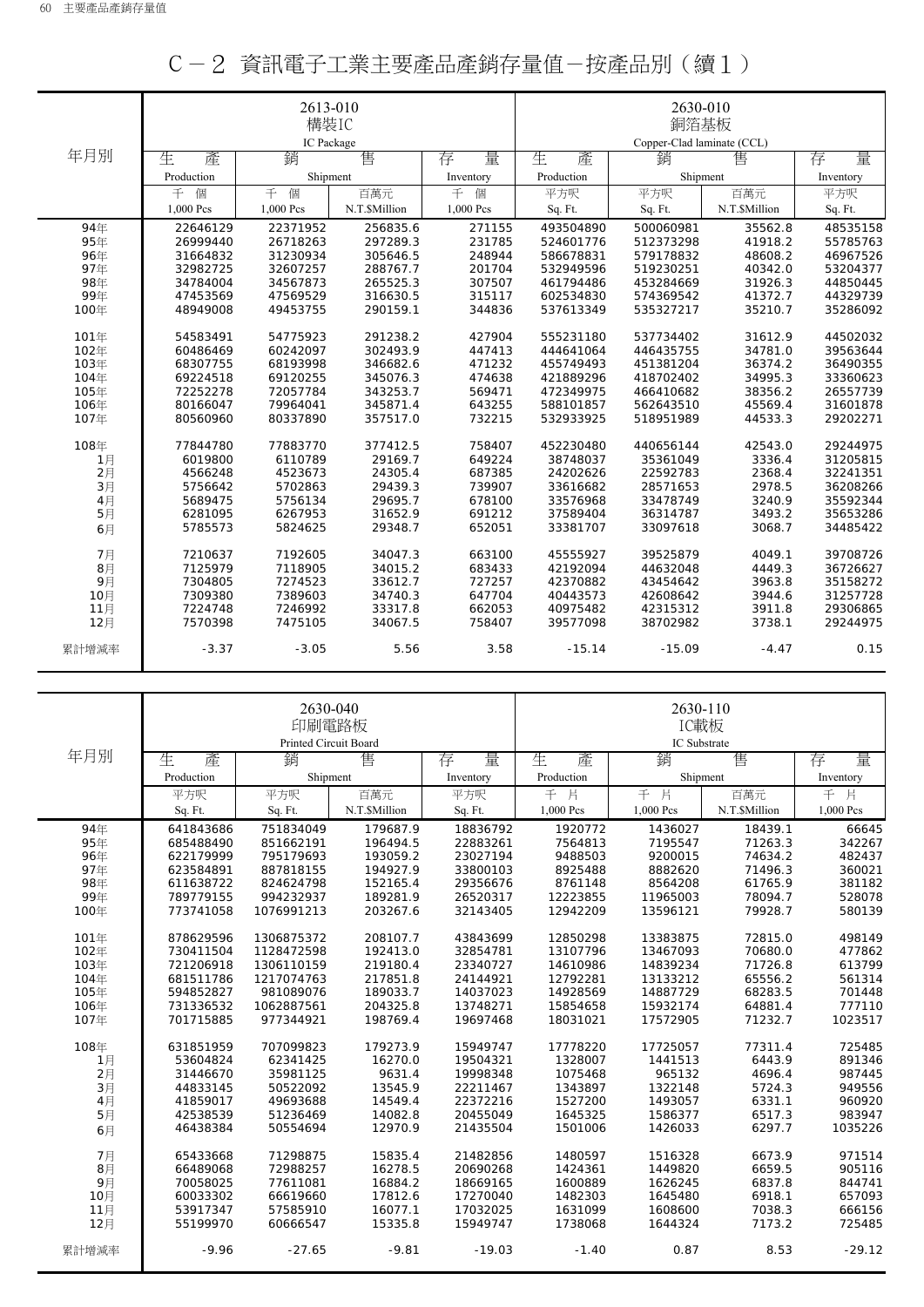|            | 2641-020                                                    |                    |            |            | 2641-030         |                                                            |            |               |
|------------|-------------------------------------------------------------|--------------------|------------|------------|------------------|------------------------------------------------------------|------------|---------------|
|            | TFT-LCD面板(10吋及以上)                                           |                    |            |            | TFT-LCD面板(10吋以下) |                                                            |            |               |
|            | Thin Film Transistor-Liquid Crystal Device (10 Inch & Over) |                    |            |            |                  | Thin Film Transistor-Liquid Crystal Device (Below 10 Inch) |            |               |
| 生<br>產     | 銷                                                           | 售                  | 量<br>存     | 生<br>產     | 銷                | 售                                                          | 量<br>存     | Period        |
| Production | Shipment                                                    |                    | Inventory  | Production | Shipment         |                                                            | Inventory  |               |
| 組<br>千     | 千<br>組                                                      | 百萬元                | 千<br>組     | 千<br>組     | 千<br>組           | 百萬元                                                        | 組<br>千     |               |
| 1,000 Sets | 1,000 Sets                                                  | N.T.\$Million      | 1,000 Sets | 1,000 Sets | 1,000 Sets       | N.T.\$Million                                              | 1,000 Sets |               |
| 105013     | 103077                                                      | 445096.4           | 4655       | 55873      | 48816            | 41328.9                                                    | 1686       | 2005          |
| 109026     | 105708                                                      | 520974.1           | 3703       | 229187     | 222316           | 68040.5                                                    | 7321       | 2006          |
| 148133     | 146999                                                      | 755007.8           | 2930       | 394107     | 393331           | 86975.7                                                    | 6723       | 2007          |
| 152441     | 148945                                                      | 631634.1           | 4177       | 382782     | 364806           | 95756.0                                                    | 19070      | 2008          |
| 171611     | 171386                                                      | 504505.7           | 3855       | 639675     | 622983           | 88243.4                                                    | 20402      | 2009          |
| 229122     | 214571                                                      | 589810.3           | 5253       | 1137151    | 1082821          | 123919.1                                                   | 31445      | 2010          |
| 267821     | 230802                                                      | 497704.9           | 5484       | 1345681    | 1387932          | 150276.4                                                   | 32174      | 2011          |
|            |                                                             |                    |            |            |                  |                                                            |            |               |
| 301497     | 241355                                                      | 537706.9           | 5172       | 1480236    | 1497531          | 145041.2                                                   | 32688      | 2012          |
| 270989     | 216711                                                      | 536209.6           | 6648       | 1457680    | 1438818          | 173812.1                                                   | 25960      | 2013          |
| 284057     | 222355                                                      | 524948.1           | 6582       | 1131012    | 1124743          | 169463.8                                                   | 19534      | 2014          |
| 240327     | 182626                                                      | 431675.2           | 6936       | 933595     | 920162           | 138873.2                                                   | 9812       | 2015          |
| 217475     | 166784                                                      | 346539.0           | 3813       | 883739     | 867881           | 109238.7                                                   | 8484       | 2016          |
| 258382     | 200897                                                      | 402152.2           | 6218       | 1024267    | 1007762          | 131382.0                                                   | 13179      | 2017          |
| 277467     | 218775                                                      | 374387.7           | 5421       | 1039199    | 1023017          | 112157.0                                                   | 15615      | 2018          |
|            |                                                             |                    |            |            |                  |                                                            |            |               |
| 253801     | 199480                                                      | 303749.5           | 5218       | 735072     | 722179           | 91448.5                                                    | 9742       | 2019          |
| 21905      | 16754                                                       | 27935.1            | 6085       | 65984      | 62176            | 7134.9                                                     | 17700      | Jan.          |
| 17754      | 13854                                                       | 23656.0            | 5716       | 55043      | 53660            | 5646.2                                                     | 16760      | Feb.          |
| 21826      | 17542                                                       | 28461.1            | 5621       | 60101      | 54545            | 7323.5                                                     | 19297      | Mar.          |
| 21095      | 15449<br>17385                                              | 24611.5<br>27789.0 | 6876       | 46087      | 44576            | 6906.5                                                     | 18203      | Apr.          |
| 21359      |                                                             |                    | 6236       | 65714      | 63723            | 7818.3                                                     | 17908      | May           |
| 20901      | 17156                                                       | 26791.4            | 5239       | 50529      | 51751            | 7392.8                                                     | 15673      | June          |
| 22013      | 15867                                                       | 23562.8            | 6458       | 57287      | 59301            | 7515.5                                                     | 12367      | July          |
| 21642      | 17873                                                       | 26115.0            | 5590       | 57030      | 53985            | 8353.6                                                     | 13995      | Aug.          |
| 21592      | 17401                                                       | 25305.8            | 5059       | 67775      | 64247            | 8787.0                                                     | 15876      | Sep.          |
| 20893      | 15301                                                       | 22119.7            | 6321       | 70266      | 72154            | 8748.1                                                     | 13459      | Oct.          |
| 22002      | 17672                                                       | 24223.9            | 5752       | 72911      | 71288            | 7606.3                                                     | 14512      | Nov.          |
| 20819      | 17226                                                       | 23178.1            | 5218       | 66345      | 70773            | 8215.8                                                     | 9742       | Dec.          |
| $-8.53$    | $-8.82$                                                     | $-18.87$           | $-3.74$    | $-29.27$   | $-29.41$         | $-18.46$                                                   | $-37.61$   | $+$ -% Change |
|            |                                                             |                    |            |            |                  |                                                            |            |               |

# C-2 Production, Shipment & Inventory of Information and Electronic Industry(Cont. 1)

|            | 2641-110<br>彩色濾光片<br>Color Filter |               |           | 2641-120<br>LCD用玻璃基板<br>Glass Substrate (for LCD) |          |               |         |            |
|------------|-----------------------------------|---------------|-----------|---------------------------------------------------|----------|---------------|---------|------------|
| 生<br>產     | 銷                                 | 售             | 量<br>存    | 生<br>產                                            | 銷        | 售             | 量<br>存  | Period     |
| Production | Shipment                          |               | Inventory | Production<br>Shipment                            |          | Inventory     |         |            |
| 片          | 片                                 | 百萬元           | 片         | 片                                                 | 片        | 百萬元           | 片       |            |
| Pce        | Pce                               | N.T.\$Million | Pce       | Pce                                               | Pce      | N.T.\$Million | Pce     |            |
| 54482648   | 72826444                          | 36886.0       | 2426627   | 26732447                                          | 27034268 | 58686.9       | 821785  | 2005       |
| 148170473  | 93839090                          | 26957.0       | 4664091   | 38736452                                          | 39228871 | 84942.6       | 993494  | 2006       |
| 296170374  | 211812624                         | 26739.4       | 7511572   | 54149435                                          | 54359769 | 111233.3      | 1011381 | 2007       |
| 328026620  | 229617132                         | 21278.3       | 10041420  | 53604760                                          | 53576974 | 114401.5      | 1170286 | 2008       |
| 343669231  | 199615732                         | 16839.8       | 8634376   | 61306812                                          | 62797121 | 140886.3      | 526686  | 2009       |
| 500848490  | 143387987                         | 18452.5       | 6352583   | 79841713                                          | 79986944 | 167957.8      | 1565680 | 2010       |
| 617233077  | 65950247                          | 12989.4       | 7911278   | 82911502                                          | 85213651 | 162465.5      | 1774667 | 2011       |
| 571989204  | 35356849                          | 10972.3       | 11157793  | 91114950                                          | 94218612 | 150492.8      | 1765992 | 2012       |
| 526585057  | 29647156                          | 9172.2        | 6369480   | 90928295                                          | 92400277 | 105475.5      | 2313546 | 2013       |
| 554924301  | 30788917                          | 8538.9        | 12863150  | 92208690                                          | 93731449 | 83448.8       | 1977526 | 2014       |
| 513137774  | 27457112                          | 7576.9        | 10178873  | 87723984                                          | 87522028 | 68482.4       | 2256531 | 2015       |
| 558495119  | 13666926                          | 6155.3        | 13108593  | 88599183                                          | 88718978 | 72726.3       | 2514216 | 2016       |
| 727586795  | 518304                            | 551.3         | 10949768  | 93110145                                          | 93964139 | 64345.5       | 2557142 | 2017       |
| 773476103  | 312503                            | 376.6         | 10665041  | 91263859                                          | 93761894 | 59087.8       | 2827023 | 2018       |
| 650163335  | 296886                            | 360.5         | 8418484   | 84175327                                          | 88319223 | 55102.4       | 3608096 | 2019       |
| 48265603   | 31178                             | 38.4          | 5016922   | 7514211                                           | 7888478  | 4974.9        | 2847091 | Jan.       |
| 58485494   | 24804                             | 30.4          | 7210339   | 6753199                                           | 6860826  | 4323.6        | 3026854 | Feb.       |
| 40982600   | 28393                             | 34.1          | 7921511   | 7502283                                           | 7700048  | 4650.2        | 3083269 | Mar.       |
| 45233108   | 28300                             | 33.8          | 16472239  | 7121358                                           | 7282546  | 4060.5        | 3202518 | Apr.       |
| 51388929   | 28841                             | 35.5          | 11273585  | 6966675                                           | 7298606  | 4552.6        | 3382160 | May        |
| 52487769   | 15533                             | 20.3          | 11357476  | 6435948                                           | 7132099  | 4657.5        | 3223329 | June       |
| 55774170   | 15824                             | 19.5          | 10962880  | 6768338                                           | 7219732  | 4471.8        | 3271845 | July       |
| 54215898   | 20220                             | 26.7          | 17006402  | 7070488                                           | 7455563  | 4695.6        | 3341595 | Aug.       |
| 49294414   | 20724                             | 25.9          | 9478771   | 6738281                                           | 7194870  | 4664.5        | 3296673 | Sep.       |
| 73754033   | 26997                             | 32.8          | 15287459  | 6991309                                           | 7288427  | 4497.3        | 3413778 | Oct.       |
| 63725358   | 28660                             | 32.7          | 7801630   | 7035082                                           | 7303703  | 4526.9        | 3639075 | Nov.       |
| 56555959   | 27412                             | 30.4          | 8418484   | 7278155                                           | 7694325  | 5027.0        | 3608096 | Dec.       |
| $-15.94$   | $-5.00$                           | $-4.29$       | $-21.06$  | $-7.77$                                           | $-5.80$  | $-6.74$       | 27.63   | +-% Change |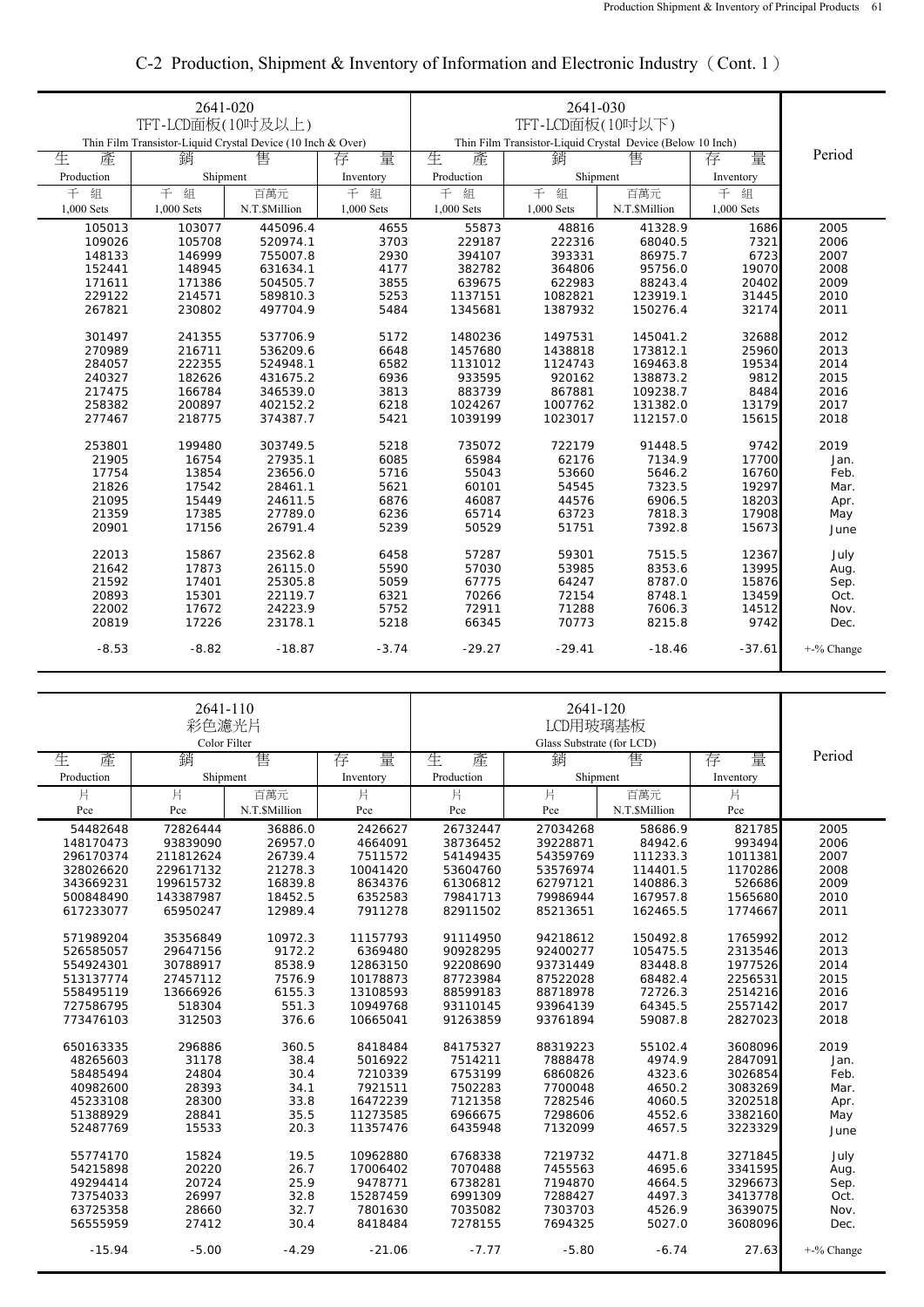|       |            | 2642-010<br>發光二極體晶粒<br>Light Emitting Diode Chip (LED Chip) |               |           |            | 2642-015<br>發光二極體<br><b>Light Emitting Diode</b> |               |           |
|-------|------------|-------------------------------------------------------------|---------------|-----------|------------|--------------------------------------------------|---------------|-----------|
| 年月別   | 生<br>產     | 銷                                                           | 售             | 量<br>存    | 生<br>產     | 銷                                                | 售             | 量<br>存    |
|       | Production | Shipment                                                    |               | Inventory | Production | Shipment                                         |               | Inventory |
|       | 千<br>個     | 千個                                                          | 百萬元           | 千<br>個    | 千<br>個     | 千<br>個                                           | 百萬元           | 千<br>個    |
|       | 1,000 Pcs  | 1,000 Pcs                                                   | N.T.\$Million | 1,000 Pcs | 1,000 Pcs  | 1,000 Pcs                                        | N.T.\$Million | 1,000 Pcs |
| 94年   | 110560537  | 110087382                                                   | 23816.8       | 10870690  | 9294939    | 11053678                                         | 17003.2       | 609719    |
| 95年   | 202914333  | 164294270                                                   | 32258.5       | 20884569  | 11722524   | 12652242                                         | 19204.3       | 766416    |
| 96年   | 234993630  | 175357702                                                   | 36004.5       | 31667018  | 15867631   | 16517768                                         | 23039.2       | 1736826   |
| 97年   | 244645210  | 167886815                                                   | 33284.4       | 40132586  | 18459907   | 18498547                                         | 24002.6       | 2292970   |
| 98年   | 291182041  | 176508190                                                   | 36383.3       | 31858199  | 19337273   | 20430858                                         | 24777.9       | 1631752   |
| 99年   | 460445626  | 243642708                                                   | 55528.1       | 32738736  | 30713647   | 29871739                                         | 43110.6       | 2501198   |
| 100年  | 515723686  | 253383055                                                   | 53413.9       | 44102501  | 35182182   | 32328591                                         | 46370.4       | 3184827   |
| 101年  | 579388662  | 218538253                                                   | 44652.9       | 48940289  | 33759210   | 31433951                                         | 48500.7       | 3501908   |
| 102年  | 622787073  | 240982819                                                   | 42848.9       | 45080748  | 36935300   | 35230360                                         | 53809.2       | 3346760   |
| 103年  | 744289276  | 315754810                                                   | 48819.6       | 57978217  | 42611496   | 39310150                                         | 56998.7       | 3488864   |
| 104年  | 762399014  | 405582276                                                   | 40556.5       | 66184059  | 46430217   | 42084853                                         | 52526.0       | 3598609   |
| 105年  | 773427404  | 426739388                                                   | 36574.8       | 54808598  | 51081009   | 47897382                                         | 49385.6       | 4367877   |
| 106年  | 616929108  | 262755958                                                   | 31763.6       | 59405145  | 52078420   | 50607384                                         | 46864.4       | 4349930   |
| 107年  | 521950557  | 210841885                                                   | 25443.3       | 51581538  | 48128380   | 45806608                                         | 41160.4       | 3977998   |
| 108年  | 430993715  | 179557273                                                   | 19418.7       | 45427140  | 41738515   | 38846613                                         | 32015.6       | 3625234   |
| 1月    | 31646255   | 14935709                                                    | 1565.5        | 46228612  | 3574729    | 3553313                                          | 2903.1        | 3561226   |
| 2月    | 26094423   | 11171239                                                    | 1345.1        | 42711644  | 2699704    | 2876666                                          | 2232.3        | 3301258   |
| 3月    | 39652026   | 15456659                                                    | 1765.2        | 43542631  | 3953789    | 3552886                                          | 2631.0        | 3394093   |
| 4月    | 41712316   | 18543939                                                    | 1829.4        | 42971517  | 3603163    | 3256621                                          | 2759.2        | 3444862   |
| 5月    | 43222791   | 17842273                                                    | 1748.4        | 44662195  | 3455292    | 3090740                                          | 2531.3        | 3500640   |
| 6月    | 36617873   | 14423347                                                    | 1566.2        | 48042665  | 3466627    | 3251097                                          | 2740.0        | 3437023   |
| 7月    | 34977944   | 15617371                                                    | 1687.0        | 47293917  | 3258627    | 3031923                                          | 2772.1        | 3523693   |
| 8月    | 32954155   | 14742325                                                    | 1599.7        | 43401214  | 3292271    | 3144861                                          | 2751.5        | 3561687   |
| 9月    | 35206118   | 13929390                                                    | 1543.2        | 44562032  | 3442745    | 3045465                                          | 2766.2        | 3578809   |
| 10月   | 37974461   | 14408072                                                    | 1660.8        | 45170444  | 3560622    | 3252594                                          | 2682.2        | 3558546   |
| 11月   | 32581626   | 13906667                                                    | 1529.2        | 42998943  | 3687258    | 3456416                                          | 2736.7        | 3447708   |
| 12月   | 38353727   | 14580282                                                    | 1579.0        | 45427140  | 3743688    | 3334031                                          | 2510.1        | 3625234   |
| 累計增減率 | $-17.43$   | $-14.84$                                                    | $-23.68$      | $-11.93$  | $-13.28$   | $-15.19$                                         | $-22.22$      | $-8.87$   |

|       |            | 2649-950<br>偏光板 |               |           |            | 2691-010<br>主機板  |               |           |
|-------|------------|-----------------|---------------|-----------|------------|------------------|---------------|-----------|
| 年月別   | 生<br>產     | Polarizer<br>銷  | 售             | 量         | 生<br>產     | MotherBoard<br>銷 | 售             | 量         |
|       |            |                 |               | 存         |            |                  |               | 存         |
|       | Production | Shipment        |               | Inventory | Production | Shipment         |               | Inventory |
|       | 平方公尺       | 平方公尺            | 百萬元           | 平方公尺      | 片          | 片                | 百萬元           | 片         |
|       | m          | $\mathsf{m}^2$  | N.T.\$Million | m         | Pce        | Pce              | N.T.\$Million | Pce       |
| 94年   | 29393058   | 27982015        | 42017.6       | 3344114   | 16487180   | 24528674         | 58354.3       | 760492    |
| 95年   | 33983941   | 29650273        | 44527.8       | 3087706   | 13007736   | 18728392         | 43433.1       | 580047    |
| 96年   | 50977606   | 44513566        | 66255.2       | 4203613   | 16930744   | 12164113         | 30619.3       | 604441    |
| 97年   | 57119777   | 53916390        | 75023.4       | 3985457   | 10448223   | 12825924         | 33204.1       | 397969    |
| 98年   | 76707739   | 81448379        | 74966.2       | 4523504   | 8215334    | 9198631          | 26605.6       | 335095    |
| 99年   | 84942587   | 88275595        | 88919.6       | 3578716   | 8693416    | 9988308          | 27845.8       | 276917    |
| 100年  | 94089385   | 94115226        | 86176.6       | 3585130   | 11489804   | 9415191          | 26867.3       | 588179    |
| 101年  | 98402993   | 89556051        | 81387.3       | 5215212   | 10576301   | 10173975         | 26997.2       | 708985    |
| 102年  | 98461900   | 86072818        | 74991.2       | 4498214   | 9488873    | 11577582         | 28385.6       | 651102    |
| 103年  | 109675759  | 98992330        | 68697.3       | 5104543   | 6988598    | 8592067          | 29981.5       | 434814    |
| 104年  | 104482057  | 90023815        | 56771.5       | 4948179   | 6234147    | 7563491          | 28670.9       | 540334    |
| 105年  | 97664572   | 74492828        | 48749.6       | 5767317   | 5739163    | 7154985          | 31031.5       | 496343    |
| 106年  | 101244348  | 84989029        | 46618.4       | 5454627   | 5479798    | 6006349          | 25240.3       | 430227    |
| 107年  | 112312590  | 89743856        | 46466.4       | 7118935   | 5521146    | 5718123          | 24741.1       | 437713    |
|       |            |                 |               |           |            |                  |               |           |
| 108年  | 116141696  | 87458556        | 45726.8       | 5654066   | 7566164    | 7713012          | 42221.3       | 594225    |
| 1月    | 11153247   | 9448507         | 4355.3        | 6655446   | 578043     | 606847           | 3506.6        | 501957    |
| 2月    | 9486919    | 6807229         | 3543.2        | 7093465   | 385190     | 393466           | 2303.1        | 505893    |
| 3月    | 10776470   | 8366835         | 3955.9        | 6919865   | 590558     | 594785           | 3807.6        | 510213    |
| 4月    | 8974085    | 6953523         | 3698.4        | 5817399   | 571514     | 519178           | 3247.1        | 524105    |
| 5月    | 9836659    | 6970467         | 3731.5        | 5672711   | 618412     | 578143           | 3554.5        | 552799    |
| 6月    | 8468091    | 6420209         | 3541.1        | 5095327   | 681451     | 651862           | 3606.7        | 530248    |
| 7月    | 9863244    | 7271374         | 4084.7        | 5120141   | 703688     | 634054           | 3830.9        | 608168    |
| 8月    | 9082184    | 7045956         | 3861.9        | 5163516   | 693780     | 755413           | 3669.0        | 601722    |
| 9月    | 8866134    | 6367648         | 3674.3        | 5272718   | 633529     | 769333           | 3505.3        | 570746    |
| 10月   | 10094892   | 7038229         | 3750.9        | 5796665   | 755691     | 811240           | 3781.8        | 617764    |
| 11月   | 9388684    | 7529087         | 3727.3        | 5203770   | 608078     | 757822           | 3656.1        | 597757    |
| 12月   | 10151087   | 7239492         | 3802.4        | 5654066   | 746230     | 640869           | 3752.6        | 594225    |
| 累計增減率 | 3.41       | $-2.55$         | $-1.59$       | $-20.58$  | 37.04      | 34.89            | 70.65         | 35.76     |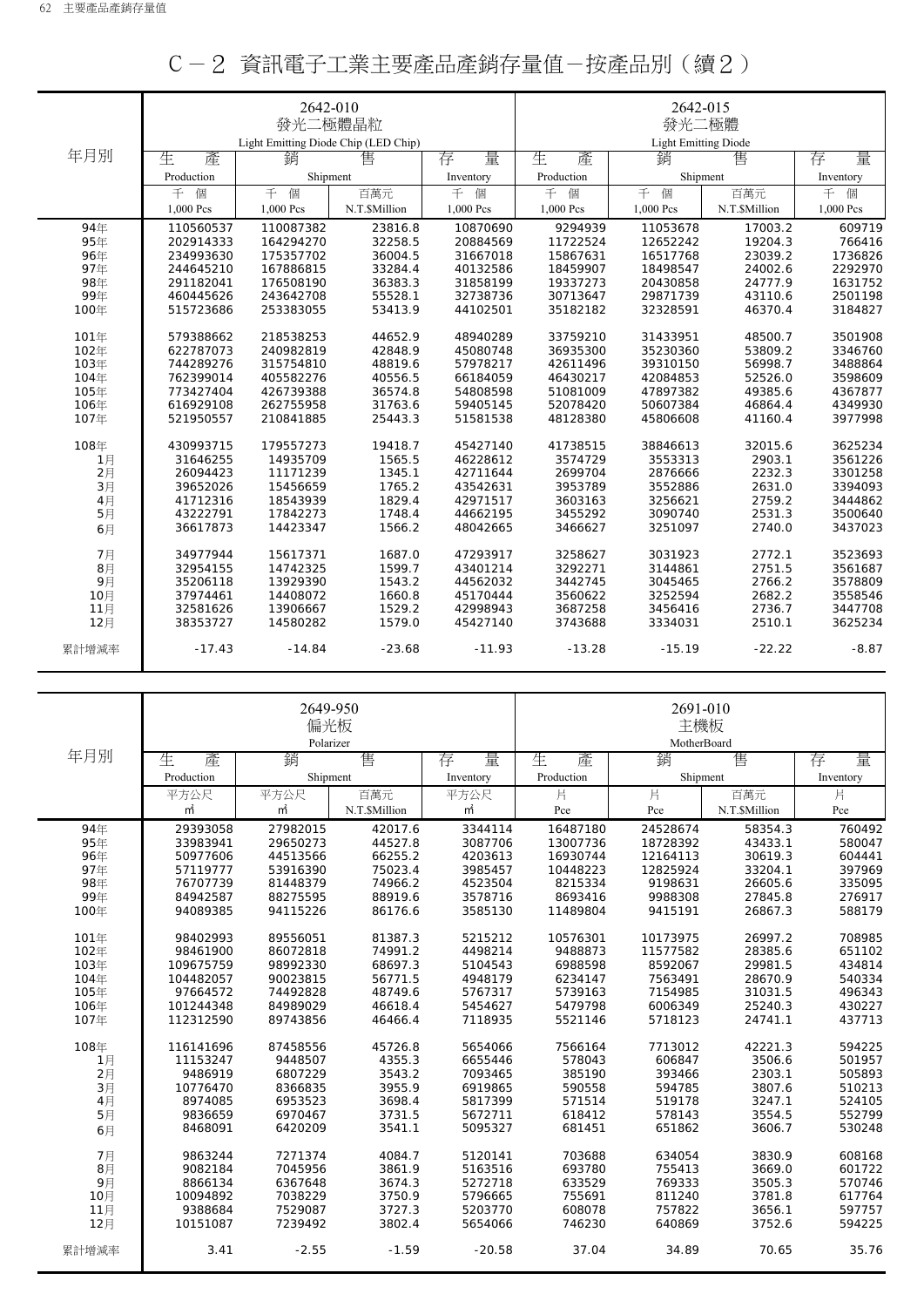|                        | 2691-110<br>快閃記憶卡<br>Flash Card |                    |                      |                     |                    |                    |                  |              |
|------------------------|---------------------------------|--------------------|----------------------|---------------------|--------------------|--------------------|------------------|--------------|
| 生<br>產                 | 锁                               | 售                  | 量<br>存               | 生<br>產              | Flash Card<br>銷    | 售                  | 量<br>存           | Period       |
| Production             | Shipment                        |                    | Inventory            | Production          | Shipment           |                    | Inventory        |              |
| 片                      | 片                               | 百萬元                | 片                    | 片                   | 片                  | 百萬元                | 片                |              |
| Pce                    | Pce                             | N.T.\$Million      | Pce                  | Pce                 | Pce                | N.T.\$Million      | Pce              |              |
| 31158256               | 32499288                        | 20034.0            | 3326946              | 35004447            | 36394791           | 43842.3            | 1255656          | 2005         |
| 59707202               | 73669832                        | 31030.2            | 3441934              | 29158425            | 29749762           | 31588.3            | 921656           | 2006         |
| 124749222              | 165194686                       | 41375.4            | 12429127             | 23486483            | 23394053           | 27435.6            | 765290           | 2007         |
| 299097833              | 341631306                       | 42655.5            | 10043002             | 16849567            | 16442678           | 20819.7            | 759195           | 2008         |
| 255044599              | 275247275                       | 48456.5            | 10260162             | 12597808            | 12222102           | 12736.7            | 904440           | 2009         |
| 327662756              | 284997078                       | 40768.6            | 9460401              | 14064835            | 13514598           | 13351.1            | 667790           | 2010         |
| 506665348              | 340040054                       | 35641.9            | 10809907             | 12270755            | 10765197           | 11951.4            | 603201           | 2011         |
|                        |                                 |                    |                      |                     |                    |                    |                  |              |
| 591358396<br>530044956 | 465359133<br>442906938          | 36946.2<br>36845.9 | 13977243<br>12397234 | 10105390<br>7872987 | 8606066<br>6753219 | 10491.2<br>10110.3 | 409812<br>654659 | 2012<br>2013 |
|                        |                                 |                    |                      |                     |                    | 10243.7            | 693495           | 2014         |
| 282845923<br>258947416 | 188498576<br>159245785          | 31248.4<br>29327.9 | 11331475<br>11819326 | 6474091<br>6830736  | 5248912<br>4147362 | 10134.1            | 671753           | 2015         |
| 205523704              | 151315890                       | 28696.1            | 9521044              | 7456993             | 5058500            | 10595.1            | 658857           | 2016         |
| 110563402              | 71020765                        | 24234.0            | 3878931              | 7073474             | 3741102            | 11145.8            | 775657           | 2017         |
|                        |                                 | 20474.4            | 3772619              |                     |                    |                    |                  | 2018         |
| 98958369               | 49259688                        |                    |                      | 8108310             | 4486080            | 14106.8            | 889480           |              |
| 118432283              | 45202861                        | 16816.8            | 5881718              | 7435087             | 4564456            | 18774.1            | 824650           | 2019         |
| 9458702                | 3967363                         | 1650.2             | 2926804              | 776173              | 519184             | 1597.2             | 825936           | Jan.         |
| 6582448                | 2543901                         | 1241.6             | 2845150              | 509141              | 332475             | 1596.0             | 816237           | Feb.         |
| 9291640                | 3796922                         | 1439.1             | 3297062              | 650757              | 378811             | 1836.1             | 852757           | Mar.         |
| 11366192               | 3923235                         | 1286.1             | 4153685              | 601342              | 367393             | 1771.8             | 860446           | Apr.         |
| 8593024                | 3489038                         | 1321.4             | 3509630              | 577489              | 325014             | 1417.4             | 842878           | May          |
| 9362033                | 3723496                         | 1266.6             | 3448096              | 464426              | 281203             | 1155.7             | 831587           | June         |
|                        |                                 |                    |                      |                     |                    |                    |                  |              |
| 12214236               | 4727459                         | 1443.4             | 3520282              | 609182              | 409067             | 1585.7             | 834661           | July         |
| 11364218               | 4352645                         | 1415.1             | 4290963              | 575848              | 404874             | 1731.4             | 792295           | Aug.         |
| 9729882                | 3525876                         | 1286.3             | 3982665              | 652721              | 388185             | 1731.8             | 828244           | Sep.         |
| 10253283               | 4259265                         | 1665.2             | 3537724              | 707989              | 420467             | 1620.3             | 839921           | Oct.         |
| 9537962                | 3775353                         | 1488.8             | 3333566              | 688035              | 429521             | 1369.7             | 807650           | Nov.         |
| 10678663               | 3118308                         | 1312.9             | 5881718              | 621984              | 308262             | 1361.1             | 824650           | Dec.         |
| 19.68                  | $-8.24$                         | $-17.86$           | 55.91                | $-8.30$             | 1.75               | 33.09              | $-7.29$          | +-% Change   |

# C-2 Production, Shipment & Inventory of Information and Electronic Industry(Cont. 2)

|            | 2719-060<br>隨身碟<br>Flash Disk |               |           |            |           |               |           |               |
|------------|-------------------------------|---------------|-----------|------------|-----------|---------------|-----------|---------------|
| 生<br>產     | 銷                             | 售             | 量<br>存    | 生<br>產     | 銷         | 售             | 存<br>量    | Period        |
| Production | Shipment                      |               | Inventory | Production | Shipment  |               | Inventory |               |
| 台          | 台                             | 百萬元           | 台         | 千個         | 千<br>個    | 百萬元           | 千<br>個    |               |
| Set        | Set                           | N.T.\$Million | Set       | 1,000 Pcs  | 1,000 Pcs | N.T.\$Million | 1,000 Pcs |               |
| 13359517   | 30445742                      | 19906.0       | 1096272   | 370511     | 276005    | 2838.7        | 9028      | 2005          |
| 19694812   | 37005617                      | 22048.2       | 1002125   | 486487     | 387676    | 3951.4        | 3964      | 2006          |
| 30645257   | 59963370                      | 28103.1       | 1040764   | 482039     | 357512    | 3689.6        | 3269      | 2007          |
| 104515498  | 121008873                     | 24836.7       | 3005940   | 677235     | 610091    | 6209.4        | 6825      | 2008          |
| 83324308   | 110336026                     | 27380.7       | 3542826   | 578259     | 578134    | 6163.5        | 6486      | 2009          |
| 103599968  | 129338231                     | 27767.6       | 5546144   | 830036     | 825315    | 9348.2        | 10188     | 2010          |
| 226781010  | 223674803                     | 42489.8       | 10025606  | 1255888    | 1248919   | 14549.2       | 13657     | 2011          |
| 196047157  | 283156495                     | 39132.3       | 7694667   | 1457409    | 1458908   | 19622.1       | 12445     | 2012          |
| 177722539  | 206303946                     | 38857.1       | 7976794   | 1752640    | 1730516   | 28784.3       | 28851     | 2013          |
| 210714048  | 218674966                     | 35071.5       | 9186338   | 2434929    | 2411374   | 46461.8       | 46106     | 2014          |
| 276618652  | 243173710                     | 37830.7       | 10658336  | 2391527    | 2345978   | 53178.1       | 88925     | 2015          |
| 308669582  | 257842569                     | 41497.5       | 10006303  | 1440334    | 1458891   | 46004.3       | 36905     | 2016          |
| 177089658  | 140521935                     | 35832.4       | 9689105   | 1690138    | 1689127   | 51225.4       | 41884     | 2017          |
| 212538837  | 156689756                     | 32067.2       | 13607652  | 1548416    | 1520202   | 49290.5       | 56186     | 2018          |
| 272985526  | 190306828                     | 38161.5       | 21693811  | 1764401    | 1747958   | 60691.1       | 71956     | 2019          |
| 22662740   | 15509305                      | 2799.8        | 14904347  | 135992     | 120821    | 4046.7        | 69760     | Jan.          |
| 18659796   | 11113750                      | 2047.3        | 16698440  | 82824      | 77497     | 2756.3        | 71054     | Feb.          |
| 22216013   | 17155697                      | 2934.9        | 13995203  | 112804     | 107409    | 3652.8        | 80201     | Mar.          |
| 25112773   | 15573475                      | 2709.7        | 16273641  | 150138     | 152896    | 5591.4        | 72963     | Apr.          |
| 23814422   | 14911731                      | 2997.0        | 18780518  | 136921     | 133707    | 4876.7        | 75000     | May           |
| 20196312   | 12907954                      | 2722.8        | 19785680  | 112722     | 108257    | 3820.4        | 82377     | June          |
| 20411181   | 17428741                      | 3505.1        | 17553840  | 172230     | 171806    | 5831.0        | 87548     | July          |
| 28973457   | 16050439                      | 3784.5        | 22129014  | 182658     | 188115    | 6629.6        | 78724     | Aug.          |
| 23002820   | 14775772                      | 3571.7        | 22855382  | 179403     | 186248    | 6245.3        | 76246     | Sep.          |
| 25069416   | 19048897                      | 3968.9        | 20909866  | 199798     | 208913    | 7137.8        | 65904     | Oct.          |
| 19180240   | 18959637                      | 3798.2        | 17392954  | 159621     | 154164    | 5405.8        | 68788     | Nov.          |
| 23686356   | 16871430                      | 3321.7        | 21693811  | 139290     | 138125    | 4697.2        | 71956     | Dec.          |
| 28.44      | 21.45                         | 19.00         | 59.42     | 13.95      | 14.98     | 23.13         | 28.07     | $+$ -% Change |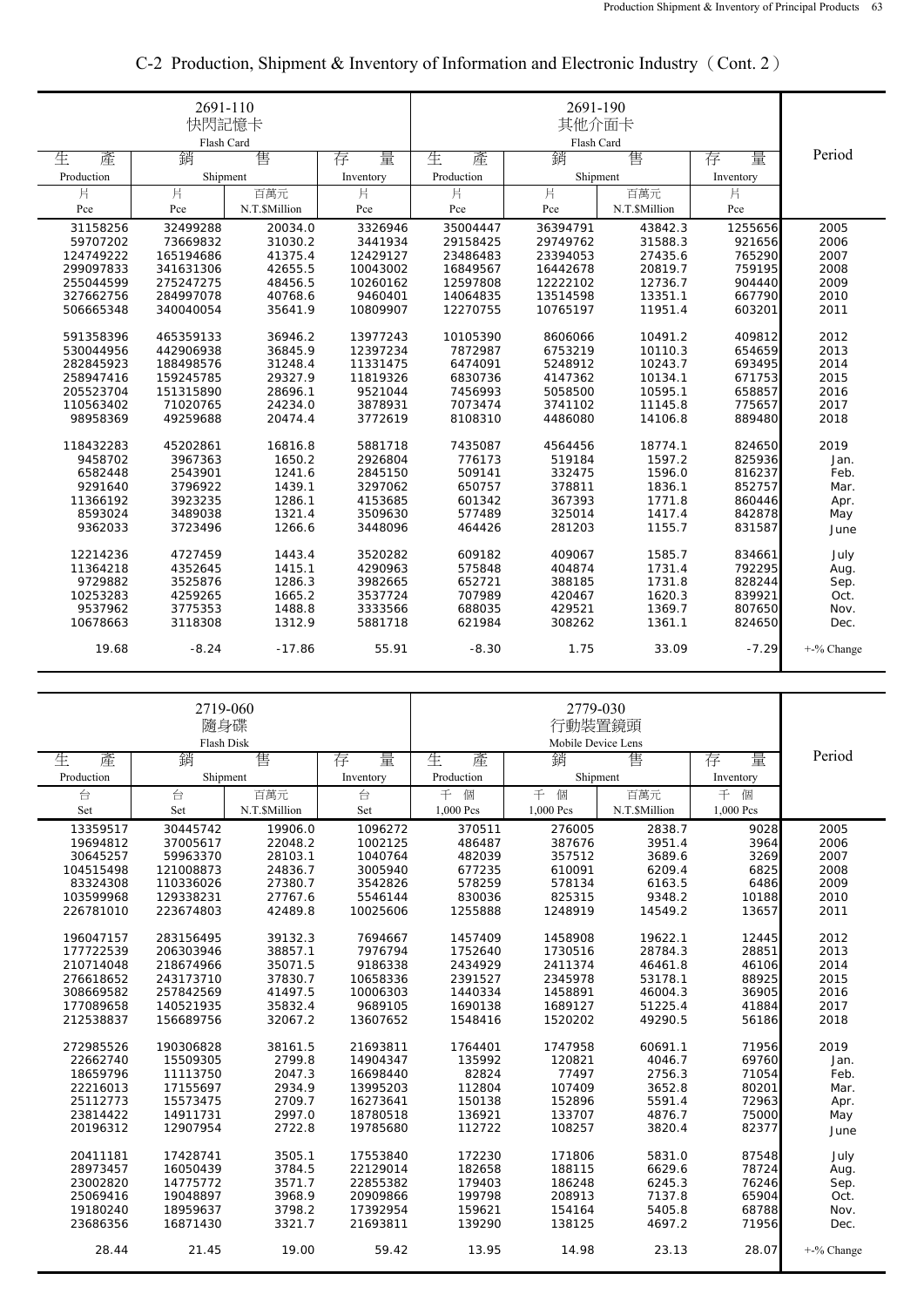|        |      | 2612-090                             |               |               | 2613-100      | 2643-010                              |               | 2643-020      |               |
|--------|------|--------------------------------------|---------------|---------------|---------------|---------------------------------------|---------------|---------------|---------------|
|        |      | 其他半導體製造材料及零組件                        |               |               | IC/晶圓測試       | 太陽能電池材料及元件                            |               | 太陽能電池         |               |
| 年月別    |      | Other Semiconductor Material & Parts |               | IC/Wafer Test |               | Other Devices and Parts of Solar Cell |               | Solar Cell    |               |
|        |      | 生<br>產                               | 銷<br>售        | 生<br>產        | 售<br>銷        | 生<br>產                                | 銷<br>售        | 生<br>產        | 售<br>銷        |
| Period |      | Production                           | Shipment      | Production    | Shipment      | Production                            | Shipment      | Production    | Shipment      |
|        |      | 百萬元                                  | 百萬元           | 百萬元           | 百萬元           | 百萬元                                   | 百萬元           | 百萬元           | 百萬元           |
|        |      | N.T.\$Million                        | N.T.\$Million | N.T.\$Million | N.T.\$Million | N.T.\$Million                         | N.T.\$Million | N.T.\$Million | N.T.\$Million |
| 94年    | 2005 | 60803.4                              | 75821.5       | 55158.6       | 54468.3       | 81.9                                  | 82.8          | 4090.4        | 4087.7        |
| 95年    | 2006 | 79158.8                              | 99545.8       | 64984.9       | 64560.4       | 4076.2                                | 4283.3        | 13828.6       | 13372.6       |
| 96年    | 2007 | 84579.9                              | 105744.4      | 76247.0       | 76073.1       | 13899.2                               | 11368.5       | 36399.1       | 36155.2       |
| 97年    | 2008 | 75477.7                              | 87905.8       | 72024.6       | 72084.2       | 31896.0                               | 25873.0       | 81422.7       | 75625.1       |
| 98年    | 2009 | 67647.8                              | 74807.0       | 56884.8       | 56737.1       | 30136.5                               | 28659.1       | 71338.8       | 67372.4       |
| 99年    | 2010 | 95242.4                              | 103963.6      | 71873.0       | 71995.2       | 68560.5                               | 54102.3       | 132950.7      | 126930.4      |
| 100年   | 2011 | 90243.8                              | 100026.2      | 68500.8       | 70099.8       | 64764.7                               | 53019.9       | 106023.4      | 97941.2       |
| 101年   | 2012 | 83595.4                              | 92252.5       | 70468.7       | 68712.9       | 42929.5                               | 33961.5       | 64241.5       | 62649.6       |
| 102年   | 2013 | 87046.9                              | 96342.7       | 69371.9       | 66827.5       | 56171.1                               | 45304.9       | 84947.1       | 81633.8       |
| 103年   | 2014 | 87623.3                              | 100368.4      | 78026.2       | 75590.0       | 83766.3                               | 68822.5       | 101010.6      | 95301.9       |
| 104年   | 2015 | 87090.6                              | 98067.3       | 76377.0       | 74931.1       | 98352.0                               | 76107.7       | 92928.0       | 90176.8       |
| 105年   | 2016 | 89844.9                              | 102772.7      | 80729.7       | 80066.1       | 95706.4                               | 66474.6       | 83462.1       | 85038.9       |
| 106年   | 2017 | 93136.9                              | 107112.7      | 82561.6       | 82109.6       | 81881.1                               | 58508.3       | 60735.5       | 62493.6       |
| 107年   | 2018 | 110564.0                             | 126049.7      | 89744.0       | 89262.9       | 61269.7                               | 47550.6       | 31841.5       | 31611.8       |
| 108年   | 2019 | 109532.3                             | 122534.3      | 98097.1       | 96378.6       | 38373.4                               | 29703.1       | 13141.0       | 11206.8       |
| 1月     | Jan. | 9504.5                               | 10637.9       | 7474.8        | 7435.5        | 3416.4                                | 2724.6        | 1189.4        | 1034.4        |
| 2月     | Feb. | 7920.4                               | 8973.1        | 6503.7        | 6349.2        | 2807.0                                | 2590.4        | 955.1         | 946.3         |
| 3月     | Mar. | 9414.3                               | 10250.9       | 7666.6        | 7485.2        | 3875.9                                | 3178.2        | 998.9         | 930.5         |
| 4月     | Apr. | 9175.5                               | 9924.4        | 7463.6        | 7487.0        | 3307.4                                | 2451.6        | 996.0         | 1002.0        |
| 5月     | May  | 9411.8                               | 10367.5       | 8097.8        | 7852.1        | 3188.4                                | 2279.1        | 1050.3        | 1119.4        |
| 6月     | June | 8954.2                               | 10275.3       | 8348.2        | 8263.2        | 3307.7                                | 2002.0        | 1193.4        | 956.5         |
| 7月     | July | 9171.7                               | 10308.9       | 8550.3        | 8336.2        | 3364.9                                | 2391.0        | 1200.2        | 967.0         |
| 8月     | Aug. | 8879.2                               | 10125.8       | 9113.9        | 8696.7        | 3112.7                                | 2420.5        | 1316.6        | 879.5         |
| 9月     | Sep. | 8939.4                               | 10103.3       | 8827.7        | 8592.4        | 2999.5                                | 2381.0        | 1324.3        | 864.6         |
| 10月    | Oct. | 9595.8                               | 10930.8       | 9021.4        | 8724.4        | 3066.6                                | 2373.4        | 1063.0        | 850.1         |
| 11月    | Nov. | 9286.1                               | 10388.5       | 8262.2        | 8372.5        | 2853.0                                | 2321.1        | 1038.1        | 889.0         |
| 12月    | Dec. | 9279.5                               | 10247.7       | 8766.8        | 8784.3        | 3073.8                                | 2590.1        | 815.8         | 767.4         |
| 累計增減率  |      | $-0.93$                              | $-2.79$       | 9.31          | 7.97          | $-37.37$                              | $-37.53$      | $-58.73$      | $-64.55$      |

## C-2 資訊電子工業主要產品產銷存量值-按產品別(續完) C-2 Production, Shipment & Inventory of Information and Electronic Industry(Cont. End)

|        |      | 2649-990                     |               |                        | 2699-990      | 2719-991                                              |               | 2729-991                        |               |
|--------|------|------------------------------|---------------|------------------------|---------------|-------------------------------------------------------|---------------|---------------------------------|---------------|
|        |      | 其他光電材料及元件                    |               | 其他電子零組件                |               | 其他電腦設備(含周邊設備)及零件                                      |               | 其他有線傳輸裝置                        |               |
| 年月別    |      | Other Optoelectronic Devices |               | Other Electronic Parts |               | Other Computer Equip (Incl. Peripheral Equip) & Parts |               | Other Wired Comm. Equip. & App. |               |
|        |      | 生<br>產                       | 售<br>銷        | 生<br>產                 | 售<br>銷        | 生<br>產                                                | 售<br>銷        | 產<br>生                          | 售<br>銷        |
| Period |      | Production                   | Shipment      | Production             | Shipment      | Production                                            |               | Production                      |               |
|        |      |                              |               |                        |               |                                                       | Shipment      |                                 | Shipment      |
|        |      | 百萬元                          | 百萬元           | 百萬元                    | 百萬元           | 百萬元                                                   | 百萬元           | 百萬元                             | 百萬元           |
|        |      | N.T.\$Million                | N.T.\$Million | N.T.\$Million          | N.T.\$Million | N.T.\$Million                                         | N.T.\$Million | N.T.\$Million                   | N.T.\$Million |
| 94年    | 2005 | 36897.2                      | 33798.5       | 99824.8                | 102551.6      | 102032.0                                              | 99093.8       | 50222.6                         | 50396.7       |
| 95年    | 2006 | 44278.9                      | 36984.1       | 101369.5               | 112167.8      | 114517.8                                              | 124010.5      | 48368.5                         | 48757.0       |
| 96年    | 2007 | 46528.9                      | 40836.3       | 92580.5                | 100828.8      | 89716.9                                               | 100850.3      | 44819.0                         | 45145.4       |
| 97年    | 2008 | 45088.2                      | 36397.1       | 78975.8                | 88342.8       | 80508.7                                               | 85299.7       | 46454.8                         | 46371.9       |
| 98年    | 2009 | 37168.4                      | 32995.4       | 67227.6                | 80663.4       | 64601.3                                               | 72069.3       | 35628.1                         | 36046.6       |
| 99年    | 2010 | 53178.4                      | 45542.5       | 74877.6                | 98006.9       | 76656.9                                               | 81856.3       | 40588.3                         | 41522.0       |
| 100年   | 2011 | 53124.4                      | 45653.6       | 68660.5                | 91028.2       | 70695.8                                               | 78293.7       | 39730.6                         | 43988.2       |
| 101年   | 2012 | 52677.8                      | 43344.2       | 66618.4                | 87158.3       | 74468.7                                               | 82778.7       | 37323.8                         | 41195.0       |
| 102年   | 2013 | 57510.8                      | 46562.0       | 63422.1                | 82383.5       | 78596.0                                               | 86158.0       | 35078.7                         | 39842.7       |
| 103年   | 2014 | 63320.3                      | 46947.2       | 67535.7                | 81572.1       | 79727.2                                               | 94887.9       | 39385.9                         | 41335.0       |
| 104年   | 2015 | 67470.3                      | 49069.9       | 63282.8                | 75810.4       | 83770.6                                               | 103818.8      | 38483.9                         | 40677.7       |
| 105年   | 2016 | 59624.5                      | 46031.1       | 65263.9                | 74646.1       | 81325.1                                               | 102386.5      | 37018.9                         | 39699.5       |
| 106年   | 2017 | 46707.8                      | 39216.4       | 63484.1                | 67040.6       | 83529.2                                               | 99509.8       | 38663.2                         | 40478.1       |
| 107年   | 2018 | 42229.6                      | 35851.7       | 64400.3                | 74625.7       | 86913.1                                               | 106057.5      | 25991.2                         | 27500.8       |
| 108年   | 2019 | 36684.3                      | 31761.1       | 76409.6                | 91317.7       | 88435.6                                               | 103543.1      | 20666.8                         | 20681.4       |
| 1月     | Jan. | 3165.1                       | 2792.5        | 6044.5                 | 7521.3        | 7980.8                                                | 9445.1        | 1983.1                          | 2009.8        |
| 2月     | Feb. | 2388.7                       | 2111.8        | 4507.9                 | 5610.9        | 5192.6                                                | 6515.2        | 1411.7                          | 1367.9        |
| 3月     | Mar. | 3235.3                       | 2716.3        | 6399.9                 | 7704.2        | 7237.5                                                | 8854.3        | 2011.2                          | 1987.5        |
| 4月     | Apr. | 3122.1                       | 2652.9        | 5772.8                 | 7203.4        | 7556.9                                                | 8370.9        | 1852.4                          | 1889.1        |
| 5月     | May  | 3142.4                       | 2721.6        | 6999.7                 | 7827.9        | 7562.9                                                | 8968.5        | 1718.8                          | 1810.7        |
| 6月     | June | 3084.8                       | 2753.0        | 6795.8                 | 8080.8        | 6977.1                                                | 8357.7        | 1564.3                          | 1569.9        |
| 7月     | July | 3171.3                       | 2820.4        | 6761.1                 | 8148.5        | 7540.9                                                | 8487.2        | 1673.9                          | 1721.0        |
| 8月     | Aug. | 2980.2                       | 2670.4        | 6334.4                 | 7735.0        | 7471.6                                                | 8140.7        | 1691.8                          | 1582.7        |
| 9月     | Sep. | 3109.5                       | 2736.5        | 6584.3                 | 7712.5        | 7007.8                                                | 8784.4        | 1504.7                          | 1673.7        |
| 10月    | Oct. | 3039.6                       | 2644.3        | 6929.2                 | 7879.4        | 7598.6                                                | 8823.7        | 1994.1                          | 2021.4        |
| 11月    | Nov. | 2996.0                       | 2560.4        | 6477.6                 | 7772.6        | 7988.6                                                | 9320.9        | 1669.9                          | 1621.9        |
| 12月    | Dec. | 3249.3                       | 2581.1        | 6802.3                 | 8121.1        | 8320.3                                                | 9474.4        | 1591.0                          | 1425.8        |
| 累計增減率  |      | $-13.13$                     | $-11.41$      | 18.65                  | 22.37         | 1.75                                                  | $-2.37$       | $-20.49$                        | $-24.80$      |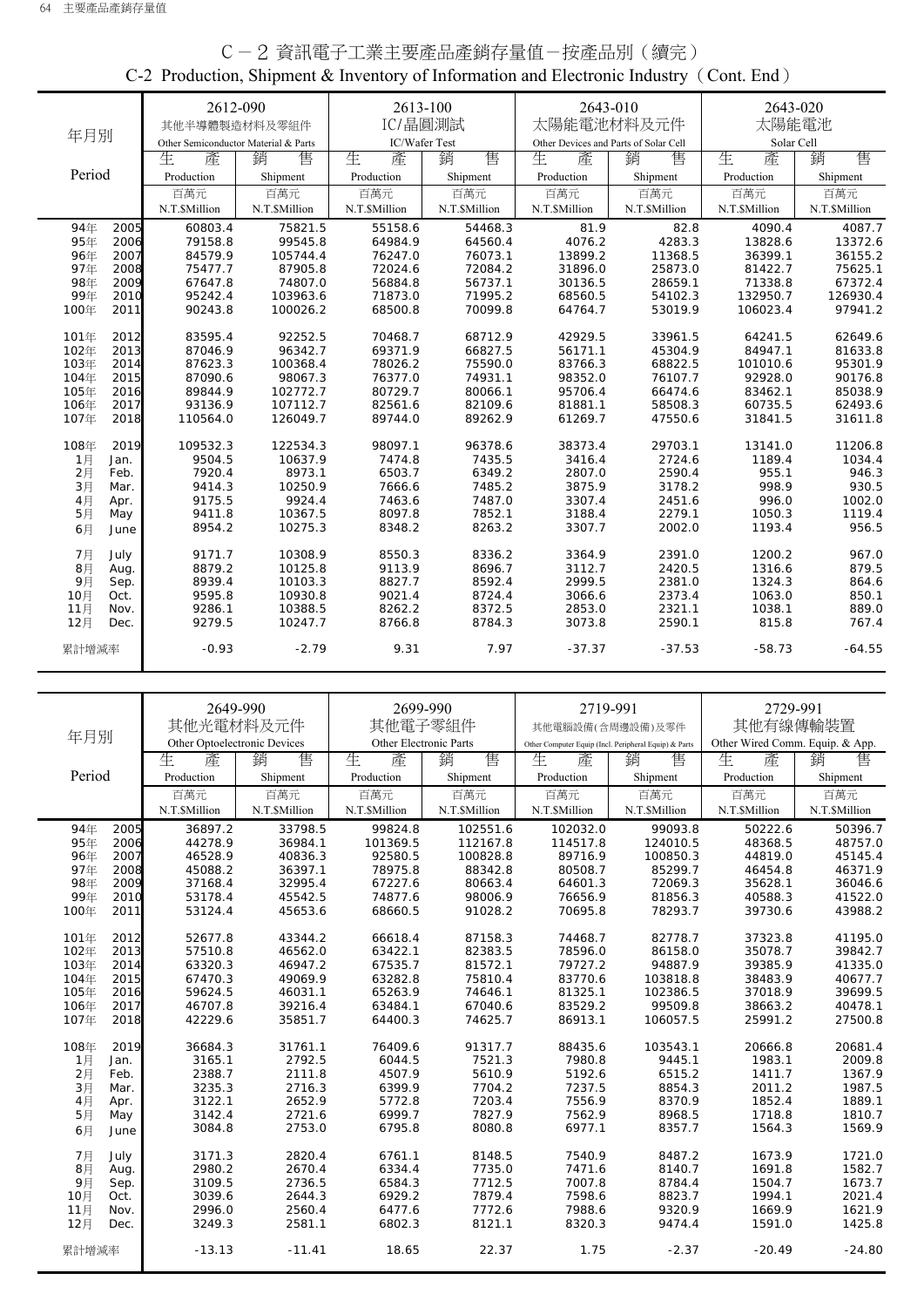| C-3 化學工業主要產品產銷存量值-按產品別                                    |
|-----------------------------------------------------------|
| C-3 Production, Shipment & Inventory of Chemical Industry |

|        |      |            | 1513-000         |               |           | 1520-110                                                |                     |               |                     |
|--------|------|------------|------------------|---------------|-----------|---------------------------------------------------------|---------------------|---------------|---------------------|
| 年月別    |      |            | 紙板               |               |           | 瓦楞紙箱(板)<br>Corrugated Container (Corrugated Paperboard) |                     |               |                     |
|        |      | 生<br>產     | Paper Board<br>銷 | 售             | 量         | 生<br>產                                                  | 銷                   |               | 量                   |
| Period |      |            |                  |               | 存         |                                                         |                     | 售             | 存                   |
|        |      | Production | Shipment         |               | Inventory | Production                                              | Shipment            |               | Inventory           |
|        |      | 噸<br>公     | 噸<br>公           | 百萬元           | 噸<br>公    | 千平方公尺                                                   | 千平方公尺               | 百萬元           | 千平方公尺               |
|        |      | M.T.       | M.T.             | N.T.\$Million | M.T.      | $1,000 \text{ m}^2$                                     | $1,000 \text{ m}^2$ | N.T.\$Million | $1,000 \text{ m}^2$ |
| 94年    | 2005 | 3377999    | 3372778          | 38196.3       | 138686    | 3020088                                                 | 2992007             | 34503.4       | 52404               |
| 95年    | 2006 | 3350646    | 3355313          | 38620.1       | 134336    | 2925155                                                 | 2901423             | 33652.2       | 51955               |
| 96年    | 2007 | 3406476    | 3438343          | 43896.3       | 112632    | 2934447                                                 | 2921554             | 36558.2       | 50919               |
| 97年    | 2008 | 2909620    | 2847471          | 42695.3       | 172728    | 2571320                                                 | 2566666             | 37339.4       | 46101               |
| 98年    | 2009 | 2775312    | 2859782          | 34328.0       | 88166     | 2534895                                                 | 2530590             | 31217.9       | 45935               |
| 99年    | 2010 | 2850379    | 2862852          | 45228.1       | 72047     | 2861942                                                 | 2855266             | 41579.5       | 43421               |
| 100年   | 2011 | 2931064    | 2875485          | 45884.7       | 127731    | 2852825                                                 | 2850557             | 43199.2       | 31464               |
| 101年   | 2012 | 3073574    | 3040789          | 44112.5       | 161185    | 2847639                                                 | 2844002             | 40977.8       | 30948               |
| 102年   | 2013 | 3054693    | 3061656          | 43187.4       | 154681    | 2939829                                                 | 2936864             | 41337.6       | 29265               |
| 103年   | 2014 | 3083250    | 3101353          | 43034.5       | 138663    | 3060549                                                 | 3059060             | 42428.2       | 30823               |
| 104年   | 2015 | 2858981    | 2851438          | 38971.3       | 147487    | 3061901                                                 | 3082311             | 42294.6       | 31758               |
| 105年   | 2016 | 3009632    | 2991187          | 39609.7       | 164926    | 3113785                                                 | 3128436             | 41828.9       | 32390               |
| 106年   | 2017 | 3124922    | 3103176          | 45121.2       | 186153    | 3153269                                                 | 3166636             | 46540.2       | 30383               |
| 107年   | 2018 | 3372532    | 3377091          | 51033.2       | 170757    | 3158312                                                 | 3207357             | 47372.4       | 25792               |
| 108年   | 2019 | 3445540    | 3454706          | 48379.9       | 155427    | 3185957                                                 | 3248058             | 47496.5       | 26961               |
| 1月     | Jan. | 293651     | 300238           | 4403.0        | 158010    | 305553                                                  | 308430              | 4538.7        | 29938               |
| 2月     | Feb. | 238067     | 232230           | 3383.6        | 163843    | 190549                                                  | 197195              | 2956.2        | 28110               |
| 3月     | Mar. | 289134     | 277960           | 4090.2        | 175015    | 266747                                                  | 271681              | 4008.2        | 27912               |
| 4月     | Apr. | 267192     | 275456           | 4000.3        | 166751    | 262497                                                  | 268348              | 3944.1        | 26951               |
| 5月     | May  | 300137     | 301879           | 4331.1        | 165010    | 279700                                                  | 283234              | 4152.7        | 29041               |
| 6月     | June | 276769     | 270497           | 3836.8        | 171286    | 249076                                                  | 255249              | 3728.4        | 27799               |
| 7月     | July | 300498     | 301682           | 4180.4        | 170099    | 285297                                                  | 290604              | 4270.6        | 28250               |
| 8月     | Aug. | 299082     | 297731           | 4092.6        | 171447    | 271465                                                  | 276897              | 4025.2        | 28220               |
| 9月     | Sep. | 293822     | 276620           | 3751.3        | 188650    | 244573                                                  | 251616              | 3661.9        | 26358               |
| 10月    | Oct. | 300119     | 332668           | 4380.9        | 156103    | 274588                                                  | 276898              | 4021.3        | 28815               |
| 11月    | Nov. | 279158     | 293713           | 3922.6        | 141546    | 275432                                                  | 279113              | 4020.8        | 30943               |
| 12月    | Dec. | 307911     | 294032           | 4007.3        | 155427    | 280480                                                  | 288793              | 4168.4        | 26961               |
| 累計增減率  |      | 2.16       | 2.30             | $-5.20$       | $-8.98$   | 0.88                                                    | 1.27                | 0.26          | 4.53                |

| 年月別          |            | 1700-035<br>柴油<br>Diesel Fuel |               |           | 1700-920<br>潤滑油<br>Lubricating oil |           |               |           |  |
|--------------|------------|-------------------------------|---------------|-----------|------------------------------------|-----------|---------------|-----------|--|
|              | 生<br>產     | 銷                             | 售             | 量<br>存    | 生<br>產                             | 銷         | 售             | 量<br>存    |  |
| Period       | Production | Shipment                      |               | Inventory | Production                         | Shipment  |               | Inventory |  |
|              | 秉<br>公     | 公秉                            | 百萬元           | 公秉        | 秉<br>公                             | 秉<br>公    | 百萬元           | 公 秉       |  |
|              | $1,000$ L  | $1,000$ L                     | N.T.\$Million | 1,000L    | $1,000$ L                          | $1,000$ L | N.T.\$Million | $1,000$ L |  |
| 94年<br>2005  | 15320800   | 15360625                      | 217597.0      | 698832    | 592221                             | 778264    | 14733.4       | 39846     |  |
| 95年<br>2006  | 15476639   | 15316130                      | 261417.8      | 738296    | 531510                             | 693134    | 17873.7       | 36873     |  |
| 96年<br>2007  | 16475869   | 16098397                      | 306397.7      | 642633    | 527741                             | 675873    | 18904.6       | 32513     |  |
| 97年<br>2008  | 16635793   | 16308640                      | 387648.7      | 573612    | 436450                             | 546369    | 17875.7       | 27171     |  |
| 98年<br>2009  | 17940877   | 17362170                      | 282344.3      | 826250    | 311980                             | 371540    | 11823.5       | 29918     |  |
| 99年<br>2010  | 15983845   | 15901109                      | 309875.8      | 643334    | 295510                             | 375200    | 13535.4       | 26048     |  |
| 100年<br>2011 | 15210161   | 14886862                      | 357361.5      | 756440    | 274133                             | 345468    | 14451.5       | 26084     |  |
| 101年<br>2012 | 16961226   | 16835812                      | 420728.5      | 867312    | 265848                             | 360113    | 14773.6       | 24886     |  |
| 102年<br>2013 | 17299397   | 17478345                      | 432595.8      | 844207    | 266629                             | 293247    | 12050.3       | 24473     |  |
| 103年<br>2014 | 17200841   | 17475336                      | 410483.3      | 600527    | 284272                             | 240608    | 11117.5       | 29532     |  |
| 104年<br>2015 | 16841709   | 16592618                      | 244534.0      | 817430    | 250702                             | 179628    | 9355.4        | 24820     |  |
| 105年<br>2016 | 16356920   | 16512643                      | 207101.0      | 675685    | 224414                             | 191140    | 9955.3        | 24259     |  |
| 106年<br>2017 | 16011068   | 15797406                      | 234004.4      | 806955    | 185466                             | 192358    | 10201.3       | 26073     |  |
| 107年<br>2018 | 17293673   | 17141581                      | 310947.2      | 941591    | 187513                             | 201641    | 10345.7       | 23444     |  |
| 108年<br>2019 | 17893740   | 17979881                      | 308861.9      | 836943    | 176815                             | 190191    | 9796.5        | 22870     |  |
| 1月<br>Jan.   | 1460508    | 1725096                       | 26892.2       | 709522    | 16020                              | 17509     | 864.6         | 22668     |  |
| 2月<br>Feb.   | 1557986    | 1324624                       | 21888.9       | 932836    | 11253                              | 12139     | 606.5         | 22313     |  |
| 3月<br>Mar.   | 1363287    | 1396542                       | 24842.3       | 892228    | 15588                              | 16596     | 884.1         | 22106     |  |
| 4月<br>Apr.   | 1430280    | 1495907                       | 27405.7       | 843423    | 13835                              | 15329     | 806.8         | 23108     |  |
| 5月<br>May    | 1689155    | 1595861                       | 29038.8       | 925777    | 14928                              | 15394     | 776.9         | 23486     |  |
| 6月<br>June   | 1646224    | 1630013                       | 28331.8       | 924572    | 14285                              | 15246     | 805.6         | 23411     |  |
| 7月<br>July   | 1711523    | 1747313                       | 29437.3       | 878732    | 14742                              | 15224     | 810.8         | 23843     |  |
| 8月<br>Aug.   | 1517615    | 1619745                       | 27291.1       | 794964    | 13687                              | 14533     | 771.7         | 24787     |  |
| 9月<br>Sep.   | 1505129    | 1371993                       | 23588.2       | 929722    | 13856                              | 15599     | 819.0         | 23761     |  |
| 10月<br>Oct.  | 1197656    | 1412711                       | 24182.2       | 685957    | 15615                              | 16526     | 878.4         | 23378     |  |
| 11月<br>Nov.  | 1373545    | 1285604                       | 22004.8       | 770169    | 15730                              | 17202     | 868.1         | 22696     |  |
| 12月<br>Dec.  | 1440832    | 1374472                       | 23958.6       | 836943    | 17276                              | 18894     | 904.0         | 22870     |  |
| 累計增減率        | 3.47       | 4.89                          | $-0.67$       | $-11.11$  | $-5.71$                            | $-5.68$   | $-5.31$       | $-2.45$   |  |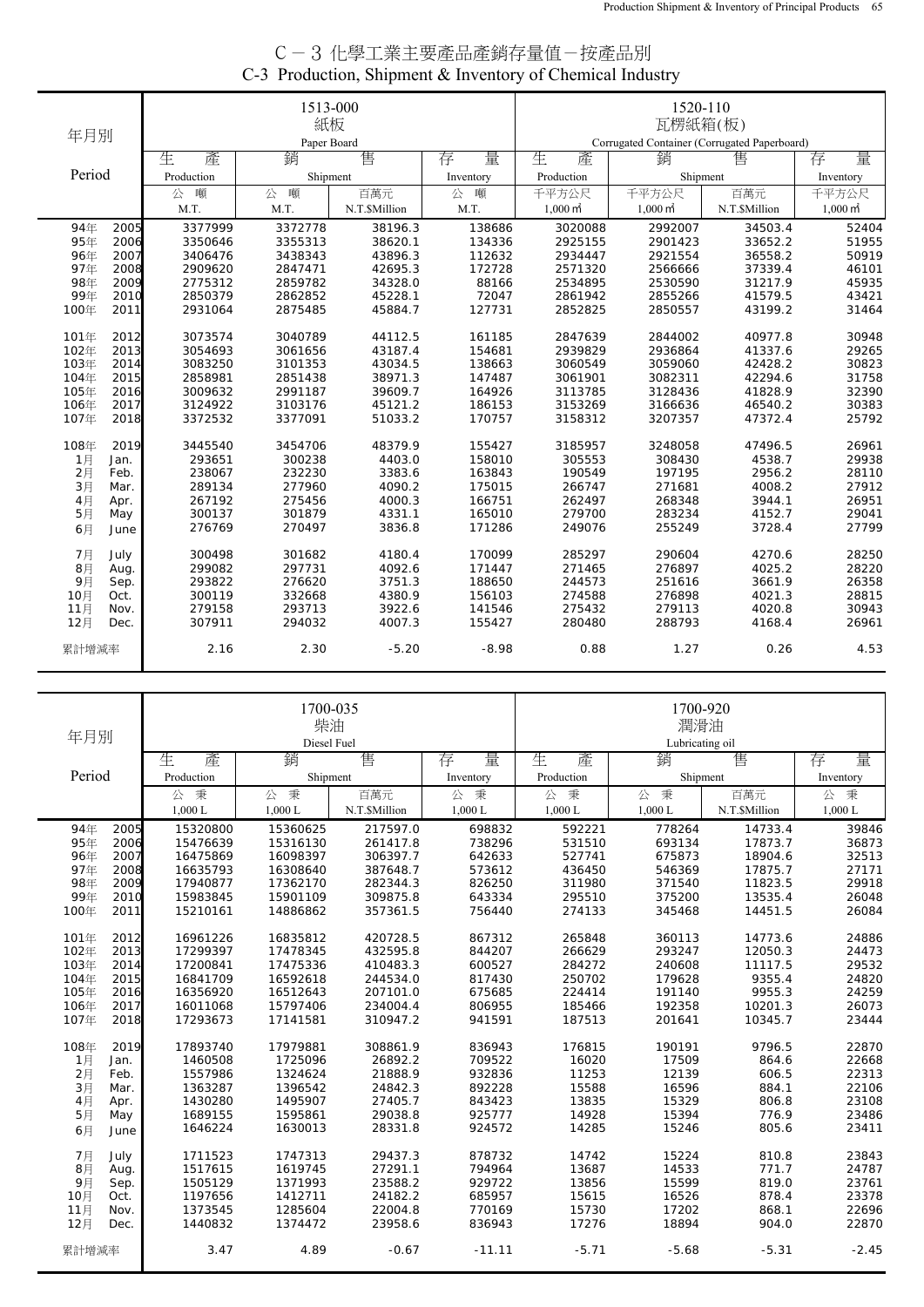|       |            | 1810-606<br>乙二醇(EG)<br>Ethylene Glycol (EG) |               |           | 1841-016<br>中低密度聚乙烯(MLDPE)<br><b>MLDPE</b> |          |               |           |
|-------|------------|---------------------------------------------|---------------|-----------|--------------------------------------------|----------|---------------|-----------|
| 年月別   | 生<br>產     | 銷                                           | 售             | 量<br>存    | 生<br>產                                     | 銷        | 售             | 量<br>存    |
|       | Production | Shipment                                    |               | Inventory | Production                                 | Shipment |               | Inventory |
|       | 公<br>噸     | 噸<br>公                                      | 百萬元           | 公<br>噸    | 噸<br>公                                     | 噸<br>公   | 百萬元           | 公<br>噸    |
|       | M.T.       | M.T.                                        | N.T.\$Million | M.T.      | M.T.                                       | M.T.     | N.T.\$Million | M.T.      |
| 94年   | 1459643    | 1487737                                     | 37784.5       | 38923     | 670750                                     | 689018   | 27254.5       | 66605     |
| 95年   | 1459774    | 1410221                                     | 35902.6       | 35914     | 608255                                     | 631428   | 27198.2       | 53309     |
| 96年   | 1948296    | 1905684                                     | 62109.3       | 31203     | 712578                                     | 729434   | 37249.6       | 40524     |
| 97年   | 2179279    | 2147362                                     | 61593.6       | 25500     | 633788                                     | 620413   | 35292.2       | 57913     |
| 98年   | 2127187    | 1952776                                     | 38943.0       | 72902     | 674084                                     | 702842   | 30479.3       | 30295     |
| 99年   | 2183852    | 2121756                                     | 56917.7       | 47265     | 706789                                     | 700673   | 37715.4       | 40756     |
| 100年  | 2036583    | 1938497                                     | 62912.3       | 65711     | 597052                                     | 568841   | 36539.5       | 77055     |
| 101年  | 2113812    | 2101640                                     | 59748.9       | 48139     | 524818                                     | 531355   | 27220.4       | 78454     |
| 102年  | 2098039    | 2066916                                     | 61498.8       | 58022     | 615046                                     | 648215   | 31583.9       | 59736     |
| 103年  | 2319289    | 2478348                                     | 68297.1       | 71069     | 602256                                     | 605169   | 32728.6       | 76197     |
| 104年  | 2360033    | 2514459                                     | 58364.3       | 93390     | 632037                                     | 675061   | 30550.7       | 49667     |
| 105年  | 2371824    | 2528020                                     | 51218.6       | 116834    | 703228                                     | 719189   | 31771.2       | 52911     |
| 106年  | 2393737    | 2697941                                     | 64964.8       | 104458    | 716890                                     | 713380   | 31202.6       | 70732     |
| 107年  | 2479709    | 2698928                                     | 68106.2       | 113242    | 667447                                     | 685875   | 30872.2       | 64364     |
| 108年  | 2381136    | 2695997                                     | 46017.5       | 67539     | 686834                                     | 716221   | 30965.1       | 52554     |
| 1月    | 230670     | 240217                                      | 4377.0        | 129803    | 61133                                      | 65476    | 2736.0        | 61162     |
| 2H    | 201794     | 242256                                      | 4437.1        | 117827    | 52969                                      | 61763    | 2581.5        | 53701     |
| 3月    | 224341     | 225420                                      | 4201.7        | 146116    | 60463                                      | 63358    | 2749.3        | 52429     |
| 4月    | 226458     | 223544                                      | 4016.2        | 173879    | 59806                                      | 63193    | 2836.7        | 50650     |
| 5月    | 203427     | 213050                                      | 3574.0        | 176303    | 64334                                      | 58677    | 2642.7        | 57470     |
| 6月    | 130681     | 142485                                      | 2197.5        | 165166    | 56298                                      | 52127    | 2307.9        | 63009     |
| 7月    | 198033     | 223452                                      | 3597.8        | 160030    | 61271                                      | 62862    | 2649.1        | 63285     |
| 8月    | 194176     | 220313                                      | 3566.2        | 151045    | 46102                                      | 61086    | 2642.6        | 49954     |
| 9月    | 179150     | 249260                                      | 4286.9        | 108981    | 45679                                      | 49840    | 2148.7        | 47361     |
| 10月   | 229396     | 242167                                      | 4026.2        | 123511    | 62339                                      | 60691    | 2665.9        | 50352     |
| 11月   | 142718     | 234001                                      | 3739.7        | 60559     | 53347                                      | 57467    | 2470.6        | 47840     |
| 12月   | 220292     | 239832                                      | 3997.3        | 67539     | 63093                                      | 59681    | 2533.9        | 52554     |
| 累計增減率 | $-3.98$    | $-0.11$                                     | $-32.43$      | $-40.36$  | 2.90                                       | 4.42     | 0.30          | $-18.35$  |

|--|

|                |            | 聚苯乙烯(PS)              | 1841-019      |           | 1841-033<br>聚丙烯(PP)<br>Polypropylene |           |               |           |
|----------------|------------|-----------------------|---------------|-----------|--------------------------------------|-----------|---------------|-----------|
| 年月別            | 產<br>生     | Polystyrene (PS)<br>銷 | 售             | 量<br>存    | 生<br>產                               | 銷         | 售             | 量<br>存    |
|                | Production | Shipment              |               | Inventory | Production                           | Shipment  |               | Inventory |
|                | 噸          | 噸                     | 百萬元           | 公 噸       | 噸                                    | 噸         | 百萬元           | 噸         |
|                | 公<br>M.T.  | 公<br>M.T.             | N.T.\$Million | M.T.      | 公<br>M.T.                            | 公<br>M.T. | N.T.\$Million | 公<br>M.T. |
|                |            |                       |               |           |                                      |           |               |           |
| 94年            | 830251     | 826594                | 33256.9       | 41202     | 1098328                              | 1109931   | 39724.2       | 66868     |
| 95年            | 740561     | 747527                | 31989.7       | 29078     | 1174347                              | 1169763   | 48618.7       | 63088     |
| 96年            | 846257     | 817336                | 40655.8       | 57797     | 1284524                              | 1255897   | 55785.0       | 83825     |
| 97年            | 690178     | 725362                | 34545.6       | 24823     | 1183068                              | 1166564   | 54339.7       | 91520     |
| 98年            | 807874     | 805254                | 30038.9       | 28342     | 1233401                              | 1225088   | 45648.5       | 91824     |
| 99年            | 912076     | 938593                | 41475.2       | 20618     | 1220277                              | 1216319   | 54147.2       | 81388     |
| 100年           | 877165     | 943262                | 45315.9       | 30988     | 1085441                              | 1046617   | 51517.1       | 106660    |
| 101年           | 862963     | 926974                | 45670.8       | 29545     | 1053683                              | 1040342   | 47935.2       | 105913    |
| 102年           | 888972     | 883761                | 48858.8       | 33103     | 1214694                              | 1199241   | 56176.8       | 104414    |
| 103年           | 836254     | 831148                | 43608.6       | 36231     | 1047667                              | 1048221   | 52088.2       | 92489     |
| 104年           | 875422     | 877468                | 35421.0       | 33234     | 1130177                              | 1101952   | 44132.9       | 107420    |
| 105年           | 892030     | 887425                | 34254.5       | 38861     | 1219140                              | 1209871   | 42951.7       | 102319    |
| 106年           | 847707     | 855154                | 36711.5       | 31161     | 1341857                              | 1315001   | 47750.0       | 114756    |
| 107年           | 842581     | 838945                | 38600.4       | 34426     | 1392501                              | 1383865   | 55317.9       | 105299    |
|                |            |                       |               |           |                                      |           |               |           |
| 108年           | 882282     | 885967                | 33829.6       | 30496     | 1338233                              | 1321255   | 49289.2       | 106861    |
| 1月             | 79203      | 80714                 | 3155.3        | 32814     | 125438                               | 120908    | 4582.1        | 108524    |
| $2$ 月          | 59718      | 59495                 | 2340.6        | 33006     | 105488                               | 101476    | 3650.8        | 111975    |
| 3 <sub>月</sub> | 72949      | 74125                 | 2958.2        | 31873     | 126742                               | 118301    | 4472.8        | 118704    |
| 4月             | 76572      | 77581                 | 3140.0        | 30836     | 119679                               | 123763    | 4695.7        | 113399    |
| 5月             | 76589      | 75938                 | 3063.3        | 31476     | 125175                               | 120910    | 4630.3        | 116250    |
| 6月             | 69068      | 68492                 | 2701.0        | 31965     | 112085                               | 110807    | 4225.2        | 115885    |
| 7月             | 72680      | 74007                 | 2886.7        | 30679     | 100642                               | 105634    | 3976.4        | 109586    |
| 8月             | 76280      | 74283                 | 2859.7        | 32595     | 123499                               | 107134    | 4025.8        | 124602    |
| 9月             | 74275      | 70592                 | 2652.9        | 36313     | 111952                               | 111596    | 4170.2        | 123294    |
| 10月            | 73480      | 74861                 | 2756.5        | 34888     | 92887                                | 96682     | 3559.7        | 118331    |
| 11月            | 74207      | 78712                 | 2705.0        | 30422     | 82535                                | 92196     | 3373.4        | 107769    |
| 12月            | 77261      | 77167                 | 2610.3        | 30496     | 112111                               | 111848    | 3926.9        | 106861    |
| 累計增減率          | 4.71       | 5.60                  | $-12.36$      | $-11.42$  | $-3.90$                              | $-4.52$   | $-10.90$      | 1.48      |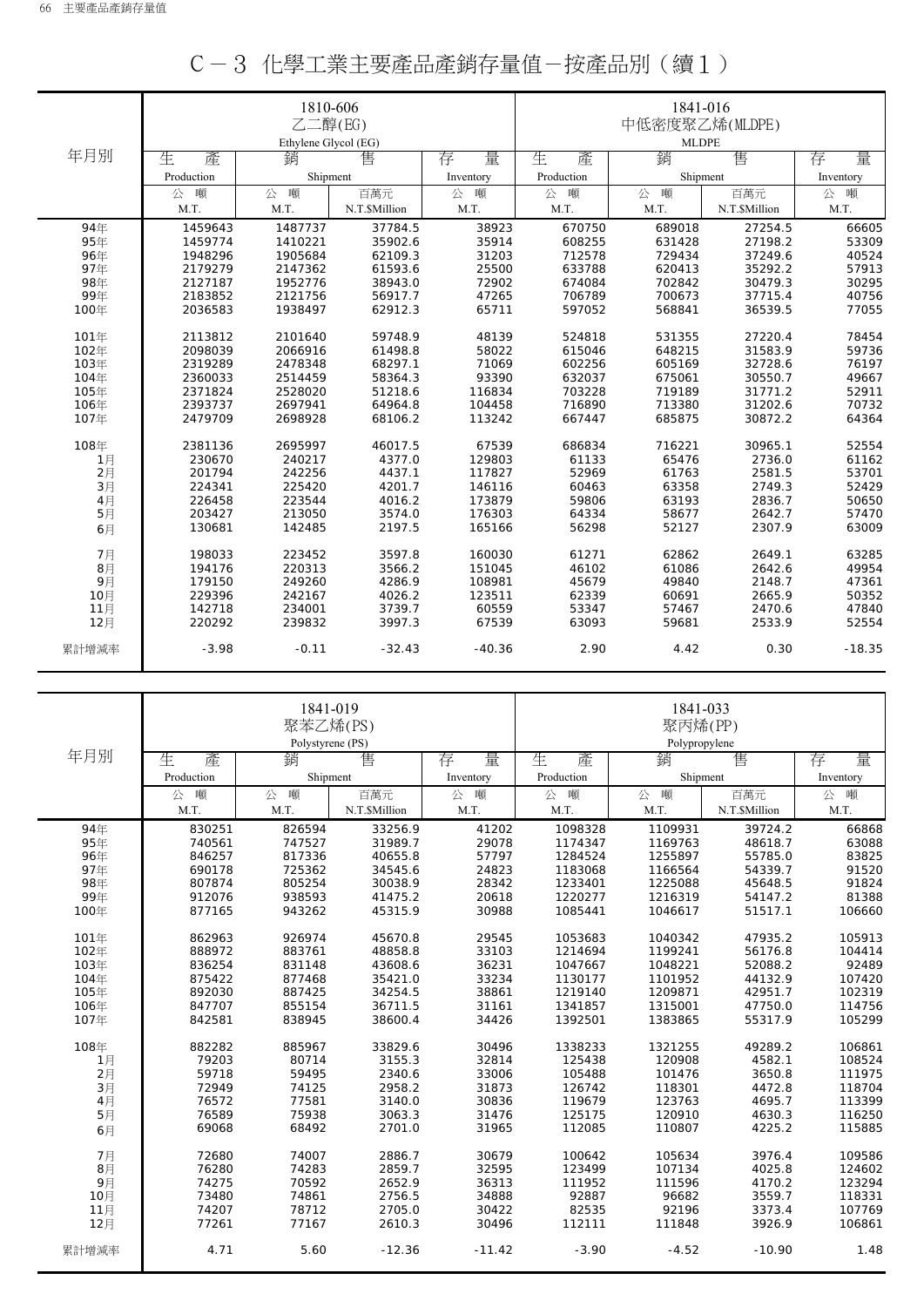|            | 1841-039                                    |               |           |            |                |               |                  |               |
|------------|---------------------------------------------|---------------|-----------|------------|----------------|---------------|------------------|---------------|
|            | ABS樹脂                                       |               |           |            | 聚酯粒            |               |                  |               |
|            | Acrylonitrile Butadiene Styrene (ABS) Resin |               |           |            | Polyester Chip |               |                  |               |
| 生<br>產     | 銷                                           | 售             | 量<br>存    | 生<br>產     | 銷              | 售             | 量<br>存           | Period        |
| Production | Shipment                                    |               | Inventory | Production | Shipment       |               | Inventory        |               |
| 噸<br>公     | 噸<br>公                                      | 百萬元           | 噸<br>公    | 噸<br>公     | 噸<br>公         | 百萬元           | 噸<br>公           |               |
| M.T.       | M.T.                                        | N.T.\$Million | M.T.      | M.T.       | M.T.           | N.T.\$Million | M.T.             |               |
| 1214863    | 1246146                                     | 61800.9       | 32292     | 2600177    | 770676         | 28877.8       | 71573            | 2005          |
| 1272701    | 1251363                                     | 68353.6       | 55412     | 2412746    | 700573         | 27256.0       | 60835            | 2006          |
| 1325646    | 1325521                                     | 78253.3       | 55637     | 2621721    | 788454         | 34014.1       | 57407            | 2007          |
| 1129257    | 1128943                                     | 70204.8       | 55132     | 2522804    | 842337         | 36527.2       | 55300            | 2008          |
| 1244861    | 1263842                                     | 63642.2       | 35935     | 2496862    | 847402         | 30122.6       | 43465            | 2009          |
| 1362942    | 1365434                                     | 90137.2       | 33643     | 2749024    | 907465         | 37939.6       | 65210            | 2010          |
| 1205137    | 1197292                                     | 82842.7       | 39894     | 2651050    | 997925         | 48491.1       | 72845            | 2011          |
|            |                                             |               |           |            |                |               |                  |               |
| 1207908    | 1189040                                     | 75561.3       | 58353     | 2876647    | 1110487        | 50036.8       | 61789            | 2012          |
| 1208963    | 1209108                                     | 74835.5       | 54106     | 2829788    | 1074368        | 47439.4       | 68858            | 2013          |
| 1207104    | 1208470                                     | 73954.1       | 48511     | 2871582    | 1071503        | 42705.1       | 91746            | 2014          |
| 1235064    | 1234824                                     | 63219.7       | 47487     | 2980033    | 1171032        | 37645.4       | 102031           | 2015          |
| 1314122    | 1313311                                     | 62770.9       | 46828     | 3111676    | 1266260        | 37763.6       | 92408            | 2016          |
| 1366480    | 1372210                                     | 80785.3       | 39150     | 3059560    | 1267046        | 40076.3       | 106251           | 2017          |
| 1354683    | 1347030                                     | 82130.5       | 46086     | 3244597    | 1463316        | 55006.5       | 115794           | 2018          |
|            |                                             |               |           |            |                |               |                  |               |
| 1333616    | 1341068                                     | 67722.2       | 37022     | 2980492    | 1353929        | 45091.3       | 128743           | 2019          |
| 117251     | 121716                                      | 6210.4        | 41635     | 257911     | 119766         | 4330.3        | 111350           | Jan.          |
| 98240      | 96795                                       | 4937.8        | 43148     | 230948     | 91896          | 3326.4        | 121246           | Feb.          |
| 109649     | 108979                                      | 5817.4        | 43552     | 266665     | 122809         | 4408.6        | 120672           | Mar.          |
| 118054     | 117651                                      | 6337.6        | 43830     | 266101     | 121317         | 4452.4        | 124598           | Apr.          |
| 109043     | 107826                                      | 5725.8        | 44630     | 257960     | 120634         | 4322.6        | 122751           | May           |
| 97177      | 102628                                      | 5168.1        | 39263     | 246546     | 110147         | 3821.8        | 125854           | June          |
| 112217     | 109056                                      | 5528.3        | 42296     | 247746     | 115547         | 3854.2        | 126300           |               |
| 110659     | 109165                                      | 5451.6        | 43517     | 248467     | 112300         | 3675.2        |                  | July          |
| 112913     |                                             |               | 39068     |            |                |               | 127146<br>120377 | Aug.          |
|            | 117229                                      | 5776.5        |           | 236250     | 108950         | 3375.5        |                  | Sep.          |
| 114251     | 109263                                      | 5437.6        | 43866     | 249848     | 116537         | 3454.9        | 118230           | Oct.          |
| 108692     | 116980                                      | 5544.0        | 35348     | 241129     | 107780         | 3087.0        | 125343           | Nov.          |
| 125470     | 123780                                      | 5787.1        | 37022     | 230921     | 106246         | 2982.3        | 128743           | Dec.          |
| $-1.56$    | $-0.44$                                     | $-17.54$      | $-19.67$  | $-8.14$    | $-7.48$        | $-18.03$      | 11.18            | $+$ -% Change |
|            |                                             |               |           |            |                |               |                  |               |

|  | C-3 Production, Shipment & Inventory of Chemical Industry (Cont. 1) |  |  |  |
|--|---------------------------------------------------------------------|--|--|--|
|  |                                                                     |  |  |  |

|            | 1841-046<br>尼龍粒(纖維級)<br>Nylon Chip |               |           |            |                                 |               |           |            |
|------------|------------------------------------|---------------|-----------|------------|---------------------------------|---------------|-----------|------------|
| 生<br>產     | 銷                                  | 售             | 量<br>存    | 產<br>生     | <b>Engineering Plastic</b><br>銷 | 售             | 量<br>存    | Period     |
| Production | Shipment                           |               | Inventory | Production | Shipment                        |               | Inventory |            |
| 噸<br>公     | 噸<br>公                             | 百萬元           | 公<br>噸    | 噸<br>公     | 公<br>噸                          | 百萬元           | 噸<br>公    |            |
| M.T.       | M.T.                               | N.T.\$Million | M.T.      | M.T.       | M.T.                            | N.T.\$Million | M.T.      |            |
| 556526     | 215711                             | 16097.8       | 24425     | 392358     | 332512                          | 23569.9       | 17391     | 2005       |
| 646130     | 326617                             | 24128.8       | 30986     | 465198     | 423041                          | 30353.9       | 20148     | 2006       |
| 709943     | 409856                             | 34088.8       | 31243     | 470224     | 456470                          | 37203.5       | 20233     | 2007       |
| 618787     | 368260                             | 29629.2       | 37857     | 464586     | 456293                          | 35958.9       | 26540     | 2008       |
| 669833     | 446288                             | 28621.8       | 23277     | 435514     | 435932                          | 26615.1       | 13062     | 2009       |
| 689615     | 427309                             | 37029.0       | 20960     | 540599     | 517974                          | 38449.8       | 21735     | 2010       |
| 634082     | 402817                             | 40889.3       | 29332     | 470126     | 445450                          | 36745.2       | 22955     | 2011       |
| 697751     | 450904                             | 37425.1       | 24885     | 533489     | 504131                          | 37075.0       | 27733     | 2012       |
| 728236     | 477124                             | 37931.1       | 29962     | 571894     | 544208                          | 38255.3       | 30511     | 2013       |
| 686662     | 440031                             | 33553.8       | 36502     | 576768     | 536267                          | 37718.0       | 30313     | 2014       |
| 638304     | 412540                             | 24563.9       | 43976     | 567901     | 530467                          | 34956.6       | 23134     | 2015       |
| 591473     | 408904                             | 20351.8       | 21309     | 590218     | 553822                          | 34782.4       | 29092     | 2016       |
| 560472     | 351434                             | 22232.5       | 27303     | 662614     | 667893                          | 47389.4       | 32735     | 2017       |
| 564496     | 359651                             | 25402.9       | 35036     | 647358     | 644994                          | 51737.6       | 39328     | 2018       |
| 477913     | 292656                             | 16640.4       | 25819     | 640928     | 608374                          | 40877.2       | 37783     | 2019       |
| 42990      | 28237                              | 1687.2        | 31623     | 53575      | 52719                           | 3576.9        | 39331     | Jan.       |
| 44743      | 28276                              | 1655.0        | 33505     | 44538      | 40788                           | 2791.0        | 40193     | Feb.       |
| 46845      | 25398                              | 1616.2        | 35166     | 57066      | 54472                           | 3818.9        | 39126     | Mar.       |
| 45754      | 26045                              | 1622.6        | 37830     | 54263      | 52064                           | 3686.1        | 38196     | Apr.       |
| 44625      | 23608                              | 1472.6        | 40178     | 58482      | 51209                           | 3556.4        | 41697     | May        |
| 34709      | 18554                              | 1100.6        | 41800     | 51733      | 51180                           | 3497.7        | 39916     | June       |
| 41255      | 29423                              | 1618.2        | 37118     | 58536      | 54916                           | 3547.6        | 40743     | July       |
| 38217      | 23469                              | 1267.8        | 34396     | 56598      | 53020                           | 3528.1        | 41760     | Aug.       |
| 37285      | 22069                              | 1192.4        | 35812     | 40084      | 36776                           | 2554.4        | 41661     | Sep.       |
| 33516      | 22991                              | 1217.7        | 33192     | 56860      | 52875                           | 3572.7        | 43016     | Oct.       |
| 33842      | 20256                              | 1031.1        | 29869     | 53653      | 50041                           | 3216.4        | 43776     | Nov.       |
| 34132      | 24330                              | 1159.0        | 25819     | 55540      | 58314                           | 3530.9        | 37783     | Dec.       |
| $-15.34$   | $-18.63$                           | $-34.49$      | $-26.31$  | $-0.99$    | $-5.68$                         | $-20.99$      | $-3.93$   | +-% Change |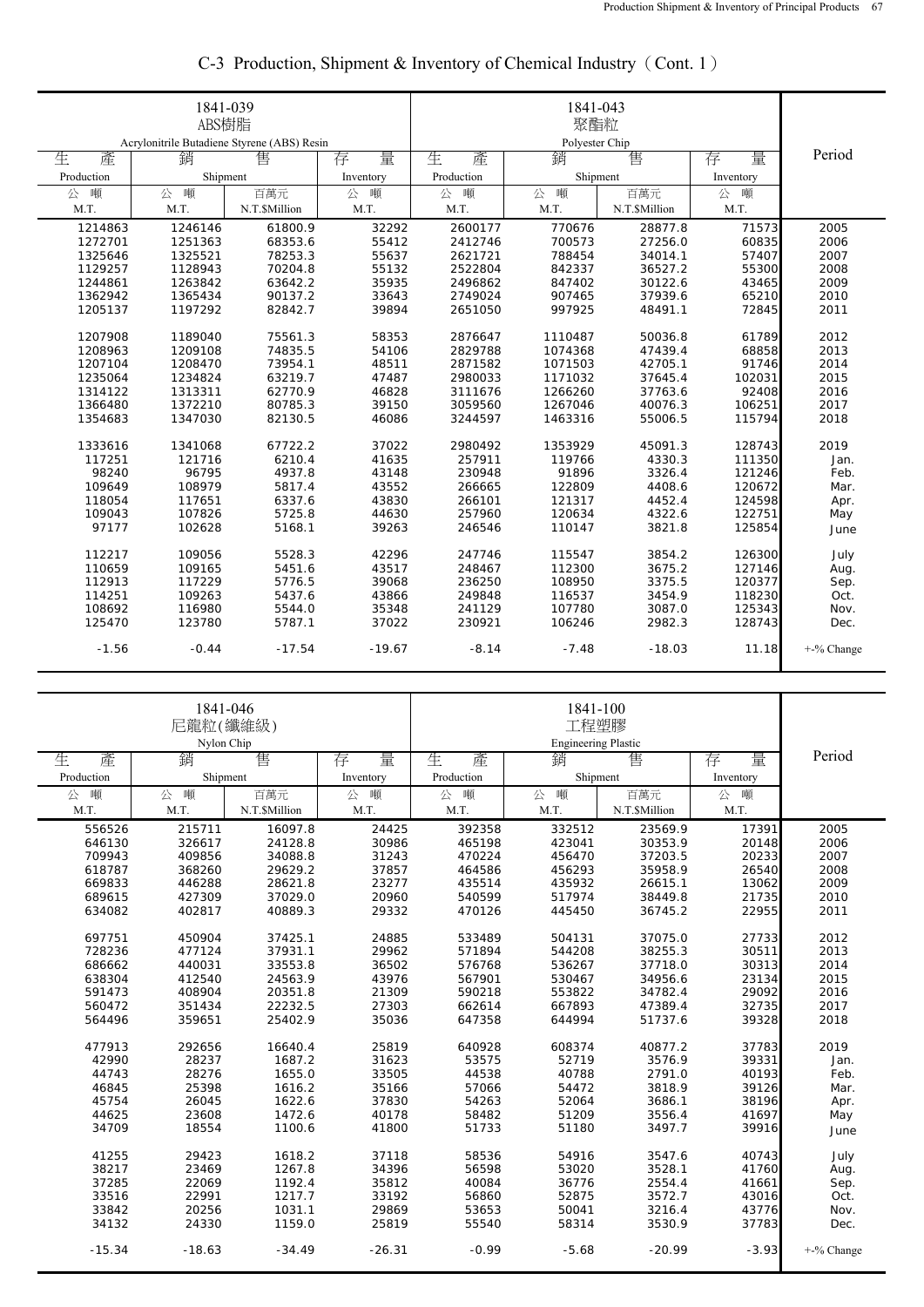|       |            | 1841-260<br>環氧樹脂(EPOXY) |              |           | 1841-990<br>其他合成樹脂 |                       |              |           |  |
|-------|------------|-------------------------|--------------|-----------|--------------------|-----------------------|--------------|-----------|--|
|       |            | Epoxy Resin             |              |           |                    | Other Synthetic Resin |              |           |  |
| 年月別   | 生<br>產     | 銷                       | 售            | 存<br>量    | 生<br>產             | 銷                     | 售            | 量<br>存    |  |
|       | Production | Shipment                |              | Inventory | Production         | Shipment              |              | Inventory |  |
|       | 噸<br>公     | 公 噸                     | 百萬元          | 噸<br>公    | 噸<br>公             | 公<br>噸                | 百萬元          | 噸<br>公    |  |
|       | M.T.       | M.T.                    | N.T.SMillion | M.T.      | M.T.               | M.T.                  | N.T.SMillion | M.T.      |  |
| 94年   | 296606     | 177981                  | 15285.0      | 12771     | 674403             | 636643                | 26200.6      | 40686     |  |
| 95年   | 341360     | 216974                  | 19560.7      | 10804     | 691144             | 646997                | 30142.4      | 43347     |  |
| 96年   | 362502     | 237438                  | 23660.6      | 10671     | 795373             | 705623                | 34602.9      | 35342     |  |
| 97年   | 316021     | 208721                  | 20605.0      | 9226      | 703008             | 610728                | 32381.4      | 43696     |  |
| 98年   | 269014     | 175634                  | 13680.5      | 7228      | 699334             | 581825                | 27290.3      | 45004     |  |
| 99年   | 350767     | 229667                  | 22391.7      | 8965      | 825465             | 689650                | 35521.0      | 45235     |  |
| 100年  | 307180     | 206669                  | 21515.2      | 8008      | 821382             | 686106                | 37420.7      | 49722     |  |
| 101年  | 292457     | 200394                  | 18437.5      | 8922      | 844892             | 694228                | 36406.8      | 60071     |  |
| 102年  | 322110     | 227676                  | 19410.2      | 7146      | 888038             | 703374                | 36513.5      | 61710     |  |
| 103年  | 347531     | 243443                  | 20554.2      | 8164      | 860480             | 681814                | 36293.5      | 69058     |  |
| 104年  | 359218     | 253721                  | 19285.4      | 9424      | 784614             | 652567                | 32560.5      | 63951     |  |
| 105年  | 340692     | 230503                  | 15876.3      | 6167      | 822292             | 663806                | 30155.3      | 62920     |  |
| 106年  | 375261     | 251929                  | 18432.2      | 4429      | 881445             | 753461                | 34401.7      | 71764     |  |
| 107年  | 368770     | 250454                  | 22585.9      | 9560      | 866965             | 754331                | 35876.0      | 67532     |  |
| 108年  | 370864     | 273327                  | 21744.8      | 7524      | 851634             | 732396                | 33858.9      | 75961     |  |
| 1月    | 28098      | 22153                   | 1756.0       | 7044      | 73471              | 64894                 | 2956.4       | 66645     |  |
| 2月    | 24459      | 19837                   | 1514.2       | 5092      | 53095              | 41966                 | 2055.0       | 70005     |  |
| 3月    | 34028      | 21198                   | 1752.8       | 10112     | 75047              | 65826                 | 3029.8       | 69276     |  |
| 4月    | 31008      | 23759                   | 1893.6       | 9060      | 78788              | 64553                 | 3042.9       | 72903     |  |
| 5月    | 29333      | 22697                   | 1829.3       | 7754      | 78404              | 69065                 | 3196.6       | 72814     |  |
| 6月    | 32479      | 24252                   | 1935.7       | 7497      | 70241              | 57729                 | 2789.4       | 76006     |  |
| 7月    | 33248      | 24908                   | 1968.3       | 7196      | 72057              | 62394                 | 2862.5       | 76377     |  |
| 8月    | 30255      | 21181                   | 1749.7       | 7987      | 72536              | 62829                 | 2879.0       | 77830     |  |
| 9月    | 29854      | 21427                   | 1692.4       | 8784      | 69104              | 59688                 | 2686.9       | 77953     |  |
| 10月   | 35166      | 25577                   | 1998.8       | 9029      | 73258              | 63028                 | 2937.4       | 77049     |  |
| 11月   | 29080      | 22874                   | 1839.7       | 6623      | 73242              | 58584                 | 2663.2       | 83867     |  |
| 12月   | 33856      | 23464                   | 1814.3       | 7524      | 62391              | 61840                 | 2759.8       | 75961     |  |
| 累計增減率 | 0.57       | 9.13                    | $-3.72$      | $-21.30$  | $-1.77$            | $-2.91$               | $-5.62$      | 12.48     |  |

| C-3 化學工業主要產品產銷存量值-按產品別(續2) |
|----------------------------|
|----------------------------|

|       |            | 1850-005<br>聚胺絲<br>Nylon Filament |               |           | 1850-025<br>聚酯絲<br>Polyester Filament |          |               |           |
|-------|------------|-----------------------------------|---------------|-----------|---------------------------------------|----------|---------------|-----------|
| 年月別   | 生<br>產     | 銷                                 | 售             | 存<br>量    | 生<br>產                                | 銷        | 售             | 量<br>存    |
|       | Production | Shipment                          |               | Inventory | Production                            | Shipment |               | Inventory |
|       | 噸<br>公     | 噸<br>公                            | 百萬元           | 公<br>噸    | 噸<br>公                                | 噸<br>公   | 百萬元           | 噸<br>公    |
|       | M.T.       | M.T.                              | N.T.\$Million | M.T.      | M.T.                                  | M.T.     | N.T.\$Million | M.T.      |
| 94年   | 465275     | 370963                            | 34686.8       | 34145     | 1314180                               | 912080   | 40996.7       | 69525     |
| 95年   | 456077     | 350792                            | 33449.1       | 31001     | 1233042                               | 859613   | 40517.6       | 58152     |
| 96年   | 434768     | 333348                            | 33783.3       | 42263     | 1263495                               | 898031   | 41003.7       | 52179     |
| 97年   | 346930     | 287457                            | 28431.0       | 33782     | 1035991                               | 728240   | 31899.9       | 49299     |
| 98年   | 328843     | 289561                            | 24440.9       | 13917     | 1024843                               | 752957   | 27346.0       | 34411     |
| 99年   | 395157     | 314944                            | 34092.6       | 15269     | 1081200                               | 797759   | 36715.3       | 38706     |
| 100年  | 345523     | 280343                            | 34819.3       | 19679     | 955585                                | 634084   | 37025.1       | 40962     |
| 101年  | 352358     | 293649                            | 31146.7       | 27455     | 954634                                | 642020   | 32682.1       | 43876     |
| 102年  | 345336     | 289186                            | 29410.5       | 29464     | 953000                                | 603987   | 30694.7       | 45096     |
| 103年  | 330559     | 280823                            | 28879.4       | 25721     | 951154                                | 614552   | 29252.4       | 48177     |
| 104年  | 305958     | 259916                            | 23299.0       | 25073     | 942805                                | 619400   | 25430.1       | 54590     |
| 105年  | 288854     | 247568                            | 19617.2       | 18300     | 889552                                | 588845   | 22478.0       | 52078     |
| 106年  | 287068     | 238379                            | 21647.2       | 19533     | 821922                                | 553031   | 22693.6       | 45334     |
| 107年  | 269564     | 231087                            | 23114.6       | 15862     | 826504                                | 561243   | 25059.9       | 50299     |
| 108年  | 258837     | 217348                            | 19544.2       | 15804     | 769085                                | 508082   | 21159.8       | 52901     |
| 1月    | 22510      | 19933                             | 1886.6        | 14756     | 67825                                 | 47615    | 2108.7        | 47073     |
| 2月    | 20905      | 16993                             | 1547.8        | 15473     | 61769                                 | 37349    | 1601.1        | 50024     |
| 3月    | 24016      | 19572                             | 1794.7        | 15939     | 72577                                 | 48089    | 2064.8        | 51581     |
| 4月    | 23404      | 19484                             | 1818.1        | 16122     | 68331                                 | 45310    | 1954.8        | 53396     |
| 5月    | 23013      | 18920                             | 1787.3        | 16771     | 69488                                 | 46605    | 1987.7        | 53571     |
| 6月    | 19111      | 16717                             | 1558.7        | 16083     | 57395                                 | 36853    | 1566.9        | 53395     |
| 7月    | 21909      | 18246                             | 1621.6        | 15677     | 58234                                 | 42109    | 1782.8        | 48810     |
| 8月    | 22740      | 16884                             | 1530.5        | 17328     | 65002                                 | 41450    | 1682.8        | 51077     |
| 9月    | 20308      | 16702                             | 1468.9        | 17552     | 63107                                 | 38863    | 1507.1        | 54339     |
| 10月   | 20133      | 17117                             | 1502.3        | 17809     | 66073                                 | 43896    | 1733.5        | 54588     |
| 11月   | 19992      | 17649                             | 1501.1        | 17227     | 58978                                 | 38759    | 1577.7        | 54362     |
| 12月   | 20796      | 19131                             | 1526.3        | 15804     | 60306                                 | 41184    | 1591.8        | 52901     |
| 累計增減率 | $-3.98$    | $-5.95$                           | $-15.45$      | $-0.37$   | $-6.95$                               | $-9.47$  | $-15.56$      | 5.17      |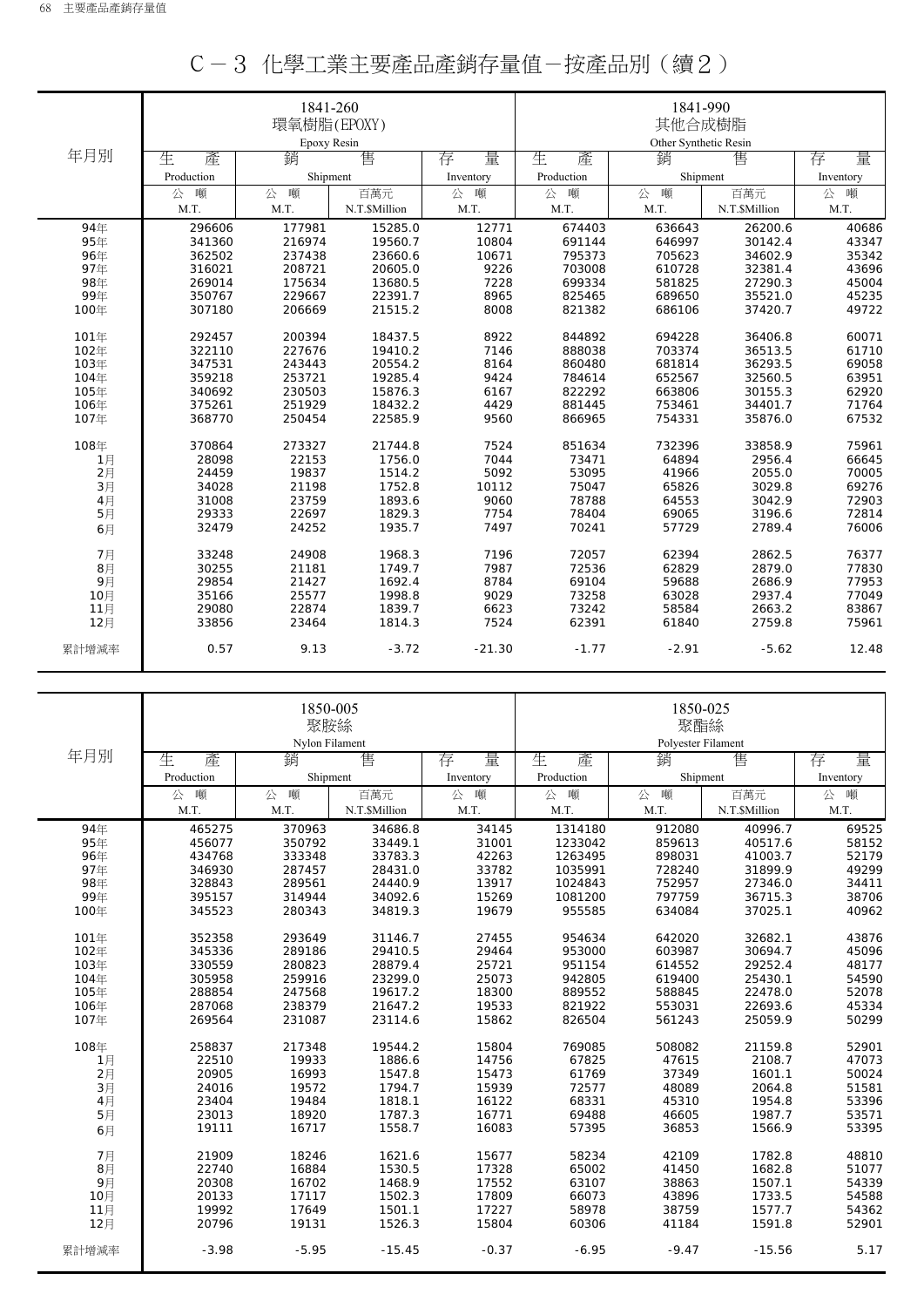|            | 1850-040<br>聚酯棉<br>Polyester Staple |              |           |            |             |               |           |            |
|------------|-------------------------------------|--------------|-----------|------------|-------------|---------------|-----------|------------|
| 生<br>產     | 銷                                   | 售            | 存<br>量    | 生<br>產     | Paints<br>銷 | 售             | 量<br>存    | Period     |
| Production | Shipment                            |              | Inventory | Production | Shipment    |               | Inventory |            |
| 噸<br>公     | 噸<br>公                              | 百萬元          | 公<br>噸    | 噸<br>公     | 公 噸         | 百萬元           | 噸<br>公    |            |
| M.T.       | M.T.                                | N.T.SMillion | M.T.      | M.T.       | M.T.        | N.T.\$Million | M.T.      |            |
| 747200     | 705577                              | 28464.5      | 44398     | 434962     | 463767      | 30432.4       | 29559     | 2005       |
| 625272     | 607696                              | 26069.3      | 25654     | 474258     | 468791      | 32622.1       | 28980     | 2006       |
| 567567     | 526831                              | 23958.3      | 30827     | 466302     | 455339      | 33106.7       | 28026     | 2007       |
| 487971     | 459613                              | 21315.7      | 29349     | 419974     | 409021      | 31991.8       | 35342     | 2008       |
| 555128     | 531082                              | 20008.4      | 24153     | 370007     | 356833      | 27890.5       | 30027     | 2009       |
| 595990     | 582711                              | 26365.2      | 15578     | 430389     | 412003      | 32180.4       | 26300     | 2010       |
| 540411     | 503310                              | 27472.6      | 29833     | 424763     | 410352      | 34003.0       | 24989     | 2011       |
| 573415     | 548818                              | 27230.4      | 26584     | 411023     | 401474      | 34065.8       | 27980     | 2012       |
| 553593     | 524679                              | 26368.5      | 29536     | 437482     | 419592      | 34474.9       | 31561     | 2013       |
| 548947     | 523149                              | 24675.5      | 30112     | 446126     | 424892      | 35517.1       | 32651     | 2014       |
| 531529     | 504552                              | 20058.0      | 32033     | 430899     | 410248      | 33369.5       | 30807     | 2015       |
| 550004     | 529704                              | 18950.5      | 30267     | 434271     | 414207      | 32055.0       | 30757     | 2016       |
| 532158     | 518197                              | 19253.1      | 25300     | 431576     | 413125      | 31248.4       | 30233     | 2017       |
| 518330     | 491293                              | 20458.5      | 34511     | 396281     | 382387      | 30266.9       | 29971     | 2018       |
| 448925     | 441339                              | 16565.4      | 28450     | 374261     | 361661      | 28791.0       | 29169     | 2019       |
| 40650      | 40398                               | 1634.3       | 33438     | 36547      | 34672       | 2728.2        | 30889     | Jan.       |
| 34369      | 28516                               | 1131.5       | 38268     | 22033      | 23416       | 1865.5        | 28836     | Feb.       |
| 41269      | 36304                               | 1476.0       | 41747     | 32345      | 29646       | 2355.4        | 30303     | Mar.       |
| 41108      | 38823                               | 1559.3       | 42545     | 31967      | 30089       | 2397.2        | 30835     | Apr.       |
| 38708      | 38592                               | 1521.3       | 41169     | 31406      | 30081       | 2505.4        | 30717     | May        |
| 35081      | 33989                               | 1277.9       | 41273     | 28584      | 28132       | 2314.3        | 29898     |            |
|            |                                     |              |           |            |             |               |           | June       |
| 34956      | 38237                               | 1426.5       | 37080     | 32621      | 30481       | 2410.1        | 30802     | July       |
| 30009      | 35930                               | 1290.4       | 30230     | 31797      | 29886       | 2369.8        | 31738     | Aug.       |
| 40179      | 32763                               | 1167.6       | 36645     | 28371      | 27090       | 2204.4        | 32093     | Sep.       |
| 37587      | 40198                               | 1443.6       | 32943     | 32539      | 33860       | 2613.6        | 29702     | Oct.       |
| 39706      | 36682                               | 1266.2       | 35052     | 32104      | 30920       | 2416.7        | 29908     | Nov.       |
| 35303      | 40907                               | 1370.9       | 28450     | 33947      | 33388       | 2610.5        | 29169     | Dec.       |
| $-13.39$   | $-10.17$                            | $-19.03$     | $-17.56$  | $-5.56$    | $-5.42$     | $-4.88$       | $-2.68$   | +-% Change |

# C-3 Production, Shipment & Inventory of Chemical Industry(Cont. 2)

|            | 1990-390<br>其他電子工業用化學處理劑                                         |               |           |            | 2101-010<br>汽車外胎      |               |           |            |  |  |
|------------|------------------------------------------------------------------|---------------|-----------|------------|-----------------------|---------------|-----------|------------|--|--|
|            | Other Chemical Elements & Compounds Doped for Use In Electronics |               |           |            | Automobile Tire       |               |           |            |  |  |
| 生<br>產     | 銷                                                                | 售             | 量<br>存    | 生          | 售<br>銷<br>量<br>產<br>存 |               |           |            |  |  |
| Production | Shipment                                                         |               | Inventory | Production | Shipment              |               | Inventory |            |  |  |
| 噸<br>公     | 噸<br>公                                                           | 百萬元           | 噸<br>公    | 條<br>千     | 千<br>條                | 百萬元           | 千<br>條    |            |  |  |
| M.T.       | M.T.                                                             | N.T.\$Million | M.T.      | 1,000 Pcs  | 1,000 Pcs             | N.T.\$Million | 1,000 Pcs |            |  |  |
| 405002     | 433732                                                           | 22570.7       | 7993      | 23225      | 23567                 | 27148.4       | 1225      | 2005       |  |  |
| 375655     | 405333                                                           | 30984.3       | 7779      | 22316      | 22452                 | 28247.8       | 1492      | 2006       |  |  |
| 372200     | 446515                                                           | 37283.9       | 10107     | 23592      | 23801                 | 30944.1       | 1510      | 2007       |  |  |
| 475434     | 496734                                                           | 35701.2       | 15455     | 21361      | 21609                 | 28930.4       | 1389      | 2008       |  |  |
| 383636     | 396401                                                           | 31925.4       | 19357     | 19254      | 19838                 | 26227.5       | 837       | 2009       |  |  |
| 495775     | 502894                                                           | 43116.9       | 21722     | 24509      | 24755                 | 32307.6       | 522       | 2010       |  |  |
| 568377     | 583193                                                           | 48421.7       | 27624     | 23330      | 23190                 | 35869.3       | 680       | 2011       |  |  |
| 574901     | 602048                                                           | 49208.4       | 30438     | 22050      | 21944                 | 34511.9       | 900       | 2012       |  |  |
| 620194     | 659990                                                           | 55932.2       | 36055     | 22234      | 22369                 | 33588.2       | 801       | 2013       |  |  |
| 681525     | 716780                                                           | 61098.9       | 39644     | 21967      | 22024                 | 31814.3       | 795       | 2014       |  |  |
| 763789     | 784684                                                           | 61657.0       | 34997     | 22147      | 22074                 | 31209.8       | 919       | 2015       |  |  |
| 896110     | 908405                                                           | 65113.4       | 43528     | 21322      | 21446                 | 28160.1       | 829       | 2016       |  |  |
| 940112     | 960841                                                           | 69683.9       | 40312     | 22653      | 22106                 | 27865.0       | 1220      | 2017       |  |  |
| 1027448    | 1022517                                                          | 75597.5       | 44929     | 20672      | 20953                 | 26801.7       | 1033      | 2018       |  |  |
| 990488     | 1002493                                                          | 76164.8       | 50405     | 22074      | 22031                 | 29124.1       | 1149      | 2019       |  |  |
| 82715      | 84760                                                            | 6846.0        | 48696     | 1927       | 2063                  | 2709.1        | 906       | Jan.       |  |  |
| 60278      | 67793                                                            | 5233.8        | 43291     | 1435       | 1462                  | 1883.0        | 884       | Feb.       |  |  |
| 81441      | 79137                                                            | 5783.0        | 45923     | 2016       | 1941                  | 2539.0        | 966       | Mar.       |  |  |
| 79911      | 82963                                                            | 6132.4        | 45157     | 1828       | 1750                  | 2354.2        | 1056      | Apr.       |  |  |
| 85361      | 85335                                                            | 6407.2        | 45790     | 1921       | 1955                  | 2629.8        | 1014      | May        |  |  |
| 79551      | 82579                                                            | 6124.6        | 43247     | 1856       | 1822                  | 2436.9        | 1120      | June       |  |  |
| 93482      | 93557                                                            | 6717.2        | 44745     | 1942       | 1972                  | 2613.3        | 1095      | July       |  |  |
| 87305      | 89193                                                            | 6537.9        | 44354     | 1801       | 1875                  | 2495.8        | 1011      | Aug.       |  |  |
| 81551      | 81626                                                            | 6503.8        | 44718     | 1743       | 1753                  | 2343.3        | 992       | Sep.       |  |  |
| 88666      | 88305                                                            | 6690.8        | 45386     | 1767       | 1813                  | 2350.1        | 932       | Oct.       |  |  |
| 88012      | 81705                                                            | 6556.9        | 52455     | 1922       | 1714                  | 2295.9        | 1136      | Nov.       |  |  |
| 82215      | 85540                                                            | 6631.1        | 50405     | 1916       | 1911                  | 2473.6        | 1149      | Dec.       |  |  |
| $-3.60$    | $-1.96$                                                          | 0.75          | 12.19     | 6.78       | 5.14                  | 8.67          | 11.23     | +-% Change |  |  |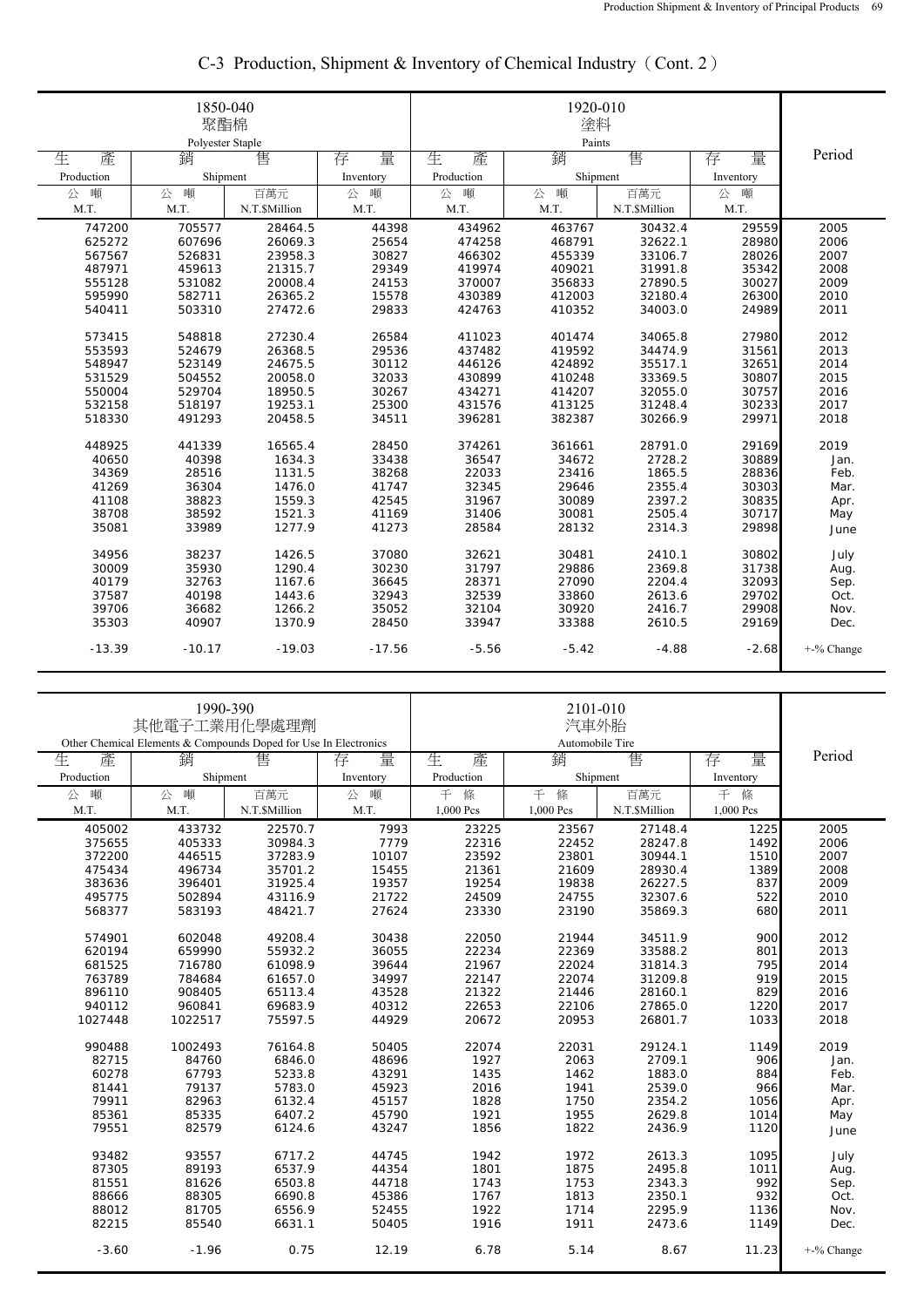|        |      | 印刷品           | 1601-010      | 其他石油及煤製品                        | 1700-990      | 1810-390<br>其他基本化學原料             |               | 1810-991<br>其他石油化工原料 |               |
|--------|------|---------------|---------------|---------------------------------|---------------|----------------------------------|---------------|----------------------|---------------|
| 年月別    |      | Printing      |               | Other Petroleum & Coal Products |               | Other Basic Industrial Chemicals |               | Other Petrochemicals |               |
|        |      | 生<br>產        | 售<br>銷        | 產<br>生                          | 售<br>銷        | 產<br>生                           | 銷<br>售        | 生<br>產               | 售<br>銷        |
| Period |      | Production    | Shipment      | Production                      | Shipment      | Production                       | Shipment      | Production           | Shipment      |
|        |      |               |               |                                 |               | 百萬元                              | 百萬元           | 百萬元                  |               |
|        |      | 百萬元           | 百萬元           | 百萬元                             | 百萬元           |                                  |               |                      | 百萬元           |
|        |      | N.T.\$Million | N.T.\$Million | N.T.\$Million                   | N.T.\$Million | N.T.\$Million                    | N.T.\$Million | N.T.\$Million        | N.T.\$Million |
| 94年    | 2005 | 60265.4       | 59582.4       | 18548.0                         | 16015.2       | 29494.5                          | 25978.2       | 93632.0              | 67314.2       |
| 95年    | 2006 | 58444.3       | 57978.6       | 21865.6                         | 18729.1       | 36441.1                          | 31784.5       | 115475.8             | 76439.9       |
| 96年    | 2007 | 57430.7       | 56866.3       | 23301.7                         | 19633.5       | 41218.9                          | 34213.9       | 162216.6             | 105371.2      |
| 97年    | 2008 | 57644.5       | 57416.9       | 28625.2                         | 25362.8       | 44159.0                          | 38107.5       | 171370.4             | 114260.7      |
| 98年    | 2009 | 55799.1       | 55279.6       | 17913.6                         | 17972.4       | 42601.8                          | 36544.5       | 148670.2             | 112681.9      |
| 99年    | 2010 | 61231.8       | 60375.1       | 25146.3                         | 24981.5       | 54141.3                          | 49149.3       | 204278.5             | 151817.1      |
| 100年   | 2011 | 62667.9       | 61965.5       | 28329.7                         | 27604.9       | 55023.0                          | 50386.7       | 212346.3             | 156618.9      |
| 101年   | 2012 | 59560.7       | 58787.9       | 27294.1                         | 25719.7       | 54810.0                          | 50324.4       | 203944.1             | 161397.7      |
| 102年   | 2013 | 59143.5       | 58304.8       | 24741.0                         | 23695.0       | 51385.4                          | 47287.2       | 213752.7             | 166252.5      |
| 103年   | 2014 | 58812.0       | 58028.6       | 24767.9                         | 23784.6       | 52158.8                          | 49311.0       | 226856.3             | 174597.2      |
| 104年   | 2015 | 57900.7       | 57259.5       | 15822.5                         | 14472.7       | 48258.8                          | 44885.6       | 169157.8             | 132107.9      |
| 105年   | 2016 | 57382.0       | 56735.0       | 10537.4                         | 10049.9       | 50523.1                          | 46229.8       | 143290.5             | 114615.9      |
| 106年   | 2017 | 54995.5       | 54331.7       | 11924.9                         | 11520.8       | 57461.0                          | 52780.2       | 179119.4             | 136381.7      |
| 107年   | 2018 | 54238.1       | 53532.7       | 15097.7                         | 13673.7       | 62566.1                          | 57519.8       | 195662.0             | 142978.0      |
| 108年   | 2019 | 53419.8       | 52941.3       | 11967.7                         | 10658.2       | 61791.3                          | 57425.2       | 146033.8             | 107217.5      |
| 1月     | Jan. | 4640.6        | 4609.6        | 1066.3                          | 914.2         | 5613.1                           | 4975.7        | 12762.7              | 11037.0       |
| 2月     | Feb. | 3040.3        | 3043.6        | 1135.3                          | 1016.2        | 4053.1                           | 3767.3        | 12146.5              | 8766.7        |
| 3月     | Mar. | 4388.8        | 4347.3        | 1168.6                          | 972.6         | 4894.0                           | 4412.0        | 13155.3              | 9403.5        |
| 4月     | Apr. | 4412.7        | 4378.0        | 1064.7                          | 905.0         | 5174.6                           | 4572.7        | 12632.3              | 8967.8        |
| 5月     | May  | 4251.4        | 4274.4        | 922.5                           | 854.6         | 5008.9                           | 4775.8        | 12964.6              | 8583.1        |
| 6月     | June | 3983.9        | 3975.0        | 828.4                           | 694.0         | 4760.8                           | 4500.7        | 12217.1              | 8589.3        |
| 7月     | July | 4490.0        | 4468.9        | 1013.6                          | 956.5         | 5354.0                           | 4932.9        | 12296.8              | 8892.1        |
| 8月     | Aug. | 4487.8        | 4441.5        | 1179.0                          | 1073.3        | 5321.3                           | 5153.0        | 12542.6              | 8832.6        |
| 9月     | Sep. | 4074.5        | 4020.6        | 986.8                           | 867.6         | 5368.3                           | 4929.7        | 9410.3               | 7998.6        |
| 10月    | Oct. | 4931.8        | 4807.5        | 992.3                           | 845.4         | 5641.6                           | 5424.3        | 11411.8              | 8212.8        |
| 11月    | Nov. | 5202.1        | 5145.1        | 756.4                           | 689.8         | 5307.3                           | 5023.1        | 12198.0              | 8644.7        |
| 12月    | Dec. | 5515.9        | 5429.8        | 853.8                           | 868.9         | 5294.5                           | 4958.0        | 12295.7              | 9289.4        |
| 累計增減率  |      | $-1.51$       | $-1.10$       | $-20.73$                        | $-22.05$      | $-1.24$                          | $-0.16$       | $-25.36$             | $-25.01$      |

# C-3 化學工業主要產品產銷存量值-按產品別(續完) C-3 Production, Shipment & Inventory of Chemical Industry(Cont. End)

|        |      |                         | 1990-990      |                       | 2109-990      | 2203-010               |               | 2209-990               |               |
|--------|------|-------------------------|---------------|-----------------------|---------------|------------------------|---------------|------------------------|---------------|
|        |      | 未分類其他化學製品               |               | 其他橡膠製品                |               | 塑膠外殼                   |               | 其他塑膠製品                 |               |
| 年月別    |      | Other Chemical Products |               | Other Rubber Products |               | <b>Plastic Cabinet</b> |               | Other Plastic Products |               |
|        |      | 生<br>產                  | 銷<br>售        | 生<br>產                | 售<br>銷        | 生<br>產                 | 銷<br>售        | 生<br>產                 | 售<br>銷        |
| Period |      | Production              | Shipment      | Production            | Shipment      | Production             | Shipment      | Production             | Shipment      |
|        |      | 百萬元                     | 百萬元           | 百萬元                   | 百萬元           | 百萬元                    | 百萬元           | 百萬元                    | 百萬元           |
|        |      | N.T.\$Million           | N.T.\$Million | N.T.\$Million         | N.T.\$Million | N.T.\$Million          | N.T.\$Million | N.T.\$Million          | N.T.\$Million |
| 94年    | 2005 | 30156.8                 | 29523.9       | 25246.4               | 25820.6       | 21522.5                | 22113.7       | 101075.2               | 97349.4       |
| 95年    | 2006 | 32080.6                 | 31721.0       | 25203.2               | 25540.8       | 19005.9                | 19076.7       | 97212.6                | 94594.2       |
| 96年    | 2007 | 37303.2                 | 36843.3       | 25159.1               | 26488.7       | 18264.9                | 18158.6       | 100374.0               | 98713.0       |
| 97年    | 2008 | 38978.1                 | 39246.6       | 25016.8               | 26286.9       | 19632.3                | 19676.1       | 94458.4                | 93280.6       |
| 98年    | 2009 | 37222.5                 | 37433.0       | 20423.2               | 22603.2       | 15664.2                | 15964.5       | 79324.2                | 77185.5       |
| 99年    | 2010 | 47409.4                 | 46170.8       | 25237.6               | 28875.2       | 21574.0                | 22158.9       | 93227.3                | 93241.7       |
| 100年   | 2011 | 48581.0                 | 47586.9       | 27024.6               | 31626.9       | 29133.9                | 29859.6       | 92667.9                | 91949.5       |
| 101年   | 2012 | 45810.7                 | 45800.4       | 25351.4               | 28520.6       | 30902.3                | 31347.8       | 94566.3                | 93185.8       |
| 102年   | 2013 | 44837.0                 | 44492.9       | 24620.9               | 28756.3       | 25686.5                | 25907.0       | 98391.3                | 96996.2       |
| 103年   | 2014 | 45381.8                 | 44799.2       | 26463.4               | 28619.9       | 20963.2                | 21471.0       | 104935.0               | 102294.5      |
| 104年   | 2015 | 43344.4                 | 43851.1       | 26729.3               | 29185.9       | 20315.3                | 20402.4       | 104930.5               | 102900.7      |
| 105年   | 2016 | 40847.3                 | 42518.8       | 26879.3               | 28010.3       | 18614.2                | 18981.8       | 104415.4               | 102112.8      |
| 106年   | 2017 | 42132.3                 | 45183.5       | 28503.1               | 28979.3       | 15614.2                | 15806.9       | 106290.3               | 104179.8      |
| 107年   | 2018 | 45323.1                 | 48978.2       | 28985.9               | 29526.6       | 16103.3                | 16244.9       | 111905.7               | 109274.1      |
| 108年   | 2019 | 44303.2                 | 47565.0       | 29081.1               | 29410.2       | 16061.3                | 16372.4       | 110358.6               | 107120.9      |
| 1月     | Jan. | 3864.6                  | 3972.9        | 2720.0                | 2785.0        | 1587.2                 | 1555.9        | 10035.5                | 9883.9        |
| 2月     | Feb. | 2618.0                  | 2777.2        | 1811.7                | 1766.0        | 964.2                  | 959.3         | 6503.2                 | 6329.8        |
| 3月     | Mar. | 3646.6                  | 4015.4        | 2497.0                | 2519.3        | 1209.1                 | 1239.4        | 9097.8                 | 8710.9        |
| 4月     | Apr. | 3793.5                  | 3982.2        | 2543.6                | 2559.5        | 1225.8                 | 1239.6        | 9238.2                 | 8892.1        |
| 5月     | May  | 3904.6                  | 4467.0        | 2629.0                | 2644.0        | 1304.4                 | 1308.2        | 10006.9                | 9713.1        |
| 6月     | June | 3796.7                  | 3899.5        | 2263.1                | 2328.7        | 1174.9                 | 1156.6        | 9068.1                 | 8751.3        |
| 7月     | July | 4126.1                  | 4420.1        | 2381.7                | 2435.7        | 1630.0                 | 1649.7        | 10072.6                | 9658.9        |
| 8月     | Aug. | 3975.5                  | 4242.6        | 2476.6                | 2519.9        | 1773.2                 | 1836.2        | 9592.0                 | 9288.8        |
| 9月     | Sep. | 3671.3                  | 4008.0        | 2325.7                | 2331.3        | 1438.5                 | 1472.3        | 8726.1                 | 8573.3        |
| 10月    | Oct. | 3905.6                  | 4136.3        | 2487.6                | 2535.2        | 1417.9                 | 1511.4        | 9556.7                 | 9416.1        |
| 11月    | Nov. | 3453.1                  | 3836.5        | 2384.9                | 2432.7        | 1174.4                 | 1257.4        | 8905.6                 | 8669.2        |
| 12月    | Dec. | 3547.7                  | 3807.3        | 2560.2                | 2553.0        | 1161.7                 | 1186.3        | 9555.8                 | 9233.5        |
| 累計增減率  |      | $-2.25$                 | $-2.89$       | 0.33                  | $-0.39$       | $-0.26$                | 0.79          | $-1.38$                | $-1.97$       |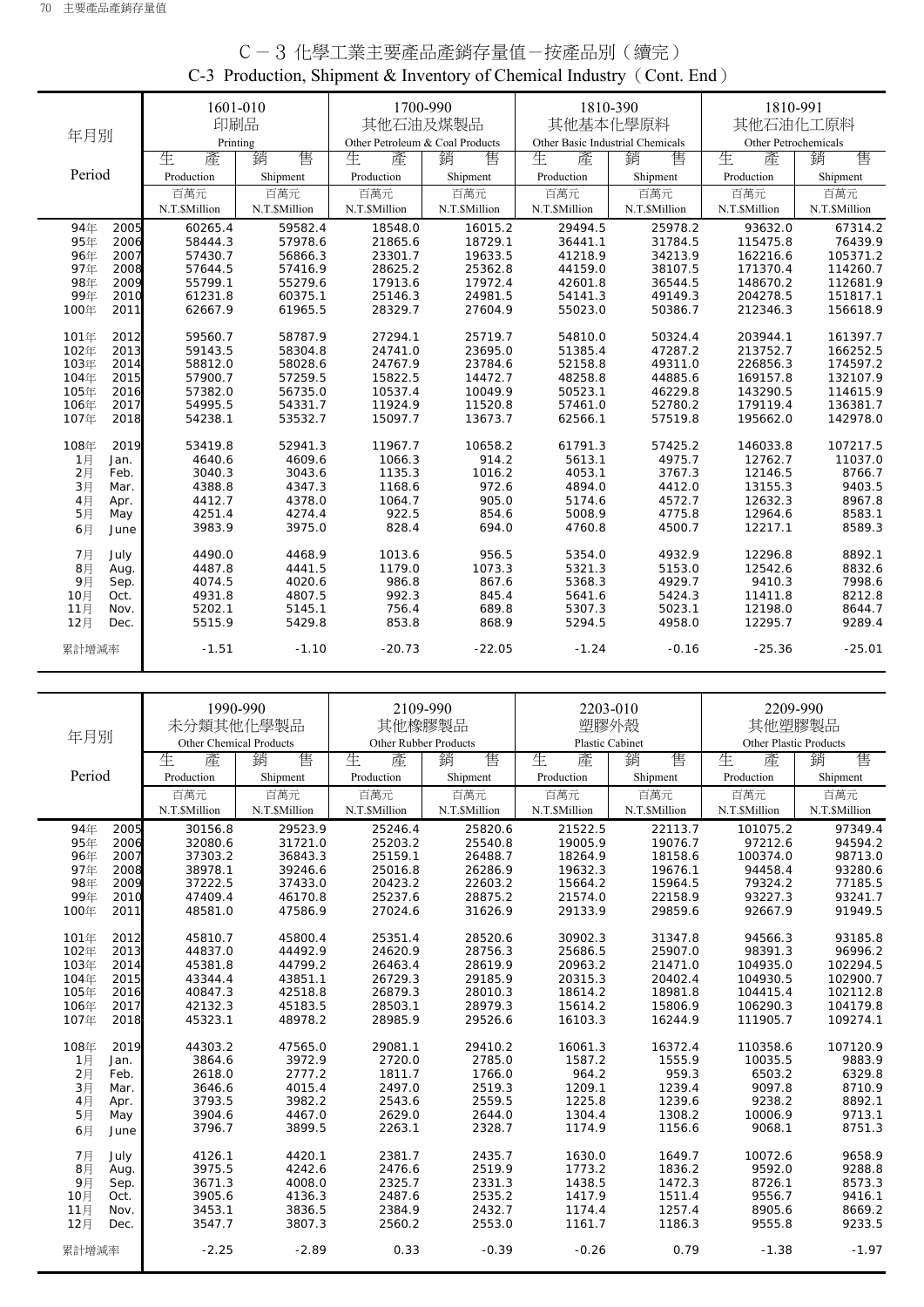| C-4 民生工業主要產品產銷存量值-按產品別                                                   |
|--------------------------------------------------------------------------|
| C-4 Production, Shipment & Inventory of Food, Textile and Other Industry |
|                                                                          |

| 年月別    |      |            | 0811-010<br>屠宰生豬肉<br>Slaughtered Pork |               |                          | 0812-010<br>冷凍肉類<br>Frozen Meat |          |               |           |  |
|--------|------|------------|---------------------------------------|---------------|--------------------------|---------------------------------|----------|---------------|-----------|--|
|        |      | 生<br>產     | 銷                                     | 售             | 量<br>存                   | 生<br>產                          | 銷        | 售             | 量<br>存    |  |
| Period |      | Production | Shipment                              |               | Inventory                | Production                      | Shipment |               | Inventory |  |
|        |      | 噸<br>公     | 噸<br>公                                | 百萬元           | 噸<br>公                   | 噸<br>公                          | 噸<br>公   | 百萬元           | 噸<br>公    |  |
|        |      | M.T.       | M.T.                                  | N.T.\$Million | M.T.                     | M.T.                            | M.T.     | N.T.\$Million | M.T.      |  |
|        |      |            |                                       |               |                          |                                 |          |               |           |  |
| 94年    | 2005 | 747045     | 747045                                | 48220.4       | $\mathbf{r}$             | 248141                          | 223461   | 15846.3       | 26910     |  |
| 95年    | 2006 | 761890     | 761890                                | 45423.3       | ÷.                       | 256334                          | 233331   | 16444.2       | 24549     |  |
| 96年    | 2007 | 748293     | 748293                                | 46681.0       |                          | 287964                          | 261780   | 18624.0       | 24606     |  |
| 97年    | 2008 | 705618     | 705618                                | 56102.2       |                          | 272219                          | 277121   | 21383.7       | 22729     |  |
| 98年    | 2009 | 701546     | 701546                                | 53788.9       |                          | 297200                          | 282302   | 20490.1       | 26306     |  |
| 99年    | 2010 | 698899     | 698899                                | 58443.0       | $\overline{\phantom{a}}$ | 303826                          | 309735   | 22541.4       | 28402     |  |
| 100年   | 2011 | 705282     | 705282                                | 61337.0       |                          | 319847                          | 324980   | 25662.2       | 32736     |  |
| 101年   | 2012 | 738232     | 738232                                | 56143.7       |                          | 328308                          | 333004   | 26749.3       | 26588     |  |
| 102年   | 2013 | 732406     | 732406                                | 57196.0       | $\overline{\phantom{a}}$ | 328739                          | 336883   | 27067.2       | 19498     |  |
| 103年   | 2014 | 695616     | 695616                                | 65696.7       |                          | 347471                          | 346515   | 30571.4       | 21415     |  |
| 104年   | 2015 | 713528     | 713528                                | 61519.7       | $\overline{\phantom{a}}$ | 357449                          | 354476   | 32458.8       | 27001     |  |
| 105年   | 2016 | 713057     | 713057                                | 61561.8       | ÷.                       | 360976                          | 352525   | 33373.3       | 30547     |  |
| 106年   | 2017 | 694143     | 694143                                | 64655.8       | ÷.                       | 350081                          | 341672   | 31392.9       | 31898     |  |
| 107年   | 2018 | 704528     | 704528                                | 59825.6       |                          | 386466                          | 331345   | 30109.9       | 29566     |  |
|        |      |            |                                       |               |                          |                                 |          |               |           |  |
| 108年   | 2019 | 692866     | 692866                                | 59967.4       | $\sim$                   | 428999                          | 357412   | 32275.3       | 35536     |  |
| 1月     | Jan. | 73015      | 73015                                 | 6149.2        |                          | 37538                           | 33447    | 3130.7        | 29515     |  |
| 2月     | Feb. | 41854      | 41854                                 | 3381.3        |                          | 27018                           | 22264    | 2080.7        | 30543     |  |
| 3月     | Mar. | 61436      | 61436                                 | 4810.6        |                          | 34672                           | 28920    | 2563.2        | 32340     |  |
| 4月     | Apr. | 56540      | 56540                                 | 4734.9        |                          | 34149                           | 28245    | 2504.5        | 32861     |  |
| 5月     | May  | 60874      | 60874                                 | 5737.6        |                          | 35089                           | 30675    | 2730.6        | 32447     |  |
| 6月     | June | 49569      | 49569                                 | 4717.8        |                          | 33210                           | 27777    | 2532.6        | 34070     |  |
| 7月     | July | 56626      | 56626                                 | 5439.5        |                          | 35389                           | 29211    | 2646.5        | 35894     |  |
| 8月     | Aug. | 54064      | 54064                                 | 5192.8        |                          | 36601                           | 29256    | 2740.6        | 34937     |  |
| 9月     | Sep. | 54447      | 54447                                 | 4774.2        |                          | 36307                           | 29109    | 2691.8        | 34652     |  |
| 10月    | Oct. | 61126      | 61126                                 | 5051.6        |                          | 39117                           | 31372    | 2794.1        | 34953     |  |
| 11月    | Nov. | 60686      | 60686                                 | 4940.2        |                          | 39981                           | 32260    | 2848.3        | 36647     |  |
| 12月    | Dec. | 62629      | 62629                                 | 5037.7        |                          | 39928                           | 34876    | 3011.8        | 35536     |  |
| 累計增減率  |      | $-1.66$    | $-1.66$                               | 0.24          |                          | 11.01                           | 7.87     | 7.19          | 20.19     |  |
|        |      |            |                                       |               |                          |                                 |          |               |           |  |

| 年月別         |      |            | 0840-120<br>黃豆油(含沙拉油)<br>Soybean Oil |               |           |            | 0840-910<br>大豆粉(餅)<br>Sovbean meal and cake |               |           |
|-------------|------|------------|--------------------------------------|---------------|-----------|------------|---------------------------------------------|---------------|-----------|
|             | 生    | 產          | 銷                                    | 售             | 存<br>量    | 生<br>產     | 銷                                           | 售             | 量<br>存    |
| Period      |      | Production | Shipment                             |               | Inventory | Production | Shipment                                    |               | Inventory |
|             | 公    | 噸          | 公<br>噸                               | 百萬元           | 公<br>噸    | 噸<br>公     | 噸<br>公                                      | 百萬元           | 噸<br>公    |
|             |      | M.T.       | M.T.                                 | N.T.\$Million | M.T.      | M.T.       | M.T.                                        | N.T.\$Million | M.T.      |
| 94年         | 2005 | 426383     | 321023                               | 7878.2        | 19398     | 1760745    | 1424005                                     | 13372.5       | 41435     |
| 95年         | 2006 | 440277     | 350442                               | 8118.4        | 13878     | 1842782    | 1495228                                     | 13081.5       | 42711     |
| 96年         | 2007 | 398736     | 330136                               | 10815.3       | 16759     | 1730117    | 1430976                                     | 15482.1       | 33521     |
| 97年         | 2008 | 337204     | 279135                               | 12803.8       | 22313     | 1593297    | 1374836                                     | 21075.7       | 41705     |
| 98年         | 2009 | 406494     | 333568                               | 11555.8       | 17571     | 1750753    | 1552992                                     | 21885.2       | 21317     |
| 99年         | 2010 | 409385     | 338434                               | 12198.2       | 8984      | 1853729    | 1588446                                     | 21886.1       | 38519     |
| 100年        | 2011 | 369590     | 294181                               | 12992.1       | 22271     | 1723923    | 1518803                                     | 21534.0       | 35496     |
| 101年        | 2012 | 342473     | 281936                               | 12198.0       | 22732     | 1449916    | 1227908                                     | 19839.1       | 34264     |
| 102年        | 2013 | 309408     | 270689                               | 10281.6       | 16678     | 1376411    | 1207713                                     | 21468.0       | 14159     |
| 103年        | 2014 | 330621     | 282108                               | 10274.9       | 18029     | 1536915    | 1361704                                     | 24716.7       | 23812     |
| 104年        | 2015 | 360563     | 299331                               | 9417.2        | 21261     | 1511149    | 1272734                                     | 18170.6       | 34295     |
| 105年        | 2016 | 360683     | 309805                               | 9618.6        | 18878     | 1555172    | 1298645                                     | 17720.1       | 37438     |
| 106年        | 2017 | 351568     | 286984                               | 9394.1        | 25213     | 1561872    | 1278374                                     | 16315.0       | 28066     |
| 107年        | 2018 | 369654     | 308660                               | 9306.9        | 13978     | 1760076    | 1430580                                     | 18972.5       | 43510     |
| 108年        | 2019 | 389973     | 307496                               | 8965.9        | 17279     | 1821782    | 1532985                                     | 19483.8       | 37575     |
| 1月<br>Jan.  |      | 39635      | 29196                                | 885.3         | 13407     | 162351     | 134086                                      | 1690.9        | 40862     |
| 2月<br>Feb.  |      | 24582      | 19274                                | 596.7         | 14158     | 111230     | 100172                                      | 1253.9        | 31643     |
| 3月<br>Mar.  |      | 31288      | 23300                                | 726.5         | 16700     | 150714     | 122890                                      | 1534.2        | 36872     |
| 4月          | Apr. | 27062      | 21186                                | 642.0         | 17097     | 144018     | 122585                                      | 1525.9        | 31767     |
| 5月          | May  | 34939      | 22929                                | 674.1         | 22031     | 146517     | 130175                                      | 1622.0        | 27524     |
| 6月          | June | 31478      | 26057                                | 738.5         | 21496     | 154994     | 120797                                      | 1520.9        | 38767     |
| 7月<br>July  |      | 33358      | 26606                                | 755.6         | 21756     | 159911     | 134864                                      | 1749.2        | 35584     |
| 8月<br>Aug.  |      | 31116      | 27287                                | 780.3         | 19662     | 154482     | 138241                                      | 1777.6        | 27119     |
| 9月          | Sep. | 34586      | 27961                                | 783.1         | 20714     | 158707     | 128712                                      | 1643.7        | 34514     |
| 10月<br>Oct. |      | 34553      | 31492                                | 849.2         | 16776     | 163697     | 141005                                      | 1816.3        | 31636     |
| 11月         | Nov. | 33128      | 23965                                | 695.0         | 19498     | 152250     | 130374                                      | 1687.0        | 29110     |
| 12月<br>Dec. |      | 34248      | 28243                                | 839.6         | 17279     | 162911     | 129084                                      | 1662.2        | 37575     |
| 累計增減率       |      | 5.50       | $-0.38$                              | $-3.66$       | 23.62     | 3.51       | 7.16                                        | 2.70          | $-13.64$  |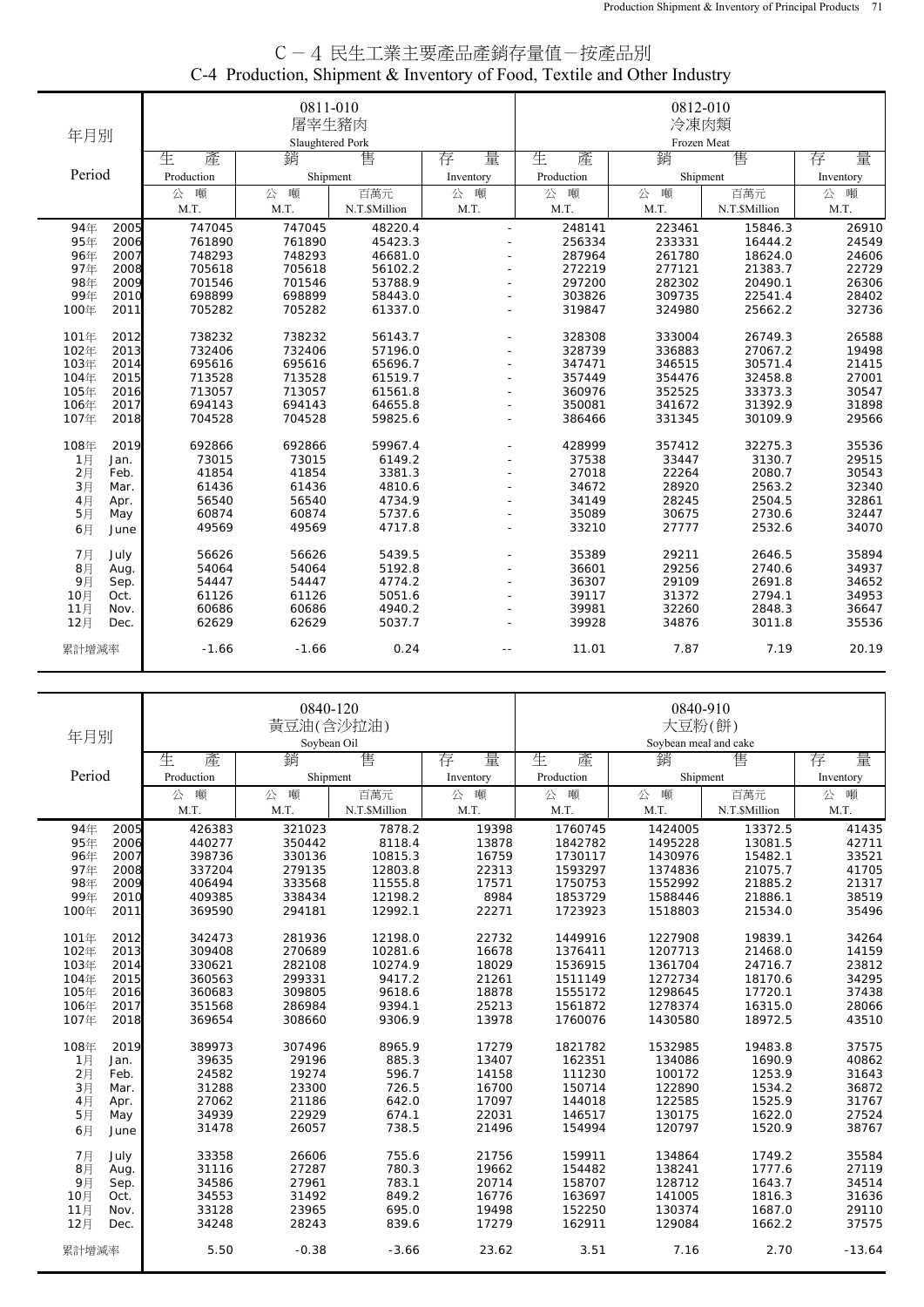|       |            | 0850-010<br>鮮乳 |               |           | 0861-010<br>白米碾製 |              |               |                |
|-------|------------|----------------|---------------|-----------|------------------|--------------|---------------|----------------|
|       |            | Fresh milk     |               |           |                  | Rice husking |               |                |
| 年月別   | 生<br>產     | 銷              | 售             | 量<br>存    | 生<br>產           | 銷            | 售             | 量<br>存         |
|       | Production | Shipment       |               | Inventory | Production       | Shipment     |               | Inventory      |
|       | 噸<br>公     | 公 噸            | 百萬元           | 噸<br>公    | 千公噸              | 千公噸          | 百萬元           | 千公噸            |
|       | M.T.       | M.T.           | N.T.\$Million | M.T.      | 1,000 M.T.       | 1,000 M.T.   | N.T.\$Million | 1,000 M.T.     |
| 94年   | 253823     | 246471         | 10188.0       | 9465      | 560              | 531          | 12214.1       | 51             |
| 95年   | 275529     | 276919         | 11580.9       | 4262      | 556              | 536          | 13312.5       | 51             |
| 96年   | 266746     | 262159         | 11636.0       | 4531      | 436              | 423          | 12136.7       | 49             |
| 97年   | 257463     | 254234         | 12214.4       | 5228      | 487              | 468          | 13220.8       | 72             |
| 98年   | 279502     | 276460         | 13282.5       | 6186      | 483              | 490          | 14089.8       | 94             |
| 99年   | 300386     | 298318         | 15052.5       | 6714      | 511              | 552          | 14060.4       | 18             |
| 100年  | 313575     | 312114         | 16056.8       | 5402      | 560              | 555          | 15052.8       | 19             |
| 101年  | 311076     | 309792         | 16867.2       | 4924      | 508              | 524          | 15247.9       | 21             |
| 102年  | 345774     | 344643         | 18715.4       | 4513      | 494              | 496          | 15098.7       | 14             |
| 103年  | 352583     | 350154         | 17933.2       | 4943      | 663              | 664          | 19540.1       | 14             |
| 104年  | 338529     | 335256         | 17163.7       | 5442      | 524              | 515          | 15711.5       | 16             |
| 105年  | 348008     | 341626         | 17222.4       | 5724      | 496              | 491          | 17601.3       | 22             |
| 106年  | 350925     | 344828         | 18490.7       | 3791      | 502              | 500          | 16324.8       | 6              |
| 107年  | 381337     | 372917         | 20268.2       | 4104      | 523              | 518          | 16756.5       | $\overline{7}$ |
| 108年  | 399187     | 384032         | 21030.8       | 4660      | 530              | 523          | 16620.8       | 8              |
| 1月    | 32780      | 30966          | 1654.6        | 4696      | 54               | 54           | 1722.7        | 7              |
| 2月    | 29734      | 28042          | 1522.8        | 5014      | 34               | 33           | 1066.7        | $\overline{7}$ |
| 3月    | 33159      | 31005          | 1654.1        | 5570      | 41               | 41           | 1250.4        | $\overline{7}$ |
| 4月    | 33255      | 32532          | 1723.0        | 4963      | 43               | 42           | 1342.5        | 7              |
| 5月    | 34419      | 32955          | 1796.1        | 5260      | 41               | 41           | 1312.5        | 7              |
| 6月    | 32156      | 31409          | 1746.8        | 5137      | 40               | 40           | 1267.7        | $\overline{7}$ |
| 7月    | 35344      | 33844          | 1871.3        | 5537      | 51               | 52           | 1623.0        | 6              |
| 8月    | 35053      | 34119          | 1899.8        | 5433      | 57               | 57           | 1793.5        | 6              |
| 9月    | 33190      | 32901          | 1827.7        | 4686      | 38               | 36           | 1138.0        | 7              |
| 10月   | 34393      | 33099          | 1850.7        | 4821      | 43               | 42           | 1351.5        | $\overline{7}$ |
| 11月   | 32433      | 31106          | 1746.3        | 4848      | 40               | 39           | 1253.5        | 8              |
| 12月   | 33271      | 32054          | 1737.6        | 4660      | 48               | 46           | 1499.0        | 8              |
| 累計增減率 | 4.68       | 2.98           | 3.76          | 13.55     | 1.34             | 0.97         | $-0.81$       | 14.29          |

|--|--|--|--|

|       |            | 0862-010<br>麵粉   |               |           |            | 0870-000<br>飼料            |               |           |
|-------|------------|------------------|---------------|-----------|------------|---------------------------|---------------|-----------|
| 年月別   | 生<br>產     | Wheat flour<br>銷 | 售             | 存<br>量    | 生<br>產     | Prepared Animal Feed<br>銷 | 售             | 量<br>存    |
|       | Production | Shipment         |               | Inventory | Production | Shipment                  |               | Inventory |
|       | 噸<br>公     | 噸<br>公           | 百萬元           | 公<br>噸    | 噸<br>公     | 噸<br>公                    | 百萬元           | 噸<br>公    |
|       | M.T.       | M.T.             | N.T.\$Million | M.T.      | M.T.       | M.T.                      | N.T.\$Million | M.T.      |
| 94年   | 801643     | 801801           | 9709.9        | 23212     | 5218070    | 5032494                   | 51367.9       | 54859     |
| 95年   | 784320     | 789178           | 9390.0        | 19954     | 5182519    | 4930991                   | 51939.0       | 52765     |
| 96年   | 811021     | 812771           | 12191.8       | 19934     | 5094553    | 4886325                   | 61880.4       | 45944     |
| 97年   | 708516     | 706840           | 15723.9       | 22173     | 5105712    | 4899352                   | 76182.2       | 44937     |
| 98年   | 793745     | 794682           | 12559.1       | 22900     | 4958843    | 4719963                   | 66012.2       | 54862     |
| 99年   | 796902     | 806020           | 12542.9       | 16691     | 5180805    | 4935636                   | 71644.2       | 45699     |
| 100年  | 766285     | 753266           | 15224.5       | 26404     | 5256373    | 4966624                   | 79008.6       | 43152     |
| 101年  | 819224     | 820506           | 14579.7       | 28022     | 5250978    | 5086228                   | 82543.5       | 71663     |
| 102年  | 837826     | 837898           | 14819.5       | 25869     | 5098034    | 4959043                   | 81216.3       | 47981     |
| 103年  | 837299     | 842885           | 14880.5       | 24868     | 5160507    | 4981696                   | 77330.0       | 26817     |
| 104年  | 862546     | 866709           | 14481.3       | 26794     | 5072371    | 4818597                   | 70303.0       | 86238     |
| 105年  | 901948     | 905164           | 13852.4       | 29782     | 5163009    | 5011031                   | 70798.1       | 76449     |
| 106年  | 882726     | 888696           | 13157.8       | 29734     | 5179909    | 5031149                   | 69893.4       | 63057     |
| 107年  | 894664     | 908112           | 13418.5       | 25817     | 5304690    | 5150333                   | 71987.9       | 29383     |
| 108年  | 899061     | 912220           | 13570.6       | 28297     | 5413227    | 5242941                   | 75687.9       | 31440     |
| 1月    | 83310      | 86228            | 1256.7        | 24933     | 513619     | 492709                    | 7050.3        | 33150     |
| 2月    | 57801      | 56078            | 808.9         | 27494     | 385818     | 379243                    | 5295.8        | 27595     |
| $3$ 月 | 76406      | 75623            | 1095.6        | 29308     | 458988     | 443764                    | 6286.4        | 28982     |
| 4月    | 72950      | 76079            | 1153.1        | 27660     | 437121     | 426041                    | 6174.0        | 26647     |
| 5月    | 76202      | 76810            | 1162.5        | 28197     | 448567     | 432804                    | 6283.9        | 28953     |
| 6月    | 71556      | 72945            | 1095.9        | 28641     | 425899     | 414366                    | 6059.3        | 27485     |
| 7月    | 76380      | 80427            | 1205.5        | 25976     | 455408     | 441035                    | 6498.2        | 29301     |
| 8月    | 79096      | 78108            | 1172.2        | 28253     | 453617     | 440945                    | 6429.6        | 29068     |
| 9月    | 69139      | 71393            | 1066.7        | 27124     | 438062     | 425008                    | 6209.3        | 30895     |
| 10月   | 77461      | 79072            | 1185.0        | 26664     | 466463     | 450914                    | 6576.2        | 31526     |
| 11月   | 78747      | 77902            | 1145.8        | 28649     | 455692     | 441701                    | 6339.5        | 30597     |
| 12月   | 80013      | 81555            | 1222.8        | 28297     | 473973     | 454411                    | 6485.2        | 31440     |
| 累計增減率 | 0.49       | 0.45             | 1.13          | 9.61      | 2.05       | 1.80                      | 5.14          | 7.00      |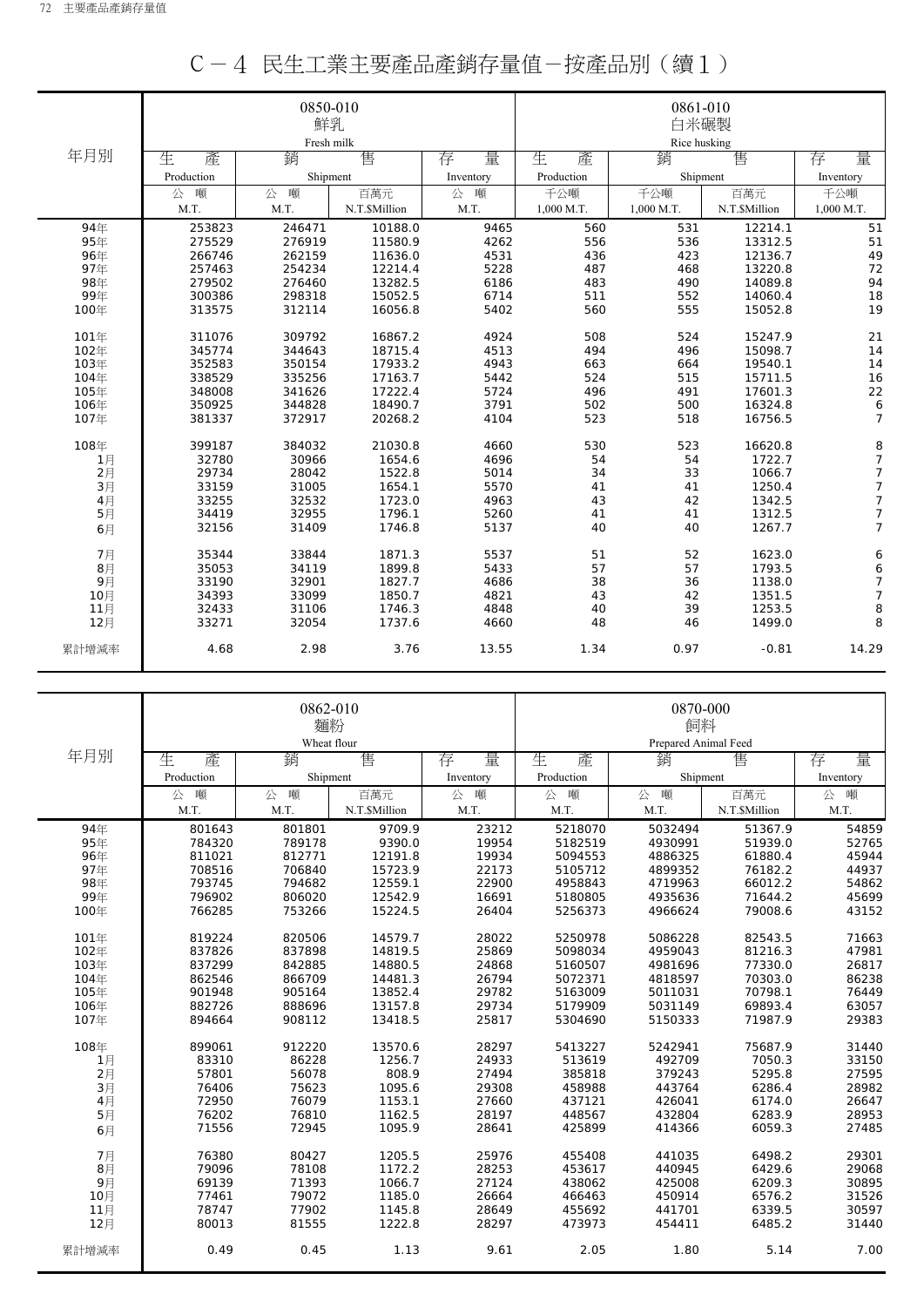|            | 0897-910<br>膳食及菜餚<br>Meals And Dishes |               |           |            |           |               |           |               |
|------------|---------------------------------------|---------------|-----------|------------|-----------|---------------|-----------|---------------|
| 生<br>產     | 銷                                     | 售             | 量<br>存    | 生<br>產     | Beer<br>銷 | 售             | 量<br>存    | Period        |
| Production | Shipment                              |               | Inventory | Production | Shipment  |               | Inventory |               |
| 噸<br>公     | 噸<br>公                                | 百萬元           | 公<br>噸    | 公<br>石     | 公<br>石    | 百萬元           | 公<br>石    |               |
| M.T.       | M.T.                                  | N.T.\$Million | M.T.      | H.L.       | H.L.      | N.T.\$Million | H.L.      |               |
| 183151     | 191483                                | 15377.4       | 12031     | 3864572    | 3370873   | 21560.0       | 124184    | 2005          |
| 182640     | 203371                                | 16093.7       | 16186     | 4100032    | 4065435   | 25991.2       | 132936    | 2006          |
| 170441     | 192475                                | 16632.9       | 9942      | 3944101    | 3938372   | 25272.1       | 120207    | 2007          |
| 173126     | 187807                                | 17575.4       | 9051      | 3837875    | 3808843   | 23906.0       | 98422     | 2008          |
| 183544     | 190261                                | 17810.6       | 8888      | 4064572    | 3979885   | 25219.0       | 154871    | 2009          |
| 183423     | 190397                                | 18669.8       | 8370      | 3877803    | 3827870   | 24238.6       | 148283    | 2010          |
| 187194     | 193848                                | 19591.6       | 10348     | 3758926    | 3735785   | 23765.7       | 137469    | 2011          |
| 197400     | 202637                                | 20722.2       | 9818      | 4035033    | 4029781   | 25965.2       | 118290    | 2012          |
| 201795     | 205185                                | 20211.9       | 10553     | 3780350    | 3773305   | 23612.0       | 115115    | 2013          |
| 200789     | 210261                                | 21192.9       | 9534      | 3800970    | 3773204   | 23568.8       | 128977    | 2014          |
| 214799     | 223385                                | 23479.9       | 12178     | 3800432    | 3790038   | 23306.3       | 128163    | 2015          |
| 230875     | 256260                                | 25443.8       | 10322     | 3744420    | 3740392   | 23185.7       | 119702    | 2016          |
| 238146     | 263182                                | 25918.1       | 10614     | 3788164    | 3741499   | 23094.1       | 118488    | 2017          |
| 257469     | 284459                                | 28955.1       | 12178     | 3665466    | 3637645   | 22445.0       | 129908    | 2018          |
| 267992     | 301599                                | 30778.1       | 11027     | 3480735    | 3444422   | 21429.7       | 144858    | 2019          |
| 26550      | 30281                                 | 3309.9        | 11313     | 255277     | 216696    | 1309.5        | 166029    | Jan.          |
| 17807      | 20183                                 | 2059.2        | 10997     | 170012     | 183576    | 1146.5        | 151029    | Feb.          |
| 21565      | 23733                                 | 2331.2        | 11453     | 240899     | 223176    | 1381.0        | 168722    | Mar.          |
| 19665      | 22333                                 | 2251.0        | 11378     | 294518     | 291203    | 1815.0        | 170343    |               |
| 21126      | 24011                                 | 2430.7        | 11393     | 347179     | 334585    | 2067.1        | 182228    | Apr.          |
| 20848      | 23443                                 | 2303.9        | 11376     | 324674     | 320543    | 1997.9        | 180415    | May           |
|            |                                       |               |           |            |           |               |           | June          |
| 22218      | 24843                                 | 2504.9        | 11608     | 403331     | 426679    | 2682.9        | 156018    | July          |
| 22815      | 26073                                 | 2560.4        | 11456     | 326338     | 334072    | 2080.4        | 146452    | Aug.          |
| 20740      | 23762                                 | 2426.2        | 10880     | 333704     | 330748    | 2087.1        | 148284    | Sep.          |
| 23261      | 26746                                 | 2763.3        | 10440     | 274306     | 267099    | 1672.2        | 152718    | Oct.          |
| 23619      | 25560                                 | 2642.2        | 10887     | 219263     | 244939    | 1537.3        | 126925    | Nov.          |
| 27778      | 30631                                 | 3195.2        | 11027     | 291234     | 271106    | 1652.8        | 144858    | Dec.          |
| 4.09       | 6.03                                  | 6.30          | $-9.45$   | $-5.04$    | $-5.31$   | $-4.52$       | 11.51     | $+$ -% Change |

## C-4 Production, Shipment & Inventory of Food, Textile and Other Industry (Cont. 1)

|            | 0920-960<br>茶類飲料<br>Tea Drink |               |           |            |          |               |           |            |
|------------|-------------------------------|---------------|-----------|------------|----------|---------------|-----------|------------|
| 生<br>產     | 銷                             | 售             | 量<br>存    | 生<br>產     | 銷        | 售             | 量<br>存    | Period     |
| Production | Shipment                      |               | Inventory | Production | Shipment |               | Inventory |            |
| 千公升        | 千公升                           | 百萬元           | 千公升       | 公<br>噸     | 噸<br>公   | 百萬元           | 公<br>噸    |            |
| 1,000 L    | 1,000 L                       | N.T.\$Million | 1,000 L   | M.T.       | M.T.     | N.T.\$Million | M.T.      |            |
| 807672     | 846948                        | 13111.9       | 95403     | 115105     | 110968   | 8527.1        | 10001     | 2005       |
| 854030     | 867797                        | 13976.8       | 79819     | 121594     | 115914   | 9098.8        | 10159     | 2006       |
| 914073     | 923154                        | 15161.8       | 82565     | 119066     | 109423   | 8994.9        | 13540     | 2007       |
| 1022034    | 1031344                       | 16428.7       | 78800     | 105972     | 97426    | 8358.8        | 15825     | 2008       |
| 987423     | 984350                        | 16009.3       | 70090     | 100273     | 98901    | 8193.2        | 11156     | 2009       |
| 1117611    | 1098599                       | 17682.9       | 67647     | 108713     | 105051   | 11222.4       | 8385      | 2010       |
| 1160516    | 1149917                       | 18417.1       | 65833     | 98419      | 95656    | 12037.6       | 8038      | 2011       |
| 1202010    | 1166978                       | 19272.4       | 65840     | 113088     | 106910   | 10748.8       | 10144     | 2012       |
| 1019986    | 1037843                       | 17400.8       | 65885     | 117045     | 111584   | 10960.4       | 11060     | 2013       |
| 1022150    | 1233502                       | 20205.4       | 56747     | 110961     | 107394   | 10074.2       | 11851     | 2014       |
| 979103     | 1144867                       | 19748.1       | 55731     | 101925     | 98816    | 8607.0        | 14321     | 2015       |
| 1014734    | 1204585                       | 20114.4       | 58028     | 95900      | 92667    | 7488.1        | 16864     | 2016       |
| 993966     | 1196851                       | 20209.9       | 36577     | 80579      | 82350    | 6955.7        | 14374     | 2017       |
| 1007813    | 1178416                       | 19804.7       | 38080     | 70952      | 73494    | 6192.3        | 11333     | 2018       |
| 1027563    | 1197836                       | 20030.6       | 42365     | 57299      | 58832    | 4588.1        | 9690      | 2019       |
| 87463      | 98021                         | 1607.3        | 43045     | 5633       | 5943     | 481.4         | 11086     | Jan.       |
| 62435      | 73524                         | 1254.8        | 42356     | 3856       | 4557     | 383.2         | 10360     | Feb.       |
| 86060      | 96540                         | 1638.4        | 47233     | 5539       | 5347     | 455.1         | 10586     | Mar.       |
| 80675      | 96520                         | 1679.1        | 42956     | 5417       | 5697     | 487.4         | 10326     | Apr.       |
| 90455      | 103373                        | 1762.3        | 44925     | 5767       | 5495     | 445.2         | 10634     | May        |
| 93017      | 106907                        | 1807.3        | 46963     | 4820       | 4311     | 347.4         | 11154     | June       |
| 106480     | 126125                        | 2057.2        | 44351     | 4764       | 5054     | 379.6         | 10887     | July       |
| 96305      | 114017                        | 1919.8        | 42000     | 4530       | 4845     | 359.9         | 10450     | Aug.       |
| 84396      | 104294                        | 1753.0        | 36921     | 4809       | 4263     | 312.5         | 10922     | Sep.       |
| 83993      | 101463                        | 1639.9        | 35574     | 4384       | 4982     | 355.8         | 10311     | Oct.       |
| 81030      | 89426                         | 1498.7        | 40277     | 3940       | 4234     | 304.0         | 10019     | Nov.       |
| 75254      | 87626                         | 1412.9        | 42365     | 3840       | 4104     | 276.6         | 9690      | Dec.       |
| 1.96       | 1.65                          | 1.14          | 11.25     | $-19.24$   | $-19.95$ | $-25.91$      | $-14.50$  | +-% Change |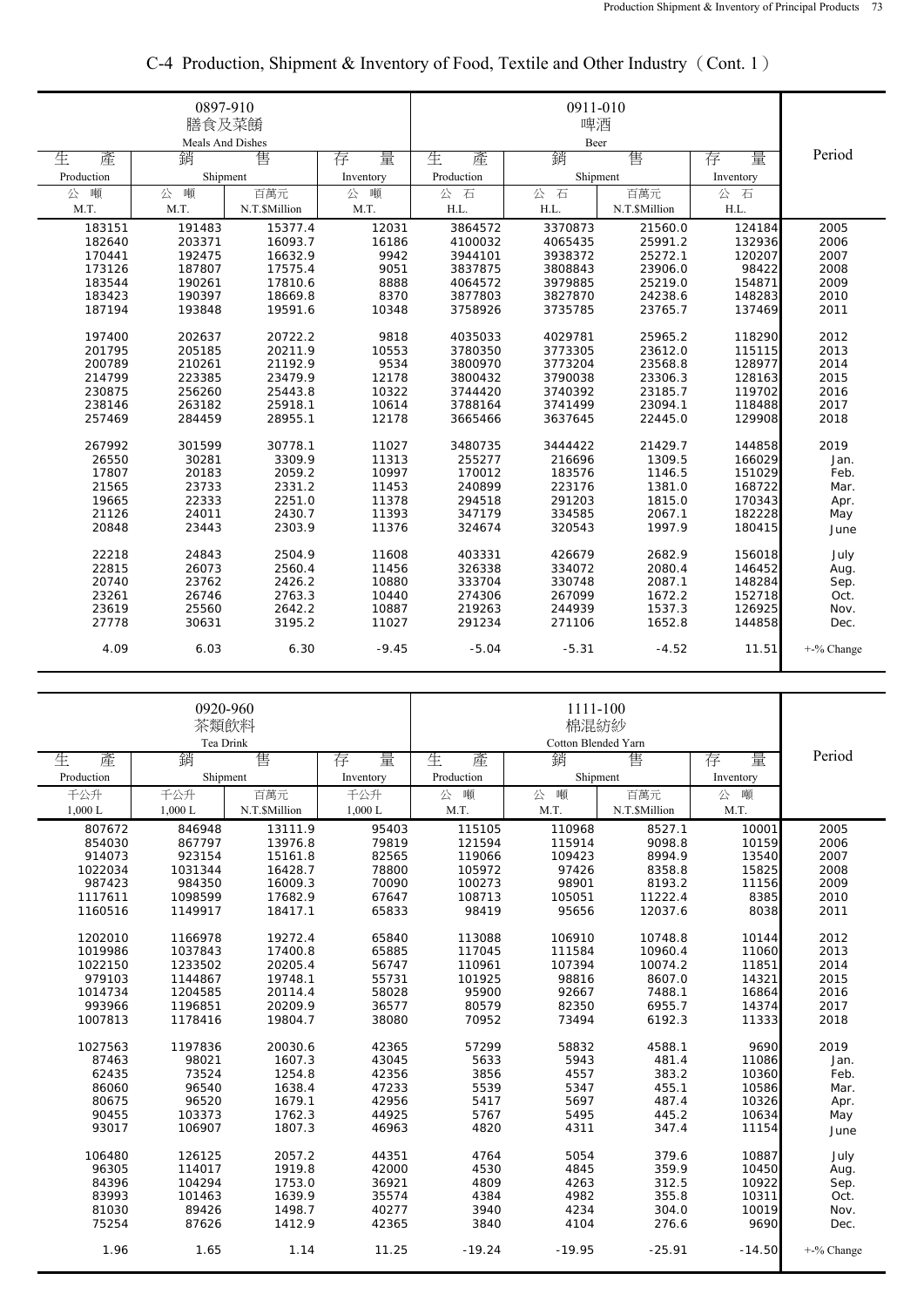|       |            | 1113-010                             |               |           |                                                   | 1113-030 |               |           |  |
|-------|------------|--------------------------------------|---------------|-----------|---------------------------------------------------|----------|---------------|-----------|--|
|       |            | 聚酯加工絲(不含彈性纖維)                        |               |           |                                                   |          |               |           |  |
|       |            |                                      |               |           | 尼龍加工絲(不含彈性纖維)<br>Nylon Textured Yarn (No Spandex) |          |               |           |  |
|       |            | Polyester Textured Yarn (No Spandex) |               |           |                                                   |          |               |           |  |
| 年月別   | 生.<br>產    | 銷                                    | 售             | 存<br>量    | 生<br>產                                            | 銷        | 售             | 量<br>存    |  |
|       | Production | Shipment                             |               | Inventory | Production                                        | Shipment |               | Inventory |  |
|       | 噸<br>公     | 公 噸                                  | 百萬元           | 噸<br>公    | 噸<br>公                                            | 噸<br>公   | 百萬元           | 公<br>噸    |  |
|       | M.T.       | M.T.                                 | N.T.\$Million | M.T.      | M.T.                                              | M.T.     | N.T.\$Million | M.T.      |  |
| 94年   | 799019     | 773680                               | 43732.0       | 95687     | 98866                                             | 80335    | 10027.9       | 13004     |  |
| 95年   | 770979     | 753932                               | 44363.6       | 76049     | 100595                                            | 79845    | 10095.3       | 14065     |  |
| 96年   | 819407     | 795298                               | 50093.4       | 62991     | 92878                                             | 80355    | 10676.2       | 10707     |  |
| 97年   | 683363     | 643368                               | 41216.5       | 73781     | 91518                                             | 74811    | 10280.1       | 10792     |  |
| 98年   | 658648     | 656105                               | 35503.9       | 48715     | 80172                                             | 69088    | 8548.6        | 8296      |  |
| 99年   | 710123     | 695404                               | 47312.9       | 41215     | 101309                                            | 82244    | 12378.7       | 8991      |  |
| 100年  | 673205     | 630449                               | 48337.2       | 56249     | 100188                                            | 79290    | 13069.0       | 10500     |  |
|       |            |                                      |               |           |                                                   |          |               |           |  |
| 101年  | 664833     | 641445                               | 44086.0       | 57632     | 98411                                             | 78922    | 11939.2       | 9428      |  |
| 102年  | 678344     | 654214                               | 45726.4       | 61367     | 110510                                            | 86584    | 13097.2       | 10867     |  |
| 103年  | 676971     | 668741                               | 44631.1       | 58035     | 110519                                            | 86547    | 12524.6       | 10098     |  |
| 104年  | 674852     | 667702                               | 41416.3       | 64198     | 103132                                            | 77793    | 11111.2       | 10157     |  |
| 105年  | 652126     | 639227                               | 37099.6       | 70272     | 101113                                            | 79680    | 10533.1       | 8769      |  |
| 106年  | 632559     | 631565                               | 38729.1       | 66352     | 99307                                             | 77302    | 10909.0       | 10225     |  |
| 107年  | 624798     | 614906                               | 42115.1       | 66460     | 86555                                             | 67532    | 9929.9        | 9290      |  |
| 108年  | 586224     | 572330                               | 38913.2       | 73172     | 76658                                             | 58457    | 8463.4        | 8694      |  |
| 1月    | 53877      | 55441                                | 3825.0        | 63704     | 7063                                              | 5726     | 806.4         | 8730      |  |
| 2月    | 45950      | 40641                                | 2795.1        | 68501     | 5276                                              | 3998     | 596.4         | 8756      |  |
| 3月    | 55063      | 52077                                | 3533.6        | 71064     | 7322                                              | 5271     | 746.3         | 9153      |  |
| 4月    | 51052      | 50342                                | 3464.4        | 71352     | 6886                                              | 4991     | 696.7         | 9445      |  |
| 5月    | 53221      | 49716                                | 3518.9        | 74131     | 7027                                              | 5013     | 762.0         | 9696      |  |
| 6月    | 44770      | 41576                                | 2984.5        | 76939     | 5898                                              | 4584     | 694.0         | 9440      |  |
|       |            |                                      |               |           |                                                   |          |               |           |  |
| 7月    | 47640      | 47810                                | 3241.6        | 76158     | 6998                                              | 5277     | 756.5         | 9487      |  |
| 8月    | 47478      | 46880                                | 3178.3        | 75992     | 6469                                              | 5277     | 770.5         | 9112      |  |
| 9月    | 45118      | 44899                                | 3006.6        | 75440     | 5893                                              | 4320     | 655.5         | 9264      |  |
| 10月   | 49866      | 48738                                | 3240.4        | 75968     | 6230                                              | 4682     | 707.0         | 9276      |  |
| 11月   | 45684      | 44838                                | 2932.6        | 76243     | 5763                                              | 4755     | 663.5         | 8733      |  |
| 12月   | 46505      | 49372                                | 3192.1        | 73172     | 5833                                              | 4563     | 608.4         | 8694      |  |
| 累計增減率 | $-6.17$    | $-6.92$                              | $-7.60$       | 10.10     | $-11.43$                                          | $-13.44$ | $-14.77$      | $-6.42$   |  |
|       |            |                                      |               |           |                                                   |          |               |           |  |

| C-4 民生工業主要產品產銷存量值-按產品別(續2) |
|----------------------------|
|----------------------------|

|            |                     |                                | 1122-010      |                     | 1122-020                    |                     |               |                        |  |
|------------|---------------------|--------------------------------|---------------|---------------------|-----------------------------|---------------------|---------------|------------------------|--|
|            |                     | 聚酯絲織布                          |               |                     | 尼龍絲織布                       |                     |               |                        |  |
|            |                     | Poyester Textured Yarn Fabrics |               |                     | Nylon Textured Yarn Fabrics |                     |               |                        |  |
| 年月別        |                     |                                |               |                     | 生                           |                     |               |                        |  |
|            | 生<br>產              | 銷                              | 售             | 量<br>存              | 產                           | 銷                   | 售             | 量<br>存                 |  |
|            | Production          |                                | Shipment      | Inventory           | Production                  | Shipment            |               | Inventory              |  |
|            | 千平方公尺               | 千平方公尺                          | 百萬元           | 千平方公尺               | 千平方公尺                       | 千平方公尺               | 百萬元           | 千平方公尺                  |  |
|            | $1.000 \text{ m}^2$ | $1,000 \text{ m}^2$            | N.T.\$Million | $1,000 \text{ m}^2$ | $1.000 \text{ m}^2$         | $1,000 \text{ m}^2$ | N.T.\$Million | $1.000 \,\mathrm{m}^2$ |  |
| 94年        | 1380857             | 1328681                        | 32242.3       | 191976              | 1380443                     | 1373283             | 20639.0       | 153697                 |  |
| 95年        | 1217876             | 1159588                        | 28296.3       | 164638              | 1463423                     | 1419850             | 21568.9       | 157153                 |  |
| 96年        | 1404911             | 1325706                        | 30873.2       | 158419              | 1312405                     | 1302307             | 21313.0       | 134319                 |  |
| 97年        | 1202946             | 1128118                        | 28029.6       | 149375              | 1031060                     | 1021508             | 17728.1       | 106330                 |  |
| 98年        | 1083390             | 1014256                        | 24772.5       | 149216              | 868174                      | 875403              | 14355.0       | 78475                  |  |
| 99年        | 1209452             | 1130021                        | 28997.6       | 128027              | 990797                      | 987216              | 18911.9       | 62580                  |  |
| 100年       | 1092395             | 1009023                        | 29624.3       | 133244              | 910316                      | 866153              | 19358.7       | 70369                  |  |
|            |                     |                                |               |                     |                             |                     |               |                        |  |
| 101年       | 1034203             | 980233                         | 28848.3       | 134803              | 805005                      | 736853              | 16162.1       | 91684                  |  |
| 102年       | 1095643             | 1042866                        | 30030.0       | 146512              | 729146                      | 701862              | 15666.3       | 91062                  |  |
| 103年       | 1125276             | 1061831                        | 30971.7       | 147847              | 750740                      | 708287              | 16598.0       | 85870                  |  |
| 104年       | 1106604             | 1022283                        | 29764.7       | 168467              | 771775                      | 683619              | 15429.9       | 111845                 |  |
| 105年       | 1037412             | 973312                         | 27693.7       | 182265              | 738158                      | 672881              | 13914.9       | 128425                 |  |
| 106年       | 1038708             | 977834                         | 27407.8       | 179436              | 707151                      | 682771              | 14618.5       | 102403                 |  |
| 107年       | 986503              | 927731                         | 26672.9       | 165790              | 702574                      | 660587              | 15174.6       | 94893                  |  |
|            | 953199              | 906737                         | 27742.3       | 160974              | 648882                      | 604252              | 14564.3       | 90920                  |  |
| 108年<br>1月 | 94772               | 91081                          | 2634.1        | 163049              | 59481                       | 52388               | 1285.5        | 96070                  |  |
| 2月         | 66255               | 58498                          | 1684.5        | 167024              | 47258                       | 44513               | 1065.7        | 94195                  |  |
| 3月         | 83032               | 79111                          | 2539.0        | 164247              | 60561                       | 55397               | 1508.6        | 94384                  |  |
| 4月         | 85148               | 81854                          | 2491.9        | 163293              | 58232                       | 55634               | 1436.1        | 92852                  |  |
| 5月         | 81946               | 77027                          | 2471.9        | 164090              | 57006                       | 51328               | 1400.4        | 94196                  |  |
|            | 68760               | 64997                          | 1926.0        | 164017              | 50817                       | 44604               | 1026.4        | 97335                  |  |
| 6月         |                     |                                |               |                     |                             |                     |               |                        |  |
| 7月         | 73419               | 68862                          | 1968.5        | 163677              | 54315                       | 47891               | 1087.7        | 99372                  |  |
| 8月         | 80434               | 76164                          | 2337.4        | 163717              | 49355                       | 50391               | 1231.3        | 95210                  |  |
| 9月         | 76434               | 75308                          | 2415.0        | 162455              | 55192                       | 48760               | 1210.8        | 98342                  |  |
| 10月        | 83707               | 79149                          | 2634.3        | 162291              | 52738                       | 53989               | 1142.7        | 93353                  |  |
| 11月        | 78495               | 72062                          | 2219.5        | 163901              | 50316                       | 47591               | 1068.7        | 92649                  |  |
| 12月        | 80797               | 82624                          | 2420.1        | 160974              | 53611                       | 51766               | 1100.6        | 90920                  |  |
|            |                     |                                |               |                     |                             |                     |               |                        |  |
| 累計增減率      | $-3.38$             | $-2.26$                        | 4.01          | $-2.90$             | $-7.64$                     | $-8.53$             | $-4.02$       | $-4.19$                |  |
|            |                     |                                |               |                     |                             |                     |               |                        |  |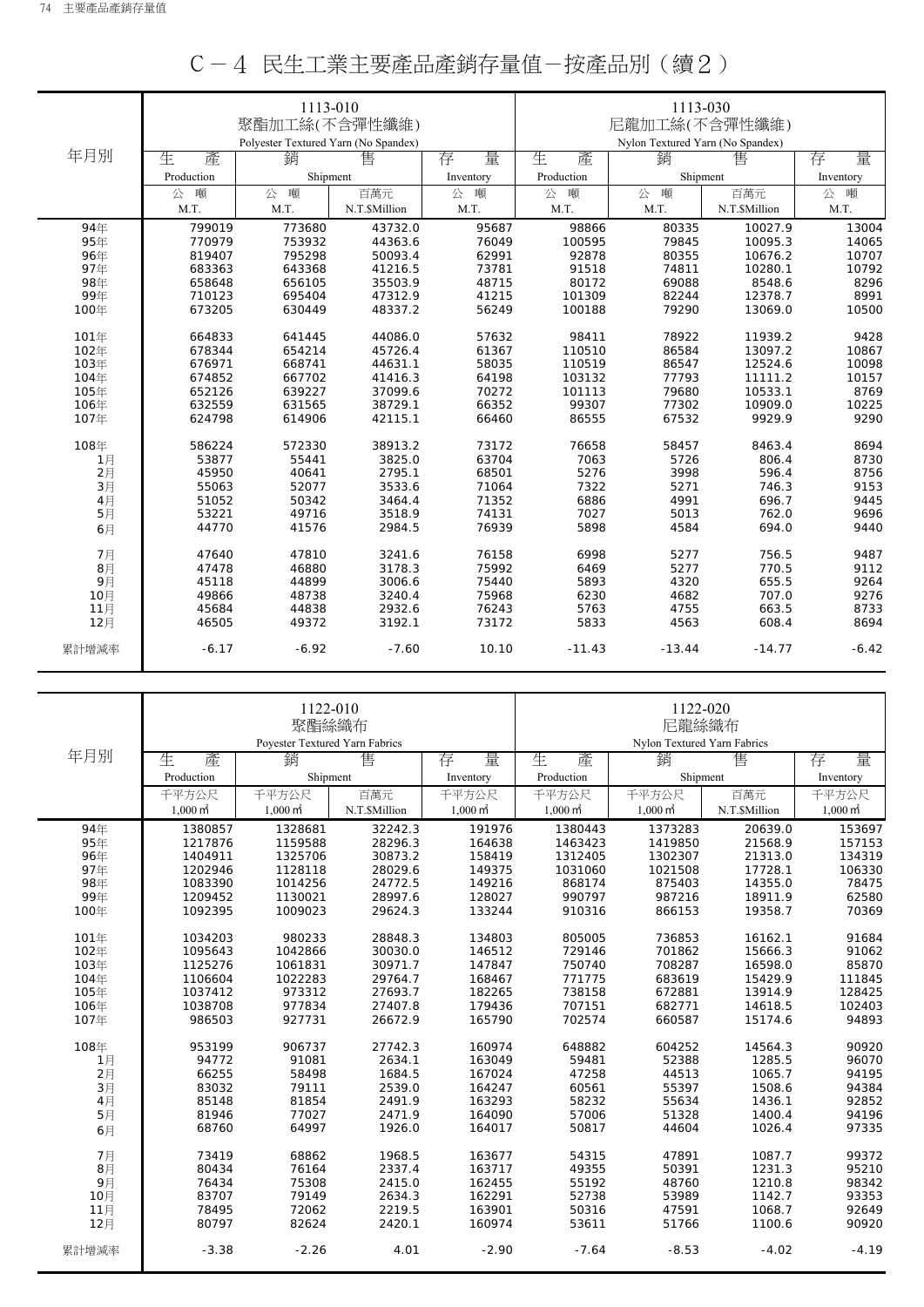|            | 1124-100<br>圓編針織布<br>Circular Knitted Fabrics |               |           |            |             |               |           |            |
|------------|-----------------------------------------------|---------------|-----------|------------|-------------|---------------|-----------|------------|
| 生<br>產     | 銷                                             | 售             | 存<br>量    | 生<br>產     | Cement<br>銷 | 售             | 量<br>存    | Period     |
| Production | Shipment                                      |               | Inventory | Production | Shipment    |               | Inventory |            |
| 公<br>噸     | 噸<br>公                                        | 百萬元           | 公<br>噸    | 噸<br>公     | 噸<br>公      | 百萬元           | 噸<br>公    |            |
| M.T.       | M.T.                                          | N.T.\$Million | M.T.      | M.T.       | M.T.        | N.T.\$Million | M.T.      |            |
| 69484      | 73922                                         | 15889.3       | 5815      | 19890989   | 20102946    | 34118.3       | 647583    | 2005       |
| 63722      | 61812                                         | 13913.2       | 3447      | 19293803   | 19401804    | 33502.4       | 546892    | 2006       |
| 67469      | 63027                                         | 15067.1       | 4456      | 18957336   | 19086916    | 32127.9       | 445137    | 2007       |
| 65617      | 62739                                         | 15597.2       | 4185      | 17330277   | 17142828    | 31568.5       | 601340    | 2008       |
| 62289      | 55967                                         | 13664.9       | 4129      | 15918474   | 15789412    | 28051.1       | 649470    | 2009       |
| 74689      | 64923                                         | 16208.6       | 4445      | 16300989   | 16656418    | 27980.4       | 507661    | 2010       |
| 73024      | 64824                                         | 17403.8       | 4382      | 16852035   | 17346357    | 30804.3       | 553842    | 2011       |
| 76003      | 65550                                         | 19161.6       | 6099      | 15793591   | 16285744    | 32329.6       | 696116    | 2012       |
| 85413      | 72945                                         | 22437.9       | 6939      | 16575743   | 17191887    | 33308.3       | 462418    | 2013       |
| 84097      | 72555                                         | 23671.6       | 7742      | 14629131   | 15194053    | 31760.5       | 562424    | 2014       |
| 87626      | 74889                                         | 26285.0       | 8015      | 13445066   | 13956876    | 29371.8       | 542069    | 2015       |
| 84852      | 70302                                         | 23923.6       | 9132      | 12126209   | 12590577    | 25699.0       | 612610    | 2016       |
| 84578      | 67617                                         | 20834.4       | 10270     | 10876398   | 11739062    | 23594.4       | 637607    | 2017       |
| 76289      | 67346                                         | 20502.9       | 9376      | 10938847   | 11892678    | 24032.4       | 636591    | 2018       |
|            |                                               |               |           |            |             |               |           |            |
| 73572      | 63137                                         | 20514.3       | 9691      | 11253839   | 12381654    | 25443.7       | 606605    | 2019       |
| 6822       | 5788                                          | 1811.9        | 9578      | 935516     | 1128214     | 2297.2        | 544208    | Jan.       |
| 4263       | 3814                                          | 1202.6        | 9647      | 833821     | 858509      | 1719.7        | 638846    | Feb.       |
| 6669       | 5808                                          | 1820.0        | 9677      | 1105412    | 1132195     | 2300.1        | 670227    | Mar.       |
| 5656       | 5075                                          | 1713.0        | 9574      | 870115     | 1038452     | 2149.6        | 624217    | Apr.       |
| 6767       | 5896                                          | 1936.7        | 9750      | 894094     | 1040039     | 2126.6        | 561967    | May        |
| 6050       | 5656                                          | 1809.8        | 9307      | 965000     | 998082      | 2072.2        | 694787    | June       |
| 6732       | 5369                                          | 1773.1        | 9551      | 872627     | 863141      | 1799.7        | 741310    | July       |
| 6350       | 5374                                          | 1848.8        | 9314      | 877995     | 987991      | 2054.5        | 754847    | Aug.       |
| 6567       | 5426                                          | 1709.6        | 9341      | 860780     | 903202      | 1859.4        | 702103    | Sep.       |
| 6435       | 5596                                          | 1760.8        | 9259      | 933044     | 1166743     | 2409.9        | 563546    | Oct.       |
| 5749       | 4759                                          | 1527.4        | 9637      | 1111767    | 1149897     | 2359.5        | 615564    | Nov.       |
| 5512       | 4576                                          | 1600.6        | 9691      | 993668     | 1115189     | 2295.2        | 606605    | Dec.       |
| $-3.56$    | $-6.25$                                       | 0.06          | 3.36      | 2.88       | 4.11        | 5.87          | $-4.71$   | +-% Change |

# C-4 Production, Shipment & Inventory of Food, Textile and Other Industry(Cont. 2)

|            | 2332-010<br>預拌混凝土<br>Ready-Mixed Concrete |               |                          |            |                            |               |            |            |
|------------|-------------------------------------------|---------------|--------------------------|------------|----------------------------|---------------|------------|------------|
| 產<br>生     | 銷                                         | 售             | 量<br>存                   | 生<br>產     | <b>Contact Lenses</b><br>銷 | 售             | 量<br>存     | Period     |
| Production | Shipment                                  |               | Inventory                | Production | Shipment                   |               | Inventory  |            |
| 千立方公尺      | 千立方公尺                                     | 百萬元           | 千立方公尺                    | 片          | 片                          | 百萬元           | 片          |            |
| 1,000      | 1,000                                     | N.T.\$Million | 1,000                    | Pce        | Pce                        | N.T.\$Million | Pce        |            |
| 43897      | 44610                                     | 76441.0       | $\omega$                 | 78934324   | 77014956                   | 1339.6        | 18089331   | 2005       |
| 43279      | 44537                                     | 81818.2       | $\sim$                   | 142005407  | 130802617                  | 2022.5        | 30759514   | 2006       |
| 37528      | 38604                                     | 76345.0       | $\overline{\phantom{a}}$ | 178498460  | 160693235                  | 2264.9        | 47082304   | 2007       |
| 33889      | 34754                                     | 73836.4       | $\sim$                   | 210310573  | 213502227                  | 2674.4        | 44503486   | 2008       |
| 30594      | 31062                                     | 63189.2       | $\sim$                   | 260576238  | 239195197                  | 3286.5        | 44066987   | 2009       |
| 38903      | 39597                                     | 69413.4       | $\sim$                   | 360920353  | 325675633                  | 4093.8        | 45056482   | 2010       |
| 42666      | 43491                                     | 72692.3       | $\sim$                   | 488141976  | 426035844                  | 4896.1        | 65276292   | 2011       |
| 38790      | 39558                                     | 67658.0       | $\sim$                   | 605563863  | 593620319                  | 6031.8        | 42092186   | 2012       |
| 41739      | 42774                                     | 73707.1       | $\sim$                   | 923948751  | 772898739                  | 7624.8        | 140092985  | 2013       |
| 43383      | 44944                                     | 81271.9       | ÷,                       | 1054019255 | 877133231                  | 8742.9        | 244389811  | 2014       |
| 40040      | 41385                                     | 77098.2       | ÷.                       | 1203437428 | 1006651410                 | 10156.4       | 332363243  | 2015       |
| 34304      | 35327                                     | 64069.6       | $\overline{\phantom{a}}$ | 1515572901 | 1155625325                 | 11876.1       | 471497080  | 2016       |
| 35388      | 36273                                     | 62139.2       | $\overline{\phantom{a}}$ | 2020940158 | 1372469921                 | 13808.5       | 795603394  | 2017       |
| 38628      | 39733                                     | 67138.2       |                          | 2782339033 | 1606510824                 | 15771.8       | 1391892297 | 2018       |
| 40447      | 41585                                     | 77831.9       | $\sim$                   | 2702800716 | 1690830223                 | 16458.8       | 1981340026 | 2019       |
| 4067       | 4176                                      | 7300.1        | $\overline{\phantom{a}}$ | 245680823  | 149222156                  | 1498.4        | 1453749065 | Jan.       |
| 2086       | 2148                                      | 3726.8        | $\sim$                   | 153498165  | 112218797                  | 1125.8        | 1474090519 | Feb.       |
| 3404       | 3486                                      | 6074.2        | $\overline{a}$           | 227561072  | 136126248                  | 1296.5        | 1531961343 | Mar.       |
| 3425       | 3519                                      | 6434.7        | ÷                        | 217416542  | 128593970                  | 1264.4        | 1593934393 | Apr.       |
| 3244       | 3335                                      | 6225.0        | $\sim$                   | 227313558  | 132456030                  | 1354.7        | 1648979008 | May        |
| 2940       | 3027                                      | 5698.3        | $\overline{a}$           | 212093953  | 133438143                  | 1346.6        | 1696974918 | June       |
| 3339       | 3435                                      | 6516.8        | $\overline{\phantom{a}}$ | 218864012  | 149342920                  | 1442.7        | 1733308748 | July       |
| 3063       | 3142                                      | 6018.2        | ÷                        | 228417826  | 145420120                  | 1400.1        | 1778743096 | Aug.       |
| 3277       | 3367                                      | 6473.7        | $\overline{\phantom{a}}$ | 227202608  | 146277976                  | 1388.5        | 1821103311 | Sep.       |
| 3883       | 3996                                      | 7707.2        | $\sim$                   | 251709438  | 150251769                  | 1479.2        | 1886336203 | Oct.       |
| 3865       | 3982                                      | 7801.1        | ÷                        | 246279234  | 151926452                  | 1408.4        | 1939450101 | Nov.       |
| 3854       | 3972                                      | 7855.7        | ä,                       | 246763485  | 155555642                  | 1453.6        | 1981340026 | Dec.       |
| 4.71       | 4.66                                      | 15.93         | $-1$                     | $-2.86$    | 5.25                       | 4.36          | 42.35      | +-% Change |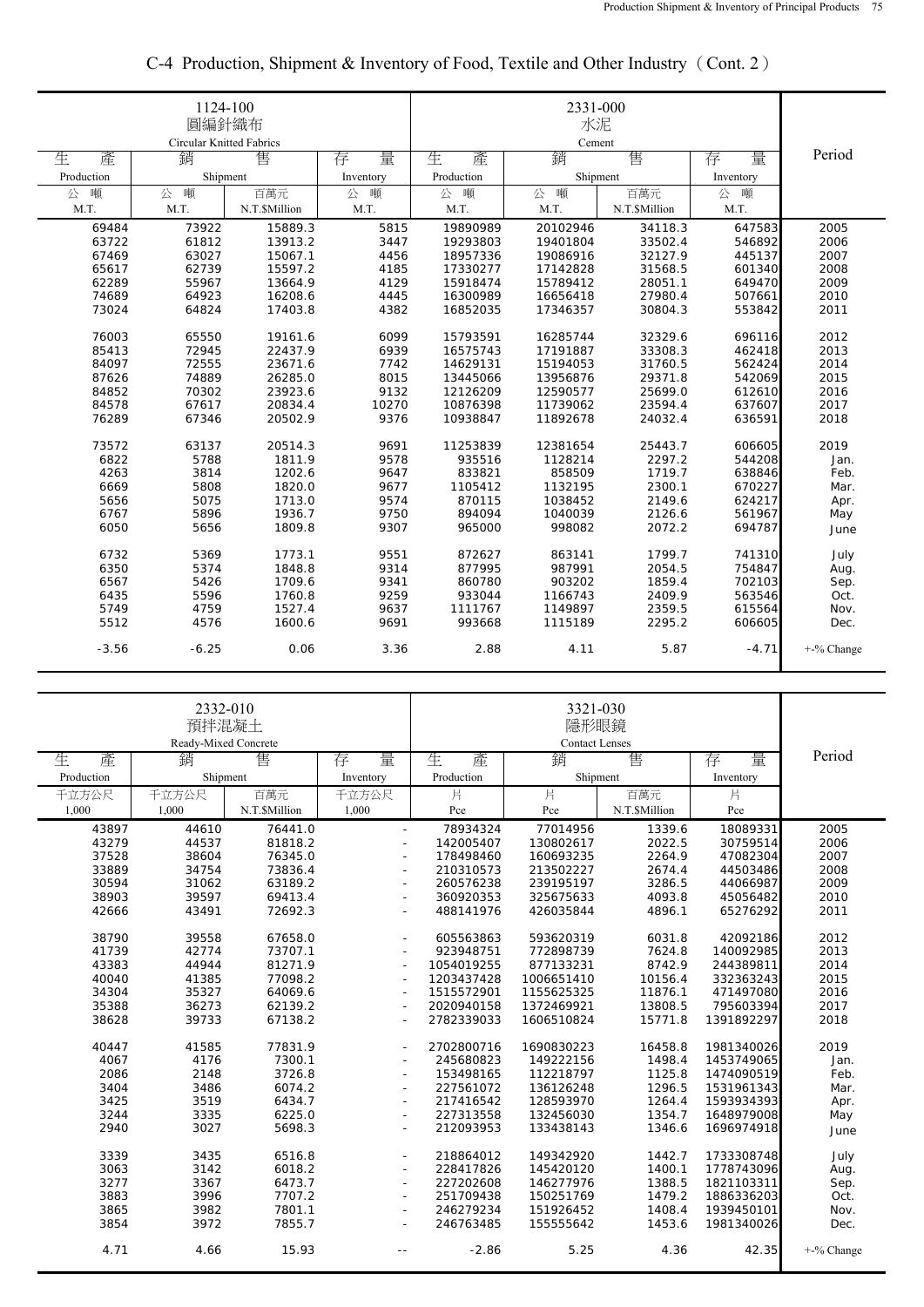|        |      | 0891-090              |               | 0899-990                          |               | 1159-990       |               | 2319-990             |               |
|--------|------|-----------------------|---------------|-----------------------------------|---------------|----------------|---------------|----------------------|---------------|
|        |      | 其他烘焙炊蒸食品              |               | 未分類其他食品                           |               | 其他紡織品          |               | 其他玻璃製品               |               |
| 年月別    |      | Other Bakery Products |               | Other Miscellaneous Food Products |               | Other Textiles |               | Other Glass Products |               |
|        |      | 生<br>產                | 售<br>銷        | 生<br>產                            | 售<br>銷        | 生<br>產         | 銷<br>售        | 生<br>產               | 售<br>銷        |
| Period |      | Production            | Shipment      | Production                        | Shipment      | Production     | Shipment      | Production           | Shipment      |
|        |      | 百萬元                   | 百萬元           | 百萬元                               | 百萬元           | 百萬元            | 百萬元           | 百萬元                  | 百萬元           |
|        |      | N.T.\$Million         | N.T.\$Million | N.T.\$Million                     | N.T.\$Million | N.T.\$Million  | N.T.\$Million | N.T.\$Million        | N.T.\$Million |
| 94年    | 2005 | 17455.0               | 17359.3       | 24246.1                           | 22985.3       | 23689.8        | 24612.2       | 12152.1              | 11630.7       |
| 95年    | 2006 | 17409.6               | 17351.1       | 24942.5                           | 23350.4       | 24053.6        | 25138.0       | 10659.3              | 10211.6       |
| 96年    | 2007 | 18224.8               | 18009.5       | 26809.4                           | 24978.6       | 25099.6        | 26265.5       | 13097.4              | 12805.0       |
| 97年    | 2008 | 18403.3               | 18072.0       | 25501.2                           | 24859.7       | 22689.7        | 23621.1       | 13078.0              | 12485.8       |
| 98年    | 2009 | 17755.3               | 17529.2       | 24067.3                           | 23551.7       | 18574.6        | 19324.5       | 12748.0              | 12454.2       |
| 99年    | 2010 | 18807.7               | 18494.0       | 29810.3                           | 27051.6       | 24107.0        | 25827.5       | 14872.8              | 14545.2       |
| 100年   | 2011 | 19107.1               | 18847.8       | 32186.3                           | 28610.8       | 24350.6        | 25486.7       | 16505.4              | 15897.0       |
|        |      |                       |               |                                   |               |                |               |                      |               |
| 101年   | 2012 | 20557.1               | 19933.0       | 34445.7                           | 30817.9       | 23525.2        | 24469.5       | 15138.6              | 13983.0       |
| 102年   | 2013 | 20506.2               | 19889.0       | 35187.6                           | 32418.3       | 23521.6        | 24700.3       | 14155.6              | 13631.8       |
| 103年   | 2014 | 22134.6               | 21281.5       | 34238.0                           | 32147.8       | 25161.8        | 26523.9       | 14080.8              | 13765.1       |
| 104年   | 2015 | 23814.6               | 22893.3       | 36587.4                           | 33996.3       | 25146.4        | 26374.9       | 13728.4              | 12484.9       |
| 105年   | 2016 | 25370.6               | 24446.8       | 37877.7                           | 35543.8       | 24277.6        | 25137.8       | 11778.7              | 10706.5       |
| 106年   | 2017 | 25020.4               | 24311.0       | 37308.0                           | 35231.0       | 23803.8        | 24129.8       | 10328.0              | 9941.2        |
| 107年   | 2018 | 25732.5               | 25038.6       | 39358.3                           | 37377.5       | 24084.5        | 24342.9       | 9196.5               | 9000.7        |
|        |      |                       |               |                                   |               |                |               |                      |               |
| 108年   | 2019 | 27605.8               | 26783.1       | 42978.4                           | 40562.6       | 22023.6        | 22178.0       | 8215.9               | 7288.8        |
| 1月     | Jan. | 2572.3                | 2575.2        | 3638.4                            | 3534.3        | 1907.6         | 1919.0        | 801.3                | 700.7         |
| 2月     | Feb. | 1660.4                | 1665.0        | 2555.7                            | 2437.2        | 1340.9         | 1324.7        | 513.7                | 450.2         |
| 3月     | Mar. | 2175.9                | 2175.3        | 3301.8                            | 3067.9        | 1818.5         | 1867.4        | 636.4                | 582.6         |
| 4月     | Apr. | 2173.3                | 2105.4        | 3513.2                            | 3297.5        | 1999.7         | 1982.2        | 660.5                | 605.5         |
| 5月     | May  | 2441.2                | 2257.2        | 3867.8                            | 3571.2        | 2019.6         | 2030.2        | 694.4                | 629.0         |
| 6月     | June | 2232.2                | 2147.9        | 3587.0                            | 3365.4        | 1898.1         | 1935.8        | 671.7                | 598.2         |
| 7月     | July | 2453.1                | 2416.2        | 4050.9                            | 3834.7        | 1939.5         | 1950.2        | 737.4                | 673.6         |
| 8月     | Aug. | 2356.7                | 2344.6        | 4041.9                            | 3778.8        | 2009.7         | 2052.1        | 728.0                | 590.3         |
| 9月     | Sep. | 2289.3                | 2237.1        | 3377.6                            | 3251.3        | 1744.1         | 1720.9        | 688.1                | 578.7         |
| 10月    | Oct. | 2388.9                | 2192.7        | 3764.6                            | 3560.2        | 1839.4         | 1856.6        | 714.1                | 624.7         |
| 11月    | Nov. | 2347.5                | 2221.5        | 3564.8                            | 3343.9        | 1736.9         | 1755.4        | 655.4                | 590.2         |
| 12月    | Dec. | 2515.0                | 2445.1        | 3714.6                            | 3520.2        | 1769.6         | 1783.7        | 714.9                | 665.3         |
|        |      |                       |               |                                   |               |                |               |                      |               |
| 累計增減率  |      | 7.28                  | 6.97          | 9.20                              | 8.52          | $-8.56$        | $-8.89$       | $-10.66$             | $-19.02$      |
|        |      |                       |               |                                   |               |                |               |                      |               |

# C-4 民生工業主要產品產銷存量值-按產品別(續完) C-4 Production, Shipment & Inventory of Food, Textile and Other Industry(Cont. End)

|          |              | 2399-990                            |                  |                               | 3220-010         | 3311-930                   |                  | 3329-990                             |                  |
|----------|--------------|-------------------------------------|------------------|-------------------------------|------------------|----------------------------|------------------|--------------------------------------|------------------|
|          |              | 其他非金屬礦物製品                           |                  |                               | 金屬家具及裝設品         | 室内健身器材                     |                  | 其他非電子醫療器材及用品                         |                  |
| 年月別      |              | Other Non-Metallic Mineral Products |                  | Metallic Furniture & Fixtures |                  | Physical Fitness Equipment |                  | Other Non-Electronic Medical Devices |                  |
|          |              | 生<br>產                              | 售<br>銷           | 生<br>產                        | 售<br>銷           | 生<br>產                     | 售<br>銷           | 生<br>產                               | 售<br>銷           |
| Period   |              | Production                          | Shipment         | Production                    | Shipment         | Production                 | Shipment         | Production                           | Shipment         |
|          |              | 百萬元                                 | 百萬元              | 百萬元                           | 百萬元              | 百萬元                        | 百萬元              | 百萬元                                  | 百萬元              |
|          |              | N.T.\$Million                       | N.T.\$Million    | N.T.\$Million                 | N.T.\$Million    | N.T.\$Million              | N.T.\$Million    | N.T.\$Million                        | N.T.\$Million    |
| 94年      | 2005         | 13306.1                             | 13080.3          | 21095.2                       | 21655.9          | 13299.2                    | 13212.8          | 8652.8                               | 8870.0           |
| 95年      | 2006         | 15185.9                             | 15026.3          | 21370.1                       | 22178.4          | 11779.3                    | 11874.8          | 8763.7                               | 9426.5           |
| 96年      | 2007         | 14911.5                             | 14601.5          | 23182.5                       | 23822.8          | 12372.7                    | 12420.1          | 10326.1                              | 11093.1          |
| 97年      | 2008         | 15803.0                             | 15557.6          | 23297.4                       | 23793.1          | 12362.2                    | 12453.9          | 11623.7                              | 12509.9          |
| 98年      | 2009         | 13270.9                             | 12781.2          | 17886.6                       | 18487.0          | 11750.6                    | 12070.0          | 13449.0                              | 14076.0          |
| 99年      | 2010         | 14544.0                             | 13879.1          | 20648.1                       | 21064.0          | 15361.2                    | 15896.0          | 14154.4                              | 14601.9          |
| 100年     | 2011         | 15180.1                             | 14451.4          | 21098.9                       | 21414.8          | 15298.2                    | 15745.0          | 15123.4                              | 15461.9          |
| 101年     | 2012         | 15141.5                             | 14515.1          | 22689.5                       | 22930.7          | 14751.1                    | 14983.8          | 15869.8                              | 16031.5          |
| 102年     | 2013         | 18685.7                             | 17392.6          | 22687.8                       | 22928.4          | 16125.8                    | 16588.5          | 15854.6                              | 15660.1          |
| 103年     | 2014         | 21083.2                             | 19273.0          | 24093.4                       | 24107.4          | 18423.4                    | 19038.8          | 16976.9                              | 16818.0          |
| 104年     | 2015         | 19827.5                             | 18449.7          | 23950.4                       | 24260.7          | 18554.0                    | 19053.9          | 18151.9                              | 18361.9          |
| 105年     | 2016         | 17862.1                             | 16337.4          | 24581.6                       | 24922.8          | 19849.9                    | 19974.8          | 18918.9                              | 18939.1          |
| 106年     | 2017         | 17464.6                             | 15904.9          | 24994.0                       | 25446.4          | 19821.7                    | 19878.8          | 20172.9                              | 20741.1          |
| 107年     | 2018         | 18270.5                             | 16790.4          | 25857.5                       | 26233.9          | 22340.0                    | 21585.1          | 20823.5                              | 21310.3          |
|          |              |                                     |                  |                               |                  |                            |                  |                                      |                  |
| 108年     | 2019         | 18397.1                             | 17016.9          | 26496.9                       | 26869.8          | 26665.5                    | 26570.7          | 23129.4                              | 23548.8          |
| 1月       | Jan.         | 1641.2                              | 1501.5<br>1058.9 | 2626.3<br>1484.7              | 2678.6<br>1504.4 | 2644.2<br>1188.3           | 2644.8<br>1208.5 | 1992.9                               | 2082.9<br>1408.6 |
| 2月<br>3月 | Feb.<br>Mar. | 1165.3<br>1735.0                    | 1557.1           | 2138.7                        | 2171.1           | 2019.3                     | 1962.7           | 1663.6<br>1812.5                     | 1936.2           |
|          |              | 1359.5                              | 1338.0           | 2071.3                        | 2113.2           | 2026.0                     | 2048.4           | 2075.5                               | 2045.7           |
| 4月<br>5月 | Apr.<br>May  | 1513.3                              | 1372.9           | 2369.3                        | 2421.3           | 2022.8                     | 2063.8           | 2052.6                               | 2088.1           |
|          |              | 1368.4                              | 1231.1           | 2003.0                        | 2051.7           | 2075.2                     | 1962.0           | 1780.9                               | 1963.2           |
| 6月       | June         |                                     |                  |                               |                  |                            |                  |                                      |                  |
| 7月       | July         | 1542.9                              | 1439.5           | 2400.2                        | 2405.0           | 2321.1                     | 2277.9           | 1961.4                               | 2060.2           |
| 8月       | Aug.         | 1518.1                              | 1397.0           | 2334.5                        | 2355.6           | 2426.9                     | 2506.0           | 2060.8                               | 2070.4           |
| 9月       | Sep.         | 1517.1                              | 1411.6           | 2173.6                        | 2183.0           | 2561.9                     | 2545.9           | 1720.6                               | 1829.0           |
| 10月      | Oct.         | 1614.4                              | 1556.7           | 2423.8                        | 2466.5           | 2779.5                     | 2777.7           | 2061.4                               | 2039.5           |
| 11月      | Nov.         | 1682.3                              | 1578.2           | 2145.7                        | 2181.1           | 2376.5                     | 2339.1           | 1871.7                               | 1971.0           |
| 12月      | Dec.         | 1739.7                              | 1574.4           | 2326.0                        | 2338.4           | 2223.7                     | 2233.9           | 2075.6                               | 2054.0           |
| 累計增減率    |              | 0.69                                | 1.35             | 2.47                          | 2.42             | 19.36                      | 23.10            | 11.07                                | 10.50            |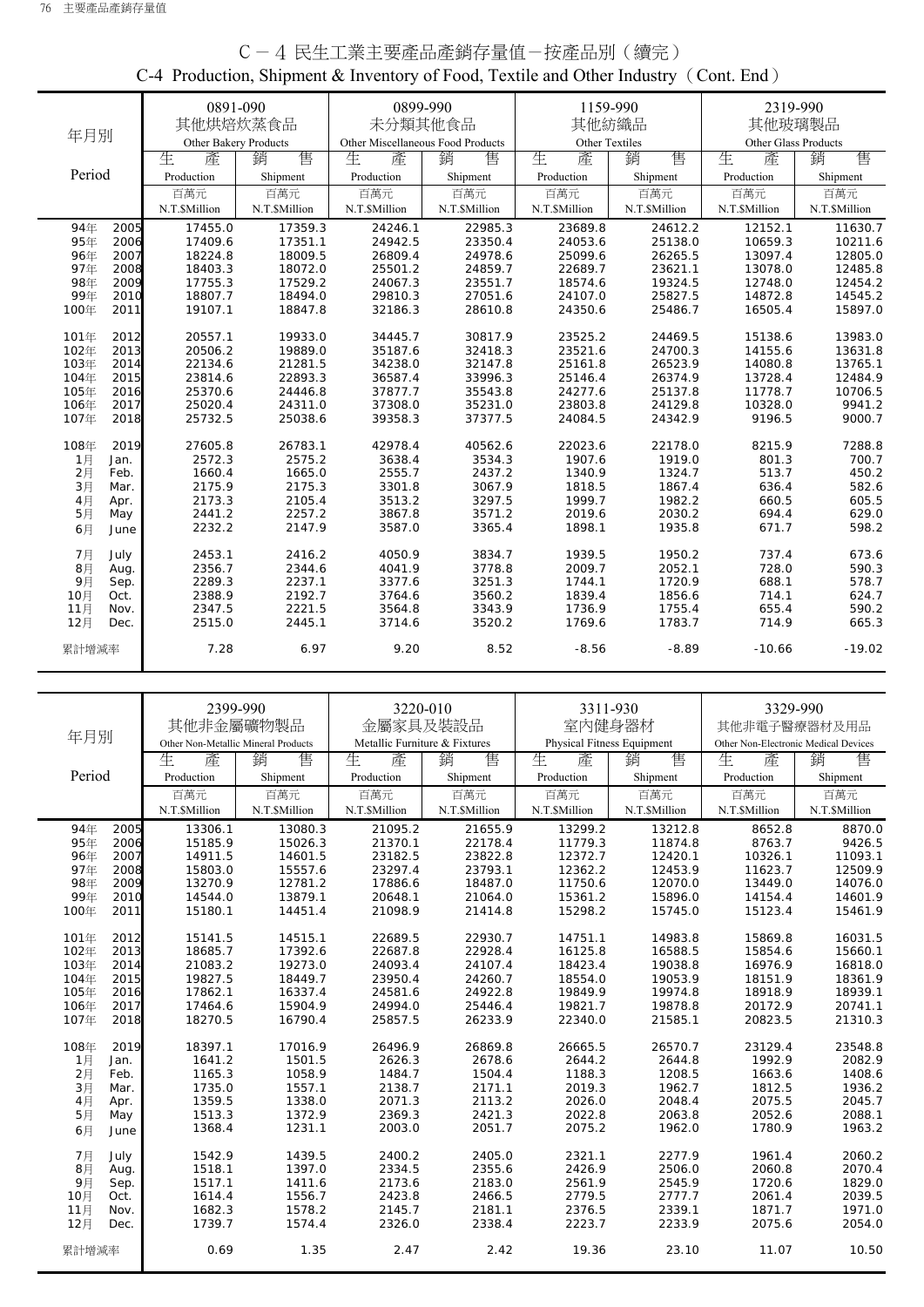| D-1 Proportion of Manufacturing Value Added - By Sectors |      |                            |                                 |                   |                       |                   |                                              |                                       |  |  |
|----------------------------------------------------------|------|----------------------------|---------------------------------|-------------------|-----------------------|-------------------|----------------------------------------------|---------------------------------------|--|--|
| 年月別                                                      |      | $\mathbf C$<br>造<br>業<br>製 | 08<br>品<br>及業<br>食<br>品<br>飼    | 09<br>料<br>業<br>飲 | $10\,$<br>菸<br>草<br>業 | 11<br>織<br>業<br>紡 | 12<br>成衣及<br>服飾品業                            | 13<br>皮革、毛皮<br>及其製品業                  |  |  |
| Period                                                   |      | Manufacturing              | Food & Prepared<br>Animal Feeds | Beverages         | Tobacco<br>Products   | Textiles          | Wearing Apparel<br>& Clothing<br>Accessories | Leather, Fur<br>& Related<br>Products |  |  |
| 100年                                                     | 2011 | 100.00                     | 2.17                            | 1.42              | 1.16                  | 1.44              | 0.17                                         | 0.13                                  |  |  |
| 101年                                                     | 2012 | 100.00                     | 2.42                            | 1.40              | 1.19                  | 1.74              | 0.19                                         | 0.12                                  |  |  |
| 102年                                                     | 2013 | 100.00                     | 2.47                            | 1.32              | 1.23                  | 1.69              | 0.20                                         | 0.12                                  |  |  |
| 103年                                                     | 2014 | 100.00                     | 2.37                            | 1.21              | 1.09                  | 1.66              | 0.18                                         | 0.11                                  |  |  |
| 104年                                                     | 2015 | 100.00                     | 2.64                            | 1.13              | 1.05                  | 1.73              | 0.17                                         | 0.09                                  |  |  |
| 105年                                                     | 2016 | 100.00                     | 2.73                            | 1.09              | 1.36                  | 1.70              | 0.17                                         | 0.07                                  |  |  |
| 106年                                                     | 2017 | 100.00                     | 2.69                            | 1.07              | 1.53                  | 1.62              | 0.15                                         | 0.06                                  |  |  |
| 107年                                                     | 2018 | 100.00                     | 2.68                            | 1.00              | 1.49                  | 1.54              | 0.13                                         | 0.05                                  |  |  |
| 108年                                                     | 2019 | 100.00                     | 2.70                            | 0.92              | 1.70                  | 1.49              | 0.11                                         | 0.05                                  |  |  |
| 1月                                                       | Jan. | 100.00                     | 3.13                            | 1.02              | 1.67                  | 1.69              | 0.11                                         | 0.06                                  |  |  |
| 2月                                                       | Feb. | 100.00                     | 2.58                            | 0.81              | 1.64                  | 1.52              | 0.10                                         | 0.05                                  |  |  |
| 3月                                                       | Mar. | 100.00                     | 2.73                            | 0.86              | 1.73                  | 1.65              | 0.10                                         | 0.06                                  |  |  |
| 4月                                                       | Apr. | 100.00                     | 2.71                            | 0.94              | 1.77                  | 1.62              | 0.12                                         | 0.07                                  |  |  |
| 5月                                                       | May  | 100.00                     | 2.79                            | 1.02              | 1.52                  | 1.58              | 0.14                                         | 0.06                                  |  |  |
| 6月                                                       | June | 100.00                     | 2.63                            | 0.93              | 1.65                  | 1.40              | 0.13                                         | 0.05                                  |  |  |
| 7月                                                       | July | 100.00                     | 2.83                            | 1.04              | 1.73                  | 1.45              | 0.12                                         | 0.05                                  |  |  |
| 8月                                                       | Aug. | 100.00                     | 2.67                            | 0.95              | 1.55                  | 1.45              | 0.11                                         | 0.05                                  |  |  |
| 9月                                                       | Sep. | 100.00                     | 2.50                            | 0.93              | 1.34                  | 1.42              | 0.10                                         | 0.05                                  |  |  |
| 10月                                                      | Oct. | 100.00                     | 2.62                            | 0.87              | 1.74                  | 1.45              | 0.10                                         | 0.05                                  |  |  |
| 11月                                                      | Nov. | 100.00                     | 2.55                            | 0.80              | 1.97                  | 1.36              | 0.10                                         | 0.05                                  |  |  |
| 12月                                                      | Dec. | 100.00                     | 2.65                            | 0.91              | 2.09                  | 1.33              | 0.12                                         | 0.05                                  |  |  |

D-1 製造業附加價值結構變動-按中分類

| 年月別          |              | 14<br>竹<br>木<br>製<br>業<br>品 | 15<br>紙漿、紙<br>及紙製品業 | 16<br>印刷及資料<br>儲存媒體<br>製業<br>複 | 17<br>石油及煤<br>製品業 | 18<br>化學原材料肥料<br>氮化合物塑橡膠<br>原料及人纖業 | 19<br>其<br>他化<br>學<br>製<br>品<br>業 | 20<br>藥品及醫用<br>化學製品業     |
|--------------|--------------|-----------------------------|---------------------|--------------------------------|-------------------|------------------------------------|-----------------------------------|--------------------------|
| Period       |              | Wood &                      | Pulp, Paper         | Printing &                     | Petroleum         | Chemical, Fertilizers,             | Other                             | Pharmaceuticals          |
|              |              | Bamboo                      | & Paper             | Reproduction of                | & Coal            | Nitrogen Compounds, Plastic        | Chemical                          | & Medicinal              |
|              |              | Products                    | Products            | Recorded Media                 | Products          | & Rubber , Man-made Fibres         | Products                          | <b>Chemical Products</b> |
| 100年         | 2011         | 0.10                        | 0.95                | 0.62                           | 4.21              | 9.06                               | 1.39                              | 0.64                     |
| 101年         | 2012         | 0.11                        | 0.99                | 0.61                           | 5.51              | 10.61                              | 1.50                              | 0.71                     |
| 102年         | 2013         | 0.10                        | 0.95                | 0.62                           | 6.26              | 9.70                               | 1.69                              | 0.74                     |
|              |              |                             |                     |                                |                   |                                    |                                   |                          |
| 103年<br>104年 | 2014<br>2015 | 0.11<br>0.10                | 0.91<br>0.90        | 0.59<br>0.58                   | 6.39<br>6.67      | 9.19<br>8.94                       | 1.65<br>1.72                      | 0.68<br>0.71             |
| 105年         | 2016         | 0.10                        | 0.95                | 0.59                           | 5.01              | 7.02                               | 1.71                              | 0.80                     |
|              |              |                             |                     |                                |                   |                                    |                                   |                          |
| 106年         | 2017         | 0.09                        | 0.92                | 0.57                           | 4.39              | 6.58                               | 1.87                              | 0.77                     |
| 107年         | 2018         | 0.09                        | 0.96                | 0.53                           | 5.01              | 7.53                               | 1.72                              | 0.79                     |
| 108年         | 2019         | 0.08                        | 0.95                | 0.46                           | 5.74              | 8.01                               | 1.66                              | 0.85                     |
| 1月           | Jan.         | 0.10                        | 1.06                | 0.49                           | 5.86              | 8.50                               | 1.81                              | 0.93                     |
| 2月           | Feb.         | 0.08                        | 0.95                | 0.40                           | 7.39              | 9.29                               | 1.54                              | 0.79                     |
| 3月           | Mar.         | 0.08                        | 1.01                | 0.47                           | 5.44              | 8.70                               | 1.70                              | 0.82                     |
| 4月           | Apr.         | 0.08                        | 0.96                | 0.48                           | 5.76              | 8.46                               | 1.79                              | 0.81                     |
| 5月           | May          | 0.08                        | 1.00                | 0.45                           | 6.67              | 8.29                               | 1.73                              | 0.95                     |
| 6月           | June         | 0.08                        | 0.92                | 0.43                           | 6.39              | 8.08                               | 1.62                              | 0.80                     |
|              |              |                             |                     |                                |                   |                                    |                                   |                          |
| 7月           | July         | 0.08                        | 0.96                | 0.45                           | 6.24              | 8.01                               | 1.67                              | 0.86                     |
| 8月           | Aug.         | 0.08                        | 0.91                | 0.43                           | 5.60              | 7.74                               | 1.59                              | 0.84                     |
| 9月           | Sep.         | 0.08                        | 0.89                | 0.42                           | 5.25              | 7.09                               | 1.61                              | 0.77                     |
| 10月          | Oct.         | 0.08                        | 0.94                | 0.49                           | 4.63              | 7.65                               | 1.70                              | 0.88                     |
| 11月          | Nov.         | 0.08                        | 0.91                | 0.51                           | 5.08              | 7.32                               | 1.54                              | 0.87                     |
| 12月          | Dec.         | 0.08                        | 0.94                | 0.52                           | 5.06              | 7.41                               | 1.60                              | 0.90                     |

## 單位:%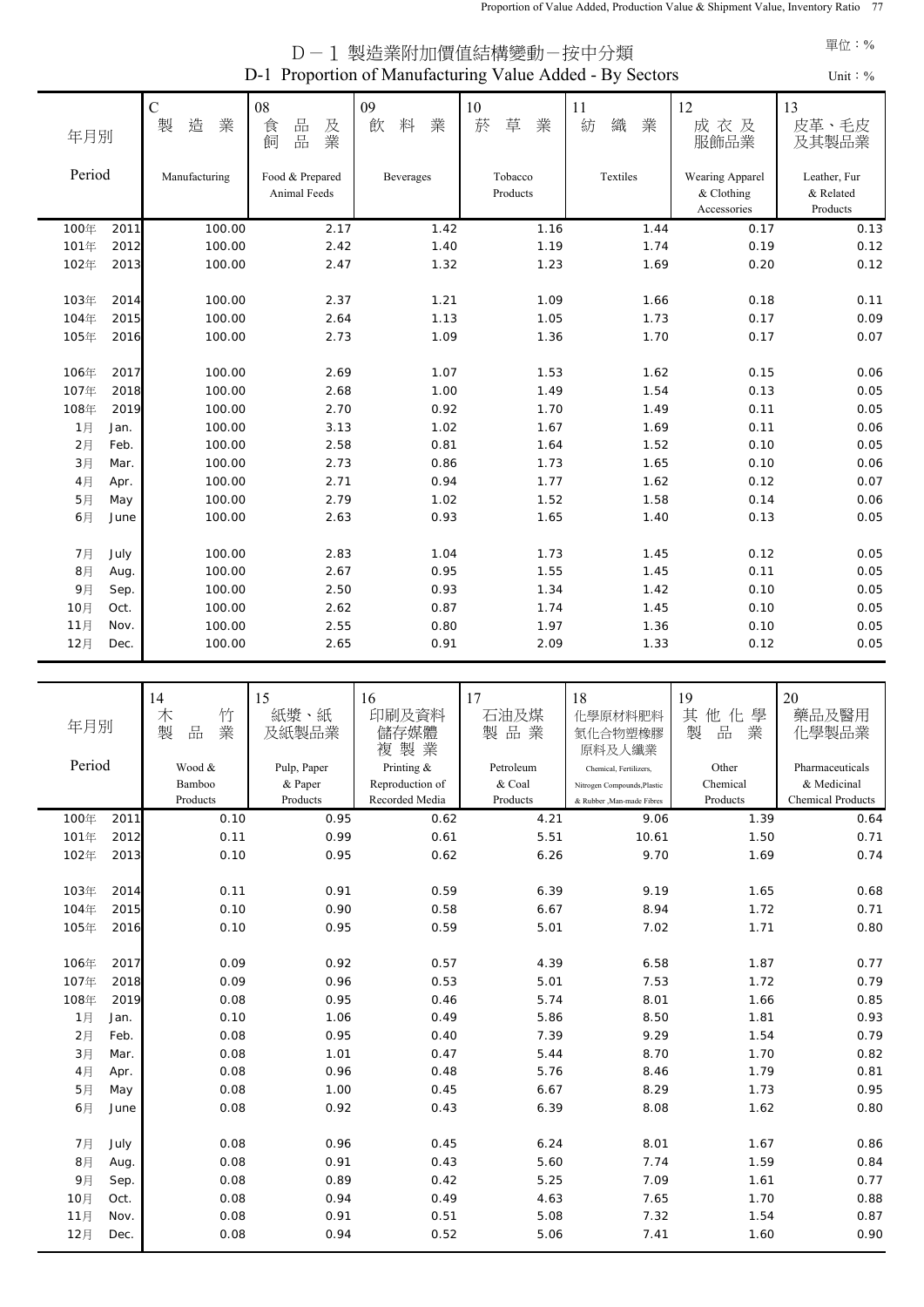| D-1 Proportion of Manufacturing Value Added - By Sectors (Cont.)<br>Unit: $\%$ |      |                               |                                |                                                            |                                  |                                       |                                    |                                                      |  |  |  |
|--------------------------------------------------------------------------------|------|-------------------------------|--------------------------------|------------------------------------------------------------|----------------------------------|---------------------------------------|------------------------------------|------------------------------------------------------|--|--|--|
| 年月別<br>Period                                                                  |      | 21<br>膠業<br>橡製<br>品<br>Rubber | 22<br>塑製<br>膠業<br>品<br>Plastic | 23<br>非金屬礦物<br>$\frac{\Box}{\Box \Box}$<br>製<br>業<br>Other | 24<br>本業<br>基<br>金<br>屬<br>Basic | 25<br>金<br>屬業<br>製<br>品<br>Fabricated | 26<br>電<br>子<br>零組件業<br>Electronic | 27<br>電子<br>電腦<br>產品及光學<br>品<br>業<br>製<br>Computers, |  |  |  |
|                                                                                |      | Products                      | Products                       | Non-metallic                                               | Metal                            | Metal                                 | Parts &                            | Electronic &                                         |  |  |  |
|                                                                                |      |                               |                                | Mineral                                                    |                                  | Products                              | Components                         | <b>Optical Products</b>                              |  |  |  |
| 100年                                                                           | 2011 | 0.63                          | 1.69                           | 1.33                                                       | 8.10                             | 4.26                                  | 41.62                              | 8.01                                                 |  |  |  |
| 101年                                                                           | 2012 | 0.71                          | 1.78                           | 1.31                                                       | 8.50                             | 4.63                                  | 38.30                              | 6.03                                                 |  |  |  |
| 102年                                                                           | 2013 | 0.75                          | 1.81                           | 1.41                                                       | 7.97                             | 4.37                                  | 39.54                              | 5.40                                                 |  |  |  |
| 103年                                                                           | 2014 | 0.78                          | 1.82                           | 1.33                                                       | 6.94                             | 4.26                                  | 41.65                              | 5.09                                                 |  |  |  |
| 104年                                                                           | 2015 | 0.80                          | 1.73                           | 1.33                                                       | 6.29                             | 4.27                                  | 42.01                              | 5.04                                                 |  |  |  |
| 105年                                                                           | 2016 | 0.79                          | 1.77                           | 1.25                                                       | 5.27                             | 4.23                                  | 46.14                              | 5.02                                                 |  |  |  |
| 106年                                                                           | 2017 | 0.84                          | 1.78                           | 1.15                                                       | 4.81                             | 4.09                                  | 47.20                              | 5.24                                                 |  |  |  |
| 107年                                                                           | 2018 | 0.79                          | 1.67                           | 1.11                                                       | 5.74                             | 4.31                                  | 45.05                              | 5.36                                                 |  |  |  |
| 108年                                                                           | 2019 | 0.80                          | 1.61                           | 1.07                                                       | 5.60                             | 4.16                                  | 44.05                              | 6.21                                                 |  |  |  |
| 1月                                                                             | Jan. | 0.86                          | 1.79                           | 1.20                                                       | 6.03                             | 4.71                                  | 40.27                              | 5.88                                                 |  |  |  |
| 2月                                                                             | Feb. | 0.75                          | 1.48                           | 1.03                                                       | 6.63                             | 4.16                                  | 42.55                              | 5.32                                                 |  |  |  |
| 3月                                                                             | Mar. | 0.86                          | 1.69                           | 1.18                                                       | 6.39                             | 4.54                                  | 41.98                              | 5.80                                                 |  |  |  |
| 4月                                                                             | Apr. | 0.88                          | 1.67                           | 1.10                                                       | 5.93                             | 4.51                                  | 41.30                              | 6.37                                                 |  |  |  |
| 5月                                                                             | May  | 0.87                          | 1.71                           | 1.07                                                       | 5.83                             | 4.44                                  | 41.14                              | 6.19                                                 |  |  |  |
| 6月                                                                             | June | 0.81                          | 1.59                           | 1.05                                                       | 5.57                             | 4.15                                  | 43.70                              | 5.99                                                 |  |  |  |
| 7月                                                                             | July | 0.81                          | 1.66                           | 1.02                                                       | 5.48                             | 4.16                                  | 43.05                              | 6.35                                                 |  |  |  |
| 8月                                                                             | Aug. | 0.76                          | 1.62                           | 0.97                                                       | 5.36                             | 3.94                                  | 46.04                              | 6.52                                                 |  |  |  |
| 9月                                                                             | Sep. | 0.73                          | 1.51                           | 1.04                                                       | 5.21                             | 3.81                                  | 48.14                              | 6.22                                                 |  |  |  |
| 10月                                                                            | Oct. | 0.76                          | 1.60                           | 1.06                                                       | 5.11                             | 3.89                                  | 46.27                              | 6.51                                                 |  |  |  |
| 11月                                                                            | Nov. | 0.77                          | 1.51                           | 1.07                                                       | 5.02                             | 3.71                                  | 46.99                              | 6.63                                                 |  |  |  |
| 12月                                                                            | Dec. | 0.75                          | 1.53                           | 1.06                                                       | 5.01                             | 3.98                                  | 45.95                              | 6.44                                                 |  |  |  |

D-1 製造業附加價值結構變動-按中分類(續)

|          |              | 28           | 29                    | 30           | 31                  | 32           | 33                    | 34                            |
|----------|--------------|--------------|-----------------------|--------------|---------------------|--------------|-----------------------|-------------------------------|
| 年月別      |              | 電力設備<br>及配備業 | 機<br>械<br>業<br>設<br>備 | 汽車及<br>其零件業  | 其他運輸<br>工具及<br>其零件業 | 具<br>家<br>業  | 其<br>他<br>製<br>業<br>造 | 產業用機械<br>設備維修及<br>業<br>装<br>安 |
| Period   |              | Electrical   | Machinery             | Motor        | Other Transport     | Furniture    | Other                 | Repair & Installation of      |
|          |              | Equipment    | $\&$                  | Vehicles     | Equipment           |              | Manufacturing         | <b>Industrial Machinery</b>   |
|          |              |              | Equipment             | & Parts      | & Parts             |              |                       | & Equipment                   |
| 100年     | 2011         | 1.70         | 3.93                  | 2.33         | 1.35                | 0.18         | 0.88                  | 0.51                          |
| 101年     | 2012         | 1.94         | 4.08                  | 2.37         | 1.49                | 0.20         | 1.01                  | 0.53                          |
| 102年     | 2013         | 1.88         | 4.00                  | 2.43         | 1.54                | 0.20         | 1.10                  | 0.50                          |
|          |              |              |                       |              |                     |              |                       |                               |
| 103年     | 2014         | 1.85         | 4.12                  | 2.62         | 1.51                | 0.21         | 1.19                  | 0.51                          |
| 104年     | 2015         | 1.88         | 4.13                  | 2.55         | 1.54                | 0.22         | 1.21                  | 0.57                          |
| 105年     | 2016         | 1.89         | 4.08                  | 2.56         | 1.49                | 0.23         | 1.30                  | 0.68                          |
|          |              |              |                       |              |                     |              |                       |                               |
| 106年     | 2017         | 1.75         | 4.41                  | 2.52         | 1.54                | 0.22         | 1.38                  | 0.77                          |
| 107年     | 2018         | 1.80         | 4.47                  | 2.27         | 1.46                | 0.21         | 1.44                  | 0.80                          |
| 108年     | 2019         | 1.75<br>1.90 | 3.84<br>4.27          | 2.19<br>2.36 | 1.55<br>1.61        | 0.22<br>0.25 | 1.45<br>1.68          | 0.77                          |
| 1月       | Jan.         |              |                       | 1.93         | 1.36                | 0.18         |                       | 0.76<br>0.72                  |
| 2月       | Feb.<br>Mar. | 1.66         | 3.79<br>4.09          | 2.27         | 1.53                | 0.21         | 1.30<br>1.48          | 0.80                          |
| 3月<br>4月 | Apr.         | 1.83<br>1.85 | 4.21                  | 2.42         | 1.57                | 0.21         | 1.55                  | 0.87                          |
| 5月       | May          | 1.79         | 4.15                  | 2.43         | 1.63                | 0.23         | 1.54                  | 0.70                          |
| 6月       | June         | 1.67         | 4.03                  | 2.31         | 1.57                | 0.21         | 1.43                  | 0.83                          |
|          |              |              |                       |              |                     |              |                       |                               |
| 7月       | July         | 1.82         | 3.78                  | 2.35         | 1.64                | 0.22         | 1.39                  | 0.78                          |
| 8月       | Aug.         | 1.61         | 3.61                  | 1.73         | 1.54                | 0.21         | 1.42                  | 0.71                          |
| 9月       | Sep.         | 1.59         | 3.48                  | 1.94         | 1.60                | 0.21         | 1.38                  | 0.70                          |
| 10月      | Oct.         | 1.76         | 3.59                  | 2.18         | 1.62                | 0.23         | 1.49                  | 0.72                          |
| 11月      | Nov.         | 1.71         | 3.44                  | 2.17         | 1.48                | 0.21         | 1.36                  | 0.81                          |
| 12月      | Dec.         | 1.80         | 3.74                  | 2.18         | 1.46                | 0.23         | 1.39                  | 0.81                          |
|          |              |              |                       |              |                     |              |                       |                               |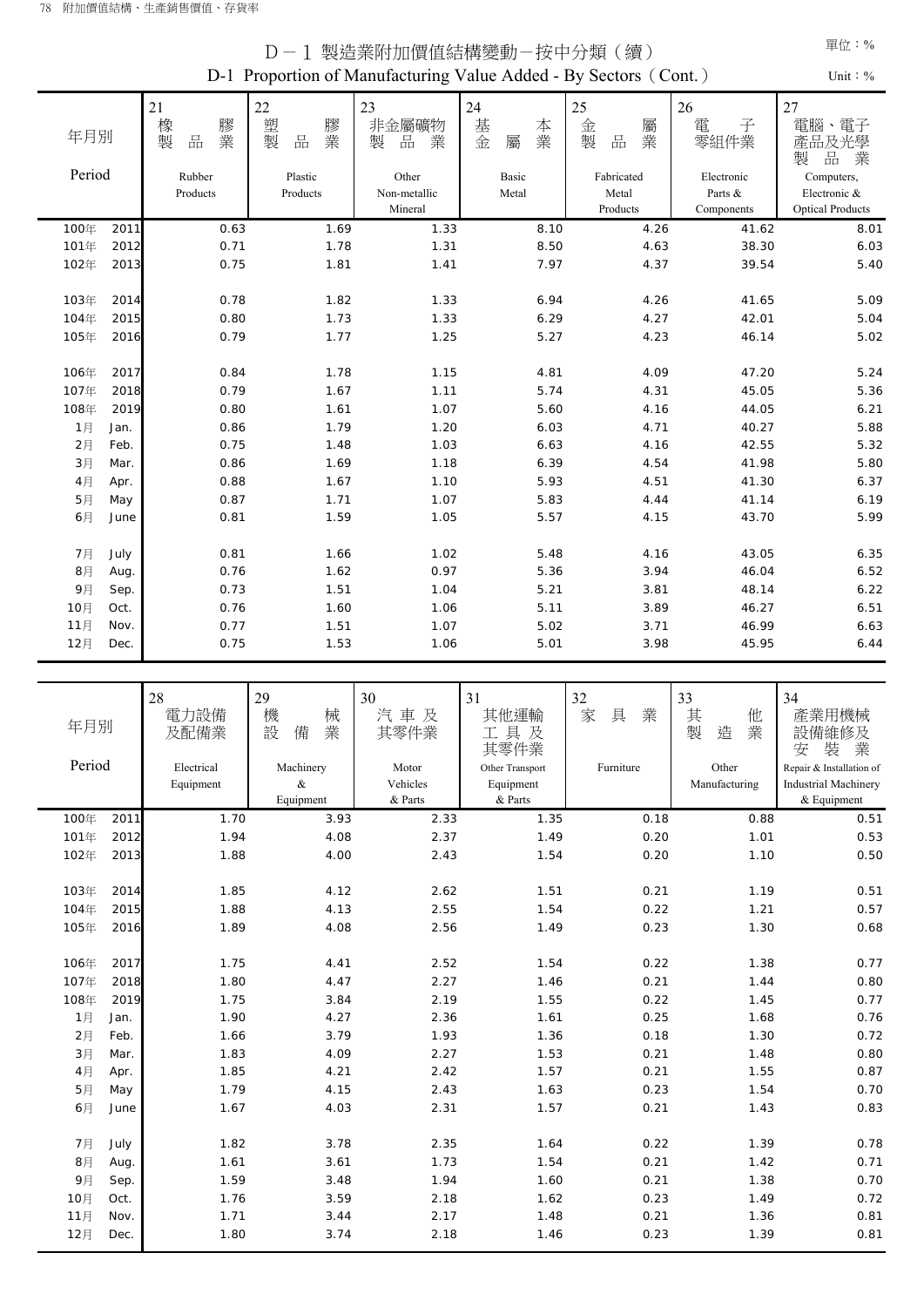Proportion of Value Added, Production Value & Shipment Value, Inventory Ratio 79

|                                                                                                              |                                                                                                |                                                                                                | D-2 工業生產價值-各大類<br>D-2 Production Value of Industries - By Divisions |                                                                        | 單位:新臺幣百萬元<br>Unit: NT\$Million                                                                 |
|--------------------------------------------------------------------------------------------------------------|------------------------------------------------------------------------------------------------|------------------------------------------------------------------------------------------------|---------------------------------------------------------------------|------------------------------------------------------------------------|------------------------------------------------------------------------------------------------|
|                                                                                                              | 業<br>工                                                                                         |                                                                                                | $\, {\bf B}$<br>礦<br>業<br>及<br>土石採取業                                |                                                                        | $\mathbf C$<br>製<br>造<br>業                                                                     |
| 年月別<br>Period                                                                                                | General<br>Production                                                                          | 不含土石<br>採取業<br>Excl.<br>Quarrying                                                              | Mining<br>&<br>Quarrying                                            | 不含土石<br>採取業<br>Excl.<br>Quarrying                                      | Manufacturing                                                                                  |
|                                                                                                              |                                                                                                | 1. 工業生產價值                                                                                      | 1. Production Value of Industries                                   |                                                                        |                                                                                                |
| 94年<br>2005<br>95年<br>2006<br>96年<br>2007<br>97年<br>2008<br>98年<br>2009<br>99年<br>2010<br>100年<br>2011       | 11 462 324<br>12 521 963<br>13 914 190<br>13 869 188<br>11 329 815<br>14 680 770<br>15 316 190 | 11 443 675<br>12 501 394<br>13 893 021<br>13 845 317<br>11 309 433<br>14 659 390<br>15 296 757 | 27 639<br>29 461<br>30 519<br>33 413<br>28 901<br>29 624<br>28 229  | 8 9 9 0<br>8892<br>9 3 5 0<br>9 5 4 2<br>8519<br>8 2 4 4<br>8796       | 10 934 016<br>11 962 851<br>13 325 282<br>13 254 772<br>10 675 425<br>13 980 039<br>14 606 969 |
| 101年<br>2012<br>102年<br>2013<br>103年<br>2014<br>104年<br>2015<br>105年<br>2016<br>106年<br>2017<br>107年<br>2018 | 14 849 580<br>14 804 124<br>15 364 878<br>13 802 947<br>13 145 607<br>13 910 073<br>14 788 891 | 14 831 054<br>14 786 670<br>15 345 263<br>13 784 286<br>13 129 418<br>13 893 861<br>14 772 596 | 29 769<br>27 814<br>30 046<br>25 634<br>21 084<br>21 170<br>21 373  | 11 243<br>10 360<br>10 431<br>6 9 7 3<br>4 8 9 5<br>4 9 5 7<br>5 0 7 8 | 14 110 231<br>14 016 588<br>14 513 432<br>13 010 070<br>12 411 640<br>13 184 032<br>14 039 084 |
| 108年<br>2019<br>1月<br>Jan.<br>2月<br>Feb.<br>3月<br>Mar.<br>4月<br>Apr.<br>5月<br>May<br>6月<br>June              | 13 979 886<br>1 201 364<br>946 277<br>1 164 386<br>1 154 838<br>1 203 118<br>1 152 682         | 13 963 133<br>1 199 914<br>945 252<br>1 162 979<br>1 153 454<br>1 201 697<br>1 151 454         | 21 717<br>1 905<br>1 3 9 1<br>1814<br>1 7 7 2<br>1858<br>1 708      | 4 964<br>455<br>365<br>407<br>388<br>438<br>480                        | 13 219 500<br>1 144 988<br>898 923<br>1 108 366<br>1 097 611<br>1 142 231<br>1 082 657         |
| 7月<br>July<br>8月<br>Aug.<br>9月<br>Sep.<br>10月<br>Oct.<br>11月<br>Nov.<br>12月<br>Dec.                          | 1 233 920<br>1 223 058<br>1 153 585<br>1 183 684<br>1 162 172<br>1 200 802                     | 1 232 523<br>1 221 792<br>1 152 282<br>1 182 124<br>1 160 576<br>1 199 088                     | 1855<br>1687<br>1 707<br>1934<br>1955<br>2 1 3 1                    | 458<br>420<br>403<br>375<br>359<br>416                                 | 1 154 840<br>1 143 059<br>1 080 836<br>1 118 876<br>1 104 765<br>1 142 349                     |
|                                                                                                              |                                                                                                | 2. 較上年同期(月)之增減率(%)                                                                             |                                                                     | 2. Annual Change Rate (%)                                              |                                                                                                |
| 94年<br>2005<br>95年<br>2006<br>96年<br>2007<br>97年<br>2008<br>98年<br>2009<br>99年<br>2010<br>100年<br>2011       | 3.87<br>9.24<br>11.12<br>$-0.32$<br>$-18.31$<br>29.58<br>4.33                                  | 3.88<br>9.24<br>11.13<br>$-0.34$<br>$-18.32$<br>29.62<br>4.35                                  | $-2.11$<br>6.59<br>3.59<br>9.48<br>$-13.50$<br>2.50<br>$-4.71$      | $-11.46$<br>$-1.09$<br>5.14<br>2.06<br>$-10.72$<br>$-3.23$<br>6.69     | 3.86<br>9.41<br>11.39<br>$-0.53$<br>$-19.46$<br>30.96<br>4.48                                  |
| 101年<br>2012<br>102年<br>2013<br>103年<br>2014<br>104年<br>2015<br>105年<br>2016<br>106年<br>2017<br>107年<br>2018 | $-3.05$<br>$-0.31$<br>3.79<br>$-10.17$<br>$-4.76$<br>5.82<br>6.32                              | $-3.04$<br>$-0.30$<br>3.78<br>$-10.17$<br>$-4.75$<br>5.82<br>6.32                              | 5.45<br>$-6.57$<br>8.02<br>$-14.69$<br>$-17.75$<br>0.40<br>0.96     | 27.82<br>$-7.85$<br>0.68<br>$-33.15$<br>$-29.80$<br>1.28<br>2.43       | $-3.40$<br>$-0.66$<br>3.54<br>$-10.36$<br>$-4.60$<br>6.22<br>6.49                              |
| 108年<br>2019<br>1月<br>Jan.<br>2月<br>Feb.<br>3 <sub>月</sub><br>Mar.<br>4月<br>Apr.<br>5月<br>May<br>6月<br>June  | $-5.47$<br>$-2.38$<br>$-3.49$<br>$-8.03$<br>$-0.13$<br>$-5.64$<br>$-7.04$                      | $-5.48$<br>$-2.39$<br>$-3.50$<br>$-8.05$<br>$-0.14$<br>$-5.64$<br>$-7.03$                      | 1.61<br>3.49<br>9.14<br>4.98<br>7.43<br>$-6.49$<br>$-3.48$          | $-2.24$<br>13.95<br>24.97<br>$-5.72$<br>$-1.29$<br>$-4.91$<br>15.32    | $-5.84$<br>$-2.67$<br>$-3.73$<br>$-8.55$<br>$-0.39$<br>$-5.73$<br>$-7.46$                      |
| 7月<br>July<br>8月<br>Aug.<br>9月<br>Sep.<br>10月<br>Oct.<br>11月<br>Nov.<br>12月<br>Dec.                          | $-3.53$<br>$-6.85$<br>$-8.98$<br>$-10.48$<br>$-6.87$<br>$-0.81$                                | $-3.54$<br>$-6.86$<br>$-8.98$<br>$-10.50$<br>$-6.89$<br>$-0.83$                                | 2.96<br>$-3.82$<br>$-6.59$<br>0.03<br>7.24<br>7.42                  | 4.15<br>$-1.74$<br>$-14.44$<br>$-18.90$<br>$-9.25$<br>$-14.82$         | $-3.95$<br>$-7.34$<br>$-9.43$<br>$-11.18$<br>$-7.17$<br>$-1.02$                                |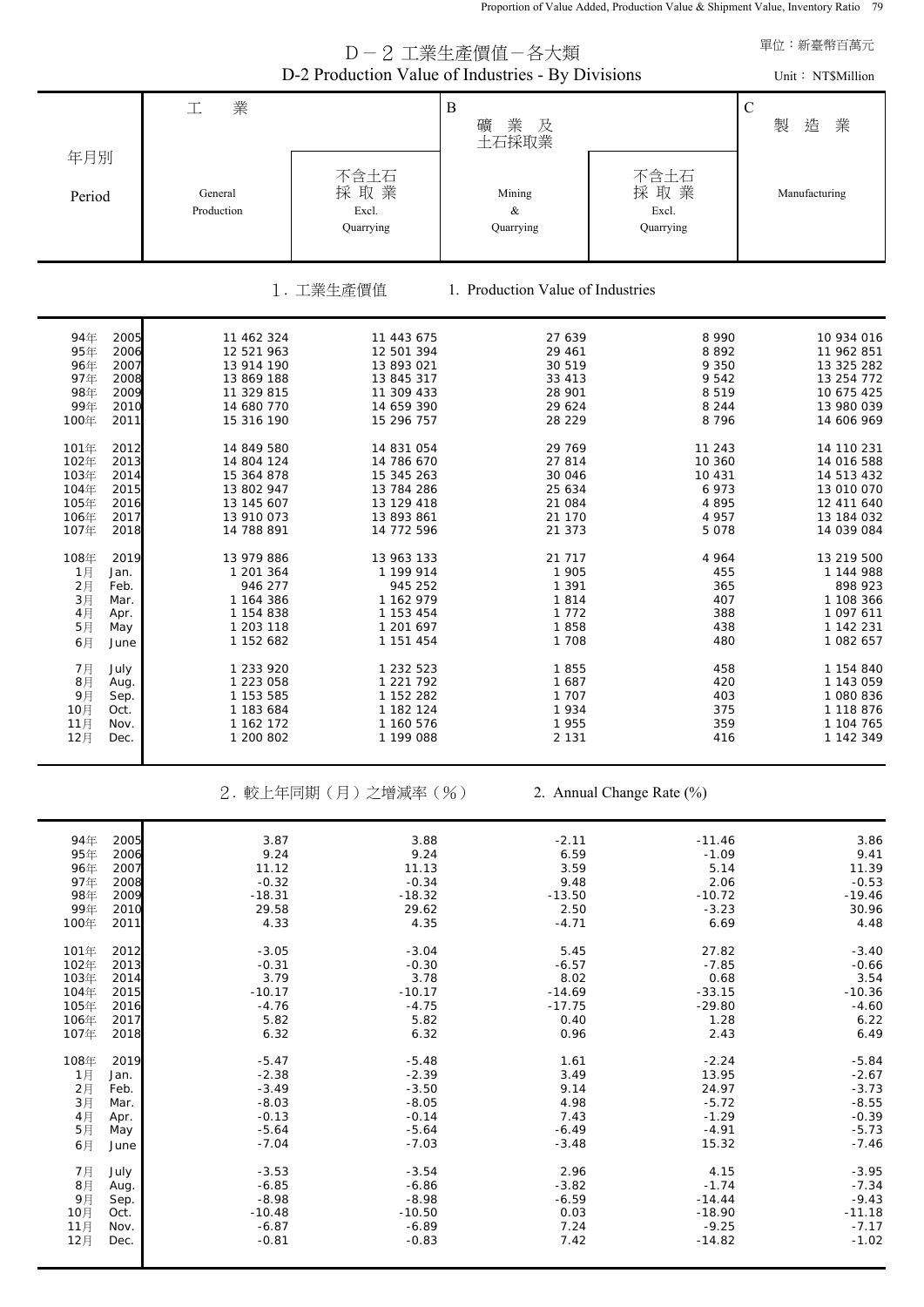80 附加價值結構、生產銷售價值、存貨率

|                              | 單位:新臺幣百萬元<br>D-2 工業生產價值-各大類 ( 續)<br>D-2 Production Value of Industries - By Divisions (Cont.) |                        |                        |                                   |                    |                    |  |  |  |  |  |  |  |
|------------------------------|-----------------------------------------------------------------------------------------------|------------------------|------------------------|-----------------------------------|--------------------|--------------------|--|--|--|--|--|--|--|
|                              |                                                                                               |                        |                        |                                   |                    | Unit: NT\$Million  |  |  |  |  |  |  |  |
|                              |                                                                                               | 製<br>造<br>業<br>按產品用途分  | Manufacturing          |                                   | D<br>電力及燃氣         | 36<br>用<br>水業      |  |  |  |  |  |  |  |
| 年月別                          |                                                                                               | By Usage               |                        |                                   | 應<br>業<br>供        | 供<br>應             |  |  |  |  |  |  |  |
| Period                       | 最終需要財                                                                                         | 投資財                    | 消費財                    | 產<br>生<br>財                       | Electricity        | Water              |  |  |  |  |  |  |  |
|                              | Final Demand                                                                                  | Investment             | Consumer               | Producer                          | & Gas<br>Supply    | Supply             |  |  |  |  |  |  |  |
|                              | Goods                                                                                         | Goods                  | Goods                  | Goods                             |                    |                    |  |  |  |  |  |  |  |
|                              |                                                                                               | 1. 工業生產價值              |                        | 1. Production Value of Industries |                    |                    |  |  |  |  |  |  |  |
| 94年<br>2005<br>95年<br>2006   | 3 049 266<br>2 991 101                                                                        | 1 239 515<br>1 303 122 | 1 809 751<br>1 687 979 | 7 884 751<br>8 971 750            | 461 442<br>489 387 | 39 227<br>40 264   |  |  |  |  |  |  |  |
| 96年<br>2007<br>97年<br>2008   | 3 050 442<br>3 007 587                                                                        | 1 340 812<br>1 344 069 | 1 709 630<br>1 663 518 | 10 274 840<br>10 247 185          | 517 717<br>540 818 | 40 671<br>40 185   |  |  |  |  |  |  |  |
| 98年<br>2009<br>99年<br>2010   | 2 561 414<br>3 166 605                                                                        | 1 006 530<br>1 288 943 | 1 554 885<br>1877662   | 8 114 011<br>10 813 434           | 586 618<br>631 430 | 38 871<br>39 677   |  |  |  |  |  |  |  |
| 100年<br>2011                 | 3 571 940                                                                                     | 1 388 456              | 2 183 484              | 11 035 029                        | 640 872            | 40 120             |  |  |  |  |  |  |  |
| 101年<br>2012<br>102年<br>2013 | 3 340 874<br>3 250 864                                                                        | 1 369 805<br>1 350 474 | 1 971 068<br>1 900 390 | 10 769 357<br>10 765 724          | 669 437<br>719 260 | 40 143<br>40 4 62  |  |  |  |  |  |  |  |
| 2014<br>103年<br>104年<br>2015 | 3 342 941<br>3 235 310                                                                        | 1 437 712<br>1 410 235 | 1 905 229<br>1 825 075 | 11 170 491<br>9 774 760           | 780 654<br>727 612 | 40 747<br>39 632   |  |  |  |  |  |  |  |
| 105年<br>2016<br>106年<br>2017 | 3 117 466<br>3 146 237                                                                        | 1 337 082<br>1 370 243 | 1 780 384<br>1 775 994 | 9 294 174<br>10 037 795           | 671 458<br>662 788 | 41 424<br>42 083   |  |  |  |  |  |  |  |
| 107年<br>2018<br>108年<br>2019 | 3 256 581<br>3 370 920                                                                        | 1 492 271<br>1 554 447 | 1 764 309<br>1816473   | 10 782 504<br>9 848 580           | 686 434<br>696 699 | 42 001<br>41 970   |  |  |  |  |  |  |  |
| 1月<br>Jan.<br>2月<br>Feb.     | 298 216<br>201 688                                                                            | 136 560<br>96 162      | 161 656<br>105 526     | 846 771<br>697 235                | 51 007<br>42 853   | 3 4 6 5<br>3 1 1 1 |  |  |  |  |  |  |  |
| 3月<br>Mar.<br>4月<br>Apr.     | 272 997<br>277 149                                                                            | 129 103<br>131 321     | 143 894<br>145 827     | 835 369<br>820 462                | 50 772<br>52 039   | 3 4 3 4<br>3 4 1 6 |  |  |  |  |  |  |  |
| 5月<br>May<br>6月<br>June      | 291 332<br>275 214                                                                            | 134 695<br>128 133     | 156 637<br>147 081     | 850 900<br>807 443                | 55 445<br>64 758   | 3 5 8 3<br>3 5 5 9 |  |  |  |  |  |  |  |
| 7月<br>July<br>8月<br>Aug.     | 298 022<br>289 510                                                                            | 135 178<br>132 254     | 162 843<br>157 256     | 856 819<br>853 549                | 73 588<br>74 697   | 3636<br>3615       |  |  |  |  |  |  |  |
| 9月<br>Sep.<br>10月<br>Oct.    | 269 132<br>293 509                                                                            | 121 601<br>131 098     | 147 530<br>162 411     | 811 704<br>825 367                | 67 501<br>59 287   | 3 5 4 1<br>3 5 8 7 |  |  |  |  |  |  |  |
| 11月<br>Nov.<br>12月<br>Dec.   | 292 236<br>311 917                                                                            | 133 633<br>144 707     | 158 602<br>167 210     | 812 529<br>830 432                | 52 015<br>52 737   | 3 4 3 7<br>3 586   |  |  |  |  |  |  |  |
|                              |                                                                                               | 2. 較上年同期(月)之增減率(%)     |                        | 2. Annual Change Rate (%)         |                    |                    |  |  |  |  |  |  |  |
| 94年<br>2005                  | $-2.36$                                                                                       | $-1.61$                | $-2.86$                | 6.49                              | 4.72               | 1.78               |  |  |  |  |  |  |  |
| 95年<br>2006<br>96年<br>2007   | $-1.91$<br>1.98                                                                               | 5.13<br>2.89           | $-6.73$<br>1.28        | 13.79<br>14.52                    | 6.06<br>5.79       | 2.64<br>1.01       |  |  |  |  |  |  |  |
| 97年<br>2008<br>98年<br>2009   | $-1.40$<br>$-14.83$                                                                           | 0.24<br>$-25.11$       | $-2.70$<br>$-6.53$     | $-0.27$<br>$-20.82$               | 4.46<br>8.47       | $-1.20$<br>$-3.27$ |  |  |  |  |  |  |  |
| 99年<br>2010<br>100年<br>2011  | 23.63<br>12.80                                                                                | 28.06<br>7.72          | 20.76<br>16.29         | 33.27<br>2.05                     | 7.64<br>1.50       | 2.07<br>1.12       |  |  |  |  |  |  |  |
| 101年<br>2012<br>102年<br>2013 | $-6.47$<br>$-2.69$                                                                            | $-1.34$<br>$-1.41$     | $-9.73$<br>$-3.59$     | $-2.41$<br>$-0.03$                | 4.46<br>7.44       | 0.06<br>0.80       |  |  |  |  |  |  |  |
| 103年<br>2014<br>104年<br>2015 | 2.83<br>$-3.22$                                                                               | 6.46<br>$-1.91$        | 0.25<br>$-4.21$        | 3.76<br>$-12.49$                  | 8.54<br>$-6.79$    | 0.70<br>$-2.74$    |  |  |  |  |  |  |  |
| 105年<br>2016<br>106年<br>2017 | $-3.64$<br>0.92                                                                               | $-5.19$<br>2.48        | $-2.45$<br>$-0.25$     | $-4.92$<br>8.00                   | $-7.72$<br>$-1.29$ | 4.52<br>1.59       |  |  |  |  |  |  |  |
| 107年<br>2018<br>108年<br>2019 | 3.51<br>3.51                                                                                  | 8.91<br>4.17           | $-0.66$<br>2.96        | 7.42<br>$-8.66$                   | 3.57<br>1.50       | $-0.20$<br>$-0.07$ |  |  |  |  |  |  |  |
| 1月<br>Jan.<br>2月<br>Feb.     | 8.66<br>2.22                                                                                  | 13.87<br>11.33         | 4.62<br>$-4.88$        | $-6.12$<br>$-5.33$                | 4.46<br>1.71       | $-3.51$<br>$-4.76$ |  |  |  |  |  |  |  |
| 3月<br>Mar.<br>4月<br>Apr.     | $-4.02$<br>10.67                                                                              | $-0.75$<br>13.36       | $-6.78$<br>8.34        | $-9.94$<br>$-3.65$                | 4.11<br>5.69       | $-4.34$<br>$-2.33$ |  |  |  |  |  |  |  |
| 5月<br>May<br>6月<br>June      | 0.63<br>$-0.23$                                                                               | 0.96<br>1.88           | 0.35<br>$-2.00$        | $-7.72$<br>$-9.70$                | $-4.24$<br>0.12    | 1.00<br>2.19       |  |  |  |  |  |  |  |
| 7月<br>July<br>8月<br>Aug.     | 7.55<br>2.60                                                                                  | 8.72<br>4.51           | 6.59<br>1.05           | $-7.39$<br>$-10.29$               | 3.04<br>0.88       | 2.05<br>0.19       |  |  |  |  |  |  |  |
| 9月<br>Sep.<br>10月<br>Oct.    | 2.72<br>2.06                                                                                  | 0.30<br>$-1.59$        | 4.81<br>5.22           | $-12.85$<br>$-15.10$              | $-1.61$<br>3.81    | 0.21<br>3.18       |  |  |  |  |  |  |  |
| 11月<br>Nov.<br>12月<br>Dec.   | 2.45<br>7.37                                                                                  | $-0.50$<br>2.46        | 5.07<br>12.02          | $-10.20$<br>$-3.84$               | $-1.22$<br>3.31    | 4.21<br>1.10       |  |  |  |  |  |  |  |
|                              |                                                                                               |                        |                        |                                   |                    |                    |  |  |  |  |  |  |  |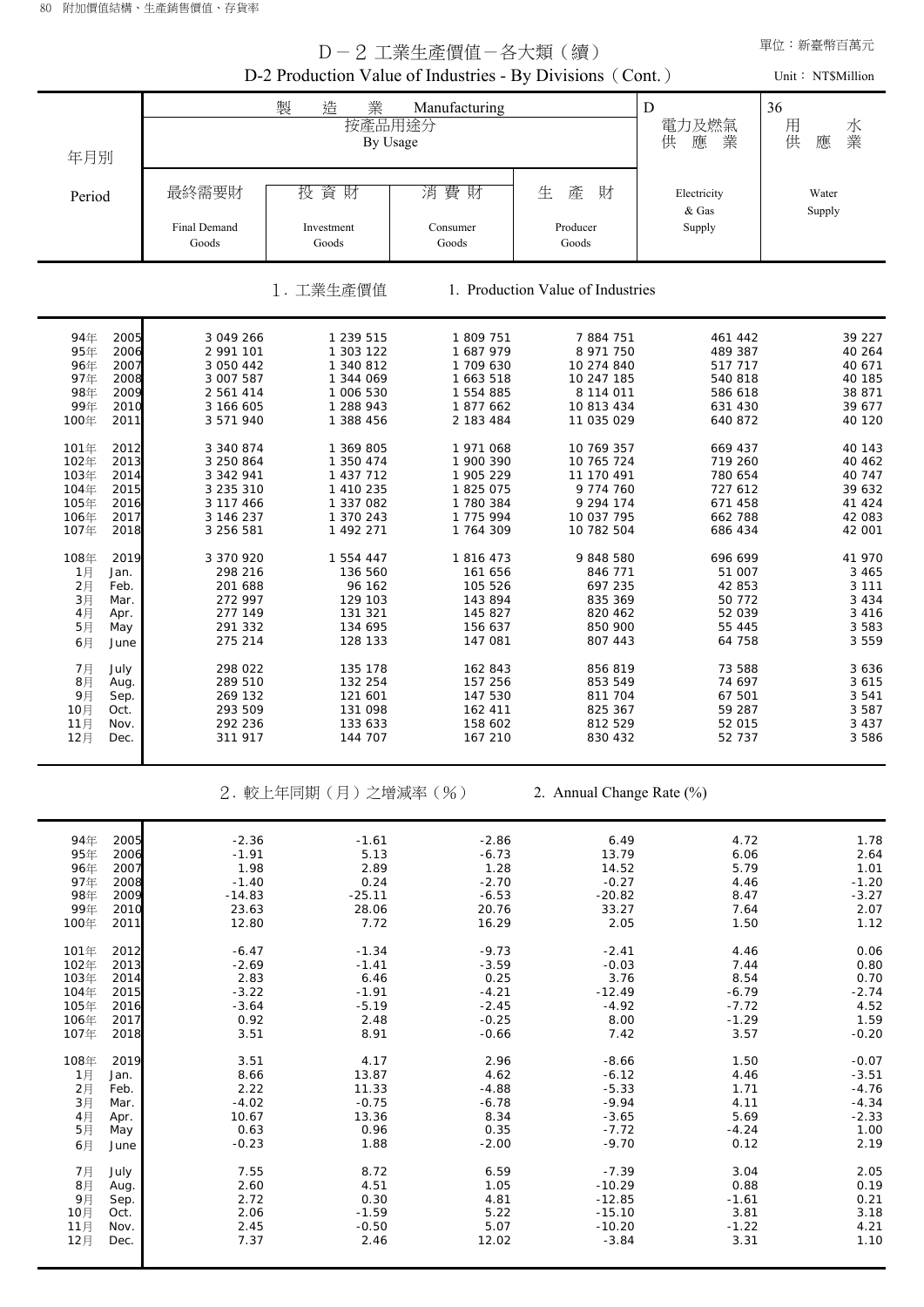Proportion of Value Added, Production Value & Shipment Value, Inventory Ratio 81

|                                                                                                              |                                                                                                | D-3 Production Value of Manufacturing - By Four Groups & Sectors                        |                                                                                         | D-3 製造業生產價值-按四大行業及中分類                                                     |                                                                           |                                                                            |                                                                           | 單位:新臺幣百萬元<br>Unit: NT\$Million                                            |
|--------------------------------------------------------------------------------------------------------------|------------------------------------------------------------------------------------------------|-----------------------------------------------------------------------------------------|-----------------------------------------------------------------------------------------|---------------------------------------------------------------------------|---------------------------------------------------------------------------|----------------------------------------------------------------------------|---------------------------------------------------------------------------|---------------------------------------------------------------------------|
|                                                                                                              |                                                                                                |                                                                                         |                                                                                         |                                                                           |                                                                           |                                                                            |                                                                           |                                                                           |
| 年月別                                                                                                          | $\mathbf C$<br>造<br>業<br>製                                                                     | 屬<br>金<br>機電工業                                                                          | 24<br>基<br>本業<br>金<br>屬                                                                 | 25<br>金<br>屬<br>品<br>業<br>製                                               | 28<br>電力設備<br>及配備業                                                        | 29<br>機<br>械<br>設<br>備<br>業                                                | 30<br>汽車及<br>其零件業                                                         | 31<br>其他運輸<br>工具及<br>其零件業                                                 |
| Period                                                                                                       | Manufacturing                                                                                  | Metal &<br>Machinery<br>Industry                                                        | Basic<br>Metal                                                                          | Fabricated<br>Metal<br>Products                                           | Electrical<br>Equipment                                                   | Machinery<br>&<br>Equipment                                                | Motor<br>Vehicles<br>& Parts                                              | Other Transport<br>Equipment<br>& Parts                                   |
|                                                                                                              |                                                                                                | 製造業生產價值                                                                                 |                                                                                         |                                                                           | 1. Production Value of Manufacturing                                      |                                                                            |                                                                           |                                                                           |
| 2005<br>94年<br>95年<br>2006<br>2007<br>96年<br>97年<br>2008<br>98年<br>2009<br>99年<br>2010<br>100年<br>2011       | 10 934 016<br>11 962 851<br>13 325 282<br>13 254 772<br>10 675 425<br>13 980 039<br>14 606 969 | 3 387 473<br>3 625 344<br>4 029 316<br>4 118 725<br>2 914 379<br>4 065 658<br>4 397 369 | 1 188 680<br>1 401 846<br>1 642 050<br>1 761 382<br>1 138 133<br>1 681 390<br>1 801 700 | 663 152<br>698 454<br>767 297<br>790 739<br>561 546<br>740 229<br>828 791 | 339 181<br>392 538<br>406 092<br>396 320<br>297 674<br>395 506<br>399 249 | 528 497<br>555 141<br>613 863<br>597 753<br>395 102<br>607 051<br>667 438  | 427 238<br>335 588<br>322 076<br>259 285<br>267 495<br>351 517<br>387 059 | 199 202<br>193 740<br>223 687<br>261 459<br>205 500<br>230 618<br>248 023 |
| 2012<br>101年<br>102年<br>2013<br>2014<br>103年<br>104年<br>2015<br>105年<br>2016<br>106年<br>2017<br>107年<br>2018 | 14 110 231<br>14 016 588<br>14 513 432<br>13 010 070<br>12 411 640<br>13 184 032<br>14 039 084 | 4 096 434<br>3 926 193<br>4 182 463<br>3 782 031<br>3 602 007<br>3 919 942<br>4 175 551 | 1 568 641<br>1 465 002<br>1 534 399<br>1 216 363<br>1 125 896<br>1 347 043<br>1 508 122 | 789 463<br>782 433<br>826 487<br>761 609<br>740 850<br>778 969<br>805 293 | 385 774<br>374 700<br>389 034<br>375 616<br>367 334<br>373 558<br>388 434 | 639 733<br>609 916<br>668 056<br>666 037<br>626 743<br>672 225<br>723 104  | 388 839<br>373 662<br>420 570<br>408 381<br>388 885<br>384 622<br>363 993 | 260 061<br>259 539<br>277 880<br>280 166<br>265 804<br>264 121<br>276 704 |
| 108年<br>2019<br>1月<br>Jan.<br>2月<br>Feb.<br>3月<br>Mar.<br>4月<br>Apr.<br>5月<br>May<br>6月<br>June              | 13 219 500<br>1 144 988<br>898 923<br>1 108 366<br>1 097 611<br>1 142 231<br>1 082 657         | 3 880 815<br>350 938<br>260 656<br>335 137<br>332 723<br>341 409<br>319 175             | 1 344 336<br>121 592<br>101 976<br>121 086<br>114 626<br>116 307<br>110 165             | 746 035<br>70 307<br>49 861<br>65 528<br>65 116<br>66 920<br>60 4 9 6     | 368 238<br>32 915<br>23 072<br>31 460<br>31 057<br>31 959<br>28 686       | 645 543<br>58 789<br>41 020<br>54 944<br>55 907<br>58 115<br>55 215        | 358 414<br>31 971<br>20 749<br>29 872<br>31 675<br>33 29 2<br>30 653      | 308 614<br>26 403<br>17 227<br>23 135<br>24 469<br>26 4 26<br>24 526      |
| 7月<br>July<br>8月<br>Aug.<br>9月<br>Sep.<br>10月<br>Oct.<br>11月<br>Nov.<br>12月<br>Dec.                          | 1 154 840<br>1 143 059<br>1 080 836<br>1 118 876<br>1 104 765<br>1 142 349                     | 340 851<br>324 746<br>306 270<br>323 950<br>313 528<br>331 433                          | 115 770<br>115 442<br>106 876<br>108 707<br>104 975<br>106 814                          | 64 779<br>62 712<br>58 486<br>60 375<br>57 593<br>63 862                  | 32 509<br>30 339<br>28 392<br>32 671<br>31 729<br>33 451                  | 55 159<br>54 299<br>50 259<br>53 412<br>51 039<br>57 385                   | 33 661<br>23 954<br>26 883<br>31 209<br>31 641<br>32 853                  | 29 307<br>28 897<br>26 893<br>28 540<br>26 099<br>26 693                  |
|                                                                                                              |                                                                                                | 2. 較上年同期(月)之增減率(%)                                                                      |                                                                                         |                                                                           |                                                                           | 2. Annual Change Rate (%)                                                  |                                                                           |                                                                           |
| 94年<br>2005<br>95年<br>2006<br>96年<br>2007<br>97年<br>2008<br>98年<br>2009<br>99年<br>2010<br>100年<br>2011       | 3.86<br>9.41<br>11.39<br>$-0.53$<br>$-19.46$<br>30.96<br>4.48                                  | 3.46<br>7.02<br>11.14<br>2.22<br>$-29.24$<br>39.50<br>8.16                              | 3.10<br>17.93<br>17.13<br>7.27<br>$-35.38$<br>47.73<br>7.16                             | 0.77<br>5.32<br>9.86<br>3.06<br>$-28.98$<br>31.82<br>11.96                | $-0.63$<br>15.73<br>3.45<br>$-2.41$<br>$-24.89$<br>32.87<br>0.95          | 6.16<br>5.04<br>10.58<br>$-2.62$<br>$-33.90$<br>53.64<br>9.95              | 5.27<br>$-21.45$<br>$-4.03$<br>$-19.50$<br>3.17<br>31.41<br>10.11         | 9.36<br>$-2.74$<br>15.46<br>16.89<br>$-21.40$<br>12.22<br>7.55            |
| 101年<br>2012<br>102年<br>2013<br>103年<br>2014<br>104年<br>2015<br>105年<br>2016<br>106年<br>2017<br>107年<br>2018 | $-3.40$<br>$-0.66$<br>3.54<br>$-10.36$<br>$-4.60$<br>6.22<br>6.49                              | $-6.84$<br>$-4.16$<br>6.53<br>$-9.57$<br>$-4.76$<br>8.83<br>6.52                        | $-12.94$<br>$-6.61$<br>4.74<br>$-20.73$<br>$-7.44$<br>19.64<br>11.96                    | $-4.75$<br>$-0.89$<br>5.63<br>$-7.85$<br>$-2.73$<br>5.15<br>3.38          | $-3.38$<br>$-2.87$<br>3.83<br>$-3.45$<br>$-2.21$<br>1.69<br>3.98          | $-4.15$<br>$-4.66$<br>9.53<br>$-0.30$<br>$-5.90$<br>7.26<br>7.57           | 0.46<br>$-3.90$<br>12.55<br>$-2.90$<br>$-4.77$<br>$-1.10$<br>$-5.36$      | 4.85<br>$-0.20$<br>7.07<br>0.82<br>$-5.13$<br>$-0.63$<br>4.76             |
| 108年<br>2019<br>1月<br>Jan.<br>2月<br>Feb.<br>3月<br>Mar.<br>4月<br>Apr.<br>5月<br>May<br>6月<br>June              | $-5.84$<br>$-2.67$<br>$-3.73$<br>$-8.55$<br>$-0.39$<br>$-5.73$<br>$-7.46$                      | $-7.06$<br>$-0.88$<br>$-0.17$<br>$-9.74$<br>0.06<br>$-8.81$<br>$-10.21$                 | $-10.86$<br>$-0.90$<br>1.60<br>$-6.59$<br>$-6.84$<br>$-13.81$<br>$-12.94$               | $-7.36$<br>1.38<br>$-0.40$<br>$-9.65$<br>1.58<br>$-6.51$<br>$-9.77$       | $-5.20$<br>$-5.26$<br>4.28<br>$-12.45$<br>$-1.43$<br>-5.44<br>$-9.96$     | $-10.73$<br>1.99<br>$-5.55$<br>$-14.12$<br>$-1.77$<br>$-11.96$<br>$-14.52$ | $-1.53$<br>$-8.88$<br>$-1.02$<br>$-13.99$<br>8.27<br>$-6.28$<br>$-3.02$   | 11.53<br>8.34<br>0.31<br>$-5.08$<br>22.16<br>14.22<br>3.37                |
| 7月<br>July<br>8月<br>Aug.<br>9月<br>Sep.<br>10月<br>Oct.<br>11月<br>Nov.<br>12月<br>Dec.                          | $-3.95$<br>$-7.34$<br>$-9.43$<br>$-11.18$<br>$-7.17$<br>$-1.02$                                | $-6.42$<br>$-10.41$<br>$-9.59$<br>$-10.86$<br>$-10.51$<br>$-4.61$                       | $-11.56$<br>$-13.38$<br>$-15.38$<br>$-18.41$<br>$-14.84$<br>$-13.82$                    | $-7.47$<br>$-12.09$<br>$-9.25$<br>$-13.56$<br>$-15.86$<br>$-4.02$         | $-4.28$<br>$-10.13$<br>$-7.20$<br>$-4.20$<br>$-5.20$<br>2.65              | $-11.92$<br>$-14.40$<br>$-12.45$<br>$-14.86$<br>$-17.80$<br>$-7.80$        | 0.48<br>$-11.65$<br>$-1.77$<br>1.98<br>6.13<br>15.56                      | 21.70<br>17.83<br>13.73<br>18.92<br>6.56<br>15.32                         |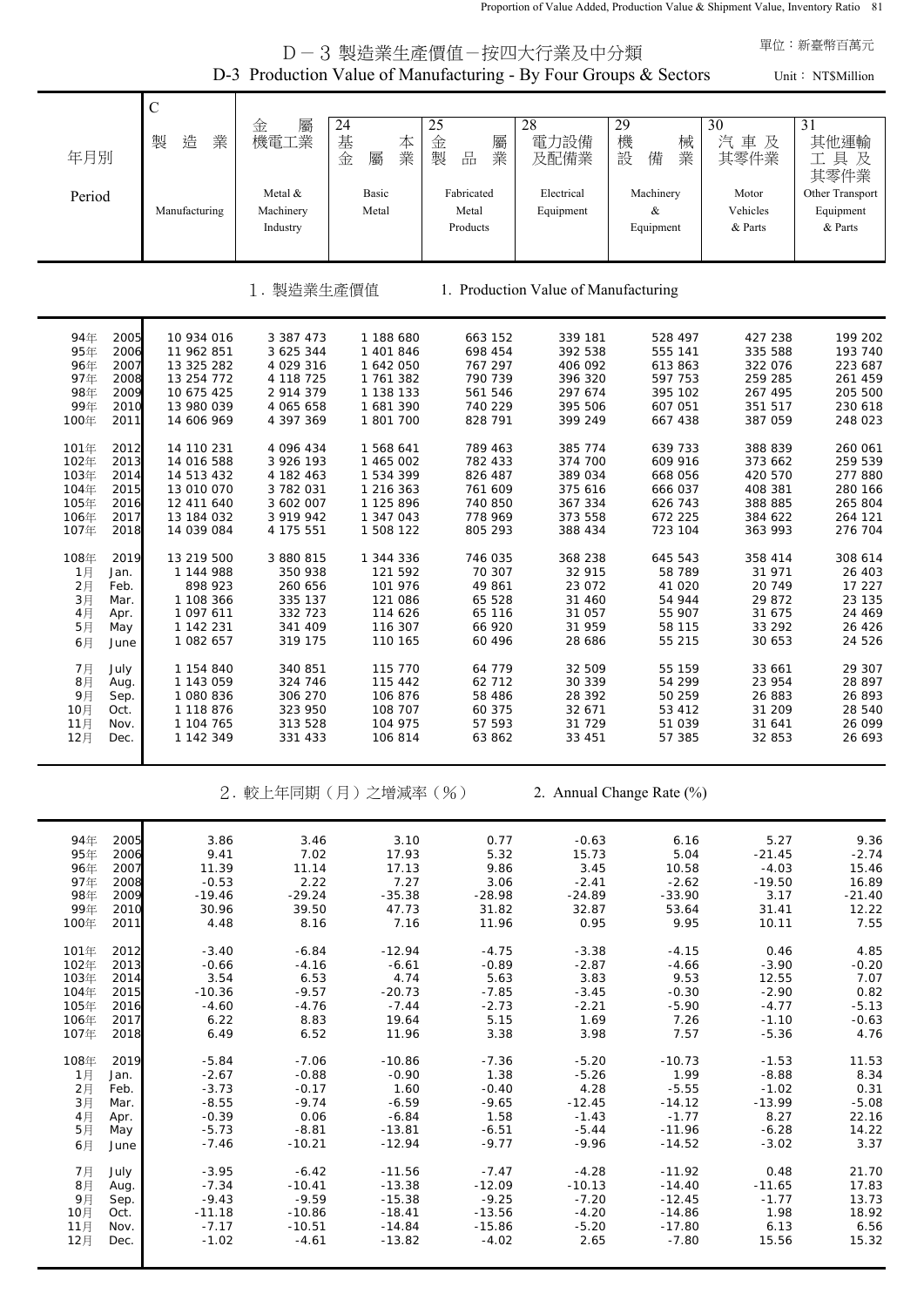D-3 製造業生產價值-按四大行業及中分類(續1)

| 年月別                                                                                                                                                                                       | 34<br>產業用機械<br>設備維修及<br>装<br>業<br>安<br>Repair & Installation<br>of Industrial<br>Machinery<br>& Equipment                                                                                                                                                                        | 資<br>訊<br>電子工業<br>Information<br>& Electronic<br>Industry                                                                                                                                                                                                                                                                               | 26<br>子<br>電<br>零組件業<br>Electronic<br>Parts &<br>Components                                                                                                                                                                                                                                                                                 | $\overline{27}$<br>電腦、電子<br>產品及光學<br>品<br>業<br>製<br>Computers,<br>Electronic<br>& Optical<br>Products                                                                                                                                                                                      | 學<br>化<br>業<br>工<br>Chemistry<br>Industry                                                                                                                                                                                                                                                                                           | 13<br>皮革、毛皮<br>及其製品業<br>Leather, Fur<br>& Related<br>Products                                                                                                                                                                                                                    | 15<br>紙漿、紙<br>及紙製品業<br>Pulp, Paper<br>& Paper<br>Products                                                                                                                                                                                                                                | 16<br>印刷及資料<br>儲存媒體<br>複製業<br>Printing &<br>Reproduction<br>of Recorded<br>Media                                                                                                                                                                                                     |
|-------------------------------------------------------------------------------------------------------------------------------------------------------------------------------------------|----------------------------------------------------------------------------------------------------------------------------------------------------------------------------------------------------------------------------------------------------------------------------------|-----------------------------------------------------------------------------------------------------------------------------------------------------------------------------------------------------------------------------------------------------------------------------------------------------------------------------------------|---------------------------------------------------------------------------------------------------------------------------------------------------------------------------------------------------------------------------------------------------------------------------------------------------------------------------------------------|--------------------------------------------------------------------------------------------------------------------------------------------------------------------------------------------------------------------------------------------------------------------------------------------|-------------------------------------------------------------------------------------------------------------------------------------------------------------------------------------------------------------------------------------------------------------------------------------------------------------------------------------|----------------------------------------------------------------------------------------------------------------------------------------------------------------------------------------------------------------------------------------------------------------------------------|------------------------------------------------------------------------------------------------------------------------------------------------------------------------------------------------------------------------------------------------------------------------------------------|--------------------------------------------------------------------------------------------------------------------------------------------------------------------------------------------------------------------------------------------------------------------------------------|
|                                                                                                                                                                                           |                                                                                                                                                                                                                                                                                  |                                                                                                                                                                                                                                                                                                                                         | $1$ .                                                                                                                                                                                                                                                                                                                                       | 製造業生產價值                                                                                                                                                                                                                                                                                    |                                                                                                                                                                                                                                                                                                                                     |                                                                                                                                                                                                                                                                                  |                                                                                                                                                                                                                                                                                          |                                                                                                                                                                                                                                                                                      |
| 94年<br>95年<br>96年<br>97年<br>98年<br>99年<br>100年<br>101年<br>102年<br>103年<br>104年<br>105年<br>106年<br>107年<br>108年<br>1月<br>2月<br>3月<br>4月<br>5月<br>6月<br>7月<br>8月<br>9月<br>10月<br>11月<br>12月 | 41 523<br>48 036<br>54 252<br>51 787<br>48 929<br>59 347<br>65 108<br>63 922<br>60 941<br>66 036<br>73 859<br>86 495<br>99 403<br>109 902<br>109 635<br>8 9 6 1<br>6752<br>9 1 1 1<br>9872<br>8 3 9 0<br>9 4 3 4<br>9 6 6 5<br>9 1 0 5<br>8 4 8 2<br>9 0 3 7<br>10 452<br>10 375 | 3 179 230<br>3 691 596<br>4 011 536<br>3 719 498<br>3 259 643<br>4 394 414<br>4 341 913<br>4 146 196<br>4 250 939<br>4 511 703<br>4 320 668<br>4 184 633<br>4 332 483<br>4 4 3 2 7 6 1<br>4 336 776<br>349 429<br>280 540<br>345 297<br>340 829<br>351 382<br>350 979<br>372 408<br>392 538<br>385 807<br>385 956<br>388 849<br>392 763 | 2 407 351<br>2 935 210<br>3 283 884<br>3 046 993<br>2 695 905<br>3 603 620<br>3 3 1 3 3 6 3<br>3 3 3 3 3 9 7<br>3 487 565<br>3 769 945<br>3 623 376<br>3 535 769<br>3 696 071<br>3 791 743<br>3 556 444<br>286 014<br>235 054<br>285 557<br>277 707<br>286 274<br>289 070<br>303 642<br>319 526<br>320 005<br>316 498<br>317 236<br>319 860 | 771879<br>756 386<br>727 652<br>672 505<br>563 738<br>790 793<br>1 028 549<br>812 798<br>763 375<br>741 758<br>697 292<br>648 864<br>636 413<br>641 018<br>780 332<br>63 415<br>45 486<br>59 740<br>63 121<br>65 108<br>61 909<br>68 765<br>73 012<br>65 801<br>69 458<br>71 613<br>72 903 | 3 175 317<br>3 462 454<br>4 053 743<br>4 171 774<br>3 361 581<br>4 222 598<br>4 503 051<br>4 508 847<br>4 466 540<br>4 403 647<br>3 519 015<br>3 265 452<br>3 560 381<br>4 011 352<br>3 568 588<br>311 902<br>269 697<br>309 841<br>306 782<br>325 905<br>297 843<br>315 196<br>301 938<br>273 045<br>284 296<br>281 363<br>290 779 | 35 546<br>33 009<br>31 333<br>28 237<br>23 770<br>27 109<br>24 503<br>23 064<br>23 501<br>24 879<br>19 334<br>15 078<br>15 161<br>13 304<br>13 487<br>1 2 3 8<br>788<br>1 2 4 5<br>1 2 9 3<br>1 2 5 2<br>1 1 6 7<br>1 0 7 3<br>1 0 4 7<br>1 0 3 5<br>1 166<br>1 1 0 2<br>1 0 8 1 | 150 621<br>148 653<br>160 353<br>165 820<br>139 104<br>175 202<br>177 247<br>169 747<br>167 039<br>171 433<br>167 143<br>163 349<br>172 528<br>181 446<br>174 696<br>16 427<br>11876<br>15 194<br>14 344<br>15 447<br>13 983<br>15 149<br>14 533<br>13 590<br>14 540<br>14 316<br>15 297 | 74 025<br>71 098<br>70 534<br>71 533<br>68 614<br>75 601<br>77 144<br>74 175<br>73 032<br>72 105<br>71 012<br>69 905<br>67 422<br>66 670<br>64 407<br>5 5 5 1<br>3 6 3 4<br>5 2 7 0<br>5 3 3 8<br>5 185<br>4 8 4 1<br>5 3 6 2<br>5 3 1 1<br>5 0 0 8<br>5 9 5 7<br>6 3 0 3<br>6 6 4 6 |
|                                                                                                                                                                                           |                                                                                                                                                                                                                                                                                  |                                                                                                                                                                                                                                                                                                                                         | $2$ .                                                                                                                                                                                                                                                                                                                                       | 較上年同期(月)之增減率(%)                                                                                                                                                                                                                                                                            |                                                                                                                                                                                                                                                                                                                                     |                                                                                                                                                                                                                                                                                  |                                                                                                                                                                                                                                                                                          |                                                                                                                                                                                                                                                                                      |
| 94年<br>95年<br>96年<br>97年<br>98年<br>99年<br>100年                                                                                                                                            | 15.57<br>15.69<br>12.94<br>$-4.54$<br>$-5.52$<br>21.29<br>9.71                                                                                                                                                                                                                   | 3.75<br>16.12<br>8.67<br>$-7.28$<br>$-12.36$<br>34.81<br>$-1.19$                                                                                                                                                                                                                                                                        | 8.78<br>21.93<br>11.88<br>$-7.21$<br>$-11.52$<br>33.67<br>$-8.05$                                                                                                                                                                                                                                                                           | $-9.33$<br>$-2.01$<br>$-3.80$<br>$-7.58$<br>$-16.17$<br>40.28<br>30.07                                                                                                                                                                                                                     | 7.73<br>9.04<br>17.08<br>2.91<br>$-19.42$<br>25.61<br>6.64                                                                                                                                                                                                                                                                          | $-5.17$<br>$-7.14$<br>$-5.08$<br>$-9.88$<br>$-15.82$<br>14.05<br>$-9.61$                                                                                                                                                                                                         | $-4.08$<br>$-1.31$<br>7.87<br>3.41<br>$-16.11$<br>25.95<br>1.17                                                                                                                                                                                                                          | 4.33<br>$-3.95$<br>$-0.79$<br>1.42<br>$-4.08$<br>10.18<br>2.04                                                                                                                                                                                                                       |

| 94年  | 15.57    | 3.75     | 8.78     | $-9.33$  | 7.73     | $-5.17$  | $-4.08$  | 4.33    |
|------|----------|----------|----------|----------|----------|----------|----------|---------|
| 95年  | 15.69    | 16.12    | 21.93    | $-2.01$  | 9.04     | $-7.14$  | $-1.31$  | $-3.95$ |
| 96年  | 12.94    | 8.67     | 11.88    | $-3.80$  | 17.08    | $-5.08$  | 7.87     | $-0.79$ |
| 97年  | $-4.54$  | $-7.28$  | $-7.21$  | $-7.58$  | 2.91     | $-9.88$  | 3.41     | 1.42    |
| 98年  | $-5.52$  | $-12.36$ | $-11.52$ | $-16.17$ | $-19.42$ | $-15.82$ | $-16.11$ | $-4.08$ |
| 99年  | 21.29    | 34.81    | 33.67    | 40.28    | 25.61    | 14.05    | 25.95    | 10.18   |
| 100年 | 9.71     | $-1.19$  | $-8.05$  | 30.07    | 6.64     | $-9.61$  | 1.17     | 2.04    |
| 101年 | $-1.82$  | $-4.51$  | 0.60     | $-20.98$ | 0.13     | $-5.87$  | $-4.23$  | $-3.85$ |
| 102年 | $-4.66$  | 2.53     | 4.62     | $-6.08$  | $-0.94$  | 1.90     | $-1.60$  | $-1.54$ |
| 103年 | 8.36     | 6.13     | 8.10     | $-2.83$  | $-1.41$  | 5.86     | 2.63     | $-1.27$ |
| 104年 | 11.85    | $-4.23$  | $-3.89$  | $-5.99$  | $-20.09$ | $-22.29$ | $-2.50$  | $-1.52$ |
| 105年 | 17.11    | $-3.15$  | $-2.42$  | $-6.95$  | $-7.21$  | $-22.01$ | $-2.27$  | $-1.56$ |
| 106年 | 14.92    | 3.53     | 4.53     | $-1.92$  | 9.03     | 0.55     | 5.62     | $-3.55$ |
| 107年 | 10.56    | 2.31     | 2.59     | 0.72     | 12.67    | $-12.25$ | 5.17     | $-1.12$ |
| 108年 | $-0.24$  | $-2.17$  | $-6.21$  | 21.73    | $-11.04$ | 1.38     | $-3.72$  | $-3.39$ |
| 1月   | $-11.93$ | $-2.84$  | $-7.73$  | 27.75    | $-8.23$  | 1.77     | 3.43     | $-0.89$ |
| 2月   | $-3.41$  | $-5.32$  | $-9.23$  | 21.81    | $-5.55$  | 1.12     | 1.75     | $-6.26$ |
| 3月   | $-10.16$ | $-10.13$ | $-13.99$ | 14.39    | $-7.33$  | $-8.52$  | $-6.99$  | $-6.46$ |
| 4月   | 28.73    | $-1.55$  | $-7.09$  | 33.46    | $-2.01$  | 7.44     | 0.35     | 1.80    |
| 5月   | $-10.66$ | $-4.36$  | $-8.34$  | 18.21    | $-5.67$  | $-0.67$  | 1.21     | $-6.86$ |
| 6月   | $-6.45$  | $-2.58$  | $-5.80$  | 15.92    | $-11.51$ | 5.23     | $-6.88$  | $-6.01$ |
| 7月   | 5.53     | 1.63     | $-3.02$  | 28.94    | $-10.27$ | $-5.47$  | $-2.95$  | $-4.80$ |
| 8月   | 0.70     | 2.57     | $-2.00$  | 28.85    | $-16.58$ | $-9.92$  | $-8.28$  | $-4.31$ |
| 9月   | $-5.78$  | $-1.92$  | $-5.53$  | 20.45    | $-21.25$ | 0.66     | $-7.16$  | $-4.36$ |
| 10月  | 1.32     | $-6.49$  | $-9.95$  | 13.36    | $-20.93$ | 11.56    | $-9.49$  | $-8.34$ |
| 11月  | 19.26    | 1.07     | $-2.68$  | 21.89    | $-15.28$ | 14.01    | $-8.21$  | $-2.77$ |
| 12月  | $-1.80$  | 3.71     | 0.80     | 18.76    | $-4.61$  | 4.23     | 0.44     | 7.27    |
|      |          |          |          |          |          |          |          |         |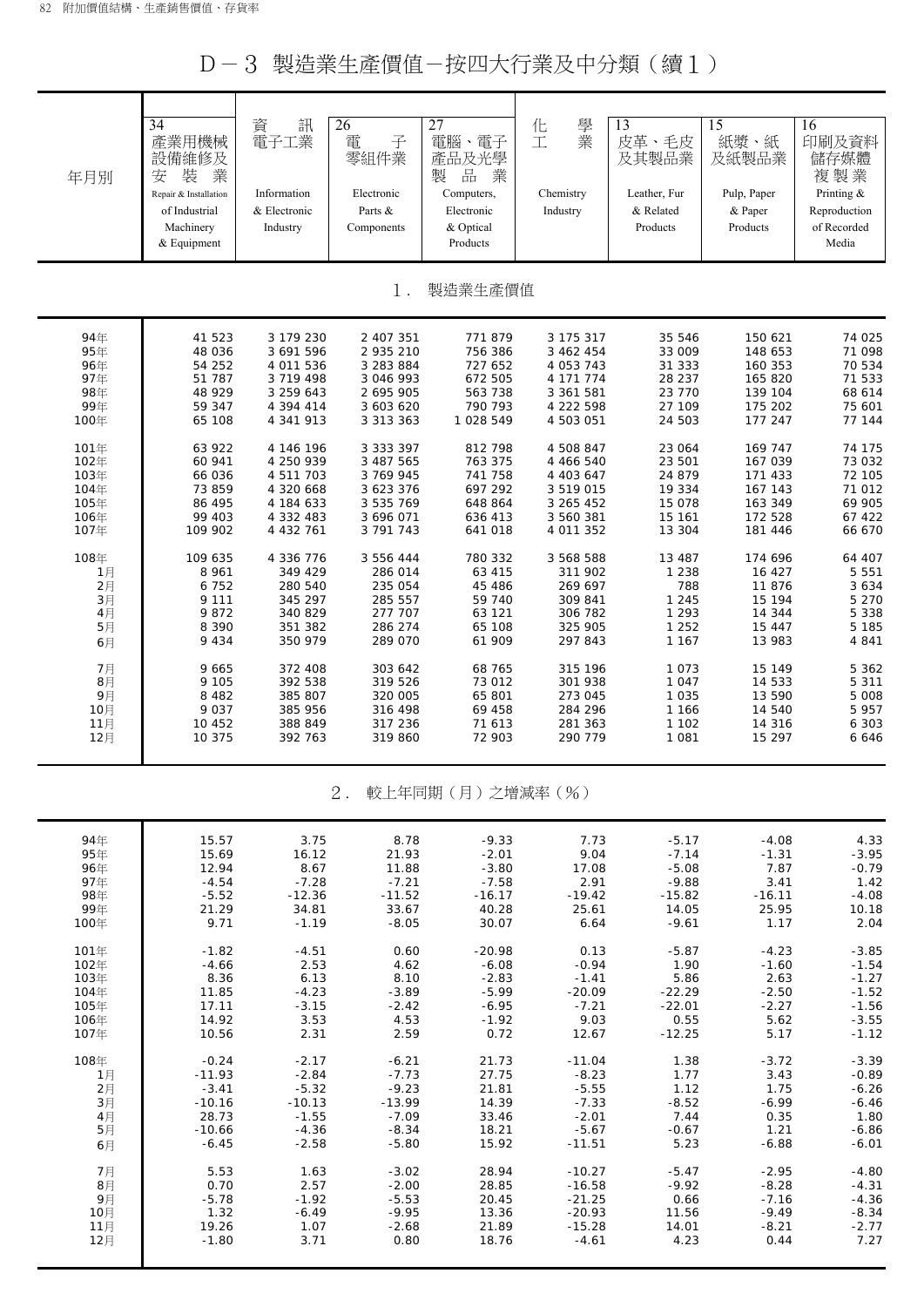Unit: NT\$Million

D-3 Production Value of Manufacturing - By Four Groups & Sectors (Cont. 1)

| $\overline{17}$ | 18                     | 19       | 20              | 21                                   | 22          | 生<br>民         | 08              |        |
|-----------------|------------------------|----------|-----------------|--------------------------------------|-------------|----------------|-----------------|--------|
| 石油及煤            | 化學原材料肥料                | 其他化學     | 藥品及醫用           | 橡<br>膠                               | 塑<br>膠      | 業<br>工         | 品<br>食<br>及     |        |
| 製品業             | 氮化合物塑橡膠                | 製品業      | 化學製品業           | 業<br>$\frac{\Box}{\Box \Box}$<br>製   | 業<br>製<br>品 |                | 業<br>品<br>飼     |        |
|                 | 原料及人纖業                 |          |                 |                                      |             |                |                 | Period |
| Petroleum       | Chemical, Fertilizers, | Other    | Pharmaceuticals | Rubber                               | Plastic     | Food, Textiles | Food & Prepared |        |
| & Coal          | Nitrogen Compounds,    | Chemical | & Medicinal     | Products                             | Products    | &              | Animal Feeds    |        |
| Products        | Plastic & Rubber,      | Products | Chemical        |                                      |             | Other Industry |                 |        |
|                 | Man-made Fibres        |          | Products        |                                      |             |                |                 |        |
|                 |                        |          |                 |                                      |             |                |                 |        |
|                 |                        |          |                 |                                      |             |                |                 |        |
|                 |                        |          |                 | 1. Production Value of Manufacturing |             |                |                 |        |
|                 |                        |          |                 |                                      |             |                |                 |        |
| 866 646         | 1 447 441              | 181 134  | 50 079          | 77 423                               | 292 402     | 1 191 997      | 347 321         | 2005   |
| 1 005 299       | 1 593 179              | 199 160  | 51 275          | 79 435                               | 281 346     | 1 183 458      | 347 316         | 2006   |
| 1 140 640       | 2 008 222              | 212 887  | 54 992          | 85 632                               | 289 150     | 1 230 687      | 374 875         | 2007   |
| 1 302 003       | 1 966 525              | 213 197  | 56 389          | 86 307                               | 281 763     | 1 244 775      | 423 024         | 2008   |
| 954 425         | 1 601 296              | 199 867  | 59 492          | 72 145                               | 242 869     | 1 139 823      | 409 074         | 2009   |
| 1 106 042       | 2 155 322              | 243 025  | 62 534          | 92 158                               | 285 604     | 1 297 370      | 448 643         | 2010   |
| 1 241 463       | 2 269 122              | 251 683  | 63 846          | 102 558                              | 295 484     | 1 364 636      | 480 244         | 2011   |
| 1 391 894       | 2 134 658              | 253 562  | 67 745          | 98 803                               | 295 199     | 1 358 755      | 484 325         | 2012   |
| 1 319 190       | 2 155 140              | 264 814  | 70 420          | 96 354                               | 297 049     | 1 372 916      | 485 429         | 2013   |
| 1 269 679       | 2 111 249              | 274 483  | 68 835          | 100 289                              | 310 696     | 1 415 619      | 504 540         | 2014   |
| 841 452         | 1 678 084              | 270 144  | 73 159          | 98 397                               | 300 291     | 1 388 356      | 491 492         | 2015   |
| 707 064         | 1 582 164              | 265 286  | 76 808          | 93 613                               | 292 186     | 1 359 549      | 501 879         | 2016   |
| 784 451         | 1 784 677              | 273 651  | 77 297          | 96 439                               | 288 755     | 1 371 226      | 507 011         | 2017   |
| 990 556         | 2 002 461              | 284 198  | 80 572          | 94 653                               | 297 492     | 1 419 420      | 522 670         | 2018   |
| 922 011         | 1 642 546              | 278 066  | 86 328          | 97 857                               | 289 188     | 1 433 321      | 540 740         | 2019   |
| 71 627          | 148 622                | 25 254   | 7813            | 8 7 7 7                              | 26 594      | 132 719        | 51 477          | Jan.   |
| 75 287          | 132 203                | 17 066   | 5 3 2 9         | 6 0 4 5                              | 17 469      | 88 0 29        | 34 315          | Feb.   |
| 72 856          | 152 793                | 23 005   | 6720            | 8 4 0 6                              | 24 354      | 118 090        | 43 316          | Mar.   |
| 77 557          | 145 160                | 23 841   | 6 6 2 3         | 8 500                                | 24 125      | 117 277        | 42 767          | Apr.   |
| 91 488          | 145 704                | 24 352   | 7937            | 8849                                 | 25 689      | 123 537        | 46 080          | May    |
| 81 851          | 135 624                | 22 295   | 6 6 4 0         | 8 0 6 0                              | 23 382      | 114 660        | 43 310          | June   |
| 86 257          | 141 172                | 24 437   | 7 4 8 9         | 8 5 4 1                              | 25 717      | 126 385        | 48 610          | July   |
| 78 042          | 138 139                | 23 649   | 7 4 4 0         | 8 2 2 8                              | 25 549      | 123 837        | 47 410          | Aug.   |
| 71 601          | 121 425                | 23 048   | 6675            | 7 6 6 6                              | 22 997      | 115 714        | 43 009          | Sep.   |
| 65 952          | 131 226                | 24 682   | 7 7 3 6         | 8 1 4 4                              | 24 894      | 124 673        | 46 491          | Oct.   |
| 73 777          | 123 688                | 22 584   | 7 6 5 5         | 8 2 1 0                              | 23 7 29     | 121 025        | 45 465          | Nov.   |
| 75 717          | 126 790                | 23 853   | 8 2 7 2         | 8 4 3 2                              | 24 690      | 127 374        | 48 491          | Dec.   |

2. Annual Change Rate (%)

| 23.13    | 5.71     | 2.86     | 0.44    | $-1.83$  | $-3.84$         | $-3.98$ | $-2.45$ | 2005 |
|----------|----------|----------|---------|----------|-----------------|---------|---------|------|
| 16.00    | 10.07    | 9.95     | 2.39    | 2.60     |                 | $-0.72$ | 0.00    | 2006 |
| 13.46    | 26.05    | 6.89     | 7.25    | 7.80     | $-3.78$<br>2.77 | 3.99    | 7.93    | 2007 |
|          |          |          |         | 0.79     | $-2.55$         |         |         | 2008 |
| 14.15    | $-2.08$  | 0.15     | 2.54    |          |                 | 1.14    | 12.84   |      |
| $-26.70$ | $-18.57$ | $-6.25$  | 5.50    | $-16.41$ | $-13.80$        | $-8.43$ | $-3.30$ | 2009 |
| 15.89    | 34.60    | 21.59    | 5.11    | 27.74    | 17.60           | 13.82   | 9.67    | 2010 |
| 12.24    | 5.28     | 3.56     | 2.10    | 11.29    | 3.46            | 5.18    | 7.04    | 2011 |
| 12.12    | $-5.93$  | 0.75     | 6.11    | $-3.66$  | $-0.10$         | $-0.43$ | 0.85    | 2012 |
| $-5.22$  | 0.96     | 4.44     | 3.95    | $-2.48$  | 0.63            | 1.04    | 0.23    | 2013 |
| $-3.75$  | $-2.04$  | 3.65     | $-2.25$ | 4.08     | 4.59            | 3.11    | 3.94    | 2014 |
| $-33.73$ | $-20.52$ | $-1.58$  | 6.28    | $-1.89$  | $-3.35$         | $-1.93$ | $-2.59$ | 2015 |
| $-15.97$ | $-5.72$  | $-1.80$  | 4.99    | $-4.86$  | $-2.70$         | $-2.07$ | 2.11    | 2016 |
| 10.94    | 12.80    | 3.15     | 0.64    | 3.02     | $-1.17$         | 0.86    | 1.02    | 2017 |
| 26.27    | 12.20    | 3.85     | 4.24    | $-1.85$  | 3.03            | 3.51    | 3.09    | 2018 |
|          |          |          |         |          |                 |         |         |      |
| $-6.92$  | $-17.97$ | $-2.16$  | 7.14    | 3.39     | $-2.79$         | 0.98    | 3.46    | 2019 |
| $-14.05$ | $-11.65$ | 1.98     | 11.52   | 6.30     | 3.90            | 8.01    | 7.99    | Jan. |
| 4.21     | $-11.96$ | $-2.20$  | 7.79    | 2.98     | $-5.83$         | $-3.07$ | $-6.98$ | Feb. |
| 0.77     | $-10.16$ | $-10.66$ | $-8.82$ | $-7.69$  | $-7.84$         | $-3.28$ | $-2.04$ | Mar. |
| 13.14    | $-11.54$ | 5.28     | 11.44   | 13.53    | 2.16            | 6.47    | 7.23    | Apr. |
| 6.39     | $-14.65$ | $-3.06$  | 13.83   | 2.65     | $-1.20$         | $-0.63$ | 4.42    | May  |
| $-4.69$  | $-18.15$ | $-5.96$  | 2.37    | $-1.21$  | $-7.93$         | $-2.54$ | 1.83    | June |
|          |          |          |         |          |                 |         |         |      |
| $-4.69$  | $-18.37$ | 1.47     | 7.15    | 6.51     | $-2.43$         | 5.03    | 7.25    | July |
| $-15.48$ | $-23.27$ | $-5.43$  | 6.23    | $-0.36$  | $-4.43$         | $-2.12$ | 2.79    | Aug. |
| $-21.63$ | $-30.21$ | 2.71     | 0.22    | 2.60     | $-3.75$         | 0.97    | 3.29    | Sep. |
| $-27.75$ | $-26.46$ | $-3.23$  | 8.23    | 2.44     | $-2.82$         | 0.52    | 5.22    | Oct. |
| $-12.73$ | $-22.93$ | $-7.44$  | 11.97   | 4.86     | $-4.94$         | $-1.54$ | 3.25    | Nov. |
| 4.81     | $-14.11$ | 2.27     | 14.67   | 10.57    | 1.41            | 3.47    | 5.30    | Dec. |
|          |          |          |         |          |                 |         |         |      |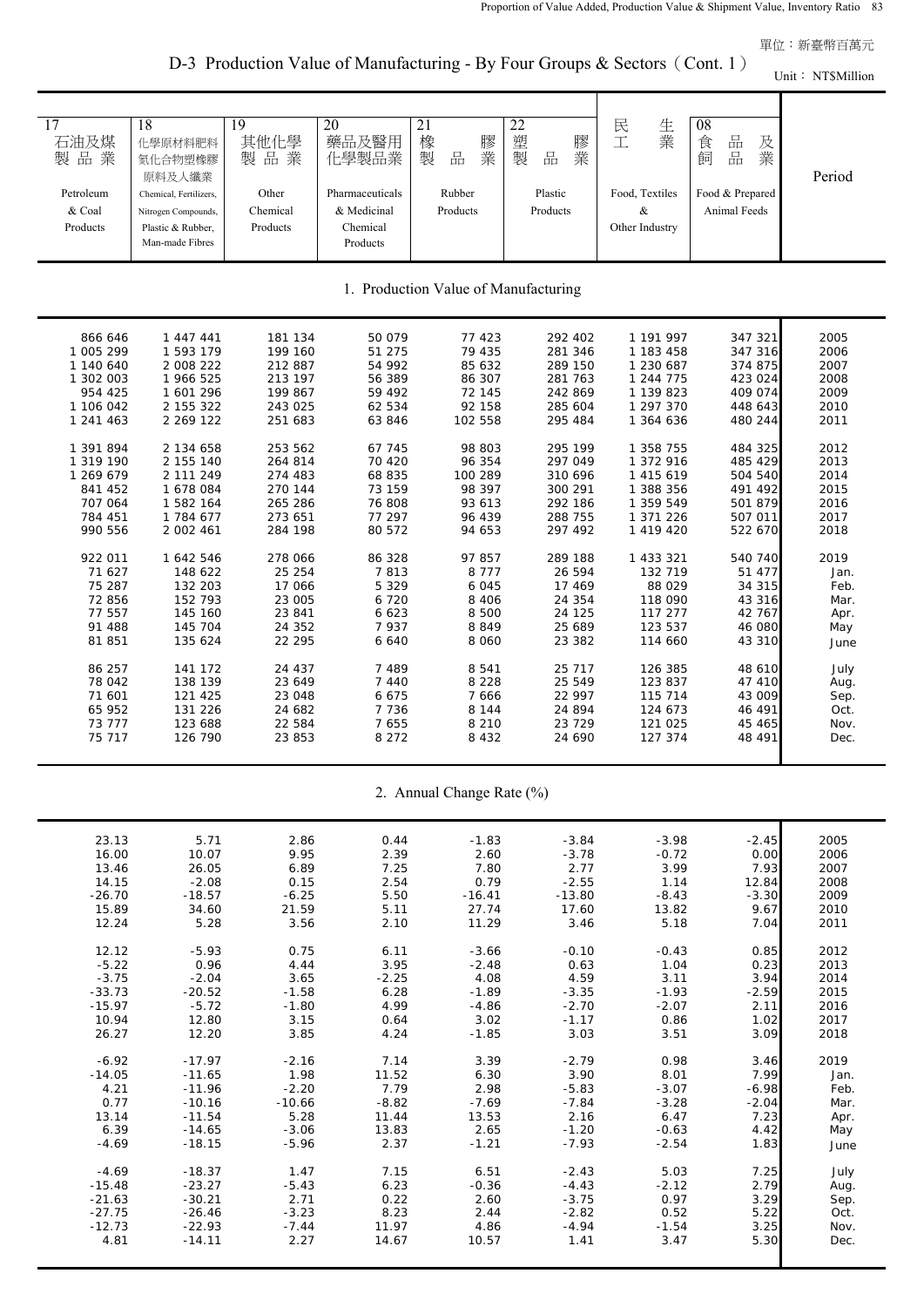108年 2019 -3.27 -0.91 -4.97 -2.61 -8.63 3.51 1.70 4.55 1月 Jan. 6.78 11.87 1.20 -12.17 5.17 7.91 11.97 21.00 2月 Feb. 1.57 11.64 -0.88 -13.56 -5.49 -2.61 -2.57 0.22 3月 Mar. -15.98 -4.28 -5.32 -11.19 -15.99 4.22 -2.20 -2.65 4月 Apr. 11.95 5.41 0.74 -0.55 -8.40 3.14 6.03 18.88 5月 May | -7.50 -26.58 -0.68 6.18 -19.74 -2.11 3.49 4.08 6月 June -11.67 -18.93 -9.99 8.69 -15.27 0.47 -5.99 9.47 7月 July 1.98 21.86 -4.83 7.82 -10.25 4.67 10.20 9.25 8月 Aug. -13.26 -5.63 -8.54 -15.43 -14.16 -0.12 -5.42 3.65 9月 Sep. -1.68 -5.52 -6.28 2.11 -3.56 6.77 -0.80 4.28 10月 Oct. -4.48 -2.02 -7.60 -6.31 -7.68 3.38 4.41 0.60 11月 Nov. -6.18 5.09 -11.30 -3.10 -6.75 6.61 -5.59 -9.30 12月 Dec. 8.56 10.62 -5.51 8.70 1.93 7.56 6.38 -1.18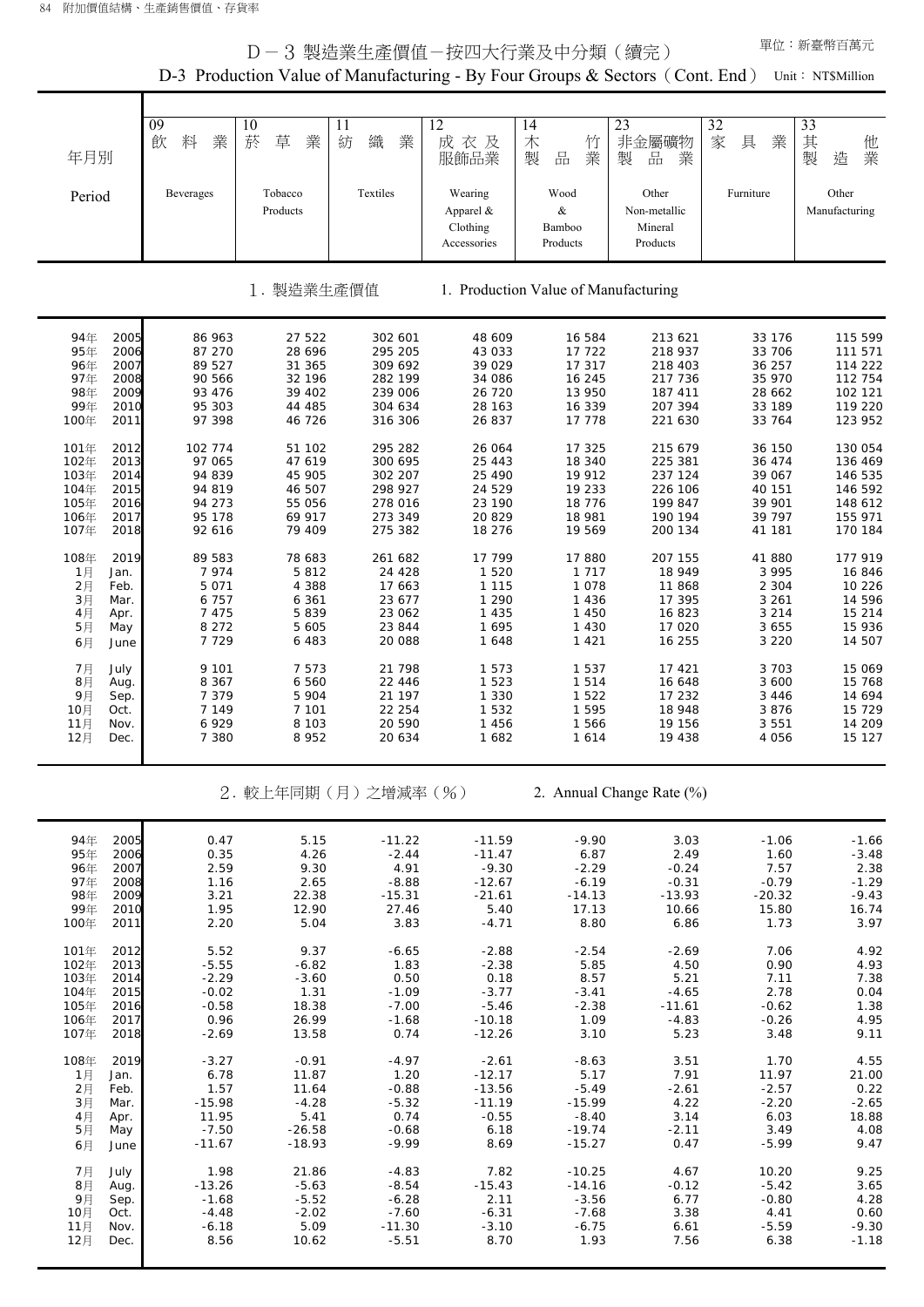Proportion of Value Added, Production Value & Shipment Value, Inventory Ratio 85

| 單位:新臺幣百萬元<br>D-4 工業生產價值-按細分類                                                                                 |                                                                                                |                                                                                                |                                                                      |                                                                        |                                                                          |                                                                     |                                                                                                |                                                                           |  |
|--------------------------------------------------------------------------------------------------------------|------------------------------------------------------------------------------------------------|------------------------------------------------------------------------------------------------|----------------------------------------------------------------------|------------------------------------------------------------------------|--------------------------------------------------------------------------|---------------------------------------------------------------------|------------------------------------------------------------------------------------------------|---------------------------------------------------------------------------|--|
|                                                                                                              |                                                                                                |                                                                                                |                                                                      | D-4 Production Value of Industries - By Detailed Industry              |                                                                          |                                                                     |                                                                                                | Unit: NT\$Million                                                         |  |
|                                                                                                              | 業<br>工                                                                                         |                                                                                                | $\mathbf B$                                                          |                                                                        | 05                                                                       | 06                                                                  | $\mathbf C$                                                                                    | 08                                                                        |  |
| 年月別                                                                                                          |                                                                                                | 不含土石<br>採取業                                                                                    | 業<br>及<br>礦<br>土石採取業                                                 | 不含土石<br>採取業                                                            | 石<br>油<br>及<br>天然氣礦業                                                     | 砂、石採取<br>及其他礦業                                                      | 製<br>造<br>業                                                                                    | 品<br>及業<br>食<br>品<br>飼                                                    |  |
| Period                                                                                                       | Industry                                                                                       | Excl.<br>Quarrying                                                                             | Mining<br>&<br>Quarrying                                             | Excl.<br>Quarrying                                                     | Extraction of<br>Crude Petroleum<br>& Natural Gas                        | Quarrying of<br>Stone, Sand,<br>Clay & Other<br>Mining              | Manufacturing                                                                                  | Food & Prepared<br>Animal Feeds                                           |  |
|                                                                                                              |                                                                                                |                                                                                                | 1. 工業生產價值                                                            |                                                                        | 1. Production Value of Industries                                        |                                                                     |                                                                                                |                                                                           |  |
| 94年<br>2005<br>95年<br>2006<br>96年<br>2007<br>97年<br>2008<br>98年<br>2009<br>99年<br>2010<br>100年<br>2011       | 11 462 324<br>12 521 963<br>13 914 190<br>13 869 188<br>11 329 815<br>14 680 770<br>15 316 190 | 11 443 675<br>12 501 394<br>13 893 021<br>13 845 317<br>11 309 433<br>14 659 390<br>15 296 757 | 27 639<br>29 461<br>30 519<br>33 413<br>28 901<br>29 624<br>28 2 2 9 | 8 9 9 0<br>8892<br>9 3 5 0<br>9 5 4 2<br>8519<br>8 2 4 4<br>8796       | 5818<br>5 5 0 6<br>5 804<br>5 602<br>4 6 5 5<br>4 2 6 4<br>5 1 5 7       | 21 821<br>23 955<br>24 716<br>27 810<br>24 246<br>25 360<br>23 072  | 10 934 016<br>11 962 851<br>13 325 282<br>13 254 772<br>10 675 425<br>13 980 039<br>14 606 969 | 347 321<br>347 316<br>374 875<br>423 024<br>409 074<br>448 643<br>480 244 |  |
| 101年<br>2012<br>102年<br>2013<br>103年<br>2014<br>104年<br>2015<br>105年<br>2016<br>106年<br>2017<br>107年<br>2018 | 14 849 580<br>14 804 124<br>15 364 878<br>13 802 947<br>13 145 607<br>13 910 073<br>14 788 891 | 14 831 054<br>14 786 670<br>15 345 263<br>13 784 286<br>13 129 418<br>13 893 861<br>14 772 596 | 29 769<br>27 814<br>30 046<br>25 634<br>21 084<br>21 170<br>21 373   | 11 243<br>10 360<br>10 431<br>6 9 7 3<br>4 8 9 5<br>4 9 5 7<br>5 0 7 8 | 8 1 4 3<br>7068<br>7 108<br>4 566<br>3 0 0 3<br>2 7 9 5<br>2 4 7 0       | 21 626<br>20 746<br>22 938<br>21 067<br>18 081<br>18 375<br>18 903  | 14 110 231<br>14 016 588<br>14 513 432<br>13 010 070<br>12 411 640<br>13 184 032<br>14 039 084 | 484 325<br>485 429<br>504 540<br>491 492<br>501 879<br>507 011<br>522 670 |  |
| 2019<br>108年<br>1月<br>Jan.<br>2月<br>Feb.<br>3月<br>Mar.<br>4月<br>Apr.<br>5月<br>May<br>6月<br>June              | 13 979 886<br>1 201 364<br>946 277<br>1 164 386<br>1 154 838<br>1 203 118<br>1 152 682         | 13 963 133<br>1 199 914<br>945 252<br>1 162 979<br>1 153 454<br>1 201 697<br>1 151 454         | 21 717<br>1 905<br>1 3 9 1<br>1814<br>1 7 7 2<br>1858<br>1 708       | 4 9 6 4<br>455<br>365<br>407<br>388<br>438<br>480                      | 2 2 9 5<br>217<br>190<br>170<br>180<br>236<br>238                        | 19 423<br>1688<br>1 2 0 1<br>1 644<br>1 5 9 2<br>1 6 2 2<br>1 4 7 0 | 13 219 500<br>1 144 988<br>898 923<br>1 108 366<br>1 097 611<br>1 142 231<br>1 082 657         | 540 740<br>51 477<br>34 315<br>43 316<br>42 767<br>46 080<br>43 310       |  |
| 7月<br>July<br>8月<br>Aug.<br>9月<br>Sep.<br>10月<br>Oct.<br>11月<br>Nov.<br>12月<br>Dec.                          | 1 233 920<br>1 223 058<br>1 153 585<br>1 183 684<br>1 162 172<br>1 200 802                     | 1 232 523<br>1 221 792<br>1 152 282<br>1 182 124<br>1 160 576<br>1 199 088                     | 1855<br>1687<br>1 707<br>1934<br>1955<br>2 1 3 1                     | 458<br>420<br>403<br>375<br>359<br>416                                 | 231<br>214<br>186<br>145<br>137<br>150                                   | 1 6 2 4<br>1 4 7 3<br>1 5 2 0<br>1 7 8 9<br>1818<br>1 981           | 1 154 840<br>1 143 059<br>1 080 836<br>1 118 876<br>1 104 765<br>1 142 349                     | 48 610<br>47 410<br>43 009<br>46 491<br>45 465<br>48 491                  |  |
|                                                                                                              |                                                                                                |                                                                                                | 2. 較上年同期(月)之增減率(%)                                                   |                                                                        |                                                                          | 2. Annual Change Rate (%)                                           |                                                                                                |                                                                           |  |
| 94年<br>2005<br>95年<br>2006<br>96年<br>2007<br>97年<br>2008<br>98年<br>2009<br>99年<br>2010<br>100年<br>2011       | 3.87<br>9.24<br>11.12<br>$-0.32$<br>$-18.31$<br>29.58<br>4.33                                  | 3.88<br>9.24<br>11.13<br>$-0.34$<br>$-18.32$<br>29.62<br>4.35                                  | $-2.11$<br>6.59<br>3.59<br>9.48<br>$-13.50$<br>2.50<br>$-4.71$       | $-11.46$<br>$-1.09$<br>5.14<br>2.06<br>$-10.72$<br>$-3.23$<br>6.69     | $-19.13$<br>$-5.35$<br>5.40<br>$-3.47$<br>$-16.90$<br>$-8.40$<br>20.95   | 3.71<br>9.78<br>3.18<br>12.52<br>$-12.82$<br>4.60<br>$-9.02$        | 3.86<br>9.41<br>11.39<br>$-0.53$<br>$-19.46$<br>30.96<br>4.48                                  | $-2.45$<br>0.00<br>7.93<br>12.84<br>$-3.30$<br>9.67<br>7.04               |  |
| 101年<br>2012<br>102年<br>2013<br>103年<br>2014<br>104年<br>2015<br>105年<br>2016<br>106年<br>2017<br>107年<br>2018 | $-3.05$<br>$-0.31$<br>3.79<br>$-10.17$<br>$-4.76$<br>5.82<br>6.32                              | $-3.04$<br>$-0.30$<br>3.78<br>$-10.17$<br>$-4.75$<br>5.82<br>6.32                              | 5.45<br>$-6.57$<br>8.02<br>$-14.69$<br>$-17.75$<br>0.40<br>0.96      | 27.82<br>$-7.85$<br>0.68<br>$-33.15$<br>$-29.80$<br>1.28<br>2.43       | 57.89<br>$-13.20$<br>0.57<br>$-35.76$<br>$-34.23$<br>$-6.96$<br>$-11.60$ | $-6.27$<br>$-4.07$<br>10.56<br>$-8.15$<br>$-14.18$<br>1.63<br>2.87  | $-3.40$<br>$-0.66$<br>3.54<br>$-10.36$<br>$-4.60$<br>6.22<br>6.49                              | 0.85<br>0.23<br>3.94<br>$-2.59$<br>2.11<br>1.02<br>3.09                   |  |
| 108年<br>2019<br>1月<br>Jan.<br>2月<br>Feb.<br>3月<br>Mar.<br>4月<br>Apr.<br>5月<br>May<br>6月<br>June              | $-5.47$<br>$-2.38$<br>$-3.49$<br>$-8.03$<br>$-0.13$<br>$-5.64$<br>$-7.04$                      | $-5.48$<br>$-2.39$<br>$-3.50$<br>$-8.05$<br>$-0.14$<br>$-5.64$<br>$-7.03$                      | 1.61<br>3.49<br>9.14<br>4.98<br>7.43<br>$-6.49$<br>$-3.48$           | $-2.24$<br>13.95<br>24.97<br>$-5.72$<br>$-1.29$<br>$-4.91$<br>15.32    | $-7.11$<br>79.79<br>54.25<br>$-11.77$<br>0.85<br>11.19<br>15.33          | 2.75<br>$-1.87$<br>4.31<br>7.09<br>8.23<br>$-8.60$<br>$-5.96$       | $-5.84$<br>$-2.67$<br>$-3.73$<br>$-8.55$<br>$-0.39$<br>$-5.73$<br>$-7.46$                      | 3.46<br>7.99<br>$-6.98$<br>$-2.04$<br>7.23<br>4.42<br>1.83                |  |
| 7月<br>July<br>8月<br>Aug.<br>9月<br>Sep.<br>10月<br>Oct.<br>11月<br>Nov.<br>12月<br>Dec.                          | $-3.53$<br>$-6.85$<br>$-8.98$<br>$-10.48$<br>$-6.87$<br>$-0.81$                                | $-3.54$<br>$-6.86$<br>$-8.98$<br>$-10.50$<br>$-6.89$<br>$-0.83$                                | 2.96<br>$-3.82$<br>$-6.59$<br>0.03<br>7.24<br>7.42                   | 4.15<br>$-1.74$<br>$-14.44$<br>$-18.90$<br>$-9.25$<br>$-14.82$         | 2.15<br>$-15.34$<br>$-23.61$<br>$-40.81$<br>$-37.37$<br>$-39.92$         | 3.07<br>$-1.88$<br>$-3.97$<br>5.97<br>13.31<br>14.24                | $-3.95$<br>$-7.34$<br>$-9.43$<br>$-11.18$<br>$-7.17$<br>$-1.02$                                | 7.25<br>2.79<br>3.29<br>5.22<br>3.25<br>5.30                              |  |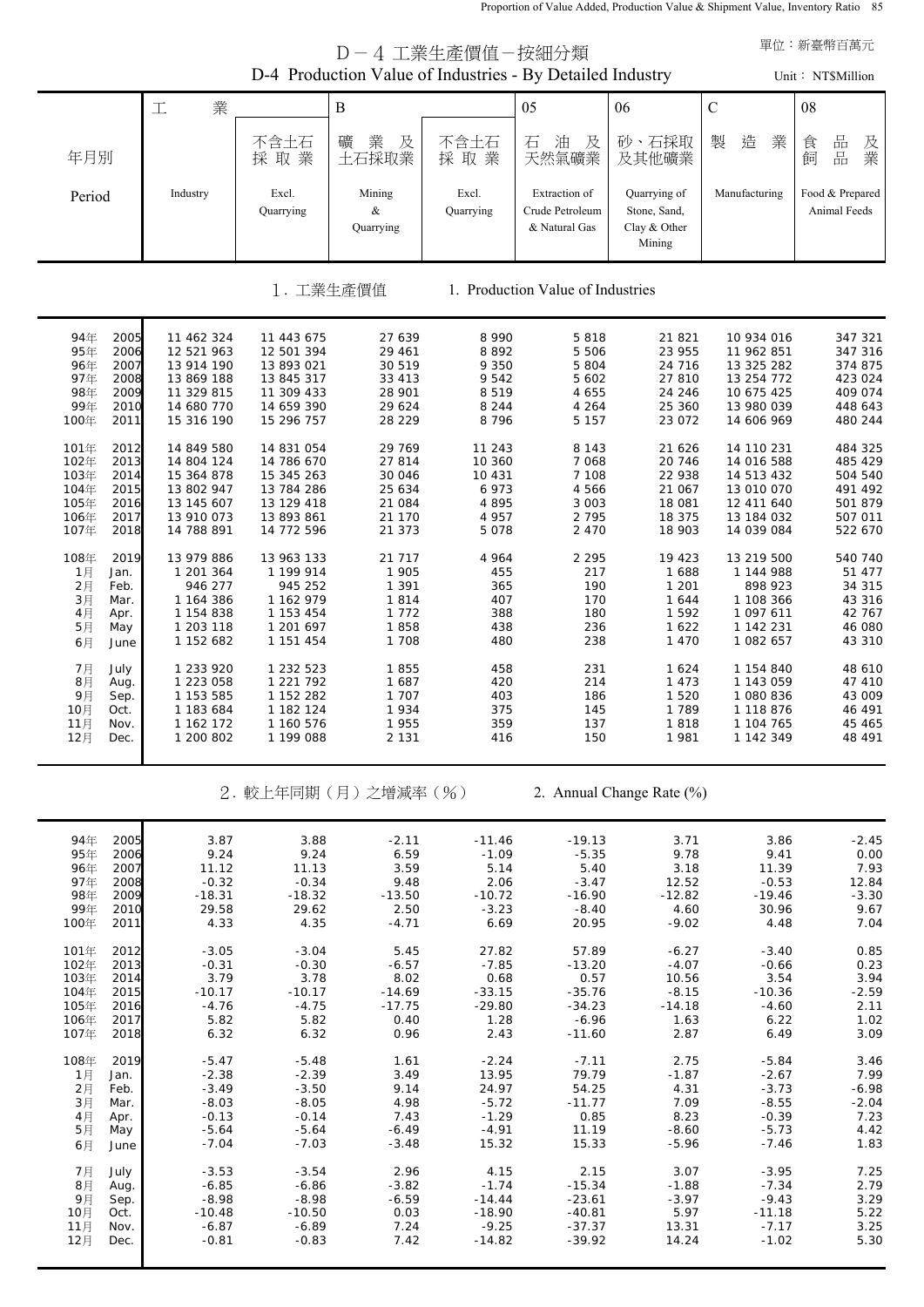D-4 工業生產價值-按細分類(續1)

| 年月別  | 0811<br>宰<br>屠<br>業<br>Slaughtering | 0812<br>肉類其他加<br>工及保藏業<br>Other Processing<br>& Preserving<br>of Meat | 0820<br>水產加工<br>及保藏業<br>Processing &<br>Preserving of<br>Fish, Crustaceans<br>& Molluscs | 0830<br>蔬果加工<br>及保藏業<br>Processing &<br>Preserving<br>of Fruit &<br>Vegetables | 0840<br>植<br>物<br>動<br>業<br>油<br>脂<br>Edible Vegetable<br>& animal Oils<br>& Fats | 0850<br>$\frac{\Box}{\Box \Box}$<br>乳<br>業<br>Dairy<br>Products | 0861<br>業<br>榖<br>碾<br>Grain<br>Husking | 0862<br>粉業<br>磨<br>製<br>品<br>Grain<br>Mill<br>Products |
|------|-------------------------------------|-----------------------------------------------------------------------|------------------------------------------------------------------------------------------|--------------------------------------------------------------------------------|-----------------------------------------------------------------------------------|-----------------------------------------------------------------|-----------------------------------------|--------------------------------------------------------|
|      |                                     |                                                                       | $1$ .                                                                                    | 工業生產價值                                                                         |                                                                                   |                                                                 |                                         |                                                        |
| 94年  | 55 241                              | 21 508                                                                | 6788                                                                                     | 5 7 3 3                                                                        | 33 945                                                                            | 21 821                                                          | 13 053                                  | 9 7 6 4                                                |
| 95年  | 52 451                              | 22 130                                                                | 6 2 4 8                                                                                  | 5 1 1 5                                                                        | 33 089                                                                            | 22 942                                                          | 13 807                                  | 9 3 3 6                                                |
| 96年  | 53 986                              | 25 697                                                                | 6766                                                                                     | 5 0 5 2                                                                        | 40 931                                                                            | 22 207                                                          | 12 277                                  | 12 208                                                 |
| 97年  | 63 912                              | 26 040                                                                | 7 1 5 5                                                                                  | 6 2 3 4                                                                        | 50 561                                                                            | 22 588                                                          | 13 576                                  | 15 824                                                 |
| 98年  | 60 484                              | 26 485                                                                | 7 630                                                                                    | 6853                                                                           | 49 325                                                                            | 24 133                                                          | 14 127                                  | 12 544                                                 |
| 99年  | 65 548                              | 27 743                                                                | 9 2 5 9                                                                                  | 7 3 5 7                                                                        | 53 485                                                                            | 26 375                                                          | 13 271                                  | 12 4 3 4                                               |
| 100年 | 71 740                              | 31 574                                                                | 9 5 7 9                                                                                  | 7 1 7 7                                                                        | 54 865                                                                            | 26 771                                                          | 15 256                                  | 15 296                                                 |
| 101年 | 67822                               | 32 333                                                                | 9 2 2 2                                                                                  | 7 1 6 3                                                                        | 52 400                                                                            | 28 239                                                          | 15 474                                  | 14 596                                                 |
| 102年 | 69 381                              | 32 584                                                                | 8 9 3 1                                                                                  | 8 0 2 5                                                                        | 49 699                                                                            | 30 145                                                          | 15 258                                  | 14 877                                                 |
| 103年 | 80 104                              | 36 879                                                                | 10 144                                                                                   | 8 4 4 8                                                                        | 50 721                                                                            | 29 543                                                          | 19 845                                  | 14 845                                                 |
| 104年 | 76 388                              | 38 524                                                                | 9689                                                                                     | 9019                                                                           | 41 000                                                                            | 29 921                                                          | 16 242                                  | 14 461                                                 |
| 105年 | 76 618                              | 39 507                                                                | 10 378                                                                                   | 9 4 4 9                                                                        | 40 801                                                                            | 30 809                                                          | 17 932                                  | 13 802                                                 |
| 106年 | 81 773                              | 39 648                                                                | 11 448                                                                                   | 9 3 1 8                                                                        | 39 525                                                                            | 32 530                                                          | 16 556                                  | 13 093                                                 |
| 107年 | 77 951                              | 42 291                                                                | 10 313                                                                                   | 10 090                                                                         | 42 714                                                                            | 34 645                                                          | 17 152                                  | 13 2 2 6                                               |
| 108年 | 76 773                              | 46 390                                                                | 10 198                                                                                   | 10 330                                                                         | 42 520                                                                            | 36 033                                                          | 16 987                                  | 13 483                                                 |
| 1月   | 7 6 6 1                             | 4 3 3 3                                                               | 936                                                                                      | 1 1 3 6                                                                        | 4 0 8 8                                                                           | 2822                                                            | 1 750                                   | 1 2 1 2                                                |
| 2月   | 4 4 8 4                             | 3 0 3 7                                                               | 593                                                                                      | 644                                                                            | 2 641                                                                             | 2 5 1 0                                                         | 1 0 9 0                                 | 832                                                    |
| 3月   | 6 198                               | 3677                                                                  | 797                                                                                      | 714                                                                            | 3 4 9 2                                                                           | 2 8 7 3                                                         | 1 2 6 7                                 | 1 1 1 0                                                |
| 4月   | 6 087                               | 3 5 6 7                                                               | 780                                                                                      | 734                                                                            | 3 2 5 4                                                                           | 2 9 4 7                                                         | 1 3 7 8                                 | 1 1 1 5                                                |
| 5月   | 7 156                               | 3 7 3 1                                                               | 907                                                                                      | 852                                                                            | 3 5 0 3                                                                           | 3 2 0 2                                                         | 1 3 4 8                                 | 1 1 6 4                                                |
| 6月   | 6 0 7 5                             | 3513                                                                  | 891                                                                                      | 842                                                                            | 3 4 4 0                                                                           | 3 150                                                           | 1 2 8 6                                 | 1 0 8 8                                                |
| 7月   | 6825                                | 3867                                                                  | 1 0 5 5                                                                                  | 984                                                                            | 3720                                                                              | 3 3 6 3                                                         | 1 6 2 2                                 | 1 1 6 2                                                |
| 8月   | 6 647                               | 4 0 8 3                                                               | 880                                                                                      | 796                                                                            | 3573                                                                              | 3 2 7 2                                                         | 1820                                    | 1 2 0 1                                                |
| 9月   | 6 0 9 3                             | 3 9 7 4                                                               | 766                                                                                      | 723                                                                            | 3 5 6 2                                                                           | 3 0 2 7                                                         | 1 1 9 1                                 | 1 0 4 4                                                |
| 10月  | 6 604                               | 4 2 4 3                                                               | 866                                                                                      | 867                                                                            | 3 687                                                                             | 3 168                                                           | 1 3 9 5                                 | 1 1 7 3                                                |
| 11月  | 6 3 8 8                             | 4 200                                                                 | 864                                                                                      | 918                                                                            | 3 6 2 5                                                                           | 2 8 6 7                                                         | 1 2 9 2                                 | 1 1 7 2                                                |
| 12月  | 6 5 5 6                             | 4 164                                                                 | 863                                                                                      | 1 1 2 0                                                                        | 3 9 3 7                                                                           | 2832                                                            | 1 548                                   | 1 2 1 0                                                |
|      |                                     |                                                                       | $2$ .                                                                                    | 較上年同期 (月) 之增減率 (%)                                                             |                                                                                   |                                                                 |                                         |                                                        |
| 94年  | $-12.37$                            | 1.63                                                                  | 1.31                                                                                     | $-6.34$                                                                        | $-8.67$                                                                           | 12.19                                                           | $-25.99$                                | $-0.12$                                                |
| 95年  | $-5.05$                             | 2.89                                                                  | $-7.96$                                                                                  | $-10.78$                                                                       | $-2.52$                                                                           | 5.14                                                            | 5.78                                    | $-4.38$                                                |
| 96年  | 2.93                                | 16.12                                                                 | 8.29                                                                                     | $-1.24$                                                                        | 23.70                                                                             | $-3.21$                                                         | $-11.08$                                | 30.76                                                  |
| 97年  | 18.39                               | 1.33                                                                  | 5.75                                                                                     | 23.39                                                                          | 23.53                                                                             | 1.72                                                            | 10.58                                   | 29.62                                                  |
| 98年  | $-5.36$                             | 1.71                                                                  | 6.64                                                                                     | 9.94                                                                           | $-2.45$                                                                           | 6.84                                                            | 4.06                                    | $-20.73$                                               |
| 99年  | 8.37                                | 4.75                                                                  | 21.36                                                                                    | 7.35                                                                           | 8.43                                                                              | 9.29                                                            | $-6.06$                                 | $-0.87$                                                |
| 100年 | 9.45                                | 13.81                                                                 | 3.45                                                                                     | $-2.44$                                                                        | 2.58                                                                              | 1.50                                                            | 14.96                                   | 23.02                                                  |
| 101年 | $-5.46$                             | 2.40                                                                  | $-3.73$                                                                                  | $-0.19$                                                                        | $-4.49$                                                                           | 5.48                                                            | 1.43                                    | $-4.58$                                                |
| 102年 | 2.30                                | 0.77                                                                  | $-3.15$                                                                                  | 12.04                                                                          | $-5.15$                                                                           | 6.75                                                            | $-1.40$                                 | 1.92                                                   |
| 103年 | 15.45                               | 13.18                                                                 | 13.58                                                                                    | 5.26                                                                           | 2.06                                                                              | $-2.00$                                                         | 30.06                                   | $-0.21$                                                |
| 104年 | $-4.64$                             | 4.46                                                                  | $-4.49$                                                                                  | 6.77                                                                           | $-19.17$                                                                          | 1.28                                                            | $-18.16$                                | $-2.59$                                                |
| 105年 | 0.30                                | 2.55                                                                  | 7.11                                                                                     | 4.77                                                                           | $-0.49$                                                                           | 2.97                                                            | 10.41                                   | $-4.56$                                                |
| 106年 | 6.73                                | 0.36                                                                  | 10.31                                                                                    | $-1.39$                                                                        | $-3.13$                                                                           | 5.59                                                            | $-7.67$                                 | $-5.14$                                                |
| 107年 | $-4.67$                             | 6.67                                                                  | $-9.91$                                                                                  | 8.29                                                                           | 8.07                                                                              | 6.50                                                            | 3.60                                    | 1.02                                                   |
| 108年 | $-1.51$                             | 9.69                                                                  | $-1.12$                                                                                  | 2.38                                                                           | $-0.45$                                                                           | 4.01                                                            | $-0.96$                                 | 1.94                                                   |
| 1月   | $-1.11$                             | 8.28                                                                  | 5.20                                                                                     | $-6.03$                                                                        | 8.01                                                                              | 13.58                                                           | 3.53                                    | 3.46                                                   |
| 2月   | $-24.15$                            | $-3.94$                                                               | $-4.69$                                                                                  | $-10.44$                                                                       | $-9.03$                                                                           | 12.17                                                           | $-14.02$                                | $-4.23$                                                |
| 3月   | $-5.99$                             | 2.14                                                                  | $-3.95$                                                                                  | $-12.57$                                                                       | $-8.26$                                                                           | 4.14                                                            | $-3.93$                                 | $-18.65$                                               |
| 4月   | 5.11                                | 6.82                                                                  | 6.12                                                                                     | 6.89                                                                           | $-7.11$                                                                           | 5.45                                                            | 0.87                                    | 2.24                                                   |
| 5月   | 5.66                                | 2.68                                                                  | 5.55                                                                                     | $-5.09$                                                                        | $-5.80$                                                                           | 0.71                                                            | 1.17                                    | 5.00                                                   |
| 6月   | $-4.06$                             | 9.88                                                                  | 8.85                                                                                     | $-0.83$                                                                        | 0.60                                                                              | $-0.01$                                                         | $-7.69$                                 | 8.39                                                   |
| 7月   | 6.96                                | 13.48                                                                 | 8.83                                                                                     | 0.21                                                                           | 1.89                                                                              | 2.43                                                            | 10.26                                   | 6.93                                                   |
| 8月   | $-0.26$                             | 12.06                                                                 | $-12.47$                                                                                 | $-0.24$                                                                        | $-0.77$                                                                           | 0.27                                                            | $-0.03$                                 | 6.52                                                   |
| 9月   | $-0.06$                             | 11.38                                                                 | $-19.90$                                                                                 | 8.74                                                                           | 3.01                                                                              | 2.90                                                            | $-3.18$                                 | 4.84                                                   |

 10月 0.09 20.84 -5.89 31.62 1.11 5.68 -1.63 3.38 11月 | -1.62 19.00 -3.21 13.43 2.25 2.01 -6.39 1.31 12月 -0.24 12.63 5.93 12.08 7.00 3.25 5.81 8.31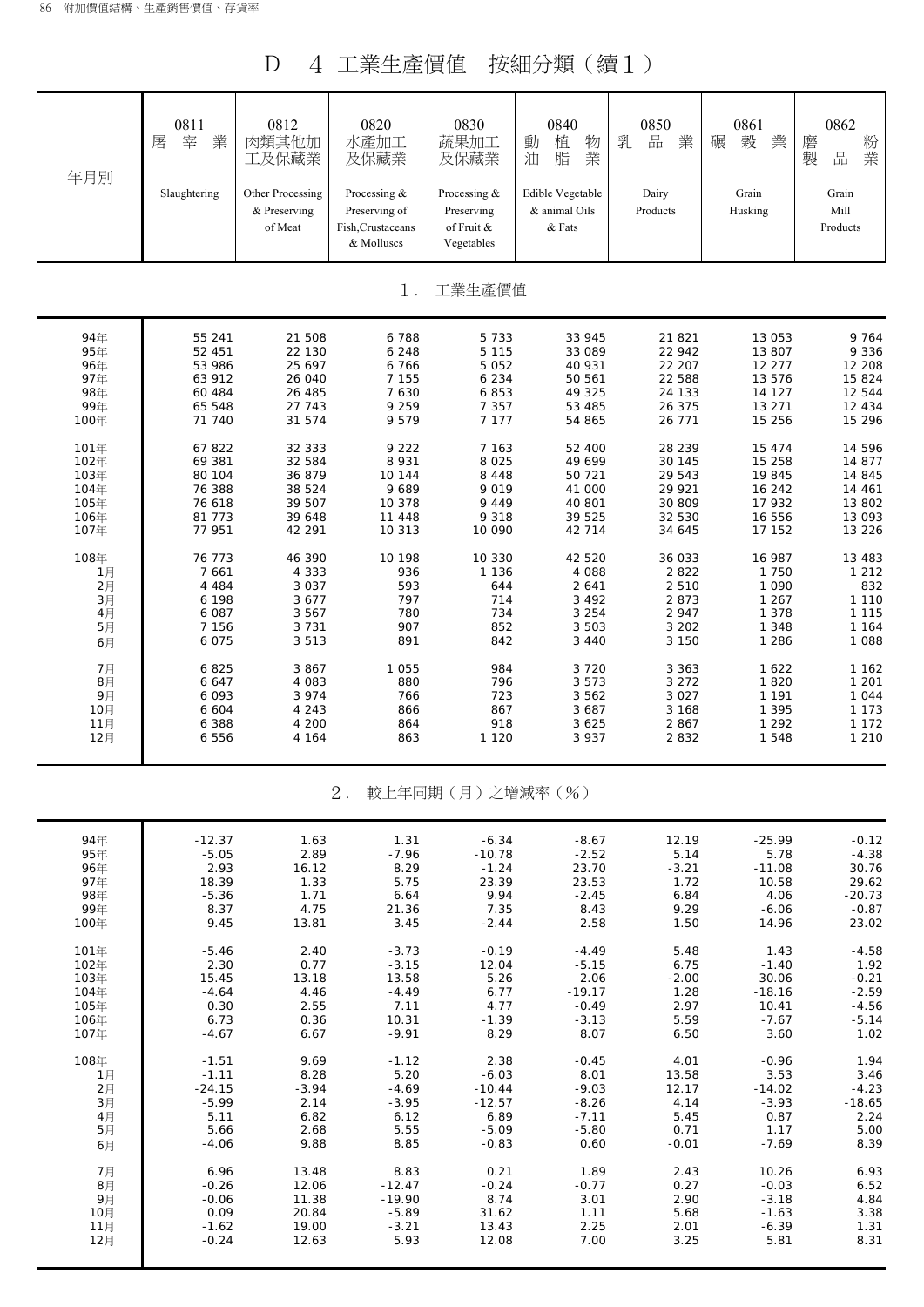D-4 Production Value of Industries - By Detailed Industry (Cont. 1)

Unit: NT\$Milli

|                                                              |                                                      |                                                                                              |                              |                                                                        |                            |                           |                                                                    | $\text{unit} \cdot \text{non}$ |
|--------------------------------------------------------------|------------------------------------------------------|----------------------------------------------------------------------------------------------|------------------------------|------------------------------------------------------------------------|----------------------------|---------------------------|--------------------------------------------------------------------|--------------------------------|
| 0870<br>物<br>動<br>業<br>品<br>飼<br>Prepared<br>Animal<br>Feeds | 0891<br>烘焙炊蒸<br>食品業<br>Bakery<br>& Steam<br>Products | 0892<br>麵條及粉條<br>類食品業<br>Macaroni, Noodles,<br>Couscous & Similar<br>Farinaceous<br>Products | 0893<br>製<br>糖<br>業<br>Sugar | 0894<br>巧克力及<br>糖果業<br>Cocoa,<br>Chocolate &<br>Sugar<br>Confectionery | 0895<br>茶<br>製<br>業<br>Tea | 0896<br>調味品業<br>Seasoning | 0897<br>膳<br>食餚<br>及<br>業<br>菜<br>Prepared Meals<br>$\&$<br>Dishes | Period                         |
|                                                              |                                                      |                                                                                              |                              | 1. Production Value of Industries                                      |                            |                           |                                                                    |                                |
| 52 556                                                       | 23 573                                               | 10 983                                                                                       | 5936                         | 6 5 8 6                                                                | 3 6 6 5                    | 12 572                    | 19 227                                                             | 2005                           |
| 53 924                                                       | 23 078                                               | 11 647                                                                                       | 6 4 6 2                      | 6 1 2 0                                                                | 4 2 2 7                    | 12 803                    | 18 482                                                             | 2006                           |
| 64 050                                                       | 23 893                                               | 12 114                                                                                       | 5 6 5 6                      | 5 4 4 2                                                                | 4 682                      | 13 478                    | 19 373                                                             | 2007                           |
| 78 806                                                       | 25 157                                               | 14 079                                                                                       | 5932                         | 5 607                                                                  | 5 1 2 1                    | 14 545                    | 20 867                                                             | 2008                           |
| 69 058                                                       | 23 818                                               | 13 053                                                                                       | 6878                         | 5 1 3 3                                                                | 5 3 5 6                    | 15 118                    | 21 897                                                             | 2009                           |
| 75 429                                                       | 25 4 20                                              | 13 883                                                                                       | 9 6 9 1                      | 6 2 8 6                                                                | 6 3 7 7                    | 16 660                    | 22 932                                                             | 2010                           |
| 83 595                                                       | 25 856                                               | 15 102                                                                                       | 9 5 8 1                      | 6 5 3 7                                                                | 7 0 1 0                    | 16 958                    | 23 497                                                             | 2011                           |
| 85 081                                                       | 26 867                                               | 15 969                                                                                       | 8 2 1 8                      | 7 2 8 0                                                                | 7 3 2 3                    | 16 620                    | 25 363                                                             | 2012                           |
| 83 466                                                       | 26 816                                               | 14 830                                                                                       | 7 2 2 0                      | 7 0 4 2                                                                | 7 0 0 4                    | 17 644                    | 24 516                                                             | 2013                           |
| 79 885                                                       | 28 4 36                                              | 13 5 26                                                                                      | 7 1 3 6                      | 6 4 1 1                                                                | 6 6 4 5                    | 17 754                    | 25 580                                                             | 2014                           |
| 73 635                                                       | 30 6 26                                              | 13 706                                                                                       | 7 0 38                       | 6 6 3 5                                                                | 6 0 2 7                    | 17 309                    | 27 662                                                             | 2015                           |
| 72 657                                                       | 32 238                                               | 15 4 27                                                                                      | 8 0 9 4                      | 6 8 5 1                                                                | 5 4 4 2                    | 17 531                    | 28 222                                                             | 2016                           |
| 72 304                                                       | 31 315                                               | 15 085                                                                                       | 8 4 6 9                      | 6 7 5 9                                                                | 5 6 1 2                    | 17 185                    | 28 807                                                             | 2017                           |
| 73 934                                                       | 32 193                                               | 15 713                                                                                       | 6 2 8 3                      | 7 0 6 8                                                                | 5 5 0 2                    | 18 622                    | 31 883                                                             | 2018                           |
| 77818                                                        | 34 226                                               | 15 228                                                                                       | 6 0 1 7                      | 7 4 6 2                                                                | 5792                       | 18 057                    | 32 910                                                             | 2019                           |
| 7 3 2 4                                                      | 3 3 6 2                                              | 1 659                                                                                        | 825                          | 902                                                                    | 653                        | 1803                      | 3 3 9 1                                                            | Jan.                           |
| 5 3 6 7                                                      | 1 9 9 7                                              | 844                                                                                          | 454                          | 484                                                                    | 457                        | 1 0 5 7                   | 2 1 0 4                                                            | Feb.                           |
| 6476                                                         | 2 6 8 8                                              | 1 1 7 3                                                                                      | 684                          | 605                                                                    | 513                        | 1 500                     | 2 5 2 9                                                            | Mar.                           |
| 6 3 1 4                                                      | 2 645                                                | 1 1 8 2                                                                                      | 521                          | 557                                                                    | 453                        | 1 4 2 0                   | 2 4 1 9                                                            | Apr.                           |
| 6 508                                                        | 2 9 7 8                                              | 1 2 7 3                                                                                      | 447                          | 549                                                                    | 528                        | 1 4 6 6                   | 2 6 8 9                                                            | May                            |
| 6 201                                                        | 2 8 1 3                                              | 1 4 3 7                                                                                      | 417                          | 540                                                                    | 331                        | 1 3 7 5                   | 2 5 3 9                                                            | June                           |
| 6 6 7 3                                                      | 3 0 8 4                                              | 1 7 9 3                                                                                      | 481                          | 589                                                                    | 468                        | 1 5 8 7                   | 2 8 7 3                                                            | July                           |
| 6 5 9 2                                                      | 2 9 4 5                                              | 1 3 9 5                                                                                      | 411                          | 618                                                                    | 485                        | 1 607                     | 2 7 9 8                                                            | Aug.                           |
| 6 3 7 9                                                      | 2 7 1 0                                              | 899                                                                                          | 364                          | 492                                                                    | 400                        | 1 4 6 2                   | 2 5 0 6                                                            | Sep.                           |
| 6 7 6 3                                                      | 2 9 1 6                                              | 1 0 6 7                                                                                      | 266                          | 633                                                                    | 459                        | 1 5 4 7                   | 2 7 9 9                                                            | Oct.                           |
| 6 4 9 3                                                      | 2 9 0 5                                              | 1 1 7 8                                                                                      | 592                          | 599                                                                    | 564                        | 1 5 2 9                   | 2 9 1 5                                                            | Nov.                           |
| 6728                                                         | 3 1 8 4                                              | 1 3 2 8                                                                                      | 554                          | 895                                                                    | 479                        | 1 7 0 4                   | 3 3 4 6                                                            | Dec.                           |
|                                                              |                                                      |                                                                                              |                              | 2. Annual Change Rate (%)                                              |                            |                           |                                                                    |                                |
| $-5.56$                                                      | 13.38                                                | 0.87                                                                                         | $-1.88$                      | 11.36                                                                  | 15.34                      | $-7.00$                   | 4.52                                                               | 2005                           |
| 2.60                                                         | $-2.10$                                              | 6.04                                                                                         | 8.87                         | $-7.07$                                                                | 15.34                      | 1.84                      | $-3.87$                                                            | 2006                           |
| 18.78                                                        | 3.53                                                 | 4.01                                                                                         | $-12.47$                     | $-11.08$                                                               | 10.76                      | 5.27                      | 4.82                                                               | 2007                           |
| 23.04                                                        | 5.29                                                 | 16.22                                                                                        | 4.87                         | 3.03                                                                   | 9.39                       | 7.92                      | 7.71                                                               | 2008                           |
| $-12.37$                                                     | $-5.32$                                              | $-7.29$                                                                                      | 15.96                        | $-8.46$                                                                | 4.58                       | 3.94                      | 4.93                                                               | 2009                           |
| 9.23                                                         | 6.73                                                 | 6.36                                                                                         | 40.89                        | 22.47                                                                  | 19.07                      | 10.21                     | 4.73                                                               | 2010                           |
| 10.83                                                        | 1.71                                                 | 8.78                                                                                         | $-1.13$                      | 4.00                                                                   | 9.93                       | 1.78                      | 2.47                                                               | 2011                           |
| 1.78                                                         | 3.91                                                 | 5.75                                                                                         | $-14.23$                     | 11.36                                                                  | 4.47                       | $-1.99$                   | 7.94                                                               | 2012                           |
| $-1.90$                                                      | $-0.19$                                              | $-7.14$                                                                                      | $-12.15$                     | $-3.26$                                                                | $-4.36$                    | 6.16                      | $-3.34$                                                            | 2013                           |
| $-4.29$                                                      | 6.04                                                 | $-8.79$                                                                                      | $-1.16$                      | $-8.96$                                                                | $-5.12$                    | 0.62                      | 4.34                                                               | 2014                           |
| $-7.82$                                                      | 7.70                                                 | 1.33                                                                                         | $-1.37$                      | 3.48                                                                   | $-9.31$                    | $-2.51$                   | 8.14                                                               | 2015                           |
| $-1.33$                                                      | 5.26                                                 | 12.56                                                                                        | 15.00                        | 3.26                                                                   | $-9.70$                    | 1.29                      | 2.02                                                               | 2016                           |
| $-0.49$                                                      | $-2.86$                                              | $-2.22$                                                                                      | 4.64                         | $-1.35$                                                                | 3.12                       | $-1.97$                   | 2.07                                                               | 2017                           |
| 2.25                                                         | 2.80                                                 | 4.16                                                                                         | $-25.82$                     | 4.58                                                                   | $-1.96$                    | 8.36                      | 10.68                                                              | 2018                           |
| 5.25                                                         | 6.32                                                 | $-3.08$                                                                                      | $-4.23$                      | 5.57                                                                   | 5.27                       | $-3.04$                   | 3.22                                                               | 2019                           |
| 15.38                                                        | 7.96                                                 | 1.84                                                                                         | 5.95                         | 12.59                                                                  | 23.43                      | 6.51                      | 12.00                                                              | Jan.                           |
| 1.39                                                         | $-11.57$                                             | $-22.86$                                                                                     | $-15.26$                     | $-4.91$                                                                | 30.61                      | $-8.31$                   | $-15.58$                                                           | Feb.                           |
| 3.01                                                         | 1.83                                                 | $-13.54$                                                                                     | $-17.42$                     | $-3.58$                                                                | 19.79                      | $-13.70$                  | 1.49                                                               | Mar.                           |
| 11.91                                                        | 14.13                                                | 4.40                                                                                         | 7.37                         | 9.31                                                                   | 17.09                      | 0.07                      | 9.13                                                               | Apr.                           |
| 7.96                                                         | 15.86                                                | 0.58                                                                                         | $-9.28$                      | 11.72                                                                  | $-0.81$                    | $-11.74$                  | 6.08                                                               | May                            |
| 3.86                                                         | 12.79                                                | 1.70                                                                                         | $-29.35$                     | 8.04                                                                   | $-14.20$                   | $-11.33$                  | $-1.70$                                                            | June                           |

9.22 12.72 0.08 -21.89 -3.60 5.93 -1.59 5.52 July 4.09 6.41 -7.53 -27.31 7.87 -1.28 -1.00 1.82 Aug. 7.15 -3.32 -9.52 6.61 5.69 -4.84 1.04 -0.19 Sep. 3.00 9.10 -1.20 -41.72 10.71 6.22 1.50 0.35 Oct. -1.13 3.38 -0.26 231.47 -3.23 -10.11 0.05 7.82 Nov. -1.59 5.79 4.83 34.20 13.21 0.89 1.86 9.34 Dec.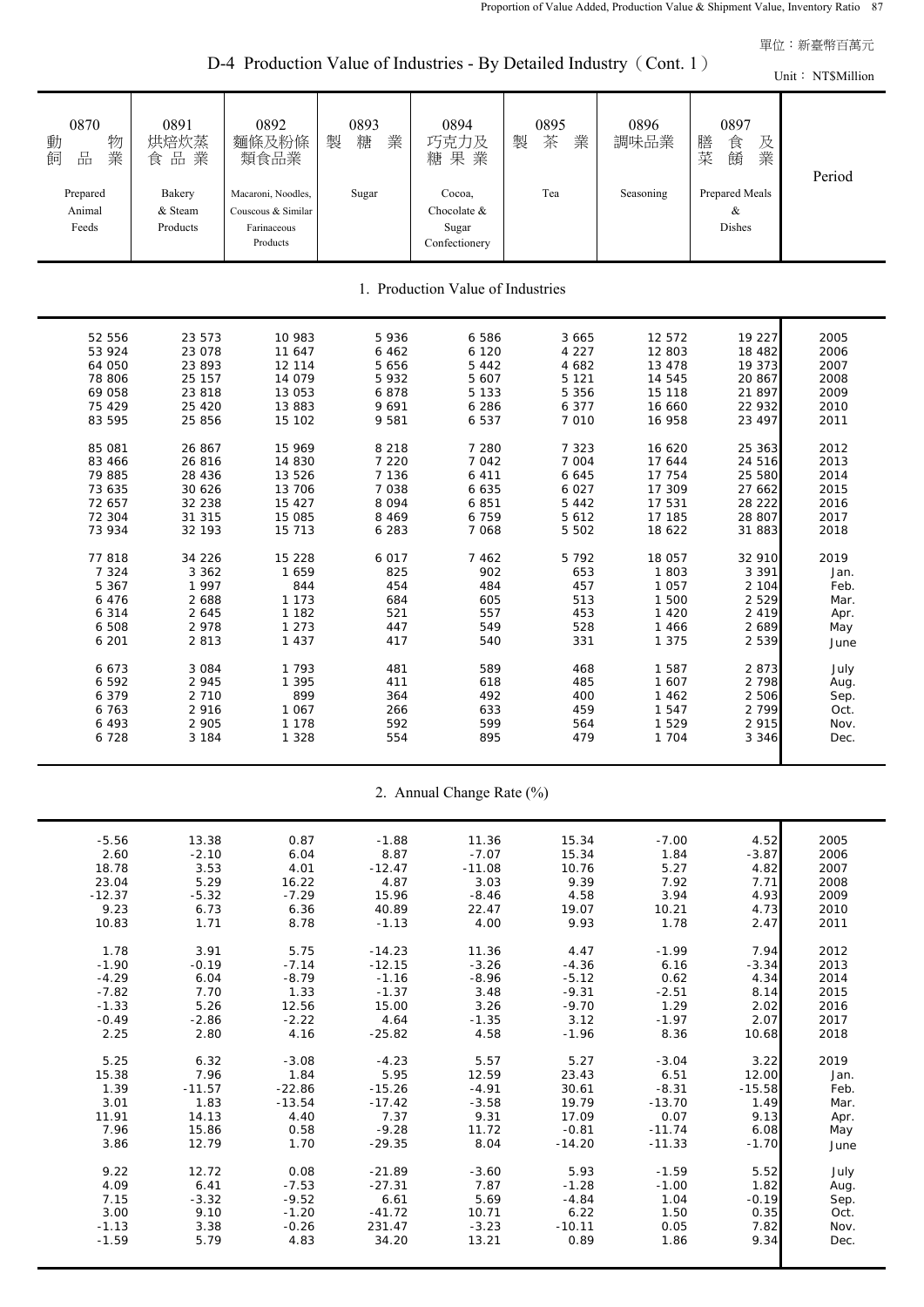D-4 工業生產價值-按細分類(續2)

| 年月別  | 0899<br>未分類其他<br>品<br>業<br>食<br>Other Food<br>Products<br>Not Elsewhere<br>Classified | 09<br>料<br>業<br>飲<br>Beverages | 0911<br>啤<br>酒<br>業<br>Beer | 0919<br>其他酒精<br>飲料業<br>Other<br>Alcoholic<br>Beverages | 0920<br>酒<br>非<br>精<br>業<br>飲<br>料<br>Non-Alcoholic<br><b>Beverages</b> | 10<br>菸<br>草<br>業<br>Tobacco<br>Products | 11<br>織<br>紡<br>業<br>Textiles | 1111<br>毛<br>棉<br>紡紗業<br>Spinning of Yarn,<br>Cotton & Wool |
|------|---------------------------------------------------------------------------------------|--------------------------------|-----------------------------|--------------------------------------------------------|-------------------------------------------------------------------------|------------------------------------------|-------------------------------|-------------------------------------------------------------|
|      |                                                                                       |                                | $1$ .                       | 工業生產價值                                                 |                                                                         |                                          |                               |                                                             |
| 94年  | 44 370                                                                                | 86 963                         | 24 656                      | 19 890                                                 | 42 417                                                                  | 27 522                                   | 302 601                       | 25 064                                                      |
| 95年  | 45 454                                                                                | 87 270                         | 26 212                      | 19 537                                                 | 41 521                                                                  | 28 6 9 6                                 | 295 205                       | 25 383                                                      |
| 96年  | 47 064                                                                                | 89 527                         | 25 309                      | 21 822                                                 | 42 396                                                                  | 31 365                                   | 309 692                       | 25 877                                                      |
| 97年  | 47 020                                                                                | 90 566                         | 24 095                      | 21 479                                                 | 44 992                                                                  | 32 196                                   | 282 199                       | 23 209                                                      |
| 98年  | 47 183                                                                                | 93 476                         | 25 758                      | 22 153                                                 | 45 565                                                                  | 39 402                                   | 239 006                       | 20 040                                                      |
| 99年  | 56 492                                                                                | 95 303                         | 24 558                      | 22 742                                                 | 48 003                                                                  | 44 485                                   | 304 634                       | 27 398                                                      |
| 100年 | 59 849                                                                                | 97 398                         | 23 910                      | 24 797                                                 | 48 691                                                                  | 46 726                                   | 316 306                       | 29 184                                                      |
| 101年 | 64 355                                                                                | 102 774                        | 25 994                      | 26 454                                                 | 50 325                                                                  | 51 102                                   | 295 282                       | 24 648                                                      |
| 102年 | 67 992                                                                                | 97 065                         | 23 655                      | 25 649                                                 | 47 761                                                                  | 47 619                                   | 300 695                       | 23 127                                                      |
| 103年 | 68 637                                                                                | 94 839                         | 23 749                      | 23 655                                                 | 47 435                                                                  | 45 905                                   | 302 207                       | 20 480                                                      |
| 104年 | 73 609                                                                                | 94 819                         | 23 368                      | 22 887                                                 | 48 564                                                                  | 46 507                                   | 298 927                       | 17 642                                                      |
| 105年 | 76 119                                                                                | 94 273                         | 23 205                      | 22 532                                                 | 48 536                                                                  | 55 056                                   | 278 016                       | 14 758                                                      |
| 106年 | 77 584                                                                                | 95 178                         | 23 399                      | 23 7 85                                                | 47 994                                                                  | 69 917                                   | 273 349                       | 13 5 15                                                     |
| 107年 | 83 090                                                                                | 92 616                         | 22 623                      | 22 944                                                 | 47 049                                                                  | 79 409                                   | 275 382                       | 13 717                                                      |
| 108年 | 90 515                                                                                | 89 583                         | 21 657                      | 21 016                                                 | 46 911                                                                  | 78 683                                   | 261 682                       | 11 345                                                      |
| 1月   | 7619                                                                                  | 7974                           | 1 5 4 5                     | 2 4 5 2                                                | 3 9 7 7                                                                 | 5812                                     | 24 4 28                       | 1 100                                                       |
| 2月   | 5 7 1 8                                                                               | 5 0 7 1                        | 1 0 6 7                     | 1 2 8 7                                                | 2 7 1 7                                                                 | 4 3 8 8                                  | 17 663                        | 780                                                         |
| 3月   | 7 0 21                                                                                | 6 7 5 7                        | 1 4 8 5                     | 1 589                                                  | 3 683                                                                   | 6 3 6 1                                  | 23 677                        | 1 1 2 7                                                     |
| 4月   | 7 3 9 3                                                                               | 7 4 7 5                        | 1850                        | 1 7 4 2                                                | 3883                                                                    | 5839                                     | 23 062                        | 1 0 8 9                                                     |
| 5月   | 7 7 8 0                                                                               | 8 2 7 2                        | 2 1 3 3                     | 1 7 2 0                                                | 4 4 1 8                                                                 | 5 6 0 5                                  | 23 844                        | 1 1 1 5                                                     |
| 6月   | 7 3 7 4                                                                               | 7729                           | 2 0 3 2                     | 1 4 6 9                                                | 4 2 2 8                                                                 | 6 4 8 3                                  | 20 088                        | 942                                                         |
| 7月   | 8 4 6 4                                                                               | 9 1 0 1                        | 2 5 3 5                     | 1 6 2 5                                                | 4 940                                                                   | 7 5 7 3                                  | 21 798                        | 942                                                         |
| 8月   | 8 2 8 5                                                                               | 8 3 6 7                        | 2 0 3 0                     | 1837                                                   | 4 500                                                                   | 6 560                                    | 22 4 4 6                      | 902                                                         |
| 9月   | 7418                                                                                  | 7 3 7 9                        | 2 1 1 0                     | 1 5 3 3                                                | 3736                                                                    | 5 904                                    | 21 197                        | 884                                                         |
| 10月  | 8 0 3 7                                                                               | 7 1 4 9                        | 1 7 1 6                     | 1 5 4 5                                                | 3888                                                                    | 7 101                                    | 22 254                        | 897                                                         |
| 11月  | 7 3 6 3                                                                               | 6929                           | 1 3 7 4                     | 1978                                                   | 3 5 7 7                                                                 | 8 1 0 3                                  | 20 590                        | 784                                                         |
| 12月  | 8 0 4 3                                                                               | 7 3 8 0                        | 1 7 7 9                     | 2 2 3 8                                                | 3 3 6 3                                                                 | 8952                                     | 20 634                        | 784                                                         |
|      |                                                                                       |                                | 2.                          | 較上年同期(月)之增減率(%)                                        |                                                                         |                                          |                               |                                                             |
| 94年  | 9.26                                                                                  | 0.47                           | 2.62                        | $-9.80$                                                | 4.78                                                                    | 5.15                                     | $-11.22$                      | $-17.59$                                                    |
| 95年  | 2.44                                                                                  | 0.35                           | 6.31                        | $-1.77$                                                | $-2.11$                                                                 | 4.26                                     | $-2.44$                       | 1.27                                                        |
| 96年  | 3.54                                                                                  | 2.59                           | $-3.44$                     | 11.70                                                  | 2.11                                                                    | 9.30                                     | 4.91                          | 1.94                                                        |
| 97年  | $-0.09$                                                                               | 1.16                           | $-4.80$                     | $-1.57$                                                | 6.12                                                                    | 2.65                                     | $-8.88$                       | $-10.31$                                                    |
| 98年  | 0.35                                                                                  | 3.21                           | 6.90                        | 3.14                                                   | 1.27                                                                    | 22.38                                    | $-15.31$                      | $-13.65$                                                    |
| 99年  | 19.73                                                                                 | 1.95                           | $-4.66$                     | 2.66                                                   | 5.35                                                                    | 12.90                                    | 27.46                         | 36.72                                                       |
| 100年 | 5.94                                                                                  | 2.20                           | $-2.64$                     | 9.04                                                   | 1.43                                                                    | 5.04                                     | 3.83                          | 6.52                                                        |
| 101年 | 7.53                                                                                  | 5.52                           | 8.72                        | 6.68                                                   | 3.36                                                                    | 9.37                                     | $-6.65$                       | $-15.54$                                                    |
| 102年 | 5.65                                                                                  | $-5.55$                        | $-9.00$                     | $-3.04$                                                | $-5.09$                                                                 | $-6.82$                                  | 1.83                          | $-6.17$                                                     |
| 103年 | 0.95                                                                                  | $-2.29$                        | 0.40                        | $-7.78$                                                | $-0.68$                                                                 | $-3.60$                                  | 0.50                          | $-11.44$                                                    |
| 104年 | 7.24                                                                                  | $-0.02$                        | $-1.61$                     | $-3.25$                                                | 2.38                                                                    | 1.31                                     | $-1.09$                       | $-13.86$                                                    |
| 105年 | 3.41                                                                                  | $-0.58$                        | $-0.70$                     | $-1.55$                                                | $-0.06$                                                                 | 18.38                                    | $-7.00$                       | $-16.35$                                                    |
| 106年 | 1.92                                                                                  | 0.96                           | 0.83                        | 5.56                                                   | $-1.12$                                                                 | 26.99                                    | $-1.68$                       | $-8.42$                                                     |
| 107年 | 7.10                                                                                  | $-2.69$                        | $-3.32$                     | $-3.54$                                                | $-1.97$                                                                 | 13.58                                    | 0.74                          | 1.49                                                        |
| 108年 | 8.94                                                                                  | $-3.27$                        | $-4.27$                     | $-8.40$                                                | $-0.30$                                                                 | $-0.91$                                  | $-4.97$                       | $-17.29$                                                    |
| 1月   | 12.59                                                                                 | 6.78                           | 19.45                       | 1.60                                                   | 5.74                                                                    | 11.87                                    | 1.20                          | $-7.95$                                                     |
| 2月   | 3.73                                                                                  | 1.57                           | 12.40                       | $-14.49$                                               | 7.05                                                                    | 11.64                                    | $-0.88$                       | $-8.66$                                                     |
| 3月   | 4.27                                                                                  | $-15.98$                       | $-32.30$                    | $-19.73$                                               | $-4.80$                                                                 | $-4.28$                                  | $-5.32$                       | $-8.26$                                                     |
| 4月   | 14.35                                                                                 | 11.95                          | 18.59                       | 13.18                                                  | 8.53                                                                    | 5.41                                     | 0.74                          | $-6.18$                                                     |
| 5月   | 10.32                                                                                 | $-7.50$                        | $-9.09$                     | $-9.71$                                                | $-5.80$                                                                 | $-26.58$                                 | $-0.68$                       | $-6.70$                                                     |
| 6月   | 7.10                                                                                  | $-11.67$                       | $-18.74$                    | 2.36                                                   | $-12.18$                                                                | $-18.93$                                 | $-9.99$                       | $-14.73$                                                    |
| 7月   | 13.60                                                                                 | 1.98                           | 13.04                       | $-3.67$                                                | $-1.08$                                                                 | 21.86                                    | $-4.83$                       | $-25.21$                                                    |
| 8月   | 9.18                                                                                  | $-13.26$                       | $-11.24$                    | $-12.49$                                               | $-14.46$                                                                | $-5.63$                                  | $-8.54$                       | $-27.19$                                                    |
| 9月   | 9.22                                                                                  | $-1.68$                        | 2.35                        | $-13.12$                                               | 1.54                                                                    | $-5.52$                                  | $-6.28$                       | $-22.70$                                                    |
| 10月  | 11.57                                                                                 | $-4.48$                        | $-16.08$                    | $-27.38$                                               | 17.40                                                                   | $-2.02$                                  | $-7.60$                       | $-25.77$                                                    |
| 11月  | 2.25                                                                                  | $-6.18$                        | $-21.91$                    | $-12.50$                                               | 6.29                                                                    | 5.09                                     | $-11.30$                      | $-29.11$                                                    |
| 12月  | 8.12                                                                                  | 8.56                           | 28.68                       | 0.50                                                   | 5.47                                                                    | 10.62                                    | $-5.51$                       | $-23.43$                                                    |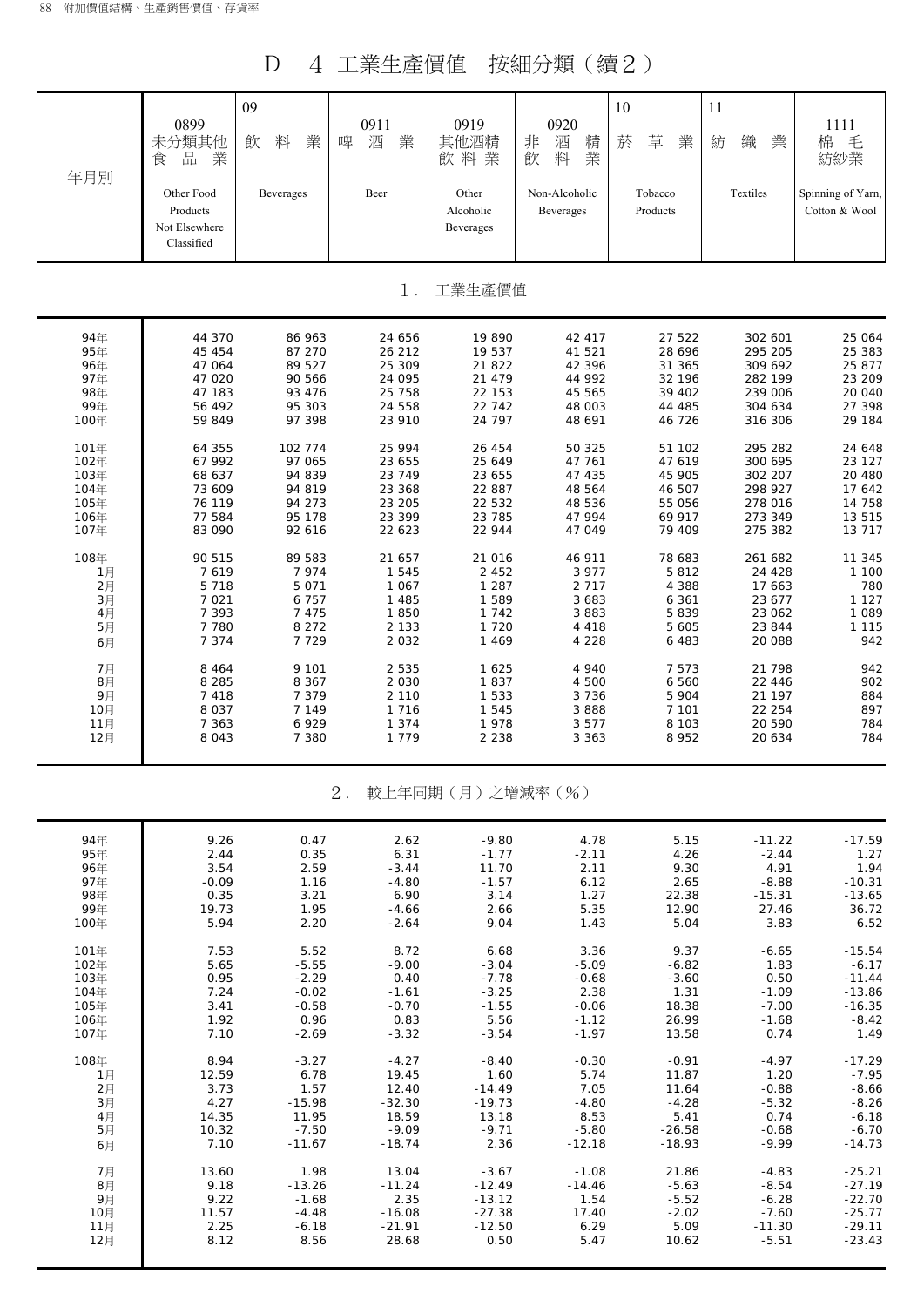D-4 Production Value of Industries - By Detailed Industry (Cont. 2)

Unit: NT\$Million

| 1112<br>人造纖維<br>紡紗業<br>Spinning of Yarn,<br>Man-made<br>Fibers | 1113<br>人造纖維<br>加工絲業<br>Spinning of<br>Textured Yarn,<br>Man-made<br>Fibers | 1121<br>毛<br>梭<br>棉<br>業<br>織<br>布<br>Woven<br>Cotton-type or<br>Woolen-type<br>Fabrics | 1122<br>人造纖維<br>梭織布業<br><b>Woven Fabrics</b><br>of Man-<br>made Fibers | 1123<br>玻璃纖維<br>梭織布業<br><b>Woven Fabrics</b><br>of<br><b>Glass Fibers</b> | 1124<br>針織布業<br>Knitted &<br>Crocheted<br>Fabrics | 1130<br>不織布業<br>Non-woven<br>Fabrics | 1140<br>整<br>業<br>染<br>Finishing<br>$_{\mathrm{of}}$<br>Textiles | Period |  |  |  |
|----------------------------------------------------------------|-----------------------------------------------------------------------------|-----------------------------------------------------------------------------------------|------------------------------------------------------------------------|---------------------------------------------------------------------------|---------------------------------------------------|--------------------------------------|------------------------------------------------------------------|--------|--|--|--|
|                                                                | 1. Production Value of Industries                                           |                                                                                         |                                                                        |                                                                           |                                                   |                                      |                                                                  |        |  |  |  |
| 18 452                                                         | 59 757                                                                      | 22 151                                                                                  | 64 422                                                                 | 14 957                                                                    | 25 3 26                                           | 10 052                               | 24 605                                                           | 2005   |  |  |  |
| 16 789                                                         | 60 196                                                                      | 19 976                                                                                  | 60 162                                                                 | 17 033                                                                    | 24 119                                            | 10 527                               | 23 118                                                           | 2006   |  |  |  |
| 19 023                                                         | 66 184                                                                      | 19 110                                                                                  | 63 430                                                                 | 16 042                                                                    | 25 834                                            | 10 743                               | 23 380                                                           | 2007   |  |  |  |
| 16 27 2                                                        | 58 469                                                                      | 16 450                                                                                  | 55 938                                                                 | 13 750                                                                    | 24 797                                            | 11 976                               | 22 534                                                           | 2008   |  |  |  |
| 11 863                                                         | 48 154                                                                      | 12 2 2 9                                                                                | 48 629                                                                 | 10 335                                                                    | 23 080                                            | 11 025                               | 20 039                                                           | 2009   |  |  |  |
| 15 453                                                         | 66 043                                                                      | 13 269                                                                                  | 59 301                                                                 | 16 094                                                                    | 29 016                                            | 12 124                               | 23 452                                                           | 2010   |  |  |  |
| 16 710                                                         | 70 761                                                                      | 13 519                                                                                  | 62 392                                                                 | 15 214                                                                    | 30 698                                            | 11 789                               | 22 630                                                           | 2011   |  |  |  |
| 12 951                                                         | 63 049                                                                      | 12 603                                                                                  | 58 153                                                                 | 14 689                                                                    | 32 513                                            | 11 998                               | 23 019                                                           | 2012   |  |  |  |
| 12 192                                                         | 67 165                                                                      | 12 030                                                                                  | 58 301                                                                 | 13 294                                                                    | 35 922                                            | 12 751                               | 24 876                                                           | 2013   |  |  |  |
| 10857                                                          | 64 535                                                                      | 11 766                                                                                  | 60 4 69                                                                | 13 24 2                                                                   | 38 346                                            | 13 9 26                              | 26 493                                                           | 2014   |  |  |  |
| 10 091                                                         | 60 398                                                                      | 11 967                                                                                  | 60 146                                                                 | 13 022                                                                    | 43 526                                            | 13 401                               | 27 109                                                           | 2015   |  |  |  |
| 8 2 7 6                                                        | 55 103                                                                      | 12 221                                                                                  | 54 764                                                                 | 13 237                                                                    | 40 379                                            | 12 900                               | 25 9 27                                                          | 2016   |  |  |  |
| 8 1 4 7                                                        | 56 843                                                                      | 11 642                                                                                  | 52 4 21                                                                | 16 115                                                                    | 36 706                                            | 12 942                               | 24 535                                                           | 2017   |  |  |  |
| 8 9 9 2                                                        | 59 778                                                                      | 12 264                                                                                  | 52 808                                                                 | 16 343                                                                    | 34 989                                            | 12 628                               | 23 248                                                           | 2018   |  |  |  |
| 7 4 4 8                                                        | 54 822                                                                      | 10 972                                                                                  | 53 415                                                                 | 15 667                                                                    | 35 120                                            | 12 044                               | 22 590                                                           | 2019   |  |  |  |
| 693                                                            | 5 1 1 9                                                                     | 1 0 6 5                                                                                 | 4 9 1 3                                                                | 1 4 4 2                                                                   | 3 3 5 0                                           | 1 1 1 0                              | 2 1 7 9                                                          | Jan.   |  |  |  |
| 494                                                            | 4 158                                                                       | 832                                                                                     | 3 5 2 4                                                                | 1 1 3 0                                                                   | 2 1 3 9                                           | 851                                  | 1 3 4 3                                                          | Feb.   |  |  |  |
| 693                                                            | 5 0 6 5                                                                     | 1 0 6 1                                                                                 | 4 9 1 2                                                                | 1 3 7 8                                                                   | 3 1 0 9                                           | 1 0 6 5                              | 2 1 2 6                                                          | Mar.   |  |  |  |
| 700                                                            | 4 8 2 8                                                                     | 1 0 6 8                                                                                 | 4 762                                                                  | 1 2 8 9                                                                   | 2 7 6 2                                           | 1 0 5 4                              | 2 0 9 2                                                          | Apr.   |  |  |  |
| 664                                                            | 5 1 7 3                                                                     | 1 0 1 6                                                                                 | 4 900                                                                  | 1 2 7 3                                                                   | 3 2 6 5                                           | 1 0 0 1                              | 2 0 2 9                                                          | May    |  |  |  |
| 563                                                            | 4 3 7 1                                                                     | 799                                                                                     | 3 860                                                                  | 1 2 0 3                                                                   | 2 5 9 1                                           | 924                                  | 1 579                                                            | June   |  |  |  |
| 592                                                            | 4 5 4 9                                                                     | 847                                                                                     | 4 1 3 0                                                                | 1 3 1 2                                                                   | 3 3 6 9                                           | 987                                  | 1 7 1 1                                                          | July   |  |  |  |
| 673                                                            | 4 4 4 7                                                                     | 848                                                                                     | 4 4 7 6                                                                | 1 4 0 9                                                                   | 3 2 8 2                                           | 1 0 1 1                              | 1 953                                                            | Aug.   |  |  |  |
| 537                                                            | 4 2 3 6                                                                     | 829                                                                                     | 4512                                                                   | 1 3 2 5                                                                   | 3 0 0 6                                           | 996                                  | 1862                                                             | Sep.   |  |  |  |
| 646                                                            | 4 5 3 6                                                                     | 908                                                                                     | 4 7 6 9                                                                | 1 3 3 4                                                                   | 2876                                              | 1 0 4 7                              | 2 0 0 3                                                          | Oct.   |  |  |  |
| 573                                                            | 4 1 7 3                                                                     | 872                                                                                     | 4 3 1 3                                                                | 1 2 8 0                                                                   | 2 8 2 4                                           | 1 0 0 7                              | 1 769                                                            | Nov.   |  |  |  |
| 619                                                            | 4 167                                                                       | 826                                                                                     | 4 3 4 4                                                                | 1 2 9 3                                                                   | 2 5 4 8                                           | 990                                  | 1942                                                             | Dec.   |  |  |  |
|                                                                |                                                                             |                                                                                         |                                                                        | 2. Annual Change Rate (%)                                                 |                                                   |                                      |                                                                  |        |  |  |  |
| $-19.25$                                                       | $-11.44$                                                                    | $-21.32$                                                                                | $-11.32$                                                               | $-14.84$                                                                  | $-9.52$                                           | 2.50                                 | $-12.15$                                                         | 2005   |  |  |  |
| $-9.01$                                                        | 0.73                                                                        | $-9.82$                                                                                 | $-6.61$                                                                | 13.88                                                                     | $-4.77$                                           | 4.73                                 | $-6.04$                                                          | 2006   |  |  |  |
| 13.31                                                          | 9.95                                                                        | $-4.34$                                                                                 | 5.43                                                                   | $-5.82$                                                                   | 7.11                                              | 2.05                                 | 1.13                                                             | 2007   |  |  |  |
| $-14.46$                                                       | $-11.66$                                                                    | $-13.92$                                                                                | $-11.81$                                                               | $-14.29$                                                                  | $-4.01$                                           | 11.47                                | $-3.62$                                                          | 2008   |  |  |  |
| $-27.10$                                                       | $-17.64$                                                                    | $-25.65$                                                                                | $-13.07$                                                               | $-24.84$                                                                  | $-6.93$                                           | $-7.94$                              | $-11.07$                                                         | 2009   |  |  |  |
| 30.27                                                          | 37.15                                                                       | 8.50                                                                                    | 21.95                                                                  | 55.73                                                                     | 25.72                                             | 9.97                                 | 17.04                                                            | 2010   |  |  |  |
| 8.14                                                           | 7.14                                                                        | 1.88                                                                                    | 5.21                                                                   | $-5.47$                                                                   | 5.80                                              | $-2.77$                              | $-3.51$                                                          | 2011   |  |  |  |
| $-22.50$                                                       | $-10.90$                                                                    | $-6.78$                                                                                 | $-6.79$                                                                | $-3.45$                                                                   | 5.91                                              | 1.78                                 | 1.72                                                             | 2012   |  |  |  |
| $-5.86$                                                        | 6.53                                                                        | $-4.54$                                                                                 | 0.25                                                                   | $-9.50$                                                                   | 10.49                                             | 6.28                                 | 8.06                                                             | 2013   |  |  |  |
| $-10.95$                                                       | $-3.92$                                                                     | $-2.19$                                                                                 | 3.72                                                                   | $-0.39$                                                                   | 6.75                                              | 9.21                                 | 6.50                                                             | 2014   |  |  |  |
| $-7.06$                                                        | $-6.41$                                                                     | 1.71                                                                                    | $-0.53$                                                                | $-1.66$                                                                   | 13.51                                             | $-3.77$                              | 2.32                                                             | 2015   |  |  |  |
| $-17.99$                                                       | $-8.77$                                                                     | 2.12                                                                                    | $-8.95$                                                                | 1.64                                                                      | $-7.23$                                           | $-3.74$                              | $-4.36$                                                          | 2016   |  |  |  |
| $-1.56$                                                        | 3.16                                                                        | $-4.73$                                                                                 | $-4.28$                                                                | 21.75                                                                     | $-9.10$                                           | 0.32                                 | $-5.37$                                                          | 2017   |  |  |  |
| 10.37                                                          | 5.16                                                                        | 5.34                                                                                    | 0.74                                                                   | 1.41                                                                      | $-4.68$                                           | $-2.42$                              | $-5.24$                                                          | 2018   |  |  |  |
| $-17.17$                                                       | $-8.29$                                                                     | $-10.54$                                                                                | 1.15                                                                   | $-4.14$                                                                   | 0.37                                              | $-4.63$                              | $-2.83$                                                          | 2019   |  |  |  |
| $-4.31$                                                        | $-2.76$                                                                     | 0.62                                                                                    | 5.91                                                                   | 0.02                                                                      | 5.68                                              | $-1.69$                              | 2.19                                                             | Jan.   |  |  |  |
| 4.93                                                           | $-2.32$                                                                     | 15.68                                                                                   | 3.68                                                                   | $-8.51$                                                                   | $-1.00$                                           | 3.71                                 | $-7.10$                                                          | Feb.   |  |  |  |
| $-7.52$                                                        | $-3.49$                                                                     | 4.70                                                                                    | 0.10                                                                   | 0.78                                                                      | $-5.89$                                           | $-11.38$                             | $-7.50$                                                          | Mar.   |  |  |  |
| $-4.33$                                                        | $-1.90$                                                                     | 7.67                                                                                    | 8.94                                                                   | $-1.37$                                                                   | $-8.51$                                           | 2.34                                 | 4.14                                                             | Apr.   |  |  |  |
| $-15.23$                                                       | 0.82                                                                        | $-4.95$                                                                                 | 10.11                                                                  | $-11.32$                                                                  | 2.75                                              | $-17.51$                             | 0.34                                                             | May    |  |  |  |
| $-34.10$                                                       | $-10.97$                                                                    | $-10.43$                                                                                | $-3.90$                                                                | $-13.88$                                                                  | $-7.86$                                           | $-11.08$                             | $-10.65$                                                         | June   |  |  |  |
| $-26.60$                                                       | $-9.98$                                                                     | $-19.94$                                                                                | 2.44                                                                   | $-7.40$                                                                   | 11.77                                             | $-3.80$                              | $-6.33$                                                          | July   |  |  |  |
| $-15.98$                                                       | $-11.62$                                                                    | $-27.43$                                                                                | $-4.58$                                                                | $-4.77$                                                                   | 2.81                                              | $-4.73$                              | $-5.84$                                                          | Aug.   |  |  |  |
| $-26.88$                                                       | $-15.39$                                                                    | $-22.45$                                                                                | 1.31                                                                   | $-0.38$                                                                   | 4.96                                              | $-5.31$                              | 1.24                                                             | Sep.   |  |  |  |
| $-23.27$                                                       | $-10.23$                                                                    | $-28.53$                                                                                | $-0.55$                                                                | $-2.00$                                                                   | $-1.42$                                           | $-3.94$                              | $-3.78$                                                          | Oct.   |  |  |  |
| $-25.79$                                                       | $-16.21$                                                                    | $-22.49$                                                                                | $-8.59$                                                                | $-6.35$                                                                   | $-1.18$                                           | $-2.20$                              | $-5.41$                                                          | Nov.   |  |  |  |
| $-14.15$                                                       | $-15.35$                                                                    | $-0.36$                                                                                 | 0.21                                                                   | 7.25                                                                      | 1.85                                              | 5.88                                 | 3.26                                                             | Dec.   |  |  |  |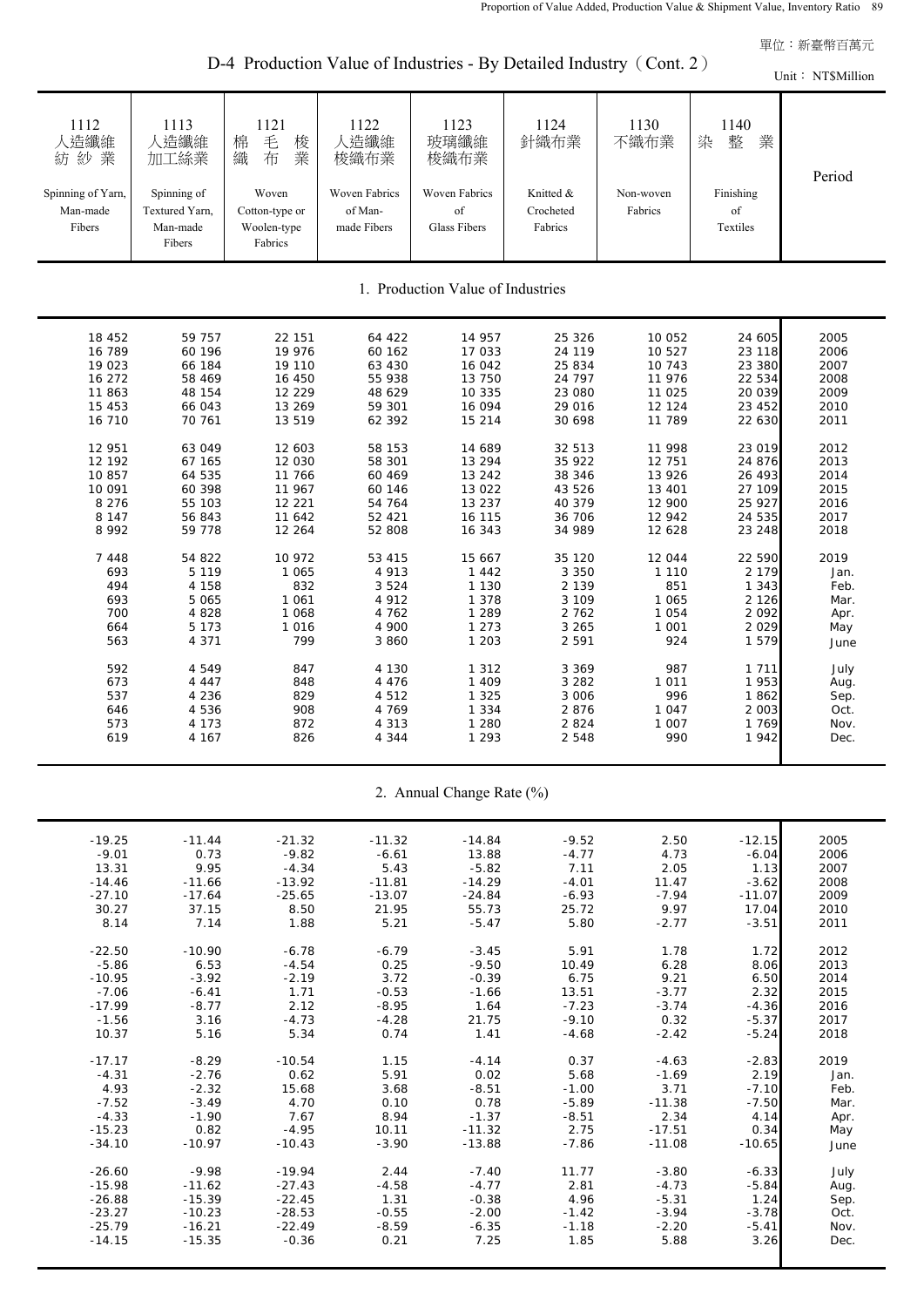D-4 工業生產價值-按細分類(續3)

| 年月別             | 1151<br>織<br>紡<br>製成品業<br>Made-up<br>Textile<br>Articles | 1152<br>繩、纜及<br>業<br>網<br>Rope,<br>Cable<br>& Net | 1159<br>其<br>他<br>紡織品業<br>Other<br>Textile<br>Products | 12<br>成衣及<br>服飾品業<br>Wearing Apparel<br>&<br>Clothing | 1210<br>成<br>業<br>衣<br>Wearing<br>Apparel | 1230<br>服飾品業<br>Clothing<br>Accessories | 13<br>皮革、毛皮<br>及其製品業<br>Leather, Fur<br>& Related<br>Products | 1301<br>皮革及毛皮<br>業<br>製<br>整<br>Tanning<br>& Dressing<br>of Leather |
|-----------------|----------------------------------------------------------|---------------------------------------------------|--------------------------------------------------------|-------------------------------------------------------|-------------------------------------------|-----------------------------------------|---------------------------------------------------------------|---------------------------------------------------------------------|
|                 |                                                          |                                                   | $1$ .                                                  | Accessories<br>工業生產價值                                 |                                           |                                         |                                                               |                                                                     |
| 94年             | 3 7 0 9                                                  | 1 209                                             | 32 898                                                 | 48 609                                                | 39 243                                    | 9 3 6 6                                 | 35 546                                                        | 20 630                                                              |
| 95年             | 3 4 2 9                                                  | 1 2 3 9                                           | 33 2 34                                                | 43 033                                                | 34 381                                    | 8 6 5 3                                 | 33 009                                                        | 19 742                                                              |
| 96年             | 3 7 8 2                                                  | 1 2 5 2                                           | 35 036                                                 | 39 0 29                                               | 31 285                                    | 7 7 4 4                                 | 31 333                                                        | 19 972                                                              |
| 97年             | 4 1 9 1                                                  | 1 0 4 8                                           | 33 566                                                 | 34 086                                                | 26 618                                    | 7 4 6 8                                 | 28 237                                                        | 17 562                                                              |
| 98年             | 4 0 6 8                                                  | 1 0 4 8                                           | 28 4 9 8                                               | 26 720                                                | 20 688                                    | 6 0 3 3                                 | 23 770                                                        | 13 965                                                              |
| 99年             | 4 8 2 9                                                  | 1 0 8 0                                           | 36 573                                                 | 28 163                                                | 21 3 20                                   | 6843                                    | 27 109                                                        | 16 200                                                              |
| 100年            | 5 1 6 9                                                  | 1 0 0 2                                           | 37 240                                                 | 26 837                                                | 19817                                     | 7 0 2 0                                 | 24 503                                                        | 14 699                                                              |
| 101年            | 5 4 1 9                                                  | 1 0 7 0                                           | 35 170                                                 | 26 064                                                | 19 279                                    | 6 7 8 5                                 | 23 064                                                        | 13 653                                                              |
| 102年            | 5 5 1 0                                                  | 1 1 1 7                                           | 34 411                                                 | 25 4 4 3                                              | 18 815                                    | 6 6 2 8                                 | 23 501                                                        | 14 740                                                              |
| 103年            | 5 5 0 9                                                  | 1 0 9 5                                           | 35 487                                                 | 25 4 9 0                                              | 18 917                                    | 6 5 7 3                                 | 24 879                                                        | 16 089                                                              |
| 104年            | 5 5 4 5                                                  | 1 0 6 7                                           | 35 012                                                 | 24 5 29                                               | 17 960                                    | 6 5 6 8                                 | 19 334                                                        | 12 787                                                              |
| 105年            | 5 4 9 3                                                  | 1 1 4 3                                           | 33 816                                                 | 23 190                                                | 16 855                                    | 6 3 3 5                                 | 15 078                                                        | 10 164                                                              |
| 106年            | 5 5 2 6                                                  | 1 1 1 8                                           | 33 839                                                 | 20 829                                                | 15 0 29                                   | 5 801                                   | 15 161                                                        | 9635                                                                |
| 107年            | 5 6 6 0                                                  | 1 1 9 3                                           | 33 762                                                 | 18 276                                                | 13 368                                    | 4 9 0 8                                 | 13 304                                                        | 7 1 7 8                                                             |
| 108年            | 5 5 4 1                                                  | 1 208                                             | 31 511                                                 | 17 799                                                | 12 085                                    | 5 7 1 4                                 | 13 487                                                        | 6 4 3 6                                                             |
| 1月              | 519                                                      | 109                                               | 2829                                                   | 1 5 2 0                                               | 1 0 4 3                                   | 477                                     | 1 2 3 8                                                       | 624                                                                 |
| 2月              | 329                                                      | 77                                                | 2 0 0 5                                                | 1 1 1 5                                               | 903                                       | 212                                     | 788                                                           | 413                                                                 |
| $3 \frac{1}{2}$ | 408                                                      | 108                                               | 2 6 2 6                                                | 1 2 9 0                                               | 899                                       | 390                                     | 1 2 4 5                                                       | 657                                                                 |
| 4月              | 436                                                      | 104                                               | 2879                                                   | 1 4 3 5                                               | 985                                       | 450                                     | 1 2 9 3                                                       | 697                                                                 |
| 5月              | 484                                                      | 98                                                | 2 8 2 4                                                | 1 6 9 5                                               | 1 1 3 9                                   | 556                                     | 1 2 5 2                                                       | 672                                                                 |
| 6月              | 423                                                      | 110                                               | 2 7 2 4                                                | 1 6 4 8                                               | 1 0 3 3                                   | 615                                     | 1 1 6 7                                                       | 600                                                                 |
| 7月              | 481                                                      | 97                                                | 2 7 8 3                                                | 1 5 7 3                                               | 925                                       | 649                                     | 1 0 7 3                                                       | 458                                                                 |
| 8月              | 475                                                      | 98                                                | 2873                                                   | 1 5 2 3                                               | 911                                       | 612                                     | 1 0 4 7                                                       | 405                                                                 |
| 9月              | 476                                                      | 105                                               | 2 4 2 9                                                | 1 3 3 0                                               | 877                                       | 454                                     | 1 0 3 5                                                       | 473                                                                 |
| 10月             | 517                                                      | 103                                               | 2617                                                   | 1 5 3 2                                               | 1 0 7 7                                   | 455                                     | 1 1 6 6                                                       | 535                                                                 |
| 11月             | 487                                                      | 105                                               | 2 4 0 4                                                | 1 4 5 6                                               | 1 0 6 3                                   | 394                                     | 1 1 0 2                                                       | 446                                                                 |
| 12月             | 506                                                      | 95                                                | 2 5 1 9                                                | 1 682                                                 | 1 2 3 1                                   | 451                                     | 1 0 8 1                                                       | 456                                                                 |
|                 |                                                          |                                                   | $2$ .                                                  | 較上年同期(月)之增減率(%)                                       |                                           |                                         |                                                               |                                                                     |
| 94年             | $-0.94$                                                  | $-4.10$                                           | 6.39                                                   | $-11.59$                                              | $-13.39$                                  | $-3.13$                                 | $-5.17$                                                       | $-6.24$                                                             |
| 95年             | $-7.55$                                                  | 2.45                                              | 1.02                                                   | $-11.47$                                              | $-12.39$                                  | $-7.62$                                 | $-7.14$                                                       | $-4.31$                                                             |
| 96年             | 10.30                                                    | 1.04                                              | 5.42                                                   | $-9.30$                                               | $-9.00$                                   | $-10.50$                                | $-5.08$                                                       | 1.16                                                                |
| 97年             | 10.82                                                    | $-16.29$                                          | $-4.20$                                                | $-12.67$                                              | $-14.92$                                  | $-3.56$                                 | $-9.88$                                                       | $-12.06$                                                            |
| 98年             | $-2.94$                                                  | 0.04                                              | $-15.10$                                               | $-21.61$                                              | $-22.28$                                  | $-19.22$                                | $-15.82$                                                      | $-20.48$                                                            |
| 99年             | 18.72                                                    | 3.06                                              | 28.34                                                  | 5.40                                                  | 3.06                                      | 13.43                                   | 14.05                                                         | 16.01                                                               |
| 100年            | 7.03                                                     | $-7.27$                                           | 1.82                                                   | $-4.71$                                               | $-7.05$                                   | 2.59                                    | $-9.61$                                                       | $-9.27$                                                             |
| 101年            | 4.84                                                     | 6.80                                              | $-5.56$                                                | $-2.88$                                               | $-2.71$                                   | $-3.35$                                 | $-5.87$                                                       | $-7.12$                                                             |
| 102年            | 1.69                                                     | 4.38                                              | $-2.16$                                                | $-2.38$                                               | $-2.40$                                   | $-2.31$                                 | 1.90                                                          | 7.97                                                                |
| 103年            | $-0.02$                                                  | $-1.90$                                           | 3.13                                                   | 0.18                                                  | 0.54                                      | $-0.83$                                 | 5.86                                                          | 9.15                                                                |
| 104年            | 0.64                                                     | $-2.57$                                           | $-1.34$                                                | $-3.77$                                               | $-5.06$                                   | $-0.07$                                 | $-22.29$                                                      | $-20.52$                                                            |
| 105年            | $-0.93$                                                  | 7.04                                              | $-3.42$                                                | $-5.46$                                               | $-6.16$                                   | $-3.56$                                 | $-22.01$                                                      | $-20.51$                                                            |
| 106年            | 0.59                                                     | $-2.12$                                           | 0.07                                                   | $-10.18$                                              | $-10.84$                                  | $-8.43$                                 | 0.55                                                          | $-5.21$                                                             |
| 107年            | 2.43                                                     | 6.71                                              | $-0.23$                                                | $-12.26$                                              | $-11.05$                                  | $-15.39$                                | $-12.25$                                                      | $-25.50$                                                            |
| 108年            | $-2.10$                                                  | 1.26                                              | $-6.67$                                                | $-2.61$                                               | $-9.60$                                   | 16.43                                   | 1.38                                                          | $-10.33$                                                            |
| 1月              | 0.06                                                     | 3.91                                              | 2.50                                                   | $-12.17$                                              | $-21.40$                                  | 18.20                                   | 1.77                                                          | $-0.88$                                                             |
| 2月              | $-17.65$                                                 | 40.44                                             | 0.07                                                   | $-13.56$                                              | $-12.92$                                  | $-16.16$                                | 1.12                                                          | 4.85                                                                |
| 3月              | $-11.49$                                                 | $-4.98$                                           | $-15.74$                                               | $-11.19$                                              | $-16.58$                                  | 4.34                                    | $-8.52$                                                       | $-17.71$                                                            |
| 4月              | 0.51                                                     | $-4.47$                                           | 2.52                                                   | $-0.55$                                               | $-12.30$                                  | 40.74                                   | 7.44                                                          | $-5.38$                                                             |
| 5月              | 1.62                                                     | $-4.74$                                           | $-4.20$                                                | 6.18                                                  | 13.94                                     | $-6.80$                                 | $-0.67$                                                       | $-10.78$                                                            |
| 6月              | $-6.61$                                                  | 13.52                                             | $-8.50$                                                | 8.69                                                  | 5.76                                      | 14.00                                   | 5.23                                                          | $-3.05$                                                             |
| 7月              | 4.88                                                     | 5.36                                              | $-2.80$                                                | 7.82                                                  | $-2.76$                                   | 27.60                                   | $-5.47$                                                       | $-20.38$                                                            |
| 8月              | $-6.94$                                                  | $-5.57$                                           | $-9.98$                                                | $-15.43$                                              | $-29.18$                                  | 18.94                                   | $-9.92$                                                       | $-33.34$                                                            |
| 9月              | 7.97                                                     | 15.93                                             | $-6.40$                                                | 2.11                                                  | $-6.88$                                   | 25.55                                   | 0.66                                                          | $-12.05$                                                            |
| 10月             | $-1.90$                                                  | 1.54                                              | $-7.68$                                                | $-6.31$                                               | $-17.64$                                  | 38.94                                   | 11.56                                                         | $-2.90$                                                             |
| 11月             | 0.45                                                     | $-7.97$                                           | $-13.80$                                               | $-3.10$                                               | $-8.16$                                   | 13.80                                   | 14.01                                                         | $-3.04$                                                             |
| 12月             | 2.03                                                     | $-13.74$                                          | $-12.44$                                               | 8.70                                                  | 4.03                                      | 23.94                                   | 4.23                                                          | $-11.46$                                                            |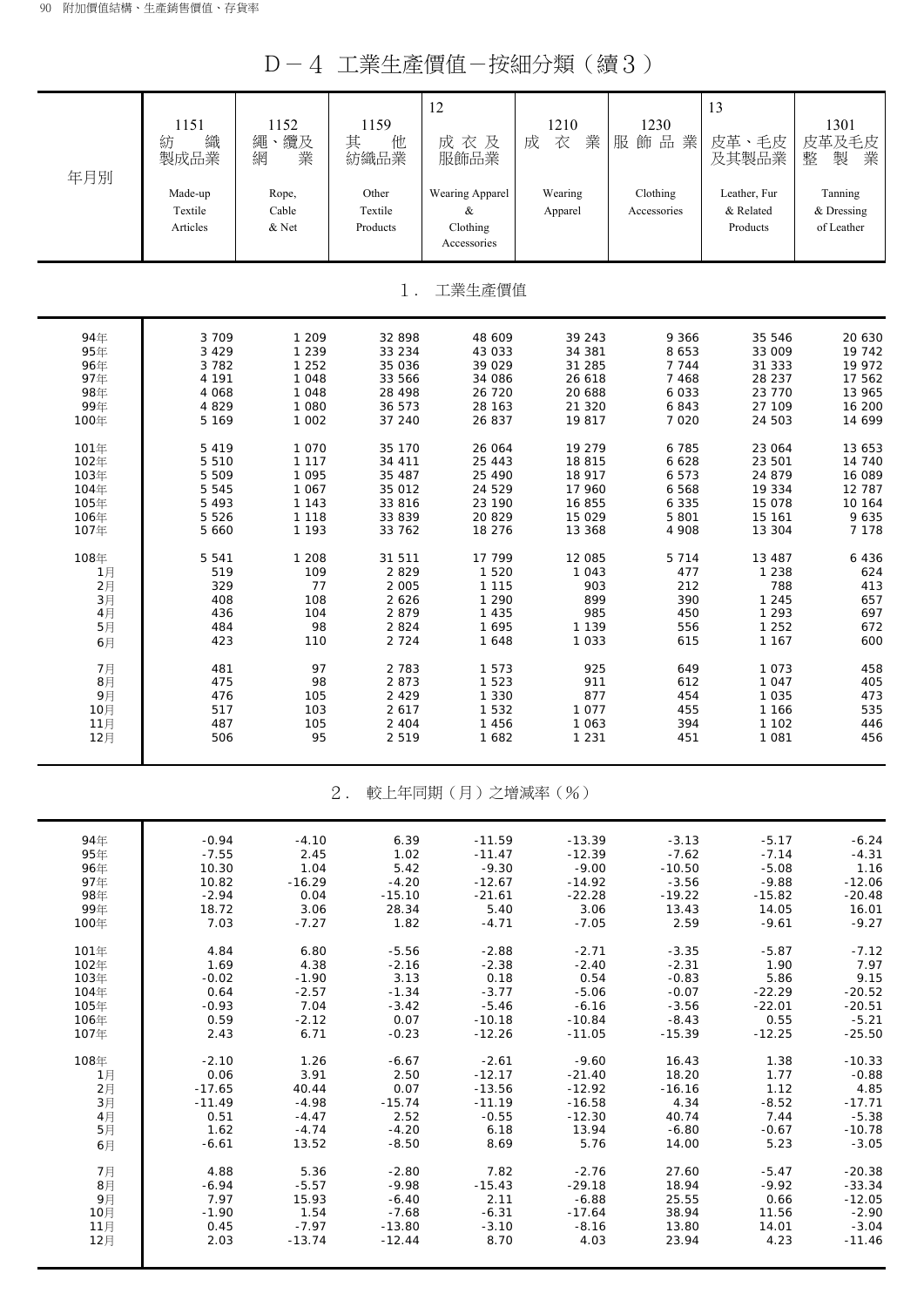D-4 Production Value of Industries - By Detailed Industry (Cont. 3)

| D-4 Production value of industries - By Detailed industry (Cont. $3$ )<br>Unit: NT\$Million                                                  |                                                                                                                                         |                                                                                                                                                     |                                                                                                                                          |                                                                                                                                    |                                                                                                                                                   |                                                                                                                                     |                                                                                                                                 |                                                                                                              |  |  |
|----------------------------------------------------------------------------------------------------------------------------------------------|-----------------------------------------------------------------------------------------------------------------------------------------|-----------------------------------------------------------------------------------------------------------------------------------------------------|------------------------------------------------------------------------------------------------------------------------------------------|------------------------------------------------------------------------------------------------------------------------------------|---------------------------------------------------------------------------------------------------------------------------------------------------|-------------------------------------------------------------------------------------------------------------------------------------|---------------------------------------------------------------------------------------------------------------------------------|--------------------------------------------------------------------------------------------------------------|--|--|
| 1302<br>業<br>類<br>鞋<br>Footwear                                                                                                              | 1303<br>行李箱及<br>手提袋業<br>Luggage<br>$\&$<br>Handbags                                                                                     | 1309<br>其他皮革及<br>毛皮製品業<br>Other Leather<br>$\&$<br>Fur Products                                                                                     | 14<br>竹業<br>木<br>製<br>$\frac{\Box}{\Box \Box}$<br>Wood<br>$\&$<br>Bamboo<br>Products                                                     | 1401<br>製<br>業<br>材<br>Sawmilling<br>& Planing<br>of Wood                                                                          | 1402<br>合板及組合<br>業<br>木 材<br>Veneer Sheets<br>$\&$<br>Wood-Based<br>Panels                                                                        | 1403<br>建築用<br>木製品業<br>Builders'<br>Carpentry<br>& Joinery                                                                          | 1404<br>質業<br>木容<br>器<br>Wooden<br>Containers                                                                                   | Period                                                                                                       |  |  |
| 1. Production Value of Industries                                                                                                            |                                                                                                                                         |                                                                                                                                                     |                                                                                                                                          |                                                                                                                                    |                                                                                                                                                   |                                                                                                                                     |                                                                                                                                 |                                                                                                              |  |  |
| 7 507<br>6862<br>6 0 67<br>5 6 9 2<br>5 5 4 2<br>5 7 3 5<br>4 8 2 3<br>4 5 2 0<br>3 9 6 7<br>4 0 6 2<br>1 911<br>1 0 3 8<br>1 3 8 4<br>1 609 | 1825<br>1 648<br>1 654<br>1 6 3 2<br>1 400<br>1926<br>2 2 3 1<br>2 4 1 2<br>2 2 7 6<br>2 2 4 9<br>2 3 9 5<br>1803<br>2 1 7 1<br>2 3 8 0 | 5 5 8 4<br>4 7 5 7<br>3 6 4 0<br>3 3 5 1<br>2 8 6 4<br>3 2 4 8<br>2 7 5 1<br>2 4 7 9<br>2 5 1 8<br>2 4 7 8<br>2 2 4 1<br>2 0 7 3<br>1971<br>2 1 3 8 | 16 584<br>17 722<br>17 317<br>16 245<br>13 950<br>16 339<br>17 778<br>17 325<br>18 340<br>19 912<br>19 233<br>18 776<br>18 981<br>19 569 | 2 2 6 6<br>2 6 9 0<br>2 3 4 3<br>2 5 1 7<br>1 761<br>1 960<br>1917<br>1953<br>2 0 7 2<br>1 909<br>1 4 1 5<br>1 1 6 1<br>904<br>853 | 7 6 4 9<br>8 5 6 3<br>9 0 5 9<br>8 4 7 4<br>7 4 3 1<br>8 5 9 1<br>9 4 8 6<br>9 3 7 6<br>9 9 9 0<br>11 070<br>10 953<br>10 758<br>11 099<br>11 999 | 579<br>609<br>1 0 6 4<br>1 0 1 7<br>1 3 3 8<br>1 607<br>1875<br>1859<br>2 0 9 4<br>2 3 0 6<br>2 2 7 0<br>2 2 0 6<br>1861<br>1 6 2 6 | 960<br>827<br>860<br>910<br>804<br>1 1 8 1<br>1 3 8 7<br>1 1 4 2<br>1 2 2 6<br>1 3 3 4<br>1 5 2 5<br>1678<br>2 0 9 7<br>2 0 5 2 | 2005<br>2006<br>2007<br>2008<br>2009<br>2010<br>2011<br>2012<br>2013<br>2014<br>2015<br>2016<br>2017<br>2018 |  |  |
| 1 567<br>144<br>90<br>140<br>141<br>132<br>124<br>132<br>114<br>117<br>120<br>150<br>162                                                     | 3 5 4 2<br>313<br>191<br>281<br>293<br>265<br>268<br>332<br>347<br>300<br>330<br>318<br>304                                             | 1941<br>157<br>94<br>166<br>162<br>183<br>174<br>152<br>180<br>144<br>181<br>188<br>159                                                             | 17 880<br>1 7 1 7<br>1 0 7 8<br>1 4 3 6<br>1 4 5 0<br>1 4 3 0<br>1 4 2 1<br>1 5 3 7<br>1514<br>1 5 2 2<br>1 5 9 5<br>1 566<br>1 6 1 4    | 759<br>61<br>39<br>58<br>48<br>53<br>65<br>71<br>95<br>93<br>52<br>50<br>75                                                        | 10 897<br>1 0 3 3<br>612<br>821<br>858<br>813<br>845<br>912<br>930<br>982<br>1 0 2 2<br>1 0 3 5<br>1 0 3 5                                        | 1 606<br>162<br>102<br>144<br>146<br>148<br>129<br>127<br>135<br>113<br>127<br>133<br>140                                           | 1917<br>212<br>139<br>183<br>166<br>154<br>167<br>183<br>125<br>119<br>176<br>138<br>155                                        | 2019<br>Jan.<br>Feb.<br>Mar.<br>Apr.<br>May<br>June<br>July<br>Aug.<br>Sep.<br>Oct.<br>Nov.<br>Dec.          |  |  |

2. Annual Change Rate (%)

| $-11.21$ | $-4.42$  | 9.13     | $-9.90$  | $-24.97$ | $-4.24$  | $-4.31$  | $-5.33$  | 2005 |
|----------|----------|----------|----------|----------|----------|----------|----------|------|
| $-8.59$  | $-9.70$  | $-14.81$ | 6.87     | 18.74    | 11.94    | 5.16     | $-13.91$ | 2006 |
| $-11.59$ | 0.37     | $-23.47$ | $-2.29$  | $-12.91$ | 5.80     | 74.73    | 3.98     | 2007 |
| $-6.19$  | $-1.33$  | $-7.94$  | $-6.19$  | 7.41     | $-6.46$  | $-4.48$  | 5.87     | 2008 |
| $-2.63$  | $-14.26$ | $-14.55$ | $-14.13$ | $-30.03$ | $-12.31$ | 31.62    | $-11.68$ | 2009 |
| 3.49     | 37.61    | 13.41    | 17.13    | 11.31    | 15.61    | 20.13    | 47.00    | 2010 |
| $-15.91$ | 15.84    | $-15.30$ | 8.80     | $-2.17$  | 10.43    | 16.67    | 17.37    | 2011 |
|          |          |          |          |          |          |          |          |      |
| $-6.27$  | 8.12     | $-9.89$  | $-2.54$  | 1.88     | $-1.16$  | $-0.86$  | $-17.67$ | 2012 |
| $-12.23$ | $-5.64$  | 1.58     | 5.85     | 6.07     | 6.54     | 12.63    | 7.39     | 2013 |
| 2.39     | $-1.19$  | $-1.58$  | 8.57     | $-7.85$  | 10.82    | 10.14    | 8.83     | 2014 |
| $-52.96$ | 6.47     | $-9.56$  | $-3.41$  | $-25.88$ | $-1.06$  | $-1.59$  | 14.26    | 2015 |
| $-45.68$ | $-24.72$ | $-7.51$  | $-2.38$  | $-17.97$ | $-1.78$  | $-2.81$  | 10.04    | 2016 |
| 33.38    | 20.42    | $-4.92$  | 1.09     | $-22.14$ | 3.17     | $-15.65$ | 25.00    | 2017 |
| 16.20    | 9.64     | 8.47     | 3.10     | $-5.62$  | 8.11     | $-12.59$ | $-2.13$  | 2018 |
|          |          |          |          |          |          |          |          |      |
| $-2.57$  | 48.82    | $-9.18$  | $-8.63$  | $-11.00$ | $-9.18$  | $-1.26$  | $-6.59$  | 2019 |
| $-15.01$ | 53.54    | $-26.40$ | 5.17     | 22.33    | 7.08     | $-0.10$  | 20.01    | Jan. |
| $-8.79$  | 35.83    | $-35.58$ | $-5.49$  | $-20.32$ | $-3.53$  | 13.97    | $-15.34$ | Feb. |
| 0.36     | 58.10    | $-32.00$ | $-15.99$ | $-54.67$ | $-16.43$ | 6.47     | $-8.24$  | Mar. |
| 0.24     | 74.20    | 2.55     | $-8.40$  | $-43.42$ | $-8.73$  | 14.01    | $-15.32$ | Apr. |
| 8.54     | 42.48    | $-8.28$  | $-19.74$ | $-57.53$ | $-23.76$ | $-3.35$  | $-8.93$  | May  |
| $-0.28$  | 45.84    | $-3.95$  | $-15.27$ | 38.83    | $-20.26$ | 0.67     | $-5.14$  | June |
|          |          |          |          |          |          |          |          |      |
| 5.24     | 37.52    | $-21.63$ | $-10.25$ | $-2.80$  | $-16.31$ | 2.71     | 6.87     | July |
| $-22.50$ | 59.81    | $-4.83$  | $-14.16$ | 49.45    | $-15.53$ | 4.91     | $-35.46$ | Aug. |
| $-6.96$  | 55.89    | $-15.91$ | $-3.56$  | 66.40    | $-1.85$  | $-10.65$ | $-23.23$ | Sep. |
| $-8.99$  | 66.85    | 10.00    | $-7.68$  | 8.74     | $-6.65$  | $-15.95$ | 5.17     | Oct. |
| 18.14    | 37.79    | 26.29    | $-6.75$  | $-41.43$ | $-2.82$  | $-13.86$ | 9.09     | Nov. |
| 3.98     | 26.46    | 26.37    | 1.93     | 63.80    | 3.41     | $-4.18$  | $-1.56$  | Dec. |
|          |          |          |          |          |          |          |          |      |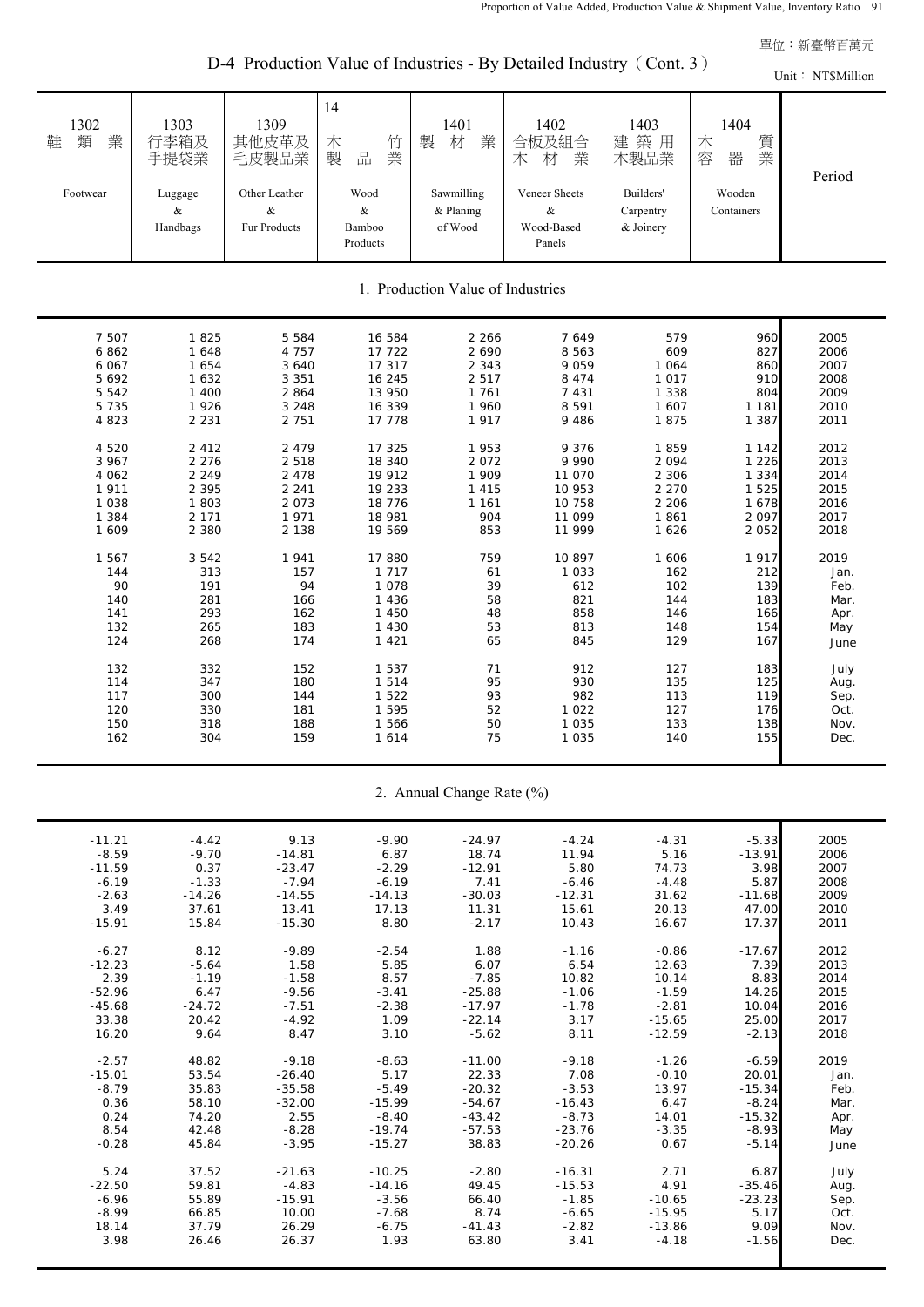D-4 工業生產價值-按細分類(續4)

| 年月別  | 1409<br>其他木竹<br>製品業<br><b>Other Products</b><br>of Wood<br>& Bamboo | 15<br>紙漿、紙<br>及紙製品業<br>Pulp, Paper<br>& Paper<br>Products | 1512<br>張<br>業<br>紙<br>Paper | 1513<br>紙<br>業<br>板<br>Paperboard | 1520<br>瓦楞紙板及<br>紙容器<br>業<br>Containers<br>of Paper<br>& Paperboard | 1591<br>庭<br>家<br>及<br>衛生用紙業<br>Domestic<br>& Sanitary<br>Paper<br>Products | 1599<br>未分類其他<br>紙製品業<br>Other Paper<br>Products<br>Not Elsewhere<br>Classified | 16<br>印刷及資料<br>儲存媒體<br>複製業<br>Printing &<br>Reproduction<br>of Recorded<br>Media |
|------|---------------------------------------------------------------------|-----------------------------------------------------------|------------------------------|-----------------------------------|---------------------------------------------------------------------|-----------------------------------------------------------------------------|---------------------------------------------------------------------------------|----------------------------------------------------------------------------------|
|      |                                                                     |                                                           | $1$ .                        | 工業生產價值                            |                                                                     |                                                                             |                                                                                 |                                                                                  |
| 94年  | 5 1 2 9                                                             | 150 621                                                   | 21 5 26                      | 37 205                            | 46 697                                                              | 20 501                                                                      | 18 718                                                                          | 74 025                                                                           |
| 95年  | 5 0 3 3                                                             | 148 653                                                   | 21 964                       | 36 879                            | 44 619                                                              | 19 717                                                                      | 18 279                                                                          | 71 098                                                                           |
| 96年  | 3 9 9 0                                                             | 160 353                                                   | 23 7 7 8                     | 41 622                            | 46 713                                                              | 20 860                                                                      | 19 688                                                                          | 70 534                                                                           |
| 97年  | 3 3 2 7                                                             | 165 820                                                   | 24 785                       | 42 189                            | 48 770                                                              | 22 910                                                                      | 19 349                                                                          | 71 533                                                                           |
| 98年  | 2617                                                                | 139 104                                                   | 20 4 27                      | 32 233                            | 42 691                                                              | 22 330                                                                      | 17 425                                                                          | 68 614                                                                           |
| 99年  | 3 0 0 0                                                             | 175 202                                                   | 23 7 28                      | 43 859                            | 55 355                                                              | 23 719                                                                      | 20 912                                                                          | 75 601                                                                           |
| 100年 | 3 1 1 2                                                             | 177 247                                                   | 22 114                       | 45 604                            | 57 601                                                              | 24 223                                                                      | 21 540                                                                          | 77 144                                                                           |
| 101年 | 2 9 9 5                                                             | 169 747                                                   | 20 7 21                      | 43 565                            | 55 789                                                              | 23 345                                                                      | 20 748                                                                          | 74 175                                                                           |
| 102年 | 2 9 5 8                                                             | 167 039                                                   | 18 4 4 6                     | 42 173                            | 56 294                                                              | 23 306                                                                      | 21 318                                                                          | 73 032                                                                           |
| 103年 | 3 2 9 2                                                             | 171 433                                                   | 18 655                       | 41 885                            | 58 816                                                              | 24 271                                                                      | 22 091                                                                          | 72 105                                                                           |
| 104年 | 3 0 7 1                                                             | 167 143                                                   | 16 429                       | 38 28 9                           | 60 142                                                              | 23 943                                                                      | 22 008                                                                          | 71 012                                                                           |
| 105年 | 2 9 7 4                                                             | 163 349                                                   | 14 299                       | 39 056                            | 60 566                                                              | 23 318                                                                      | 21 256                                                                          | 69 905                                                                           |
| 106年 | 3 0 2 0                                                             | 172 528                                                   | 13 841                       | 44 838                            | 64 773                                                              | 22 890                                                                      | 21 104                                                                          | 67 422                                                                           |
| 107年 | 3 0 3 8                                                             | 181 446                                                   | 15 083                       | 50 417                            | 66 496                                                              | 23 112                                                                      | 20 745                                                                          | 66 670                                                                           |
| 108年 | 2 7 0 1                                                             | 174 696                                                   | 13 595                       | 46 879                            | 67 520                                                              | 22 087                                                                      | 20 087                                                                          | 64 407                                                                           |
| 1月   | 249                                                                 | 16 427                                                    | 1 2 7 9                      | 4 2 3 7                           | 6 400                                                               | 2 192                                                                       | 1 7 8 9                                                                         | 5 5 5 1                                                                          |
| 2月   | 187                                                                 | 11 876                                                    | 1 0 2 2                      | 3 3 9 7                           | 4 1 3 3                                                             | 1 6 1 3                                                                     | 1 2 5 1                                                                         | 3 6 3 4                                                                          |
| 3月   | 230                                                                 | 15 194                                                    | 1 2 7 6                      | 4 165                             | 5 6 3 4                                                             | 1982                                                                        | 1 7 2 5                                                                         | 5 2 7 0                                                                          |
| 4月   | 233                                                                 | 14 344                                                    | 1 0 7 3                      | 3799                              | 5 5 0 9                                                             | 1 803                                                                       | 1 6 4 2                                                                         | 5 3 3 8                                                                          |
| 5月   | 262                                                                 | 15 447                                                    | 1 2 1 9                      | 4 1 7 5                           | 5 900                                                               | 1843                                                                        | 1 7 8 1                                                                         | 5 1 8 5                                                                          |
| 6月   | 214                                                                 | 13 983                                                    | 1 0 9 9                      | 3 8 0 5                           | 5 3 3 8                                                             | 1 7 1 4                                                                     | 1 6 2 1                                                                         | 4 8 4 1                                                                          |
| 7月   | 243                                                                 | 15 149                                                    | 1 2 0 3                      | 4 0 0 3                           | 6 0 21                                                              | 1 7 7 9                                                                     | 1 7 1 4                                                                         | 5 3 6 2                                                                          |
| 8月   | 229                                                                 | 14 533                                                    | 1 1 1 8                      | 3 9 6 8                           | 5 7 4 4                                                             | 1 7 2 5                                                                     | 1 709                                                                           | 5 3 1 1                                                                          |
| 9月   | 216                                                                 | 13 590                                                    | 1 0 2 4                      | 3 8 5 0                           | 5 2 2 3                                                             | 1 707                                                                       | 1 5 9 1                                                                         | 5 008                                                                            |
| 10月  | 218                                                                 | 14 540                                                    | 1 0 7 9                      | 3 8 0 5                           | 5 8 3 0                                                             | 1888                                                                        | 1 7 8 3                                                                         | 5 9 5 7                                                                          |
| 11月  | 210                                                                 | 14 316                                                    | 1 0 6 0                      | 3 603                             | 5792                                                                | 1892                                                                        | 1 7 3 0                                                                         | 6 3 0 3                                                                          |
| 12月  | 209                                                                 | 15 297                                                    | 1 1 4 1                      | 4 0 7 0                           | 5 9 9 7                                                             | 1949                                                                        | 1 7 5 2                                                                         | 6 6 4 6                                                                          |
|      |                                                                     |                                                           | 2.                           | 較上年同期(月)之增減率(%)                   |                                                                     |                                                                             |                                                                                 |                                                                                  |
| 94年  | $-11.22$                                                            | $-4.08$                                                   | $-1.71$                      | $-10.38$                          | $-5.90$                                                             | 6.10                                                                        | 1.81                                                                            | 4.33                                                                             |
| 95年  | $-1.87$                                                             | $-1.31$                                                   | 2.04                         | $-0.88$                           | $-4.45$                                                             | $-3.83$                                                                     | $-2.35$                                                                         | $-3.95$                                                                          |
| 96年  | $-20.72$                                                            | 7.87                                                      | 8.26                         | 12.86                             | 4.69                                                                | 5.80                                                                        | 7.71                                                                            | $-0.79$                                                                          |
| 97年  | $-16.62$                                                            | 3.41                                                      | 4.23                         | 1.36                              | 4.40                                                                | 9.83                                                                        | $-1.73$                                                                         | 1.42                                                                             |
| 98年  | $-21.36$                                                            | $-16.11$                                                  | $-17.58$                     | $-23.60$                          | $-12.46$                                                            | $-2.53$                                                                     | $-9.94$                                                                         | $-4.08$                                                                          |
| 99年  | 14.65                                                               | 25.95                                                     | 16.16                        | 36.07                             | 29.66                                                               | 6.22                                                                        | 20.02                                                                           | 10.18                                                                            |
| 100年 | 3.73                                                                | 1.17                                                      | $-6.80$                      | 3.98                              | 4.06                                                                | 2.13                                                                        | 3.00                                                                            | 2.04                                                                             |
| 101年 | $-3.77$                                                             | $-4.23$                                                   | $-6.30$                      | $-4.47$                           | $-3.14$                                                             | $-3.62$                                                                     | $-3.67$                                                                         | $-3.85$                                                                          |
| 102年 | $-1.23$                                                             | $-1.60$                                                   | $-10.98$                     | $-3.20$                           | 0.91                                                                | $-0.17$                                                                     | 2.75                                                                            | $-1.54$                                                                          |
| 103年 | 11.30                                                               | 2.63                                                      | 1.13                         | $-0.68$                           | 4.48                                                                | 4.14                                                                        | 3.63                                                                            | $-1.27$                                                                          |
| 104年 | $-6.70$                                                             | $-2.50$                                                   | $-11.93$                     | $-8.59$                           | 2.25                                                                | $-1.35$                                                                     | $-0.38$                                                                         | $-1.52$                                                                          |
| 105年 | $-3.18$                                                             | $-2.27$                                                   | $-12.97$                     | 2.00                              | 0.71                                                                | $-2.61$                                                                     | $-3.42$                                                                         | $-1.56$                                                                          |
| 106年 | 1.57                                                                | 5.62                                                      | $-3.20$                      | 14.80                             | 6.95                                                                | $-1.83$                                                                     | $-0.71$                                                                         | $-3.55$                                                                          |
| 107年 | 0.59                                                                | 5.17                                                      | 8.97                         | 12.44                             | 2.66                                                                | 0.97                                                                        | $-1.70$                                                                         | $-1.12$                                                                          |
| 108年 | $-11.11$                                                            | $-3.72$                                                   | $-9.87$                      | $-7.02$                           | 1.54                                                                | $-4.43$                                                                     | $-3.18$                                                                         | $-3.39$                                                                          |
| 1月   | $-10.79$                                                            | 3.43                                                      | 1.86                         | 1.57                              | 8.31                                                                | 3.53                                                                        | $-7.16$                                                                         | $-0.89$                                                                          |
| 2月   | $-8.54$                                                             | 1.75                                                      | 7.41                         | 4.02                              | $-0.57$                                                             | $-2.89$                                                                     | $-10.97$                                                                        | $-6.26$                                                                          |
| 3月   | $-13.04$                                                            | $-6.99$                                                   | $-2.74$                      | 2.23                              | $-7.19$                                                             | $-17.00$                                                                    | $-14.24$                                                                        | $-6.46$                                                                          |
| 4月   | $-1.00$                                                             | 0.35                                                      | $-7.42$                      | $-3.02$                           | 9.29                                                                | $-12.44$                                                                    | $-2.51$                                                                         | 1.80                                                                             |
| 5月   | $-2.49$                                                             | 1.21                                                      | $-4.40$                      | 2.83                              | 4.03                                                                | $-8.15$                                                                     | $-2.53$                                                                         | $-6.86$                                                                          |
| 6月   | $-19.31$                                                            | $-6.88$                                                   | $-12.06$                     | $-10.91$                          | $-5.77$                                                             | 3.42                                                                        | $-2.23$                                                                         | $-6.01$                                                                          |
| 7月   | $-4.20$                                                             | $-2.95$                                                   | $-9.06$                      | $-11.00$                          | 4.13                                                                | 3.40                                                                        | $-1.51$                                                                         | $-4.80$                                                                          |
| 8月   | $-17.34$                                                            | $-8.28$                                                   | $-13.50$                     | $-14.05$                          | $-2.80$                                                             | $-5.22$                                                                     | $-8.14$                                                                         | $-4.31$                                                                          |
| 9月   | $-10.51$                                                            | $-7.16$                                                   | $-22.27$                     | $-12.75$                          | 3.15                                                                | $-6.34$                                                                     | 3.53                                                                            | $-4.36$                                                                          |
| 10月  | $-18.23$                                                            | $-9.49$                                                   | $-22.10$                     | $-16.59$                          | $-0.54$                                                             | $-4.91$                                                                     | 5.54                                                                            | $-8.34$                                                                          |
| 11月  | $-15.37$                                                            | $-8.21$                                                   | $-19.94$                     | $-15.38$                          | $-0.23$                                                             | $-2.41$                                                                     | $-0.17$                                                                         | $-2.77$                                                                          |
| 12月  | $-10.38$                                                            | 0.44                                                      | $-7.69$                      | $-5.50$                           | 7.82                                                                | 0.71                                                                        | 4.68                                                                            | 7.27                                                                             |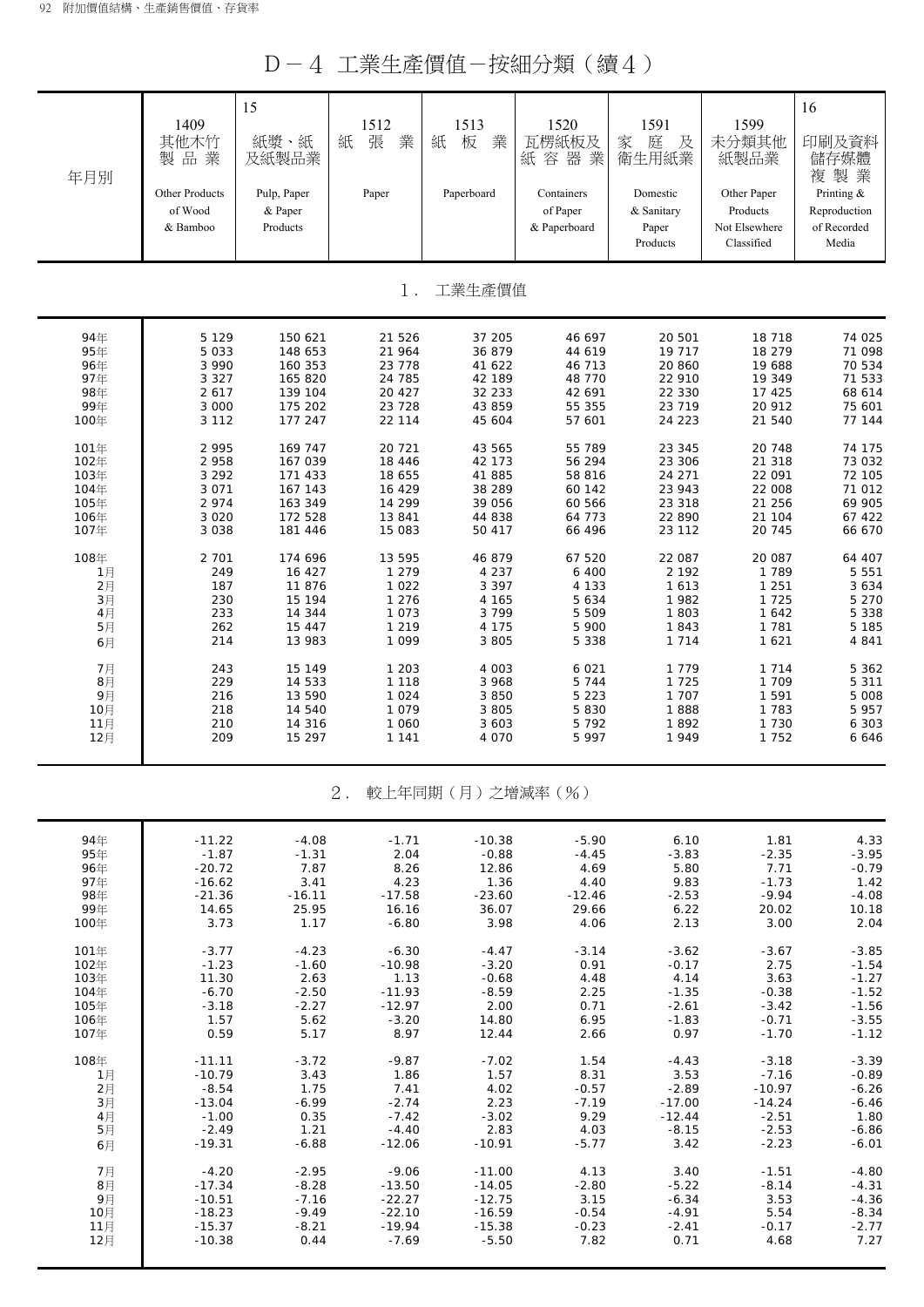D-4 Production Value of Industries - By Detailed Industry (Cont. 4)

|                                                                                                                                                                          |                                                                                                                                                                    |                                                                                                                                                                                                       |                                                                                                                                                                                                                       |                                                                                                                                                                                                          |                                                                                                                                                                             |                                                                                                                                                                                       |                                                                                                                                                                          | Unit: NT\$Million                                                                                                                    |
|--------------------------------------------------------------------------------------------------------------------------------------------------------------------------|--------------------------------------------------------------------------------------------------------------------------------------------------------------------|-------------------------------------------------------------------------------------------------------------------------------------------------------------------------------------------------------|-----------------------------------------------------------------------------------------------------------------------------------------------------------------------------------------------------------------------|----------------------------------------------------------------------------------------------------------------------------------------------------------------------------------------------------------|-----------------------------------------------------------------------------------------------------------------------------------------------------------------------------|---------------------------------------------------------------------------------------------------------------------------------------------------------------------------------------|--------------------------------------------------------------------------------------------------------------------------------------------------------------------------|--------------------------------------------------------------------------------------------------------------------------------------|
| 1601<br>業<br>刷<br>印<br>Printing                                                                                                                                          | 1602<br>刷業<br>印<br>輔<br>助<br>Service<br>Activities<br>Related<br>to Printing                                                                                       | 17<br>石油及煤<br>製品業<br>Petroleum<br>& Coal<br>Products                                                                                                                                                  | 18<br>化學原材料肥料<br>氮化合物塑橡膠<br>原料及人纖業<br>Chemical, Fertilizers,<br>Nitrogen Compounds,<br>Plastic & Rubber,<br>Man-made Fibres                                                                                           | 1810<br>化學原<br>材料業<br>Chemical<br>Material                                                                                                                                                               | 1830<br>肥<br>料<br>及<br>氮化合物業<br>Fertilizers &<br>Nitrogen<br>Compounds                                                                                                      | 1841<br>塑<br>膠業<br>原<br>料<br>Plastic<br>Materials                                                                                                                                     | 1842<br>合成橡膠<br>料<br>業<br>原<br>Synthetic<br>Rubber<br>Materials                                                                                                          | Period                                                                                                                               |
|                                                                                                                                                                          |                                                                                                                                                                    |                                                                                                                                                                                                       |                                                                                                                                                                                                                       | 1. Production Value of Industries                                                                                                                                                                        |                                                                                                                                                                             |                                                                                                                                                                                       |                                                                                                                                                                          |                                                                                                                                      |
| 60 265<br>58 444<br>57 431<br>57 645<br>55 799<br>61 232<br>62 668<br>59 561<br>59 143<br>58 812<br>57 901<br>57 382<br>55 085<br>54 836<br>53 254<br>4 6 3 2<br>3 0 3 4 | 13 760<br>12 653<br>13 104<br>13 889<br>12 814<br>14 369<br>14 476<br>14 614<br>13 888<br>13 29 2<br>13 111<br>12 5 23<br>12 337<br>11 834<br>11 153<br>919<br>600 | 866 646<br>1 005 299<br>1 140 640<br>1 302 003<br>954 425<br>1 106 042<br>1 241 463<br>1 391 894<br>1 319 190<br>1 269 679<br>841 452<br>707 064<br>784 451<br>990 556<br>922 011<br>71 627<br>75 287 | 1 447 441<br>1 593 179<br>2 008 222<br>1 966 525<br>1 601 296<br>2 155 322<br>2 269 122<br>2 134 658<br>2 155 140<br>2 111 249<br>1 678 084<br>1 582 164<br>1 784 677<br>2 002 461<br>1 642 546<br>148 622<br>132 203 | 781 398<br>889 210<br>1 191 235<br>1 202 384<br>968 588<br>1 318 110<br>1 391 226<br>1 326 985<br>1 335 030<br>1 321 298<br>995 667<br>937 754<br>1 073 659<br>1 225 926<br>975 711<br>88 7 22<br>81 147 | 9 3 9 0<br>9 4 6 5<br>10 775<br>17 736<br>16 176<br>14 641<br>17 225<br>18 763<br>16 973<br>16 019<br>16 660<br>15 6 68<br>16 089<br>15 894<br>15 165<br>1 3 5 5<br>1 2 5 1 | 462 690<br>497 581<br>598 821<br>562 152<br>465 155<br>616 285<br>633 575<br>590 987<br>618 071<br>596 517<br>513 910<br>491 476<br>548 502<br>605 749<br>516 507<br>46 137<br>38 774 | 42 490<br>46 296<br>51 598<br>59 119<br>45 599<br>63 823<br>75 375<br>64 830<br>56 541<br>55 888<br>49 201<br>46 295<br>55 751<br>59 140<br>53 946<br>4 8 5 9<br>4 3 4 0 | 2005<br>2006<br>2007<br>2008<br>2009<br>2010<br>2011<br>2012<br>2013<br>2014<br>2015<br>2016<br>2017<br>2018<br>2019<br>Jan.<br>Feb. |
| 4 3 7 9<br>4 3 9 7<br>4 2 3 1<br>3 9 7 3<br>4 4 7 7<br>4 4 7 9<br>4 0 6 5<br>4 9 1 3<br>5 1 7 6                                                                          | 891<br>941<br>954<br>868<br>885<br>832<br>944<br>1 0 4 4<br>1 1 2 7                                                                                                | 72 856<br>77 557<br>91 488<br>81 851<br>86 257<br>78 042<br>71 601<br>65 952<br>73 777                                                                                                                | 152 793<br>145 160<br>145 704<br>135 624<br>141 172<br>138 139<br>121 425<br>131 226<br>123 688                                                                                                                       | 91 244<br>84 237<br>84 928<br>81 305<br>84 878<br>82 212<br>69 922<br>77 294<br>73 848                                                                                                                   | 1 508<br>1 2 1 5<br>1 2 6 4<br>1 1 7 9<br>1 2 6 4<br>1 2 6 8<br>1 2 1 4<br>1 2 3 4<br>1 160                                                                                 | 47 711<br>47 788<br>47 178<br>42 462<br>43 941<br>43 509<br>39 501<br>41 754<br>38 419                                                                                                | 4 4 7 1<br>4 2 9 5<br>4 8 3 2<br>4 2 9 5<br>4 684<br>4 6 9 7<br>4 3 9 9<br>4 600<br>4 0 7 8                                                                              | Mar.<br>Apr.<br>May<br>June<br>July<br>Aug.<br>Sep.<br>Oct.<br>Nov.                                                                  |
| 5498                                                                                                                                                                     | 1 1 4 8                                                                                                                                                            | 75 717                                                                                                                                                                                                | 126 790                                                                                                                                                                                                               | 75 973                                                                                                                                                                                                   | 1 2 5 2                                                                                                                                                                     | 39 333                                                                                                                                                                                | 4 3 9 6                                                                                                                                                                  | Dec.                                                                                                                                 |

2. Annual Change Rate (%)

| 4.50    | 3.63     | 23.13    | 5.71     | 8.56     | 21.38    | 3.56     | 17.33    | 2005 |
|---------|----------|----------|----------|----------|----------|----------|----------|------|
|         |          |          |          |          | 0.79     |          |          |      |
| $-3.02$ | $-8.04$  | 16.00    | 10.07    | 13.80    |          | 7.54     | 8.96     | 2006 |
| $-1.73$ | 3.56     | 13.46    | 26.05    | 33.97    | 13.85    | 20.35    | 11.45    | 2007 |
| 0.37    | 5.99     | 14.15    | $-2.08$  | 0.94     | 64.61    | $-6.12$  | 14.57    | 2008 |
| $-3.20$ | $-7.74$  | $-26.70$ | $-18.57$ | $-19.44$ | $-8.80$  | $-17.25$ | $-22.87$ | 2009 |
| 9.74    | 12.13    | 15.89    | 34.60    | 36.09    | $-9.49$  | 32.49    | 39.97    | 2010 |
| 2.35    | 0.75     | 12.24    | 5.28     | 5.55     | 17.65    | 2.81     | 18.10    | 2011 |
|         |          |          |          |          |          |          |          |      |
| $-4.96$ | 0.95     | 12.12    | $-5.93$  | $-4.62$  | 8.93     | $-6.72$  | $-13.99$ | 2012 |
| $-0.70$ | $-4.97$  | $-5.22$  | 0.96     | 0.61     | $-9.54$  | 4.58     | $-12.79$ | 2013 |
| $-0.56$ | $-4.29$  | $-3.75$  | $-2.04$  | $-1.03$  | $-5.63$  | $-3.49$  | $-1.15$  | 2014 |
| $-1.55$ | $-1.37$  | $-33.73$ | $-20.52$ | $-24.64$ | 4.00     | $-13.85$ | $-11.97$ | 2015 |
| $-0.90$ | $-4.49$  | $-15.97$ | $-5.72$  | $-5.82$  | $-5.96$  | $-4.37$  | $-5.91$  | 2016 |
| $-4.00$ | $-1.48$  | 10.94    | 12.80    | 14.49    | 2.69     | 11.60    | 20.42    | 2017 |
| $-0.45$ | $-4.08$  | 26.27    | 12.20    | 14.18    | $-1.21$  | 10.44    | 6.08     | 2018 |
|         |          |          |          |          |          |          |          |      |
| $-2.89$ | $-5.75$  | $-6.92$  | $-17.97$ | $-20.41$ | $-4.59$  | $-14.73$ | $-8.78$  | 2019 |
| 1.66    | $-12.02$ | $-14.05$ | $-11.65$ | $-13.01$ | 4.99     | $-12.31$ | 11.92    | Jan. |
| $-4.03$ | $-16.11$ | 4.21     | $-11.96$ | $-13.43$ | 8.92     | $-13.16$ | 26.64    | Feb. |
| $-4.92$ | $-13.35$ | 0.77     | $-10.16$ | $-10.79$ | $-1.04$  | $-9.44$  | $-17.45$ | Mar. |
| 3.38    | $-5.00$  | 13.14    | $-11.54$ | $-15.31$ | $-5.65$  | $-5.31$  | $-9.11$  | Apr. |
| $-5.93$ | $-10.74$ | 6.39     | $-14.65$ | $-16.53$ | $-9.84$  | $-12.94$ | $-1.25$  | May  |
| $-5.28$ | $-9.21$  | $-4.69$  | $-18.15$ | $-19.13$ | $-6.34$  | $-16.49$ | $-13.33$ | June |
|         |          |          |          |          |          |          |          |      |
| $-5.63$ | $-0.40$  | $-4.69$  | $-18.37$ | $-19.52$ | $-8.99$  | $-16.81$ | $-9.04$  | July |
| $-3.47$ | $-8.61$  | $-15.48$ | $-23.27$ | $-25.95$ | $-12.19$ | $-20.09$ | $-14.57$ | Aug. |
| $-3.94$ | $-6.13$  | $-21.63$ | $-30.21$ | $-36.44$ | $-12.43$ | $-20.22$ | $-14.66$ | Sep. |
| $-9.17$ | $-4.20$  | $-27.75$ | $-26.46$ | $-30.59$ | $-12.69$ | $-18.92$ | $-18.90$ | Oct. |
| $-4.00$ | 3.30     | $-12.73$ | $-22.93$ | $-25.00$ | 6.12     | $-19.06$ | $-26.29$ | Nov. |
| 6.74    | 9.88     | 4.81     | $-14.11$ | $-15.43$ | $-0.33$  | $-11.70$ | 0.50     | Dec. |
|         |          |          |          |          |          |          |          |      |
|         |          |          |          |          |          |          |          |      |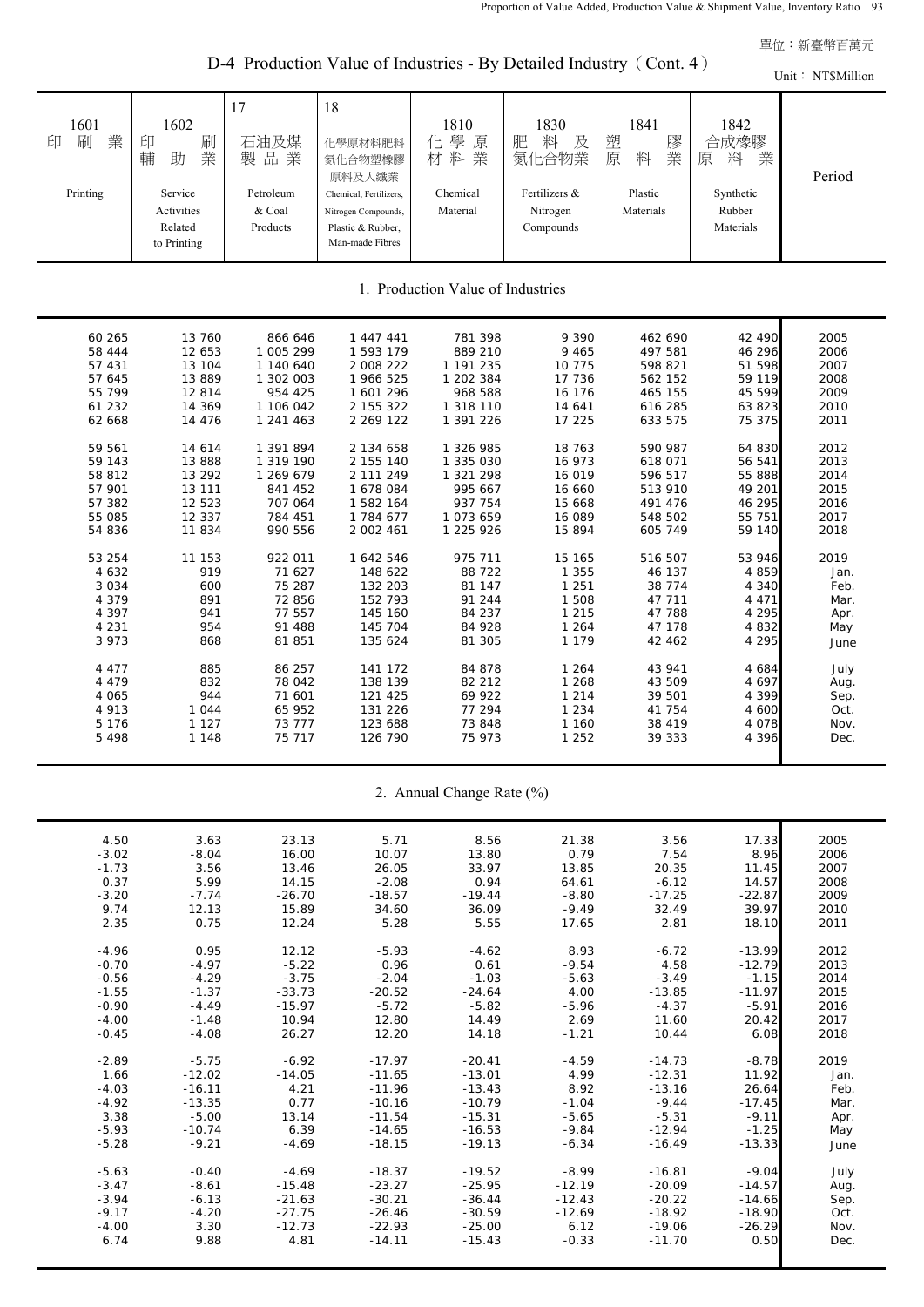D-4 工業生產價值-按細分類(續5)

| 年月別        | 1850<br>造業<br>人<br>纖<br>維 | 19<br>其他化學<br>製品業  | 1910<br>農藥及環境<br>業<br>藥<br>用 | 1920<br>塗料、染料<br>及顏料業 | 1930<br>清潔用品及<br>化粧品業 | 1990<br>未分類其他<br>化學製品業 | 20<br>藥品及醫用<br>化學製品業 | 2001<br>原料藥業     |
|------------|---------------------------|--------------------|------------------------------|-----------------------|-----------------------|------------------------|----------------------|------------------|
|            | Man-made                  | Other              | Pesticides                   | Coatings,             | Cleaning              | Other Chemical         | Pharmaceuticals      | Raw              |
|            | Fibers                    | Chemical           | &                            | Dyes                  | Preparations          | Products               | & Medicinal          | Material         |
|            |                           | Products           | Environmental                | & Pigments            | & Cosmetics           | Not Elsewhere          | Chemical             | Medicines        |
|            |                           |                    | Agents                       |                       |                       | Classified             | Products             |                  |
|            |                           |                    | $1$ .                        | 工業生產價值                |                       |                        |                      |                  |
|            |                           |                    |                              |                       |                       |                        |                      |                  |
| 94年<br>95年 | 151 473<br>150 628        | 181 134<br>199 160 | 9 0 6 3<br>9880              | 46 316<br>50 324      | 31 694<br>29 811      | 94 061<br>109 145      | 50 079<br>51 275     | 5 2 2 3<br>6 370 |
| 96年        | 155 793                   | 212 887            | 12 4 0 6                     | 52 786                | 30 278                | 117 417                | 54 992               | 8 7 1 7          |
| 97年        | 125 134                   | 213 197            | 16 307                       | 51 850                | 28 031                | 117 010                | 56 389               | 9670             |
| 98年        | 105 778                   | 199 867            | 13 26 2                      | 45 177                | 28 048                | 113 381                | 59 492               | 10 132           |
| 99年        | 142 463                   | 243 025            | 12 795                       | 54 068                | 32 664                | 143 497                | 62 534               | 12 793           |
| 100年       | 151 720                   | 251 683            | 13 146                       | 54 357                | 35 787                | 148 393                | 63 846               | 15 062           |
| 101年       | 133 092                   | 253 562            | 14 408                       | 54 654                | 36 517                | 147 983                | 67 745               | 16 908           |
| 102年       | 128 525                   | 264 814            | 18 084                       | 56 197                | 38 701                | 151 833                | 70 420               | 18 240           |
| 103年       | 121 527                   | 274 483            | 18 068                       | 59 266                | 40 313                | 156 836                | 68 835               | 15 712           |
| 104年       | 102 646                   | 270 144            | 17 174                       | 55 227                | 42 130                | 155 613                | 73 159               | 16 628           |
| 105年       | 90 971                    | 265 286            | 12 030                       | 53 660                | 43 963                | 155 633                | 76 808               | 16 164           |
| 106年       | 90 677                    | 273 651            | 14 441                       | 53 048                | 43 751                | 162 411                | 77 297               | 13 867           |
| 107年       | 95 752                    | 284 198            | 14 699                       | 52 748                | 45 730                | 171 022                | 80 572               | 16 072           |
| 108年       | 81 217                    | 278 066            | 12 646                       | 51 353                | 41 975                | 172 092                | 86 328               | 17 018           |
| 1月         | 7 5 4 7                   | 25 254             | 900                          | 4 7 9 1               | 3 9 6 4               | 15 599                 | 7813                 | 1614             |
| 2月         | 6 6 9 1                   | 17 066             | 822                          | 2 9 7 3               | 2 5 2 4               | 10 746                 | 5 3 2 9              | 1 3 7 6          |
| 3月         | 7860                      | 23 005             | 1 1 9 9                      | 4 4 6 2               | 3 4 8 6               | 13 859                 | 6 7 2 0              | 1 3 2 9          |
| 4月         | 7 6 2 5                   | 23 841             | 1 3 7 6                      | 4 4 3 6               | 3 5 2 6               | 14 503                 | 6 6 2 3              | 1 1 7 9          |
| 5月         | 7 501                     | 24 352             | 1 2 2 8                      | 4 709                 | 3 5 0 5               | 14 910                 | 7 9 3 7              | 1 7 2 0          |
| 6月         | 6 3 8 3                   | 22 295             | 1 0 3 4                      | 4 0 8 7               | 3 1 9 3               | 13 980                 | 6 640                | 1 2 3 4          |
| 7月         | 6 4 0 5                   | 24 437             | 945                          | 4 4 8 9               | 3 4 1 6               | 15 587                 | 7 4 8 9              | 1 3 9 2          |
| 8月         | 6 4 5 3                   | 23 649             | 1 0 4 1                      | 4 156                 | 3 6 8 6               | 14 766                 | 7 4 4 0              | 1 4 6 9          |
| 9月         | 6 3 8 8                   | 23 048             | 1 0 8 3                      | 3 9 9 6               | 3 5 5 9               | 14 411                 | 6 6 7 5              | 1 1 8 8          |
| 10月        | 6 3 4 3                   | 24 682             | 1 1 0 9                      | 4512                  | 3886                  | 15 175                 | 7 7 3 6              | 1 4 3 2          |
| 11月        | 6 183                     | 22 584             | 920                          | 4 166                 | 3 3 8 1               | 14 118                 | 7 655                | 1 1 4 3          |
| 12月        | 5836                      | 23 853             | 989                          | 4578                  | 3849                  | 14 438                 | 8 2 7 2              | 1943             |
|            |                           |                    | $2$ .                        | 較上年同期(月)之增減率(%)       |                       |                        |                      |                  |
|            |                           |                    |                              |                       |                       |                        |                      |                  |

| 94年  | $-4.58$  | 2.86     | $-3.56$  | $-4.35$  | $-4.63$  | 10.59   | 0.44    | 2.94     |
|------|----------|----------|----------|----------|----------|---------|---------|----------|
| 95年  | $-0.56$  | 9.95     | 9.02     | 8.65     | $-5.94$  | 16.04   | 2.39    | 21.97    |
| 96年  | 3.43     | 6.89     | 25.56    | 4.89     | 1.57     | 7.58    | 7.25    | 36.84    |
| 97年  | $-19.68$ | 0.15     | 31.44    | $-1.77$  | $-7.42$  | $-0.35$ | 2.54    | 10.93    |
| 98年  | $-15.47$ | $-6.25$  | $-18.67$ | $-12.87$ | 0.06     | $-3.10$ | 5.50    | 4.78     |
| 99年  | 34.68    | 21.59    | $-3.52$  | 19.68    | 16.46    | 26.56   | 5.11    | 26.25    |
| 100年 | 6.50     | 3.56     | 2.74     | 0.53     | 9.56     | 3.41    | 2.10    | 17.74    |
| 101年 | $-12.28$ | 0.75     | 9.60     | 0.55     | 2.04     | $-0.28$ | 6.11    | 12.26    |
| 102年 | $-3.43$  | 4.44     | 25.52    | 2.82     | 5.98     | 2.60    | 3.95    | 7.87     |
| 103年 | $-5.44$  | 3.65     | $-0.09$  | 5.46     | 4.17     | 3.30    | $-2.25$ | $-13.86$ |
| 104年 | $-15.54$ | $-1.58$  | $-4.95$  | $-6.82$  | 4.51     | $-0.78$ | 6.28    | 5.83     |
| 105年 | $-11.37$ | $-1.80$  | $-29.95$ | $-2.84$  | 4.35     | 0.01    | 4.99    | $-2.79$  |
| 106年 | $-0.32$  | 3.15     | 20.04    | $-1.14$  | $-0.48$  | 4.36    | 0.64    | $-14.21$ |
| 107年 | 5.60     | 3.85     | 1.79     | $-0.57$  | 4.52     | 5.30    | 4.24    | 15.90    |
| 108年 | $-15.18$ | $-2.16$  | $-13.96$ | $-2.64$  | $-8.21$  | 0.63    | 7.14    | 5.89     |
| 1月   | $-5.32$  | 1.98     | $-26.94$ | $-3.70$  | 11.80    | 3.92    | 11.52   | 23.06    |
| 2月   | $-7.08$  | $-2.20$  | 16.18    | $-0.42$  | $-18.52$ | 0.83    | 7.79    | 88.14    |
| 3月   | $-3.75$  | $-10.66$ | $-19.60$ | $-9.23$  | $-20.34$ | $-7.41$ | $-8.82$ | $-11.40$ |
| 4月   | $-6.39$  | 5.28     | 6.99     | 7.30     | $-5.47$  | 7.46    | 11.44   | $-8.13$  |
| 5月   | $-11.54$ | $-3.06$  | $-18.28$ | $-2.15$  | $-18.83$ | 2.92    | 13.83   | 19.05    |
| 6月   | $-21.21$ | $-5.96$  | $-23.27$ | $-5.35$  | $-15.90$ | $-1.86$ | 2.37    | $-2.23$  |
| 7月   | $-21.05$ | 1.47     | $-11.79$ | $-1.41$  | $-8.19$  | 5.76    | 7.15    | $-14.85$ |
| 8月   | $-15.31$ | $-5.43$  | $-6.37$  | $-11.34$ | $-7.27$  | $-3.07$ | 6.23    | $-1.28$  |
| 9月   | $-19.27$ | 2.71     | 12.40    | $-0.26$  | $-2.93$  | 4.39    | 0.22    | $-13.05$ |
| 10月  | $-25.25$ | $-3.23$  | $-9.70$  | $-3.38$  | $-5.23$  | $-2.14$ | 8.23    | 3.06     |
| 11月  | $-22.17$ | $-7.44$  | $-41.05$ | $-5.16$  | $-11.26$ | $-3.54$ | 11.97   | 11.61    |
| 12月  | $-23.33$ | 2.27     | $-17.30$ | 6.49     | 7.14     | 1.41    | 14.67   | 18.72    |
|      |          |          |          |          |          |         |         |          |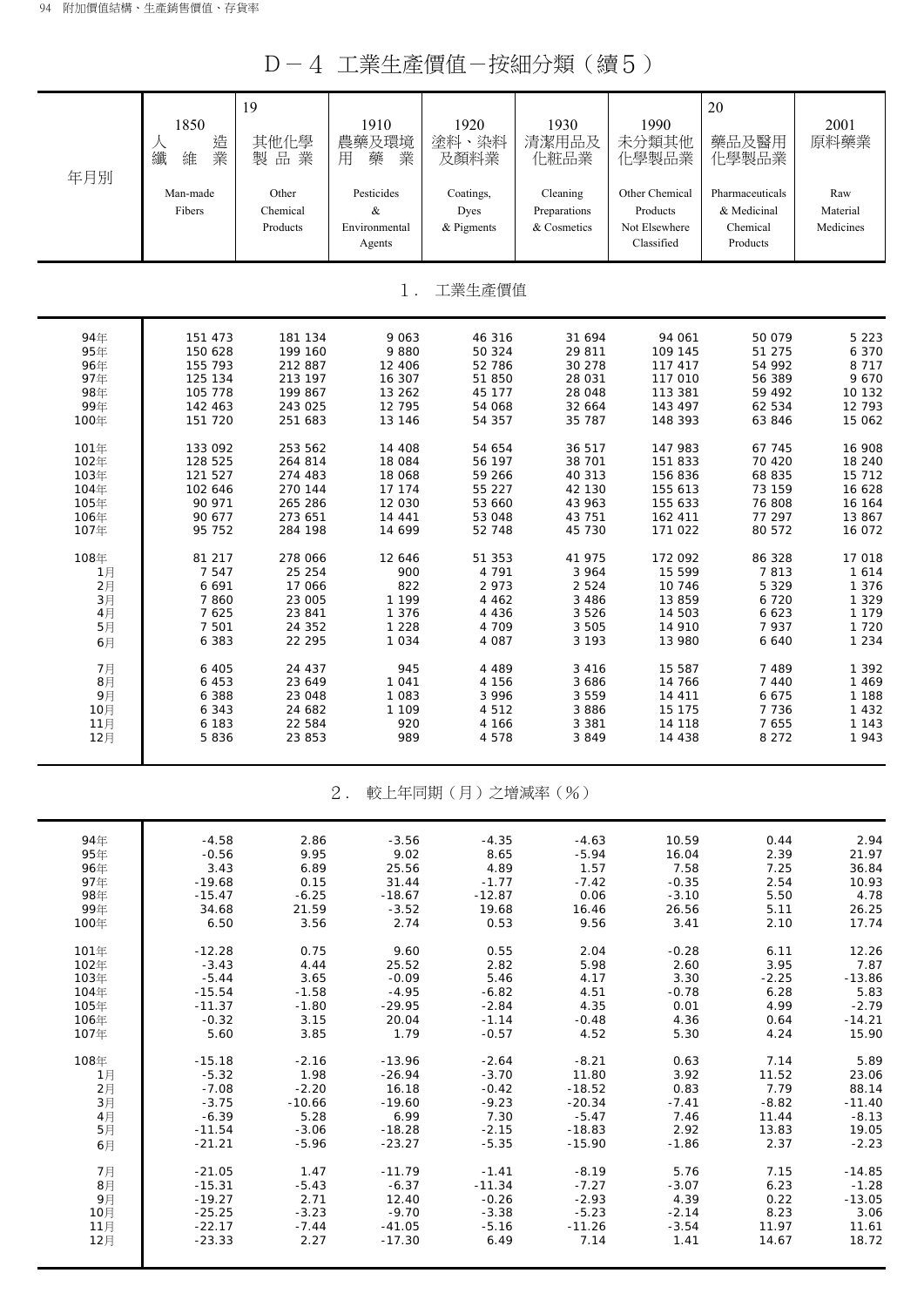D-4 Production Value of Industries - By Detailed Industry (Cont. 5)

 21 2002 | 2003 | 2004 | 2005 | | 2101 | 2102 西 藥 業 | 醫用生物 | 中 藥 業 | 醫用化學 | 橡膠製品業 | 輪 胎 業 | 工業用橡膠 製 品 業 まっぱ 製 品 業 まっき 製 品 業 まっき 製 品 業 まっき 製 品 業 Drugs Medicinal Chinese Medicinal Rubber Tires Industrial & Biological Medicines Chemical Products Rubber Medicines **Products** Products Products Products Products Products 36 769 965 5 258 1 865 77 423 37 045 13 623 2005 36 602 1 002 4 974 2 325 79 435 38 575 14 071 2006 37 137 1 107 5 544 2 488 85 632 42 619 15 983 2007 36 668 824 5 702 3 524 86 307 41 490 17 734 2008 36 286 2 342 5 748 4 984 72 145 36 483 13 632 2009 36 621 824 6 183 6 114 92 158 45 195 19 487 2010 34 138 906 6 904 6 836 102 558 51 347 21 509 2011 35 322 956 7 023 7 537 98 803 49 984 20 886 2012 36 195 893 7 157 7 936 96 354 47 870 21 238 2013 37 155 1 182 7 670 7 116 100 289 46 886 23 929 2014 39 690 980 7 680 8 182 98 397 45 839 23 213 2015 42 669 1 136 7 731 9 109 93 613 41 424 22 858 2016 44 890 1 449 7 945 9 145 96 439 41 345 24 073 2017 44 426 1 701 8 143 10 230 94 653 39 424 23 701 2018 47 614 2 424 8 656 10 616 97 857 43 233 23 223 2019 4 393 70 777 959 8 777 3 682 2 158 Jan. 2 729 54 553 617 6 045 2 603 1 479 Feb. 3 815 74 675 827 8 406 3 768 1 938 Mar. 3 828 77 714 824 8 500 3 739 2 016 Apr. 4 149 278 746 1 045 8 849 3 923 2 069 May 3 673 185 742 806 8 060 3 726 1 863 June 4 148 305 755 889 8 541 3 890 2 055 July Period 1. Production Value of Industries Unit: NT\$Million

| 2. Annual Change Rate (%) |  |  |
|---------------------------|--|--|
|                           |  |  |

 4 046 248 723 954 8 228 3 626 1 945 Aug. 3 731 203 725 827 7 666 3 403 1 771 Sep. 4 313 296 713 983 8 144 3 517 1 944 Oct. 4 378 498 751 884 8 210 3 727 1 912 Nov. 4 411 136 783 1 000 8 432 3 628 2 073 Dec.

| $-1.62$ | 22.39    | 7.18    | 8.74     | $-1.83$  | 5.30     | $-13.40$ | 2005 |
|---------|----------|---------|----------|----------|----------|----------|------|
| $-0.45$ | 3.93     | $-5.40$ | 24.70    | 2.60     | 4.13     | 3.29     | 2006 |
| 1.46    | 10.41    | 11.44   | 7.00     | 7.80     | 10.48    | 13.59    | 2007 |
| $-1.26$ | $-25.57$ | 2.86    | 41.64    | 0.79     | $-2.65$  | 10.96    | 2008 |
| $-1.04$ | 184.31   | 0.81    | 41.42    | $-16.41$ | $-12.07$ | $-23.13$ | 2009 |
| 0.92    | $-64.83$ | 7.57    | 22.69    | 27.74    | 23.88    | 42.95    | 2010 |
| $-6.78$ | 9.93     | 11.65   | 11.82    | 11.29    | 13.61    | 10.38    | 2011 |
|         |          |         |          |          |          |          |      |
| 3.47    | 5.59     | 1.72    | 10.24    | $-3.66$  | $-2.65$  | $-2.90$  | 2012 |
| 2.47    | $-6.67$  | 1.91    | 5.30     | $-2.48$  | $-4.23$  | 1.68     | 2013 |
| 2.65    | 32.40    | 7.17    | $-10.34$ | 4.08     | $-2.05$  | 12.67    | 2014 |
| 6.82    | $-17.10$ | 0.12    | 14.98    | $-1.89$  | $-2.23$  | $-2.99$  | 2015 |
| 7.51    | 15.91    | 0.67    | 11.33    | $-4.86$  | $-9.63$  | $-1.53$  | 2016 |
| 5.20    | 27.64    | 2.78    | 0.40     | 3.02     | $-0.19$  | 5.31     | 2017 |
| $-1.03$ | 17.37    | 2.49    | 11.86    | $-1.85$  | $-4.64$  | $-1.54$  | 2018 |
|         |          |         |          |          |          |          |      |
| 7.18    | 42.50    | 6.30    | 3.77     | 3.39     | 9.66     | $-2.01$  | 2019 |
| 8.22    | $-44.34$ | 12.48   | 17.22    | 6.30     | 7.84     | 1.73     | Jan. |
| $-5.81$ | $-62.89$ | 0.02    | 0.07     | 2.98     | 1.31     | 1.17     | Feb. |
| $-7.03$ | 18.70    | $-4.03$ | $-17.37$ | $-7.69$  | $-1.83$  | $-11.45$ | Mar. |
| 16.89   | 163.75   | 12.98   | 13.97    | 13.53    | 16.47    | 9.81     | Apr. |
| 5.08    | 327.70   | 6.49    | 28.22    | 2.65     | 8.61     | $-6.63$  | May  |
| 3.63    | $-7.73$  | 10.62   | $-0.30$  | $-1.21$  | 9.26     | $-8.55$  | June |
|         |          |         |          |          |          |          |      |
| 19.39   | 0.41     | 11.00   | $-0.88$  | 6.51     | 17.07    | 1.90     | July |
| 9.02    | 51.52    | 3.07    | 1.59     | $-0.36$  | 7.62     | $-7.86$  | Aug. |
| 4.22    | 31.61    | 12.71   | $-9.66$  | 2.60     | 13.18    | $-4.99$  | Sep. |
| 12.28   | 44.24    | $-6.19$ | 3.23     | 2.44     | 7.47     | $-2.91$  | Oct. |
| 5.72    | 467.34   | 8.70    | $-0.83$  | 4.86     | 16.79    | $-0.99$  | Nov. |
| 14.56   | $-13.78$ | 9.07    | 17.35    | 10.57    | 13.14    | 8.29     | Dec. |
|         |          |         |          |          |          |          |      |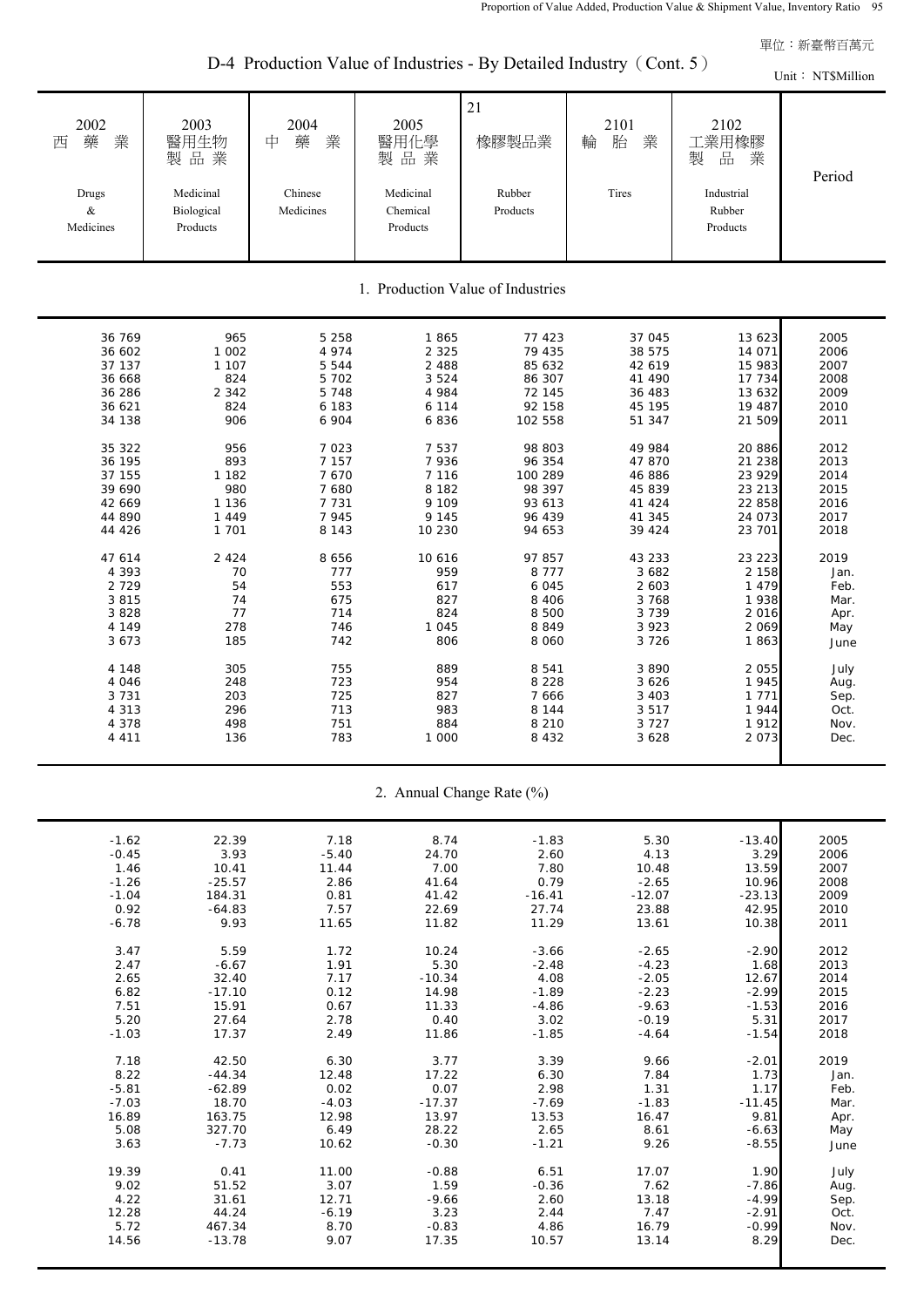D-4 工業生產價值-按細分類(續6)

| 年月別  | 2109<br>其他橡膠<br>製品業<br>Other<br>Rubber<br>Products | 22<br>膠<br>塑<br>製<br>業<br>$\frac{\Box}{\Box \Box}$<br>Plastic<br>Products | 2201<br>塑膠皮、<br>板及管材業<br>Plastic<br>Sheets,<br>Pipes<br>& Tubes | 2202<br>塑<br>膠<br>業<br>膜<br>袋<br>Plastic<br>Films<br>& Bags | 2203<br>膠外殼<br>塑<br>及配件業<br>Plastic Cabinet<br>$\&$<br>Parts Products | 2209<br>其他塑膠<br>製品業<br>Other<br>Plastic<br>Products | 23<br>非金屬礦物<br>$\frac{\Box}{\Box \Box}$<br>製<br>業<br>Other<br>Non-metallic<br>Mineral<br>Products |
|------|----------------------------------------------------|---------------------------------------------------------------------------|-----------------------------------------------------------------|-------------------------------------------------------------|-----------------------------------------------------------------------|-----------------------------------------------------|---------------------------------------------------------------------------------------------------|
|      |                                                    |                                                                           | $1$ .                                                           | 工業生產價值                                                      |                                                                       |                                                     |                                                                                                   |
| 94年  | 26 755                                             | 292 402                                                                   | 70 264                                                          | 24 703                                                      | 38 707                                                                | 158 728                                             | 213 621                                                                                           |
| 95年  | 26 790                                             | 281 346                                                                   | 65 290                                                          | 26 117                                                      | 35 558                                                                | 154 381                                             | 218 937                                                                                           |
| 96年  | 27 031                                             | 289 150                                                                   | 64 772                                                          | 30 714                                                      | 34 779                                                                | 158 885                                             | 218 403                                                                                           |
| 97年  | 27 083                                             | 281 763                                                                   | 59 812                                                          | 35 716                                                      | 35 199                                                                | 151 036                                             | 217 736                                                                                           |
| 98年  | 22 0 29                                            | 242 869                                                                   | 52 368                                                          | 31 737                                                      | 28 506                                                                | 130 258                                             | 187 411                                                                                           |
| 99年  | 27 476                                             | 285 604                                                                   | 61 641                                                          | 36 921                                                      | 36 070                                                                | 150 972                                             | 207 394                                                                                           |
| 100年 | 29 702                                             | 295 484                                                                   | 62 407                                                          | 36 642                                                      | 43 562                                                                | 152 874                                             | 221 630                                                                                           |
| 101年 | 27 933                                             | 295 199                                                                   | 60 4 64                                                         | 36 920                                                      | 45 115                                                                | 152 701                                             | 215 679                                                                                           |
| 102年 | 27 247                                             | 297 049                                                                   | 60 571                                                          | 36 737                                                      | 40 592                                                                | 159 149                                             | 225 381                                                                                           |
| 103年 | 29 474                                             | 310 696                                                                   | 62 458                                                          | 39 853                                                      | 37 603                                                                | 170 782                                             | 237 124                                                                                           |
| 104年 | 29 345                                             | 300 291                                                                   | 58 502                                                          | 37 485                                                      | 35 936                                                                | 168 369                                             | 226 106                                                                                           |
| 105年 | 29 331                                             | 292 186                                                                   | 56 767                                                          | 34 743                                                      | 33 721                                                                | 166 954                                             | 199 847                                                                                           |
| 106年 | 31 021                                             | 288 755                                                                   | 55 131                                                          | 34 322                                                      | 32 194                                                                | 167 107                                             | 190 194                                                                                           |
| 107年 | 31 527                                             | 297 492                                                                   | 54 917                                                          | 34 674                                                      | 33 648                                                                | 174 253                                             | 200 134                                                                                           |
| 108年 | 31 401                                             | 289 188                                                                   | 51 395                                                          | 33 164                                                      | 33 190                                                                | 171 439                                             | 207 155                                                                                           |
| 1月   | 2937                                               | 26 594                                                                    | 4 709                                                           | 3 1 3 1                                                     | 3 2 4 3                                                               | 15 511                                              | 18 949                                                                                            |
| 2月   | 1963                                               | 17 469                                                                    | 3 2 7 3                                                         | 2 1 1 0                                                     | 1 9 9 9                                                               | 10 087                                              | 11 868                                                                                            |
| 3月   | 2 6 9 9                                            | 24 354                                                                    | 4 4 5 0                                                         | 2 8 0 9                                                     | 2881                                                                  | 14 213                                              | 17 395                                                                                            |
| 4月   | 2 7 4 5                                            | 24 125                                                                    | 4 4 9 4                                                         | 2 7 2 1                                                     | 2 6 2 0                                                               | 14 289                                              | 16 823                                                                                            |
| 5月   | 2857                                               | 25 689                                                                    | 4 5 6 5                                                         | 2862                                                        | 2 6 5 8                                                               | 15 604                                              | 17 020                                                                                            |
| 6月   | 2 4 7 1                                            | 23 382                                                                    | 4 0 7 4                                                         | 2 7 0 3                                                     | 2 5 2 4                                                               | 14 081                                              | 16 255                                                                                            |
| 7月   | 2 5 9 6                                            | 25 717                                                                    | 4 3 4 0                                                         | 2 7 9 7                                                     | 3 1 3 0                                                               | 15 4 4 9                                            | 17 421                                                                                            |
| 8月   | 2 6 5 7                                            | 25 549                                                                    | 4 3 3 3                                                         | 2882                                                        | 3 3 4 3                                                               | 14 991                                              | 16 648                                                                                            |
| 9月   | 2 4 9 1                                            | 22 997                                                                    | 4 0 9 6                                                         | 2 7 2 4                                                     | 2 6 6 5                                                               | 13 513                                              | 17 232                                                                                            |
| 10月  | 2 683                                              | 24 894                                                                    | 4 3 8 3                                                         | 2 8 2 0                                                     | 2 8 8 0                                                               | 14 811                                              | 18 948                                                                                            |
| 11月  | 2 5 7 1                                            | 23 7 29                                                                   | 4 2 7 9                                                         | 2 7 6 5                                                     | 2 6 3 2                                                               | 14 054                                              | 19 156                                                                                            |
| 12月  | 2 7 3 1                                            | 24 690                                                                    | 4 3 9 8                                                         | 2 8 4 1                                                     | 2 6 1 5                                                               | 14 835                                              | 19 438                                                                                            |
|      |                                                    | $2$ .                                                                     |                                                                 | 較上年同期(月)之增減率(%)                                             |                                                                       |                                                     |                                                                                                   |
| 94年  | $-4.29$                                            | $-3.84$                                                                   | $-4.25$                                                         | 9.11                                                        | 3.18                                                                  | $-6.94$                                             | 3.03                                                                                              |
| 95年  | 0.13                                               | $-3.78$                                                                   | $-7.08$                                                         | 5.72                                                        | $-8.14$                                                               | $-2.74$                                             | 2.49                                                                                              |
| 96年  | 0.90                                               | 2.77                                                                      | $-0.79$                                                         | 17.60                                                       | $-2.19$                                                               | 2.92                                                | $-0.24$                                                                                           |
| 97年  | 0.19                                               | $-2.55$                                                                   | $-7.66$                                                         | 16.28                                                       | 1.21                                                                  | $-4.94$                                             | $-0.31$                                                                                           |
| 98年  | $-18.66$                                           | $-13.80$                                                                  | $-12.44$                                                        | $-11.14$                                                    | $-19.02$                                                              | $-13.76$                                            | $-13.93$                                                                                          |
| 99年  | 24.72                                              | 17.60                                                                     | 17.71                                                           | 16.34                                                       | 26.54                                                                 | 15.90                                               | 10.66                                                                                             |
| 100年 | 8.10                                               | 3.46                                                                      | 1.24                                                            | $-0.76$                                                     | 20.77                                                                 | 1.26                                                | 6.86                                                                                              |
| 101年 | $-5.96$                                            | $-0.10$                                                                   | $-3.11$                                                         | 0.76                                                        | 3.56                                                                  | $-0.11$                                             | $-2.69$                                                                                           |
| 102年 | $-2.45$                                            | 0.63                                                                      | 0.18                                                            | $-0.49$                                                     | $-10.02$                                                              | 4.22                                                | 4.50                                                                                              |
| 103年 | 8.17                                               | 4.59                                                                      | 3.12                                                            | 8.48                                                        | $-7.37$                                                               | 7.31                                                | 5.21                                                                                              |
| 104年 | $-0.44$                                            | $-3.35$                                                                   | $-6.33$                                                         | $-5.94$                                                     | $-4.43$                                                               | $-1.41$                                             | $-4.65$                                                                                           |
| 105年 | $-0.05$                                            | $-2.70$                                                                   | $-2.97$                                                         | $-7.31$                                                     | $-6.16$                                                               | $-0.84$                                             | $-11.61$                                                                                          |
| 106年 | 5.76                                               | $-1.17$                                                                   | $-2.88$                                                         | $-1.21$                                                     | $-4.53$                                                               | 0.09                                                | $-4.83$                                                                                           |
| 107年 | 1.63                                               | 3.03                                                                      | $-0.39$                                                         | 1.03                                                        | 4.52                                                                  | 4.28                                                | 5.23                                                                                              |
| 108年 | $-0.40$                                            | $-2.79$                                                                   | $-6.41$                                                         | $-4.36$                                                     | $-1.36$                                                               | $-1.62$                                             | 3.51                                                                                              |
| 1月   | 7.92                                               | 3.90                                                                      | $-3.48$                                                         | 7.21                                                        | 5.20                                                                  | 5.42                                                | 7.91                                                                                              |
| 2月   | 6.77                                               | $-5.83$                                                                   | $-6.84$                                                         | $-8.33$                                                     | $-2.90$                                                               | $-5.53$                                             | $-2.61$                                                                                           |
| 3月   | $-12.31$                                           | $-7.84$                                                                   | $-13.60$                                                        | $-6.72$                                                     | 1.29                                                                  | $-7.82$                                             | 4.22                                                                                              |
| 4月   | 12.46                                              | 2.16                                                                      | 0.46                                                            | $-3.33$                                                     | 3.52                                                                  | 3.58                                                | 3.14                                                                                              |
| 5月   | 2.29                                               | $-1.20$                                                                   | $-7.71$                                                         | $-5.80$                                                     | 0.51                                                                  | 1.50                                                | $-2.11$                                                                                           |
| 6月   | $-8.87$                                            | $-7.93$                                                                   | $-10.57$                                                        | $-8.35$                                                     | $-6.52$                                                               | $-7.31$                                             | 0.47                                                                                              |
| 7月   | $-3.11$                                            | $-2.43$                                                                   | $-6.27$                                                         | $-4.37$                                                     | 2.29                                                                  | $-1.86$                                             | 4.67                                                                                              |
| 8月   | $-4.34$                                            | $-4.43$                                                                   | $-7.46$                                                         | $-6.33$                                                     | 7.00                                                                  | $-5.42$                                             | $-0.12$                                                                                           |
| 9月   | $-4.18$                                            | $-3.75$                                                                   | $-5.72$                                                         | $-0.15$                                                     | $-3.56$                                                               | $-3.88$                                             | 6.77                                                                                              |
| 10月  | 0.29                                               | $-2.82$                                                                   | $-6.59$                                                         | $-8.92$                                                     | $-3.53$                                                               | $-0.21$                                             | 3.38                                                                                              |
| 11月  | $-5.02$                                            | $-4.94$                                                                   | $-4.93$                                                         | $-6.38$                                                     | $-11.18$                                                              | $-3.38$                                             | 6.61                                                                                              |
| 12月  | 9.01                                               | 1.41                                                                      | $-3.28$                                                         | $-0.68$                                                     | $-9.52$                                                               | 5.60                                                | 7.56                                                                                              |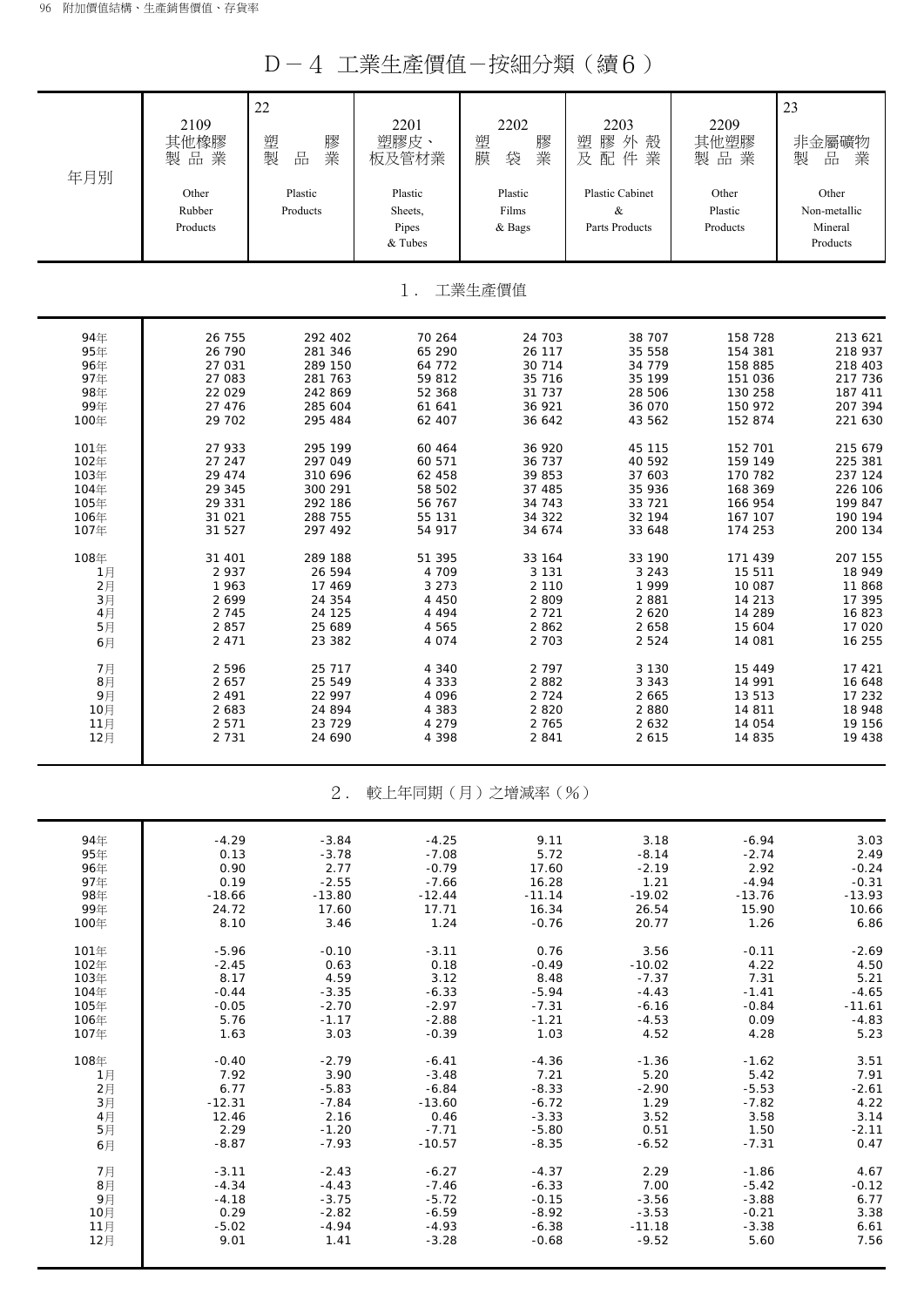Unit: NT\$Million

2311 | 2312 | 2313 | 2319 | 2321 | 2322 | 2329 平板玻璃 ┃玻璃容器業 ┃ 玻 璃 ┃ 其他玻璃 ┃ 耐 火 ┃ 黏土建築 ┃ 其他陶瓷 及其製品業 ┃ ┃ 纖 維 業 ┃ 及其製品業 ┃ 材 料 業 ┃ 材 料 業 ┃ 製 品 業 Sheet Glass Glass Glass Glass Other Glass Refractory Clay Other & Sheet Glass Containers Fiber & Glass Products Building Porcelain Products Naterials & Ceramic Products 6 217 7 632 12 453 12 152 5 381 14 751 3 601 2005 6 209 7 610 13 499 10 659 5 479 14 858 3 675 2006 7 796 7 608 14 070 13 097 5 804 14 427 3 874 2007 7 617 8 506 13 303 13 078 6 567 13 095 3 323 2008 5 282 8 380 9 119 12 748 5 501 10 175 2 844 2009 6 855 9 882 12 718 14 873 6 600 11 668 3 213 2010 7 063 10 994 14 776 16 505 7 436 12 934 3 370 2011 6 397 10 765 15 138 15 139 7 297 14 184 3 177 2012 6 218 10 465 12 791 14 156 7 036 15 346 3 700 2013 6 519 10 503 13 650 14 081 7 784 16 845 3 789 2014 6 451 10 111 14 988 13 728 7 710 16 799 4 128 2015 6 135 9 986 13 988 11 779 7 492 14 316 3 943 2016 5 554 9 876 13 784 10 328 7 485 12 566 4 532 2017 5 243 10 041 15 674 9 244 8 573 12 684 4 450 2018 5 022 9 967 13 333 8 216 8 439 12 537 4 728 2019 413 917 1 365 801 807 1 082 362 Jan. 354 720 1 248 514 614 330 253 Feb. 369 817 1 346 636 754 1 011 413 Mar. 371 822 1 235 660 759 1 083 308 Apr. 406 905 1 127 694 736 1 155 319 May 411 844 1 075 672 644 1 087 336 June 435 847 970 737 748 1 259 371 July 460 886 942 728 676 1 059 330 Aug. 447 811 943 688 675 1 078 745 Sep. 477 805 1 026 714 707 1 095 410 Oct. 422 781 957 655 650 1 108 461 Nov. 456 811 1 096 715 668 1 191 419 Dec. Period 1. Production Value of Industries

| D-4 Production Value of Industries - By Detailed Industry (Cont. 6) |  |
|---------------------------------------------------------------------|--|
|---------------------------------------------------------------------|--|

2. Annual Change Rate (%)

| 6.28     | $-2.31$ | $-2.95$  | $-5.07$  | $-6.98$  | 7.69     | $-9.89$  | 2005 |
|----------|---------|----------|----------|----------|----------|----------|------|
| $-0.12$  | $-0.30$ | 8.40     | $-12.28$ | 1.82     | 0.73     | 2.03     | 2006 |
| 25.55    | $-0.02$ | 4.23     | 22.87    | 5.93     | $-2.90$  | 5.43     | 2007 |
| $-2.29$  | 11.81   | $-5.45$  | $-0.15$  | 13.14    | $-9.24$  | $-14.22$ | 2008 |
| $-30.66$ | $-1.48$ | $-31.45$ | $-2.52$  | $-16.23$ | $-22.30$ | $-14.41$ | 2009 |
| 29.78    | 17.92   | 39.46    | 16.67    | 19.96    | 14.67    | 12.97    | 2010 |
| 3.03     | 11.25   | 16.19    | 10.98    | 12.68    | 10.86    | 4.89     | 2011 |
| $-9.42$  | $-2.08$ | 2.45     |          | $-1.87$  | 9.66     | $-5.72$  | 2012 |
|          |         |          | $-8.28$  |          |          |          |      |
| $-2.81$  | $-2.78$ | $-15.50$ | $-6.49$  | $-3.57$  | 8.19     | 16.44    | 2013 |
| 4.85     | 0.36    | 6.71     | $-0.53$  | 10.64    | 9.77     | 2.42     | 2014 |
| $-1.05$  | $-3.73$ | 9.81     | $-2.50$  | $-0.95$  | $-0.28$  | 8.93     | 2015 |
| $-4.89$  | $-1.24$ | $-6.68$  | $-14.20$ | $-2.84$  | $-14.78$ | $-4.48$  | 2016 |
| $-9.47$  | $-1.10$ | $-1.46$  | $-12.32$ | $-0.09$  | $-12.22$ | 14.95    | 2017 |
| $-5.60$  | 1.68    | 13.71    | $-10.50$ | 14.53    | 0.94     | $-1.82$  | 2018 |
| $-4.21$  | $-0.74$ | $-14.94$ | $-11.12$ | $-1.57$  | $-1.16$  | 6.25     | 2019 |
| $-12.08$ | 6.18    | 3.97     | $-12.50$ | 19.86    | $-11.14$ | $-13.03$ | Jan. |
| $-10.12$ | $-2.03$ | 4.18     | $-13.41$ | 24.77    | $-30.36$ | $-15.29$ | Feb. |
| $-23.01$ | $-2.84$ | 1.24     | $-20.61$ | $-0.01$  | 6.30     | $-5.60$  | Mar. |
| $-16.98$ | 1.56    | $-4.12$  | $-13.49$ | 12.78    | $-3.25$  | $-17.50$ |      |
| $-8.15$  | 5.78    | $-13.99$ | $-17.74$ | $-2.66$  | $-6.08$  | $-22.80$ | Apr. |
|          |         |          |          |          |          |          | May  |
| $-6.76$  | $-2.82$ | $-17.77$ | $-13.16$ | $-12.65$ | $-1.72$  | $-9.85$  | June |
| $-5.05$  | $-0.57$ | $-25.02$ | $-8.43$  | $-4.55$  | 14.49    | 2.59     | July |
| 4.43     | $-0.32$ | $-29.68$ | $-7.69$  | $-1.75$  | $-6.86$  | $-2.25$  | Aug. |
| 8.14     | 0.90    | $-25.73$ | $-4.21$  | $-4.90$  | 10.46    | 118.68   | Sep. |
| 10.49    | $-4.14$ | $-23.53$ | $-4.84$  | $-12.30$ | $-7.38$  | 20.56    | Oct. |
| $-6.01$  | $-7.68$ | $-28.58$ | $-12.52$ | $-16.19$ | $-2.28$  | 22.79    | Nov. |
| 21.05    | $-3.11$ | $-18.22$ | $-3.42$  | $-7.67$  | 12.45    | 9.74     | Dec. |
|          |         |          |          |          |          |          |      |
|          |         |          |          |          |          |          |      |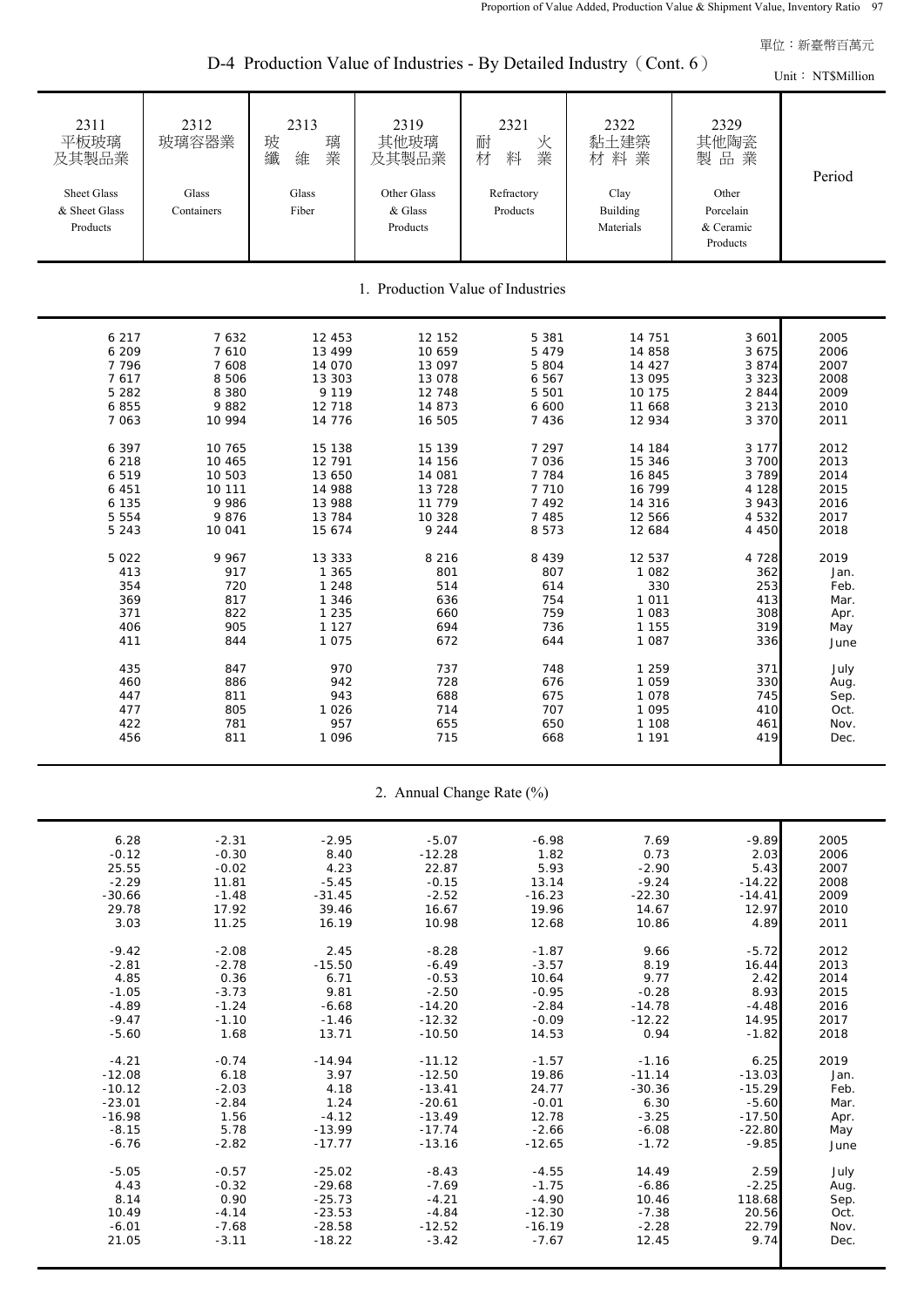D-4 工業生產價值-按細分類(續7)

| 年月別  | 2331<br>泥<br>業<br>水<br>Cement | 2332<br>拌<br>預<br>混凝土業<br>Ready-mix<br>Concrete | 2333<br>水泥及混凝<br>土製品業<br>Cement<br>$\&$<br>Concrete<br>Products | 2340<br>材<br>石<br>製<br>品<br>業<br>Cutting, Shaping<br>&<br>Finishing of Stone | 2391<br>研<br>磨<br>材<br>業<br>料<br>Grinding<br>Materials | 2399<br>未分類其他<br>非金屬礦物<br>品<br>製<br>業<br>Other Non-Metallic<br><b>Mineral Products</b><br>Not Elsewhere<br>Classified | 24<br>基<br>本業<br>金<br>屬<br>Basic<br>Metal |
|------|-------------------------------|-------------------------------------------------|-----------------------------------------------------------------|------------------------------------------------------------------------------|--------------------------------------------------------|-----------------------------------------------------------------------------------------------------------------------|-------------------------------------------|
|      |                               |                                                 | $1$ .                                                           | 工業生產價值                                                                       |                                                        |                                                                                                                       |                                           |
| 94年  | 34 376                        | 75 267                                          | 9 150                                                           | 7 4 7 0                                                                      | 2 3 0 7                                                | 22 863                                                                                                                | 1 188 680                                 |
| 95年  | 33 934                        | 79 473                                          | 8 0 3 4                                                         | 6 981                                                                        | 2 2 9 8                                                | 26 229                                                                                                                | 1 401 846                                 |
| 96年  | 32 942                        | 74 161                                          | 8 2 2 9                                                         | 7 7 9 7                                                                      | 2 4 5 6                                                | 26 141                                                                                                                | 1 642 050                                 |
| 97年  | 32 552                        | 71 972                                          | 10 244                                                          | 7 5 0 5                                                                      | 2 4 2 5                                                | 27 548                                                                                                                | 1761382                                   |
| 98年  | 28 517                        | 62 216                                          | 9 1 8 5                                                         | 6 209                                                                        | 1 687                                                  | 25 547                                                                                                                | 1 138 133                                 |
| 99年  | 27 760                        | 68 179                                          | 9 2 7 0                                                         | 6 2 1 7                                                                      | 2 9 6 9                                                | 27 192                                                                                                                | 1681390                                   |
| 100年 | 29 883                        | 71 275                                          | 9 4 6 7                                                         | 6 5 4 5                                                                      | 3 3 6 7                                                | 28 014                                                                                                                | 1 801 700                                 |
| 101年 | 30 871                        | 66 299                                          | 9 1 2 0                                                         | 7 0 1 5                                                                      | 3 2 9 1                                                | 26 986                                                                                                                | 1 568 641                                 |
| 102年 | 32 006                        | 71 847                                          | 9 5 9 1                                                         | 8 0 8 1                                                                      | 3 6 3 2                                                | 30 512                                                                                                                | 1 465 002                                 |
| 103年 | 29 347                        | 78 323                                          | 9768                                                            | 8768                                                                         | 3 5 7 3                                                | 34 173                                                                                                                | 1 534 399                                 |
| 104年 | 27 022                        | 74 539                                          | 9 4 0 0                                                         | 8 1 6 8                                                                      | 3 2 0 1                                                | 29 860                                                                                                                | 1 216 363                                 |
| 105年 | 23 997                        | 62 216                                          | 9 1 8 1                                                         | 6 3 0 8                                                                      | 2 8 2 5                                                | 27 682                                                                                                                | 1 125 896                                 |
| 106年 | 21 257                        | 60 466                                          | 9 0 4 5                                                         | 5 3 7 6                                                                      | 3 2 1 5                                                | 26 709                                                                                                                | 1 347 043                                 |
| 107年 | 21 564                        | 65 253                                          | 11 050                                                          | 5 1 0 8                                                                      | 3 1 5 8                                                | 28 091                                                                                                                | 1 508 122                                 |
| 108年 | 22 589                        | 75 639                                          | 11 481                                                          | 4 701                                                                        | 2 6 1 2                                                | 27 892                                                                                                                | 1 344 336                                 |
| 1月   | 1848                          | 7 106                                           | 1 0 2 2                                                         | 349                                                                          | 300                                                    | 2 5 7 5                                                                                                               | 121 592                                   |
| 2月   | 1 643                         | 3 6 1 2                                         | 593                                                             | 204                                                                          | 155                                                    | 1 6 2 9                                                                                                               | 101 976                                   |
| 3月   | 2 2 2 2                       | 5 9 2 0                                         | 976                                                             | 403                                                                          | 188                                                    | 2 3 3 9                                                                                                               | 121 086                                   |
| 4月   | 1 7 4 9                       | 6 2 5 9                                         | 892                                                             | 392                                                                          | 227                                                    | 2 0 6 4                                                                                                               | 114 626                                   |
| 5月   | 1 7 9 3                       | 6 0 5 0                                         | 994                                                             | 388                                                                          | 225                                                    | 2 2 2 8                                                                                                               | 116 307                                   |
| 6月   | 1927                          | 5 5 2 9                                         | 891                                                             | 409                                                                          | 214                                                    | 2 2 1 5                                                                                                               | 110 165                                   |
| 7月   | 1796                          | 6 3 3 1                                         | 997                                                             | 399                                                                          | 259                                                    | 2 2 7 3                                                                                                               | 115 770                                   |
| 8月   | 1 7 4 9                       | 5864                                            | 932                                                             | 462                                                                          | 239                                                    | 2 3 2 1                                                                                                               | 115 442                                   |
| 9月   | 1 7 2 3                       | 6 2 9 7                                         | 912                                                             | 360                                                                          | 258                                                    | 2 2 9 6                                                                                                               | 106 876                                   |
| 10月  | 1 904                         | 7 4 8 6                                         | 1 1 4 5                                                         | 438                                                                          | 190                                                    | 2 5 5 2                                                                                                               | 108 707                                   |
| 11月  | 2 2 3 8                       | 7 5 6 9                                         | 1 0 4 5                                                         | 393                                                                          | 164                                                    | 2 7 1 2                                                                                                               | 104 975                                   |
| 12月  | 1996                          | 7618                                            | 1 0 8 3                                                         | 503                                                                          | 193                                                    | 2 6 8 9                                                                                                               | 106 814                                   |
|      |                               | $2$ .                                           |                                                                 | 較上年同期(月)之增減率(%)                                                              |                                                        |                                                                                                                       |                                           |
| 94年  | 8.67                          | 5.52                                            | $-13.10$                                                        | $-9.65$                                                                      | $-28.20$                                               | 16.67                                                                                                                 | 3.10                                      |
| 95年  | $-1.29$                       | 5.59                                            | $-12.20$                                                        | $-6.54$                                                                      | $-0.39$                                                | 14.72                                                                                                                 | 17.93                                     |
| 96年  | $-2.92$                       | $-6.68$                                         | 2.43                                                            | 11.68                                                                        | 6.87                                                   | $-0.33$                                                                                                               | 17.13                                     |
| 97年  | $-1.18$                       | $-2.95$                                         | 24.48                                                           | $-3.73$                                                                      | $-1.28$                                                | 5.38                                                                                                                  | 7.27                                      |
| 98年  | $-12.40$                      | $-13.56$                                        | $-10.33$                                                        | $-17.28$                                                                     | $-30.43$                                               | $-7.26$                                                                                                               | $-35.38$                                  |
| 99年  | $-2.66$                       | 9.59                                            | 0.92                                                            | 0.13                                                                         | 76.02                                                  | 6.44                                                                                                                  | 47.73                                     |
| 100年 | 7.65                          | 4.54                                            | 2.13                                                            | 5.28                                                                         | 13.41                                                  | 3.02                                                                                                                  | 7.16                                      |
| 101年 | 3.31                          | $-6.98$                                         | $-3.66$                                                         | 7.19                                                                         | $-2.26$                                                | $-3.67$                                                                                                               | $-12.94$                                  |
| 102年 | 3.67                          | 8.37                                            | 5.17                                                            | 15.20                                                                        | 10.36                                                  | 13.07                                                                                                                 | $-6.61$                                   |
| 103年 | $-8.31$                       | 9.01                                            | 1.84                                                            | 8.50                                                                         | $-1.62$                                                | 12.00                                                                                                                 | 4.74                                      |
| 104年 | $-7.92$                       | $-4.83$                                         | $-3.77$                                                         | $-6.84$                                                                      | $-10.40$                                               | $-12.62$                                                                                                              | $-20.73$                                  |
| 105年 | $-11.19$                      | $-16.53$                                        | $-2.33$                                                         | $-22.77$                                                                     | $-11.75$                                               | $-7.29$                                                                                                               | $-7.44$                                   |
| 106年 | $-11.42$                      | $-2.81$                                         | $-1.48$                                                         | $-14.77$                                                                     | 13.80                                                  | $-3.51$                                                                                                               | 19.64                                     |
| 107年 | 1.45                          | 7.92                                            | 22.16                                                           | $-4.99$                                                                      | $-1.79$                                                | 5.18                                                                                                                  | 11.96                                     |
| 108年 | 4.75                          | 15.92                                           | 3.90                                                            | $-7.96$                                                                      | $-17.29$                                               | $-0.71$                                                                                                               | $-10.86$                                  |
| 1月   | $-4.45$                       | 21.61                                           | 3.18                                                            | $-19.78$                                                                     | 5.24                                                   | 17.03                                                                                                                 | $-0.90$                                   |
| 2月   | 12.09                         | $-5.86$                                         | $-12.02$                                                        | $-16.53$                                                                     | $-5.87$                                                | 0.75                                                                                                                  | 1.60                                      |
| 3月   | 29.64                         | 5.45                                            | 3.16                                                            | $-0.69$                                                                      | $-25.81$                                               | 8.14                                                                                                                  | $-6.59$                                   |
| 4月   | $-5.18$                       | 20.47                                           | $-1.29$                                                         | 0.27                                                                         | $-5.76$                                                | $-8.67$                                                                                                               | $-6.84$                                   |
| 5月   | $-3.52$                       | 5.74                                            | $-0.48$                                                         | $-3.63$                                                                      | $-30.75$                                               | $-0.07$                                                                                                               | $-13.81$                                  |
| 6月   | 14.22                         | 10.49                                           | 2.97                                                            | $-7.01$                                                                      | $-19.38$                                               | $-4.09$                                                                                                               | $-12.94$                                  |
| 7月   | 0.46                          | 20.84                                           | 0.35                                                            | 1.35                                                                         | $-8.72$                                                | $-0.88$                                                                                                               | $-11.56$                                  |
| 8月   | 3.76                          | 17.30                                           | 6.50                                                            | $-21.43$                                                                     | $-26.69$                                               | $-9.82$                                                                                                               | $-13.38$                                  |
| 9月   | 6.97                          | 17.30                                           | 0.72                                                            | $-7.30$                                                                      | 11.01                                                  | $-4.47$                                                                                                               | $-15.38$                                  |
| 10月  | 1.03                          | 19.49                                           | 16.28                                                           | $-21.96$                                                                     | $-28.01$                                               | $-4.67$                                                                                                               | $-18.41$                                  |
| 11月  | 11.27                         | 28.58                                           | 6.12                                                            | $-3.41$                                                                      | $-37.83$                                               | $-1.24$                                                                                                               | $-14.84$                                  |
| 12月  | $-4.00$                       | 21.30                                           | 16.56                                                           | 11.89                                                                        | $-23.98$                                               | 2.62                                                                                                                  | $-13.82$                                  |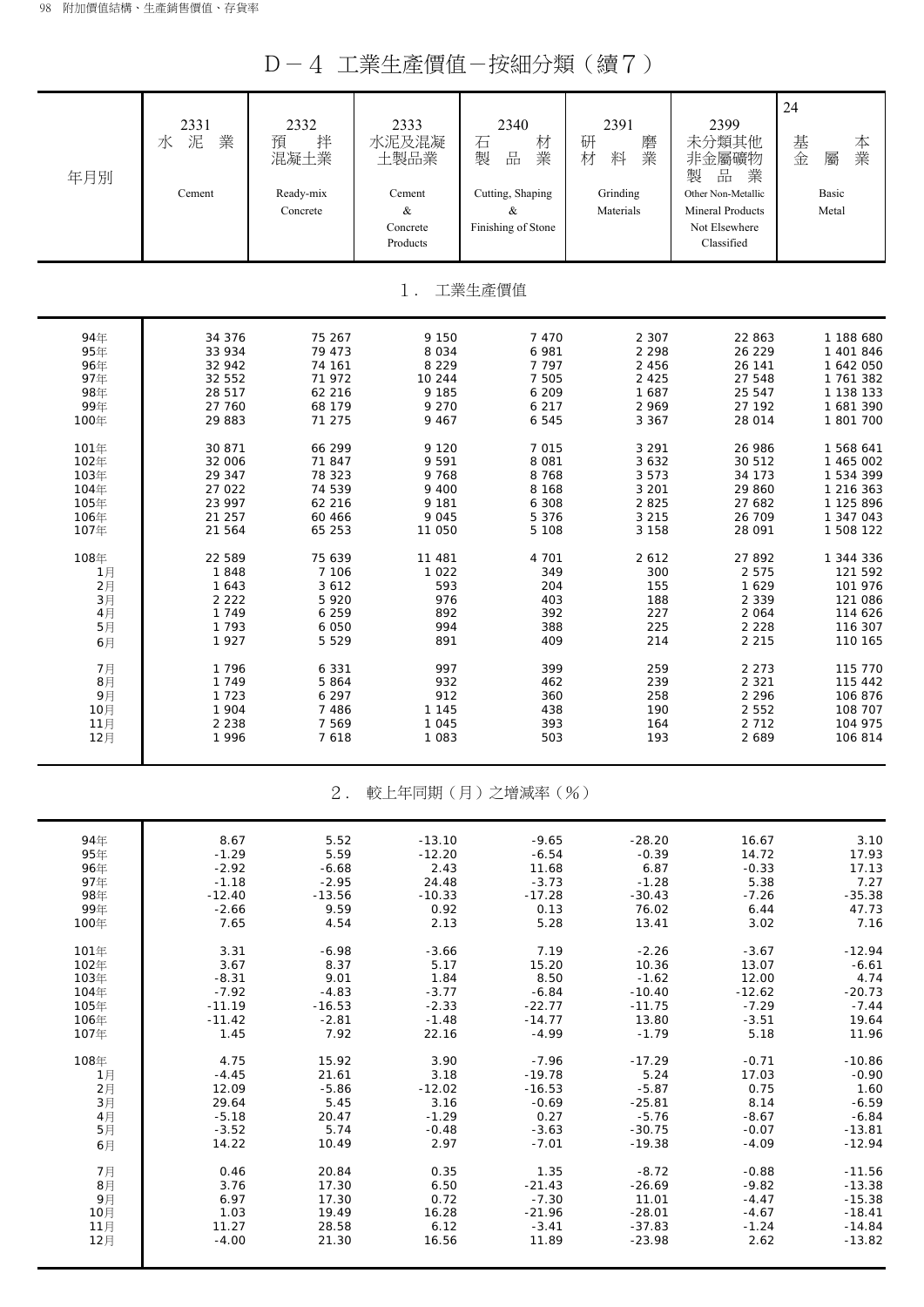D-4 Production Value of Industries - By Detailed Industry (Cont. 7)

|                                                                                                                                                                                                                                                              | D-4 Production Value of Industries - By Detailed Industry (Cont. $\ell$ )<br>Unit: NT\$Million                                                                                                                                                      |                                                                                                                                                                                                                                                             |                                                                                                                                                                                                                                                    |                                                                                                                                                                                                                                           |                                                                                                                                                                                                                                          |                                                                                                                                                                                                                                                 |                                                                                                                                                                                             |  |  |  |
|--------------------------------------------------------------------------------------------------------------------------------------------------------------------------------------------------------------------------------------------------------------|-----------------------------------------------------------------------------------------------------------------------------------------------------------------------------------------------------------------------------------------------------|-------------------------------------------------------------------------------------------------------------------------------------------------------------------------------------------------------------------------------------------------------------|----------------------------------------------------------------------------------------------------------------------------------------------------------------------------------------------------------------------------------------------------|-------------------------------------------------------------------------------------------------------------------------------------------------------------------------------------------------------------------------------------------|------------------------------------------------------------------------------------------------------------------------------------------------------------------------------------------------------------------------------------------|-------------------------------------------------------------------------------------------------------------------------------------------------------------------------------------------------------------------------------------------------|---------------------------------------------------------------------------------------------------------------------------------------------------------------------------------------------|--|--|--|
| 2411<br>鐵<br>鋼<br>業<br>冶<br>鍊<br>Smelting &<br>Refining of<br>Iron &<br>Steel                                                                                                                                                                                | 2412<br>鐵<br>鋼<br>鑄<br>業<br>造<br>Casting of Iron<br>& Steel                                                                                                                                                                                         | 2413<br>鋼鐵軋延<br>及擠型業<br>Rolling &<br>Extruding<br>of Iron &<br>Steel                                                                                                                                                                                        | 2414<br>鐵業<br>鋼<br>伸<br>線<br>Drawing of Iron<br>& Steel                                                                                                                                                                                            | 2421<br>鋁<br>業<br>鍊<br>Smelting &<br>Refining of<br>Aluminum                                                                                                                                                                              | 2422<br>鋁鑄造業<br>Casting<br>of<br>Aluminum                                                                                                                                                                                                | 2423<br>鋁材軋延<br>、擠型及<br>伸線業<br>Rolling,<br>Extruding<br>& Drawing<br>of Aluminum                                                                                                                                                                | Period                                                                                                                                                                                      |  |  |  |
|                                                                                                                                                                                                                                                              |                                                                                                                                                                                                                                                     |                                                                                                                                                                                                                                                             |                                                                                                                                                                                                                                                    | 1. Production Value of Industries                                                                                                                                                                                                         |                                                                                                                                                                                                                                          |                                                                                                                                                                                                                                                 |                                                                                                                                                                                             |  |  |  |
| 326 862<br>378 084<br>478 909<br>535 221<br>312 900<br>488 487<br>546 957<br>444 257<br>424 293<br>454 583<br>351 901<br>316 959<br>388 142<br>438 873<br>395 272<br>35 0 26<br>30 011<br>36 128<br>35 889<br>35 621<br>33 047<br>34 520<br>34 934<br>31 597 | 20 331<br>21 409<br>22 644<br>25 305<br>16 848<br>28 490<br>30 944<br>27 319<br>27 131<br>31 331<br>27 817<br>25 213<br>29 506<br>31 431<br>25 231<br>2 4 8 1<br>1 7 4 5<br>2 2 7 8<br>2 180<br>2 2 5 4<br>2 0 4 7<br>2 1 7 2<br>2 0 6 0<br>1 9 1 0 | 664 320<br>750 559<br>847 164<br>936 739<br>598 258<br>856 772<br>896 112<br>783 053<br>731 324<br>747 886<br>550 854<br>543 276<br>667 512<br>753 611<br>675 282<br>62 015<br>53 863<br>61 291<br>55 607<br>56 360<br>55 169<br>57 149<br>57 110<br>53 203 | 27 579<br>30 038<br>35 629<br>40 632<br>25 578<br>39 051<br>40 554<br>35 833<br>34 756<br>37 387<br>31 786<br>31 163<br>35 308<br>38 694<br>35 053<br>3 4 0 1<br>2 2 3 1<br>3 1 9 8<br>3 2 1 9<br>3 2 3 4<br>2 7 7 8<br>3 0 1 1<br>2948<br>2 6 4 4 | 14 769<br>18 619<br>21 280<br>21 160<br>15 756<br>22 843<br>22 929<br>23 703<br>20 211<br>21 564<br>22 739<br>24 440<br>23 224<br>25 748<br>23 324<br>1874<br>1 4 4 4<br>2 2 9 3<br>1844<br>1957<br>1 7 7 3<br>2 2 6 1<br>1929<br>1 9 1 0 | 9 1 6 3<br>10 822<br>12 132<br>12 122<br>7 5 1 6<br>11 491<br>12 130<br>12 3 28<br>13 108<br>13 572<br>13 315<br>12 968<br>12 666<br>13 538<br>12 079<br>1 0 9 8<br>728<br>964<br>1 0 9 3<br>1 0 7 8<br>983<br>1 0 4 2<br>1 0 2 6<br>918 | 38 522<br>47 415<br>48 135<br>45 647<br>32 209<br>45 771<br>50 480<br>47 640<br>47 532<br>50 546<br>53 608<br>51 013<br>50 633<br>62 190<br>56 041<br>4 902<br>3 5 6 5<br>4 5 7 2<br>4 763<br>4 9 5 4<br>4 7 3 5<br>4 9 9 7<br>4 972<br>4 6 2 4 | 2005<br>2006<br>2007<br>2008<br>2009<br>2010<br>2011<br>2012<br>2013<br>2014<br>2015<br>2016<br>2017<br>2018<br>2019<br>Jan.<br>Feb.<br>Mar.<br>Apr.<br>May<br>June<br>July<br>Aug.<br>Sep. |  |  |  |
| 30 821<br>27 516<br>30 162                                                                                                                                                                                                                                   | 1961<br>1 9 9 9<br>2 142                                                                                                                                                                                                                            | 55 149<br>54 875<br>53 489                                                                                                                                                                                                                                  | 2843<br>2 7 2 6<br>2 8 2 1                                                                                                                                                                                                                         | 1 9 5 1<br>2 0 4 2<br>2 0 4 6                                                                                                                                                                                                             | 1 0 2 9<br>996<br>1 1 2 4                                                                                                                                                                                                                | 4 7 6 2<br>4 6 3 6<br>4 5 5 9                                                                                                                                                                                                                   | Oct.<br>Nov.<br>Dec.                                                                                                                                                                        |  |  |  |

2. Annual Change Rate (%)

| 5.74     | $-1.56$  | 2.01     | $-9.42$  | $-6.84$  | 4.60     | 6.30     | 2005 |
|----------|----------|----------|----------|----------|----------|----------|------|
| 15.67    | 5.30     | 12.98    | 8.92     | 26.07    | 18.10    | 23.09    | 2006 |
| 26.67    | 5.77     | 12.87    | 18.61    | 14.29    | 12.11    | 1.52     | 2007 |
| 11.76    | 11.75    | 10.57    | 14.04    | $-0.56$  | $-0.08$  | $-5.17$  | 2008 |
| $-41.54$ | $-33.42$ | $-36.13$ | $-37.05$ | $-25.54$ | $-38.00$ | $-29.44$ | 2009 |
| 56.12    | 69.10    | 43.21    | 52.67    | 44.98    | 52.88    | 42.11    | 2010 |
| 11.97    | 8.62     | 4.59     | 3.85     | 0.38     | 5.57     | 10.29    | 2011 |
|          |          |          |          |          |          |          |      |
| $-18.78$ | $-11.72$ | $-12.62$ | $-11.64$ | 3.37     | 1.63     | $-5.63$  | 2012 |
| $-4.49$  | $-0.69$  | $-6.61$  | $-3.01$  | $-14.73$ | 6.33     | $-0.23$  | 2013 |
| 7.14     | 15.48    | 2.26     | 7.57     | 6.69     | 3.54     | 6.34     | 2014 |
| $-22.59$ | $-11.22$ | $-26.35$ | $-14.98$ | 5.45     | $-1.89$  | 6.06     | 2015 |
| $-9.93$  | $-9.36$  | $-1.38$  | $-1.96$  | 7.48     | $-2.60$  | $-4.84$  | 2016 |
| 22.46    | 17.03    | 22.87    | 13.30    | $-4.97$  | $-2.33$  | $-0.74$  | 2017 |
| 13.07    | 6.52     | 12.90    | 9.59     | 10.87    | 6.88     | 22.82    | 2018 |
|          |          |          |          |          |          |          |      |
| $-9.93$  | $-19.73$ | $-10.39$ | $-9.41$  | $-9.41$  | $-10.77$ | $-9.89$  | 2019 |
| 7.11     | $-8.88$  | $-0.58$  | $-0.52$  | $-18.97$ | $-4.89$  | $-3.72$  | Jan. |
| 9.12     | $-4.20$  | 3.90     | $-5.74$  | $-15.71$ | $-0.92$  | $-19.05$ | Feb. |
| $-2.94$  | $-16.09$ | $-4.30$  | $-11.65$ | 6.30     | $-15.08$ | $-8.40$  | Mar. |
| $-3.49$  | $-19.76$ | $-8.24$  | 3.72     | 12.46    | 6.32     | 2.85     | Apr. |
| $-9.58$  | $-18.43$ | $-16.36$ | $-7.34$  | $-18.70$ | $-14.27$ | $-7.72$  | May  |
| $-11.76$ | $-22.57$ | $-11.79$ | $-13.30$ | $-26.30$ | $-16.42$ | $-3.78$  | June |
|          |          |          |          |          |          |          |      |
| $-10.19$ | $-22.71$ | $-12.41$ | $-11.05$ | 4.65     | $-12.47$ | $-5.73$  | July |
| $-6.04$  | $-29.32$ | $-16.11$ | $-11.82$ | $-20.23$ | $-17.62$ | $-7.49$  | Aug. |
| $-12.48$ | $-27.20$ | $-17.37$ | $-13.13$ | $-19.72$ | $-16.33$ | $-16.32$ | Sep. |
| $-22.80$ | $-26.06$ | $-15.12$ | $-16.01$ | $-22.76$ | $-8.58$  | $-20.32$ | Oct. |
| $-26.08$ | $-21.83$ | $-9.64$  | $-16.84$ | 2.23     | $-11.33$ | $-16.43$ | Nov. |
| $-21.75$ | $-13.89$ | $-12.89$ | $-7.74$  | 25.48    | $-11.47$ | $-9.85$  | Dec. |
|          |          |          |          |          |          |          |      |
|          |          |          |          |          |          |          |      |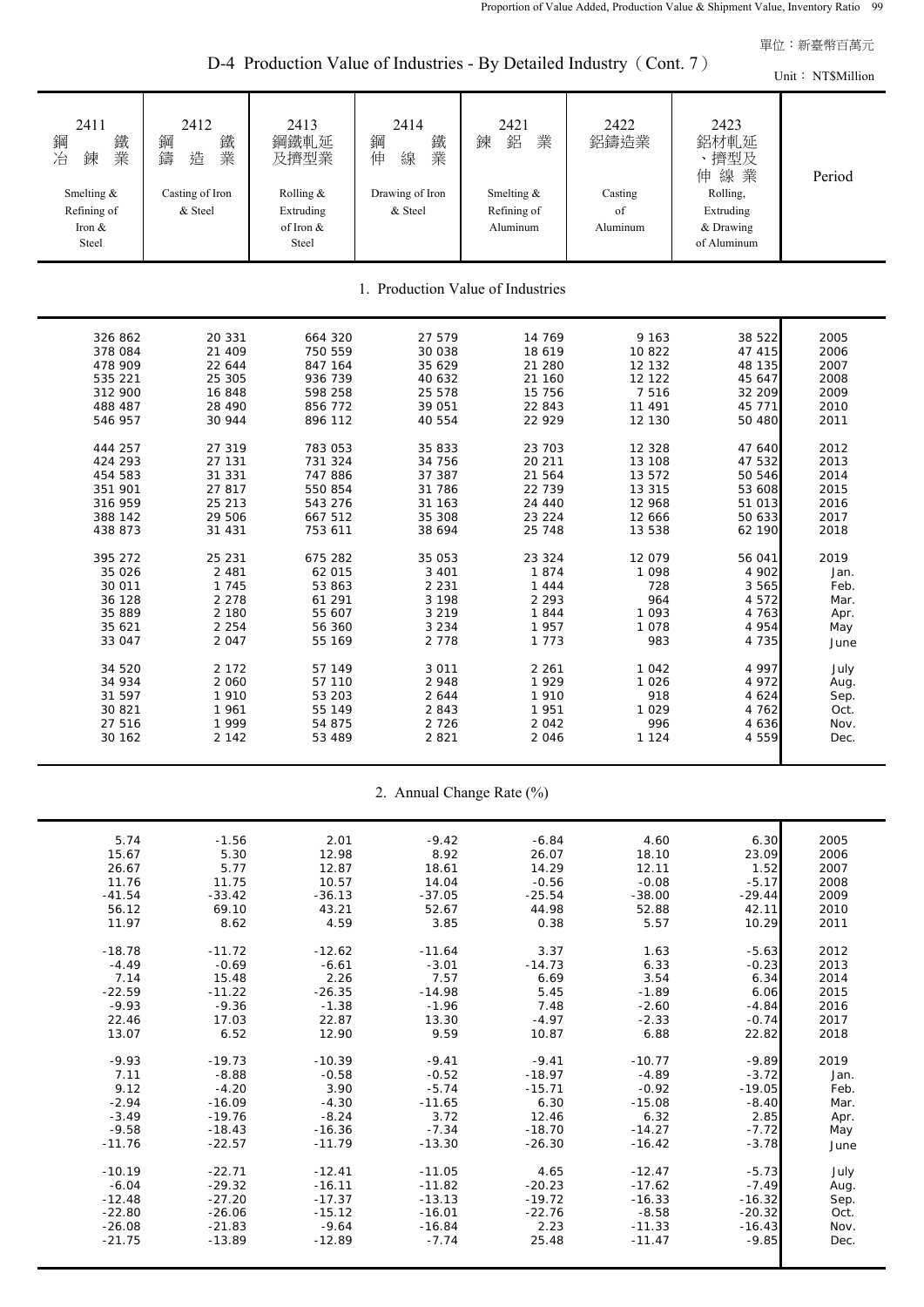D-4 工業生產價值-按細分類(續8)

| 年月別  | 2433<br>銅材軋延<br>、擠型及<br>伸線業<br>Rolling,<br>Extruding<br>& Drawing<br>of Copper | 2491<br>其他基本<br>金屬鑄造業<br>Casting of<br>Other Basic<br>Metals | 2499<br>未分類其他<br>基本金屬業<br>Other<br><b>Basic Metals</b><br>Not Elsewhere<br>Classified | 25<br>屬<br>金<br>製<br>品<br>業<br>Fabricated<br>Metal<br>Products | 2511<br>金屬刀具及<br>手工具業<br>Cutlery $&$<br>Metal Hand<br>tools | 2512<br>屬<br>金<br>業<br>模<br>具<br>Metal<br>Die | 2521<br>金<br>屬<br>結<br>業<br>構<br>Metal<br>Structure |
|------|--------------------------------------------------------------------------------|--------------------------------------------------------------|---------------------------------------------------------------------------------------|----------------------------------------------------------------|-------------------------------------------------------------|-----------------------------------------------|-----------------------------------------------------|
|      |                                                                                |                                                              | $1$ .                                                                                 | 工業生產價值                                                         |                                                             |                                               |                                                     |
| 94年  | 56 699                                                                         | 1 4 6 4                                                      | 28 973                                                                                | 663 152                                                        | 59 444                                                      | 54 203                                        | 40 786                                              |
| 95年  | 103 708                                                                        | 1 4 7 3                                                      | 39 719                                                                                | 698 454                                                        | 60 524                                                      | 54 429                                        | 44 016                                              |
| 96年  | 111 714                                                                        | 1 7 7 2                                                      | 62 671                                                                                | 767 297                                                        | 64 287                                                      | 58 886                                        | 44 609                                              |
| 97年  | 93 475                                                                         | 1 7 4 9                                                      | 49 331                                                                                | 790 739                                                        | 60 542                                                      | 52 616                                        | 58 137                                              |
| 98年  | 72 619                                                                         | 1 2 9 1                                                      | 55 158                                                                                | 561 546                                                        | 45 123                                                      | 42 357                                        | 41 531                                              |
| 99年  | 109 948                                                                        | 1 0 2 7                                                      | 77 510                                                                                | 740 229                                                        | 60 370                                                      | 51 889                                        | 38 180                                              |
| 100年 | 103 141                                                                        | 1 4 1 9                                                      | 97 032                                                                                | 828 791                                                        | 63 966                                                      | 56 906                                        | 54 548                                              |
| 101年 | 93 117                                                                         | 1 5 4 1                                                      | 99 850                                                                                | 789 463                                                        | 65 250                                                      | 54 020                                        | 51 535                                              |
| 102年 | 92 367                                                                         | 1 4 4 6                                                      | 72 835                                                                                | 782 433                                                        | 68 549                                                      | 57 240                                        | 49 882                                              |
| 103年 | 92 882                                                                         | 1 5 1 0                                                      | 83 139                                                                                | 826 487                                                        | 71 458                                                      | 59 131                                        | 46 860                                              |
| 104年 | 82 046                                                                         | 1 5 1 1                                                      | 80 787                                                                                | 761 609                                                        | 67 584                                                      | 59 754                                        | 45 671                                              |
| 105年 | 79 126                                                                         | 1 1 9 6                                                      | 40 541                                                                                | 740 850                                                        | 65 574                                                      | 55 158                                        | 47 122                                              |
| 106年 | 106 126                                                                        | 981                                                          | 32 944                                                                                | 778 969                                                        | 67 347                                                      | 52 823                                        | 39 910                                              |
| 107年 | 108 949                                                                        | 1 1 1 6                                                      | 33 972                                                                                | 805 293                                                        | 69 360                                                      | 53 736                                        | 46 431                                              |
| 108年 | 88 789                                                                         | 1 2 5 3                                                      | 32 011                                                                                | 746 035                                                        | 71 089                                                      | 48 743                                        | 46 068                                              |
| 1月   | 7853                                                                           | 120                                                          | 2822                                                                                  | 70 307                                                         | 6 751                                                       | 4 641                                         | 3 7 1 8                                             |
| 2月   | 6 2 1 6                                                                        | 85                                                           | 2 0 8 6                                                                               | 49 861                                                         | 4 1 7 7                                                     | 3 0 4 5                                       | 3 2 3 0                                             |
| 3月   | 7 4 6 6                                                                        | 109                                                          | 2 7 8 8                                                                               | 65 528                                                         | 6 3 2 7                                                     | 4 7 4 7                                       | 3 6 8 9                                             |
| 4月   | 7 4 5 5                                                                        | 88                                                           | 2 4 8 7                                                                               | 65 116                                                         | 6 10 6                                                      | 4 2 1 2                                       | 3 7 8 0                                             |
| 5月   | 8 2 1 0                                                                        | 105                                                          | 2 5 3 3                                                                               | 66 920                                                         | 6 3 1 3                                                     | 4 0 1 3                                       | 4 2 5 2                                             |
| 6月   | 6888                                                                           | 108                                                          | 2 6 3 7                                                                               | 60 496                                                         | 5 9 9 8                                                     | 4 2 0 2                                       | 3 6 2 6                                             |
| 7月   | 7 5 3 4                                                                        | 114                                                          | 2 9 7 0                                                                               | 64 779                                                         | 6 3 4 9                                                     | 3 960                                         | 3 6 6 4                                             |
| 8月   | 7 3 9 6                                                                        | 94                                                           | 2 973                                                                                 | 62 712                                                         | 6 152                                                       | 3 9 9 3                                       | 3 5 5 6                                             |
| 9月   | 7 2 1 3                                                                        | 121                                                          | 2 7 3 5                                                                               | 58 486                                                         | 5 5 8 9                                                     | 3 7 4 8                                       | 3 4 3 4                                             |
| 10月  | 7 7 0 1                                                                        | 84                                                           | 2 4 0 6                                                                               | 60 375                                                         | 5 5 5 3                                                     | 3 8 8 7                                       | 3 5 1 6                                             |
| 11月  | 7 3 8 0                                                                        | 120                                                          | 2 6 8 4                                                                               | 57 593                                                         | 5 2 9 6                                                     | 3 8 1 5                                       | 4 2 1 0                                             |
| 12月  | 7 4 7 6                                                                        | 106                                                          | 2889                                                                                  | 63 862                                                         | 6 4 7 8                                                     | 4 4 8 0                                       | 5 3 9 2                                             |
|      |                                                                                | $2$ .                                                        |                                                                                       | 較上年同期 (月) 之增減率 (%)                                             |                                                             |                                               |                                                     |
| 94年  | 10.16                                                                          | 9.88                                                         | 4.10                                                                                  | 0.77                                                           | 4.71                                                        | $-4.12$                                       | $-21.81$                                            |
| 95年  | 82.91                                                                          | 0.61                                                         | 37.09                                                                                 | 5.32                                                           | 1.82                                                        | 0.42                                          | 7.92                                                |
| 96年  | 7.72                                                                           | 20.33                                                        | 57.79                                                                                 | 9.86                                                           | 6.22                                                        | 8.19                                          | 1.35                                                |
| 97年  | $-16.33$                                                                       | $-1.34$                                                      | $-21.29$                                                                              | 3.06                                                           | $-5.83$                                                     | $-10.65$                                      | 30.33                                               |
| 98年  | $-22.31$                                                                       | $-26.17$                                                     | 11.81                                                                                 | $-28.98$                                                       | $-25.47$                                                    | $-19.50$                                      | $-28.56$                                            |
| 99年  | 51.40                                                                          | $-20.47$                                                     | 40.52                                                                                 | 31.82                                                          | 33.79                                                       | 22.50                                         | $-8.07$                                             |
| 100年 | $-6.19$                                                                        | 38.20                                                        | 25.19                                                                                 | 11.96                                                          | 5.96                                                        | 9.67                                          | 42.87                                               |
| 101年 | $-9.72$                                                                        | 8.60                                                         | 2.90                                                                                  | $-4.75$                                                        | 2.01                                                        | $-5.07$                                       | $-5.52$                                             |
| 102年 | $-0.81$                                                                        | $-6.17$                                                      | $-27.06$                                                                              | $-0.89$                                                        | 5.06                                                        | 5.96                                          | $-3.21$                                             |
| 103年 | 0.56                                                                           | 4.45                                                         | 14.15                                                                                 | 5.63                                                           | 4.24                                                        | 3.30                                          | $-6.06$                                             |
| 104年 | $-11.67$                                                                       | 0.03                                                         | $-2.83$                                                                               | $-7.85$                                                        | $-5.42$                                                     | 1.05                                          | $-2.54$                                             |
| 105年 | $-3.56$                                                                        | $-20.85$                                                     | $-49.82$                                                                              | $-2.73$                                                        | $-2.97$                                                     | $-7.69$                                       | 3.18                                                |
| 106年 | 34.12                                                                          | $-17.96$                                                     | $-18.74$                                                                              | 5.15                                                           | 2.70                                                        | $-4.23$                                       | $-15.31$                                            |
| 107年 | 2.66                                                                           | 13.82                                                        | 3.12                                                                                  | 3.38                                                           | 2.99                                                        | 1.73                                          | 16.34                                               |
| 108年 | $-18.50$                                                                       | 12.28                                                        | $-5.77$                                                                               | $-7.36$                                                        | 2.49                                                        | $-9.29$                                       | $-0.78$                                             |
| 1月   | $-20.21$                                                                       | 26.03                                                        | $-5.17$                                                                               | 1.38                                                           | 10.34                                                       | $-8.66$                                       | 22.65                                               |
| 2月   | $-20.61$                                                                       | 45.34                                                        | $-0.16$                                                                               | $-0.40$                                                        | 2.53                                                        | $-3.97$                                       | 29.23                                               |
| 3月   | $-25.35$                                                                       | 9.86                                                         | $-23.53$                                                                              | $-9.65$                                                        | 4.60                                                        | $-8.65$                                       | $-1.53$                                             |
| 4月   | $-18.56$                                                                       | 14.44                                                        | $-14.25$                                                                              | 1.58                                                           | 12.48                                                       | $-3.39$                                       | $-5.70$                                             |
| 5月   | $-16.05$                                                                       | 14.95                                                        | $-15.84$                                                                              | $-6.51$                                                        | 2.44                                                        | $-12.43$                                      | $-1.11$                                             |
| 6月   | $-24.42$                                                                       | 25.65                                                        | $-11.90$                                                                              | $-9.77$                                                        | $-0.23$                                                     | $-2.16$                                       | $-6.96$                                             |
| 7月   | $-19.32$                                                                       | 36.23                                                        | 0.65                                                                                  | $-7.47$                                                        | 5.66                                                        | $-8.52$                                       | $-2.85$                                             |
| 8月   | $-22.83$                                                                       | $-4.36$                                                      | $-2.24$                                                                               | $-12.09$                                                       | $-1.79$                                                     | $-16.55$                                      | $-15.43$                                            |
| 9月   | $-15.75$                                                                       | 13.68                                                        | 10.83                                                                                 | $-9.25$                                                        | $-0.13$                                                     | $-5.30$                                       | $-10.64$                                            |
| 10月  | $-19.88$                                                                       | $-23.47$                                                     | $-18.28$                                                                              | $-13.56$                                                       | $-2.59$                                                     | $-10.11$                                      | $-11.45$                                            |
| 11月  | $-9.62$                                                                        | 4.40                                                         | 6.30                                                                                  | $-15.86$                                                       | $-9.64$                                                     | $-23.52$                                      | $-4.83$                                             |
| 12月  | $-6.15$                                                                        | 9.59                                                         | 18.97                                                                                 | $-4.02$                                                        | 6.46                                                        | $-3.99$                                       | 13.92                                               |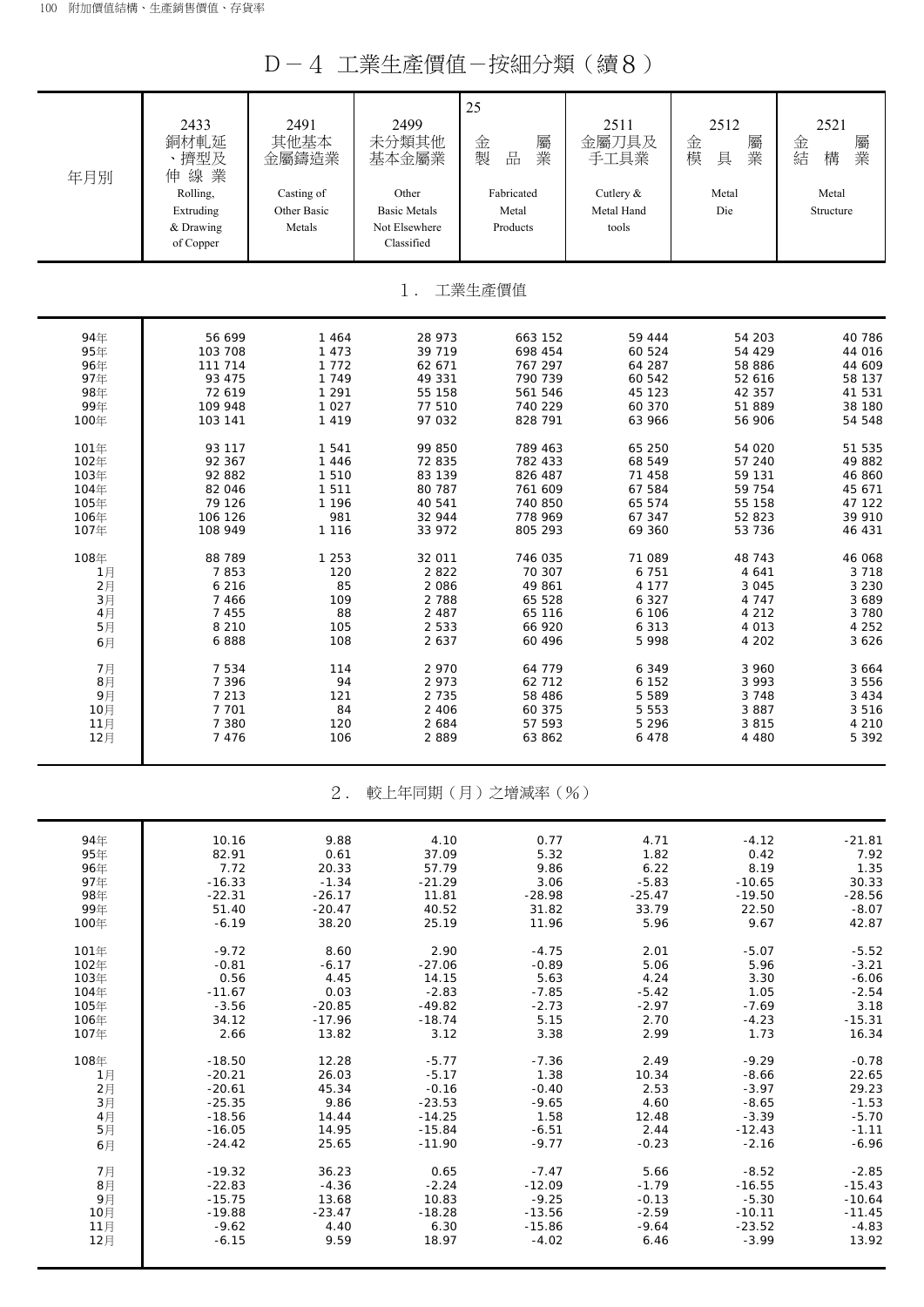D-4 Production Value of Industries - By Detailed Industry (Cont. 8)

|                                                                                                                                                                                                                                                                             |                                                                                                                                                                                                                                                                             | $\frac{1}{2}$ requestion value of measures by Detailed measury                                                                                                                                                                                    |                                                                                                                                                                                                                                                |                                                                                                                                                                                                                                                                                          |                                                                                                                                                                                                                                                                                              |                                                                                                                                                                                                                                                                                        | Unit: NT\$Million                                                                                                                                                                                                   |
|-----------------------------------------------------------------------------------------------------------------------------------------------------------------------------------------------------------------------------------------------------------------------------|-----------------------------------------------------------------------------------------------------------------------------------------------------------------------------------------------------------------------------------------------------------------------------|---------------------------------------------------------------------------------------------------------------------------------------------------------------------------------------------------------------------------------------------------|------------------------------------------------------------------------------------------------------------------------------------------------------------------------------------------------------------------------------------------------|------------------------------------------------------------------------------------------------------------------------------------------------------------------------------------------------------------------------------------------------------------------------------------------|----------------------------------------------------------------------------------------------------------------------------------------------------------------------------------------------------------------------------------------------------------------------------------------------|----------------------------------------------------------------------------------------------------------------------------------------------------------------------------------------------------------------------------------------------------------------------------------------|---------------------------------------------------------------------------------------------------------------------------------------------------------------------------------------------------------------------|
| 2522<br>金屬建築<br>組件業<br>Metal<br>Architectural<br>Components                                                                                                                                                                                                                 | 2531<br>鍋爐、金屬<br>貯槽及壓力<br>器<br>業<br>容<br>Boilers,<br>Metal Tanks &<br>Pressure<br>Containers                                                                                                                                                                                | 2539<br>其他金屬<br>容器業<br>Other<br>Metal<br>Containers                                                                                                                                                                                               | 2541<br>屬<br>金<br>鍛<br>造<br>業<br>Forging of<br>Metals                                                                                                                                                                                          | 2544<br>金屬表面<br>處理業<br>Treatment of<br>Metal<br>Surface                                                                                                                                                                                                                                  | 2549<br>其他金屬<br>加工處理業<br>Other<br>Metalworking<br>Activities                                                                                                                                                                                                                                 | 2591<br>螺絲、螺帽<br>及鉚釘業<br>Screw,<br>Nut<br>& Rivet                                                                                                                                                                                                                                      | Period                                                                                                                                                                                                              |
|                                                                                                                                                                                                                                                                             |                                                                                                                                                                                                                                                                             |                                                                                                                                                                                                                                                   |                                                                                                                                                                                                                                                | 1. Production Value of Industries                                                                                                                                                                                                                                                        |                                                                                                                                                                                                                                                                                              |                                                                                                                                                                                                                                                                                        |                                                                                                                                                                                                                     |
| 11 900<br>13 046<br>15 049<br>16 151<br>13 7 3 7<br>12 505<br>13 8 8 9<br>15 200<br>15 665<br>15 832<br>15 661<br>15 15 9<br>14 956<br>13 452<br>12 700<br>1 0 8 6<br>818<br>914<br>936<br>1 2 0 3<br>1 000<br>1 100<br>1 2 6 7<br>1 0 2 1<br>1 0 8 4<br>1 0 8 5<br>1 1 8 7 | 8 7 1 6<br>5 7 8 9<br>5 647<br>9 6 8 7<br>13 126<br>9 9 5 1<br>12 345<br>12 113<br>11 832<br>13 652<br>13 654<br>15 771<br>16 772<br>16 992<br>14 321<br>1 4 1 7<br>1 2 8 9<br>1 4 3 5<br>1 459<br>1 5 9 1<br>1 5 3 4<br>1 1 3 3<br>1 1 5 7<br>1 1 1 7<br>851<br>670<br>669 | 8 3 1 5<br>8 1 7 1<br>8 4 7 6<br>8 9 7 0<br>9 4 5 2<br>10 233<br>10 498<br>10 921<br>10 331<br>9 5 6 5<br>9 2 8 3<br>8 6 7 5<br>9 2 6 7<br>9 1 7 0<br>9 0 2 9<br>813<br>512<br>747<br>796<br>830<br>847<br>891<br>843<br>700<br>724<br>629<br>697 | 3 0 2 1<br>3 3 9 7<br>1841<br>2 5 6 0<br>1 4 4 4<br>2 960<br>3 7 0 5<br>4 0 4 2<br>4 2 4 6<br>4 760<br>4 0 5 4<br>3 2 7 6<br>3 9 5 3<br>4 0 3 4<br>3 6 3 1<br>354<br>212<br>295<br>301<br>311<br>302<br>314<br>299<br>314<br>309<br>291<br>331 | 145 627<br>152 867<br>170 095<br>185 325<br>122 131<br>170 490<br>188 588<br>170 588<br>165 323<br>167 982<br>139 020<br>138 643<br>158 555<br>151 310<br>132 337<br>11 858<br>10 072<br>11 064<br>11 955<br>10813<br>10 913<br>11 626<br>11 169<br>11 232<br>10 765<br>10 219<br>10 650 | 112 545<br>126 264<br>140 686<br>132 515<br>81 503<br>118 755<br>134 995<br>121 902<br>111 112<br>117 611<br>94 363<br>88 452<br>103 885<br>107 452<br>93 032<br>8 8 0 3<br>6 3 3 8<br>8 7 5 1<br>8 3 6 4<br>8 7 8 7<br>7 3 9 6<br>8 2 5 4<br>7 6 0 4<br>6 908<br>7 3 9 6<br>6831<br>7 5 9 8 | 73 505<br>79 861<br>93 055<br>94 717<br>63 752<br>101 713<br>119 709<br>113 393<br>117 184<br>134 726<br>131 945<br>126 066<br>130 997<br>147 000<br>135 858<br>13 772<br>9 1 2 1<br>12 143<br>12 003<br>12 693<br>10 763<br>12 021<br>11 606<br>10 158<br>10 756<br>9 7 3 9<br>11 082 | 2005<br>2006<br>2007<br>2008<br>2009<br>2010<br>2011<br>2012<br>2013<br>2014<br>2015<br>2016<br>2017<br>2018<br>2019<br>Jan.<br>Feb.<br>Mar.<br>Apr.<br>May<br>June<br>July<br>Aug.<br>Sep.<br>Oct.<br>Nov.<br>Dec. |

2. Annual Change Rate (%)

| 26.11    |          | 4.54     |          | 4.25     | 5.86     |          |      |
|----------|----------|----------|----------|----------|----------|----------|------|
|          | $-3.61$  |          | 13.60    | 4.97     |          | $-1.80$  | 2005 |
| 9.63     | $-33.58$ | $-1.73$  | 12.44    |          | 12.19    | 8.65     | 2006 |
| 15.35    | $-2.45$  | 3.73     | $-45.82$ | 11.27    | 11.42    | 16.52    | 2007 |
| 7.33     | 71.55    | 5.83     | 39.07    | 8.95     | $-5.81$  | 1.79     | 2008 |
| $-14.95$ | 35.50    | 5.38     | $-43.59$ | $-34.10$ | $-38.50$ | $-32.69$ | 2009 |
| $-8.97$  | $-24.19$ | 8.26     | 105.02   | 39.60    | 45.71    | 59.54    | 2010 |
| 11.07    | 24.06    | 2.60     | 25.15    | 10.62    | 13.67    | 17.69    | 2011 |
| 9.44     | $-1.88$  | 4.03     | 9.11     | $-9.54$  | $-9.70$  | $-5.28$  | 2012 |
| 3.06     | $-2.32$  | $-5.40$  | 5.03     | $-3.09$  | $-8.85$  | 3.34     | 2013 |
| 1.07     | 15.38    | $-7.42$  | 12.12    | 1.61     | 5.85     | 14.97    | 2014 |
| $-1.08$  | 0.02     | $-2.95$  | $-14.83$ |          | $-19.77$ | $-2.06$  | 2015 |
|          | 15.50    |          |          | $-17.24$ | $-6.26$  | $-4.46$  | 2016 |
| $-3.21$  |          | $-6.55$  | $-19.20$ | $-0.27$  |          |          |      |
| $-1.34$  | 6.35     | 6.83     | 20.66    | 14.36    | 17.45    | 3.91     | 2017 |
| $-10.06$ | 1.31     | $-1.05$  | 2.05     | $-4.57$  | 3.43     | 12.22    | 2018 |
| $-5.59$  | $-15.72$ | $-1.54$  | $-9.98$  | $-12.54$ | $-13.42$ | $-7.58$  | 2019 |
| $-16.44$ | 4.19     | 12.62    | $-8.00$  | $-12.98$ | $-5.05$  | 13.44    | Jan. |
| 7.85     | 0.56     | $-1.42$  | $-11.79$ | $-7.58$  | $-0.77$  | 4.01     | Feb. |
| $-27.50$ | 1.75     | $-5.21$  | $-17.96$ | $-18.06$ | $-12.59$ | $-7.88$  | Mar. |
| $-20.98$ | 5.24     | 21.32    | $-10.25$ | $-2.23$  | $-2.05$  | 6.40     |      |
| $-2.25$  | 14.50    | $-4.93$  | 3.19     | $-20.36$ | $-10.61$ | $-1.07$  | Apr. |
|          |          |          |          |          |          |          | May  |
| $-6.40$  | 15.47    | $-0.88$  | $-6.46$  | $-15.11$ | $-17.66$ | $-10.47$ | June |
| 0.45     | $-19.06$ | $-0.07$  | $-19.52$ | $-11.20$ | $-14.32$ | $-8.35$  | July |
| 0.10     | $-22.97$ | $-9.98$  | $-19.98$ | $-15.15$ | $-20.19$ | $-10.83$ | Aug. |
| 1.81     | $-14.91$ | $-7.02$  | $-3.13$  | $-11.41$ | $-17.17$ | $-15.31$ | Sep. |
| $-5.34$  | $-42.94$ | $-0.49$  | $-16.82$ | $-15.01$ | $-22.60$ | $-20.33$ | Oct. |
| 3.72     | $-50.99$ | $-13.20$ | $-9.78$  | $-14.61$ | $-25.23$ | $-23.19$ | Nov. |
| 8.35     | $-62.07$ | $-3.70$  | 7.01     | $-3.66$  | $-7.75$  | $-11.14$ | Dec. |
|          |          |          |          |          |          |          |      |
|          |          |          |          |          |          |          |      |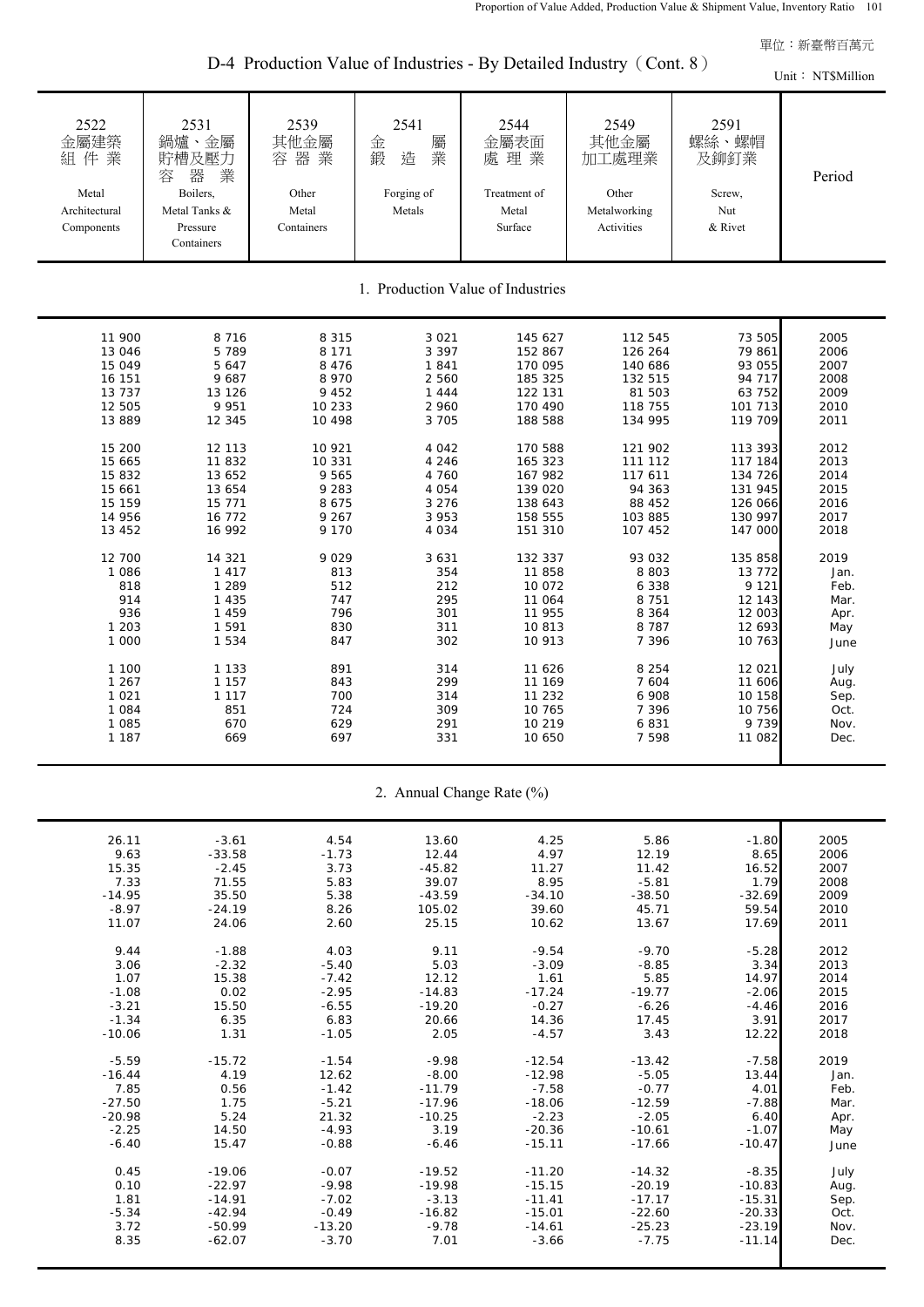D-4 工業生產價值-按細分類(續9)

| 年月別  | 2592<br>金屬彈簧及<br>線製品業<br>Metal Springs<br>&<br>Metal Wire<br>Products | 2599<br>未分類其他<br>金屬製品業<br>Other Fabricated<br><b>Metal Products</b><br>Not Elsewhere<br>Classified | 26<br>子<br>電<br>零組件業<br>Electronic<br>Parts &<br>Components | 2611<br>體<br>積<br>業<br>電<br>路<br>Integrated<br>Circuits | 2612<br>離<br>式<br>分元<br>業<br>件<br>Discrete<br>Devices | 2613<br>半導體封裝<br>及測試業<br>Packaging<br>& Testing of<br>Semi-conductors | 2620<br>被動電子<br>元件業<br>Electronic<br>Passive<br>Devices |
|------|-----------------------------------------------------------------------|----------------------------------------------------------------------------------------------------|-------------------------------------------------------------|---------------------------------------------------------|-------------------------------------------------------|-----------------------------------------------------------------------|---------------------------------------------------------|
|      |                                                                       |                                                                                                    | $1$ .                                                       | 工業生產價值                                                  |                                                       |                                                                       |                                                         |
| 94年  | 11 595                                                                | 133 494                                                                                            | 2 407 351                                                   | 526 351                                                 | 76833                                                 | 312 466                                                               | 55 083                                                  |
| 95年  | 11 969                                                                | 138 122                                                                                            | 2 935 210                                                   | 665 686                                                 | 96 904                                                | 363 804                                                               | 54 777                                                  |
| 96年  | 12 278                                                                | 152 388                                                                                            | 3 283 884                                                   | 666 201                                                 | 102 911                                               | 384 672                                                               | 59 961                                                  |
| 97年  | 12 553                                                                | 156 966                                                                                            | 3 046 993                                                   | 625 812                                                 | 93 578                                                | 361 657                                                               | 54 600                                                  |
| 98年  | 9 7 4 1                                                               | 117 650                                                                                            | 2 695 905                                                   | 543 916                                                 | 84 374                                                | 322 042                                                               | 40 898                                                  |
| 99年  | 11 918                                                                | 151 267                                                                                            | 3 603 620                                                   | 813 368                                                 | 117 889                                               | 386 387                                                               | 51 147                                                  |
| 100年 | 12 803                                                                | 156 839                                                                                            | 3 3 1 3 3 6 3                                               | 694 381                                                 | 110 015                                               | 353 314                                                               | 47866                                                   |
| 101年 | 12 9 26                                                               | 157 572                                                                                            | 3 3 3 3 3 9 7                                               | 758 700                                                 | 100 044                                               | 359 287                                                               | 43 338                                                  |
| 102年 | 12 821                                                                | 158 248                                                                                            | 3 487 565                                                   | 896 326                                                 | 105 546                                               | 372 264                                                               | 45 000                                                  |
| 103年 | 12 990                                                                | 171 920                                                                                            | 3 769 945                                                   | 1 102 101                                               | 109 600                                               | 424 036                                                               | 44 583                                                  |
| 104年 | 12 041                                                                | 168 577                                                                                            | 3 623 376                                                   | 1 164 793                                               | 109 162                                               | 419 336                                                               | 43 810                                                  |
| 105年 | 11 638                                                                | 165 317                                                                                            | 3 535 769                                                   | 1 275 433                                               | 112 181                                               | 423 330                                                               | 45 202                                                  |
| 106年 | 10 498                                                                | 170 007                                                                                            | 3 696 071                                                   | 1 361 892                                               | 117 042                                               | 426 505                                                               | 48 000                                                  |
| 107年 | 12 200                                                                | 174 156                                                                                            | 3 791 743                                                   | 1 509 358                                               | 136 263                                               | 446 607                                                               | 70 220                                                  |
| 108年 | 11 835                                                                | 167 391                                                                                            | 3 556 444                                                   | 1 448 100                                               | 129 930                                               | 474 958                                                               | 51 055                                                  |
| 1月   | 1 2 2 0                                                               | 15 873                                                                                             | 286 014                                                     | 106 512                                                 | 11 681                                                | 36 012                                                                | 6 1 1 4                                                 |
| 2月   | 697                                                                   | 10 350                                                                                             | 235 054                                                     | 90 910                                                  | 9 4 1 9                                               | 30 957                                                                | 4 0 4 5                                                 |
| 3月   | 971                                                                   | 14 445                                                                                             | 285 557                                                     | 107 470                                                 | 11 351                                                | 37 377                                                                | 4 5 5 4                                                 |
| 4月   | 987                                                                   | 14 217                                                                                             | 277 707                                                     | 105 533                                                 | 10 793                                                | 36 960                                                                | 4 4 5 3                                                 |
| 5月   | 994                                                                   | 15 120                                                                                             | 286 274                                                     | 109 957                                                 | 10 996                                                | 39 715                                                                | 4 1 1 1                                                 |
| 6月   | 941                                                                   | 12 975                                                                                             | 289 070                                                     | 118 965                                                 | 10 698                                                | 37 620                                                                | 3 6 6 9                                                 |
| 7月   | 968                                                                   | 14 499                                                                                             | 303 642                                                     | 118 856                                                 | 10 876                                                | 42 737                                                                | 3 9 8 6                                                 |
| 8月   | 991                                                                   | 14 073                                                                                             | 319 526                                                     | 138 079                                                 | 10 399                                                | 43 134                                                                | 3 8 3 7                                                 |
| 9月   | 879                                                                   | 13 386                                                                                             | 320 005                                                     | 139 072                                                 | 10 714                                                | 42 351                                                                | 3 9 1 7                                                 |
| 10月  | 1 0 1 6                                                               | 14 519                                                                                             | 316 498                                                     | 132 348                                                 | 11 272                                                | 43 370                                                                | 4 188                                                   |
| 11月  | 1 0 5 3                                                               | 13 754                                                                                             | 317 236                                                     | 139 630                                                 | 10 770                                                | 41 628                                                                | 4 0 8 5                                                 |
| 12月  | 1 1 1 9                                                               | 14 180                                                                                             | 319 860                                                     | 140 768                                                 | 10 961                                                | 43 098                                                                | 4 0 9 6                                                 |
|      |                                                                       | $\overline{2}$                                                                                     |                                                             | 較上年同期 (月) 之增減率 (%)                                      |                                                       |                                                                       |                                                         |
| 94年  | 4.53                                                                  | 1.48                                                                                               | 8.78                                                        | $-9.79$                                                 | 10.69                                                 | 9.15                                                                  | $-9.93$                                                 |
| 95年  | 3.23                                                                  | 3.47                                                                                               | 21.93                                                       | 26.47                                                   | 26.12                                                 | 16.43                                                                 | $-0.55$                                                 |
| 96年  | 2.58                                                                  | 10.33                                                                                              | 11.88                                                       | 0.08                                                    | 6.20                                                  | 5.74                                                                  | 9.46                                                    |
| 97年  | 2.24                                                                  | 3.00                                                                                               | $-7.21$                                                     | $-6.06$                                                 | $-9.07$                                               | $-5.98$                                                               | $-8.94$                                                 |
| 98年  | $-22.40$                                                              | $-25.05$                                                                                           | $-11.52$                                                    | $-13.09$                                                | $-9.83$                                               | $-10.95$                                                              | $-25.10$                                                |
| 99年  | 22.34                                                                 | 28.57                                                                                              | 33.67                                                       | 49.54                                                   | 39.72                                                 | 19.98                                                                 | 25.06                                                   |
| 100年 | 7.43                                                                  | 3.68                                                                                               | $-8.05$                                                     | $-14.63$                                                | $-6.68$                                               | $-8.56$                                                               | $-6.42$                                                 |
| 101年 | 0.96                                                                  | 0.47                                                                                               | 0.60                                                        | 9.26                                                    | $-9.06$                                               | 1.69                                                                  | $-9.46$                                                 |
| 102年 | $-0.81$                                                               | 0.43                                                                                               | 4.62                                                        | 18.14                                                   | 5.50                                                  | 3.61                                                                  | 3.83                                                    |
| 103年 | 1.32                                                                  | 8.64                                                                                               | 8.10                                                        | 22.96                                                   | 3.84                                                  | 13.91                                                                 | $-0.93$                                                 |
| 104年 | $-7.31$                                                               | $-1.94$                                                                                            | $-3.89$                                                     | 5.69                                                    | $-0.40$                                               | $-1.11$                                                               | $-1.73$                                                 |
| 105年 | $-3.35$                                                               | $-1.93$                                                                                            | $-2.42$                                                     | 9.50                                                    | 2.77                                                  | 0.95                                                                  | 3.18                                                    |
| 106年 | $-9.79$                                                               | 2.84                                                                                               | 4.53                                                        | 6.78                                                    | 4.33                                                  | 0.75                                                                  | 6.19                                                    |
| 107年 | 16.21                                                                 | 2.44                                                                                               | 2.59                                                        | 10.83                                                   | 16.42                                                 | 4.71                                                                  | 46.29                                                   |
| 108年 | $-2.99$                                                               | $-3.88$                                                                                            | $-6.21$                                                     | $-4.06$                                                 | $-4.65$                                               | 6.35                                                                  | $-27.29$                                                |
| 1月   | 25.41                                                                 | 3.49                                                                                               | $-7.73$                                                     | $-6.99$                                                 | 6.07                                                  | 6.10                                                                  | 30.93                                                   |
| 2月   | 13.38                                                                 | $-4.58$                                                                                            | $-9.23$                                                     | $-10.34$                                                | 2.20                                                  | 2.79                                                                  | 7.22                                                    |
| 3月   | $-2.85$                                                               | $-9.85$                                                                                            | $-13.99$                                                    | $-24.46$                                                | 0.54                                                  | 5.08                                                                  | $-9.97$                                                 |
| 4月   | 1.62                                                                  | 3.58                                                                                               | $-7.09$                                                     | $-10.00$                                                | 1.35                                                  | 6.04                                                                  | $-14.28$                                                |
| 5月   | $-7.80$                                                               | $-1.98$                                                                                            | $-8.34$                                                     | $-8.96$                                                 | $-1.89$                                               | 7.54                                                                  | $-34.74$                                                |
| 6月   | $-9.42$                                                               | $-9.72$                                                                                            | $-5.80$                                                     | 2.43                                                    | $-7.11$                                               | $-0.09$                                                               | $-44.41$                                                |
| 7月   | $-10.50$                                                              | $-4.61$                                                                                            | $-3.02$                                                     | 6.21                                                    | $-12.21$                                              | 7.17                                                                  | $-42.51$                                                |
| 8月   | $-11.90$                                                              | $-7.26$                                                                                            | $-2.00$                                                     | 12.62                                                   | $-15.50$                                              | 6.69                                                                  | $-47.04$                                                |
| 9月   | $-12.53$                                                              | $-1.85$                                                                                            | $-5.53$                                                     | $-2.19$                                                 | $-13.65$                                              | 8.15                                                                  | $-46.23$                                                |
| 10月  | $-6.32$                                                               | $-5.18$                                                                                            | $-9.95$                                                     | $-10.89$                                                | $-7.96$                                               | 6.87                                                                  | $-40.65$                                                |
| 11月  | $-8.66$                                                               | $-6.92$                                                                                            | $-2.68$                                                     | 3.48                                                    | $-4.92$                                               | 7.35                                                                  | $-29.45$                                                |
| 12月  | 3.93                                                                  | $-0.98$                                                                                            | 0.80                                                        | 2.87                                                    | 2.50                                                  | 11.35                                                                 | $-5.07$                                                 |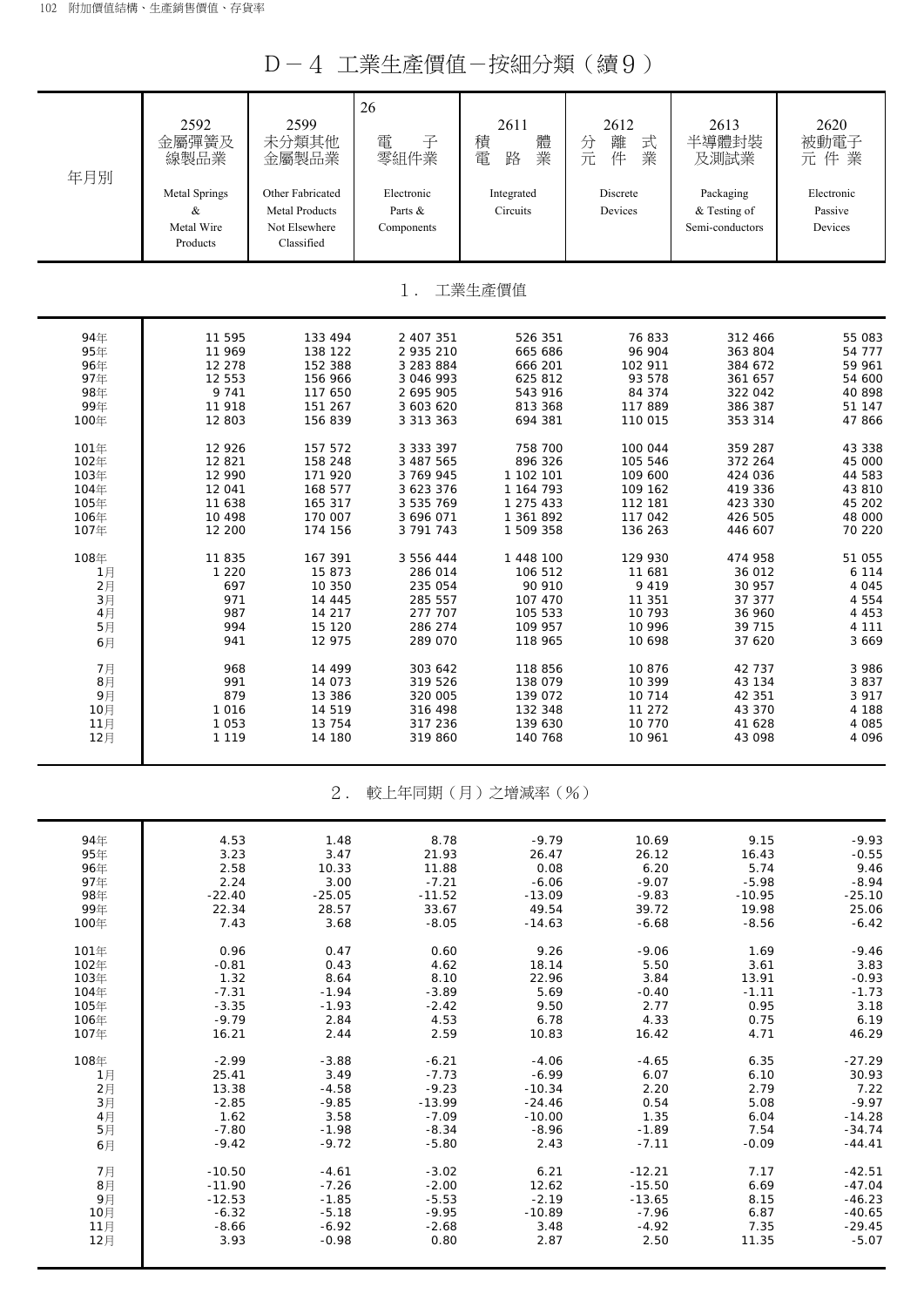D-4 Production Value of Industries - By Detailed Industry (Cont. 9)

|                                                                    |                                                                        |                                                                |                                                      |                                                                                    |                                                                |                                                                                                      | Unit: NT\$Million |
|--------------------------------------------------------------------|------------------------------------------------------------------------|----------------------------------------------------------------|------------------------------------------------------|------------------------------------------------------------------------------------|----------------------------------------------------------------|------------------------------------------------------------------------------------------------------|-------------------|
| 2630<br>刷<br>印<br>電路板業<br><b>Bare Printed</b><br>Circuit<br>Boards | 2641<br>液晶面板<br>及其組件業<br>Liquid<br>Crystal Panel<br>$\&$<br>Components | 2642<br>光<br>發<br>二極體業<br>Light<br>Emitting<br>Diodes<br>(LED) | 2643<br>陽<br>能<br>太<br>業<br>電<br>池<br>Solar<br>Cells | 2649<br>其他光電<br>材料及<br>元件業<br>Other<br>Optoelectronic<br>Materials<br>& Components | 2691<br>印刷電路板<br>業<br>組<br>件<br>Printed<br>Circuit<br>Assembly | 2699<br>未分類<br>其他電子<br>零組件業<br>Other Electronic<br>Parts & Components<br>Not Elsewhere<br>Classified | Period            |
|                                                                    |                                                                        |                                                                |                                                      | 1. Production Value of Industries                                                  |                                                                |                                                                                                      |                   |
| 256 674                                                            | 709 737                                                                | 36 439                                                         | 4 1 7 2                                              | 91 109                                                                             | 202 613                                                        | 135 875                                                                                              | 2005              |
| 311 719                                                            | 882 275                                                                | 56 327                                                         | 17 905                                               | 106 652                                                                            | 241 707                                                        | 137 455                                                                                              | 2006              |
| 304 343                                                            | 1 197 843                                                              | 68 073                                                         | 50 298                                               | 133 898                                                                            | 194 157                                                        | 121 526                                                                                              | 2007              |
| 269 943                                                            | 1 064 928                                                              | 69 080                                                         | 113 319                                              | 136 724                                                                            | 154 439                                                        | 102 913                                                                                              | 2008              |
| 230 625                                                            | 943 838                                                                | 74 631                                                         | 101 475                                              | 130 461                                                                            | 137 488                                                        | 86 156                                                                                               | 2009              |
| 290 441                                                            | 1 170 793                                                              | 134 957                                                        | 201 511                                              | 173 081                                                                            | 166 787                                                        | 97 259                                                                                               | 2010              |
| 283 408                                                            | 1 107 034                                                              | 151 607                                                        | 170 788                                              | 180 192                                                                            | 125 707                                                        | 89 050                                                                                               | 2011              |
| 271 145                                                            | 1 175 398                                                              | 142 408                                                        | 107 171                                              | 180 664                                                                            | 108 266                                                        | 86 976                                                                                               | 2012              |
| 265 098                                                            | 1 172 772                                                              | 132 112                                                        | 141 118                                              | 175 644                                                                            | 97 624                                                         | 84 061                                                                                               | 2013              |
| 276 048                                                            | 1 140 252                                                              | 139 875                                                        | 184 777                                              | 162 582                                                                            | 92 737                                                         | 93 353                                                                                               | 2014              |
| 268 509                                                            | 982 489                                                                | 119 560                                                        | 191 280                                              | 153 274                                                                            | 84 594                                                         | 86 569                                                                                               | 2015              |
| 265 842                                                            | 824 463                                                                | 100 928                                                        | 177 575                                              | 142 858                                                                            | 81 807                                                         | 86 149                                                                                               | 2016              |
| 285 195                                                            | 945 072                                                                | 88 942                                                         | 130 843                                              | 124 012                                                                            | 87 145                                                         | 81 422                                                                                               | 2017              |
| 289 996                                                            | 872 595                                                                | 81 692                                                         | 94 277                                               | 116 356                                                                            | 91 776                                                         | 82 604                                                                                               | 2018              |
| 291 631                                                            | 725 359                                                                | 67 802                                                         | 53 207                                               | 112 592                                                                            | 106 746                                                        | 95 064                                                                                               | 2019              |
| 24 275                                                             | 65 108                                                                 | 5 5 5 1                                                        | 4 8 0 4                                              | 9 4 3 7                                                                            | 8 7 6 9                                                        | 7 7 5 3                                                                                              | Jan.              |
| 16 640                                                             | 54 397                                                                 | 4 2 4 4                                                        | 3 9 2 5                                              | 8 3 3 1                                                                            | 6 6 7 5                                                        | 5 5 1 3                                                                                              | Feb.              |
| 21 939                                                             | 65 063                                                                 | 6 0 18                                                         | 5 100                                                | 9 7 5 0                                                                            | 9 1 7 3                                                        | 7 7 6 3                                                                                              | Mar.              |
| 23 002                                                             | 61 897                                                                 | 6 000                                                          | 4 4 9 5                                              | 9 0 6 3                                                                            | 8 3 2 0                                                        | 7 1 9 1                                                                                              | Apr.              |
| 22 867                                                             | 61 407                                                                 | 6 1 2 9                                                        | 4 4 2 4                                              | 9 4 2 4                                                                            | 8 5 7 5                                                        | 8 6 6 8                                                                                              | May               |
| 22 233                                                             | 59 911                                                                 | 5 6 8 4                                                        | 4 6 9 3                                              | 9 2 3 7                                                                            | 8 0 9 2                                                        | 8 2 6 8                                                                                              | June              |
| 27 072                                                             | 61 598                                                                 | 5 8 9 1                                                        | 4 760                                                | 10 169                                                                             | 9 2 1 8                                                        | 8 4 8 0                                                                                              | July              |
| 26 002                                                             | 61 757                                                                 | 5 4 2 6                                                        | 4 6 1 0                                              | 9 2 9 9                                                                            | 8 9 6 5                                                        | 8 0 1 7                                                                                              | Aug.              |
| 26 521                                                             | 60 863                                                                 | 5 5 2 4                                                        | 4 4 9 8                                              | 9 5 5 0                                                                            | 8 7 7 6                                                        | 8 2 1 9                                                                                              | Sep.              |
| 27 405                                                             | 59 672                                                                 | 5 6 0 5                                                        | 4 1 5 1                                              | 9678                                                                               | 10 150                                                         | 8 6 5 9                                                                                              | Oct.              |
| 27 085                                                             | 57 866                                                                 | 5 6 2 7                                                        | 3 9 3 4                                              | 8810                                                                               | 9 7 7 2                                                        | 8 0 2 9                                                                                              | Nov.              |
| 26 591                                                             | 55 820                                                                 | 6 101                                                          | 3814                                                 | 9844                                                                               | 10 263                                                         | 8 5 0 4                                                                                              | Dec.              |
|                                                                    |                                                                        |                                                                |                                                      | 2. Annual Change Rate (%)                                                          |                                                                |                                                                                                      |                   |
| 10.88                                                              | 31.09                                                                  | 0.24                                                           | 77.57                                                | 46.66                                                                              | 3.98                                                           | $-5.74$                                                                                              | 2005              |
| 21.45                                                              | 24.31                                                                  | 54.58                                                          | 329.14                                               | 17.06                                                                              | 19.29                                                          | 1.16                                                                                                 | 2006              |
| $-2.37$                                                            | 35.77                                                                  | 20.85                                                          | 180.92                                               | 25.55                                                                              | $-19.67$                                                       | $-11.59$                                                                                             | 2007              |
| $-11.30$                                                           | $-11.10$                                                               | 1.48                                                           | 125.29                                               | 2.11                                                                               | $-20.46$                                                       | $-15.32$                                                                                             | 2008              |
| $-14.57$                                                           | $-11.37$                                                               | 8.04                                                           | $-10.45$                                             | $-4.58$                                                                            | $-10.98$                                                       | $-16.28$                                                                                             | 2009              |
| 25.94                                                              | 24.05                                                                  | 80.83                                                          | 98.58                                                | 32.67                                                                              | 21.31                                                          | 12.89                                                                                                | 2010              |
| $-2.42$                                                            | $-5.45$                                                                | 12.34                                                          | $-15.25$                                             | 4.11                                                                               | $-24.63$                                                       | $-8.44$                                                                                              | 2011              |
| $-4.33$                                                            | 6.18                                                                   | $-6.07$                                                        | $-37.25$                                             | 0.26                                                                               | $-13.87$                                                       | $-2.33$                                                                                              | 2012              |
| $-2.23$                                                            | $-0.22$                                                                | $-7.23$                                                        | 31.68                                                | $-2.78$                                                                            | $-9.83$                                                        | $-3.35$                                                                                              | 2013              |
| 4.13                                                               | $-2.77$                                                                | 5.88                                                           | 30.94                                                | $-7.44$                                                                            | $-5.01$                                                        | 11.05                                                                                                | 2014              |
| $-2.73$                                                            | $-13.84$                                                               | $-14.52$                                                       | 3.52                                                 | $-5.73$                                                                            | $-8.78$                                                        | $-7.27$                                                                                              | 2015              |
| $-0.99$                                                            | $-16.08$                                                               | $-15.58$                                                       | $-7.16$                                              | $-6.80$                                                                            | $-3.29$                                                        | $-0.48$                                                                                              | 2016              |
| 7.28                                                               | 14.63                                                                  | $-11.88$                                                       | $-26.32$                                             | $-13.19$                                                                           | 6.52                                                           | $-5.49$                                                                                              | 2017              |
| 1.68                                                               | $-7.67$                                                                | $-8.15$                                                        | $-27.95$                                             | $-6.17$                                                                            | 5.31                                                           | 1.45                                                                                                 | 2018              |
| 0.56                                                               | $-16.87$                                                               | $-17.00$                                                       | $-43.56$                                             | $-3.23$                                                                            | 16.31                                                          | 15.08                                                                                                | 2019              |
| $-7.49$                                                            | $-13.72$                                                               | $-24.16$                                                       | $-61.38$                                             | $-4.49$                                                                            | 19.55                                                          | 8.24                                                                                                 | Jan.              |
| $-11.36$                                                           | $-10.32$                                                               | $-33.77$                                                       | $-57.18$                                             | 0.40                                                                               | 18.04                                                          | 0.04                                                                                                 | Feb.              |
| $-5.82$                                                            | $-8.32$                                                                | $-17.89$                                                       | $-53.18$                                             | $-4.28$                                                                            | 15.22                                                          | 8.07                                                                                                 | Mar.              |
| 1.38                                                               | $-9.73$                                                                | $-13.52$                                                       | $-53.58$                                             | $-9.15$                                                                            | 23.90                                                          | 12.60                                                                                                | Apr.              |
| $-1.48$                                                            | $-12.87$                                                               | $-17.16$                                                       | $-58.60$                                             | $-7.46$                                                                            | 1.38                                                           | 29.76                                                                                                | May               |
| $-1.98$                                                            | $-18.71$                                                               | $-20.04$                                                       | $-37.22$                                             | $-3.97$                                                                            | 5.31                                                           | 23.42                                                                                                | June              |
| 7.27                                                               | $-21.31$                                                               | $-20.37$                                                       | $-22.32$                                             | $-4.74$                                                                            | 26.10                                                          | 21.60                                                                                                | July              |
| 0.24                                                               | $-21.29$                                                               | $-29.16$                                                       | $-29.83$                                             | $-4.47$                                                                            | 17.64                                                          | 7.29                                                                                                 | Aug.              |

5.60 -20.15 -18.73 -13.59 0.25 15.52 13.59 Sep. -0.10 -21.88 -14.92 -24.06 -0.71 10.22 4.85 Oct. 5.62 -21.59 -1.15 -27.58 -9.69 23.57 16.09 Nov. 12.02 -19.82 20.76 -25.72 12.19 23.30 38.83 Dec.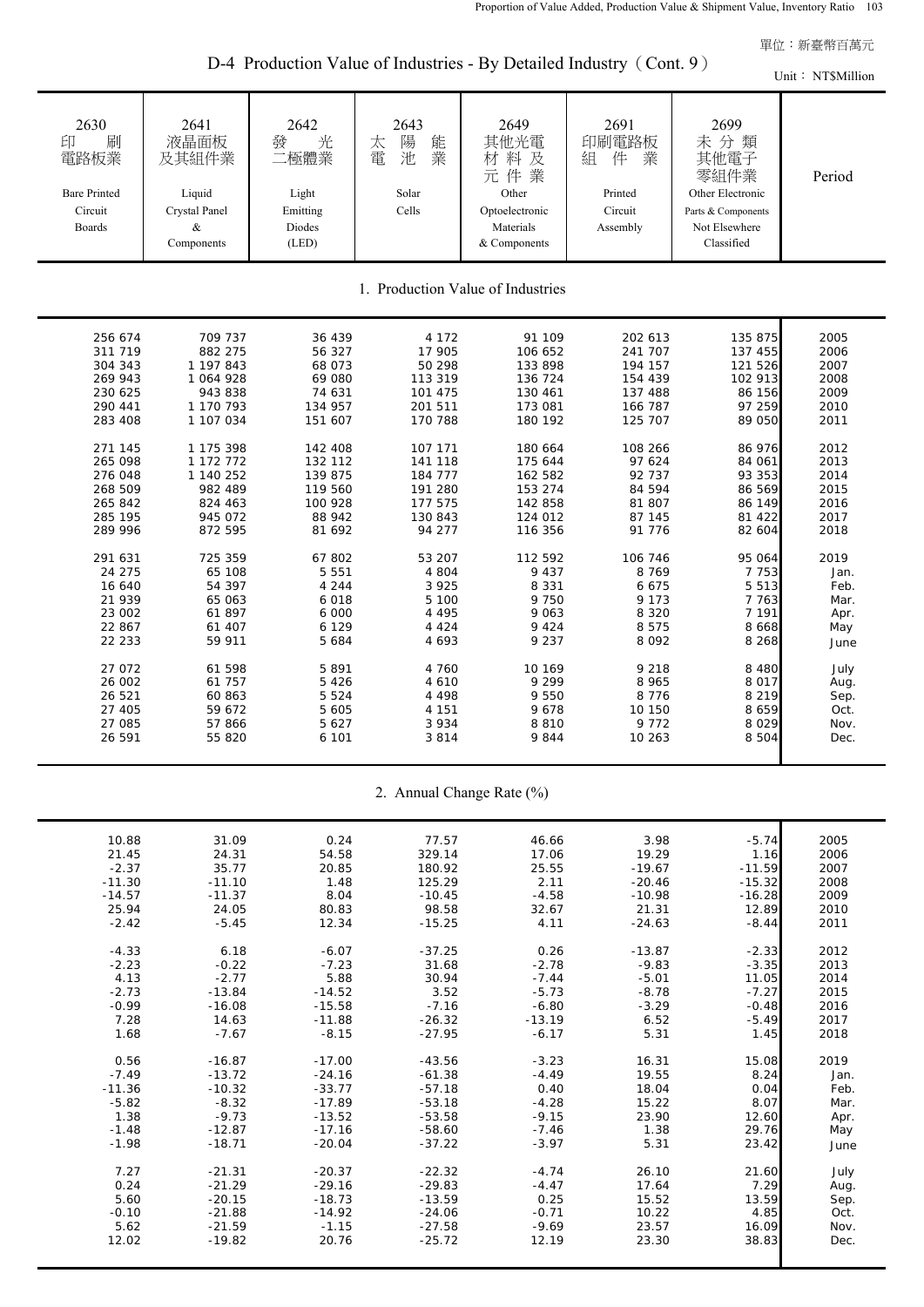D-4 工業生產價值-按細分類(續10)

| 年月別  | 27<br>電腦、電子<br>產品及光學<br>品<br>業<br>製<br>Computers,<br>Electronic<br>& Optical<br>Products | 2711<br>業<br>腦<br>電<br>Computers | 2712<br>顯示器及<br>終端機業<br>Monitors<br>&<br>Terminals | 2719<br>其他電腦<br>週邊設備業<br>Other Computer<br>Peripheral<br>Equipment | 2721<br>話<br>電<br>及<br>手<br>業<br>機<br>Telephones<br>&<br>Cellular<br>Phones | 2729<br>其他通訊<br>傳播設備業<br>Other<br>Communication<br>Equipment | 2730<br>視聽電子<br>產品業<br>Audio<br>& Video<br>Equipment |
|------|------------------------------------------------------------------------------------------|----------------------------------|----------------------------------------------------|--------------------------------------------------------------------|-----------------------------------------------------------------------------|--------------------------------------------------------------|------------------------------------------------------|
|      |                                                                                          |                                  | $1$ .                                              | 工業生產價值                                                             |                                                                             |                                                              |                                                      |
| 94年  | 771 879                                                                                  | 105 979                          | 26 548                                             | 115 177                                                            | 111 406                                                                     | 155 262                                                      | 72 298                                               |
| 95年  | 756 386                                                                                  | 76 285                           | 18 901                                             | 129 168                                                            | 127 757                                                                     | 147 910                                                      | 64 915                                               |
| 96年  | 727 652                                                                                  | 52 702                           | 17 791                                             | 108 450                                                            | 130 359                                                                     | 147 048                                                      | 64 944                                               |
| 97年  | 672 505                                                                                  | 39 124                           | 12 5 24                                            | 102 424                                                            | 164 269                                                                     | 140 919                                                      | 31 819                                               |
| 98年  | 563 738                                                                                  | 27 522                           | 12 508                                             | 84 059                                                             | 151 136                                                                     | 105 218                                                      | 22 390                                               |
| 99年  | 790 793                                                                                  | 34 614                           | 12 3 8 3                                           | 98 665                                                             | 288 635                                                                     | 128 397                                                      | 24 912                                               |
| 100年 | 1 028 549                                                                                | 68 825                           | 12 681                                             | 102 605                                                            | 481 790                                                                     | 121 224                                                      | 22 4 21                                              |
| 101年 | 812 798                                                                                  | 51 872                           | 12 449                                             | 99 119                                                             | 276 827                                                                     | 118 565                                                      | 21 718                                               |
| 102年 | 763 375                                                                                  | 51 254                           | 10 145                                             | 115 417                                                            | 224 844                                                                     | 115 808                                                      | 21 167                                               |
| 103年 | 741 758                                                                                  | 65 727                           | 12 490                                             | 120 077                                                            | 152 675                                                                     | 128 139                                                      | 20 847                                               |
| 104年 | 697 292                                                                                  | 65 220                           | 13 385                                             | 138 012                                                            | 90 930                                                                      | 132 680                                                      | 20 604                                               |
| 105年 | 648 864                                                                                  | 64 220                           | 12 611                                             | 141 337                                                            | 59 517                                                                      | 126 066                                                      | 24 351                                               |
| 106年 | 636 413                                                                                  | 75 643                           | 10 921                                             | 131 293                                                            | 47 270                                                                      | 127 450                                                      | 24 192                                               |
| 107年 | 641 018                                                                                  | 105 009                          | 11 347                                             | 138 425                                                            | 11 347                                                                      | 122 497                                                      | 22 899                                               |
| 108年 | 780 332                                                                                  | 189 471                          | 10 579                                             | 140 858                                                            | 1677                                                                        | 151 844                                                      | 24 471                                               |
| 1月   | 63 415                                                                                   | 14 489                           | 981                                                | 13 034                                                             | 332                                                                         | 12 210                                                       | 2 4 4 3                                              |
| 2月   | 45 486                                                                                   | 11 757                           | 580                                                | 7933                                                               | 134                                                                         | 9 0 1 0                                                      | 1 3 7 5                                              |
| 3月   | 59 740                                                                                   | 13 512                           | 963                                                | 10 607                                                             | 143                                                                         | 12 538                                                       | 2 0 1 2                                              |
| 4月   | 63 121                                                                                   | 14 4 12                          | 1 0 7 8                                            | 11 535                                                             | 63                                                                          | 12 2 9 6                                                     | 1859                                                 |
| 5月   | 65 108                                                                                   | 13 951                           | 940                                                | 12 572                                                             | 103                                                                         | 13 590                                                       | 2 0 7 3                                              |
| 6月   | 61 909                                                                                   | 13 3 2 4                         | 963                                                | 11 005                                                             | 247                                                                         | 12 319                                                       | 1 759                                                |
| 7月   | 68 765                                                                                   | 16 980                           | 956                                                | 11 336                                                             | 149                                                                         | 13 518                                                       | 2 0 0 8                                              |
| 8月   | 73 012                                                                                   | 17 370                           | 835                                                | 13 769                                                             | 128                                                                         | 14 160                                                       | 2 144                                                |
| 9月   | 65 801                                                                                   | 15 648                           | 812                                                | 11 695                                                             | 103                                                                         | 12 892                                                       | 1852                                                 |
| 10月  | 69 458                                                                                   | 18 075                           | 758                                                | 11 855                                                             | 122                                                                         | 12 671                                                       | 2 2 5 0                                              |
| 11月  | 71 613                                                                                   | 20 136                           | 890                                                | 11867                                                              | 112                                                                         | 13 117                                                       | 2 3 6 2                                              |
| 12月  | 72 903                                                                                   | 19817                            | 822                                                | 13 651                                                             | 44                                                                          | 13 523                                                       | 2 3 3 3                                              |
|      |                                                                                          | $2$ .                            |                                                    | 較上年同期 (月) 之增減率 (%)                                                 |                                                                             |                                                              |                                                      |
| 94年  | $-9.33$                                                                                  | $-38.32$                         | $-38.93$                                           | $-12.01$                                                           | 15.88                                                                       | $-0.96$                                                      | 15.51                                                |
| 95年  | $-2.01$                                                                                  | $-28.02$                         | $-28.81$                                           | 12.15                                                              | 14.68                                                                       | $-4.74$                                                      | $-10.21$                                             |
| 96年  | $-3.80$                                                                                  | $-30.91$                         | $-5.87$                                            | $-16.04$                                                           | 2.04                                                                        | $-0.58$                                                      | 0.04                                                 |
| 97年  | $-7.58$                                                                                  | $-25.76$                         | $-29.61$                                           | $-5.56$                                                            | 26.01                                                                       | $-4.17$                                                      | $-51.00$                                             |
| 98年  | $-16.17$                                                                                 | $-29.65$                         | $-0.12$                                            | $-17.93$                                                           | $-7.99$                                                                     | $-25.33$                                                     | $-29.63$                                             |
| 99年  | 40.28                                                                                    | 25.77                            | $-1.00$                                            | 17.38                                                              | 90.98                                                                       | 22.03                                                        | 11.26                                                |
| 100年 | 30.07                                                                                    | 98.84                            | 2.40                                               | 3.99                                                               | 66.92                                                                       | $-5.59$                                                      | $-10.00$                                             |
| 101年 | $-20.98$                                                                                 | $-24.63$                         | $-1.83$                                            | $-3.40$                                                            | $-42.54$                                                                    | $-2.19$                                                      | $-3.14$                                              |
| 102年 | $-6.08$                                                                                  | $-1.19$                          | $-18.51$                                           | 16.44                                                              | $-18.78$                                                                    | $-2.33$                                                      | $-2.53$                                              |
| 103年 | $-2.83$                                                                                  | 28.24                            | 23.12                                              | 4.04                                                               | $-32.10$                                                                    | 10.65                                                        | $-1.51$                                              |
| 104年 | $-5.99$                                                                                  | $-0.77$                          | 7.16                                               | 14.94                                                              | $-40.44$                                                                    | 3.54                                                         | $-1.17$                                              |
| 105年 | $-6.95$                                                                                  | $-1.53$                          | $-5.78$                                            | 2.41                                                               | $-34.55$                                                                    | $-4.98$                                                      | 18.19                                                |
| 106年 | $-1.92$                                                                                  | 17.79                            | $-13.40$                                           | $-7.11$                                                            | $-20.58$                                                                    | 1.10                                                         | $-0.65$                                              |
| 107年 | 0.72                                                                                     | 38.82                            | 3.90                                               | 5.43                                                               | $-76.00$                                                                    | $-3.89$                                                      | $-5.35$                                              |
| 108年 | 21.73                                                                                    | 80.43                            | $-6.77$                                            | 1.76                                                               | $-85.22$                                                                    | 23.96                                                        | 6.87                                                 |
| 1月   | 27.75                                                                                    | 91.16                            | $-5.27$                                            | 26.93                                                              | $-87.26$                                                                    | 25.26                                                        | 34.52                                                |
| 2月   | 21.81                                                                                    | 125.26                           | $-17.81$                                           | 1.22                                                               | $-93.24$                                                                    | 18.21                                                        | $-7.80$                                              |
| 3月   | 14.39                                                                                    | 78.90                            | 9.84                                               | $-12.95$                                                           | $-89.22$                                                                    | 21.20                                                        | 6.72                                                 |
| 4月   | 33.46                                                                                    | 122.57                           | 21.97                                              | 10.53                                                              | $-92.88$                                                                    | 28.95                                                        | 4.82                                                 |
| 5月   | 18.21                                                                                    | 80.64                            | $-3.81$                                            | 3.55                                                               | $-91.11$                                                                    | 23.98                                                        | 8.66                                                 |
| 6月   | 15.92                                                                                    | 79.84                            | $-8.76$                                            | $-1.81$                                                            | $-80.22$                                                                    | 15.69                                                        | $-3.88$                                              |
| 7月   | 28.94                                                                                    | 138.46                           | $-10.81$                                           | 6.73                                                               | $-80.42$                                                                    | 25.03                                                        | 4.82                                                 |
| 8月   | 28.85                                                                                    | 115.47                           | $-22.35$                                           | 0.32                                                               | $-60.66$                                                                    | 44.08                                                        | $-1.50$                                              |
| 9月   | 20.45                                                                                    | 83.82                            | 5.12                                               | $-10.48$                                                           | 10.84                                                                       | 37.01                                                        | $-1.62$                                              |
| 10月  | 13.36                                                                                    | 40.08                            | $-15.12$                                           | $-4.18$                                                            | $-75.41$                                                                    | 20.00                                                        | 13.27                                                |
| 11月  | 21.89                                                                                    | 76.40                            | $-14.89$                                           | $-2.85$                                                            | $-50.04$                                                                    | 13.47                                                        | 9.61                                                 |
| 12月  | 18.76                                                                                    | 31.78                            | $-13.79$                                           | 10.51                                                              | $-83.17$                                                                    | 17.91                                                        | 12.34                                                |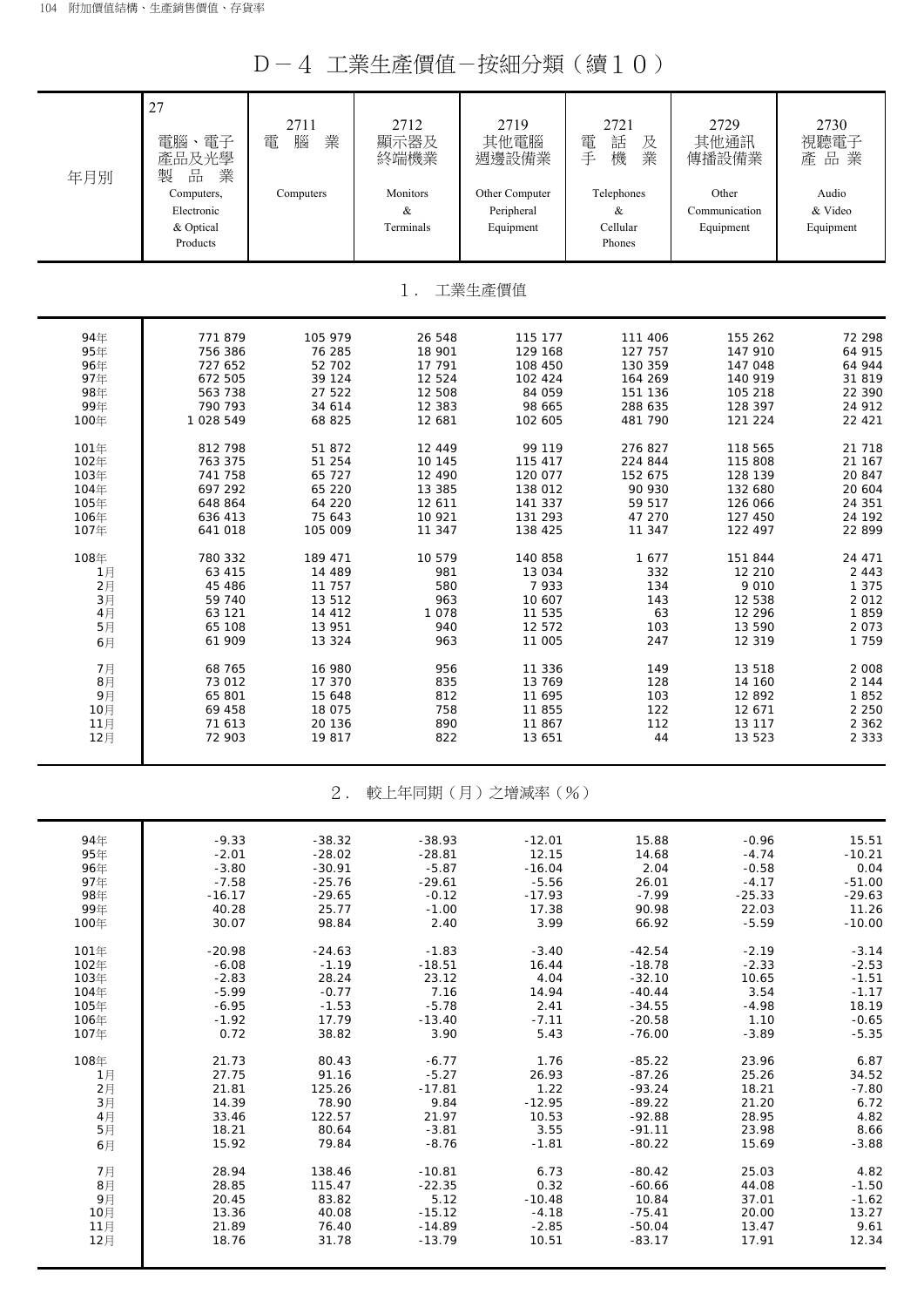D-4 Production Value of Industries - By Detailed Industry (Cont. 10)

|                                                                                                                                                                                                                                                                 | $D-4$ Production value of moustries - By Detailed moustry (Cont. To )<br>Unit: NT\$Million                                                                                                                                                                                |                                                                                                                                                                                                                                                                          |                                                                                                                                                                                                                                                |                                                                                                                                                                                                                                                                   |                                                                                                                                                                                                                                                                                   |                                                                                                                                                                                                                                                                                           |                                                                                                                                                                                                                     |  |  |  |  |
|-----------------------------------------------------------------------------------------------------------------------------------------------------------------------------------------------------------------------------------------------------------------|---------------------------------------------------------------------------------------------------------------------------------------------------------------------------------------------------------------------------------------------------------------------------|--------------------------------------------------------------------------------------------------------------------------------------------------------------------------------------------------------------------------------------------------------------------------|------------------------------------------------------------------------------------------------------------------------------------------------------------------------------------------------------------------------------------------------|-------------------------------------------------------------------------------------------------------------------------------------------------------------------------------------------------------------------------------------------------------------------|-----------------------------------------------------------------------------------------------------------------------------------------------------------------------------------------------------------------------------------------------------------------------------------|-------------------------------------------------------------------------------------------------------------------------------------------------------------------------------------------------------------------------------------------------------------------------------------------|---------------------------------------------------------------------------------------------------------------------------------------------------------------------------------------------------------------------|--|--|--|--|
| 2740<br>資料儲存<br>媒體業<br>Magnetic &<br>Optical Media                                                                                                                                                                                                              | 2751<br>量測、導航<br>制<br>及<br>控<br>設<br>業<br>備<br>Measuring,<br>Navigating<br>& Control<br>Equipment                                                                                                                                                                         | 2752<br>錶<br>業<br>鐘<br>Watches<br>&<br>Clocks                                                                                                                                                                                                                            | 2760<br>輻射及電子<br>醫學設備業<br>Irradiation<br>$\&$<br>Electromedical<br>Equipment                                                                                                                                                                   | 2771<br>照相機業<br>Cameras                                                                                                                                                                                                                                           | 2779<br>其他光學<br>儀器及<br>設備業<br>Other Optical<br>Instruments<br>&<br>Equipment                                                                                                                                                                                                      | 28<br>電力設備<br>及設備業<br>Electrical<br>Equipment                                                                                                                                                                                                                                             | Period                                                                                                                                                                                                              |  |  |  |  |
|                                                                                                                                                                                                                                                                 |                                                                                                                                                                                                                                                                           |                                                                                                                                                                                                                                                                          |                                                                                                                                                                                                                                                | 1. Production Value of Industries                                                                                                                                                                                                                                 |                                                                                                                                                                                                                                                                                   |                                                                                                                                                                                                                                                                                           |                                                                                                                                                                                                                     |  |  |  |  |
| 88 687<br>89 638<br>77 893<br>55 676<br>52 632<br>52 535<br>46 223<br>45 283<br>34 830<br>34 610<br>29 386<br>19 599<br>15 417<br>14 773<br>12 0 76<br>1 0 8 4<br>740<br>1 0 5 8<br>1 2 1 1<br>1 1 6 7<br>981<br>1 0 9 3<br>870<br>923<br>956<br>908<br>1 0 8 5 | 57 071<br>68 201<br>102 050<br>91 904<br>71 787<br>89 723<br>87 652<br>83 130<br>81 971<br>90 423<br>85 719<br>89 248<br>89 873<br>96 869<br>111 458<br>8 2 3 0<br>6816<br>8 9 6 7<br>8918<br>9 2 7 4<br>11 390<br>10 225<br>10 750<br>9576<br>8 7 0 7<br>9 0 2 7<br>9578 | 3 3 6 4<br>3 0 1 5<br>2 5 2 4<br>2 2 1 5<br>1 7 2 0<br>1914<br>2 106<br>1938<br>4 3 0 2<br>7919<br>9 5 5 7<br>13 155<br>10 419<br>12 205<br>16 341<br>1 2 4 9<br>834<br>1 1 0 1<br>784<br>1 2 9 9<br>1 2 8 8<br>1 309<br>1 372<br>1 5 5 4<br>1 647<br>1 7 4 9<br>2 1 5 5 | 2 1 5 7<br>2 3 0 5<br>2 5 7 0<br>2 9 9 4<br>3 7 9 4<br>4 3 8 0<br>4 7 5 0<br>6 1 7 1<br>5 641<br>5 5 5 7<br>5 602<br>6 1 2 6<br>5 3 1 0<br>6829<br>8 2 2 0<br>741<br>568<br>643<br>774<br>800<br>640<br>661<br>796<br>575<br>747<br>568<br>707 | 5 8 6 0<br>4 6 5 4<br>4 978<br>5 6 9 0<br>10 339<br>24 967<br>38 469<br>49 323<br>42 672<br>28 911<br>27 322<br>25 285<br>24 986<br>25 0 26<br>21 100<br>1889<br>1 2 5 3<br>1946<br>1829<br>1 985<br>1 7 4 5<br>2099<br>1 800<br>1 5 9 0<br>1729<br>1726<br>1 507 | 28 072<br>23 639<br>16 342<br>22 946<br>20 633<br>29 668<br>39 805<br>46 403<br>55 324<br>74 381<br>78 876<br>67 350<br>73 638<br>73 792<br>92 237<br>6 7 3 3<br>4 4 8 8<br>6 2 4 7<br>8 3 6 1<br>7 3 5 4<br>6 250<br>8 4 3 1<br>9 0 1 9<br>8 5 8 2<br>9 9 4 1<br>9 1 4 9<br>7682 | 339 181<br>392 538<br>406 092<br>396 320<br>297 674<br>395 506<br>399 249<br>385 774<br>374 700<br>389 034<br>375 616<br>367 334<br>373 558<br>388 434<br>368 238<br>32 915<br>23 072<br>31 460<br>31 057<br>31 959<br>28 686<br>32 509<br>30 339<br>28 392<br>32 671<br>31 729<br>33 451 | 2005<br>2006<br>2007<br>2008<br>2009<br>2010<br>2011<br>2012<br>2013<br>2014<br>2015<br>2016<br>2017<br>2018<br>2019<br>Jan.<br>Feb.<br>Mar.<br>Apr.<br>May<br>June<br>July<br>Aug.<br>Sep.<br>Oct.<br>Nov.<br>Dec. |  |  |  |  |
|                                                                                                                                                                                                                                                                 |                                                                                                                                                                                                                                                                           |                                                                                                                                                                                                                                                                          | 2. Annual Change Rate (%)                                                                                                                                                                                                                      |                                                                                                                                                                                                                                                                   |                                                                                                                                                                                                                                                                                   |                                                                                                                                                                                                                                                                                           |                                                                                                                                                                                                                     |  |  |  |  |

| 2005 | $-0.63$  | $-9.95$  | $-54.61$ | 52.64    | $-19.11$ | 15.46    | $-1.99$  |
|------|----------|----------|----------|----------|----------|----------|----------|
| 2006 | 15.73    | $-15.79$ | $-20.59$ | 6.87     | $-10.38$ | 19.50    | 1.07     |
| 2007 | 3.45     | $-30.87$ | 6.97     | 11.53    | $-16.26$ | 49.63    | $-13.10$ |
| 2008 | $-2.41$  | 40.41    | 14.31    | 16.48    | $-12.26$ | $-9.94$  | $-28.52$ |
| 2009 | $-24.89$ | $-10.08$ | 81.69    | 26.71    | $-22.36$ | $-21.89$ | $-5.47$  |
| 2010 | 32.87    | 43.79    | 141.49   | 15.46    | 11.33    | 24.98    | $-0.18$  |
| 2011 | 0.95     | 34.17    | 54.08    | 8.43     | 10.01    | $-2.31$  | $-12.02$ |
|      |          |          |          |          |          |          |          |
| 2012 | $-3.38$  | 16.58    | 28.22    | 29.93    | $-7.96$  | $-5.16$  | $-2.03$  |
| 2013 | $-2.87$  | 19.23    | $-13.49$ | $-8.59$  | 121.93   | $-1.40$  | $-23.08$ |
| 2014 | 3.83     | 34.45    | $-32.25$ | $-1.49$  | 84.09    | 10.31    | $-0.63$  |
| 2015 | $-3.45$  | 6.04     | $-5.50$  | 0.82     | 20.68    | $-5.20$  | $-15.09$ |
| 2016 | $-2.21$  | $-14.61$ | $-7.46$  | 9.34     | 37.64    | 4.12     | $-33.30$ |
| 2017 | 1.69     | 9.34     | $-1.18$  | $-13.33$ | $-20.80$ | 0.70     | $-21.34$ |
| 2018 | 3.98     | 0.21     | 0.16     | 28.62    | 17.14    | 7.78     | $-4.18$  |
| 2019 | $-5.20$  | 25.00    | $-15.69$ | 20.36    | 33.89    | 15.06    | $-18.25$ |
| Jan. | $-5.26$  | 16.91    | 0.02     | 43.89    | 73.88    | 28.13    | $-15.66$ |
| Feb. | 4.28     | 15.63    | $-23.24$ | 28.79    | 67.97    | 31.94    | $-15.39$ |
| Mar. | $-12.45$ | 32.19    | $-22.46$ | 14.00    | 10.20    | 12.23    | $-16.36$ |
| Apr. | $-1.43$  | 51.98    | $-6.43$  | 59.29    | 10.44    | 18.73    | 6.05     |
| May  | $-5.44$  | 11.45    | $-15.49$ | 21.84    | 86.93    | 9.04     | $-17.09$ |
| June | $-9.96$  | 5.39     | $-25.35$ | 22.59    | 49.34    | 25.87    | $-24.90$ |
|      |          |          |          |          |          |          |          |
| July | $-4.28$  | 18.98    | $-10.68$ | 14.89    | 31.80    | 17.12    | $-15.63$ |
| Aug. | $-10.13$ | 15.98    | $-17.10$ | 20.60    | 41.45    | 25.35    | $-34.06$ |
| Sep. | $-7.20$  | 19.14    | $-22.26$ | $-10.25$ | 14.74    | 13.76    | $-25.18$ |
| Oct. | $-4.20$  | 24.01    | $-17.32$ | 32.64    | 28.01    | $-2.51$  | $-18.48$ |
| Nov. | $-5.20$  | 38.48    | $-11.58$ | $-8.71$  | 25.75    | 8.10     | $-25.19$ |
| Dec. | 2.65     | 63.16    | $-13.48$ | 21.18    | 24.67    | 3.88     | $-13.68$ |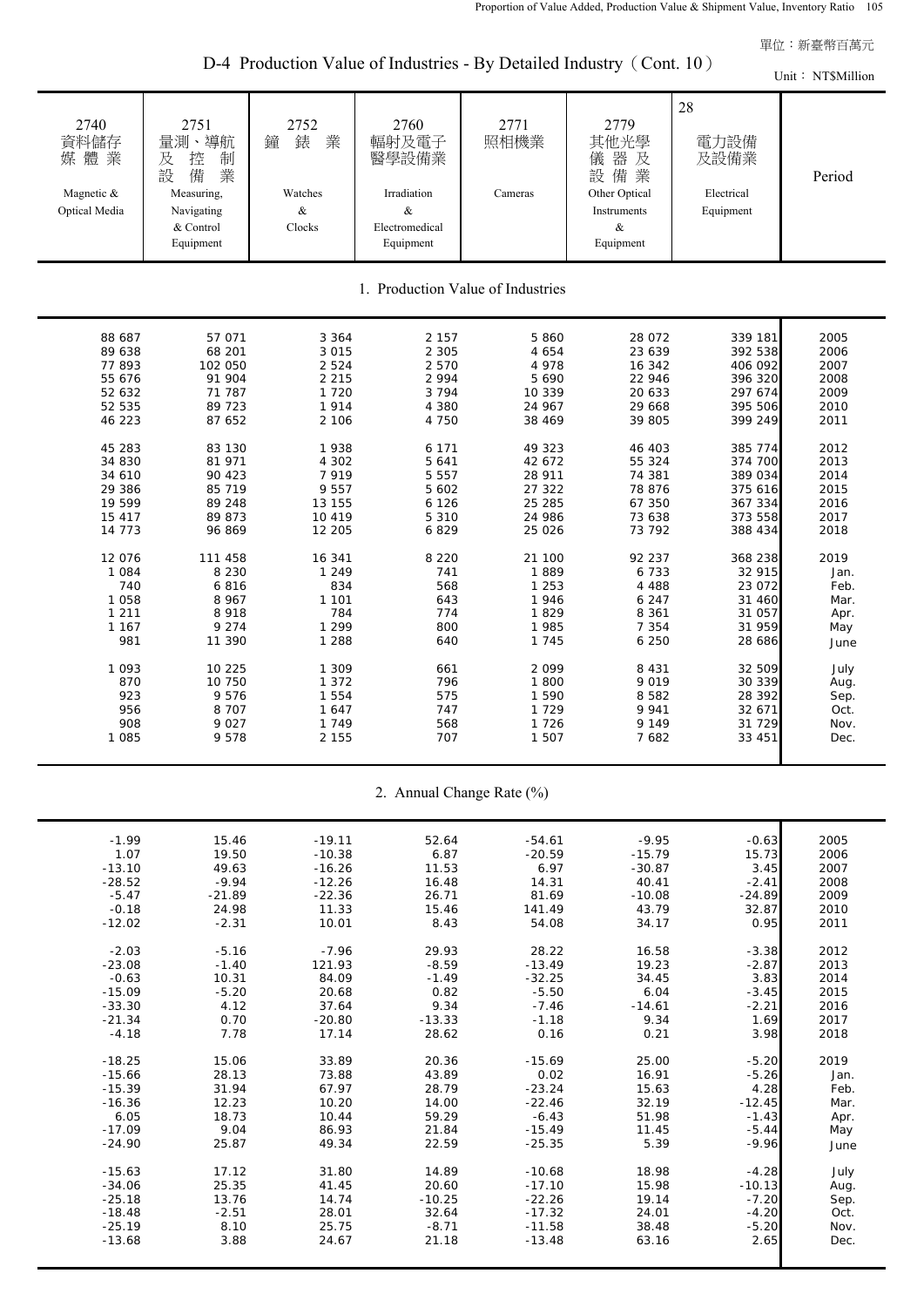D-4 工業生產價值-按細分類(續11)

| 年月別   | 2810<br>發電、輸<br>電及配電<br>機械業<br>Power Generation,<br>Transmission<br>& Distribution<br>Machinery | 2820<br>業<br>池<br>電<br><b>Batteries</b> | 2831<br>電<br>線<br>及業<br>纜<br>電<br>Electric<br>Wires<br>& Cables | 2832<br>配<br>線<br>器<br>業<br>材<br>Wiring<br>Devices | 2841<br>電燈泡<br>及燈管業<br>Light<br><b>Bulbs</b><br>& Tubes | 2842<br>照<br>明<br>器<br>業<br>具<br>Lighting<br>Fixture | 2851<br>家用空調<br>器具業<br>Domestic<br>Air-conditioning<br>Equipment |
|-------|-------------------------------------------------------------------------------------------------|-----------------------------------------|-----------------------------------------------------------------|----------------------------------------------------|---------------------------------------------------------|------------------------------------------------------|------------------------------------------------------------------|
|       |                                                                                                 |                                         | $1$ .                                                           | 工業生產價值                                             |                                                         |                                                      |                                                                  |
| 94年   | 52 732                                                                                          | 32 517                                  | 113 144                                                         | 5 7 2 5                                            | 2 3 1 3                                                 | 9 4 9 5                                              | 16 127                                                           |
| 95年   | 59 233                                                                                          | 24 362                                  | 168 636                                                         | 5 647                                              | 2 3 0 2                                                 | 9 1 9 7                                              | 17 202                                                           |
| 96年   | 61 621                                                                                          | 24 779                                  | 180 384                                                         | 5749                                               | 2 0 5 2                                                 | 10 1 26                                              | 14 377                                                           |
| 97年   | 58 361                                                                                          | 27 940                                  | 171 971                                                         | 5 609                                              | 1 2 4 8                                                 | 10 085                                               | 15 172                                                           |
| 98年   | 40 812                                                                                          | 21 832                                  | 120 094                                                         | 4 8 8 0                                            | 1 3 9 9                                                 | 10 389                                               | 12 588                                                           |
| 99年   | 49 423                                                                                          | 22 334                                  | 173 660                                                         | 5 8 8 6                                            | 2 1 6 7                                                 | 11 785                                               | 17 718                                                           |
| 100年  | 51 639                                                                                          | 24 208                                  | 180 352                                                         | 6 3 7 1                                            | 2 0 9 9                                                 | 11 646                                               | 15 097                                                           |
| 101年  | 51 245                                                                                          | 23 201                                  | 166 557                                                         | 6418                                               | 2 5 3 6                                                 | 11 081                                               | 18 966                                                           |
| 102年  | 54 655                                                                                          | 23 081                                  | 156 654                                                         | 6 7 3 7                                            | 2876                                                    | 10875                                                | 15 181                                                           |
| 103年  | 55 683                                                                                          | 24 942                                  | 159 764                                                         | 7 249                                              | 3 3 0 3                                                 | 12 163                                               | 17 471                                                           |
| 104年  | 56 366                                                                                          | 25 393                                  | 141 422                                                         | 7 197                                              | 4 4 8 9                                                 | 12 755                                               | 18 210                                                           |
| 105年  | 54 793                                                                                          | 27 191                                  | 132 195                                                         | 7 3 7 4                                            | 3 1 6 9                                                 | 15 198                                               | 15 064                                                           |
| 106年  | 56 069                                                                                          | 26 418                                  | 144 797                                                         | 7 3 3 2                                            | 1 4 0 4                                                 | 14 734                                               | 15 297                                                           |
| 107年  | 60 164                                                                                          | 28 493                                  | 151 015                                                         | 7 4 1 3                                            | 766                                                     | 14 370                                               | 15 088                                                           |
| 108年  | 59 29 2                                                                                         | 27 529                                  | 132 741                                                         | 7 3 7 5                                            | 585                                                     | 12 375                                               | 15 479                                                           |
| 1月    | 5 2 4 4                                                                                         | 2 4 6 6                                 | 11 924                                                          | 628                                                | 63                                                      | 1 0 2 2                                              | 1 4 4 3                                                          |
| 2月    | 3776                                                                                            | 1 9 5 4                                 | 8 3 2 7                                                         | 407                                                | 19                                                      | 626                                                  | 1 1 7 8                                                          |
| $3$ 月 | 4829                                                                                            | 2 3 3 6                                 | 11 862                                                          | 672                                                | 57                                                      | 999                                                  | 1 7 5 8                                                          |
| 4月    | 4 2 3 8                                                                                         | 2 4 8 9                                 | 11 455                                                          | 601                                                | 76                                                      | 1 0 0 9                                              | 1854                                                             |
| 5月    | 4 607                                                                                           | 2 2 1 4                                 | 11 982                                                          | 658                                                | 65                                                      | 1 1 9 5                                              | 1 5 7 3                                                          |
| 6月    | 4536                                                                                            | 2 3 0 9                                 | 10 149                                                          | 617                                                | 59                                                      | 1 2 8 1                                              | 1 0 6 2                                                          |
| 7月    | 5 1 1 9                                                                                         | 2 4 9 7                                 | 11 202                                                          | 653                                                | 65                                                      | 1 166                                                | 1 260                                                            |
| 8月    | 4 5 4 3                                                                                         | 2 4 7 6                                 | 11 411                                                          | 595                                                | 26                                                      | 903                                                  | 934                                                              |
| 9月    | 4513                                                                                            | 2 2 4 4                                 | 10 385                                                          | 615                                                | 31                                                      | 822                                                  | 742                                                              |
| 10月   | 5 4 7 2                                                                                         | 2 3 2 2                                 | 11 802                                                          | 603                                                | 36                                                      | 1 200                                                | 1 1 5 2                                                          |
| 11月   | 5 6 9 3                                                                                         | 2 0 8 2                                 | 11 372                                                          | 647                                                | 33                                                      | 1 1 0 5                                              | 1 1 2 3                                                          |
| 12月   | 6 7 2 3                                                                                         | 2 141                                   | 10 868                                                          | 681                                                | 54                                                      | 1 0 4 5                                              | 1 3 9 9                                                          |
|       |                                                                                                 | $2$ .                                   |                                                                 | 較上年同期 (月) 之增減率 (%)                                 |                                                         |                                                      |                                                                  |
| 94年   | 6.81                                                                                            | 0.77                                    | 6.06                                                            | $-1.71$                                            | $-4.37$                                                 | $-24.61$                                             | $-13.62$                                                         |
| 95年   | 12.33                                                                                           | $-25.08$                                | 49.05                                                           | $-1.37$                                            | $-0.49$                                                 | $-3.13$                                              | 6.67                                                             |
| 96年   | 4.03                                                                                            | 1.71                                    | 6.97                                                            | 1.80                                               | $-10.86$                                                | 10.09                                                | $-16.42$                                                         |
| 97年   | $-5.29$                                                                                         | 12.76                                   | $-4.66$                                                         | $-2.43$                                            | $-39.16$                                                | $-0.40$                                              | 5.53                                                             |
| 98年   | $-30.07$                                                                                        | $-21.86$                                | $-30.17$                                                        | $-13.00$                                           | 12.13                                                   | 3.01                                                 | $-17.03$                                                         |
| 99年   | 21.10                                                                                           | 2.30                                    | 44.60                                                           | 20.62                                              | 54.86                                                   | 13.44                                                | 40.75                                                            |
| 100年  | 4.48                                                                                            | 8.39                                    | 3.85                                                            | 8.24                                               | $-3.16$                                                 | $-1.18$                                              | $-14.79$                                                         |
| 101年  | $-0.76$                                                                                         | $-4.16$                                 | $-7.65$                                                         | 0.75                                               | 20.83                                                   | $-4.85$                                              | 25.63                                                            |
| 102年  | 6.65                                                                                            | $-0.51$                                 | $-5.95$                                                         | 4.96                                               | 13.42                                                   | $-1.86$                                              | $-19.96$                                                         |
| 103年  | 1.88                                                                                            | 8.06                                    | 1.99                                                            | 7.60                                               | 14.84                                                   | 11.85                                                | 15.08                                                            |
| 104年  | 1.23                                                                                            | 1.81                                    | $-11.48$                                                        | $-0.72$                                            | 35.92                                                   | 4.87                                                 | 4.23                                                             |
| 105年  | $-2.79$                                                                                         | 7.08                                    | $-6.52$                                                         | 2.47                                               | $-29.41$                                                | 19.15                                                | $-17.28$                                                         |
| 106年  | 2.33                                                                                            | $-2.85$                                 | 9.53                                                            | $-0.58$                                            | $-55.70$                                                | $-3.06$                                              | 1.55                                                             |
| 107年  | 7.30                                                                                            | 7.86                                    | 4.29                                                            | 1.10                                               | $-45.42$                                                | $-2.47$                                              | $-1.37$                                                          |
| 108年  | $-1.45$                                                                                         | $-3.39$                                 | $-12.10$                                                        | $-0.50$                                            | $-23.65$                                                | $-13.88$                                             | 2.59                                                             |
| 1月    | 2.16                                                                                            | 2.23                                    | $-16.86$                                                        | 2.37                                               | $-49.49$                                                | $-4.23$                                              | 9.65                                                             |
| 2月    | 17.19                                                                                           | 35.02                                   | $-0.53$                                                         | $-6.27$                                            | $-72.15$                                                | $-33.42$                                             | $-0.80$                                                          |
| 3月    | $-18.79$                                                                                        | $-18.81$                                | $-13.57$                                                        | $-6.87$                                            | 1.14                                                    | $-18.97$                                             | $-4.94$                                                          |
| 4月    | 3.49                                                                                            | 14.54                                   | $-9.15$                                                         | $-0.21$                                            | 1.15                                                    | $-10.15$                                             | 2.54                                                             |
| 5月    | $-5.43$                                                                                         | $-16.30$                                | $-7.03$                                                         | $-5.35$                                            | $-26.91$                                                | $-11.26$                                             | $-13.16$                                                         |
| 6月    | $-4.96$                                                                                         | 0.89                                    | $-18.57$                                                        | $-4.87$                                            | 29.04                                                   | 14.85                                                | $-28.74$                                                         |
| 7月    | 6.89                                                                                            | $-0.45$                                 | $-18.72$                                                        | 0.87                                               | 31.34                                                   | $-27.14$                                             | 11.16                                                            |
| 8月    | $-20.96$                                                                                        | $-6.97$                                 | $-8.87$                                                         | $-11.00$                                           | $-51.17$                                                | $-33.80$                                             | 0.21                                                             |
| 9月    | $-12.24$                                                                                        | 15.54                                   | $-15.16$                                                        | 14.71                                              | $-27.97$                                                | $-21.26$                                             | 12.61                                                            |
| 10月   | $-0.46$                                                                                         | $-1.56$                                 | $-13.01$                                                        | 1.26                                               | $-36.18$                                                | $-4.78$                                              | 20.35                                                            |
| 11月   | 9.70                                                                                            | $-15.48$                                | $-13.30$                                                        | 0.57                                               | $-47.05$                                                | $-5.51$                                              | 22.18                                                            |
| 12月   | 16.76                                                                                           | $-21.20$                                | $-4.55$                                                         | 12.01                                              | 32.80                                                   | $-5.36$                                              | 36.74                                                            |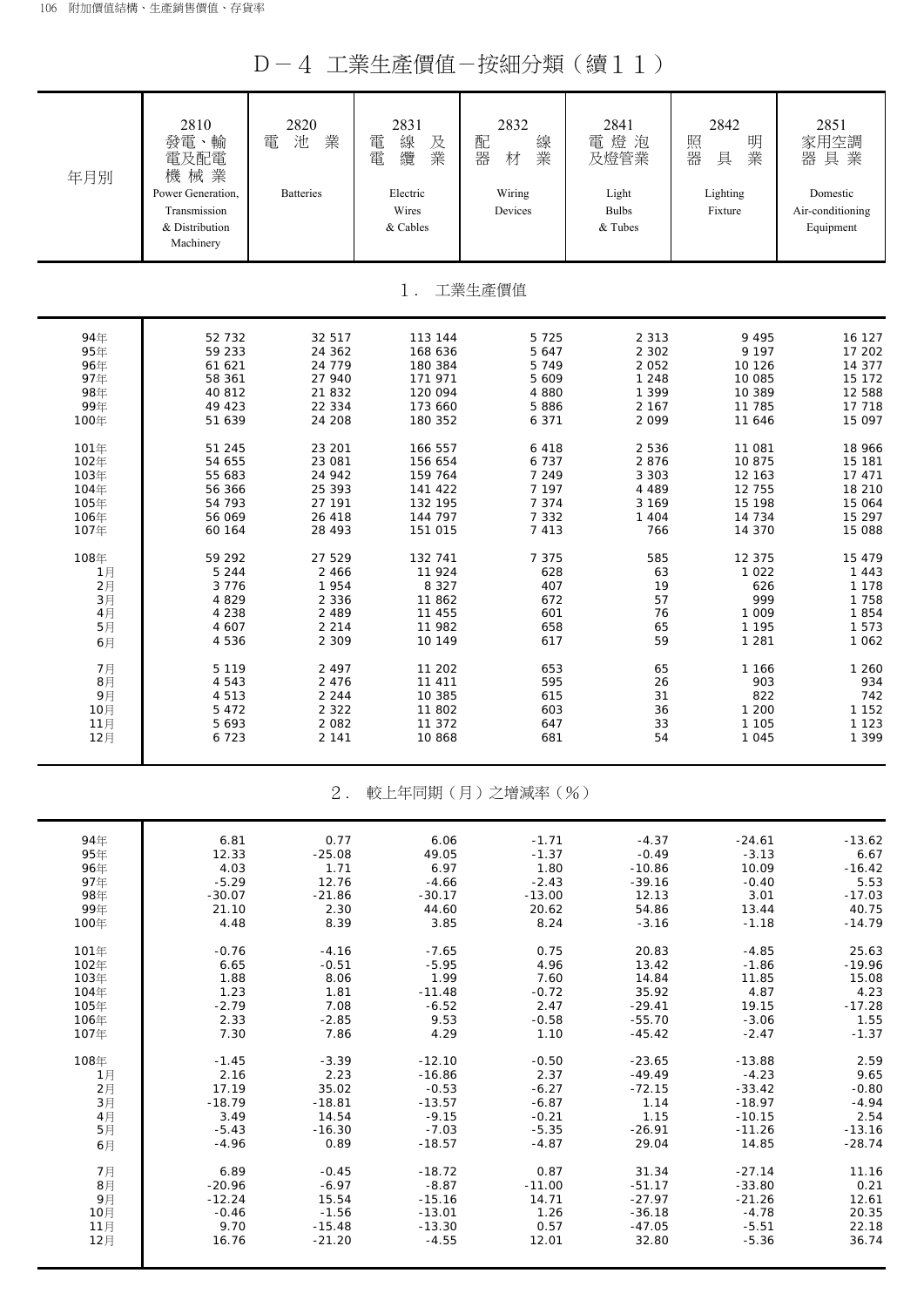D-4 Production Value of Industries - By Detailed Industry (Cont. 11)

| $D-4$ Production value of moustries - By Detailed moustry (Cont. 11)<br>Unit: NT\$Million                                                                                                                                                                                  |                                                                                                                                                                                                                                                                     |                                                                                                                                                                                                                                                                                           |                                                                                                                                                                                                                                                                                      |                                                                                                                                                                                                                                                                                     |                                                                                                                                                                                                                                                   |                                                                                                                                                                                              |                                                                                                                                                                                                                     |  |
|----------------------------------------------------------------------------------------------------------------------------------------------------------------------------------------------------------------------------------------------------------------------------|---------------------------------------------------------------------------------------------------------------------------------------------------------------------------------------------------------------------------------------------------------------------|-------------------------------------------------------------------------------------------------------------------------------------------------------------------------------------------------------------------------------------------------------------------------------------------|--------------------------------------------------------------------------------------------------------------------------------------------------------------------------------------------------------------------------------------------------------------------------------------|-------------------------------------------------------------------------------------------------------------------------------------------------------------------------------------------------------------------------------------------------------------------------------------|---------------------------------------------------------------------------------------------------------------------------------------------------------------------------------------------------------------------------------------------------|----------------------------------------------------------------------------------------------------------------------------------------------------------------------------------------------|---------------------------------------------------------------------------------------------------------------------------------------------------------------------------------------------------------------------|--|
| 2859<br>其他家用<br>電器業<br>Other<br>Domestic<br>Appliances                                                                                                                                                                                                                     | 2890<br>他<br>其<br>電力設備<br>及配備業<br>Other<br>Electrical<br>Equipment                                                                                                                                                                                                  | 29<br>械<br>機設<br>業<br>備<br>Machinery<br>$\&$<br>Equipment                                                                                                                                                                                                                                 | 2912<br>金屬切削<br>工具機業<br>Machine Tool<br>(Metal Cutting<br>Types)                                                                                                                                                                                                                     | 2919<br>其他金屬<br>加工用<br>機械設備業<br>Other<br>Metalworking<br>Machinery                                                                                                                                                                                                                  | 2921<br>農用及林用<br>機械設備業<br>Agricultural<br>&<br>Forestry<br>Machinery                                                                                                                                                                              | 2922<br>礦<br>採<br>及<br>營<br>造<br>用<br>機械設備業<br>Machinery<br>for Mining,<br>Quarrying &<br>Construction                                                                                       | Period                                                                                                                                                                                                              |  |
|                                                                                                                                                                                                                                                                            |                                                                                                                                                                                                                                                                     |                                                                                                                                                                                                                                                                                           |                                                                                                                                                                                                                                                                                      | 1. Production Value of Industries                                                                                                                                                                                                                                                   |                                                                                                                                                                                                                                                   |                                                                                                                                                                                              |                                                                                                                                                                                                                     |  |
| 28 941<br>25 506<br>25 098<br>23 888<br>23 278<br>25 035<br>24 190<br>27 362<br>26 412<br>26 522<br>27 400<br>28 538<br>26 532<br>28 27 2<br>29 868<br>2 8 1 6<br>1628<br>2 1 1 3<br>2 4 6 8<br>2 600<br>2 2 6 6<br>2 6 1 0<br>2511<br>2 4 0 3<br>2 8 0 8<br>2 803<br>2842 | 78 188<br>80 453<br>81 909<br>82 045<br>62 402<br>87 498<br>83 648<br>78 408<br>78 228<br>81 937<br>82 384<br>83 811<br>80 976<br>82 853<br>82 994<br>7 3 0 9<br>5 1 5 7<br>6835<br>6867<br>7 0 6 4<br>6 4 0 5<br>7936<br>6 940<br>6 637<br>7 2 7 6<br>6871<br>7697 | 528 497<br>555 141<br>613 863<br>597 753<br>395 102<br>607 051<br>667 438<br>639 733<br>609 916<br>668 056<br>666 037<br>626 743<br>672 225<br>723 104<br>645 543<br>58 789<br>41 020<br>54 944<br>55 907<br>58 115<br>55 215<br>55 159<br>54 299<br>50 259<br>53 412<br>51 039<br>57 385 | 74 341<br>84 228<br>99 059<br>104 546<br>48 720<br>96 351<br>118 936<br>114 204<br>95 829<br>108 676<br>101 767<br>89 777<br>104 801<br>113 983<br>90 102<br>8 6 5 9<br>6 0 68<br>8 0 6 3<br>8 2 0 6<br>8 5 9 2<br>7872<br>8 0 2 3<br>7 4 6 0<br>6878<br>6 7 9 1<br>6 708<br>6 7 8 2 | 33 050<br>32 899<br>36 929<br>37 602<br>22 233<br>36 973<br>40 343<br>45 679<br>34 353<br>41 631<br>34 451<br>34 275<br>31 659<br>30 716<br>27 560<br>2889<br>1 5 1 5<br>2 1 2 5<br>2 3 0 1<br>2 4 6 3<br>2 3 5 4<br>2 2 1 6<br>2 1 6 7<br>2 2 3 6<br>2 4 9 3<br>2 0 4 8<br>2 7 5 2 | 3 5 4 5<br>3 656<br>3 4 0 5<br>3 5 5 5<br>3 6 4 8<br>4 5 6 4<br>4 8 6 7<br>5 5 3 9<br>5 0 1 6<br>5 682<br>5 3 5 8<br>5 3 4 4<br>5 3 3 6<br>5 0 5 6<br>5 3 1 0<br>386<br>238<br>458<br>514<br>501<br>414<br>472<br>412<br>504<br>477<br>412<br>522 | 939<br>834<br>884<br>1 150<br>651<br>972<br>967<br>928<br>922<br>987<br>920<br>884<br>943<br>964<br>1 2 1 5<br>113<br>63<br>86<br>73<br>106<br>117<br>112<br>107<br>112<br>112<br>110<br>104 | 2005<br>2006<br>2007<br>2008<br>2009<br>2010<br>2011<br>2012<br>2013<br>2014<br>2015<br>2016<br>2017<br>2018<br>2019<br>Jan.<br>Feb.<br>Mar.<br>Apr.<br>May<br>June<br>July<br>Aug.<br>Sep.<br>Oct.<br>Nov.<br>Dec. |  |

|  |  | 2. Annual Change Rate (%) |  |  |  |
|--|--|---------------------------|--|--|--|
|--|--|---------------------------|--|--|--|

| $-5.20$  | $-5.79$  | 6.16     | 9.90     | 5.20     | $-2.81$  | $-11.96$ | 2005 |
|----------|----------|----------|----------|----------|----------|----------|------|
| $-11.87$ | 2.90     | 5.04     | 13.30    | $-0.46$  | 3.12     | $-11.11$ | 2006 |
| $-1.60$  | 1.81     | 10.58    | 17.61    | 12.25    | $-6.87$  | 5.96     | 2007 |
| $-4.82$  | 0.17     | $-2.62$  | 5.54     | 1.82     | 4.41     | 30.04    | 2008 |
| $-2.56$  | $-23.94$ | $-33.90$ | $-53.40$ | $-40.87$ | 2.61     | $-43.39$ | 2009 |
| 7.55     | 40.22    | 53.64    | 97.76    | 66.30    | 25.10    | 49.30    | 2010 |
| $-3.37$  | $-4.40$  | 9.95     | 23.44    | 9.11     | 6.65     | $-0.44$  | 2011 |
|          |          |          |          |          |          |          |      |
| 13.11    | $-6.26$  | $-4.15$  | $-3.98$  | 13.23    | 13.81    | $-4.11$  | 2012 |
| $-3.47$  | $-0.23$  | $-4.66$  | $-16.09$ | $-24.80$ | $-9.45$  | $-0.61$  | 2013 |
| 0.42     | 4.74     | 9.53     | 13.41    | 21.19    | 13.28    | 7.04     | 2014 |
| 3.31     | 0.54     | $-0.30$  | $-6.36$  | $-17.25$ | $-5.71$  | $-6.78$  | 2015 |
| 4.16     | 1.73     | $-5.90$  | $-11.78$ | $-0.51$  | $-0.24$  | $-3.89$  | 2016 |
| $-7.03$  | $-3.38$  | 7.26     | 16.74    | $-7.63$  | $-0.16$  | 6.68     | 2017 |
| 6.56     | 2.32     | 7.57     | 8.76     | $-2.98$  | $-5.24$  | 2.18     | 2018 |
|          |          |          |          |          |          |          |      |
| 5.64     | 0.17     | $-10.73$ | $-20.95$ | $-10.28$ | 5.01     | 26.10    | 2019 |
| 1.06     | 5.23     | 1.99     | $-4.10$  | 17.78    | $-3.50$  | 55.52    | Jan. |
| $-8.99$  | 10.57    | $-5.55$  | $-2.19$  | $-17.11$ | $-28.23$ | 49.79    | Feb. |
| $-4.82$  | $-6.48$  | $-14.12$ | $-21.27$ | $-21.30$ | $-17.57$ | $-11.37$ | Mar. |
| 8.93     | 1.65     | $-1.77$  | $-11.45$ | 0.58     | 37.93    | $-19.46$ | Apr. |
| 6.53     | 0.80     | $-11.96$ | $-20.61$ | $-8.38$  | 20.23    | 43.08    | May  |
| 2.16     | $-6.00$  | $-14.52$ | $-19.98$ | $-14.03$ | $-5.72$  | 52.99    | June |
|          |          |          |          |          |          |          |      |
| 13.64    | 10.95    | $-11.92$ | $-23.42$ | $-15.20$ | $-0.42$  | 48.82    | July |
| 5.49     | $-6.60$  | $-14.40$ | $-28.91$ | $-13.93$ | $-25.37$ | 17.70    | Aug. |
| 8.15     | $-1.90$  | $-12.45$ | $-23.18$ | $-14.49$ | 34.51    | 21.97    | Sep. |
| 8.05     | 0.91     | $-14.86$ | $-31.28$ | $-4.36$  | 40.47    | 41.24    | Oct. |
| 3.28     | $-4.44$  | $-17.80$ | $-26.56$ | $-19.37$ | 15.24    | 19.45    | Nov. |
| 21.41    | 1.18     | $-7.80$  | $-29.64$ | $-12.01$ | 17.79    | 28.31    | Dec. |
|          |          |          |          |          |          |          |      |
|          |          |          |          |          |          |          |      |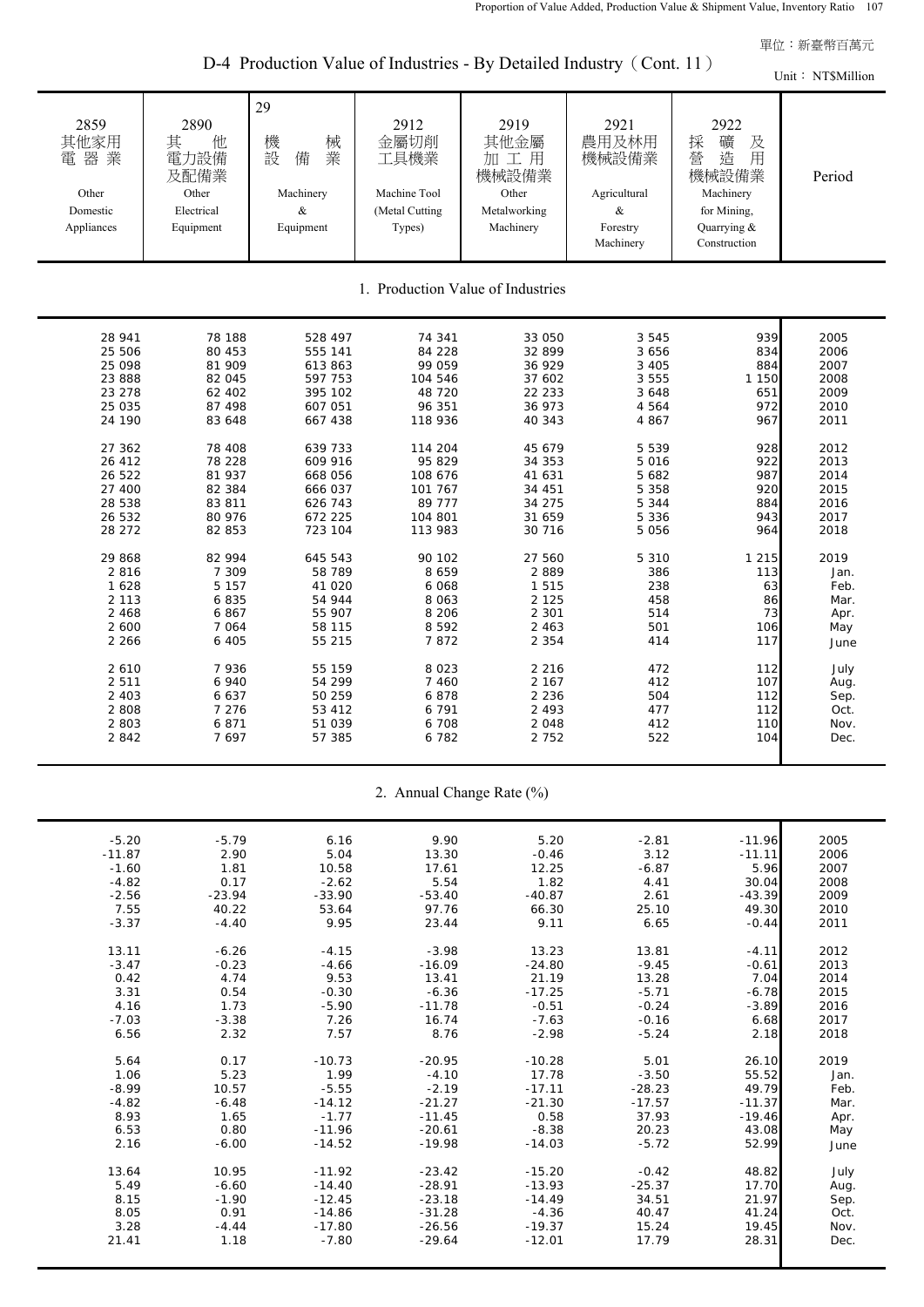D-4 工業生產價值-按細分類(續12)

| 年月別  | 2923<br>食品、飲料及<br>菸草製作用<br>機械設備業<br>Machinery<br>for Food,<br>Beverage &<br><b>Tobacco Processing</b> | 2924<br>紡織、成衣及<br>皮革生產用<br>機械設備業<br>Machinery<br>for Textile,<br>Apparel &<br>Leather Production | 2925<br>木工機械<br>設備業<br>Woodworking<br>Machinery | 2926<br>化工機械<br>設備業<br>Chemical<br>Processing<br>Machinery | 2927<br>橡膠及塑膠<br>加工用機械<br>設<br>業<br>備<br>Plastic<br>& Rubber<br>Processing<br>Machinery | 2928<br>電子及半導體<br>生產用機械<br>設<br>備<br>業<br>Electronic &<br>Semi-conductors<br>Production<br>Equipment | 2929<br>未分類<br>其他專用<br>機械設備業<br>Other Special-<br>Purpose Machinery<br>Not Elsewhere<br>Classified |
|------|-------------------------------------------------------------------------------------------------------|--------------------------------------------------------------------------------------------------|-------------------------------------------------|------------------------------------------------------------|-----------------------------------------------------------------------------------------|------------------------------------------------------------------------------------------------------|----------------------------------------------------------------------------------------------------|
|      |                                                                                                       |                                                                                                  | 1.                                              | 工業生產價值                                                     |                                                                                         |                                                                                                      |                                                                                                    |
| 94年  | 5 6 9 7                                                                                               | 33 507                                                                                           | 15 847                                          | 23 583                                                     | 44 061                                                                                  | 28 548                                                                                               | 29 454                                                                                             |
| 95年  | 4 7 1 7                                                                                               | 31 102                                                                                           | 15 383                                          | 20 854                                                     | 42 346                                                                                  | 39 153                                                                                               | 32 988                                                                                             |
| 96年  | 5 5 2 9                                                                                               | 30 221                                                                                           | 16 553                                          | 18 572                                                     | 37 822                                                                                  | 50 883                                                                                               | 36 583                                                                                             |
| 97年  | 6 6 1 2                                                                                               | 24 576                                                                                           | 12 972                                          | 18 587                                                     | 31 653                                                                                  | 51 989                                                                                               | 36 642                                                                                             |
| 98年  | 5 0 1 2                                                                                               | 20 415                                                                                           | 8 2 4 4                                         | 13 564                                                     | 23 279                                                                                  | 34 512                                                                                               | 28 592                                                                                             |
| 99年  | 6 3 1 9                                                                                               | 30 310                                                                                           | 10 978                                          | 15 355                                                     | 31 885                                                                                  | 73 470                                                                                               | 36 913                                                                                             |
| 100年 | 6895                                                                                                  | 28 859                                                                                           | 10 064                                          | 18 183                                                     | 30 913                                                                                  | 74 671                                                                                               | 39 711                                                                                             |
| 101年 | 7 6 2 0                                                                                               | 28 529                                                                                           | 9 5 1 5                                         | 21 018                                                     | 30 806                                                                                  | 56 873                                                                                               | 41 183                                                                                             |
| 102年 | 7 244                                                                                                 | 31 066                                                                                           | 12 157                                          | 15 336                                                     | 31 551                                                                                  | 56 403                                                                                               | 41 549                                                                                             |
| 103年 | 7 5 5 1                                                                                               | 31 150                                                                                           | 13 640                                          | 16 379                                                     | 33 236                                                                                  | 60 234                                                                                               | 42 169                                                                                             |
| 104年 | 7 083                                                                                                 | 30 427                                                                                           | 13 845                                          | 16 965                                                     | 33 879                                                                                  | 66 670                                                                                               | 43 356                                                                                             |
| 105年 | 6 2 6 6                                                                                               | 31 732                                                                                           | 15 369                                          | 15 950                                                     | 30 015                                                                                  | 70 274                                                                                               | 37 314                                                                                             |
| 106年 | 6 3 8 0                                                                                               | 31 338                                                                                           | 15 765                                          | 13 110                                                     | 29 457                                                                                  | 94 918                                                                                               | 38 138                                                                                             |
| 107年 | 6 973                                                                                                 | 28 616                                                                                           | 15 362                                          | 13 888                                                     | 26 600                                                                                  | 111 416                                                                                              | 42 205                                                                                             |
| 108年 | 6 9 4 5                                                                                               | 27 145                                                                                           | 15 4 4 5                                        | 15 089                                                     | 23 648                                                                                  | 92 272                                                                                               | 38 686                                                                                             |
| 1月   | 824                                                                                                   | 2 3 1 1                                                                                          | 1 4 6 1                                         | 1 2 1 4                                                    | 2 1 7 2                                                                                 | 7978                                                                                                 | 3 704                                                                                              |
| 2月   | 285                                                                                                   | 1815                                                                                             | 791                                             | 824                                                        | 1 0 8 6                                                                                 | 6 7 5 8                                                                                              | 2 2 9 7                                                                                            |
| 3月   | 418                                                                                                   | 2 3 9 4                                                                                          | 1 2 6 8                                         | 1 1 8 6                                                    | 1852                                                                                    | 7886                                                                                                 | 3 2 4 7                                                                                            |
| 4月   | 561                                                                                                   | 2 180                                                                                            | 1 2 9 0                                         | 1 2 2 0                                                    | 1836                                                                                    | 9 1 6 5                                                                                              | 2 9 8 6                                                                                            |
| 5月   | 544                                                                                                   | 2 4 9 6                                                                                          | 1 3 7 0                                         | 1 2 8 8                                                    | 2 2 2 8                                                                                 | 8 1 2 0                                                                                              | 3 914                                                                                              |
| 6月   | 516                                                                                                   | 2 2 2 8                                                                                          | 1 2 1 6                                         | 1651                                                       | 1834                                                                                    | 8 3 5 6                                                                                              | 3 2 9 5                                                                                            |
| 7月   | 548                                                                                                   | 2 4 7 7                                                                                          | 1 3 1 0                                         | 1 2 3 5                                                    | 1973                                                                                    | 7 4 3 6                                                                                              | 3513                                                                                               |
| 8月   | 616                                                                                                   | 2 5 6 1                                                                                          | 1412                                            | 1 4 6 3                                                    | 2 2 2 5                                                                                 | 7 5 5 8                                                                                              | 2 8 5 1                                                                                            |
| 9月   | 520                                                                                                   | 1895                                                                                             | 1 3 2 1                                         | 1 0 8 4                                                    | 1 7 7 9                                                                                 | 6 2 8 8                                                                                              | 2 5 8 2                                                                                            |
| 10月  | 552                                                                                                   | 2 2 8 2                                                                                          | 1 4 5 7                                         | 1 2 6 7                                                    | 2 0 4 1                                                                                 | 6 800                                                                                                | 4 0 1 9                                                                                            |
| 11月  | 580                                                                                                   | 2 1 7 9                                                                                          | 1 1 8 7                                         | 1 3 5 1                                                    | 1976                                                                                    | 7 2 7 0                                                                                              | 2867                                                                                               |
| 12月  | 983                                                                                                   | 2 3 2 8                                                                                          | 1 3 6 1                                         | 1 3 0 5                                                    | 2 6 4 8                                                                                 | 8 6 5 7                                                                                              | 3411                                                                                               |
|      |                                                                                                       | $2$ .                                                                                            |                                                 | 較上年同期(月)之增減率(%)                                            |                                                                                         |                                                                                                      |                                                                                                    |
| 94年  | 4.39                                                                                                  | $-0.38$                                                                                          | $-18.76$                                        | 22.80                                                      | 14.19                                                                                   | 18.40                                                                                                | $-1.46$                                                                                            |
| 95年  | $-17.20$                                                                                              | $-7.18$                                                                                          | $-2.92$                                         | $-11.57$                                                   | $-3.89$                                                                                 | 37.15                                                                                                | 12.00                                                                                              |
| 96年  | 17.22                                                                                                 | $-2.83$                                                                                          | 7.60                                            | $-10.94$                                                   | $-10.68$                                                                                | 29.96                                                                                                | 10.90                                                                                              |
| 97年  | 19.58                                                                                                 | $-18.68$                                                                                         | $-21.64$                                        | 0.08                                                       | $-16.31$                                                                                | 2.17                                                                                                 | 0.16                                                                                               |
| 98年  | $-24.19$                                                                                              | $-16.93$                                                                                         | $-36.45$                                        | $-27.02$                                                   | $-26.45$                                                                                | $-33.62$                                                                                             | $-21.97$                                                                                           |
| 99年  | 26.08                                                                                                 | 48.47                                                                                            | 33.16                                           | 13.20                                                      | 36.97                                                                                   | 112.88                                                                                               | 29.10                                                                                              |
| 100年 | 9.12                                                                                                  | $-4.79$                                                                                          | $-8.33$                                         | 18.41                                                      | $-3.05$                                                                                 | 1.63                                                                                                 | 7.58                                                                                               |
| 101年 | 10.52                                                                                                 | $-1.14$                                                                                          | $-5.45$                                         | 15.60                                                      | $-0.35$                                                                                 | $-23.83$                                                                                             | 3.71                                                                                               |
| 102年 | $-4.94$                                                                                               | 8.89                                                                                             | 27.76                                           | $-27.04$                                                   | 2.42                                                                                    | $-0.83$                                                                                              | 0.89                                                                                               |
| 103年 | 4.24                                                                                                  | 0.27                                                                                             | 12.20                                           | 6.80                                                       | 5.34                                                                                    | 6.79                                                                                                 | 1.49                                                                                               |
| 104年 | $-6.20$                                                                                               | $-2.32$                                                                                          | 1.50                                            | 3.58                                                       | 1.94                                                                                    | 10.68                                                                                                | 2.81                                                                                               |
| 105年 | $-11.54$                                                                                              | 4.29                                                                                             | 11.01                                           | $-5.98$                                                    | $-11.41$                                                                                | 5.41                                                                                                 | $-13.94$                                                                                           |
| 106年 | 1.81                                                                                                  | $-1.24$                                                                                          | 2.58                                            | $-17.81$                                                   | $-1.86$                                                                                 | 35.07                                                                                                | 2.21                                                                                               |
| 107年 | 9.31                                                                                                  | $-8.69$                                                                                          | $-2.55$                                         | 5.94                                                       | $-9.70$                                                                                 | 17.38                                                                                                | 10.66                                                                                              |
| 108年 | $-0.40$                                                                                               | $-5.14$                                                                                          | 0.54                                            | 8.65                                                       | $-11.10$                                                                                | $-17.18$                                                                                             | $-8.34$                                                                                            |
| 1月   | 7.85                                                                                                  | $-10.43$                                                                                         | 2.04                                            | 4.34                                                       | $-6.92$                                                                                 | $-0.75$                                                                                              | 34.96                                                                                              |
| 2月   | $-38.94$                                                                                              | 15.84                                                                                            | $-19.44$                                        | $-24.77$                                                   | $-28.53$                                                                                | $-6.84$                                                                                              | 0.33                                                                                               |
| 3月   | $-17.76$                                                                                              | $-12.22$                                                                                         | $-8.11$                                         | 4.93                                                       | $-21.73$                                                                                | $-17.24$                                                                                             | $-16.23$                                                                                           |
| 4月   | 32.50                                                                                                 | $-2.04$                                                                                          | 3.53                                            | 25.53                                                      | $-12.48$                                                                                | 4.77                                                                                                 | $-16.33$                                                                                           |
| 5月   | $-14.06$                                                                                              | 10.81                                                                                            | $-4.48$                                         | $-11.41$                                                   | $-7.12$                                                                                 | $-20.30$                                                                                             | $-27.15$                                                                                           |
| 6月   | $-10.05$                                                                                              | $-16.22$                                                                                         | $-3.21$                                         | 61.23                                                      | $-24.65$                                                                                | $-31.07$                                                                                             | $-9.82$                                                                                            |
| 7月   | $-0.13$                                                                                               | $-8.35$                                                                                          | 1.24                                            | 17.43                                                      | $-13.53$                                                                                | $-17.21$                                                                                             | 11.58                                                                                              |
| 8月   | 25.26                                                                                                 | $-2.93$                                                                                          | 0.06                                            | 29.10                                                      | $-2.15$                                                                                 | $-16.16$                                                                                             | $-20.58$                                                                                           |
| 9月   | $-3.35$                                                                                               | $-14.32$                                                                                         | 9.82                                            | $-4.44$                                                    | $-17.45$                                                                                | $-29.89$                                                                                             | $-11.34$                                                                                           |
| 10月  | $-7.32$                                                                                               | $-3.74$                                                                                          | 14.96                                           | 0.79                                                       | 0.46                                                                                    | $-31.97$                                                                                             | 9.57                                                                                               |
| 11月  | 2.74                                                                                                  | $-9.12$                                                                                          | $-4.98$                                         | 4.93                                                       | $-13.23$                                                                                | $-21.25$                                                                                             | $-28.30$                                                                                           |
| 12月  | 13.37                                                                                                 | 1.87                                                                                             | 12.82                                           | 10.14                                                      | 8.86                                                                                    | $-7.36$                                                                                              | 0.86                                                                                               |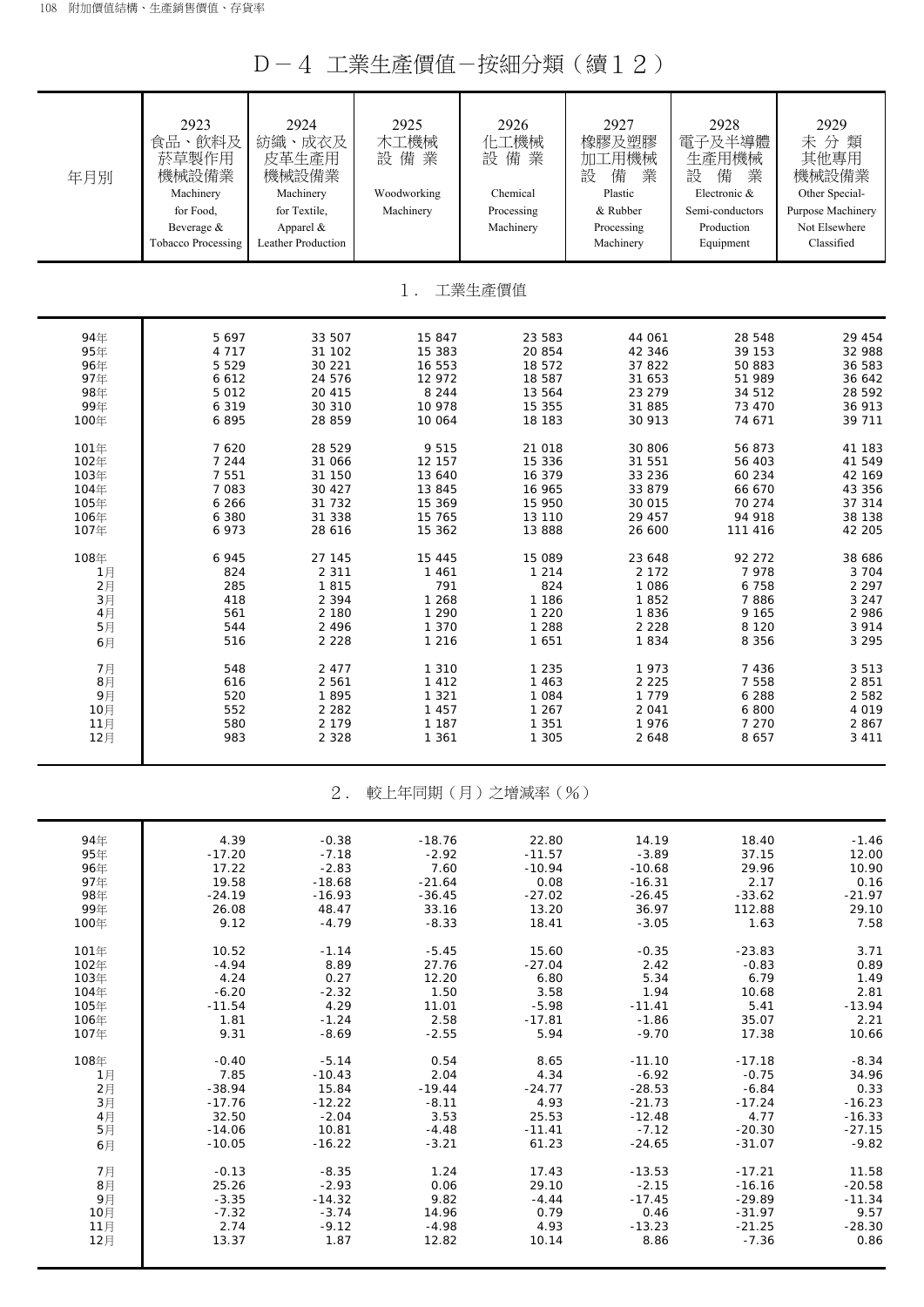D-4 Production Value of Industries - By Detailed Industry (Cont. 12)

| $\tau$ Troughtform value of mudistries - By Detailed mudistry<br>Unit: NT\$Million                                                                         |                                                                                                                                                              |                                                                                                                                                               |                                                                                                                                                                 |                                                                                                                                                      |                                                                                                                                                               |                                                                                                                                                                             |                                                                                                                              |  |  |
|------------------------------------------------------------------------------------------------------------------------------------------------------------|--------------------------------------------------------------------------------------------------------------------------------------------------------------|---------------------------------------------------------------------------------------------------------------------------------------------------------------|-----------------------------------------------------------------------------------------------------------------------------------------------------------------|------------------------------------------------------------------------------------------------------------------------------------------------------|---------------------------------------------------------------------------------------------------------------------------------------------------------------|-----------------------------------------------------------------------------------------------------------------------------------------------------------------------------|------------------------------------------------------------------------------------------------------------------------------|--|--|
| 2933<br>泵、壓縮<br>機、活栓<br>及活閥業<br>Pumps,<br>Compressors,<br>Taps<br>& Valves                                                                                 | 2934<br>機械傳動<br>設備業<br>Mechanical<br>Power<br>Transmission<br>Equipment                                                                                      | 2935<br>輸送機械<br>設備業<br>Conveying<br>Machinery                                                                                                                 | 2936<br>事務機械<br>設備業<br>Office<br>Machinery<br>& Equipment                                                                                                       | 2937<br>污染防治<br>設備業<br>Pollution<br>Controlling<br>Equipment                                                                                         | 2938<br>動<br>力<br>手工具業<br>Power-driven<br>Hand<br>Tools                                                                                                       | 2939<br>其他通用<br>機械設備業<br>Other<br>General-<br>Purpose<br>Machinery                                                                                                          | Period                                                                                                                       |  |  |
|                                                                                                                                                            |                                                                                                                                                              |                                                                                                                                                               |                                                                                                                                                                 | 1. Production Value of Industries                                                                                                                    |                                                                                                                                                               |                                                                                                                                                                             |                                                                                                                              |  |  |
| 37 334<br>39 239<br>44 359<br>41 526<br>30 672<br>43 040<br>49 436<br>48 541<br>48 304<br>51 385<br>47828<br>44 788<br>49 139<br>51 923<br>50 684<br>4 800 | 27 437<br>26 886<br>31 286<br>31 430<br>21 935<br>35 216<br>44 199<br>42 392<br>44 978<br>51 096<br>49 682<br>45 972<br>60 268<br>77818<br>58 009<br>5 8 8 0 | 31 004<br>33 306<br>36 718<br>36 365<br>24 592<br>28 072<br>30 918<br>31 051<br>30 133<br>35 822<br>39 652<br>38 950<br>40 331<br>43 507<br>42 937<br>3 6 6 4 | 5 3 8 2<br>7773<br>7 7 7 0<br>7 7 6 9<br>5 7 8 4<br>7 7 9 2<br>7 4 2 4<br>7979<br>8 6 5 6<br>7996<br>8 2 6 6<br>8 5 6 6<br>8 9 8 1<br>8 2 7 4<br>7 3 6 7<br>686 | 4 951<br>5872<br>6 0 18<br>6833<br>5 1 2 3<br>5793<br>6 5 3 3<br>6 180<br>6547<br>5 4 9 6<br>5 1 5 8<br>5 1 8 5<br>4839<br>5 1 4 4<br>6 4 2 9<br>342 | 13 844<br>13 731<br>14 287<br>11 789<br>7 9 3 0<br>10 400<br>11 639<br>11 829<br>12 071<br>14 0 26<br>15 208<br>16 137<br>16 708<br>17 520<br>17 575<br>1 803 | 115 973<br>120 174<br>136 983<br>132 158<br>90 195<br>132 648<br>142 879<br>129 866<br>127 802<br>140 900<br>145 524<br>129 942<br>120 115<br>123 136<br>119 122<br>9 9 0 2 | 2005<br>2006<br>2007<br>2008<br>2009<br>2010<br>2011<br>2012<br>2013<br>2014<br>2015<br>2016<br>2017<br>2018<br>2019<br>Jan. |  |  |
| 3 0 4 0<br>4 603<br>4 2 7 3<br>4 5 5 4<br>4 165<br>4 4 9 2<br>4 3 1 7<br>3 9 1 3<br>4 0 3 8<br>3 940<br>4549                                               | 4 1 2 1<br>5 1 2 1<br>5 1 4 3<br>5 4 6 8<br>5 0 8 3<br>5 1 1 6<br>4 601<br>4 3 0 3<br>4 4 9 9<br>4 2 1 2<br>4 4 6 3                                          | 2 9 7 5<br>3 6 6 6<br>3 6 5 6<br>3 4 7 6<br>3 7 7 8<br>3 6 6 0<br>3 8 8 5<br>3519<br>3 3 9 0<br>3 3 3 8<br>3 9 3 0                                            | 460<br>614<br>552<br>648<br>557<br>609<br>643<br>627<br>663<br>635<br>673                                                                                       | 265<br>413<br>344<br>467<br>1 1 9 0<br>297<br>481<br>730<br>650<br>531<br>718                                                                        | 1 0 5 0<br>1 4 4 4<br>1 6 9 5<br>1675<br>1 4 7 2<br>1 5 5 8<br>1 3 9 9<br>1 2 6 9<br>1 4 9 4<br>1 2 1 2<br>1 504                                              | 7 3 6 7<br>10 101<br>9913<br>10 20 6<br>9 1 1 7<br>10 112<br>10 140<br>10 699<br>10 388<br>10 482<br>10 695                                                                 | Feb.<br>Mar.<br>Apr.<br>May<br>June<br>July<br>Aug.<br>Sep.<br>Oct.<br>Nov.<br>Dec.                                          |  |  |

2. Annual Change Rate (%)

| 2.03     | 7.01     |               | 0.17     | 8.46     |          | 4.02     | 2005 |
|----------|----------|---------------|----------|----------|----------|----------|------|
|          |          | 14.72         |          |          | 6.58     |          |      |
| 5.10     | $-2.01$  | 7.42<br>10.25 | 44.42    | 18.58    | $-0.82$  | 3.62     | 2006 |
| 13.05    | 16.36    |               | $-0.04$  | 2.48     | 4.05     | 13.99    | 2007 |
| $-6.39$  | 0.46     | $-0.96$       | $-0.01$  | 13.56    | $-17.49$ | $-3.52$  | 2008 |
| $-26.14$ | $-30.21$ | $-32.37$      | $-25.55$ | $-25.02$ | $-32.73$ | $-31.75$ | 2009 |
| 40.32    | 60.55    | 14.15         | 34.72    | 13.07    | 31.15    | 47.07    | 2010 |
| 14.86    | 25.51    | 10.14         | $-4.72$  | 12.77    | 11.91    | 7.71     | 2011 |
| $-1.81$  | $-4.09$  | 0.43          | 7.47     | $-5.40$  | 1.63     | $-9.11$  | 2012 |
| $-0.49$  | 6.10     | $-2.96$       | 8.49     | 5.94     | 2.05     | $-1.59$  | 2013 |
|          |          |               |          |          |          |          |      |
| 6.38     | 13.60    | 18.88         | $-7.62$  | $-16.06$ | 16.19    | 10.25    | 2014 |
| $-6.92$  | $-2.77$  | 10.69         | 3.37     | $-6.14$  | 8.43     | 3.28     | 2015 |
| $-6.36$  | $-7.47$  | $-1.77$       | 3.63     | 0.52     | 6.11     | $-10.71$ | 2016 |
| 9.71     | 31.10    | 3.55          | 4.84     | $-6.67$  | 3.53     | $-7.56$  | 2017 |
| 5.67     | 29.12    | 7.88          | $-7.87$  | 6.31     | 4.86     | 2.51     | 2018 |
|          |          |               |          |          |          |          |      |
| $-2.39$  | $-25.46$ | $-1.31$       | $-10.96$ | 24.98    | 0.31     | $-3.26$  | 2019 |
| 10.23    | $-5.01$  | 8.97          | $-16.60$ | $-14.91$ | 3.89     | 1.40     | Jan. |
| $-1.16$  | $-13.54$ | 21.72         | 5.80     | 17.22    | $-6.73$  | $-5.26$  | Feb. |
| $-8.59$  | $-22.75$ | $-7.58$       | $-15.72$ | 10.39    | $-11.51$ | $-3.79$  | Mar. |
| 3.03     | $-17.13$ | 14.60         | $-15.08$ | 2.61     | 24.17    | 1.96     | Apr. |
| $-2.10$  | $-19.71$ | $-5.18$       | $-18.69$ | 59.41    | 13.35    | $-3.53$  | May  |
| $-7.05$  | $-25.80$ | 9.47          | $-26.85$ | 224.82   | 7.07     | $-13.14$ | June |
|          |          |               |          |          |          |          |      |
| $-0.65$  | $-27.65$ | 11.20         | $-16.42$ | $-70.59$ | $-2.09$  | $-6.07$  | July |
| $-3.98$  | $-37.84$ | 11.57         | $-11.00$ | 29.92    | $-13.95$ | $-8.83$  | Aug. |
| 1.67     | $-34.32$ | $-3.49$       | $-2.38$  | 118.57   | $-9.66$  | 8.90     | Sep. |
| $-4.26$  | $-36.01$ | $-16.59$      | $-7.77$  | 16.26    | 7.09     | $-2.52$  | Oct. |
| $-13.65$ | $-35.45$ | $-20.00$      | 7.80     | 16.80    | $-9.56$  | $-7.39$  | Nov. |
| 0.40     | $-22.87$ | $-17.60$      | $-0.85$  | 71.25    | 3.57     | 0.81     | Dec. |
|          |          |               |          |          |          |          |      |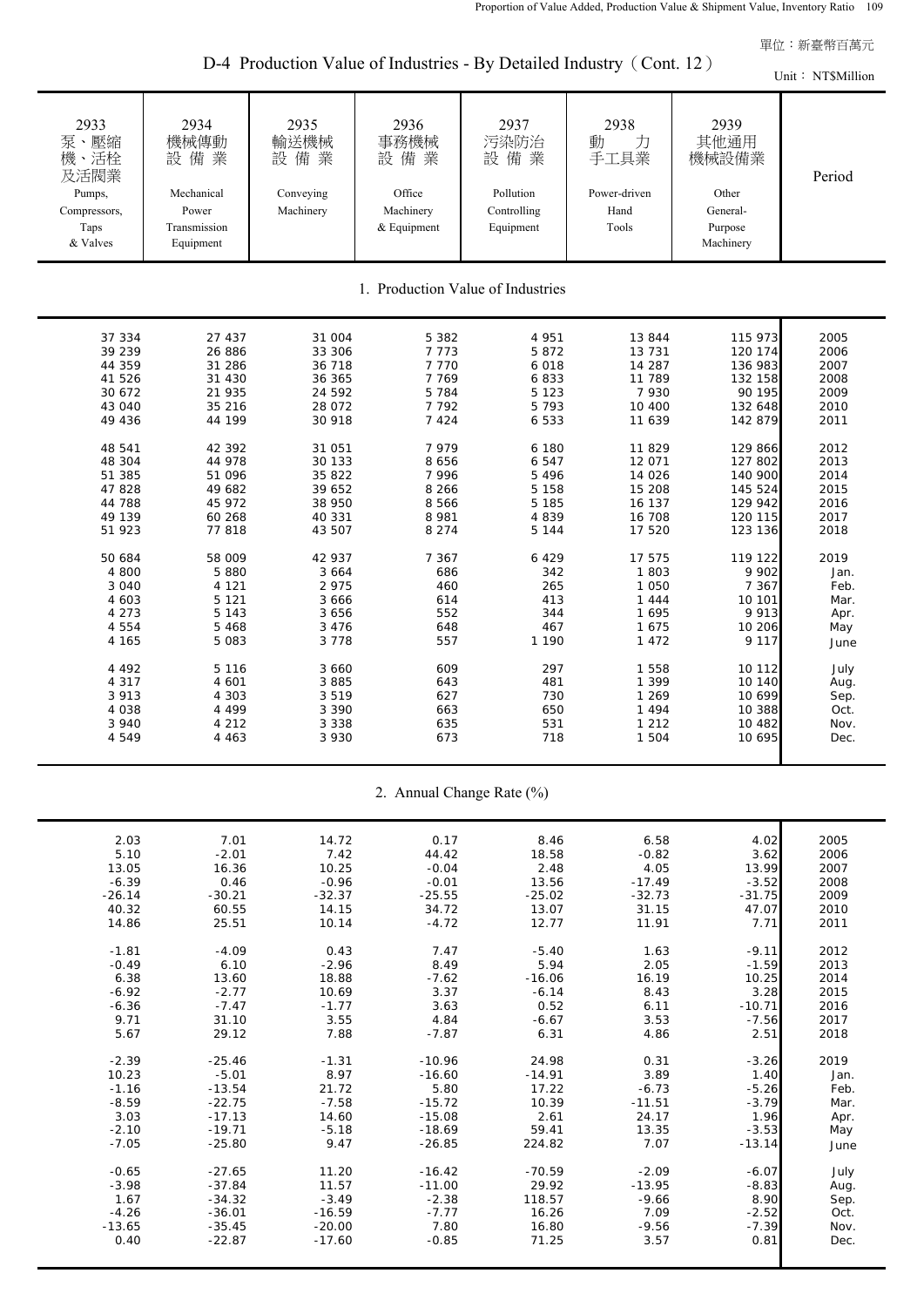D-4 工業生產價值-按細分類(續13)

| 年月別                      | 30<br>汽車及<br>其零件業<br>Motor<br>Vehicles<br>& Parts | 3010<br>汽<br>車<br>業<br>Motor<br>Vehicles | 3020<br>體<br>業<br>車<br><b>Bodies</b><br>(Coachwork)<br>for Motor<br>Vehicle | 3030<br>汽<br>車<br>業<br>零<br>件<br>Parts for<br>Motor<br>Vehicles | 31<br>其他運輸<br>工具及<br>其零件業<br>Other Transport<br>Equipment<br>& Parts | 3110<br>船<br>舶<br>及<br>浮動設施業<br>Ships,<br><b>Boats</b><br>& Floating<br>Structures | 3121<br>機<br>車<br>業<br>Motorcycles |  |  |  |
|--------------------------|---------------------------------------------------|------------------------------------------|-----------------------------------------------------------------------------|-----------------------------------------------------------------|----------------------------------------------------------------------|------------------------------------------------------------------------------------|------------------------------------|--|--|--|
|                          |                                                   |                                          | $1$ .                                                                       | 工業生產價值                                                          |                                                                      |                                                                                    |                                    |  |  |  |
| 94年                      | 427 238                                           | 241 025                                  | 2949                                                                        | 183 264                                                         | 199 202                                                              | 28 512                                                                             | 43 923                             |  |  |  |
| 95年                      | 335 588                                           | 168 315                                  | 2894                                                                        | 164 380                                                         | 193 740                                                              | 30 190                                                                             | 41 876                             |  |  |  |
| 96年                      | 322 076                                           | 153 908                                  | 3 0 5 6                                                                     | 165 112                                                         | 223 687                                                              | 41 981                                                                             | 45 455                             |  |  |  |
| 97年                      | 259 285                                           | 105 300                                  | 2 3 8 5                                                                     | 151 600                                                         | 261 459                                                              | 49 089                                                                             | 53 554                             |  |  |  |
| 98年                      | 267 495                                           | 128 350                                  | 1 800                                                                       | 137 345                                                         | 205 500                                                              | 38 707                                                                             | 38 187                             |  |  |  |
| 99年                      | 351 517                                           | 178 913                                  | 3 6 5 0                                                                     | 168 953                                                         | 230 618                                                              | 37 563                                                                             | 42 535                             |  |  |  |
| 100年                     | 387 059                                           | 203 376                                  | 4 4 3 7                                                                     | 179 247                                                         | 248 023                                                              | 37 074                                                                             | 47 322                             |  |  |  |
| 101年                     | 388 839                                           | 201 365                                  | 5 2 6 1                                                                     | 182 212                                                         | 260 061                                                              | 40 146                                                                             | 46 524                             |  |  |  |
| 102年                     | 373 662                                           | 188 818                                  | 4 0 4 2                                                                     | 180 802                                                         | 259 539                                                              | 33 834                                                                             | 48 436                             |  |  |  |
| 103年                     | 420 570                                           | 221 672                                  | 4 5 9 7                                                                     | 194 301                                                         | 277 880                                                              | 33 6 25                                                                            | 51 146                             |  |  |  |
| 104年                     | 408 381                                           | 208 341                                  | 4 907                                                                       | 195 133                                                         | 280 166                                                              | 34 952                                                                             | 50 716                             |  |  |  |
| 105年                     | 388 885                                           | 190 961                                  | 4 2 9 7                                                                     | 193 628                                                         | 265 804                                                              | 27 528                                                                             | 57 394                             |  |  |  |
| 106年                     | 384 622                                           | 183 107                                  | 4 5 6 5                                                                     | 196 950                                                         | 264 121                                                              | 20 918                                                                             | 67 712                             |  |  |  |
| 107年                     | 363 993                                           | 166 973                                  | 4 683                                                                       | 192 337                                                         | 276 704                                                              | 21 635                                                                             | 63 983                             |  |  |  |
| 108年                     | 358 414                                           | 167 377                                  | 4 9 4 6                                                                     | 186 091                                                         | 308 614                                                              | 27 081                                                                             | 80 832                             |  |  |  |
| 1月                       | 31 971                                            | 14 497                                   | 344                                                                         | 17 130                                                          | 26 403                                                               | 1982                                                                               | 6 0 4 7                            |  |  |  |
| 2月                       | 20 749                                            | 9 3 1 5                                  | 300                                                                         | 11 134                                                          | 17 227                                                               | 1 0 5 1                                                                            | 4 3 9 1                            |  |  |  |
| 3月                       | 29 872                                            | 13 499                                   | 415                                                                         | 15 957                                                          | 23 135                                                               | 1 2 5 2                                                                            | 6 1 6 7                            |  |  |  |
| 4月                       | 31 675                                            | 15 167                                   | 380                                                                         | 16 128                                                          | 24 469                                                               | 2 2 9 2                                                                            | 6 7 2 4                            |  |  |  |
| 5月                       | 33 29 2                                           | 15 715                                   | 654                                                                         | 16 924                                                          | 26 4 26                                                              | 1 4 2 7                                                                            | 7 691                              |  |  |  |
| 6月                       | 30 653                                            | 14 678                                   | 351                                                                         | 15 624                                                          | 24 5 26                                                              | 1 2 7 8                                                                            | 6 4 4 7                            |  |  |  |
| 7月                       | 33 661                                            | 16 664                                   | 376                                                                         | 16 622                                                          | 29 307                                                               | 3 7 8 4                                                                            | 7 1 1 1                            |  |  |  |
| 8月                       | 23 954                                            | 9 2 7 1                                  | 356                                                                         | 14 328                                                          | 28 897                                                               | 4 2 6 4                                                                            | 7 0 5 4                            |  |  |  |
| 9月                       | 26 883                                            | 11 980                                   | 447                                                                         | 14 457                                                          | 26 893                                                               | 2 3 6 7                                                                            | 7 137                              |  |  |  |
| 10月                      | 31 209                                            | 14 933                                   | 525                                                                         | 15 751                                                          | 28 540                                                               | 2 5 4 8                                                                            | 7874                               |  |  |  |
| 11月                      | 31 641                                            | 15 397                                   | 459                                                                         | 15 785                                                          | 26 099                                                               | 2 1 3 1                                                                            | 7 3 1 6                            |  |  |  |
| 12月                      | 32 853                                            | 16 261                                   | 341                                                                         | 16 251                                                          | 26 693                                                               | 2 7 0 5                                                                            | 6872                               |  |  |  |
| $2$ .<br>較上年同期(月)之增減率(%) |                                                   |                                          |                                                                             |                                                                 |                                                                      |                                                                                    |                                    |  |  |  |
| 94年                      | 5.27                                              | 5.92                                     | $-0.72$                                                                     | 4.53                                                            | 9.36                                                                 | 14.29                                                                              | 3.24                               |  |  |  |
| 95年                      | $-21.45$                                          | $-30.17$                                 | $-1.85$                                                                     | $-10.30$                                                        | $-2.74$                                                              | 5.89                                                                               | $-4.66$                            |  |  |  |
| 96年                      | $-4.03$                                           | $-8.56$                                  | 5.58                                                                        | 0.45                                                            | 15.46                                                                | 39.06                                                                              | 8.55                               |  |  |  |
| 97年                      | $-19.50$                                          | $-31.58$                                 | $-21.95$                                                                    | $-8.18$                                                         | 16.89                                                                | 16.93                                                                              | 17.82                              |  |  |  |
| 98年                      | 3.17                                              | 21.89                                    | $-24.51$                                                                    | $-9.40$                                                         | $-21.40$                                                             | $-21.15$                                                                           | $-28.69$                           |  |  |  |
| 99年                      | 31.41                                             | 39.40                                    | 102.74                                                                      | 23.01                                                           | 12.22                                                                | $-2.96$                                                                            | 11.39                              |  |  |  |
| 100年                     | 10.11                                             | 13.67                                    | 21.56                                                                       | 6.09                                                            | 7.55                                                                 | $-1.30$                                                                            | 11.26                              |  |  |  |
| 101年                     | 0.46                                              | $-0.99$                                  | 18.59                                                                       | 1.65                                                            | 4.85                                                                 | 8.28                                                                               | $-1.69$                            |  |  |  |
| 102年                     | $-3.90$                                           | $-6.23$                                  | $-23.17$                                                                    | $-0.77$                                                         | $-0.20$                                                              | $-15.72$                                                                           | 4.11                               |  |  |  |
| 103年                     | 12.55                                             | 17.40                                    | 13.72                                                                       | 7.47                                                            | 7.07                                                                 | $-0.62$                                                                            | 5.60                               |  |  |  |
| 104年                     | $-2.90$                                           | $-6.01$                                  | 6.76                                                                        | 0.43                                                            | 0.82                                                                 | 3.95                                                                               | $-0.84$                            |  |  |  |
| 105年                     | $-4.77$                                           | $-8.34$                                  | $-12.44$                                                                    | $-0.77$                                                         | $-5.13$                                                              | $-21.24$                                                                           | 13.17                              |  |  |  |
| 106年                     | $-1.10$                                           | $-4.11$                                  | 6.23                                                                        | 1.72                                                            | $-0.63$                                                              | $-24.01$                                                                           | 17.98                              |  |  |  |
| 107年                     | $-5.36$                                           | $-8.81$                                  | 2.60                                                                        | $-2.34$                                                         | 4.76                                                                 | 3.43                                                                               | $-5.51$                            |  |  |  |
| 108年                     | $-1.53$                                           | 0.24                                     | 5.61                                                                        | $-3.25$                                                         | 11.53                                                                | 25.17                                                                              | 26.33                              |  |  |  |
| 1月                       | $-8.88$                                           | $-16.81$                                 | 34.99                                                                       | $-1.57$                                                         | 8.34                                                                 | 51.82                                                                              | $-0.39$                            |  |  |  |
| 2月                       | $-1.02$                                           | 4.36                                     | 63.90                                                                       | $-6.08$                                                         | 0.31                                                                 | $-39.07$                                                                           | 3.36                               |  |  |  |
| 3月                       | $-13.99$                                          | $-16.84$                                 | 9.59                                                                        | $-11.94$                                                        | $-5.08$                                                              | $-36.98$                                                                           | $-10.11$                           |  |  |  |
| 4月                       | 8.27                                              | 11.60                                    | 13.04                                                                       | 5.21                                                            | 22.16                                                                | 65.04                                                                              | 27.66                              |  |  |  |
| 5月                       | $-6.28$                                           | $-10.50$                                 | 80.75                                                                       | $-3.85$                                                         | 14.22                                                                | 23.44                                                                              | 26.18                              |  |  |  |
| 6月                       | $-3.02$                                           | $-2.06$                                  | $-12.63$                                                                    | $-3.67$                                                         | 3.37                                                                 | 8.22                                                                               | 11.40                              |  |  |  |
| 7月                       | 0.48                                              | 3.88                                     | 2.22                                                                        | $-2.74$                                                         | 21.70                                                                | 132.66                                                                             | 33.92                              |  |  |  |
| 8月                       | $-11.65$                                          | $-14.56$                                 | $-35.31$                                                                    | $-8.81$                                                         | 17.83                                                                | 150.15                                                                             | 34.64                              |  |  |  |
| 9月                       | $-1.77$                                           | 1.66                                     | 9.89                                                                        | $-4.74$                                                         | 13.73                                                                | $-8.18$                                                                            | 48.84                              |  |  |  |
| 10月                      | 1.98                                              | 8.65                                     | 41.52                                                                       | $-4.46$                                                         | 18.92                                                                | 21.14                                                                              | 70.73                              |  |  |  |
| 11月                      | 6.13                                              | 18.46                                    | $-17.13$                                                                    | $-2.94$                                                         | 6.56                                                                 | $-11.44$                                                                           | 37.65                              |  |  |  |
| 12月                      | 15.56                                             | 26.71                                    | $-34.30$                                                                    | 7.78                                                            | 15.32                                                                | 9.34                                                                               | 56.81                              |  |  |  |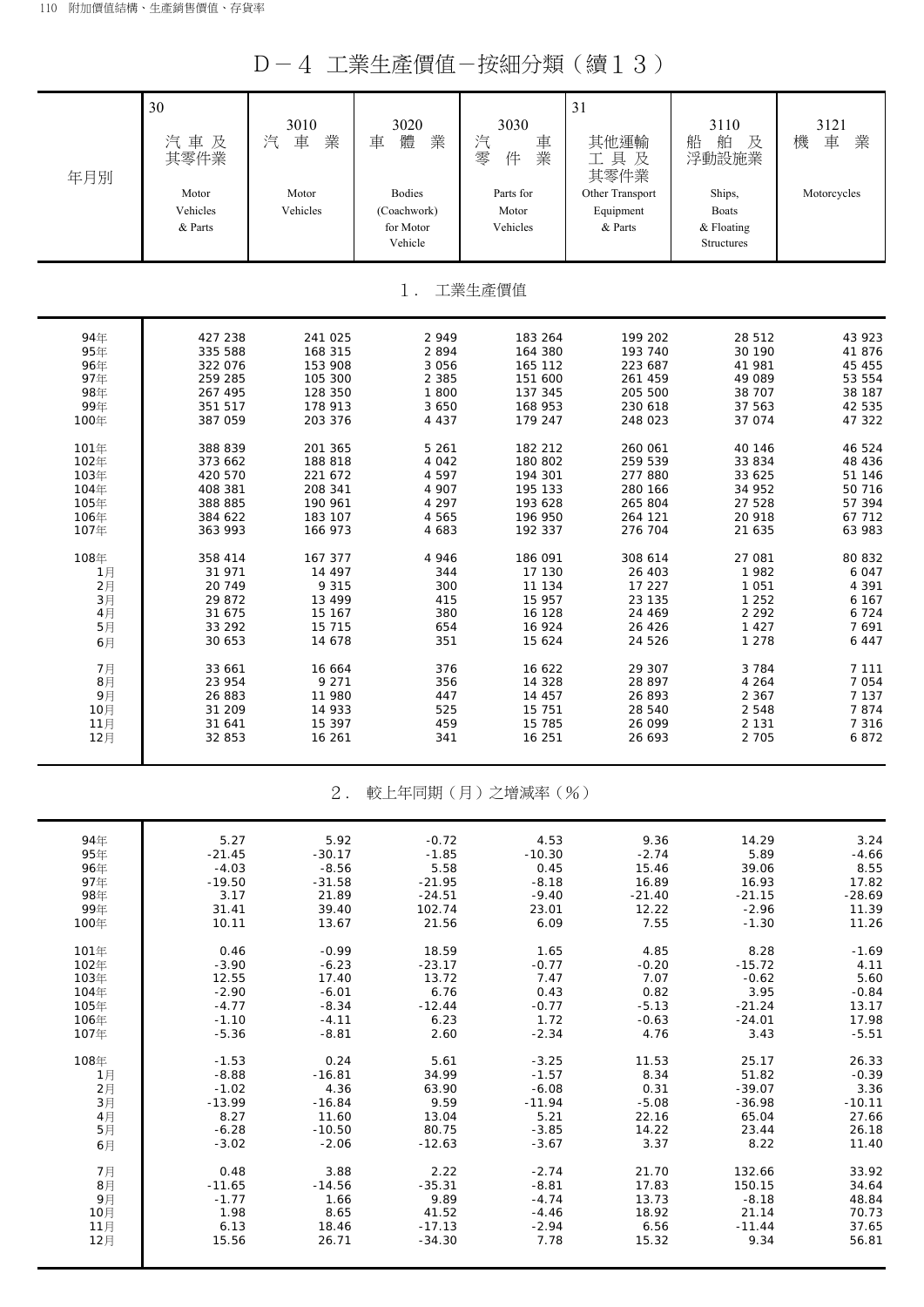D-4 Production Value of Industries - By Detailed Industry (Cont. 13)

|                                                                                                                                                                                                                                                                                        |                                                                                                                                                                                                                                                                                        |                                                                                                                                                                                                                                                                                 |                                                                                                                                                                                                                                                                                     |                                                                                                                                                                                                                                                                                   |                                                                                                                                                                                                                                                       |                                                                                                                                                                                                                                                    | Unit: NT\$Million                                                                                                                                                                                                   |  |  |  |  |  |
|----------------------------------------------------------------------------------------------------------------------------------------------------------------------------------------------------------------------------------------------------------------------------------------|----------------------------------------------------------------------------------------------------------------------------------------------------------------------------------------------------------------------------------------------------------------------------------------|---------------------------------------------------------------------------------------------------------------------------------------------------------------------------------------------------------------------------------------------------------------------------------|-------------------------------------------------------------------------------------------------------------------------------------------------------------------------------------------------------------------------------------------------------------------------------------|-----------------------------------------------------------------------------------------------------------------------------------------------------------------------------------------------------------------------------------------------------------------------------------|-------------------------------------------------------------------------------------------------------------------------------------------------------------------------------------------------------------------------------------------------------|----------------------------------------------------------------------------------------------------------------------------------------------------------------------------------------------------------------------------------------------------|---------------------------------------------------------------------------------------------------------------------------------------------------------------------------------------------------------------------|--|--|--|--|--|
| 3122<br>機<br>車業<br>零<br>件<br>Motorcycle<br>Parts                                                                                                                                                                                                                                       | 3131<br>自行車業<br><b>Bicycles</b>                                                                                                                                                                                                                                                        | 3132<br>行<br>車<br>自<br>業<br>零<br>件<br>Bicycle<br>Parts                                                                                                                                                                                                                          | 3190<br>未分類其他<br>運輸工具及<br>其零件業<br>Other Transport<br>Equipment & Parts<br>Not Elsewhere<br>Classified                                                                                                                                                                               | 32<br>具<br>業<br>家<br>Furniture                                                                                                                                                                                                                                                    | 3211<br>製業<br>木<br>家<br>具<br>Wood<br>Furniture                                                                                                                                                                                                        | 3219<br>其他非金屬<br>家<br>具<br>業<br>Other<br>Non-metallic<br>Furniture                                                                                                                                                                                 | Period                                                                                                                                                                                                              |  |  |  |  |  |
| 1. Production Value of Industries                                                                                                                                                                                                                                                      |                                                                                                                                                                                                                                                                                        |                                                                                                                                                                                                                                                                                 |                                                                                                                                                                                                                                                                                     |                                                                                                                                                                                                                                                                                   |                                                                                                                                                                                                                                                       |                                                                                                                                                                                                                                                    |                                                                                                                                                                                                                     |  |  |  |  |  |
| 40 649<br>37 345<br>39 602<br>41 857<br>29 605<br>35 579<br>40 518<br>41 625<br>44 244<br>45 488<br>45 054<br>44 344<br>47 034<br>43 793<br>41 293<br>3 6 8 5<br>2 7 5 4<br>3 5 3 6<br>3 4 1 7<br>3 6 6 2<br>3 2 2 1<br>3 7 7 6<br>3 3 5 9<br>3 5 2 1<br>3 5 6 2<br>3 4 4 9<br>3 3 5 0 | 34 725<br>31 340<br>38 347<br>49 862<br>43 210<br>47 563<br>50 519<br>54 037<br>51 071<br>50 227<br>56 525<br>47 412<br>37 836<br>40 211<br>41 929<br>4 3 0 7<br>2 6 7 1<br>3 0 2 7<br>2 9 3 4<br>3 4 5 0<br>3 4 9 1<br>3 7 9 4<br>4 0 4 9<br>3 6 9 7<br>3 6 6 0<br>3 4 0 6<br>3 4 4 3 | 27 741<br>28 381<br>32 789<br>39 548<br>33 184<br>42 811<br>45 933<br>48 459<br>47 077<br>51 828<br>54 035<br>51 646<br>55 508<br>64 154<br>69 615<br>6 1 2 0<br>3 5 0 2<br>5 4 3 0<br>5 2 2 2<br>6 2 3 0<br>5 9 7 2<br>6 3 8 3<br>6 103<br>5 903<br>6 5 4 0<br>5899<br>6 3 1 0 | 23 652<br>24 608<br>25 514<br>27 550<br>22 607<br>24 568<br>26 657<br>29 270<br>34 877<br>45 565<br>38 884<br>37 481<br>35 115<br>42 927<br>47 865<br>4 2 6 1<br>2 8 5 8<br>3 7 2 4<br>3 8 8 0<br>3 9 6 5<br>4 1 1 7<br>4 4 6 0<br>4 0 6 8<br>4 2 6 8<br>4 3 5 6<br>3896<br>4 0 1 3 | 33 176<br>33 706<br>36 257<br>35 970<br>28 662<br>33 189<br>33 764<br>36 150<br>36 474<br>39 067<br>40 151<br>39 901<br>39 797<br>41 181<br>41 880<br>3 9 9 5<br>2 3 0 4<br>3 2 6 1<br>3 2 1 4<br>3 6 5 5<br>3 2 2 0<br>3 7 0 3<br>3 600<br>3 4 4 6<br>3876<br>3 5 5 1<br>4 0 5 6 | 9850<br>9 5 8 4<br>10 038<br>9 6 0 4<br>8 2 3 6<br>9 6 6 1<br>9 6 6 6<br>10 127<br>10 085<br>10 684<br>11 561<br>11 017<br>10 452<br>10 939<br>10 882<br>913<br>560<br>763<br>816<br>904<br>863<br>912<br>919<br>913<br>1 0 1 3<br>1 0 3 4<br>1 2 7 1 | 2 2 3 0<br>2 7 5 3<br>3 0 3 7<br>3 0 6 8<br>2 5 3 9<br>2881<br>2 9 9 9<br>3 3 3 4<br>3 7 0 2<br>4 2 9 0<br>4 6 4 0<br>4 3 0 2<br>4 2 7 9<br>4 3 8 6<br>4 4 7 2<br>455<br>260<br>360<br>325<br>381<br>354<br>390<br>346<br>359<br>401<br>409<br>431 | 2005<br>2006<br>2007<br>2008<br>2009<br>2010<br>2011<br>2012<br>2013<br>2014<br>2015<br>2016<br>2017<br>2018<br>2019<br>Jan.<br>Feb.<br>Mar.<br>Apr.<br>May<br>June<br>July<br>Aug.<br>Sep.<br>Oct.<br>Nov.<br>Dec. |  |  |  |  |  |
| 2. Annual Change Rate (%)                                                                                                                                                                                                                                                              |                                                                                                                                                                                                                                                                                        |                                                                                                                                                                                                                                                                                 |                                                                                                                                                                                                                                                                                     |                                                                                                                                                                                                                                                                                   |                                                                                                                                                                                                                                                       |                                                                                                                                                                                                                                                    |                                                                                                                                                                                                                     |  |  |  |  |  |
| 0.72<br>$-8.13$<br>6.05<br>5.69<br>$-29.27$<br>20.18<br>13.88<br>2.73<br>6.29                                                                                                                                                                                                          | 22.14<br>$-9.75$<br>22.36<br>30.03<br>$-13.34$<br>10.07<br>6.21<br>6.96<br>$-5.49$                                                                                                                                                                                                     | 18.77<br>2.31<br>15.53<br>20.61<br>$-16.09$<br>29.01<br>7.29<br>5.50<br>$-2.85$                                                                                                                                                                                                 | 5.01<br>4.04<br>3.68<br>7.98<br>$-17.94$<br>8.67<br>8.50<br>9.80<br>19.16                                                                                                                                                                                                           | $-1.06$<br>1.60<br>7.57<br>$-0.79$<br>$-20.32$<br>15.80<br>1.73<br>7.06<br>0.90                                                                                                                                                                                                   | $-5.41$<br>$-2.71$<br>4.74<br>$-4.32$<br>$-14.24$<br>17.29<br>0.05<br>4.77<br>$-0.41$                                                                                                                                                                 | $-20.42$<br>23.41<br>10.32<br>1.04<br>$-17.25$<br>13.45<br>4.12<br>11.14<br>11.05                                                                                                                                                                  | 2005<br>2006<br>2007<br>2008<br>2009<br>2010<br>2011<br>2012<br>2013                                                                                                                                                |  |  |  |  |  |
| 2.81                                                                                                                                                                                                                                                                                   | $-1.65$                                                                                                                                                                                                                                                                                | 10.09                                                                                                                                                                                                                                                                           | 30.64                                                                                                                                                                                                                                                                               | 7.11                                                                                                                                                                                                                                                                              | 5.94                                                                                                                                                                                                                                                  | 15.89                                                                                                                                                                                                                                              | 2014                                                                                                                                                                                                                |  |  |  |  |  |

| 0.72     | 22.14    | 18.77    | 5.01     | -1.06    | -5.41    | -20.42   | 2005 |
|----------|----------|----------|----------|----------|----------|----------|------|
| $-8.13$  | $-9.75$  | 2.31     | 4.04     | 1.60     | $-2.71$  | 23.41    | 2006 |
| 6.05     | 22.36    | 15.53    | 3.68     | 7.57     | 4.74     | 10.32    | 2007 |
| 5.69     | 30.03    | 20.61    | 7.98     | $-0.79$  | $-4.32$  | 1.04     | 2008 |
| $-29.27$ | $-13.34$ | $-16.09$ | $-17.94$ | $-20.32$ | $-14.24$ | $-17.25$ | 2009 |
| 20.18    | 10.07    | 29.01    | 8.67     | 15.80    | 17.29    | 13.45    | 2010 |
| 13.88    | 6.21     | 7.29     | 8.50     | 1.73     | 0.05     | 4.12     | 2011 |
|          |          |          |          |          |          |          |      |
| 2.73     | 6.96     | 5.50     | 9.80     | 7.06     | 4.77     | 11.14    | 2012 |
| 6.29     | $-5.49$  | $-2.85$  | 19.16    | 0.90     | $-0.41$  | 11.05    | 2013 |
| 2.81     | $-1.65$  | 10.09    | 30.64    | 7.11     | 5.94     | 15.89    | 2014 |
| $-0.95$  | 12.54    | 4.26     | $-14.66$ | 2.78     | 8.21     | 8.16     | 2015 |
| $-1.58$  | $-16.12$ | $-4.42$  | $-3.61$  | $-0.62$  | $-4.70$  | $-7.29$  | 2016 |
| 6.07     | $-20.20$ | 7.48     | $-6.31$  | $-0.26$  | $-5.12$  | $-0.53$  | 2017 |
| $-6.89$  | 6.28     | 15.58    | 22.25    | 3.48     | 4.66     | 2.49     | 2018 |
|          |          |          |          |          |          |          |      |
| $-5.71$  | 4.27     | 8.51     | 11.50    | 1.70     | $-0.52$  | 1.96     | 2019 |
| $-19.02$ | 21.80    | 5.27     | 37.79    | 11.97    | 5.42     | 10.73    | Jan. |
| $-8.33$  | 10.45    | $-4.39$  | 35.06    | $-2.57$  | $-7.85$  | $-13.48$ | Feb. |
| $-18.81$ | 17.42    | 1.22     | 15.28    | $-2.20$  | 0.18     | 1.29     | Mar. |
| $-5.89$  | 50.35    | 11.97    | 24.00    | 6.03     | 9.12     | 13.32    | Apr. |
| $-8.85$  | 17.14    | 11.31    | 19.27    | 3.49     | 3.19     | $-2.52$  | May  |
| $-11.69$ | 14.94    | 8.49     | $-9.90$  | $-5.99$  | $-8.26$  | $-3.73$  | June |
|          |          |          |          |          |          |          |      |
| $-0.76$  | $-6.30$  | 12.16    | 23.85    | 10.20    | 2.94     | 8.60     | July |
| $-6.47$  | $-9.15$  | 2.80     | 13.14    | $-5.42$  | $-10.09$ | $-17.17$ | Aug. |
| $-0.37$  | 1.89     | 12.71    | 10.18    | $-0.80$  | $-4.65$  | $-3.56$  | Sep. |
| 0.71     | $-13.19$ | 18.42    | 8.66     | 4.41     | 2.16     | 1.75     | Oct. |
| 8.10     | $-7.03$  | 4.79     | $-9.10$  | $-5.59$  | $-2.30$  | 11.25    | Nov. |
| 14.39    | $-7.73$  | 14.10    | $-2.15$  | 6.38     | 3.95     | 19.03    | Dec. |
|          |          |          |          |          |          |          |      |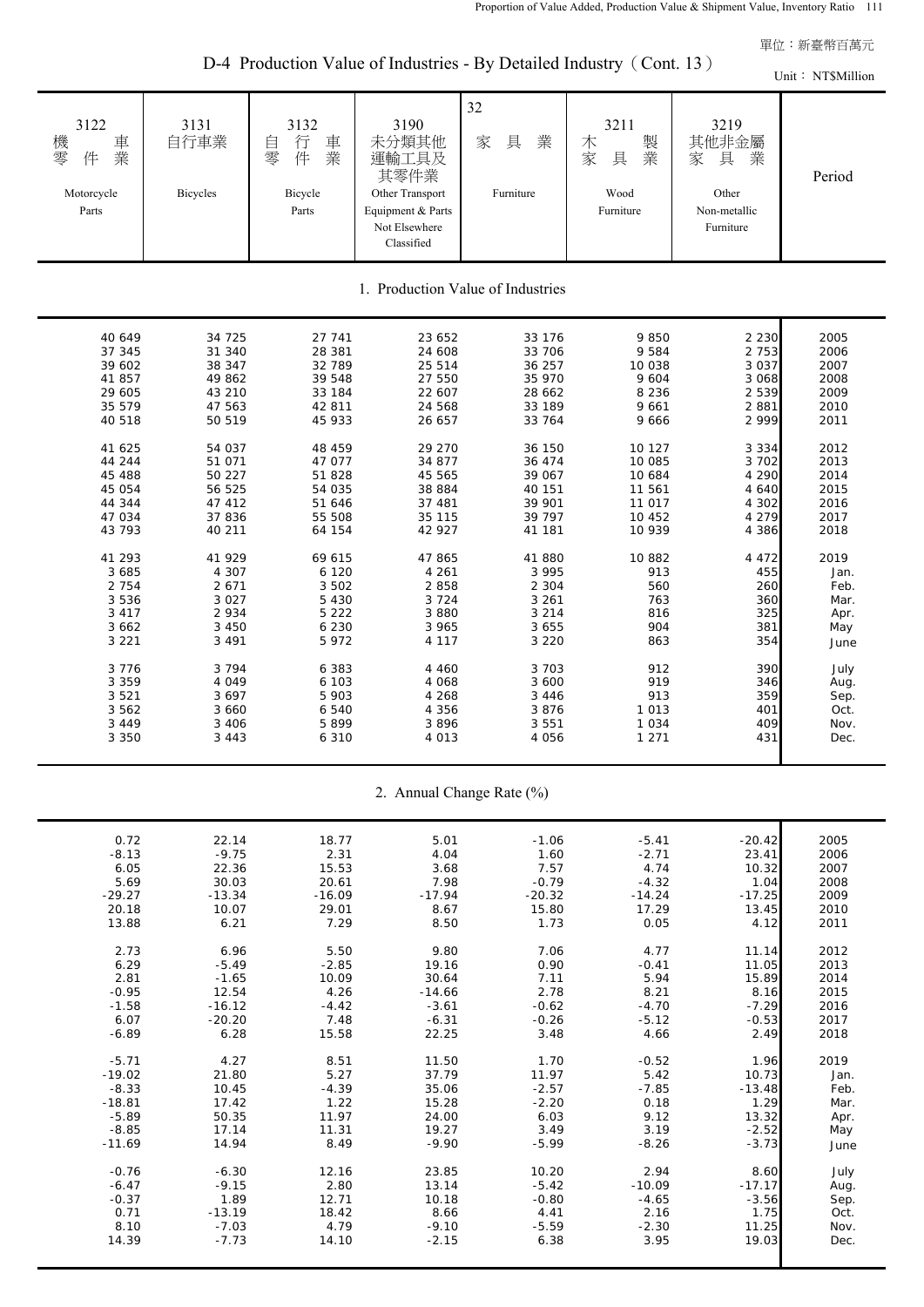|--|--|--|--|

| 年月別  | 3220<br>屬<br>金<br>家<br>業<br>具<br>Metallic<br>Furniture | 33<br>其<br>他<br>製<br>造<br>業<br>Other<br>Manufacturing | 3311<br>體<br>育<br>業<br>用<br>品<br><b>Sports</b><br>Goods | 3312<br>具<br>及<br>玩<br>遊戲機業<br>Toys<br>&<br>Games | 3313<br>器<br>樂<br>業<br>Musical<br>Instruments | 3314<br>文<br>具<br>業<br>Stationery<br>Goods | 3321<br>鏡<br>業<br>眼<br>Eyeglasses |
|------|--------------------------------------------------------|-------------------------------------------------------|---------------------------------------------------------|---------------------------------------------------|-----------------------------------------------|--------------------------------------------|-----------------------------------|
|      |                                                        |                                                       | $1$ .                                                   | 工業生產價值                                            |                                               |                                            |                                   |
| 94年  | 21 095                                                 | 115 599                                               | 37 4 26                                                 | 8 8 6 4                                           | 7 130                                         | 12 2 3 0                                   | 10 970                            |
| 95年  | 21 370                                                 | 111 571                                               | 32 441                                                  | 8 3 1 4                                           | 6 2 8 1                                       | 12 038                                     | 11 734                            |
| 96年  | 23 183                                                 | 114 222                                               | 33 206                                                  | 8 0 5 1                                           | 5 9 2 5                                       | 11 721                                     | 12 400                            |
| 97年  | 23 297                                                 | 112 754                                               | 31 773                                                  | 7 2 9 8                                           | 5 7 5 2                                       | 9856                                       | 13 137                            |
| 98年  | 17887                                                  | 102 121                                               | 29 440                                                  | 6 6 3 5                                           | 4 2 8 9                                       | 7725                                       | 11 943                            |
| 99年  | 20 648                                                 | 119 220                                               | 36 084                                                  | 7 5 1 6                                           | 4 3 2 0                                       | 8 6 9 7                                    | 15 093                            |
| 100年 | 21 099                                                 | 123 952                                               | 36 709                                                  | 7 7 0 1                                           | 4 5 3 3                                       | 8 4 4 8                                    | 16 535                            |
| 101年 | 22 689                                                 | 130 054                                               | 37 981                                                  | 8 700                                             | 4 4 3 7                                       | 7927                                       | 17873                             |
| 102年 | 22 688                                                 | 136 469                                               | 39 227                                                  | 7 6 4 5                                           | 3 8 7 3                                       | 7866                                       | 20 4 24                           |
| 103年 | 24 093                                                 | 146 535                                               | 41 910                                                  | 8 1 0 2                                           | 4 1 1 5                                       | 8 3 5 2                                    | 23 672                            |
| 104年 | 23 950                                                 | 146 592                                               | 41 883                                                  | 7 5 2 8                                           | 4 0 4 2                                       | 8 3 4 0                                    | 26 384                            |
| 105年 | 24 582                                                 | 148 612                                               | 42 940                                                  | 7 6 6 4                                           | 3 680                                         | 8 5 6 3                                    | 28 807                            |
| 106年 | 25 065                                                 | 155 971                                               | 43 387                                                  | 7 7 0 1                                           | 3 660                                         | 7773                                       | 35 312                            |
| 107年 | 25 856                                                 | 170 184                                               | 46 953                                                  | 9 2 1 9                                           | 3 9 2 8                                       | 7 6 6 2                                    | 43 001                            |
| 108年 | 26 526                                                 | 177 919                                               | 52 710                                                  | 8856                                              | 3 8 7 1                                       | 7 6 5 8                                    | 41843                             |
| 1月   | 2 6 2 6                                                | 16 846                                                | 5 1 2 8                                                 | 707                                               | 435                                           | 677                                        | 4 0 4 6                           |
| 2月   | 1 4 8 5                                                | 10 226                                                | 2 6 3 4                                                 | 455                                               | 243                                           | 466                                        | 2 4 3 7                           |
| 3月   | 2 1 3 9                                                | 14 596                                                | 4 152                                                   | 669                                               | 304                                           | 635                                        | 3 4 8 7                           |
| 4月   | 2 0 7 3                                                | 15 214                                                | 4 1 4 5                                                 | 729                                               | 321                                           | 671                                        | 3 5 3 9                           |
| 5月   | 2 3 6 9                                                | 15 936                                                | 4 3 5 0                                                 | 770                                               | 359                                           | 705                                        | 3 7 9 4                           |
| 6月   | 2 0 0 3                                                | 14 507                                                | 4 2 4 7                                                 | 815                                               | 316                                           | 644                                        | 3 4 2 1                           |
| 7月   | 2 4 0 0                                                | 15 069                                                | 4 502                                                   | 799                                               | 386                                           | 671                                        | 3 4 1 0                           |
| 8月   | 2 3 3 5                                                | 15 768                                                | 4 688                                                   | 967                                               | 329                                           | 640                                        | 3 4 8 6                           |
| 9月   | 2 1 7 4                                                | 14 694                                                | 4 7 5 6                                                 | 753                                               | 281                                           | 589                                        | 3 3 1 5                           |
| 10月  | 2 4 6 2                                                | 15 729                                                | 5 166                                                   | 807                                               | 344                                           | 600                                        | 3 7 5 9                           |
| 11月  | 2 1 0 8                                                | 14 209                                                | 4 4 8 8                                                 | 672                                               | 261                                           | 614                                        | 3 5 0 6                           |
| 12月  | 2 3 5 3                                                | 15 127                                                | 4 4 5 5                                                 | 714                                               | 292                                           | 746                                        | 3 6 4 3                           |
|      |                                                        | $2$ .                                                 |                                                         | 較上年同期 (月) 之增減率 (%)                                |                                               |                                            |                                   |
| 94年  | 3.84                                                   | $-1.66$                                               | 3.35                                                    | $-10.26$                                          | $-4.96$                                       | $-7.20$                                    | $-4.78$                           |
| 95年  | 1.30                                                   | $-3.48$                                               | $-13.32$                                                | $-6.20$                                           | $-11.91$                                      | $-1.58$                                    | 6.97                              |
| 96年  | 8.48                                                   | 2.38                                                  | 2.36                                                    | $-3.16$                                           | $-5.67$                                       | $-2.63$                                    | 5.67                              |
| 97年  | 0.50                                                   | $-1.29$                                               | $-4.31$                                                 | $-9.35$                                           | $-2.93$                                       | $-15.91$                                   | 5.95                              |
| 98年  | $-23.22$                                               | $-9.43$                                               | $-7.34$                                                 | $-9.09$                                           | $-25.43$                                      | $-21.62$                                   | $-9.09$                           |
| 99年  | 15.44                                                  | 16.74                                                 | 22.57                                                   | 13.28                                             | 0.73                                          | 12.59                                      | 26.38                             |
| 100年 | 2.18                                                   | 3.97                                                  | 1.73                                                    | 2.47                                              | 4.93                                          | $-2.86$                                    | 9.55                              |
| 101年 | 7.54                                                   | 4.92                                                  | 3.47                                                    | 12.97                                             | $-2.14$                                       | $-6.17$                                    | 8.09                              |
| 102年 | $-0.01$                                                | 4.93                                                  | 3.28                                                    | $-12.13$                                          | $-12.71$                                      | $-0.77$                                    | 14.27                             |
| 103年 | 6.20                                                   | 7.38                                                  | 6.84                                                    | 5.98                                              | 6.25                                          | 6.18                                       | 15.90                             |
| 104年 | $-0.59$                                                | 0.04                                                  | $-0.06$                                                 | $-7.09$                                           | $-1.78$                                       | $-0.14$                                    | 11.45                             |
| 105年 | 2.64                                                   | 1.38                                                  | 2.52                                                    | 1.80                                              | $-8.95$                                       | 2.67                                       | 9.18                              |
| 106年 | 1.97                                                   | 4.95                                                  | 1.04                                                    | 0.49                                              | $-0.53$                                       | $-9.23$                                    | 22.58                             |
| 107年 | 3.16                                                   | 9.11                                                  | 8.22                                                    | 19.71                                             | 7.31                                          | $-1.42$                                    | 21.78                             |
| 108年 | 2.59                                                   | 4.55                                                  | 12.26                                                   | $-3.93$                                           | $-1.45$                                       | $-0.05$                                    | $-2.69$                           |
| 1月   | 14.68                                                  | 21.00                                                 | 38.76                                                   | $-18.54$                                          | 35.08                                         | $-1.59$                                    | 20.90                             |
| 2月   | 1.88                                                   | 0.22                                                  | $-1.31$                                                 | $-20.01$                                          | 9.05                                          | $-2.99$                                    | $-1.89$                           |
| 3月   | $-3.58$                                                | $-2.65$                                               | 7.00                                                    | $-20.41$                                          | $-13.82$                                      | $-7.60$                                    | $-2.85$                           |
| 4月   | 3.83                                                   | 18.88                                                 | 27.85                                                   | 5.87                                              | 7.04                                          | 14.38                                      | 8.16                              |
| 5月   | 4.64                                                   | 4.08                                                  | 8.05                                                    | $-12.63$                                          | 2.01                                          | $-2.65$                                    | 4.51                              |
| 6月   | $-5.37$                                                | 9.47                                                  | 21.39                                                   | 5.35                                              | $-10.25$                                      | 4.59                                       | 3.98                              |
| 7月   | 13.51                                                  | 9.25                                                  | 26.94                                                   | 9.12                                              | 10.16                                         | 1.16                                       | $-7.52$                           |
| 8月   | $-1.33$                                                | 3.65                                                  | 13.91                                                   | 16.00                                             | $-17.81$                                      | $-6.85$                                    | $-11.55$                          |
| 9月   | 1.40                                                   | 4.28                                                  | 17.41                                                   | 1.95                                              | $-11.94$                                      | $-1.90$                                    | $-10.10$                          |
| 10月  | 5.82                                                   | 0.60                                                  | 11.98                                                   | 8.50                                              | $-4.01$                                       | $-6.45$                                    | $-11.93$                          |
| 11月  | $-9.74$                                                | $-9.30$                                               | $-6.87$                                                 | $-13.65$                                          | $-14.06$                                      | $-7.86$                                    | $-11.45$                          |
| 12月  | 5.66                                                   | $-1.18$                                               | $-7.13$                                                 | $-7.54$                                           | $-0.93$                                       | 20.10                                      | $-5.27$                           |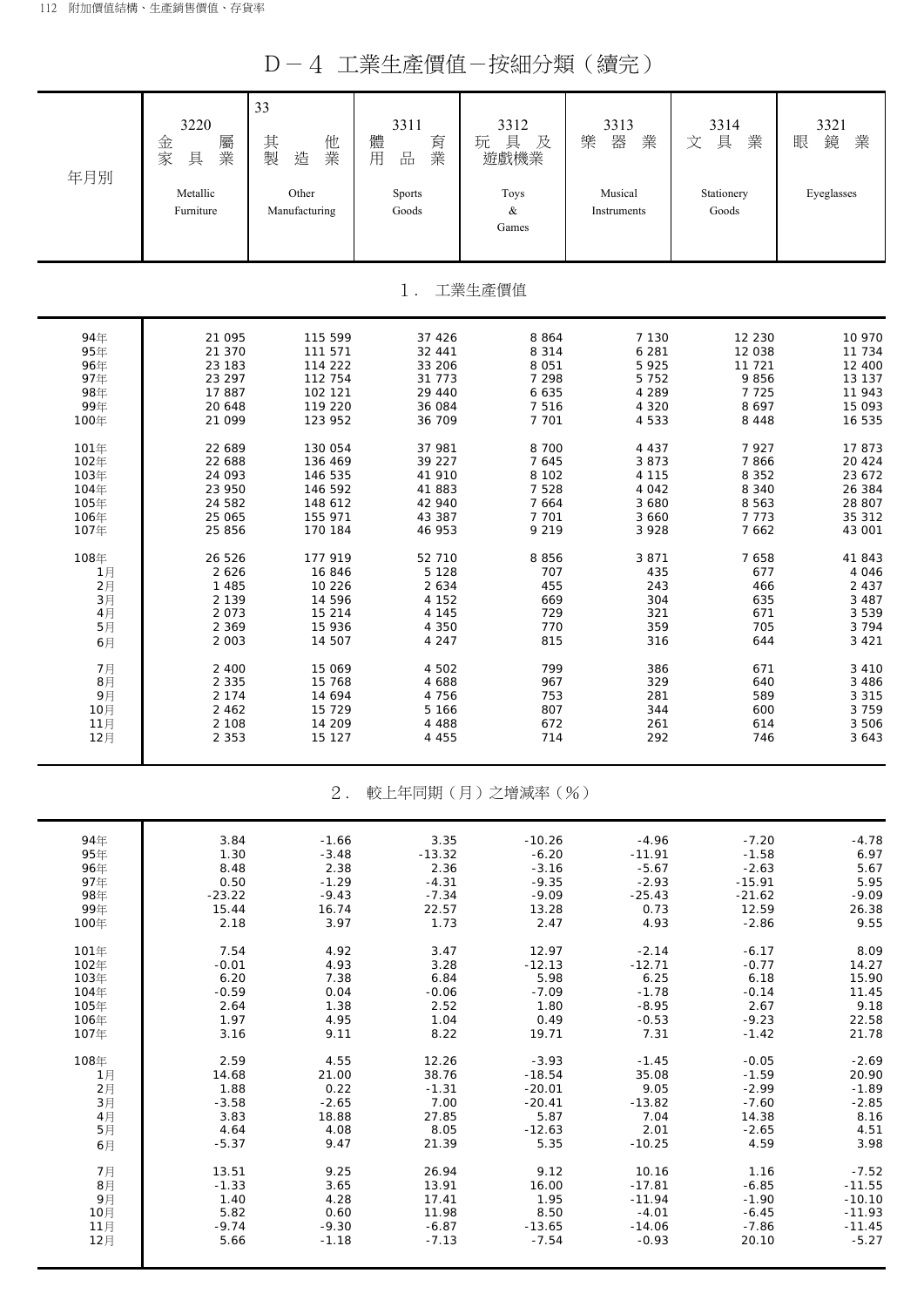| D-4 Production Value of Industries - By Detailed Industry (Cont. End) |  |  |  |  |  |  |  |  |  |
|-----------------------------------------------------------------------|--|--|--|--|--|--|--|--|--|
|-----------------------------------------------------------------------|--|--|--|--|--|--|--|--|--|

|                                                                                                                                                                                                                                                                                    |                                                                                                                                                                                                                                             |                                                                                                                                                                                                                                                   |                                                                                                                                                                                                                                                                      |                                                                                                                                                                                                                                                                                  |                                                                                                                                                                                                                                                                                           |                                                                                                                                                                                                                                                                                         | Unit: NT\$Million                                                                                                                                                                                                   |
|------------------------------------------------------------------------------------------------------------------------------------------------------------------------------------------------------------------------------------------------------------------------------------|---------------------------------------------------------------------------------------------------------------------------------------------------------------------------------------------------------------------------------------------|---------------------------------------------------------------------------------------------------------------------------------------------------------------------------------------------------------------------------------------------------|----------------------------------------------------------------------------------------------------------------------------------------------------------------------------------------------------------------------------------------------------------------------|----------------------------------------------------------------------------------------------------------------------------------------------------------------------------------------------------------------------------------------------------------------------------------|-------------------------------------------------------------------------------------------------------------------------------------------------------------------------------------------------------------------------------------------------------------------------------------------|-----------------------------------------------------------------------------------------------------------------------------------------------------------------------------------------------------------------------------------------------------------------------------------------|---------------------------------------------------------------------------------------------------------------------------------------------------------------------------------------------------------------------|
| 3329<br>其<br>他<br>醫療器材<br>及用品業<br>Other<br>Medical<br>Instruments<br>& Supplies                                                                                                                                                                                                    | 3391<br>珠寶及金工<br>品<br>業<br>製<br>Jewellery<br>$\&$<br>Related<br>Articles                                                                                                                                                                    | 3392<br>鍊<br>拉<br>及<br>業<br>鈕<br>扣<br>Fasteners<br>$\&$<br><b>Buttons</b>                                                                                                                                                                         | 3399<br>其他未分類<br>製<br>造<br>業<br>Other<br>Not Elsewhere<br>Classified                                                                                                                                                                                                 | 34<br>產業用機械<br>設備維修及<br>裝<br>業<br>安<br>Repair & Installation<br>of Industrial<br>Machinery<br>& Equipment                                                                                                                                                                        | ${\bf D}$<br>電力及燃氣<br>供<br>業<br>應<br>Electricity<br>& Gas<br>Supply                                                                                                                                                                                                                       | 36<br>用<br>水<br>業<br>供<br>應<br>Water<br>Supply                                                                                                                                                                                                                                          | Period                                                                                                                                                                                                              |
|                                                                                                                                                                                                                                                                                    |                                                                                                                                                                                                                                             |                                                                                                                                                                                                                                                   |                                                                                                                                                                                                                                                                      | 1. Production Value of Industries                                                                                                                                                                                                                                                |                                                                                                                                                                                                                                                                                           |                                                                                                                                                                                                                                                                                         |                                                                                                                                                                                                                     |
| 9924<br>10 033<br>11 437<br>12 7 24<br>14 671<br>15 356<br>16 481<br>17 627<br>17 738<br>19 008<br>20 611<br>21 239<br>22 736<br>24 071<br>27 256<br>2 3 6 6<br>1890<br>2 1 5 3<br>2 4 3 3<br>2 4 3 7<br>2 0 8 4<br>2 3 3 7<br>2 4 3 9<br>2 0 5 1<br>2 4 1 2<br>2 2 3 0<br>2 4 2 5 | 1 3 3 3<br>1 4 7 8<br>1975<br>2 6 2 6<br>2 3 1 9<br>2 3 6 8<br>2 6 2 7<br>3 8 0 6<br>5 1 9 4<br>7 242<br>7 240<br>5 5 9 6<br>3 5 5 8<br>3510<br>4 4 6 5<br>442<br>376<br>505<br>546<br>482<br>437<br>329<br>347<br>331<br>204<br>227<br>239 | 9 4 0 7<br>9 9 7 1<br>10 594<br>10 183<br>8 9 1 0<br>11 512<br>10 445<br>9 2 9 4<br>10 306<br>10 702<br>10 723<br>10 4 36<br>10 664<br>10 515<br>10 294<br>941<br>722<br>1 001<br>1 0 2 9<br>975<br>709<br>828<br>893<br>812<br>796<br>799<br>790 | 18 315<br>19 282<br>18 914<br>19 405<br>16 191<br>18 273<br>20 471<br>22 408<br>24 197<br>23 4 3 2<br>19 841<br>19 686<br>21 180<br>21 3 26<br>20 967<br>2 1 0 5<br>1 0 0 4<br>1 6 9 1<br>1801<br>2 0 6 3<br>1835<br>1808<br>1979<br>1806<br>1641<br>1 4 1 1<br>1822 | 41 523<br>48 036<br>54 252<br>51 787<br>48 929<br>59 347<br>65 108<br>63 922<br>60 941<br>66 036<br>73 859<br>86 495<br>99 403<br>109 902<br>109 635<br>8 9 6 1<br>6752<br>9 1 1 1<br>9872<br>8 3 9 0<br>9 4 3 4<br>9 6 6 5<br>9 1 0 5<br>8 4 8 2<br>9 0 3 7<br>10 452<br>10 375 | 461 442<br>489 387<br>517 717<br>540 818<br>586 618<br>631 430<br>640 872<br>669 437<br>719 260<br>780 654<br>727 612<br>671 458<br>662 788<br>686 434<br>696 699<br>51 007<br>42 853<br>50 772<br>52 039<br>55 445<br>64 758<br>73 588<br>74 697<br>67 501<br>59 287<br>52 015<br>52 737 | 39 227<br>40 264<br>40 671<br>40 185<br>38 871<br>39 677<br>40 120<br>40 143<br>40 4 62<br>40 747<br>39 632<br>41 424<br>42 083<br>42 001<br>41 970<br>3 4 6 5<br>3 1 1 1<br>3 4 3 4<br>3 4 1 6<br>3 5 8 3<br>3 5 5 9<br>3 6 3 6<br>3 6 1 5<br>3 5 4 1<br>3 5 8 7<br>3 4 3 7<br>3 5 8 6 | 2005<br>2006<br>2007<br>2008<br>2009<br>2010<br>2011<br>2012<br>2013<br>2014<br>2015<br>2016<br>2017<br>2018<br>2019<br>Jan.<br>Feb.<br>Mar.<br>Apr.<br>May<br>June<br>July<br>Aug.<br>Sep.<br>Oct.<br>Nov.<br>Dec. |

| 2. Annual Change Rate (%) |
|---------------------------|
|---------------------------|

| 21.69   | 4.82     | $-4.65$  | $-8.27$  | 15.57    | 4.72    | 1.78               | 2005 |
|---------|----------|----------|----------|----------|---------|--------------------|------|
| 1.09    | 10.85    | 5.99     | 5.28     | 15.69    | 6.06    | 2.64               | 2006 |
| 13.99   | 33.65    | 6.25     | $-1.91$  | 12.94    | 5.79    | 1.01               | 2007 |
| 11.26   | 32.96    | $-3.88$  | 2.60     | $-4.54$  | 4.46    |                    | 2008 |
| 15.30   | $-11.69$ | $-12.50$ | $-16.56$ | $-5.52$  | 8.47    | $-1.20$<br>$-3.27$ | 2009 |
| 4.67    | 2.14     | 29.20    | 12.86    | 21.29    | 7.64    | 2.07               | 2010 |
|         | 10.94    |          |          |          |         |                    |      |
| 7.32    |          | $-9.27$  | 12.03    | 9.71     | 1.50    | 1.12               | 2011 |
| 6.96    | 44.86    | $-11.02$ | 9.46     | $-1.82$  | 4.46    | 0.06               | 2012 |
| 0.63    | 36.47    | 10.89    | 7.98     | $-4.66$  | 7.44    | 0.80               | 2013 |
| 7.16    | 39.42    | 3.85     | $-3.16$  | 8.36     | 8.54    | 0.70               | 2014 |
| 8.43    | $-0.03$  | 0.19     | $-15.32$ | 11.85    | $-6.79$ | $-2.74$            | 2015 |
| 3.05    | $-22.70$ | $-2.67$  | $-0.78$  | 17.11    | $-7.72$ | 4.52               | 2016 |
| 7.05    | $-36.42$ | 2.18     | 7.59     | 14.92    | $-1.29$ | 1.59               | 2017 |
| 5.87    | $-1.36$  | $-1.40$  | 0.69     | 10.56    | 3.57    | $-0.20$            | 2018 |
|         |          |          |          |          |         |                    |      |
| 13.23   | 27.21    | $-2.10$  | $-1.68$  | $-0.24$  | 1.50    | $-0.07$            | 2019 |
| 21.51   | $-15.81$ | 3.52     | 29.76    | $-11.93$ | 4.46    | $-3.51$            | Jan. |
| 29.63   | 16.27    | 4.83     | $-23.35$ | $-3.41$  | 1.71    | $-4.76$            | Feb. |
| $-1.88$ | 41.46    | $-9.96$  | $-14.61$ | $-10.16$ | 4.11    | $-4.34$            | Mar. |
| 36.15   | 59.72    | 3.82     | 13.39    | 28.73    | 5.69    | $-2.33$            | Apr. |
| $-0.44$ | 165.03   | $-3.26$  | 0.20     | $-10.66$ | $-4.24$ | 1.00               | May  |
| 5.85    | 213.56   | $-15.78$ | 3.49     | $-6.45$  | 0.12    | 2.19               | June |
|         |          |          |          |          |         |                    |      |
| 14.63   | 17.94    | 2.67     | 7.00     | 5.53     | 3.04    | 2.05               | July |
| 15.23   | 113.27   | $-7.35$  | $-0.60$  | 0.70     | 0.88    | 0.19               | Aug. |
| 14.36   | $-6.93$  | 5.33     | 1.74     | $-5.78$  | $-1.61$ | 0.21               | Sep. |
| 14.88   | $-28.84$ | 0.63     | $-10.44$ | 1.32     | 3.81    | 3.18               | Oct. |
| 4.69    | $-25.28$ | $-7.75$  | $-23.24$ | 19.26    | $-1.22$ | 4.21               | Nov. |
| 16.02   | $-5.59$  | 2.93     | $-2.34$  | $-1.80$  | 3.31    | 1.10               | Dec. |
|         |          |          |          |          |         |                    |      |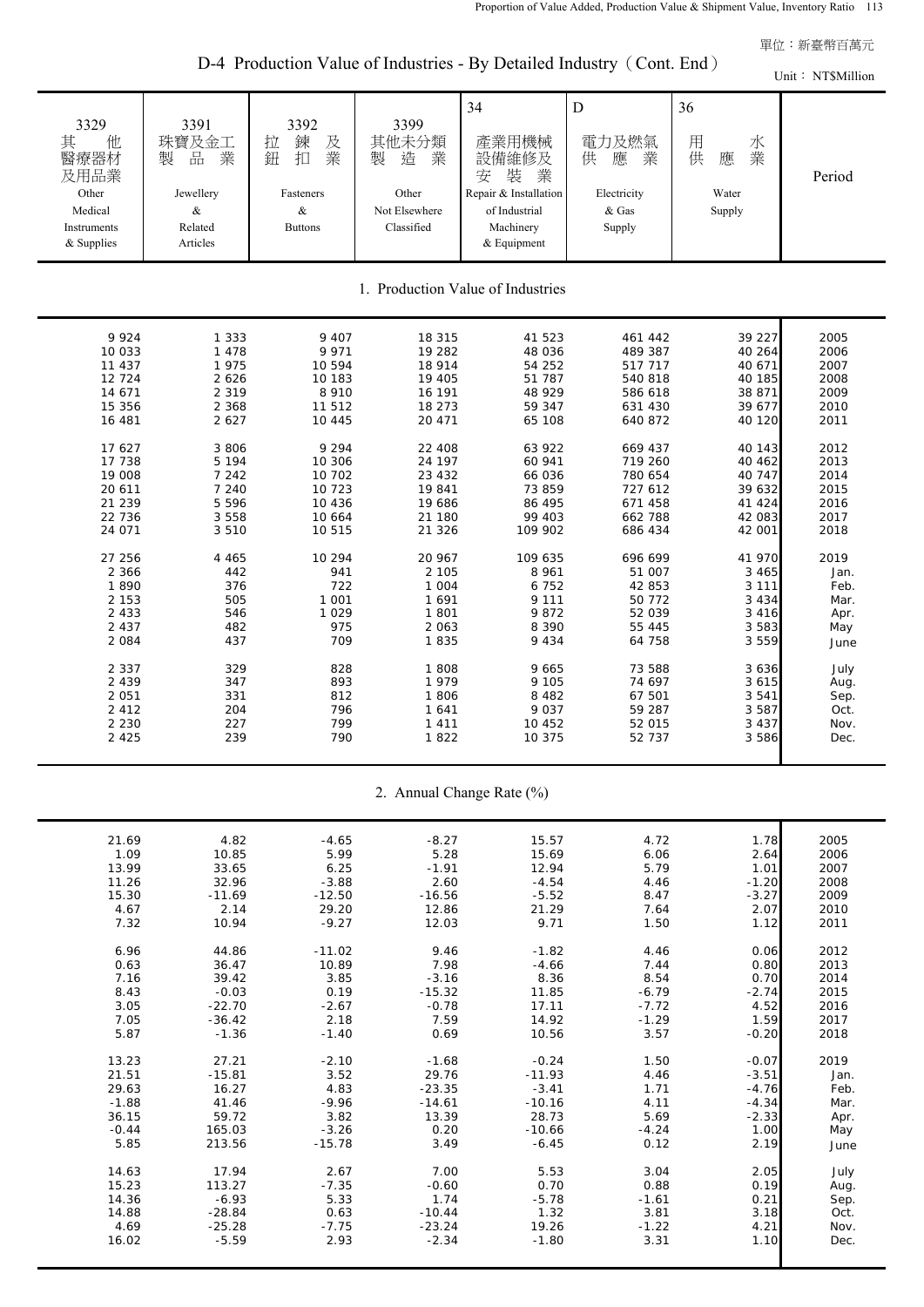D-5 製造業生產價值指數-按四大行業及中分類

| 年月別                         | $\overline{C}$<br>製<br>業<br>造<br>Manufacturing | 屬<br>金<br>機電工業<br>Metal &<br>Machinery<br>Industry | 24<br>基<br>本業<br>金<br>屬<br>Basic<br>Metal | 25<br>金<br>屬<br>製<br>$\frac{\Box}{\Box \Box}$<br>業<br>Fabricated<br>Metal<br>Products | 28<br>電力設備<br>及配備業<br>Electrical<br>Equipment | 29<br>機<br>械<br>設<br>業<br>備<br>Machinery<br>$\&$<br>Equipment | 30<br>汽車及<br>其零件業<br>Motor<br>Vehicles<br>& Parts | $\overline{31}$<br>其他運輸<br>工具及<br>其零件業<br>Other Transport<br>Equipment<br>& Parts |  |  |
|-----------------------------|------------------------------------------------|----------------------------------------------------|-------------------------------------------|---------------------------------------------------------------------------------------|-----------------------------------------------|---------------------------------------------------------------|---------------------------------------------------|-----------------------------------------------------------------------------------|--|--|
|                             |                                                | $1$ .                                              |                                           |                                                                                       | 固定基期指數(民國105年=100)                            |                                                               |                                                   |                                                                                   |  |  |
| 94年                         | 81.28                                          | 99.34                                              | 99.25                                     | 93.94                                                                                 | 123.82                                        | 93.56                                                         | 114.28                                            | 88.05                                                                             |  |  |
| 95年                         | 84.65                                          | 99.97                                              | 110.27                                    | 95.35                                                                                 | 113.66                                        | 97.09                                                         | 90.01                                             | 84.83                                                                             |  |  |
| 96年                         | 89.42                                          | 100.86                                             | 108.96                                    | 94.08                                                                                 | 108.17                                        | 105.91                                                        | 85.53                                             | 97.21                                                                             |  |  |
| 97年                         | 85.21                                          | 93.17                                              | 95.77                                     | 90.01                                                                                 | 100.45                                        | 101.09                                                        | 67.85                                             | 109.65                                                                            |  |  |
| 98年                         | 77.89                                          | 75.77                                              | 80.92                                     | 74.60                                                                                 | 84.13                                         | 67.23                                                         | 69.53                                             | 80.78                                                                             |  |  |
| 99年                         | 96.05                                          | 97.77                                              | 102.49                                    | 92.47                                                                                 | 97.96                                         | 106.04                                                        | 92.30                                             | 89.31                                                                             |  |  |
| 100年                        | 98.24                                          | 101.74                                             | 103.59                                    | 100.18                                                                                | 92.35                                         | 112.67                                                        | 100.63                                            | 94.82                                                                             |  |  |
| 101年                        | 97.30                                          | 99.26                                              | 98.59                                     | 100.49                                                                                | 92.37                                         | 106.10                                                        | 100.03                                            | 98.77                                                                             |  |  |
| 102年                        | 98.60                                          | 98.41                                              | 99.46                                     | 102.11                                                                                | 91.94                                         | 100.88                                                        | 95.84                                             | 99.27                                                                             |  |  |
| 103年                        | 103.52                                         | 105.02                                             | 105.72                                    | 106.27                                                                                | 96.85                                         | 108.82                                                        | 108.04                                            | 105.50                                                                            |  |  |
| 104年                        | 101.45                                         | 102.61                                             | 102.71                                    | 101.21                                                                                | 98.48                                         | 106.41                                                        | 104.61                                            | 105.48                                                                            |  |  |
| 105年                        | 100.00                                         | 100.00                                             | 100.00                                    | 100.00                                                                                | 100.00                                        | 100.00                                                        | 100.00                                            | 100.00                                                                            |  |  |
| 106年                        | 103.21                                         | 102.37                                             | 102.01                                    | 99.92                                                                                 | 98.13                                         | 109.15                                                        | 99.26                                             | 100.50                                                                            |  |  |
| 107年                        | 105.97                                         | 104.94                                             | 105.51                                    | 100.16                                                                                | 99.80                                         | 115.97                                                        | 94.04                                             | 104.84                                                                            |  |  |
| 108年                        | 104.34                                         | 99.24                                              | 98.86                                     | 93.36                                                                                 | 95.42                                         | 102.04                                                        | 92.56                                             | 116.31                                                                            |  |  |
| 1月                          | 107.02                                         | 106.64                                             | 104.40                                    | 104.90                                                                                | 102.56                                        | 111.67                                                        | 99.08                                             | 119.51                                                                            |  |  |
| 2月                          | 83.29                                          | 78.34                                              | 86.93                                     | 74.35                                                                                 | 71.76                                         | 78.03                                                         | 64.37                                             | 77.97                                                                             |  |  |
| 3月                          | 102.83                                         | 101.06                                             | 102.80                                    | 97.95                                                                                 | 96.53                                         | 104.29                                                        | 92.69                                             | 104.52                                                                            |  |  |
| 4月                          | 101.82                                         | 100.76                                             | 97.88                                     | 96.80                                                                                 | 94.91                                         | 106.17                                                        | 98.08                                             | 110.78                                                                            |  |  |
| 5月                          | 105.79                                         | 103.70                                             | 100.31                                    | 99.82                                                                                 | 97.89                                         | 109.80                                                        | 102.90                                            | 119.16                                                                            |  |  |
| 6月                          | 101.89                                         | 97.38                                              | 96.14                                     | 90.45                                                                                 | 88.54                                         | 104.19                                                        | 94.93                                             | 110.43                                                                            |  |  |
| 7月                          | 109.52                                         | 105.09                                             | 103.46                                    | 97.31                                                                                 | 101.16                                        | 104.35                                                        | 104.28                                            | 132.22                                                                            |  |  |
| 8月                          | 108.75                                         | 99.36                                              | 102.53                                    | 93.77                                                                                 | 93.97                                         | 102.34                                                        | 73.94                                             | 130.17                                                                            |  |  |
| 9月                          | 103.61                                         | 94.31                                              | 95.74                                     | 87.71                                                                                 | 88.91                                         | 94.87                                                         | 83.10                                             | 121.41                                                                            |  |  |
| 10月                         | 108.40                                         | 101.11                                             | 99.62                                     | 91.20                                                                                 | 102.69                                        | 101.69                                                        | 96.88                                             | 129.37                                                                            |  |  |
| 11月                         | 107.75                                         | 98.49                                              | 97.17                                     | 87.75                                                                                 | 100.24                                        | 97.37                                                         | 98.30                                             | 118.58                                                                            |  |  |
| 12月                         | 111.45                                         | 104.68                                             | 99.38                                     | 98.27                                                                                 | 105.89                                        | 109.65                                                        | 102.19                                            | 121.63                                                                            |  |  |
| 較上年同期 (月) 之增減率 (%)<br>$2$ . |                                                |                                                    |                                           |                                                                                       |                                               |                                                               |                                                   |                                                                                   |  |  |
| 94年                         | 2.91                                           | 0.85                                               | $-0.73$                                   | $-2.22$                                                                               | $-7.52$                                       | 6.91                                                          | 5.50                                              | 11.43                                                                             |  |  |
| 95年                         | 4.15                                           | 0.63                                               | 11.10                                     | 1.50                                                                                  | $-8.21$                                       | 3.77                                                          | $-21.24$                                          | $-3.66$                                                                           |  |  |
| 96年                         | 5.63                                           | 0.89                                               | $-1.19$                                   | $-1.33$                                                                               | $-4.83$                                       | 9.08                                                          | $-4.98$                                           | 14.59                                                                             |  |  |
| 97年                         | $-4.71$                                        | $-7.62$                                            | $-12.11$                                  | $-4.33$                                                                               | $-7.14$                                       | $-4.55$                                                       | $-20.67$                                          | 12.80                                                                             |  |  |
| 98年                         | $-8.59$                                        | $-18.68$                                           | $-15.51$                                  | $-17.12$                                                                              | $-16.25$                                      | $-33.49$                                                      | 2.48                                              | $-26.33$                                                                          |  |  |
| 99年                         | 23.31                                          | 29.04                                              | 26.66                                     | 23.95                                                                                 | 16.44                                         | 57.73                                                         | 32.75                                             | 10.56                                                                             |  |  |
| 100年                        | 2.28                                           | 4.06                                               | 1.07                                      | 8.34                                                                                  | $-5.73$                                       | 6.25                                                          | 9.02                                              | 6.17                                                                              |  |  |
| 101年                        | $-0.96$                                        | $-2.44$                                            | $-4.83$                                   | 0.31                                                                                  | 0.02                                          | $-5.83$                                                       | $-0.60$                                           | 4.17                                                                              |  |  |
| 102年                        | 1.34                                           | $-0.86$                                            | 0.88                                      | 1.61                                                                                  | $-0.47$                                       | $-4.92$                                                       | $-4.19$                                           | 0.51                                                                              |  |  |
| 103年                        | 4.99                                           | 6.72                                               | 6.29                                      | 4.07                                                                                  | 5.34                                          | 7.87                                                          | 12.73                                             | 6.28                                                                              |  |  |
| 104年                        | $-2.00$                                        | $-2.29$                                            | $-2.85$                                   | $-4.76$                                                                               | 1.68                                          | $-2.21$                                                       | $-3.17$                                           | $-0.02$                                                                           |  |  |
| 105年                        | $-1.43$                                        | $-2.54$                                            | $-2.64$                                   | $-1.20$                                                                               | 1.54                                          | $-6.02$                                                       | $-4.41$                                           | $-5.20$                                                                           |  |  |
| 106年                        | 3.21                                           | 2.37                                               | 2.01                                      | $-0.08$                                                                               | $-1.87$                                       | 9.15                                                          | $-0.74$                                           | 0.50                                                                              |  |  |
| 107年                        | 2.67                                           | 2.51                                               | 3.43                                      | 0.24                                                                                  | 1.70                                          | 6.25                                                          | $-5.26$                                           | 4.32                                                                              |  |  |
| 108年                        | $-1.54$                                        | $-5.43$                                            | $-6.30$                                   | $-6.79$                                                                               | $-4.39$                                       | $-12.01$                                                      | $-1.57$                                           | 10.94                                                                             |  |  |
| 1月                          | $-1.49$                                        | $-2.19$                                            | $-1.87$                                   | $-1.41$                                                                               | $-3.82$                                       | $-0.63$                                                       | $-8.98$                                           | 7.16                                                                              |  |  |
| 2月                          | $-2.86$                                        | $-1.67$                                            | 0.38                                      | $-2.54$                                                                               | 5.13                                          | $-7.74$                                                       | $-1.24$                                           | $-0.98$                                                                           |  |  |
| 3月                          | $-8.21$                                        | $-11.04$                                           | $-7.14$                                   | $-11.04$                                                                              | $-12.69$                                      | $-16.35$                                                      | $-14.20$                                          | $-6.38$                                                                           |  |  |
| 4月                          | 0.92                                           | 0.07                                               | $-5.50$                                   | 0.05                                                                                  | $-2.64$                                       | $-4.12$                                                       | 7.72                                              | 21.19                                                                             |  |  |
| 5月                          | $-3.44$                                        | $-8.38$                                            | $-11.52$                                  | $-6.85$                                                                               | $-5.94$                                       | $-14.05$                                                      | $-6.59$                                           | 13.03                                                                             |  |  |
| 6月                          | $-3.24$                                        | $-9.22$                                            | $-9.25$                                   | $-9.40$                                                                               | $-9.13$                                       | $-16.33$                                                      | $-3.36$                                           | 2.15                                                                              |  |  |
| 7月                          | 1.95                                           | $-3.41$                                            | $-4.44$                                   | $-5.49$                                                                               | $-2.01$                                       | $-12.98$                                                      | 0.35                                              | 20.85                                                                             |  |  |
| 8月                          | $-0.97$                                        | $-8.10$                                            | $-7.23$                                   | $-10.46$                                                                              | $-9.78$                                       | $-15.53$                                                      | $-11.90$                                          | 16.93                                                                             |  |  |
| 9月                          | $-2.04$                                        | $-6.53$                                            | $-8.29$                                   | $-7.31$                                                                               | $-6.23$                                       | $-13.46$                                                      | $-1.68$                                           | 13.38                                                                             |  |  |
| 10月                         | $-3.23$                                        | $-6.63$                                            | $-9.38$                                   | $-11.24$                                                                              | $-2.91$                                       | $-14.85$                                                      | 2.28                                              | 19.48                                                                             |  |  |
| 11月                         | $-0.16$                                        | $-6.30$                                            | $-5.23$                                   | $-13.35$                                                                              | $-3.50$                                       | $-17.70$                                                      | 6.73                                              | 7.25                                                                              |  |  |
| 12月                         | 4.60                                           | 0.10                                               | $-4.39$                                   | $-0.73$                                                                               | 4.52                                          | $-7.53$                                                       | 16.35                                             | 16.26                                                                             |  |  |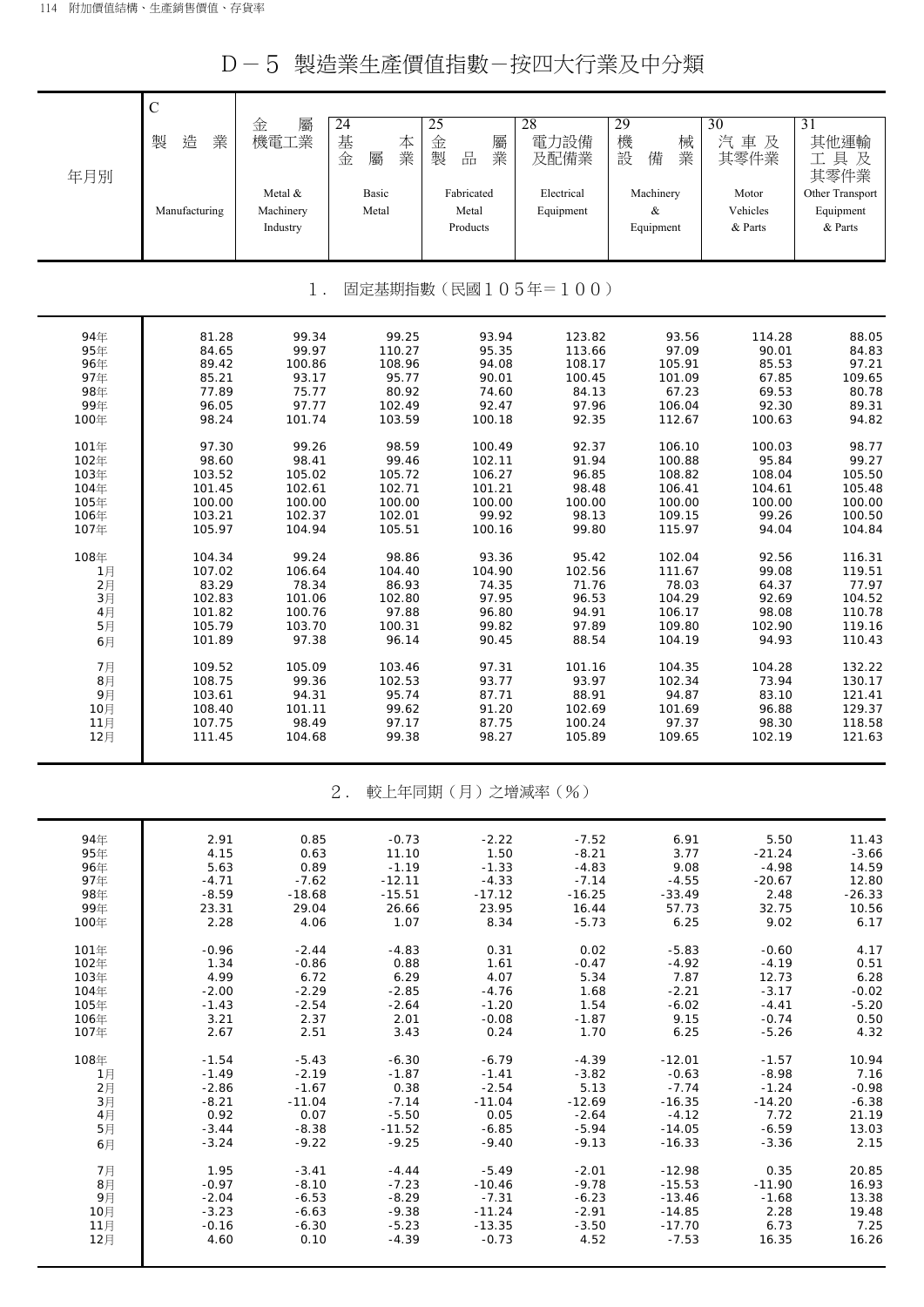| 34<br>產業用機械<br>設備維修及<br>業<br>裝<br>安<br>Repair & Installation<br>of Industrial<br>Machinery<br>& Equipment | 資<br>訊<br>電子工業<br>Information<br>& Electronic<br>Industry | 26<br>子<br>雷<br>零組件業<br>Electronic<br>Parts &<br>Components | $\overline{27}$<br>電腦、電子<br>產品及光學<br>品<br>製<br>業<br>Computers,<br>Electronic<br>& Optical<br>Products | 學<br>化<br>工<br>業<br>Chemistry<br>Industry | 13<br>皮革、毛皮<br>及其製品業<br>Leather, Fur<br>& Related<br>Products | 15<br>紙漿、紙<br>及紙製品業<br>Pulp, Paper<br>& Paper<br>Products | 16<br>印刷及資料<br>儲存媒體<br>複製業<br>Printing &<br>Reproduction<br>of Recorded<br>Media | Period |
|-----------------------------------------------------------------------------------------------------------|-----------------------------------------------------------|-------------------------------------------------------------|-------------------------------------------------------------------------------------------------------|-------------------------------------------|---------------------------------------------------------------|-----------------------------------------------------------|----------------------------------------------------------------------------------|--------|
|                                                                                                           |                                                           |                                                             |                                                                                                       | 1. Fixed Indexes (Base : $2016 = 100$ )   |                                                               |                                                           |                                                                                  |        |
| 52.36                                                                                                     | 49.13                                                     | 44.17                                                       | 76.09                                                                                                 | 92.94                                     | 290.15                                                        | 105.49                                                    | 116.14                                                                           | 2005   |
| 59.95                                                                                                     | 59.53                                                     | 55.84                                                       | 79.60                                                                                                 | 93.12                                     | 265.13                                                        | 103.45                                                    | 113.47                                                                           | 2006   |
| 66.36                                                                                                     | 66.48                                                     | 64.13                                                       | 79.26                                                                                                 | 101.49                                    | 244.20                                                        | 105.46                                                    | 114.12                                                                           | 2007   |
| 61.55                                                                                                     | 67.49                                                     | 65.44                                                       | 78.67                                                                                                 | 94.92                                     | 215.08                                                        | 94.95                                                     | 114.65                                                                           | 2008   |
| 58.09                                                                                                     | 63.68                                                     | 62.98                                                       | 67.49                                                                                                 | 93.65                                     | 183.39                                                        | 90.17                                                     | 103.21                                                                           | 2009   |
| 71.69                                                                                                     | 88.30                                                     | 85.75                                                       | 102.18                                                                                                | 102.79                                    | 203.47                                                        | 98.82                                                     | 113.52                                                                           | 2010   |
| 77.83                                                                                                     | 94.28                                                     | 86.27                                                       | 137.85                                                                                                | 99.19                                     | 182.43                                                        | 98.95                                                     | 114.69                                                                           | 2011   |
| 75.28                                                                                                     | 93.07                                                     | 89.59                                                       | 112.01                                                                                                | 100.01                                    | 163.23                                                        | 99.01                                                     | 108.40                                                                           | 2012   |
| 71.71                                                                                                     | 96.99                                                     | 94.66                                                       | 109.64                                                                                                | 100.70                                    | 160.76                                                        | 99.65                                                     | 106.10                                                                           | 2013   |
| 77.06                                                                                                     | 103.90                                                    | 102.86                                                      | 109.53                                                                                                | 102.69                                    | 160.76                                                        | 103.78                                                    | 104.18                                                                           | 2014   |
| 85.41                                                                                                     | 100.74                                                    | 99.88                                                       | 105.42                                                                                                | 101.42                                    | 122.78                                                        | 100.58                                                    | 101.78                                                                           | 2015   |
| 100.00                                                                                                    | 100.00                                                    | 100.00                                                      | 100.00                                                                                                | 100.00                                    | 100.00                                                        | 100.00                                                    | 100.00                                                                           | 2016   |
| 116.83                                                                                                    | 106.52                                                    | 107.71                                                      | 100.05                                                                                                | 101.05                                    | 102.96                                                        | 100.19                                                    | 96.98                                                                            | 2017   |
| 129.48                                                                                                    | 110.26                                                    | 111.27                                                      | 104.75                                                                                                | 103.37                                    | 91.34                                                         | 102.20                                                    | 95.27                                                                            | 2018   |
| 128.18                                                                                                    | 112.57                                                    | 109.05                                                      | 131.71                                                                                                | 100.43                                    | 93.68                                                         | 98.66                                                     | 84.71                                                                            | 2019   |
| 126.14                                                                                                    | 105.91                                                    | 102.01                                                      | 127.10                                                                                                | 106.00                                    | 104.25                                                        | 110.78                                                    | 89.47                                                                            | Jan.   |
| 94.98                                                                                                     | 85.74                                                     | 84.70                                                       | 91.38                                                                                                 | 88.90                                     | 66.31                                                         | 79.37                                                     | 57.45                                                                            | Feb.   |
| 128.09                                                                                                    | 105.79                                                    | 103.00                                                      | 120.95                                                                                                | 101.70                                    | 104.51                                                        | 102.01                                                    | 83.29                                                                            | Mar.   |
| 138.92                                                                                                    | 104.52                                                    | 100.21                                                      | 127.98                                                                                                | 100.22                                    | 108.84                                                        | 96.09                                                     | 84.33                                                                            | Apr.   |
| 117.37                                                                                                    | 108.02                                                    | 103.65                                                      | 131.81                                                                                                | 105.48                                    | 104.77                                                        | 103.81                                                    | 81.77                                                                            | May    |
| 131.75                                                                                                    | 108.46                                                    | 105.47                                                      | 124.72                                                                                                | 100.37                                    | 96.29                                                         | 94.44                                                     | 76.32                                                                            | June   |
| 135.13                                                                                                    | 116.49                                                    | 112.37                                                      | 138.93                                                                                                | 106.30                                    | 88.09                                                         | 102.99                                                    | 84.64                                                                            | July   |
| 126.76                                                                                                    | 122.56                                                    | 118.33                                                      | 145.59                                                                                                | 102.84                                    | 86.59                                                         | 98.93                                                     | 83.20                                                                            | Aug.   |
| 118.41                                                                                                    | 121.26                                                    | 119.23                                                      | 132.28                                                                                                | 93.37                                     | 86.15                                                         | 92.58                                                     | 78.55                                                                            | Sep.   |
| 126.86                                                                                                    | 122.57                                                    | 119.10                                                      | 141.45                                                                                                | 99.05                                     | 97.33                                                         | 99.69                                                     | 93.65                                                                            | Oct.   |
| 147.33                                                                                                    | 124.01                                                    | 119.79                                                      | 147.00                                                                                                | 98.91                                     | 91.49                                                         | 98.18                                                     | 99.16                                                                            | Nov.   |
| 146.47                                                                                                    | 125.48                                                    | 120.73                                                      | 151.36                                                                                                | 102.03                                    | 89.54                                                         | 104.99                                                    | 104.72                                                                           | Dec.   |

D-5 Indexes of Manufacturing Production Value - By Four Groups & Sectors

2. Annual Change Rate (%)

| 16.10    | 18.53   | 25.13    | 1.66     | $-0.48$ | $-5.45$  | $-2.90$ | 8.68     | 2005 |
|----------|---------|----------|----------|---------|----------|---------|----------|------|
| 14.50    | 21.17   | 26.42    | 4.61     | 0.19    | $-8.62$  | $-1.93$ | $-2.30$  | 2006 |
| 10.69    | 11.67   | 14.85    | $-0.43$  | 8.99    | $-7.89$  | 1.94    | 0.57     | 2007 |
| $-7.25$  | 1.52    | 2.04     | $-0.74$  | $-6.47$ | $-11.92$ | $-9.97$ | 0.46     | 2008 |
| $-5.62$  | $-5.65$ | $-3.76$  | $-14.21$ | $-1.34$ | $-14.73$ | $-5.03$ | $-9.98$  | 2009 |
| 23.41    | 38.66   | 36.15    | 51.40    | 9.76    | 10.95    | 9.59    | 9.99     | 2010 |
| 8.56     | 6.77    | 0.61     | 34.91    | $-3.50$ | $-10.34$ | 0.13    | 1.03     | 2011 |
| $-3.28$  |         | 3.85     |          |         |          |         |          | 2012 |
|          | $-1.28$ |          | $-18.75$ | 0.83    | $-10.52$ | 0.06    | $-5.48$  | 2013 |
| $-4.74$  | 4.21    | 5.66     | $-2.12$  | 0.69    | $-1.51$  | 0.65    | $-2.12$  |      |
| 7.46     | 7.12    | 8.66     | $-0.10$  | 1.98    | 0.00     | 4.14    | $-1.81$  | 2014 |
| 10.84    | $-3.04$ | $-2.90$  | $-3.75$  | $-1.24$ | $-23.63$ | $-3.08$ | $-2.30$  | 2015 |
| 17.08    | $-0.73$ | 0.12     | $-5.14$  | $-1.40$ | $-18.55$ | $-0.58$ | $-1.75$  | 2016 |
| 16.83    | 6.52    | 7.71     | 0.05     | 1.05    | 2.96     | 0.19    | $-3.02$  | 2017 |
| 10.83    | 3.51    | 3.31     | 4.70     | 2.30    | $-11.29$ | 2.01    | $-1.76$  | 2018 |
| $-1.00$  | 2.10    | $-2.00$  | 25.74    | $-2.84$ | 2.56     | $-3.46$ | $-11.08$ | 2019 |
| $-12.87$ | $-2.80$ | $-8.38$  | 32.44    | $-2.30$ | 3.74     | 2.08    | $-7.62$  | Jan. |
| $-4.22$  | $-4.45$ | $-8.75$  | 25.32    | $-1.55$ | 2.92     | $-0.60$ | $-14.36$ | Feb. |
| $-11.58$ | $-8.94$ | $-13.09$ | 16.89    | $-5.70$ | $-7.15$  | $-8.45$ |          |      |
|          |         |          |          |         |          |         | $-14.60$ | Mar. |
| 27.05    | 0.33    | $-5.62$  | 37.13    | 0.85    | 9.42     | $-0.97$ | $-6.99$  | Apr. |
| $-11.95$ | $-1.83$ | $-6.19$  | 22.61    | $-0.54$ | 1.10     | 0.31    | $-14.78$ | May  |
| $-7.87$  | 0.90    | $-2.42$  | 19.64    | $-1.68$ | 6.61     | $-7.46$ | $-13.93$ | June |
| 4.70     | 7.22    | 2.48     | 34.64    | 0.40    | $-5.20$  | $-2.27$ | $-12.51$ | July |
| $-0.30$  | 8.43    | 4.24     | 31.88    | $-4.76$ | $-9.75$  | $-7.36$ | $-12.00$ | Aug. |
| $-6.35$  | 4.59    | 1.38     | 23.81    | $-7.81$ | 1.86     | $-5.50$ | $-11.86$ | Sep. |
| 1.26     | 0.64    | $-2.35$  | 17.01    | $-6.63$ | 13.03    | $-7.13$ | $-15.25$ | Oct. |
| 19.71    | 8.40    | 5.08     | 26.09    | $-4.69$ | 14.75    | $-6.03$ | $-10.03$ | Nov. |
| $-1.28$  | 11.34   | 8.73     | 24.36    | 0.75    | 4.27     | 2.83    | $-0.64$  | Dec. |
|          |         |          |          |         |          |         |          |      |
|          |         |          |          |         |          |         |          |      |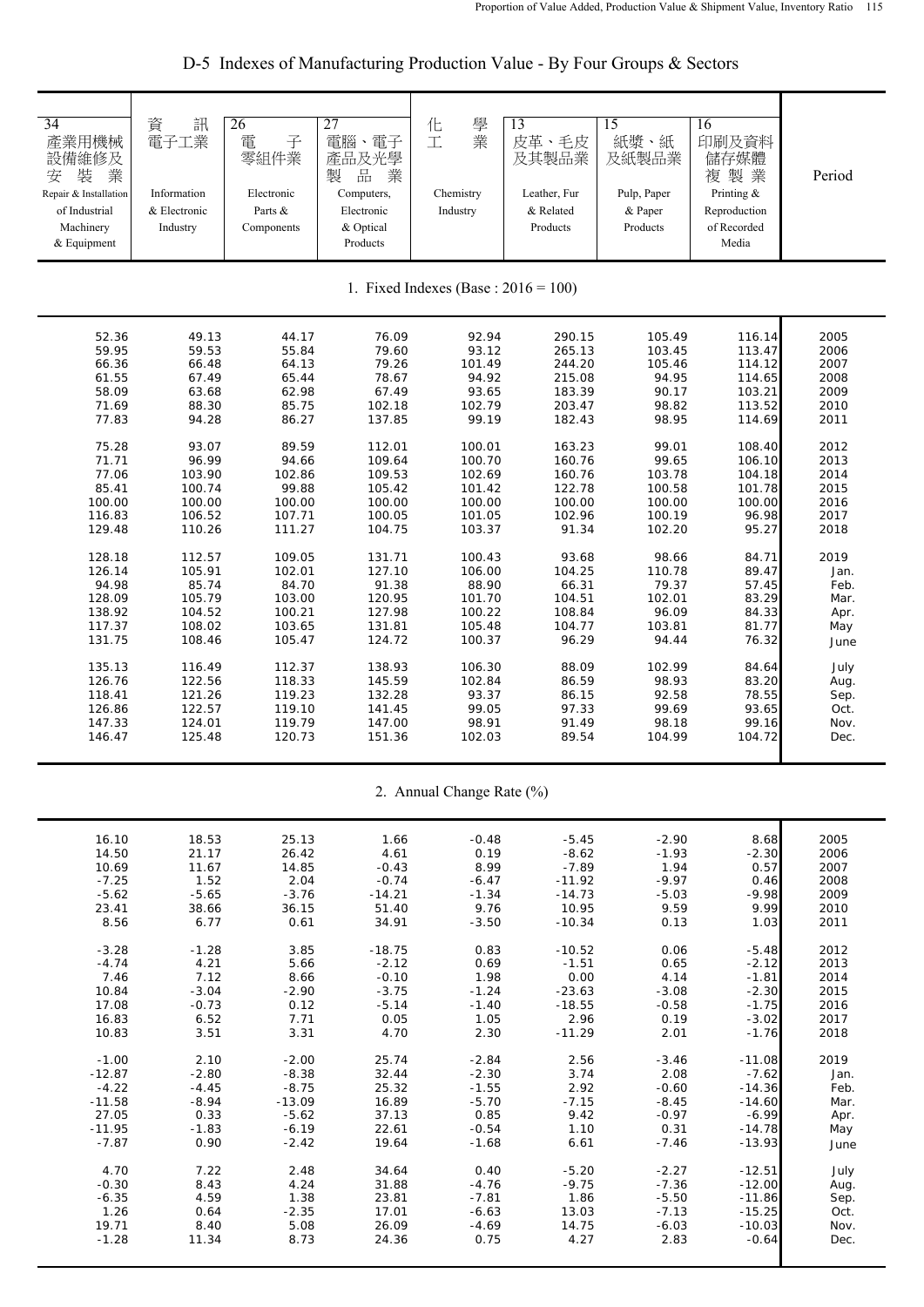D-5 製造業生產價值指數-按四大行業及中分類(續)

| 年月別                         | 17<br>石油及煤<br>製品業<br>Petroleum<br>& Coal<br>Products | 18<br>化學原材料肥料<br>氮化合物塑橡膠<br>原料及人纖業<br>Chemical, Fertilizers,<br>Nitrogen Compounds,<br>Plastic & Rubber,<br>Man-made Fibres | 19<br>其<br>學<br>他<br>化<br>製<br>業<br>品<br>Other<br>Chemical<br>Products | 20<br>藥品及醫用<br>化學製品業<br>Pharmaceuticals<br>& Medicinal<br><b>Chemical Products</b> | 21<br>橡<br>膠<br>製<br>業<br>品<br>Rubber<br>Products | 22<br>塑<br>膠<br>製<br>品<br>業<br>Plastic<br>Products | 民<br>生<br>業<br>工<br>Food, Textiles<br>$\&$<br>Other Industry | 08<br>品<br>食<br>及<br>業<br>飼<br>品<br>Food & Prepared<br>Animal Feeds |  |
|-----------------------------|------------------------------------------------------|-----------------------------------------------------------------------------------------------------------------------------|------------------------------------------------------------------------|------------------------------------------------------------------------------------|---------------------------------------------------|----------------------------------------------------|--------------------------------------------------------------|---------------------------------------------------------------------|--|
| 固定基期指數(民國105年=100)<br>$1$ . |                                                      |                                                                                                                             |                                                                        |                                                                                    |                                                   |                                                    |                                                              |                                                                     |  |
| 94年                         | 100.82                                               | 84.19                                                                                                                       | 73.48                                                                  | 67.18                                                                              | 104.85                                            | 119.10                                             | 104.44                                                       | 88.84                                                               |  |
| 95年                         | 99.97                                                | 86.06                                                                                                                       | 77.51                                                                  | 68.93                                                                              | 101.72                                            | 112.99                                             | 101.10                                                       | 87.09                                                               |  |
| 96年                         | 104.51                                               | 100.17                                                                                                                      | 81.03                                                                  | 74.19                                                                              | 107.24                                            | 112.60                                             | 100.78                                                       | 88.43                                                               |  |
| 97年                         | 97.66                                                | 93.75                                                                                                                       | 77.42                                                                  | 77.56                                                                              | 103.56                                            | 101.32                                             | 95.42                                                        | 87.59                                                               |  |
| 98年                         | 102.93                                               | 94.65                                                                                                                       | 72.58                                                                  | 81.66                                                                              | 84.78                                             | 85.95                                              | 89.40                                                        | 88.32                                                               |  |
| 99年                         | 102.21                                               | 105.61                                                                                                                      | 88.12                                                                  | 88.59                                                                              | 107.25                                            | 99.06                                              | 99.20                                                        | 93.98                                                               |  |
| 100年                        | 96.27                                                | 100.73                                                                                                                      | 87.20                                                                  | 89.14                                                                              | 109.71                                            | 100.22                                             | 98.91                                                        | 95.22                                                               |  |
| 101年                        | 103.27                                               | 99.88                                                                                                                       | 88.02                                                                  | 93.20                                                                              | 104.04                                            | 99.51                                              | 98.64                                                        | 95.21                                                               |  |
| 102年                        | 100.41                                               | 101.36                                                                                                                      | 94.38                                                                  | 96.23                                                                              | 101.57                                            | 100.61                                             | 99.03                                                        | 95.25                                                               |  |
| 103年                        | 101.48                                               | 102.68                                                                                                                      | 98.77                                                                  | 92.50                                                                              | 106.10                                            | 106.84                                             | 100.40                                                       | 95.49                                                               |  |
| 104年                        | 102.05                                               | 100.77                                                                                                                      | 100.83                                                                 | 95.48                                                                              | 106.07                                            | 103.28                                             | 100.63                                                       | 96.82                                                               |  |
| 105年                        | 100.00                                               | 100.00                                                                                                                      | 100.00                                                                 | 100.00                                                                             | 100.00                                            | 100.00                                             | 100.00                                                       | 100.00                                                              |  |
| 106年                        | 97.69                                                | 101.80                                                                                                                      | 107.26                                                                 | 99.16                                                                              | 103.23                                            | 100.64                                             | 100.41                                                       | 100.48                                                              |  |
| 107年                        | 100.87                                               | 104.02                                                                                                                      | 111.65                                                                 | 101.79                                                                             | 100.90                                            | 102.82                                             | 101.75                                                       | 103.15                                                              |  |
| 108年                        | 100.26                                               | 99.32                                                                                                                       | 110.40                                                                 | 108.63                                                                             | 103.31                                            | 99.86                                              | 101.91                                                       | 106.95                                                              |  |
| 1月                          | 99.85                                                | 105.12                                                                                                                      | 119.66                                                                 | 117.75                                                                             | 111.26                                            | 109.80                                             | 113.91                                                       | 122.55                                                              |  |
| 2月                          | 100.58                                               | 91.87                                                                                                                       | 81.18                                                                  | 80.20                                                                              | 76.65                                             | 71.80                                              | 75.35                                                        | 81.53                                                               |  |
| 3月                          | 93.22                                                | 105.06                                                                                                                      | 109.21                                                                 | 100.78                                                                             | 106.56                                            | 99.96                                              | 101.08                                                       | 104.02                                                              |  |
| 4月                          | 96.83                                                | 100.27                                                                                                                      | 113.68                                                                 | 100.37                                                                             | 107.85                                            | 99.13                                              | 100.15                                                       | 102.46                                                              |  |
| 5月                          | 110.50                                               | 101.77                                                                                                                      | 115.42                                                                 | 119.37                                                                             | 111.78                                            | 105.39                                             | 105.22                                                       | 109.42                                                              |  |
| 6月                          | 107.86                                               | 98.52                                                                                                                       | 105.97                                                                 | 99.59                                                                              | 101.82                                            | 96.22                                              | 97.28                                                        | 101.99                                                              |  |
| 7月                          | 112.01                                               | 103.01                                                                                                                      | 116.50                                                                 | 112.79                                                                             | 108.14                                            | 106.67                                             | 107.54                                                       | 115.13                                                              |  |
| 8月                          | 103.18                                               | 101.52                                                                                                                      | 112.37                                                                 | 111.89                                                                             | 103.81                                            | 105.52                                             | 105.29                                                       | 111.65                                                              |  |
| 9月                          | 94.72                                                | 89.87                                                                                                                       | 109.93                                                                 | 101.03                                                                             | 96.74                                             | 95.29                                              | 98.45                                                        | 101.60                                                              |  |
| 10月                         | 87.83                                                | 99.03                                                                                                                       | 117.81                                                                 | 117.39                                                                             | 103.41                                            | 104.05                                             | 106.52                                                       | 110.25                                                              |  |
| 11月                         | 98.48                                                | 96.29                                                                                                                       | 108.17                                                                 | 116.65                                                                             | 104.60                                            | 99.95                                              | 103.39                                                       | 107.89                                                              |  |
| 12月                         | 98.00                                                | 99.46                                                                                                                       | 114.84                                                                 | 125.80                                                                             | 107.05                                            | 104.52                                             | 108.77                                                       | 114.87                                                              |  |
|                             |                                                      |                                                                                                                             | $2$ .                                                                  | 較上年同期 (月) 之增減率 (%)                                                                 |                                                   |                                                    |                                                              |                                                                     |  |
| 94年                         | 1.81                                                 | $-0.68$                                                                                                                     | $-0.68$                                                                | 0.96                                                                               | $-0.57$                                           | $-4.27$                                            | $-3.56$                                                      | $-0.75$                                                             |  |
| 95年                         | $-0.84$                                              | 2.22                                                                                                                        | 5.48                                                                   | 2.60                                                                               | $-2.99$                                           | $-5.13$                                            | $-3.20$                                                      | $-1.97$                                                             |  |
| 96年                         | 4.54                                                 | 16.40                                                                                                                       | 4.54                                                                   | 7.63                                                                               | 5.43                                              | $-0.35$                                            | $-0.32$                                                      | 1.54                                                                |  |
| 97年                         | $-6.55$                                              | $-6.41$                                                                                                                     | $-4.46$                                                                | 4.54                                                                               | $-3.43$                                           | $-10.02$                                           | $-5.32$                                                      | $-0.95$                                                             |  |
| 98年                         | 5.40                                                 | 0.96                                                                                                                        | $-6.25$                                                                | 5.29                                                                               | $-18.13$                                          | $-15.17$                                           | $-6.31$                                                      | 0.83                                                                |  |
| 99年                         | $-0.70$                                              | 11.58                                                                                                                       | 21.41                                                                  | 8.49                                                                               | 26.50                                             | 15.25                                              | 10.96                                                        | 6.41                                                                |  |
| 100年                        | $-5.81$                                              | $-4.62$                                                                                                                     | $-1.04$                                                                | 0.62                                                                               | 2.29                                              | 1.17                                               | $-0.29$                                                      | 1.32                                                                |  |
| 101年                        | 7.27                                                 | $-0.84$                                                                                                                     | 0.94                                                                   | 4.55                                                                               | $-5.17$                                           | $-0.71$                                            | $-0.27$                                                      | $-0.01$                                                             |  |
| 102年                        | $-2.77$                                              | 1.48                                                                                                                        | 7.23                                                                   | 3.25                                                                               | $-2.37$                                           | 1.11                                               | 0.40                                                         | 0.04                                                                |  |
| 103年                        | 1.07                                                 | 1.30                                                                                                                        | 4.65                                                                   | $-3.88$                                                                            | 4.46                                              | 6.19                                               | 1.38                                                         | 0.25                                                                |  |
| 104年                        | 0.56                                                 | $-1.86$                                                                                                                     | 2.09                                                                   | 3.22                                                                               | $-0.03$                                           | $-3.33$                                            | 0.23                                                         | 1.39                                                                |  |
| 105年                        | $-2.01$                                              | $-0.76$                                                                                                                     | $-0.82$                                                                | 4.73                                                                               | $-5.72$                                           | $-3.18$                                            | $-0.63$                                                      | 3.28                                                                |  |
| 106年                        | $-2.31$                                              | 1.80                                                                                                                        | 7.26                                                                   | $-0.84$                                                                            | 3.23                                              | 0.64                                               | 0.41                                                         | 0.48                                                                |  |
| 107年                        | 3.26                                                 | 2.18                                                                                                                        | 4.09                                                                   | 2.65                                                                               | $-2.26$                                           | 2.17                                               | 1.33                                                         | 2.66                                                                |  |
| 108年                        | $-0.60$                                              | $-4.52$                                                                                                                     | $-1.12$                                                                | 6.72                                                                               | 2.39                                              | $-2.88$                                            | 0.16                                                         | 3.68                                                                |  |
| 1月                          | $-8.44$                                              | $-1.99$                                                                                                                     | 0.16                                                                   | 10.20                                                                              | 4.37                                              | 1.63                                               | 6.42                                                         | 8.97                                                                |  |
| 2月                          | 4.15                                                 | $-3.07$                                                                                                                     | $-2.73$                                                                | 6.54                                                                               | 1.63                                              | $-8.63$                                            | $-4.07$                                                      | $-5.32$                                                             |  |
| 3月                          | $-5.29$                                              | $-3.02$                                                                                                                     | $-10.20$                                                               | $-10.31$                                                                           | $-9.13$                                           | $-10.45$                                           | $-3.83$                                                      | 1.17                                                                |  |
| 4月                          | 9.33                                                 | $-3.64$                                                                                                                     | 6.21                                                                   | 10.60                                                                              | 11.92                                             | $-0.75$                                            | 5.53                                                         | 10.54                                                               |  |
| 5月                          | 7.75                                                 | $-3.65$                                                                                                                     | $-2.29$                                                                | 12.50                                                                              | 1.12                                              | $-2.77$                                            | $-1.55$                                                      | 5.48                                                                |  |
| 6月                          | 6.39                                                 | $-2.56$                                                                                                                     | -4.54                                                                  | 0.16                                                                               | $-2.59$                                           | $-8.17$                                            | $-3.68$                                                      | 1.15                                                                |  |
| 7月                          | 5.38                                                 | $-1.88$                                                                                                                     | 3.26                                                                   | 7.25                                                                               | 5.51                                              | $-1.16$                                            | 3.72                                                         | 6.58                                                                |  |
| 8月                          | $-4.79$                                              | $-5.34$                                                                                                                     | $-3.84$                                                                | 6.36                                                                               | $-1.31$                                           | $-3.18$                                            | $-3.25$                                                      | 1.37                                                                |  |
| 9月                          | $-8.16$                                              | $-11.84$                                                                                                                    | 4.16                                                                   | 0.85                                                                               | 1.72                                              | $-2.02$                                            | 0.36                                                         | 2.41                                                                |  |
| 10月                         | $-12.42$                                             | $-7.16$                                                                                                                     | $-1.53$                                                                | 8.82                                                                               | 2.44                                              | $-0.99$                                            | 0.41                                                         | 4.41                                                                |  |
| 11月                         | $-1.51$                                              | $-7.40$                                                                                                                     | $-5.70$                                                                | 12.84                                                                              | 5.18                                              | $-2.74$                                            | $-1.81$                                                      | 2.11                                                                |  |
| 12月                         | 2.23                                                 | $-2.70$                                                                                                                     | 4.88                                                                   | 15.56                                                                              | 10.45                                             | 3.95                                               | 3.12                                                         | 3.90                                                                |  |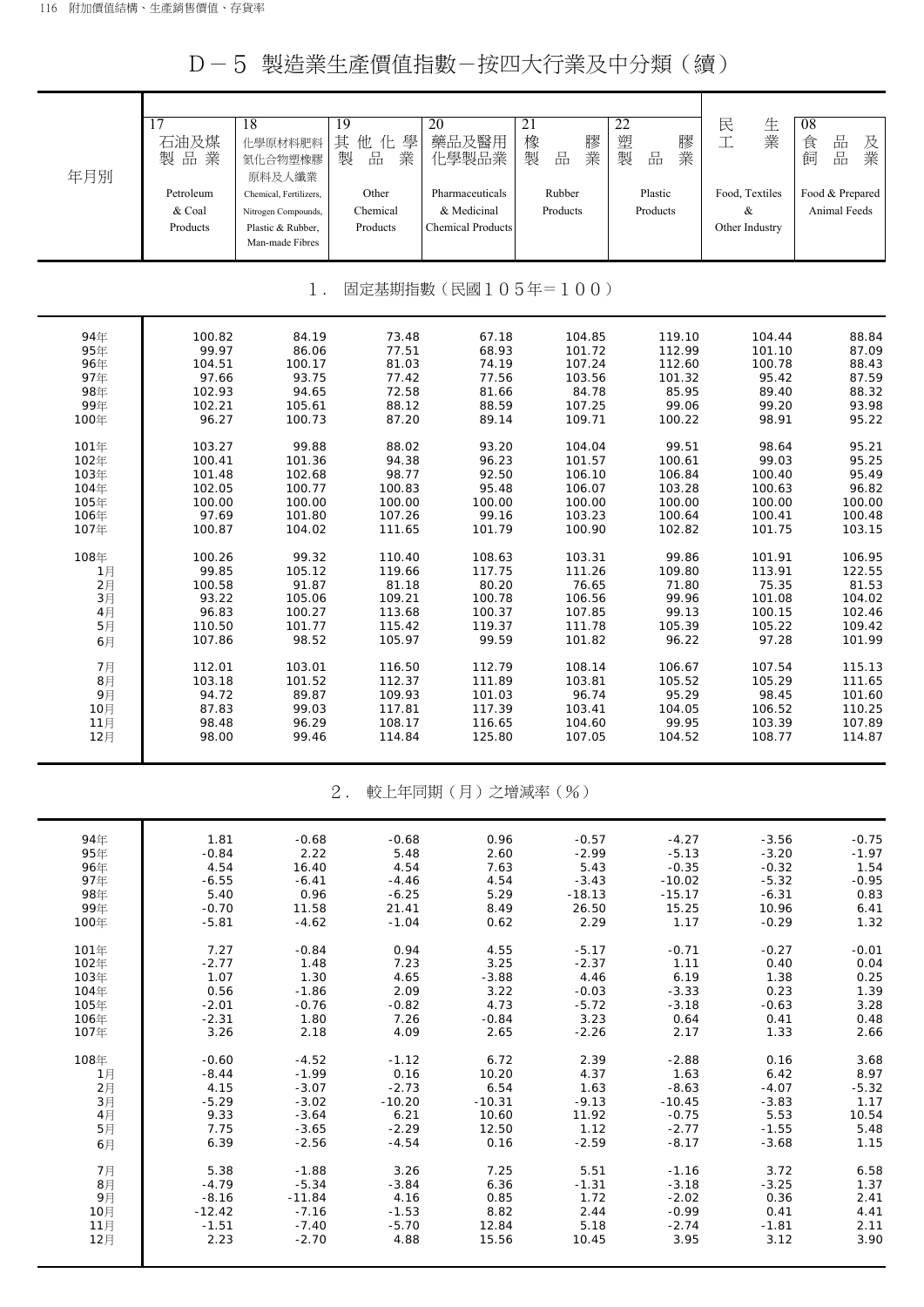D-5 Indexes of Manufacturing Production Value - By Four Groups & Sectors (Cont.)

| 09<br>料<br>業<br>飲<br><b>Beverages</b> | 10<br>菸<br>草<br>業<br><b>Tobacco Products</b> | 11<br>織<br>紡<br>業<br>Textiles | $\overline{12}$<br>成衣及<br>服飾品業<br>Wearing<br>Apparel & | 14<br>木<br>竹<br>業<br>製<br>$\frac{\Box}{\Box \Box}$<br>Wood | 23<br>非金屬礦物<br>製<br>品<br>業<br>Other | 32<br>家<br>具<br>業<br>Furniture | 33<br>其<br>他<br>製<br>業<br>造<br>Other<br>Manufacturing | Period |  |  |
|---------------------------------------|----------------------------------------------|-------------------------------|--------------------------------------------------------|------------------------------------------------------------|-------------------------------------|--------------------------------|-------------------------------------------------------|--------|--|--|
|                                       |                                              |                               | Clothing<br>Accessories                                | &<br>Bamboo<br>Products                                    | Non-metallic<br>Mineral<br>Products |                                |                                                       |        |  |  |
|                                       | 1. Fixed Indexes (Base : $2016 = 100$ )      |                               |                                                        |                                                            |                                     |                                |                                                       |        |  |  |
| 88.47                                 | 81.99                                        | 132.24                        | 226.22                                                 | 110.09                                                     | 114.50                              | 97.50                          | 92.18                                                 | 2005   |  |  |
| 89.09                                 | 75.26                                        | 124.95                        | 204.00                                                 | 112.59                                                     | 114.08                              | 97.89                          | 86.89                                                 | 2006   |  |  |
| 91.07                                 | 81.33                                        | 125.36                        | 186.56                                                 | 107.16                                                     | 107.49                              | 101.42                         | 86.51                                                 | 2007   |  |  |
| 91.35                                 | 83.48                                        | 110.41                        | 165.81                                                 | 97.32                                                      | 98.86                               | 94.54                          | 85.18                                                 | 2008   |  |  |
| 95.15                                 | 86.72                                        | 96.93                         | 134.47                                                 | 83.67                                                      | 87.44                               | 76.36                          | 76.15                                                 | 2009   |  |  |
| 98.83                                 | 86.61                                        | 111.47                        | 140.93                                                 | 93.98                                                      | 104.83                              | 91.22                          | 87.45                                                 | 2010   |  |  |
| 103.02                                | 91.63                                        | 102.15                        | 122.53                                                 | 98.48                                                      | 111.84                              | 90.82                          | 86.56                                                 | 2011   |  |  |
| 108.18                                | 94.15                                        | 101.21                        | 116.17                                                 | 97.35                                                      | 106.53                              | 96.42                          | 88.47                                                 | 2012   |  |  |
| 101.90                                | 86.49                                        | 102.62                        | 113.52                                                 | 99.21                                                      | 112.32                              | 94.01                          | 89.08                                                 | 2013   |  |  |
| 100.04                                | 83.38                                        | 103.87                        | 112.49                                                 | 105.59                                                     | 114.43                              | 98.63                          | 96.07                                                 | 2014   |  |  |
| 100.52                                | 84.47                                        | 105.60                        | 105.72                                                 | 102.73                                                     | 109.68                              | 100.17                         | 97.13                                                 | 2015   |  |  |
| 100.00                                | 100.00                                       | 100.00                        | 100.00                                                 | 100.00                                                     | 100.00                              | 100.00                         | 100.00                                                | 2016   |  |  |
| 101.58                                | 110.40                                       | 96.69                         | 91.37                                                  | 101.83                                                     | 98.04                               | 99.90                          | 107.22                                                | 2017   |  |  |
| 98.83                                 | 104.45                                       | 94.87                         | 81.34                                                  | 105.61                                                     | 100.36                              | 100.24                         | 115.68                                                | 2018   |  |  |
| 95.35                                 | 103.33                                       | 90.88                         | 80.20                                                  | 98.25                                                      | 96.95                               | 100.08                         | 120.20                                                | 2019   |  |  |
| 101.94                                | 91.59                                        | 101.18                        | 81.61                                                  | 111.53                                                     | 108.66                              | 114.90                         | 136.51                                                | Jan.   |  |  |
| 65.08                                 | 69.17                                        | 72.88                         | 59.62                                                  | 70.03                                                      | 68.17                               | 66.19                          | 83.15                                                 | Feb.   |  |  |
| 86.97                                 | 100.26                                       | 97.55                         | 69.49                                                  | 94.07                                                      | 98.83                               | 93.63                          | 117.82                                                | Mar.   |  |  |
| 95.63                                 | 92.03                                        | 94.63                         | 77.53                                                  | 95.34                                                      | 94.53                               | 92.33                          | 122.33                                                | Apr.   |  |  |
| 105.78                                | 88.25                                        | 98.13                         | 91.98                                                  | 93.96                                                      | 95.30                               | 104.79                         | 127.13                                                | May    |  |  |
| 98.75                                 | 102.05                                       | 83.17                         | 89.80                                                  | 93.38                                                      | 91.21                               | 92.37                          | 116.22                                                | June   |  |  |
| 116.18                                | 119.29                                       | 90.82                         | 85.76                                                  | 101.23                                                     | 97.17                               | 106.16                         | 121.90                                                | July   |  |  |
| 106.55                                | 103.24                                       | 93.32                         | 83.14                                                  | 100.56                                                     | 92.95                               | 103.11                         | 127.42                                                | Aug.   |  |  |
| 93.90                                 | 92.98                                        | 88.28                         | 71.82                                                  | 101.27                                                     | 95.95                               | 98.18                          | 118.95                                                | Sep.   |  |  |
| 91.11                                 | 111.94                                       | 94.15                         | 82.69                                                  | 105.89                                                     | 105.52                              | 110.61                         | 128.88                                                | Oct.   |  |  |
| 88.22                                 | 127.83                                       | 88.04                         | 78.21                                                  | 104.27                                                     | 106.78                              | 101.99                         | 117.12                                                | Nov.   |  |  |
| 94.06                                 | 141.29                                       | 88.43                         | 90.79                                                  | 107.44                                                     | 108.33                              | 116.75                         | 124.95                                                | Dec.   |  |  |
|                                       |                                              |                               |                                                        | 2. Annual Change Rate (%)                                  |                                     |                                |                                                       |        |  |  |
| 1.78                                  | 5.14                                         | $-10.47$                      | $-8.72$                                                | $-8.66$                                                    | 1.09                                | $-5.70$                        | $-2.09$                                               | 2005   |  |  |
| 0.70                                  | $-8.21$                                      | $-5.51$                       | $-9.82$                                                | 2.27                                                       | $-0.37$                             | 0.40                           | $-5.74$                                               | 2006   |  |  |
| 2.22                                  | 8.07                                         | 0.33                          | $-8.55$                                                | $-4.82$                                                    | $-5.78$                             | 3.61                           | $-0.44$                                               | 2007   |  |  |
| 0.31                                  | 2.64                                         | $-11.93$                      | $-11.12$                                               | $-9.18$                                                    | $-8.03$                             | $-6.78$                        | $-1.54$                                               | 2008   |  |  |
| 4.16                                  | 3.88                                         | $-12.21$                      | $-18.90$                                               | $-14.03$                                                   | $-11.55$                            | $-19.23$                       | $-10.60$                                              | 2009   |  |  |
| 3.87                                  | $-0.13$                                      | 15.00                         | 4.80                                                   | 12.32                                                      | 19.89                               | 19.46                          | 14.84                                                 | 2010   |  |  |
| 4.24                                  | 5.80                                         | $-8.36$                       | $-13.06$                                               | 4.79                                                       | 6.69                                | $-0.44$                        | $-1.02$                                               | 2011   |  |  |
| 5.01                                  | 2.75                                         | $-0.92$                       | $-5.19$                                                | $-1.15$                                                    | $-4.75$                             | 6.17                           | 2.21                                                  | 2012   |  |  |
| $-5.81$                               | $-8.14$                                      | 1.39                          | $-2.28$                                                | 1.91                                                       | 5.44                                | $-2.50$                        | 0.69                                                  | 2013   |  |  |
| $-1.83$                               | $-3.60$                                      | 1.22                          | $-0.91$                                                | 6.43                                                       | 1.88                                | 4.91                           | 7.85                                                  | 2014   |  |  |
| 0.48                                  | 1.31                                         | 1.67                          | $-6.02$                                                | $-2.71$                                                    | $-4.15$                             | 1.56                           | 1.10                                                  | 2015   |  |  |
| $-0.52$                               | 18.39                                        | $-5.30$                       | $-5.41$                                                | $-2.66$                                                    | $-8.83$                             | $-0.17$                        | 2.95                                                  | 2016   |  |  |
| 1.58                                  | 10.40                                        | $-3.31$                       | $-8.63$                                                | 1.83                                                       | $-1.96$                             | $-0.10$                        | 7.22                                                  | 2017   |  |  |
| $-2.71$                               | $-5.39$                                      | $-1.88$                       | $-10.98$                                               | 3.71                                                       | 2.37                                | 0.34                           | 7.89                                                  | 2018   |  |  |
| $-3.52$                               | $-1.07$                                      | $-4.21$                       | $-1.40$                                                | $-6.97$                                                    | $-3.40$                             | $-0.16$                        | 3.91                                                  | 2019   |  |  |
| 6.78                                  | 11.48                                        | $-0.36$                       | $-11.07$                                               | 5.32                                                       | $-0.22$                             | 8.24                           | 17.87                                                 | Jan.   |  |  |
| 1.99                                  | 11.22                                        | $-2.38$                       | $-12.41$                                               | $-5.44$                                                    | $-9.43$                             | $-6.05$                        | $-1.62$                                               | Feb.   |  |  |
| $-15.50$                              | $-4.68$                                      | $-6.72$                       | $-10.23$                                               | $-15.40$                                                   | $-3.60$                             | $-5.58$                        | $-4.84$                                               | Mar.   |  |  |
| 11.42                                 | 5.02                                         | $-1.29$                       | 1.10                                                   | $-7.00$                                                    | $-5.78$                             | 3.96                           | 16.26                                                 | Apr.   |  |  |
| $-7.75$                               | $-26.82$                                     | $-1.57$                       | 7.93                                                   | $-18.52$                                                   | $-10.53$                            | 0.92                           | 2.12                                                  | May    |  |  |
| $-12.07$                              | $-19.19$                                     | $-9.97$                       | 10.50                                                  | $-13.90$                                                   | $-6.94$                             | $-8.15$                        | 8.19                                                  | June   |  |  |
| 1.52                                  | 21.70                                        | $-3.70$                       | 9.44                                                   | $-8.59$                                                    | $-2.66$                             | 9.33                           | 9.03                                                  | July   |  |  |
| $-13.50$                              | $-5.79$                                      | $-7.34$                       | $-14.45$                                               | $-11.45$                                                   | $-6.85$                             | $-6.28$                        | 3.32                                                  | Aug.   |  |  |
| $-2.08$                               | $-5.61$                                      | $-4.04$                       | 2.82                                                   | $-0.51$                                                    | 0.62                                | $-2.59$                        | 4.42                                                  | Sep.   |  |  |

-4.95 -1.98 -4.08 -5.02 -5.24 -1.85 3.38 2.07 Oct. -6.73 5.18 -7.23 -2.55 -4.53 1.59 -6.16 -7.84 Nov. 8.08 10.77 -1.35 9.54 4.53 3.01 5.83 0.36 Dec.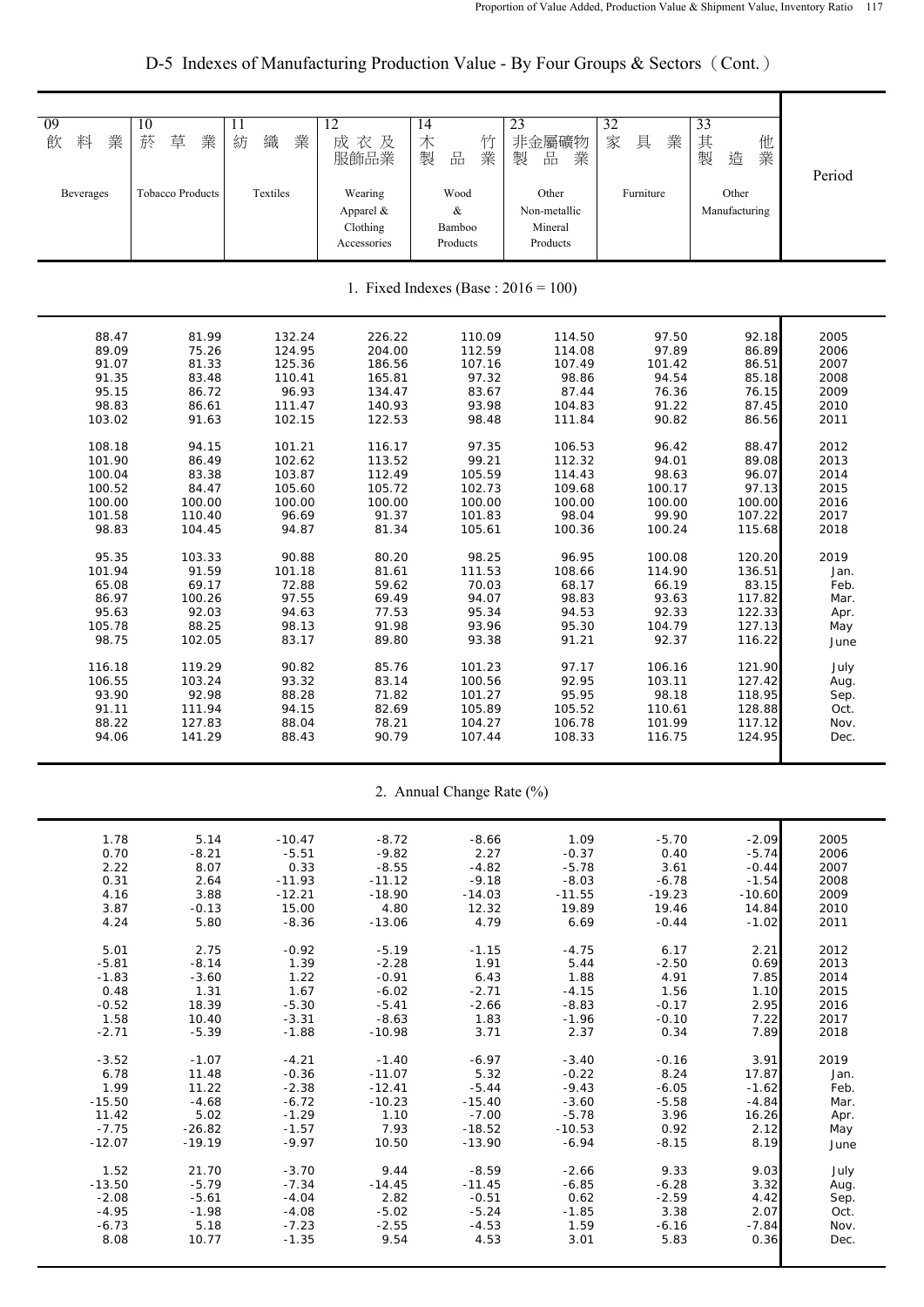D-6 製造業銷售價值-按四大行業及中分類

|              | $\mathsf{C}$             |                                  |                             |                                 |                         |                             |                              |                                         |
|--------------|--------------------------|----------------------------------|-----------------------------|---------------------------------|-------------------------|-----------------------------|------------------------------|-----------------------------------------|
|              | 製<br>造<br>業              | 屬<br>金<br>機電工業                   | 24<br>基<br>本<br>業<br>金<br>屬 | 25<br>金<br>屬<br>製<br>業<br>品     | 28<br>電力設備<br>及配備業      | 29<br>機<br>械<br>設<br>業<br>備 | 30<br>汽車及<br>其零件業            | 31<br>其他運輸<br>工具及<br>其零件業               |
| 年月別          | Manufacturing            | Metal &<br>Machinery<br>Industry | Basic<br>Metal              | Fabricated<br>Metal<br>Products | Electrical<br>Equipment | Machinery<br>&<br>Equipment | Motor<br>Vehicles<br>& Parts | Other Transport<br>Equipment<br>& Parts |
|              |                          |                                  | $1$ .                       | 製造業銷售價值                         |                         |                             |                              |                                         |
| 94年          | 10 228 850               | 2 943 124                        | 691 143                     | 665 684                         | 364 672                 | 540 509                     | 440 647                      | 205 311                                 |
| 95年          | 11 193 740               | 3 121 489                        | 850 955                     | 691 672                         | 420 572                 | 562 688                     | 353 037                      | 201 687                                 |
| 96年          | 12 336 588               | 3 401 497                        | 971824                      | 762 679                         | 431 138                 | 620 429                     | 338 083                      | 230 817                                 |
| 97年<br>98年   | 12 154 284<br>10 074 361 | 3 381 878<br>2 5 1 2 5 7 3       | 998 473<br>690 695          | 781 363<br>567 157              | 408 527<br>308 365      | 606 761<br>407 283          | 272 481<br>285 351           | 269 410<br>212 225                      |
| 99年          | 12 844 124               | 3 3 3 7 2 1                      | 954 578                     | 737 081                         | 390 752                 | 614 350                     | 354 800                      | 237 241                                 |
| 100年         | 13 349 967               | 3 621 750                        | 1 036 662                   | 811 020                         | 397 178                 | 675 939                     | 392 828                      | 254 343                                 |
| 101年         | 12 975 163               | 3 478 548                        | 943 061                     | 784 094                         | 391 836                 | 644 832                     | 396 207                      | 265 742                                 |
| 102年         | 12 945 826               | 3 364 361                        | 892 207                     | 777 362                         | 379 087                 | 615 735                     | 384 862                      | 264 692                                 |
| 103年         | 13 378 959               | 3 587 098                        | 928 443                     | 823 435                         | 385 957                 | 674 028                     | 436 523                      | 283 525                                 |
| 104年         | 12 122 242               | 3 346 930                        | 769 661                     | 767 686                         | 367 663                 | 670 605                     | 421 971                      | 284 860                                 |
| 105年<br>106年 | 11 641 478<br>12 186 543 | 3 203 301<br>3 386 312           | 707 560<br>819 317          | 749 789<br>783 998              | 356 264<br>353 009      | 634 757<br>672 020          | 408 722<br>402 861           | 270 769<br>266 991                      |
| 107年         | 12 834 226               | 3 566 240                        | 910 941                     | 815 413                         | 362 728                 | 719 722                     | 380 239                      | 280 059                                 |
| 108年         | 12 186 525               | 3 349 823                        | 816 905                     | 764 209                         | 350 165                 | 635 309                     | 376 763                      | 310 139                                 |
| 1月           | 1 077 515                | 309 450                          | 76 602                      | 72 750                          | 31 192                  | 57 517                      | 37 702                       | 26 278                                  |
| 2月           | 803 419                  | 216 568                          | 57 151                      | 50 785                          | 22 768                  | 39 928                      | 22 327                       | 17 553                                  |
| 3月<br>4月     | 1 016 979<br>1 005 202   | 287 548<br>287 986               | 73 763<br>70 124            | 66 783<br>66 746                | 30 059<br>30 226        | 54 603<br>54 732            | 31 260<br>32 651             | 23 163<br>25 132                        |
| 5月           | 1 042 597                | 293 599                          | 70 196                      | 68 079                          | 30 803                  | 57 671                      | 33 964                       | 25 422                                  |
| 6月           | 1 000 948                | 277 471                          | 66 081                      | 62 029                          | 28 191                  | 55 154                      | 32 902                       | 24 998                                  |
| 7月           | 1 055 174                | 294 130                          | 70 883                      | 65 239                          | 29 994                  | 54 795                      | 34 992                       | 29 562                                  |
| 8月           | 1 057 592                | 278 144                          | 68 747                      | 64 282                          | 29 523                  | 53 258                      | 25 625                       | 28 565                                  |
| 9月           | 1 009 787                | 264 688                          | 64 958                      | 60 251                          | 27 046                  | 48 451                      | 29 199                       | 26 951                                  |
| 10月          | 1 045 992                | 279 226                          | 66 975                      | 61849                           | 29 533                  | 52 465                      | 31 271                       | 29 107                                  |
| 11月<br>12月   | 1 011 793<br>1 059 528   | 267 839<br>293 173               | 63 340<br>68 086            | 59 210<br>66 205                | 29 058<br>31 773        | 49 773<br>56 962            | 31 581<br>33 290             | 25 687<br>27 720                        |
|              |                          |                                  | $2$ .                       | 較上年同期(月)之增減率(%)                 |                         |                             |                              |                                         |

| 94年  | 4.68     | 3.78     | 0.28     | 1.59     | 3.00     | 6.66     | 6.34     | 10.57    |
|------|----------|----------|----------|----------|----------|----------|----------|----------|
| 95年  | 9.43     | 6.06     | 23.12    | 3.90     | 15.33    | 4.10     | $-19.88$ | $-1.77$  |
| 96年  | 10.21    | 8.97     | 14.20    | 10.27    | 2.51     | 10.26    | $-4.24$  | 14.44    |
| 97年  | $-1.48$  | $-0.58$  | 2.74     | 2.45     | $-5.24$  | $-2.20$  | $-19.40$ | 16.72    |
| 98年  | $-17.11$ | $-25.70$ | $-30.82$ | $-27.41$ | $-24.52$ | $-32.88$ | 4.72     | $-21.23$ |
| 99年  | 27.49    | 32.88    | 38.21    | 29.96    | 26.72    | 50.84    | 24.34    | 11.79    |
| 100年 | 3.94     | 8.48     | 8.60     | 10.03    | 1.64     | 10.03    | 10.72    | 7.21     |
| 101年 | $-2.81$  | $-3.95$  | $-9.03$  | $-3.32$  | $-1.34$  | $-4.60$  | 0.86     | 4.48     |
| 102年 | $-0.23$  | $-3.28$  | $-5.39$  | $-0.86$  | $-3.25$  | $-4.51$  | $-2.86$  | $-0.40$  |
| 103年 | 3.35     | 6.62     | 4.06     | 5.93     | 1.81     | 9.47     | 13.42    | 7.12     |
| 104年 | $-9.39$  | $-6.70$  | $-17.10$ | $-6.77$  | $-4.74$  | $-0.51$  | $-3.33$  | 0.47     |
| 105年 | $-3.97$  | $-4.29$  | $-8.07$  | $-2.33$  | $-3.10$  | $-5.35$  | $-3.14$  | $-4.95$  |
| 106年 | 4.68     | 5.71     | 15.79    | 4.56     | $-0.91$  | 5.87     | $-1.43$  | $-1.40$  |
| 107年 | 5.31     | 5.31     | 11.18    | 4.01     | 2.75     | 7.10     | $-5.62$  | 4.89     |
| 108年 | $-5.05$  | $-6.07$  | $-10.32$ | $-6.28$  | $-3.46$  | $-11.73$ | $-0.91$  | 10.74    |
| 1月   | $-0.68$  | $-1.17$  | $-2.18$  | 3.46     | $-2.32$  | 1.31     | $-12.22$ | 9.32     |
| 2月   | $-5.72$  | $-3.69$  | $-6.27$  | $-1.34$  | 3.26     | $-7.30$  | $-6.00$  | 0.89     |
| 3月   | $-8.99$  | $-10.84$ | $-9.53$  | $-9.01$  | $-5.84$  | $-16.43$ | $-13.58$ | $-7.62$  |
| 4月   | $-0.53$  | 1.92     | $-6.48$  | 3.16     | $-1.41$  | $-3.43$  | 12.10    | 26.67    |
| 5月   | $-6.25$  | $-8.56$  | $-13.54$ | $-7.02$  | $-3.51$  | $-14.42$ | $-4.19$  | 7.93     |
| 6月   | $-7.53$  | $-10.06$ | $-14.96$ | $-10.08$ | $-8.35$  | $-14.79$ | $-1.13$  | 3.98     |
| 7月   | $-3.19$  | $-4.58$  | $-9.19$  | $-7.01$  | $-4.43$  | $-11.59$ | 1.36     | 22.98    |
| 8月   | $-6.68$  | $-9.14$  | $-11.44$ | $-10.88$ | $-6.70$  | $-15.16$ | $-10.29$ | 13.24    |
| 9月   | $-6.94$  | $-7.45$  | $-13.80$ | $-7.61$  | $-3.86$  | $-16.37$ | 7.96     | 11.85    |
| 10月  | $-7.45$  | $-8.37$  | $-16.14$ | $-11.17$ | $-4.76$  | $-14.17$ | $-1.64$  | 23.96    |
| 11月  | $-6.50$  | $-8.96$  | $-13.75$ | $-13.09$ | $-6.07$  | $-17.16$ | 7.68     | 3.85     |
| 12月  | 0.54     | $-0.40$  | $-5.31$  | $-2.73$  | 4.59     | $-7.88$  | 17.81    | 12.98    |
|      |          |          |          |          |          |          |          |          |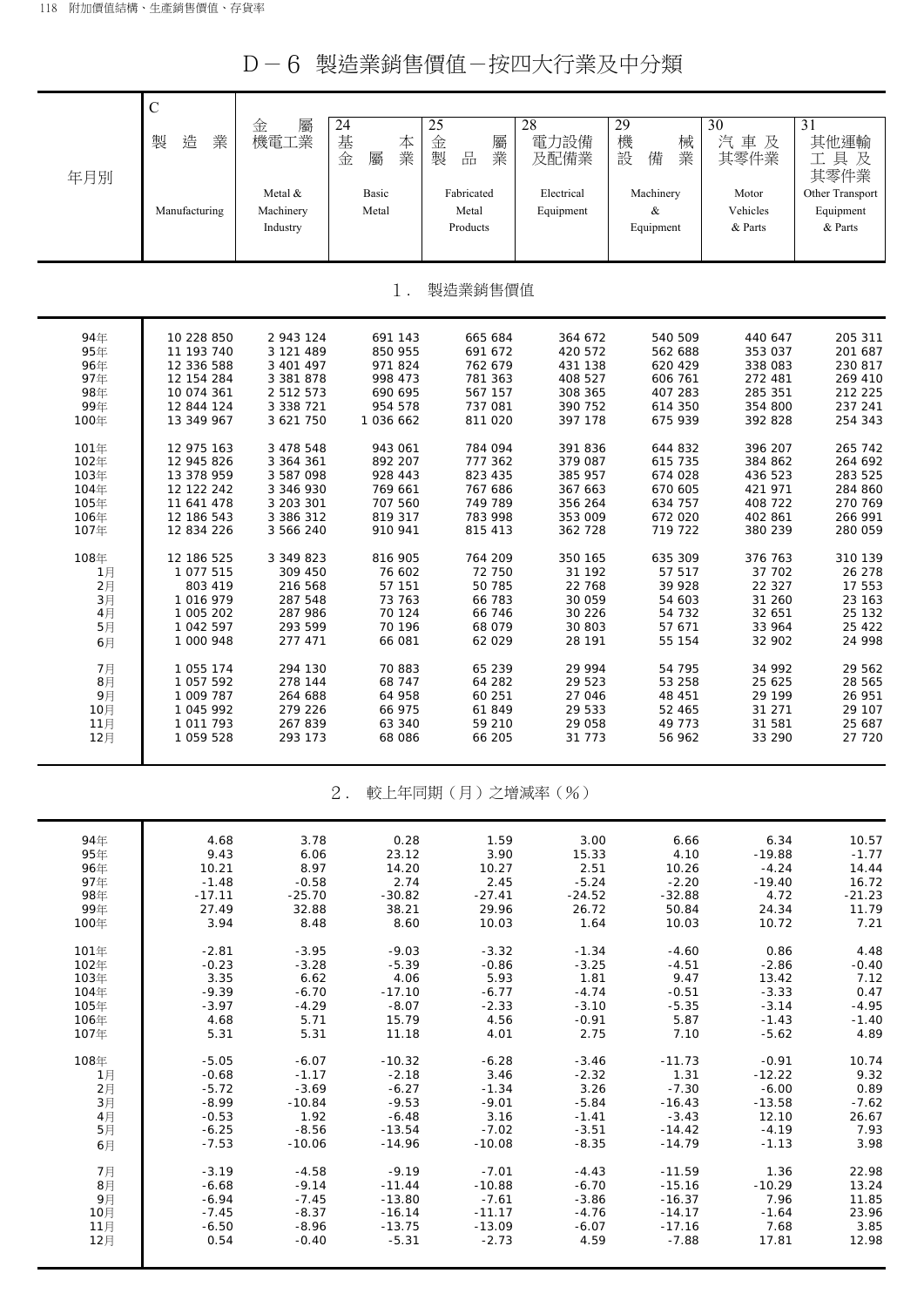D-6 Shipment Value of Manufacturing - By Four Groups & Sectors

Unit: NT\$Million

| $\overline{34}$<br>產業用機械<br>設備維修及<br>装<br>業<br>安<br>Repair & Installation<br>of Industrial<br>Machinery<br>& Equipment | 訊<br>資<br>電子工業<br>Information<br>& Electronic<br>Industry | 26<br>電<br>子<br>零組件業<br>Electronic<br>Parts &<br>Components | 27<br>電腦、電子<br>產品及光學<br>品<br>製<br>業<br>Computers,<br>Electronic<br>& Optical<br>Products | 學<br>化<br>業<br>工<br>Chemistry<br>Industry | 13<br>皮革、毛皮<br>及其製品業<br>Leather, Fur<br>& Related<br>Products | 15<br>紙漿、紙<br>及紙製品業<br>Pulp, Paper<br>& Paper<br>Products | 16<br>印刷及資料<br>儲存媒體<br>複製業<br>Printing &<br>Reproduction<br>of Recorded<br>Media | Period |
|------------------------------------------------------------------------------------------------------------------------|-----------------------------------------------------------|-------------------------------------------------------------|------------------------------------------------------------------------------------------|-------------------------------------------|---------------------------------------------------------------|-----------------------------------------------------------|----------------------------------------------------------------------------------|--------|
|                                                                                                                        |                                                           |                                                             |                                                                                          | 1. Shipment Value of Manufacturing        |                                                               |                                                           |                                                                                  |        |
| 35 158                                                                                                                 | 3 362 914                                                 | 2 519 232                                                   | 843 681                                                                                  | 2 745 500                                 | 35 356                                                        | 149 057                                                   | 73 452                                                                           | 2005   |
| 40 878                                                                                                                 | 3 881 585                                                 | 3 023 599                                                   | 857 986                                                                                  | 3 009 178                                 | 31 923                                                        | 150 022                                                   | 70 762                                                                           | 2006   |
| 46 527                                                                                                                 | 4 223 565                                                 | 3 396 584                                                   | 826 981                                                                                  | 3 493 182                                 | 29 985                                                        | 163 836                                                   | 70 092                                                                           | 2007   |
| 44 863                                                                                                                 | 3 898 830                                                 | 3 165 408                                                   | 733 422                                                                                  | 3 645 383                                 | 26 992                                                        | 165 217                                                   | 71 613                                                                           | 2008   |
| 41 496                                                                                                                 | 3 434 009                                                 | 2 828 328                                                   | 605 681                                                                                  | 2 990 601                                 | 23 403                                                        | 146 277                                                   | 68 282                                                                           | 2009   |
| 49 920                                                                                                                 | 4 496 622                                                 | 3 663 022                                                   | 833 600                                                                                  | 3 728 413                                 | 26 410                                                        | 178 012                                                   | 74 926                                                                           | 2010   |
| 53 779                                                                                                                 | 4 458 526                                                 | 3 375 038                                                   | 1 083 487                                                                                | 3 943 184                                 | 24 240                                                        | 178 481                                                   | 76 615                                                                           | 2011   |
| 52 778                                                                                                                 | 4 202 395                                                 | 3 3 3 3 3 9 7                                               | 868 998                                                                                  | 3 971 992                                 | 22 926                                                        | 172 387                                                   | 73 545                                                                           | 2012   |
| 50 416                                                                                                                 | 4 224 835                                                 | 3 413 397                                                   | 811 438                                                                                  | 4 012 609                                 | 23 4 24                                                       | 169 134                                                   | 72 374                                                                           | 2013   |
| 55 187                                                                                                                 | 4 452 941                                                 | 3 668 080                                                   | 784 862                                                                                  | 3 942 773                                 | 24 437                                                        | 174 477                                                   | 71 474                                                                           | 2014   |
| 64 484                                                                                                                 | 4 230 761                                                 | 3 491 848                                                   | 738 913                                                                                  | 3 180 201                                 | 19 107                                                        | 170 564                                                   | 70 476                                                                           | 2015   |
| 75 439                                                                                                                 | 4 108 444                                                 | 3 404 697                                                   | 703 747                                                                                  | 2 993 902                                 | 15 119                                                        | 168 334                                                   | 69 434                                                                           | 2016   |
| 88 115                                                                                                                 | 4 196 602                                                 | 3 508 868                                                   | 687 735                                                                                  | 3 255 912                                 | 15 141                                                        | 176816                                                    | 66 902                                                                           | 2017   |
| 97 138                                                                                                                 | 4 267 456                                                 | 3 595 733                                                   | 671 723                                                                                  | 3 617 130                                 | 13 244                                                        | 182 846                                                   | 66 114                                                                           | 2018   |
| 96 332                                                                                                                 | 4 180 083                                                 | 3 377 769                                                   | 802 314                                                                                  | 3 256 804                                 | 13 408                                                        | 178 383                                                   | 64 340                                                                           | 2019   |
| 7 4 0 9                                                                                                                | 340 808                                                   | 275 965                                                     | 64 843                                                                                   | 295 790                                   | 1 2 2 7                                                       | 16 650                                                    | 5 5 5 0                                                                          | Jan.   |
| 6 0 5 8                                                                                                                | 267 126                                                   | 219 505                                                     | 47 621                                                                                   | 235 104                                   | 825                                                           | 11 790                                                    | 3659                                                                             | Feb.   |
| 7916                                                                                                                   | 333 878                                                   | 271 296                                                     | 62 582                                                                                   | 282 318                                   | 1 2 5 2                                                       | 15 164                                                    | 5 2 7 7                                                                          | Mar.   |
| 8 3 7 5                                                                                                                | 321 986                                                   | 259 284                                                     | 62 702                                                                                   | 281 509                                   | 1 3 0 6                                                       | 14 851                                                    | 5 3 4 0                                                                          | Apr.   |
| 7 4 6 3                                                                                                                | 338 874                                                   | 272 401                                                     | 66 473                                                                                   | 289 607                                   | 1 2 5 1                                                       | 15 481                                                    | 5 2 4 5                                                                          | May    |
| 8 1 1 6                                                                                                                | 338 743                                                   | 275 150                                                     | 63 593                                                                                   | 273 437                                   | 1 1 5 1                                                       | 14 307                                                    | 4 8 5 6                                                                          | June   |
| 8 6 6 5                                                                                                                | 353 727                                                   | 282 058                                                     | 71 669                                                                                   | 285 542                                   | 1 0 5 6                                                       | 15 430                                                    | 5 3 8 0                                                                          | July   |
| 8 1 4 4                                                                                                                | 382 535                                                   | 309 246                                                     | 73 289                                                                                   | 274 827                                   | 1 0 1 8                                                       | 15 0 28                                                   | 5 3 0 5                                                                          | Aug.   |
| 7833                                                                                                                   | 375 162                                                   | 304 862                                                     | 70 300                                                                                   | 254 829                                   | 989                                                           | 13 923                                                    | 4 9 9 2                                                                          | Sep.   |
| 8 0 2 7                                                                                                                | 377 817                                                   | 305 520                                                     | 72 297                                                                                   | 266 887                                   | 1 1 6 7                                                       | 15 482                                                    | 5 8 5 8                                                                          | Oct.   |
| 9 1 9 1                                                                                                                | 376 641                                                   | 302 901                                                     | 73 741                                                                                   | 249 869                                   | 1 0 8 6                                                       | 14 8 26                                                   | 6 2 8 1                                                                          | Nov.   |
| 9 1 3 6                                                                                                                | 372 785                                                   | 299 580                                                     | 73 206                                                                                   | 267 085                                   | 1 0 7 8                                                       | 15 451                                                    | 6 5 9 8                                                                          | Dec.   |
|                                                                                                                        |                                                           |                                                             |                                                                                          | 2. Annual Change Rate (%)                 |                                                               |                                                           |                                                                                  |        |
| 14.70                                                                                                                  | 4.93                                                      | 9.52                                                        | $-6.74$                                                                                  | 9.41                                      | $-10.83$                                                      | $-3.65$                                                   | 4.67                                                                             | 2005   |
| 16.27                                                                                                                  | 15.42                                                     | 20.02                                                       | 1.70                                                                                     | 9.60                                      | $-9.71$                                                       | 0.65                                                      | $-3.66$                                                                          | 2006   |
| 13.82                                                                                                                  | 8.81                                                      | 12.34                                                       | $-3.61$                                                                                  | 16.08                                     | $-6.07$                                                       | 9.21                                                      | $-0.95$                                                                          | 2007   |
| $-3.58$                                                                                                                | $-7.69$                                                   | $-6.81$                                                     | $-11.31$                                                                                 | 4.36                                      | $-9.98$                                                       | 0.84                                                      | 2.17                                                                             | 2008   |
| $-7.51$                                                                                                                | $-11.92$                                                  | $-10.65$                                                    | $-17.42$                                                                                 | $-17.96$                                  | $-13.30$                                                      | $-11.46$                                                  | $-4.65$                                                                          | 2009   |
| 20.30                                                                                                                  | 30.94                                                     | 29.51                                                       | 37.63                                                                                    | 24.67                                     | 12.85                                                         | 21.70                                                     | 9.73                                                                             | 2010   |
| 7.73                                                                                                                   | $-0.85$                                                   | $-7.86$                                                     | 29.98                                                                                    | 5.76                                      | $-8.22$                                                       | 0.26                                                      | 2.25                                                                             | 2011   |
| $-1.86$                                                                                                                | $-5.74$                                                   | $-1.23$                                                     | $-19.80$                                                                                 | 0.73                                      | $-5.42$                                                       | $-3.41$                                                   | $-4.01$                                                                          | 2012   |
| $-4.47$                                                                                                                | 0.53                                                      | 2.40                                                        | $-6.62$                                                                                  | 1.02                                      | 2.17                                                          | $-1.89$                                                   | $-1.59$                                                                          | 2013   |
| 9.46                                                                                                                   | 5.40                                                      | 7.46                                                        | $-3.28$                                                                                  | $-1.74$                                   | 4.32                                                          | 3.16                                                      | $-1.24$                                                                          | 2014   |
| 16.85                                                                                                                  | $-4.99$                                                   | $-4.80$                                                     | $-5.85$                                                                                  | $-19.34$                                  | $-21.81$                                                      | $-2.24$                                                   | $-1.40$                                                                          | 2015   |
| 16.99                                                                                                                  | $-2.89$                                                   | $-2.50$                                                     | $-4.76$                                                                                  | $-5.86$                                   | $-20.87$                                                      | $-1.31$                                                   | $-1.48$                                                                          | 2016   |
| 16.80                                                                                                                  | 2.15                                                      | 3.06                                                        | $-2.28$                                                                                  | 8.75                                      | 0.15                                                          | 5.04                                                      | $-3.65$                                                                          | 2017   |
| 10.24                                                                                                                  | 1.69                                                      | 2.48                                                        | $-2.33$                                                                                  | 11.09                                     | $-12.53$                                                      | 3.41                                                      | $-1.18$                                                                          | 2018   |
| $-0.83$                                                                                                                | $-2.05$                                                   | $-6.06$                                                     | 19.44                                                                                    | $-9.96$                                   | 1.23                                                          | $-2.44$                                                   | $-2.68$                                                                          | 2019   |
| $-15.71$                                                                                                               | $-1.24$                                                   | $-5.94$                                                     | 25.44                                                                                    | $-3.89$                                   | 1.71                                                          | 4.67                                                      | $-0.10$                                                                          | Jan.   |
| $-1.40$                                                                                                                | $-5.11$                                                   | $-8.77$                                                     | 16.42                                                                                    | $-7.99$                                   | 2.34                                                          | $-1.89$                                                   | $-6.31$                                                                          | Feb.   |
| $-12.58$                                                                                                               | $-10.12$                                                  | $-14.07$                                                    | 12.32                                                                                    | $-7.13$                                   | $-9.78$                                                       | $-9.56$                                                   | $-5.64$                                                                          | Mar.   |
| 27.38                                                                                                                  | $-3.16$                                                   | $-8.25$                                                     | 25.66                                                                                    | $-2.63$                                   | 10.53                                                         | 1.57                                                      | 1.54                                                                             | Apr.   |
| $-10.60$                                                                                                               | $-4.95$                                                   | $-9.00$                                                     | 16.24                                                                                    | $-7.50$                                   | $-1.22$                                                       | $-0.39$                                                   | $-4.99$                                                                          | May    |
| $-10.06$                                                                                                               | $-2.82$                                                   | $-5.50$                                                     | 10.80                                                                                    | $-11.95$                                  | 2.16                                                          | $-6.94$                                                   | $-4.48$                                                                          | June   |
| 6.72                                                                                                                   | $-0.60$                                                   | $-5.98$                                                     | 28.32                                                                                    | $-8.07$                                   | $-5.15$                                                       | $-2.70$                                                   | $-3.23$                                                                          | July   |
| 0.09                                                                                                                   | 0.62                                                      | $-3.60$                                                     | 23.38                                                                                    | $-14.95$                                  | $-10.78$                                                      | $-7.07$                                                   | $-3.70$                                                                          | Aug.   |
| $-4.60$                                                                                                                | $-1.43$                                                   | $-5.46$                                                     | 20.86                                                                                    | $-16.90$                                  | $-3.44$                                                       | $-3.05$                                                   | $-4.04$                                                                          | Sep.   |
| 2.65                                                                                                                   | $-2.92$                                                   | $-6.34$                                                     | 14.83                                                                                    | $-15.81$                                  | 13.05                                                         | $-2.62$                                                   | $-7.95$                                                                          | Oct.   |
| 21.73                                                                                                                  | 1.32                                                      | $-2.72$                                                     | 22.16                                                                                    | $-16.30$                                  | 17.03                                                         | $-5.26$                                                   | $-1.99$                                                                          | Nov.   |
| $-2.46$                                                                                                                | 5.23                                                      | 2.57                                                        | 17.73                                                                                    | $-5.01$                                   | 4.77                                                          | 5.27                                                      | 7.19                                                                             | Dec.   |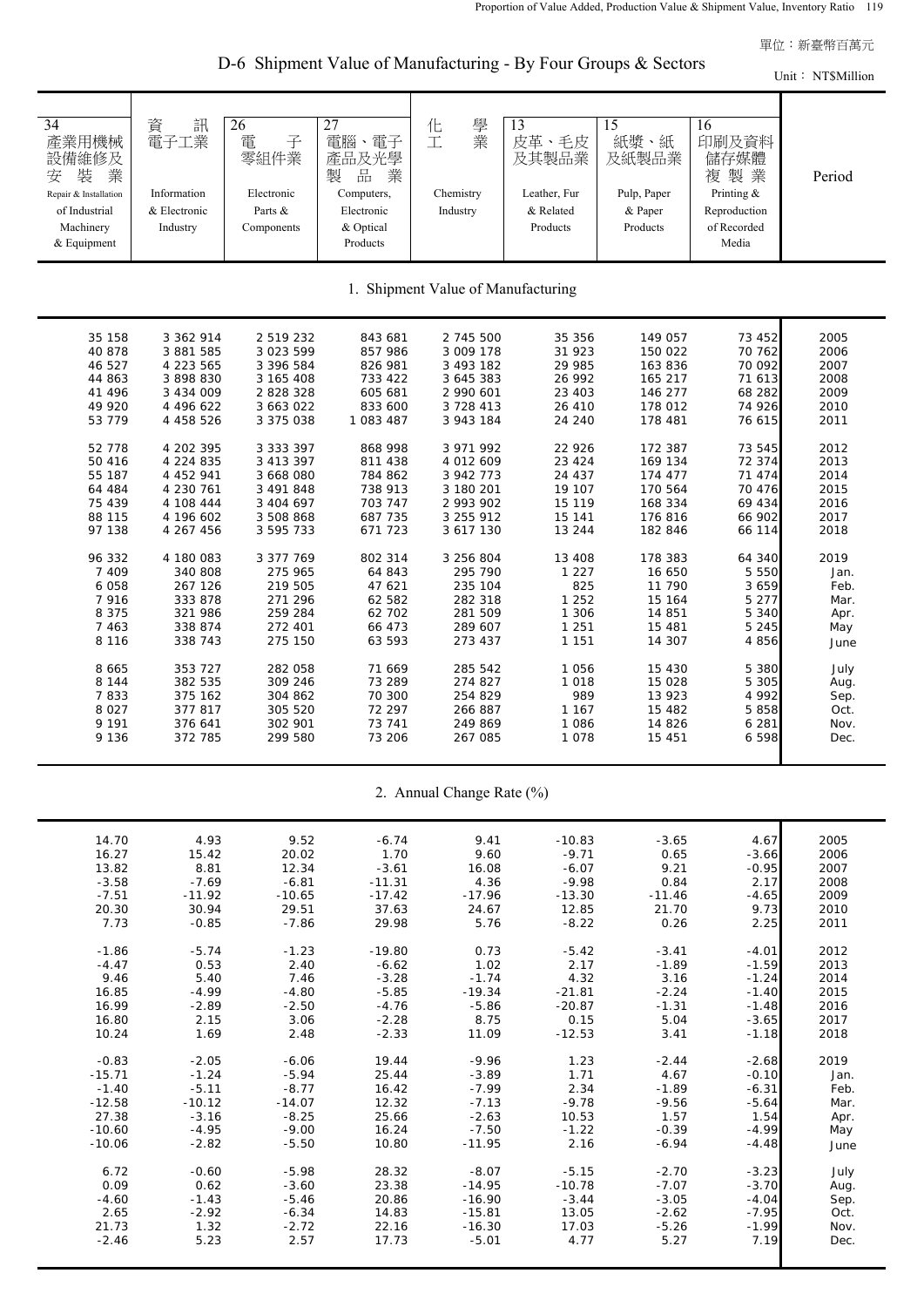## D-6 製造業銷售價值-按四大行業及中分類(續)

| 年月別  | $\overline{17}$<br>石油及煤<br>製品業 | 18<br>化學原材料肥料<br>氮化合物塑橡膠<br>原料及人纖業 | 19<br>其<br>他<br>學<br>化<br>製<br>品<br>業 | 20<br>藥品及醫用<br>化學製品業 | 21<br>橡<br>膠<br>業<br>製<br>品 | 22<br>塑<br>膠<br>品<br>業<br>製 | 生<br>民<br>業<br>工 | 08<br>品<br>食<br>及<br>業<br>品<br>飼 |
|------|--------------------------------|------------------------------------|---------------------------------------|----------------------|-----------------------------|-----------------------------|------------------|----------------------------------|
|      | Petroleum                      | Chemical, Fertilizers,             | Other                                 | Pharmaceuticals      | Rubber                      | Plastic                     | Food, Textiles   | Food & Prepared                  |
|      | & Coal                         | Nitrogen Compounds,                | Chemical                              | & Medicinal          | Products                    | Products                    | $\&$             | Animal Feeds                     |
|      | Products                       | Plastic & Rubber,                  | Products                              | Chemical             |                             |                             | Other Industry   |                                  |
|      |                                | Man-made Fibres                    |                                       | Products             |                             |                             |                  |                                  |
|      |                                |                                    |                                       |                      |                             |                             |                  |                                  |
|      |                                |                                    | $1$ .                                 | 製造業銷售價值              |                             |                             |                  |                                  |
| 94年  | 732 656                        | 1 156 057                          | 186 526                               | 49 818               | 79 094                      | 283 484                     | 1 177 312        | 335 763                          |
| 95年  | 866 758                        | 1 277 571                          | 205 986                               | 49 981               | 81 150                      | 275 025                     | 1 181 488        | 336 417                          |
| 96年  | 992 674                        | 1 589 363                          | 223 402                               | 51 923               | 88 558                      | 283 349                     | 1 218 343        | 360 013                          |
| 97年  | 1 175 783                      | 1 562 347                          | 220 784                               | 54 558               | 89 636                      | 278 452                     | 1 228 194        | 409 514                          |
| 98年  | 866 806                        | 1 306 978                          | 205 637                               | 58 802               | 76 049                      | 238 366                     | 1 137 178        | 396 464                          |
| 99年  | 1 021 062                      | 1 735 524                          | 248 047                               | 61 013               | 98 344                      | 285 075                     | 1 280 368        | 431 505                          |
| 100年 | 1 132 483                      | 1 810 729                          | 258 797                               | 58 395               | 109 363                     | 294 080                     | 1 326 508        | 461 413                          |
| 101年 | 1 249 983                      | 1 731 600                          | 263 728                               | 60 788               | 104 274                     | 292 762                     | 1 322 227        | 467 983                          |
| 102年 | 1 268 917                      | 1 743 186                          | 273 676                               | 63 318               | 102 501                     | 296 079                     | 1 344 021        | 471 655                          |
| 103年 | 1 199 611                      | 1 716 216                          | 281 018                               | 63 338               | 104 299                     | 307 904                     | 1 396 146        | 490 050                          |
| 104年 | 796 333                        | 1 381 660                          | 274 104                               | 67 348               | 102 839                     | 297 770                     | 1 364 351        | 477 396                          |
| 105年 | 692 798                        | 1 313 162                          | 273 515                               | 73 828               | 97 095                      | 290 616                     | 1 335 831        | 491 814                          |
| 106年 | 777 712                        | 1 480 754                          | 278 409                               | 73 764               | 98 910                      | 287 503                     | 1 347 717        | 494 557                          |
| 107年 | 942 588                        | 1 651 996                          | 289 484                               | 76 466               | 98 679                      | 295 713                     | 1 383 399        | 504 926                          |
| 108年 | 874 578                        | 1 370 071                          | 285 573                               | 81 903               | 100 047                     | 288 501                     | 1 399 815        | 521 942                          |
| 1月   | 75 976                         | 127 153                            | 25 513                                | 7 7 8 8              | 9 4 6 0                     | 26 473                      | 131 467          | 50 416                           |
| 2月   | 63 680                         | 108 040                            | 18 580                                | 4 7 9 0              | 6 205                       | 17 534                      | 84 621           | 33 360                           |
| 3月   | 73 036                         | 124 739                            | 23 867                                | 6 3 6 7              | 8 5 6 6                     | 24 050                      | 113 235          | 41 372                           |
| 4月   | 73 992                         | 123 240                            | 23 950                                | 6 4 2 7              | 8 4 6 7                     | 23 937                      | 113 722          | 41 229                           |
| 5月   | 80 253                         | 120 808                            | 24 944                                | 6 9 9 7              | 9 1 1 7                     | 25 511                      | 120 518          | 44 174                           |
| 6月   | 81 942                         | 110 250                            | 22 947                                | 6 6 1 1              | 8 1 3 7                     | 23 235                      | 111 296          | 41 995                           |
| 7月   | 80 248                         | 117 788                            | 24 558                                | 6 7 4 7              | 8 7 5 0                     | 25 586                      | 121 775          | 46 793                           |
| 8月   | 74 039                         | 113 715                            | 24 770                                | 6 9 8 7              | 8 5 5 6                     | 25 408                      | 122 085          | 46 367                           |
| 9月   | 69 467                         | 103 797                            | 23 807                                | 6855                 | 7881                        | 23 117                      | 115 107          | 41 876                           |
| 10月  | 68 124                         | 110 252                            | 25 065                                | 7 4 2 6              | 8 3 1 2                     | 25 201                      | 122 062          | 44 621                           |
| 11月  | 62 727                         | 102 926                            | 23 4 4 9                              | 6919                 | 8 0 5 1                     | 23 604                      | 117 444          | 43 176                           |
| 12月  | 71 094                         | 107 361                            | 24 124                                | 7989                 | 8 5 4 5                     | 24 844                      | 126 484          | 46 564                           |
|      |                                |                                    |                                       |                      |                             |                             |                  |                                  |

## 2. 較上年同期(月)之增減率(%)

| 94年  | 25.77    | 9.38     | 3.49     | $-0.04$ | $-1.26$  | $-3.92$  |         |         |
|------|----------|----------|----------|---------|----------|----------|---------|---------|
|      |          |          |          |         |          |          | $-3.59$ | $-2.61$ |
| 95年  | 18.30    | 10.51    | 10.43    | 0.33    | 2.60     | $-2.98$  | 0.35    | 0.19    |
| 96年  | 14.53    | 24.41    | 8.45     | 3.89    | 9.13     | 3.03     | 3.12    | 7.01    |
| 97年  | 18.45    | $-1.70$  | $-1.17$  | 5.07    | 1.22     | $-1.73$  | 0.81    | 13.75   |
| 98年  | $-26.28$ | $-16.35$ | $-6.86$  | 7.78    | $-15.16$ | $-14.40$ | $-7.41$ | $-3.19$ |
| 99年  | 17.80    | 32.79    | 20.62    | 3.76    | 29.32    | 19.60    | 12.59   | 8.84    |
| 100年 | 10.91    | 4.33     | 4.33     | $-4.29$ | 11.20    | 3.16     | 3.60    | 6.93    |
| 101年 | 10.38    | $-4.37$  | 1.91     | 4.10    | $-4.65$  | $-0.45$  | $-0.32$ | 1.42    |
| 102年 | 1.51     | 0.67     | 3.77     | 4.16    | $-1.70$  | 1.13     | 1.65    | 0.78    |
| 103年 | $-5.46$  | $-1.55$  | 2.68     | 0.03    | 1.75     | 3.99     | 3.88    | 3.90    |
| 104年 | $-33.62$ | $-19.49$ | $-2.46$  | 6.33    | $-1.40$  | $-3.29$  | $-2.28$ | $-2.58$ |
| 105年 | $-13.00$ | $-4.96$  | $-0.21$  | 9.62    | $-5.59$  | $-2.40$  | $-2.09$ | 3.02    |
| 106年 | 12.26    | 12.76    | 1.79     | $-0.09$ | 1.87     | $-1.07$  | 0.89    | 0.56    |
| 107年 | 21.20    | 11.56    | 3.98     | 3.66    | $-0.23$  | 2.86     | 2.65    | 2.10    |
| 108年 | $-7.22$  | $-17.07$ | $-1.35$  | 7.11    | 1.39     | $-2.44$  | 1.19    | 3.37    |
| 1月   | $-3.62$  | $-9.55$  | 2.04     | 13.66   | 10.86    | 4.66     | 10.52   | 8.93    |
| 2月   | $-7.59$  | $-10.90$ | $-0.25$  | $-7.42$ | 0.97     | $-6.16$  | $-6.22$ | $-9.93$ |
| 3月   | 6.78     | $-12.78$ | $-10.39$ | $-2.30$ | $-9.42$  | $-8.22$  | $-5.26$ | $-2.03$ |
|      | 3.37     | $-9.20$  | 1.27     | 8.56    | 8.92     | 2.25     | 6.87    | 7.67    |
| 4月   | $-1.13$  | $-15.73$ | 0.38     | 7.85    | 1.73     | $-1.57$  | $-0.74$ | 5.04    |
| 5月   |          |          |          |         |          |          |         |         |
| 6月   | $-3.87$  | $-20.98$ | $-5.08$  | 4.54    | $-4.46$  | $-7.77$  | $-3.12$ | 3.00    |
| 7月   | $-3.67$  | $-15.73$ | 1.14     | 6.17    | 4.78     | $-1.64$  | 5.67    | 7.80    |
| 8月   | $-12.75$ | $-23.00$ | $-4.34$  | 10.51   | $-2.47$  | $-5.12$  | $-1.45$ | 2.49    |
| 9月   | $-16.90$ | $-26.33$ | 0.76     | 9.41    | 1.23     | $-3.35$  | 2.95    | 3.32    |
| 10月  | $-15.80$ | $-25.03$ | $-0.77$  | 7.62    | 1.45     | $-0.83$  | 2.31    | 5.13    |
| 11月  | $-22.20$ | $-21.26$ | $-2.75$  | 1.38    | $-2.71$  | $-5.48$  | $-0.24$ | 1.87    |
| 12月  | $-5.40$  | $-12.31$ | 3.21     | 22.47   | 8.00     | 3.86     | 1.99    | 5.20    |
|      |          |          |          |         |          |          |         |         |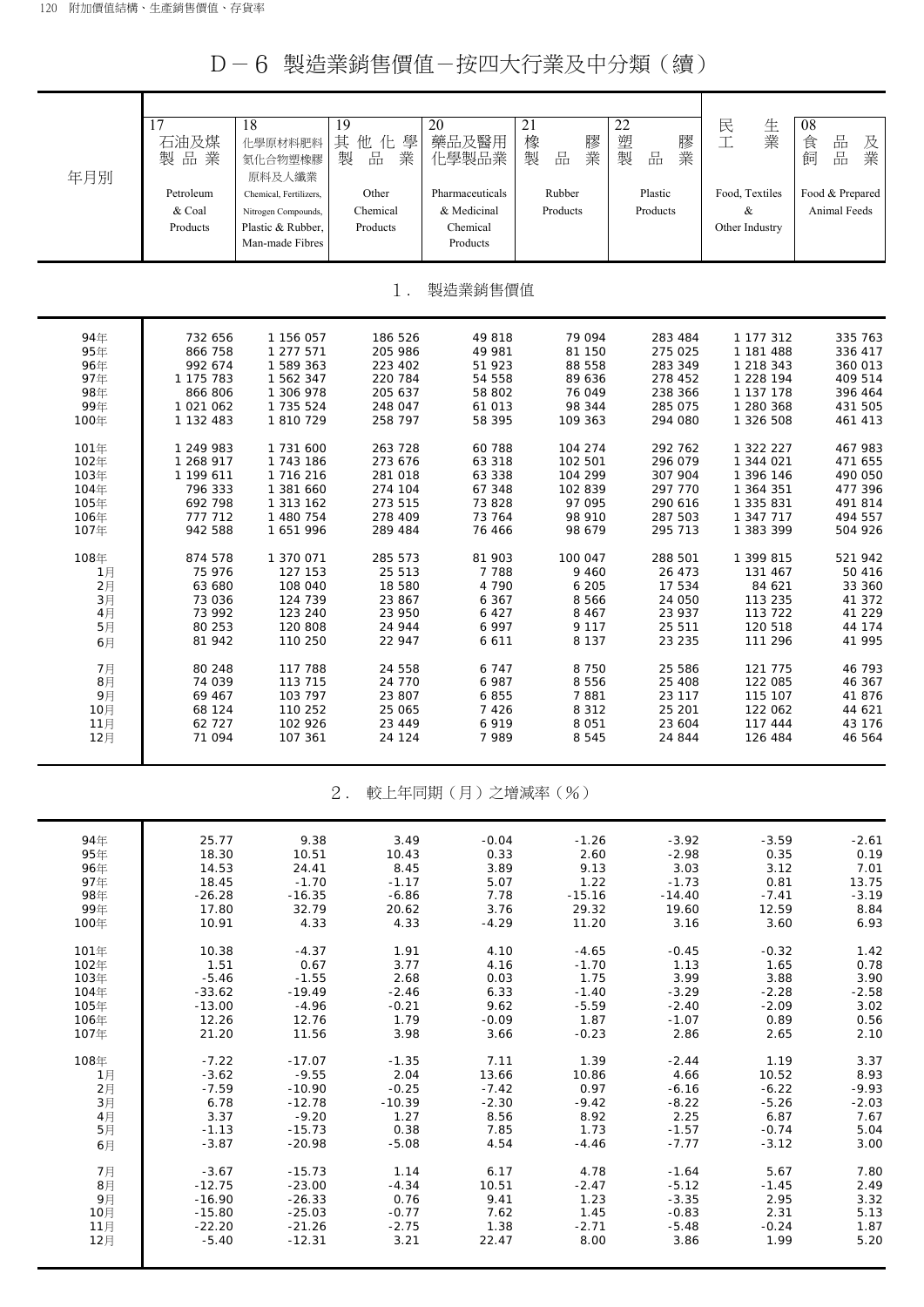D-6 Shipment Value of Manufacturing - By Four Groups & Sectors (Cont.)

Unit: NT\$Million

| $\overline{09}$<br>業<br>飲<br>料<br><b>Beverages</b> | 10<br>草<br>菸<br>業<br>Tobacco       | 11<br>紡<br>織<br>業<br>Textiles | 12<br>成衣及<br>服飾品業<br>Wearing | 14<br>木<br>竹<br>業<br>品<br>製<br>Wood | 23<br>非金屬礦物<br>製<br>品<br>業<br>Other | 32<br>家<br>具<br>業<br>Furniture | 33<br>其<br>他<br>業<br>製<br>造<br>Other | Period |  |  |
|----------------------------------------------------|------------------------------------|-------------------------------|------------------------------|-------------------------------------|-------------------------------------|--------------------------------|--------------------------------------|--------|--|--|
|                                                    | Products                           |                               | Apparel &<br>Clothing        | &<br>Bamboo                         | Non-metallic<br>Mineral             |                                | Manufacturing                        |        |  |  |
|                                                    |                                    |                               | Accessories                  | Products                            | Products                            |                                |                                      |        |  |  |
|                                                    | 1. Shipment Value of Manufacturing |                               |                              |                                     |                                     |                                |                                      |        |  |  |
| 84 539                                             | 25 632                             | 291 225                       | 59 221                       | 15 964                              | 212 253                             | 34 149                         | 118 566                              | 2005   |  |  |
| 89 265                                             | 28 999                             | 284 498                       | 52 998                       | 17 567                              | 221 825                             | 35 324                         | 114 596                              | 2006   |  |  |
| 90 364                                             | 30 818                             | 294 202                       | 51 288                       | 16 725                              | 219 905                             | 37 888                         | 117 140                              | 2007   |  |  |
| 90 881                                             | 32 341                             | 263 334                       | 45 900                       | 15 859                              | 216 607                             | 37 195                         | 116 561                              | 2008   |  |  |
| 92 425                                             | 40 234                             | 230 752                       | 40 014                       | 13 401                              | 188 210                             | 30 0 29                        | 105 649                              | 2009   |  |  |
| 94 226                                             | 41 975                             | 290 724                       | 41 606                       | 15 482                              | 207 050                             | 34 511                         | 123 289                              | 2010   |  |  |
| 96 056                                             | 37 123                             | 295 193                       | 39 974                       | 16 791                              | 217 866                             | 34 927                         | 127 164                              | 2011   |  |  |
| 102 067                                            | 40 387                             | 276 980                       | 34 595                       | 16 444                              | 211 859                             | 37 225                         | 134 687                              | 2012   |  |  |
| 97 920                                             | 40 358                             | 282 450                       | 34 129                       | 17 658                              | 224 198                             | 37 325                         | 138 327                              | 2013   |  |  |
| 100 173                                            | 39 743                             | 287 401                       | 33 510                       | 19 075                              | 238 781                             | 39 418                         | 147 994                              | 2014   |  |  |
| 97 998                                             | 39 240                             | 281 430                       | 33 565                       | 19 260                              | 226 511                             | 41 023                         | 147 929                              | 2015   |  |  |
| 97 963                                             | 44 356                             | 263 262                       | 32 437                       | 18 650                              | 200 012                             | 40 651                         | 146 687                              | 2016   |  |  |
| 98 431                                             | 65 201                             | 259 552                       | 29 4 7 6                     | 18 692                              | 190 866                             | 40 480                         | 150 461                              | 2017   |  |  |
| 95 364                                             | 77 806                             | 260 551                       | 24 731                       | 18 913                              | 200 802                             | 41 800                         | 158 506                              | 2018   |  |  |
| 94 648                                             | 78 235                             | 246 016                       | 23 894                       | 17 535                              | 208 070                             | 42 819                         | 166 655                              | 2019   |  |  |
| 8 4 5 8                                            | 6 7 1 5                            | 22 974                        | 2 2 8 2                      | 1 4 9 3                             | 19 375                              | 4 104                          | 15 650                               | Jan.   |  |  |
| 5 5 3 0                                            | 3 5 5 2                            | 16 199                        | 1 6 2 0                      | 1 0 4 5                             | 11 552                              | 2 3 0 9                        | 9 4 5 5                              | Feb.   |  |  |
| 6 9 3 0                                            | 5 4 2 0                            | 22 072                        | 1 6 2 3                      | 1 4 5 1                             | 17 286                              | 3 3 2 6                        | 13 755                               | Mar.   |  |  |
| 7 4 8 4                                            | 5 5 3 8                            | 21 800                        | 1880                         | 1 4 5 7                             | 17 144                              | 3 3 0 9                        | 13 880                               | Apr.   |  |  |
| 8 6 5 1                                            | 6 3 5 6                            | 22 093                        | 2 0 5 6                      | 1 5 2 3                             | 17 106                              | 3 7 5 4                        | 14 806                               | May    |  |  |
| 8 2 9 1                                            | 5827                               | 18 816                        | 1999                         | 1 4 2 5                             | 15 989                              | 3 2 8 4                        | 13 670                               | June   |  |  |
| 9 7 1 0                                            | 6 5 0 8                            | 20 036                        | 1927                         | 1 5 6 7                             | 17 255                              | 3725                           | 14 255                               | July   |  |  |
| 9 4 5 1                                            | 6 211                              | 21 412                        | 1 9 9 0                      | 1 5 3 4                             | 16 605                              | 3679                           | 14 836                               | Aug.   |  |  |
| 7923                                               | 7 4 8 8                            | 20 164                        | 1 805                        | 1 4 2 1                             | 17 032                              | 3 5 0 4                        | 13 895                               | Sep.   |  |  |
| 7 5 1 1                                            | 6 6 5 2                            | 21 181                        | 2 2 7 2                      | 1519                                | 19 619                              | 3 966                          | 14 720                               | Oct.   |  |  |
| 7 1 1 4                                            | 7 791                              | 19 211                        | 2 1 2 9                      | 1 504                               | 19 372                              | 3 661                          | 13 486                               | Nov.   |  |  |
| 7 5 9 6                                            | 10 177                             | 20 059                        | 2 3 1 1                      | 1 5 9 7                             | 19 735                              | 4 199                          | 14 247                               | Dec.   |  |  |
|                                                    |                                    |                               |                              |                                     |                                     |                                |                                      |        |  |  |
|                                                    |                                    |                               |                              | 2. Annual Change Rate (%)           |                                     |                                |                                      |        |  |  |
| 1.73                                               | $-8.42$                            | $-9.64$                       | $-11.04$                     | $-8.37$                             | 3.54                                | $-0.98$                        | $-0.75$                              | 2005   |  |  |
| 5.59                                               | 13.14                              | $-2.31$                       | $-10.51$                     | 10.04                               | 4.51                                | 3.44                           | $-3.35$                              | 2006   |  |  |
| 1.23                                               | 6.27                               | 3.41                          | $-3.23$                      | $-4.79$                             | $-0.87$                             | 7.26                           | 2.22                                 | 2007   |  |  |
| 0.57                                               | 4.94                               | $-10.49$                      | $-10.51$                     | $-5.18$                             | $-1.50$                             | $-1.83$                        | $-0.49$                              | 2008   |  |  |
| 1.70                                               | 24.41                              | $-12.37$                      | $-12.82$                     | $-15.50$                            | $-13.11$                            | -19.27                         | $-9.36$                              | 2009   |  |  |
| 1.95                                               | 4.33                               | 25.99                         | 3.98                         | 15.53                               | 10.01                               | 14.92                          | 16.70                                | 2010   |  |  |
| 1.94                                               | $-11.56$                           | 1.54                          | $-3.92$                      | 8.45                                | 5.22                                | 1.21                           | 3.14                                 | 2011   |  |  |
| 6.26                                               | 8.79                               | $-6.17$                       | $-13.46$                     | $-2.07$                             | $-2.76$                             | 6.58                           | 5.92                                 | 2012   |  |  |
| $-4.06$                                            | $-0.07$                            | 1.97                          | $-1.35$                      | 7.38                                | 5.82                                | 0.27                           | 2.70                                 | 2013   |  |  |
| 2.30                                               | $-1.52$                            | 1.75                          | $-1.81$                      | 8.03                                | 6.50                                | 5.61                           | 6.99                                 | 2014   |  |  |
| $-2.17$                                            | $-1.27$                            | $-2.08$                       | 0.16                         | 0.97                                | $-5.14$                             | 4.07                           | $-0.04$                              | 2015   |  |  |
| $-0.04$                                            | 13.04                              | $-6.46$                       | $-3.36$                      | $-3.16$                             | $-11.70$                            | $-0.91$                        | $-0.84$                              | 2016   |  |  |
| 0.48                                               | 47.00                              | $-1.41$                       | $-9.13$                      | 0.23                                | $-4.57$                             | $-0.42$                        | 2.57                                 | 2017   |  |  |
| $-3.12$                                            | 19.33                              | 0.38                          | $-16.10$                     | 1.18                                | 5.21                                | 3.26                           | 5.35                                 | 2018   |  |  |
| $-0.75$                                            | 0.55                               | $-5.58$                       | $-3.38$                      | $-7.29$                             | 3.62                                | 2.44                           | 5.14                                 | 2019   |  |  |
| 16.43                                              | 43.06                              | 2.33                          | $-0.56$                      | $-3.77$                             | 8.83                                | 13.59                          | 20.34                                | Jan.   |  |  |
| $-9.15$                                            | $-20.13$                           | 2.05                          | $-21.13$                     | $-5.05$                             | $-2.30$                             | $-1.63$                        | $-0.12$                              | Feb.   |  |  |
| $-6.04$                                            | $-12.97$                           | $-12.82$                      | $-13.75$                     | $-9.97$                             | $-0.39$                             | $-1.01$                        | $-2.86$                              | Mar.   |  |  |
| 5.14                                               | 13.82                              | 2.31                          | $-1.40$                      | $-7.53$                             | 5.24                                | 6.00                           | 16.29                                | Apr.   |  |  |
| $-7.63$                                            | $-21.61$                           | $-3.34$                       | $-0.06$                      | $-13.55$                            | $-1.54$                             | 4.92                           | 3.77                                 | May    |  |  |
| $-7.65$                                            | $-22.62$                           | $-13.02$                      | 4.10                         | $-10.01$                            | $-2.31$                             | $-5.34$                        | 8.26                                 | June   |  |  |
| 7.13                                               | 24.86                              | $-5.56$                       | 3.37                         | $-7.01$                             | 3.53                                | 9.11                           | 12.17                                | July   |  |  |
| $-6.25$                                            | $-6.01$                            | $-9.62$                       | $-5.44$                      | $-12.11$                            | $-0.11$                             | $-4.01$                        | 6.32                                 | Aug.   |  |  |
| $-2.14$                                            | 26.29                              | $-5.06$                       | 2.90                         | $-7.90$                             | 6.10                                | $-1.17$                        | 5.94                                 | Sep.   |  |  |

-4.98 12.80 -5.53 -7.72 -8.56 7.00 5.39 2.08 Oct. 1.39 20.53 -11.43 -1.74 -6.92 7.83 -4.83 -7.50 Nov. 8.29 -13.92 -3.82 2.06 7.95 8.75 7.40 -0.13 Dec.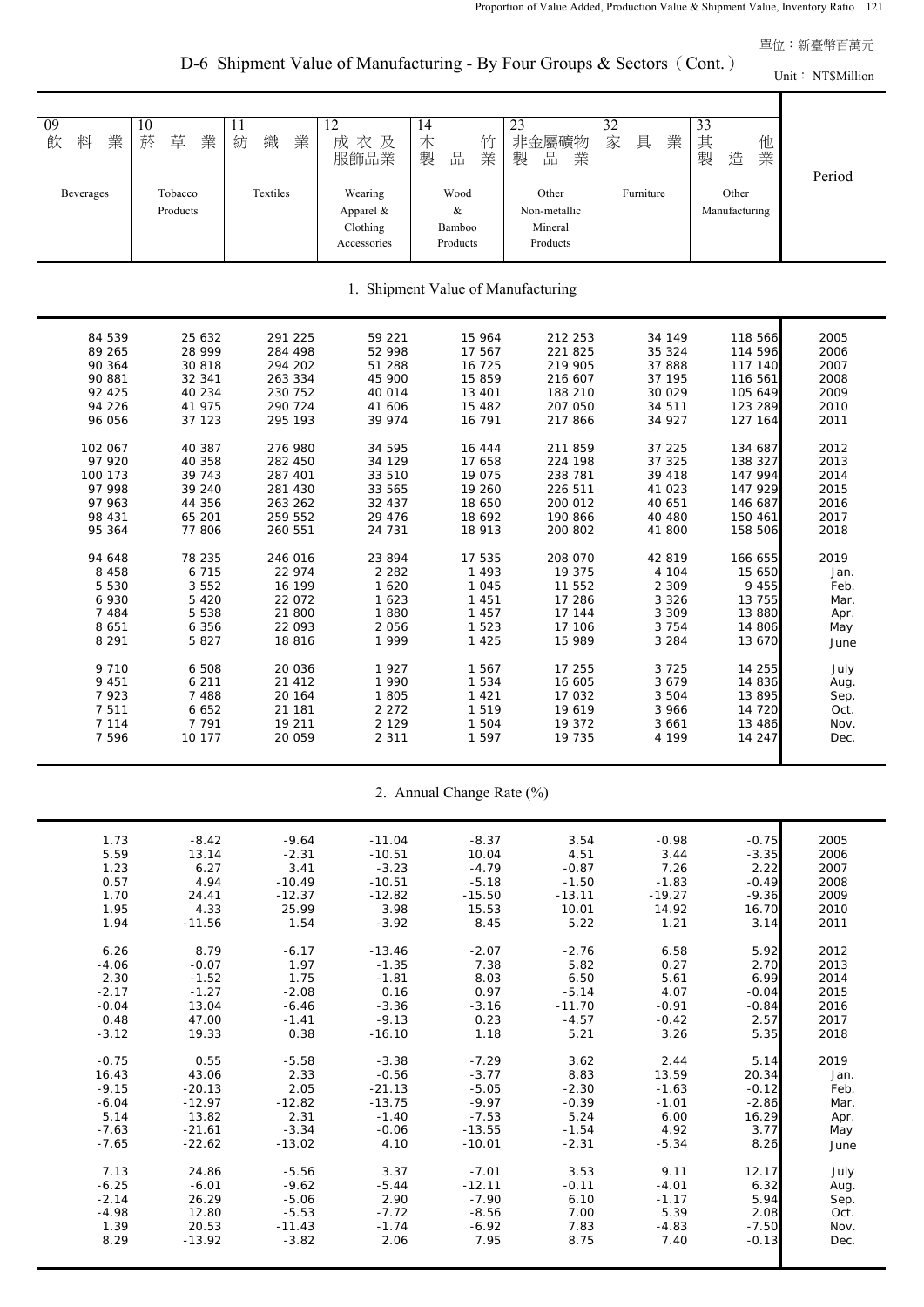D-7 製造業存貨率-按中分類

|      | $\mathsf{C}$  | 08              | 09          | 10          | 11          | 12              |
|------|---------------|-----------------|-------------|-------------|-------------|-----------------|
|      | 造<br>製<br>業   | 品<br>及<br>食     | 業<br>飲<br>料 | 菸<br>草<br>業 | 紡<br>織<br>業 | 成衣及             |
| 年月別  |               | 業<br>品<br>飼     |             |             |             | 服飾品業            |
|      | Manufacturing | Food & Prepared | Beverages   | Tobacco     | Textiles    | Wearing Apparel |
|      |               | Animal Feeds    |             | Products    |             | & Clothing      |
|      |               |                 |             |             |             | Accessories     |
| 94年  | 65.71         | 68.54           | 129.29      | 115.28      | 166.50      | 188.12          |
| 95年  | 62.81         | 74.39           | 115.23      | 69.59       | 146.82      | 238.85          |
| 96年  | 61.79         | 62.39           | 104.88      | 91.02       | 140.00      | 265.56          |
| 97年  | 71.37         | 64.95           | 94.55       | 90.53       | 176.88      | 251.93          |
| 98年  | 69.62         | 68.64           | 97.60       | 106.79      | 180.78      | 218.19          |
| 99年  | 58.66         | 61.57           | 96.85       | 109.74      | 130.13      | 198.35          |
| 100年 | 65.00         | 63.77           | 84.41       | 120.02      | 148.42      | 229.00          |
| 101年 | 68.97         | 59.57           | 89.35       | 117.55      | 165.87      | 286.44          |
| 102年 | 68.22         | 59.84           | 92.83       | 116.81      | 175.88      | 312.24          |
| 103年 | 66.23         | 56.41           | 86.79       | 118.69      | 171.02      | 325.98          |
| 104年 | 72.97         | 57.54           | 91.51       | 131.90      | 182.99      | 364.81          |
| 105年 | 71.29         | 55.29           | 96.13       | 125.32      | 200.72      | 400.58          |
| 106年 | 71.97         | 54.53           | 94.48       | 150.82      | 202.81      | 507.06          |
| 107年 | 70.00         | 55.29           | 102.41      | 111.52      | 187.32      | 559.84          |
| 108年 | 74.55         | 55.82           | 105.84      | 111.74      | 179.50      | 568.87          |
| 1月   | 69.57         | 46.37           | 98.97       | 77.01       | 158.90      | 494.82          |
| 2月   | 93.60         | 67.49           | 151.68      | 151.67      | 221.92      | 716.41          |
| 3月   | 74.23         | 57.31           | 122.25      | 136.56      | 160.13      | 662.63          |
| 4月   | 76.11         | 56.58           | 120.06      | 128.32      | 171.46      | 594.93          |
| 5月   | 73.99         | 55.60           | 99.20       | 101.41      | 173.63      | 564.97          |
| 6月   | 75.96         | 56.66           | 108.30      | 122.85      | 199.19      | 549.55          |
| 7月   | 72.51         | 51.91           | 87.97       | 131.48      | 186.98      | 568.15          |
| 8月   | 71.63         | 51.79           | 78.34       | 135.70      | 171.23      | 564.68          |
| 9月   | 74.07         | 56.39           | 95.23       | 99.70       | 179.65      | 583.83          |
| 10月  | 70.14         | 54.13           | 98.09       | 106.15      | 171.95      | 523.76          |
| 11月  | 72.92         | 58.94           | 109.45      | 92.92       | 185.47      | 537.55          |
| 12月  | 69.86         | 56.66           | 100.54      | 57.10       | 173.51      | 465.19          |

|       | 13           | 14          | 15          | 17        | 18                              | 19          |
|-------|--------------|-------------|-------------|-----------|---------------------------------|-------------|
|       | 皮革、毛皮        | 竹<br>木      | 紙漿、紙        | 石油及煤      | 化學原材料肥料                         | 其<br>他化學    |
|       | 及其製品業        | 業<br>製<br>品 | 及紙製品業       | 製品業       | 氮化合物塑橡膠                         | 製<br>業<br>品 |
| 年月別   |              |             |             |           | 原料及人纖業                          |             |
|       | Leather, Fur | Wood &      | Pulp, Paper | Petroleum | Chemical, Fertilizers, Nitrogen | Other       |
|       | & Related    | Bamboo      | & Paper     | & Coal    | Compounds, Plastic & Rubber,    | Chemical    |
|       | Products     | Products    | Products    | Products  | Man-made Fibres                 | Products    |
| 94年   | 44.21        | 118.53      | 65.52       | 74.47     | 62.34                           | 126.73      |
| 95年   | 48.30        | 95.36       | 66.56       | 79.73     | 56.29                           | 114.78      |
| 96年   | 47.37        | 108.50      | 59.93       | 85.22     | 58.33                           | 101.16      |
| 97年   | 47.86        | 111.19      | 72.85       | 71.54     | 74.65                           | 117.59      |
| 98年   | 45.93        | 112.30      | 67.38       | 79.09     | 51.13                           | 106.75      |
| 99年   | 31.39        | 94.63       | 53.63       | 75.77     | 48.55                           | 89.28       |
| 100年  | 27.57        | 91.42       | 57.85       | 79.89     | 60.26                           | 96.41       |
| 101年  | 27.60        | 97.49       | 59.79       | 83.33     | 62.20                           | 96.40       |
| 102年  | 27.06        | 102.43      | 65.69       | 72.27     | 60.74                           | 92.09       |
| 103年  | 28.14        | 106.41      | 64.93       | 68.84     | 65.60                           | 95.96       |
| 104年  | 36.81        | 103.03      | 67.64       | 74.88     | 65.50                           | 99.59       |
| 105年  | 43.27        | 100.59      | 69.96       | 73.00     | 62.55                           | 97.56       |
| 106年  | 39.86        | 96.53       | 65.75       | 75.01     | 61.76                           | 102.75      |
| 107年  | 33.60        | 104.83      | 65.72       | 71.28     | 60.51                           | 106.47      |
| 108年  | 30.79        | 122.49      | 70.51       | 66.19     | 68.64                           | 111.62      |
| 1月    | 31.47        | 151.04      | 63.61       | 54.92     | 62.40                           | 105.29      |
| 2月    | 40.92        | 200.22      | 90.25       | 82.01     | 74.45                           | 142.62      |
| 3月    | 23.35        | 137.48      | 71.13       | 72.52     | 67.50                           | 107.77      |
| 4月    | 21.24        | 134.45      | 70.33       | 72.65     | 65.70                           | 110.05      |
| 5月    | 21.53        | 106.10      | 68.52       | 69.82     | 67.19                           | 106.35      |
| 6月    | 25.99        | 136.45      | 73.65       | 58.78     | 73.79                           | 115.40      |
| 7月    | 29.74        | 96.85       | 68.26       | 59.74     | 66.46                           | 109.48      |
| $8$ 月 | 34.45        | 100.31      | 70.03       | 61.88     | 69.36                           | 107.68      |
| 9月    | 37.40        | 104.79      | 75.68       | 66.21     | 73.14                           | 111.77      |
| 10月   | 31.76        | 103.34      | 64.09       | 58.12     | 66.67                           | 104.80      |
| 11月   | 36.37        | 107.00      | 66.46       | 72.05     | 70.93                           | 113.19      |
| 12月   | 35.22        | 91.82       | 64.15       | 65.53     | 66.03                           | 105.02      |